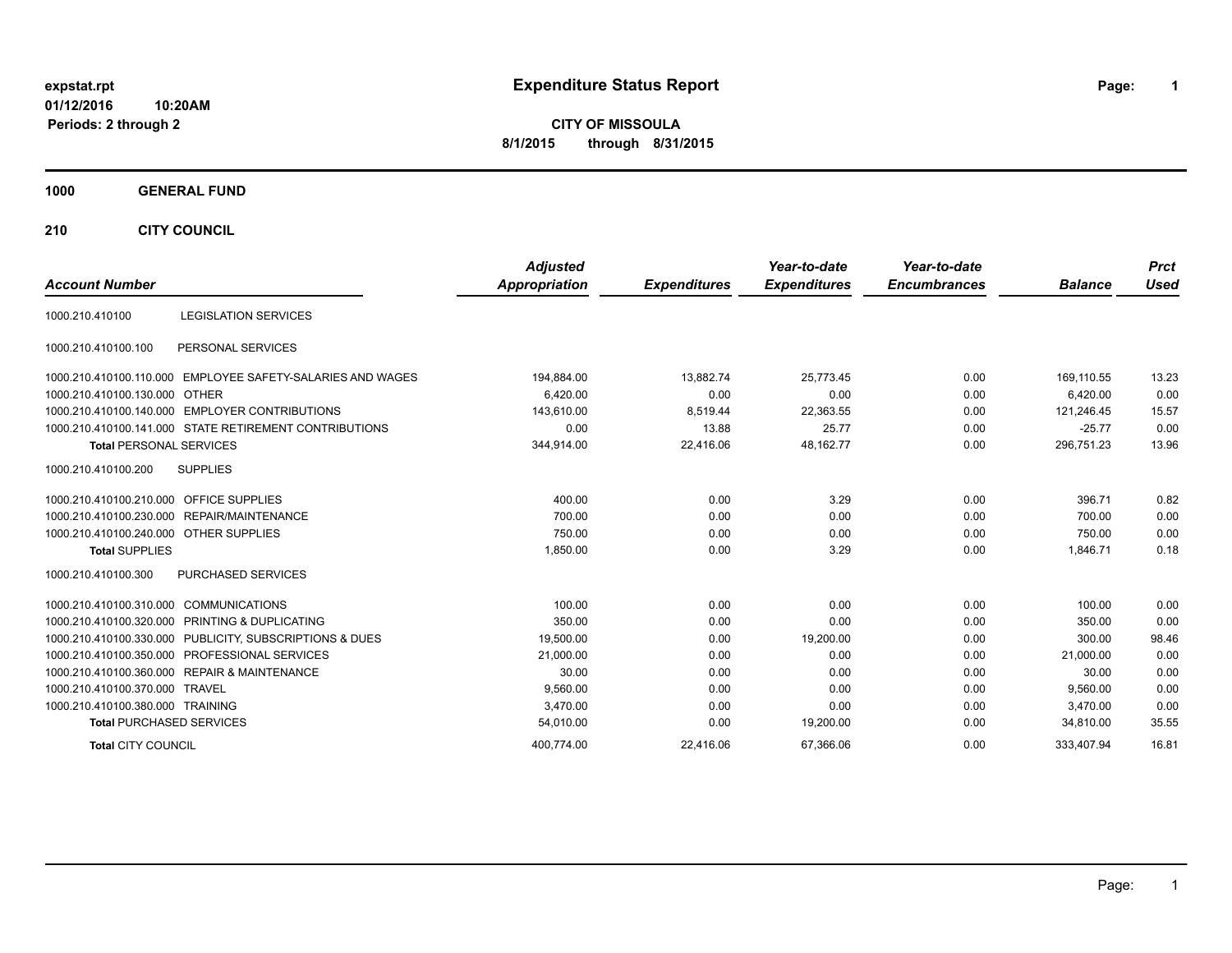**CITY OF MISSOULA 8/1/2015 through 8/31/2015**

**1000 GENERAL FUND**

**220 MAYOR**

| <b>Account Number</b>                   |                                                         | <b>Adjusted</b><br><b>Appropriation</b> | <b>Expenditures</b> | Year-to-date<br><b>Expenditures</b> | Year-to-date<br><b>Encumbrances</b> | <b>Balance</b> | <b>Prct</b><br><b>Used</b> |
|-----------------------------------------|---------------------------------------------------------|-----------------------------------------|---------------------|-------------------------------------|-------------------------------------|----------------|----------------------------|
| 1000.220.410210                         | <b>ADMINISTRATION</b>                                   |                                         |                     |                                     |                                     |                |                            |
| 1000.220.410210.100                     | PERSONAL SERVICES                                       |                                         |                     |                                     |                                     |                |                            |
|                                         | 1000.220.410210.110.000 SALARIES AND WAGES              | 302,628.00                              | 23,970.93           | 45,181.48                           | 0.00                                | 257,446.52     | 14.93                      |
|                                         | 1000.220.410210.120.000 OVERTIME/TERMINATION            | 500.00                                  | 0.00                | 0.00                                | 0.00                                | 500.00         | 0.00                       |
| 1000.220.410210.130.000 OTHER           |                                                         | 6,600.00                                | 0.00                | 0.00                                | 0.00                                | 6,600.00       | 0.00                       |
|                                         | 1000.220.410210.140.000 EMPLOYER CONTRIBUTIONS          | 88,020.00                               | 7,596.32            | 16,987.09                           | 0.00                                | 71,032.91      | 19.30                      |
|                                         | 1000.220.410210.141.000 STATE RETIREMENT CONTRIBUTIONS  | 0.00                                    | 29.97               | 56.49                               | 0.00                                | $-56.49$       | 0.00                       |
| <b>Total PERSONAL SERVICES</b>          |                                                         | 397,748.00                              | 31,597.22           | 62,225.06                           | 0.00                                | 335,522.94     | 15.64                      |
| 1000.220.410210.200                     | <b>SUPPLIES</b>                                         |                                         |                     |                                     |                                     |                |                            |
| 1000.220.410210.210.000 OFFICE SUPPLIES |                                                         | 1,004.00                                | 81.16               | 81.16                               | 0.00                                | 922.84         | 8.08                       |
|                                         | 1000.220.410210.220.000 OPERATING SUPPLIES              | 1,120.00                                | 0.00                | 0.00                                | 0.00                                | 1,120.00       | 0.00                       |
|                                         | 1000.220.410210.230.000 REPAIR/MAINTENANCE              | 100.00                                  | 0.00                | 0.00                                | 0.00                                | 100.00         | 0.00                       |
| 1000.220.410210.231.000 GASOLINE        |                                                         | 108.00                                  | 50.49               | 50.49                               | 0.00                                | 57.51          | 46.75                      |
| <b>Total SUPPLIES</b>                   |                                                         | 2,332.00                                | 131.65              | 131.65                              | 0.00                                | 2,200.35       | 5.65                       |
| 1000.220.410210.300                     | PURCHASED SERVICES                                      |                                         |                     |                                     |                                     |                |                            |
| 1000.220.410210.310.000 COMMUNICATIONS  |                                                         | 890.00                                  | 12.82               | 12.82                               | 0.00                                | 877.18         | 1.44                       |
|                                         | 1000.220.410210.320.000 PRINTING & DUPLICATING          | 956.00                                  | 0.00                | 0.00                                | 0.00                                | 956.00         | 0.00                       |
|                                         | 1000.220.410210.330.000 PUBLICITY, SUBSCRIPTIONS & DUES | 8,214.00                                | 5,419.00            | 5,419.00                            | 0.00                                | 2,795.00       | 65.97                      |
|                                         | 1000.220.410210.344.000 TELEPHONE SERVICE               | 4,124.00                                | 176.12              | 176.12                              | 0.00                                | 3,947.88       | 4.27                       |
|                                         | 1000.220.410210.350.000 PROFESSIONAL SERVICES           | 2,072.00                                | 0.00                | 0.00                                | 0.00                                | 2,072.00       | 0.00                       |
|                                         | 1000.220.410210.360.000 REPAIR & MAINTENANCE            | 1,405.00                                | 11.48               | 111.48                              | 0.00                                | 1,293.52       | 7.93                       |
| 1000.220.410210.370.000 TRAVEL          |                                                         | 2,008.00                                | 0.00                | 0.00                                | 0.00                                | 2,008.00       | 0.00                       |
| 1000.220.410210.380.000 TRAINING        |                                                         | 1,600.00                                | 0.00                | 0.00                                | 0.00                                | 1,600.00       | 0.00                       |
|                                         | 1000.220.410210.390.000 OTHER PURCHASED SERVICES        | 1,050.00                                | 0.00                | 0.00                                | 0.00                                | 1,050.00       | 0.00                       |
| <b>Total PURCHASED SERVICES</b>         |                                                         | 22,319.00                               | 5,619.42            | 5,719.42                            | 0.00                                | 16,599.58      | 25.63                      |
| <b>Total ADMINISTRATION</b>             |                                                         | 422,399.00                              | 37,348.29           | 68,076.13                           | 0.00                                | 354,322.87     | 16.12                      |
| 1000000110005                           | <b>DUDLIO DEL ATIONO</b>                                |                                         |                     |                                     |                                     |                |                            |

1000.220.410225 PUBLIC RELATIONS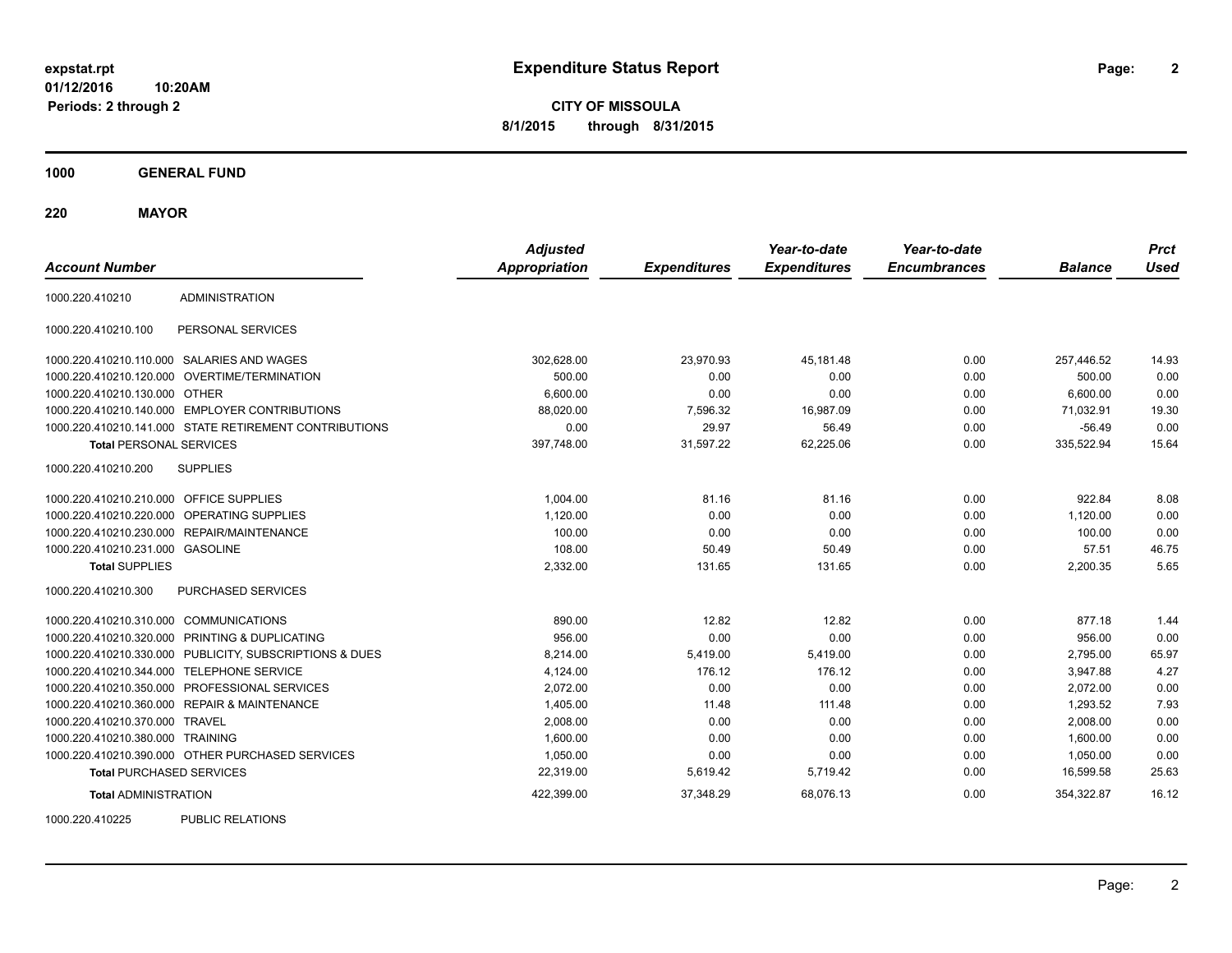**CITY OF MISSOULA 8/1/2015 through 8/31/2015**

**1000 GENERAL FUND**

**220 MAYOR**

| <b>Account Number</b>                                   | <b>Adjusted</b><br><b>Appropriation</b> | <b>Expenditures</b> | Year-to-date<br><b>Expenditures</b> | Year-to-date<br><b>Encumbrances</b> | <b>Balance</b> | <b>Prct</b><br><b>Used</b> |
|---------------------------------------------------------|-----------------------------------------|---------------------|-------------------------------------|-------------------------------------|----------------|----------------------------|
| PERSONAL SERVICES<br>1000.220.410225.100                |                                         |                     |                                     |                                     |                |                            |
| 1000.220.410225.110.000 SALARIES AND WAGES              | 6,176.00                                | 489.22              | 922.10                              | 0.00                                | 5,253.90       | 14.93                      |
| 1000.220.410225.140.000 EMPLOYER CONTRIBUTIONS          | 1,794.00                                | 155.04              | 346.69                              | 0.00                                | 1.447.31       | 19.32                      |
| <b>Total PERSONAL SERVICES</b>                          | 7.970.00                                | 644.26              | 1,268.79                            | 0.00                                | 6.701.21       | 15.92                      |
| <b>SUPPLIES</b><br>1000.220.410225.200                  |                                         |                     |                                     |                                     |                |                            |
| 1000.220.410225.240.000 OTHER SUPPLIES                  | 400.00                                  | 0.00                | 0.00                                | 0.00                                | 400.00         | 0.00                       |
| <b>Total SUPPLIES</b>                                   | 400.00                                  | 0.00                | 0.00                                | 0.00                                | 400.00         | 0.00                       |
| PURCHASED SERVICES<br>1000.220.410225.300               |                                         |                     |                                     |                                     |                |                            |
| 1000.220.410225.330.000 PUBLICITY, SUBSCRIPTIONS & DUES | 1,982.00                                | 32.00               | 322.00                              | 0.00                                | 1,660.00       | 16.25                      |
| 1000.220.410225.390.000 OTHER PURCHASED SERVICES        | 200.00                                  | 0.00                | 0.00                                | 0.00                                | 200.00         | 0.00                       |
| <b>Total PURCHASED SERVICES</b>                         | 2,182.00                                | 32.00               | 322.00                              | 0.00                                | 1,860.00       | 14.76                      |
| <b>Total PUBLIC RELATIONS</b>                           | 10,552.00                               | 676.26              | 1.590.79                            | 0.00                                | 8.961.21       | 15.08                      |
| <b>ADMINISTRATION</b><br>1000.220.410250                |                                         |                     |                                     |                                     |                |                            |
| 1000.220.410250.100<br>PERSONAL SERVICES                |                                         |                     |                                     |                                     |                |                            |
| 1000.220.410250.110.000 SALARIES AND WAGES              | 71,663.00                               | 5,510.24            | 10,382.77                           | 0.00                                | 61,280.23      | 14.49                      |
| 1000.220.410250.140.000 EMPLOYER CONTRIBUTIONS          | 21,190.00                               | 1,676.14            | 3,861.69                            | 0.00                                | 17,328.31      | 18.22                      |
| <b>Total PERSONAL SERVICES</b>                          | 92,853.00                               | 7,186.38            | 14,244.46                           | 0.00                                | 78,608.54      | 15.34                      |
| 1000.220.410250.300<br>PURCHASED SERVICES               |                                         |                     |                                     |                                     |                |                            |
| 1000.220.410250.320.000 PRINTING & DUPLICATING          | 2,100.00                                | 0.00                | 0.00                                | 0.00                                | 2,100.00       | 0.00                       |
| 1000.220.410250.344.000 TELEPHONE SERVICE               | 1,952.00                                | 115.17              | 115.17                              | 0.00                                | 1,836.83       | 5.90                       |
| 1000.220.410250.350.000 PROFESSIONAL SERVICES           | 1,235.00                                | 0.00                | 0.00                                | 0.00                                | 1,235.00       | 0.00                       |
| 1000.220.410250.380.000 TRAINING                        | 420.00                                  | 0.00                | 0.00                                | 0.00                                | 420.00         | 0.00                       |
| <b>Total PURCHASED SERVICES</b>                         | 5,707.00                                | 115.17              | 115.17                              | 0.00                                | 5,591.83       | 2.02                       |
| <b>Total ADMINISTRATION</b>                             | 98,560.00                               | 7,301.55            | 14,359.63                           | 0.00                                | 84.200.37      | 14.57                      |
| <b>Total MAYOR</b>                                      | 531,511.00                              | 45,326.10           | 84,026.55                           | 0.00                                | 447,484.45     | 15.81                      |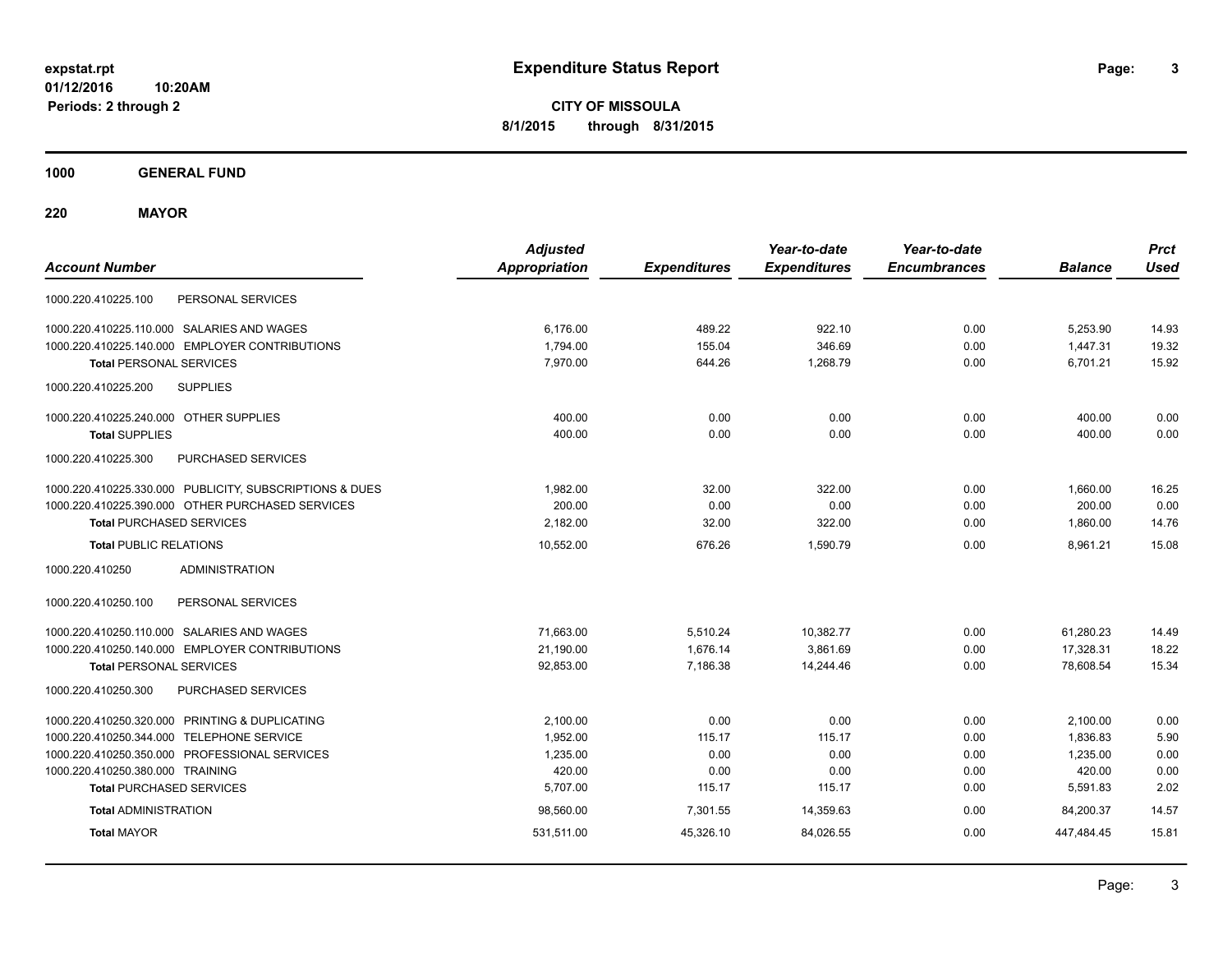**4**

**CITY OF MISSOULA 8/1/2015 through 8/31/2015**

**1000 GENERAL FUND**

| <b>Account Number</b>                   |                                                         | <b>Adjusted</b><br><b>Appropriation</b> | <b>Expenditures</b> | Year-to-date<br><b>Expenditures</b> | Year-to-date<br><b>Encumbrances</b> | <b>Balance</b> | <b>Prct</b><br><b>Used</b> |
|-----------------------------------------|---------------------------------------------------------|-----------------------------------------|---------------------|-------------------------------------|-------------------------------------|----------------|----------------------------|
| 1000.221.410810                         | <b>ADMINISTRATION</b>                                   |                                         |                     |                                     |                                     |                |                            |
| 1000.221.410810.100                     | PERSONAL SERVICES                                       |                                         |                     |                                     |                                     |                |                            |
|                                         | 1000.221.410810.110.000 SALARIES AND WAGES              | 89,211.00                               | 6,485.43            | 12,218.65                           | 0.00                                | 76,992.35      | 13.70                      |
|                                         | 1000.221.410810.140.000 EMPLOYER CONTRIBUTIONS          | 30,750.00                               | 2,291.53            | 5.071.25                            | 0.00                                | 25,678.75      | 16.49                      |
|                                         | 1000.221.410810.141.000 STATE RETIREMENT CONTRIBUTIONS  | 0.00                                    | 15.11               | 28.47                               | 0.00                                | $-28.47$       | 0.00                       |
| <b>Total PERSONAL SERVICES</b>          |                                                         | 119,961.00                              | 8,792.07            | 17,318.37                           | 0.00                                | 102,642.63     | 14.44                      |
| 1000.221.410810.200                     | <b>SUPPLIES</b>                                         |                                         |                     |                                     |                                     |                |                            |
| 1000.221.410810.210.000 OFFICE SUPPLIES |                                                         | 1,000.00                                | 175.40              | 175.40                              | 0.00                                | 824.60         | 17.54                      |
| <b>Total SUPPLIES</b>                   |                                                         | 1,000.00                                | 175.40              | 175.40                              | 0.00                                | 824.60         | 17.54                      |
| 1000.221.410810.300                     | PURCHASED SERVICES                                      |                                         |                     |                                     |                                     |                |                            |
| 1000.221.410810.310.000 COMMUNICATIONS  |                                                         | 450.00                                  | 16.71               | 16.71                               | 0.00                                | 433.29         | 3.71                       |
|                                         | 1000.221.410810.320.000 PRINTING & DUPLICATING          | 417.00                                  | 0.00                | 0.00                                | 0.00                                | 417.00         | 0.00                       |
|                                         | 1000.221.410810.330.000 PUBLICITY, SUBSCRIPTIONS & DUES | 750.00                                  | 1,000.00            | 1,000.00                            | 0.00                                | $-250.00$      | 133.33                     |
|                                         | 1000.221.410810.344.000 TELEPHONE SERVICE               | 45.00                                   | 0.00                | 0.00                                | 0.00                                | 45.00          | 0.00                       |
|                                         | 1000.221.410810.360.000 REPAIR & MAINTENANCE            | 1,260.00                                | 0.00                | 0.00                                | 0.00                                | 1,260.00       | 0.00                       |
| 1000.221.410810.370.000 TRAVEL          |                                                         | 995.00                                  | 0.00                | 0.00                                | 0.00                                | 995.00         | 0.00                       |
| 1000.221.410810.380.000 TRAINING        |                                                         | 1,225.00                                | 0.00                | 0.00                                | 0.00                                | 1,225.00       | 0.00                       |
| <b>Total PURCHASED SERVICES</b>         |                                                         | 5,142.00                                | 1,016.71            | 1,016.71                            | 0.00                                | 4,125.29       | 19.77                      |
| <b>Total ADMINISTRATION</b>             |                                                         | 126,103.00                              | 9,984.18            | 18,510.48                           | 0.00                                | 107,592.52     | 14.68                      |
| 1000.221.410820                         | <b>TRAINING</b>                                         |                                         |                     |                                     |                                     |                |                            |
| 1000.221.410820.100                     | PERSONAL SERVICES                                       |                                         |                     |                                     |                                     |                |                            |
|                                         | 1000.221.410820.110.000 SALARIES AND WAGES              | 4,723.00                                | 182.25              | 343.29                              | 0.00                                | 4,379.71       | 7.27                       |
|                                         | 1000.221.410820.140.000 EMPLOYER CONTRIBUTIONS          | 1,710.00                                | 67.99               | 163.26                              | 0.00                                | 1,546.74       | 9.55                       |
| <b>Total PERSONAL SERVICES</b>          |                                                         | 6,433.00                                | 250.24              | 506.55                              | 0.00                                | 5,926.45       | 7.87                       |
| 1000.221.410820.200                     | <b>SUPPLIES</b>                                         |                                         |                     |                                     |                                     |                |                            |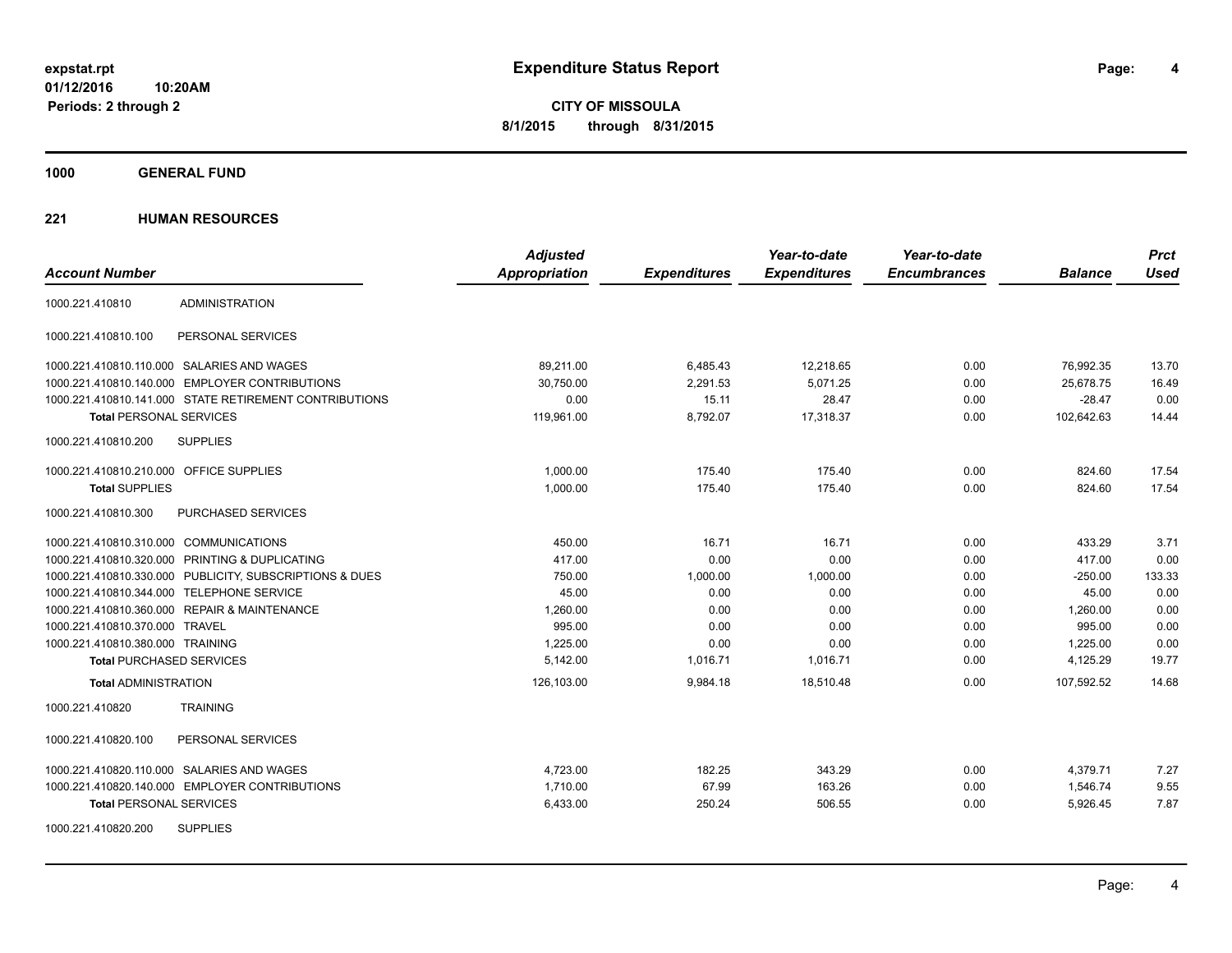**1000 GENERAL FUND**

| <b>Account Number</b>                                   | <b>Adjusted</b><br><b>Appropriation</b> | <b>Expenditures</b> | Year-to-date<br><b>Expenditures</b> | Year-to-date<br><b>Encumbrances</b> | <b>Balance</b> | <b>Prct</b><br><b>Used</b> |
|---------------------------------------------------------|-----------------------------------------|---------------------|-------------------------------------|-------------------------------------|----------------|----------------------------|
|                                                         |                                         |                     |                                     |                                     |                |                            |
| 1000.221.410820.210.000 OFFICE SUPPLIES                 | 405.00                                  | 0.00                | 0.00                                | 0.00                                | 405.00         | 0.00                       |
| <b>Total SUPPLIES</b>                                   | 405.00                                  | 0.00                | 0.00                                | 0.00                                | 405.00         | 0.00                       |
| 1000.221.410820.300<br><b>PURCHASED SERVICES</b>        |                                         |                     |                                     |                                     |                |                            |
| 1000.221.410820.320.000 PRINTING & DUPLICATING          | 500.00                                  | 0.00                | 55.00                               | 0.00                                | 445.00         | 11.00                      |
| 1000.221.410820.330.000 PUBLICITY, SUBSCRIPTIONS & DUES | 26.00                                   | 0.00                | 0.00                                | 0.00                                | 26.00          | 0.00                       |
| 1000.221.410820.344.000 TELEPHONE SERVICE               | 34.00                                   | 0.00                | 0.00                                | 0.00                                | 34.00          | 0.00                       |
| 1000.221.410820.350.000 PROFESSIONAL SERVICES           | 2,000.00                                | 0.00                | 0.00                                | 0.00                                | 2,000.00       | 0.00                       |
| 1000.221.410820.360.000 REPAIR & MAINTENANCE            | 1,556.00                                | 0.00                | 0.00                                | 0.00                                | 1,556.00       | 0.00                       |
| 1000.221.410820.370.000 TRAVEL                          | 600.00                                  | 0.00                | 0.00                                | 0.00                                | 600.00         | 0.00                       |
| 1000.221.410820.380.000 TRAINING                        | 1,250.00                                | 0.00                | 0.00                                | 0.00                                | 1,250.00       | 0.00                       |
| <b>Total PURCHASED SERVICES</b>                         | 5,966.00                                | 0.00                | 55.00                               | 0.00                                | 5,911.00       | 0.92                       |
| <b>Total TRAINING</b>                                   | 12,804.00                               | 250.24              | 561.55                              | 0.00                                | 12,242.45      | 4.39                       |
| <b>LABOR RELATIONS</b><br>1000.221.410840               |                                         |                     |                                     |                                     |                |                            |
| 1000.221.410840.100<br>PERSONAL SERVICES                |                                         |                     |                                     |                                     |                |                            |
| 1000.221.410840.110.000 SALARIES AND WAGES              | 42,990.00                               | 3,123.36            | 5,882.64                            | 0.00                                | 37,107.36      | 13.68                      |
| 1000.221.410840.140.000 EMPLOYER CONTRIBUTIONS          | 17.653.00                               | 1,325.27            | 3,240.77                            | 0.00                                | 14,412.23      | 18.36                      |
| <b>Total PERSONAL SERVICES</b>                          | 60,643.00                               | 4,448.63            | 9,123.41                            | 0.00                                | 51,519.59      | 15.04                      |
| <b>SUPPLIES</b><br>1000.221.410840.200                  |                                         |                     |                                     |                                     |                |                            |
| 1000.221.410840.210.000 OFFICE SUPPLIES                 | 950.00                                  | 0.00                | 0.00                                | 0.00                                | 950.00         | 0.00                       |
| <b>Total SUPPLIES</b>                                   | 950.00                                  | 0.00                | 0.00                                | 0.00                                | 950.00         | 0.00                       |
| 1000.221.410840.300<br>PURCHASED SERVICES               |                                         |                     |                                     |                                     |                |                            |
| 1000.221.410840.320.000 PRINTING & DUPLICATING          | 350.00                                  | 0.00                | 0.00                                | 0.00                                | 350.00         | 0.00                       |
| 1000.221.410840.330.000 PUBLICITY, SUBSCRIPTIONS & DUES | 450.00                                  | 0.00                | 0.00                                | 0.00                                | 450.00         | 0.00                       |
| 1000.221.410840.344.000 TELEPHONE SERVICE               | 24.00                                   | 0.00                | 0.00                                | 0.00                                | 24.00          | 0.00                       |
| 1000.221.410840.360.000 REPAIR & MAINTENANCE            | 526.00                                  | 0.00                | 0.00                                | 0.00                                | 526.00         | 0.00                       |
|                                                         |                                         |                     |                                     |                                     |                |                            |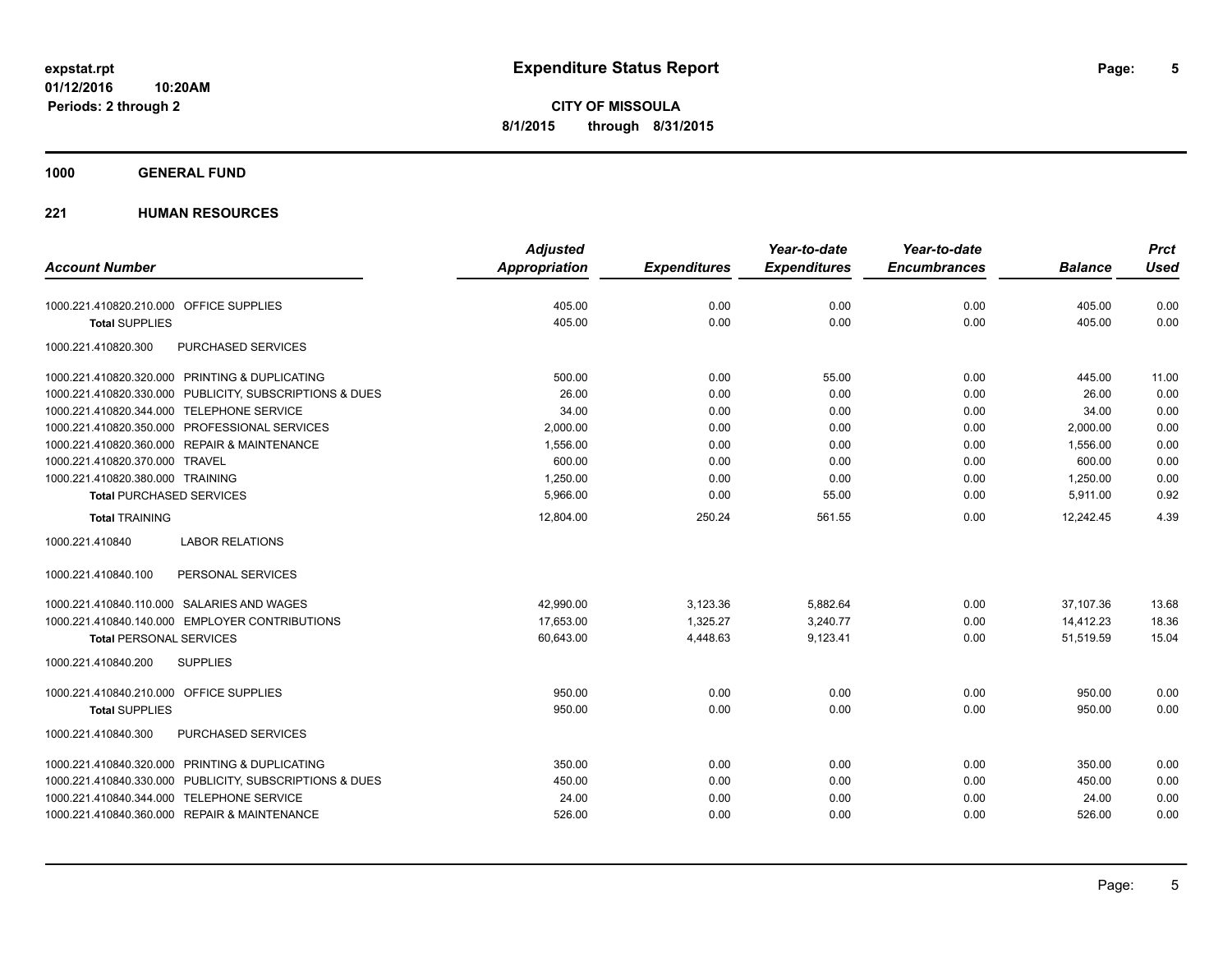### **1000 GENERAL FUND**

| <b>Account Number</b>                          | <b>Adjusted</b><br>Appropriation | <b>Expenditures</b> | Year-to-date<br><b>Expenditures</b> | Year-to-date<br><b>Encumbrances</b> | <b>Balance</b> | <b>Prct</b><br><b>Used</b> |
|------------------------------------------------|----------------------------------|---------------------|-------------------------------------|-------------------------------------|----------------|----------------------------|
| 1000.221.410840.370.000 TRAVEL                 | 815.00                           | 0.00                | 0.00                                | 0.00                                | 815.00         | 0.00                       |
| 1000.221.410840.380.000 TRAINING               | 300.00                           | 0.00                | 0.00                                | 0.00                                | 300.00         | 0.00                       |
| <b>Total PURCHASED SERVICES</b>                | 2,465.00                         | 0.00                | 0.00                                | 0.00                                | 2,465.00       | 0.00                       |
| <b>Total LABOR RELATIONS</b>                   | 64,058.00                        | 4,448.63            | 9,123.41                            | 0.00                                | 54,934.59      | 14.24                      |
| 1000.221.410850<br><b>EEO COMPLIANCE</b>       |                                  |                     |                                     |                                     |                |                            |
| 1000.221.410850.100<br>PERSONAL SERVICES       |                                  |                     |                                     |                                     |                |                            |
| 1000.221.410850.110.000 SALARIES AND WAGES     | 35.631.00                        | 2,896.37            | 5,456.94                            | 0.00                                | 30,174.06      | 15.32                      |
| 1000.221.410850.140.000 EMPLOYER CONTRIBUTIONS | 12,125.00                        | 1,016.58            | 2,225.43                            | 0.00                                | 9,899.57       | 18.35                      |
| <b>Total PERSONAL SERVICES</b>                 | 47,756.00                        | 3,912.95            | 7.682.37                            | 0.00                                | 40.073.63      | 16.09                      |
| 1000.221.410850.200<br><b>SUPPLIES</b>         |                                  |                     |                                     |                                     |                |                            |
| <b>Total SUPPLIES</b>                          | 0.00                             | 0.00                | 0.00                                | 0.00                                | 0.00           | 0.00                       |
| PURCHASED SERVICES<br>1000.221.410850.300      |                                  |                     |                                     |                                     |                |                            |
| 1000.221.410850.350.000 PROFESSIONAL SERVICES  | 9.000.00                         | 95.00               | 95.00                               | 0.00                                | 8,905.00       | 1.06                       |
| <b>Total PURCHASED SERVICES</b>                | 9,000.00                         | 95.00               | 95.00                               | 0.00                                | 8,905.00       | 1.06                       |
| <b>CAPITAL OUTLAY</b><br>1000.221.410850.900   |                                  |                     |                                     |                                     |                |                            |
| <b>Total CAPITAL OUTLAY</b>                    | 0.00                             | 0.00                | 0.00                                | 0.00                                | 0.00           | 0.00                       |
| <b>Total EEO COMPLIANCE</b>                    | 56,756.00                        | 4,007.95            | 7,777.37                            | 0.00                                | 48,978.63      | 13.70                      |
| <b>EMPLOYEE BENEFITS</b><br>1000.221.410860    |                                  |                     |                                     |                                     |                |                            |
| 1000.221.410860.100<br>PERSONAL SERVICES       |                                  |                     |                                     |                                     |                |                            |
| 1000.221.410860.110.000 SALARIES AND WAGES     | 23,350.00                        | 2,422.57            | 4,564.33                            | 0.00                                | 18,785.67      | 19.55                      |
| 1000.221.410860.140.000 EMPLOYER CONTRIBUTIONS | 7,679.00                         | 839.75              | 1,800.93                            | 0.00                                | 5,878.07       | 23.45                      |
| <b>Total PERSONAL SERVICES</b>                 | 31,029.00                        | 3,262.32            | 6,365.26                            | 0.00                                | 24,663.74      | 20.51                      |
| <b>SUPPLIES</b><br>1000.221.410860.200         |                                  |                     |                                     |                                     |                |                            |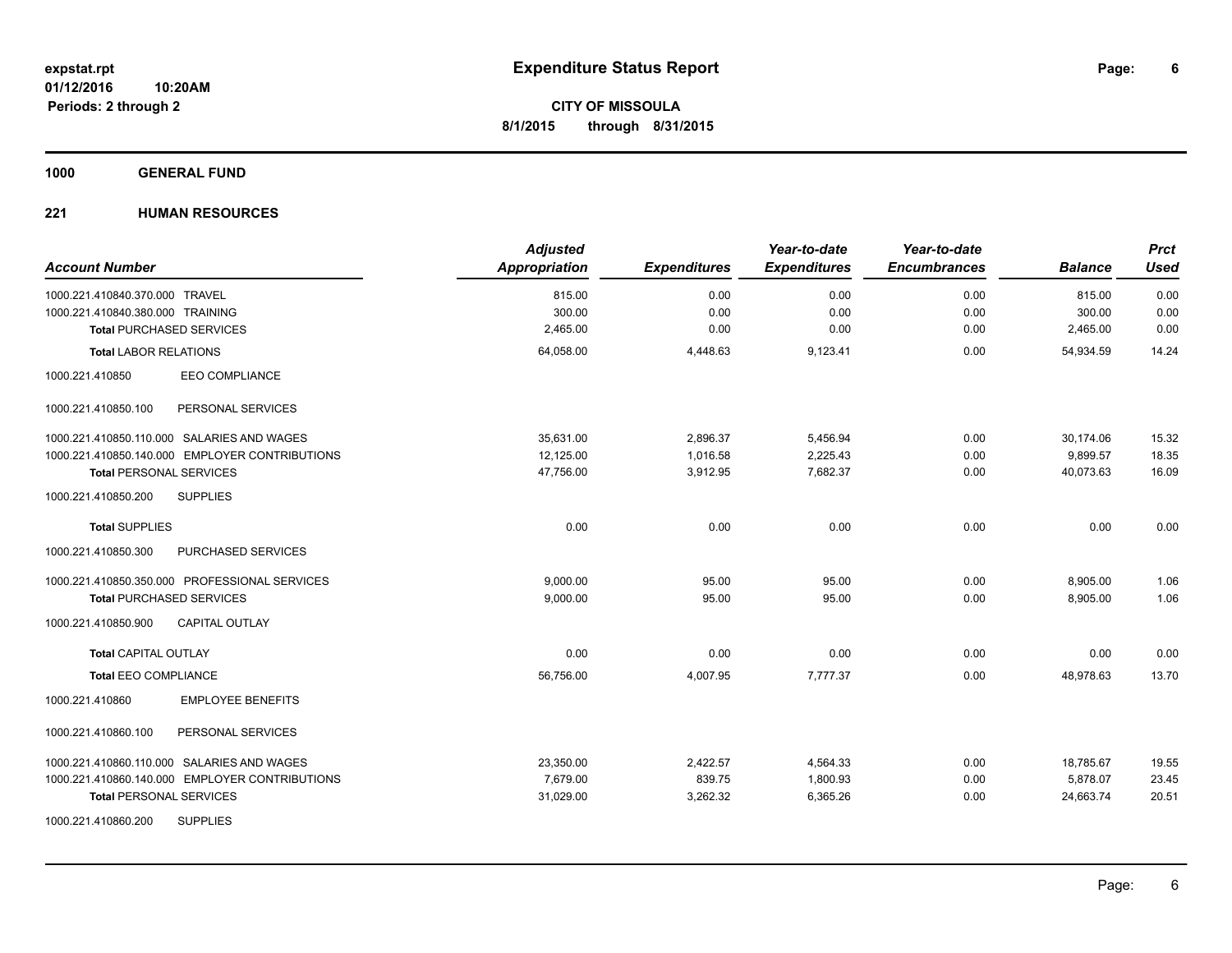**1000 GENERAL FUND**

|                                                         | <b>Adjusted</b>      |                     | Year-to-date        | Year-to-date        |                | <b>Prct</b> |
|---------------------------------------------------------|----------------------|---------------------|---------------------|---------------------|----------------|-------------|
| <b>Account Number</b>                                   | <b>Appropriation</b> | <b>Expenditures</b> | <b>Expenditures</b> | <b>Encumbrances</b> | <b>Balance</b> | Used        |
| <b>OFFICE SUPPLIES</b><br>1000.221.410860.210.000       | 760.00               | 0.00                | 0.00                | 0.00                | 760.00         | 0.00        |
| <b>Total SUPPLIES</b>                                   | 760.00               | 0.00                | 0.00                | 0.00                | 760.00         | 0.00        |
| PURCHASED SERVICES<br>1000.221.410860.300               |                      |                     |                     |                     |                |             |
| 1000.221.410860.320.000 PRINTING & DUPLICATING          | 365.00               | 0.00                | 0.00                | 0.00                | 365.00         | 0.00        |
| 1000.221.410860.330.000 PUBLICITY, SUBSCRIPTIONS & DUES | 865.00               | 109.69              | 109.69              | 0.00                | 755.31         | 12.68       |
| 1000.221.410860.344.000 TELEPHONE SERVICE               | 87.00                | 0.00                | 0.00                | 0.00                | 87.00          | 0.00        |
| 1000.221.410860.360.000 REPAIR & MAINTENANCE            | 650.00               | 0.00                | 0.00                | 0.00                | 650.00         | 0.00        |
| 1000.221.410860.370.000 TRAVEL                          | 678.00               | 0.00                | 0.00                | 0.00                | 678.00         | 0.00        |
| 1000.221.410860.380.000 TRAINING                        | 275.00               | 0.00                | 0.00                | 0.00                | 275.00         | 0.00        |
| 1000.221.410860.390.000 OTHER PURCHASED SERVICES        | 17,490.00            | 62.19               | 62.19               | 0.00                | 17,427.81      | 0.36        |
| <b>Total PURCHASED SERVICES</b>                         | 20,410.00            | 171.88              | 171.88              | 0.00                | 20,238.12      | 0.84        |
| <b>Total EMPLOYEE BENEFITS</b>                          | 52,199.00            | 3,434.20            | 6,537.14            | 0.00                | 45,661.86      | 12.52       |
| <b>Total HUMAN RESOURCES</b>                            | 311,920.00           | 22,125.20           | 42,509.95           | 0.00                | 269.410.05     | 13.63       |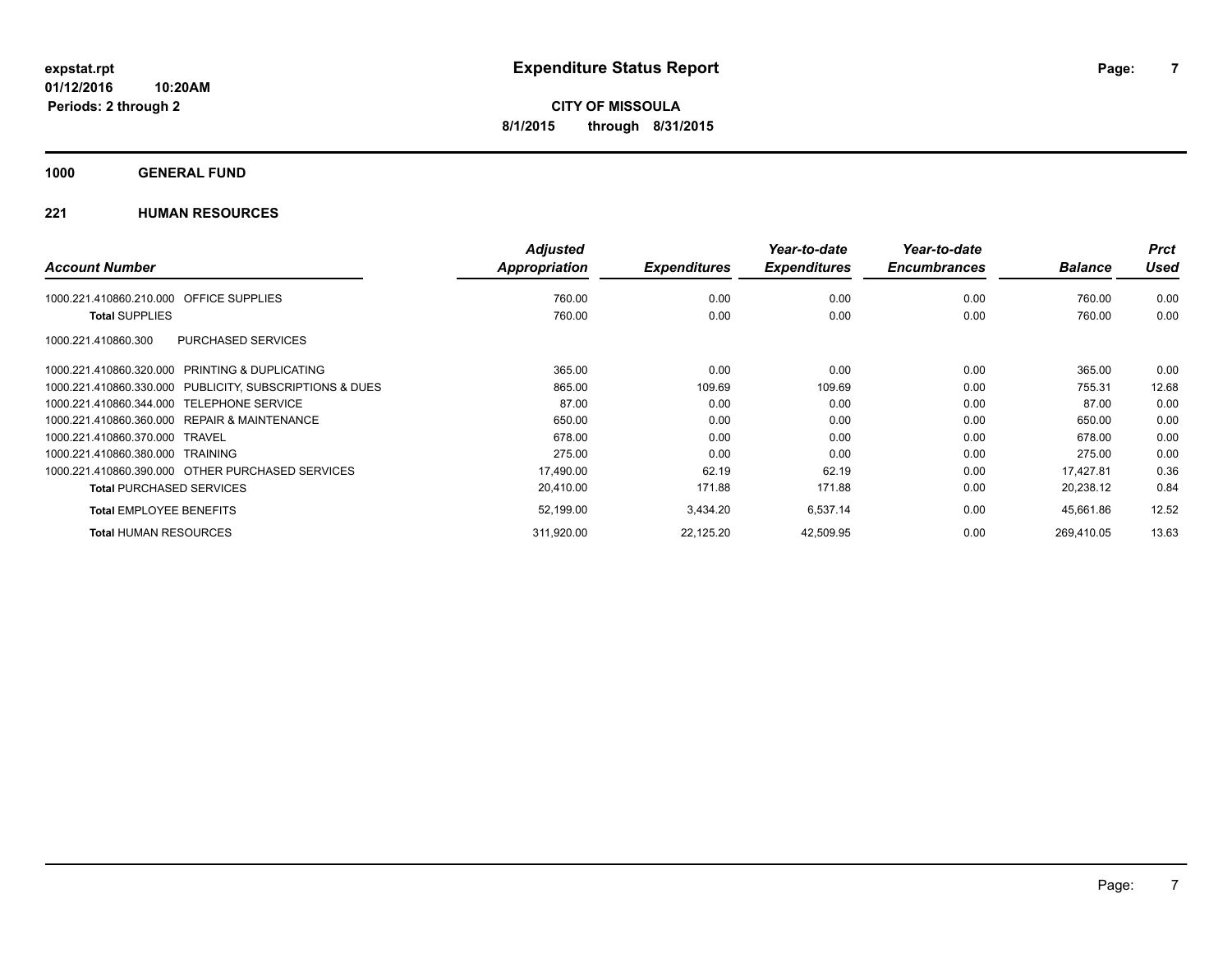**CITY OF MISSOULA 8/1/2015 through 8/31/2015**

**1000 GENERAL FUND**

| <b>Account Number</b>                                                                       | <b>Adjusted</b><br>Appropriation | <b>Expenditures</b> | Year-to-date<br><b>Expenditures</b> | Year-to-date<br><b>Encumbrances</b> | <b>Balance</b>   | <b>Prct</b><br><b>Used</b> |
|---------------------------------------------------------------------------------------------|----------------------------------|---------------------|-------------------------------------|-------------------------------------|------------------|----------------------------|
| <b>NC-GRANT CREEK</b><br>1000.223.410101                                                    |                                  |                     |                                     |                                     |                  |                            |
| 1000.223.410101.300<br>PURCHASED SERVICES                                                   |                                  |                     |                                     |                                     |                  |                            |
| 1000.223.410101.310.000 GRANT CREEK NC/COMMUNICATIONS<br><b>Total PURCHASED SERVICES</b>    | 324.00<br>324.00                 | 0.00<br>0.00        | 0.00<br>0.00                        | 0.00<br>0.00                        | 324.00<br>324.00 | 0.00<br>0.00               |
| <b>GRANTS &amp; CONTRIBUTIONS</b><br>1000.223.410101.700                                    |                                  |                     |                                     |                                     |                  |                            |
| 1000.223.410101.700.000 GRANTS & CONTRIBUTIONS<br><b>Total GRANTS &amp; CONTRIBUTIONS</b>   | 800.00<br>800.00                 | 11.92<br>11.92      | 286.92<br>286.92                    | 0.00<br>0.00                        | 513.08<br>513.08 | 35.87<br>35.87             |
| <b>Total NC-GRANT CREEK</b>                                                                 | 1,124.00                         | 11.92               | 286.92                              | 0.00                                | 837.08           | 25.53                      |
| 1000.223.410102<br>NC-UPPER RATTLESNAKE                                                     |                                  |                     |                                     |                                     |                  |                            |
| PURCHASED SERVICES<br>1000.223.410102.300                                                   |                                  |                     |                                     |                                     |                  |                            |
| 1000.223.410102.310.000 UPPER RATTLESNAKE/COMMUNICATIONS<br><b>Total PURCHASED SERVICES</b> | 742.00<br>742.00                 | 0.00<br>0.00        | 0.00<br>0.00                        | 0.00<br>0.00                        | 742.00<br>742.00 | 0.00<br>0.00               |
| 1000.223.410102.700<br><b>GRANTS &amp; CONTRIBUTIONS</b>                                    |                                  |                     |                                     |                                     |                  |                            |
| 1000.223.410102.700.000 GRANTS & CONTRIBUTIONS<br><b>Total GRANTS &amp; CONTRIBUTIONS</b>   | 800.00<br>800.00                 | 0.00<br>0.00        | 0.00<br>0.00                        | 0.00<br>0.00                        | 800.00<br>800.00 | 0.00<br>0.00               |
| <b>Total NC-UPPER RATTLESNAKE</b>                                                           | 1,542.00                         | 0.00                | 0.00                                | 0.00                                | 1.542.00         | 0.00                       |
| 1000.223.410103<br><b>NC-LOWER RATTLESNAKE</b>                                              |                                  |                     |                                     |                                     |                  |                            |
| PURCHASED SERVICES<br>1000.223.410103.300                                                   |                                  |                     |                                     |                                     |                  |                            |
| 1000.223.410103.310.000 COMMUNICATIONS<br><b>Total PURCHASED SERVICES</b>                   | 407.00<br>407.00                 | 0.00<br>0.00        | 0.00<br>0.00                        | 0.00<br>0.00                        | 407.00<br>407.00 | 0.00<br>0.00               |
| 1000.223.410103.700<br><b>GRANTS &amp; CONTRIBUTIONS</b>                                    |                                  |                     |                                     |                                     |                  |                            |
| 1000.223.410103.700.000 GRANTS & CONTRIBUTIONS                                              | 800.00                           | 0.00                | 0.00                                | 0.00                                | 800.00           | 0.00                       |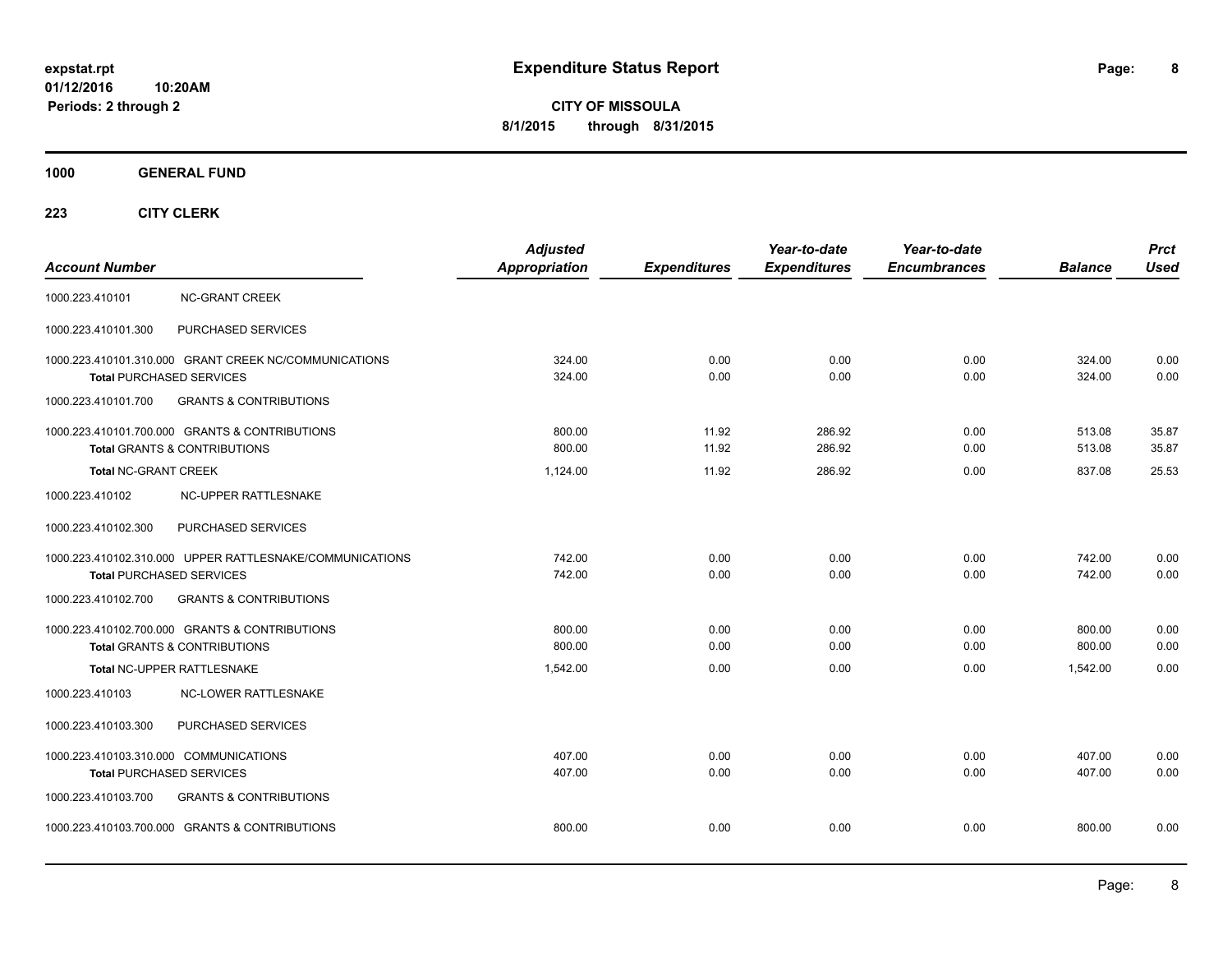**1000 GENERAL FUND**

| <b>Account Number</b>                  |                                                | <b>Adjusted</b><br>Appropriation | <b>Expenditures</b> | Year-to-date<br><b>Expenditures</b> | Year-to-date<br><b>Encumbrances</b> | <b>Balance</b> | <b>Prct</b><br><b>Used</b> |
|----------------------------------------|------------------------------------------------|----------------------------------|---------------------|-------------------------------------|-------------------------------------|----------------|----------------------------|
|                                        | <b>Total GRANTS &amp; CONTRIBUTIONS</b>        | 800.00                           | 0.00                | 0.00                                | 0.00                                | 800.00         | 0.00                       |
|                                        | Total NC-LOWER RATTLESNAKE                     | 1,207.00                         | 0.00                | 0.00                                | 0.00                                | 1,207.00       | 0.00                       |
| 1000.223.410104                        | NC-NORTHSIDE                                   |                                  |                     |                                     |                                     |                |                            |
| 1000.223.410104.300                    | PURCHASED SERVICES                             |                                  |                     |                                     |                                     |                |                            |
| 1000.223.410104.310.000 COMMUNICATIONS |                                                | 618.00                           | 0.00                | 0.00                                | 0.00                                | 618.00         | 0.00                       |
| <b>Total PURCHASED SERVICES</b>        |                                                | 618.00                           | 0.00                | 0.00                                | 0.00                                | 618.00         | 0.00                       |
| 1000.223.410104.700                    | <b>GRANTS &amp; CONTRIBUTIONS</b>              |                                  |                     |                                     |                                     |                |                            |
|                                        | 1000.223.410104.700.000 GRANTS & CONTRIBUTIONS | 800.00                           | 17.08               | 17.08                               | 0.00                                | 782.92         | 2.14                       |
|                                        | <b>Total GRANTS &amp; CONTRIBUTIONS</b>        | 800.00                           | 17.08               | 17.08                               | 0.00                                | 782.92         | 2.14                       |
| <b>Total NC-NORTHSIDE</b>              |                                                | 1,418.00                         | 17.08               | 17.08                               | 0.00                                | 1,400.92       | 1.20                       |
| 1000.223.410105                        | NC-WESTSIDE                                    |                                  |                     |                                     |                                     |                |                            |
| 1000.223.410105.300                    | PURCHASED SERVICES                             |                                  |                     |                                     |                                     |                |                            |
| 1000.223.410105.310.000 COMMUNICATIONS |                                                | 1,166.00                         | 0.00                | 0.00                                | 0.00                                | 1,166.00       | 0.00                       |
| <b>Total PURCHASED SERVICES</b>        |                                                | 1,166.00                         | 0.00                | 0.00                                | 0.00                                | 1,166.00       | 0.00                       |
| 1000.223.410105.700                    | <b>GRANTS &amp; CONTRIBUTIONS</b>              |                                  |                     |                                     |                                     |                |                            |
|                                        | 1000.223.410105.700.000 GRANTS & CONTRIBUTIONS | 800.00                           | 17.09               | 17.09                               | 0.00                                | 782.91         | 2.14                       |
|                                        | <b>Total GRANTS &amp; CONTRIBUTIONS</b>        | 800.00                           | 17.09               | 17.09                               | 0.00                                | 782.91         | 2.14                       |
| <b>Total NC-WESTSIDE</b>               |                                                | 1,966.00                         | 17.09               | 17.09                               | 0.00                                | 1,948.91       | 0.87                       |
| 1000.223.410106                        | NC-HEART OF MISSOULA                           |                                  |                     |                                     |                                     |                |                            |
| 1000.223.410106.300                    | PURCHASED SERVICES                             |                                  |                     |                                     |                                     |                |                            |
| 1000.223.410106.310.000 COMMUNICATIONS |                                                | 628.00                           | 0.00                | 0.00                                | 0.00                                | 628.00         | 0.00                       |
| <b>Total PURCHASED SERVICES</b>        |                                                | 628.00                           | 0.00                | 0.00                                | 0.00                                | 628.00         | 0.00                       |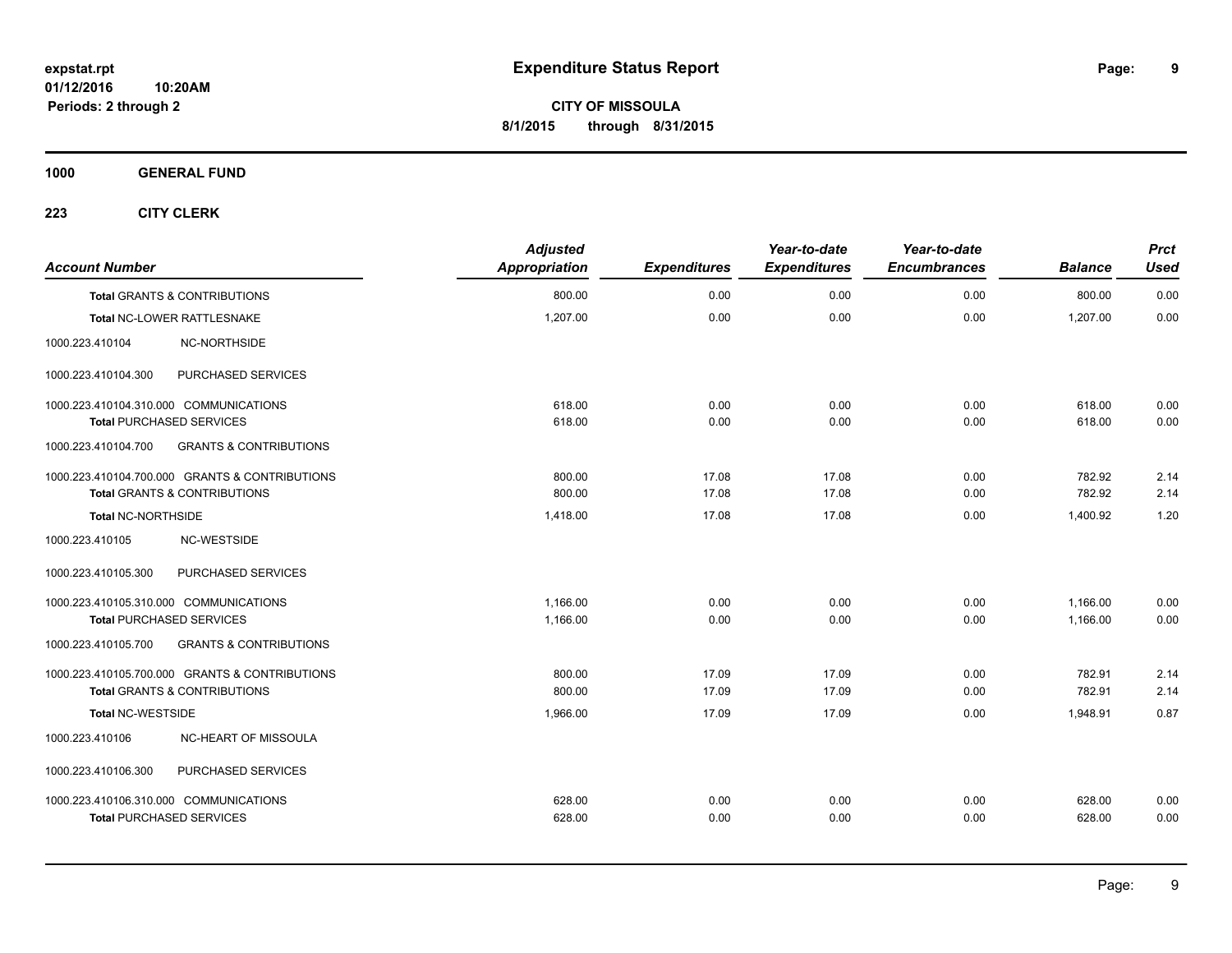**CITY OF MISSOULA 8/1/2015 through 8/31/2015**

**1000 GENERAL FUND**

**223 CITY CLERK**

| <b>Account Number</b>                                                                                                                 | <b>Adjusted</b><br>Appropriation | <b>Expenditures</b> | Year-to-date<br><b>Expenditures</b> | Year-to-date<br><b>Encumbrances</b> | <b>Balance</b>       | <b>Prct</b><br><b>Used</b> |
|---------------------------------------------------------------------------------------------------------------------------------------|----------------------------------|---------------------|-------------------------------------|-------------------------------------|----------------------|----------------------------|
| 1000.223.410106.700<br><b>GRANTS &amp; CONTRIBUTIONS</b>                                                                              |                                  |                     |                                     |                                     |                      |                            |
| 1000.223.410106.700.000 GRANTS & CONTRIBUTIONS<br><b>Total GRANTS &amp; CONTRIBUTIONS</b>                                             | 800.00<br>800.00                 | 0.00<br>0.00        | 0.00<br>0.00                        | 0.00<br>0.00                        | 800.00<br>800.00     | 0.00<br>0.00               |
| Total NC-HEART OF MISSOULA                                                                                                            | 1,428.00                         | 0.00                | 0.00                                | 0.00                                | 1,428.00             | 0.00                       |
| NC-UNIVERSITY DISTRICT<br>1000.223.410107                                                                                             |                                  |                     |                                     |                                     |                      |                            |
| PURCHASED SERVICES<br>1000.223.410107.300                                                                                             |                                  |                     |                                     |                                     |                      |                            |
| 1000.223.410107.310.000 COMMUNICATIONS<br><b>Total PURCHASED SERVICES</b><br><b>GRANTS &amp; CONTRIBUTIONS</b><br>1000.223.410107.700 | 1.658.00<br>1,658.00             | 0.00<br>0.00        | 0.00<br>0.00                        | 0.00<br>0.00                        | 1.658.00<br>1,658.00 | 0.00<br>0.00               |
| 1000.223.410107.700.000 GRANTS & CONTRIBUTIONS<br><b>Total GRANTS &amp; CONTRIBUTIONS</b>                                             | 800.00<br>800.00                 | 309.62<br>309.62    | 309.62<br>309.62                    | 0.00<br>0.00                        | 490.38<br>490.38     | 38.70<br>38.70             |
| <b>Total NC-UNIVERSITY DISTRICT</b><br>NC-RIVERFRONT<br>1000.223.410108                                                               | 2,458.00                         | 309.62              | 309.62                              | 0.00                                | 2,148.38             | 12.60                      |
| 1000.223.410108.300<br>PURCHASED SERVICES                                                                                             |                                  |                     |                                     |                                     |                      |                            |
| 1000.223.410108.310.000 COMMUNICATIONS<br><b>Total PURCHASED SERVICES</b>                                                             | 578.00<br>578.00                 | 0.00<br>0.00        | 0.00<br>0.00                        | 0.00<br>0.00                        | 578.00<br>578.00     | 0.00<br>0.00               |
| 1000.223.410108.700<br><b>GRANTS &amp; CONTRIBUTIONS</b>                                                                              |                                  |                     |                                     |                                     |                      |                            |
| 1000.223.410108.700.000 GRANTS & CONTRIBUTIONS<br><b>Total GRANTS &amp; CONTRIBUTIONS</b>                                             | 800.00<br>800.00                 | 0.00<br>0.00        | 0.00<br>0.00                        | 0.00<br>0.00                        | 800.00<br>800.00     | 0.00<br>0.00               |
| Total NC-RIVERFRONT                                                                                                                   | 1.378.00                         | 0.00                | 0.00                                | 0.00                                | 1.378.00             | 0.00                       |
| <b>NC-EMMA DICKENSON &amp; ORCHARD HOMES</b><br>1000.223.410109                                                                       |                                  |                     |                                     |                                     |                      |                            |

1000.223.410109.300 PURCHASED SERVICES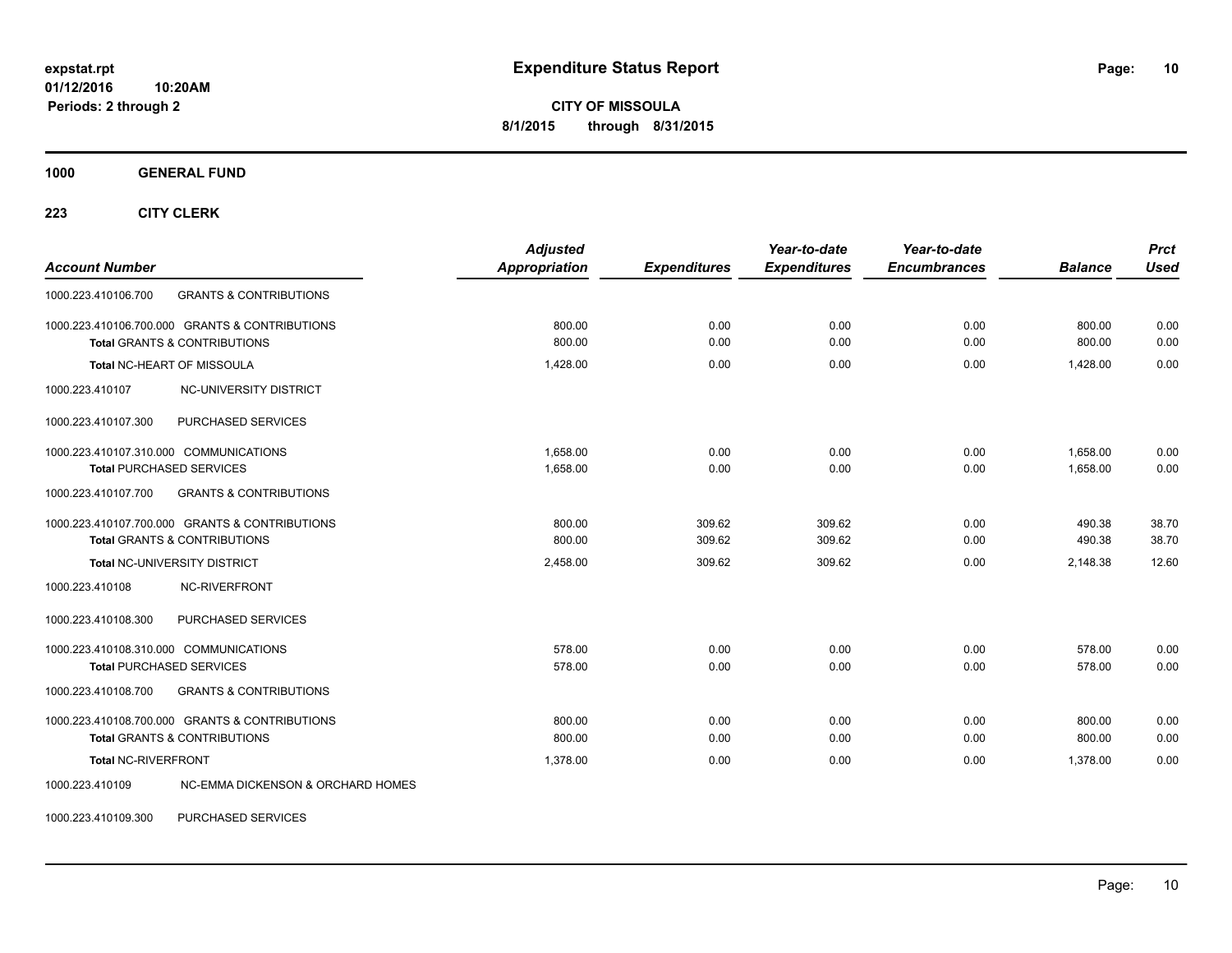**1000 GENERAL FUND**

| <b>Account Number</b>                  |                                                                           | <b>Adjusted</b><br>Appropriation | <b>Expenditures</b> | Year-to-date<br><b>Expenditures</b> | Year-to-date<br><b>Encumbrances</b> | <b>Balance</b>   | <b>Prct</b><br><b>Used</b> |
|----------------------------------------|---------------------------------------------------------------------------|----------------------------------|---------------------|-------------------------------------|-------------------------------------|------------------|----------------------------|
|                                        | 1000.223.410109.310.000 COMMUNICATIONS<br><b>Total PURCHASED SERVICES</b> | 713.00<br>713.00                 | 0.00<br>0.00        | 0.00<br>0.00                        | 0.00<br>0.00                        | 713.00<br>713.00 | 0.00<br>0.00               |
| 1000.223.410109.700                    | <b>GRANTS &amp; CONTRIBUTIONS</b>                                         |                                  |                     |                                     |                                     |                  |                            |
|                                        | 1000.223.410109.700.000 GRANTS & CONTRIBUTIONS                            | 800.00                           | 0.00                | 0.00                                | 0.00                                | 800.00           | 0.00                       |
|                                        | <b>Total GRANTS &amp; CONTRIBUTIONS</b>                                   | 800.00                           | 0.00                | 0.00                                | 0.00                                | 800.00           | 0.00                       |
|                                        | <b>Total NC-EMMA DICKENSON &amp; ORCHARD HOMES</b>                        | 1.513.00                         | 0.00                | 0.00                                | 0.00                                | 1.513.00         | 0.00                       |
| 1000.223.410110                        | <b>NC-FRANKLIN TO FORT</b>                                                |                                  |                     |                                     |                                     |                  |                            |
| 1000.223.410110.300                    | PURCHASED SERVICES                                                        |                                  |                     |                                     |                                     |                  |                            |
|                                        | 1000.223.410110.310.000 COMMUNICATIONS                                    | 1,710.00                         | 1,591.77            | 1,591.77                            | 0.00                                | 118.23           | 93.09                      |
|                                        | <b>Total PURCHASED SERVICES</b>                                           | 1,710.00                         | 1,591.77            | 1,591.77                            | 0.00                                | 118.23           | 93.09                      |
| 1000.223.410110.700                    | <b>GRANTS &amp; CONTRIBUTIONS</b>                                         |                                  |                     |                                     |                                     |                  |                            |
|                                        | 1000.223.410110.700.000 GRANTS & CONTRIBUTIONS                            | 800.00                           | $-40.37$            | 70.72                               | 0.00                                | 729.28           | 8.84                       |
|                                        | <b>Total GRANTS &amp; CONTRIBUTIONS</b>                                   | 800.00                           | $-40.37$            | 70.72                               | 0.00                                | 729.28           | 8.84                       |
|                                        | <b>Total NC-FRANKLIN TO FORT</b>                                          | 2,510.00                         | 1,551.40            | 1.662.49                            | 0.00                                | 847.51           | 66.23                      |
| 1000.223.410111                        | <b>NC-ROSE PARK</b>                                                       |                                  |                     |                                     |                                     |                  |                            |
| 1000.223.410111.300                    | PURCHASED SERVICES                                                        |                                  |                     |                                     |                                     |                  |                            |
| 1000.223.410111.310.000 COMMUNICATIONS |                                                                           | 1,066.00                         | 0.00                | 0.00                                | 0.00                                | 1,066.00         | 0.00                       |
|                                        | <b>Total PURCHASED SERVICES</b>                                           | 1,066.00                         | 0.00                | 0.00                                | 0.00                                | 1,066.00         | 0.00                       |
| 1000.223.410111.700                    | <b>GRANTS &amp; CONTRIBUTIONS</b>                                         |                                  |                     |                                     |                                     |                  |                            |
|                                        | 1000.223.410111.700.000 GRANTS & CONTRIBUTIONS                            | 800.00                           | 0.00                | 0.00                                | 0.00                                | 800.00           | 0.00                       |
|                                        | Total GRANTS & CONTRIBUTIONS                                              | 800.00                           | 0.00                | 0.00                                | 0.00                                | 800.00           | 0.00                       |
| <b>Total NC-ROSE PARK</b>              |                                                                           | 1,866.00                         | 0.00                | 0.00                                | 0.00                                | 1.866.00         | 0.00                       |
| 1000.223.410112                        | <b>NC-FARVIEWS &amp; PATTEE CANYON</b>                                    |                                  |                     |                                     |                                     |                  |                            |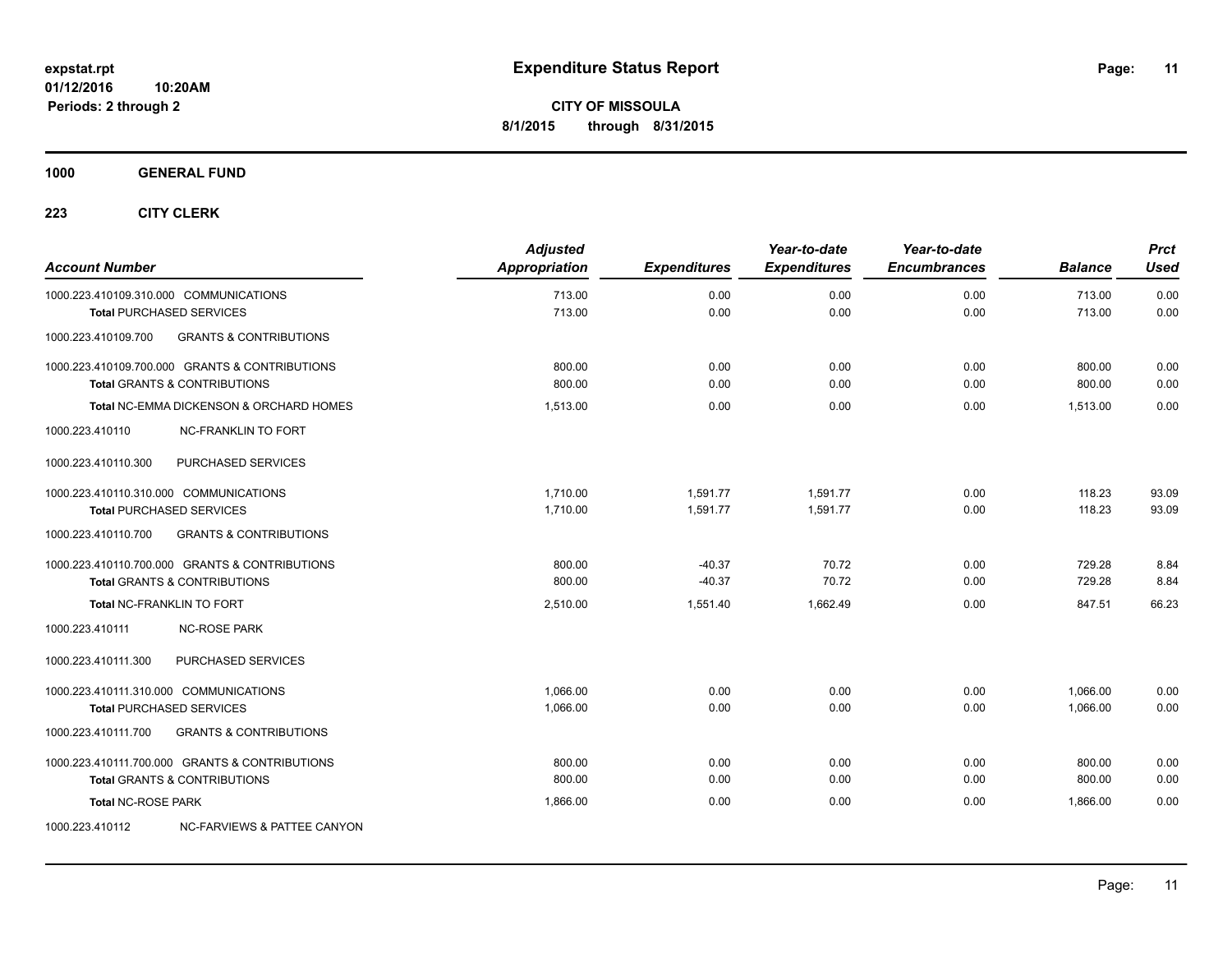**CITY OF MISSOULA 8/1/2015 through 8/31/2015**

### **1000 GENERAL FUND**

|                                                          | <b>Adjusted</b> |                     | Year-to-date        | Year-to-date        |                | <b>Prct</b> |
|----------------------------------------------------------|-----------------|---------------------|---------------------|---------------------|----------------|-------------|
| <b>Account Number</b>                                    | Appropriation   | <b>Expenditures</b> | <b>Expenditures</b> | <b>Encumbrances</b> | <b>Balance</b> | <b>Used</b> |
| PURCHASED SERVICES<br>1000.223.410112.300                |                 |                     |                     |                     |                |             |
| 1000.223.410112.310.000 COMMUNICATIONS                   | 705.00          | 0.00                | 0.00                | 0.00                | 705.00         | 0.00        |
| <b>Total PURCHASED SERVICES</b>                          | 705.00          | 0.00                | 0.00                | 0.00                | 705.00         | 0.00        |
| 1000.223.410112.700<br><b>GRANTS &amp; CONTRIBUTIONS</b> |                 |                     |                     |                     |                |             |
| 1000.223.410112.700.000 GRANTS & CONTRIBUTIONS           | 800.00          | 0.00                | 0.00                | 0.00                | 800.00         | 0.00        |
| <b>Total GRANTS &amp; CONTRIBUTIONS</b>                  | 800.00          | 0.00                | 0.00                | 0.00                | 800.00         | 0.00        |
| Total NC-FARVIEWS & PATTEE CANYON                        | 1,505.00        | 0.00                | 0.00                | 0.00                | 1.505.00       | 0.00        |
| <b>NC-SOUTHGATE &amp; TRIANGLE</b><br>1000.223.410113    |                 |                     |                     |                     |                |             |
| 1000.223.410113.300<br>PURCHASED SERVICES                |                 |                     |                     |                     |                |             |
| 1000.223.410113.310.000 COMMUNICATIONS                   | 616.00          | 0.00                | 0.00                | 0.00                | 616.00         | 0.00        |
| <b>Total PURCHASED SERVICES</b>                          | 616.00          | 0.00                | 0.00                | 0.00                | 616.00         | 0.00        |
| 1000.223.410113.700<br><b>GRANTS &amp; CONTRIBUTIONS</b> |                 |                     |                     |                     |                |             |
| 1000.223.410113.700.000 GRANTS & CONTRIBUTIONS           | 800.00          | 0.00                | 0.00                | 0.00                | 800.00         | 0.00        |
| <b>Total GRANTS &amp; CONTRIBUTIONS</b>                  | 800.00          | 0.00                | 0.00                | 0.00                | 800.00         | 0.00        |
| Total NC-SOUTHGATE & TRIANGLE                            | 1.416.00        | 0.00                | 0.00                | 0.00                | 1.416.00       | 0.00        |
| 1000.223.410114<br><b>NC-LEWIS &amp; CLARK</b>           |                 |                     |                     |                     |                |             |
| PURCHASED SERVICES<br>1000.223.410114.300                |                 |                     |                     |                     |                |             |
| 1000.223.410114.310.000 COMMUNICATIONS                   | 660.00          | 290.14              | 290.14              | 0.00                | 369.86         | 43.96       |
| <b>Total PURCHASED SERVICES</b>                          | 660.00          | 290.14              | 290.14              | 0.00                | 369.86         | 43.96       |
| <b>GRANTS &amp; CONTRIBUTIONS</b><br>1000.223.410114.700 |                 |                     |                     |                     |                |             |
| 1000.223.410114.700.000 GRANTS & CONTRIBUTIONS           | 800.00          | 382.08              | 382.08              | 0.00                | 417.92         | 47.76       |
| <b>Total GRANTS &amp; CONTRIBUTIONS</b>                  | 800.00          | 382.08              | 382.08              | 0.00                | 417.92         | 47.76       |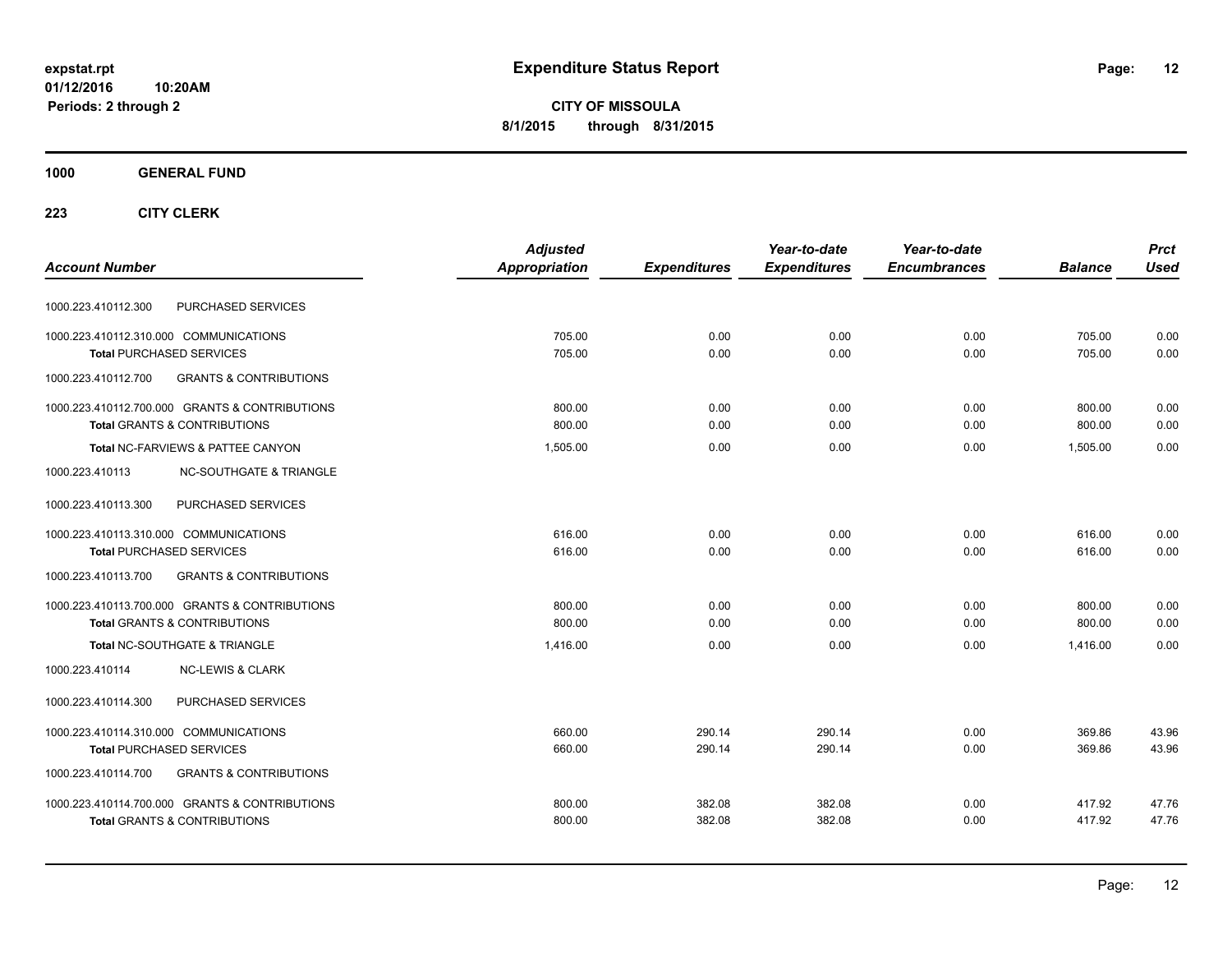**CITY OF MISSOULA 8/1/2015 through 8/31/2015**

**1000 GENERAL FUND**

| <b>Account Number</b>  |                                                | <b>Adjusted</b><br><b>Appropriation</b> | <b>Expenditures</b> | Year-to-date<br><b>Expenditures</b> | Year-to-date<br><b>Encumbrances</b> | <b>Balance</b> | <b>Prct</b><br><b>Used</b> |
|------------------------|------------------------------------------------|-----------------------------------------|---------------------|-------------------------------------|-------------------------------------|----------------|----------------------------|
| Total NC-LEWIS & CLARK |                                                | 1,460.00                                | 672.22              | 672.22                              | 0.00                                | 787.78         | 46.04                      |
| 1000.223.410115        | NC-S 39TH                                      |                                         |                     |                                     |                                     |                |                            |
| 1000.223.410115.300    | PURCHASED SERVICES                             |                                         |                     |                                     |                                     |                |                            |
|                        | 1000.223.410115.310.000 COMMUNICATIONS         | 541.00                                  | 0.00                | 0.00                                | 0.00                                | 541.00         | 0.00                       |
|                        | <b>Total PURCHASED SERVICES</b>                | 541.00                                  | 0.00                | 0.00                                | 0.00                                | 541.00         | 0.00                       |
| 1000.223.410115.700    | <b>GRANTS &amp; CONTRIBUTIONS</b>              |                                         |                     |                                     |                                     |                |                            |
|                        | 1000.223.410115.700.000 GRANTS & CONTRIBUTIONS | 800.00                                  | 0.00                | 0.00                                | 0.00                                | 800.00         | 0.00                       |
|                        | <b>Total GRANTS &amp; CONTRIBUTIONS</b>        | 800.00                                  | 0.00                | 0.00                                | 0.00                                | 800.00         | 0.00                       |
| Total NC-S 39TH        |                                                | 1,341.00                                | 0.00                | 0.00                                | 0.00                                | 1,341.00       | 0.00                       |
| 1000.223.410116        | NC-MOOSE CAN GULLY                             |                                         |                     |                                     |                                     |                |                            |
| 1000.223.410116.300    | PURCHASED SERVICES                             |                                         |                     |                                     |                                     |                |                            |
|                        | 1000.223.410116.310.000 COMMUNICATIONS         | 969.00                                  | 0.00                | 0.00                                | 0.00                                | 969.00         | 0.00                       |
|                        | <b>Total PURCHASED SERVICES</b>                | 969.00                                  | 0.00                | 0.00                                | 0.00                                | 969.00         | 0.00                       |
| 1000.223.410116.700    | <b>GRANTS &amp; CONTRIBUTIONS</b>              |                                         |                     |                                     |                                     |                |                            |
|                        | 1000.223.410116.700.000 GRANTS & CONTRIBUTIONS | 800.00                                  | 0.00                | 0.00                                | 0.00                                | 800.00         | 0.00                       |
|                        | <b>Total GRANTS &amp; CONTRIBUTIONS</b>        | 800.00                                  | 0.00                | 0.00                                | 0.00                                | 800.00         | 0.00                       |
|                        | Total NC-MOOSE CAN GULLY                       | 1,769.00                                | 0.00                | 0.00                                | 0.00                                | 1,769.00       | 0.00                       |
| 1000.223.410117        | <b>NC-MILLER CREEK</b>                         |                                         |                     |                                     |                                     |                |                            |
| 1000.223.410117.300    | PURCHASED SERVICES                             |                                         |                     |                                     |                                     |                |                            |
|                        | 1000.223.410117.310.000 COMMUNICATIONS         | 694.00                                  | 454.40              | 454.40                              | 0.00                                | 239.60         | 65.48                      |
|                        | <b>Total PURCHASED SERVICES</b>                | 694.00                                  | 454.40              | 454.40                              | 0.00                                | 239.60         | 65.48                      |
| 1000.223.410117.700    | <b>GRANTS &amp; CONTRIBUTIONS</b>              |                                         |                     |                                     |                                     |                |                            |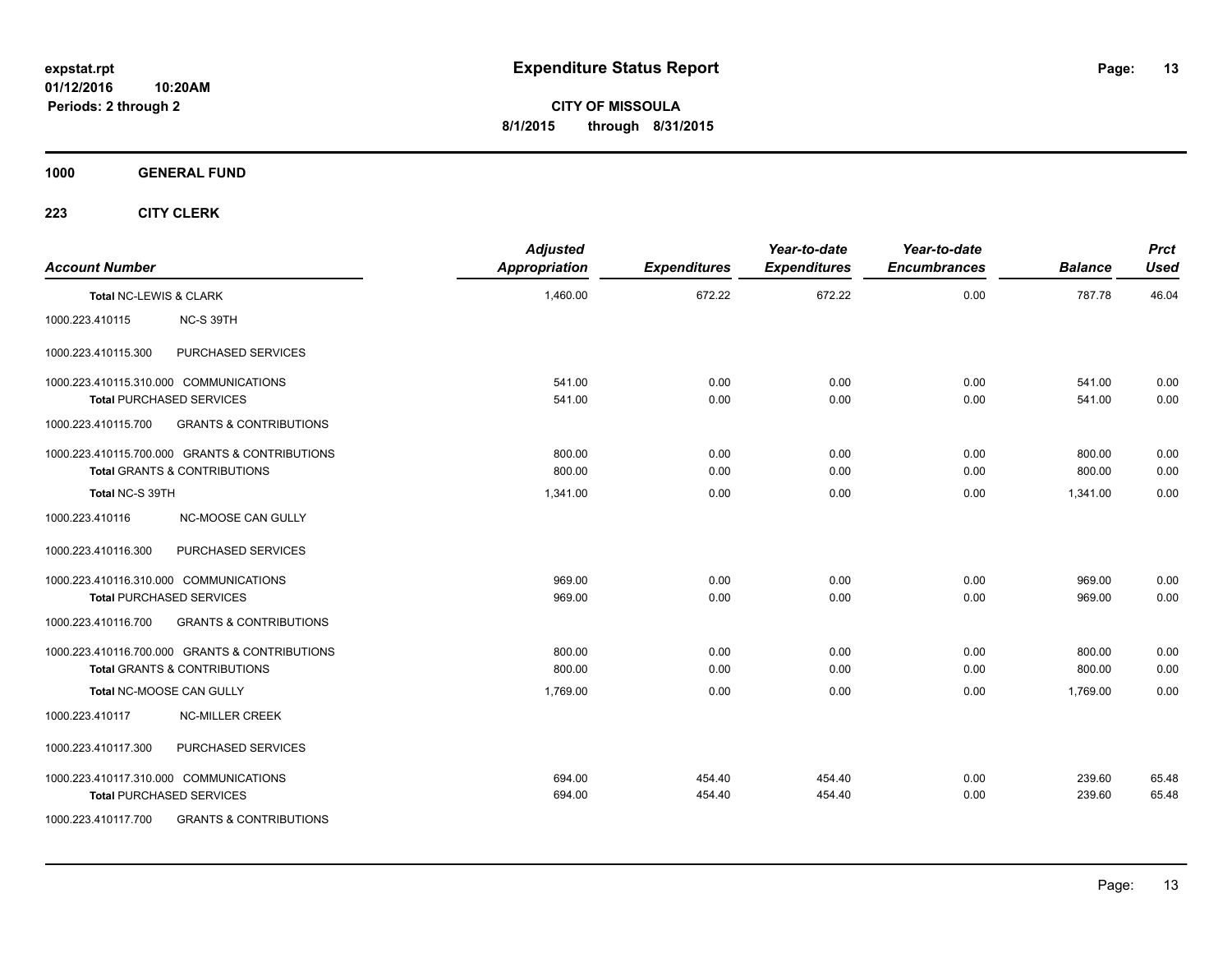**1000 GENERAL FUND**

| <b>Account Number</b>                                                                                 | <b>Adjusted</b><br>Appropriation | <b>Expenditures</b> | Year-to-date<br><b>Expenditures</b> | Year-to-date<br><b>Encumbrances</b> | <b>Balance</b>   | <b>Prct</b><br><b>Used</b> |
|-------------------------------------------------------------------------------------------------------|----------------------------------|---------------------|-------------------------------------|-------------------------------------|------------------|----------------------------|
| 1000.223.410117.700.000 GRANTS & CONTRIBUTIONS<br><b>Total GRANTS &amp; CONTRIBUTIONS</b>             | 800.00<br>800.00                 | 17.96<br>17.96      | 17.96<br>17.96                      | 0.00<br>0.00                        | 782.04<br>782.04 | 2.25<br>2.25               |
| <b>Total NC-MILLER CREEK</b>                                                                          | 1,494.00                         | 472.36              | 472.36                              | 0.00                                | 1,021.64         | 31.62                      |
| MULLAN ROAD NC<br>1000.223.410118                                                                     |                                  |                     |                                     |                                     |                  |                            |
| PURCHASED SERVICES<br>1000.223.410118.300                                                             |                                  |                     |                                     |                                     |                  |                            |
| 1000.223.410118.310.000 COMMUNICATIONS<br><b>Total PURCHASED SERVICES</b>                             | 714.00<br>714.00                 | 0.00<br>0.00        | 0.00<br>0.00                        | 0.00<br>0.00                        | 714.00<br>714.00 | 0.00<br>0.00               |
| 1000.223.410118.700<br><b>GRANTS &amp; CONTRIBUTIONS</b>                                              |                                  |                     |                                     |                                     |                  |                            |
| 1000.223.410118.700.000 GRANTS & CONTRIBUTIONS<br><b>Total GRANTS &amp; CONTRIBUTIONS</b>             | 800.00<br>800.00                 | 0.00<br>0.00        | 0.00<br>0.00                        | 0.00<br>0.00                        | 800.00<br>800.00 | 0.00<br>0.00               |
| <b>Total MULLAN ROAD NC</b>                                                                           | 1,514.00                         | 0.00                | 0.00                                | 0.00                                | 1,514.00         | 0.00                       |
| 1000.223.410119<br><b>EAST MISSOULA NC</b>                                                            |                                  |                     |                                     |                                     |                  |                            |
| PURCHASED SERVICES<br>1000.223.410119.300                                                             |                                  |                     |                                     |                                     |                  |                            |
| 1000.223.410119.310.000 COMMUNICATIONS<br><b>Total PURCHASED SERVICES</b>                             | 12.00<br>12.00                   | 0.00<br>0.00        | 0.00<br>0.00                        | 0.00<br>0.00                        | 12.00<br>12.00   | 0.00<br>0.00               |
| 1000.223.410119.700<br><b>GRANTS &amp; CONTRIBUTIONS</b>                                              |                                  |                     |                                     |                                     |                  |                            |
| 1000.223.410119.700.000 EAST MISSOULA NEIGHBORHOOD COUNCIL<br><b>Total GRANTS &amp; CONTRIBUTIONS</b> | 800.00<br>800.00                 | 0.00<br>0.00        | 0.00<br>0.00                        | 0.00<br>0.00                        | 800.00<br>800.00 | 0.00<br>0.00               |
| <b>Total EAST MISSOULA NC</b>                                                                         | 812.00                           | 0.00                | 0.00                                | 0.00                                | 812.00           | 0.00                       |
| <b>COMMUNITY FORUM/NC LIAISON</b><br>1000.223.410120                                                  |                                  |                     |                                     |                                     |                  |                            |
| PURCHASED SERVICES<br>1000.223.410120.300                                                             |                                  |                     |                                     |                                     |                  |                            |
| 1000.223.410120.320.000 PRINTING & DUPLICATING                                                        | 500.00                           | 0.00                | 0.00                                | 0.00                                | 500.00           | 0.00                       |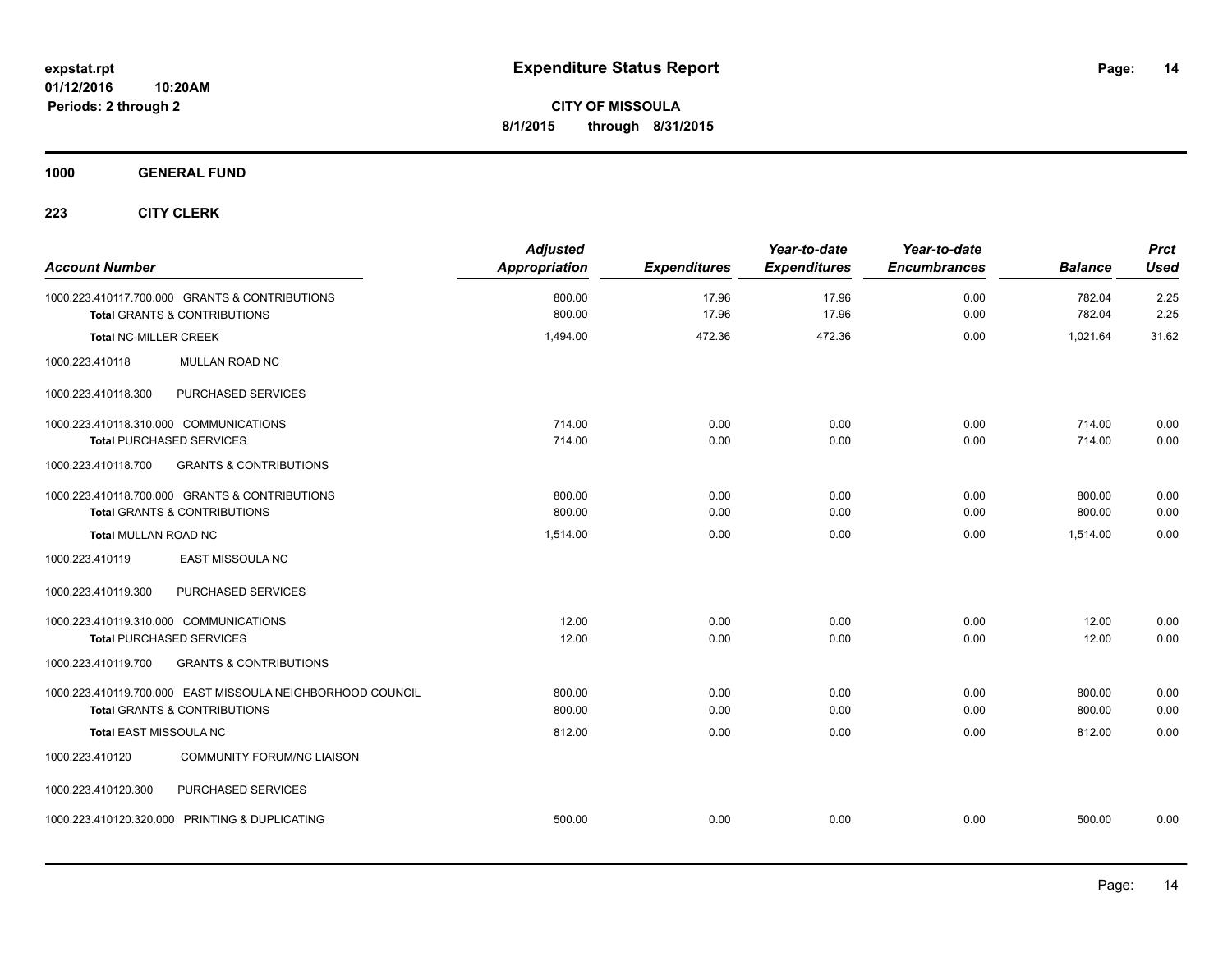**1000 GENERAL FUND**

| <b>Account Number</b>                                                                       | <b>Adjusted</b><br>Appropriation | <b>Expenditures</b> | Year-to-date<br><b>Expenditures</b> | Year-to-date<br><b>Encumbrances</b> | <b>Balance</b>       | <b>Prct</b><br><b>Used</b> |
|---------------------------------------------------------------------------------------------|----------------------------------|---------------------|-------------------------------------|-------------------------------------|----------------------|----------------------------|
| 1000.223.410120.380.000 TRAINING                                                            | 1,700.00                         | 0.00<br>0.00        | 0.00<br>0.00                        | 0.00<br>0.00                        | 1,700.00<br>2,200.00 | 0.00<br>0.00               |
| <b>Total PURCHASED SERVICES</b><br><b>GRANTS &amp; CONTRIBUTIONS</b><br>1000.223.410120.700 | 2,200.00                         |                     |                                     |                                     |                      |                            |
| 1000.223.410120.700.000 GRANTS & CONTRIBUTIONS                                              | 0.00                             | 909.00              | 909.00                              | 0.00                                | $-909.00$            | 0.00                       |
| 1000.223.410120.700.799 GRANTS & CONTRIBUTIONS                                              | 0.00                             | 179.93              | 179.93                              | 0.00                                | $-179.93$            | 0.00                       |
| Total GRANTS & CONTRIBUTIONS                                                                | 0.00                             | 1,088.93            | 1,088.93                            | 0.00                                | $-1,088.93$          | 0.00                       |
| Total COMMUNITY FORUM/NC LIAISON                                                            | 2,200.00                         | 1,088.93            | 1.088.93                            | 0.00                                | 1,111.07             | 49.50                      |
| NEIGHBORHOOD PROJECT<br>1000.223.410121                                                     |                                  |                     |                                     |                                     |                      |                            |
| <b>GRANTS &amp; CONTRIBUTIONS</b><br>1000.223.410121.700                                    |                                  |                     |                                     |                                     |                      |                            |
| 1000.223.410121.700.000 NEIGHBORHOOD PROJECT                                                | 21.000.00                        | 0.00                | 0.00                                | 0.00                                | 21,000.00            | 0.00                       |
| Total NEIGHBORHOOD PROJECT                                                                  | 21,000.00                        | 0.00                | 0.00                                | 0.00                                | 21,000.00            | 0.00                       |
| ORCHARD HOMES NEIGHBORHOOD COUNCIL<br>1000.223.410122                                       |                                  |                     |                                     |                                     |                      |                            |
| PURCHASED SERVICES<br>1000.223.410122.300                                                   |                                  |                     |                                     |                                     |                      |                            |
| 1000.223.410122.310.000 COMMUNICATIONS                                                      | 238.00                           | 0.00                | 0.00                                | 0.00                                | 238.00               | 0.00                       |
| <b>Total PURCHASED SERVICES</b>                                                             | 238.00                           | 0.00                | 0.00                                | 0.00                                | 238.00               | 0.00                       |
| <b>GRANTS &amp; CONTRIBUTIONS</b><br>1000.223.410122.700                                    |                                  |                     |                                     |                                     |                      |                            |
| 1000.223.410122.700.000 ORCHARD HOMES NEIGHBORHOOD COUNCIL                                  | 800.00                           | 0.00                | 0.00                                | 0.00                                | 800.00               | 0.00                       |
| <b>Total GRANTS &amp; CONTRIBUTIONS</b>                                                     | 800.00                           | 0.00                | 0.00                                | 0.00                                | 800.00               | 0.00                       |
| Total ORCHARD HOMES NEIGHBORHOOD COUNCIL                                                    | 1.038.00                         | 0.00                | 0.00                                | 0.00                                | 1.038.00             | 0.00                       |
| NEIGHBORHOOD OFFICE<br>1000.223.410125                                                      |                                  |                     |                                     |                                     |                      |                            |
| 1000.223.410125.100<br>PERSONAL SERVICES                                                    |                                  |                     |                                     |                                     |                      |                            |
| 1000.223.410125.110.000 SALARIES AND WAGES                                                  | 75,093.00                        | 5,766.42            | 10,869.29                           | 0.00                                | 64,223.71            | 14.47                      |
| 1000.223.410125.140.000 EMPLOYER CONTRIBUTIONS                                              | 31,632.00                        | 2.522.49            | 6.168.69                            | 0.00                                | 25,463.31            | 19.50                      |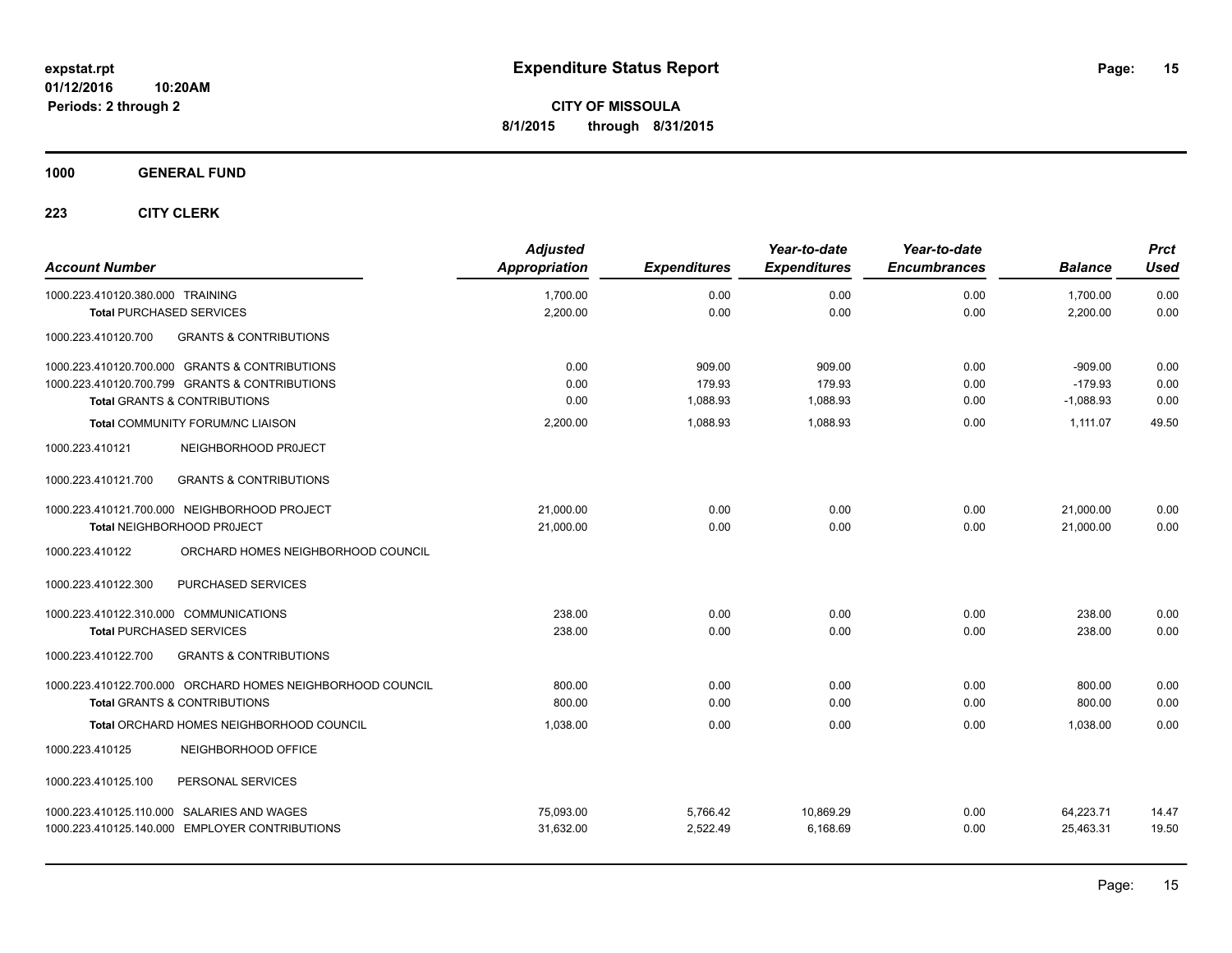**CITY OF MISSOULA 8/1/2015 through 8/31/2015**

**1000 GENERAL FUND**

| <b>Account Number</b>                   |                                                         | <b>Adjusted</b><br>Appropriation | <b>Expenditures</b> | Year-to-date<br><b>Expenditures</b> | Year-to-date<br><b>Encumbrances</b> | <b>Balance</b> | <b>Prct</b><br><b>Used</b> |
|-----------------------------------------|---------------------------------------------------------|----------------------------------|---------------------|-------------------------------------|-------------------------------------|----------------|----------------------------|
| <b>Total PERSONAL SERVICES</b>          |                                                         | 106,725.00                       | 8,288.91            | 17,037.98                           | 0.00                                | 89,687.02      | 15.96                      |
| 1000.223.410125.200                     | <b>SUPPLIES</b>                                         |                                  |                     |                                     |                                     |                |                            |
| 1000.223.410125.210.000 OFFICE SUPPLIES |                                                         | 200.00                           | 0.00                | 0.00                                | 0.00                                | 200.00         | 0.00                       |
|                                         | 1000.223.410125.220.000 OPERATING SUPPLIES              | 150.00                           | 0.00                | 0.00                                | 0.00                                | 150.00         | 0.00                       |
| 1000.223.410125.231.000 GASOLINE        |                                                         | 100.00                           | 0.00                | 0.00                                | 0.00                                | 100.00         | 0.00                       |
| 1000.223.410125.240.000 OTHER SUPPLIES  |                                                         | 65.00                            | 0.00                | 0.00                                | 0.00                                | 65.00          | 0.00                       |
| <b>Total SUPPLIES</b>                   |                                                         | 515.00                           | 0.00                | 0.00                                | 0.00                                | 515.00         | 0.00                       |
| 1000.223.410125.300                     | PURCHASED SERVICES                                      |                                  |                     |                                     |                                     |                |                            |
| 1000.223.410125.310.000 COMMUNICATIONS  |                                                         | 134.00                           | 0.00                | 0.00                                | 0.00                                | 134.00         | 0.00                       |
|                                         | 1000.223.410125.320.000 PRINTING & DUPLICATING          | 100.00                           | 0.00                | 0.00                                | 0.00                                | 100.00         | 0.00                       |
|                                         | 1000.223.410125.330.000 PUBLICITY, SUBSCRIPTIONS & DUES | 200.00                           | 0.00                | 0.00                                | 0.00                                | 200.00         | 0.00                       |
|                                         | 1000.223.410125.344.000 TELEPHONE SERVICE               | 100.00                           | 0.00                | 0.00                                | 0.00                                | 100.00         | 0.00                       |
|                                         | 1000.223.410125.350.000 PROFESSIONAL SERVICES           | 3,000.00                         | 0.00                | 0.00                                | 0.00                                | 3,000.00       | 0.00                       |
| 1000.223.410125.370.000 TRAVEL          |                                                         | 1,460.00                         | 0.00                | 0.00                                | 0.00                                | 1,460.00       | 0.00                       |
| 1000.223.410125.380.000 TRAINING        |                                                         | 1,550.00                         | 0.00                | 0.00                                | 0.00                                | 1,550.00       | 0.00                       |
| <b>Total PURCHASED SERVICES</b>         |                                                         | 6,544.00                         | 0.00                | 0.00                                | 0.00                                | 6,544.00       | 0.00                       |
| 1000.223.410125.900                     | <b>CAPITAL OUTLAY</b>                                   |                                  |                     |                                     |                                     |                |                            |
| <b>Total CAPITAL OUTLAY</b>             |                                                         | 0.00                             | 0.00                | 0.00                                | 0.00                                | 0.00           | 0.00                       |
|                                         | Total NEIGHBORHOOD OFFICE                               | 113,784.00                       | 8,288.91            | 17,037.98                           | 0.00                                | 96.746.02      | 14.97                      |
| 1000.223.410600                         | <b>ELECTIONS</b>                                        |                                  |                     |                                     |                                     |                |                            |
| 1000.223.410600.300                     | PURCHASED SERVICES                                      |                                  |                     |                                     |                                     |                |                            |
|                                         | 1000.223.410600.350.000 PROFESSIONAL SERVICES           | 42,000.00                        | 0.00                | 0.00                                | 0.00                                | 42,000.00      | 0.00                       |
| <b>Total ELECTIONS</b>                  |                                                         | 42,000.00                        | 0.00                | 0.00                                | 0.00                                | 42,000.00      | 0.00                       |
| 1000.223.410900                         | <b>RECORDS ADMINISTRATION</b>                           |                                  |                     |                                     |                                     |                |                            |
| 1000.223.410900.100                     | PERSONAL SERVICES                                       |                                  |                     |                                     |                                     |                |                            |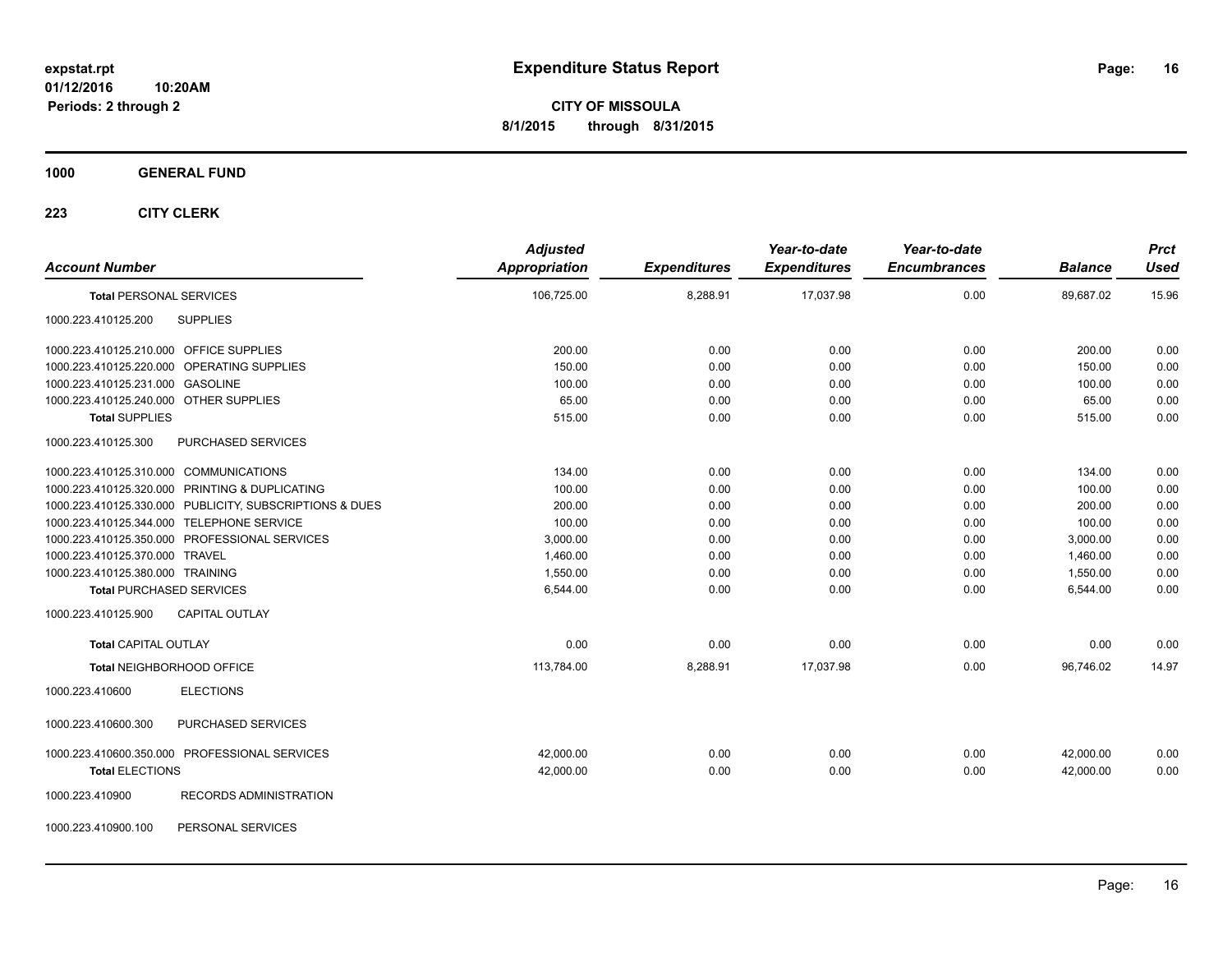**CITY OF MISSOULA 8/1/2015 through 8/31/2015**

**1000 GENERAL FUND**

| <b>Account Number</b>                                   | <b>Adjusted</b><br><b>Appropriation</b> | <b>Expenditures</b> | Year-to-date<br><b>Expenditures</b> | Year-to-date<br><b>Encumbrances</b> | <b>Balance</b> | <b>Prct</b><br><b>Used</b> |
|---------------------------------------------------------|-----------------------------------------|---------------------|-------------------------------------|-------------------------------------|----------------|----------------------------|
| 1000.223.410900.141.000 STATE RETIREMENT CONTRIBUTIONS  | 0.00                                    | 16.65               | 31.38                               | 0.00                                | $-31.38$       | 0.00                       |
| <b>Total RECORDS ADMINISTRATION</b>                     | 0.00                                    | 16.65               | 31.38                               | 0.00                                | $-31.38$       | 0.00                       |
| 1000.223.410910<br><b>ADMINISTRATION</b>                |                                         |                     |                                     |                                     |                |                            |
| PERSONAL SERVICES<br>1000.223.410910.100                |                                         |                     |                                     |                                     |                |                            |
| 1000.223.410910.110.000 SALARIES AND WAGES              | 141,646.00                              | 10,886.97           | 20,514.60                           | 0.00                                | 121,131.40     | 14.48                      |
| 1000.223.410910.140.000 EMPLOYER CONTRIBUTIONS          | 51,934.00                               | 4,153.09            | 9,937.22                            | 0.00                                | 41,996.78      | 19.13                      |
| <b>Total PERSONAL SERVICES</b>                          | 193,580.00                              | 15,040.06           | 30,451.82                           | 0.00                                | 163,128.18     | 15.73                      |
| 1000.223.410910.200<br><b>SUPPLIES</b>                  |                                         |                     |                                     |                                     |                |                            |
| 1000.223.410910.210.000 OFFICE SUPPLIES                 | 2,500.00                                | 0.00                | 0.00                                | 0.00                                | 2,500.00       | 0.00                       |
| 1000.223.410910.220.000 OPERATING SUPPLIES              | 100.00                                  | 0.00                | 0.00                                | 0.00                                | 100.00         | 0.00                       |
| 1000.223.410910.231.000 GASOLINE                        | 150.00                                  | 0.00                | 0.00                                | 0.00                                | 150.00         | 0.00                       |
| 1000.223.410910.240.000 OTHER SUPPLIES                  | 160.00                                  | 0.00                | 0.00                                | 0.00                                | 160.00         | 0.00                       |
| <b>Total SUPPLIES</b>                                   | 2,910.00                                | 0.00                | 0.00                                | 0.00                                | 2,910.00       | 0.00                       |
| 1000.223.410910.300<br>PURCHASED SERVICES               |                                         |                     |                                     |                                     |                |                            |
| 1000.223.410910.310.000 COMMUNICATIONS                  | 4,445.00                                | 8,592.48            | 8,592.48                            | 0.00                                | $-4,147.48$    | 193.31                     |
| 1000.223.410910.320.000 PRINTING & DUPLICATING          | 100.00                                  | 0.00                | 0.00                                | 0.00                                | 100.00         | 0.00                       |
| 1000.223.410910.330.000 PUBLICITY, SUBSCRIPTIONS & DUES | 1,725.00                                | 133.00              | 133.00                              | 0.00                                | 1,592.00       | 7.71                       |
| 1000.223.410910.344.000 TELEPHONE SERVICE               | 100.00                                  | 0.00                | 0.00                                | 0.00                                | 100.00         | 0.00                       |
| 1000.223.410910.350.000 PROFESSIONAL SERVICES           | 17,300.00                               | 751.50              | 841.50                              | 0.00                                | 16,458.50      | 4.86                       |
| 1000.223.410910.360.000 REPAIR & MAINTENANCE            | 1,100.00                                | 62.17               | 162.17                              | 0.00                                | 937.83         | 14.74                      |
| 1000.223.410910.370.000 TRAVEL                          | 3,690.00                                | 0.00                | 0.00                                | 0.00                                | 3,690.00       | 0.00                       |
| 1000.223.410910.380.000 TRAINING                        | 3,070.00                                | 0.00                | 0.00                                | 0.00                                | 3,070.00       | 0.00                       |
| 1000.223.410910.390.000 OTHER PURCHASED SERVICES        | 3,500.00                                | 77.00               | 77.00                               | 0.00                                | 3,423.00       | 2.20                       |
| <b>Total PURCHASED SERVICES</b>                         | 35,030.00                               | 9,616.15            | 9,806.15                            | 0.00                                | 25.223.85      | 27.99                      |
| 1000.223.410910.500<br><b>FIXED CHARGES</b>             |                                         |                     |                                     |                                     |                |                            |
| <b>Total FIXED CHARGES</b>                              | 0.00                                    | 0.00                | 0.00                                | 0.00                                | 0.00           | 0.00                       |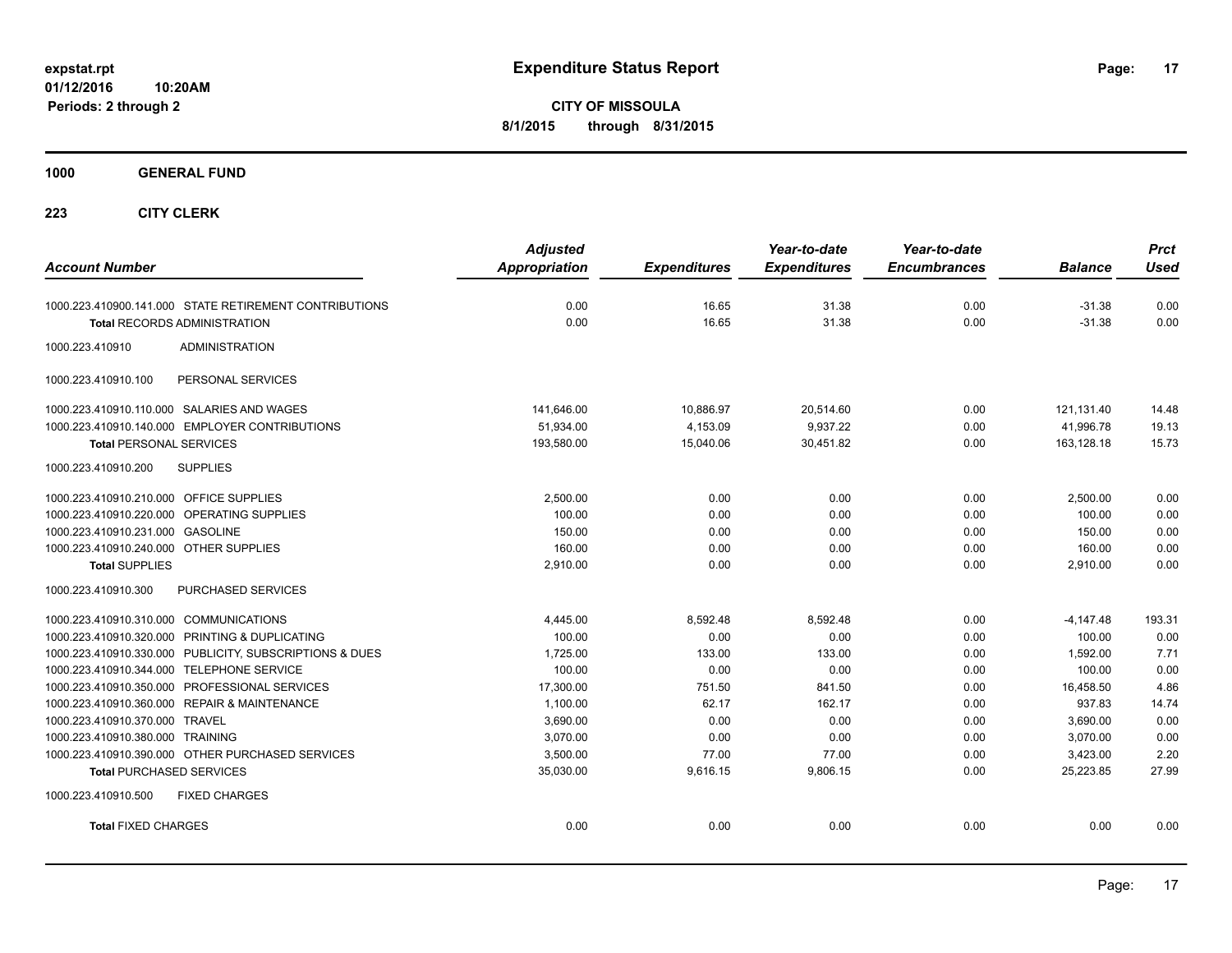**CITY OF MISSOULA 8/1/2015 through 8/31/2015**

**1000 GENERAL FUND**

| <b>Account Number</b>                        | <b>Adjusted</b><br><b>Appropriation</b> | <b>Expenditures</b> | Year-to-date<br><b>Expenditures</b> | Year-to-date<br><b>Encumbrances</b> | <b>Balance</b> | <b>Prct</b><br>Used |
|----------------------------------------------|-----------------------------------------|---------------------|-------------------------------------|-------------------------------------|----------------|---------------------|
| 1000.223.410910.800<br>OTHER OBJECTS         |                                         |                     |                                     |                                     |                |                     |
| <b>Total OTHER OBJECTS</b>                   | 0.00                                    | 0.00                | 0.00                                | 0.00                                | 0.00           | 0.00                |
| 1000.223.410910.900<br><b>CAPITAL OUTLAY</b> |                                         |                     |                                     |                                     |                |                     |
| <b>Total CAPITAL OUTLAY</b>                  | 0.00                                    | 0.00                | 0.00                                | 0.00                                | 0.00           | 0.00                |
| <b>Total ADMINISTRATION</b>                  | 231,520.00                              | 24.656.21           | 40.257.97                           | 0.00                                | 191.262.03     | 17.39               |
| <b>Total CITY CLERK</b>                      | 441,263.00                              | 37,102.39           | 61,854.04                           | 0.00                                | 379.408.96     | 14.02               |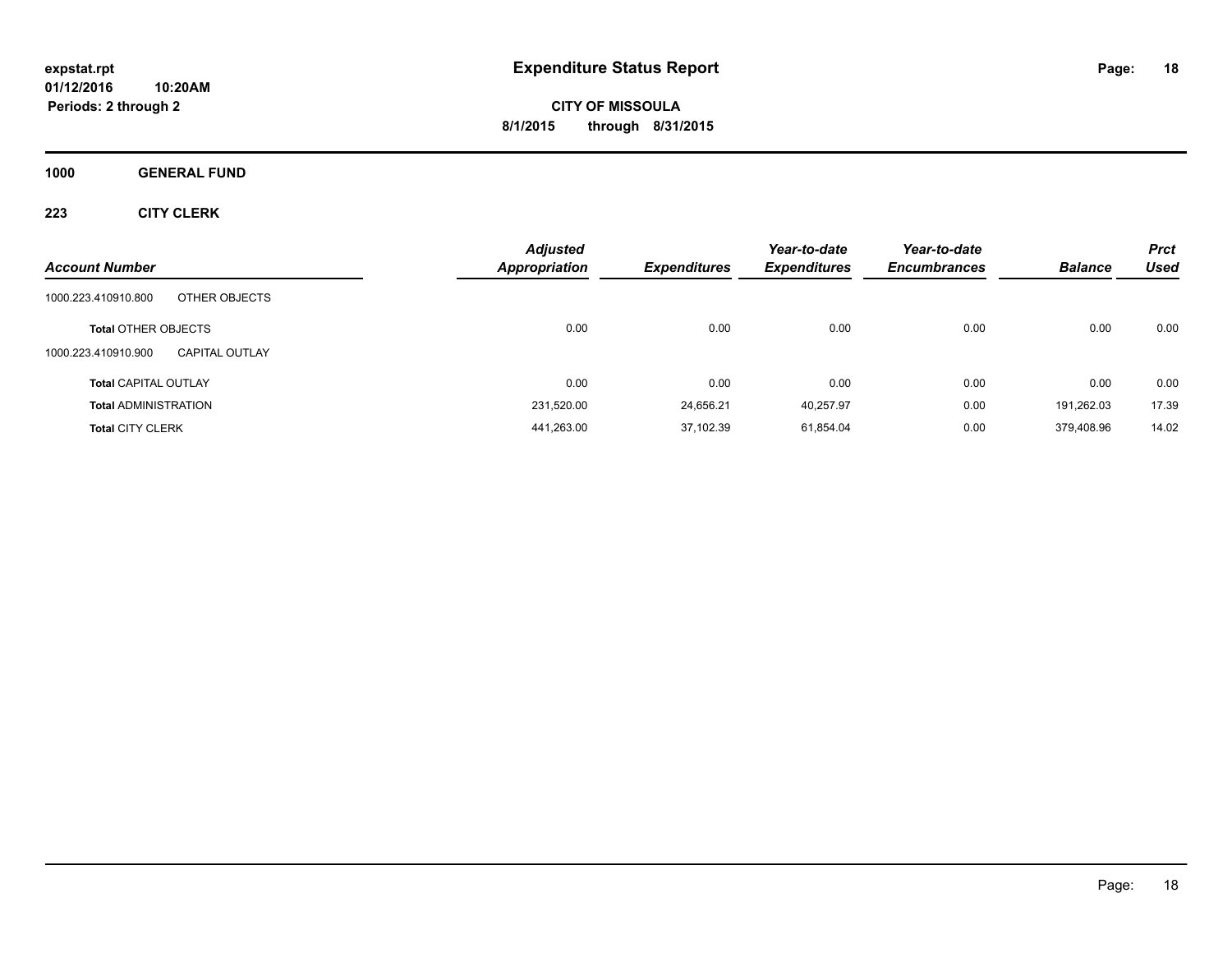**CITY OF MISSOULA 8/1/2015 through 8/31/2015**

**1000 GENERAL FUND**

### **224 INFORMATION SERVICES**

|                                         |                                                        | <b>Adjusted</b>      |                     | Year-to-date        | Year-to-date        |                | <b>Prct</b> |
|-----------------------------------------|--------------------------------------------------------|----------------------|---------------------|---------------------|---------------------|----------------|-------------|
| <b>Account Number</b>                   |                                                        | <b>Appropriation</b> | <b>Expenditures</b> | <b>Expenditures</b> | <b>Encumbrances</b> | <b>Balance</b> | <b>Used</b> |
| 1000.224.410580                         | <b>INFORMATION TECHNOLOGIES</b>                        |                      |                     |                     |                     |                |             |
| 1000.224.410580.100                     | PERSONAL SERVICES                                      |                      |                     |                     |                     |                |             |
|                                         | 1000.224.410580.110.000 SALARIES AND WAGES             | 335,042.00           | 26,240.69           | 49.375.45           | 0.00                | 285,666.55     | 14.74       |
| 1000.224.410580.130.000 OTHER           |                                                        | 5,400.00             | 0.00                | 0.00                | 0.00                | 5,400.00       | 0.00        |
|                                         | 1000.224.410580.140.000 EMPLOYER CONTRIBUTIONS         | 112.513.00           | 9,122.05            | 21,407.73           | 0.00                | 91.105.27      | 19.03       |
|                                         | 1000.224.410580.141.000 STATE RETIREMENT CONTRIBUTIONS | 0.00                 | 26.33               | 49.46               | 0.00                | $-49.46$       | 0.00        |
| <b>Total PERSONAL SERVICES</b>          |                                                        | 452,955.00           | 35,389.07           | 70,832.64           | 0.00                | 382,122.36     | 15.64       |
| 1000.224.410580.200                     | <b>SUPPLIES</b>                                        |                      |                     |                     |                     |                |             |
| 1000.224.410580.210.000 OFFICE SUPPLIES |                                                        | 1,200.00             | 0.00                | 0.00                | 0.00                | 1,200.00       | 0.00        |
|                                         | 1000.224.410580.220.000 OPERATING SUPPLIES             | 10.025.00            | 901.99              | 901.99              | 0.00                | 9.123.01       | 9.00        |
|                                         | 1000.224.410580.230.000 REPAIR/MAINTENANCE             | 2,000.00             | 0.00                | 0.00                | 0.00                | 2,000.00       | 0.00        |
| 1000.224.410580.231.000 GASOLINE        |                                                        | 250.00               | 33.38               | 33.38               | 0.00                | 216.62         | 13.35       |
| 1000.224.410580.240.000 OTHER SUPPLIES  |                                                        | 1,900.00             | 0.00                | 0.00                | 0.00                | 1,900.00       | 0.00        |
| <b>Total SUPPLIES</b>                   |                                                        | 15,375.00            | 935.37              | 935.37              | 0.00                | 14,439.63      | 6.08        |
| 1000.224.410580.300                     | PURCHASED SERVICES                                     |                      |                     |                     |                     |                |             |
| 1000.224.410580.310.000 COMMUNICATIONS  |                                                        | 100.00               | 7.84                | 7.84                | 0.00                | 92.16          | 7.84        |
|                                         | 1000.224.410580.320.000 PRINTING & DUPLICATING         | 350.00               | 0.00                | 0.00                | 0.00                | 350.00         | 0.00        |
|                                         | 1000.224.410580.344.000 TELEPHONE SERVICE              | 136,330.00           | 3,337.28            | 18,686.35           | 0.00                | 117,643.65     | 13.71       |
|                                         | 1000.224.410580.350.000 PROFESSIONAL SERVICES          | 4.000.00             | 0.00                | 0.00                | 0.00                | 4.000.00       | 0.00        |
|                                         | 1000.224.410580.360.000 REPAIR & MAINTENANCE           | 241,649.00           | 4,788.00            | 39,187.18           | 0.00                | 202,461.82     | 16.22       |
| 1000.224.410580.370.000 TRAVEL          |                                                        | 6,055.00             | 1,134.79            | 2,584.58            | 0.00                | 3.470.42       | 42.69       |
| 1000.224.410580.380.000 TRAINING        |                                                        | 11,981.00            | 0.00                | 3,399.00            | 0.00                | 8,582.00       | 28.37       |
|                                         | 1000.224.410580.390.000 OTHER PURCHASED SERVICES       | 2,150.00             | 0.00                | 0.00                | 0.00                | 2,150.00       | 0.00        |
| <b>Total PURCHASED SERVICES</b>         |                                                        | 402,615.00           | 9,267.91            | 63,864.95           | 0.00                | 338,750.05     | 15.86       |
| 1000.224.410580.500                     | <b>FIXED CHARGES</b>                                   |                      |                     |                     |                     |                |             |
| <b>Total FIXED CHARGES</b>              |                                                        | 0.00                 | 0.00                | 0.00                | 0.00                | 0.00           | 0.00        |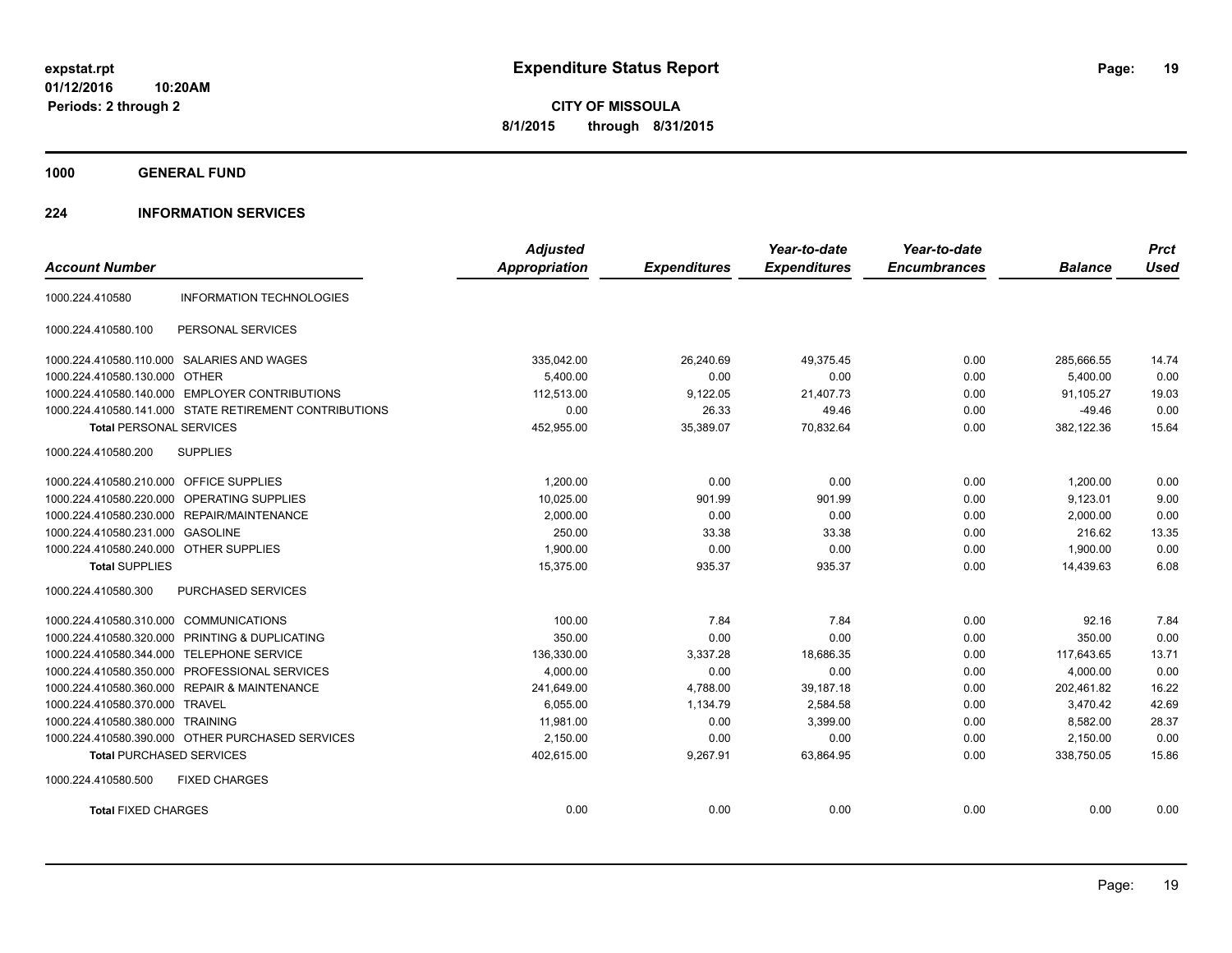**1000 GENERAL FUND**

### **224 INFORMATION SERVICES**

|                                         |                                                    | <b>Adjusted</b>      |                     | Year-to-date        | Year-to-date        |                | <b>Prct</b> |
|-----------------------------------------|----------------------------------------------------|----------------------|---------------------|---------------------|---------------------|----------------|-------------|
| <b>Account Number</b>                   |                                                    | <b>Appropriation</b> | <b>Expenditures</b> | <b>Expenditures</b> | <b>Encumbrances</b> | <b>Balance</b> | <b>Used</b> |
| 1000.224.410580.900                     | <b>CAPITAL OUTLAY</b>                              |                      |                     |                     |                     |                |             |
| <b>Total CAPITAL OUTLAY</b>             |                                                    | 0.00                 | 0.00                | 0.00                | 0.00                | 0.00           | 0.00        |
|                                         | <b>Total INFORMATION TECHNOLOGIES</b>              | 870,945.00           | 45,592.35           | 135,632.96          | 0.00                | 735,312.04     | 15.57       |
| 1000.224.411060                         | GIS                                                |                      |                     |                     |                     |                |             |
| 1000.224.411060.100                     | PERSONAL SERVICES                                  |                      |                     |                     |                     |                |             |
|                                         | 1000.224.411060.110.000 SALARIES AND WAGES         | 101,580.00           | 89.90               | 89.90               | 0.00                | 101,490.10     | 0.09        |
|                                         | 1000.224.411060.140.000 GIS-EMPLOYER CONTRIBUTIONS | 38,073.00            | 1,551.06            | 1,551.06            | 0.00                | 36,521.94      | 4.07        |
| <b>Total PERSONAL SERVICES</b>          |                                                    | 139,653.00           | 1,640.96            | 1,640.96            | 0.00                | 138,012.04     | 1.18        |
| 1000.224.411060.200                     | <b>SUPPLIES</b>                                    |                      |                     |                     |                     |                |             |
| 1000.224.411060.210.000 OFFICE SUPPLIES |                                                    | 3,000.00             | 0.00                | 0.00                | 0.00                | 3,000.00       | 0.00        |
|                                         | 1000.224.411060.220.000 OPERATING SUPPLIES         | 684.00               | 0.00                | 0.00                | 0.00                | 684.00         | 0.00        |
| 1000.224.411060.230.000                 | REPAIR/MAINTENANCE                                 | 2,140.00             | 0.00                | 0.00                | 0.00                | 2,140.00       | 0.00        |
| 1000.224.411060.231.000 GASOLINE        |                                                    | 500.00               | 0.00                | 0.00                | 0.00                | 500.00         | 0.00        |
| 1000.224.411060.240.000 OTHER SUPPLIES  |                                                    | 1,000.00             | 0.00                | 77.92               | 0.00                | 922.08         | 7.79        |
| <b>Total SUPPLIES</b>                   |                                                    | 7,324.00             | 0.00                | 77.92               | 0.00                | 7,246.08       | 1.06        |
| 1000.224.411060.300                     | PURCHASED SERVICES                                 |                      |                     |                     |                     |                |             |
| 1000.224.411060.310.000 COMMUNICATIONS  |                                                    | 500.00               | 0.00                | 0.00                | 0.00                | 500.00         | 0.00        |
| 1000.224.411060.344.000                 | <b>TELEPHONE SERVICE</b>                           | 1,370.00             | 0.00                | 0.00                | 0.00                | 1,370.00       | 0.00        |
|                                         | 1000.224.411060.350.000 PROFESSIONAL SERVICES      | 380.00               | 0.00                | 0.00                | 0.00                | 380.00         | 0.00        |
|                                         | 1000.224.411060.360.000 REPAIR & MAINTENANCE       | 172,800.00           | 0.00                | 6,982.15            | 0.00                | 165,817.85     | 4.04        |
| 1000.224.411060.370.000 TRAVEL          |                                                    | 1,025.00             | 0.00                | 0.00                | 0.00                | 1,025.00       | 0.00        |
| 1000.224.411060.380.000 TRAINING        |                                                    | 2,425.00             | 0.00                | 0.00                | 0.00                | 2,425.00       | 0.00        |
|                                         | 1000.224.411060.390.000 OTHER PURCHASED SERVICES   | 1,550.00             | 0.00                | 0.00                | 0.00                | 1,550.00       | 0.00        |
|                                         | <b>Total PURCHASED SERVICES</b>                    | 180,050.00           | 0.00                | 6,982.15            | 0.00                | 173,067.85     | 3.88        |
| <b>Total GIS</b>                        |                                                    | 327,027.00           | 1,640.96            | 8,701.03            | 0.00                | 318,325.97     | 2.66        |
|                                         | <b>Total INFORMATION SERVICES</b>                  | 1,197,972.00         | 47,233.31           | 144,333.99          | 0.00                | 1,053,638.01   | 12.05       |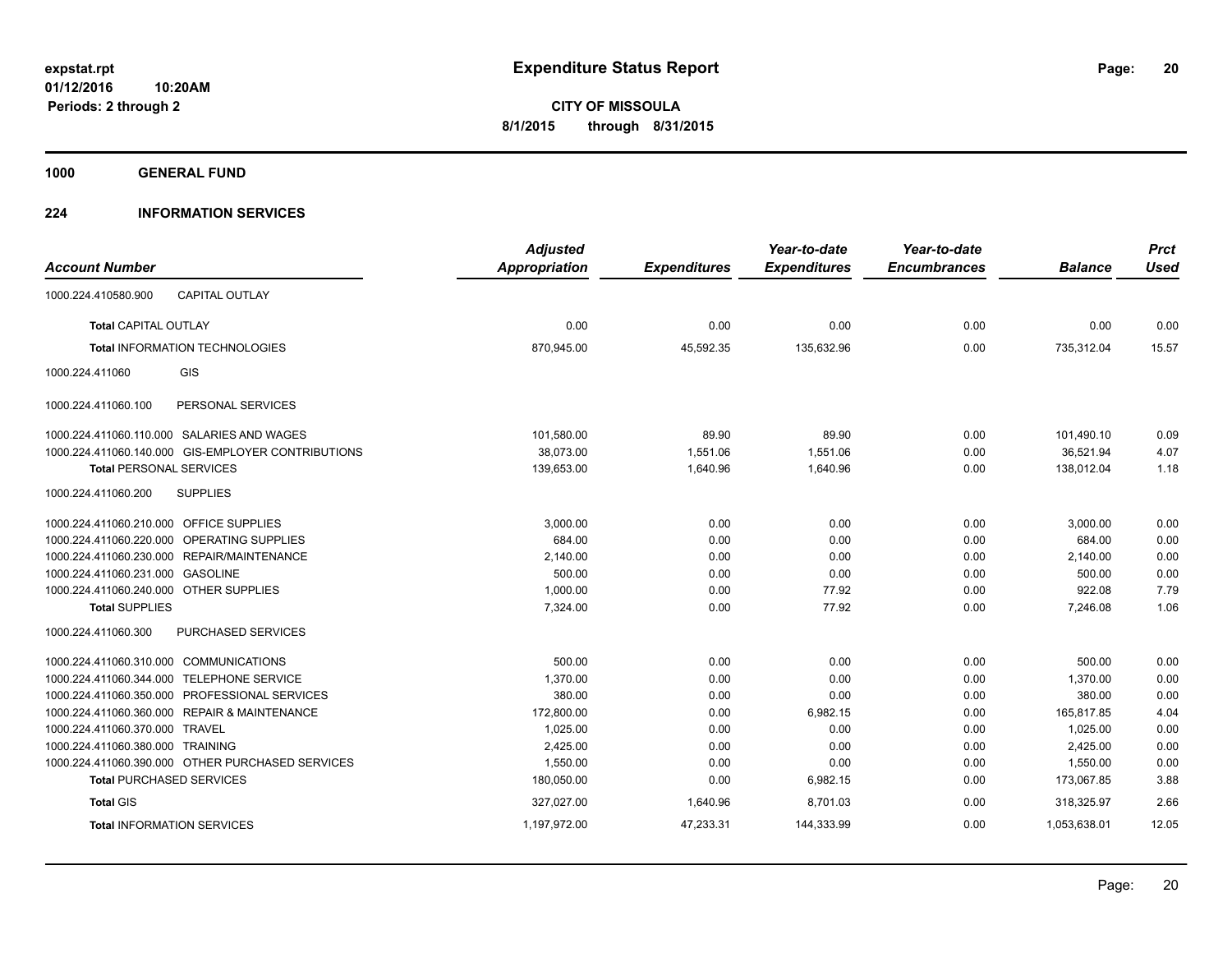**CITY OF MISSOULA 8/1/2015 through 8/31/2015**

**1000 GENERAL FUND**

**230 MUNICIPAL COURT**

| <b>Account Number</b>                   |                                                         | <b>Adjusted</b><br><b>Appropriation</b> | <b>Expenditures</b> | Year-to-date<br><b>Expenditures</b> | Year-to-date<br><b>Encumbrances</b> | <b>Balance</b> | <b>Prct</b><br><b>Used</b> |
|-----------------------------------------|---------------------------------------------------------|-----------------------------------------|---------------------|-------------------------------------|-------------------------------------|----------------|----------------------------|
| 1000.230.410360                         | CITY/MUNICIPAL COURT                                    |                                         |                     |                                     |                                     |                |                            |
| 1000.230.410360.100                     | PERSONAL SERVICES                                       |                                         |                     |                                     |                                     |                |                            |
|                                         | 1000.230.410360.110.000 SALARIES AND WAGES              | 787,986.00                              | 53,548.79           | 103,233.25                          | 0.00                                | 684,752.75     | 13.10                      |
|                                         | 1000.230.410360.120.000 OVERTIME/TERMINATION            | 5.000.00                                | 431.61              | 677.93                              | 0.00                                | 4.322.07       | 13.56                      |
|                                         | 1000.230.410360.140.000 EMPLOYER CONTRIBUTIONS          | 306,300.00                              | 22,155.67           | 54, 134. 13                         | 0.00                                | 252,165.87     | 17.67                      |
|                                         | 1000.230.410360.141.000 STATE RETIREMENT CONTRIBUTIONS  | 0.00                                    | 53.55               | 103.23                              | 0.00                                | $-103.23$      | 0.00                       |
| <b>Total PERSONAL SERVICES</b>          |                                                         | 1,099,286.00                            | 76,189.62           | 158,148.54                          | 0.00                                | 941,137.46     | 14.39                      |
| 1000.230.410360.200                     | <b>SUPPLIES</b>                                         |                                         |                     |                                     |                                     |                |                            |
| 1000.230.410360.210.000 OFFICE SUPPLIES |                                                         | 4,756.00                                | 557.62              | 1,228.18                            | 0.00                                | 3,527.82       | 25.82                      |
|                                         | 1000.230.410360.220.000 OPERATING SUPPLIES              | 4.973.00                                | 522.49              | 522.49                              | 0.00                                | 4,450.51       | 10.51                      |
| 1000.230.410360.240.000 OTHER SUPPLIES  |                                                         | 3.540.00                                | 0.00                | 0.00                                | 0.00                                | 3.540.00       | 0.00                       |
| <b>Total SUPPLIES</b>                   |                                                         | 13,269.00                               | 1,080.11            | 1,750.67                            | 0.00                                | 11,518.33      | 13.19                      |
| 1000.230.410360.300                     | PURCHASED SERVICES                                      |                                         |                     |                                     |                                     |                |                            |
| 1000.230.410360.310.000                 | <b>COMMUNICATIONS</b>                                   | 11,500.00                               | 860.94              | 860.94                              | 0.00                                | 10,639.06      | 7.49                       |
|                                         | 1000.230.410360.320.000 PRINTING & DUPLICATING          | 1,187.00                                | 0.00                | 0.00                                | 0.00                                | 1,187.00       | 0.00                       |
|                                         | 1000.230.410360.330.000 PUBLICITY, SUBSCRIPTIONS & DUES | 10,196.00                               | 942.00              | 942.00                              | 0.00                                | 9,254.00       | 9.24                       |
|                                         | 1000.230.410360.344.000 TELEPHONE SERVICE               | 1,584.00                                | 96.38               | 96.38                               | 0.00                                | 1.487.62       | 6.08                       |
|                                         | 1000.230.410360.350.000 PROFESSIONAL SERVICES           | 217,662.00                              | 0.00                | 0.00                                | 0.00                                | 217,662.00     | 0.00                       |
|                                         | 1000.230.410360.350.004 PROFESSIONAL SERVICES           | 0.00                                    | 3,412.46            | 3,669.04                            | 0.00                                | $-3,669.04$    | 0.00                       |
|                                         | 1000.230.410360.350.005 PROFESSIONAL SERVICES           | 0.00                                    | 1.069.06            | 1.137.48                            | 0.00                                | $-1,137.48$    | 0.00                       |
|                                         | 1000.230.410360.350.006 PROFESSIONAL SERVICES           | 0.00                                    | 318.00              | 318.00                              | 0.00                                | $-318.00$      | 0.00                       |
|                                         | 1000.230.410360.360.000 REPAIR & MAINTENANCE            | 3,790.00                                | 0.00                | 0.00                                | 0.00                                | 3,790.00       | 0.00                       |
| 1000.230.410360.370.000 TRAVEL          |                                                         | 5.174.00                                | 0.00                | 0.00                                | 0.00                                | 5,174.00       | 0.00                       |
| 1000.230.410360.380.000 TRAINING        |                                                         | 9,000.00                                | 0.00                | 1,625.00                            | 0.00                                | 7,375.00       | 18.06                      |
|                                         | 1000.230.410360.390.000 OTHER PURCHASED SERVICES        | 6,262.00                                | 160.20              | 160.20                              | 0.00                                | 6,101.80       | 2.56                       |
| <b>Total PURCHASED SERVICES</b>         |                                                         | 266,355.00                              | 6,859.04            | 8,809.04                            | 0.00                                | 257,545.96     | 3.31                       |

1000.230.410360.500 FIXED CHARGES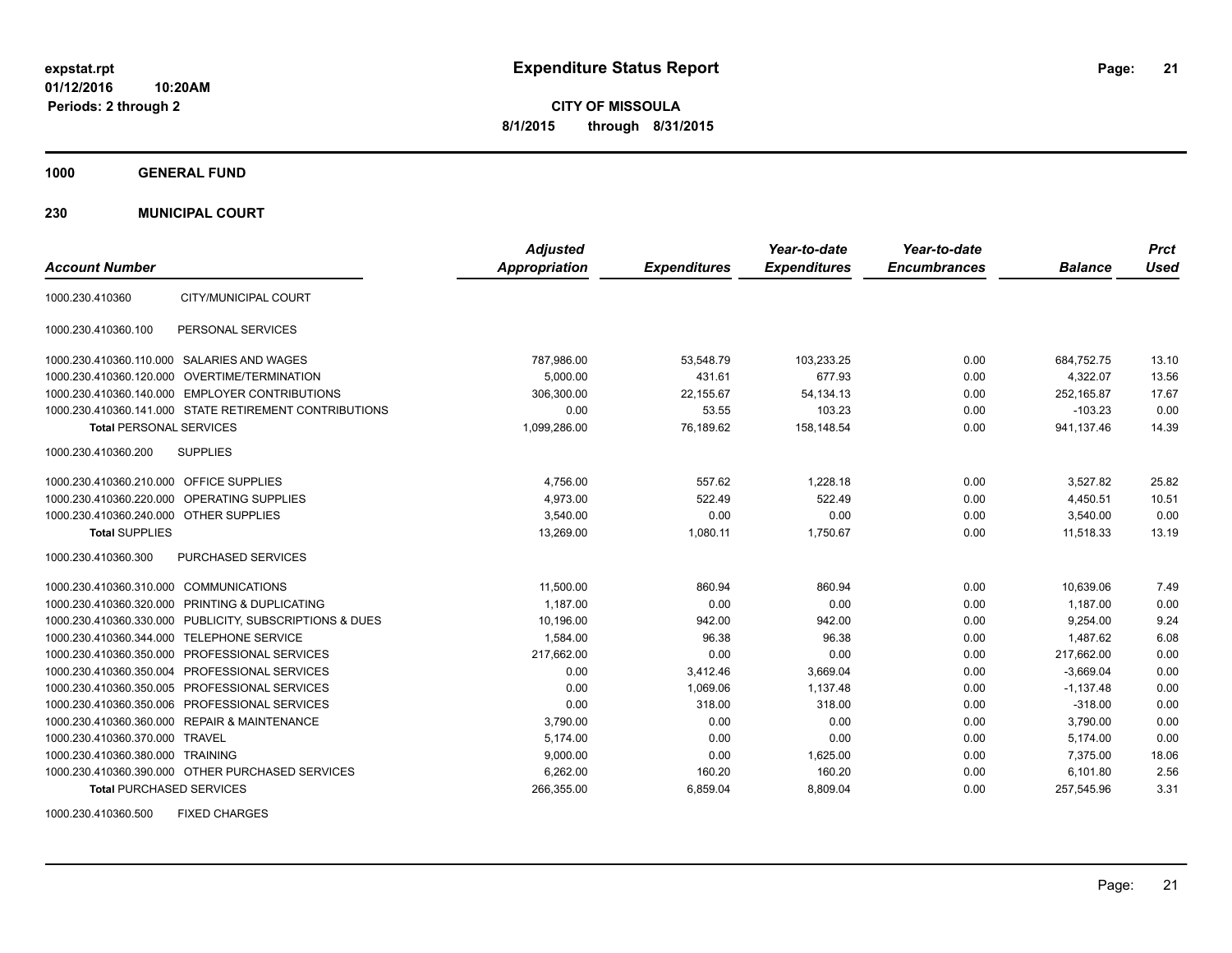**1000 GENERAL FUND**

### **230 MUNICIPAL COURT**

| <b>Account Number</b>        |                                                      | <b>Adjusted</b><br><b>Appropriation</b> | <b>Expenditures</b> | Year-to-date<br><b>Expenditures</b> | Year-to-date<br><b>Encumbrances</b> | <b>Balance</b> | <b>Prct</b><br><b>Used</b> |
|------------------------------|------------------------------------------------------|-----------------------------------------|---------------------|-------------------------------------|-------------------------------------|----------------|----------------------------|
| <b>Total FIXED CHARGES</b>   |                                                      | 0.00                                    | 0.00                | 0.00                                | 0.00                                | 0.00           | 0.00                       |
| 1000.230.410360.900          | <b>CAPITAL OUTLAY</b>                                |                                         |                     |                                     |                                     |                |                            |
| <b>Total CAPITAL OUTLAY</b>  |                                                      | 0.00                                    | 0.00                | 0.00                                | 0.00                                | 0.00           | 0.00                       |
|                              | <b>Total CITY/MUNICIPAL COURT</b>                    | 1,378,910.00                            | 84,128.77           | 168,708.25                          | 0.00                                | 1,210,201.75   | 12.23                      |
| 1000.230.411853              | <b>MCS</b>                                           |                                         |                     |                                     |                                     |                |                            |
| 1000.230.411853.300          | <b>PURCHASED SERVICES</b>                            |                                         |                     |                                     |                                     |                |                            |
|                              | 1000.230.411853.390.000 MCS-OTHER PURCHASED SERVICES | 68,401.00                               | 0.00                | 0.00                                | 0.00                                | 68.401.00      | 0.00                       |
| <b>Total MCS</b>             |                                                      | 68,401.00                               | 0.00                | 0.00                                | 0.00                                | 68.401.00      | 0.00                       |
| <b>Total MUNICIPAL COURT</b> |                                                      | 1,447,311.00                            | 84,128.77           | 168.708.25                          | 0.00                                | 1.278.602.75   | 11.66                      |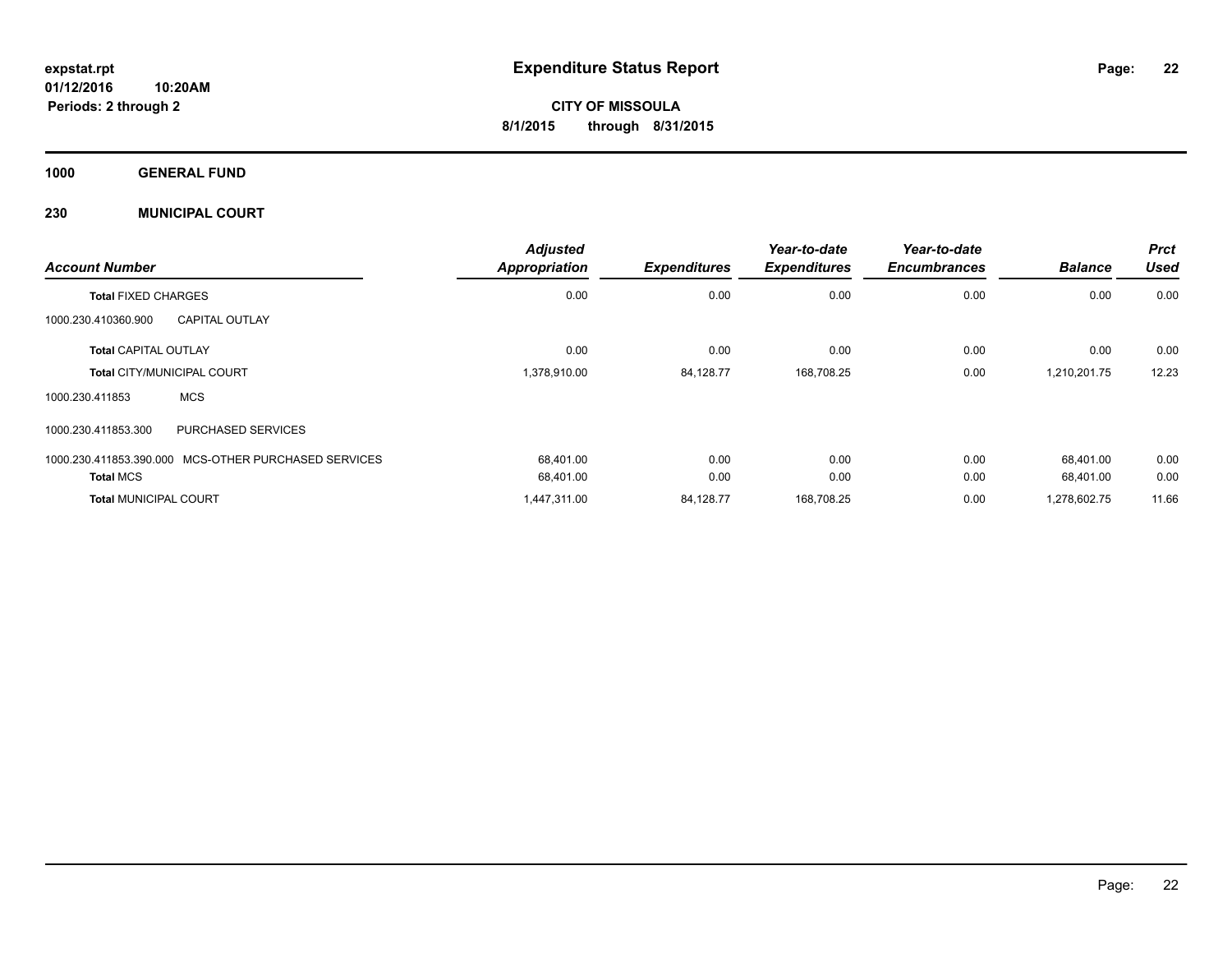**CITY OF MISSOULA 8/1/2015 through 8/31/2015**

**1000 GENERAL FUND**

| <b>Account Number</b>                             | <b>Adjusted</b><br><b>Appropriation</b> | <b>Expenditures</b> | Year-to-date<br><b>Expenditures</b> | Year-to-date<br><b>Encumbrances</b> | <b>Balance</b> | <b>Prct</b><br><b>Used</b> |
|---------------------------------------------------|-----------------------------------------|---------------------|-------------------------------------|-------------------------------------|----------------|----------------------------|
| <b>BUDGETING</b><br>1000.240.410520               |                                         |                     |                                     |                                     |                |                            |
| PERSONAL SERVICES<br>1000.240.410520.100          |                                         |                     |                                     |                                     |                |                            |
| 1000.240.410520.110.000 SALARIES AND WAGES        | 80,804.00                               | 3,818.57            | 7,522.55                            | 0.00                                | 73,281.45      | 9.31                       |
| 1000.240.410520.140.000 EMPLOYER CONTRIBUTIONS    | 26.628.00                               | 1,200.73            | 3,234.12                            | 0.00                                | 23,393.88      | 12.15                      |
| <b>Total PERSONAL SERVICES</b>                    | 107,432.00                              | 5,019.30            | 10,756.67                           | 0.00                                | 96,675.33      | 10.01                      |
| 1000.240.410520.200<br><b>SUPPLIES</b>            |                                         |                     |                                     |                                     |                |                            |
| <b>OFFICE SUPPLIES</b><br>1000.240.410520.210.000 | 160.00                                  | 0.00                | 0.00                                | 0.00                                | 160.00         | 0.00                       |
| OPERATING SUPPLIES<br>1000.240.410520.220.000     | 285.00                                  | 0.00                | 0.00                                | 0.00                                | 285.00         | 0.00                       |
| <b>Total SUPPLIES</b>                             | 445.00                                  | 0.00                | 0.00                                | 0.00                                | 445.00         | 0.00                       |
| 1000.240.410520.300<br>PURCHASED SERVICES         |                                         |                     |                                     |                                     |                |                            |
| 1000.240.410520.320.000 PRINTING & DUPLICATING    | 823.00                                  | 1.15                | 1.15                                | 0.00                                | 821.85         | 0.14                       |
| 1000.240.410520.350.000 PROFESSIONAL SERVICES     | 9,289.00                                | 0.00                | 0.00                                | 0.00                                | 9,289.00       | 0.00                       |
| <b>Total PURCHASED SERVICES</b>                   | 10.112.00                               | 1.15                | 1.15                                | 0.00                                | 10.110.85      | 0.01                       |
| <b>Total BUDGETING</b>                            | 117,989.00                              | 5,020.45            | 10,757.82                           | 0.00                                | 107,231.18     | 9.12                       |
| 1000.240.410540<br><b>TREASURY</b>                |                                         |                     |                                     |                                     |                |                            |
| PERSONAL SERVICES<br>1000.240.410540.100          |                                         |                     |                                     |                                     |                |                            |
| 1000.240.410540.110.000 SALARIES AND WAGES        | 203,954.00                              | 10,235.34           | 19,263.96                           | 0.00                                | 184,690.04     | 9.45                       |
| 1000.240.410540.140.000 EMPLOYER CONTRIBUTIONS    | 77,829.00                               | 4,213.34            | 10,376.73                           | 0.00                                | 67,452.27      | 13.33                      |
| <b>Total PERSONAL SERVICES</b>                    | 281,783.00                              | 14,448.68           | 29,640.69                           | 0.00                                | 252,142.31     | 10.52                      |
| <b>SUPPLIES</b><br>1000.240.410540.200            |                                         |                     |                                     |                                     |                |                            |
| <b>OFFICE SUPPLIES</b><br>1000.240.410540.210.000 | 1,402.00                                | 114.56              | 506.21                              | 0.00                                | 895.79         | 36.11                      |
| 1000.240.410540.220.000<br>OPERATING SUPPLIES     | 303.00                                  | 0.00                | 0.00                                | 0.00                                | 303.00         | 0.00                       |
| <b>Total SUPPLIES</b>                             | 1,705.00                                | 114.56              | 506.21                              | 0.00                                | 1,198.79       | 29.69                      |
| PURCHASED SERVICES<br>1000.240.410540.300         |                                         |                     |                                     |                                     |                |                            |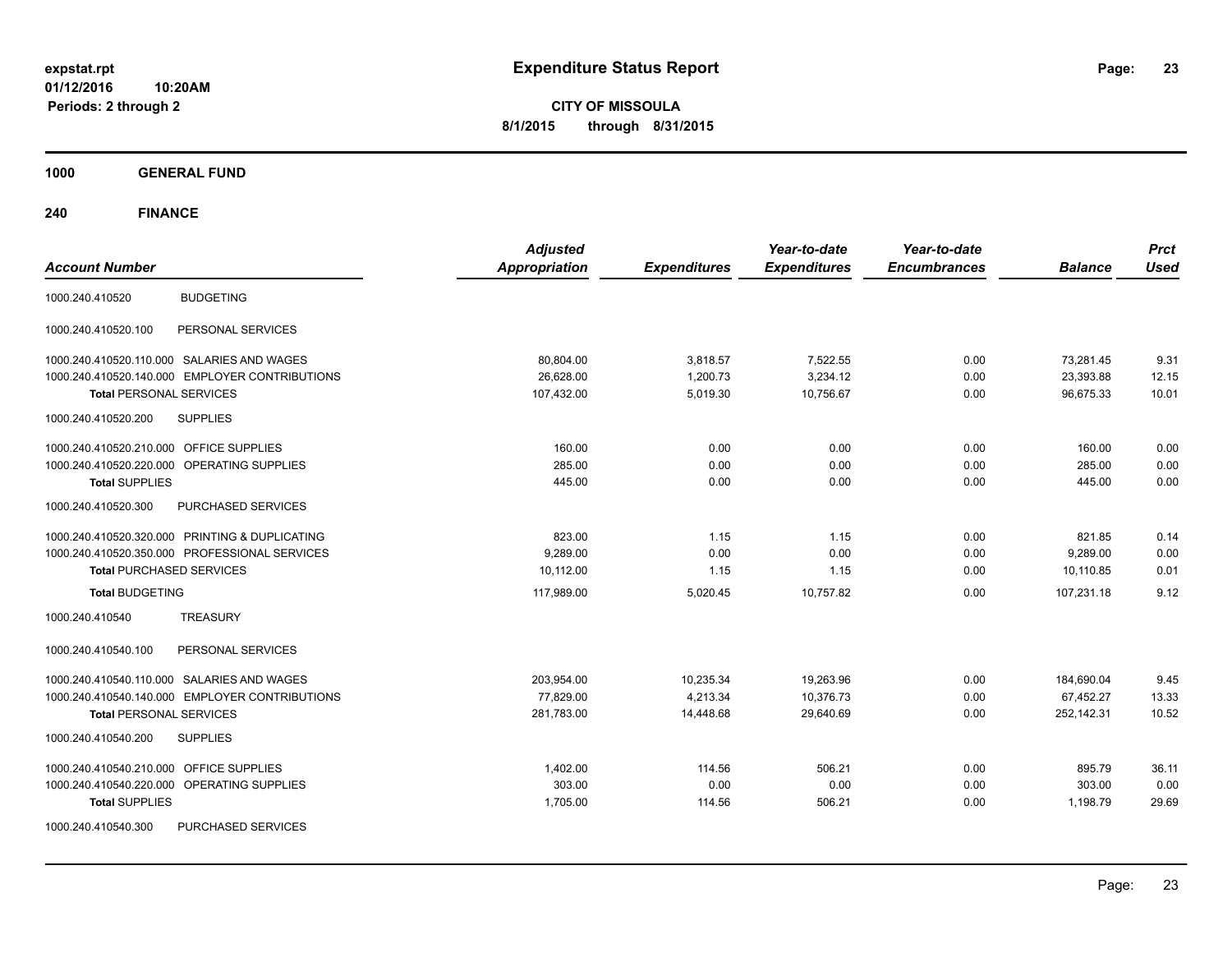**CITY OF MISSOULA 8/1/2015 through 8/31/2015**

**1000 GENERAL FUND**

| <b>Account Number</b>                                   | <b>Adjusted</b><br><b>Appropriation</b> | <b>Expenditures</b> | Year-to-date<br><b>Expenditures</b> | Year-to-date<br><b>Encumbrances</b> | <b>Balance</b> | <b>Prct</b><br><b>Used</b> |
|---------------------------------------------------------|-----------------------------------------|---------------------|-------------------------------------|-------------------------------------|----------------|----------------------------|
|                                                         |                                         |                     |                                     |                                     |                |                            |
| 1000.240.410540.310.000 COMMUNICATIONS                  | 5,518.00                                | 709.72              | 709.72                              | 0.00                                | 4,808.28       | 12.86                      |
| 1000.240.410540.320.000 PRINTING & DUPLICATING          | 448.00                                  | 667.51              | 667.51                              | 0.00                                | $-219.51$      | 149.00                     |
| 1000.240.410540.330.000 PUBLICITY, SUBSCRIPTIONS & DUES | 10.00                                   | 0.00                | 0.00                                | 0.00                                | 10.00          | 0.00                       |
| 1000.240.410540.344.000 TELEPHONE SERVICE               | 25.00                                   | 0.00                | 0.00                                | 0.00                                | 25.00          | 0.00                       |
| 1000.240.410540.350.000 PROFESSIONAL SERVICES           | 11,911.00                               | 709.00              | 709.00                              | 0.00                                | 11,202.00      | 5.95                       |
| 1000.240.410540.360.000 REPAIR & MAINTENANCE            | 26.00                                   | 0.00                | 0.00                                | 0.00                                | 26.00          | 0.00                       |
| 1000.240.410540.370.000 TRAVEL                          | 4,125.00                                | 0.00                | 0.00                                | 0.00                                | 4,125.00       | 0.00                       |
| 1000.240.410540.380.000 TRAINING                        | 2,000.00                                | 0.00                | 0.00                                | 0.00                                | 2,000.00       | 0.00                       |
| <b>Total PURCHASED SERVICES</b>                         | 24,063.00                               | 2,086.23            | 2,086.23                            | 0.00                                | 21,976.77      | 8.67                       |
| <b>FIXED CHARGES</b><br>1000.240.410540.500             |                                         |                     |                                     |                                     |                |                            |
| 1000.240.410540.500.000 FIXED CHARGES                   | 500.00                                  | 0.00                | 0.00                                | 0.00                                | 500.00         | 0.00                       |
| <b>Total FIXED CHARGES</b>                              | 500.00                                  | 0.00                | 0.00                                | 0.00                                | 500.00         | 0.00                       |
| 1000.240.410540.900<br><b>CAPITAL OUTLAY</b>            |                                         |                     |                                     |                                     |                |                            |
| <b>Total CAPITAL OUTLAY</b>                             | 0.00                                    | 0.00                | 0.00                                | 0.00                                | 0.00           | 0.00                       |
| <b>Total TREASURY</b>                                   | 308,051.00                              | 16,649.47           | 32,233.13                           | 0.00                                | 275,817.87     | 10.46                      |
| 1000.240.410550<br><b>ACCOUNTING</b>                    |                                         |                     |                                     |                                     |                |                            |
| 1000.240.410550.100<br>PERSONAL SERVICES                |                                         |                     |                                     |                                     |                |                            |
| 1000.240.410550.110.000 SALARIES AND WAGES              | 331,668.00                              | 26,337.35           | 49,753.61                           | 0.00                                | 281.914.39     | 15.00                      |
| 1000.240.410550.120.000 OVERTIME/TERMINATION            | 1.000.00                                | 404.71              | 404.71                              | 0.00                                | 595.29         | 40.47                      |
| 1000.240.410550.140.000 EMPLOYER CONTRIBUTIONS          | 123.069.00                              | 10,147.25           | 23,681.17                           | 0.00                                | 99,387.83      | 19.24                      |
| 1000.240.410550.141.000 STATE RETIREMENT CONTRIBUTIONS  | 0.00                                    | 43.78               | 83.05                               | 0.00                                | $-83.05$       | 0.00                       |
| <b>Total PERSONAL SERVICES</b>                          | 455,737.00                              | 36,933.09           | 73,922.54                           | 0.00                                | 381,814.46     | 16.22                      |
| 1000.240.410550.200<br><b>SUPPLIES</b>                  |                                         |                     |                                     |                                     |                |                            |
| 1000.240.410550.210.000 OFFICE SUPPLIES                 | 2,274.00                                | 171.86              | 608.48                              | 0.00                                | 1,665.52       | 26.76                      |
| 1000.240.410550.220.000 OPERATING SUPPLIES              | 926.00                                  | 0.00                | 0.00                                | 0.00                                | 926.00         | 0.00                       |
| 1000.240.410550.230.000 REPAIR/MAINTENANCE              | 300.00                                  | 0.00                | 0.00                                | 0.00                                | 300.00         | 0.00                       |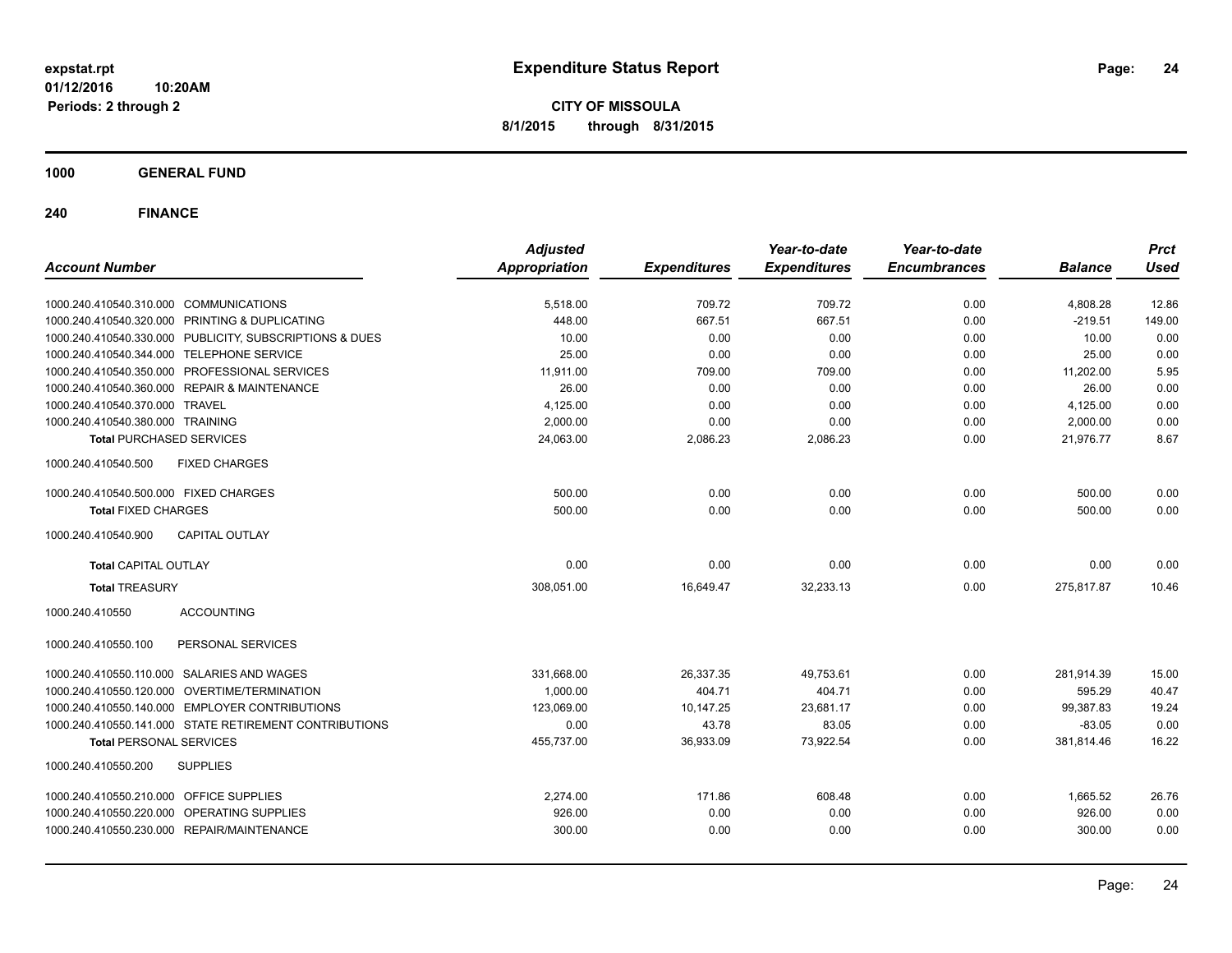**CITY OF MISSOULA 8/1/2015 through 8/31/2015**

**1000 GENERAL FUND**

| <b>Account Number</b>                                   | <b>Adjusted</b><br>Appropriation | <b>Expenditures</b> | Year-to-date<br><b>Expenditures</b> | Year-to-date<br><b>Encumbrances</b> | <b>Balance</b> | <b>Prct</b><br><b>Used</b> |
|---------------------------------------------------------|----------------------------------|---------------------|-------------------------------------|-------------------------------------|----------------|----------------------------|
| 1000.240.410550.231.000 GASOLINE                        | 91.00                            | 0.00                | 0.00                                | 0.00                                | 91.00          | 0.00                       |
| 1000.240.410550.240.000 OTHER SUPPLIES                  | 500.00                           | 0.00                | 0.00                                | 0.00                                | 500.00         | 0.00                       |
| <b>Total SUPPLIES</b>                                   | 4,091.00                         | 171.86              | 608.48                              | 0.00                                | 3,482.52       | 14.87                      |
| 1000.240.410550.300<br>PURCHASED SERVICES               |                                  |                     |                                     |                                     |                |                            |
| 1000.240.410550.310.000 COMMUNICATIONS                  | 36,270.00                        | 0.00                | 16,434.15                           | 0.00                                | 19,835.85      | 45.31                      |
| 1000.240.410550.320.000 PRINTING & DUPLICATING          | 2,014.00                         | 0.00                | 157.50                              | 0.00                                | 1,856.50       | 7.82                       |
| 1000.240.410550.330.000 PUBLICITY, SUBSCRIPTIONS & DUES | 3,400.00                         | 253.56              | 253.56                              | 0.00                                | 3,146.44       | 7.46                       |
| 1000.240.410550.344.000 TELEPHONE SERVICE               | 1,200.00                         | 59.04               | 59.04                               | 0.00                                | 1,140.96       | 4.92                       |
| 1000.240.410550.350.000 PROFESSIONAL SERVICES           | 126,624.00                       | 2,284.40            | 2,284.40                            | 0.00                                | 124,339.60     | 1.80                       |
| 1000.240.410550.360.000 REPAIR & MAINTENANCE            | 174.00                           | 0.00                | 0.00                                | 0.00                                | 174.00         | 0.00                       |
| 1000.240.410550.370.000 TRAVEL                          | 3,520.00                         | 0.00                | 0.00                                | 0.00                                | 3,520.00       | 0.00                       |
| 1000.240.410550.380.000 TRAINING                        | 3,805.00                         | $-15.00$            | $-15.00$                            | 0.00                                | 3,820.00       | 0.39                       |
| <b>Total PURCHASED SERVICES</b>                         | 177,007.00                       | 2,582.00            | 19,173.65                           | 0.00                                | 157,833.35     | 10.83                      |
| 1000.240.410550.500<br><b>FIXED CHARGES</b>             |                                  |                     |                                     |                                     |                |                            |
| <b>Total FIXED CHARGES</b>                              | 0.00                             | 0.00                | 0.00                                | 0.00                                | 0.00           | 0.00                       |
| <b>CAPITAL OUTLAY</b><br>1000.240.410550.900            |                                  |                     |                                     |                                     |                |                            |
| <b>Total CAPITAL OUTLAY</b>                             | 0.00                             | 0.00                | 0.00                                | 0.00                                | 0.00           | 0.00                       |
| <b>Total ACCOUNTING</b>                                 | 636,835.00                       | 39,686.95           | 93,704.67                           | 0.00                                | 543,130.33     | 14.71                      |
| 1000.240.410552<br><b>FINANCIAL REPORTING</b>           |                                  |                     |                                     |                                     |                |                            |
| PERSONAL SERVICES<br>1000.240.410552.100                |                                  |                     |                                     |                                     |                |                            |
| 1000.240.410552.110.000 SALARIES AND WAGES              | 51,834.00                        | 3,385.83            | 6,510.66                            | 0.00                                | 45,323.34      | 12.56                      |
| 1000.240.410552.140.000 EMPLOYER CONTRIBUTIONS          | 17,082.00                        | 1,090.56            | 2,597.21                            | 0.00                                | 14,484.79      | 15.20                      |
| <b>Total PERSONAL SERVICES</b>                          | 68,916.00                        | 4,476.39            | 9,107.87                            | 0.00                                | 59,808.13      | 13.22                      |
| 1000.240.410552.200<br><b>SUPPLIES</b>                  |                                  |                     |                                     |                                     |                |                            |
| 1000.240.410552.210.000 OFFICE SUPPLIES                 | 129.00                           | 0.00                | 0.00                                | 0.00                                | 129.00         | 0.00                       |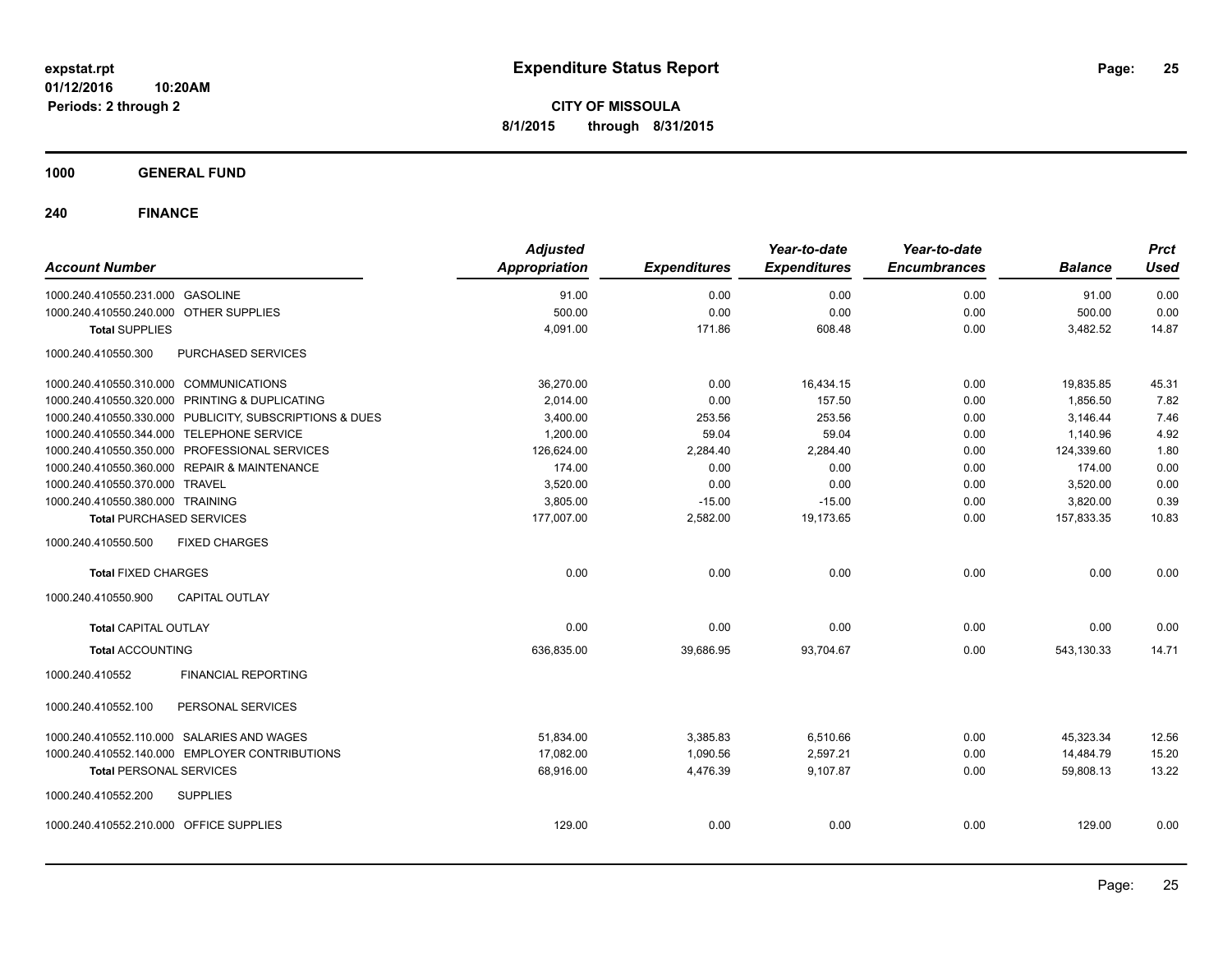**CITY OF MISSOULA 8/1/2015 through 8/31/2015**

**1000 GENERAL FUND**

| <b>Account Number</b>                                | <b>Adjusted</b><br>Appropriation | <b>Expenditures</b> | Year-to-date<br><b>Expenditures</b> | Year-to-date<br><b>Encumbrances</b> | <b>Balance</b> | <b>Prct</b><br><b>Used</b> |
|------------------------------------------------------|----------------------------------|---------------------|-------------------------------------|-------------------------------------|----------------|----------------------------|
|                                                      |                                  |                     |                                     |                                     |                |                            |
| <b>OPERATING SUPPLIES</b><br>1000.240.410552.220.000 | 390.00                           | 0.00                | 0.00                                | 0.00                                | 390.00         | 0.00                       |
| <b>Total SUPPLIES</b>                                | 519.00                           | 0.00                | 0.00                                | 0.00                                | 519.00         | 0.00                       |
| <b>PURCHASED SERVICES</b><br>1000.240.410552.300     |                                  |                     |                                     |                                     |                |                            |
| 1000.240.410552.310.000 COMMUNICATIONS               | 321.00                           | 0.00                | 0.00                                | 0.00                                | 321.00         | 0.00                       |
| 1000.240.410552.320.000 PRINTING & DUPLICATING       | 2,195.00                         | 0.00                | 0.00                                | 0.00                                | 2,195.00       | 0.00                       |
| 1000.240.410552.350.000 PROFESSIONAL SERVICES        | 10,530.00                        | 0.00                | 0.00                                | 0.00                                | 10,530.00      | 0.00                       |
| 1000.240.410552.370.000 TRAVEL                       | 600.00                           | 0.00                | 0.00                                | 0.00                                | 600.00         | 0.00                       |
| 1000.240.410552.380.000 TRAINING                     | 1,525.00                         | 0.00                | 0.00                                | 0.00                                | 1.525.00       | 0.00                       |
| <b>Total PURCHASED SERVICES</b>                      | 15,171.00                        | 0.00                | 0.00                                | 0.00                                | 15,171.00      | 0.00                       |
| <b>CAPITAL OUTLAY</b><br>1000.240.410552.900         |                                  |                     |                                     |                                     |                |                            |
| <b>Total CAPITAL OUTLAY</b>                          | 0.00                             | 0.00                | 0.00                                | 0.00                                | 0.00           | 0.00                       |
| <b>Total FINANCIAL REPORTING</b>                     | 84,606.00                        | 4,476.39            | 9,107.87                            | 0.00                                | 75,498.13      | 10.77                      |
| <b>FINANCIAL SOFTWARE</b><br>1000.240.410553         |                                  |                     |                                     |                                     |                |                            |
| 1000.240.410553.100<br>PERSONAL SERVICES             |                                  |                     |                                     |                                     |                |                            |
| <b>Total FINANCIAL SOFTWARE</b>                      | 0.00                             | 0.00                | 0.00                                | 0.00                                | 0.00           | 0.00                       |
| <b>Total FINANCE</b>                                 | 1,147,481.00                     | 65,833.26           | 145,803.49                          | 0.00                                | 1,001,677.51   | 12.71                      |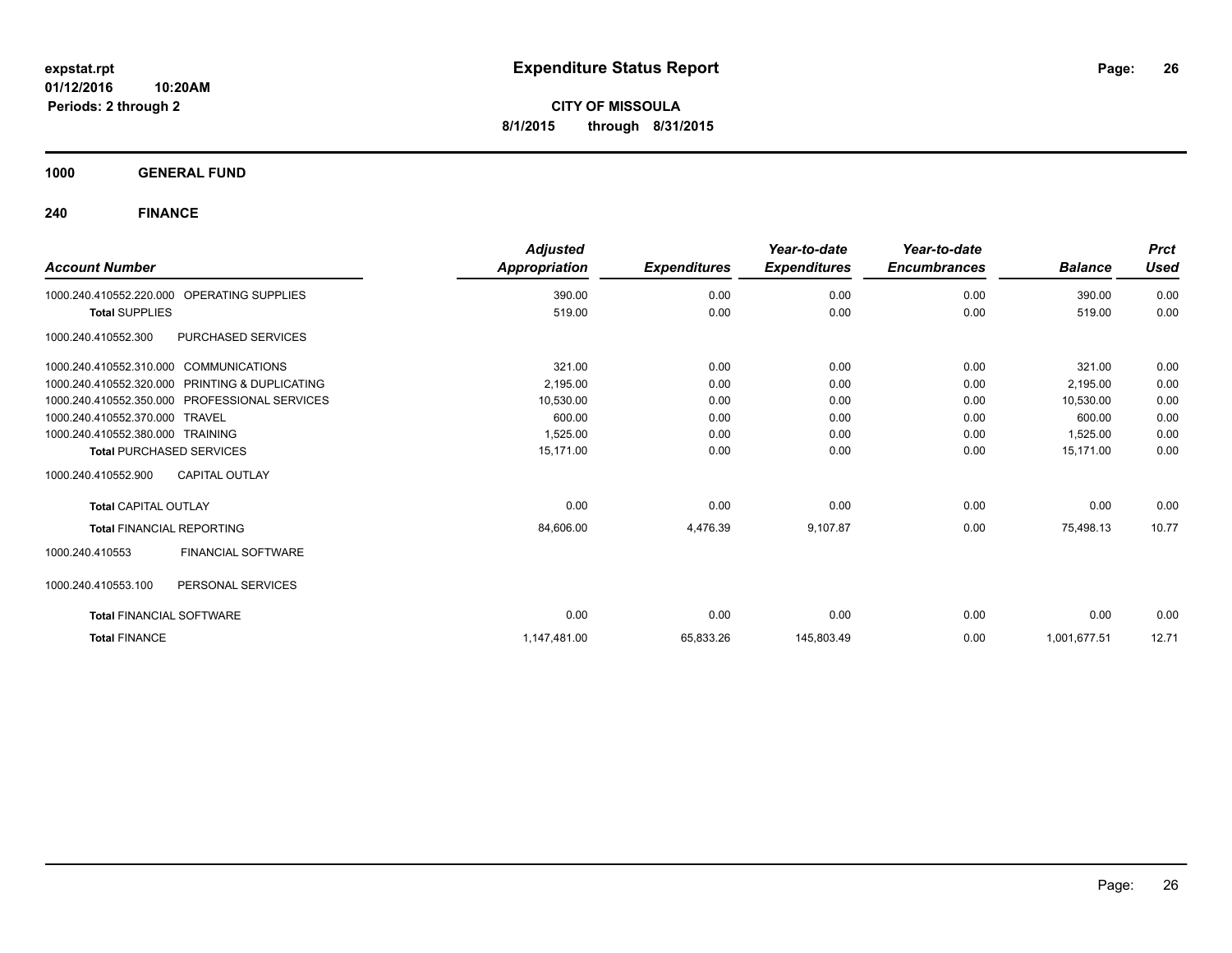**CITY OF MISSOULA 8/1/2015 through 8/31/2015**

**1000 GENERAL FUND**

### **245 CENTRALIZED SERVICES**

| <b>Account Number</b>                   |                                                         | <b>Adjusted</b><br><b>Appropriation</b> | <b>Expenditures</b> | Year-to-date<br><b>Expenditures</b> | Year-to-date<br><b>Encumbrances</b> | <b>Balance</b> | <b>Prct</b><br><b>Used</b> |
|-----------------------------------------|---------------------------------------------------------|-----------------------------------------|---------------------|-------------------------------------|-------------------------------------|----------------|----------------------------|
|                                         |                                                         |                                         |                     |                                     |                                     |                |                            |
| 1000.245.410810                         | <b>ADMINISTRATION</b>                                   |                                         |                     |                                     |                                     |                |                            |
| 1000.245.410810.100                     | PERSONAL SERVICES                                       |                                         |                     |                                     |                                     |                |                            |
| 1000.245.410810.110.000                 | CENTRALIZED SERVICES/SALARIES AND WAGES                 | 121,797.00                              | 9,366.66            | 17,658.17                           | 0.00                                | 104,138.83     | 14.50                      |
|                                         | 1000.245.410810.140.000 EMPLOYER CONTRIBUTIONS          | 32,477.00                               | 2,291.87            | 5,030.58                            | 0.00                                | 27,446.42      | 15.49                      |
|                                         | 1000.245.410810.141.000 STATE RETIREMENT CONTRIBUTIONS  | 0.00                                    | 19.93               | 37.57                               | 0.00                                | $-37.57$       | 0.00                       |
| <b>Total PERSONAL SERVICES</b>          |                                                         | 154,274.00                              | 11,678.46           | 22,726.32                           | 0.00                                | 131,547.68     | 14.73                      |
| 1000.245.410810.200                     | <b>SUPPLIES</b>                                         |                                         |                     |                                     |                                     |                |                            |
| 1000.245.410810.210.000 OFFICE SUPPLIES |                                                         | 500.00                                  | 60.15               | 60.15                               | 0.00                                | 439.85         | 12.03                      |
|                                         | 1000.245.410810.220.000 OPERATING SUPPLIES              | 350.00                                  | 0.00                | 0.00                                | 0.00                                | 350.00         | 0.00                       |
| 1000.245.410810.231.000 GASOLINE        |                                                         | 175.00                                  | 0.00                | 0.00                                | 0.00                                | 175.00         | 0.00                       |
| <b>Total SUPPLIES</b>                   |                                                         | 1,025.00                                | 60.15               | 60.15                               | 0.00                                | 964.85         | 5.87                       |
| 1000.245.410810.300                     | PURCHASED SERVICES                                      |                                         |                     |                                     |                                     |                |                            |
| 1000.245.410810.310.000 COMMUNICATIONS  |                                                         | 100.00                                  | 0.00                | 0.00                                | 0.00                                | 100.00         | 0.00                       |
|                                         | 1000.245.410810.320.000 PRINTING & DUPLICATING          | 200.00                                  | 0.00                | 0.00                                | 0.00                                | 200.00         | 0.00                       |
|                                         | 1000.245.410810.330.000 PUBLICITY, SUBSCRIPTIONS & DUES | 200.00                                  | 0.00                | 0.00                                | 0.00                                | 200.00         | 0.00                       |
|                                         | 1000.245.410810.344.000 TELEPHONE SERVICE               | 500.00                                  | 0.00                | 0.00                                | 0.00                                | 500.00         | 0.00                       |
| 1000.245.410810.370.000 TRAVEL          |                                                         | 1,000.00                                | 0.00                | 0.00                                | 0.00                                | 1,000.00       | 0.00                       |
| 1000.245.410810.380.000 TRAINING        |                                                         | 1,500.00                                | 0.00                | 0.00                                | 0.00                                | 1,500.00       | 0.00                       |
| <b>Total PURCHASED SERVICES</b>         |                                                         | 3,500.00                                | 0.00                | 0.00                                | 0.00                                | 3,500.00       | 0.00                       |
| 1000.245.410810.700                     | <b>GRANTS &amp; CONTRIBUTIONS</b>                       |                                         |                     |                                     |                                     |                |                            |
|                                         | 1000.245.410810.700.000 GRANTS & CONTRIBUTIONS          | 5,000.00                                | 0.00                | 0.00                                | 0.00                                | 5,000.00       | 0.00                       |
|                                         | Total GRANTS & CONTRIBUTIONS                            | 5,000.00                                | 0.00                | 0.00                                | 0.00                                | 5,000.00       | 0.00                       |
| <b>Total ADMINISTRATION</b>             |                                                         | 163,799.00                              | 11,738.61           | 22,786.47                           | 0.00                                | 141.012.53     | 13.91                      |
| 1000.245.410835                         | *** Title Not Found ***                                 |                                         |                     |                                     |                                     |                |                            |

1000.245.410835.100 PERSONAL SERVICES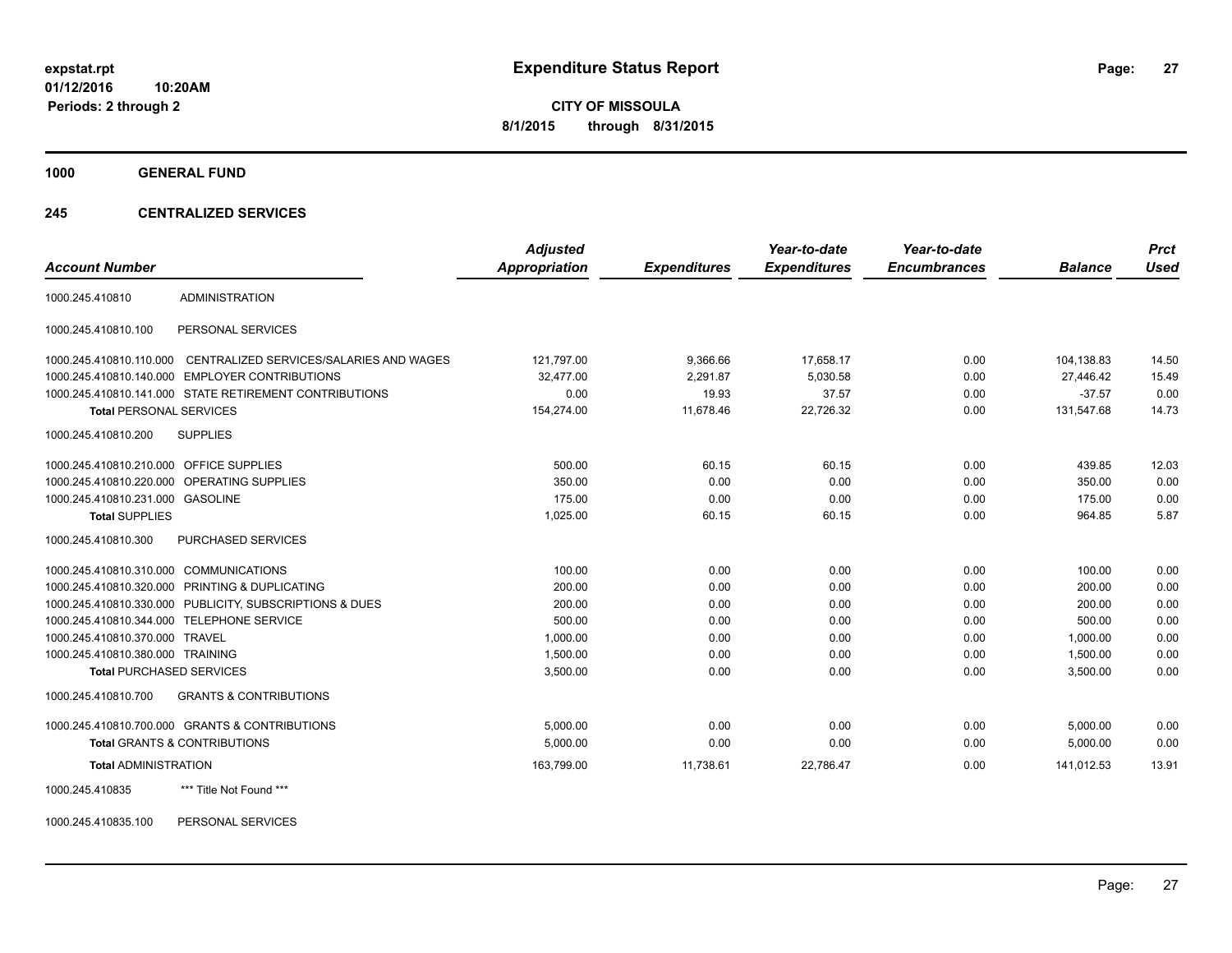**1000 GENERAL FUND**

### **245 CENTRALIZED SERVICES**

| <b>Account Number</b>                                            | <b>Adjusted</b><br>Appropriation | <b>Expenditures</b> | Year-to-date<br><b>Expenditures</b> | Year-to-date<br><b>Encumbrances</b> | <b>Balance</b> | <b>Prct</b><br>Used |
|------------------------------------------------------------------|----------------------------------|---------------------|-------------------------------------|-------------------------------------|----------------|---------------------|
| 1000.245.410835.110.000 SALARIES AND WAGES                       | 85,866.00                        | 6,582.48            | 12,422.54                           | 0.00                                | 73,443.46      | 14.47               |
| 1000.245.410835.140.000 EMPLOYER CONTRIBUTIONS                   | 23,564.00                        | 2,300.93            | 4,845.83                            | 0.00                                | 18,718.17      | 20.56               |
| <b>Total PERSONAL SERVICES</b>                                   | 109,430.00                       | 8,883.41            | 17,268.37                           | 0.00                                | 92,161.63      | 15.78               |
| <b>SUPPLIES</b><br>1000.245.410835.200                           |                                  |                     |                                     |                                     |                |                     |
| 1000.245.410835.210.000 OFFICE SUPPLIES                          | 200.00                           | 0.00                | 0.00                                | 0.00                                | 200.00         | 0.00                |
| 1000.245.410835.220.000 OPERATING SUPPLIES                       | 300.00                           | 0.00                | 0.00                                | 0.00                                | 300.00         | 0.00                |
| 1000.245.410835.231.000 GASOLINE                                 | 172.00                           | 0.00                | 0.00                                | 0.00                                | 172.00         | 0.00                |
| <b>Total SUPPLIES</b>                                            | 672.00                           | 0.00                | 0.00                                | 0.00                                | 672.00         | 0.00                |
| 1000.245.410835.300<br>PURCHASED SERVICES                        |                                  |                     |                                     |                                     |                |                     |
| 1000.245.410835.310.000 COMMUNICATIONS                           | 100.00                           | 0.00                | 0.00                                | 0.00                                | 100.00         | 0.00                |
| 1000.245.410835.320.000 PRINTING & DUPLICATING                   | 100.00                           | 0.00                | 0.00                                | 0.00                                | 100.00         | 0.00                |
| 1000.245.410835.330.000 PUBLICITY, SUBSCRIPTIONS & DUES          | 150.00                           | 0.00                | 0.00                                | 0.00                                | 150.00         | 0.00                |
| 1000.245.410835.344.000 TELEPHONE SERVICE                        | 145.00                           | 62.04               | 62.04                               | 0.00                                | 82.96          | 42.79               |
| <b>Total PURCHASED SERVICES</b>                                  | 495.00                           | 62.04               | 62.04                               | 0.00                                | 432.96         | 12.53               |
| Total *** Title Not Found ***                                    | 110,597.00                       | 8,945.45            | 17,330.41                           | 0.00                                | 93.266.59      | 15.67               |
| *** Title Not Found ***<br>1000.245.411010                       |                                  |                     |                                     |                                     |                |                     |
| 1000.245.411010.100<br>PERSONAL SERVICES                         |                                  |                     |                                     |                                     |                |                     |
| Total *** Title Not Found ***                                    | 0.00                             | 0.00                | 0.00                                | 0.00                                | 0.00           | 0.00                |
| 1000.245.411231<br><b>ENERGY CONSERVATION</b>                    |                                  |                     |                                     |                                     |                |                     |
| 1000.245.411231.100<br>PERSONAL SERVICES                         |                                  |                     |                                     |                                     |                |                     |
| ENERGY COORDINATOR/SALARIES AND WAGES<br>1000.245.411231.110.000 | 51,690.00                        | 3,982.06            | 7,489.64                            | 0.00                                | 44,200.36      | 14.49               |
| 1000.245.411231.140.000 EMPLOYER CONTRIBUTIONS                   | 20,757.00                        | 1,593.30            | 7.248.62                            | 0.00                                | 13,508.38      | 34.92               |
| <b>Total PERSONAL SERVICES</b>                                   | 72,447.00                        | 5,575.36            | 14,738.26                           | 0.00                                | 57,708.74      | 20.34               |
| <b>SUPPLIES</b><br>1000.245.411231.200                           |                                  |                     |                                     |                                     |                |                     |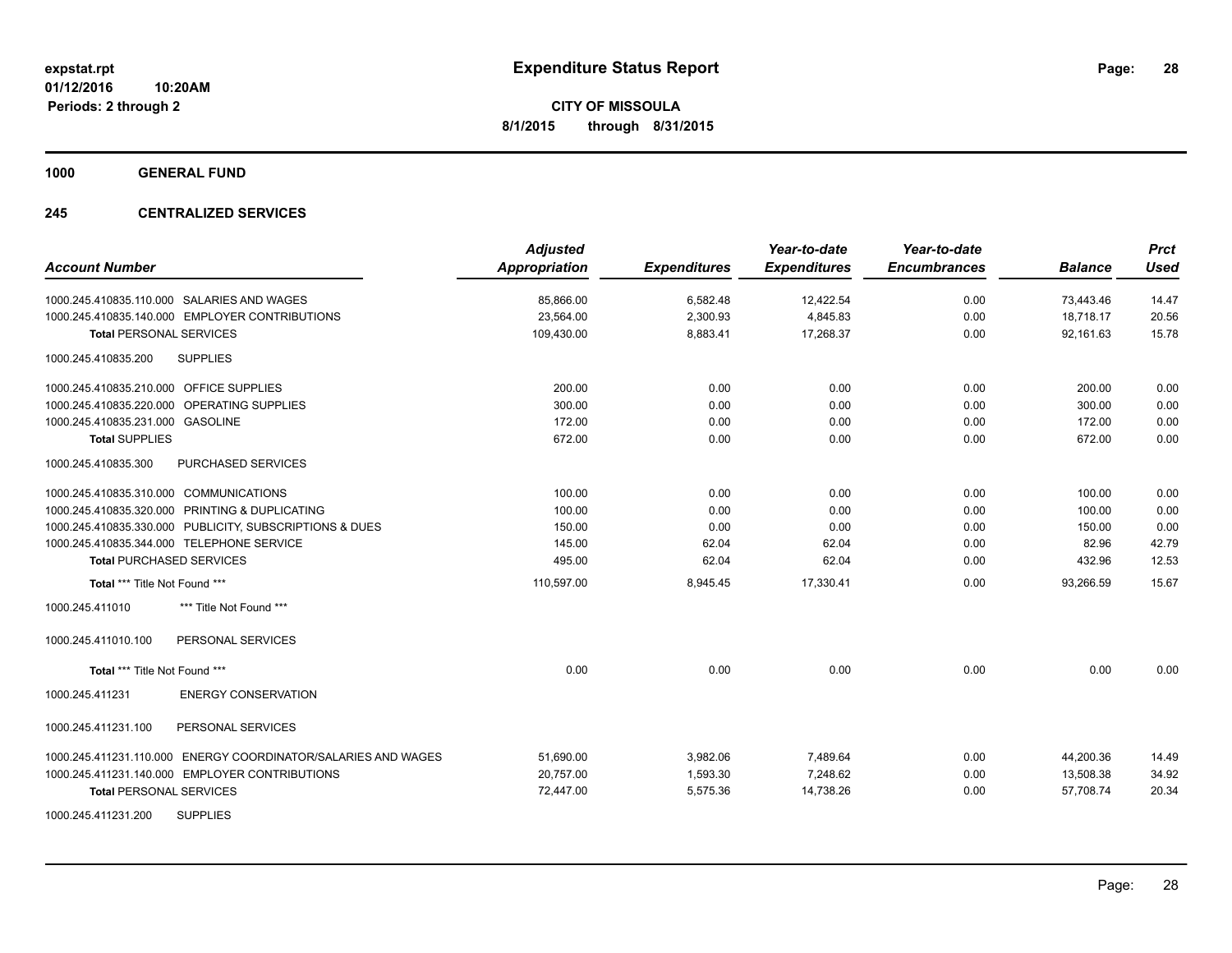**1000 GENERAL FUND**

### **245 CENTRALIZED SERVICES**

|                                                         | <b>Adjusted</b>      |                     | Year-to-date        | Year-to-date        |                | <b>Prct</b> |
|---------------------------------------------------------|----------------------|---------------------|---------------------|---------------------|----------------|-------------|
| <b>Account Number</b>                                   | <b>Appropriation</b> | <b>Expenditures</b> | <b>Expenditures</b> | <b>Encumbrances</b> | <b>Balance</b> | <b>Used</b> |
| 1000.245.411231.210.000 OFFICE SUPPLIES                 | 500.00               | 0.00                | 0.00                | 0.00                | 500.00         | 0.00        |
| 1000.245.411231.220.000 OPERATING SUPPLIES              | 350.00               | 0.00                | 0.00                | 0.00                | 350.00         | 0.00        |
| 1000.245.411231.231.000 GASOLINE                        | 175.00               | 0.00                | 0.00                | 0.00                | 175.00         | 0.00        |
| <b>Total SUPPLIES</b>                                   | 1,025.00             | 0.00                | 0.00                | 0.00                | 1,025.00       | 0.00        |
| PURCHASED SERVICES<br>1000.245.411231.300               |                      |                     |                     |                     |                |             |
| 1000.245.411231.310.000 COMMUNICATIONS                  | 200.00               | 0.00                | 0.00                | 0.00                | 200.00         | 0.00        |
| 1000.245.411231.320.000 PRINTING & DUPLICATING          | 250.00               | 1.38                | 1.38                | 0.00                | 248.62         | 0.55        |
| 1000.245.411231.330.000 PUBLICITY, SUBSCRIPTIONS & DUES | 200.00               | 0.00                | 0.00                | 0.00                | 200.00         | 0.00        |
| <b>TELEPHONE SERVICE</b><br>1000.245.411231.344.000     | 200.00               | 0.00                | 0.00                | 0.00                | 200.00         | 0.00        |
| 1000.245.411231.370.000<br>TRAVEL                       | 1,000.00             | 0.00                | 0.00                | 0.00                | 1,000.00       | 0.00        |
| 1000.245.411231.380.000<br>TRAINING                     | 1,500.00             | 0.00                | 0.00                | 0.00                | 1,500.00       | 0.00        |
| <b>Total PURCHASED SERVICES</b>                         | 3,350.00             | 1.38                | 1.38                | 0.00                | 3,348.62       | 0.04        |
| <b>Total ENERGY CONSERVATION</b>                        | 76,822.00            | 5,576.74            | 14,739.64           | 0.00                | 62,082.36      | 19.19       |
| <b>Total CENTRALIZED SERVICES</b>                       | 351,218.00           | 26,260.80           | 54,856.52           | 0.00                | 296,361.48     | 15.62       |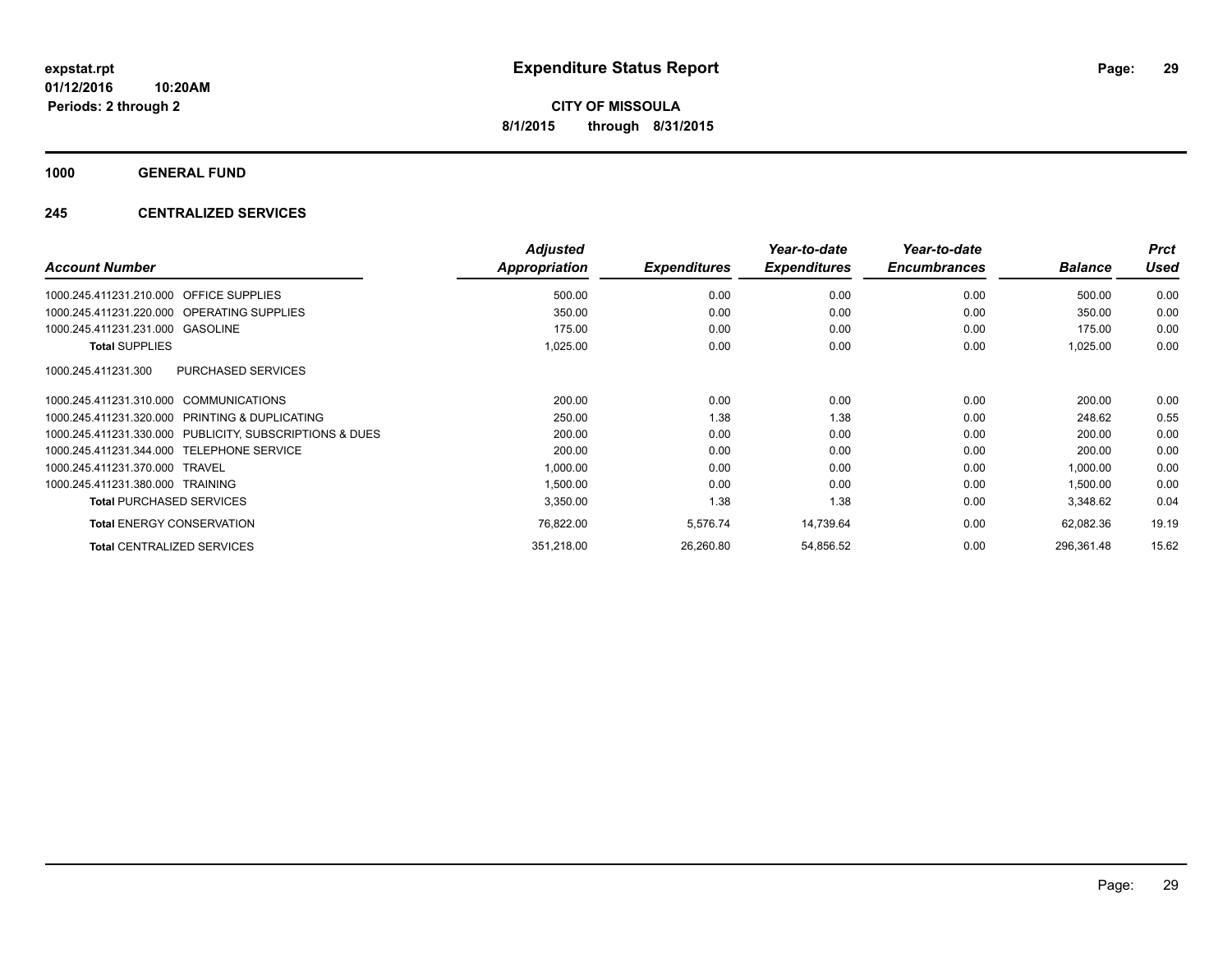**1000 GENERAL FUND**

|                                                              | <b>Adjusted</b> |                     | Year-to-date        | Year-to-date        |                | <b>Prct</b> |
|--------------------------------------------------------------|-----------------|---------------------|---------------------|---------------------|----------------|-------------|
| <b>Account Number</b>                                        | Appropriation   | <b>Expenditures</b> | <b>Expenditures</b> | <b>Encumbrances</b> | <b>Balance</b> | <b>Used</b> |
| *** Title Not Found ***<br>1000.250.411000                   |                 |                     |                     |                     |                |             |
| <b>GRANTS &amp; CONTRIBUTIONS</b><br>1000.250.411000.700     |                 |                     |                     |                     |                |             |
| 1000.250.411000.700.000 MISSOULA RAVALI TMA                  | 10.780.00       | 0.00                | 0.00                | 0.00                | 10.780.00      | 0.00        |
| Total *** Title Not Found ***                                | 10,780.00       | 0.00                | 0.00                | 0.00                | 10,780.00      | 0.00        |
| <b>ADMINISTRATION</b><br>1000.250.411010                     |                 |                     |                     |                     |                |             |
| PERSONAL SERVICES<br>1000.250.411010.100                     |                 |                     |                     |                     |                |             |
| 1000.250.411010.110.000 ADMIN/SALARIES AND WAGES             | 127,657.00      | 15,686.68           | 29,416.18           | 0.00                | 98,240.82      | 23.04       |
| 1000.250.411010.120.000 ADMIN-OVERTIME/TERMINATION           | 1,155.00        | 0.00                | 0.00                | 0.00                | 1,155.00       | 0.00        |
| 1000.250.411010.140.000 ADMIN/EMPLOYER CONTRIBUTIONS         | 46,417.00       | 6,544.96            | 11,861.13           | 0.00                | 34,555.87      | 25.55       |
| 1000.250.411010.141.000 ADMIN-STATE RETIREMENT CONTRIBUTIONS | 0.00            | 108.52              | 203.60              | 0.00                | $-203.60$      | 0.00        |
| <b>Total PERSONAL SERVICES</b>                               | 175,229.00      | 22,340.16           | 41,480.91           | 0.00                | 133,748.09     | 23.67       |
| 1000.250.411010.200<br><b>SUPPLIES</b>                       |                 |                     |                     |                     |                |             |
| 1000.250.411010.210.000 OFFICE SUPPLIES                      | 7,100.00        | 317.96              | 460.30              | 0.00                | 6,639.70       | 6.48        |
| 1000.250.411010.210.301 OFFICE SUPPLIES                      | 0.00            | 146.05              | 146.05              | 0.00                | $-146.05$      | 0.00        |
| 1000.250.411010.220.000 ADMIN-OPERATING SUPPLIES             | 181.00          | 0.00                | 0.00                | 0.00                | 181.00         | 0.00        |
| 1000.250.411010.230.000 REPAIR/MAINTENANCE                   | 50.00           | 0.00                | 0.00                | 0.00                | 50.00          | 0.00        |
| 1000.250.411010.231.000 GASOLINE                             | 500.00          | 0.00                | 0.00                | 0.00                | 500.00         | 0.00        |
| 1000.250.411010.240.000 OTHER SUPPLIES                       | 100.00          | 0.00                | 0.00                | 0.00                | 100.00         | 0.00        |
| <b>Total SUPPLIES</b>                                        | 7,931.00        | 464.01              | 606.35              | 0.00                | 7,324.65       | 7.65        |
| 1000.250.411010.300<br><b>PURCHASED SERVICES</b>             |                 |                     |                     |                     |                |             |
| 1000.250.411010.310.000 COMMUNICATIONS                       | 2.000.00        | 0.00                | 0.00                | 0.00                | 2,000.00       | 0.00        |
| 1000.250.411010.310.351 COMMUNICATIONS                       | 0.00            | 22.93               | 22.93               | 0.00                | $-22.93$       | 0.00        |
| 1000.250.411010.320.000 PRINTING & DUPLICATING               | 1,365.00        | 0.00                | 0.00                | 0.00                | 1,365.00       | 0.00        |
| 1000.250.411010.330.000 PUBLICITY, SUBSCRIPTIONS & DUES      | 1,370.00        | 0.00                | 0.00                | 0.00                | 1,370.00       | 0.00        |
| 1000.250.411010.344.000 TELEPHONE SERVICE                    | 655.00          | 0.00                | 0.00                | 0.00                | 655.00         | 0.00        |
| 1000.250.411010.350.000 PROFESSIONAL SERVICES                | 500.00          | 0.00                | 0.00                | 0.00                | 500.00         | 0.00        |
|                                                              |                 |                     |                     |                     |                |             |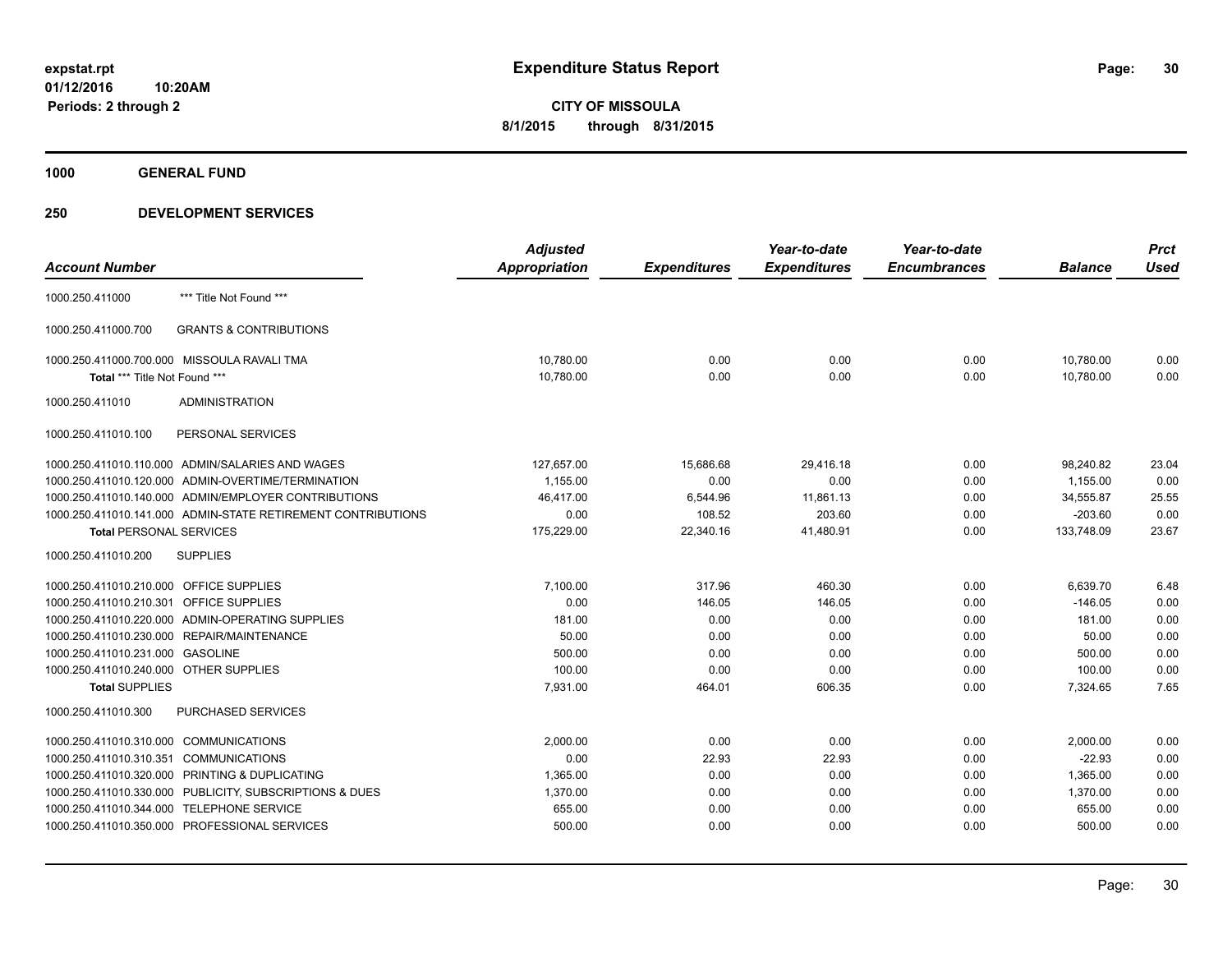**1000 GENERAL FUND**

| <b>Account Number</b>            |                                                     | <b>Adjusted</b><br><b>Appropriation</b> | <b>Expenditures</b> | Year-to-date<br><b>Expenditures</b> | Year-to-date<br><b>Encumbrances</b> | <b>Balance</b> | <b>Prct</b><br><b>Used</b> |
|----------------------------------|-----------------------------------------------------|-----------------------------------------|---------------------|-------------------------------------|-------------------------------------|----------------|----------------------------|
|                                  | 1000.250.411010.360.000 REPAIR & MAINTENANCE        | 650.00                                  | 0.00                | 0.00                                | 0.00                                | 650.00         | 0.00                       |
| 1000.250.411010.370.000 TRAVEL   |                                                     | 1,500.00                                | 0.00                | 0.00                                | 0.00                                | 1,500.00       | 0.00                       |
| 1000.250.411010.380.000 TRAINING |                                                     | 1,300.00                                | 0.00                | 0.00                                | 0.00                                | 1,300.00       | 0.00                       |
|                                  | <b>Total PURCHASED SERVICES</b>                     | 9,340.00                                | 22.93               | 22.93                               | 0.00                                | 9,317.07       | 0.25                       |
| <b>Total ADMINISTRATION</b>      |                                                     | 192,500.00                              | 22,827.10           | 42,110.19                           | 0.00                                | 150,389.81     | 21.88                      |
| 1000.250.411030                  | <b>GRANTS &amp; COMMUNITY PROGRAM CONTRIBUTIONS</b> |                                         |                     |                                     |                                     |                |                            |
| 1000.250.411030.100              | PERSONAL SERVICES                                   |                                         |                     |                                     |                                     |                |                            |
| <b>Total PERSONAL SERVICES</b>   |                                                     | 0.00                                    | 0.00                | 0.00                                | 0.00                                | 0.00           | 0.00                       |
| 1000.250.411030.200              | <b>SUPPLIES</b>                                     |                                         |                     |                                     |                                     |                |                            |
| <b>Total SUPPLIES</b>            |                                                     | 0.00                                    | 0.00                | 0.00                                | 0.00                                | 0.00           | 0.00                       |
| 1000.250.411030.300              | PURCHASED SERVICES                                  |                                         |                     |                                     |                                     |                |                            |
|                                  | 1000.250.411030.390.000 GCP CONTRIBUTION            | 165,204.00                              | 0.00                | 0.00                                | 0.00                                | 165,204.00     | 0.00                       |
|                                  | <b>Total PURCHASED SERVICES</b>                     | 165,204.00                              | 0.00                | 0.00                                | 0.00                                | 165,204.00     | 0.00                       |
| 1000.250.411030.800              | OTHER OBJECTS                                       |                                         |                     |                                     |                                     |                |                            |
| <b>Total OTHER OBJECTS</b>       |                                                     | 0.00                                    | 0.00                | 0.00                                | 0.00                                | 0.00           | 0.00                       |
| 1000.250.411030.900              | <b>CAPITAL OUTLAY</b>                               |                                         |                     |                                     |                                     |                |                            |
| <b>Total CAPITAL OUTLAY</b>      |                                                     | 0.00                                    | 0.00                | 0.00                                | 0.00                                | 0.00           | 0.00                       |
|                                  | Total GRANTS & COMMUNITY PROGRAM CONTRIBUTIONS      | 165,204.00                              | 0.00                | 0.00                                | 0.00                                | 165,204.00     | 0.00                       |
| 1000.250.411031                  | PLANNING SUBSIDY                                    |                                         |                     |                                     |                                     |                |                            |
| 1000.250.411031.800              | OTHER OBJECTS                                       |                                         |                     |                                     |                                     |                |                            |
|                                  | 1000.250.411031.820.000 PLANNING SUBSIDY            | 18,900.00                               | 0.00                | 0.00                                | 0.00                                | 18,900.00      | 0.00                       |
| <b>Total PLANNING SUBSIDY</b>    |                                                     | 18,900.00                               | 0.00                | 0.00                                | 0.00                                | 18,900.00      | 0.00                       |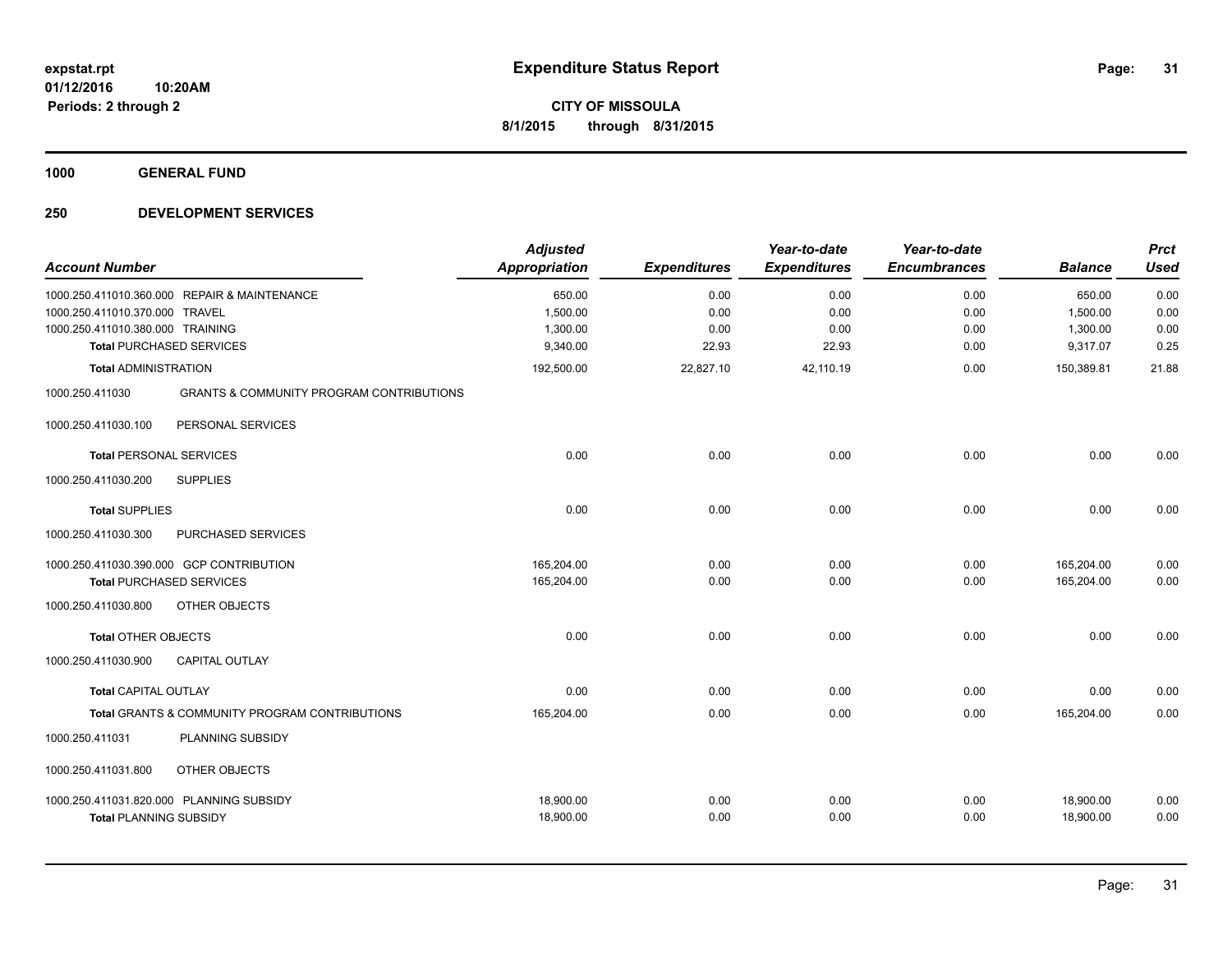**1000 GENERAL FUND**

| <b>Account Number</b>                   |                                                                | <b>Adjusted</b><br><b>Appropriation</b> | <b>Expenditures</b> | Year-to-date<br><b>Expenditures</b> | Year-to-date<br><b>Encumbrances</b> | <b>Balance</b> | <b>Prct</b><br><b>Used</b> |
|-----------------------------------------|----------------------------------------------------------------|-----------------------------------------|---------------------|-------------------------------------|-------------------------------------|----------------|----------------------------|
| 1000.250.411050                         | <b>DEVELOPMENT &amp; PERMIT REVIEWS</b>                        |                                         |                     |                                     |                                     |                |                            |
| 1000.250.411050.100                     | PERSONAL SERVICES                                              |                                         |                     |                                     |                                     |                |                            |
|                                         | 1000.250.411050.110.000 DEV & PERMIT REVIEW/SALARIES AND WAGES | 479,466.00                              | 48,725.37           | 91,039.45                           | 0.00                                | 388,426.55     | 18.99                      |
| 1000.250.411050.120.000                 | OVERTIME/TERMINATION                                           | 684.00                                  | 0.00                | 0.00                                | 0.00                                | 684.00         | 0.00                       |
|                                         | 1000.250.411050.140.000 EMPLOYER CONTRIBUTIONS                 | 154,396.00                              | 17,942.96           | 40,640.37                           | 0.00                                | 113,755.63     | 26.32                      |
| <b>Total PERSONAL SERVICES</b>          |                                                                | 634,546.00                              | 66,668.33           | 131,679.82                          | 0.00                                | 502,866.18     | 20.75                      |
| 1000.250.411050.200                     | <b>SUPPLIES</b>                                                |                                         |                     |                                     |                                     |                |                            |
|                                         | 1000.250.411050.210.000 DEV & PERMIT REVIEW-OFFICE SUPPLIES    | 4,550.00                                | 50.32               | 74.75                               | 0.00                                | 4,475.25       | 1.64                       |
| 1000.250.411050.210.301 OFFICE SUPPLIES |                                                                | 0.00                                    | 47.98               | 47.98                               | 0.00                                | $-47.98$       | 0.00                       |
|                                         | 1000.250.411050.220.000 OPERATING SUPPLIES                     | 600.00                                  | 20.35               | 20.35                               | 0.00                                | 579.65         | 3.39                       |
|                                         | 1000.250.411050.230.000 REPAIR/MAINTENANCE                     | 700.00                                  | 0.00                | 0.00                                | 0.00                                | 700.00         | 0.00                       |
|                                         | 1000.250.411050.231.000 DEV & PERMIT REVIEW-GASOLINE           | 1,800.00                                | 87.47               | 87.47                               | 0.00                                | 1,712.53       | 4.86                       |
| 1000.250.411050.240.000 OTHER SUPPLIES  |                                                                | 255.00                                  | 100.34              | 100.34                              | 0.00                                | 154.66         | 39.35                      |
| <b>Total SUPPLIES</b>                   |                                                                | 7,905.00                                | 306.46              | 330.89                              | 0.00                                | 7,574.11       | 4.19                       |
| 1000.250.411050.300                     | <b>PURCHASED SERVICES</b>                                      |                                         |                     |                                     |                                     |                |                            |
| 1000.250.411050.310.000 COMMUNICATIONS  |                                                                | 5,000.00                                | 0.00                | 0.00                                | 0.00                                | 5,000.00       | 0.00                       |
| 1000.250.411050.310.351 COMMUNICATIONS  |                                                                | 0.00                                    | 598.53              | 598.53                              | 0.00                                | $-598.53$      | 0.00                       |
|                                         | 1000.250.411050.320.000 PRINTING & DUPLICATING                 | 5,019.00                                | 16.66               | 51.61                               | 0.00                                | 4,967.39       | 1.03                       |
|                                         | 1000.250.411050.330.000 PUBLICITY, SUBSCRIPTIONS & DUES        | 3,680.00                                | 210.00              | 210.00                              | 0.00                                | 3,470.00       | 5.71                       |
|                                         | 1000.250.411050.344.000 TELEPHONE SERVICE                      | 3,015.00                                | 0.00                | 0.00                                | 0.00                                | 3,015.00       | 0.00                       |
|                                         | 1000.250.411050.350.000 PROFESSIONAL SERVICES                  | 24.606.00                               | 312.00              | 312.00                              | 0.00                                | 24.294.00      | 1.27                       |
|                                         | 1000.250.411050.360.000 REPAIR & MAINTENANCE                   | 945.00                                  | 0.00                | 0.00                                | 0.00                                | 945.00         | 0.00                       |
|                                         | 1000.250.411050.370.000 DEV & PERMIT REVIEW-TRAVEL             | 8.373.00                                | 0.00                | 469.20                              | 0.00                                | 7.903.80       | 5.60                       |
| 1000.250.411050.380.000 TRAINING        |                                                                | 6,589.00                                | 0.00                | 0.00                                | 0.00                                | 6,589.00       | 0.00                       |
| <b>Total PURCHASED SERVICES</b>         |                                                                | 57,227.00                               | 1,137.19            | 1,641.34                            | 0.00                                | 55,585.66      | 2.87                       |
| 1000.250.411050.900                     | <b>CAPITAL OUTLAY</b>                                          |                                         |                     |                                     |                                     |                |                            |
| <b>Total CAPITAL OUTLAY</b>             |                                                                | 0.00                                    | 0.00                | 0.00                                | 0.00                                | 0.00           | 0.00                       |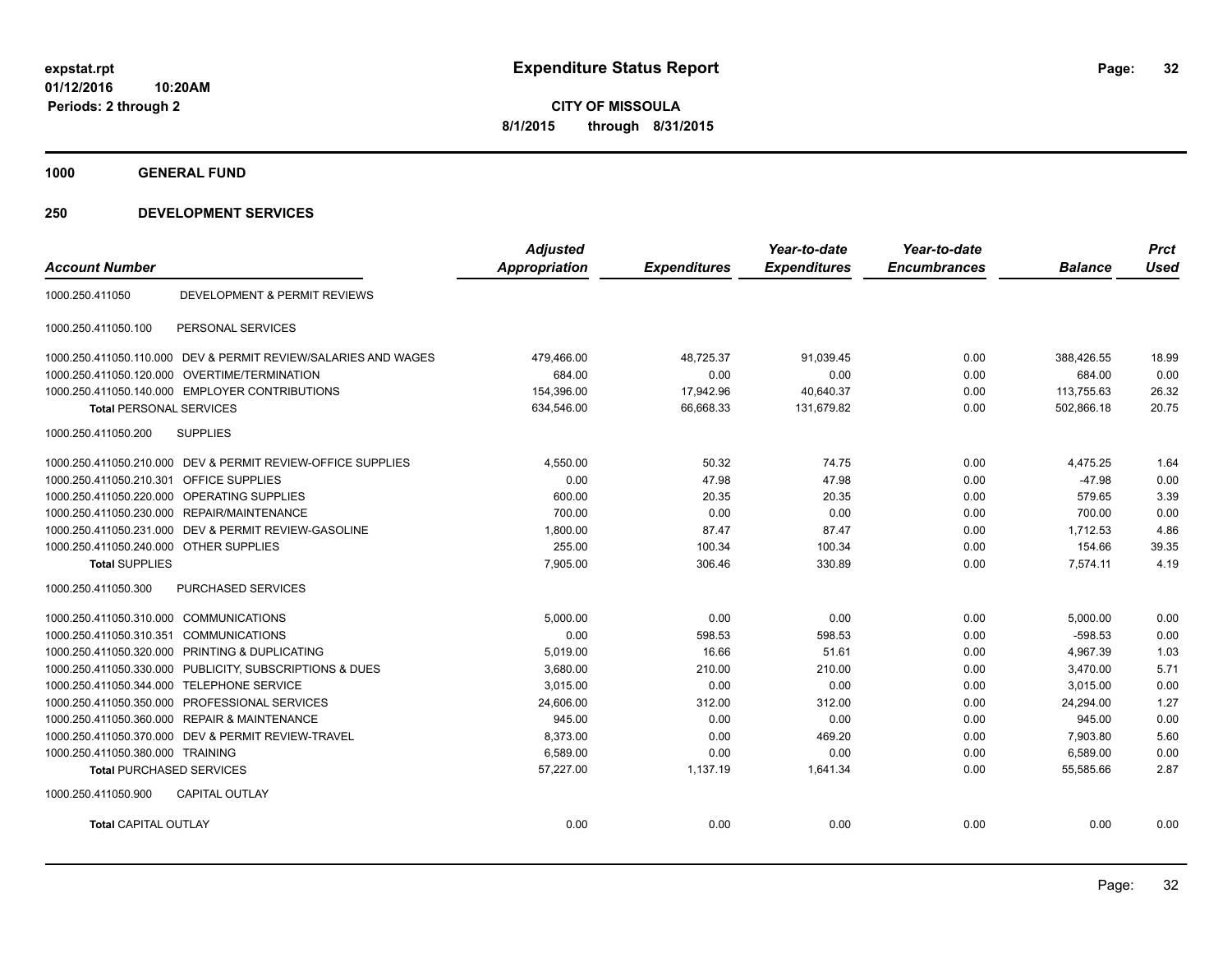**1000 GENERAL FUND**

| <b>Account Number</b>                   |                                                         | <b>Adjusted</b><br><b>Appropriation</b> | <b>Expenditures</b> | Year-to-date<br><b>Expenditures</b> | Year-to-date<br><b>Encumbrances</b> | <b>Balance</b> | <b>Prct</b><br><b>Used</b> |
|-----------------------------------------|---------------------------------------------------------|-----------------------------------------|---------------------|-------------------------------------|-------------------------------------|----------------|----------------------------|
|                                         | Total DEVELOPMENT & PERMIT REVIEWS                      | 699,678.00                              | 68,111.98           | 133,652.05                          | 0.00                                | 566,025.95     | 19.10                      |
| 1000.250.411055                         | CODE COMPLIANCE                                         |                                         |                     |                                     |                                     |                |                            |
| 1000.250.411055.100                     | PERSONAL SERVICES                                       |                                         |                     |                                     |                                     |                |                            |
|                                         | 1000.250.411055.110.000 SALARIES AND WAGES              | 297,580.00                              | 18,295.87           | 34,510.77                           | 0.00                                | 263,069.23     | 11.60                      |
|                                         | 1000.250.411055.140.000 EMPLOYER CONTRIBUTIONS          | 113,997.00                              | 7,446.86            | 17,634.57                           | 0.00                                | 96,362.43      | 15.47                      |
| <b>Total PERSONAL SERVICES</b>          |                                                         | 411,577.00                              | 25,742.73           | 52,145.34                           | 0.00                                | 359,431.66     | 12.67                      |
| 1000.250.411055.200                     | <b>SUPPLIES</b>                                         |                                         |                     |                                     |                                     |                |                            |
| 1000.250.411055.210.000 OFFICE SUPPLIES |                                                         | 1,096.00                                | 0.00                | 0.00                                | 0.00                                | 1,096.00       | 0.00                       |
|                                         | 1000.250.411055.220.000 OPERATING SUPPLIES              | 200.00                                  | 0.00                | 0.00                                | 0.00                                | 200.00         | 0.00                       |
|                                         | 1000.250.411055.230.000 REPAIR/MAINTENANCE              | 1,200.00                                | 0.00                | 0.00                                | 0.00                                | 1,200.00       | 0.00                       |
| 1000.250.411055.231.000 GASOLINE        |                                                         | 6,600.00                                | 491.28              | 491.28                              | 0.00                                | 6,108.72       | 7.44                       |
| 1000.250.411055.240.000 OTHER SUPPLIES  |                                                         | 500.00                                  | 100.33              | 100.33                              | 0.00                                | 399.67         | 20.07                      |
| <b>Total SUPPLIES</b>                   |                                                         | 9,596.00                                | 591.61              | 591.61                              | 0.00                                | 9,004.39       | 6.17                       |
| 1000.250.411055.300                     | PURCHASED SERVICES                                      |                                         |                     |                                     |                                     |                |                            |
| 1000.250.411055.310.000 COMMUNICATIONS  |                                                         | 800.00                                  | 0.00                | 0.00                                | 0.00                                | 800.00         | 0.00                       |
| 1000.250.411055.310.351 COMMUNICATIONS  |                                                         | 0.00                                    | 19.51               | 19.51                               | 0.00                                | $-19.51$       | 0.00                       |
|                                         | 1000.250.411055.320.000 PRINTING & DUPLICATING          | 1,000.00                                | 0.00                | 0.00                                | 0.00                                | 1,000.00       | 0.00                       |
|                                         | 1000.250.411055.330.000 PUBLICITY, SUBSCRIPTIONS & DUES | 600.00                                  | 319.00              | 319.00                              | 0.00                                | 281.00         | 53.17                      |
|                                         | 1000.250.411055.344.000 TELEPHONE SERVICE               | 3,400.00                                | 185.00              | 185.00                              | 0.00                                | 3,215.00       | 5.44                       |
|                                         | 1000.250.411055.350.000 PROFESSIONAL SERVICES           | 500.00                                  | 0.00                | 0.00                                | 0.00                                | 500.00         | 0.00                       |
|                                         | 1000.250.411055.360.000 REPAIR & MAINTENANCE            | 660.00                                  | 3.11                | 3.11                                | 0.00                                | 656.89         | 0.47                       |
| 1000.250.411055.370.000 TRAVEL          |                                                         | 2,000.00                                | 0.00                | 0.00                                | 0.00                                | 2,000.00       | 0.00                       |
| 1000.250.411055.380.000 TRAINING        |                                                         | 2,500.00                                | 0.00                | 0.00                                | 0.00                                | 2,500.00       | 0.00                       |
|                                         | 1000.250.411055.390.000 OTHER PURCHASED SERVICES        | 1,200.00                                | 0.00                | 0.00                                | 0.00                                | 1,200.00       | 0.00                       |
| <b>Total PURCHASED SERVICES</b>         |                                                         | 12,660.00                               | 526.62              | 526.62                              | 0.00                                | 12,133.38      | 4.16                       |
| <b>Total CODE COMPLIANCE</b>            |                                                         | 433,833.00                              | 26,860.96           | 53,263.57                           | 0.00                                | 380,569.43     | 12.28                      |
| 1000.250.411070                         | <b>TRANSPORTATION</b>                                   |                                         |                     |                                     |                                     |                |                            |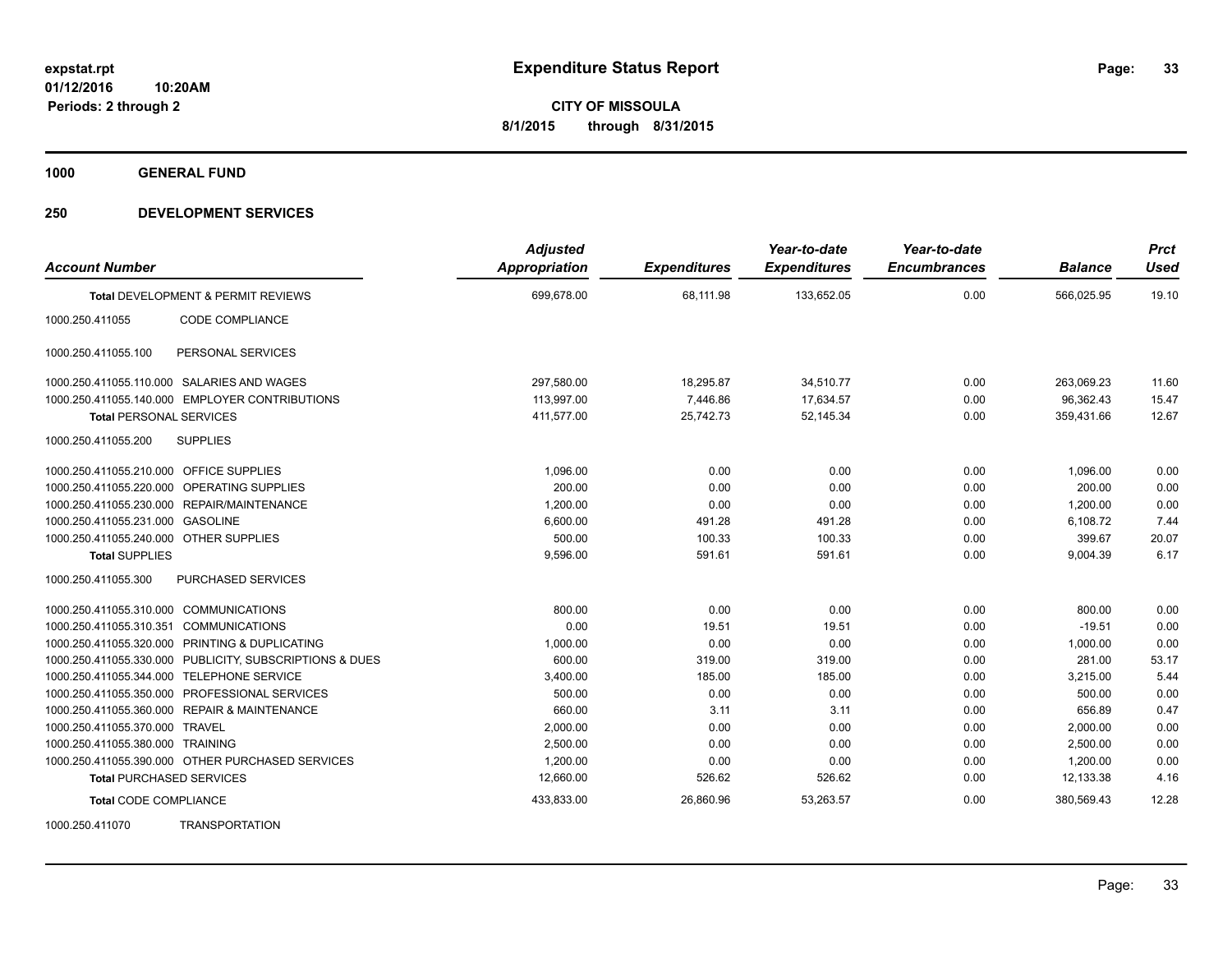**Periods: 2 through 2**

**CITY OF MISSOULA 8/1/2015 through 8/31/2015**

**1000 GENERAL FUND**

|                                |                                         | <b>Adjusted</b> |                     | Year-to-date        | Year-to-date        |                | <b>Prct</b> |
|--------------------------------|-----------------------------------------|-----------------|---------------------|---------------------|---------------------|----------------|-------------|
| <b>Account Number</b>          |                                         | Appropriation   | <b>Expenditures</b> | <b>Expenditures</b> | <b>Encumbrances</b> | <b>Balance</b> | <b>Used</b> |
| 1000.250.411070.100            | PERSONAL SERVICES                       |                 |                     |                     |                     |                |             |
| <b>Total PERSONAL SERVICES</b> |                                         | 0.00            | 0.00                | 0.00                | 0.00                | 0.00           | 0.00        |
| 1000.250.411070.200            | <b>SUPPLIES</b>                         |                 |                     |                     |                     |                |             |
| <b>Total SUPPLIES</b>          |                                         | 0.00            | 0.00                | 0.00                | 0.00                | 0.00           | 0.00        |
| 1000.250.411070.300            | PURCHASED SERVICES                      |                 |                     |                     |                     |                |             |
|                                | <b>Total PURCHASED SERVICES</b>         | 0.00            | 0.00                | 0.00                | 0.00                | 0.00           | 0.00        |
| 1000.250.411070.500            | <b>FIXED CHARGES</b>                    |                 |                     |                     |                     |                |             |
| <b>Total FIXED CHARGES</b>     |                                         | 0.00            | 0.00                | 0.00                | 0.00                | 0.00           | 0.00        |
| 1000.250.411070.700            | <b>GRANTS &amp; CONTRIBUTIONS</b>       |                 |                     |                     |                     |                |             |
|                                | <b>Total GRANTS &amp; CONTRIBUTIONS</b> | 0.00            | 0.00                | 0.00                | 0.00                | 0.00           | 0.00        |
| 1000.250.411070.800            | OTHER OBJECTS                           |                 |                     |                     |                     |                |             |
| <b>Total TRANSPORTATION</b>    |                                         | 0.00            | 0.00                | 0.00                | 0.00                | 0.00           | 0.00        |
| 1000.250.411080                | <b>MIM MDT</b>                          |                 |                     |                     |                     |                |             |
| 1000.250.411080.100            | PERSONAL SERVICES                       |                 |                     |                     |                     |                |             |
| <b>Total PERSONAL SERVICES</b> |                                         | 0.00            | 0.00                | 0.00                | 0.00                | 0.00           | 0.00        |
| 1000.250.411080.200            | <b>SUPPLIES</b>                         |                 |                     |                     |                     |                |             |
| <b>Total SUPPLIES</b>          |                                         | 0.00            | 0.00                | 0.00                | 0.00                | 0.00           | 0.00        |
| 1000.250.411080.300            | PURCHASED SERVICES                      |                 |                     |                     |                     |                |             |
|                                | <b>Total PURCHASED SERVICES</b>         | 0.00            | 0.00                | 0.00                | 0.00                | 0.00           | 0.00        |
| 1000.250.411080.500            | <b>FIXED CHARGES</b>                    |                 |                     |                     |                     |                |             |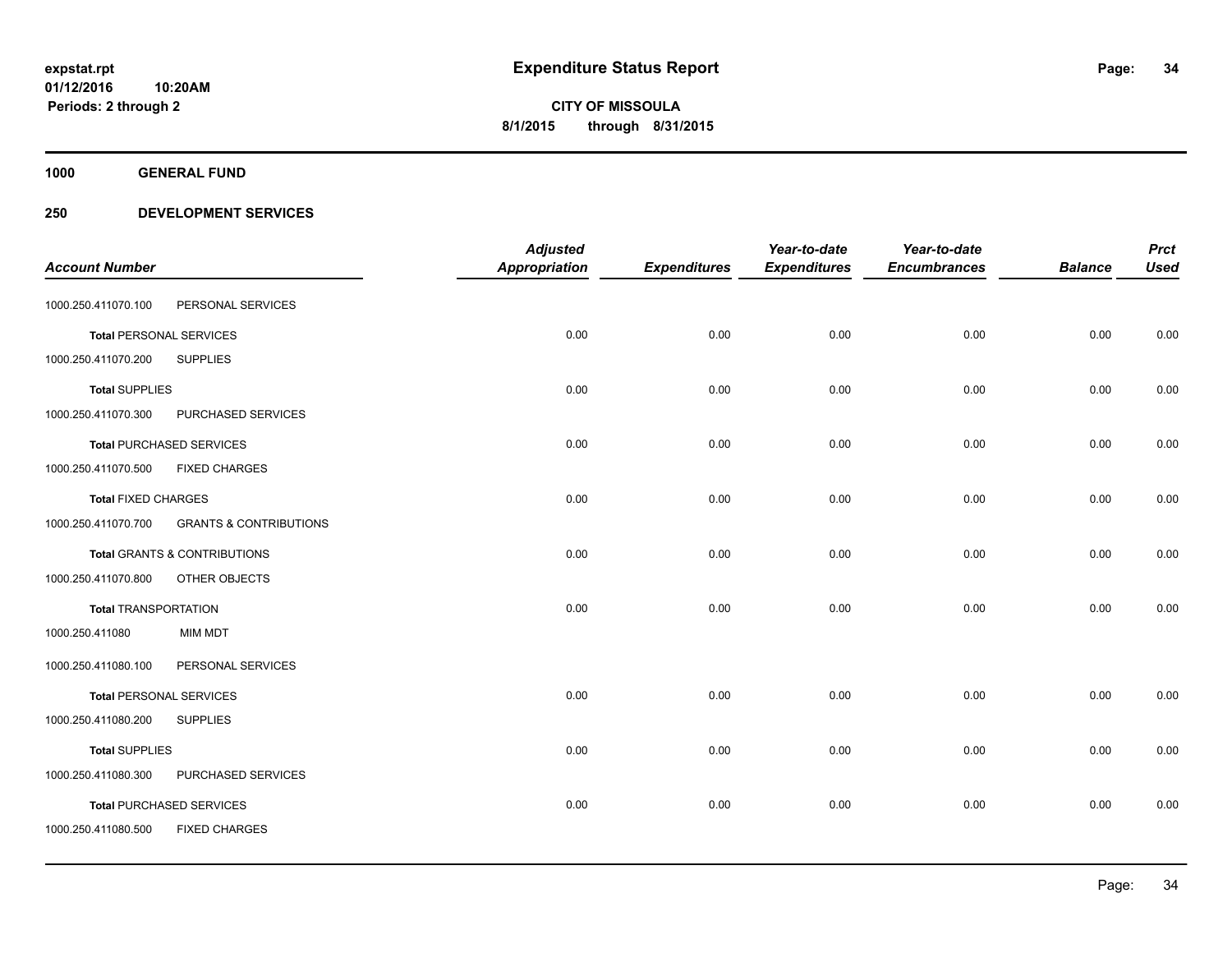**1000 GENERAL FUND**

|                                |                                                  | <b>Adjusted</b>      |                     | Year-to-date        | Year-to-date        |                | <b>Prct</b> |
|--------------------------------|--------------------------------------------------|----------------------|---------------------|---------------------|---------------------|----------------|-------------|
| <b>Account Number</b>          |                                                  | <b>Appropriation</b> | <b>Expenditures</b> | <b>Expenditures</b> | <b>Encumbrances</b> | <b>Balance</b> | <b>Used</b> |
| <b>Total FIXED CHARGES</b>     |                                                  | 0.00                 | 0.00                | 0.00                | 0.00                | 0.00           | 0.00        |
| 1000.250.411080.700            | <b>GRANTS &amp; CONTRIBUTIONS</b>                |                      |                     |                     |                     |                |             |
|                                | 1000.250.411080.700.000 MIM AND BIKE PED SUBSIDY | 9,900.00             | 0.00                | 0.00                | 0.00                | 9,900.00       | 0.00        |
|                                | <b>Total GRANTS &amp; CONTRIBUTIONS</b>          | 9,900.00             | 0.00                | 0.00                | 0.00                | 9,900.00       | 0.00        |
| 1000.250.411080.800            | OTHER OBJECTS                                    |                      |                     |                     |                     |                |             |
|                                | 1000.250.411080.820.000 MIM & BIKE PED SUBSIDY   | 82,086.00            | 0.00                | 0.00                | 0.00                | 82,086.00      | 0.00        |
| <b>Total OTHER OBJECTS</b>     |                                                  | 82,086.00            | 0.00                | 0.00                | 0.00                | 82,086.00      | 0.00        |
| <b>Total MIM MDT</b>           |                                                  | 91,986.00            | 0.00                | 0.00                | 0.00                | 91,986.00      | 0.00        |
| 1000.250.411081                | <b>MIM-TRANSIT</b>                               |                      |                     |                     |                     |                |             |
| 1000.250.411081.100            | PERSONAL SERVICES                                |                      |                     |                     |                     |                |             |
| <b>Total PERSONAL SERVICES</b> |                                                  | 0.00                 | 0.00                | 0.00                | 0.00                | 0.00           | 0.00        |
| 1000.250.411081.200            | <b>SUPPLIES</b>                                  |                      |                     |                     |                     |                |             |
| <b>Total SUPPLIES</b>          |                                                  | 0.00                 | 0.00                | 0.00                | 0.00                | 0.00           | 0.00        |
| 1000.250.411081.300            | PURCHASED SERVICES                               |                      |                     |                     |                     |                |             |
|                                | <b>Total PURCHASED SERVICES</b>                  | 0.00                 | 0.00                | 0.00                | 0.00                | 0.00           | 0.00        |
| 1000.250.411081.500            | <b>FIXED CHARGES</b>                             |                      |                     |                     |                     |                |             |
| <b>Total FIXED CHARGES</b>     |                                                  | 0.00                 | 0.00                | 0.00                | 0.00                | 0.00           | 0.00        |
| 1000.250.411081.700            | <b>GRANTS &amp; CONTRIBUTIONS</b>                |                      |                     |                     |                     |                |             |
|                                | <b>Total GRANTS &amp; CONTRIBUTIONS</b>          | 0.00                 | 0.00                | 0.00                | 0.00                | 0.00           | 0.00        |
| 1000.250.411081.900            | <b>CAPITAL OUTLAY</b>                            |                      |                     |                     |                     |                |             |
| <b>Total MIM-TRANSIT</b>       |                                                  | 0.00                 | 0.00                | 0.00                | 0.00                | 0.00           | 0.00        |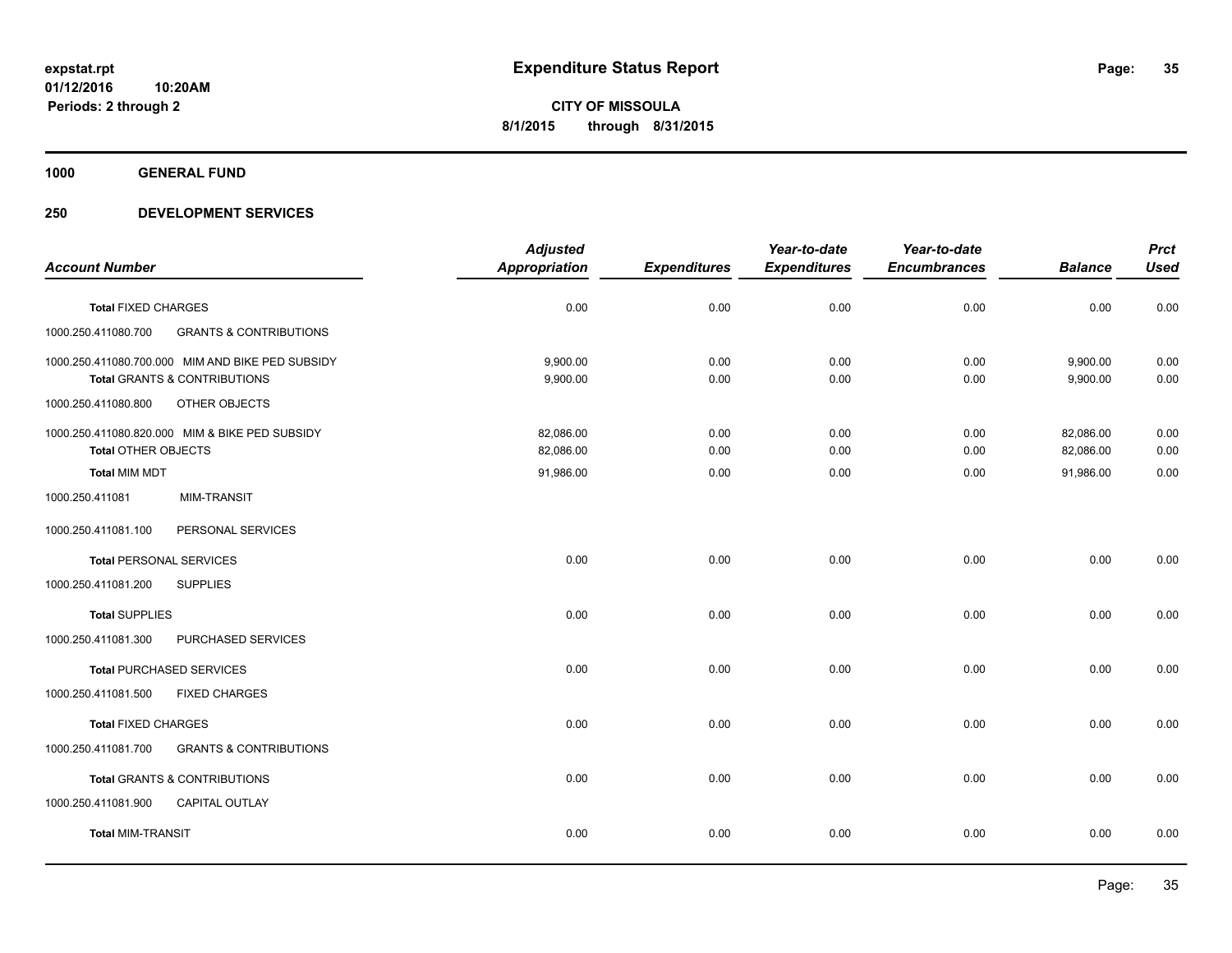**Periods: 2 through 2**

**36**

**CITY OF MISSOULA 8/1/2015 through 8/31/2015**

**1000 GENERAL FUND**

### **250 DEVELOPMENT SERVICES**

**10:20AM**

| <b>Account Number</b>          |                              | <b>Adjusted</b><br><b>Appropriation</b> | <b>Expenditures</b> | Year-to-date<br><b>Expenditures</b> | Year-to-date<br><b>Encumbrances</b> | <b>Balance</b> | <b>Prct</b><br><b>Used</b> |
|--------------------------------|------------------------------|-----------------------------------------|---------------------|-------------------------------------|-------------------------------------|----------------|----------------------------|
| 1000.250.430255                | <b>BIKE-PED PROGRAM</b>      |                                         |                     |                                     |                                     |                |                            |
| 1000.250.430255.100            | PERSONAL SERVICES            |                                         |                     |                                     |                                     |                |                            |
| <b>Total PERSONAL SERVICES</b> |                              | 0.00                                    | 0.00                | 0.00                                | 0.00                                | 0.00           | 0.00                       |
| 1000.250.430255.200            | <b>SUPPLIES</b>              |                                         |                     |                                     |                                     |                |                            |
| Total BIKE-PED PROGRAM         |                              | 0.00                                    | 0.00                | 0.00                                | 0.00                                | 0.00           | 0.00                       |
| 1000.250.430256                | SAFE ROUTES TO SCHOOLS       |                                         |                     |                                     |                                     |                |                            |
| 1000.250.430256.100            | PERSONAL SERVICES            |                                         |                     |                                     |                                     |                |                            |
| <b>Total PERSONAL SERVICES</b> |                              | 0.00                                    | 0.00                | 0.00                                | 0.00                                | 0.00           | 0.00                       |
| 1000.250.430256.300            | PURCHASED SERVICES           |                                         |                     |                                     |                                     |                |                            |
|                                | Total SAFE ROUTES TO SCHOOLS | 0.00                                    | 0.00                | 0.00                                | 0.00                                | 0.00           | 0.00                       |
| 1000.250.430262                | <b>SIDEWALKS</b>             |                                         |                     |                                     |                                     |                |                            |
| 1000.250.430262.300            | PURCHASED SERVICES           |                                         |                     |                                     |                                     |                |                            |
| <b>Total SIDEWALKS</b>         |                              | 0.00                                    | 0.00                | 0.00                                | 0.00                                | 0.00           | 0.00                       |
| 1000.250.430267                | <b>CMAQ GRANT</b>            |                                         |                     |                                     |                                     |                |                            |
| 1000.250.430267.100            | PERSONAL SERVICES            |                                         |                     |                                     |                                     |                |                            |
| <b>Total PERSONAL SERVICES</b> |                              | 0.00                                    | 0.00                | 0.00                                | 0.00                                | 0.00           | 0.00                       |
| 1000.250.430267.200            | <b>SUPPLIES</b>              |                                         |                     |                                     |                                     |                |                            |
| <b>Total SUPPLIES</b>          |                              | 0.00                                    | 0.00                | 0.00                                | 0.00                                | 0.00           | 0.00                       |
| 1000.250.430267.300            | PURCHASED SERVICES           |                                         |                     |                                     |                                     |                |                            |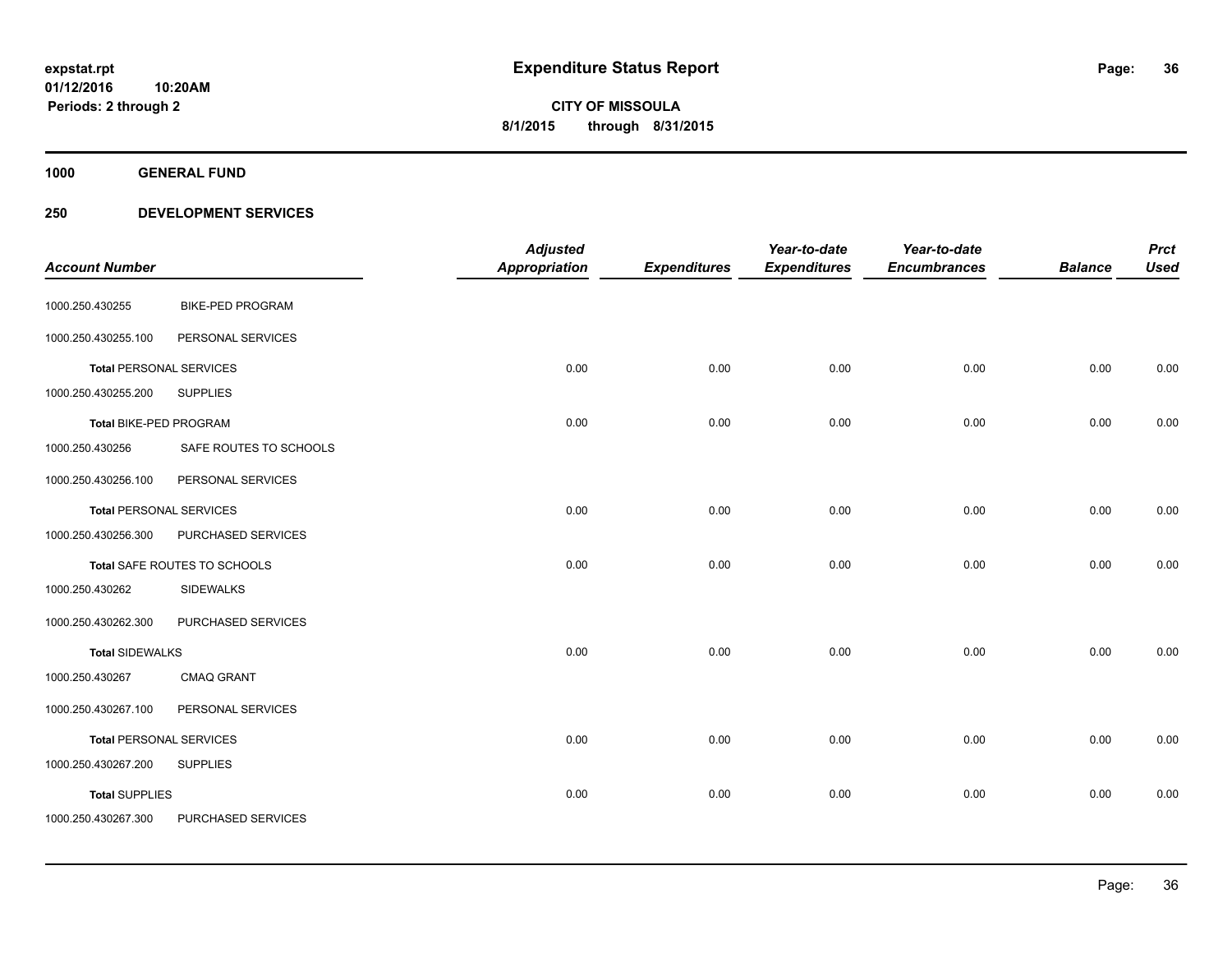**1000 GENERAL FUND**

### **250 DEVELOPMENT SERVICES**

| <b>Account Number</b>                                    | <b>Adjusted</b><br><b>Appropriation</b> | <b>Expenditures</b> | Year-to-date<br><b>Expenditures</b> | Year-to-date<br><b>Encumbrances</b> | <b>Balance</b> | <b>Prct</b><br><b>Used</b> |
|----------------------------------------------------------|-----------------------------------------|---------------------|-------------------------------------|-------------------------------------|----------------|----------------------------|
| <b>Total PURCHASED SERVICES</b>                          | 0.00                                    | 0.00                | 0.00                                | 0.00                                | 0.00           | 0.00                       |
| 1000.250.430267.500<br><b>FIXED CHARGES</b>              |                                         |                     |                                     |                                     |                |                            |
| <b>Total CMAQ GRANT</b>                                  | 0.00                                    | 0.00                | 0.00                                | 0.00                                | 0.00           | 0.00                       |
| <b>ENGINEERING</b><br>1000.250.431400                    |                                         |                     |                                     |                                     |                |                            |
| PERSONAL SERVICES<br>1000.250.431400.100                 |                                         |                     |                                     |                                     |                |                            |
| 1000.250.431400.110.000 ENGINEERING/SALARIES AND WAGES   | 347,931.00                              | 25,814.36           | 48.639.52                           | 0.00                                | 299,291.48     | 13.98                      |
| 1000.250.431400.120.000 OVERTIME/TERMINATION             | 2,437.00                                | 0.00                | 0.00                                | 0.00                                | 2,437.00       | 0.00                       |
| 1000.250.431400.140.000 EMPLOYER CONTRIBUTIONS           | 109.699.00                              | 8,589.50            | 19,547.27                           | 0.00                                | 90.151.73      | 17.82                      |
| <b>Total PERSONAL SERVICES</b>                           | 460,067.00                              | 34,403.86           | 68,186.79                           | 0.00                                | 391,880.21     | 14.82                      |
| 1000.250.431400.200<br><b>SUPPLIES</b>                   |                                         |                     |                                     |                                     |                |                            |
| 1000.250.431400.210.000 ENGINEERING-OFFICE SUPPLIES      | 875.00                                  | 0.00                | 0.00                                | 0.00                                | 875.00         | 0.00                       |
| <b>OFFICE SUPPLIES</b><br>1000.250.431400.210.301        | 0.00                                    | 61.54               | 61.54                               | 0.00                                | $-61.54$       | 0.00                       |
| 1000.250.431400.220.000 OPERATING SUPPLIES               | 425.00                                  | 0.00                | 0.00                                | 0.00                                | 425.00         | 0.00                       |
| 1000.250.431400.230.000 REPAIR/MAINTENANCE               | 1,050.00                                | 7.50                | 7.50                                | 0.00                                | 1,042.50       | 0.71                       |
| 1000.250.431400.231.000 ENGINEERING-GASOLINE             | 2,000.00                                | 236.89              | 236.89                              | 0.00                                | 1,763.11       | 11.84                      |
| 1000.250.431400.240.000 OTHER SUPPLIES                   | 400.00                                  | 100.34              | 100.34                              | 0.00                                | 299.66         | 25.09                      |
| <b>Total SUPPLIES</b>                                    | 4,750.00                                | 406.27              | 406.27                              | 0.00                                | 4,343.73       | 8.55                       |
| 1000.250.431400.300<br><b>PURCHASED SERVICES</b>         |                                         |                     |                                     |                                     |                |                            |
| 1000.250.431400.310.000 COMMUNICATIONS                   | 2,000.00                                | 0.00                | 0.00                                | 0.00                                | 2,000.00       | 0.00                       |
| <b>COMMUNICATIONS</b><br>1000.250.431400.310.351         | 0.00                                    | 55.11               | 55.11                               | 0.00                                | $-55.11$       | 0.00                       |
| 1000.250.431400.320.000 PRINTING & DUPLICATING           | 520.00                                  | 0.00                | 34.95                               | 0.00                                | 485.05         | 6.72                       |
| 1000.250.431400.330.000 PUBLICITY, SUBSCRIPTIONS & DUES  | 5,367.00                                | 0.00                | 0.00                                | 0.00                                | 5,367.00       | 0.00                       |
| 1000.250.431400.344.000 TELEPHONE SERVICE                | 1,975.00                                | 0.00                | 0.00                                | 0.00                                | 1,975.00       | 0.00                       |
| 1000.250.431400.350.000 PROFESSIONAL SERVICES            | 63,330.00                               | 5,259.55            | 5,259.55                            | 0.00                                | 58,070.45      | 8.30                       |
| 1000.250.431400.360.000 ENGINEERING-REPAIR & MAINTENANCE | 400.00                                  | 0.00                | 0.00                                | 0.00                                | 400.00         | 0.00                       |
| 1000.250.431400.370.000 ENGINEERING-TRAVEL               | 1,850.00                                | 0.00                | 0.00                                | 0.00                                | 1,850.00       | 0.00                       |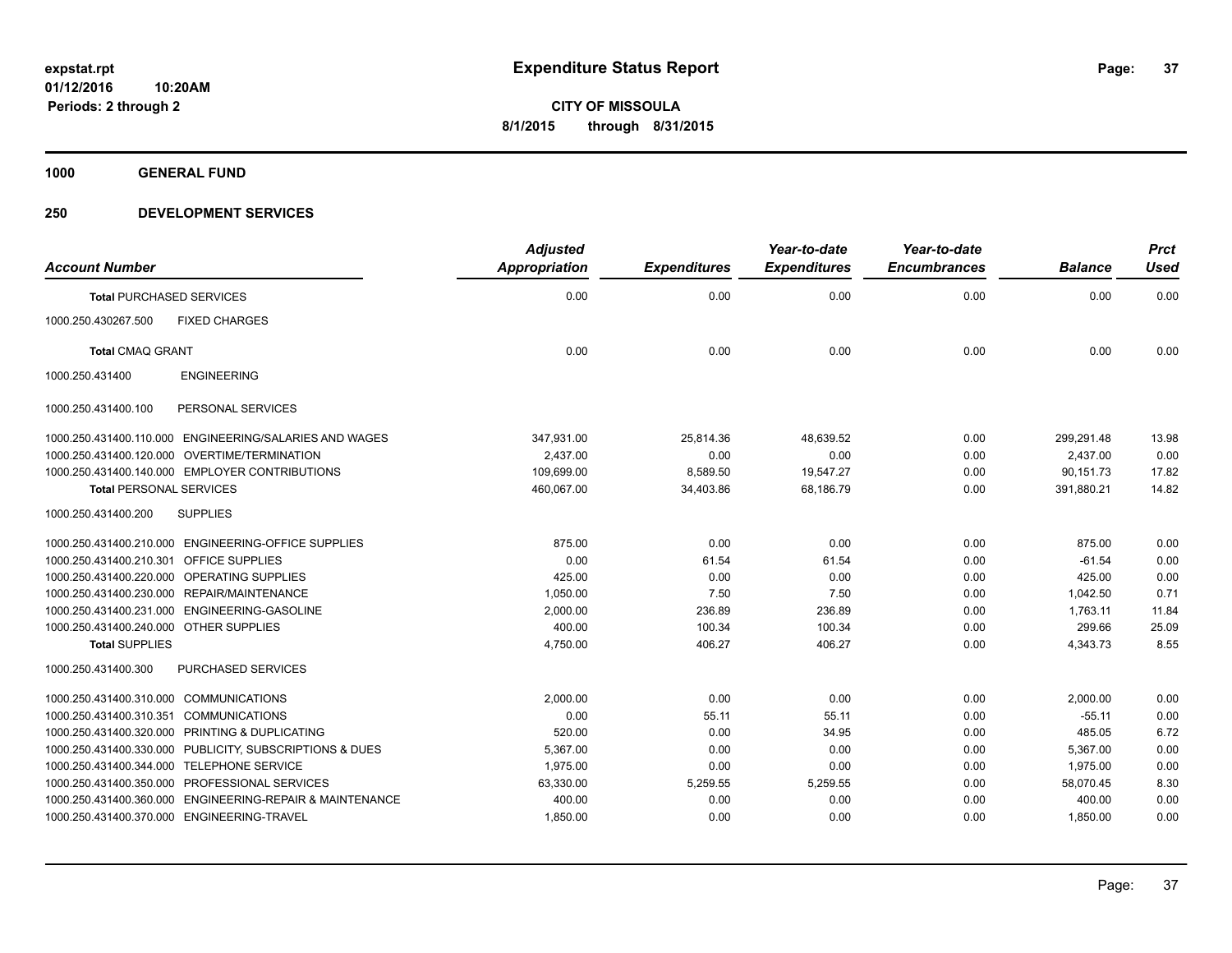**1000 GENERAL FUND**

### **250 DEVELOPMENT SERVICES**

| <b>Account Number</b>                                 | <b>Adjusted</b><br>Appropriation | <b>Expenditures</b> | Year-to-date<br><b>Expenditures</b> | Year-to-date<br><b>Encumbrances</b> | <b>Balance</b> | <b>Prct</b><br><b>Used</b> |
|-------------------------------------------------------|----------------------------------|---------------------|-------------------------------------|-------------------------------------|----------------|----------------------------|
| 1000.250.431400.380.000<br><b>TRAINING</b>            | 1,850.00                         | 785.00              | 785.00                              | 0.00                                | 1,065.00       | 42.43                      |
| 1000.250.431400.390.000 OTHER PURCHASED SERVICES      | 100.00                           | 0.00                | 0.00                                | 0.00                                | 100.00         | 0.00                       |
| <b>Total PURCHASED SERVICES</b>                       | 77,392.00                        | 6,099.66            | 6,134.61                            | 0.00                                | 71,257.39      | 7.93                       |
| <b>CAPITAL OUTLAY</b><br>1000.250.431400.900          |                                  |                     |                                     |                                     |                |                            |
| <b>Total CAPITAL OUTLAY</b>                           | 0.00                             | 0.00                | 0.00                                | 0.00                                | 0.00           | 0.00                       |
| <b>Total ENGINEERING</b>                              | 542,209.00                       | 40,909.79           | 74,727.67                           | 0.00                                | 467,481.33     | 13.78                      |
| <b>HISTORIC PRESERVATION</b><br>1000.250.460460       |                                  |                     |                                     |                                     |                |                            |
| 1000.250.460460.800<br>OTHER OBJECTS                  |                                  |                     |                                     |                                     |                |                            |
| 1000.250.460460.820.000 HISTORIC PRESERVATION SUBSIDY | 64,834.00                        | 0.00                | 0.00                                | 0.00                                | 64,834.00      | 0.00                       |
| <b>Total HISTORIC PRESERVATION</b>                    | 64,834.00                        | 0.00                | 0.00                                | 0.00                                | 64,834.00      | 0.00                       |
| <b>MERCHANT SERVICES</b><br>1000.250.510110           |                                  |                     |                                     |                                     |                |                            |
| 1000.250.510110.500<br><b>FIXED CHARGES</b>           |                                  |                     |                                     |                                     |                |                            |
| <b>Total MERCHANT SERVICES</b>                        | 0.00                             | 0.00                | 0.00                                | 0.00                                | 0.00           | 0.00                       |
| <b>Total DEVELOPMENT SERVICES</b>                     | 2,219,924.00                     | 158,709.83          | 303,753.48                          | 0.00                                | 1,916,170.52   | 13.68                      |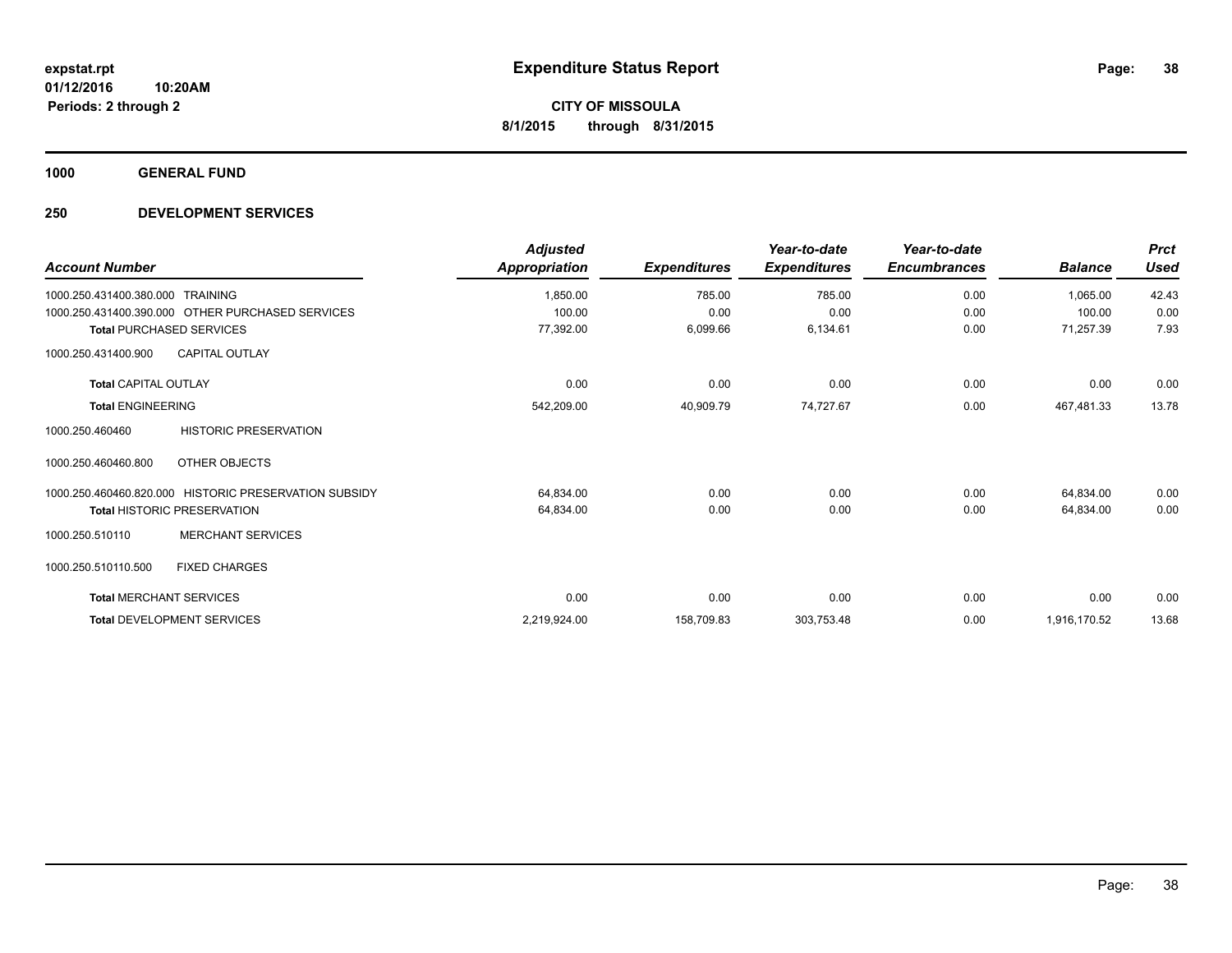**CITY OF MISSOULA 8/1/2015 through 8/31/2015**

**1000 GENERAL FUND**

**260 GIS SERVICES**

| <b>Account Number</b>                                  | <b>Adjusted</b><br><b>Appropriation</b> | <b>Expenditures</b> | Year-to-date<br><b>Expenditures</b> | Year-to-date<br><b>Encumbrances</b> | <b>Balance</b> | <b>Prct</b><br><b>Used</b> |
|--------------------------------------------------------|-----------------------------------------|---------------------|-------------------------------------|-------------------------------------|----------------|----------------------------|
| GIS<br>1000.260.411060                                 |                                         |                     |                                     |                                     |                |                            |
| 1000.260.411060.100<br>PERSONAL SERVICES               |                                         |                     |                                     |                                     |                |                            |
| 1000.260.411060.110.000 SALARIES AND WAGES             | 0.00                                    | 7,716.67            | 14,618.68                           | 0.00                                | -14,618.68     | 0.00                       |
| 1000.260.411060.140.000 EMPLOYER CONTRIBUTIONS         | 0.00                                    | 1,479.45            | 5,565.54                            | 0.00                                | $-5,565.54$    | 0.00                       |
| 1000.260.411060.141.000 STATE RETIREMENT CONTRIBUTIONS | 0.00                                    | 7.72                | 14.62                               | 0.00                                | $-14.62$       | 0.00                       |
| <b>Total PERSONAL SERVICES</b>                         | 0.00                                    | 9,203.84            | 20,198.84                           | 0.00                                | $-20,198.84$   | 0.00                       |
| 1000.260.411060.200<br><b>SUPPLIES</b>                 |                                         |                     |                                     |                                     |                |                            |
| <b>Total SUPPLIES</b>                                  | 0.00                                    | 0.00                | 0.00                                | 0.00                                | 0.00           | 0.00                       |
| <b>PURCHASED SERVICES</b><br>1000.260.411060.300       |                                         |                     |                                     |                                     |                |                            |
| <b>Total PURCHASED SERVICES</b>                        | 0.00                                    | 0.00                | 0.00                                | 0.00                                | 0.00           | 0.00                       |
| <b>Total GIS SERVICES</b>                              | 0.00                                    | 9,203.84            | 20,198.84                           | 0.00                                | $-20,198.84$   | 0.00                       |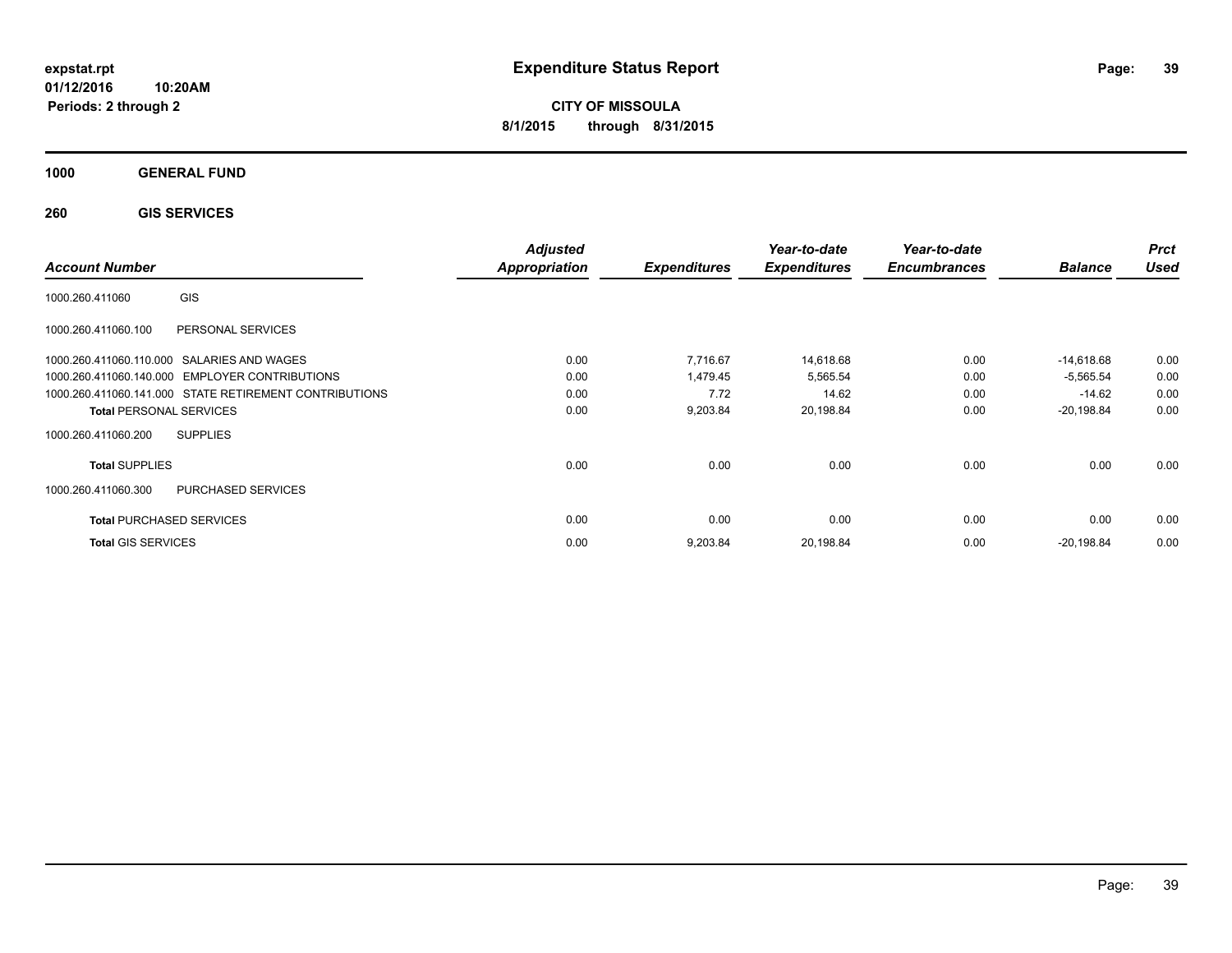**CITY OF MISSOULA 8/1/2015 through 8/31/2015**

**1000 GENERAL FUND**

**270 CITY ATTORNEY**

| <b>Account Number</b>          |                                                                                                                                                        | <b>Adjusted</b><br>Appropriation           | <b>Expenditures</b>            | Year-to-date<br><b>Expenditures</b> | Year-to-date<br><b>Encumbrances</b> | <b>Balance</b>                                  | <b>Prct</b><br><b>Used</b>   |
|--------------------------------|--------------------------------------------------------------------------------------------------------------------------------------------------------|--------------------------------------------|--------------------------------|-------------------------------------|-------------------------------------|-------------------------------------------------|------------------------------|
| 1000.270.410360                | ALTERNATIVE DISPUTE RESOLUTION                                                                                                                         |                                            |                                |                                     |                                     |                                                 |                              |
| 1000.270.410360.700            | <b>GRANTS &amp; CONTRIBUTIONS</b>                                                                                                                      |                                            |                                |                                     |                                     |                                                 |                              |
|                                | 1000.270.410360.700.000 ALTERNATIVE DISPUTE RESOLUTION<br>Total ALTERNATIVE DISPUTE RESOLUTION                                                         | 7.200.00<br>7.200.00                       | 0.00<br>0.00                   | 0.00<br>0.00                        | 0.00<br>0.00                        | 7.200.00<br>7.200.00                            | 0.00<br>0.00                 |
| 1000.270.410371                | SEXUAL ASSUALT PREVENTION CAMPAIGN                                                                                                                     |                                            |                                |                                     |                                     |                                                 |                              |
| 1000.270.410371.700            | <b>GRANTS &amp; CONTRIBUTIONS</b>                                                                                                                      |                                            |                                |                                     |                                     |                                                 |                              |
|                                | 1000.270.410371.700.000 SEXUAL ASSUAL PREVENTION CAMPAIGN<br><b>Total SEXUAL ASSUALT PREVENTION CAMPAIGN</b>                                           | 56,675.00<br>56,675.00                     | 0.00<br>0.00                   | 0.00<br>0.00                        | 0.00<br>0.00                        | 56,675.00<br>56.675.00                          | 0.00<br>0.00                 |
| 1000.270.411115                | <b>VICTIM SERVICES</b>                                                                                                                                 |                                            |                                |                                     |                                     |                                                 |                              |
| 1000.270.411115.100            | PERSONAL SERVICES                                                                                                                                      |                                            |                                |                                     |                                     |                                                 |                              |
| <b>Total PERSONAL SERVICES</b> | 1000.270.411115.110.000 SALARIES AND WAGES<br>1000.270.411115.140.000 EMPLOYER CONTRIBUTIONS<br>1000.270.411115.141.000 STATE RETIREMENT CONTRIBUTIONS | 17.470.00<br>5,743.00<br>0.00<br>23,213.00 | 0.00<br>0.00<br>71.19<br>71.19 | 0.00<br>0.00<br>134.14<br>134.14    | 0.00<br>0.00<br>0.00<br>0.00        | 17,470.00<br>5,743.00<br>$-134.14$<br>23,078.86 | 0.00<br>0.00<br>0.00<br>0.58 |
| 1000.270.411115.300            | <b>PURCHASED SERVICES</b>                                                                                                                              |                                            |                                |                                     |                                     |                                                 |                              |
|                                | 1000.270.411115.350.000 PROFESSIONAL SERVICES<br><b>Total PURCHASED SERVICES</b>                                                                       | 9,665.00<br>9,665.00                       | 0.00<br>0.00                   | 0.00<br>0.00                        | 0.00<br>0.00                        | 9,665.00<br>9,665.00                            | 0.00<br>0.00                 |
| 1000.270.411115.900            | <b>CAPITAL OUTLAY</b>                                                                                                                                  |                                            |                                |                                     |                                     |                                                 |                              |
| <b>Total CAPITAL OUTLAY</b>    |                                                                                                                                                        | 0.00                                       | 0.00                           | 0.00                                | 0.00                                | 0.00                                            | 0.00                         |
| <b>Total VICTIM SERVICES</b>   |                                                                                                                                                        | 32,878.00                                  | 71.19                          | 134.14                              | 0.00                                | 32,743.86                                       | 0.41                         |
| 1000.270.411120                | ADMINISTRATION & CIVIL LAW                                                                                                                             |                                            |                                |                                     |                                     |                                                 |                              |

1000.270.411120.100 PERSONAL SERVICES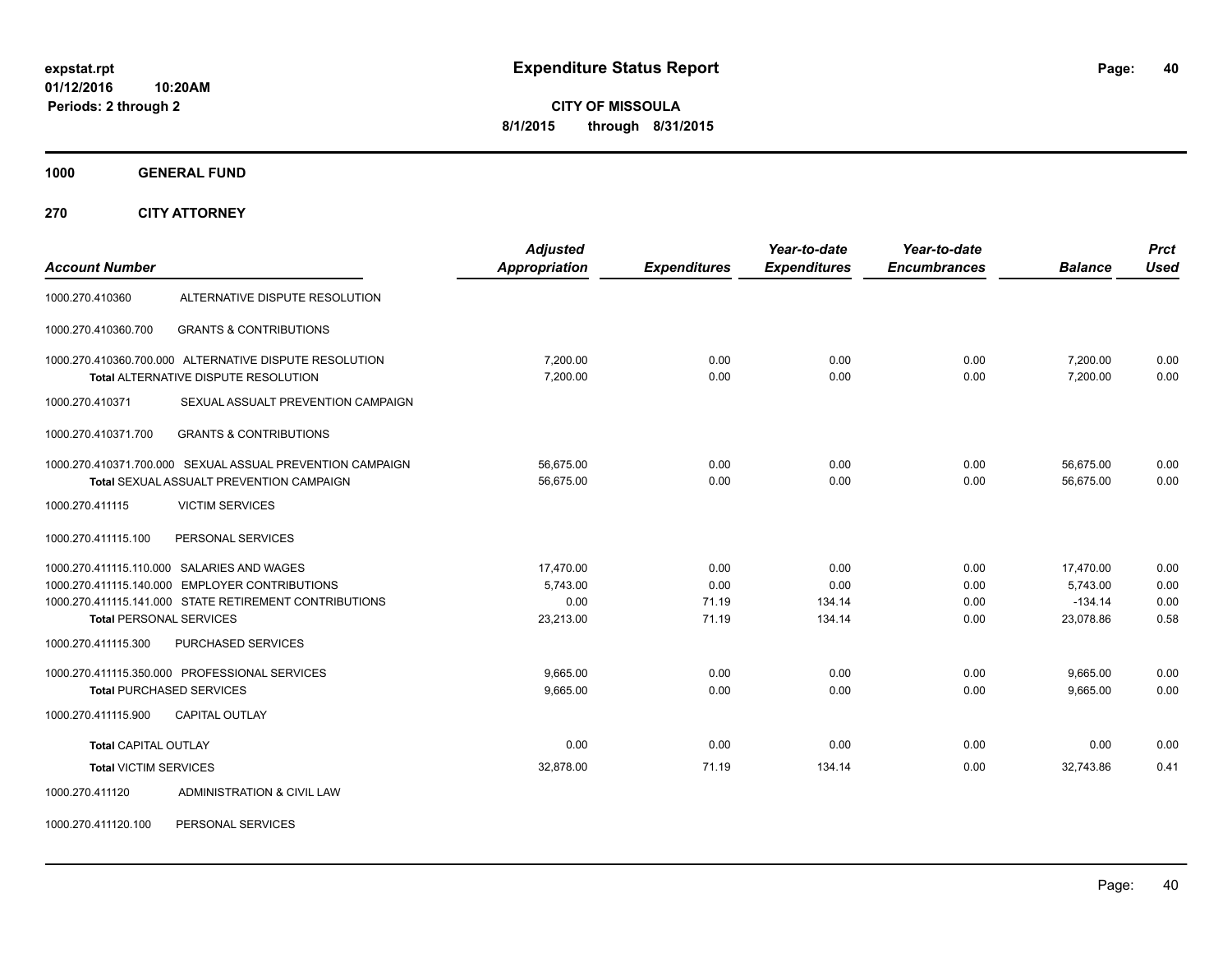**CITY OF MISSOULA 8/1/2015 through 8/31/2015**

**1000 GENERAL FUND**

**270 CITY ATTORNEY**

| <b>Account Number</b>                   |                                                         | <b>Adjusted</b><br>Appropriation | <b>Expenditures</b> | Year-to-date<br><b>Expenditures</b> | Year-to-date<br><b>Encumbrances</b> | <b>Balance</b> | <b>Prct</b><br><b>Used</b> |
|-----------------------------------------|---------------------------------------------------------|----------------------------------|---------------------|-------------------------------------|-------------------------------------|----------------|----------------------------|
|                                         | 1000.270.411120.110.000 SALARIES AND WAGES              | 328,783.00                       | 38,561.66           | 72,664.68                           | 0.00                                | 256,118.32     | 22.10                      |
|                                         | 1000.270.411120.120.000 OVERTIME/TERMINATION            | 2,270.00                         | 89.79               | 89.79                               | 0.00                                | 2,180.21       | 3.96                       |
|                                         | 1000.270.411120.140.000 EMPLOYER CONTRIBUTIONS          | 97,921.00                        | 12,123.25           | 27,397.13                           | 0.00                                | 70,523.87      | 27.98                      |
| <b>Total PERSONAL SERVICES</b>          |                                                         | 428,974.00                       | 50,774.70           | 100,151.60                          | 0.00                                | 328,822.40     | 23.35                      |
| 1000.270.411120.200                     | <b>SUPPLIES</b>                                         |                                  |                     |                                     |                                     |                |                            |
| 1000.270.411120.210.000 OFFICE SUPPLIES |                                                         | 2,709.00                         | 0.00                | 22.08                               | 0.00                                | 2,686.92       | 0.82                       |
|                                         | 1000.270.411120.220.000 OPERATING SUPPLIES              | 550.00                           | 0.00                | 0.00                                | 0.00                                | 550.00         | 0.00                       |
| 1000.270.411120.231.000 GASOLINE        |                                                         | 163.00                           | 50.28               | 19.45                               | 0.00                                | 143.55         | 11.93                      |
| <b>Total SUPPLIES</b>                   |                                                         | 3,422.00                         | 50.28               | 41.53                               | 0.00                                | 3,380.47       | 1.21                       |
| 1000.270.411120.300                     | PURCHASED SERVICES                                      |                                  |                     |                                     |                                     |                |                            |
| 1000.270.411120.310.000 COMMUNICATIONS  |                                                         | 500.00                           | 0.00                | 0.00                                | 0.00                                | 500.00         | 0.00                       |
|                                         | 1000.270.411120.320.000 PRINTING & DUPLICATING          | 275.00                           | 0.00                | 0.00                                | 0.00                                | 275.00         | 0.00                       |
|                                         | 1000.270.411120.330.000 PUBLICITY, SUBSCRIPTIONS & DUES | 9,355.00                         | 0.00                | 0.00                                | 0.00                                | 9,355.00       | 0.00                       |
|                                         | 1000.270.411120.344.000 TELEPHONE SERVICE               | 132.00                           | 0.00                | 0.00                                | 0.00                                | 132.00         | 0.00                       |
|                                         | 1000.270.411120.350.000 PROFESSIONAL SERVICES           | 900.00                           | 0.00                | 0.00                                | 0.00                                | 900.00         | 0.00                       |
|                                         | 1000.270.411120.360.000 REPAIR & MAINTENANCE            | 1,258.00                         | 36.43               | 1,757.50                            | 0.00                                | $-499.50$      | 139.71                     |
| 1000.270.411120.370.000 TRAVEL          |                                                         | 1,700.00                         | 0.00                | 0.00                                | 0.00                                | 1,700.00       | 0.00                       |
| 1000.270.411120.380.000 TRAINING        |                                                         | 3,511.00                         | 595.00              | 595.00                              | 0.00                                | 2,916.00       | 16.95                      |
|                                         | <b>Total PURCHASED SERVICES</b>                         | 17,631.00                        | 631.43              | 2,352.50                            | 0.00                                | 15,278.50      | 13.34                      |
| 1000.270.411120.800                     | <b>OTHER OBJECTS</b>                                    |                                  |                     |                                     |                                     |                |                            |
| <b>Total OTHER OBJECTS</b>              |                                                         | 0.00                             | 0.00                | 0.00                                | 0.00                                | 0.00           | 0.00                       |
| 1000.270.411120.900                     | <b>CAPITAL OUTLAY</b>                                   |                                  |                     |                                     |                                     |                |                            |
| <b>Total CAPITAL OUTLAY</b>             |                                                         | 0.00                             | 0.00                | 0.00                                | 0.00                                | 0.00           | 0.00                       |
|                                         | <b>Total ADMINISTRATION &amp; CIVIL LAW</b>             | 450,027.00                       | 51,456.41           | 102,545.63                          | 0.00                                | 347.481.37     | 22.79                      |
| 1000.270.411125                         | <b>CRIMINAL LAW</b>                                     |                                  |                     |                                     |                                     |                |                            |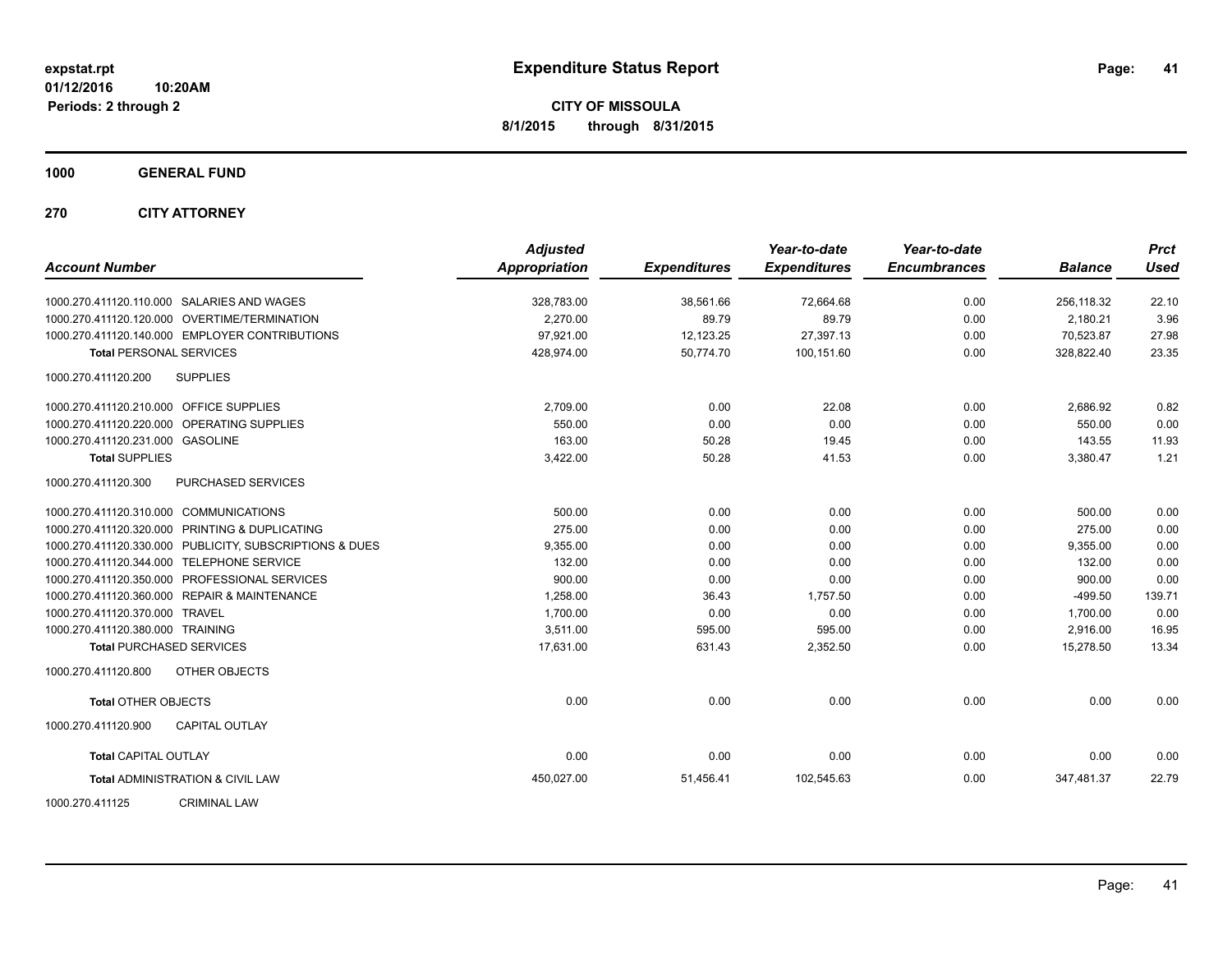**CITY OF MISSOULA 8/1/2015 through 8/31/2015**

**1000 GENERAL FUND**

**270 CITY ATTORNEY**

| <b>Account Number</b>                                   | <b>Adjusted</b><br><b>Appropriation</b> | <b>Expenditures</b> | Year-to-date<br><b>Expenditures</b> | Year-to-date<br><b>Encumbrances</b> | <b>Balance</b> | <b>Prct</b><br><b>Used</b> |
|---------------------------------------------------------|-----------------------------------------|---------------------|-------------------------------------|-------------------------------------|----------------|----------------------------|
| 1000.270.411125.100<br>PERSONAL SERVICES                |                                         |                     |                                     |                                     |                |                            |
| 1000.270.411125.110.000 SALARIES AND WAGES              | 609.790.00                              | 32.629.49           | 61,476.18                           | 0.00                                | 548,313.82     | 10.08                      |
| 1000.270.411125.120.000 OVERTIME/TERMINATION            | 0.00                                    | 9.98                | 9.98                                | 0.00                                | $-9.98$        | 0.00                       |
| 1000.270.411125.140.000 EMPLOYER CONTRIBUTIONS          | 210,622.00                              | 12,230.12           | 29.175.36                           | 0.00                                | 181,446.64     | 13.85                      |
| <b>Total PERSONAL SERVICES</b>                          | 820,412.00                              | 44,869.59           | 90.661.52                           | 0.00                                | 729,750.48     | 11.05                      |
| <b>SUPPLIES</b><br>1000.270.411125.200                  |                                         |                     |                                     |                                     |                |                            |
| 1000.270.411125.210.000 OFFICE SUPPLIES                 | 2,909.00                                | 55.07               | 214.51                              | 0.00                                | 2.694.49       | 7.37                       |
| 1000.270.411125.220.000<br>OPERATING SUPPLIES           | 700.00                                  | 0.00                | 0.00                                | 0.00                                | 700.00         | 0.00                       |
| 1000.270.411125.231.000<br><b>GASOLINE</b>              | 100.00                                  | 0.00                | 0.00                                | 0.00                                | 100.00         | 0.00                       |
| <b>Total SUPPLIES</b>                                   | 3,709.00                                | 55.07               | 214.51                              | 0.00                                | 3,494.49       | 5.78                       |
| PURCHASED SERVICES<br>1000.270.411125.300               |                                         |                     |                                     |                                     |                |                            |
| 1000.270.411125.310.000 COMMUNICATIONS                  | 850.00                                  | 91.40               | 91.40                               | 0.00                                | 758.60         | 10.75                      |
| 1000.270.411125.320.000 PRINTING & DUPLICATING          | 275.00                                  | 0.00                | 0.00                                | 0.00                                | 275.00         | 0.00                       |
| 1000.270.411125.330.000 PUBLICITY, SUBSCRIPTIONS & DUES | 6,645.00                                | 0.00                | 0.00                                | 0.00                                | 6,645.00       | 0.00                       |
| 1000.270.411125.344.000 TELEPHONE SERVICE               | 132.00                                  | 0.00                | 0.00                                | 0.00                                | 132.00         | 0.00                       |
| 1000.270.411125.350.000 PROFESSIONAL SERVICES           | 2,350.00                                | 248.00              | 248.00                              | 0.00                                | 2,102.00       | 10.55                      |
| 1000.270.411125.360.000 REPAIR & MAINTENANCE            | 18,189.00                               | 0.00                | 8,000.00                            | 0.00                                | 10,189.00      | 43.98                      |
| 1000.270.411125.370.000 TRAVEL                          | 2.800.00                                | 0.00                | 806.96                              | 0.00                                | 1.993.04       | 28.82                      |
| 1000.270.411125.380.000 TRAINING                        | 4,489.00                                | 0.00                | 0.00                                | 0.00                                | 4,489.00       | 0.00                       |
| <b>Total PURCHASED SERVICES</b>                         | 35,730.00                               | 339.40              | 9,146.36                            | 0.00                                | 26,583.64      | 25.60                      |
| 1000.270.411125.500<br><b>FIXED CHARGES</b>             |                                         |                     |                                     |                                     |                |                            |
| <b>Total FIXED CHARGES</b>                              | 0.00                                    | 0.00                | 0.00                                | 0.00                                | 0.00           | 0.00                       |
| 1000.270.411125.900<br><b>CAPITAL OUTLAY</b>            |                                         |                     |                                     |                                     |                |                            |
| <b>Total CAPITAL OUTLAY</b>                             | 0.00                                    | 0.00                | 0.00                                | 0.00                                | 0.00           | 0.00                       |
| <b>Total CRIMINAL LAW</b>                               | 859,851.00                              | 45,264.06           | 100,022.39                          | 0.00                                | 759.828.61     | 11.63                      |
| <b>Total CITY ATTORNEY</b>                              | 1,406,631.00                            | 96,791.66           | 202,702.16                          | 0.00                                | 1,203,928.84   | 14.41                      |
|                                                         |                                         |                     |                                     |                                     |                |                            |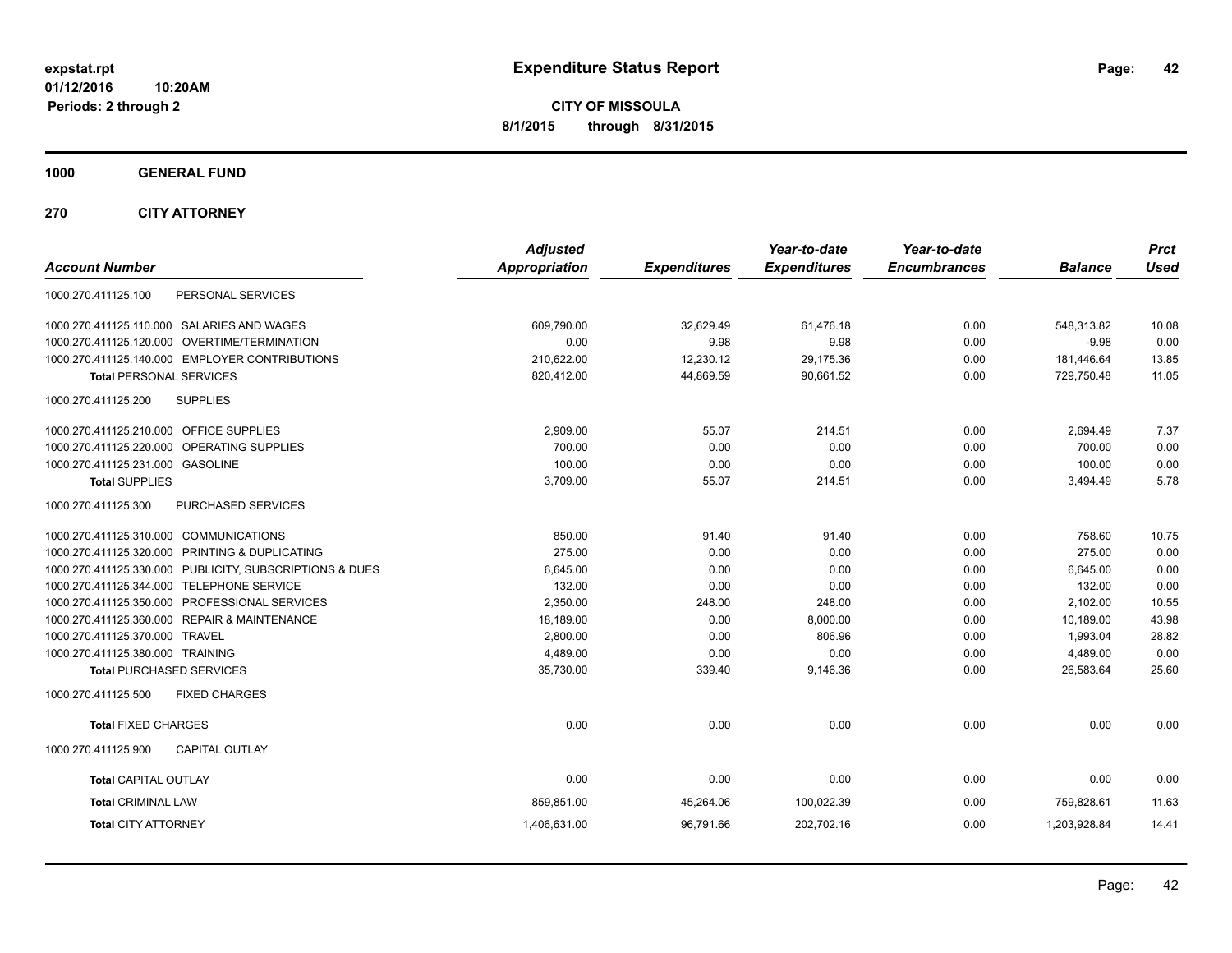**1000 GENERAL FUND**

| <b>Account Number</b>                   |                                                         | <b>Adjusted</b><br><b>Appropriation</b> | <b>Expenditures</b> | Year-to-date<br><b>Expenditures</b> | Year-to-date<br><b>Encumbrances</b> | <b>Balance</b> | <b>Prct</b><br><b>Used</b> |
|-----------------------------------------|---------------------------------------------------------|-----------------------------------------|---------------------|-------------------------------------|-------------------------------------|----------------|----------------------------|
|                                         |                                                         |                                         |                     |                                     |                                     |                |                            |
| 1000.280.430100                         | PUBLIC WORKS ADMINISTRATION                             |                                         |                     |                                     |                                     |                |                            |
| 1000.280.430100.100                     | PERSONAL SERVICES                                       |                                         |                     |                                     |                                     |                |                            |
|                                         | 1000.280.430100.110.000 SALARIES AND WAGES              | 125,111.00                              | 12,381.71           | 22,508.59                           | 0.00                                | 102,602.41     | 17.99                      |
|                                         | 1000.280.430100.120.000 OVERTIME/TERMINATION            | 291.00                                  | 0.00                | 0.00                                | 0.00                                | 291.00         | 0.00                       |
|                                         | 1000.280.430100.140.000 EMPLOYER CONTRIBUTIONS          | 32,497.00                               | 2,807.82            | 5,865.14                            | 0.00                                | 26,631.86      | 18.05                      |
|                                         | 1000.280.430100.141.000 STATE RETIREMENT CONTRIBUTIONS  | 0.00                                    | 41.12               | 77.18                               | 0.00                                | $-77.18$       | 0.00                       |
| <b>Total PERSONAL SERVICES</b>          |                                                         | 157,899.00                              | 15,230.65           | 28,450.91                           | 0.00                                | 129,448.09     | 18.02                      |
| 1000.280.430100.200                     | <b>SUPPLIES</b>                                         |                                         |                     |                                     |                                     |                |                            |
| 1000.280.430100.210.000 OFFICE SUPPLIES |                                                         | 250.00                                  | 24.13               | 83.34                               | 0.00                                | 166.66         | 33.34                      |
|                                         | 1000.280.430100.230.000 REPAIR/MAINTENANCE              | 50.00                                   | 0.00                | 0.00                                | 0.00                                | 50.00          | 0.00                       |
| 1000.280.430100.231.000 GASOLINE        |                                                         | 249.00                                  | 61.32               | 61.32                               | 0.00                                | 187.68         | 24.63                      |
| <b>Total SUPPLIES</b>                   |                                                         | 549.00                                  | 85.45               | 144.66                              | 0.00                                | 404.34         | 26.35                      |
| 1000.280.430100.300                     | PURCHASED SERVICES                                      |                                         |                     |                                     |                                     |                |                            |
| 1000.280.430100.310.000 COMMUNICATIONS  |                                                         | 500.00                                  | 0.00                | 0.00                                | 0.00                                | 500.00         | 0.00                       |
| 1000.280.430100.310.351                 | COMMUNICATIONS~POSTAGE                                  | 0.00                                    | 2.82                | 2.82                                | 0.00                                | $-2.82$        | 0.00                       |
|                                         | 1000.280.430100.320.000 PRINTING & DUPLICATING          | 200.00                                  | 0.00                | 0.00                                | 0.00                                | 200.00         | 0.00                       |
|                                         | 1000.280.430100.330.000 PUBLICITY, SUBSCRIPTIONS & DUES | 920.00                                  | 0.00                | 0.00                                | 0.00                                | 920.00         | 0.00                       |
|                                         | 1000.280.430100.344.000 TELEPHONE SERVICE               | 733.00                                  | 115.53              | 115.53                              | 0.00                                | 617.47         | 15.76                      |
|                                         | 1000.280.430100.360.000 REPAIR & MAINTENANCE            | 100.00                                  | 0.00                | 0.00                                | 0.00                                | 100.00         | 0.00                       |
| 1000.280.430100.370.000 TRAVEL          |                                                         | 700.00                                  | 0.00                | 0.00                                | 0.00                                | 700.00         | 0.00                       |
| 1000.280.430100.380.000 TRAINING        |                                                         | 800.00                                  | 0.00                | 0.00                                | 0.00                                | 800.00         | 0.00                       |
| <b>Total PURCHASED SERVICES</b>         |                                                         | 3,953.00                                | 118.35              | 118.35                              | 0.00                                | 3,834.65       | 2.99                       |
| 1000.280.430100.500                     | <b>FIXED CHARGES</b>                                    |                                         |                     |                                     |                                     |                |                            |
| <b>Total FIXED CHARGES</b>              |                                                         | 0.00                                    | 0.00                | 0.00                                | 0.00                                | 0.00           | 0.00                       |
| 1000.280.430100.800                     | OTHER OBJECTS                                           |                                         |                     |                                     |                                     |                |                            |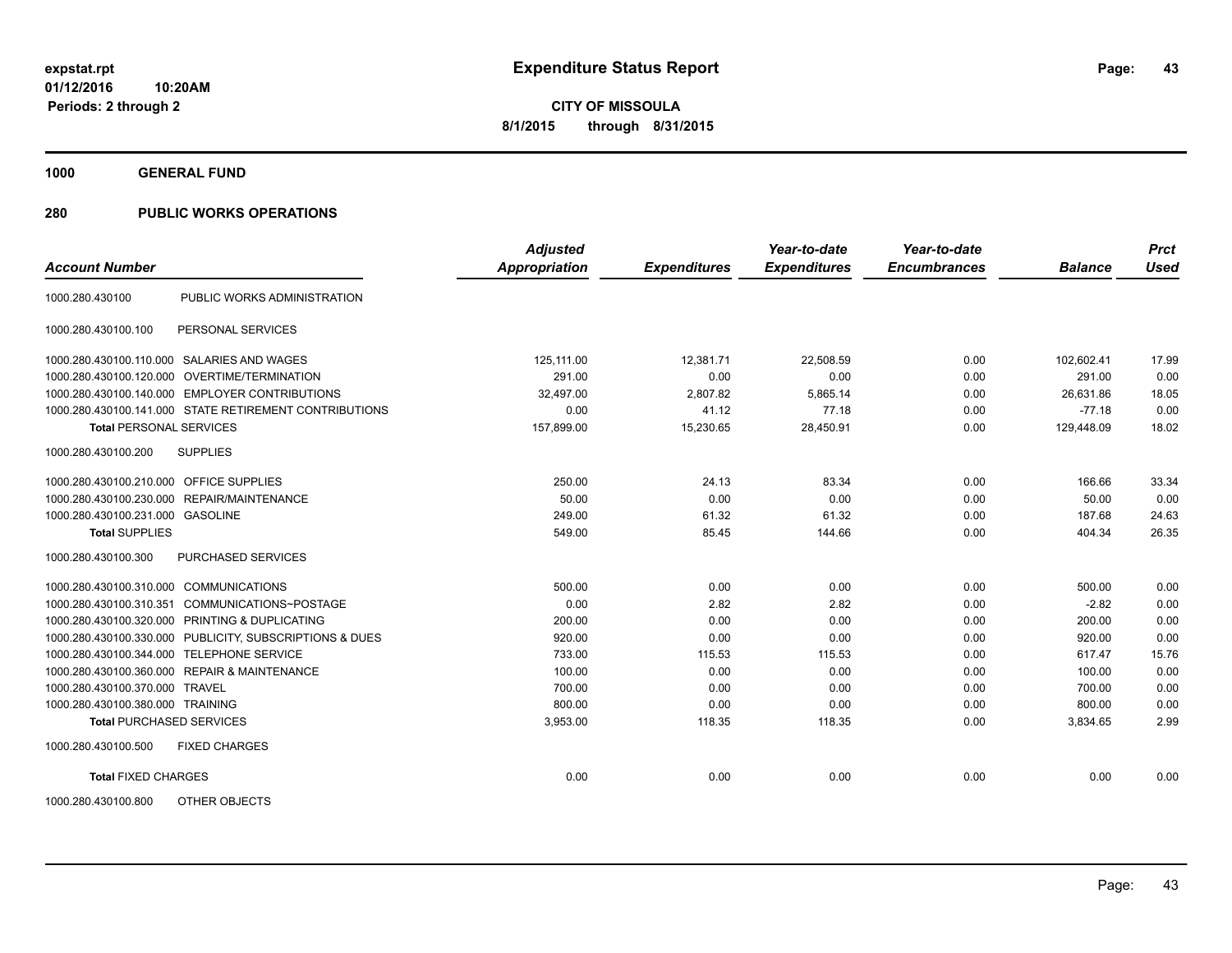**1000 GENERAL FUND**

| <b>Account Number</b>                                                | <b>Adjusted</b><br><b>Appropriation</b> | <b>Expenditures</b> | Year-to-date<br><b>Expenditures</b> | Year-to-date<br><b>Encumbrances</b> | <b>Balance</b>             | <b>Prct</b><br><b>Used</b> |
|----------------------------------------------------------------------|-----------------------------------------|---------------------|-------------------------------------|-------------------------------------|----------------------------|----------------------------|
| 1000.280.430100.850.000 SALARY SAVINGS<br><b>Total OTHER OBJECTS</b> | $-5,411.00$<br>$-5,411.00$              | 0.00<br>0.00        | 0.00<br>0.00                        | 0.00<br>0.00                        | $-5,411.00$<br>$-5,411.00$ | 0.00<br>0.00               |
|                                                                      |                                         |                     |                                     |                                     |                            |                            |
| <b>Total PUBLIC WORKS ADMINISTRATION</b>                             | 156,990.00                              | 15,434.45           | 28,713.92                           | 0.00                                | 128,276.08                 | 18.29                      |
| <b>REIMBURSABLE SERVICES</b><br>1000.280.430250                      |                                         |                     |                                     |                                     |                            |                            |
| <b>SUPPLIES</b><br>1000.280.430250.200                               |                                         |                     |                                     |                                     |                            |                            |
| 1000.280.430250.230.000 REPAIR/MAINTENANCE                           | 10,000.00                               | 0.00                | 0.00                                | 0.00                                | 10,000.00                  | 0.00                       |
| <b>Total SUPPLIES</b>                                                | 10,000.00                               | 0.00                | 0.00                                | 0.00                                | 10,000.00                  | 0.00                       |
| PURCHASED SERVICES<br>1000.280.430250.300                            |                                         |                     |                                     |                                     |                            |                            |
| 1000.280.430250.360.000 REPAIR & MAINTENANCE                         | 10.000.00                               | 0.00                | 0.00                                | 0.00                                | 10,000.00                  | 0.00                       |
| 1000.280.430250.360.300 REPAIR & MAINTENANCE                         | 0.00                                    | 0.00                | 6,392.61                            | 0.00                                | $-6,392.61$                | 0.00                       |
| <b>Total PURCHASED SERVICES</b>                                      | 10,000.00                               | 0.00                | 6,392.61                            | 0.00                                | 3,607.39                   | 63.93                      |
| <b>Total REIMBURSABLE SERVICES</b>                                   | 20,000.00                               | 0.00                | 6,392.61                            | 0.00                                | 13,607.39                  | 31.96                      |
| <b>STREET LIGHTING</b><br>1000.280.430263                            |                                         |                     |                                     |                                     |                            |                            |
| PERSONAL SERVICES<br>1000.280.430263.100                             |                                         |                     |                                     |                                     |                            |                            |
| 1000.280.430263.110.000 SALARIES AND WAGES                           | 3,653.00                                | 252.50              | 478.36                              | 0.00                                | 3.174.64                   | 13.09                      |
| 1000.280.430263.120.000 OVERTIME/TERMINATION                         | 380.00                                  | 0.00                | 0.00                                | 0.00                                | 380.00                     | 0.00                       |
| 1000.280.430263.130.000 OTHER                                        | 320.00                                  | 0.00                | 0.00                                | 0.00                                | 320.00                     | 0.00                       |
| 1000.280.430263.140.000 EMPLOYER CONTRIBUTIONS                       | 1,982.00                                | 98.17               | 228.36                              | 0.00                                | 1,753.64                   | 11.52                      |
| <b>Total PERSONAL SERVICES</b>                                       | 6,335.00                                | 350.67              | 706.72                              | 0.00                                | 5,628.28                   | 11.16                      |
| 1000.280.430263.300<br>PURCHASED SERVICES                            |                                         |                     |                                     |                                     |                            |                            |
| 1000.280.430263.341.000 ELECTRICITY & NATURAL GAS                    | 118,654.00                              | 1,634.42            | 1,634.42                            | 0.00                                | 117,019.58                 | 1.38                       |
| <b>Total PURCHASED SERVICES</b>                                      | 118.654.00                              | 1,634.42            | 1,634.42                            | 0.00                                | 117,019.58                 | 1.38                       |
| <b>Total STREET LIGHTING</b>                                         | 124,989.00                              | 1.985.09            | 2,341.14                            | 0.00                                | 122.647.86                 | 1.87                       |
| 1000.280.430264<br>TRAFFIC SIGNAL MAINTENANCE                        |                                         |                     |                                     |                                     |                            |                            |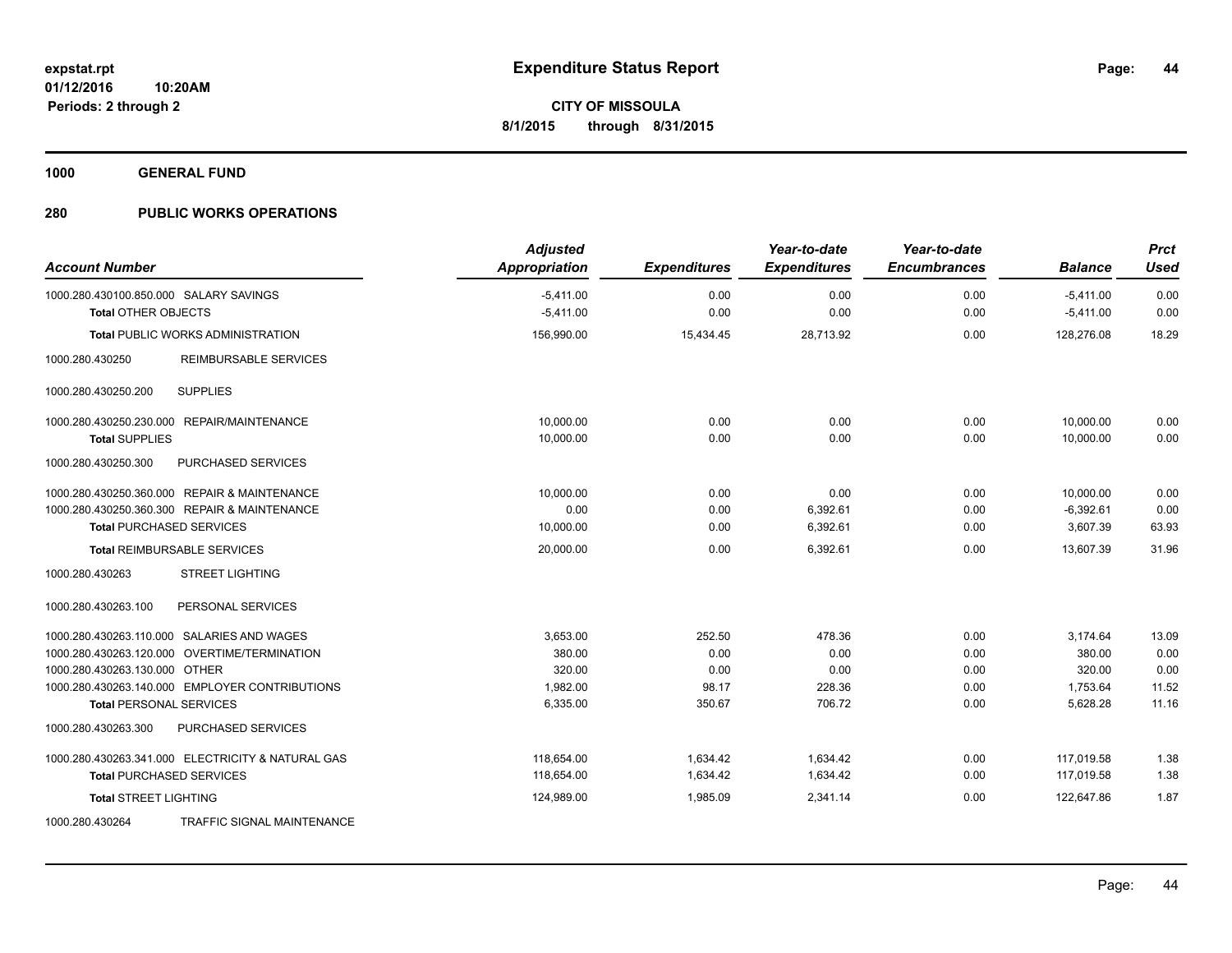**1000 GENERAL FUND**

|                                                        | <b>Adjusted</b>      |                     | Year-to-date        | Year-to-date        |                | <b>Prct</b> |
|--------------------------------------------------------|----------------------|---------------------|---------------------|---------------------|----------------|-------------|
| <b>Account Number</b>                                  | <b>Appropriation</b> | <b>Expenditures</b> | <b>Expenditures</b> | <b>Encumbrances</b> | <b>Balance</b> | <b>Used</b> |
| PERSONAL SERVICES<br>1000.280.430264.100               |                      |                     |                     |                     |                |             |
| 1000.280.430264.110.000 SALARIES AND WAGES             | 82,198.00            | 5,681.04            | 10,762.92           | 0.00                | 71,435.08      | 13.09       |
| 1000.280.430264.120.000<br><b>OVERTIME/TERMINATION</b> | 1.229.00             | 0.00                | 0.00                | 0.00                | 1.229.00       | 0.00        |
| 1000.280.430264.130.000 OTHER                          | 7.200.00             | 0.00                | 0.00                | 0.00                | 7,200.00       | 0.00        |
| 1000.280.430264.140.000 EMPLOYER CONTRIBUTIONS         | 41,939.00            | 2,209.28            | 5,136.38            | 0.00                | 36,802.62      | 12.25       |
| <b>Total PERSONAL SERVICES</b>                         | 132,566.00           | 7,890.32            | 15,899.30           | 0.00                | 116,666.70     | 11.99       |
| 1000.280.430264.200<br><b>SUPPLIES</b>                 |                      |                     |                     |                     |                |             |
| 1000.280.430264.210.000 OFFICE SUPPLIES                | 350.00               | 0.00                | 109.23              | 0.00                | 240.77         | 31.21       |
| OPERATING SUPPLIES<br>1000.280.430264.220.000          | 235.00               | 0.00                | 0.00                | 0.00                | 235.00         | 0.00        |
| 1000.280.430264.230.000 REPAIR/MAINTENANCE             | 1,060.00             | 0.00                | 0.00                | 0.00                | 1,060.00       | 0.00        |
| 1000.280.430264.231.000 GASOLINE                       | 2,799.00             | 0.00                | 0.00                | 0.00                | 2,799.00       | 0.00        |
| 1000.280.430264.240.000 OTHER SUPPLIES                 | 9.880.00             | 203.68              | 1,265.68            | 0.00                | 8.614.32       | 12.81       |
| <b>Total SUPPLIES</b>                                  | 14,324.00            | 203.68              | 1,374.91            | 0.00                | 12.949.09      | 9.60        |
| PURCHASED SERVICES<br>1000.280.430264.300              |                      |                     |                     |                     |                |             |
| 1000.280.430264.341.000 ELECTRICITY & NATURAL GAS      | 14.650.00            | 544.10              | 603.74              | 0.00                | 14,046.26      | 4.12        |
| 1000.280.430264.350.000 PROFESSIONAL SERVICES          | 200.00               | 0.00                | 0.00                | 0.00                | 200.00         | 0.00        |
| 1000.280.430264.360.000 REPAIR & MAINTENANCE           | 1,100.00             | 0.00                | 0.00                | 0.00                | 1,100.00       | 0.00        |
| 1000.280.430264.370.000 TRAVEL                         | 150.00               | 0.00                | 0.00                | 0.00                | 150.00         | 0.00        |
| 1000.280.430264.380.000 TRAINING                       | 450.00               | 0.00                | 0.00                | 0.00                | 450.00         | 0.00        |
| <b>Total PURCHASED SERVICES</b>                        | 16,550.00            | 544.10              | 603.74              | 0.00                | 15,946.26      | 3.65        |
| <b>Total TRAFFIC SIGNAL MAINTENANCE</b>                | 163,440.00           | 8,638.10            | 17,877.95           | 0.00                | 145.562.05     | 10.94       |
| 1000.280.430265<br><b>SIGNING &amp; STRIPING</b>       |                      |                     |                     |                     |                |             |
| 1000.280.430265.100<br>PERSONAL SERVICES               |                      |                     |                     |                     |                |             |
| SALARIES AND WAGES<br>1000.280.430265.110.000          | 178,839.00           | 16,113.32           | 30,752.33           | 0.00                | 148,086.67     | 17.20       |
| OVERTIME/TERMINATION<br>1000.280.430265.120.000        | 67.00                | 0.00                | 0.00                | 0.00                | 67.00          | 0.00        |
| 1000.280.430265.130.000 OTHER                          | 1,900.00             | 0.00                | 0.00                | 0.00                | 1,900.00       | 0.00        |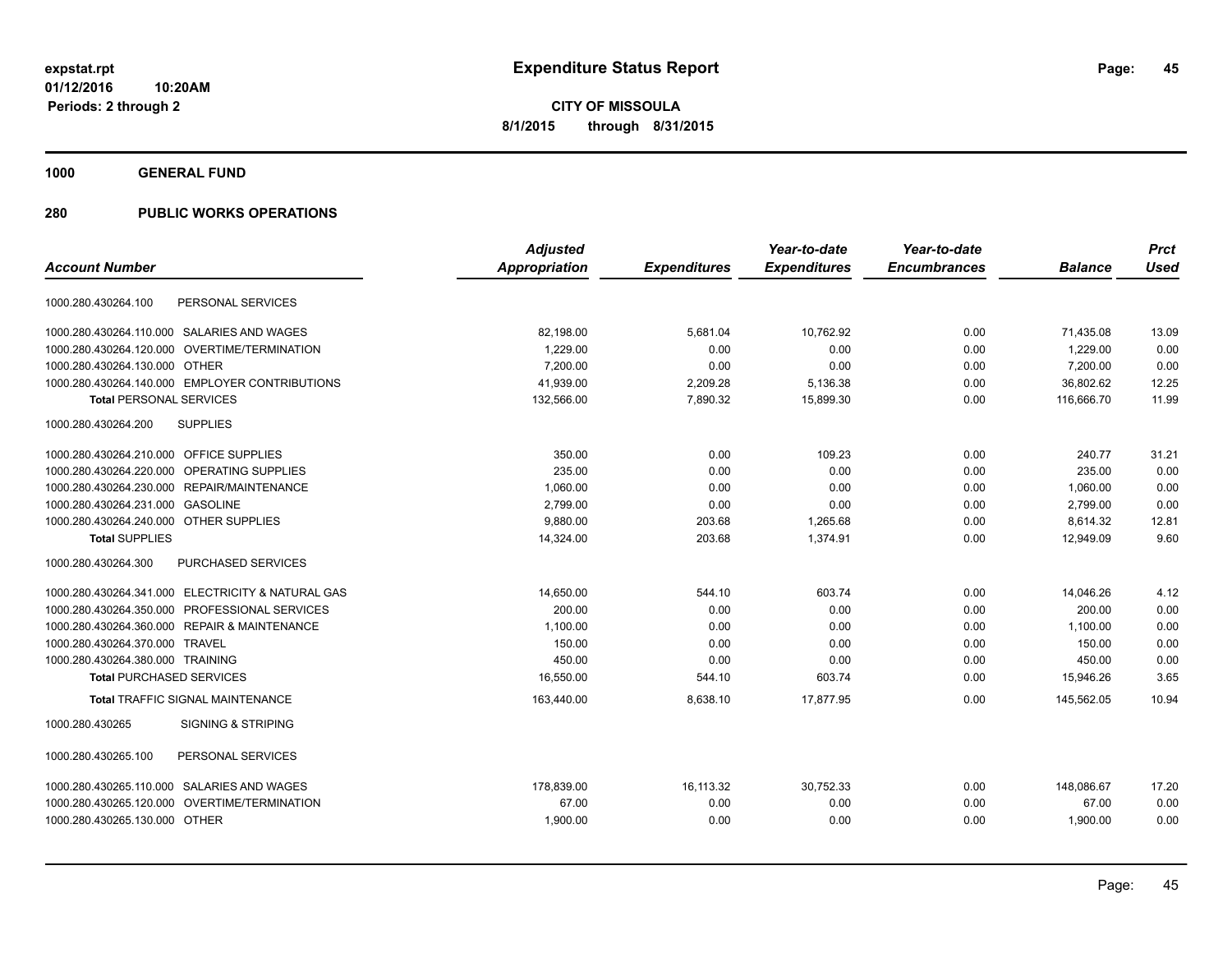**1000 GENERAL FUND**

### **280 PUBLIC WORKS OPERATIONS**

| <b>Account Number</b>                                       | <b>Adjusted</b><br><b>Appropriation</b> | <b>Expenditures</b> | Year-to-date<br><b>Expenditures</b> | Year-to-date<br><b>Encumbrances</b> | <b>Balance</b> | <b>Prct</b><br>Used |
|-------------------------------------------------------------|-----------------------------------------|---------------------|-------------------------------------|-------------------------------------|----------------|---------------------|
| 1000.280.430265.140.000 EMPLOYER CONTRIBUTIONS              | 93,550.00                               | 9,163.11            | 20,943.16                           | 0.00                                | 72,606.84      | 22.39               |
| <b>Total PERSONAL SERVICES</b>                              | 274,356.00                              | 25,276.43           | 51,695.49                           | 0.00                                | 222,660.51     | 18.84               |
| 1000.280.430265.200<br><b>SUPPLIES</b>                      |                                         |                     |                                     |                                     |                |                     |
| 1000.280.430265.210.000 OFFICE SUPPLIES                     | 350.00                                  | 0.00                | 0.00                                | 0.00                                | 350.00         | 0.00                |
| OPERATING SUPPLIES<br>1000.280.430265.220.000               | 1,700.00                                | 0.00                | 34.00                               | 0.00                                | 1.666.00       | 2.00                |
| 1000.280.430265.220.311 OPERATING SUPPLIES~CLOTHING ALLOW   | 0.00                                    | 104.98              | 104.98                              | 0.00                                | $-104.98$      | 0.00                |
| REPAIR/MAINTENANCE<br>1000.280.430265.230.000               | 40,700.00                               | 26.05               | 26.05                               | 0.00                                | 40.673.95      | 0.06                |
| REPAIR/MAINTENANCE~VEHICLE PARTS<br>1000.280.430265.230.321 | 0.00                                    | 39.41               | 39.41                               | 0.00                                | $-39.41$       | 0.00                |
| 1000.280.430265.231.000 GASOLINE                            | 3,739.00                                | 0.00                | 0.00                                | 0.00                                | 3,739.00       | 0.00                |
| 1000.280.430265.240.000 OTHER SUPPLIES                      | 21,210.00                               | 531.01              | 1,523.00                            | 0.00                                | 19,687.00      | 7.18                |
| 1000.280.430265.240.300 OTHER SUPPLIES                      | 0.00                                    | 17.59               | 17.59                               | 0.00                                | $-17.59$       | 0.00                |
| <b>Total SUPPLIES</b>                                       | 67,699.00                               | 719.04              | 1,745.03                            | 0.00                                | 65,953.97      | 2.58                |
| 1000.280.430265.300<br>PURCHASED SERVICES                   |                                         |                     |                                     |                                     |                |                     |
| 1000.280.430265.344.000<br><b>TELEPHONE SERVICE</b>         | 558.00                                  | 0.00                | 0.00                                | 0.00                                | 558.00         | 0.00                |
| <b>TELEPHONE SERVICE</b><br>1000.280.430265.344.399         | 0.00                                    | 69.78               | 69.78                               | 0.00                                | $-69.78$       | 0.00                |
| 1000.280.430265.345.000 GARBAGE                             | 457.00                                  | 15.60               | 31.20                               | 0.00                                | 425.80         | 6.83                |
| 1000.280.430265.350.000 PROFESSIONAL SERVICES               | 570.00                                  | 0.00                | 0.00                                | 0.00                                | 570.00         | 0.00                |
| 1000.280.430265.360.000 REPAIR & MAINTENANCE                | 1.700.00                                | 0.00                | 0.00                                | 0.00                                | 1.700.00       | 0.00                |
| 1000.280.430265.370.000 TRAVEL                              | 700.00                                  | 0.00                | 0.00                                | 0.00                                | 700.00         | 0.00                |
| 1000.280.430265.380.000 TRAINING                            | 950.00                                  | 0.00                | 0.00                                | 0.00                                | 950.00         | 0.00                |
| <b>Total PURCHASED SERVICES</b>                             | 4,935.00                                | 85.38               | 100.98                              | 0.00                                | 4,834.02       | 2.05                |
| 1000.280.430265.900<br><b>CAPITAL OUTLAY</b>                |                                         |                     |                                     |                                     |                |                     |
| <b>Total CAPITAL OUTLAY</b>                                 | 0.00                                    | 0.00                | 0.00                                | 0.00                                | 0.00           | 0.00                |
| <b>Total SIGNING &amp; STRIPING</b>                         | 346,990.00                              | 26,080.85           | 53,541.50                           | 0.00                                | 293,448.50     | 15.43               |
| 1000000100007<br>Q                                          |                                         |                     |                                     |                                     |                |                     |

1000.280.430267 CMAQ GRANT

1000.280.430267.100 PERSONAL SERVICES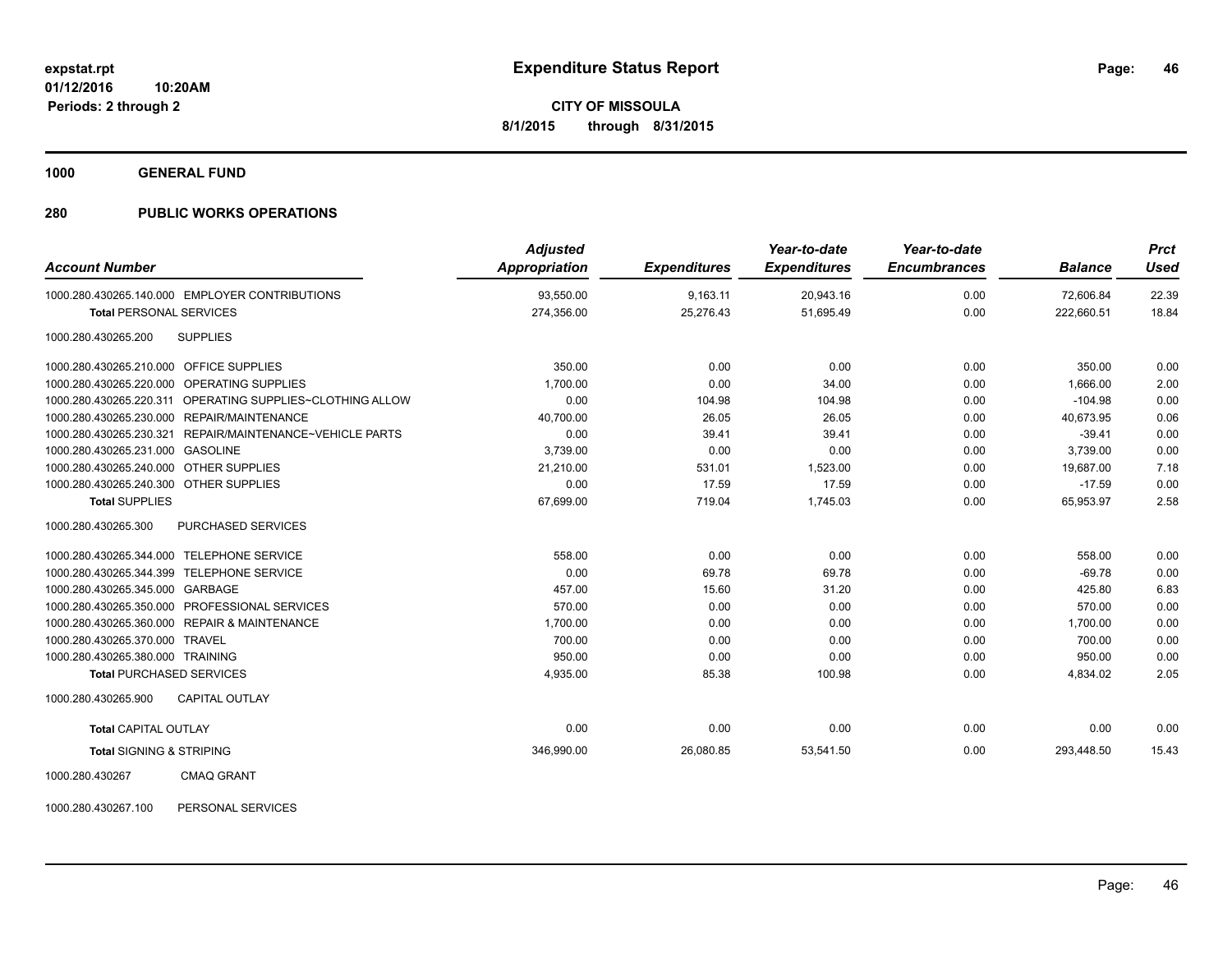**1000 GENERAL FUND**

|                                  |                                                         | <b>Adjusted</b> |                     | Year-to-date        | Year-to-date        |                | <b>Prct</b> |
|----------------------------------|---------------------------------------------------------|-----------------|---------------------|---------------------|---------------------|----------------|-------------|
| <b>Account Number</b>            |                                                         | Appropriation   | <b>Expenditures</b> | <b>Expenditures</b> | <b>Encumbrances</b> | <b>Balance</b> | <b>Used</b> |
| <b>Total CMAQ GRANT</b>          |                                                         | 0.00            | 0.00                | 0.00                | 0.00                | 0.00           | 0.00        |
| 1000.280.430270                  | <b>COMMUNICATIONS</b>                                   |                 |                     |                     |                     |                |             |
| 1000.280.430270.100              | PERSONAL SERVICES                                       |                 |                     |                     |                     |                |             |
|                                  | 1000.280.430270.110.000 SALARIES AND WAGES              | 96,811.00       | 6,690.94            | 12,676.22           | 0.00                | 84,134.78      | 13.09       |
|                                  | 1000.280.430270.120.000 OVERTIME/TERMINATION            | 268.00          | 0.00                | 0.00                | 0.00                | 268.00         | 0.00        |
| 1000.280.430270.130.000 OTHER    |                                                         | 8,480.00        | 0.00                | 0.00                | 0.00                | 8,480.00       | 0.00        |
|                                  | 1000.280.430270.140.000 EMPLOYER CONTRIBUTIONS          | 48,967.00       | 2,602.19            | 6,049.73            | 0.00                | 42,917.27      | 12.35       |
| <b>Total PERSONAL SERVICES</b>   |                                                         | 154,526.00      | 9,293.13            | 18,725.95           | 0.00                | 135,800.05     | 12.12       |
| 1000.280.430270.200              | <b>SUPPLIES</b>                                         |                 |                     |                     |                     |                |             |
|                                  | 1000.280.430270.230.000 REPAIR/MAINTENANCE              | 8,050.00        | 311.92              | 627.40              | 0.00                | 7,422.60       | 7.79        |
| 1000.280.430270.231.000 GASOLINE |                                                         | 2,493.00        | 0.00                | 0.00                | 0.00                | 2,493.00       | 0.00        |
| <b>Total SUPPLIES</b>            |                                                         | 10,543.00       | 311.92              | 627.40              | 0.00                | 9,915.60       | 5.95        |
| 1000.280.430270.300              | PURCHASED SERVICES                                      |                 |                     |                     |                     |                |             |
|                                  | 1000.280.430270.330.000 PUBLICITY, SUBSCRIPTIONS & DUES | 180.00          | 0.00                | 0.00                | 0.00                | 180.00         | 0.00        |
|                                  | 1000.280.430270.341.000 ELECTRICITY & NATURAL GAS       | 2,474.00        | 328.68              | 328.68              | 0.00                | 2,145.32       | 13.29       |
|                                  | 1000.280.430270.344.000 TELEPHONE SERVICE               | 513.00          | 0.00                | 0.00                | 0.00                | 513.00         | 0.00        |
|                                  | 1000.280.430270.344.400 TELEPHONE SERVICE               | 0.00            | 60.05               | 60.05               | 0.00                | $-60.05$       | 0.00        |
|                                  | 1000.280.430270.350.000 PROFESSIONAL SERVICES           | 100.00          | 0.00                | 0.00                | 0.00                | 100.00         | 0.00        |
|                                  | 1000.280.430270.360.000 REPAIR & MAINTENANCE            | 3,000.00        | 0.00                | 0.00                | 0.00                | 3,000.00       | 0.00        |
|                                  | <b>Total PURCHASED SERVICES</b>                         | 6.267.00        | 388.73              | 388.73              | 0.00                | 5,878.27       | 6.20        |
| <b>Total COMMUNICATIONS</b>      |                                                         | 171,336.00      | 9,993.78            | 19,742.08           | 0.00                | 151,593.92     | 11.52       |
| 1000.280.431120                  | <b>WEED PROGRAM</b>                                     |                 |                     |                     |                     |                |             |
| 1000.280.431120.100              | PERSONAL SERVICES                                       |                 |                     |                     |                     |                |             |
| <b>Total WEED PROGRAM</b>        |                                                         | 0.00            | 0.00                | 0.00                | 0.00                | 0.00           | 0.00        |
| 1000.280.431400                  | <b>ENGINEERING</b>                                      |                 |                     |                     |                     |                |             |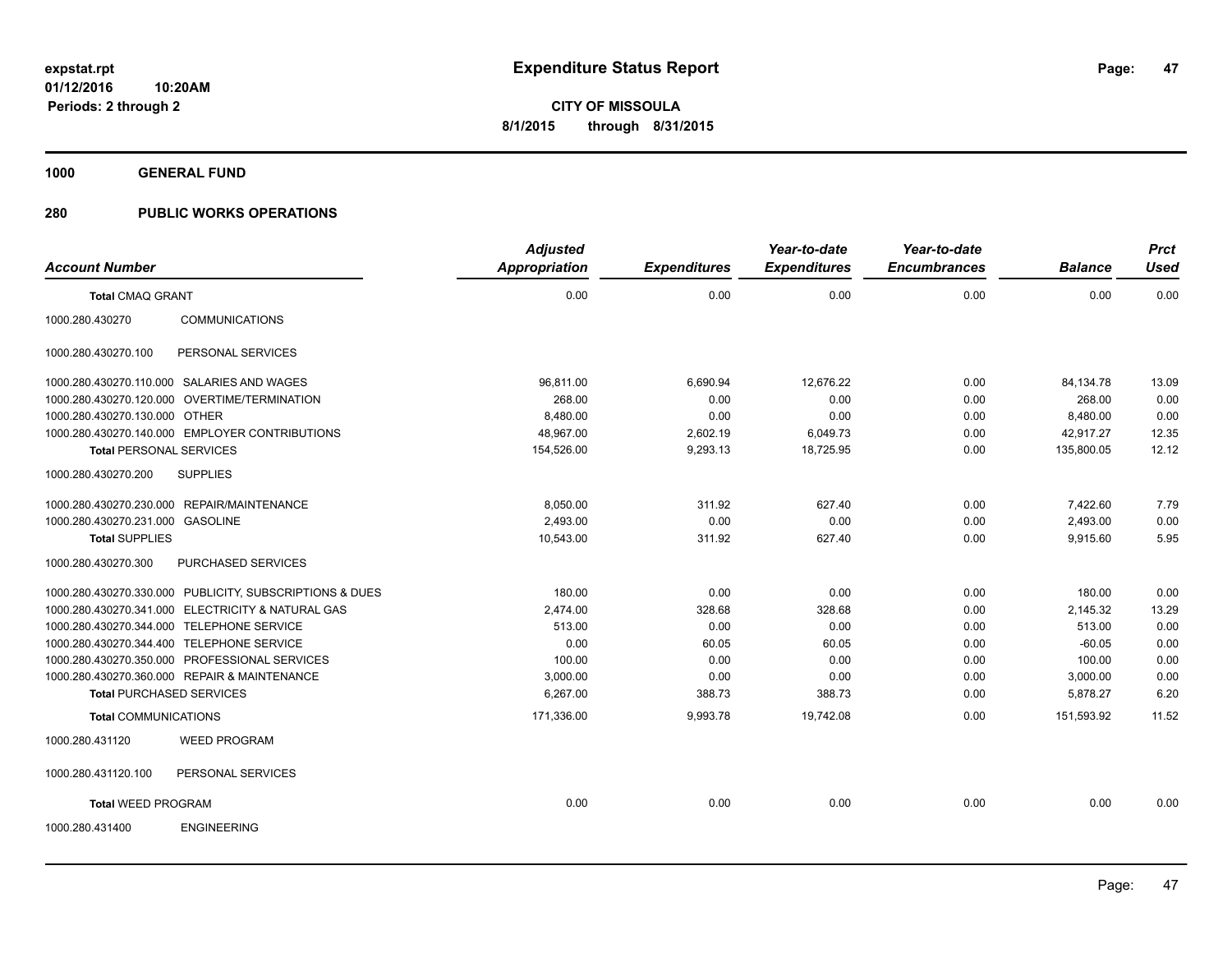**1000 GENERAL FUND**

| <b>Account Number</b>                     | <b>Adjusted</b><br><b>Appropriation</b> | <b>Expenditures</b> | Year-to-date<br><b>Expenditures</b> | Year-to-date<br><b>Encumbrances</b> | <b>Balance</b> | <b>Prct</b><br><b>Used</b> |
|-------------------------------------------|-----------------------------------------|---------------------|-------------------------------------|-------------------------------------|----------------|----------------------------|
| PERSONAL SERVICES<br>1000.280.431400.100  |                                         |                     |                                     |                                     |                |                            |
| <b>Total PERSONAL SERVICES</b>            | 0.00                                    | 0.00                | 0.00                                | 0.00                                | 0.00           | 0.00                       |
| PURCHASED SERVICES<br>1000.280.431400.300 |                                         |                     |                                     |                                     |                |                            |
| <b>Total ENGINEERING</b>                  | 0.00                                    | 0.00                | 0.00                                | 0.00                                | 0.00           | 0.00                       |
| <b>Total PUBLIC WORKS OPERATIONS</b>      | 983,745.00                              | 62,132.27           | 128.609.20                          | 0.00                                | 855.135.80     | 13.07                      |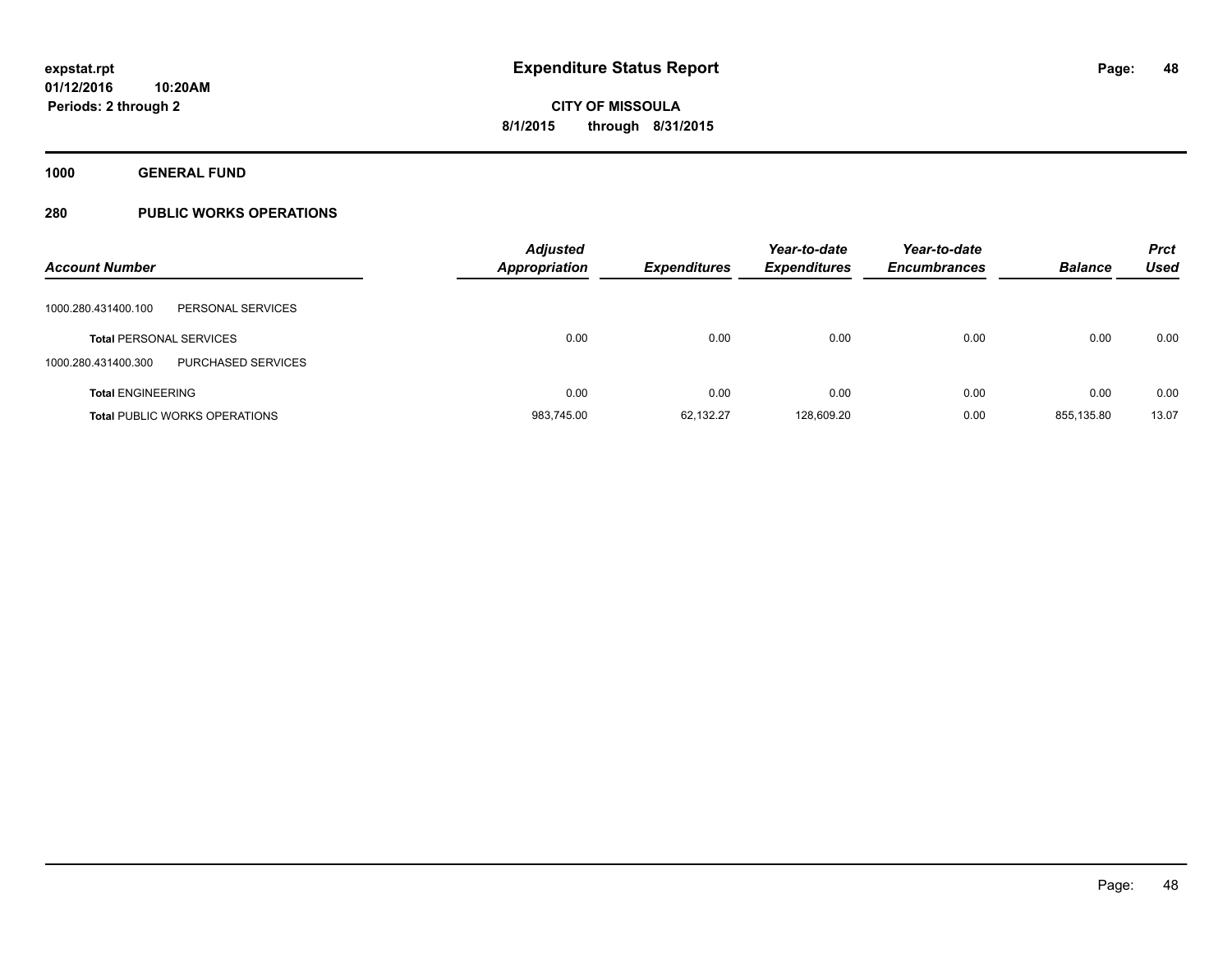**CITY OF MISSOULA 8/1/2015 through 8/31/2015**

**1000 GENERAL FUND**

| <b>Account Number</b>                                    |                                   | <b>Adjusted</b><br><b>Appropriation</b> | <b>Expenditures</b> | Year-to-date<br><b>Expenditures</b> | Year-to-date<br><b>Encumbrances</b> | <b>Balance</b> | <b>Prct</b><br><b>Used</b> |
|----------------------------------------------------------|-----------------------------------|-----------------------------------------|---------------------|-------------------------------------|-------------------------------------|----------------|----------------------------|
| <b>ADMINISTRATION</b><br>1000.290.420110                 |                                   |                                         |                     |                                     |                                     |                |                            |
| PERSONAL SERVICES<br>1000.290.420110.100                 |                                   |                                         |                     |                                     |                                     |                |                            |
| 1000.290.420110.110.000 SALARIES AND WAGES               |                                   | 704,074.00                              | 50,792.27           | 95,920.02                           | 0.00                                | 608,153.98     | 13.62                      |
| 1000.290.420110.115.000                                  | SALARIES/HEALTH INSURANCE BENEFIT | 0.00                                    | 2,850.00            | 3,990.00                            | 0.00                                | $-3,990.00$    | 0.00                       |
| 1000.290.420110.120.000 OVERTIME/TERMINATION             |                                   | 8,471.00                                | 96.83               | 229.40                              | 0.00                                | 8.241.60       | 2.71                       |
| 1000.290.420110.121.000 OUTSIDE HIRE OVERTIME            |                                   | 0.00                                    | 34.467.81           | 45,763.51                           | 0.00                                | $-45.763.51$   | 0.00                       |
| 1000.290.420110.130.000 OTHER                            |                                   | 3,365.00                                | 3.365.45            | 3,365.45                            | 0.00                                | $-0.45$        | 100.01                     |
| <b>EMPLOYER CONTRIBUTIONS</b><br>1000.290.420110.140.000 |                                   | 376.292.00                              | 17.951.47           | 36,330.03                           | 0.00                                | 339.961.97     | 9.65                       |
| 1000.290.420110.141.000 STATE RETIREMENT CONTRIBUTIONS   |                                   | 0.00                                    | 11,560.27           | 18,988.32                           | 0.00                                | $-18,988.32$   | 0.00                       |
| <b>Total PERSONAL SERVICES</b>                           |                                   | 1,092,202.00                            | 121.084.10          | 204.586.73                          | 0.00                                | 887.615.27     | 18.73                      |
| 1000.290.420110.200<br><b>SUPPLIES</b>                   |                                   |                                         |                     |                                     |                                     |                |                            |
| 1000.290.420110.210.000 OFFICE SUPPLIES                  |                                   | 11,650.00                               | 1,202.45            | 1,259.41                            | 0.00                                | 10,390.59      | 10.81                      |
| <b>OPERATING SUPPLIES</b><br>1000.290.420110.220.000     |                                   | 19,550.00                               | 588.07              | 622.07                              | 0.00                                | 18,927.93      | 3.18                       |
| 1000.290.420110.230.000<br>REPAIR/MAINTENANCE            |                                   | 900.00                                  | 0.00                | 303.60                              | 0.00                                | 596.40         | 33.73                      |
| 1000.290.420110.231.000 GASOLINE                         |                                   | 3.515.00                                | 430.10              | 430.10                              | 0.00                                | 3,084.90       | 12.24                      |
| <b>Total SUPPLIES</b>                                    |                                   | 35,615.00                               | 2,220.62            | 2,615.18                            | 0.00                                | 32,999.82      | 7.34                       |
| 1000.290.420110.300<br>PURCHASED SERVICES                |                                   |                                         |                     |                                     |                                     |                |                            |
| 1000.290.420110.310.000 COMMUNICATIONS                   |                                   | 4,712.00                                | 1,080.22            | 1,080.22                            | 0.00                                | 3,631.78       | 22.92                      |
| PRINTING & DUPLICATING<br>1000.290.420110.320.000        |                                   | 500.00                                  | 0.00                | 0.00                                | 0.00                                | 500.00         | 0.00                       |
| 1000.290.420110.330.000                                  | PUBLICITY, SUBSCRIPTIONS & DUES   | 12,538.00                               | 7,355.25            | 7,670.25                            | 0.00                                | 4,867.75       | 61.18                      |
| <b>TELEPHONE SERVICE</b><br>1000.290.420110.344.000      |                                   | 47,693.00                               | 0.00                | 0.00                                | 0.00                                | 47,693.00      | 0.00                       |
| PROFESSIONAL SERVICES<br>1000.290.420110.350.000         |                                   | 7,920.00                                | 250.00              | 945.60                              | 0.00                                | 6,974.40       | 11.94                      |
| 1000.290.420110.360.000 REPAIR & MAINTENANCE             |                                   | 10,600.00                               | 11,577.00           | 19,792.39                           | 0.00                                | $-9,192.39$    | 186.72                     |
| <b>Total PURCHASED SERVICES</b>                          |                                   | 83,963.00                               | 20,262.47           | 29,488.46                           | 0.00                                | 54,474.54      | 35.12                      |
| 1000.290.420110.500<br><b>FIXED CHARGES</b>              |                                   |                                         |                     |                                     |                                     |                |                            |
| 1000.290.420110.500.000 FIXED CHARGES                    |                                   | 90,812.00                               | 0.00                | 12,039.26                           | 0.00                                | 78,772.74      | 13.26                      |
| <b>Total FIXED CHARGES</b>                               |                                   | 90,812.00                               | 0.00                | 12,039.26                           | 0.00                                | 78,772.74      | 13.26                      |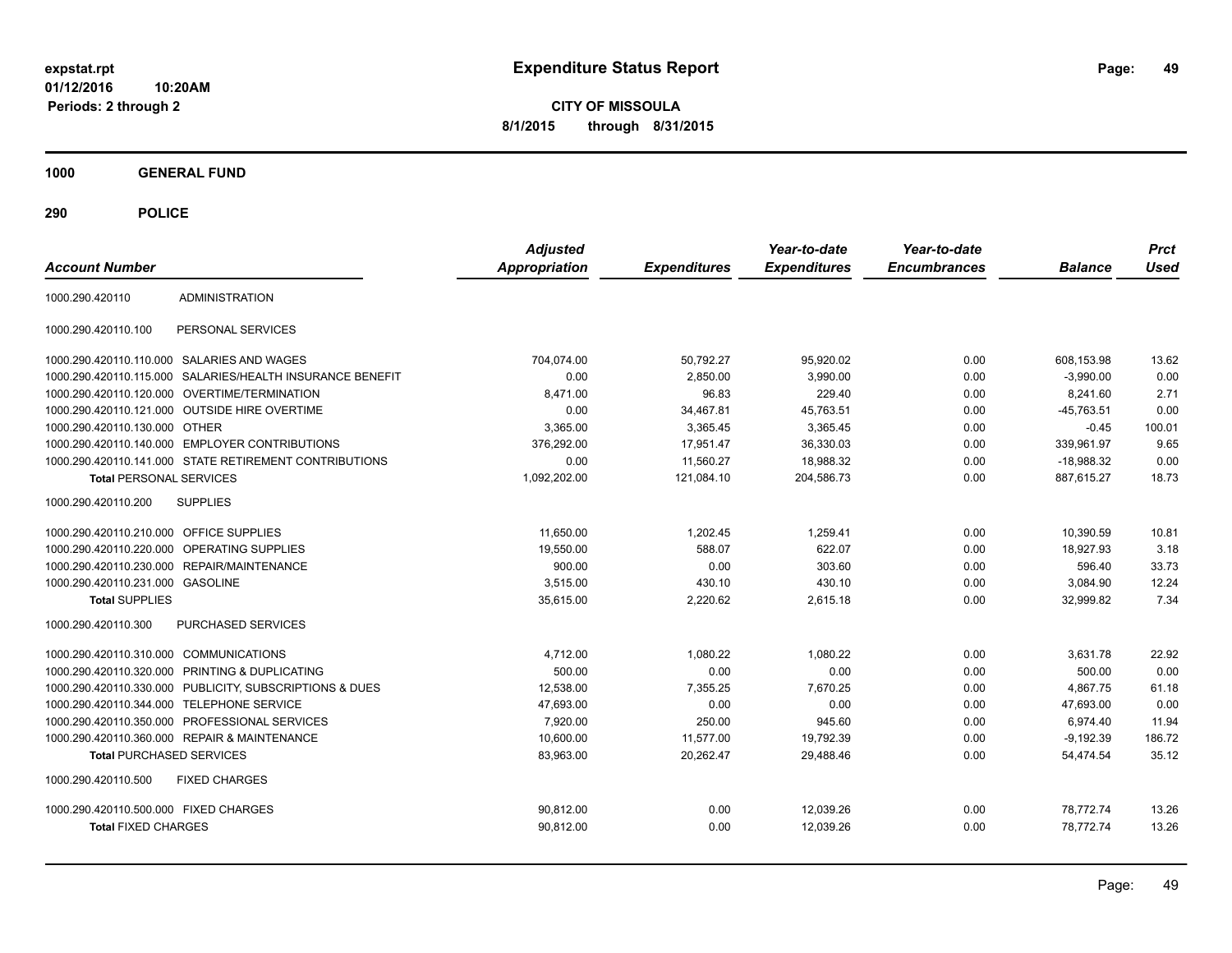**CITY OF MISSOULA 8/1/2015 through 8/31/2015**

**1000 GENERAL FUND**

| <b>Account Number</b>                                     | <b>Adjusted</b><br><b>Appropriation</b> | <b>Expenditures</b> | Year-to-date<br><b>Expenditures</b> | Year-to-date<br><b>Encumbrances</b> | <b>Balance</b> | <b>Prct</b><br><b>Used</b> |
|-----------------------------------------------------------|-----------------------------------------|---------------------|-------------------------------------|-------------------------------------|----------------|----------------------------|
| <b>GRANTS &amp; CONTRIBUTIONS</b><br>1000.290.420110.700  |                                         |                     |                                     |                                     |                |                            |
| 1000.290.420110.700.000 GRANTS & CONTRIBUTIONS            | 4,000.00                                | 0.00                | 0.00                                | 0.00                                | 4,000.00       | 0.00                       |
| <b>Total GRANTS &amp; CONTRIBUTIONS</b>                   | 4,000.00                                | 0.00                | 0.00                                | 0.00                                | 4,000.00       | 0.00                       |
| OTHER OBJECTS<br>1000.290.420110.800                      |                                         |                     |                                     |                                     |                |                            |
| 1000.290.420110.850.000 SALARY SAVINGS                    | $-79,245.00$                            | 0.00                | 0.00                                | 0.00                                | $-79,245.00$   | 0.00                       |
| <b>Total OTHER OBJECTS</b>                                | $-79,245.00$                            | 0.00                | 0.00                                | 0.00                                | $-79,245.00$   | 0.00                       |
| <b>CAPITAL OUTLAY</b><br>1000.290.420110.900              |                                         |                     |                                     |                                     |                |                            |
| <b>Total CAPITAL OUTLAY</b>                               | 0.00                                    | 0.00                | 0.00                                | 0.00                                | 0.00           | 0.00                       |
| <b>Total ADMINISTRATION</b>                               | 1,227,347.00                            | 143,567.19          | 248,729.63                          | 0.00                                | 978,617.37     | 20.27                      |
| 1000.290.420130<br>PERSONNEL TRAINING                     |                                         |                     |                                     |                                     |                |                            |
| PERSONAL SERVICES<br>1000.290.420130.100                  |                                         |                     |                                     |                                     |                |                            |
| 1000.290.420130.110.000 SALARIES AND WAGES                | 61,810.00                               | 5,037.61            | 9,540.33                            | 0.00                                | 52,269.67      | 15.43                      |
| 1000.290.420130.115.000 SALARIES/HEALTH INSURANCE BENEFIT | 0.00                                    | 570.00              | 798.00                              | 0.00                                | $-798.00$      | 0.00                       |
| 1000.290.420130.120.000 OVERTIME/TERMINATION              | 1,070.00                                | 0.00                | 0.00                                | 0.00                                | 1,070.00       | 0.00                       |
| 1000.290.420130.130.000 OTHER                             | 673.00                                  | 673.09              | 673.09                              | 0.00                                | $-0.09$        | 100.01                     |
| 1000.290.420130.140.000 EMPLOYER CONTRIBUTIONS            | 34,098.00                               | 1,409.07            | 2,766.67                            | 0.00                                | 31,331.33      | 8.11                       |
| 1000.290.420130.141.000 STATE RETIREMENT CONTRIBUTIONS    | 0.00                                    | 1,646.96            | 3,036.37                            | 0.00                                | $-3,036.37$    | 0.00                       |
| <b>Total PERSONAL SERVICES</b>                            | 97,651.00                               | 9,336.73            | 16,814.46                           | 0.00                                | 80,836.54      | 17.22                      |
| 1000.290.420130.200<br><b>SUPPLIES</b>                    |                                         |                     |                                     |                                     |                |                            |
| 1000.290.420130.210.000 OFFICE SUPPLIES                   | 200.00                                  | 0.00                | 0.00                                | 0.00                                | 200.00         | 0.00                       |
| 1000.290.420130.220.000 OPERATING SUPPLIES                | 25.020.00                               | 2,649.38            | 2,664.37                            | 0.00                                | 22,355.63      | 10.65                      |
| <b>Total SUPPLIES</b>                                     | 25,220.00                               | 2,649.38            | 2,664.37                            | 0.00                                | 22,555.63      | 10.56                      |
| 1000.290.420130.300<br>PURCHASED SERVICES                 |                                         |                     |                                     |                                     |                |                            |
| 1000.290.420130.320.000 PRINTING & DUPLICATING            | 350.00                                  | 0.00                | 0.00                                | 0.00                                | 350.00         | 0.00                       |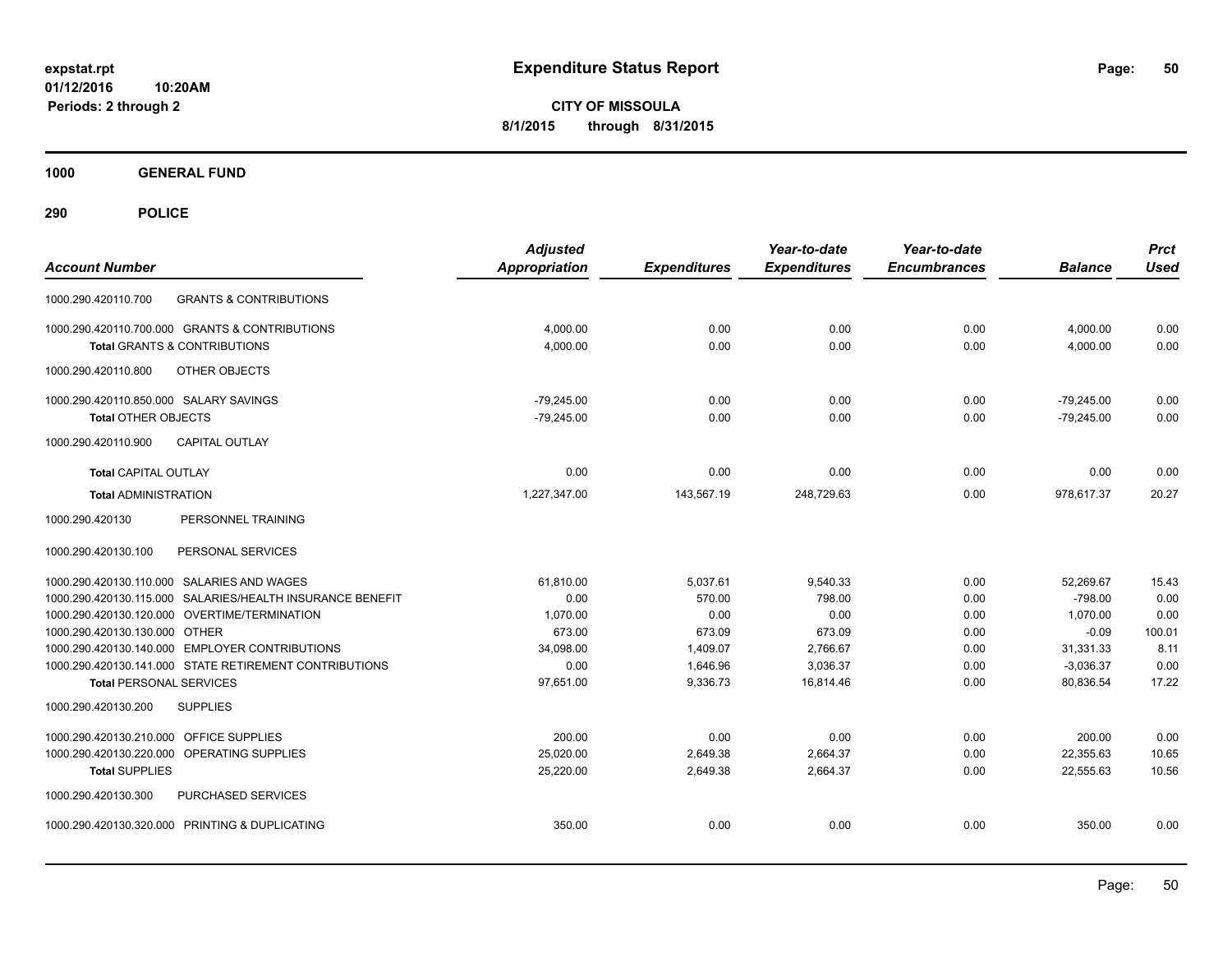**CITY OF MISSOULA 8/1/2015 through 8/31/2015**

**1000 GENERAL FUND**

| <b>Account Number</b>                   |                                                        | <b>Adjusted</b><br>Appropriation | <b>Expenditures</b> | Year-to-date<br><b>Expenditures</b> | Year-to-date<br><b>Encumbrances</b> | <b>Balance</b> | <b>Prct</b><br><b>Used</b> |
|-----------------------------------------|--------------------------------------------------------|----------------------------------|---------------------|-------------------------------------|-------------------------------------|----------------|----------------------------|
|                                         | 1000.290.420130.360.000 REPAIR & MAINTENANCE           | 100.00                           | 0.00                | 0.00                                | 0.00                                | 100.00         | 0.00                       |
| 1000.290.420130.370.000 TRAVEL          |                                                        | 26,000.00                        | 3,175.21            | 5,865.55                            | 0.00                                | 20,134.45      | 22.56                      |
| 1000.290.420130.380.000 TRAINING        |                                                        | 31,300.00                        | 4,469.00            | 5.819.00                            | 0.00                                | 25,481.00      | 18.59                      |
|                                         | 1000.290.420130.390.000 OTHER PURCHASED SERVICES       | 25,000.00                        | 0.00                | 0.00                                | 0.00                                | 25,000.00      | 0.00                       |
|                                         | 1000.290.420130.390.031 MISC TRAINING/TRAVEL EXPENSES  | 0.00                             | 0.00                | 1,446.81                            | 0.00                                | $-1,446.81$    | 0.00                       |
| <b>Total PURCHASED SERVICES</b>         |                                                        | 82,750.00                        | 7,644.21            | 13,131.36                           | 0.00                                | 69,618.64      | 15.87                      |
| <b>Total PERSONNEL TRAINING</b>         |                                                        | 205,621.00                       | 19,630.32           | 32,610.19                           | 0.00                                | 173,010.81     | 15.86                      |
| 1000.290.420141                         | <b>CRIMINAL INVESTIGATION</b>                          |                                  |                     |                                     |                                     |                |                            |
| 1000.290.420141.100                     | PERSONAL SERVICES                                      |                                  |                     |                                     |                                     |                |                            |
|                                         | 1000.290.420141.110.000 SALARIES AND WAGES             | 1,460,892.00                     | 91,881.32           | 174,036.97                          | 0.00                                | 1,286,855.03   | 11.91                      |
| 1000.290.420141.115.000                 | SALARIES/HEALTH INSURANCE BENEFIT                      | 0.00                             | 9,120.00            | 12,768.00                           | 0.00                                | $-12.768.00$   | 0.00                       |
|                                         | 1000.290.420141.120.000 OVERTIME/TERMINATION           | 46,370.00                        | 4,653.09            | 7,482.66                            | 0.00                                | 38,887.34      | 16.14                      |
| 1000.290.420141.130.000 OTHER           |                                                        | 10,096.00                        | 10,769.44           | 10,769.44                           | 0.00                                | $-673.44$      | 106.67                     |
|                                         | 1000.290.420141.140.000 EMPLOYER CONTRIBUTIONS         | 797,295.00                       | 26,783.71           | 53,091.27                           | 0.00                                | 744,203.73     | 6.66                       |
|                                         | 1000.290.420141.141.000 STATE RETIREMENT CONTRIBUTIONS | 0.00                             | 27,850.14           | 50,387.41                           | 0.00                                | $-50,387.41$   | 0.00                       |
| <b>Total PERSONAL SERVICES</b>          |                                                        | 2,314,653.00                     | 171,057.70          | 308,535.75                          | 0.00                                | 2,006,117.25   | 13.33                      |
| 1000.290.420141.200                     | <b>SUPPLIES</b>                                        |                                  |                     |                                     |                                     |                |                            |
| 1000.290.420141.210.000 OFFICE SUPPLIES |                                                        | 2.500.00                         | 788.58              | 915.09                              | 0.00                                | 1,584.91       | 36.60                      |
| 1000.290.420141.220.000                 | <b>OPERATING SUPPLIES</b>                              | 3,500.00                         | 282.59              | 294.49                              | 0.00                                | 3,205.51       | 8.41                       |
| 1000.290.420141.230.000                 | REPAIR/MAINTENANCE                                     | 3.900.00                         | 641.98              | 641.98                              | 0.00                                | 3,258.02       | 16.46                      |
| 1000.290.420141.231.000 GASOLINE        |                                                        | 7,744.00                         | 1,084.62            | 1,084.62                            | 0.00                                | 6,659.38       | 14.01                      |
| <b>Total SUPPLIES</b>                   |                                                        | 17,644.00                        | 2,797.77            | 2,936.18                            | 0.00                                | 14,707.82      | 16.64                      |
| 1000.290.420141.300                     | PURCHASED SERVICES                                     |                                  |                     |                                     |                                     |                |                            |
| 1000.290.420141.310.000                 | <b>COMMUNICATIONS</b>                                  | 200.00                           | 0.00                | 0.00                                | 0.00                                | 200.00         | 0.00                       |
| 1000.290.420141.320.000                 | PRINTING & DUPLICATING                                 | 1,300.00                         | 0.00                | 0.00                                | 0.00                                | 1,300.00       | 0.00                       |
| 1000.290.420141.350.000                 | PROFESSIONAL SERVICES                                  | 2,500.00                         | 100.00              | 100.00                              | 0.00                                | 2,400.00       | 4.00                       |
|                                         | 1000.290.420141.360.000 REPAIR & MAINTENANCE           | 1,500.00                         | 189.00              | 189.00                              | 0.00                                | 1,311.00       | 12.60                      |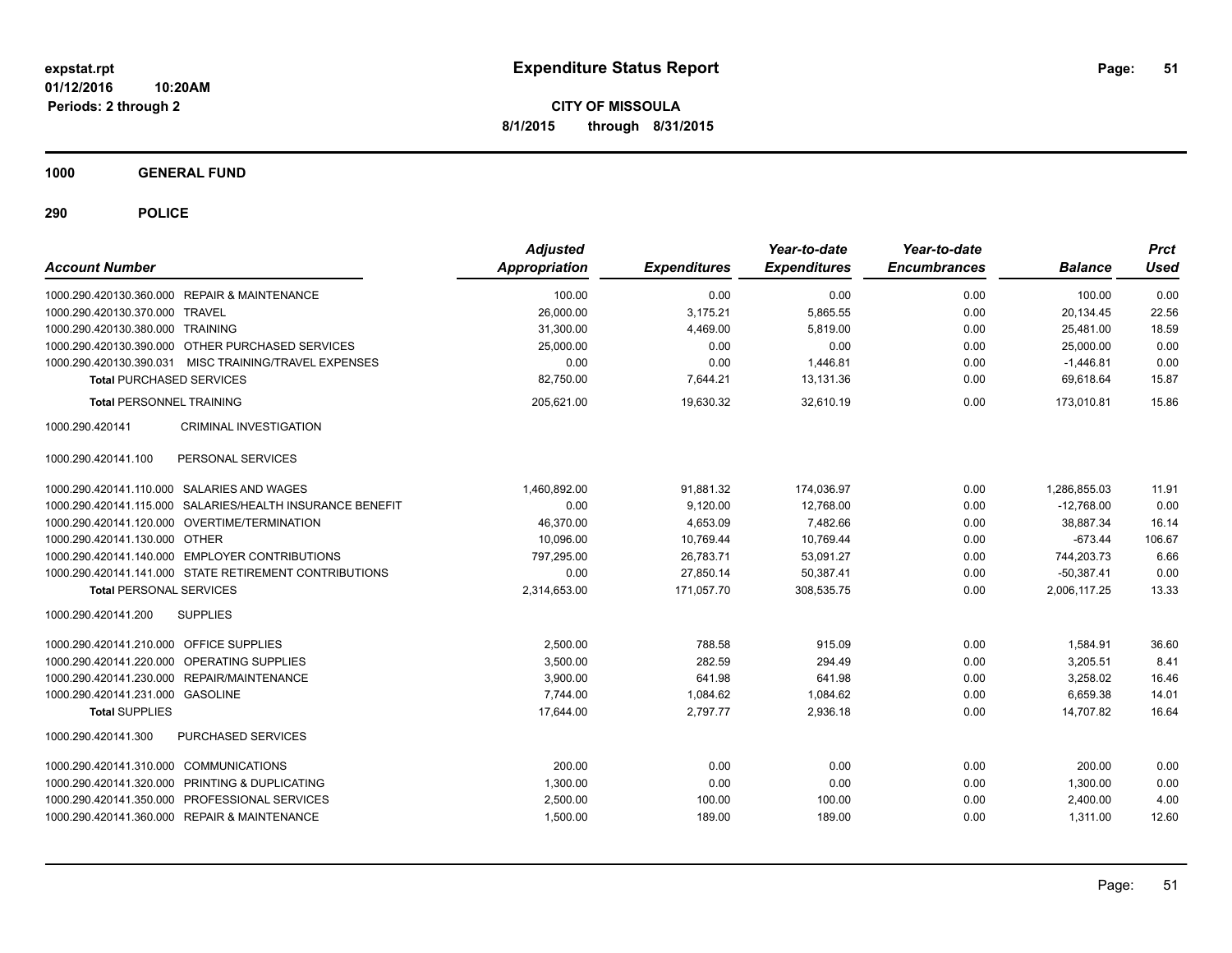**CITY OF MISSOULA 8/1/2015 through 8/31/2015**

**1000 GENERAL FUND**

| <b>Account Number</b>                                     | <b>Adjusted</b><br><b>Appropriation</b> | <b>Expenditures</b> | Year-to-date<br><b>Expenditures</b> | Year-to-date<br><b>Encumbrances</b> | <b>Balance</b> | <b>Prct</b><br><b>Used</b> |
|-----------------------------------------------------------|-----------------------------------------|---------------------|-------------------------------------|-------------------------------------|----------------|----------------------------|
| <b>Total PURCHASED SERVICES</b>                           | 5,500.00                                | 289.00              | 289.00                              | 0.00                                | 5,211.00       | 5.25                       |
| 1000.290.420141.900<br><b>CAPITAL OUTLAY</b>              |                                         |                     |                                     |                                     |                |                            |
| <b>Total CAPITAL OUTLAY</b>                               | 0.00                                    | 0.00                | 0.00                                | 0.00                                | 0.00           | 0.00                       |
| <b>Total CRIMINAL INVESTIGATION</b>                       | 2,337,797.00                            | 174.144.47          | 311,760.93                          | 0.00                                | 2,026,036.07   | 13.34                      |
| <b>NARCOTICS</b><br>1000.290.420142                       |                                         |                     |                                     |                                     |                |                            |
| 1000.290.420142.100<br>PERSONAL SERVICES                  |                                         |                     |                                     |                                     |                |                            |
| 1000.290.420142.110.000 SALARIES AND WAGES                | 151.411.00                              | 15.513.98           | 29,620.62                           | 0.00                                | 121,790.38     | 19.56                      |
| 1000.290.420142.115.000 SALARIES/HEALTH INSURANCE BENEFIT | 0.00                                    | 1.710.00            | 2,394.00                            | 0.00                                | $-2,394.00$    | 0.00                       |
| 1000.290.420142.120.000 OVERTIME/TERMINATION              | 4.637.00                                | 602.31              | 1,225.39                            | 0.00                                | 3.411.61       | 26.43                      |
| 1000.290.420142.130.000 OTHER                             | 2,019.00                                | 2,019.27            | 2,019.27                            | 0.00                                | $-0.27$        | 100.01                     |
| 1000.290.420142.140.000 EMPLOYER CONTRIBUTIONS            | 82,607.00                               | 4,356.82            | 8,554.02                            | 0.00                                | 74,052.98      | 10.36                      |
| 1000.290.420142.141.000 STATE RETIREMENT CONTRIBUTIONS    | 0.00                                    | 5,058.68            | 9,402.69                            | 0.00                                | $-9,402.69$    | 0.00                       |
| <b>Total PERSONAL SERVICES</b>                            | 240,674.00                              | 29,261.06           | 53,215.99                           | 0.00                                | 187,458.01     | 22.11                      |
| 1000.290.420142.200<br><b>SUPPLIES</b>                    |                                         |                     |                                     |                                     |                |                            |
| 1000.290.420142.210.000 OFFICE SUPPLIES                   | 100.00                                  | 0.00                | 0.00                                | 0.00                                | 100.00         | 0.00                       |
| 1000.290.420142.220.000 OPERATING SUPPLIES                | 200.00                                  | 0.00                | 0.00                                | 0.00                                | 200.00         | 0.00                       |
| 1000.290.420142.230.000 REPAIR/MAINTENANCE                | 700.00                                  | 0.00                | 4.90                                | 0.00                                | 695.10         | 0.70                       |
| 1000.290.420142.231.000 GASOLINE                          | 2.675.00                                | 91.46               | 91.46                               | 0.00                                | 2,583.54       | 3.42                       |
| <b>Total SUPPLIES</b>                                     | 3,675.00                                | 91.46               | 96.36                               | 0.00                                | 3,578.64       | 2.62                       |
| 1000.290.420142.300<br>PURCHASED SERVICES                 |                                         |                     |                                     |                                     |                |                            |
| 1000.290.420142.320.000 PRINTING & DUPLICATING            | 100.00                                  | 0.00                | 0.00                                | 0.00                                | 100.00         | 0.00                       |
| 1000.290.420142.350.000 PROFESSIONAL SERVICES             | 300.00                                  | 0.00                | 0.00                                | 0.00                                | 300.00         | 0.00                       |
| 1000.290.420142.360.000 REPAIR & MAINTENANCE              | 300.00                                  | 0.00                | 0.00                                | 0.00                                | 300.00         | 0.00                       |
| <b>Total PURCHASED SERVICES</b>                           | 700.00                                  | 0.00                | 0.00                                | 0.00                                | 700.00         | 0.00                       |
| <b>Total NARCOTICS</b>                                    | 245,049.00                              | 29,352.52           | 53,312.35                           | 0.00                                | 191,736.65     | 21.76                      |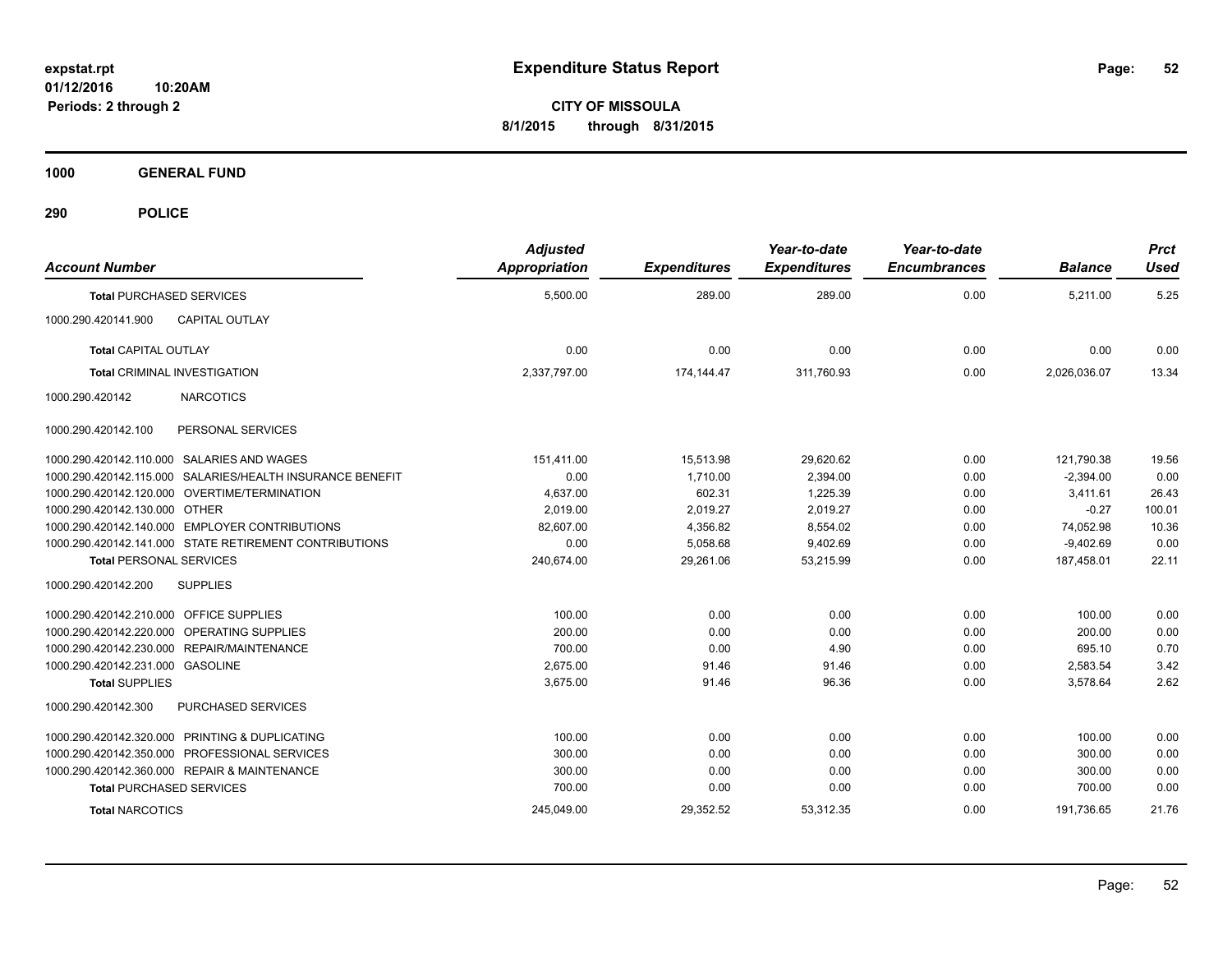**CITY OF MISSOULA 8/1/2015 through 8/31/2015**

**1000 GENERAL FUND**

| <b>Account Number</b>                  |                                                        | <b>Adjusted</b><br>Appropriation | <b>Expenditures</b> | Year-to-date<br><b>Expenditures</b> | Year-to-date<br><b>Encumbrances</b> | <b>Balance</b> | <b>Prct</b><br><b>Used</b> |
|----------------------------------------|--------------------------------------------------------|----------------------------------|---------------------|-------------------------------------|-------------------------------------|----------------|----------------------------|
| 1000.290.420150                        | TRAFFIC POLICING-UNIFORM                               |                                  |                     |                                     |                                     |                |                            |
| 1000.290.420150.100                    | PERSONAL SERVICES                                      |                                  |                     |                                     |                                     |                |                            |
|                                        | 1000.290.420150.110.000 SALARIES AND WAGES             | 4,527,204.00                     | 277,247.33          | 526,583.34                          | 0.00                                | 4,000,620.66   | 11.63                      |
| 1000.290.420150.115.000                | SALARIES/HEALTH INSURANCE BENEFIT                      | 0.00                             | 32,205.00           | 45,201.00                           | 0.00                                | $-45,201.00$   | 0.00                       |
|                                        | 1000.290.420150.120.000 OVERTIME/TERMINATION           | 154,166.00                       | 13,295.79           | 24,172.84                           | 0.00                                | 129,993.16     | 15.68                      |
| 1000.290.420150.122.000 COURT OVERTIME |                                                        | 0.00                             | 872.27              | 1.710.04                            | 0.00                                | $-1.710.04$    | 0.00                       |
| 1000.290.420150.130.000 OTHER          |                                                        | 44,424.00                        | 37,139.83           | 37,139.83                           | 0.00                                | 7,284.17       | 83.60                      |
|                                        | 1000.290.420150.140.000 EMPLOYER CONTRIBUTIONS         | 2,481,639.00                     | 79,286.07           | 156.489.03                          | 0.00                                | 2,325,149.97   | 6.31                       |
|                                        | 1000.290.420150.141.000 STATE RETIREMENT CONTRIBUTIONS | 0.00                             | 90,886.15           | 167,933.06                          | 0.00                                | $-167,933.06$  | 0.00                       |
| <b>Total PERSONAL SERVICES</b>         |                                                        | 7,207,433.00                     | 530,932.44          | 959,229.14                          | 0.00                                | 6,248,203.86   | 13.31                      |
| 1000.290.420150.200                    | <b>SUPPLIES</b>                                        |                                  |                     |                                     |                                     |                |                            |
| 1000.290.420150.210.000                | OFFICE SUPPLIES                                        | 1.444.00                         | 89.41               | 162.05                              | 0.00                                | 1,281.95       | 11.22                      |
|                                        | 1000.290.420150.220.000 OPERATING SUPPLIES             | 9,384.00                         | 68.45               | 428.14                              | 0.00                                | 8,955.86       | 4.56                       |
| 1000.290.420150.230.000                | REPAIR/MAINTENANCE                                     | 34,284.00                        | 2,722.81            | 2,808.65                            | 0.00                                | 31.475.35      | 8.19                       |
| 1000.290.420150.231.000 GASOLINE       |                                                        | 141,236.00                       | 11,095.13           | 11,095.13                           | 0.00                                | 130,140.87     | 7.86                       |
| <b>Total SUPPLIES</b>                  |                                                        | 186,348.00                       | 13,975.80           | 14,493.97                           | 0.00                                | 171,854.03     | 7.78                       |
| 1000.290.420150.300                    | PURCHASED SERVICES                                     |                                  |                     |                                     |                                     |                |                            |
|                                        | 1000.290.420150.320.000 PRINTING & DUPLICATING         | 5.669.00                         | 127.92              | 127.92                              | 0.00                                | 5,541.08       | 2.26                       |
|                                        | 1000.290.420150.350.000 PROFESSIONAL SERVICES          | 4,425.00                         | 0.00                | 0.00                                | 0.00                                | 4,425.00       | 0.00                       |
|                                        | 1000.290.420150.360.000 REPAIR & MAINTENANCE           | 13,630.00                        | 971.99              | 2,484.29                            | 0.00                                | 11,145.71      | 18.23                      |
| <b>Total PURCHASED SERVICES</b>        |                                                        | 23,724.00                        | 1,099.91            | 2,612.21                            | 0.00                                | 21,111.79      | 11.01                      |
| 1000.290.420150.900                    | <b>CAPITAL OUTLAY</b>                                  |                                  |                     |                                     |                                     |                |                            |
| <b>Total CAPITAL OUTLAY</b>            |                                                        | 0.00                             | 0.00                | 0.00                                | 0.00                                | 0.00           | 0.00                       |
|                                        | <b>Total TRAFFIC POLICING-UNIFORM</b>                  | 7,417,505.00                     | 546,008.15          | 976,335.32                          | 0.00                                | 6,441,169.68   | 13.16                      |
| 1000.290.420151                        | <b>ACCIDENT INVESTIGATION</b>                          |                                  |                     |                                     |                                     |                |                            |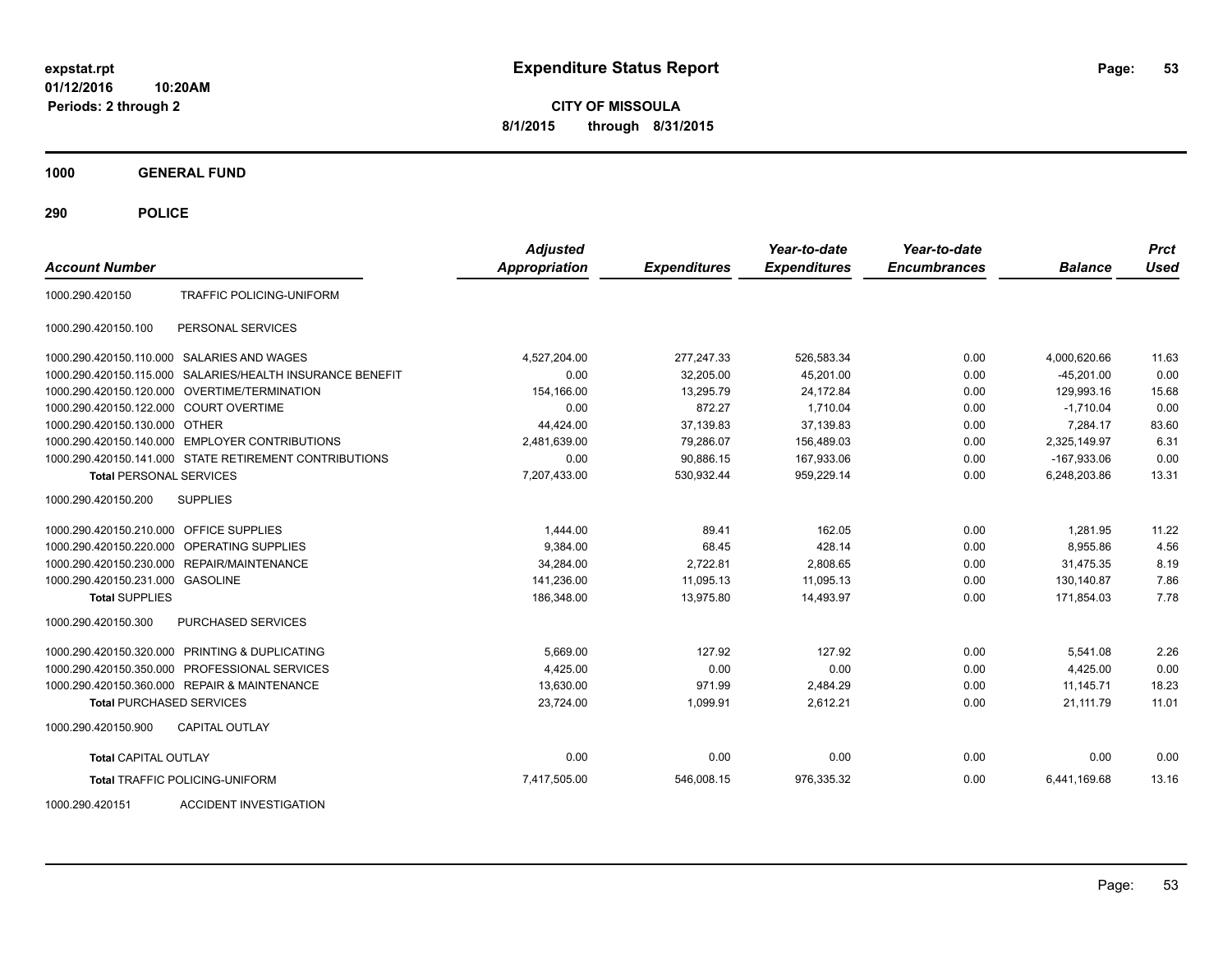**CITY OF MISSOULA 8/1/2015 through 8/31/2015**

**1000 GENERAL FUND**

| <b>Account Number</b>                                     | <b>Adjusted</b><br><b>Appropriation</b> | <b>Expenditures</b> | Year-to-date<br><b>Expenditures</b> | Year-to-date<br><b>Encumbrances</b> | <b>Balance</b> | <b>Prct</b><br><b>Used</b> |
|-----------------------------------------------------------|-----------------------------------------|---------------------|-------------------------------------|-------------------------------------|----------------|----------------------------|
| PERSONAL SERVICES<br>1000.290.420151.100                  |                                         |                     |                                     |                                     |                |                            |
| 1000.290.420151.110.000 SALARIES AND WAGES                | 458,017.00                              | 40,771.01           | 76,765.07                           | 0.00                                | 381,251.93     | 16.76                      |
| 1000.290.420151.115.000 SALARIES/HEALTH INSURANCE BENEFIT | 0.00                                    | 3,420.00            | 4,788.00                            | 0.00                                | $-4,788.00$    | 0.00                       |
| 1000.290.420151.120.000 OVERTIME/TERMINATION              | 13,376.00                               | 1,215.57            | 2,093.42                            | 0.00                                | 11,282.58      | 15.65                      |
| 1000.290.420151.130.000 OTHER                             | 3,365.00                                | 4,038.54            | 4,038.54                            | 0.00                                | $-673.54$      | 120.02                     |
| 1000.290.420151.140.000 EMPLOYER CONTRIBUTIONS            | 242.922.00                              | 13,216.26           | 26,697.05                           | 0.00                                | 216,224.95     | 10.99                      |
| 1000.290.420151.141.000 STATE RETIREMENT CONTRIBUTIONS    | 0.00                                    | 12,978.90           | 23,952.14                           | 0.00                                | $-23,952.14$   | 0.00                       |
| <b>Total PERSONAL SERVICES</b>                            | 717,680.00                              | 75,640.28           | 138,334.22                          | 0.00                                | 579,345.78     | 19.28                      |
| 1000.290.420151.200<br><b>SUPPLIES</b>                    |                                         |                     |                                     |                                     |                |                            |
| 1000.290.420151.210.000 OFFICE SUPPLIES                   | 200.00                                  | 0.00                | 0.00                                | 0.00                                | 200.00         | 0.00                       |
| 1000.290.420151.220.000 OPERATING SUPPLIES                | 2.967.00                                | 70.98               | 76.92                               | 0.00                                | 2.890.08       | 2.59                       |
| 1000.290.420151.230.000 REPAIR/MAINTENANCE                | 4,151.00                                | 115.00              | 135.00                              | 0.00                                | 4,016.00       | 3.25                       |
| 1000.290.420151.231.000 GASOLINE                          | 13,423.00                               | 1,267.14            | 1,267.14                            | 0.00                                | 12,155.86      | 9.44                       |
| <b>Total SUPPLIES</b>                                     | 20,741.00                               | 1,453.12            | 1,479.06                            | 0.00                                | 19,261.94      | 7.13                       |
| PURCHASED SERVICES<br>1000.290.420151.300                 |                                         |                     |                                     |                                     |                |                            |
| 1000.290.420151.320.000 PRINTING & DUPLICATING            | 207.00                                  | 0.00                | 0.00                                | 0.00                                | 207.00         | 0.00                       |
| 1000.290.420151.350.000 PROFESSIONAL SERVICES             | 300.00                                  | 0.00                | 0.00                                | 0.00                                | 300.00         | 0.00                       |
| 1000.290.420151.360.000 REPAIR & MAINTENANCE              | 5,615.00                                | 0.00                | 2,871.70                            | 0.00                                | 2,743.30       | 51.14                      |
| <b>Total PURCHASED SERVICES</b>                           | 6,122.00                                | 0.00                | 2,871.70                            | 0.00                                | 3,250.30       | 46.91                      |
| 1000.290.420151.900<br><b>CAPITAL OUTLAY</b>              |                                         |                     |                                     |                                     |                |                            |
| <b>Total CAPITAL OUTLAY</b>                               | 0.00                                    | 0.00                | 0.00                                | 0.00                                | 0.00           | 0.00                       |
| <b>Total ACCIDENT INVESTIGATION</b>                       | 744,543.00                              | 77,093.40           | 142,684.98                          | 0.00                                | 601,858.02     | 19.16                      |
| 1000.290.420152<br><b>PLANS UNIT</b>                      |                                         |                     |                                     |                                     |                |                            |
| PERSONAL SERVICES<br>1000.290.420152.100                  |                                         |                     |                                     |                                     |                |                            |
| 1000.290.420152.110.000 SALARIES AND WAGES                | 157,302.00                              | 16,989.39           | 32,275.42                           | 0.00                                | 125,026.58     | 20.52                      |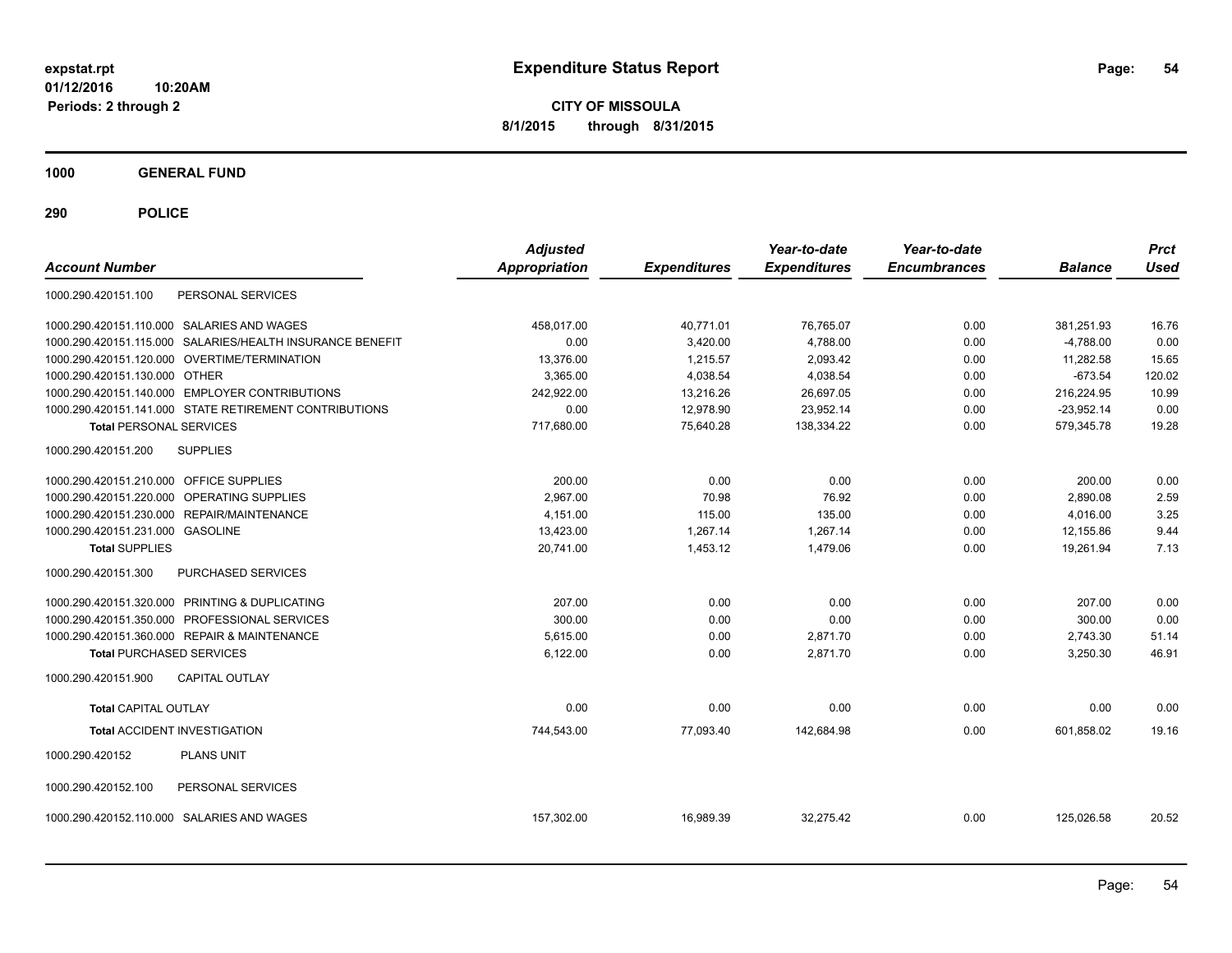**CITY OF MISSOULA 8/1/2015 through 8/31/2015**

**1000 GENERAL FUND**

| <b>Account Number</b>                                     | <b>Adjusted</b><br>Appropriation | <b>Expenditures</b> | Year-to-date<br><b>Expenditures</b> | Year-to-date<br><b>Encumbrances</b> | <b>Balance</b> | <b>Prct</b><br>Used |
|-----------------------------------------------------------|----------------------------------|---------------------|-------------------------------------|-------------------------------------|----------------|---------------------|
| 1000.290.420152.115.000 SALARIES/HEALTH INSURANCE BENEFIT | 0.00                             | 1.710.00            | 2,394.00                            | 0.00                                | $-2,394.00$    | 0.00                |
| 1000.290.420152.120.000 OVERTIME/TERMINATION              | 0.00                             | 0.00                | 173.40                              | 0.00                                | $-173.40$      | 0.00                |
| 1000.290.420152.122.000 COURT OVERTIME                    | 2,675.00                         | 0.00                | 0.00                                | 0.00                                | 2,675.00       | 0.00                |
| 1000.290.420152.130.000 OTHER                             | 0.00                             | 2,019.27            | 2,019.27                            | 0.00                                | $-2,019.27$    | 0.00                |
| 1000.290.420152.140.000 EMPLOYER CONTRIBUTIONS            | 2,019.00                         | 4,586.08            | 8,964.14                            | 0.00                                | $-6,945.14$    | 443.99              |
| 1000.290.420152.141.000 STATE RETIREMENT CONTRIBUTIONS    | 85,477.00                        | 5,492.01            | 10,182.41                           | 0.00                                | 75,294.59      | 11.91               |
| <b>Total PERSONAL SERVICES</b>                            | 247,473.00                       | 30,796.75           | 56,008.64                           | 0.00                                | 191,464.36     | 22.63               |
| <b>SUPPLIES</b><br>1000.290.420152.200                    |                                  |                     |                                     |                                     |                |                     |
| 1000.290.420152.210.000 OFFICE SUPPLIES                   | 200.00                           | 0.00                | 0.00                                | 0.00                                | 200.00         | 0.00                |
| 1000.290.420152.220.000 OPERATING SUPPLIES                | 2,000.00                         | 0.00                | 0.00                                | 0.00                                | 2,000.00       | 0.00                |
| <b>Total SUPPLIES</b>                                     | 2.200.00                         | 0.00                | 0.00                                | 0.00                                | 2,200.00       | 0.00                |
| 1000.290.420152.300<br>PURCHASED SERVICES                 |                                  |                     |                                     |                                     |                |                     |
| 1000.290.420152.320.000 PRINTING & DUPLICATING            | 200.00                           | 0.00                | 0.00                                | 0.00                                | 200.00         | 0.00                |
| 1000.290.420152.350.000 PROFESSIONAL SERVICES             | 150.00                           | 0.00                | 0.00                                | 0.00                                | 150.00         | 0.00                |
| 1000.290.420152.360.000 REPAIR & MAINTENANCE              | 500.00                           | 0.00                | 0.00                                | 0.00                                | 500.00         | 0.00                |
| <b>Total PURCHASED SERVICES</b>                           | 850.00                           | 0.00                | 0.00                                | 0.00                                | 850.00         | 0.00                |
| <b>Total PLANS UNIT</b>                                   | 250,523.00                       | 30,796.75           | 56,008.64                           | 0.00                                | 194,514.36     | 22.36               |
| 1000.290.420153<br><b>COMMUNITY RESOURCE</b>              |                                  |                     |                                     |                                     |                |                     |
| PERSONAL SERVICES<br>1000.290.420153.100                  |                                  |                     |                                     |                                     |                |                     |
| 1000.290.420153.110.000 CRO/SALARIES AND WAGES            | 681.961.00                       | 39,597.69           | 72,690.66                           | 0.00                                | 609.270.34     | 10.66               |
| 1000.290.420153.115.000 SALARIES/HEALTH INSURANCE BENEFIT | 0.00                             | 3,705.00            | 5.073.00                            | 0.00                                | $-5,073.00$    | 0.00                |
| 1000.290.420153.120.000 OVERTIME/TERMINATION              | 3,567.00                         | 664.47              | 871.49                              | 0.00                                | 2,695.51       | 24.43               |
| 1000.290.420153.130.000 OTHER                             | 3,365.00                         | 4,711.63            | 4,711.63                            | 0.00                                | $-1,346.63$    | 140.02              |
| 1000.290.420153.140.000 EMPLOYER CONTRIBUTIONS            | 365,997.00                       | 12,418.10           | 24,645.41                           | 0.00                                | 341,351.59     | 6.73                |
| 1000.290.420153.141.000 STATE RETIREMENT CONTRIBUTIONS    | 0.00                             | 12,718.00           | 22,839.19                           | 0.00                                | $-22,839.19$   | 0.00                |
| <b>Total PERSONAL SERVICES</b>                            | 1,054,890.00                     | 73,814.89           | 130,831.38                          | 0.00                                | 924,058.62     | 12.40               |
| <b>SUPPLIES</b><br>1000.290.420153.200                    |                                  |                     |                                     |                                     |                |                     |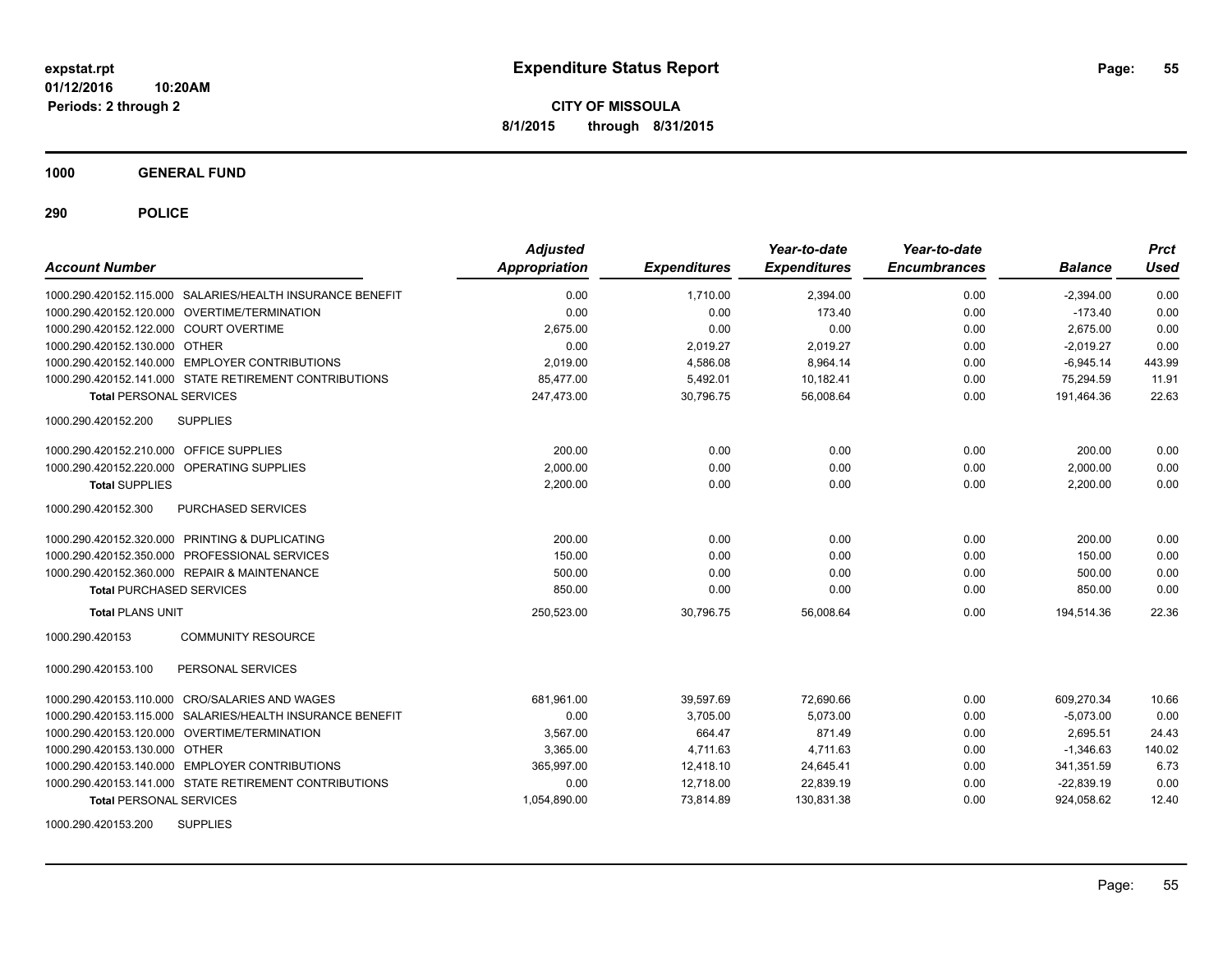**CITY OF MISSOULA 8/1/2015 through 8/31/2015**

**1000 GENERAL FUND**

| <b>Account Number</b>                   |                                                | <b>Adjusted</b><br><b>Appropriation</b> | <b>Expenditures</b> | Year-to-date<br><b>Expenditures</b> | Year-to-date<br><b>Encumbrances</b> | <b>Balance</b> | <b>Prct</b><br><b>Used</b> |
|-----------------------------------------|------------------------------------------------|-----------------------------------------|---------------------|-------------------------------------|-------------------------------------|----------------|----------------------------|
| 1000.290.420153.210.000 OFFICE SUPPLIES |                                                | 1,340.00                                | 0.00                | 0.00                                | 0.00                                | 1.340.00       | 0.00                       |
|                                         | 1000.290.420153.220.000 OPERATING SUPPLIES     | 3,500.00                                | 0.00                | 0.00                                | 0.00                                | 3,500.00       | 0.00                       |
|                                         | 1000.290.420153.230.000 REPAIR/MAINTENANCE     | 1,100.00                                | 0.00                | 0.00                                | 0.00                                | 1,100.00       | 0.00                       |
| 1000.290.420153.231.000 GASOLINE        |                                                | 3.561.00                                | 0.00                | 0.00                                | 0.00                                | 3,561.00       | 0.00                       |
| <b>Total SUPPLIES</b>                   |                                                | 9,501.00                                | 0.00                | 0.00                                | 0.00                                | 9,501.00       | 0.00                       |
| 1000.290.420153.300                     | PURCHASED SERVICES                             |                                         |                     |                                     |                                     |                |                            |
|                                         | 1000.290.420153.320.000 PRINTING & DUPLICATING | 580.00                                  | 0.00                | 0.00                                | 0.00                                | 580.00         | 0.00                       |
|                                         | 1000.290.420153.360.000 REPAIR & MAINTENANCE   | 500.00                                  | 0.00                | 0.00                                | 0.00                                | 500.00         | 0.00                       |
| <b>Total PURCHASED SERVICES</b>         |                                                | 1,080.00                                | 0.00                | 0.00                                | 0.00                                | 1,080.00       | 0.00                       |
| 1000.290.420153.900                     | <b>CAPITAL OUTLAY</b>                          |                                         |                     |                                     |                                     |                |                            |
| <b>Total CAPITAL OUTLAY</b>             |                                                | 0.00                                    | 0.00                | 0.00                                | 0.00                                | 0.00           | 0.00                       |
| <b>Total COMMUNITY RESOURCE</b>         |                                                | 1,065,471.00                            | 73,814.89           | 130,831.38                          | 0.00                                | 934,639.62     | 12.28                      |
| 1000.290.420154                         | ABANDONED VEHICLE PROGRAM                      |                                         |                     |                                     |                                     |                |                            |
| 1000.290.420154.100                     | PERSONAL SERVICES                              |                                         |                     |                                     |                                     |                |                            |
|                                         | 1000.290.420154.110.000 SALARIES AND WAGES     | 37.276.00                               | 2,901.26            | 5,408.00                            | 0.00                                | 31.868.00      | 14.51                      |
|                                         | 1000.290.420154.120.000 OVERTIME/TERMINATION   | 892.00                                  | 0.00                | 0.00                                | 0.00                                | 892.00         | 0.00                       |
|                                         | 1000.290.420154.140.000 EMPLOYER CONTRIBUTIONS | 15,830.00                               | 1,274.76            | 3,094.86                            | 0.00                                | 12,735.14      | 19.55                      |
| <b>Total PERSONAL SERVICES</b>          |                                                | 53,998.00                               | 4,176.02            | 8,502.86                            | 0.00                                | 45,495.14      | 15.75                      |
| 1000.290.420154.200                     | <b>SUPPLIES</b>                                |                                         |                     |                                     |                                     |                |                            |
| 1000.290.420154.210.000                 | OFFICE SUPPLIES                                | 240.00                                  | 9.29                | 9.29                                | 0.00                                | 230.71         | 3.87                       |
|                                         | 1000.290.420154.220.000 OPERATING SUPPLIES     | 400.00                                  | 0.00                | 0.00                                | 0.00                                | 400.00         | 0.00                       |
| <b>Total SUPPLIES</b>                   |                                                | 640.00                                  | 9.29                | 9.29                                | 0.00                                | 630.71         | 1.45                       |
| 1000.290.420154.300                     | PURCHASED SERVICES                             |                                         |                     |                                     |                                     |                |                            |
| 1000.290.420154.310.000 COMMUNICATIONS  |                                                | 2,484.00                                | 0.00                | 0.00                                | 0.00                                | 2,484.00       | 0.00                       |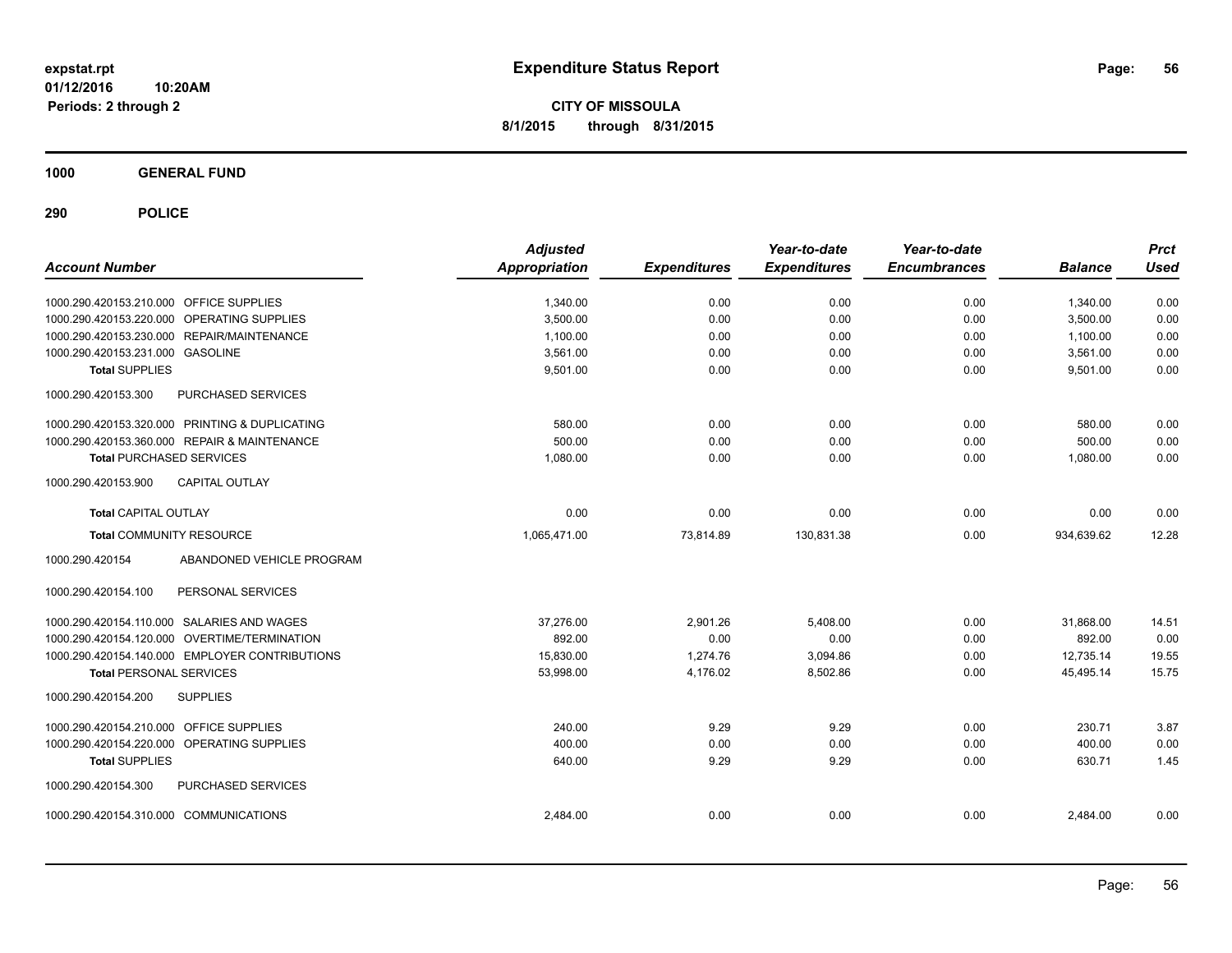**CITY OF MISSOULA 8/1/2015 through 8/31/2015**

**1000 GENERAL FUND**

| <b>Account Number</b>                                   | <b>Adjusted</b><br>Appropriation | <b>Expenditures</b> | Year-to-date<br><b>Expenditures</b> | Year-to-date<br><b>Encumbrances</b> | <b>Balance</b> | <b>Prct</b><br><b>Used</b> |
|---------------------------------------------------------|----------------------------------|---------------------|-------------------------------------|-------------------------------------|----------------|----------------------------|
| 1000.290.420154.320.000 PRINTING & DUPLICATING          | 768.00                           | 0.00                | 0.00                                | 0.00                                | 768.00         | 0.00                       |
| 1000.290.420154.330.000 PUBLICITY, SUBSCRIPTIONS & DUES | 2,400.00                         | 0.00                | 0.00                                | 0.00                                | 2.400.00       | 0.00                       |
| 1000.290.420154.350.000 PROFESSIONAL SERVICES           | 12,429.00                        | 6.75                | 6.75                                | 0.00                                | 12,422.25      | 0.05                       |
| 1000.290.420154.350.011 PROFESSIONAL SERVICES           | 0.00                             | 0.00                | 220.00                              | 0.00                                | $-220.00$      | 0.00                       |
| 1000.290.420154.350.012 PROFESSIONAL SERVICES           | 0.00                             | 0.00                | 500.00                              | 0.00                                | $-500.00$      | 0.00                       |
| <b>Total PURCHASED SERVICES</b>                         | 18,081.00                        | 6.75                | 726.75                              | 0.00                                | 17,354.25      | 4.02                       |
| Total ABANDONED VEHICLE PROGRAM                         | 72,719.00                        | 4,192.06            | 9,238.90                            | 0.00                                | 63,480.10      | 12.70                      |
| <b>COMMUNICATIONS</b><br>1000.290.420160                |                                  |                     |                                     |                                     |                |                            |
| PERSONAL SERVICES<br>1000.290.420160.100                |                                  |                     |                                     |                                     |                |                            |
| 1000.290.420160.110.000 SALARIES AND WAGES              | 306.001.00                       | 21,255.29           | 38,969.58                           | 0.00                                | 267,031.42     | 12.74                      |
| 1000.290.420160.120.000 OVERTIME/TERMINATION            | 8,917.00                         | 333.11              | 535.00                              | 0.00                                | 8,382.00       | 6.00                       |
| 1000.290.420160.140.000 EMPLOYER CONTRIBUTIONS          | 118,937.00                       | 7,404.28            | 17,961.10                           | 0.00                                | 100,975.90     | 15.10                      |
| <b>Total PERSONAL SERVICES</b>                          | 433,855.00                       | 28,992.68           | 57,465.68                           | 0.00                                | 376,389.32     | 13.25                      |
| <b>SUPPLIES</b><br>1000.290.420160.200                  |                                  |                     |                                     |                                     |                |                            |
| 1000.290.420160.210.000 OFFICE SUPPLIES                 | 400.00                           | 0.00                | 0.00                                | 0.00                                | 400.00         | 0.00                       |
| 1000.290.420160.220.000 OPERATING SUPPLIES              | 800.00                           | 0.00                | 0.00                                | 0.00                                | 800.00         | 0.00                       |
| <b>Total SUPPLIES</b>                                   | 1,200.00                         | 0.00                | 0.00                                | 0.00                                | 1,200.00       | 0.00                       |
| 1000.290.420160.300<br>PURCHASED SERVICES               |                                  |                     |                                     |                                     |                |                            |
| 1000.290.420160.310.000 COMMUNICATIONS                  | 6,700.00                         | 170.27              | 11,942.75                           | 0.00                                | $-5,242.75$    | 178.25                     |
| 1000.290.420160.320.000 PRINTING & DUPLICATING          | 150.00                           | 0.00                | 39.71                               | 0.00                                | 110.29         | 26.47                      |
| <b>Total PURCHASED SERVICES</b>                         | 6,850.00                         | 170.27              | 11,982.46                           | 0.00                                | $-5,132.46$    | 174.93                     |
| <b>Total COMMUNICATIONS</b>                             | 441,905.00                       | 29,162.95           | 69,448.14                           | 0.00                                | 372,456.86     | 15.72                      |
| 1000.290.420170<br><b>RECORDS</b>                       |                                  |                     |                                     |                                     |                |                            |
| 1000.290.420170.100<br>PERSONAL SERVICES                |                                  |                     |                                     |                                     |                |                            |
| 1000.290.420170.110.000 SALARIES AND WAGES              | 158,592.00                       | 7,693.55            | 14,490.28                           | 0.00                                | 144, 101.72    | 9.14                       |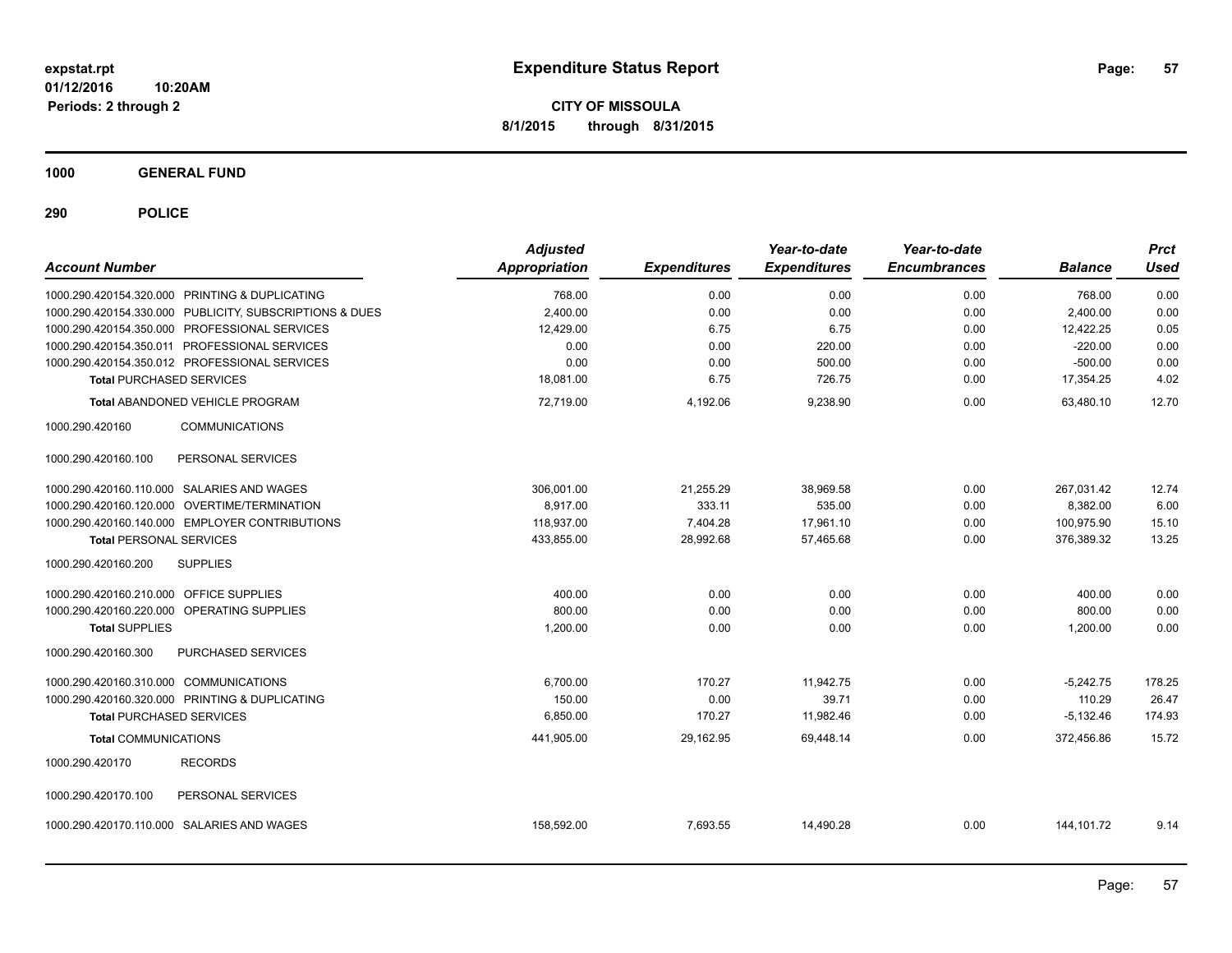**1000 GENERAL FUND**

| <b>Account Number</b>                          | <b>Adjusted</b><br><b>Appropriation</b> | <b>Expenditures</b> | Year-to-date<br><b>Expenditures</b> | Year-to-date<br><b>Encumbrances</b> | <b>Balance</b> | <b>Prct</b><br><b>Used</b> |
|------------------------------------------------|-----------------------------------------|---------------------|-------------------------------------|-------------------------------------|----------------|----------------------------|
| 1000.290.420170.120.000 OVERTIME/TERMINATION   | 713.00                                  | 366.53              | 689.22                              | 0.00                                | 23.78          | 96.66                      |
| 1000.290.420170.140.000 EMPLOYER CONTRIBUTIONS | 64,315.00                               | 3,696.73            | 9,080.04                            | 0.00                                | 55,234.96      | 14.12                      |
| <b>Total PERSONAL SERVICES</b>                 | 223,620.00                              | 11,756.81           | 24,259.54                           | 0.00                                | 199,360.46     | 10.85                      |
| <b>SUPPLIES</b><br>1000.290.420170.200         |                                         |                     |                                     |                                     |                |                            |
| 1000.290.420170.210.000 OFFICE SUPPLIES        | 800.00                                  | 111.32              | 111.32                              | 0.00                                | 688.68         | 13.92                      |
| 1000.290.420170.220.000 OPERATING SUPPLIES     | 850.00                                  | 70.00               | 99.75                               | 0.00                                | 750.25         | 11.74                      |
| <b>Total SUPPLIES</b>                          | 1,650.00                                | 181.32              | 211.07                              | 0.00                                | 1,438.93       | 12.79                      |
| PURCHASED SERVICES<br>1000.290.420170.300      |                                         |                     |                                     |                                     |                |                            |
| <b>Total PURCHASED SERVICES</b>                | 0.00                                    | 0.00                | 0.00                                | 0.00                                | 0.00           | 0.00                       |
| 1000.290.420170.500<br><b>FIXED CHARGES</b>    |                                         |                     |                                     |                                     |                |                            |
| <b>Total FIXED CHARGES</b>                     | 0.00                                    | 0.00                | 0.00                                | 0.00                                | 0.00           | 0.00                       |
| <b>CAPITAL OUTLAY</b><br>1000.290.420170.900   |                                         |                     |                                     |                                     |                |                            |
| <b>Total CAPITAL OUTLAY</b>                    | 0.00                                    | 0.00                | 0.00                                | 0.00                                | 0.00           | 0.00                       |
| <b>Total RECORDS</b>                           | 225,270.00                              | 11,938.13           | 24,470.61                           | 0.00                                | 200.799.39     | 10.86                      |
| 1000.290.420182<br><b>EVIDENCE</b>             |                                         |                     |                                     |                                     |                |                            |
| 1000.290.420182.100<br>PERSONAL SERVICES       |                                         |                     |                                     |                                     |                |                            |
| 1000.290.420182.110.000 SALARIES AND WAGES     | 72,905.00                               | 8,755.32            | 16,503.52                           | 0.00                                | 56,401.48      | 22.64                      |
| 1000.290.420182.120.000 OVERTIME/TERMINATION   | 2,229.00                                | 486.08              | 539.02                              | 0.00                                | 1,689.98       | 24.18                      |
| 1000.290.420182.140.000 EMPLOYER CONTRIBUTIONS | 31,402.00                               | 3,902.00            | 8,638.57                            | 0.00                                | 22,763.43      | 27.51                      |
| <b>Total PERSONAL SERVICES</b>                 | 106,536.00                              | 13,143.40           | 25,681.11                           | 0.00                                | 80,854.89      | 24.11                      |
| 1000.290.420182.200<br><b>SUPPLIES</b>         |                                         |                     |                                     |                                     |                |                            |
| 1000.290.420182.210.000 OFFICE SUPPLIES        | 800.00                                  | 0.00                | 0.00                                | 0.00                                | 800.00         | 0.00                       |
| 1000.290.420182.220.000 OPERATING SUPPLIES     | 5,800.00                                | 2,004.50            | 2,871.70                            | 0.00                                | 2,928.30       | 49.51                      |
| 1000.290.420182.230.000 REPAIR/MAINTENANCE     | 500.00                                  | 51.64               | 51.64                               | 0.00                                | 448.36         | 10.33                      |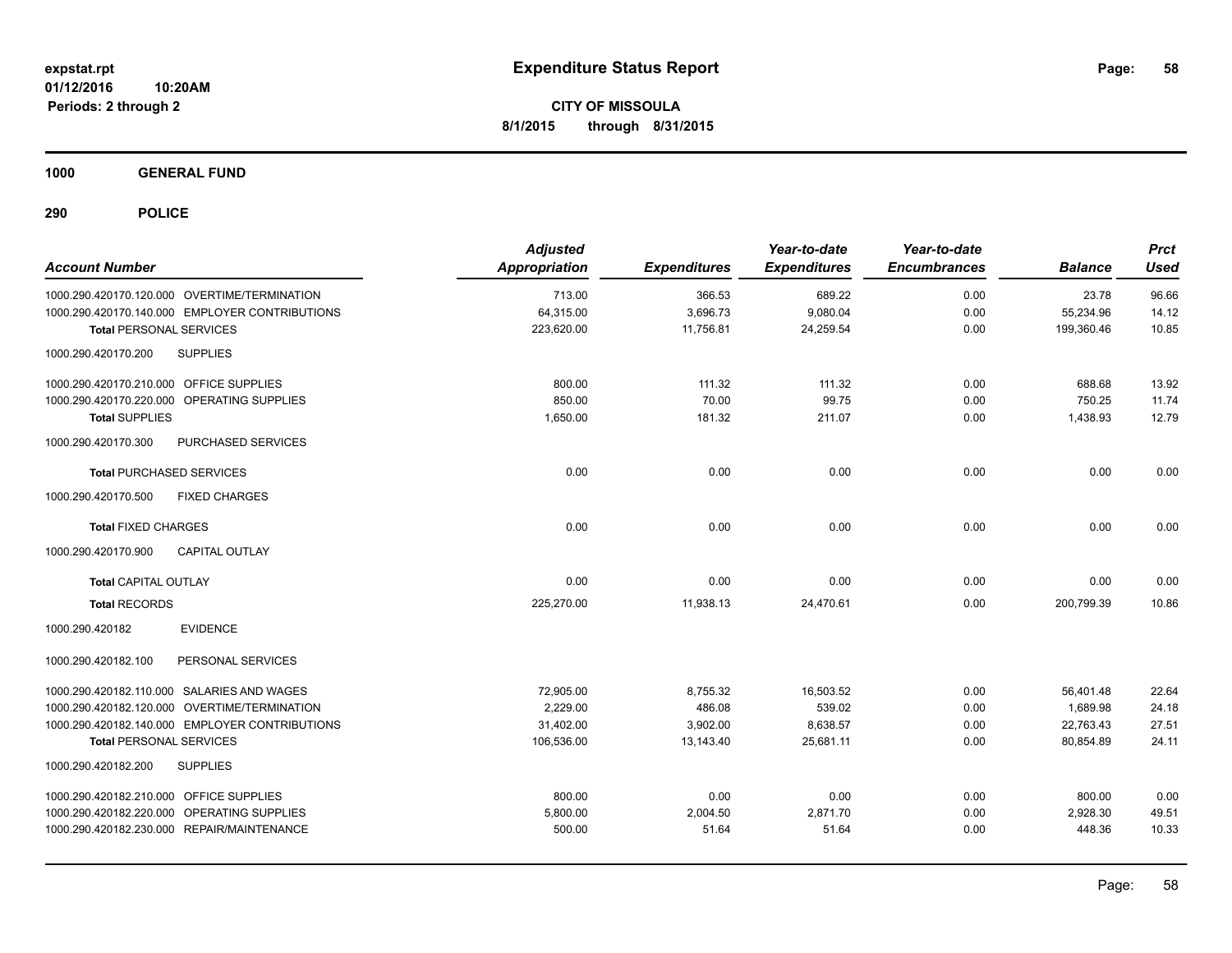**CITY OF MISSOULA 8/1/2015 through 8/31/2015**

**1000 GENERAL FUND**

| <b>Account Number</b>                          | <b>Adjusted</b><br><b>Appropriation</b> | <b>Expenditures</b> | Year-to-date<br><b>Expenditures</b> | Year-to-date<br><b>Encumbrances</b> | <b>Balance</b> | <b>Prct</b><br><b>Used</b> |
|------------------------------------------------|-----------------------------------------|---------------------|-------------------------------------|-------------------------------------|----------------|----------------------------|
| 1000.290.420182.231.000 GASOLINE               | 479.00                                  | 111.38              | 111.38                              | 0.00                                | 367.62         | 23.25                      |
| <b>Total SUPPLIES</b>                          | 7,579.00                                | 2,167.52            | 3,034.72                            | 0.00                                | 4,544.28       | 40.04                      |
| PURCHASED SERVICES<br>1000.290.420182.300      |                                         |                     |                                     |                                     |                |                            |
| 1000.290.420182.310.000 COMMUNICATIONS         | 300.00                                  | 0.00                | 0.00                                | 0.00                                | 300.00         | 0.00                       |
| 1000.290.420182.320.000 PRINTING & DUPLICATING | 1,000.00                                | 0.00                | 0.00                                | 0.00                                | 1.000.00       | 0.00                       |
| 1000.290.420182.350.000 PROFESSIONAL SERVICES  | 34,700.00                               | 143.00              | 213.00                              | 0.00                                | 34,487.00      | 0.61                       |
| 1000.290.420182.360.000 REPAIR & MAINTENANCE   | 150.00                                  | 0.00                | 0.00                                | 0.00                                | 150.00         | 0.00                       |
| <b>Total PURCHASED SERVICES</b>                | 36,150.00                               | 143.00              | 213.00                              | 0.00                                | 35,937.00      | 0.59                       |
| 1000.290.420182.500<br><b>FIXED CHARGES</b>    |                                         |                     |                                     |                                     |                |                            |
| 1000.290.420182.500.000 FIXED CHARGES          | 650.00                                  | 0.00                | 0.00                                | 0.00                                | 650.00         | 0.00                       |
| <b>Total FIXED CHARGES</b>                     | 650.00                                  | 0.00                | 0.00                                | 0.00                                | 650.00         | 0.00                       |
| <b>Total EVIDENCE</b>                          | 150,915.00                              | 15,453.92           | 28,928.83                           | 0.00                                | 121,986.17     | 19.17                      |
| 1000.290.420185<br><b>SPECIAL TEAMS</b>        |                                         |                     |                                     |                                     |                |                            |
| PERSONAL SERVICES<br>1000.290.420185.100       |                                         |                     |                                     |                                     |                |                            |
| <b>Total PERSONAL SERVICES</b>                 | 0.00                                    | 0.00                | 0.00                                | 0.00                                | 0.00           | 0.00                       |
| <b>SUPPLIES</b><br>1000.290.420185.200         |                                         |                     |                                     |                                     |                |                            |
| 1000.290.420185.220.000 OPERATING SUPPLIES     | 6,325.00                                | 0.00                | 0.00                                | 0.00                                | 6,325.00       | 0.00                       |
| REPAIR/MAINTENANCE<br>1000.290.420185.230.000  | 200.00                                  | 0.00                | 0.00                                | 0.00                                | 200.00         | 0.00                       |
| 1000.290.420185.231.000 GASOLINE               | 239.00                                  | 0.00                | 0.00                                | 0.00                                | 239.00         | 0.00                       |
| <b>Total SUPPLIES</b>                          | 6,764.00                                | 0.00                | 0.00                                | 0.00                                | 6,764.00       | 0.00                       |
| 1000.290.420185.300<br>PURCHASED SERVICES      |                                         |                     |                                     |                                     |                |                            |
| 1000.290.420185.350.000 PROFESSIONAL SERVICES  | 175.00                                  | 0.00                | 0.00                                | 0.00                                | 175.00         | 0.00                       |
| 1000.290.420185.360.000 REPAIR & MAINTENANCE   | 350.00                                  | 0.00                | 0.00                                | 0.00                                | 350.00         | 0.00                       |
| <b>Total PURCHASED SERVICES</b>                | 525.00                                  | 0.00                | 0.00                                | 0.00                                | 525.00         | 0.00                       |
| <b>Total SPECIAL TEAMS</b>                     | 7,289.00                                | 0.00                | 0.00                                | 0.00                                | 7,289.00       | 0.00                       |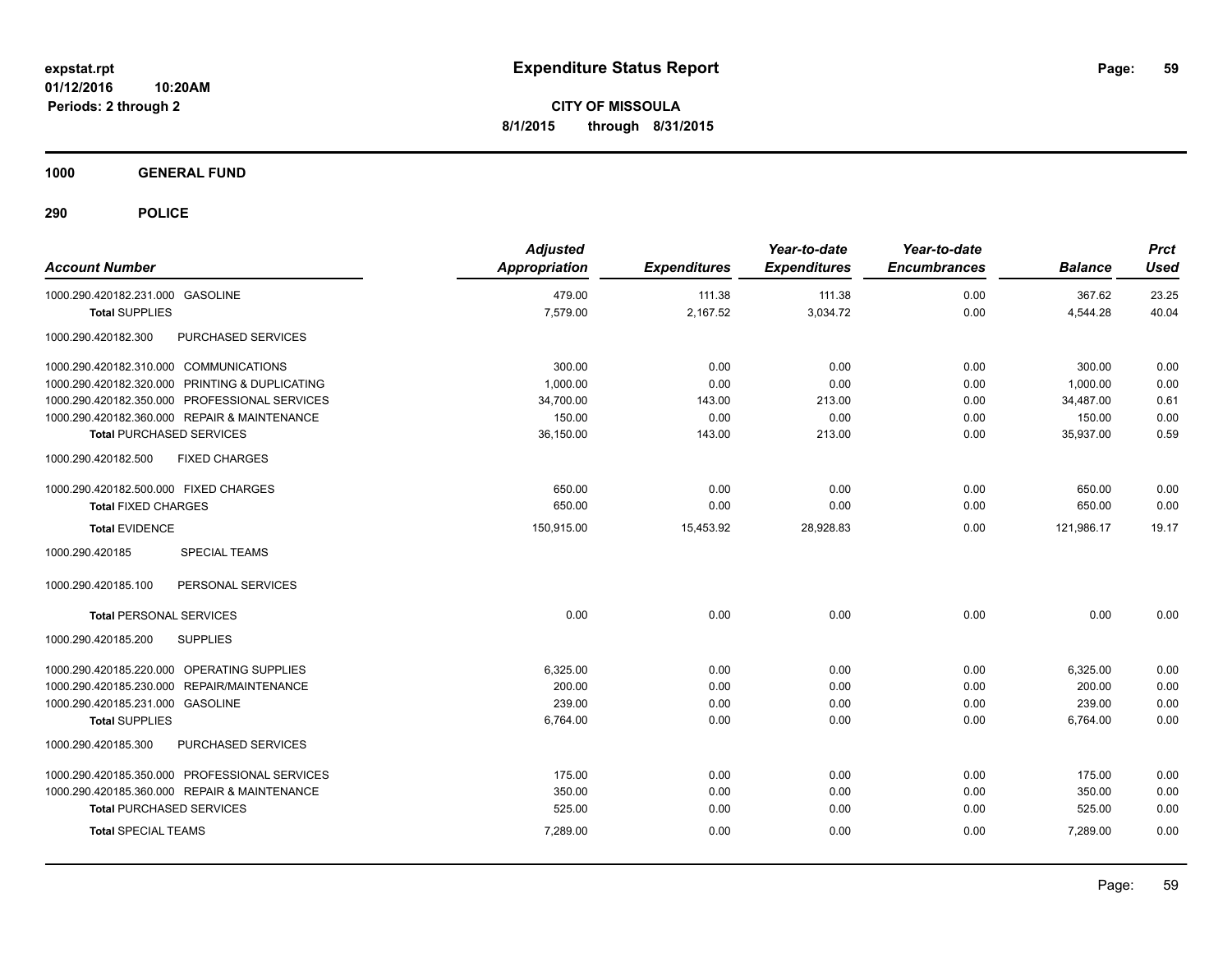**CITY OF MISSOULA 8/1/2015 through 8/31/2015**

**1000 GENERAL FUND**

| <b>Account Number</b>         |                                     | <b>Adjusted</b><br><b>Appropriation</b> | <b>Expenditures</b> | Year-to-date<br><b>Expenditures</b> | Year-to-date<br><b>Encumbrances</b> | <b>Balance</b> | <b>Prct</b><br><b>Used</b> |
|-------------------------------|-------------------------------------|-----------------------------------------|---------------------|-------------------------------------|-------------------------------------|----------------|----------------------------|
| 1000.290.420199               | CONTINGENCY-NEW AWARD FUNDING       |                                         |                     |                                     |                                     |                |                            |
| 1000.290.420199.100           | PERSONAL SERVICES                   |                                         |                     |                                     |                                     |                |                            |
|                               | <b>Total PERSONAL SERVICES</b>      | 0.00                                    | 0.00                | 0.00                                | 0.00                                | 0.00           | 0.00                       |
| 1000.290.420199.200           | <b>SUPPLIES</b>                     |                                         |                     |                                     |                                     |                |                            |
| <b>Total SUPPLIES</b>         |                                     | 0.00                                    | 0.00                | 0.00                                | 0.00                                | 0.00           | 0.00                       |
| 1000.290.420199.300           | PURCHASED SERVICES                  |                                         |                     |                                     |                                     |                |                            |
|                               | <b>Total PURCHASED SERVICES</b>     | 0.00                                    | 0.00                | 0.00                                | 0.00                                | 0.00           | 0.00                       |
| 1000.290.420199.900           | <b>CAPITAL OUTLAY</b>               |                                         |                     |                                     |                                     |                |                            |
|                               | Total CONTINGENCY-NEW AWARD FUNDING | 0.00                                    | 0.00                | 0.00                                | 0.00                                | 0.00           | 0.00                       |
| 1000.290.420256               | *** Title Not Found ***             |                                         |                     |                                     |                                     |                |                            |
| 1000.290.420256.100           | PERSONAL SERVICES                   |                                         |                     |                                     |                                     |                |                            |
| Total *** Title Not Found *** |                                     | 0.00                                    | 0.00                | 0.00                                | 0.00                                | 0.00           | 0.00                       |
| <b>Total POLICE</b>           |                                     | 14,391,954.00                           | 1,155,154.75        | 2,084,359.90                        | 0.00                                | 12,307,594.10  | 14.48                      |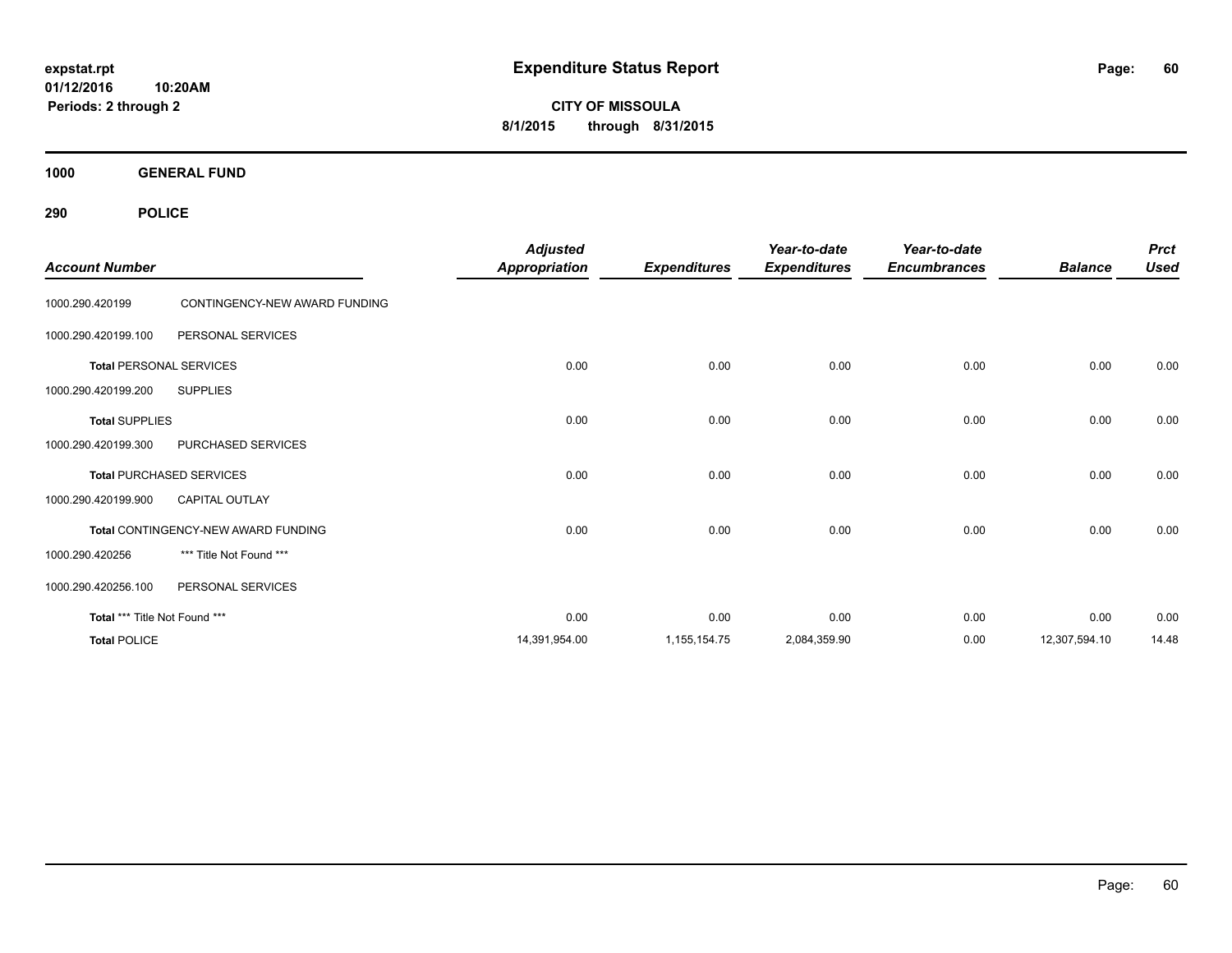**CITY OF MISSOULA 8/1/2015 through 8/31/2015**

**1000 GENERAL FUND**

| <b>Account Number</b>                      |                                                         | <b>Adjusted</b><br>Appropriation | <b>Expenditures</b> | Year-to-date<br><b>Expenditures</b> | Year-to-date<br><b>Encumbrances</b> | <b>Balance</b> | <b>Prct</b><br><b>Used</b> |
|--------------------------------------------|---------------------------------------------------------|----------------------------------|---------------------|-------------------------------------|-------------------------------------|----------------|----------------------------|
| 1000.300.420410                            | <b>ADMINISTRATION</b>                                   |                                  |                     |                                     |                                     |                |                            |
| 1000.300.420410.100                        | PERSONAL SERVICES                                       |                                  |                     |                                     |                                     |                |                            |
| 1000.300.420410.110.000 SALARIES AND WAGES |                                                         | 441,354.00                       | 32,345.41           | 60,973.18                           | 0.00                                | 380,380.82     | 13.82                      |
| 1000.300.420410.115.000                    | SALARIES/HEALTH INSURANCE BENEFIT                       | 0.00                             | 1,710.00            | 2,394.00                            | 0.00                                | $-2,394.00$    | 0.00                       |
|                                            | 1000.300.420410.140.000 EMPLOYER CONTRIBUTIONS          | 105,401.00                       | 9,411.80            | 20,248.61                           | 0.00                                | 85,152.39      | 19.21                      |
|                                            | 1000.300.420410.141.000 STATE RETIREMENT CONTRIBUTIONS  | 120,013.00                       | 8,144.22            | 13.358.15                           | 0.00                                | 106.654.85     | 11.13                      |
| <b>Total PERSONAL SERVICES</b>             |                                                         | 666,768.00                       | 51,611.43           | 96,973.94                           | 0.00                                | 569,794.06     | 14.54                      |
| 1000.300.420410.200                        | <b>SUPPLIES</b>                                         |                                  |                     |                                     |                                     |                |                            |
| 1000.300.420410.210.000 OFFICE SUPPLIES    |                                                         | 8,471.00                         | 0.00                | 1,016.43                            | 0.00                                | 7,454.57       | 12.00                      |
| 1000.300.420410.220.000 OPERATING SUPPLIES |                                                         | 2,822.00                         | 0.00                | 0.00                                | 0.00                                | 2,822.00       | 0.00                       |
| 1000.300.420410.230.000 REPAIR/MAINTENANCE |                                                         | 300.00                           | 0.00                | 0.00                                | 0.00                                | 300.00         | 0.00                       |
| 1000.300.420410.240.000 OTHER SUPPLIES     |                                                         | 2,848.00                         | 0.00                | 0.00                                | 0.00                                | 2,848.00       | 0.00                       |
| <b>Total SUPPLIES</b>                      |                                                         | 14,441.00                        | 0.00                | 1,016.43                            | 0.00                                | 13,424.57      | 7.04                       |
| 1000.300.420410.300                        | <b>PURCHASED SERVICES</b>                               |                                  |                     |                                     |                                     |                |                            |
| 1000.300.420410.310.000                    | <b>COMMUNICATIONS</b>                                   | 577.00                           | 28.99               | 28.99                               | 0.00                                | 548.01         | 5.02                       |
|                                            | 1000.300.420410.320.000 PRINTING & DUPLICATING          | 240.00                           | 0.00                | 0.00                                | 0.00                                | 240.00         | 0.00                       |
|                                            | 1000.300.420410.330.000 PUBLICITY, SUBSCRIPTIONS & DUES | 1,238.00                         | 0.00                | 0.00                                | 0.00                                | 1,238.00       | 0.00                       |
|                                            | 1000.300.420410.350.000 PROFESSIONAL SERVICES           | 192.00                           | 0.00                | 192.00                              | 0.00                                | 0.00           | 100.00                     |
| 1000.300.420410.370.000                    | <b>TRAVEL</b>                                           | 4,240.00                         | 0.00                | 0.00                                | 0.00                                | 4,240.00       | 0.00                       |
| 1000.300.420410.380.000 TRAINING           |                                                         | 1,054.00                         | 0.00                | 0.00                                | 0.00                                | 1,054.00       | 0.00                       |
| <b>Total PURCHASED SERVICES</b>            |                                                         | 7,541.00                         | 28.99               | 220.99                              | 0.00                                | 7,320.01       | 2.93                       |
| 1000.300.420410.700                        | <b>GRANTS &amp; CONTRIBUTIONS</b>                       |                                  |                     |                                     |                                     |                |                            |
|                                            | 1000.300.420410.700.000 GRANTS & CONTRIBUTIONS          | 2,700.00                         | 0.00                | 0.00                                | 0.00                                | 2,700.00       | 0.00                       |
|                                            | <b>Total GRANTS &amp; CONTRIBUTIONS</b>                 | 2,700.00                         | 0.00                | 0.00                                | 0.00                                | 2,700.00       | 0.00                       |
| 1000.300.420410.800                        | OTHER OBJECTS                                           |                                  |                     |                                     |                                     |                |                            |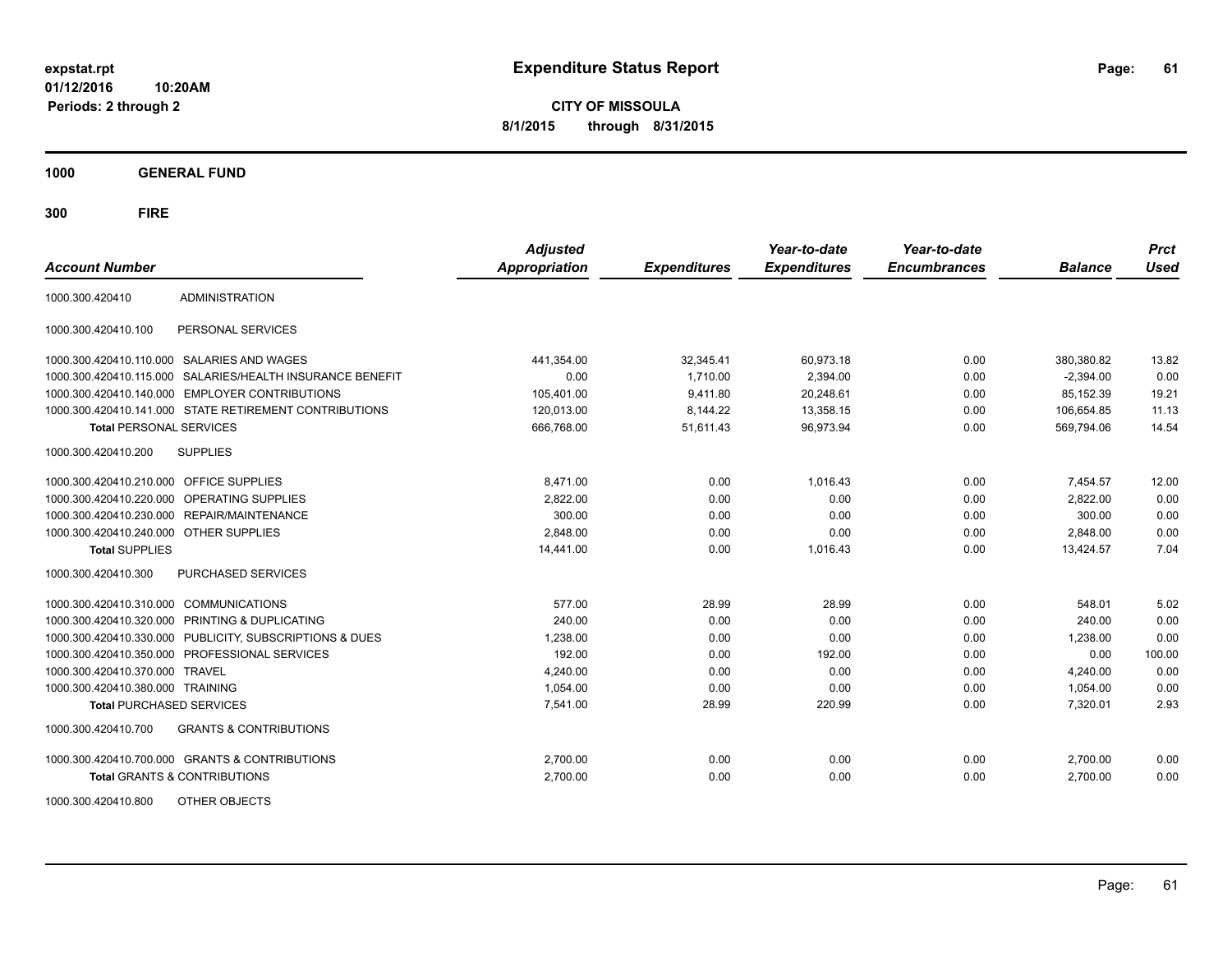**CITY OF MISSOULA 8/1/2015 through 8/31/2015**

**1000 GENERAL FUND**

| <b>Account Number</b>                             | <b>Adjusted</b><br><b>Appropriation</b> | <b>Expenditures</b> | Year-to-date<br><b>Expenditures</b> | Year-to-date<br><b>Encumbrances</b> | <b>Balance</b> | <b>Prct</b><br><b>Used</b> |
|---------------------------------------------------|-----------------------------------------|---------------------|-------------------------------------|-------------------------------------|----------------|----------------------------|
| 1000.300.420410.850.000 SALARY SAVINGS            | $-65,888.00$                            | 0.00                | 0.00                                | 0.00                                | $-65,888.00$   | 0.00                       |
| <b>Total OTHER OBJECTS</b>                        | $-65,888.00$                            | 0.00                | 0.00                                | 0.00                                | $-65,888.00$   | 0.00                       |
| <b>Total ADMINISTRATION</b>                       | 625,562.00                              | 51,640.42           | 98,211.36                           | 0.00                                | 527,350.64     | 15.70                      |
| <b>FACILITY</b><br>1000.300.420420                |                                         |                     |                                     |                                     |                |                            |
| PERSONAL SERVICES<br>1000.300.420420.100          |                                         |                     |                                     |                                     |                |                            |
| <b>Total PERSONAL SERVICES</b>                    | 0.00                                    | 0.00                | 0.00                                | 0.00                                | 0.00           | 0.00                       |
| <b>SUPPLIES</b><br>1000.300.420420.200            |                                         |                     |                                     |                                     |                |                            |
| 1000.300.420420.210.000 OFFICE SUPPLIES           | 7,245.00                                | 0.00                | 0.00                                | 0.00                                | 7,245.00       | 0.00                       |
| 1000.300.420420.220.000 OPERATING SUPPLIES        | 6.448.00                                | 1,555.36            | 1,555.36                            | 0.00                                | 4.892.64       | 24.12                      |
| 1000.300.420420.230.000 REPAIR/MAINTENANCE        | 14,000.00                               | 322.28              | 316.90                              | 0.00                                | 13,683.10      | 2.26                       |
| <b>Total SUPPLIES</b>                             | 27,693.00                               | 1,877.64            | 1,872.26                            | 0.00                                | 25,820.74      | 6.76                       |
| 1000.300.420420.300<br>PURCHASED SERVICES         |                                         |                     |                                     |                                     |                |                            |
| 1000.300.420420.340.000 SEWER                     | 1,394.00                                | 0.00                | 551.58                              | 0.00                                | 842.42         | 39.57                      |
| 1000.300.420420.341.000 ELECTRICITY & NATURAL GAS | 66,891.00                               | 5,243.14            | 5,243.14                            | 0.00                                | 61,647.86      | 7.84                       |
| 1000.300.420420.343.000 WATER CHARGES             | 14,677.00                               | 1,375.99            | 1,375.99                            | 0.00                                | 13,301.01      | 9.38                       |
| 1000.300.420420.344.000 TELEPHONE SERVICE         | 20,484.00                               | 1,275.36            | 1.275.36                            | 0.00                                | 19,208.64      | 6.23                       |
| 1000.300.420420.345.000 GARBAGE                   | 5,462.00                                | 441.35              | 882.70                              | 0.00                                | 4,579.30       | 16.16                      |
| 1000.300.420420.360.000 REPAIR & MAINTENANCE      | 25,258.00                               | 2,363.62            | 2,489.95                            | 0.00                                | 22,768.05      | 9.86                       |
| <b>Total PURCHASED SERVICES</b>                   | 134,166.00                              | 10,699.46           | 11,818.72                           | 0.00                                | 122,347.28     | 8.81                       |
| <b>FIXED CHARGES</b><br>1000.300.420420.500       |                                         |                     |                                     |                                     |                |                            |
| 1000.300.420420.530.000 PROPANE TANK RENTAL       | 226.00                                  | 0.00                | 0.00                                | 0.00                                | 226.00         | 0.00                       |
| <b>Total FIXED CHARGES</b>                        | 226.00                                  | 0.00                | 0.00                                | 0.00                                | 226.00         | 0.00                       |
| <b>Total FACILITY</b>                             | 162,085.00                              | 12,577.10           | 13,690.98                           | 0.00                                | 148,394.02     | 8.45                       |
| 1000.300.420430<br>PERSONNEL TRAINING             |                                         |                     |                                     |                                     |                |                            |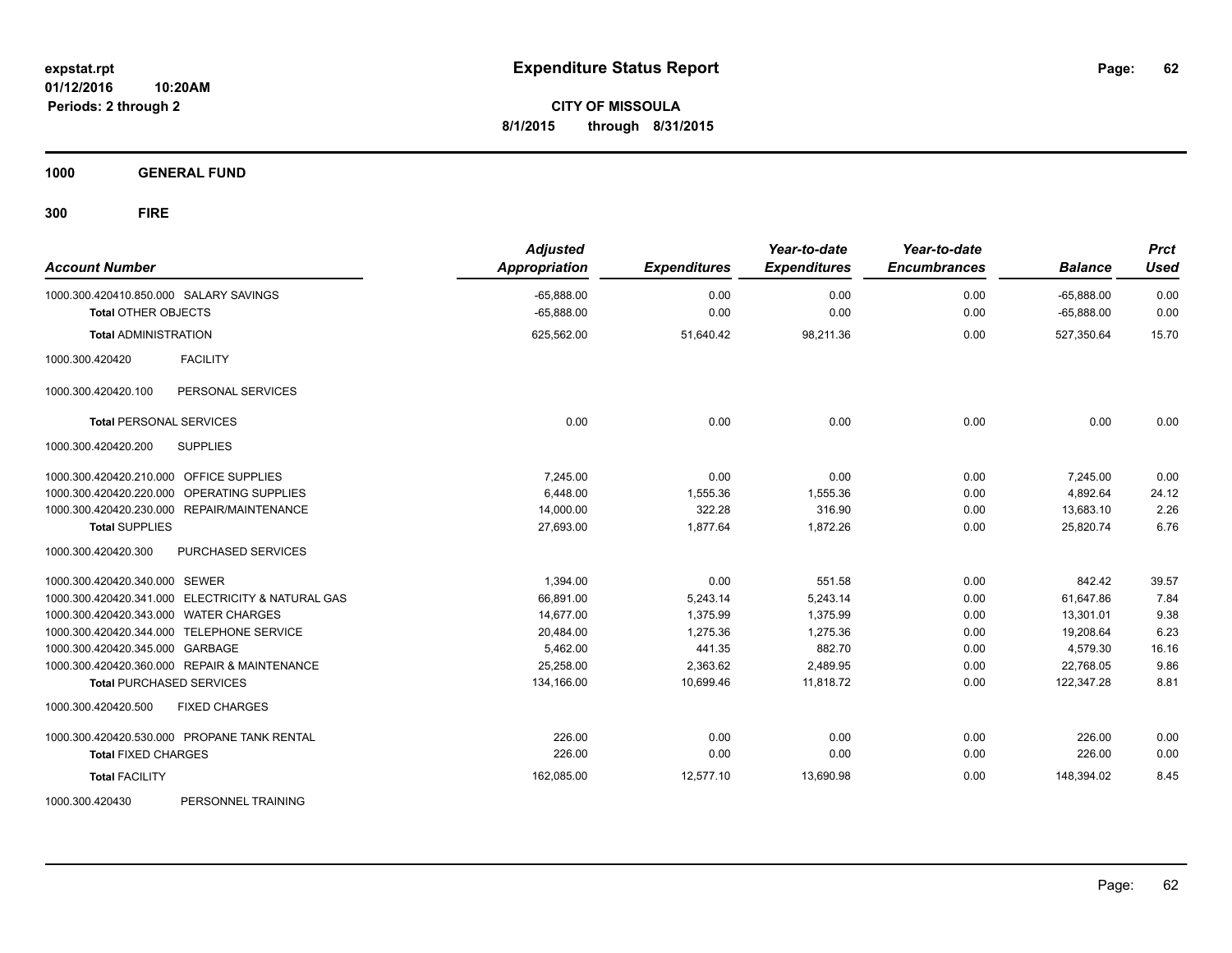**CITY OF MISSOULA 8/1/2015 through 8/31/2015**

**1000 GENERAL FUND**

| <b>Account Number</b>                                        | <b>Adjusted</b><br><b>Appropriation</b> | <b>Expenditures</b> | Year-to-date<br><b>Expenditures</b> | Year-to-date<br><b>Encumbrances</b> | <b>Balance</b> | <b>Prct</b><br><b>Used</b> |
|--------------------------------------------------------------|-----------------------------------------|---------------------|-------------------------------------|-------------------------------------|----------------|----------------------------|
| PERSONAL SERVICES<br>1000.300.420430.100                     |                                         |                     |                                     |                                     |                |                            |
| 1000.300.420430.110.000 SALARIES AND WAGES                   | 85,034.00                               | 6,508.00            | 12,318.71                           | 0.00                                | 72,715.29      | 14.49                      |
| 1000.300.420430.115.000 SALARIES/HEALTH INSURANCE BENEFIT    | 6,840.00                                | 570.00              | 855.00                              | 0.00                                | 5,985.00       | 12.50                      |
| 1000.300.420430.120.000 OVERTIME/TERMINATION                 | 2,223.00                                | 0.00                | 0.00                                | 0.00                                | 2,223.00       | 0.00                       |
| 1000.300.420430.140.000 EMPLOYER CONTRIBUTIONS               | 29,960.00                               | 1,606.96            | 3,146.50                            | 0.00                                | 26,813.50      | 10.50                      |
| 1000.300.420430.141.000 STATE RETIREMENT CONTRIBUTIONS       | 20,870.00                               | 2,308.14            | 4,292.52                            | 0.00                                | 16,577.48      | 20.57                      |
| <b>Total PERSONAL SERVICES</b>                               | 144,927.00                              | 10,993.10           | 20,612.73                           | 0.00                                | 124.314.27     | 14.22                      |
| <b>SUPPLIES</b><br>1000.300.420430.200                       |                                         |                     |                                     |                                     |                |                            |
| 1000.300.420430.210.000 OFFICE SUPPLIES                      | 96.00                                   | 0.00                | 0.00                                | 0.00                                | 96.00          | 0.00                       |
| 1000.300.420430.220.000 OPERATING SUPPLIES                   | 3.701.00                                | 620.53              | 620.53                              | 0.00                                | 3.080.47       | 16.77                      |
| 1000.300.420430.230.000 REPAIR/MAINTENANCE                   | 320.00                                  | 0.00                | 239.92                              | 0.00                                | 80.08          | 74.98                      |
| <b>Total SUPPLIES</b>                                        | 4,117.00                                | 620.53              | 860.45                              | 0.00                                | 3,256.55       | 20.90                      |
| PURCHASED SERVICES<br>1000.300.420430.300                    |                                         |                     |                                     |                                     |                |                            |
| 1000.300.420430.320.000 PRINTING & DUPLICATING               | 192.00                                  | 0.00                | 0.00                                | 0.00                                | 192.00         | 0.00                       |
| 1000.300.420430.330.000 PUBLICITY, SUBSCRIPTIONS & DUES      | 322.00                                  | 21.00               | 21.00                               | 0.00                                | 301.00         | 6.52                       |
| 1000.300.420430.370.000 TRAVEL                               | 1,148.00                                | 0.00                | 0.00                                | 0.00                                | 1,148.00       | 0.00                       |
| 1000.300.420430.380.000 TRAINING                             | 480.00                                  | 0.00                | 0.00                                | 0.00                                | 480.00         | 0.00                       |
| <b>Total PURCHASED SERVICES</b>                              | 2,142.00                                | 21.00               | 21.00                               | 0.00                                | 2,121.00       | 0.98                       |
| <b>Total PERSONNEL TRAINING</b>                              | 151.186.00                              | 11.634.63           | 21.494.18                           | 0.00                                | 129.691.82     | 14.22                      |
| <b>FIRE PREVENTION</b><br>1000.300.420440                    |                                         |                     |                                     |                                     |                |                            |
| PERSONAL SERVICES<br>1000.300.420440.100                     |                                         |                     |                                     |                                     |                |                            |
| 1000.300.420440.110.000 SALARIES AND WAGES                   | 393.104.00                              | 29.984.42           | 56.756.21                           | 0.00                                | 336.347.79     | 14.44                      |
| SALARIES/HEALTH INSURANCE BENEFIT<br>1000.300.420440.115.000 | 34,200.00                               | 2.850.00            | 4.275.00                            | 0.00                                | 29.925.00      | 12.50                      |
| 1000.300.420440.120.000 OVERTIME/TERMINATION                 | 9,590.00                                | 1,035.67            | 2,160.23                            | 0.00                                | 7,429.77       | 22.53                      |
| 1000.300.420440.140.000 EMPLOYER CONTRIBUTIONS               | 139,344.00                              | 7,298.89            | 14,495.93                           | 0.00                                | 124,848.07     | 10.40                      |
| 1000.300.420440.141.000 STATE RETIREMENT CONTRIBUTIONS       | 97,889.00                               | 10,700.78           | 19,872.66                           | 0.00                                | 78,016.34      | 20.30                      |
| <b>Total PERSONAL SERVICES</b>                               | 674,127.00                              | 51,869.76           | 97,560.03                           | 0.00                                | 576,566.97     | 14.47                      |
|                                                              |                                         |                     |                                     |                                     |                |                            |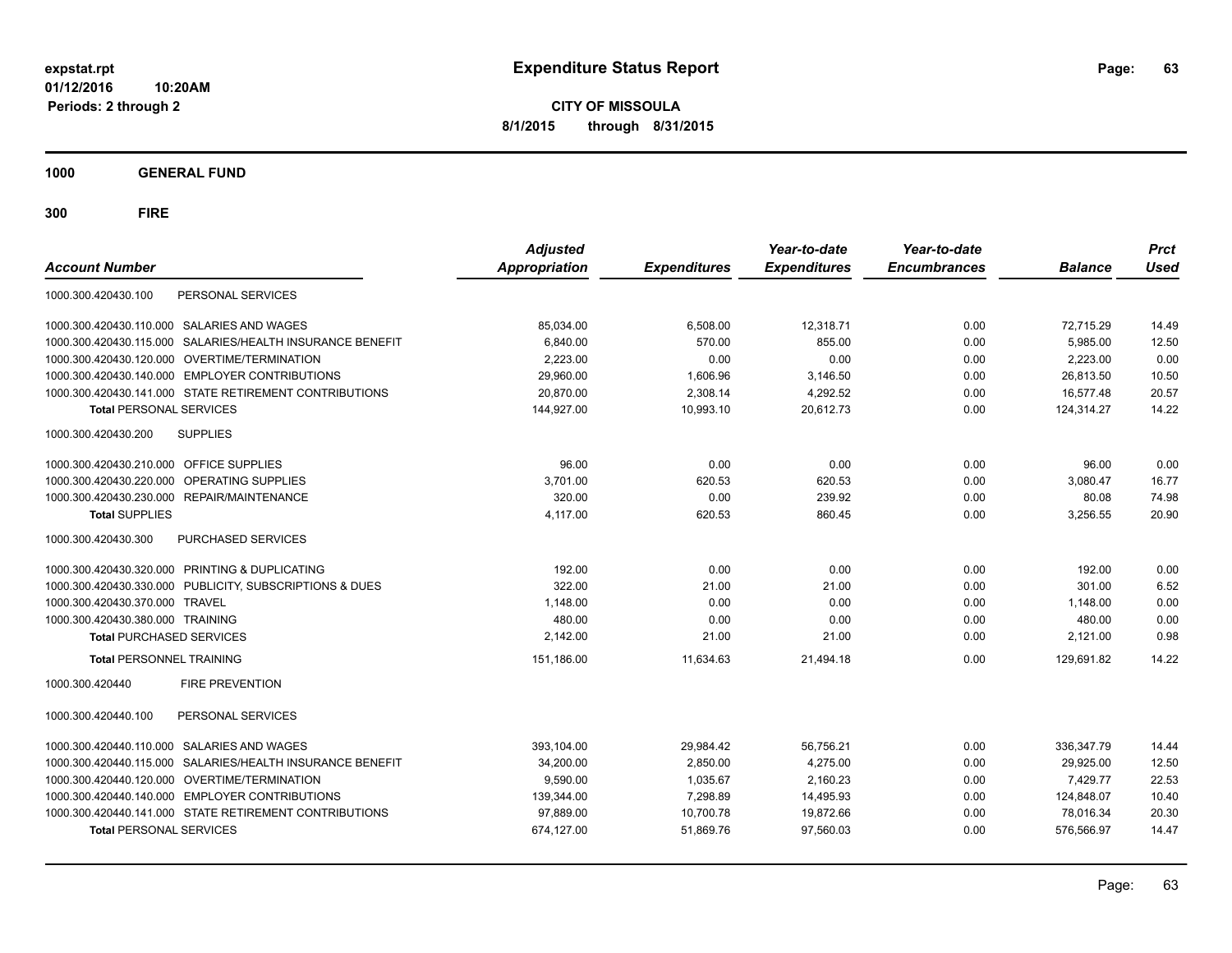**CITY OF MISSOULA 8/1/2015 through 8/31/2015**

**1000 GENERAL FUND**

| <b>Account Number</b>            |                                                         | <b>Adjusted</b><br><b>Appropriation</b> | <b>Expenditures</b> | Year-to-date<br><b>Expenditures</b> | Year-to-date<br><b>Encumbrances</b> | <b>Balance</b> | <b>Prct</b><br><b>Used</b> |
|----------------------------------|---------------------------------------------------------|-----------------------------------------|---------------------|-------------------------------------|-------------------------------------|----------------|----------------------------|
| 1000.300.420440.200              | <b>SUPPLIES</b>                                         |                                         |                     |                                     |                                     |                |                            |
| 1000.300.420440.210.000          | OFFICE SUPPLIES                                         | 144.00                                  | 0.00                | 0.00                                | 0.00                                | 144.00         | 0.00                       |
| 1000.300.420440.220.000          | OPERATING SUPPLIES                                      | 4,956.00                                | 192.53              | 199.51                              | 0.00                                | 4,756.49       | 4.03                       |
| 1000.300.420440.230.000          | REPAIR/MAINTENANCE                                      | 1,540.00                                | 28.15               | 28.15                               | 0.00                                | 1,511.85       | 1.83                       |
| <b>Total SUPPLIES</b>            |                                                         | 6,640.00                                | 220.68              | 227.66                              | 0.00                                | 6,412.34       | 3.43                       |
| 1000.300.420440.300              | PURCHASED SERVICES                                      |                                         |                     |                                     |                                     |                |                            |
|                                  | 1000.300.420440.320.000 PRINTING & DUPLICATING          | 192.00                                  | 0.00                | 0.00                                | 0.00                                | 192.00         | 0.00                       |
|                                  | 1000.300.420440.330.000 PUBLICITY, SUBSCRIPTIONS & DUES | 3,916.00                                | 3,035.50            | 3,035.50                            | 0.00                                | 880.50         | 77.52                      |
| 1000.300.420440.370.000 TRAVEL   |                                                         | 5,448.00                                | 0.00                | 0.00                                | 0.00                                | 5,448.00       | 0.00                       |
| 1000.300.420440.380.000 TRAINING |                                                         | 2,506.00                                | 0.00                | 0.00                                | 0.00                                | 2,506.00       | 0.00                       |
| <b>Total PURCHASED SERVICES</b>  |                                                         | 12,062.00                               | 3,035.50            | 3,035.50                            | 0.00                                | 9,026.50       | 25.17                      |
| <b>Total FIRE PREVENTION</b>     |                                                         | 692,829.00                              | 55,125.94           | 100.823.19                          | 0.00                                | 592,005.81     | 14.55                      |
| 1000.300.420450                  | <b>FIRE GRANTS</b>                                      |                                         |                     |                                     |                                     |                |                            |
| 1000.300.420450.300              | <b>PURCHASED SERVICES</b>                               |                                         |                     |                                     |                                     |                |                            |
| <b>Total FIRE GRANTS</b>         |                                                         | 0.00                                    | 0.00                | 0.00                                | 0.00                                | 0.00           | 0.00                       |
| 1000.300.420455                  | <b>EMS</b>                                              |                                         |                     |                                     |                                     |                |                            |
| 1000.300.420455.100              | PERSONAL SERVICES                                       |                                         |                     |                                     |                                     |                |                            |
| 1000.300.420455.110.000          | <b>SALARIES AND WAGES</b>                               | 55,243.00                               | 6,284.40            | 11,895.47                           | 0.00                                | 43,347.53      | 21.53                      |
| 1000.300.420455.115.000          | SALARIES/HEALTH INSURANCE BENEFIT                       | 6,840.00                                | 570.00              | 855.00                              | 0.00                                | 5,985.00       | 12.50                      |
|                                  | 1000.300.420455.120.000 OVERTIME/TERMINATION            | 2,158.00                                | 0.00                | 0.00                                | 0.00                                | 2,158.00       | 0.00                       |
|                                  | 1000.300.420455.140.000 EMPLOYER CONTRIBUTIONS          | 20,245.00                               | 1,121.88            | 2,583.23                            | 0.00                                | 17,661.77      | 12.76                      |
|                                  | 1000.300.420455.141.000 STATE RETIREMENT CONTRIBUTIONS  | 14,869.00                               | 2,235.22            | 4,153.98                            | 0.00                                | 10,715.02      | 27.94                      |
| <b>Total PERSONAL SERVICES</b>   |                                                         | 99,355.00                               | 10,211.50           | 19,487.68                           | 0.00                                | 79,867.32      | 19.61                      |
| 1000.300.420455.200              | <b>SUPPLIES</b>                                         |                                         |                     |                                     |                                     |                |                            |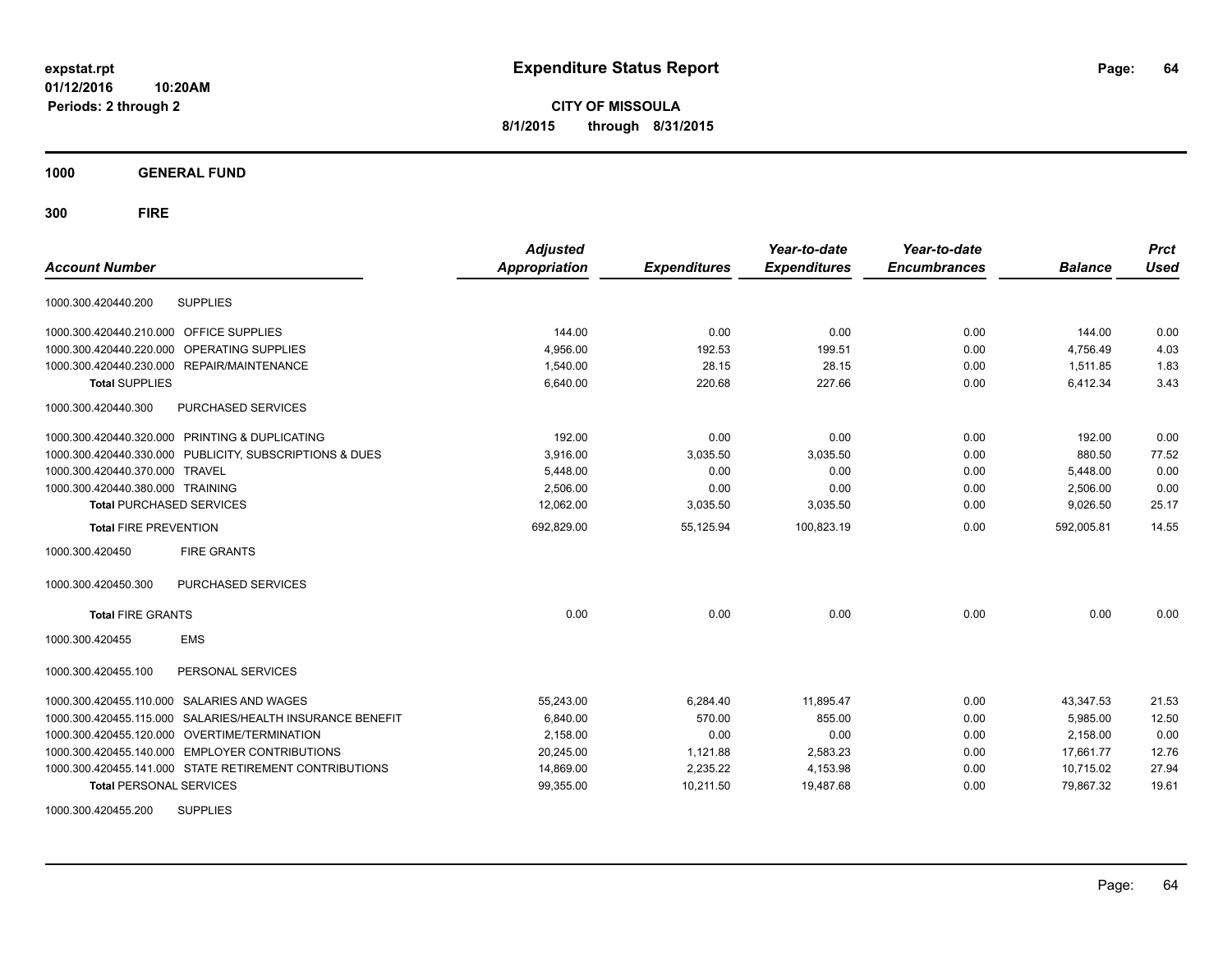**CITY OF MISSOULA 8/1/2015 through 8/31/2015**

**1000 GENERAL FUND**

| <b>Account Number</b>                                     | <b>Adjusted</b><br><b>Appropriation</b> | <b>Expenditures</b> | Year-to-date<br><b>Expenditures</b> | Year-to-date<br><b>Encumbrances</b> | <b>Balance</b> | <b>Prct</b><br><b>Used</b> |
|-----------------------------------------------------------|-----------------------------------------|---------------------|-------------------------------------|-------------------------------------|----------------|----------------------------|
| 1000.300.420455.220.000 OPERATING SUPPLIES                | 18,581.00                               | 1,289.46            | 5,145.39                            | 0.00                                | 13,435.61      | 27.69                      |
| 1000.300.420455.230.000 REPAIR/MAINTENANCE                | 320.00                                  | 0.00                | 0.00                                | 0.00                                | 320.00         | 0.00                       |
| <b>Total SUPPLIES</b>                                     | 18,901.00                               | 1,289.46            | 5,145.39                            | 0.00                                | 13,755.61      | 27.22                      |
| PURCHASED SERVICES<br>1000.300.420455.300                 |                                         |                     |                                     |                                     |                |                            |
| 1000.300.420455.330.000 PUBLICITY, SUBSCRIPTIONS & DUES   | 3,984.00                                | 0.00                | 0.00                                | 0.00                                | 3,984.00       | 0.00                       |
| 1000.300.420455.350.000 PROFESSIONAL SERVICES             | 5,000.00                                | 0.00                | 0.00                                | 0.00                                | 5,000.00       | 0.00                       |
| 1000.300.420455.360.000 REPAIR & MAINTENANCE              | 4,500.00                                | 0.00                | 0.00                                | 0.00                                | 4,500.00       | 0.00                       |
| 1000.300.420455.370.000 TRAVEL                            | 1,023.00                                | 0.00                | 0.00                                | 0.00                                | 1,023.00       | 0.00                       |
| 1000.300.420455.380.000 TRAINING                          | 1,920.00                                | 100.50              | 100.50                              | 0.00                                | 1.819.50       | 5.23                       |
| 1000.300.420455.390.000 OTHER PURCHASED SERVICES          | 10,080.00                               | 300.96              | 300.96                              | 0.00                                | 9,779.04       | 2.99                       |
| <b>Total PURCHASED SERVICES</b>                           | 26,507.00                               | 401.46              | 401.46                              | 0.00                                | 26,105.54      | 1.51                       |
| <b>Total EMS</b>                                          | 144,763.00                              | 11,902.42           | 25,034.53                           | 0.00                                | 119.728.47     | 17.29                      |
| 1000.300.420460<br><b>OPERATIONS</b>                      |                                         |                     |                                     |                                     |                |                            |
| PERSONAL SERVICES<br>1000.300.420460.100                  |                                         |                     |                                     |                                     |                |                            |
| 1000.300.420460.110.000 SALARIES AND WAGES                | 5,463,100.00                            | 454,736.29          | 817,283.98                          | 0.00                                | 4,645,816.02   | 14.96                      |
| 1000.300.420460.115.000 SALARIES/HEALTH INSURANCE BENEFIT | 547,200.00                              | 41,610.00           | 63,270.00                           | 0.00                                | 483,930.00     | 11.56                      |
| 1000.300.420460.120.000 OVERTIME/TERMINATION              | 302.147.00                              | 151,247.17          | 206,769.68                          | 0.00                                | 95.377.32      | 68.43                      |
| 1000.300.420460.130.000 OTHER                             | 81.324.00                               | 50.912.00           | 50,912.00                           | 0.00                                | 30,412.00      | 62.60                      |
| 1000.300.420460.140.000 EMPLOYER CONTRIBUTIONS            | 1.920.696.00                            | 124.912.72          | 237.552.88                          | 0.00                                | 1,683,143.12   | 12.37                      |
| 1000.300.420460.141.000 STATE RETIREMENT CONTRIBUTIONS    | 1,398,725.00                            | 161,858.53          | 286,679.50                          | 0.00                                | 1,112,045.50   | 20.50                      |
| <b>Total PERSONAL SERVICES</b>                            | 9,713,192.00                            | 985,276.71          | 1,662,468.04                        | 0.00                                | 8,050,723.96   | 17.12                      |
| 1000.300.420460.200<br><b>SUPPLIES</b>                    |                                         |                     |                                     |                                     |                |                            |
| 1000.300.420460.220.000 OPERATING SUPPLIES                | 76,236.00                               | 2,995.84            | 5,878.35                            | 0.00                                | 70,357.65      | 7.71                       |
| 1000.300.420460.230.000 REPAIR/MAINTENANCE                | 41,420.00                               | 2,175.73            | 4,971.60                            | 0.00                                | 36,448.40      | 12.00                      |
| 1000.300.420460.231.000 GASOLINE                          | 61,827.00                               | 5,531.31            | 5,661.66                            | 0.00                                | 56,165.34      | 9.16                       |
| <b>Total SUPPLIES</b>                                     | 179,483.00                              | 10,702.88           | 16,511.61                           | 0.00                                | 162,971.39     | 9.20                       |
| 1000.300.420460.300<br>PURCHASED SERVICES                 |                                         |                     |                                     |                                     |                |                            |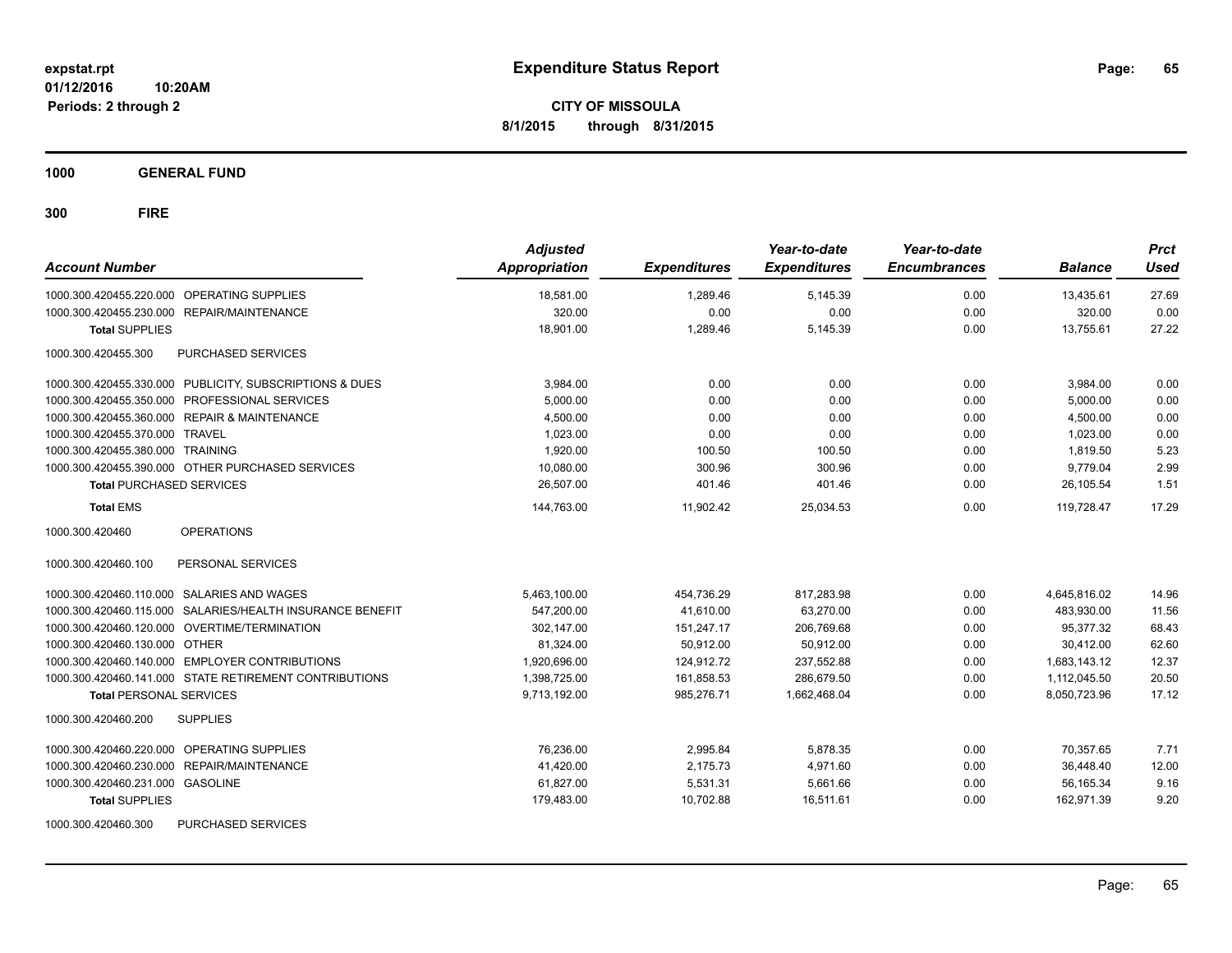**CITY OF MISSOULA 8/1/2015 through 8/31/2015**

**1000 GENERAL FUND**

| <b>Account Number</b>                                     | <b>Adjusted</b><br><b>Appropriation</b> | <b>Expenditures</b> | Year-to-date<br><b>Expenditures</b> | Year-to-date<br><b>Encumbrances</b> | <b>Balance</b> | <b>Prct</b><br><b>Used</b> |
|-----------------------------------------------------------|-----------------------------------------|---------------------|-------------------------------------|-------------------------------------|----------------|----------------------------|
| 1000.300.420460.320.000 PRINTING & DUPLICATING            | 864.00                                  | 12.68               | 12.68                               | 0.00                                | 851.32         | 1.47                       |
| 1000.300.420460.330.000 PUBLICITY, SUBSCRIPTIONS & DUES   | 312.00                                  | 0.00                | 0.00                                | 0.00                                | 312.00         | 0.00                       |
| 1000.300.420460.350.000 PROFESSIONAL SERVICES             | 19,080.00                               | 0.00                | 0.00                                | 0.00                                | 19,080.00      | 0.00                       |
| 1000.300.420460.360.000 REPAIR & MAINTENANCE              | 22,225.00                               | 2,044.14            | 3,546.24                            | 0.00                                | 18.678.76      | 15.96                      |
| 1000.300.420460.370.000 TRAVEL                            | 6,158.00                                | 167.32              | 167.32                              | 0.00                                | 5,990.68       | 2.72                       |
| 1000.300.420460.380.000 TRAINING                          | 5,956.00                                | 0.00                | 25.00                               | 0.00                                | 5,931.00       | 0.42                       |
| 1000.300.420460.390.000 OTHER PURCHASED SERVICES          | 1.500.00                                | 0.00                | 0.00                                | 0.00                                | 1.500.00       | 0.00                       |
| <b>Total PURCHASED SERVICES</b>                           | 56,095.00                               | 2,224.14            | 3,751.24                            | 0.00                                | 52,343.76      | 6.69                       |
| CAPITAL OUTLAY<br>1000.300.420460.900                     |                                         |                     |                                     |                                     |                |                            |
| <b>Total CAPITAL OUTLAY</b>                               | 0.00                                    | 0.00                | 0.00                                | 0.00                                | 0.00           | 0.00                       |
| <b>Total OPERATIONS</b>                                   | 9,948,770.00                            | 998,203.73          | 1,682,730.89                        | 0.00                                | 8,266,039.11   | 16.91                      |
| <b>MAINTENANCE</b><br>1000.300.420490                     |                                         |                     |                                     |                                     |                |                            |
| PERSONAL SERVICES<br>1000.300.420490.100                  |                                         |                     |                                     |                                     |                |                            |
| 1000.300.420490.110.000 SALARIES AND WAGES                | 143,974.00                              | 11,993.07           | 22,701.17                           | 0.00                                | 121,272.83     | 15.77                      |
| 1000.300.420490.115.000 SALARIES/HEALTH INSURANCE BENEFIT | 13,680.00                               | 1,140.00            | 1,710.00                            | 0.00                                | 11,970.00      | 12.50                      |
| 1000.300.420490.120.000 OVERTIME/TERMINATION              | 4.426.00                                | 177.24              | 1,359.60                            | 0.00                                | 3.066.40       | 30.72                      |
| 1000.300.420490.140.000 EMPLOYER CONTRIBUTIONS            | 51,411.00                               | 3,027.30            | 6,042.50                            | 0.00                                | 45,368.50      | 11.75                      |
| 1000.300.420490.141.000 STATE RETIREMENT CONTRIBUTIONS    | 36,483.00                               | 4,282.69            | 7,802.54                            | 0.00                                | 28,680.46      | 21.39                      |
| <b>Total PERSONAL SERVICES</b>                            | 249,974.00                              | 20,620.30           | 39.615.81                           | 0.00                                | 210.358.19     | 15.85                      |
| <b>SUPPLIES</b><br>1000.300.420490.200                    |                                         |                     |                                     |                                     |                |                            |
| OFFICE SUPPLIES<br>1000.300.420490.210.000                | 48.00                                   | 0.00                | 0.00                                | 0.00                                | 48.00          | 0.00                       |
| 1000.300.420490.230.000<br><b>REPAIR/MAINTENANCE</b>      | 3,600.00                                | 426.00              | 1,913.69                            | 0.00                                | 1,686.31       | 53.16                      |
| <b>Total SUPPLIES</b>                                     | 3,648.00                                | 426.00              | 1,913.69                            | 0.00                                | 1,734.31       | 52.46                      |
| 1000.300.420490.300<br>PURCHASED SERVICES                 |                                         |                     |                                     |                                     |                |                            |
| 1000.300.420490.330.000 PUBLICITY, SUBSCRIPTIONS & DUES   | 91.00                                   | 0.00                | 0.00                                | 0.00                                | 91.00          | 0.00                       |
| 1000.300.420490.370.000 TRAVEL                            | 2,000.00                                | 0.00                | 0.00                                | 0.00                                | 2,000.00       | 0.00                       |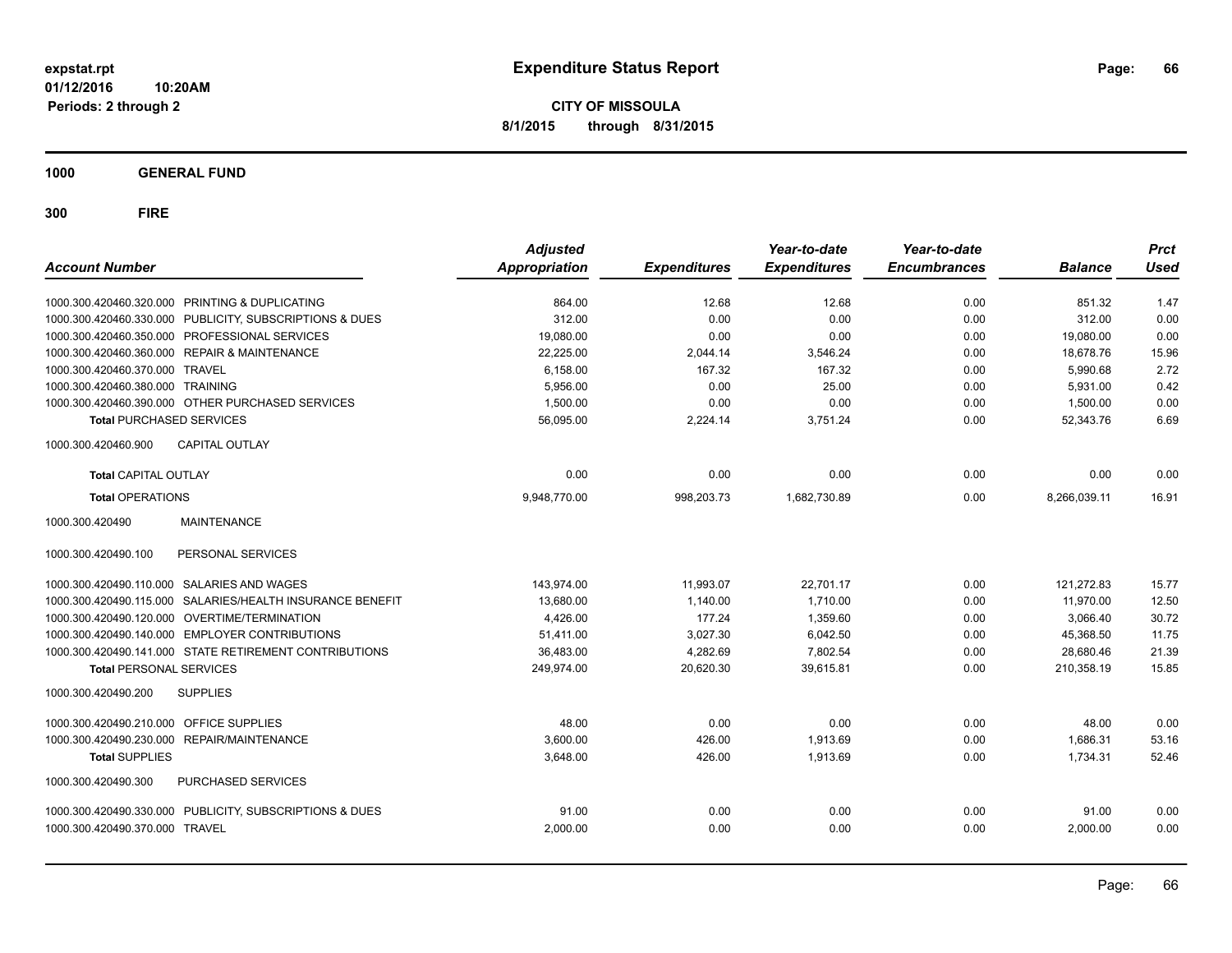**CITY OF MISSOULA 8/1/2015 through 8/31/2015**

**1000 GENERAL FUND**

|                                  | <b>Adjusted</b> |                     | Year-to-date        | Year-to-date        |                | <b>Prct</b> |
|----------------------------------|-----------------|---------------------|---------------------|---------------------|----------------|-------------|
| <b>Account Number</b>            | Appropriation   | <b>Expenditures</b> | <b>Expenditures</b> | <b>Encumbrances</b> | <b>Balance</b> | Used        |
| 1000.300.420490.380.000 TRAINING | 1.500.00        | 0.00                | 0.00                | 0.00                | 1,500.00       | 0.00        |
| <b>Total PURCHASED SERVICES</b>  | 3.591.00        | 0.00                | 0.00                | 0.00                | 3,591.00       | 0.00        |
| <b>Total MAINTENANCE</b>         | 257,213.00      | 21.046.30           | 41.529.50           | 0.00                | 215.683.50     | 16.15       |
| <b>Total FIRE</b>                | 11,982,408.00   | 1,162,130.54        | 1,983,514.63        | 0.00                | 9,998,893.37   | 16.55       |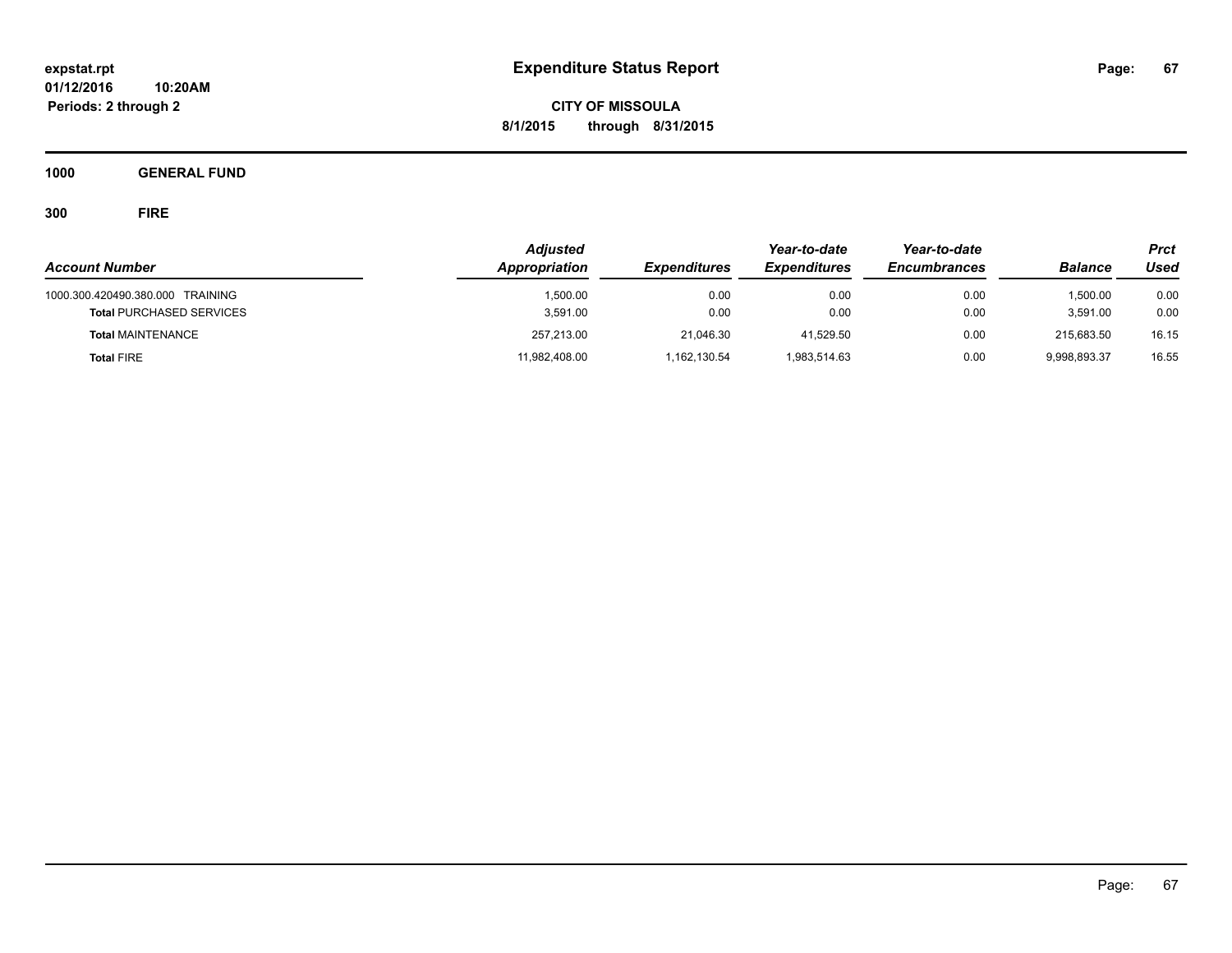**Periods: 2 through 2**

**CITY OF MISSOULA 8/1/2015 through 8/31/2015**

**1000 GENERAL FUND**

|                                         |                                                         | <b>Adjusted</b>      |                     | Year-to-date        | Year-to-date        |                | <b>Prct</b> |
|-----------------------------------------|---------------------------------------------------------|----------------------|---------------------|---------------------|---------------------|----------------|-------------|
| <b>Account Number</b>                   |                                                         | <b>Appropriation</b> | <b>Expenditures</b> | <b>Expenditures</b> | <b>Encumbrances</b> | <b>Balance</b> | <b>Used</b> |
| 1000.320.430210                         | <b>ADMINISTRATION</b>                                   |                      |                     |                     |                     |                |             |
| 1000.320.430210.100                     | PERSONAL SERVICES                                       |                      |                     |                     |                     |                |             |
|                                         | 1000.320.430210.110.000 SALARIES AND WAGES              | 101,300.00           | 7,345.21            | 14,667.58           | 0.00                | 86.632.42      | 14.48       |
| 1000.320.430210.120.000                 | <b>OVERTIME/TERMINATION</b>                             | 0.00                 | 379.19              | 397.88              | 0.00                | $-397.88$      | 0.00        |
|                                         | 1000.320.430210.140.000 EMPLOYER CONTRIBUTIONS          | 54,286.00            | 4,232.72            | 9,853.39            | 0.00                | 44,432.61      | 18.15       |
|                                         | 1000.320.430210.141.000 STATE RETIREMENT CONTRIBUTIONS  | 0.00                 | 99.13               | 197.95              | 0.00                | $-197.95$      | 0.00        |
| <b>Total PERSONAL SERVICES</b>          |                                                         | 155.586.00           | 12.056.25           | 25.116.80           | 0.00                | 130.469.20     | 16.14       |
| 1000.320.430210.200                     | <b>SUPPLIES</b>                                         |                      |                     |                     |                     |                |             |
| 1000.320.430210.210.000 OFFICE SUPPLIES |                                                         | 1,600.00             | 0.00                | 0.00                | 0.00                | 1,600.00       | 0.00        |
| 1000.320.430210.220.000                 | OPERATING SUPPLIES                                      | 8,440.00             | 477.50              | 774.99              | 0.00                | 7,665.01       | 9.18        |
| <b>Total SUPPLIES</b>                   |                                                         | 10,040.00            | 477.50              | 774.99              | 0.00                | 9,265.01       | 7.72        |
| 1000.320.430210.300                     | PURCHASED SERVICES                                      |                      |                     |                     |                     |                |             |
|                                         | 1000.320.430210.320.000 PRINTING & DUPLICATING          | 7.000.00             | 0.00                | 0.00                | 0.00                | 7,000.00       | 0.00        |
|                                         | 1000.320.430210.330.000 PUBLICITY, SUBSCRIPTIONS & DUES | 3,000.00             | 600.92              | 600.92              | 0.00                | 2,399.08       | 20.03       |
| 1000.320.430210.370.000 TRAVEL          |                                                         | 2,300.00             | 0.00                | 0.00                | 0.00                | 2,300.00       | 0.00        |
| 1000.320.430210.380.000 TRAINING        |                                                         | 1,500.00             | 0.00                | 0.00                | 0.00                | 1,500.00       | 0.00        |
| <b>Total PURCHASED SERVICES</b>         |                                                         | 13,800.00            | 600.92              | 600.92              | 0.00                | 13,199.08      | 4.35        |
| 1000.320.430210.900                     | <b>CAPITAL OUTLAY</b>                                   |                      |                     |                     |                     |                |             |
| <b>Total CAPITAL OUTLAY</b>             |                                                         | 0.00                 | 0.00                | 0.00                | 0.00                | 0.00           | 0.00        |
| <b>Total ADMINISTRATION</b>             |                                                         | 179,426.00           | 13,134.67           | 26,492.71           | 0.00                | 152,933.29     | 14.77       |
| 1000.320.430220                         | <b>FACILITY</b>                                         |                      |                     |                     |                     |                |             |
| 1000.320.430220.100                     | PERSONAL SERVICES                                       |                      |                     |                     |                     |                |             |
|                                         | 1000.320.430220.110.000 SALARIES AND WAGES              | 46.647.00            | 3,380.31            | 6,750.20            | 0.00                | 39,896.80      | 14.47       |
|                                         | 1000.320.430220.120.000 OVERTIME/TERMINATION            | 0.00                 | 174.55              | 183.15              | 0.00                | $-183.15$      | 0.00        |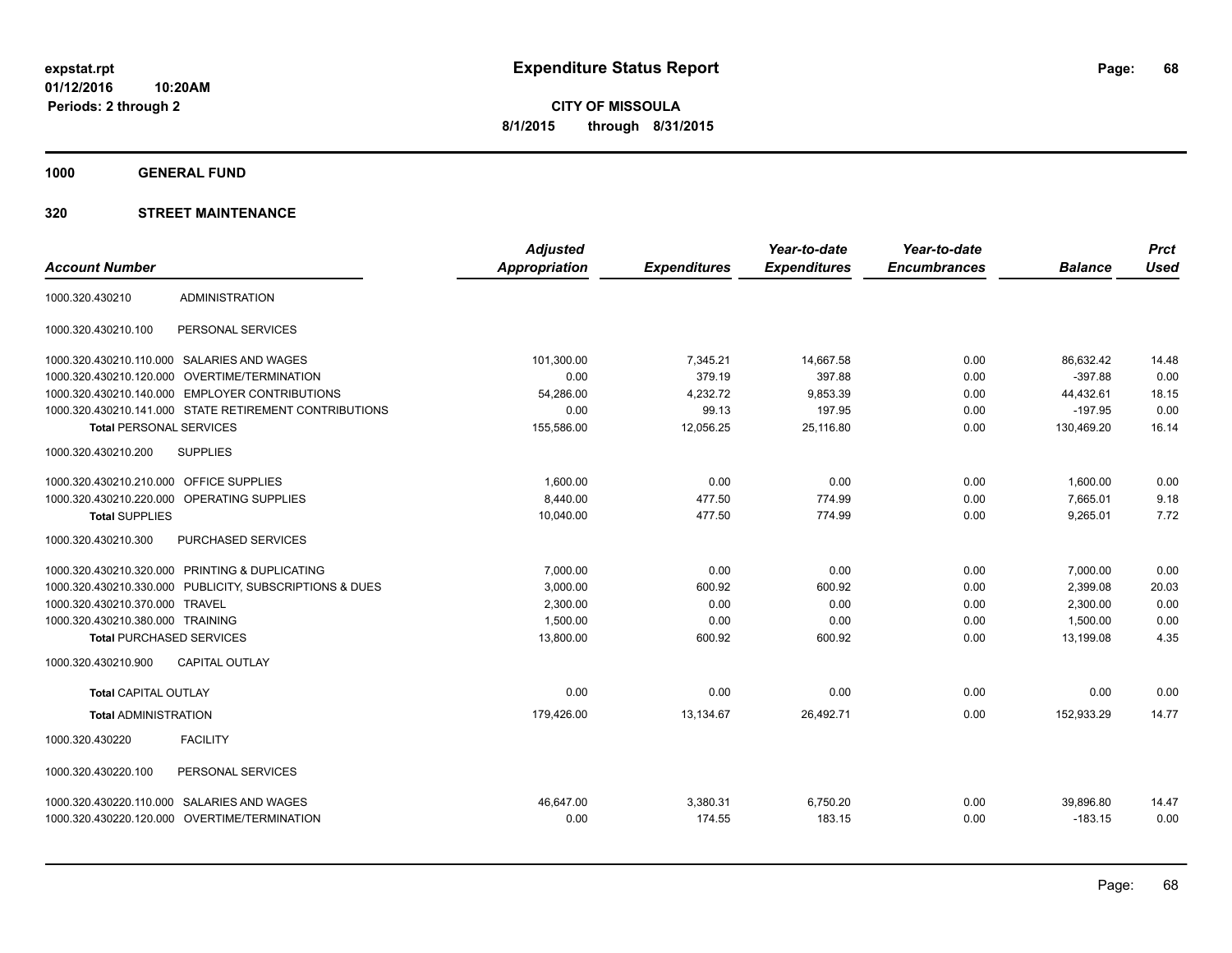**1000 GENERAL FUND**

| <b>Account Number</b>                          | <b>Adjusted</b><br><b>Appropriation</b> | <b>Expenditures</b> | Year-to-date<br><b>Expenditures</b> | Year-to-date<br><b>Encumbrances</b> | <b>Balance</b> | <b>Prct</b><br><b>Used</b> |
|------------------------------------------------|-----------------------------------------|---------------------|-------------------------------------|-------------------------------------|----------------|----------------------------|
| 1000.320.430220.140.000 EMPLOYER CONTRIBUTIONS | 24,998.00                               | 1,948.16            | 4,534.92                            | 0.00                                | 20,463.08      | 18.14                      |
| <b>Total PERSONAL SERVICES</b>                 | 71,645.00                               | 5,503.02            | 11,468.27                           | 0.00                                | 60,176.73      | 16.01                      |
| <b>SUPPLIES</b><br>1000.320.430220.200         |                                         |                     |                                     |                                     |                |                            |
| 1000.320.430220.220.000 OPERATING SUPPLIES     | 8,000.00                                | 33.75               | 182.87                              | 0.00                                | 7.817.13       | 2.29                       |
| <b>Total SUPPLIES</b>                          | 8,000.00                                | 33.75               | 182.87                              | 0.00                                | 7,817.13       | 2.29                       |
| PURCHASED SERVICES<br>1000.320.430220.300      |                                         |                     |                                     |                                     |                |                            |
| 1000.320.430220.343.000 WATER CHARGES          | 7.000.00                                | 3,873.11            | 3,873.11                            | 0.00                                | 3,126.89       | 55.33                      |
| 1000.320.430220.344.000 TELEPHONE SERVICE      | 1,822.00                                | 168.13              | 168.13                              | 0.00                                | 1,653.87       | 9.23                       |
| 1000.320.430220.345.000 GARBAGE                | 0.00                                    | 20.25               | 20.25                               | 0.00                                | $-20.25$       | 0.00                       |
| 1000.320.430220.350.000 PROFESSIONAL SERVICES  | 1,650.00                                | 650.00              | 650.00                              | 0.00                                | 1,000.00       | 39.39                      |
| <b>Total PURCHASED SERVICES</b>                | 10,472.00                               | 4,711.49            | 4,711.49                            | 0.00                                | 5,760.51       | 44.99                      |
| <b>FIXED CHARGES</b><br>1000.320.430220.500    |                                         |                     |                                     |                                     |                |                            |
| 1000.320.430220.500.000 FIXED CHARGES          | 9.000.00                                | 0.00                | 0.00                                | 0.00                                | 9,000.00       | 0.00                       |
| <b>Total FIXED CHARGES</b>                     | 9,000.00                                | 0.00                | 0.00                                | 0.00                                | 9,000.00       | 0.00                       |
| <b>Total FACILITY</b>                          | 99,117.00                               | 10,248.26           | 16,362.63                           | 0.00                                | 82,754.37      | 16.51                      |
| <b>STREET RESTORATION</b><br>1000.320.430230   |                                         |                     |                                     |                                     |                |                            |
| 1000.320.430230.100<br>PERSONAL SERVICES       |                                         |                     |                                     |                                     |                |                            |
| 1000.320.430230.110.000 SALARIES AND WAGES     | 303.251.00                              | 22.214.37           | 44,360.38                           | 0.00                                | 258.890.62     | 14.63                      |
| 1000.320.430230.120.000 OVERTIME/TERMINATION   | 3,000.00                                | 1,146.85            | 1,203.38                            | 0.00                                | 1,796.62       | 40.11                      |
| 1000.320.430230.140.000 EMPLOYER CONTRIBUTIONS | 164,119.00                              | 12,800.09           | 29,797.80                           | 0.00                                | 134,321.20     | 18.16                      |
| <b>Total PERSONAL SERVICES</b>                 | 470,370.00                              | 36,161.31           | 75,361.56                           | 0.00                                | 395,008.44     | 16.02                      |
| <b>SUPPLIES</b><br>1000.320.430230.200         |                                         |                     |                                     |                                     |                |                            |
| 1000.320.430230.220.000 OPERATING SUPPLIES     | 1,599.00                                | 0.00                | 0.00                                | 0.00                                | 1,599.00       | 0.00                       |
| 1000.320.430230.230.000 REPAIR/MAINTENANCE     | 25,009.00                               | 22.00               | 22.00                               | 0.00                                | 24,987.00      | 0.09                       |
| 1000.320.430230.231.000 GASOLINE               | 74,487.00                               | 14,193.84           | 14,193.84                           | 0.00                                | 60,293.16      | 19.06                      |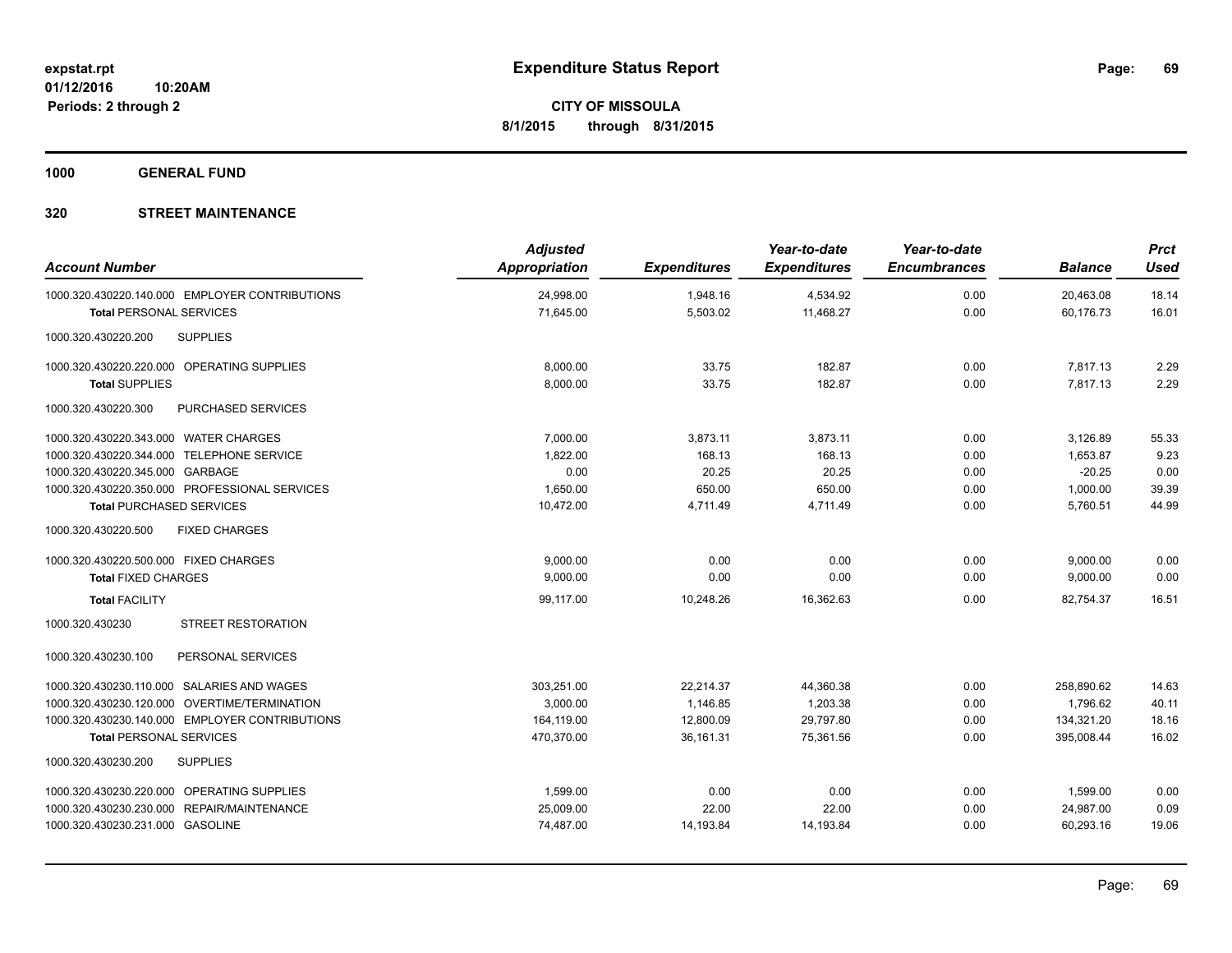**1000 GENERAL FUND**

| <b>Account Number</b>                            | <b>Adjusted</b><br><b>Appropriation</b> | <b>Expenditures</b> | Year-to-date<br><b>Expenditures</b> | Year-to-date<br><b>Encumbrances</b> | <b>Balance</b> | <b>Prct</b><br><b>Used</b> |
|--------------------------------------------------|-----------------------------------------|---------------------|-------------------------------------|-------------------------------------|----------------|----------------------------|
| <b>Total SUPPLIES</b>                            | 101,095.00                              | 14,215.84           | 14,215.84                           | 0.00                                | 86,879.16      | 14.06                      |
| PURCHASED SERVICES<br>1000.320.430230.300        |                                         |                     |                                     |                                     |                |                            |
| 1000.320.430230.345.000 GARBAGE                  | 5,200.00                                | 0.00                | 0.00                                | 0.00                                | 5,200.00       | 0.00                       |
| 1000.320.430230.350.000 PROFESSIONAL SERVICES    | 1,000.00                                | 0.00                | 0.00                                | 0.00                                | 1,000.00       | 0.00                       |
| 1000.320.430230.360.000 REPAIR & MAINTENANCE     | 2,000.00                                | 0.00                | 608.80                              | 0.00                                | 1,391.20       | 30.44                      |
| <b>Total PURCHASED SERVICES</b>                  | 8,200.00                                | 0.00                | 608.80                              | 0.00                                | 7,591.20       | 7.42                       |
| <b>BUILDING MATERIALS</b><br>1000.320.430230.400 |                                         |                     |                                     |                                     |                |                            |
| 1000.320.430230.400.000 BUILDING MATERIALS       | 17,598.00                               | 0.00                | 0.00                                | 0.00                                | 17,598.00      | 0.00                       |
| <b>Total BUILDING MATERIALS</b>                  | 17.598.00                               | 0.00                | 0.00                                | 0.00                                | 17.598.00      | 0.00                       |
| 1000.320.430230.500<br><b>FIXED CHARGES</b>      |                                         |                     |                                     |                                     |                |                            |
| 1000.320.430230.500.000 FIXED CHARGES            | 5,500.00                                | 55.00               | 55.00                               | 0.00                                | 5,445.00       | 1.00                       |
| <b>Total FIXED CHARGES</b>                       | 5,500.00                                | 55.00               | 55.00                               | 0.00                                | 5,445.00       | 1.00                       |
| 1000.320.430230.900<br><b>CAPITAL OUTLAY</b>     |                                         |                     |                                     |                                     |                |                            |
| <b>Total CAPITAL OUTLAY</b>                      | 0.00                                    | 0.00                | 0.00                                | 0.00                                | 0.00           | 0.00                       |
| <b>Total STREET RESTORATION</b>                  | 602.763.00                              | 50,432.15           | 90.241.20                           | 0.00                                | 512.521.80     | 14.97                      |
| <b>STREET MAINTENANCE</b><br>1000.320.430240     |                                         |                     |                                     |                                     |                |                            |
| PERSONAL SERVICES<br>1000.320.430240.100         |                                         |                     |                                     |                                     |                |                            |
| 1000.320.430240.110.000 SALARIES AND WAGES       | 410,458.00                              | 30,154.52           | 60,216.35                           | 0.00                                | 350,241.65     | 14.67                      |
| 1000.320.430240.120.000 OVERTIME/TERMINATION     | 2,100.00                                | 1,556.78            | 1,633.51                            | 0.00                                | 466.49         | 77.79                      |
| 1000.320.430240.130.000 OTHER                    | 3,000.00                                | 0.00                | 0.00                                | 0.00                                | 3,000.00       | 0.00                       |
| 1000.320.430240.140.000 EMPLOYER CONTRIBUTIONS   | 222,697.00                              | 17,375.00           | 40,407.27                           | 0.00                                | 182,289.73     | 18.14                      |
| <b>Total PERSONAL SERVICES</b>                   | 638,255.00                              | 49,086.30           | 102,257.13                          | 0.00                                | 535,997.87     | 16.02                      |
| 1000.320.430240.200<br><b>SUPPLIES</b>           |                                         |                     |                                     |                                     |                |                            |
| 1000.320.430240.220.000 OPERATING SUPPLIES       | 1,599.00                                | 0.00                | 0.00                                | 0.00                                | 1,599.00       | 0.00                       |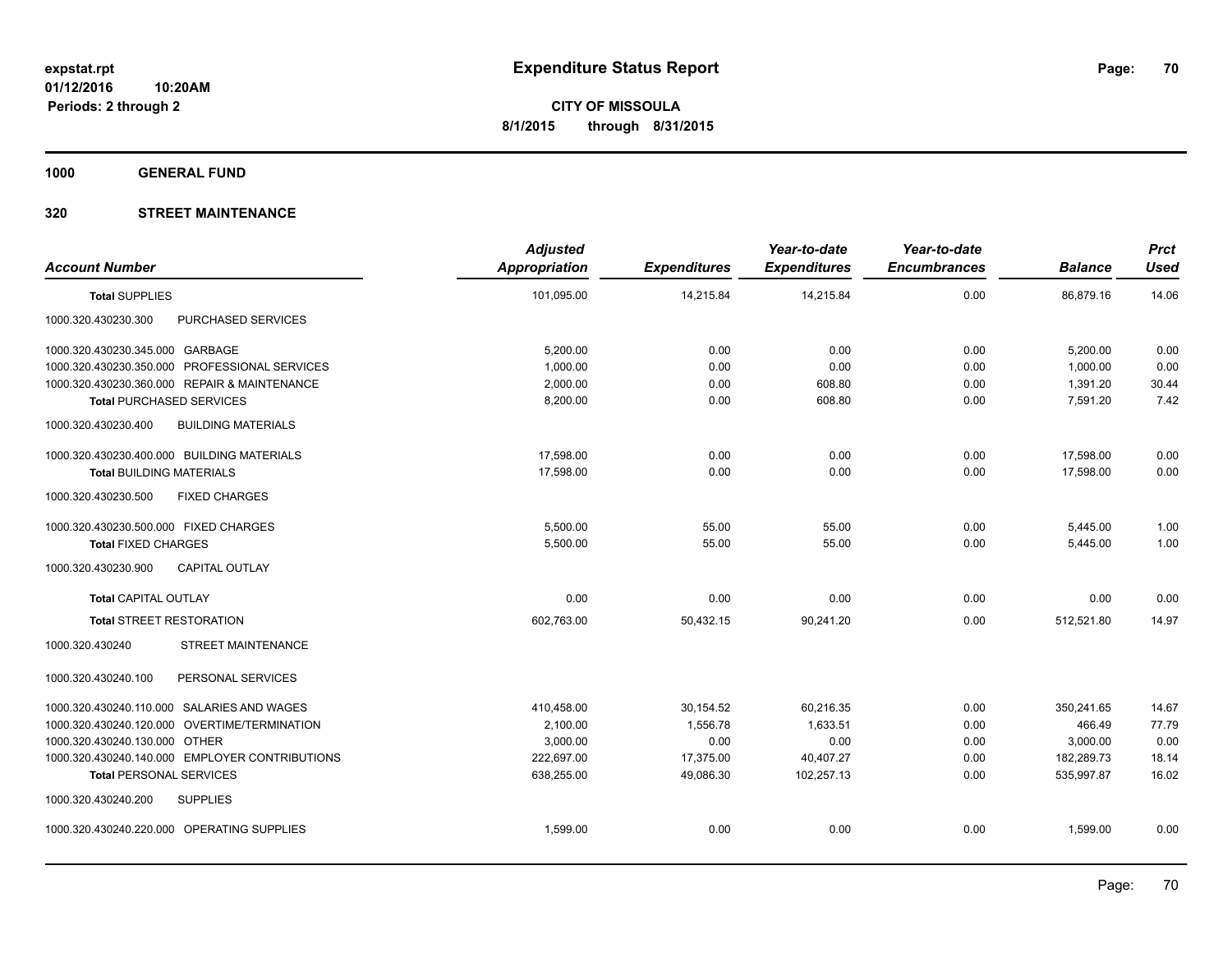**1000 GENERAL FUND**

| <b>Account Number</b>                            | <b>Adjusted</b><br><b>Appropriation</b> | <b>Expenditures</b> | Year-to-date<br><b>Expenditures</b> | Year-to-date<br><b>Encumbrances</b> | <b>Balance</b> | <b>Prct</b><br><b>Used</b> |
|--------------------------------------------------|-----------------------------------------|---------------------|-------------------------------------|-------------------------------------|----------------|----------------------------|
| 1000.320.430240.230.000 REPAIR/MAINTENANCE       | 19,455.00                               | 0.00                | 0.00                                | 0.00                                | 19,455.00      | 0.00                       |
| 1000.320.430240.231.000 GASOLINE                 | 14,133.00                               | 66.46               | 147.98                              | 0.00                                | 13,985.02      | 1.05                       |
| <b>Total SUPPLIES</b>                            | 35,187.00                               | 66.46               | 147.98                              | 0.00                                | 35,039.02      | 0.42                       |
| 1000.320.430240.300<br>PURCHASED SERVICES        |                                         |                     |                                     |                                     |                |                            |
| 1000.320.430240.345.000 GARBAGE                  | 2,080.00                                | 0.00                | 0.00                                | 0.00                                | 2,080.00       | 0.00                       |
| 1000.320.430240.350.000 PROFESSIONAL SERVICES    | 2,000.00                                | 0.00                | 0.00                                | 0.00                                | 2,000.00       | 0.00                       |
| <b>Total PURCHASED SERVICES</b>                  | 4,080.00                                | 0.00                | 0.00                                | 0.00                                | 4,080.00       | 0.00                       |
| 1000.320.430240.400<br><b>BUILDING MATERIALS</b> |                                         |                     |                                     |                                     |                |                            |
| 1000.320.430240.400.000 BUILDING MATERIALS       | 28,687.00                               | 0.00                | 0.00                                | 0.00                                | 28,687.00      | 0.00                       |
| <b>Total BUILDING MATERIALS</b>                  | 28,687.00                               | 0.00                | 0.00                                | 0.00                                | 28,687.00      | 0.00                       |
| 1000.320.430240.500<br><b>FIXED CHARGES</b>      |                                         |                     |                                     |                                     |                |                            |
| 1000.320.430240.500.000 FIXED CHARGES            | 5,000.00                                | 250.00              | 250.00                              | 0.00                                | 4,750.00       | 5.00                       |
| <b>Total FIXED CHARGES</b>                       | 5,000.00                                | 250.00              | 250.00                              | 0.00                                | 4,750.00       | 5.00                       |
| <b>CAPITAL OUTLAY</b><br>1000.320.430240.900     |                                         |                     |                                     |                                     |                |                            |
| <b>Total CAPITAL OUTLAY</b>                      | 0.00                                    | 0.00                | 0.00                                | 0.00                                | 0.00           | 0.00                       |
| <b>Total STREET MAINTENANCE</b>                  | 711,209.00                              | 49,402.76           | 102,655.11                          | 0.00                                | 608,553.89     | 14.43                      |
| 1000.320.430251<br>ICE & SNOW REMOVAL            |                                         |                     |                                     |                                     |                |                            |
| PERSONAL SERVICES<br>1000.320.430251.100         |                                         |                     |                                     |                                     |                |                            |
| 1000.320.430251.110.000 SALARIES AND WAGES       | 137,340.00                              | 10,328.98           | 20,626.38                           | 0.00                                | 116.713.62     | 15.02                      |
| 1000.320.430251.120.000 OVERTIME/TERMINATION     | 4,950.00                                | 533.19              | 559.46                              | 0.00                                | 4,390.54       | 11.30                      |
| 1000.320.430251.140.000 EMPLOYER CONTRIBUTIONS   | 76,253.00                               | 5,949.98            | 13,852.73                           | 0.00                                | 62,400.27      | 18.17                      |
| <b>Total PERSONAL SERVICES</b>                   | 218,543.00                              | 16,812.15           | 35,038.57                           | 0.00                                | 183,504.43     | 16.03                      |
| 1000.320.430251.200<br><b>SUPPLIES</b>           |                                         |                     |                                     |                                     |                |                            |
| 1000.320.430251.220.000 OPERATING SUPPLIES       | 148,548.00                              | 0.00                | 0.00                                | 0.00                                | 148,548.00     | 0.00                       |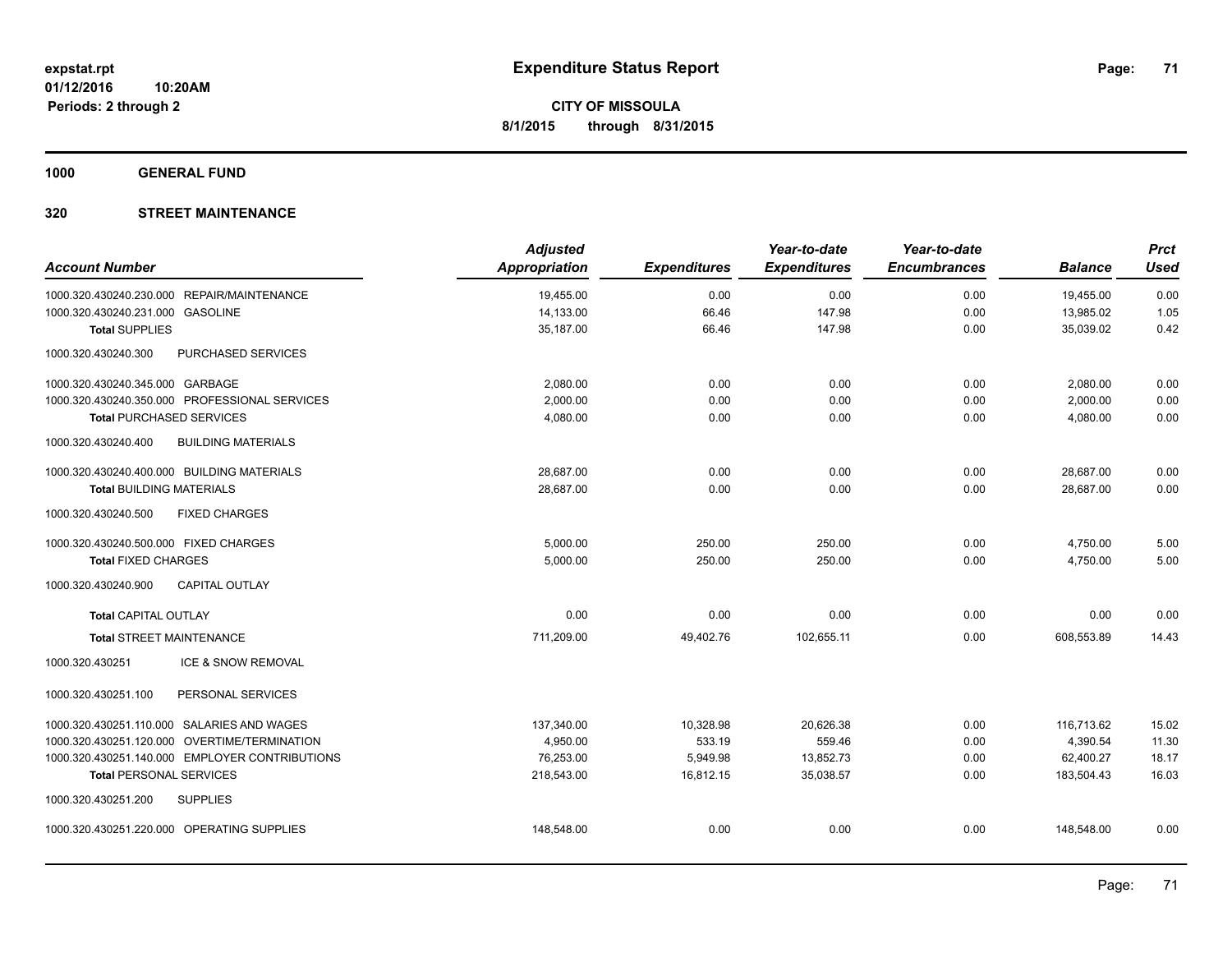**1000 GENERAL FUND**

|                                                  | <b>Adjusted</b>      |                     | Year-to-date        | Year-to-date        |                | <b>Prct</b> |
|--------------------------------------------------|----------------------|---------------------|---------------------|---------------------|----------------|-------------|
| <b>Account Number</b>                            | <b>Appropriation</b> | <b>Expenditures</b> | <b>Expenditures</b> | <b>Encumbrances</b> | <b>Balance</b> | <b>Used</b> |
| 1000.320.430251.230.000 REPAIR/MAINTENANCE       | 14,316.00            | 0.00                | 0.00                | 0.00                | 14,316.00      | 0.00        |
| 1000.320.430251.231.000 GASOLINE                 | 86,170.00            | 0.00                | 0.00                | 0.00                | 86,170.00      | 0.00        |
| <b>Total SUPPLIES</b>                            | 249,034.00           | 0.00                | 0.00                | 0.00                | 249,034.00     | 0.00        |
| <b>PURCHASED SERVICES</b><br>1000.320.430251.300 |                      |                     |                     |                     |                |             |
| 1000.320.430251.360.000 REPAIR & MAINTENANCE     | 5,000.00             | 0.00                | 0.00                | 0.00                | 5,000.00       | 0.00        |
| <b>Total PURCHASED SERVICES</b>                  | 5,000.00             | 0.00                | 0.00                | 0.00                | 5,000.00       | 0.00        |
| 1000.320.430251.500<br><b>FIXED CHARGES</b>      |                      |                     |                     |                     |                |             |
| 1000.320.430251.500.000 FIXED CHARGES            | 2,000.00             | 0.00                | 0.00                | 0.00                | 2,000.00       | 0.00        |
| <b>Total FIXED CHARGES</b>                       | 2,000.00             | 0.00                | 0.00                | 0.00                | 2,000.00       | 0.00        |
| <b>CAPITAL OUTLAY</b><br>1000.320.430251.900     |                      |                     |                     |                     |                |             |
| <b>Total CAPITAL OUTLAY</b>                      | 0.00                 | 0.00                | 0.00                | 0.00                | 0.00           | 0.00        |
| Total ICE & SNOW REMOVAL                         | 474,577.00           | 16,812.15           | 35,038.57           | 0.00                | 439,538.43     | 7.38        |
| <b>STREET CLEANING</b><br>1000.320.430252        |                      |                     |                     |                     |                |             |
| PERSONAL SERVICES<br>1000.320.430252.100         |                      |                     |                     |                     |                |             |
| 1000.320.430252.110.000 SALARIES AND WAGES       | 346,341.00           | 25,703.47           | 51,327.51           | 0.00                | 295,013.49     | 14.82       |
| 1000.320.430252.120.000 OVERTIME/TERMINATION     | 4,950.00             | 1,326.95            | 1,392.36            | 0.00                | 3,557.64       | 28.13       |
| 1000.320.430252.130.000 OTHER                    | 3,000.00             | 0.00                | 0.00                | 0.00                | 3,000.00       | 0.00        |
| 1000.320.430252.140.000 EMPLOYER CONTRIBUTIONS   | 189,864.00           | 14,808.78           | 33,707.70           | 0.00                | 156,156.30     | 17.75       |
| <b>Total PERSONAL SERVICES</b>                   | 544,155.00           | 41,839.20           | 86,427.57           | 0.00                | 457.727.43     | 15.88       |
| 1000.320.430252.200<br><b>SUPPLIES</b>           |                      |                     |                     |                     |                |             |
| 1000.320.430252.220.000 OPERATING SUPPLIES       | 2,132.00             | 0.00                | 0.00                | 0.00                | 2,132.00       | 0.00        |
| 1000.320.430252.230.000 REPAIR/MAINTENANCE       | 25,435.00            | 0.00                | 0.00                | 0.00                | 25,435.00      | 0.00        |
| 1000.320.430252.231.000 GASOLINE                 | 43,814.00            | 0.00                | 0.00                | 0.00                | 43,814.00      | 0.00        |
| <b>Total SUPPLIES</b>                            | 71,381.00            | 0.00                | 0.00                | 0.00                | 71,381.00      | 0.00        |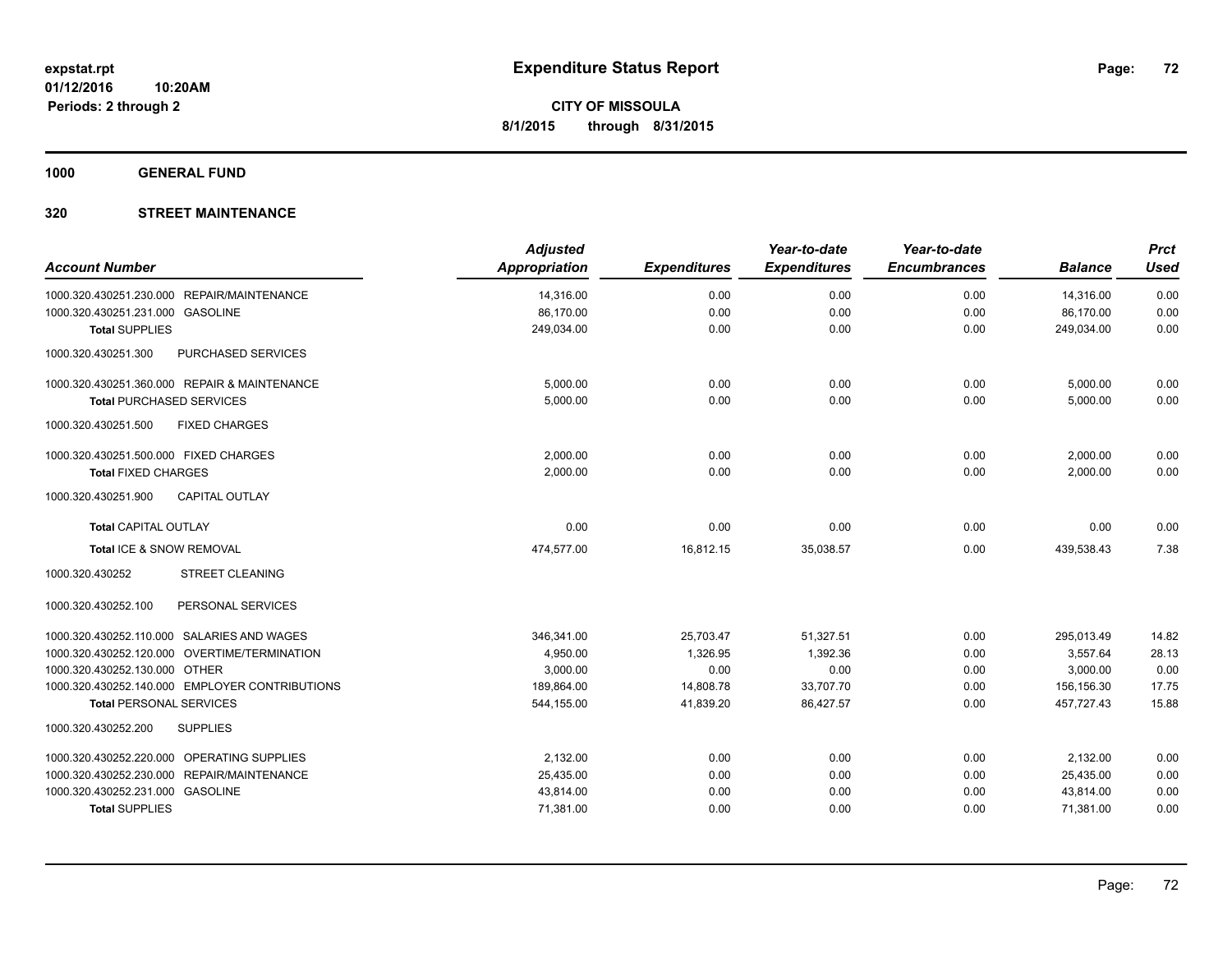**1000 GENERAL FUND**

## **320 STREET MAINTENANCE**

|                                                      | <b>Adjusted</b> |                     | Year-to-date        | Year-to-date        |                | <b>Prct</b> |
|------------------------------------------------------|-----------------|---------------------|---------------------|---------------------|----------------|-------------|
| <b>Account Number</b>                                | Appropriation   | <b>Expenditures</b> | <b>Expenditures</b> | <b>Encumbrances</b> | <b>Balance</b> | <b>Used</b> |
| PURCHASED SERVICES<br>1000.320.430252.300            |                 |                     |                     |                     |                |             |
| 1000.320.430252.350.000 PROFESSIONAL SERVICES        | 500.00          | 0.00                | 0.00                | 0.00                | 500.00         | 0.00        |
| 1000.320.430252.360.000 REPAIR & MAINTENANCE         | 14,000.00       | 0.00                | 0.00                | 0.00                | 14,000.00      | 0.00        |
| <b>Total PURCHASED SERVICES</b>                      | 14,500.00       | 0.00                | 0.00                | 0.00                | 14,500.00      | 0.00        |
| 1000.320.430252.400<br><b>BUILDING MATERIALS</b>     |                 |                     |                     |                     |                |             |
| <b>Total BUILDING MATERIALS</b>                      | 0.00            | 0.00                | 0.00                | 0.00                | 0.00           | 0.00        |
| 1000.320.430252.500<br><b>FIXED CHARGES</b>          |                 |                     |                     |                     |                |             |
| 1000.320.430252.500.000 FIXED CHARGES                | 9,000.00        | 0.00                | 0.00                | 0.00                | 9,000.00       | 0.00        |
| <b>Total FIXED CHARGES</b>                           | 9,000.00        | 0.00                | 0.00                | 0.00                | 9,000.00       | 0.00        |
| <b>Total STREET CLEANING</b>                         | 639,036.00      | 41,839.20           | 86,427.57           | 0.00                | 552,608.43     | 13.52       |
| 1000.320.430270<br><b>COMMUNICATIONS MAINTENANCE</b> |                 |                     |                     |                     |                |             |
| PERSONAL SERVICES<br>1000.320.430270.100             |                 |                     |                     |                     |                |             |
| <b>Total PERSONAL SERVICES</b>                       | 0.00            | 0.00                | 0.00                | 0.00                | 0.00           | 0.00        |
| 1000.320.430270.200<br><b>SUPPLIES</b>               |                 |                     |                     |                     |                |             |
| <b>Total SUPPLIES</b>                                | 0.00            | 0.00                | 0.00                | 0.00                | 0.00           | 0.00        |
| 1000.320.430270.900<br><b>CAPITAL OUTLAY</b>         |                 |                     |                     |                     |                |             |
| 1000.320.430270.930.000 IMPROVEMENTS                 | 197,705.00      | 600.00              | 600.00              | 0.00                | 197,105.00     | 0.30        |
| <b>Total COMMUNICATIONS MAINTENANCE</b>              | 197,705.00      | 600.00              | 600.00              | 0.00                | 197,105.00     | 0.30        |
| <b>DEBT SERVICE</b><br>1000.320.490504               |                 |                     |                     |                     |                |             |
| 1000.320.490504.600<br><b>DEBT SERVICE</b>           |                 |                     |                     |                     |                |             |
| <b>Total DEBT SERVICE</b>                            | 0.00            | 0.00                | 0.00                | 0.00                | 0.00           | 0.00        |
| <b>Total STREET MAINTENANCE</b>                      | 2,903,833.00    | 182,469.19          | 357,817.79          | 0.00                | 2,546,015.21   | 12.32       |
|                                                      |                 |                     |                     |                     |                |             |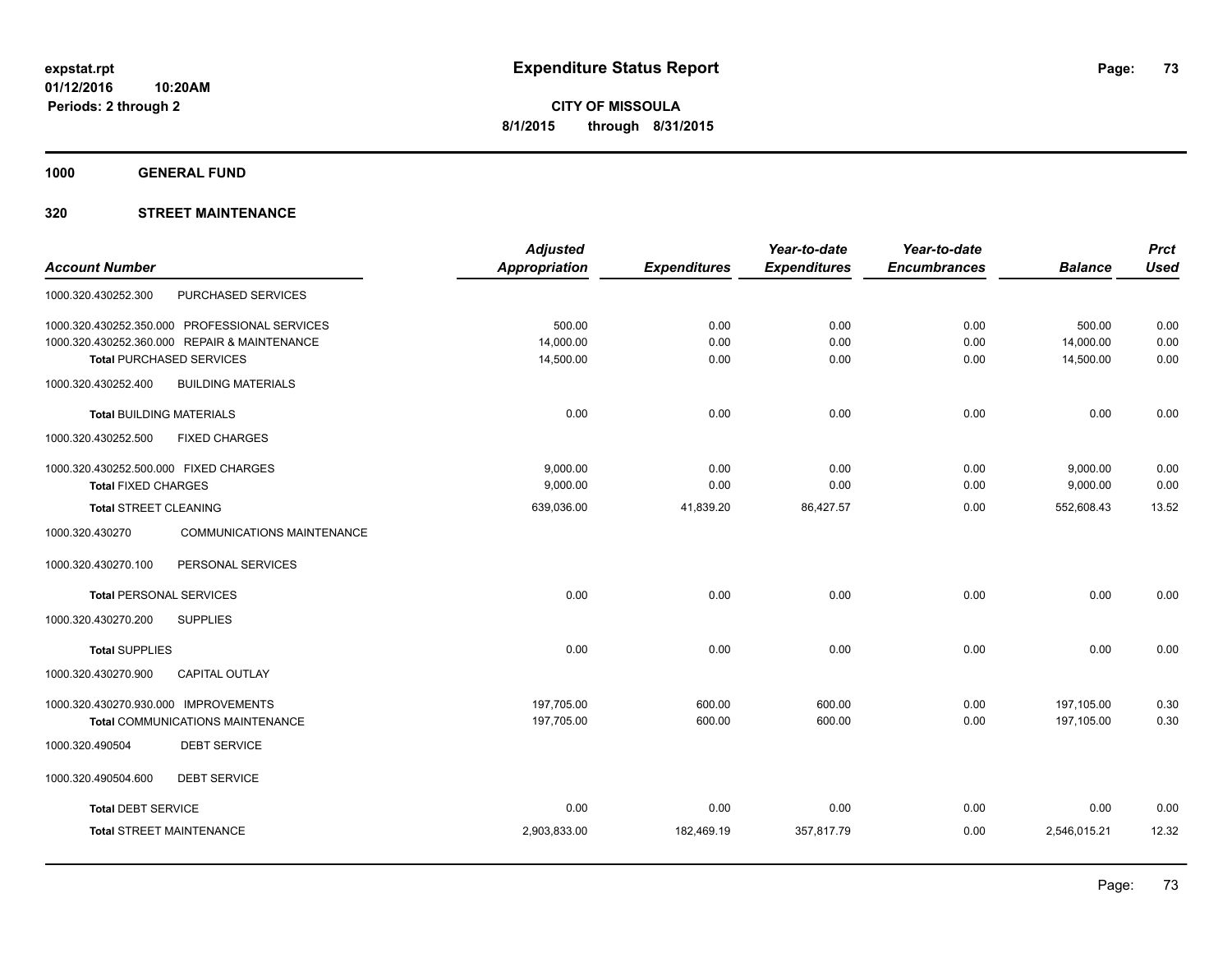**1000 GENERAL FUND**

|                                        |                                                   | <b>Adjusted</b>      |                     | Year-to-date        | Year-to-date        |                | <b>Prct</b> |
|----------------------------------------|---------------------------------------------------|----------------------|---------------------|---------------------|---------------------|----------------|-------------|
| <b>Account Number</b>                  |                                                   | <b>Appropriation</b> | <b>Expenditures</b> | <b>Expenditures</b> | <b>Encumbrances</b> | <b>Balance</b> | <b>Used</b> |
| 1000.321.411231                        | <b>ENERGY CONSERVATION</b>                        |                      |                     |                     |                     |                |             |
| 1000.321.411231.100                    | PERSONAL SERVICES                                 |                      |                     |                     |                     |                |             |
| <b>Total PERSONAL SERVICES</b>         |                                                   | 0.00                 | 0.00                | 0.00                | 0.00                | 0.00           | 0.00        |
| 1000.321.411231.200                    | <b>SUPPLIES</b>                                   |                      |                     |                     |                     |                |             |
| <b>Total SUPPLIES</b>                  |                                                   | 0.00                 | 0.00                | 0.00                | 0.00                | 0.00           | 0.00        |
| 1000.321.411231.300                    | <b>PURCHASED SERVICES</b>                         |                      |                     |                     |                     |                |             |
|                                        | <b>Total ENERGY CONSERVATION</b>                  | 0.00                 | 0.00                | 0.00                | 0.00                | 0.00           | 0.00        |
| 1000.321.411810                        | <b>FACILITY MAINTENANCE</b>                       |                      |                     |                     |                     |                |             |
| 1000.321.411810.100                    | PERSONAL SERVICES                                 |                      |                     |                     |                     |                |             |
|                                        | 1000.321.411810.110.000 SALARIES AND WAGES        | 47,882.00            | 3,269.32            | 6,125.81            | 0.00                | 41,756.19      | 12.79       |
|                                        | 1000.321.411810.140.000 EMPLOYER CONTRIBUTIONS    | 19,906.00            | 1,353.17            | 3,079.40            | 0.00                | 16,826.60      | 15.47       |
| <b>Total PERSONAL SERVICES</b>         |                                                   | 67,788.00            | 4,622.49            | 9,205.21            | 0.00                | 58,582.79      | 13.58       |
| 1000.321.411810.200                    | <b>SUPPLIES</b>                                   |                      |                     |                     |                     |                |             |
|                                        | 1000.321.411810.220.000 OPERATING SUPPLIES        | 450.00               | 0.00                | 0.00                | 0.00                | 450.00         | 0.00        |
| 1000.321.411810.231.000 GASOLINE       |                                                   | 198.00               | 0.00                | 0.00                | 0.00                | 198.00         | 0.00        |
| 1000.321.411810.240.000 OTHER SUPPLIES |                                                   | 6,070.00             | 0.00                | 0.00                | 0.00                | 6,070.00       | 0.00        |
| <b>Total SUPPLIES</b>                  |                                                   | 6,718.00             | 0.00                | 0.00                | 0.00                | 6,718.00       | 0.00        |
| 1000.321.411810.300                    | PURCHASED SERVICES                                |                      |                     |                     |                     |                |             |
| 1000.321.411810.340.000 SEWER          |                                                   | 748.00               | 0.00                | 0.00                | 0.00                | 748.00         | 0.00        |
|                                        | 1000.321.411810.341.000 ELECTRICITY & NATURAL GAS | 25,420.00            | 0.00                | 0.00                | 0.00                | 25,420.00      | 0.00        |
| 1000.321.411810.343.000 WATER CHARGES  |                                                   | 957.00               | 0.00                | 0.00                | 0.00                | 957.00         | 0.00        |
|                                        | 1000.321.411810.360.000 REPAIR & MAINTENANCE      | 10,020.00            | 0.00                | 0.00                | 0.00                | 10,020.00      | 0.00        |
| 1000.321.411810.370.000 TRAVEL         |                                                   | 150.00               | 0.00                | 0.00                | 0.00                | 150.00         | 0.00        |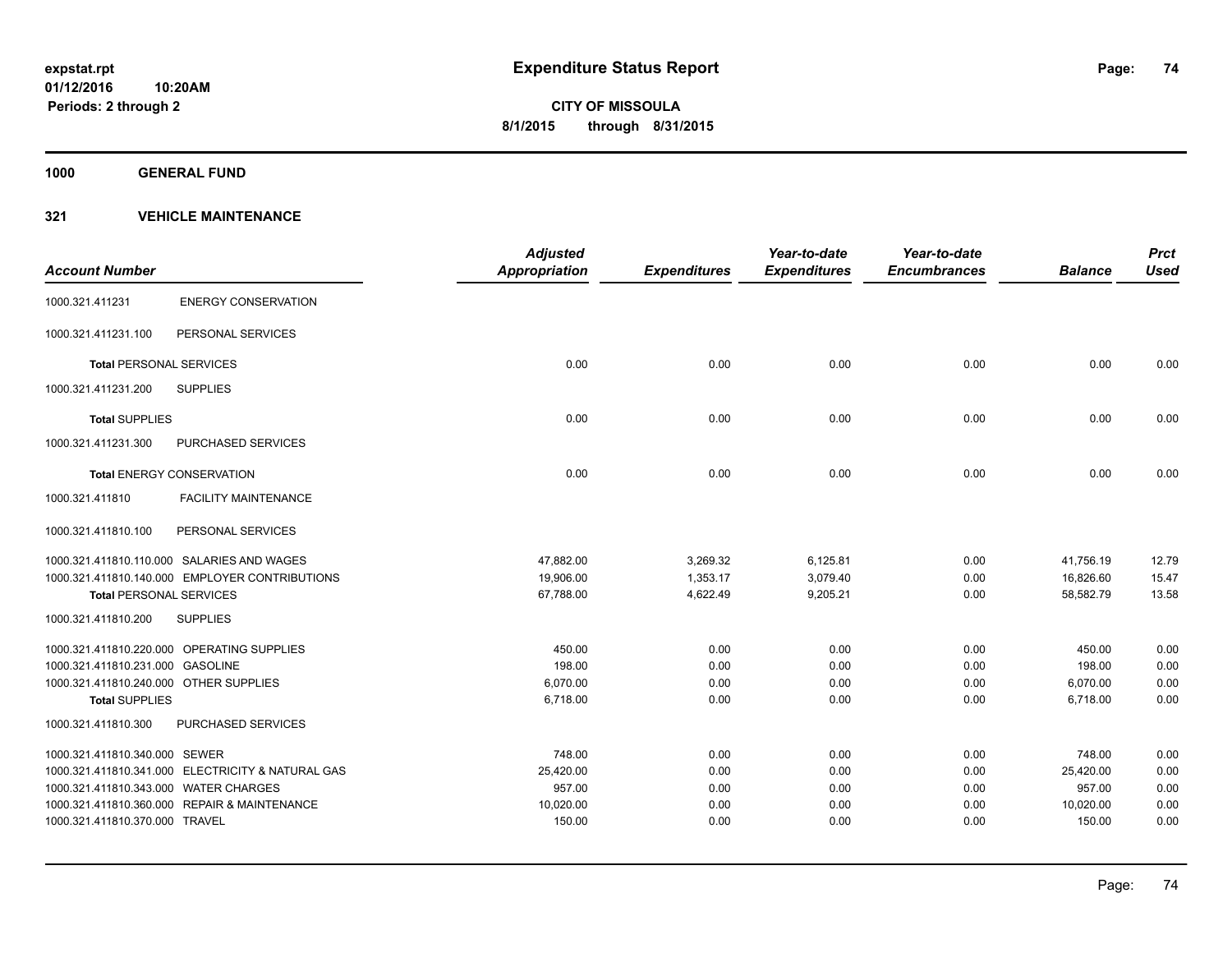**1000 GENERAL FUND**

| <b>Account Number</b>                   |                                                            | <b>Adjusted</b><br><b>Appropriation</b> | <b>Expenditures</b> | Year-to-date<br><b>Expenditures</b> | Year-to-date<br><b>Encumbrances</b> | <b>Balance</b> | <b>Prct</b><br><b>Used</b> |
|-----------------------------------------|------------------------------------------------------------|-----------------------------------------|---------------------|-------------------------------------|-------------------------------------|----------------|----------------------------|
|                                         | <b>Total PURCHASED SERVICES</b>                            | 37,295.00                               | 0.00                | 0.00                                | 0.00                                | 37,295.00      | 0.00                       |
| 1000.321.411810.900                     | <b>CAPITAL OUTLAY</b>                                      |                                         |                     |                                     |                                     |                |                            |
| <b>Total CAPITAL OUTLAY</b>             |                                                            | 0.00                                    | 0.00                | 0.00                                | 0.00                                | 0.00           | 0.00                       |
|                                         | <b>Total FACILITY MAINTENANCE</b>                          | 111,801.00                              | 4,622.49            | 9,205.21                            | 0.00                                | 102,595.79     | 8.23                       |
| 1000.321.430220                         | <b>CITY HALL UTILITIES</b>                                 |                                         |                     |                                     |                                     |                |                            |
| 1000.321.430220.200                     | <b>SUPPLIES</b>                                            |                                         |                     |                                     |                                     |                |                            |
|                                         | 1000.321.430220.240.000 CITY HALL UTILITIES/OTHER SUPPLIES | 2,340.00                                | 127.99              | 127.99                              | 0.00                                | 2,212.01       | 5.47                       |
| <b>Total SUPPLIES</b>                   |                                                            | 2,340.00                                | 127.99              | 127.99                              | 0.00                                | 2,212.01       | 5.47                       |
| 1000.321.430220.300                     | PURCHASED SERVICES                                         |                                         |                     |                                     |                                     |                |                            |
| 1000.321.430220.340.000 CITY HALL/SEWER |                                                            | 1.233.00                                | 0.00                | 519.71                              | 0.00                                | 713.29         | 42.15                      |
|                                         | 1000.321.430220.341.000 CITYHALL/ELECTRICITY & NATURAL GAS | 78,950.00                               | 2,320.72            | 2,320.72                            | 0.00                                | 76,629.28      | 2.94                       |
|                                         | 1000.321.430220.343.000 CITYHALL/WATER CHARGES             | 7,677.00                                | 437.34              | 437.34                              | 0.00                                | 7,239.66       | 5.70                       |
|                                         | 1000.321.430220.344.000 CITYHALL/TELEPHONE SERVICE         | 637.00                                  | 0.00                | 0.00                                | 0.00                                | 637.00         | 0.00                       |
|                                         | 1000.321.430220.345.000 CITY HALL/GARBAGE                  | 6,375.00                                | 490.95              | 930.19                              | 0.00                                | 5,444.81       | 14.59                      |
|                                         | 1000.321.430220.350.000 PROFESSIONAL SERVICES              | 1,720.00                                | 0.00                | 0.00                                | 0.00                                | 1,720.00       | 0.00                       |
|                                         | 1000.321.430220.360.000 CITY HALL/REPAIR & MAINTENANCE     | 170,086.00                              | 19,463.24           | 19,463.24                           | 0.00                                | 150,622.76     | 11.44                      |
|                                         | <b>Total PURCHASED SERVICES</b>                            | 266,678.00                              | 22,712.25           | 23,671.20                           | 0.00                                | 243,006.80     | 8.88                       |
| 1000.321.430220.900                     | <b>CAPITAL OUTLAY</b>                                      |                                         |                     |                                     |                                     |                |                            |
| <b>Total CAPITAL OUTLAY</b>             |                                                            | 0.00                                    | 0.00                | 0.00                                | 0.00                                | 0.00           | 0.00                       |
| Total CITY HALL UTILITIES               |                                                            | 269.018.00                              | 22,840.24           | 23.799.19                           | 0.00                                | 245,218.81     | 8.85                       |
| 1000.321.431310                         | <b>ADMINISTRATION</b>                                      |                                         |                     |                                     |                                     |                |                            |
| 1000.321.431310.100                     | PERSONAL SERVICES                                          |                                         |                     |                                     |                                     |                |                            |
|                                         | 1000.321.431310.110.000 SALARIES AND WAGES                 | 87.284.00                               | 7,472.74            | 14,001.78                           | 0.00                                | 73.282.22      | 16.04                      |
|                                         | 1000.321.431310.140.000 EMPLOYER CONTRIBUTIONS             | 33,881.00                               | 3,093.75            | 7,039.91                            | 0.00                                | 26,841.09      | 20.78                      |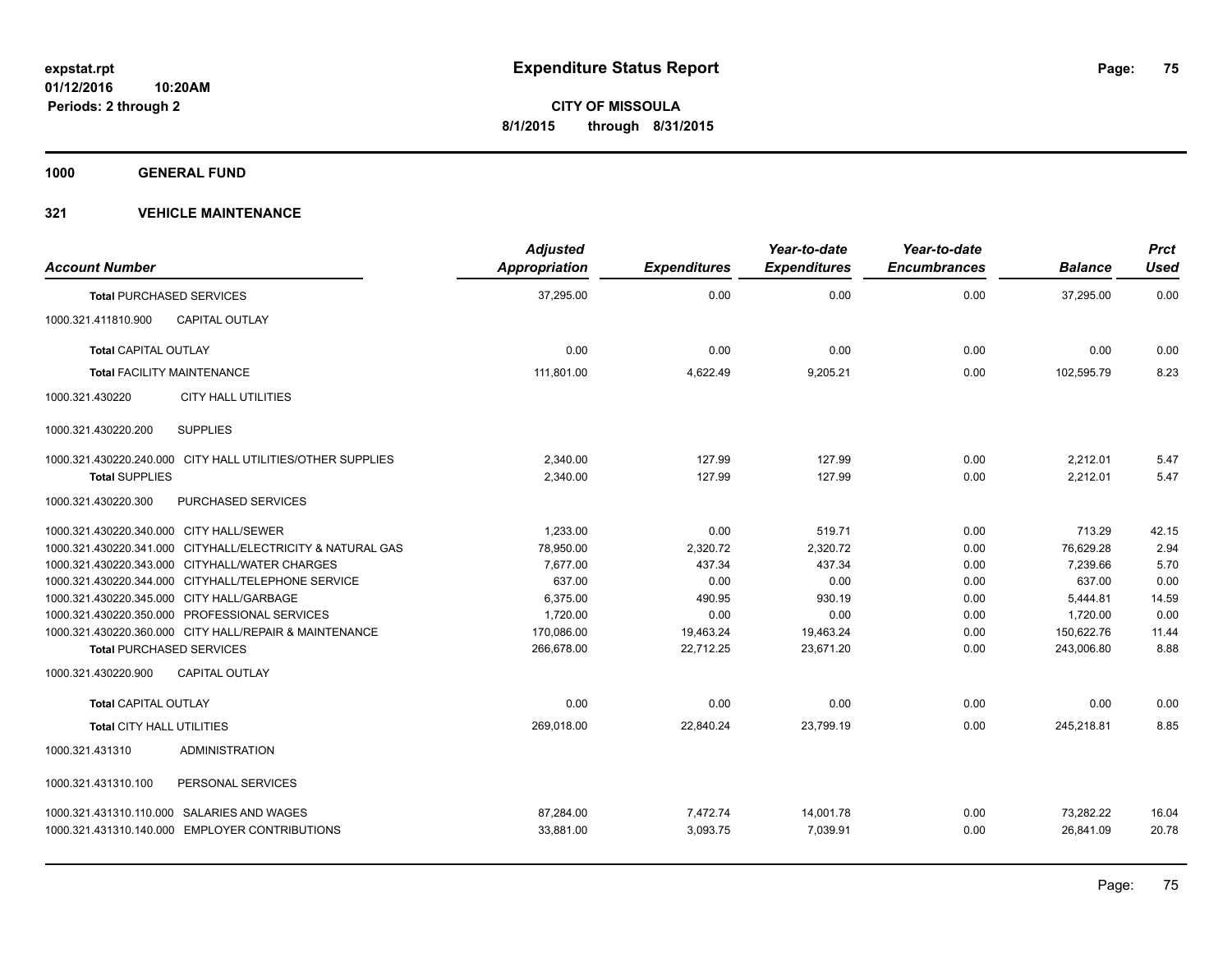**1000 GENERAL FUND**

|                                                         | <b>Adjusted</b> |                     | Year-to-date        | Year-to-date        |                | <b>Prct</b> |
|---------------------------------------------------------|-----------------|---------------------|---------------------|---------------------|----------------|-------------|
| <b>Account Number</b>                                   | Appropriation   | <b>Expenditures</b> | <b>Expenditures</b> | <b>Encumbrances</b> | <b>Balance</b> | <b>Used</b> |
| <b>Total PERSONAL SERVICES</b>                          | 121,165.00      | 10,566.49           | 21,041.69           | 0.00                | 100,123.31     | 17.37       |
| <b>SUPPLIES</b><br>1000.321.431310.200                  |                 |                     |                     |                     |                |             |
| 1000.321.431310.210.000 OFFICE SUPPLIES                 | 1.000.00        | 0.00                | 0.00                | 0.00                | 1,000.00       | 0.00        |
| 1000.321.431310.220.000 OPERATING SUPPLIES              | 150.00          | 0.00                | 0.00                | 0.00                | 150.00         | 0.00        |
| <b>Total SUPPLIES</b>                                   | 1,150.00        | 0.00                | 0.00                | 0.00                | 1,150.00       | 0.00        |
| PURCHASED SERVICES<br>1000.321.431310.300               |                 |                     |                     |                     |                |             |
| 1000.321.431310.310.000 COMMUNICATIONS                  | 150.00          | 0.00                | 0.00                | 0.00                | 150.00         | 0.00        |
| 1000.321.431310.320.000 PRINTING & DUPLICATING          | 100.00          | 0.00                | 0.00                | 0.00                | 100.00         | 0.00        |
| 1000.321.431310.330.000 PUBLICITY, SUBSCRIPTIONS & DUES | 230.00          | 0.00                | 0.00                | 0.00                | 230.00         | 0.00        |
| <b>Total PURCHASED SERVICES</b>                         | 480.00          | 0.00                | 0.00                | 0.00                | 480.00         | 0.00        |
| 1000.321.431310.800<br>OTHER OBJECTS                    |                 |                     |                     |                     |                |             |
| <b>Total OTHER OBJECTS</b>                              | 0.00            | 0.00                | 0.00                | 0.00                | 0.00           | 0.00        |
| <b>Total ADMINISTRATION</b>                             | 122,795.00      | 10,566.49           | 21,041.69           | 0.00                | 101,753.31     | 17.14       |
| <b>EQUIPMENT MAINTENANCE</b><br>1000.321.431330         |                 |                     |                     |                     |                |             |
| PERSONAL SERVICES<br>1000.321.431330.100                |                 |                     |                     |                     |                |             |
| 1000.321.431330.110.000 SALARIES AND WAGES              | 399,968.00      | 35,962.56           | 67,383.44           | 0.00                | 332,584.56     | 16.85       |
| 1000.321.431330.120.000 OVERTIME/TERMINATION            | 2.000.00        | 0.00                | 0.00                | 0.00                | 2.000.00       | 0.00        |
| 1000.321.431330.130.000 OTHER                           | 81,744.00       | 0.00                | 0.00                | 0.00                | 81,744.00      | 0.00        |
| 1000.321.431330.140.000 EMPLOYER CONTRIBUTIONS          | 191.565.00      | 14,887.97           | 33,877.78           | 0.00                | 157,687.22     | 17.68       |
| 1000.321.431330.141.000 STATE RETIREMENT CONTRIBUTIONS  | 0.00            | 46.70               | 87.51               | 0.00                | $-87.51$       | 0.00        |
| <b>Total PERSONAL SERVICES</b>                          | 675,277.00      | 50,897.23           | 101,348.73          | 0.00                | 573,928.27     | 15.01       |
| 1000.321.431330.200<br><b>SUPPLIES</b>                  |                 |                     |                     |                     |                |             |
| 1000.321.431330.220.000 OPERATING SUPPLIES              | 17,600.00       | 937.83              | 1,096.76            | 0.00                | 16,503.24      | 6.23        |
| 1000.321.431330.230.000 REPAIR/MAINTENANCE              | 37,355.00       | 5,666.39            | 6,642.35            | 0.00                | 30,712.65      | 17.78       |
| 1000.321.431330.231.000 GASOLINE                        | 4,615.00        | 245.65              | 245.65              | 0.00                | 4,369.35       | 5.32        |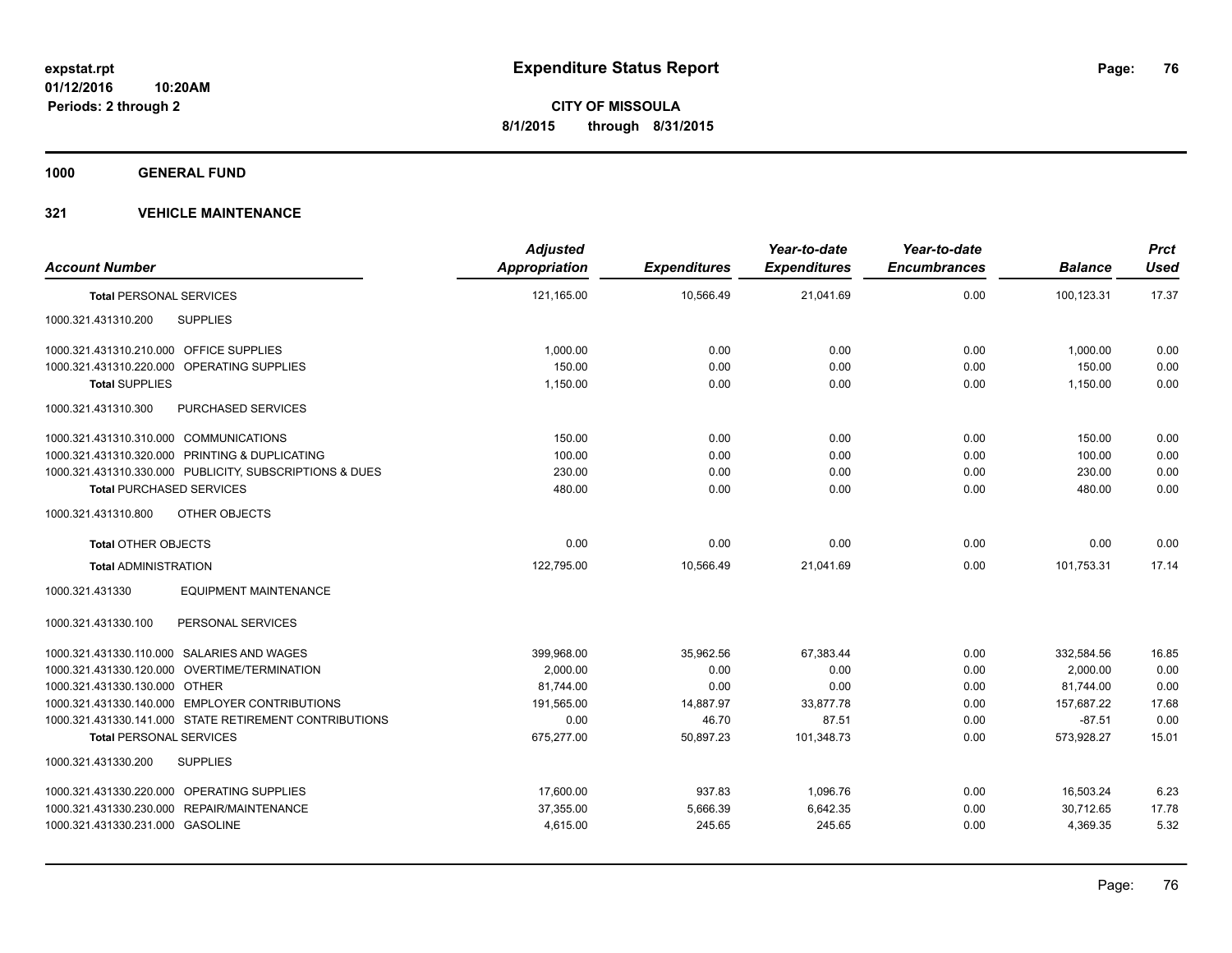**1000 GENERAL FUND**

| <b>Account Number</b>                     |                                                   | <b>Adjusted</b><br><b>Appropriation</b> | <b>Expenditures</b> | Year-to-date<br><b>Expenditures</b> | Year-to-date<br><b>Encumbrances</b> | <b>Balance</b> | <b>Prct</b><br><b>Used</b> |
|-------------------------------------------|---------------------------------------------------|-----------------------------------------|---------------------|-------------------------------------|-------------------------------------|----------------|----------------------------|
| 1000.321.431330.240.000 OTHER SUPPLIES    |                                                   | 2,600.00                                | 0.00                | 0.00                                | 0.00                                | 2,600.00       | 0.00                       |
| <b>Total SUPPLIES</b>                     |                                                   | 62,170.00                               | 6,849.87            | 7,984.76                            | 0.00                                | 54,185.24      | 12.84                      |
| 1000.321.431330.300                       | <b>PURCHASED SERVICES</b>                         |                                         |                     |                                     |                                     |                |                            |
|                                           | 1000.321.431330.320.000 PRINTING & DUPLICATING    | 250.00                                  | 0.00                | 0.00                                | 0.00                                | 250.00         | 0.00                       |
|                                           | 1000.321.431330.350.000 PROFESSIONAL SERVICES     | 7,480.00                                | 1,500.00            | 1,500.00                            | 0.00                                | 5,980.00       | 20.05                      |
|                                           | 1000.321.431330.360.000 REPAIR & MAINTENANCE      | 15,735.00                               | 382.00              | 636.74                              | 0.00                                | 15,098.26      | 4.05                       |
| 1000.321.431330.370.000 TRAVEL            |                                                   | 900.00                                  | 0.00                | 0.00                                | 0.00                                | 900.00         | 0.00                       |
| 1000.321.431330.380.000 TRAINING          |                                                   | 850.00                                  | 0.00                | 0.00                                | 0.00                                | 850.00         | 0.00                       |
| <b>Total PURCHASED SERVICES</b>           |                                                   | 25,215.00                               | 1,882.00            | 2,136.74                            | 0.00                                | 23,078.26      | 8.47                       |
| 1000.321.431330.900                       | <b>CAPITAL OUTLAY</b>                             |                                         |                     |                                     |                                     |                |                            |
| <b>Total CAPITAL OUTLAY</b>               |                                                   | 0.00                                    | 0.00                | 0.00                                | 0.00                                | 0.00           | 0.00                       |
|                                           | <b>Total EQUIPMENT MAINTENANCE</b>                | 762,662.00                              | 59,629.10           | 111,470.23                          | 0.00                                | 651, 191. 77   | 14.62                      |
| 1000.321.431350                           | <b>VEHICLE FACILITY</b>                           |                                         |                     |                                     |                                     |                |                            |
| 1000.321.431350.200                       | <b>SUPPLIES</b>                                   |                                         |                     |                                     |                                     |                |                            |
| 1000.321.431350.210.000 OFFICE SUPPLIES   |                                                   | 0.00                                    | 11.37               | 11.37                               | 0.00                                | $-11.37$       | 0.00                       |
|                                           | 1000.321.431350.220.000 OPERATING SUPPLIES        | 10,151.00                               | 0.00                | 0.00                                | 0.00                                | 10,151.00      | 0.00                       |
|                                           | 1000.321.431350.230.000 REPAIR/MAINTENANCE        | 0.00                                    | 258.00              | 258.00                              | 0.00                                | $-258.00$      | 0.00                       |
| <b>Total SUPPLIES</b>                     |                                                   | 10,151.00                               | 269.37              | 269.37                              | 0.00                                | 9,881.63       | 2.65                       |
| 1000.321.431350.300                       | <b>PURCHASED SERVICES</b>                         |                                         |                     |                                     |                                     |                |                            |
| 1000.321.431350.340.000 SEWER             |                                                   | 748.00                                  | 0.00                | 154.50                              | 0.00                                | 593.50         | 20.66                      |
|                                           | 1000.321.431350.341.000 ELECTRICITY & NATURAL GAS | 96,573.00                               | 0.00                | 0.00                                | 0.00                                | 96,573.00      | 0.00                       |
| 1000.321.431350.343.000 WATER CHARGES     |                                                   | 3,722.00                                | 110.69              | 110.69                              | 0.00                                | 3,611.31       | 2.97                       |
| 1000.321.431350.344.000 TELEPHONE SERVICE |                                                   | 1,952.00                                | 0.00                | 0.00                                | 0.00                                | 1,952.00       | 0.00                       |
| 1000.321.431350.345.000 GARBAGE           |                                                   | 4,068.00                                | 181.80              | 363.60                              | 0.00                                | 3,704.40       | 8.94                       |
|                                           | 1000.321.431350.350.000 PROFESSIONAL SERVICES     | 5,195.00                                | 0.00                | 0.00                                | 0.00                                | 5,195.00       | 0.00                       |
|                                           | 1000.321.431350.360.000 REPAIR & MAINTENANCE      | 36,160.00                               | 2,949.00            | 2,949.00                            | 0.00                                | 33,211.00      | 8.16                       |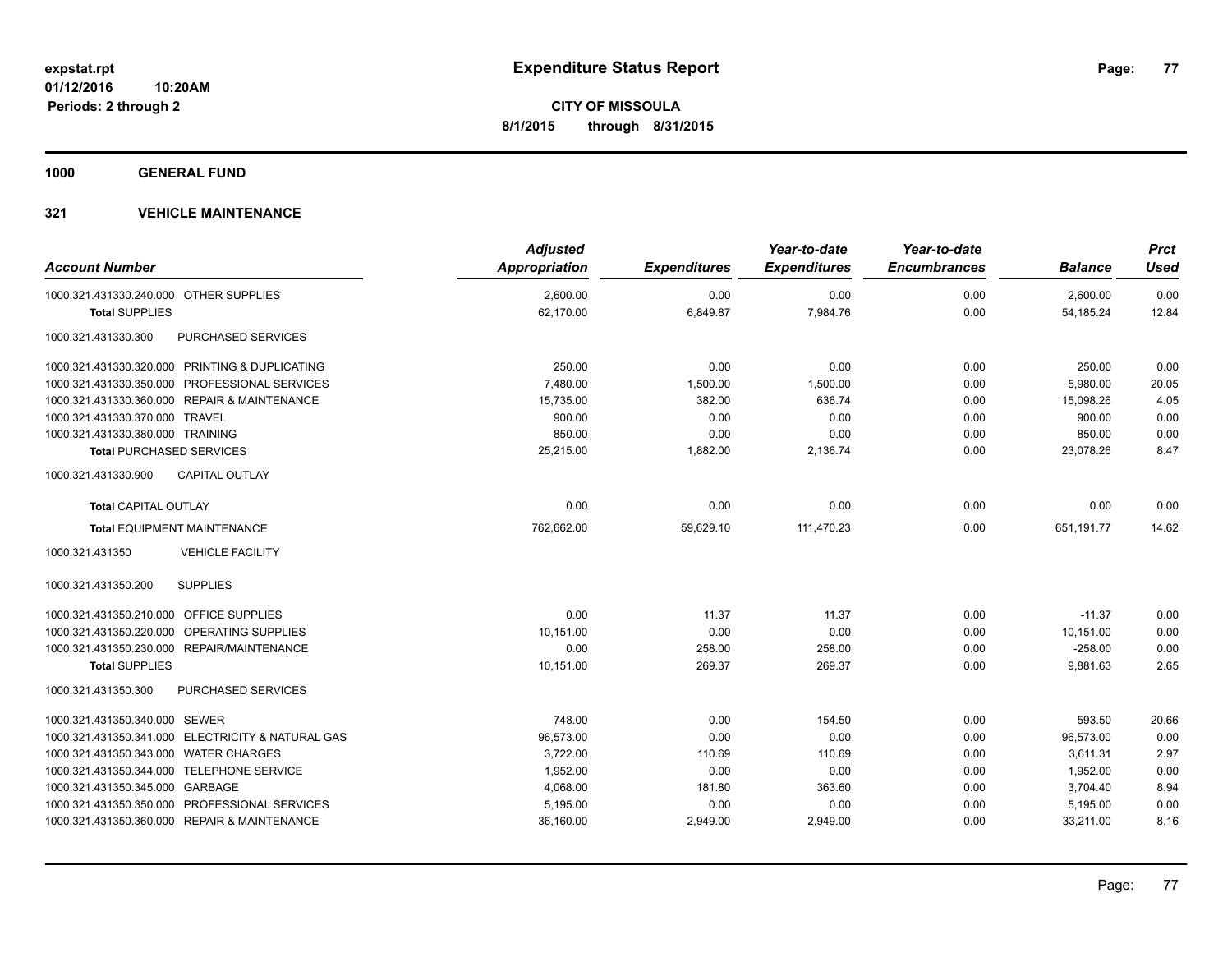**1000 GENERAL FUND**

| <b>Account Number</b>                                   | <b>Adjusted</b><br><b>Appropriation</b> | <b>Expenditures</b> | Year-to-date<br><b>Expenditures</b> | Year-to-date<br><b>Encumbrances</b> | <b>Balance</b> | <b>Prct</b><br><b>Used</b> |
|---------------------------------------------------------|-----------------------------------------|---------------------|-------------------------------------|-------------------------------------|----------------|----------------------------|
| <b>Total PURCHASED SERVICES</b>                         | 148,418.00                              | 3,241.49            | 3,577.79                            | 0.00                                | 144,840.21     | 2.41                       |
| 1000.321.431350.900<br><b>CAPITAL OUTLAY</b>            |                                         |                     |                                     |                                     |                |                            |
| <b>Total CAPITAL OUTLAY</b>                             | 0.00                                    | 0.00                | 0.00                                | 0.00                                | 0.00           | 0.00                       |
| <b>Total VEHICLE FACILITY</b>                           | 158,569.00                              | 3,510.86            | 3,847.16                            | 0.00                                | 154,721.84     | 2.43                       |
| <b>ART MUSEUM</b><br>1000.321.460452                    |                                         |                     |                                     |                                     |                |                            |
| <b>SUPPLIES</b><br>1000.321.460452.200                  |                                         |                     |                                     |                                     |                |                            |
| <b>Total SUPPLIES</b>                                   | 0.00                                    | 0.00                | 0.00                                | 0.00                                | 0.00           | 0.00                       |
| PURCHASED SERVICES<br>1000.321.460452.300               |                                         |                     |                                     |                                     |                |                            |
| 1000.321.460452.360.000 ART MUSEUM-REPAIR & MAINTENANCE | 44,526.00                               | 0.00                | 0.00                                | 0.00                                | 44,526.00      | 0.00                       |
| <b>Total ART MUSEUM</b>                                 | 44,526.00                               | 0.00                | 0.00                                | 0.00                                | 44,526.00      | 0.00                       |
| <b>Total VEHICLE MAINTENANCE</b>                        | 1,469,371.00                            | 101,169.18          | 169,363.48                          | 0.00                                | 1,300,007.52   | 11.53                      |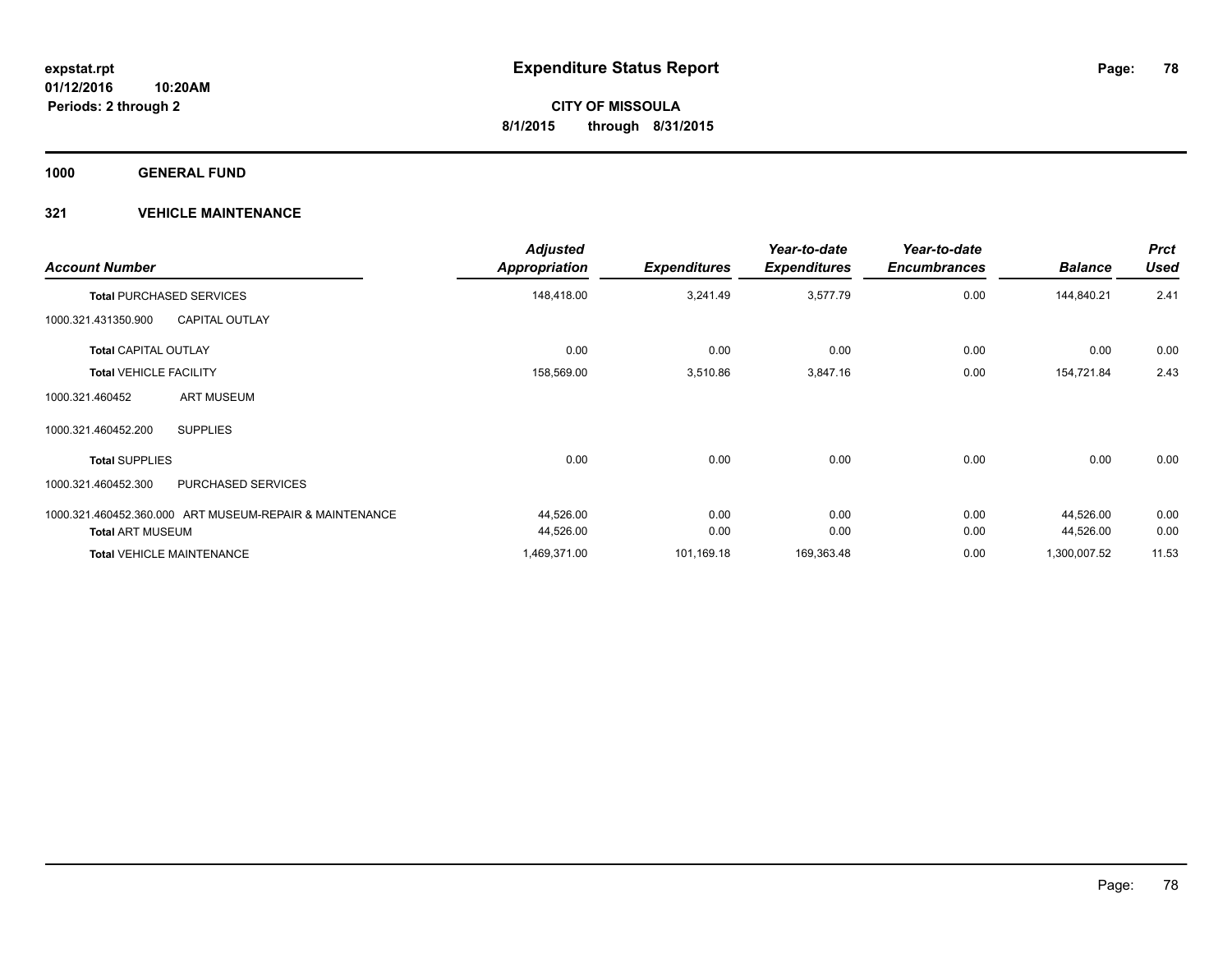**CITY OF MISSOULA 8/1/2015 through 8/31/2015**

**1000 GENERAL FUND**

| <b>Account Number</b>                   |                                                         | <b>Adjusted</b><br><b>Appropriation</b> | <b>Expenditures</b> | Year-to-date<br><b>Expenditures</b> | Year-to-date<br><b>Encumbrances</b> | <b>Balance</b> | <b>Prct</b><br><b>Used</b> |
|-----------------------------------------|---------------------------------------------------------|-----------------------------------------|---------------------|-------------------------------------|-------------------------------------|----------------|----------------------------|
| 1000.340.430910                         | <b>ADMINISTRATION</b>                                   |                                         |                     |                                     |                                     |                |                            |
| 1000.340.430910.100                     | PERSONAL SERVICES                                       |                                         |                     |                                     |                                     |                |                            |
|                                         | 1000.340.430910.110.000 SALARIES AND WAGES              | 88,025.00                               | 5,987.18            | 11,280.10                           | 0.00                                | 76,744.90      | 12.81                      |
|                                         | 1000.340.430910.120.000 OVERTIME/TERMINATION            | 5.000.00                                | 14.05               | 42.14                               | 0.00                                | 4.957.86       | 0.84                       |
|                                         | 1000.340.430910.140.000 EMPLOYER CONTRIBUTIONS          | 35,158.00                               | 2,330.12            | 5,426.77                            | 0.00                                | 29.731.23      | 15.44                      |
|                                         | 1000.340.430910.141.000 STATE RETIREMENT CONTRIBUTIONS  | 0.00                                    | 29.66               | 55.82                               | 0.00                                | $-55.82$       | 0.00                       |
| <b>Total PERSONAL SERVICES</b>          |                                                         | 128,183.00                              | 8,361.01            | 16,804.83                           | 0.00                                | 111,378.17     | 13.11                      |
| 1000.340.430910.200                     | <b>SUPPLIES</b>                                         |                                         |                     |                                     |                                     |                |                            |
| 1000.340.430910.210.000 OFFICE SUPPLIES |                                                         | 2.770.00                                | 16.40               | 16.40                               | 0.00                                | 2,753.60       | 0.59                       |
| <b>Total SUPPLIES</b>                   |                                                         | 2,770.00                                | 16.40               | 16.40                               | 0.00                                | 2,753.60       | 0.59                       |
| 1000.340.430910.300                     | PURCHASED SERVICES                                      |                                         |                     |                                     |                                     |                |                            |
| 1000.340.430910.310.000 COMMUNICATIONS  |                                                         | 1,933.00                                | 198.21              | 208.80                              | 0.00                                | 1,724.20       | 10.80                      |
|                                         | 1000.340.430910.320.000 PRINTING & DUPLICATING          | 775.00                                  | 0.00                | 0.00                                | 0.00                                | 775.00         | 0.00                       |
|                                         | 1000.340.430910.330.000 PUBLICITY, SUBSCRIPTIONS & DUES | 813.00                                  | 0.00                | 0.00                                | 0.00                                | 813.00         | 0.00                       |
|                                         | 1000.340.430910.344.000 TELEPHONE SERVICE               | 2,100.00                                | 96.65               | 96.65                               | 0.00                                | 2,003.35       | 4.60                       |
|                                         | 1000.340.430910.350.000 PROFESSIONAL SERVICES           | 600.00                                  | 0.00                | 0.00                                | 0.00                                | 600.00         | 0.00                       |
|                                         | 1000.340.430910.360.000 REPAIR & MAINTENANCE            | 600.00                                  | 29.06               | 29.06                               | 0.00                                | 570.94         | 4.84                       |
| 1000.340.430910.370.000 TRAVEL          |                                                         | 500.00                                  | 0.00                | 0.00                                | 0.00                                | 500.00         | 0.00                       |
| 1000.340.430910.380.000 TRAINING        |                                                         | 1,006.00                                | 40.00               | 40.00                               | 0.00                                | 966.00         | 3.98                       |
| <b>Total PURCHASED SERVICES</b>         |                                                         | 8,327.00                                | 363.92              | 374.51                              | 0.00                                | 7,952.49       | 4.50                       |
| 1000.340.430910.800                     | OTHER OBJECTS                                           |                                         |                     |                                     |                                     |                |                            |
| 1000.340.430910.850.000 SALARY SAVINGS  |                                                         | $-3.479.00$                             | 0.00                | 0.00                                | 0.00                                | $-3,479.00$    | 0.00                       |
| <b>Total OTHER OBJECTS</b>              |                                                         | $-3,479.00$                             | 0.00                | 0.00                                | 0.00                                | $-3,479.00$    | 0.00                       |
| 1000.340.430910.900                     | CAPITAL OUTLAY                                          |                                         |                     |                                     |                                     |                |                            |
| <b>Total CAPITAL OUTLAY</b>             |                                                         | 0.00                                    | 0.00                | 0.00                                | 0.00                                | 0.00           | 0.00                       |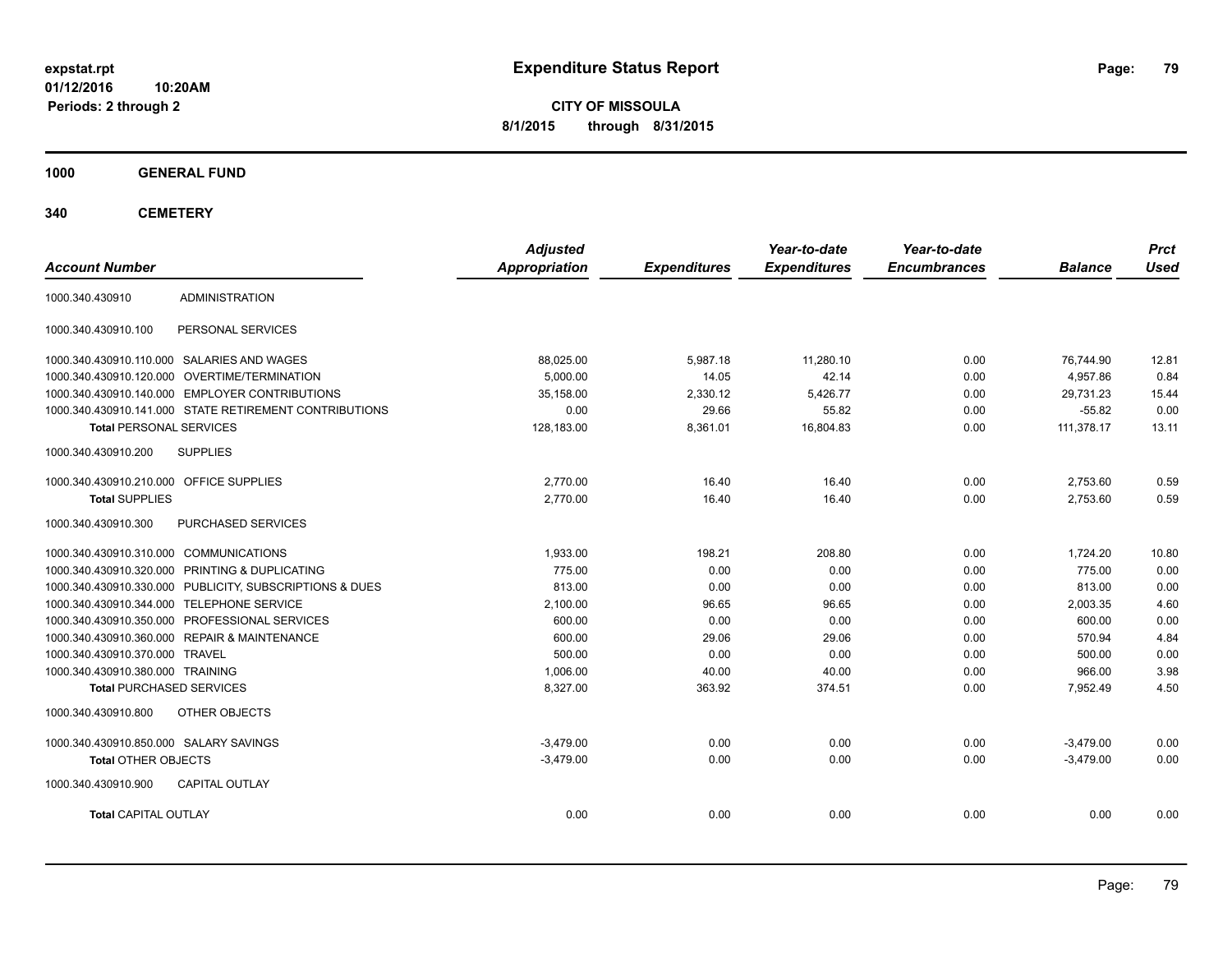**CITY OF MISSOULA 8/1/2015 through 8/31/2015**

**1000 GENERAL FUND**

| <b>Account Number</b>                             | <b>Adjusted</b><br><b>Appropriation</b> | <b>Expenditures</b> | Year-to-date<br><b>Expenditures</b> | Year-to-date<br><b>Encumbrances</b> | <b>Balance</b> | <b>Prct</b><br><b>Used</b> |
|---------------------------------------------------|-----------------------------------------|---------------------|-------------------------------------|-------------------------------------|----------------|----------------------------|
| <b>Total ADMINISTRATION</b>                       | 135,801.00                              | 8,741.33            | 17.195.74                           | 0.00                                | 118.605.26     | 12.66                      |
| <b>FACILITIES</b><br>1000.340.430920              |                                         |                     |                                     |                                     |                |                            |
| PERSONAL SERVICES<br>1000.340.430920.100          |                                         |                     |                                     |                                     |                |                            |
| 1000.340.430920.110.000 SALARIES AND WAGES        | 6.501.00                                | 802.10              | 1.510.17                            | 0.00                                | 4,990.83       | 23.23                      |
| 1000.340.430920.120.000 OVERTIME/TERMINATION      | 0.00                                    | 16.19               | 48.60                               | 0.00                                | $-48.60$       | 0.00                       |
| 1000.340.430920.140.000 EMPLOYER CONTRIBUTIONS    | 2,928.00                                | 347.07              | 819.91                              | 0.00                                | 2,108.09       | 28.00                      |
| <b>Total PERSONAL SERVICES</b>                    | 9,429.00                                | 1,165.36            | 2,378.68                            | 0.00                                | 7,050.32       | 25.23                      |
| 1000.340.430920.200<br><b>SUPPLIES</b>            |                                         |                     |                                     |                                     |                |                            |
| 1000.340.430920.220.000 OPERATING SUPPLIES        | 2,050.00                                | 171.96              | 171.96                              | 0.00                                | 1,878.04       | 8.39                       |
| 1000.340.430920.230.000 REPAIR/MAINTENANCE        | 500.00                                  | 0.00                | 0.00                                | 0.00                                | 500.00         | 0.00                       |
| <b>Total SUPPLIES</b>                             | 2,550.00                                | 171.96              | 171.96                              | 0.00                                | 2,378.04       | 6.74                       |
| 1000.340.430920.300<br>PURCHASED SERVICES         |                                         |                     |                                     |                                     |                |                            |
| 1000.340.430920.341.000 ELECTRICITY & NATURAL GAS | 10,208.00                               | 455.59              | 455.59                              | 0.00                                | 9,752.41       | 4.46                       |
| 1000.340.430920.343.000 WATER CHARGES             | 1.082.00                                | 85.39               | 85.39                               | 0.00                                | 996.61         | 7.89                       |
| 1000.340.430920.345.000 GARBAGE                   | 780.00                                  | 78.80               | 157.60                              | 0.00                                | 622.40         | 20.21                      |
| 1000.340.430920.350.000 PROFESSIONAL SERVICES     | 400.00                                  | 0.00                | 0.00                                | 0.00                                | 400.00         | 0.00                       |
| 1000.340.430920.360.000 REPAIR & MAINTENANCE      | 2,145.00                                | 0.00                | 0.00                                | 0.00                                | 2,145.00       | 0.00                       |
| <b>Total PURCHASED SERVICES</b>                   | 14,615.00                               | 619.78              | 698.58                              | 0.00                                | 13,916.42      | 4.78                       |
| <b>BUILDING MATERIALS</b><br>1000.340.430920.400  |                                         |                     |                                     |                                     |                |                            |
| <b>Total BUILDING MATERIALS</b>                   | 0.00                                    | 0.00                | 0.00                                | 0.00                                | 0.00           | 0.00                       |
| 1000.340.430920.900<br>CAPITAL OUTLAY             |                                         |                     |                                     |                                     |                |                            |
| <b>Total CAPITAL OUTLAY</b>                       | 0.00                                    | 0.00                | 0.00                                | 0.00                                | 0.00           | 0.00                       |
| <b>Total FACILITIES</b>                           | 26,594.00                               | 1,957.10            | 3.249.22                            | 0.00                                | 23.344.78      | 12.22                      |
| 1000.340.430930<br><b>GROUNDS MAINTENANCE</b>     |                                         |                     |                                     |                                     |                |                            |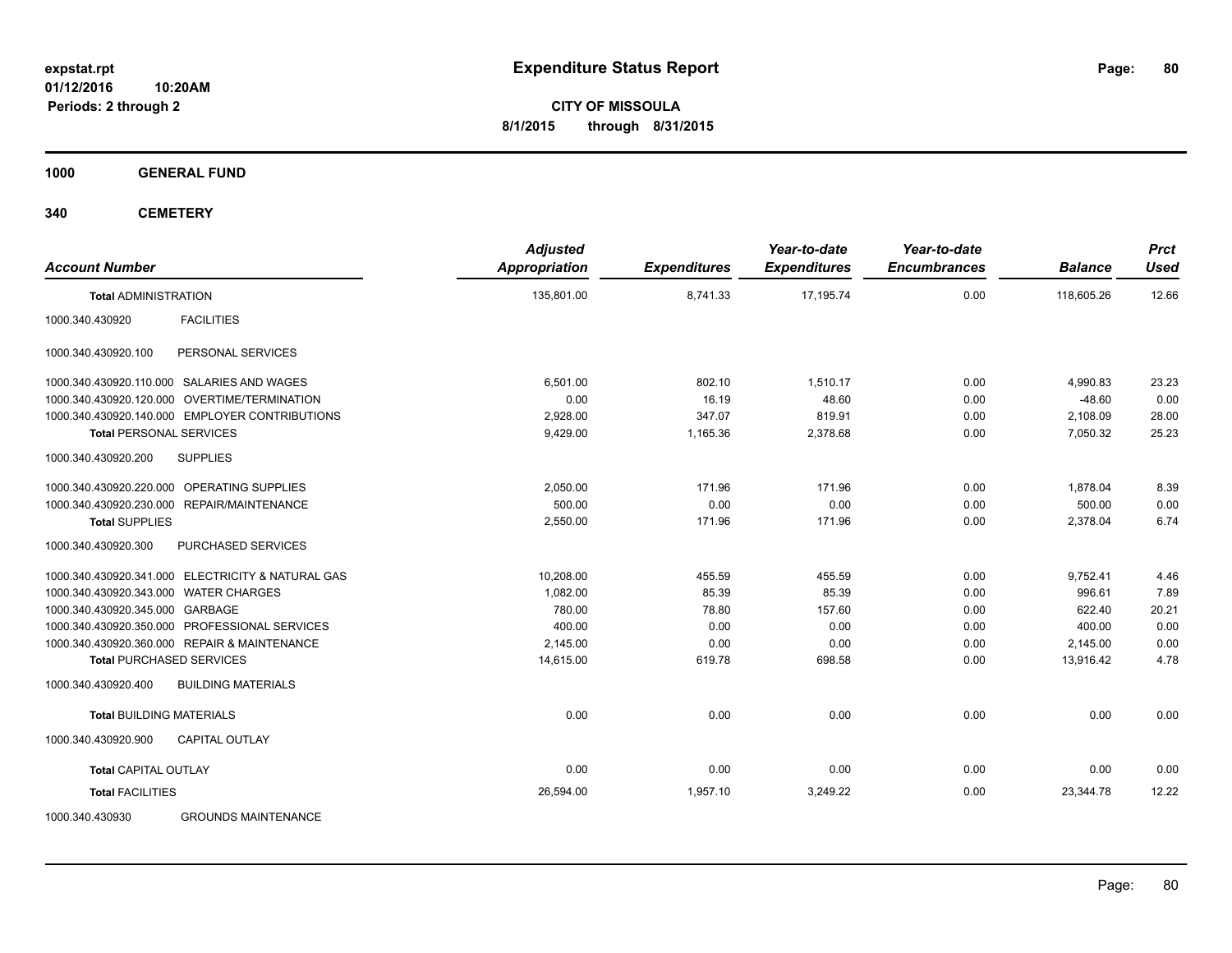**CITY OF MISSOULA 8/1/2015 through 8/31/2015**

**1000 GENERAL FUND**

| <b>Account Number</b>                             | <b>Adjusted</b><br><b>Appropriation</b> | <b>Expenditures</b> | Year-to-date<br><b>Expenditures</b> | Year-to-date<br><b>Encumbrances</b> | <b>Balance</b> | <b>Prct</b><br><b>Used</b> |
|---------------------------------------------------|-----------------------------------------|---------------------|-------------------------------------|-------------------------------------|----------------|----------------------------|
| 1000.340.430930.100<br>PERSONAL SERVICES          |                                         |                     |                                     |                                     |                |                            |
| 1000.340.430930.110.000 SALARIES AND WAGES        | 190.438.00                              | 16,352.75           | 30.761.90                           | 0.00                                | 159.676.10     | 16.15                      |
| 1000.340.430930.120.000 OVERTIME/TERMINATION      | 0.00                                    | 137.00              | 410.99                              | 0.00                                | $-410.99$      | 0.00                       |
| 1000.340.430930.140.000 EMPLOYER CONTRIBUTIONS    | 88,887.00                               | 7,380.80            | 17.717.54                           | 0.00                                | 71.169.46      | 19.93                      |
| <b>Total PERSONAL SERVICES</b>                    | 279,325.00                              | 23,870.55           | 48,890.43                           | 0.00                                | 230,434.57     | 17.50                      |
| 1000.340.430930.200<br><b>SUPPLIES</b>            |                                         |                     |                                     |                                     |                |                            |
| 1000.340.430930.220.000 OPERATING SUPPLIES        | 32.252.00                               | 1,616.71            | 3,245.27                            | 0.00                                | 29.006.73      | 10.06                      |
| 1000.340.430930.230.000 REPAIR/MAINTENANCE        | 19,620.00                               | 4,527.62            | 7,235.79                            | 0.00                                | 12,384.21      | 36.88                      |
| 1000.340.430930.231.000 GASOLINE                  | 14,398.00                               | 922.30              | 922.30                              | 0.00                                | 13.475.70      | 6.41                       |
| <b>Total SUPPLIES</b>                             | 66,270.00                               | 7,066.63            | 11,403.36                           | 0.00                                | 54,866.64      | 17.21                      |
| 1000.340.430930.300<br>PURCHASED SERVICES         |                                         |                     |                                     |                                     |                |                            |
| 1000.340.430930.341.000 ELECTRICITY & NATURAL GAS | 7.657.00                                | 1,878.32            | 1.878.32                            | 0.00                                | 5.778.68       | 24.53                      |
| 1000.340.430930.344.000 TELEPHONE SERVICE         | 300.00                                  | 53.63               | 53.63                               | 0.00                                | 246.37         | 17.88                      |
| 1000.340.430930.345.000 GARBAGE                   | 290.00                                  | 0.00                | 0.00                                | 0.00                                | 290.00         | 0.00                       |
| 1000.340.430930.360.000 REPAIR & MAINTENANCE      | 955.00                                  | 137.99              | 612.99                              | 0.00                                | 342.01         | 64.19                      |
| 1000.340.430930.390.000 OTHER PURCHASED SERVICES  | 3.342.00                                | 230.70              | 406.95                              | 0.00                                | 2.935.05       | 12.18                      |
| <b>Total PURCHASED SERVICES</b>                   | 12.544.00                               | 2,300.64            | 2,951.89                            | 0.00                                | 9,592.11       | 23.53                      |
| 1000.340.430930.400<br><b>BUILDING MATERIALS</b>  |                                         |                     |                                     |                                     |                |                            |
| <b>Total BUILDING MATERIALS</b>                   | 0.00                                    | 0.00                | 0.00                                | 0.00                                | 0.00           | 0.00                       |
| 1000.340.430930.500<br><b>FIXED CHARGES</b>       |                                         |                     |                                     |                                     |                |                            |
| 1000.340.430930.530.000 EQUIPMENT RENTAL          | 500.00                                  | 10.50               | 10.50                               | 0.00                                | 489.50         | 2.10                       |
| <b>Total FIXED CHARGES</b>                        | 500.00                                  | 10.50               | 10.50                               | 0.00                                | 489.50         | 2.10                       |
| 1000.340.430930.900<br><b>CAPITAL OUTLAY</b>      |                                         |                     |                                     |                                     |                |                            |
| <b>Total CAPITAL OUTLAY</b>                       | 0.00                                    | 0.00                | 0.00                                | 0.00                                | 0.00           | 0.00                       |
| <b>Total GROUNDS MAINTENANCE</b>                  | 358,639.00                              | 33,248.32           | 63,256.18                           | 0.00                                | 295,382.82     | 17.64                      |
|                                                   |                                         |                     |                                     |                                     |                |                            |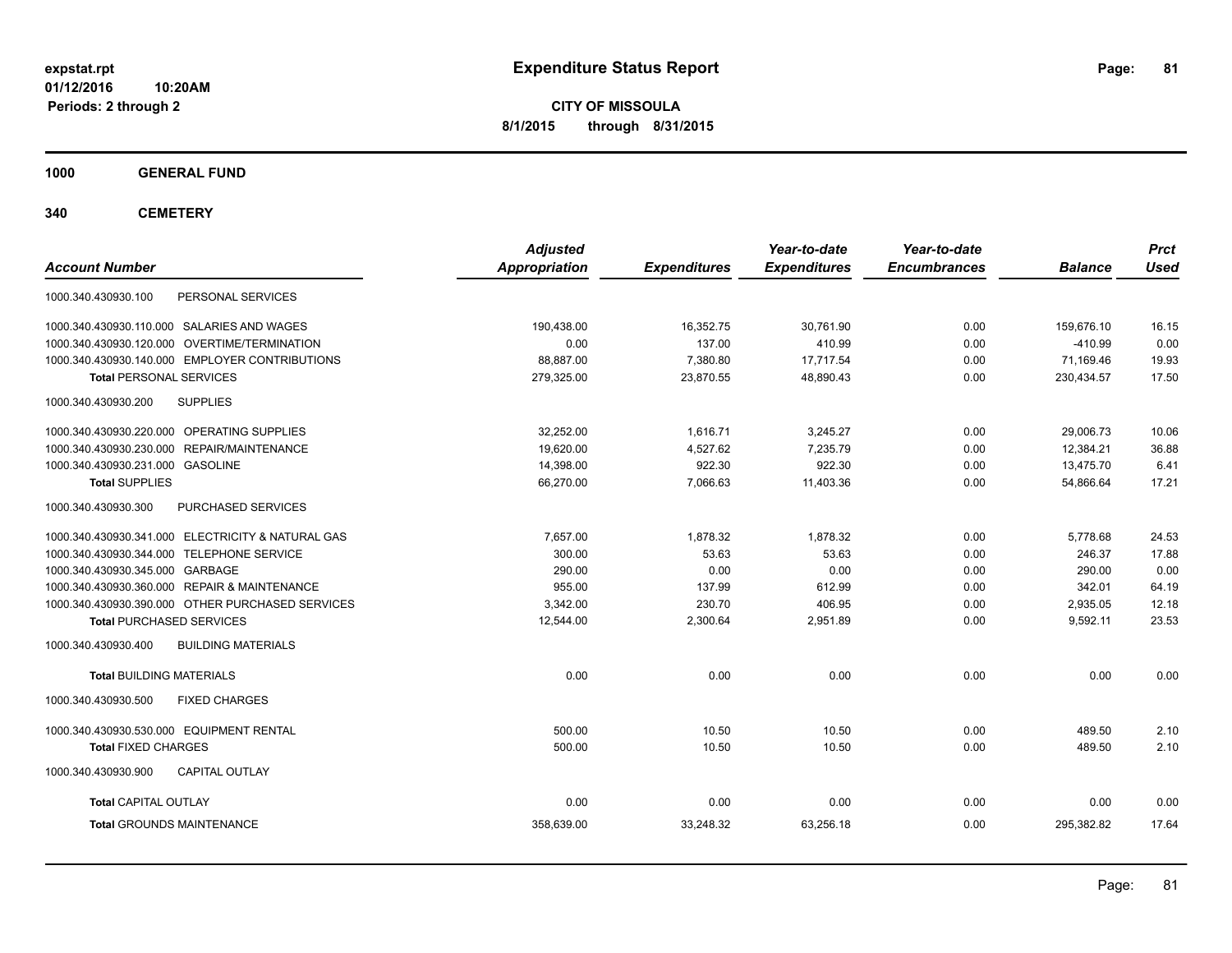**CITY OF MISSOULA 8/1/2015 through 8/31/2015**

**1000 GENERAL FUND**

| <b>Account Number</b>               |                                                | <b>Adjusted</b><br><b>Appropriation</b> | <b>Expenditures</b> | Year-to-date<br><b>Expenditures</b> | Year-to-date<br><b>Encumbrances</b> | <b>Balance</b> | <b>Prct</b><br><b>Used</b> |
|-------------------------------------|------------------------------------------------|-----------------------------------------|---------------------|-------------------------------------|-------------------------------------|----------------|----------------------------|
| 1000.340.430940                     | <b>BURIALS</b>                                 |                                         |                     |                                     |                                     |                |                            |
| 1000.340.430940.100                 | PERSONAL SERVICES                              |                                         |                     |                                     |                                     |                |                            |
|                                     | 1000.340.430940.110.000 SALARIES AND WAGES     | 71,067.00                               | 6,514.85            | 12,261.73                           | 0.00                                | 58,805.27      | 17.25                      |
|                                     | 1000.340.430940.120.000 OVERTIME/TERMINATION   | 0.00                                    | 80.97               | 242.90                              | 0.00                                | $-242.90$      | 0.00                       |
|                                     | 1000.340.430940.140.000 EMPLOYER CONTRIBUTIONS | 31,825.00                               | 2,825.88            | 6,718.54                            | 0.00                                | 25,106.46      | 21.11                      |
| <b>Total PERSONAL SERVICES</b>      |                                                | 102,892.00                              | 9,421.70            | 19,223.17                           | 0.00                                | 83,668.83      | 18.68                      |
| 1000.340.430940.200                 | <b>SUPPLIES</b>                                |                                         |                     |                                     |                                     |                |                            |
|                                     | 1000.340.430940.220.000 OPERATING SUPPLIES     | 1,500.00                                | 0.00                | 0.00                                | 0.00                                | 1,500.00       | 0.00                       |
| <b>Total SUPPLIES</b>               |                                                | 1,500.00                                | 0.00                | 0.00                                | 0.00                                | 1,500.00       | 0.00                       |
| 1000.340.430940.300                 | PURCHASED SERVICES                             |                                         |                     |                                     |                                     |                |                            |
|                                     | <b>Total PURCHASED SERVICES</b>                | 0.00                                    | 0.00                | 0.00                                | 0.00                                | 0.00           | 0.00                       |
| 1000.340.430940.400                 | <b>BUILDING MATERIALS</b>                      |                                         |                     |                                     |                                     |                |                            |
| <b>Total BUILDING MATERIALS</b>     |                                                | 0.00                                    | 0.00                | 0.00                                | 0.00                                | 0.00           | 0.00                       |
| 1000.340.430940.800                 | OTHER OBJECTS                                  |                                         |                     |                                     |                                     |                |                            |
| 1000.340.430940.845.000 CONTINGENCY |                                                | 8,185.00                                | 0.00                | 0.00                                | 0.00                                | 8,185.00       | 0.00                       |
| <b>Total OTHER OBJECTS</b>          |                                                | 8,185.00                                | 0.00                | 0.00                                | 0.00                                | 8,185.00       | 0.00                       |
| 1000.340.430940.900                 | <b>CAPITAL OUTLAY</b>                          |                                         |                     |                                     |                                     |                |                            |
| <b>Total CAPITAL OUTLAY</b>         |                                                | 0.00                                    | 0.00                | 0.00                                | 0.00                                | 0.00           | 0.00                       |
| <b>Total BURIALS</b>                |                                                | 112,577.00                              | 9,421.70            | 19,223.17                           | 0.00                                | 93.353.83      | 17.08                      |
| <b>Total CEMETERY</b>               |                                                | 633,611.00                              | 53,368.45           | 102,924.31                          | 0.00                                | 530,686.69     | 16.24                      |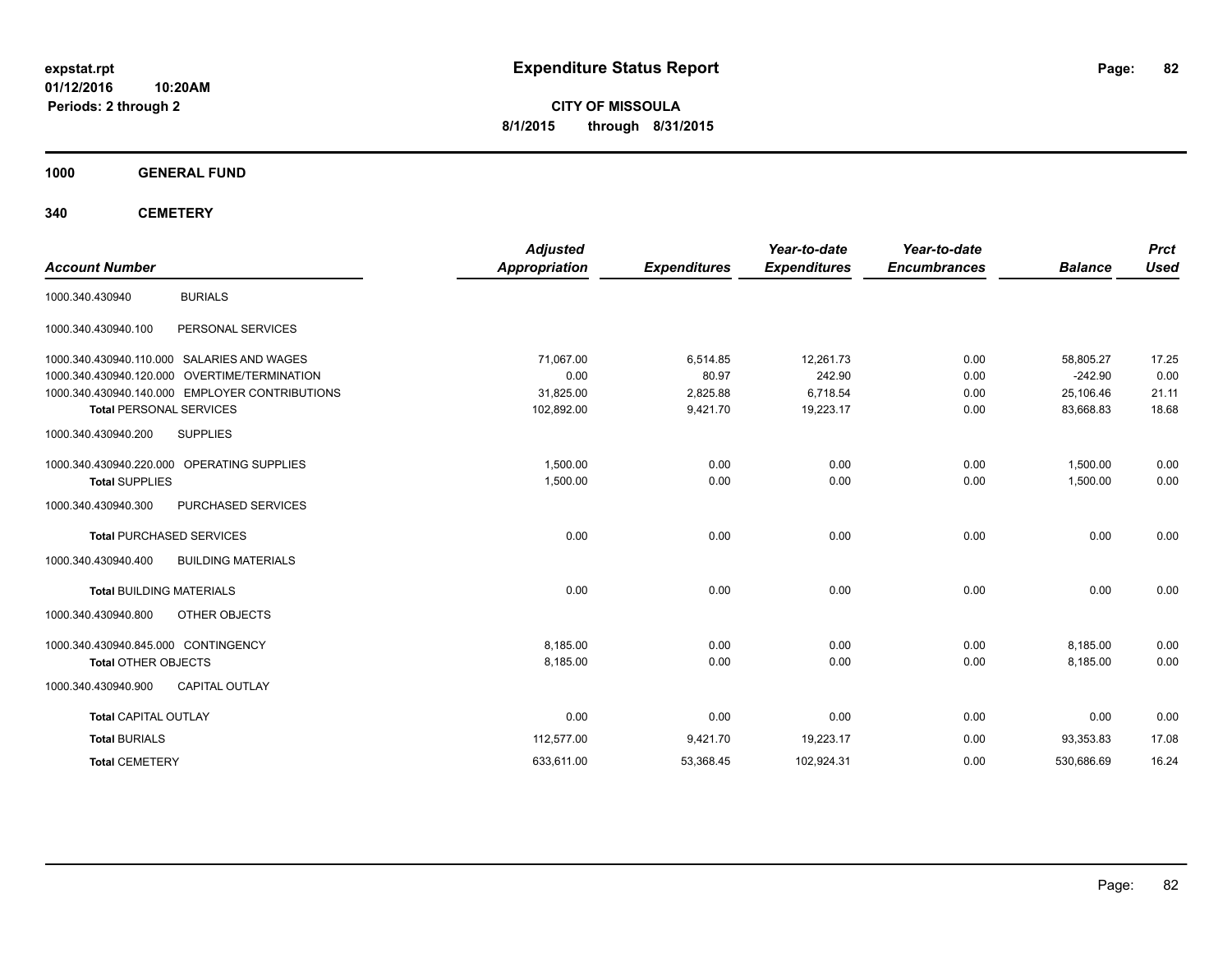**CITY OF MISSOULA 8/1/2015 through 8/31/2015**

**1000 GENERAL FUND**

#### **370 PARKS & RECREATION**

| <b>Account Number</b>            |                                                        | <b>Adjusted</b><br>Appropriation | <b>Expenditures</b> | Year-to-date<br><b>Expenditures</b> | Year-to-date<br><b>Encumbrances</b> | <b>Balance</b> | <b>Prct</b><br><b>Used</b> |
|----------------------------------|--------------------------------------------------------|----------------------------------|---------------------|-------------------------------------|-------------------------------------|----------------|----------------------------|
| 1000.370.460410                  | PARKS & RECREATION ADMINISTRATION                      |                                  |                     |                                     |                                     |                |                            |
|                                  |                                                        |                                  |                     |                                     |                                     |                |                            |
| 1000.370.460410.100              | PERSONAL SERVICES                                      |                                  |                     |                                     |                                     |                |                            |
| 1000.370.460410.110.000          | SALARIES AND WAGES                                     | 263,389.00                       | 20,380.51           | 37,611.50                           | 0.00                                | 225.777.50     | 14.28                      |
| 1000.370.460410.120.000          | <b>OVERTIME/TERMINATION</b>                            | 700.00                           | 0.00                | 0.00                                | 0.00                                | 700.00         | 0.00                       |
| 1000.370.460410.140.000          | <b>EMPLOYER CONTRIBUTIONS</b>                          | 85,672.00                        | 6,993.55            | 15,619.81                           | 0.00                                | 70,052.19      | 18.23                      |
|                                  | 1000.370.460410.141.000 STATE RETIREMENT CONTRIBUTIONS | 0.00                             | 200.15              | 384.93                              | 0.00                                | $-384.93$      | 0.00                       |
| <b>Total PERSONAL SERVICES</b>   |                                                        | 349,761.00                       | 27,574.21           | 53,616.24                           | 0.00                                | 296,144.76     | 15.33                      |
| 1000.370.460410.200              | <b>SUPPLIES</b>                                        |                                  |                     |                                     |                                     |                |                            |
| 1000.370.460410.210.000          | <b>OFFICE SUPPLIES</b>                                 | 2,095.00                         | 0.00                | 172.86                              | 0.00                                | 1,922.14       | 8.25                       |
| 1000.370.460410.220.000          | <b>OPERATING SUPPLIES</b>                              | 1,500.00                         | 0.00                | 0.00                                | 0.00                                | 1,500.00       | 0.00                       |
| <b>Total SUPPLIES</b>            |                                                        | 3,595.00                         | 0.00                | 172.86                              | 0.00                                | 3,422.14       | 4.81                       |
| 1000.370.460410.300              | PURCHASED SERVICES                                     |                                  |                     |                                     |                                     |                |                            |
| 1000.370.460410.310.000          | <b>COMMUNICATIONS</b>                                  | 3,463.00                         | 395.43              | 395.43                              | 0.00                                | 3,067.57       | 11.42                      |
| 1000.370.460410.320.000          | PRINTING & DUPLICATING                                 | 900.00                           | 0.00                | 0.00                                | 0.00                                | 900.00         | 0.00                       |
| 1000.370.460410.330.000          | PUBLICITY, SUBSCRIPTIONS & DUES                        | 550.00                           | 0.00                | 168.03                              | 0.00                                | 381.97         | 30.55                      |
|                                  | 1000.370.460410.341.000 ELECTRICITY & NATURAL GAS      | 15,225.00                        | 0.00                | 0.00                                | 0.00                                | 15,225.00      | 0.00                       |
| 1000.370.460410.343.000          | <b>WATER CHARGES</b>                                   | 3.396.00                         | 0.00                | 0.00                                | 0.00                                | 3.396.00       | 0.00                       |
| 1000.370.460410.344.000          | <b>TELEPHONE SERVICE</b>                               | 1,319.00                         | 45.72               | 45.72                               | 0.00                                | 1,273.28       | 3.47                       |
| 1000.370.460410.350.000          | PROFESSIONAL SERVICES                                  | 15,980.00                        | 0.00                | 0.00                                | 0.00                                | 15,980.00      | 0.00                       |
| 1000.370.460410.360.000          | <b>REPAIR &amp; MAINTENANCE</b>                        | 4,867.00                         | 189.79              | 189.79                              | 0.00                                | 4,677.21       | 3.90                       |
| 1000.370.460410.370.000          | <b>TRAVEL</b>                                          | 350.00                           | 0.00                | 0.00                                | 0.00                                | 350.00         | 0.00                       |
| 1000.370.460410.380.000 TRAINING |                                                        | 800.00                           | 0.00                | 485.00                              | 0.00                                | 315.00         | 60.63                      |
| <b>Total PURCHASED SERVICES</b>  |                                                        | 46,850.00                        | 630.94              | 1,283.97                            | 0.00                                | 45,566.03      | 2.74                       |
|                                  | <b>Total PARKS &amp; RECREATION ADMINISTRATION</b>     | 400.206.00                       | 28,205.15           | 55.073.07                           | 0.00                                | 345.132.93     | 13.76                      |

1000.370.460411 NMT ADMIN

1000.370.460411.100 PERSONAL SERVICES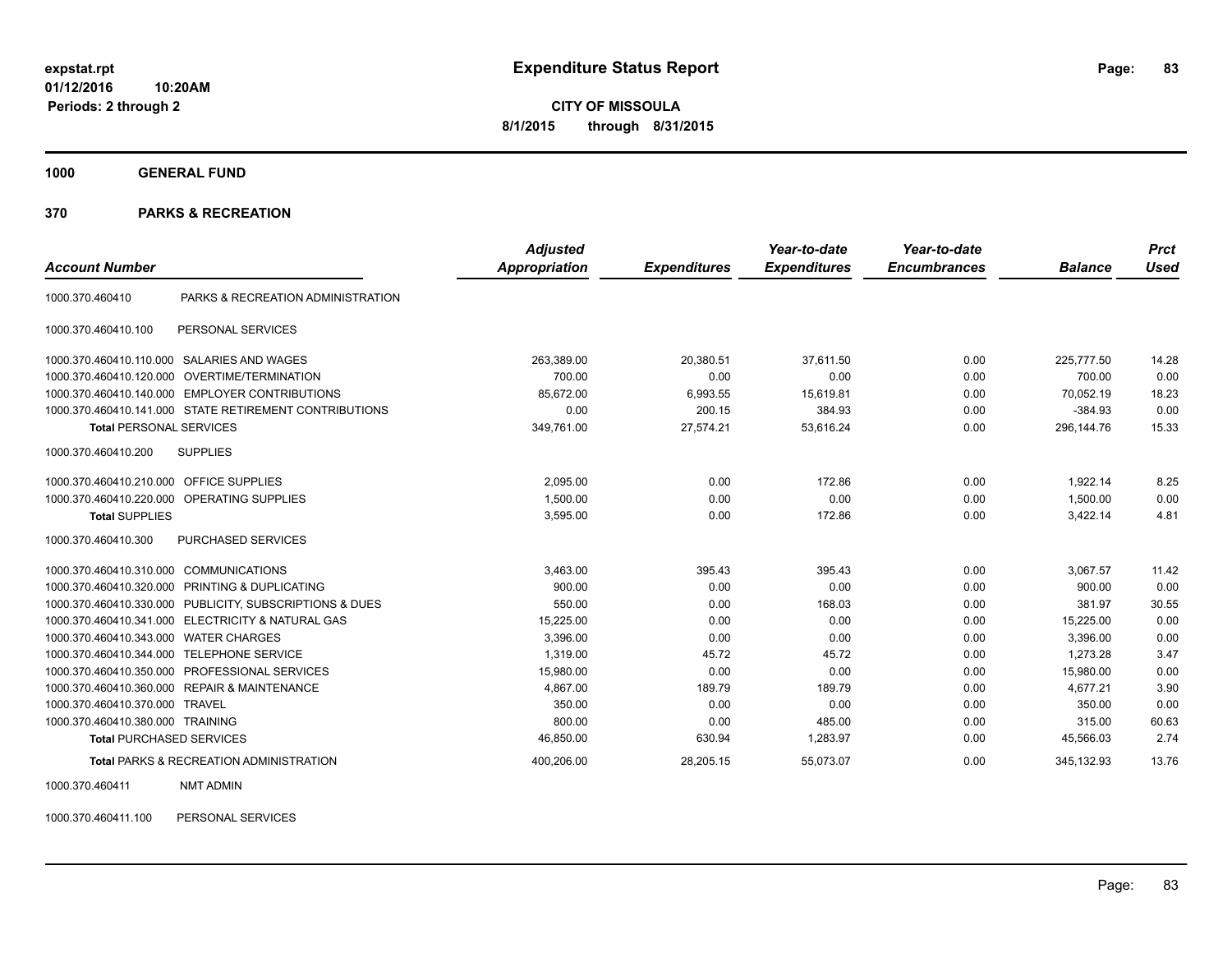**1000 GENERAL FUND**

|                                           |                                                         | <b>Adjusted</b>      |                     | Year-to-date        | Year-to-date        |                | <b>Prct</b> |
|-------------------------------------------|---------------------------------------------------------|----------------------|---------------------|---------------------|---------------------|----------------|-------------|
| <b>Account Number</b>                     |                                                         | <b>Appropriation</b> | <b>Expenditures</b> | <b>Expenditures</b> | <b>Encumbrances</b> | <b>Balance</b> | <b>Used</b> |
|                                           | 1000.370.460411.110.000 SALARIES AND WAGES              | 50,368.00            | 3,870.88            | 7,297.84            | 0.00                | 43,070.16      | 14.49       |
|                                           | 1000.370.460411.140.000 EMPLOYER CONTRIBUTIONS          | 17,627.00            | 1,397.11            | 3,340.53            | 0.00                | 14,286.47      | 18.95       |
| <b>Total PERSONAL SERVICES</b>            |                                                         | 67,995.00            | 5,267.99            | 10,638.37           | 0.00                | 57,356.63      | 15.65       |
| 1000.370.460411.200                       | <b>SUPPLIES</b>                                         |                      |                     |                     |                     |                |             |
| 1000.370.460411.210.000 OFFICE SUPPLIES   |                                                         | 300.00               | 0.00                | 12.84               | 0.00                | 287.16         | 4.28        |
|                                           | 1000.370.460411.220.000 OPERATING SUPPLIES              | 400.00               | 0.00                | 0.00                | 0.00                | 400.00         | 0.00        |
| <b>Total SUPPLIES</b>                     |                                                         | 700.00               | 0.00                | 12.84               | 0.00                | 687.16         | 1.83        |
| 1000.370.460411.300                       | PURCHASED SERVICES                                      |                      |                     |                     |                     |                |             |
| 1000.370.460411.310.000 COMMUNICATIONS    |                                                         | 150.00               | 0.00                | 0.00                | 0.00                | 150.00         | 0.00        |
|                                           | 1000.370.460411.320.000 PRINTING & DUPLICATING          | 350.00               | 0.00                | 0.00                | 0.00                | 350.00         | 0.00        |
|                                           | 1000.370.460411.330.000 PUBLICITY, SUBSCRIPTIONS & DUES | 1,150.00             | 0.00                | 0.00                | 0.00                | 1,150.00       | 0.00        |
| 1000.370.460411.344.000 TELEPHONE SERVICE |                                                         | 795.00               | 42.60               | 42.60               | 0.00                | 752.40         | 5.36        |
|                                           | 1000.370.460411.350.000 PROFESSIONAL SERVICES           | 1,436.00             | 0.00                | 0.00                | 0.00                | 1,436.00       | 0.00        |
|                                           | 1000.370.460411.360.000 REPAIR & MAINTENANCE            | 1,346.00             | 0.00                | 0.00                | 0.00                | 1,346.00       | 0.00        |
| 1000.370.460411.370.000 TRAVEL            |                                                         | 300.00               | 0.00                | 0.00                | 0.00                | 300.00         | 0.00        |
| 1000.370.460411.380.000 TRAINING          |                                                         | 200.00               | 0.00                | 0.00                | 0.00                | 200.00         | 0.00        |
|                                           | 1000.370.460411.390.000 OTHER PURCHASED SERVICES        | 7,497.00             | 675.00              | 675.00              | 0.00                | 6,822.00       | 9.00        |
| <b>Total PURCHASED SERVICES</b>           |                                                         | 13,224.00            | 717.60              | 717.60              | 0.00                | 12,506.40      | 5.43        |
| <b>Total NMT ADMIN</b>                    |                                                         | 81,919.00            | 5,985.59            | 11,368.81           | 0.00                | 70,550.19      | 13.88       |
| 1000.370.460413                           | <b>PARKS PROJECTS</b>                                   |                      |                     |                     |                     |                |             |
| 1000.370.460413.100                       | PERSONAL SERVICES                                       |                      |                     |                     |                     |                |             |
|                                           | 1000.370.460413.110.000 SALARIES AND WAGES              | 56,680.00            | 4,357.90            | 8,210.09            | 0.00                | 48,469.91      | 14.48       |
|                                           | 1000.370.460413.140.000 EMPLOYER CONTRIBUTIONS          | 18,683.00            | 1,474.78            | 3,481.61            | 0.00                | 15.201.39      | 18.64       |
| <b>Total PERSONAL SERVICES</b>            |                                                         | 75,363.00            | 5,832.68            | 11,691.70           | 0.00                | 63,671.30      | 15.51       |
| 1000.370.460413.200                       | <b>SUPPLIES</b>                                         |                      |                     |                     |                     |                |             |
| 1000.370.460413.210.000 OFFICE SUPPLIES   |                                                         | 100.00               | 0.00                | 0.00                | 0.00                | 100.00         | 0.00        |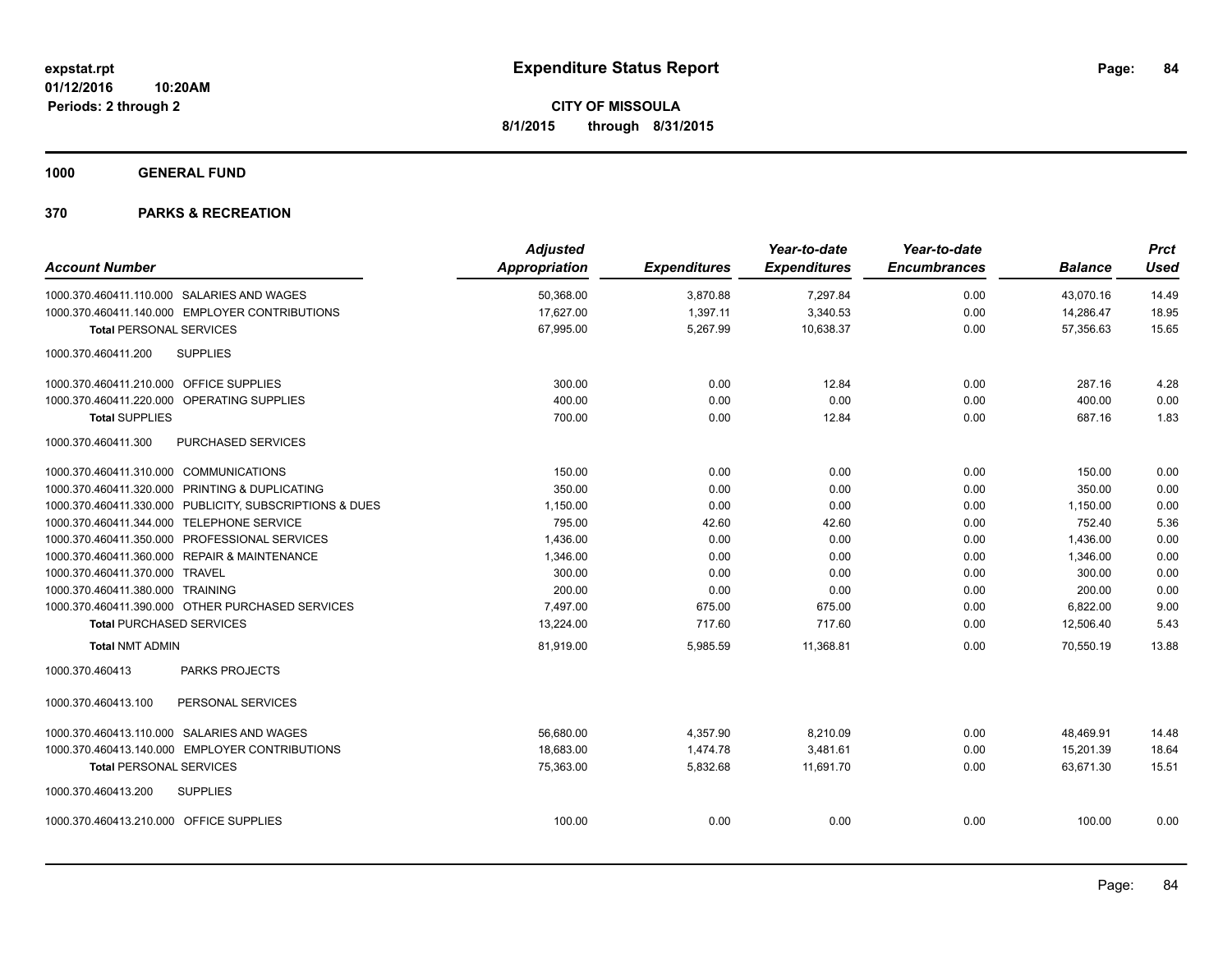**1000 GENERAL FUND**

|                                                         | <b>Adjusted</b>      |                     | Year-to-date        | Year-to-date        |                | <b>Prct</b> |
|---------------------------------------------------------|----------------------|---------------------|---------------------|---------------------|----------------|-------------|
| <b>Account Number</b>                                   | <b>Appropriation</b> | <b>Expenditures</b> | <b>Expenditures</b> | <b>Encumbrances</b> | <b>Balance</b> | <b>Used</b> |
| 1000.370.460413.220.000 OPERATING SUPPLIES              | 550.00               | 0.00                | 0.00                | 0.00                | 550.00         | 0.00        |
| <b>Total SUPPLIES</b>                                   | 650.00               | 0.00                | 0.00                | 0.00                | 650.00         | 0.00        |
| PURCHASED SERVICES<br>1000.370.460413.300               |                      |                     |                     |                     |                |             |
| 1000.370.460413.320.000 PRINTING & DUPLICATING          | 150.00               | 0.00                | 0.00                | 0.00                | 150.00         | 0.00        |
| 1000.370.460413.344.000 TELEPHONE SERVICE               | 700.00               | 58.58               | 58.58               | 0.00                | 641.42         | 8.37        |
| 1000.370.460413.350.000 PROFESSIONAL SERVICES           | 150.00               | 218.75              | 368.75              | 0.00                | $-218.75$      | 245.83      |
| 1000.370.460413.360.000 REPAIR & MAINTENANCE            | 1,000.00             | 0.00                | 0.00                | 0.00                | 1,000.00       | 0.00        |
| 1000.370.460413.370.000 TRAVEL                          | 300.00               | 0.00                | 0.00                | 0.00                | 300.00         | 0.00        |
| 1000.370.460413.380.000 TRAINING                        | 200.00               | 0.00                | 0.00                | 0.00                | 200.00         | 0.00        |
| 1000.370.460413.390.000 OTHER PURCHASED SERVICES        | 137.00               | 0.00                | 0.00                | 0.00                | 137.00         | 0.00        |
| <b>Total PURCHASED SERVICES</b>                         | 2,637.00             | 277.33              | 427.33              | 0.00                | 2,209.67       | 16.21       |
| <b>Total PARKS PROJECTS</b>                             | 78,650.00            | 6,110.01            | 12,119.03           | 0.00                | 66,530.97      | 15.41       |
| OPEN SPACE<br>1000.370.460431                           |                      |                     |                     |                     |                |             |
| 1000.370.460431.100<br>PERSONAL SERVICES                |                      |                     |                     |                     |                |             |
| 1000.370.460431.110.000 SALARIES AND WAGES              | 57,280.00            | 4,403.01            | 8,300.67            | 0.00                | 48,979.33      | 14.49       |
| 1000.370.460431.140.000 EMPLOYER CONTRIBUTIONS          | 18,783.00            | 1,464.92            | 3,463.68            | 0.00                | 15,319.32      | 18.44       |
| <b>Total PERSONAL SERVICES</b>                          | 76,063.00            | 5,867.93            | 11,764.35           | 0.00                | 64,298.65      | 15.47       |
| <b>SUPPLIES</b><br>1000.370.460431.200                  |                      |                     |                     |                     |                |             |
| 1000.370.460431.210.000 OFFICE SUPPLIES                 | 200.00               | 0.00                | 9.10                | 0.00                | 190.90         | 4.55        |
| 1000.370.460431.220.000 OPERATING SUPPLIES              | 300.00               | 0.00                | 0.00                | 0.00                | 300.00         | 0.00        |
| <b>Total SUPPLIES</b>                                   | 500.00               | 0.00                | 9.10                | 0.00                | 490.90         | 1.82        |
| PURCHASED SERVICES<br>1000.370.460431.300               |                      |                     |                     |                     |                |             |
| 1000.370.460431.320.000 PRINTING & DUPLICATING          | 300.00               | 0.00                | 0.00                | 0.00                | 300.00         | 0.00        |
| 1000.370.460431.330.000 PUBLICITY, SUBSCRIPTIONS & DUES | 400.00               | 0.00                | 0.00                | 0.00                | 400.00         | 0.00        |
| 1000.370.460431.344.000 TELEPHONE SERVICE               | 425.00               | 37.42               | 37.42               | 0.00                | 387.58         | 8.80        |
| 1000.370.460431.350.000 PROFESSIONAL SERVICES           | 200.00               | 0.00                | 0.00                | 0.00                | 200.00         | 0.00        |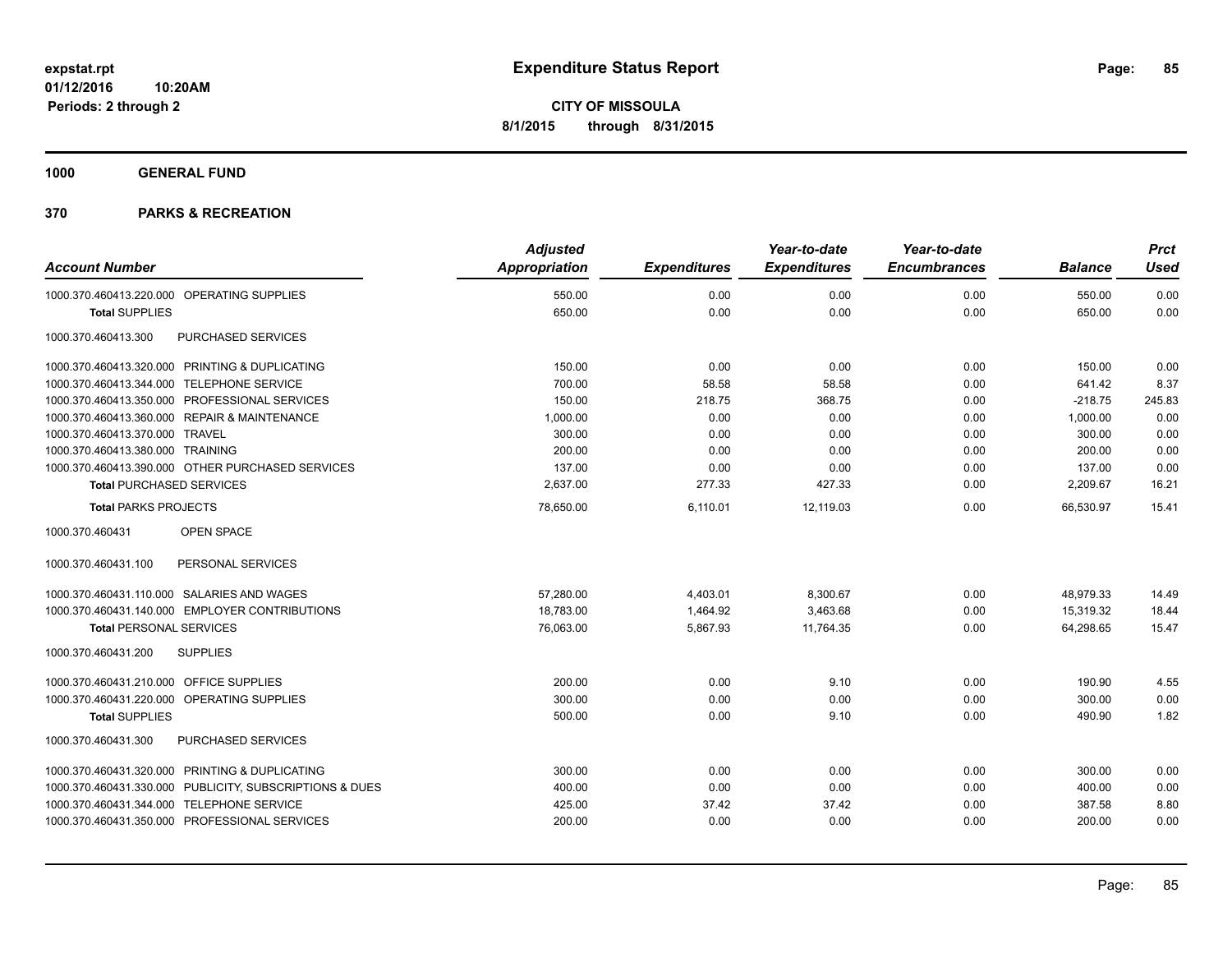**1000 GENERAL FUND**

|                                                |                                                         | <b>Adjusted</b>      |                     | Year-to-date        | Year-to-date        |                | <b>Prct</b> |
|------------------------------------------------|---------------------------------------------------------|----------------------|---------------------|---------------------|---------------------|----------------|-------------|
| <b>Account Number</b>                          |                                                         | <b>Appropriation</b> | <b>Expenditures</b> | <b>Expenditures</b> | <b>Encumbrances</b> | <b>Balance</b> | <b>Used</b> |
| 1000.370.460431.370.000 TRAVEL                 |                                                         | 300.00               | 0.00                | 0.00                | 0.00                | 300.00         | 0.00        |
| 1000.370.460431.380.000 TRAINING               |                                                         | 200.00               | 0.00                | 0.00                | 0.00                | 200.00         | 0.00        |
| <b>Total PURCHASED SERVICES</b>                |                                                         | 1,825.00             | 37.42               | 37.42               | 0.00                | 1,787.58       | 2.05        |
| <b>Total OPEN SPACE</b>                        |                                                         | 78,388.00            | 5,905.35            | 11,810.87           | 0.00                | 66,577.13      | 15.07       |
| 1000.370.460432                                | <b>PARK ADMIN</b>                                       |                      |                     |                     |                     |                |             |
| 1000.370.460432.100                            | PERSONAL SERVICES                                       |                      |                     |                     |                     |                |             |
| 1000.370.460432.110.000 SALARIES AND WAGES     |                                                         | 95,064.00            | 5,219.91            | 9,835.72            | 0.00                | 85,228.28      | 10.35       |
| 1000.370.460432.130.000 OTHER                  |                                                         | 7.880.00             | 0.00                | 0.00                | 0.00                | 7,880.00       | 0.00        |
| 1000.370.460432.140.000 EMPLOYER CONTRIBUTIONS |                                                         | 46.113.00            | 2,383.10            | 6.676.17            | 0.00                | 39.436.83      | 14.48       |
| <b>Total PERSONAL SERVICES</b>                 |                                                         | 149,057.00           | 7,603.01            | 16,511.89           | 0.00                | 132,545.11     | 11.08       |
| 1000.370.460432.200                            | <b>SUPPLIES</b>                                         |                      |                     |                     |                     |                |             |
| 1000.370.460432.210.000 OFFICE SUPPLIES        |                                                         | 1,520.00             | 0.00                | 0.00                | 0.00                | 1,520.00       | 0.00        |
| 1000.370.460432.220.000 OPERATING SUPPLIES     |                                                         | 6.650.00             | 583.03              | 583.03              | 0.00                | 6,066.97       | 8.77        |
| <b>Total SUPPLIES</b>                          |                                                         | 8,170.00             | 583.03              | 583.03              | 0.00                | 7.586.97       | 7.14        |
| 1000.370.460432.300                            | PURCHASED SERVICES                                      |                      |                     |                     |                     |                |             |
| 1000.370.460432.310.000 COMMUNICATIONS         |                                                         | 100.00               | 84.90               | 84.90               | 0.00                | 15.10          | 84.90       |
| 1000.370.460432.320.000 PRINTING & DUPLICATING |                                                         | 150.00               | 0.00                | 0.00                | 0.00                | 150.00         | 0.00        |
|                                                | 1000.370.460432.330.000 PUBLICITY, SUBSCRIPTIONS & DUES | 500.00               | 0.00                | 0.00                | 0.00                | 500.00         | 0.00        |
| 1000.370.460432.340.000 SEWER                  |                                                         | 2,154.00             | 0.00                | 983.50              | 0.00                | 1,170.50       | 45.66       |
| 1000.370.460432.344.000 TELEPHONE SERVICE      |                                                         | 14,429.00            | 1,182.78            | 1,182.78            | 0.00                | 13,246.22      | 8.20        |
| 1000.370.460432.350.000 PROFESSIONAL SERVICES  |                                                         | 20,112.00            | 0.00                | 0.00                | 0.00                | 20,112.00      | 0.00        |
|                                                | 1000.370.460432.390.000 OTHER PURCHASED SERVICES        | 2,345.00             | 0.00                | 0.00                | 0.00                | 2,345.00       | 0.00        |
| <b>Total PURCHASED SERVICES</b>                |                                                         | 39,790.00            | 1,267.68            | 2,251.18            | 0.00                | 37,538.82      | 5.66        |
| 1000.370.460432.900                            | <b>CAPITAL OUTLAY</b>                                   |                      |                     |                     |                     |                |             |
| <b>Total CAPITAL OUTLAY</b>                    |                                                         | 0.00                 | 0.00                | 0.00                | 0.00                | 0.00           | 0.00        |
| <b>Total PARK ADMIN</b>                        |                                                         | 197,017.00           | 9,453.72            | 19,346.10           | 0.00                | 177,670.90     | 9.82        |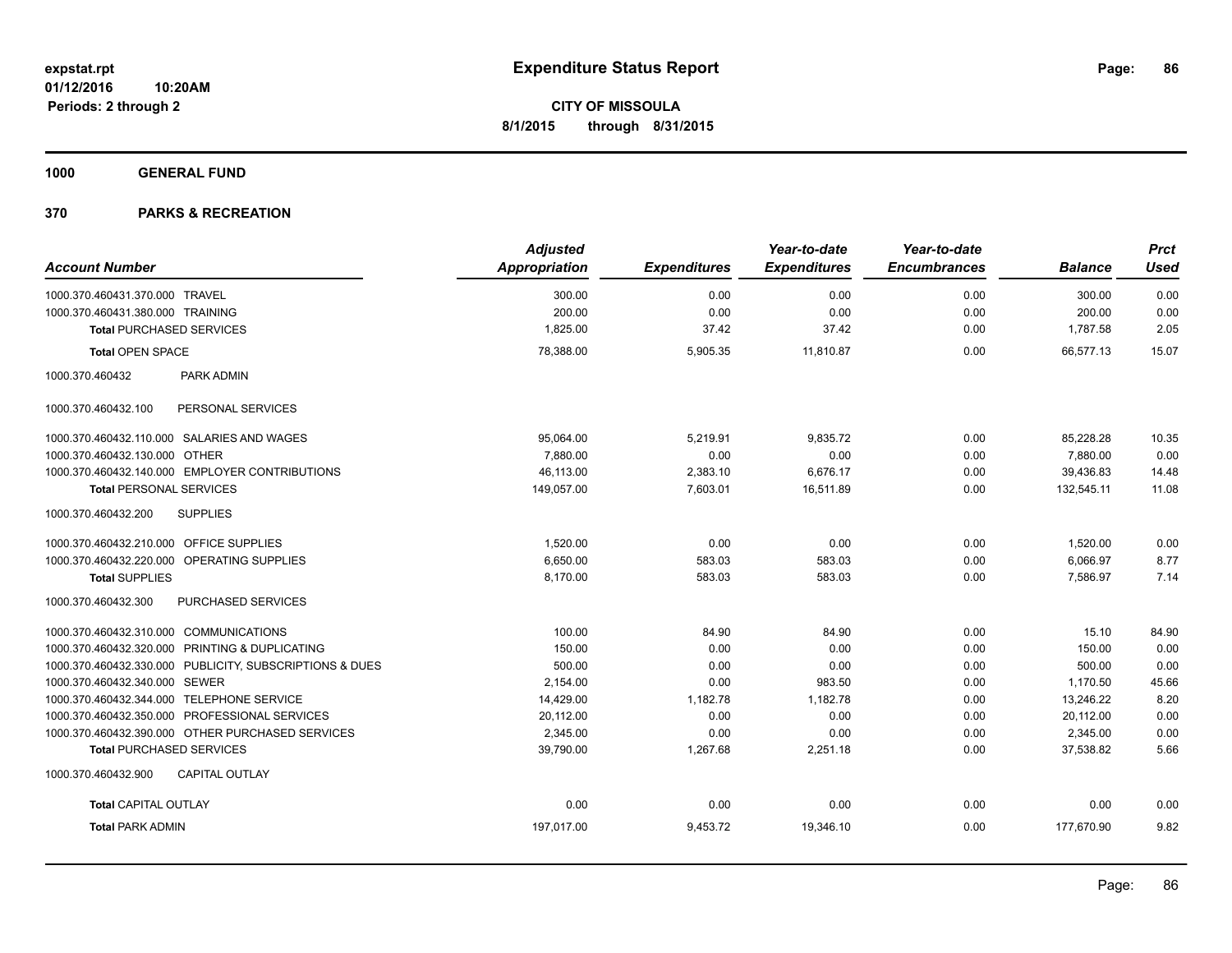**CITY OF MISSOULA 8/1/2015 through 8/31/2015**

**1000 GENERAL FUND**

| <b>Account Number</b>                                   | <b>Adjusted</b><br>Appropriation | <b>Expenditures</b> | Year-to-date<br><b>Expenditures</b> | Year-to-date<br><b>Encumbrances</b> | <b>Balance</b> | <b>Prct</b><br><b>Used</b> |
|---------------------------------------------------------|----------------------------------|---------------------|-------------------------------------|-------------------------------------|----------------|----------------------------|
| <b>GREENWAYS &amp; HORTICULTURE</b><br>1000.370.460434  |                                  |                     |                                     |                                     |                |                            |
| PERSONAL SERVICES<br>1000.370.460434.100                |                                  |                     |                                     |                                     |                |                            |
| 1000.370.460434.110.000 SALARIES AND WAGES              | 113,604.00                       | 10,913.73           | 20,935.72                           | 0.00                                | 92,668.28      | 18.43                      |
| 1000.370.460434.120.000 OVERTIME/TERMINATION            | 0.00                             | 281.71              | 420.60                              | 0.00                                | $-420.60$      | 0.00                       |
| 1000.370.460434.140.000 EMPLOYER CONTRIBUTIONS          | 43,055.00                        | 3,906.39            | 8,802.83                            | 0.00                                | 34,252.17      | 20.45                      |
| <b>Total GREENWAYS &amp; HORTICULTURE</b>               | 156,659.00                       | 15,101.83           | 30,159.15                           | 0.00                                | 126,499.85     | 19.25                      |
| <b>URBAN FORESTRY</b><br>1000.370.460439                |                                  |                     |                                     |                                     |                |                            |
| PERSONAL SERVICES<br>1000.370.460439.100                |                                  |                     |                                     |                                     |                |                            |
| 1000.370.460439.110.000 SALARIES AND WAGES              | 168,497.00                       | 12,718.21           | 24,015.68                           | 0.00                                | 144,481.32     | 14.25                      |
| 1000.370.460439.120.000 OVERTIME/TERMINATION            | 1,750.00                         | 0.00                | 0.00                                | 0.00                                | 1,750.00       | 0.00                       |
| 1000.370.460439.140.000 EMPLOYER CONTRIBUTIONS          | 74,123.00                        | 4,924.09            | 11,403.82                           | 0.00                                | 62,719.18      | 15.38                      |
| <b>Total PERSONAL SERVICES</b>                          | 244,370.00                       | 17,642.30           | 35,419.50                           | 0.00                                | 208,950.50     | 14.49                      |
| 1000.370.460439.200<br><b>SUPPLIES</b>                  |                                  |                     |                                     |                                     |                |                            |
| <b>OPERATING SUPPLIES</b><br>1000.370.460439.220.000    | 2,132.00                         | 0.00                | 0.00                                | 0.00                                | 2,132.00       | 0.00                       |
| 1000.370.460439.230.000 REPAIR/MAINTENANCE              | 581.00                           | 0.00                | 0.00                                | 0.00                                | 581.00         | 0.00                       |
| <b>Total SUPPLIES</b>                                   | 2,713.00                         | 0.00                | 0.00                                | 0.00                                | 2,713.00       | 0.00                       |
| 1000.370.460439.300<br>PURCHASED SERVICES               |                                  |                     |                                     |                                     |                |                            |
| 1000.370.460439.310.000 COMMUNICATIONS                  | 145.00                           | 0.00                | 0.00                                | 0.00                                | 145.00         | 0.00                       |
| 1000.370.460439.320.000 PRINTING & DUPLICATING          | 100.00                           | 0.00                | 0.00                                | 0.00                                | 100.00         | 0.00                       |
| 1000.370.460439.330.000 PUBLICITY, SUBSCRIPTIONS & DUES | 700.00                           | 0.00                | 0.00                                | 0.00                                | 700.00         | 0.00                       |
| 1000.370.460439.350.000 PROFESSIONAL SERVICES           | 525.00                           | 0.00                | 0.00                                | 0.00                                | 525.00         | 0.00                       |
| 1000.370.460439.360.000 REPAIR & MAINTENANCE            | 18,642.00                        | 0.00                | 0.00                                | 0.00                                | 18,642.00      | 0.00                       |
| <b>Total PURCHASED SERVICES</b>                         | 20,112.00                        | 0.00                | 0.00                                | 0.00                                | 20,112.00      | 0.00                       |
| <b>Total URBAN FORESTRY</b>                             | 267,195.00                       | 17,642.30           | 35,419.50                           | 0.00                                | 231,775.50     | 13.26                      |
| 1000.370.460440<br>CITY LIFE GYM LEASE                  |                                  |                     |                                     |                                     |                |                            |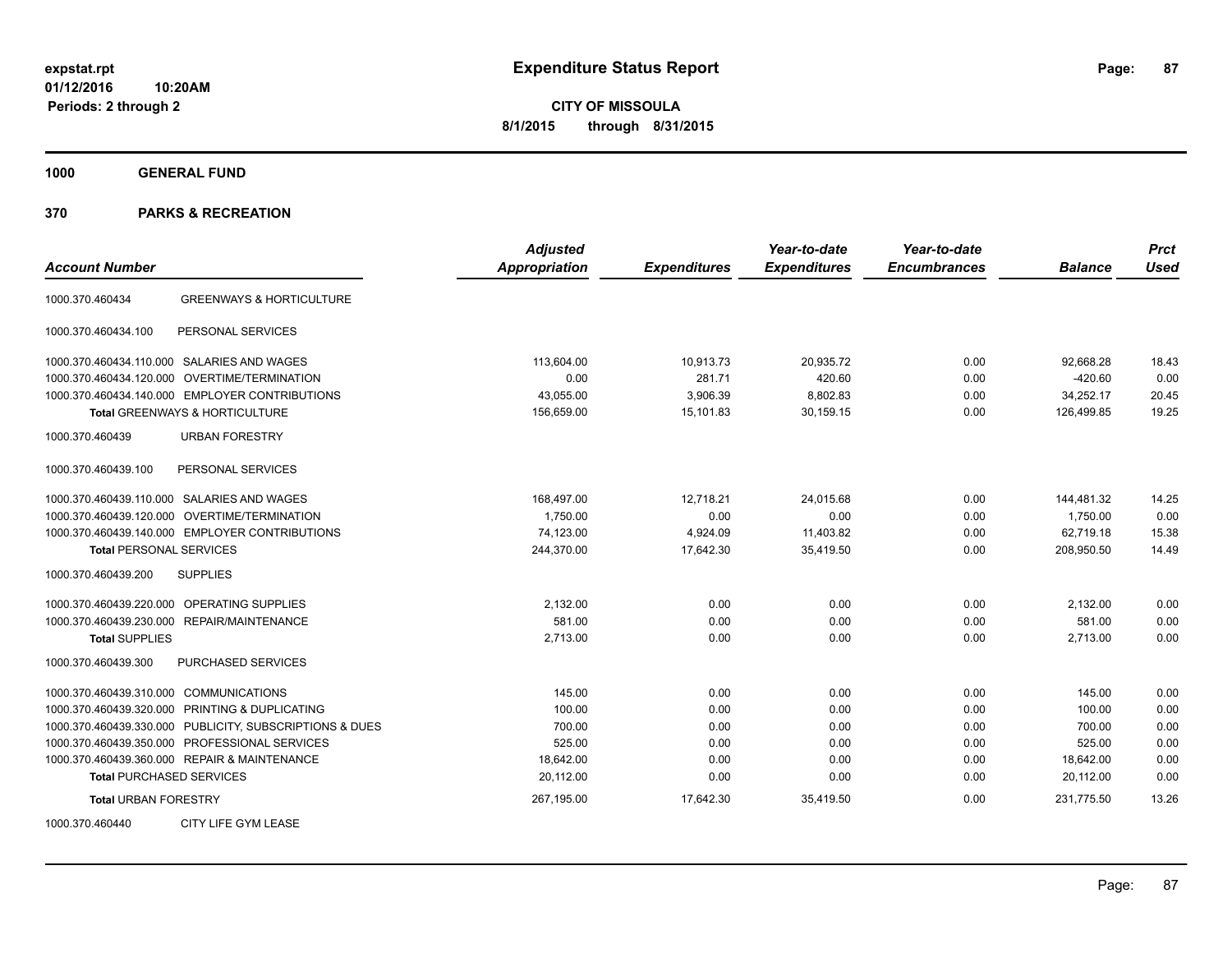**CITY OF MISSOULA 8/1/2015 through 8/31/2015**

## **1000 GENERAL FUND**

|                                         |                                                         | Adjusted             |                     | Year-to-date        | Year-to-date        |                | <b>Prct</b> |
|-----------------------------------------|---------------------------------------------------------|----------------------|---------------------|---------------------|---------------------|----------------|-------------|
| <b>Account Number</b>                   |                                                         | <b>Appropriation</b> | <b>Expenditures</b> | <b>Expenditures</b> | <b>Encumbrances</b> | <b>Balance</b> | <b>Used</b> |
| 1000.370.460440.200                     | <b>SUPPLIES</b>                                         |                      |                     |                     |                     |                |             |
| Total CITY LIFE GYM LEASE               |                                                         | 0.00                 | 0.00                | 0.00                | 0.00                | 0.00           | 0.00        |
| 1000.370.460441                         | <b>RECREATION</b>                                       |                      |                     |                     |                     |                |             |
| 1000.370.460441.100                     | PERSONAL SERVICES                                       |                      |                     |                     |                     |                |             |
|                                         | 1000.370.460441.110.000 SALARIES AND WAGES              | 133,865.00           | 10,470.11           | 19,772.82           | 0.00                | 114,092.18     | 14.77       |
|                                         | 1000.370.460441.120.000 OVERTIME/TERMINATION            | 700.00               | 0.00                | 0.00                | 0.00                | 700.00         | 0.00        |
| 1000.370.460441.130.000 OTHER           |                                                         | 4,880.00             | 0.00                | 0.00                | 0.00                | 4,880.00       | 0.00        |
|                                         | 1000.370.460441.140.000 EMPLOYER CONTRIBUTIONS          | 55,602.00            | 4,359.60            | 10,346.27           | 0.00                | 45,255.73      | 18.61       |
| <b>Total PERSONAL SERVICES</b>          |                                                         | 195,047.00           | 14,829.71           | 30.119.09           | 0.00                | 164,927.91     | 15.44       |
| 1000.370.460441.200                     | <b>SUPPLIES</b>                                         |                      |                     |                     |                     |                |             |
| 1000.370.460441.210.000 OFFICE SUPPLIES |                                                         | 300.00               | 0.00                | 0.00                | 0.00                | 300.00         | 0.00        |
| <b>Total SUPPLIES</b>                   |                                                         | 300.00               | 0.00                | 0.00                | 0.00                | 300.00         | 0.00        |
| 1000.370.460441.300                     | PURCHASED SERVICES                                      |                      |                     |                     |                     |                |             |
|                                         | 1000.370.460441.320.000 PRINTING & DUPLICATING          | 2,150.00             | 0.00                | 0.00                | 0.00                | 2,150.00       | 0.00        |
|                                         | 1000.370.460441.330.000 PUBLICITY, SUBSCRIPTIONS & DUES | 1,490.00             | 0.00                | 0.00                | 0.00                | 1,490.00       | 0.00        |
|                                         | 1000.370.460441.344.000 TELEPHONE SERVICE               | 696.00               | 40.53               | 40.53               | 0.00                | 655.47         | 5.82        |
|                                         | 1000.370.460441.350.000 PROFESSIONAL SERVICES           | 1,360.00             | 0.00                | 0.00                | 0.00                | 1,360.00       | 0.00        |
|                                         | 1000.370.460441.360.000 REPAIR & MAINTENANCE            | 1,200.00             | 80.00               | 80.00               | 0.00                | 1,120.00       | 6.67        |
| 1000.370.460441.370.000 TRAVEL          |                                                         | 1,200.00             | 0.00                | 0.00                | 0.00                | 1,200.00       | 0.00        |
| 1000.370.460441.380.000 TRAINING        |                                                         | 900.00               | 0.00                | 870.00              | 0.00                | 30.00          | 96.67       |
| <b>Total PURCHASED SERVICES</b>         |                                                         | 8,996.00             | 120.53              | 990.53              | 0.00                | 8,005.47       | 11.01       |
| 1000.370.460441.800                     | OTHER OBJECTS                                           |                      |                     |                     |                     |                |             |
|                                         | 1000.370.460441.820.000 TRANSFERS TO OTHER FUNDS        | 10,000.00            | 0.00                | 0.00                | 0.00                | 10,000.00      | 0.00        |
| <b>Total OTHER OBJECTS</b>              |                                                         | 10,000.00            | 0.00                | 0.00                | 0.00                | 10,000.00      | 0.00        |
| <b>Total RECREATION</b>                 |                                                         | 214,343.00           | 14,950.24           | 31,109.62           | 0.00                | 183,233.38     | 14.51       |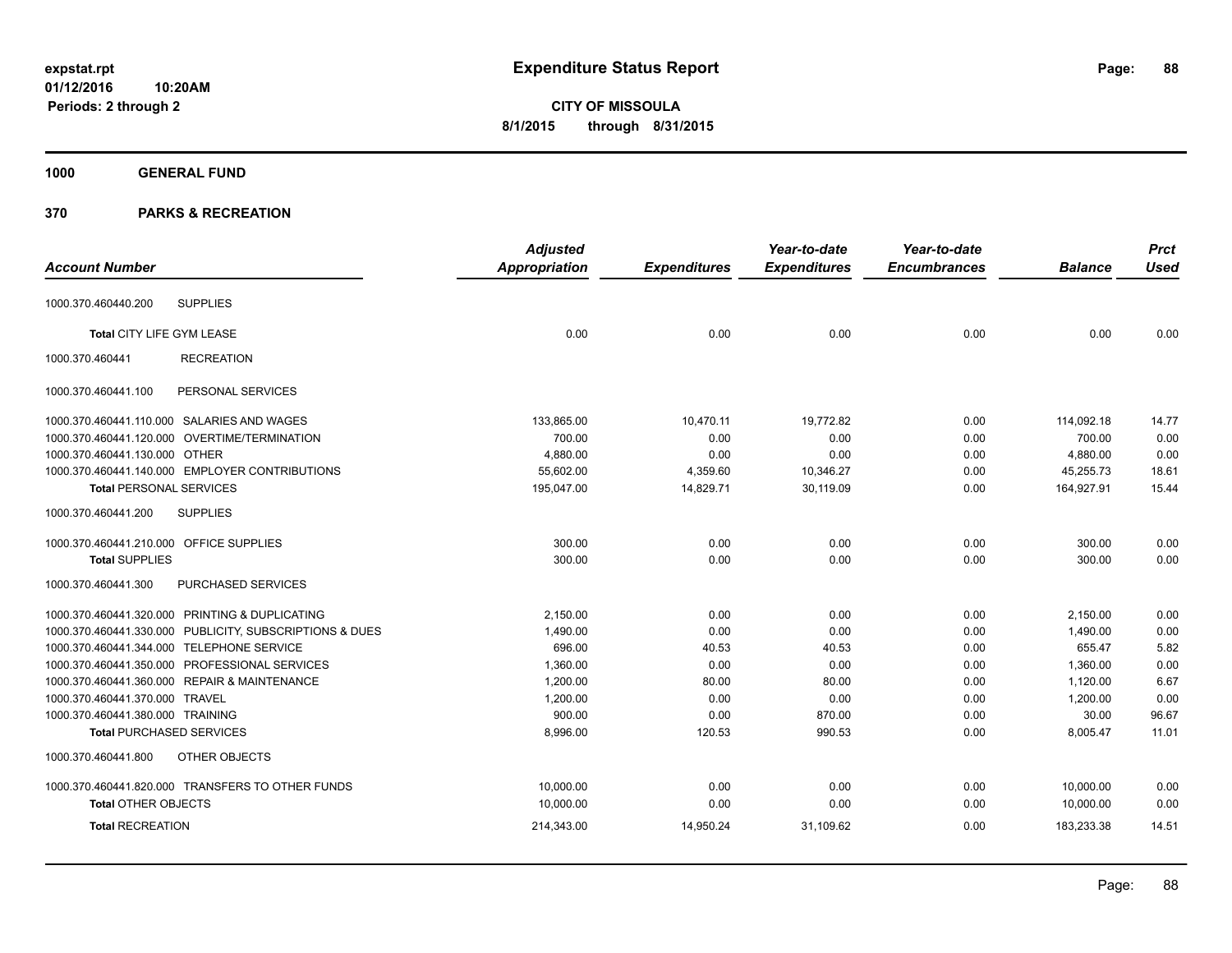**1000 GENERAL FUND**

| <b>Account Number</b>                   |                                                         | <b>Adjusted</b><br>Appropriation | <b>Expenditures</b> | Year-to-date<br><b>Expenditures</b> | Year-to-date<br><b>Encumbrances</b> | <b>Balance</b> | <b>Prct</b><br><b>Used</b> |
|-----------------------------------------|---------------------------------------------------------|----------------------------------|---------------------|-------------------------------------|-------------------------------------|----------------|----------------------------|
| 1000.370.460470                         | <b>RECREATION MORE</b>                                  |                                  |                     |                                     |                                     |                |                            |
| 1000.370.460470.100                     | PERSONAL SERVICES                                       |                                  |                     |                                     |                                     |                |                            |
|                                         | 1000.370.460470.110.000 SALARIES AND WAGES              | 104,482.00                       | 19,418.74           | 37,358.81                           | 0.00                                | 67,123.19      | 35.76                      |
|                                         | 1000.370.460470.120.000 OVERTIME/TERMINATION            | 0.00                             | 332.79              | 417.94                              | 0.00                                | $-417.94$      | 0.00                       |
|                                         | 1000.370.460470.140.000 EMPLOYER CONTRIBUTIONS          | 38,290.00                        | 4,905.21            | 10,711.81                           | 0.00                                | 27,578.19      | 27.98                      |
| <b>Total PERSONAL SERVICES</b>          |                                                         | 142,772.00                       | 24,656.74           | 48,488.56                           | 0.00                                | 94,283.44      | 33.96                      |
| 1000.370.460470.200                     | <b>SUPPLIES</b>                                         |                                  |                     |                                     |                                     |                |                            |
| 1000.370.460470.210.000 OFFICE SUPPLIES |                                                         | 100.00                           | 0.00                | 0.00                                | 0.00                                | 100.00         | 0.00                       |
|                                         | 1000.370.460470.220.000 OPERATING SUPPLIES              | 1,512.00                         | 1,952.32            | 2,646.85                            | 0.00                                | $-1,134.85$    | 175.06                     |
| <b>Total SUPPLIES</b>                   |                                                         | 1,612.00                         | 1,952.32            | 2,646.85                            | 0.00                                | $-1,034.85$    | 164.20                     |
| 1000.370.460470.300                     | PURCHASED SERVICES                                      |                                  |                     |                                     |                                     |                |                            |
|                                         | 1000.370.460470.320.000 PRINTING & DUPLICATING          | 1.200.00                         | 0.00                | 0.00                                | 0.00                                | 1,200.00       | 0.00                       |
|                                         | 1000.370.460470.330.000 PUBLICITY, SUBSCRIPTIONS & DUES | 780.00                           | 105.00              | 105.00                              | 0.00                                | 675.00         | 13.46                      |
|                                         | 1000.370.460470.344.000 TELEPHONE SERVICE               | 428.00                           | 65.70               | 65.70                               | 0.00                                | 362.30         | 15.35                      |
|                                         | 1000.370.460470.390.000 OTHER PURCHASED SERVICES        | 2,500.00                         | 663.75              | 732.75                              | 0.00                                | 1,767.25       | 29.31                      |
| <b>Total PURCHASED SERVICES</b>         |                                                         | 4,908.00                         | 834.45              | 903.45                              | 0.00                                | 4,004.55       | 18.41                      |
| <b>Total RECREATION MORE</b>            |                                                         | 149,292.00                       | 27,443.51           | 52.038.86                           | 0.00                                | 97.253.14      | 34.86                      |
| 1000.370.460471                         | <b>RECREATION ADULTS</b>                                |                                  |                     |                                     |                                     |                |                            |
| 1000.370.460471.100                     | PERSONAL SERVICES                                       |                                  |                     |                                     |                                     |                |                            |
|                                         | 1000.370.460471.110.000 SALARIES AND WAGES              | 111,162.00                       | 7,609.70            | 17,227.08                           | 0.00                                | 93,934.92      | 15.50                      |
|                                         | 1000.370.460471.140.000 EMPLOYER CONTRIBUTIONS          | 29.479.00                        | 2.225.22            | 5,305.86                            | 0.00                                | 24.173.14      | 18.00                      |
| <b>Total PERSONAL SERVICES</b>          |                                                         | 140,641.00                       | 9,834.92            | 22,532.94                           | 0.00                                | 118,108.06     | 16.02                      |
| 1000.370.460471.200                     | <b>SUPPLIES</b>                                         |                                  |                     |                                     |                                     |                |                            |
| 1000.370.460471.210.000 OFFICE SUPPLIES |                                                         | 600.00                           | 0.00                | 148.47                              | 0.00                                | 451.53         | 24.75                      |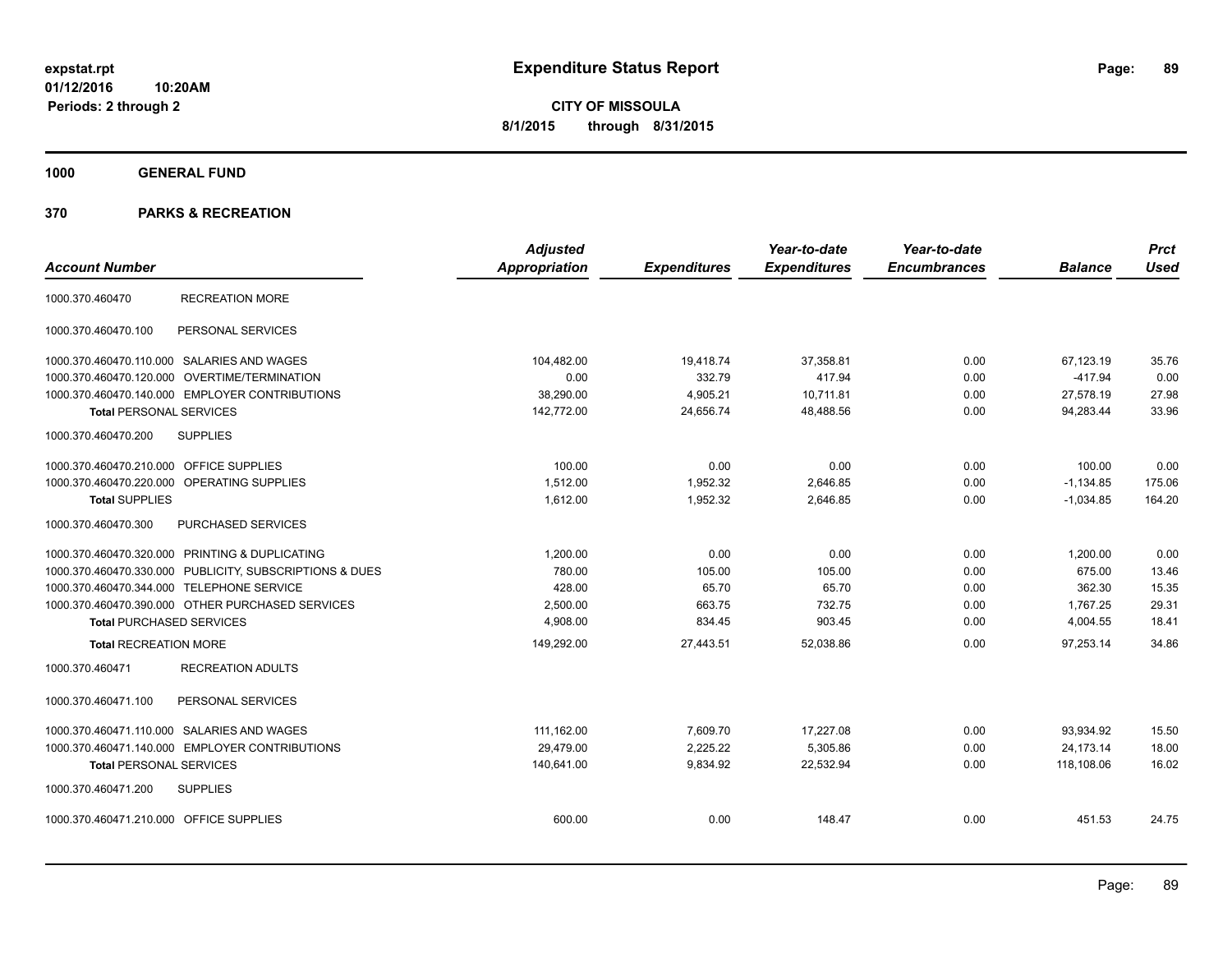**1000 GENERAL FUND**

|                                                         | <b>Adjusted</b>      |                     | Year-to-date        | Year-to-date        |                | <b>Prct</b> |
|---------------------------------------------------------|----------------------|---------------------|---------------------|---------------------|----------------|-------------|
| <b>Account Number</b>                                   | <b>Appropriation</b> | <b>Expenditures</b> | <b>Expenditures</b> | <b>Encumbrances</b> | <b>Balance</b> | <b>Used</b> |
| 1000.370.460471.210.147 OFFICE SUPPLIES                 | 0.00                 | 0.00                | 66.33               | 0.00                | $-66.33$       | 0.00        |
| 1000.370.460471.220.000 OPERATING SUPPLIES              | 6,892.00             | 319.80              | 319.80              | 0.00                | 6,572.20       | 4.64        |
| 1000.370.460471.220.144 OPERATING SUPPLIES              | 0.00                 | 0.00                | 603.72              | 0.00                | $-603.72$      | 0.00        |
| 1000.370.460471.220.147 OPERATING SUPPLIES              | 0.00                 | 0.00                | 272.78              | 0.00                | $-272.78$      | 0.00        |
| <b>Total SUPPLIES</b>                                   | 7,492.00             | 319.80              | 1,411.10            | 0.00                | 6,080.90       | 18.83       |
| 1000.370.460471.300<br>PURCHASED SERVICES               |                      |                     |                     |                     |                |             |
| 1000.370.460471.310.000 COMMUNICATIONS                  | 460.00               | 0.00                | 0.00                | 0.00                | 460.00         | 0.00        |
| 1000.370.460471.320.000 PRINTING & DUPLICATING          | 1,800.00             | 0.00                | 0.00                | 0.00                | 1,800.00       | 0.00        |
| 1000.370.460471.320.147 PRINTING & DUPLICATING          | 0.00                 | 0.00                | 24.00               | 0.00                | $-24.00$       | 0.00        |
| 1000.370.460471.330.000 PUBLICITY, SUBSCRIPTIONS & DUES | 1,220.00             | 0.00                | 0.00                | 0.00                | 1,220.00       | 0.00        |
| 1000.370.460471.344.000 TELEPHONE SERVICE               | 567.00               | 51.76               | 61.37               | 0.00                | 505.63         | 10.82       |
| 1000.370.460471.390.000 OTHER PURCHASED SERVICES        | 10,000.00            | 0.00                | 0.00                | 0.00                | 10,000.00      | 0.00        |
| <b>Total PURCHASED SERVICES</b>                         | 14,047.00            | 51.76               | 85.37               | 0.00                | 13,961.63      | 0.61        |
| <b>Total RECREATION ADULTS</b>                          | 162,180.00           | 10,206.48           | 24,029.41           | 0.00                | 138.150.59     | 14.82       |
| 1000.370.460472<br><b>RECREATION YOUTH</b>              |                      |                     |                     |                     |                |             |
| 1000.370.460472.100<br>PERSONAL SERVICES                |                      |                     |                     |                     |                |             |
| 1000.370.460472.110.000 SALARIES AND WAGES              | 100,766.00           | 15,387.52           | 32,367.49           | 0.00                | 68,398.51      | 32.12       |
| 1000.370.460472.120.000 OVERTIME/TERMINATION            | 0.00                 | 1.62                | 4.21                | 0.00                | $-4.21$        | 0.00        |
| 1000.370.460472.140.000 EMPLOYER CONTRIBUTIONS          | 24,139.00            | 3,058.04            | 6,941.25            | 0.00                | 17,197.75      | 28.76       |
| <b>Total PERSONAL SERVICES</b>                          | 124,905.00           | 18,447.18           | 39,312.95           | 0.00                | 85,592.05      | 31.47       |
| 1000.370.460472.200<br><b>SUPPLIES</b>                  |                      |                     |                     |                     |                |             |
| 1000.370.460472.210.000 OFFICE SUPPLIES                 | 100.00               | 0.00                | 40.70               | 0.00                | 59.30          | 40.70       |
| 1000.370.460472.220.000 OPERATING SUPPLIES              | 16,006.00            | 0.00                | 86.00               | 0.00                | 15,920.00      | 0.54        |
| 1000.370.460472.220.147 OPERATING SUPPLIES              | 0.00                 | 0.00                | 10.21               | 0.00                | $-10.21$       | 0.00        |
| 1000.370.460472.220.190 OPERATING SUPPLIES              | 0.00                 | 165.37              | 444.92              | 0.00                | $-444.92$      | 0.00        |
| 1000.370.460472.220.193 OPERATING SUPPLIES              | 0.00                 | 0.00                | 272.77              | 0.00                | $-272.77$      | 0.00        |
| <b>Total SUPPLIES</b>                                   | 16,106.00            | 165.37              | 854.60              | 0.00                | 15,251.40      | 5.31        |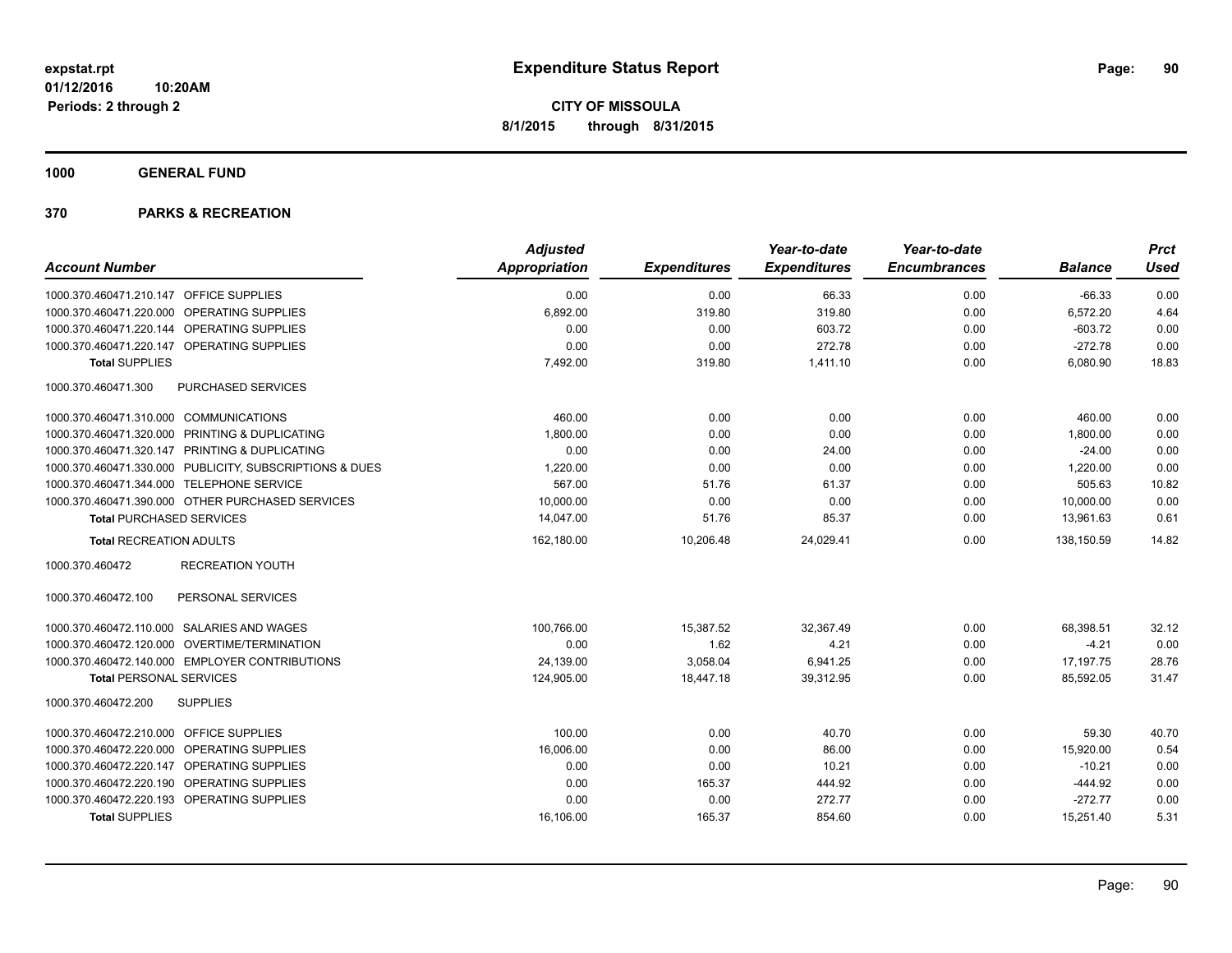**1000 GENERAL FUND**

| <b>Account Number</b>                                   | <b>Adjusted</b><br>Appropriation | <b>Expenditures</b> | Year-to-date<br><b>Expenditures</b> | Year-to-date<br><b>Encumbrances</b> | <b>Balance</b> | <b>Prct</b><br><b>Used</b> |
|---------------------------------------------------------|----------------------------------|---------------------|-------------------------------------|-------------------------------------|----------------|----------------------------|
| PURCHASED SERVICES<br>1000.370.460472.300               |                                  |                     |                                     |                                     |                |                            |
| 1000.370.460472.320.000 PRINTING & DUPLICATING          | 1,300.00                         | 0.00                | 0.00                                | 0.00                                | 1,300.00       | 0.00                       |
| 1000.370.460472.330.000 PUBLICITY, SUBSCRIPTIONS & DUES | 1,500.00                         | 0.00                | 0.00                                | 0.00                                | 1,500.00       | 0.00                       |
| 1000.370.460472.341.000 ELECTRICITY & NATURAL GAS       | 1,225.00                         | 0.00                | 0.00                                | 0.00                                | 1,225.00       | 0.00                       |
| 1000.370.460472.343.000 WATER CHARGES                   | 601.00                           | 0.00                | 0.00                                | 0.00                                | 601.00         | 0.00                       |
| 1000.370.460472.344.000 TELEPHONE SERVICE               | 662.00                           | 20.53               | 20.53                               | 0.00                                | 641.47         | 3.10                       |
| 1000.370.460472.345.000 GARBAGE                         | 450.00                           | 0.00                | 179.98                              | 0.00                                | 270.02         | 40.00                      |
| 1000.370.460472.350.000 PROFESSIONAL SERVICES           | 2.487.00                         | 0.00                | 0.00                                | 0.00                                | 2,487.00       | 0.00                       |
| 1000.370.460472.350.190 PROFESSIONAL SERVICES           | 0.00                             | 467.80              | 562.80                              | 0.00                                | $-562.80$      | 0.00                       |
| 1000.370.460472.390.000 OTHER PURCHASED SERVICES        | 500.00                           | 0.00                | 0.00                                | 0.00                                | 500.00         | 0.00                       |
| <b>Total PURCHASED SERVICES</b>                         | 8,725.00                         | 488.33              | 763.31                              | 0.00                                | 7,961.69       | 8.75                       |
| <b>Total RECREATION YOUTH</b>                           | 149,736.00                       | 19,100.88           | 40,930.86                           | 0.00                                | 108,805.14     | 27.34                      |
| 1000.370.460473<br><b>RECREATION SPECIAL EVENTS</b>     |                                  |                     |                                     |                                     |                |                            |
| <b>SUPPLIES</b><br>1000.370.460473.200                  |                                  |                     |                                     |                                     |                |                            |
| 1000.370.460473.220.000 OPERATING SUPPLIES              | 2,328.00                         | 0.00                | 0.00                                | 0.00                                | 2,328.00       | 0.00                       |
| <b>Total SUPPLIES</b>                                   | 2,328.00                         | 0.00                | 0.00                                | 0.00                                | 2,328.00       | 0.00                       |
| PURCHASED SERVICES<br>1000.370.460473.300               |                                  |                     |                                     |                                     |                |                            |
| <b>Total PURCHASED SERVICES</b>                         | 0.00                             | 0.00                | 0.00                                | 0.00                                | 0.00           | 0.00                       |
| <b>Total RECREATION SPECIAL EVENTS</b>                  | 2,328.00                         | 0.00                | 0.00                                | 0.00                                | 2,328.00       | 0.00                       |
| 1000.370.460474<br><b>SPRAY DECKS</b>                   |                                  |                     |                                     |                                     |                |                            |
| PERSONAL SERVICES<br>1000.370.460474.100                |                                  |                     |                                     |                                     |                |                            |
| 1000.370.460474.110.000 SALARIES AND WAGES              | 8.216.00                         | 0.00                | 0.00                                | 0.00                                | 8,216.00       | 0.00                       |
| 1000.370.460474.140.000 EMPLOYER CONTRIBUTIONS          | 1,149.00                         | 0.00                | 0.00                                | 0.00                                | 1,149.00       | 0.00                       |
| <b>Total PERSONAL SERVICES</b>                          | 9,365.00                         | 0.00                | 0.00                                | 0.00                                | 9,365.00       | 0.00                       |
| <b>SUPPLIES</b><br>1000.370.460474.200                  |                                  |                     |                                     |                                     |                |                            |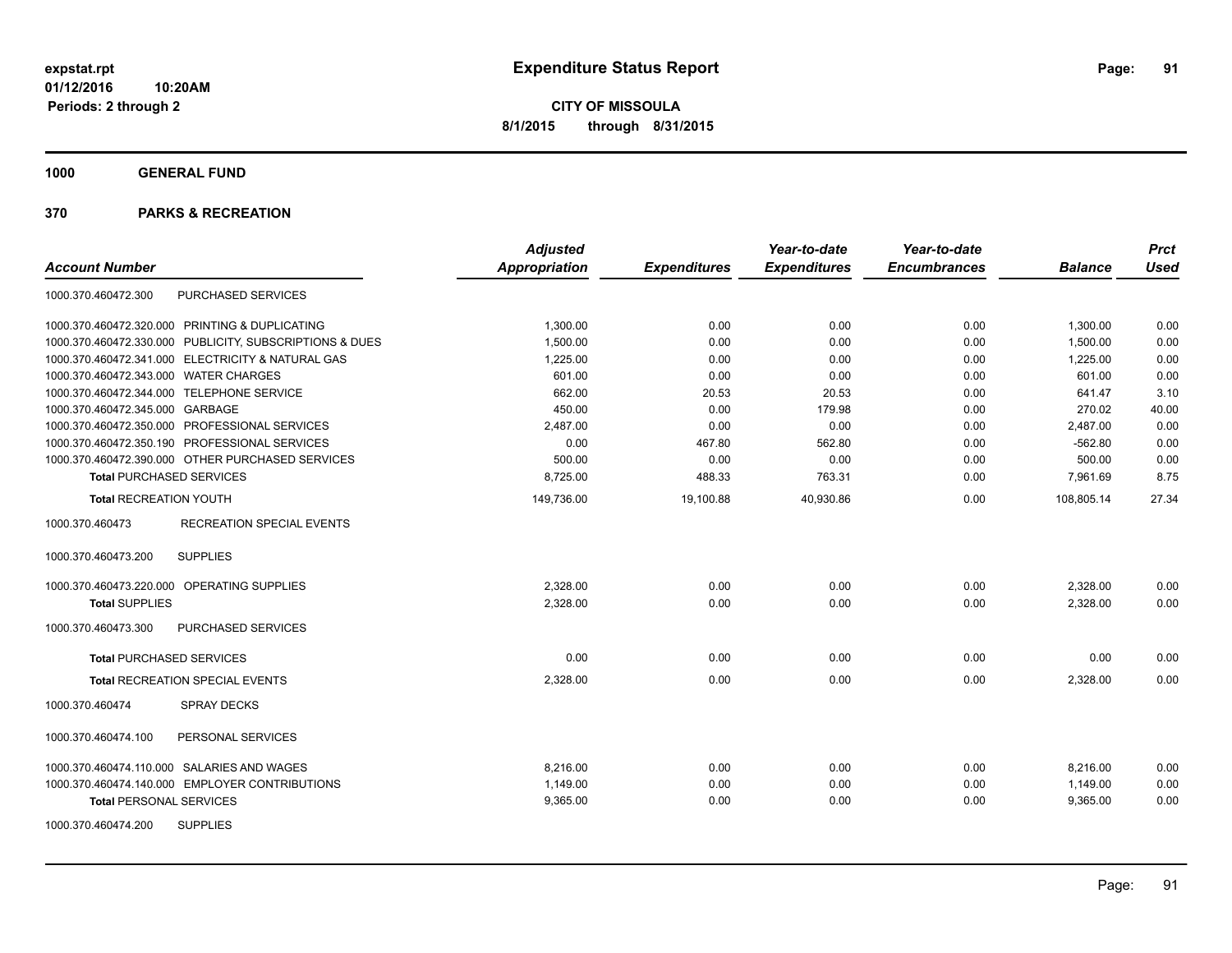**1000 GENERAL FUND**

|                                                         | <b>Adjusted</b> |                     | Year-to-date        | Year-to-date        |                | <b>Prct</b> |
|---------------------------------------------------------|-----------------|---------------------|---------------------|---------------------|----------------|-------------|
| <b>Account Number</b>                                   | Appropriation   | <b>Expenditures</b> | <b>Expenditures</b> | <b>Encumbrances</b> | <b>Balance</b> | <b>Used</b> |
| 1000.370.460474.220.000 OPERATING SUPPLIES              | 1,535.00        | 0.00                | 0.00                | 0.00                | 1,535.00       | 0.00        |
| 1000.370.460474.230.000 REPAIR/MAINTENANCE              | 5,424.00        | 21.44               | 1,031.74            | 0.00                | 4,392.26       | 19.02       |
| <b>Total SUPPLIES</b>                                   | 6,959.00        | 21.44               | 1,031.74            | 0.00                | 5,927.26       | 14.83       |
| 1000.370.460474.300<br>PURCHASED SERVICES               |                 |                     |                     |                     |                |             |
| 1000.370.460474.330.000 PUBLICITY, SUBSCRIPTIONS & DUES | 750.00          | 0.00                | 0.00                | 0.00                | 750.00         | 0.00        |
| 1000.370.460474.360.000 REPAIR & MAINTENANCE            | 2,050.00        | 0.00                | 0.00                | 0.00                | 2,050.00       | 0.00        |
| <b>Total PURCHASED SERVICES</b>                         | 2,800.00        | 0.00                | 0.00                | 0.00                | 2,800.00       | 0.00        |
| CAPITAL OUTLAY<br>1000.370.460474.900                   |                 |                     |                     |                     |                |             |
| <b>Total CAPITAL OUTLAY</b>                             | 0.00            | 0.00                | 0.00                | 0.00                | 0.00           | 0.00        |
| <b>Total SPRAY DECKS</b>                                | 19,124.00       | 21.44               | 1.031.74            | 0.00                | 18.092.26      | 5.40        |
| 1000.370.460476<br>YOUTH DRUG                           |                 |                     |                     |                     |                |             |
| 1000.370.460476.100<br>PERSONAL SERVICES                |                 |                     |                     |                     |                |             |
| 1000.370.460476.110.000 SALARIES AND WAGES              | 9,145.00        | 0.00                | 0.00                | 0.00                | 9,145.00       | 0.00        |
| 1000.370.460476.140.000 EMPLOYER CONTRIBUTIONS          | 1,279.00        | 0.00                | 0.00                | 0.00                | 1,279.00       | 0.00        |
| <b>Total PERSONAL SERVICES</b>                          | 10,424.00       | 0.00                | 0.00                | 0.00                | 10,424.00      | 0.00        |
| 1000.370.460476.200<br><b>SUPPLIES</b>                  |                 |                     |                     |                     |                |             |
| 1000.370.460476.210.000 OFFICE SUPPLIES                 | 150.00          | 0.00                | 0.00                | 0.00                | 150.00         | 0.00        |
| 1000.370.460476.220.000 OPERATING SUPPLIES              | 2.200.00        | 0.00                | 0.00                | 0.00                | 2,200.00       | 0.00        |
| <b>Total SUPPLIES</b>                                   | 2,350.00        | 0.00                | 0.00                | 0.00                | 2,350.00       | 0.00        |
| PURCHASED SERVICES<br>1000.370.460476.300               |                 |                     |                     |                     |                |             |
| 1000.370.460476.320.000 PRINTING & DUPLICATING          | 250.00          | 0.00                | 0.00                | 0.00                | 250.00         | 0.00        |
| 1000.370.460476.330.000 PUBLICITY, SUBSCRIPTIONS & DUES | 100.00          | 0.00                | 0.00                | 0.00                | 100.00         | 0.00        |
| 1000.370.460476.350.000 PROFESSIONAL SERVICES           | 1,200.00        | 0.00                | 0.00                | 0.00                | 1,200.00       | 0.00        |
| <b>Total PURCHASED SERVICES</b>                         | 1,550.00        | 0.00                | 0.00                | 0.00                | 1,550.00       | 0.00        |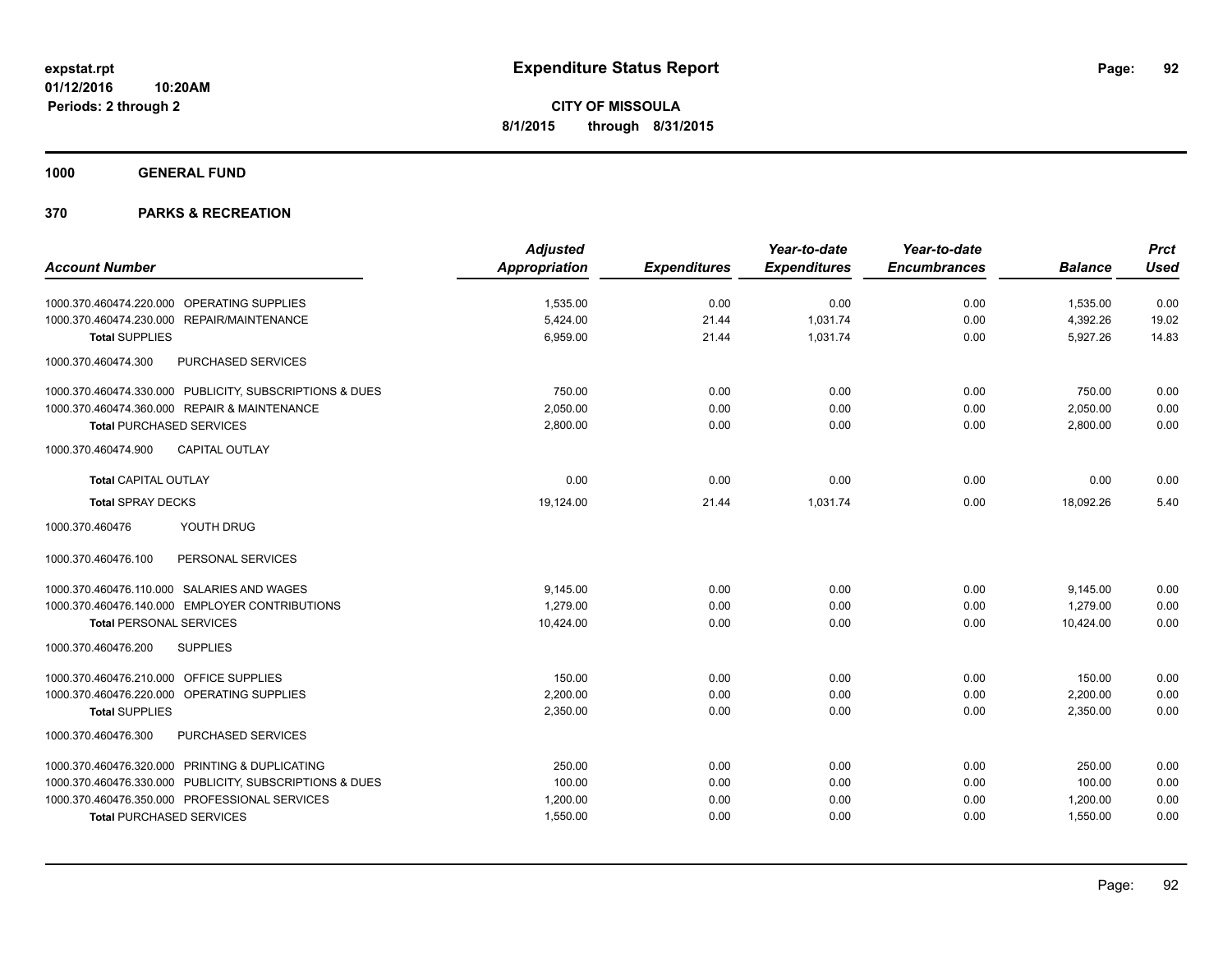**1000 GENERAL FUND**

| <b>Account Number</b>           |                                                  | <b>Adjusted</b><br><b>Appropriation</b> | <b>Expenditures</b> | Year-to-date<br><b>Expenditures</b> | Year-to-date<br><b>Encumbrances</b> | <b>Balance</b> | <b>Prct</b><br><b>Used</b> |
|---------------------------------|--------------------------------------------------|-----------------------------------------|---------------------|-------------------------------------|-------------------------------------|----------------|----------------------------|
| <b>Total YOUTH DRUG</b>         |                                                  | 14,324.00                               | 0.00                | 0.00                                | 0.00                                | 14,324.00      | 0.00                       |
| 1000.370.460477                 | <b>GRILL VAN</b>                                 |                                         |                     |                                     |                                     |                |                            |
| 1000.370.460477.200             | <b>SUPPLIES</b>                                  |                                         |                     |                                     |                                     |                |                            |
|                                 | 1000.370.460477.220.000 OPERATING SUPPLIES       | 12,754.00                               | 98.98               | 330.86                              | 0.00                                | 12,423.14      | 2.59                       |
| 1000.370.460477.230.000         | <b>REPAIR/MAINTENANCE</b>                        | 29,102.00                               | 1,321.29            | 4,293.93                            | 0.00                                | 24,808.07      | 14.75                      |
| <b>Total SUPPLIES</b>           |                                                  | 41,856.00                               | 1,420.27            | 4,624.79                            | 0.00                                | 37,231.21      | 11.05                      |
| 1000.370.460477.300             | PURCHASED SERVICES                               |                                         |                     |                                     |                                     |                |                            |
|                                 | 1000.370.460477.350.000 PROFESSIONAL SERVICES    | 900.00                                  | 0.00                | 0.00                                | 0.00                                | 900.00         | 0.00                       |
|                                 | 1000.370.460477.360.000 REPAIR & MAINTENANCE     | 5,228.00                                | 192.50              | 1,187.30                            | 0.00                                | 4,040.70       | 22.71                      |
| <b>Total PURCHASED SERVICES</b> |                                                  | 6,128.00                                | 192.50              | 1,187.30                            | 0.00                                | 4,940.70       | 19.38                      |
| <b>Total GRILL VAN</b>          |                                                  | 47,984.00                               | 1,612.77            | 5,812.09                            | 0.00                                | 42,171.91      | 12.11                      |
| 1000.370.460484                 | <b>CONSERVATION LANDS MGMT</b>                   |                                         |                     |                                     |                                     |                |                            |
| 1000.370.460484.100             | PERSONAL SERVICES                                |                                         |                     |                                     |                                     |                |                            |
|                                 | 1000.370.460484.110.000 SALARIES AND WAGES       | 172,491.00                              | 16,093.32           | 29,755.94                           | 0.00                                | 142,735.06     | 17.25                      |
|                                 | 1000.370.460484.120.000 OVERTIME/TERMINATION     | 1,750.00                                | 589.31              | 689.35                              | 0.00                                | 1,060.65       | 39.39                      |
|                                 | 1000.370.460484.140.000 EMPLOYER CONTRIBUTIONS   | 65,462.00                               | 6,371.73            | 14.601.82                           | 0.00                                | 50,860.18      | 22.31                      |
| <b>Total PERSONAL SERVICES</b>  |                                                  | 239,703.00                              | 23,054.36           | 45,047.11                           | 0.00                                | 194,655.89     | 18.79                      |
| 1000.370.460484.200             | <b>SUPPLIES</b>                                  |                                         |                     |                                     |                                     |                |                            |
| 1000.370.460484.220.000         | OPERATING SUPPLIES                               | 4,837.00                                | 0.00                | 0.00                                | 0.00                                | 4,837.00       | 0.00                       |
| 1000.370.460484.230.000         | <b>REPAIR/MAINTENANCE</b>                        | 10,364.00                               | 0.00                | 0.00                                | 0.00                                | 10,364.00      | 0.00                       |
| <b>Total SUPPLIES</b>           |                                                  | 15,201.00                               | 0.00                | 0.00                                | 0.00                                | 15,201.00      | 0.00                       |
| 1000.370.460484.300             | PURCHASED SERVICES                               |                                         |                     |                                     |                                     |                |                            |
|                                 | 1000.370.460484.350.000 PROFESSIONAL SERVICES    | 3,984.00                                | 0.00                | 0.00                                | 0.00                                | 3,984.00       | 0.00                       |
|                                 | 1000.370.460484.390.000 OTHER PURCHASED SERVICES | 520.00                                  | 0.00                | 0.00                                | 0.00                                | 520.00         | 0.00                       |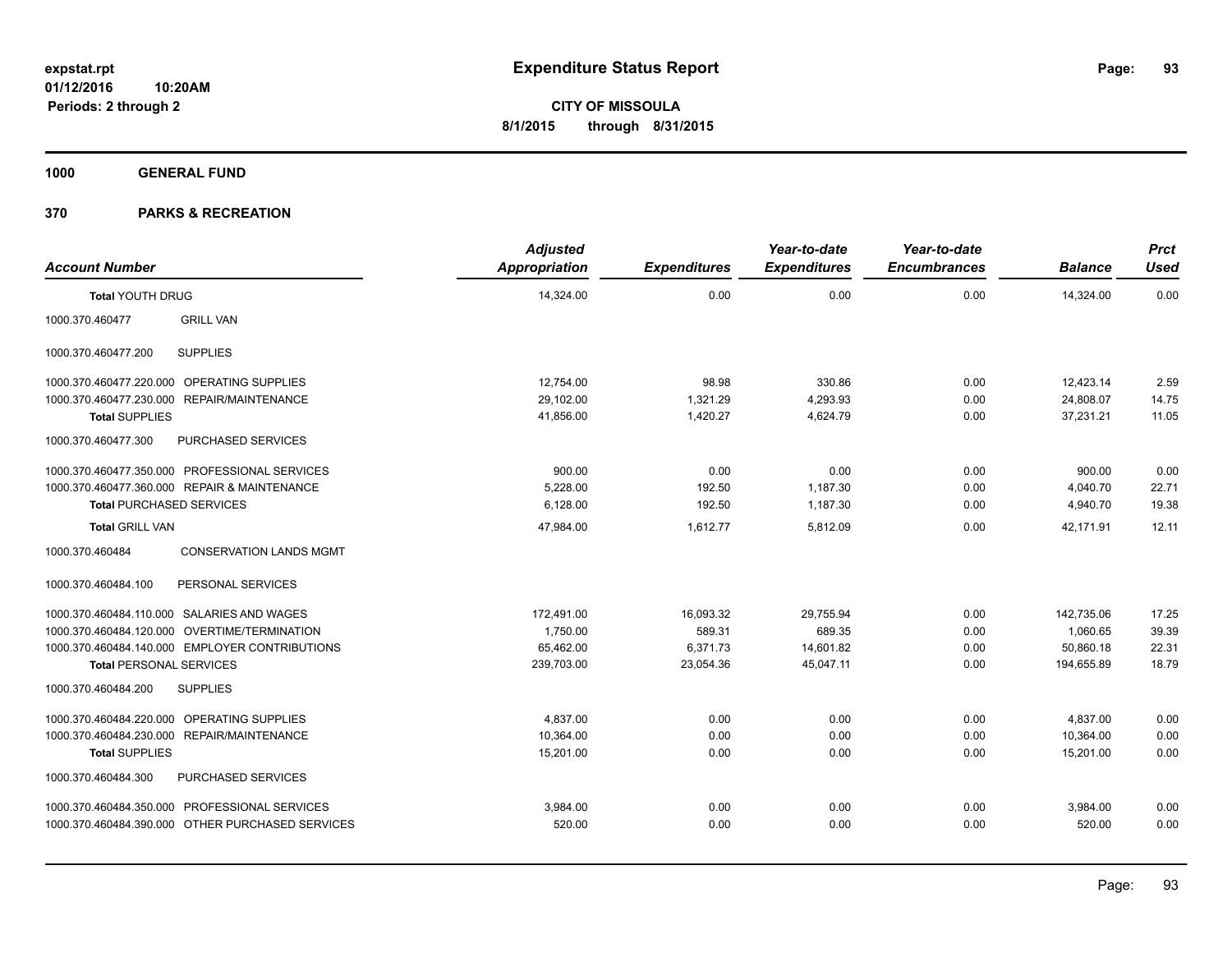**1000 GENERAL FUND**

| <b>Account Number</b>                            | <b>Adjusted</b><br><b>Appropriation</b> | <b>Expenditures</b> | Year-to-date<br><b>Expenditures</b> | Year-to-date<br><b>Encumbrances</b> | <b>Balance</b> | <b>Prct</b><br><b>Used</b> |
|--------------------------------------------------|-----------------------------------------|---------------------|-------------------------------------|-------------------------------------|----------------|----------------------------|
| <b>Total PURCHASED SERVICES</b>                  | 4,504.00                                | 0.00                | 0.00                                | 0.00                                | 4,504.00       | 0.00                       |
| Total CONSERVATION LANDS MGMT                    | 259,408.00                              | 23,054.36           | 45,047.11                           | 0.00                                | 214,360.89     | 17.37                      |
| <b>SAFETY &amp; TRAINING</b><br>1000.370.460485  |                                         |                     |                                     |                                     |                |                            |
| <b>SUPPLIES</b><br>1000.370.460485.200           |                                         |                     |                                     |                                     |                |                            |
| 1000.370.460485.220.000 OPERATING SUPPLIES       | 5.980.00                                | 0.00                | 20.00                               | 0.00                                | 5,960.00       | 0.33                       |
| <b>Total SUPPLIES</b>                            | 5,980.00                                | 0.00                | 20.00                               | 0.00                                | 5,960.00       | 0.33                       |
| PURCHASED SERVICES<br>1000.370.460485.300        |                                         |                     |                                     |                                     |                |                            |
| 1000.370.460485.310.000 COMMUNICATIONS           | 50.00                                   | 0.00                | 0.00                                | 0.00                                | 50.00          | 0.00                       |
| 1000.370.460485.320.000 PRINTING & DUPLICATING   | 50.00                                   | 0.00                | 0.00                                | 0.00                                | 50.00          | 0.00                       |
| 1000.370.460485.370.000 TRAVEL                   | 3,744.00                                | 0.00                | 0.00                                | 0.00                                | 3,744.00       | 0.00                       |
| 1000.370.460485.380.000 TRAINING                 | 2,936.00                                | 0.00                | 0.00                                | 0.00                                | 2,936.00       | 0.00                       |
| <b>Total PURCHASED SERVICES</b>                  | 6,780.00                                | 0.00                | 0.00                                | 0.00                                | 6,780.00       | 0.00                       |
| <b>Total SAFETY &amp; TRAINING</b>               | 12,760.00                               | 0.00                | 20.00                               | 0.00                                | 12,740.00      | 0.16                       |
| 1000.370.460490<br><b>CURRENTS POOL EXPENSES</b> |                                         |                     |                                     |                                     |                |                            |
| 1000.370.460490.200<br><b>SUPPLIES</b>           |                                         |                     |                                     |                                     |                |                            |
| Total CURRENTS POOL EXPENSES                     | 0.00                                    | 0.00                | 0.00                                | 0.00                                | 0.00           | 0.00                       |
| 1000.370.460500<br>PARK MAINTENANCE CONTRACTS    |                                         |                     |                                     |                                     |                |                            |
| 1000.370.460500.200<br><b>SUPPLIES</b>           |                                         |                     |                                     |                                     |                |                            |
| 1000.370.460500.220.000 OPERATING SUPPLIES       | 6,540.00                                | 0.00                | 0.00                                | 0.00                                | 6,540.00       | 0.00                       |
| 1000.370.460500.230.000 REPAIR/MAINTENANCE       | 3,939.00                                | 479.65              | 479.65                              | 0.00                                | 3,459.35       | 12.18                      |
| <b>Total SUPPLIES</b>                            | 10,479.00                               | 479.65              | 479.65                              | 0.00                                | 9,999.35       | 4.58                       |
| 1000.370.460500.300<br>PURCHASED SERVICES        |                                         |                     |                                     |                                     |                |                            |
| <b>Total PURCHASED SERVICES</b>                  | 0.00                                    | 0.00                | 0.00                                | 0.00                                | 0.00           | 0.00                       |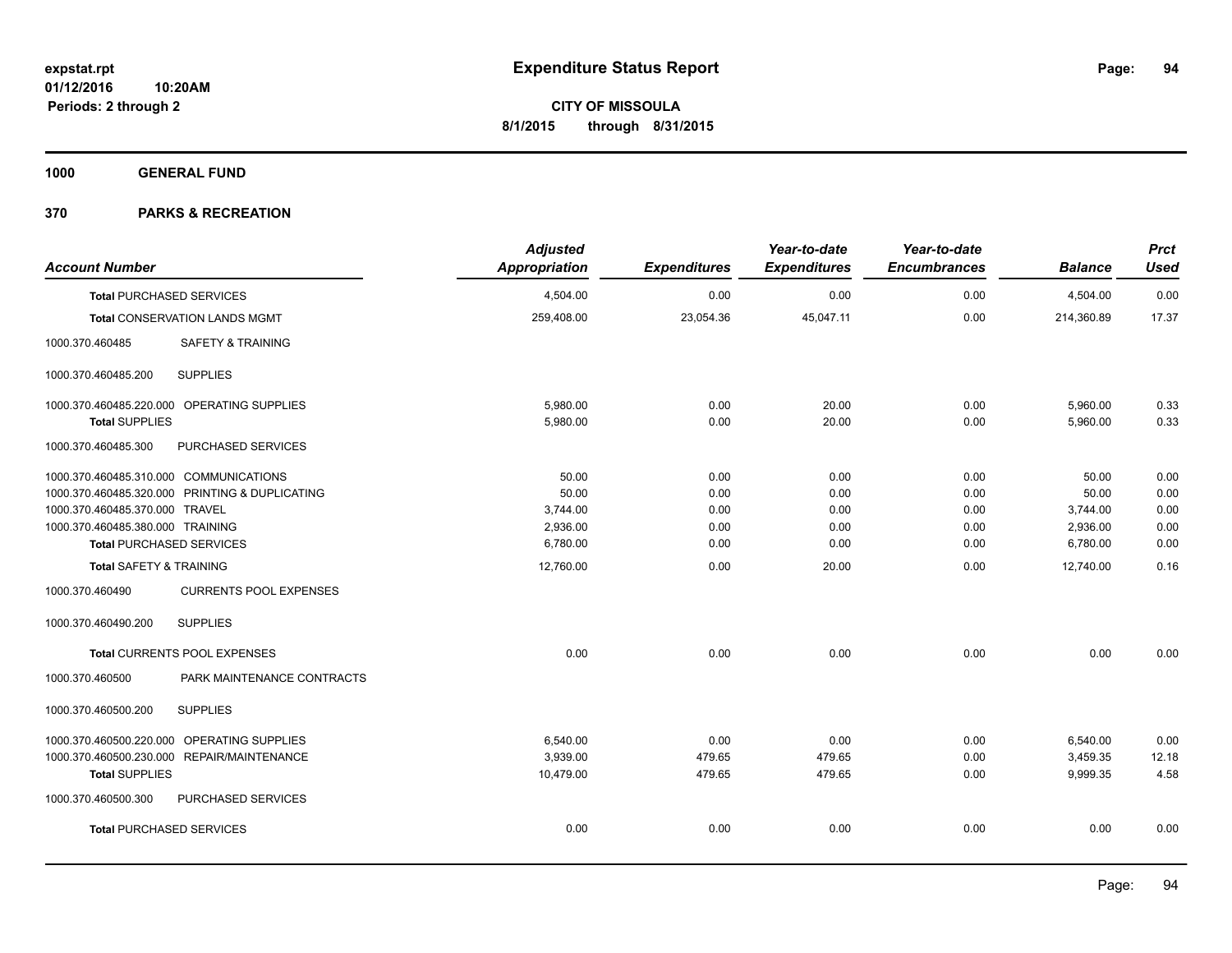**1000 GENERAL FUND**

## **370 PARKS & RECREATION**

| <b>Account Number</b>                 |                                                   | <b>Adjusted</b><br>Appropriation | <b>Expenditures</b> | Year-to-date<br><b>Expenditures</b> | Year-to-date<br><b>Encumbrances</b> | <b>Balance</b> | <b>Prct</b><br><b>Used</b> |
|---------------------------------------|---------------------------------------------------|----------------------------------|---------------------|-------------------------------------|-------------------------------------|----------------|----------------------------|
|                                       | <b>Total PARK MAINTENANCE CONTRACTS</b>           | 10,479.00                        | 479.65              | 479.65                              | 0.00                                | 9,999.35       | 4.58                       |
| 1000.370.460501                       | PARK MAINTENANCE ROUTINE                          |                                  |                     |                                     |                                     |                |                            |
| 1000.370.460501.100                   | PERSONAL SERVICES                                 |                                  |                     |                                     |                                     |                |                            |
|                                       | 1000.370.460501.110.000 SALARIES AND WAGES        | 639,476.00                       | 62,405.10           | 120,190.97                          | 0.00                                | 519,285.03     | 18.80                      |
|                                       | 1000.370.460501.120.000 OVERTIME/TERMINATION      | 2.100.00                         | 1,679.36            | 1,679.36                            | 0.00                                | 420.64         | 79.97                      |
|                                       | 1000.370.460501.140.000 EMPLOYER CONTRIBUTIONS    | 236,261.00                       | 21,858.25           | 48,809.60                           | 0.00                                | 187,451.40     | 20.66                      |
| <b>Total PERSONAL SERVICES</b>        |                                                   | 877,837.00                       | 85,942.71           | 170,679.93                          | 0.00                                | 707,157.07     | 19.44                      |
| 1000.370.460501.200                   | <b>SUPPLIES</b>                                   |                                  |                     |                                     |                                     |                |                            |
|                                       | 1000.370.460501.220.000 OPERATING SUPPLIES        | 1,579.00                         | 0.00                | 0.00                                | 0.00                                | 1,579.00       | 0.00                       |
|                                       | 1000.370.460501.230.000 REPAIR/MAINTENANCE        | 5,275.00                         | 0.00                | 0.00                                | 0.00                                | 5,275.00       | 0.00                       |
| 1000.370.460501.231.000 GASOLINE      |                                                   | 79,836.00                        | 0.00                | 0.00                                | 0.00                                | 79,836.00      | 0.00                       |
| <b>Total SUPPLIES</b>                 |                                                   | 86,690.00                        | 0.00                | 0.00                                | 0.00                                | 86,690.00      | 0.00                       |
| 1000.370.460501.300                   | PURCHASED SERVICES                                |                                  |                     |                                     |                                     |                |                            |
|                                       | 1000.370.460501.341.000 ELECTRICITY & NATURAL GAS | 89,012.00                        | 5,939.27            | 5,939.27                            | 0.00                                | 83,072.73      | 6.67                       |
| 1000.370.460501.343.000 WATER CHARGES |                                                   | 152,803.00                       | 0.00                | 0.00                                | 0.00                                | 152,803.00     | 0.00                       |
| 1000.370.460501.345.000 GARBAGE       |                                                   | 27,833.00                        | 3,300.50            | 6,629.60                            | 0.00                                | 21,203.40      | 23.82                      |
|                                       | 1000.370.460501.350.000 PROFESSIONAL SERVICES     | 2,347.00                         | 0.00                | 0.00                                | 0.00                                | 2,347.00       | 0.00                       |
|                                       | 1000.370.460501.360.000 REPAIR & MAINTENANCE      | 3,183.00                         | 817.00              | 817.00                              | 0.00                                | 2,366.00       | 25.67                      |
| <b>Total PURCHASED SERVICES</b>       |                                                   | 275,178.00                       | 10,056.77           | 13,385.87                           | 0.00                                | 261,792.13     | 4.86                       |
| 1000.370.460501.800                   | OTHER OBJECTS                                     |                                  |                     |                                     |                                     |                |                            |
| <b>Total OTHER OBJECTS</b>            |                                                   | 0.00                             | 0.00                | 0.00                                | 0.00                                | 0.00           | 0.00                       |
|                                       | Total PARK MAINTENANCE ROUTINE                    | 1,239,705.00                     | 95,999.48           | 184,065.80                          | 0.00                                | 1,055,639.20   | 14.85                      |
| 1000.370.460502                       | <b>HICKORY FACILITY MAINTENANCE</b>               |                                  |                     |                                     |                                     |                |                            |

1000.370.460502.100 PERSONAL SERVICES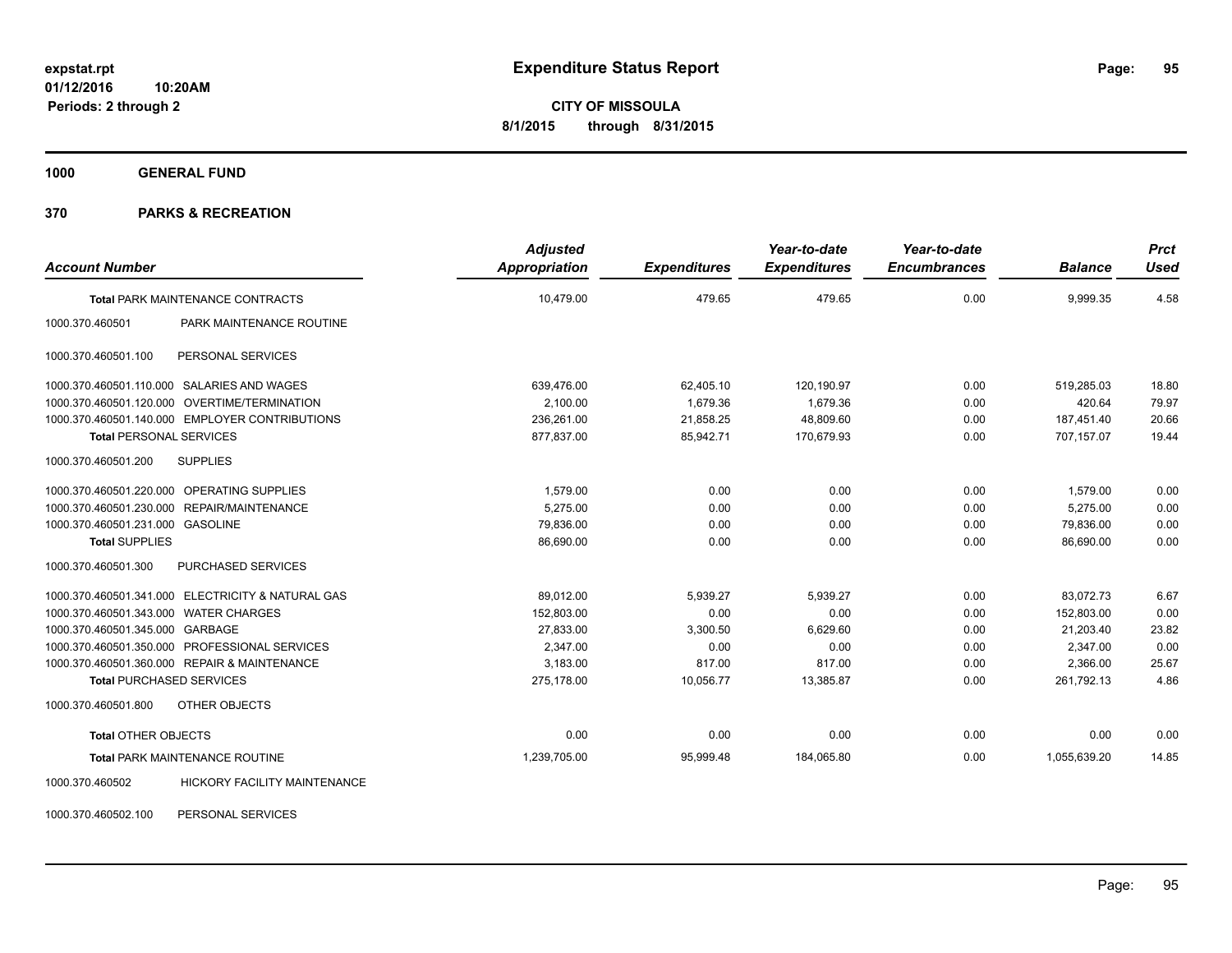**1000 GENERAL FUND**

|                                                  | <b>Adjusted</b> |                     | Year-to-date        | Year-to-date        |                | <b>Prct</b> |
|--------------------------------------------------|-----------------|---------------------|---------------------|---------------------|----------------|-------------|
| <b>Account Number</b>                            | Appropriation   | <b>Expenditures</b> | <b>Expenditures</b> | <b>Encumbrances</b> | <b>Balance</b> | <b>Used</b> |
| <b>Total PERSONAL SERVICES</b>                   | 0.00            | 0.00                | 0.00                | 0.00                | 0.00           | 0.00        |
| 1000.370.460502.200<br><b>SUPPLIES</b>           |                 |                     |                     |                     |                |             |
| 1000.370.460502.220.000 OPERATING SUPPLIES       | 3,200.00        | 0.00                | 0.00                | 0.00                | 3,200.00       | 0.00        |
| 1000.370.460502.230.000<br>REPAIR/MAINTENANCE    | 1,500.00        | 0.00                | 0.00                | 0.00                | 1,500.00       | 0.00        |
| <b>Total SUPPLIES</b>                            | 4,700.00        | 0.00                | 0.00                | 0.00                | 4,700.00       | 0.00        |
| 1000.370.460502.300<br>PURCHASED SERVICES        |                 |                     |                     |                     |                |             |
| 1000.370.460502.350.000 PROFESSIONAL SERVICES    | 2,080.00        | 0.00                | 0.00                | 0.00                | 2,080.00       | 0.00        |
| 1000.370.460502.360.000 REPAIR & MAINTENANCE     | 6,000.00        | 293.46              | 293.46              | 0.00                | 5,706.54       | 4.89        |
| <b>Total PURCHASED SERVICES</b>                  | 8,080.00        | 293.46              | 293.46              | 0.00                | 7,786.54       | 3.63        |
| <b>Total HICKORY FACILITY MAINTENANCE</b>        | 12,780.00       | 293.46              | 293.46              | 0.00                | 12,486.54      | 2.30        |
| 1000.370.460503<br>SPORTS FACILITIES MAINTENANCE |                 |                     |                     |                     |                |             |
| PERSONAL SERVICES<br>1000.370.460503.100         |                 |                     |                     |                     |                |             |
| 1000.370.460503.110.000 SALARIES AND WAGES       | 66.067.00       | 6,902.96            | 12.050.78           | 0.00                | 54,016.22      | 18.24       |
| 1000.370.460503.120.000 OVERTIME/TERMINATION     | 0.00            | 194.17              | 194.17              | 0.00                | $-194.17$      | 0.00        |
| 1000.370.460503.140.000 EMPLOYER CONTRIBUTIONS   | 23,970.00       | 2,340.56            | 4,865.97            | 0.00                | 19,104.03      | 20.30       |
| <b>Total PERSONAL SERVICES</b>                   | 90,037.00       | 9,437.69            | 17,110.92           | 0.00                | 72,926.08      | 19.00       |
| 1000.370.460503.200<br><b>SUPPLIES</b>           |                 |                     |                     |                     |                |             |
| OPERATING SUPPLIES<br>1000.370.460503.220.000    | 10,211.00       | 965.81              | 10,921.81           | 0.00                | $-710.81$      | 106.96      |
| 1000.370.460503.230.000 REPAIR/MAINTENANCE       | 12,464.00       | 0.00                | 492.00              | 0.00                | 11,972.00      | 3.95        |
| <b>Total SUPPLIES</b>                            | 22.675.00       | 965.81              | 11.413.81           | 0.00                | 11.261.19      | 50.34       |
| 1000.370.460503.300<br>PURCHASED SERVICES        |                 |                     |                     |                     |                |             |
| <b>Total PURCHASED SERVICES</b>                  | 0.00            | 0.00                | 0.00                | 0.00                | 0.00           | 0.00        |
| <b>Total SPORTS FACILITIES MAINTENANCE</b>       | 112,712.00      | 10,403.50           | 28,524.73           | 0.00                | 84,187.27      | 25.31       |
| PARK SPECIAL DISTRICTS<br>1000.370.460504        |                 |                     |                     |                     |                |             |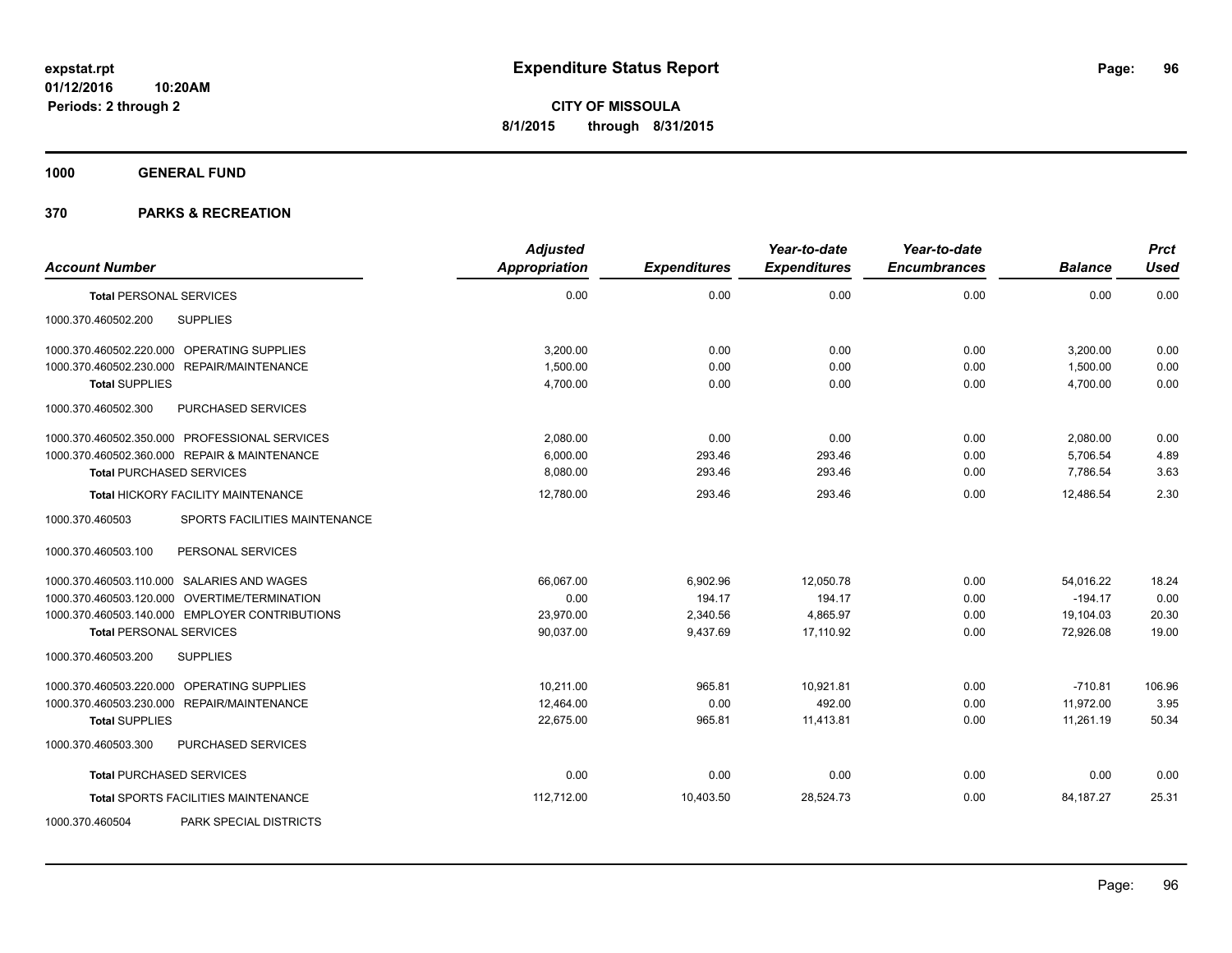**Periods: 2 through 2**

# **CITY OF MISSOULA 8/1/2015 through 8/31/2015**

**1000 GENERAL FUND**

|                                                  | <b>Adjusted</b>      |                     | Year-to-date        | Year-to-date        |                | <b>Prct</b> |
|--------------------------------------------------|----------------------|---------------------|---------------------|---------------------|----------------|-------------|
| <b>Account Number</b>                            | <b>Appropriation</b> | <b>Expenditures</b> | <b>Expenditures</b> | <b>Encumbrances</b> | <b>Balance</b> | <b>Used</b> |
| 1000.370.460504.100<br>PERSONAL SERVICES         |                      |                     |                     |                     |                |             |
| <b>Total PERSONAL SERVICES</b>                   | 0.00                 | 0.00                | 0.00                | 0.00                | 0.00           | 0.00        |
| 1000.370.460504.200<br><b>SUPPLIES</b>           |                      |                     |                     |                     |                |             |
| <b>Total SUPPLIES</b>                            | 0.00                 | 0.00                | 0.00                | 0.00                | 0.00           | 0.00        |
| 1000.370.460504.300<br><b>PURCHASED SERVICES</b> |                      |                     |                     |                     |                |             |
| <b>Total PARK SPECIAL DISTRICTS</b>              | 0.00                 | 0.00                | 0.00                | 0.00                | 0.00           | 0.00        |
| <b>Total PARKS &amp; RECREATION</b>              | 3,667,189.00         | 291,969.72          | 588,679.86          | 0.00                | 3,078,509.14   | 16.05       |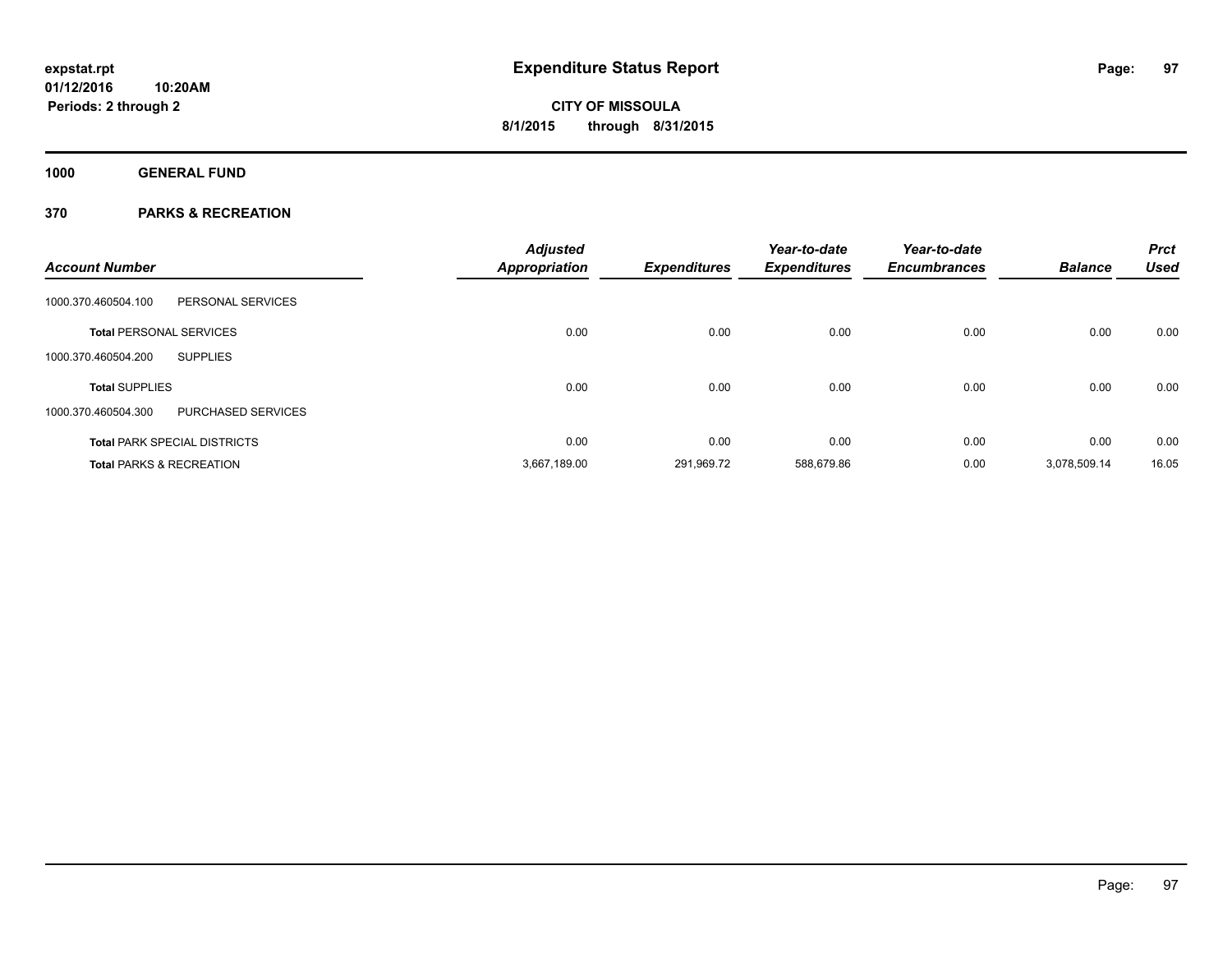**1000 GENERAL FUND**

| <b>Account Number</b> |                                                                                           | <b>Adjusted</b><br>Appropriation | <b>Expenditures</b> | Year-to-date<br><b>Expenditures</b> | Year-to-date<br><b>Encumbrances</b> | <b>Balance</b>               | <b>Prct</b><br><b>Used</b> |
|-----------------------|-------------------------------------------------------------------------------------------|----------------------------------|---------------------|-------------------------------------|-------------------------------------|------------------------------|----------------------------|
| 1000.390.410000       | <b>GENERAL GOVERNMENT</b>                                                                 |                                  |                     |                                     |                                     |                              |                            |
| 1000.390.410000.200   | <b>SUPPLIES</b>                                                                           |                                  |                     |                                     |                                     |                              |                            |
|                       | <b>Total GENERAL GOVERNMENT</b>                                                           | 0.00                             | 0.00                | 0.00                                | 0.00                                | 0.00                         | 0.00                       |
| 1000.390.410123       | LEGISLATIVE PROGRAM                                                                       |                                  |                     |                                     |                                     |                              |                            |
| 1000.390.410123.300   | PURCHASED SERVICES                                                                        |                                  |                     |                                     |                                     |                              |                            |
|                       | <b>Total LEGISLATIVE PROGRAM</b>                                                          | 0.00                             | 0.00                | 0.00                                | 0.00                                | 0.00                         | 0.00                       |
| 1000.390.410230       | WORK COMP CONSULTANT                                                                      |                                  |                     |                                     |                                     |                              |                            |
| 1000.390.410230.100   | PERSONAL SERVICES                                                                         |                                  |                     |                                     |                                     |                              |                            |
|                       | <b>Total PERSONAL SERVICES</b>                                                            | 0.00                             | 0.00                | 0.00                                | 0.00                                | 0.00                         | 0.00                       |
| 1000.390.410230.300   | PURCHASED SERVICES                                                                        |                                  |                     |                                     |                                     |                              |                            |
|                       | <b>Total WORK COMP CONSULTANT</b>                                                         | 0.00                             | 0.00                | 0.00                                | 0.00                                | 0.00                         | 0.00                       |
| 1000.390.410360       | COMMUNITY DISPUTE RESOLUTION                                                              |                                  |                     |                                     |                                     |                              |                            |
| 1000.390.410360.700   | <b>GRANTS &amp; CONTRIBUTIONS</b>                                                         |                                  |                     |                                     |                                     |                              |                            |
|                       | Total COMMUNITY DISPUTE RESOLUTION                                                        | 0.00                             | 0.00                | 0.00                                | 0.00                                | 0.00                         | 0.00                       |
| 1000.390.410371       | SEXUAL ASSUALT PREVENTION CAMPAIGN                                                        |                                  |                     |                                     |                                     |                              |                            |
| 1000.390.410371.300   | PURCHASED SERVICES                                                                        |                                  |                     |                                     |                                     |                              |                            |
|                       | 1000.390.410371.350.000 PROFESSIONAL SERVICES<br>Total SEXUAL ASSUALT PREVENTION CAMPAIGN | 0.00<br>0.00                     | 0.00<br>0.00        | 10,806.77<br>10,806.77              | 0.00<br>0.00                        | $-10,806.77$<br>$-10,806.77$ | 0.00<br>0.00               |
| 1000.390.410550       | <b>ACCOUNTING</b>                                                                         |                                  |                     |                                     |                                     |                              |                            |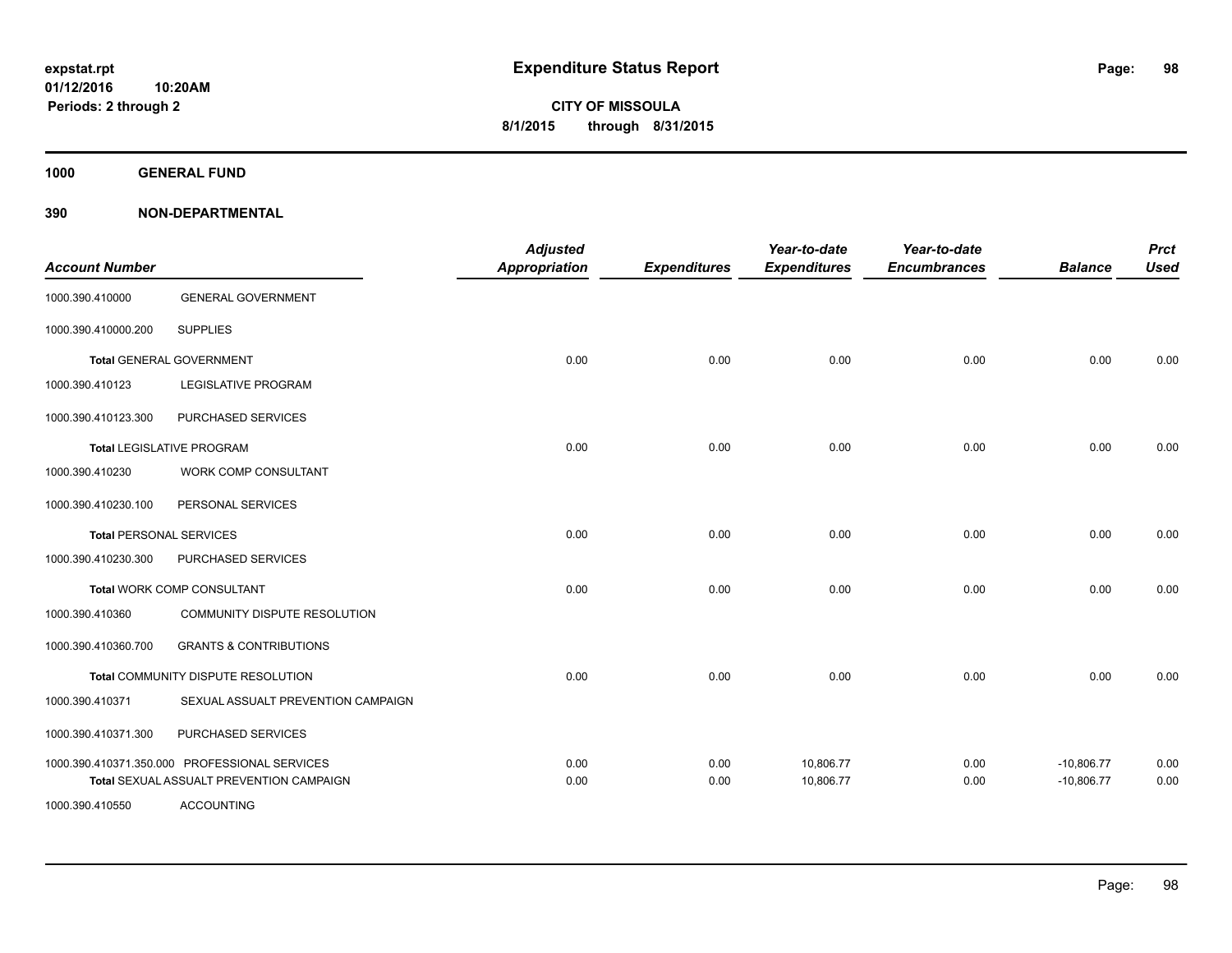**1000 GENERAL FUND**

| <b>Account Number</b>                                                   |                                                                                      | <b>Adjusted</b><br><b>Appropriation</b>                | <b>Expenditures</b>                | Year-to-date<br><b>Expenditures</b> | Year-to-date<br><b>Encumbrances</b> | <b>Balance</b>                                         | <b>Prct</b><br><b>Used</b>   |
|-------------------------------------------------------------------------|--------------------------------------------------------------------------------------|--------------------------------------------------------|------------------------------------|-------------------------------------|-------------------------------------|--------------------------------------------------------|------------------------------|
| 1000.390.410550.500                                                     | <b>FIXED CHARGES</b>                                                                 |                                                        |                                    |                                     |                                     |                                                        |                              |
| <b>Total ACCOUNTING</b>                                                 | 1000.390.410550.500.000 FIXED CHARGES-MISC                                           | 0.00<br>0.00                                           | 0.00<br>0.00                       | $-16,049.36$<br>$-16,049.36$        | 0.00<br>0.00                        | 16,049.36<br>16,049.36                                 | 0.00<br>0.00                 |
| 1000.390.410551                                                         | RESERVE FOR SALARY INCREASES                                                         |                                                        |                                    |                                     |                                     |                                                        |                              |
| 1000.390.410551.100                                                     | PERSONAL SERVICES                                                                    |                                                        |                                    |                                     |                                     |                                                        |                              |
| 1000.390.410551.110.000 SALARY RESERVE<br>1000.390.410551.130.000 OTHER | 1000.390.410551.140.000 EMPLOYER CONTRIBUTIONS<br>Total RESERVE FOR SALARY INCREASES | 337,171.00<br>12,000.00<br>$-104,213.00$<br>244,958.00 | 0.00<br>0.00<br>$-2.15$<br>$-2.15$ | 0.00<br>0.00<br>$-4.90$<br>$-4.90$  | 0.00<br>0.00<br>0.00<br>0.00        | 337,171.00<br>12,000.00<br>$-104,208.10$<br>244,962.90 | 0.00<br>0.00<br>0.00<br>0.00 |
| 1000.390.411000                                                         | <b>MRTMA</b>                                                                         |                                                        |                                    |                                     |                                     |                                                        |                              |
| 1000.390.411000.700                                                     | <b>GRANTS &amp; CONTRIBUTIONS</b>                                                    |                                                        |                                    |                                     |                                     |                                                        |                              |
| <b>Total MRTMA</b>                                                      |                                                                                      | 0.00                                                   | 0.00                               | 0.00                                | 0.00                                | 0.00                                                   | 0.00                         |
| 1000.390.411030                                                         | <b>PLANNING</b>                                                                      |                                                        |                                    |                                     |                                     |                                                        |                              |
| 1000.390.411030.300                                                     | PURCHASED SERVICES                                                                   |                                                        |                                    |                                     |                                     |                                                        |                              |
| <b>Total PLANNING</b>                                                   |                                                                                      | 0.00                                                   | 0.00                               | 0.00                                | 0.00                                | 0.00                                                   | 0.00                         |
| 1000.390.411031                                                         | PLANNING SUBSIDY                                                                     |                                                        |                                    |                                     |                                     |                                                        |                              |
| 1000.390.411031.800                                                     | OTHER OBJECTS                                                                        |                                                        |                                    |                                     |                                     |                                                        |                              |
| <b>Total PLANNING SUBSIDY</b>                                           |                                                                                      | 0.00                                                   | 0.00                               | 0.00                                | 0.00                                | 0.00                                                   | 0.00                         |
| 1000.390.411071                                                         | MOUNTAIN LINE SUBSIDY                                                                |                                                        |                                    |                                     |                                     |                                                        |                              |
| 1000.390.411071.700                                                     | <b>GRANTS &amp; CONTRIBUTIONS</b>                                                    |                                                        |                                    |                                     |                                     |                                                        |                              |
|                                                                         | 1000.390.411071.700.000 MOUNTAIN LINE FARE SUBSIDY                                   | 100,000.00                                             | 0.00                               | 0.00                                | 0.00                                | 100,000.00                                             | 0.00                         |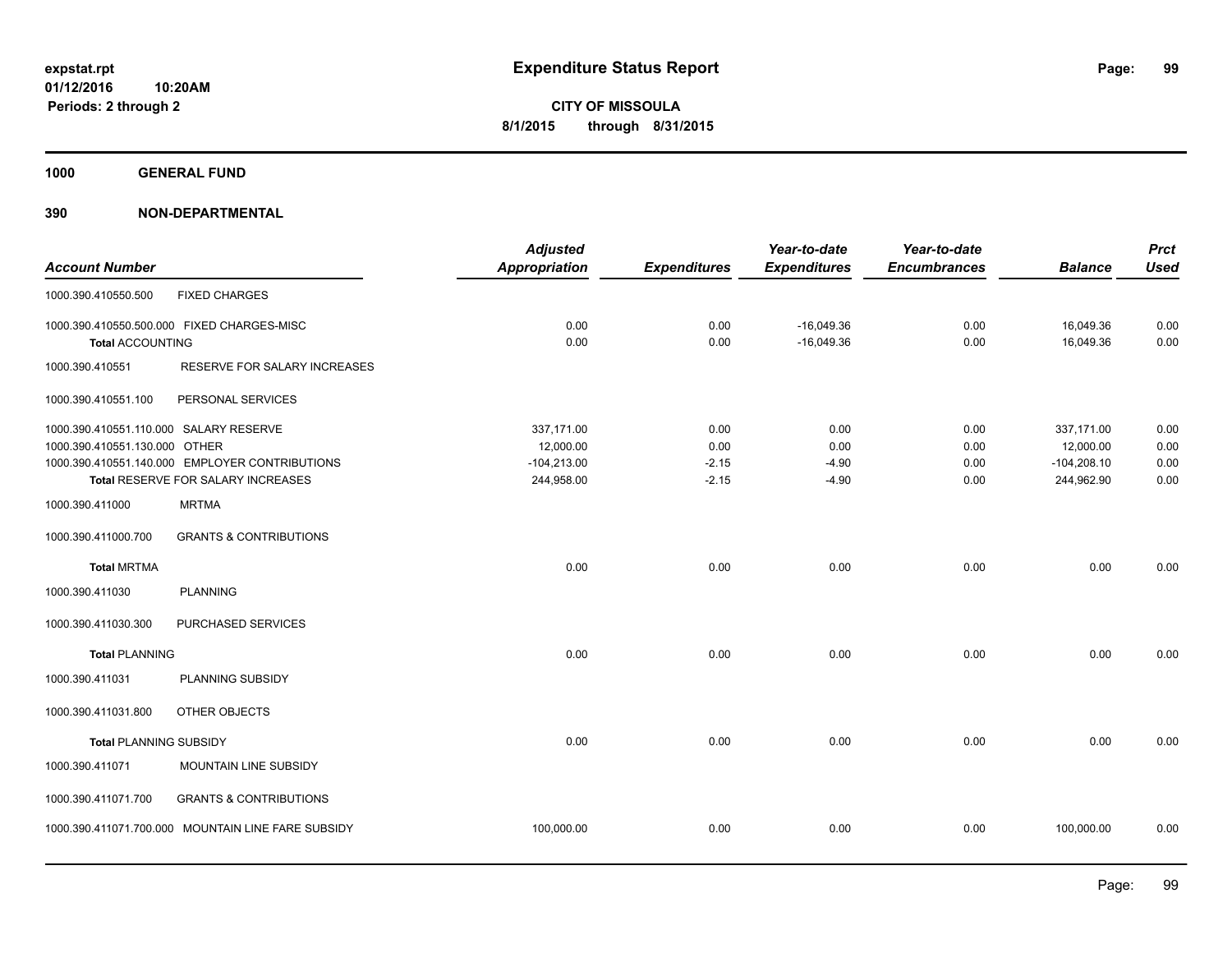**1000 GENERAL FUND**

| <b>Account Number</b>          |                                              | <b>Adjusted</b><br><b>Appropriation</b> | <b>Expenditures</b> | Year-to-date<br><b>Expenditures</b> | Year-to-date<br><b>Encumbrances</b> | <b>Balance</b> | <b>Prct</b><br><b>Used</b> |
|--------------------------------|----------------------------------------------|-----------------------------------------|---------------------|-------------------------------------|-------------------------------------|----------------|----------------------------|
|                                | Total MOUNTAIN LINE SUBSIDY                  | 100,000.00                              | 0.00                | 0.00                                | 0.00                                | 100,000.00     | 0.00                       |
| 1000.390.411080                | MIM MDT                                      |                                         |                     |                                     |                                     |                |                            |
| 1000.390.411080.700            | <b>GRANTS &amp; CONTRIBUTIONS</b>            |                                         |                     |                                     |                                     |                |                            |
|                                | <b>Total GRANTS &amp; CONTRIBUTIONS</b>      | 0.00                                    | 0.00                | 0.00                                | 0.00                                | 0.00           | 0.00                       |
| 1000.390.411080.800            | OTHER OBJECTS                                |                                         |                     |                                     |                                     |                |                            |
| <b>Total MIM MDT</b>           |                                              | 0.00                                    | 0.00                | 0.00                                | 0.00                                | 0.00           | 0.00                       |
| 1000.390.411240                | CITY HALL POLICE RESTROOMS                   |                                         |                     |                                     |                                     |                |                            |
| 1000.390.411240.400            | <b>BUILDING MATERIALS</b>                    |                                         |                     |                                     |                                     |                |                            |
|                                | Total CITY HALL POLICE RESTROOMS             | 0.00                                    | 0.00                | 0.00                                | 0.00                                | 0.00           | 0.00                       |
| 1000.390.411802                | <b>VOLUNTEER MISSOULA</b>                    |                                         |                     |                                     |                                     |                |                            |
| 1000.390.411802.700            | <b>GRANTS &amp; CONTRIBUTIONS</b>            |                                         |                     |                                     |                                     |                |                            |
|                                | 1000.390.411802.700.000 VOLUNTEER MISSOULA   | 10.000.00                               | 0.00                | 0.00                                | 0.00                                | 10,000.00      | 0.00                       |
|                                | Total VOLUNTEER MISSOULA                     | 10,000.00                               | 0.00                | 0.00                                | 0.00                                | 10,000.00      | 0.00                       |
| 1000.390.411810                | <b>TERMINATION PAY</b>                       |                                         |                     |                                     |                                     |                |                            |
| 1000.390.411810.100            | PERSONAL SERVICES                            |                                         |                     |                                     |                                     |                |                            |
|                                | 1000.390.411810.120.000 OVERTIME/TERMINATION | 25,000.00                               | 0.00                | 0.00                                | 0.00                                | 25,000.00      | 0.00                       |
| <b>Total PERSONAL SERVICES</b> |                                              | 25,000.00                               | 0.00                | 0.00                                | 0.00                                | 25,000.00      | 0.00                       |
| 1000.390.411810.300            | PURCHASED SERVICES                           |                                         |                     |                                     |                                     |                |                            |
|                                | <b>Total PURCHASED SERVICES</b>              | 0.00                                    | 0.00                | 0.00                                | 0.00                                | 0.00           | 0.00                       |
| <b>Total TERMINATION PAY</b>   |                                              | 25,000.00                               | 0.00                | 0.00                                | 0.00                                | 25,000.00      | 0.00                       |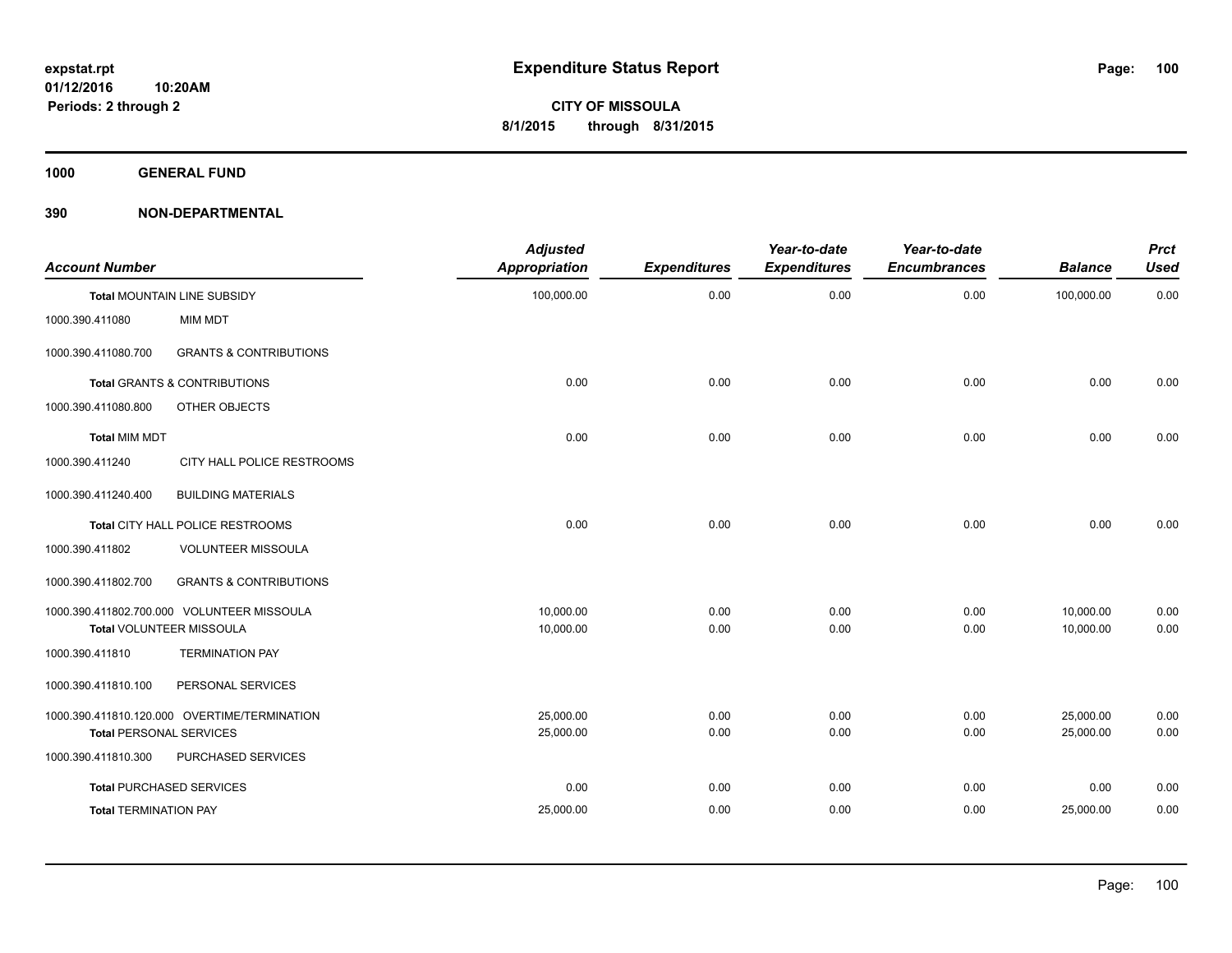**1000 GENERAL FUND**

|                                        |                                                       | <b>Adjusted</b> |                     | Year-to-date        | Year-to-date        |                | <b>Prct</b> |
|----------------------------------------|-------------------------------------------------------|-----------------|---------------------|---------------------|---------------------|----------------|-------------|
| <b>Account Number</b>                  |                                                       | Appropriation   | <b>Expenditures</b> | <b>Expenditures</b> | <b>Encumbrances</b> | <b>Balance</b> | <b>Used</b> |
| 1000.390.411850                        | <b>ECONOMIC DEVELOPMENT</b>                           |                 |                     |                     |                     |                |             |
| 1000.390.411850.300                    | PURCHASED SERVICES                                    |                 |                     |                     |                     |                |             |
|                                        | <b>Total PURCHASED SERVICES</b>                       | 0.00            | 0.00                | 0.00                | 0.00                | 0.00           | 0.00        |
| 1000.390.411850.700                    | <b>GRANTS &amp; CONTRIBUTIONS</b>                     |                 |                     |                     |                     |                |             |
|                                        | 1000.390.411850.700.000 ECONOMIC PARTNERSHIP          | 100,000.00      | 0.00                | 100,000.00          | 0.00                | 0.00           | 100.00      |
|                                        | Total ECONOMIC DEVELOPMENT                            | 100,000.00      | 0.00                | 100,000.00          | 0.00                | 0.00           | 100.00      |
| 1000.390.411853                        | <b>MCS</b>                                            |                 |                     |                     |                     |                |             |
| 1000.390.411853.300                    | <b>PURCHASED SERVICES</b>                             |                 |                     |                     |                     |                |             |
| <b>Total MCS</b>                       |                                                       | 0.00            | 0.00                | 0.00                | 0.00                | 0.00           | 0.00        |
| 1000.390.411854                        | NEIGHBORHOOD AMBASSADOR                               |                 |                     |                     |                     |                |             |
| 1000.390.411854.700                    | <b>GRANTS &amp; CONTRIBUTIONS</b>                     |                 |                     |                     |                     |                |             |
|                                        | 1000.390.411854.700.000 NEIGHBORHOOD AMBASSADOR       | 10,000.00       | 0.00                | 0.00                | 0.00                | 10,000.00      | 0.00        |
|                                        | Total NEIGHBORHOOD AMBASSADOR                         | 10,000.00       | 0.00                | 0.00                | 0.00                | 10,000.00      | 0.00        |
| 1000.390.411860                        | SPECIAL IMPROVEMENT ASSESSMENTS                       |                 |                     |                     |                     |                |             |
| 1000.390.411860.500                    | <b>FIXED CHARGES</b>                                  |                 |                     |                     |                     |                |             |
|                                        | 1000.390.411860.500.000 SID ASSESSMENTS-FIXED CHARGES | 116,000.00      | 0.00                | 0.00                | 0.00                | 116,000.00     | 0.00        |
|                                        | Total SPECIAL IMPROVEMENT ASSESSMENTS                 | 116,000.00      | 0.00                | 0.00                | 0.00                | 116,000.00     | 0.00        |
| 1000.390.420183                        | CELL PHONE EDUCATION CAMPAIGN                         |                 |                     |                     |                     |                |             |
| 1000.390.420183.200                    | <b>SUPPLIES</b>                                       |                 |                     |                     |                     |                |             |
| 1000.390.420183.240.000 OTHER SUPPLIES |                                                       | 37,625.00       | 5,600.75            | 5,600.75            | 0.00                | 32,024.25      | 14.89       |
|                                        | Total CELL PHONE EDUCATION CAMPAIGN                   | 37,625.00       | 5,600.75            | 5,600.75            | 0.00                | 32,024.25      | 14.89       |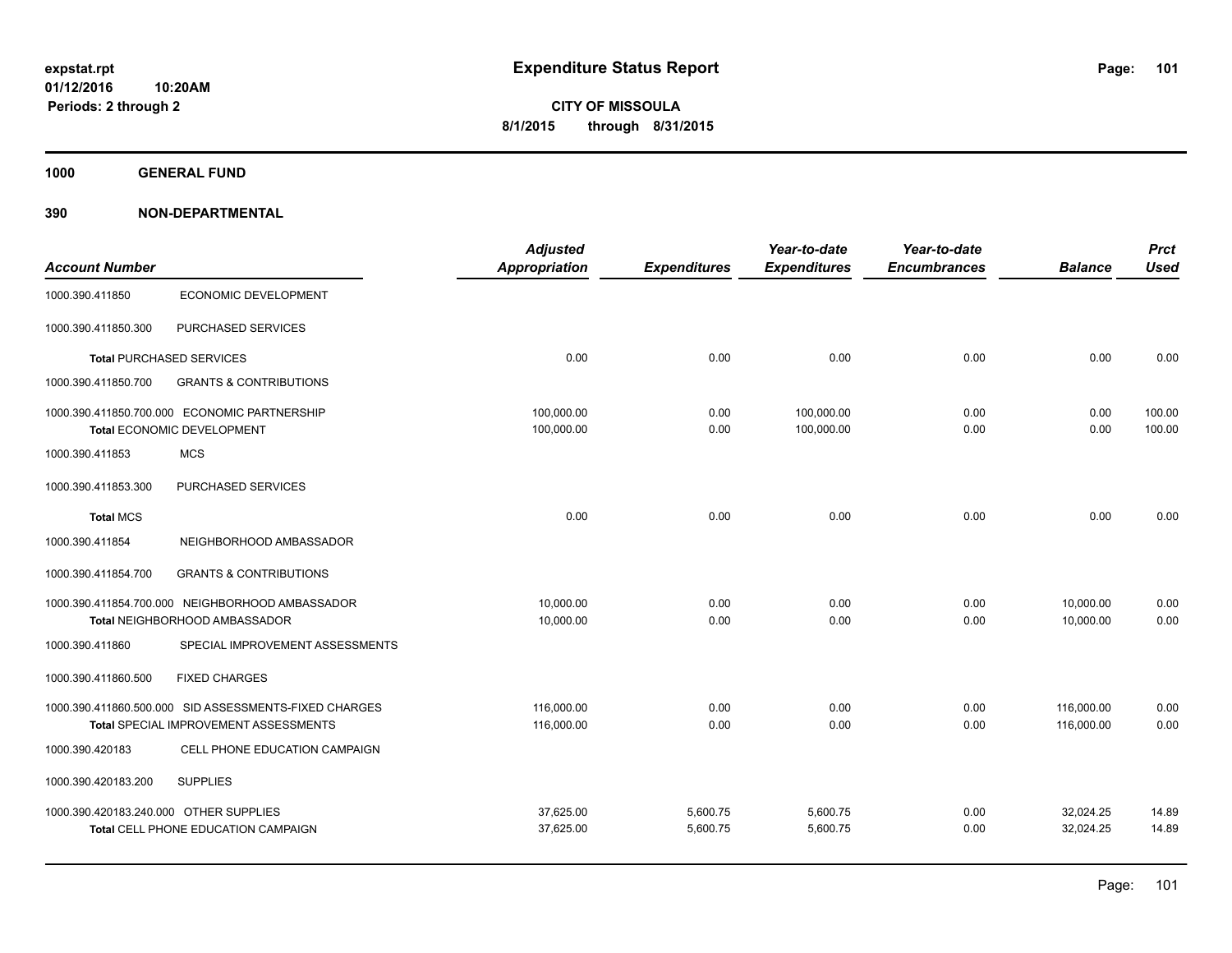**1000 GENERAL FUND**

| <b>Account Number</b>  |                                                                                               | <b>Adjusted</b><br><b>Appropriation</b> | <b>Expenditures</b> | Year-to-date<br><b>Expenditures</b> | Year-to-date<br><b>Encumbrances</b> | <b>Balance</b>               | <b>Prct</b><br><b>Used</b> |
|------------------------|-----------------------------------------------------------------------------------------------|-----------------------------------------|---------------------|-------------------------------------|-------------------------------------|------------------------------|----------------------------|
| 1000.390.420500        | PROTECTIVE INSPECTIONS                                                                        |                                         |                     |                                     |                                     |                              |                            |
| 1000.390.420500.500    | <b>FIXED CHARGES</b>                                                                          |                                         |                     |                                     |                                     |                              |                            |
|                        | 1000.390.420500.500.000 BLDG DEPT REIMB FOR GENERAL FUND TIME<br>Total PROTECTIVE INSPECTIONS | 5,000.00<br>5,000.00                    | 0.00<br>0.00        | 0.00<br>0.00                        | 0.00<br>0.00                        | 5,000.00<br>5,000.00         | 0.00<br>0.00               |
| 1000.390.430255        | <b>BIKE-PED PROGRAM</b>                                                                       |                                         |                     |                                     |                                     |                              |                            |
| 1000.390.430255.800    | OTHER OBJECTS                                                                                 |                                         |                     |                                     |                                     |                              |                            |
| Total BIKE-PED PROGRAM |                                                                                               | 0.00                                    | 0.00                | 0.00                                | 0.00                                | 0.00                         | 0.00                       |
| 1000.390.440190        | HEALTH DEPT CONTRIBUTIONS                                                                     |                                         |                     |                                     |                                     |                              |                            |
| 1000.390.440190.700    | <b>GRANTS &amp; CONTRIBUTIONS</b>                                                             |                                         |                     |                                     |                                     |                              |                            |
|                        | 1000.390.440190.700.000 HEALTH DEPT CONTRIBUTIONS<br>Total HEALTH DEPT CONTRIBUTIONS          | 1,355,693.00<br>1,355,693.00            | 0.00<br>0.00        | 0.00<br>0.00                        | 0.00<br>0.00                        | 1,355,693.00<br>1,355,693.00 | 0.00<br>0.00               |
| 1000.390.440191        | PARTNERSHIP HEALTH                                                                            |                                         |                     |                                     |                                     |                              |                            |
| 1000.390.440191.700    | <b>GRANTS &amp; CONTRIBUTIONS</b>                                                             |                                         |                     |                                     |                                     |                              |                            |
|                        | 1000.390.440191.700.000 PARTNERSHIP HEALTH - CONTRIBUTIONS<br><b>Total PARTNERSHIP HEALTH</b> | 42,532.00<br>42,532.00                  | 0.00<br>0.00        | 0.00<br>0.00                        | 0.00<br>0.00                        | 42,532.00<br>42,532.00       | 0.00<br>0.00               |
| 1000.390.440600        | ANIMAL CONTROL SERVICES                                                                       |                                         |                     |                                     |                                     |                              |                            |
| 1000.390.440600.700    | <b>GRANTS &amp; CONTRIBUTIONS</b>                                                             |                                         |                     |                                     |                                     |                              |                            |
|                        | 1000.390.440600.700.000 ANIMAL CONTROL TRANSFER<br><b>Total ANIMAL CONTROL SERVICES</b>       | 308,720.00<br>308,720.00                | 0.00<br>0.00        | 0.00<br>0.00                        | 0.00<br>0.00                        | 308,720.00<br>308,720.00     | 0.00<br>0.00               |
| 1000.390.440700        | PEST MANAGEMENT CONTROL                                                                       |                                         |                     |                                     |                                     |                              |                            |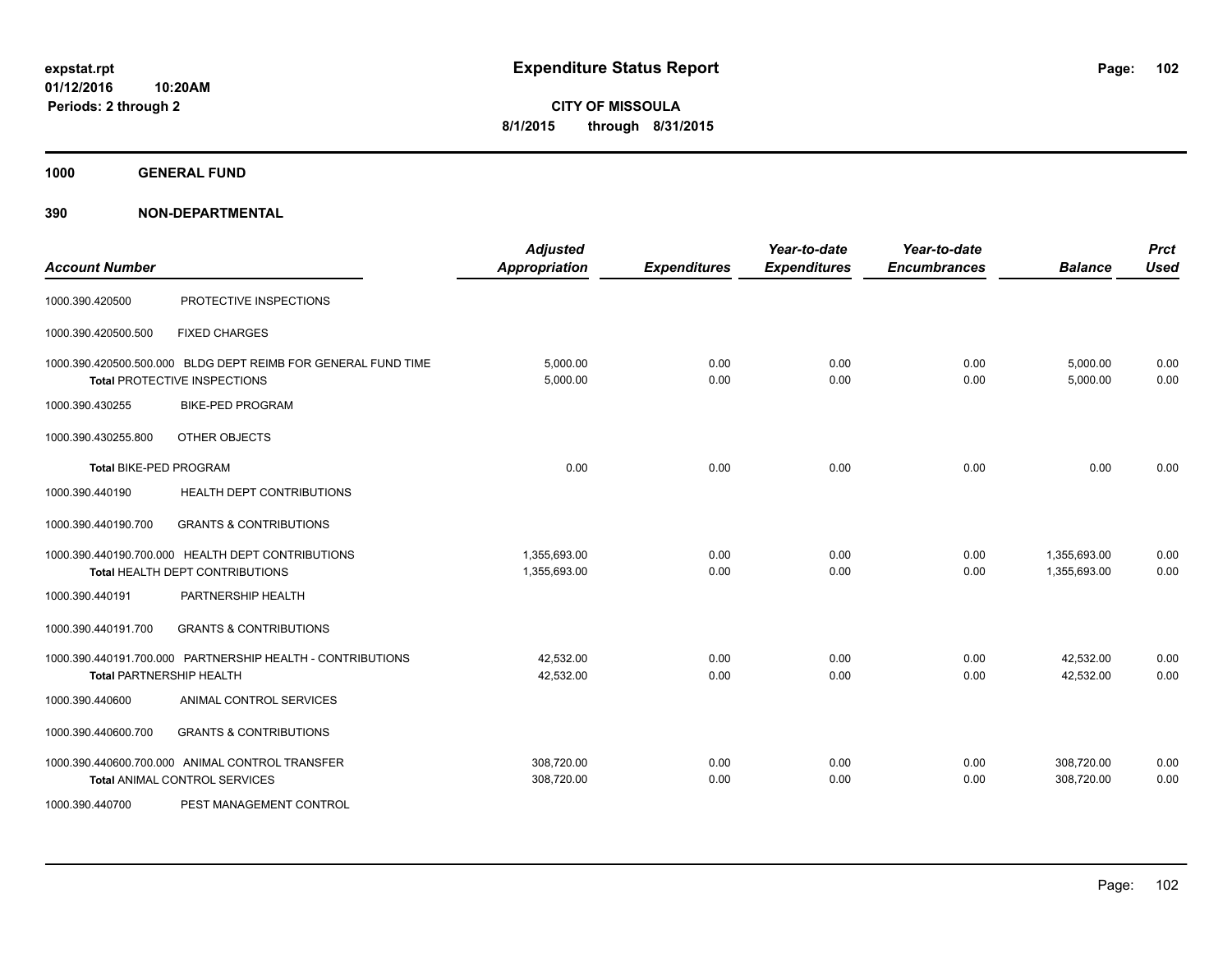**1000 GENERAL FUND**

| <b>Account Number</b>           |                                                                                                        | <b>Adjusted</b><br><b>Appropriation</b> | <b>Expenditures</b>    | Year-to-date<br><b>Expenditures</b> | Year-to-date<br><b>Encumbrances</b> | <b>Balance</b>           | <b>Prct</b><br><b>Used</b> |
|---------------------------------|--------------------------------------------------------------------------------------------------------|-----------------------------------------|------------------------|-------------------------------------|-------------------------------------|--------------------------|----------------------------|
| 1000.390.440700.700             | <b>GRANTS &amp; CONTRIBUTIONS</b>                                                                      |                                         |                        |                                     |                                     |                          |                            |
|                                 | Total PEST MANAGEMENT CONTROL                                                                          | 0.00                                    | 0.00                   | 0.00                                | 0.00                                | 0.00                     | 0.00                       |
| 1000.390.450000                 | <b>AGING SERVICES</b>                                                                                  |                                         |                        |                                     |                                     |                          |                            |
| 1000.390.450000.700             | <b>GRANTS &amp; CONTRIBUTIONS</b>                                                                      |                                         |                        |                                     |                                     |                          |                            |
| <b>Total AGING SERVICES</b>     | 1000.390.450000.700.000 AGING SERVICES - GRANTS & CONTRIBUTIONS                                        | 175,000.00<br>175,000.00                | 0.00<br>0.00           | 0.00<br>0.00                        | 0.00<br>0.00                        | 175,000.00<br>175,000.00 | 0.00<br>0.00               |
| 1000.390.450131                 | <b>GENERAL ASSISTANCE</b>                                                                              |                                         |                        |                                     |                                     |                          |                            |
| 1000.390.450131.700             | <b>GRANTS &amp; CONTRIBUTIONS</b>                                                                      |                                         |                        |                                     |                                     |                          |                            |
| <b>Total GENERAL ASSISTANCE</b> | 1000.390.450131.700.000 10 YR PLAN TO END HOMELESSNESS                                                 | 35,000.00<br>35,000.00                  | 0.00<br>0.00           | 0.00<br>0.00                        | 0.00<br>0.00                        | 35,000.00<br>35,000.00   | 0.00<br>0.00               |
| 1000.390.460300                 | OTHER COMMUNITY EVENTS                                                                                 |                                         |                        |                                     |                                     |                          |                            |
| 1000.390.460300.700             | <b>GRANTS &amp; CONTRIBUTIONS</b>                                                                      |                                         |                        |                                     |                                     |                          |                            |
|                                 | 1000.390.460300.700.000 CULTURAL COUNCIL-GRANTS & CONTRIBUTIONS<br><b>Total OTHER COMMUNITY EVENTS</b> | 72.500.00<br>72,500.00                  | 36,250.00<br>36,250.00 | 36,250.00<br>36,250.00              | 0.00<br>0.00                        | 36,250.00<br>36,250.00   | 50.00<br>50.00             |
| 1000.390.460433                 | <b>AQUATICS SUBSIDY</b>                                                                                |                                         |                        |                                     |                                     |                          |                            |
| 1000.390.460433.800             | OTHER OBJECTS                                                                                          |                                         |                        |                                     |                                     |                          |                            |
| <b>Total AQUATICS SUBSIDY</b>   | 1000.390.460433.820.000 AQUATICS SUBSIDY/TRANS TO OTHER FUNDS                                          | 203,000.00<br>203,000.00                | 0.00<br>0.00           | 0.00<br>0.00                        | 0.00<br>0.00                        | 203,000.00<br>203.000.00 | 0.00<br>0.00               |
| 1000.390.460451                 | <b>CITY BAND</b>                                                                                       |                                         |                        |                                     |                                     |                          |                            |
| 1000.390.460451.700             | <b>GRANTS &amp; CONTRIBUTIONS</b>                                                                      |                                         |                        |                                     |                                     |                          |                            |
|                                 | 1000.390.460451.700.000 CITY BAND-GRANTS & CONTRIBUTIONS                                               | 5,880.00                                | 0.00                   | 0.00                                | 0.00                                | 5,880.00                 | 0.00                       |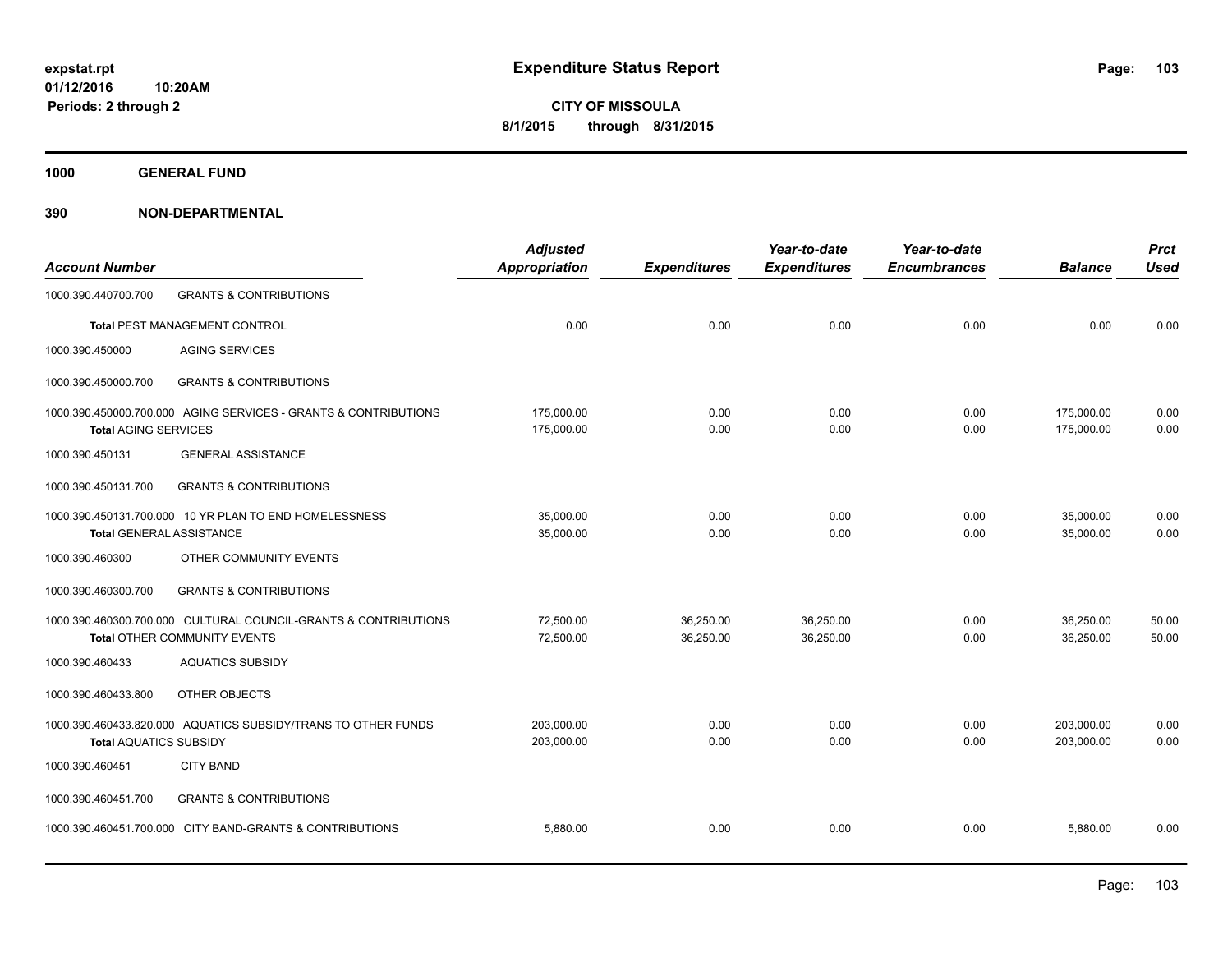**1000 GENERAL FUND**

| <b>Account Number</b>     |                                                                                        | <b>Adjusted</b><br>Appropriation | <b>Expenditures</b>  | Year-to-date<br><b>Expenditures</b> | Year-to-date<br><b>Encumbrances</b> | <b>Balance</b>             | <b>Prct</b><br><b>Used</b> |
|---------------------------|----------------------------------------------------------------------------------------|----------------------------------|----------------------|-------------------------------------|-------------------------------------|----------------------------|----------------------------|
| <b>Total CITY BAND</b>    |                                                                                        | 5,880.00                         | 0.00                 | 0.00                                | 0.00                                | 5,880.00                   | 0.00                       |
| 1000.390.460452           | <b>ART MUSEUM</b>                                                                      |                                  |                      |                                     |                                     |                            |                            |
| 1000.390.460452.700       | <b>GRANTS &amp; CONTRIBUTIONS</b>                                                      |                                  |                      |                                     |                                     |                            |                            |
| <b>Total ART MUSEUM</b>   | 1000.390.460452.700.000 GRANTS & CONTRIBUTIONS                                         | 0.00<br>0.00                     | 8,125.16<br>8,125.16 | 8,125.16<br>8,125.16                | 0.00<br>0.00                        | $-8,125.16$<br>$-8,125.16$ | 0.00<br>0.00               |
| 1000.390.460453           | INTL CHORAL FESTIVAL                                                                   |                                  |                      |                                     |                                     |                            |                            |
| 1000.390.460453.700       | <b>GRANTS &amp; CONTRIBUTIONS</b>                                                      |                                  |                      |                                     |                                     |                            |                            |
|                           | 1000.390.460453.700.000 INT'L CHORAL FESTIVAL<br>Total INTL CHORAL FESTIVAL            | 12,000.00<br>12,000.00           | 0.00<br>0.00         | 0.00<br>0.00                        | 0.00<br>0.00                        | 12,000.00<br>12,000.00     | 0.00<br>0.00               |
| 1000.390.460455           | <b>MUSIC RIGHTS</b>                                                                    |                                  |                      |                                     |                                     |                            |                            |
| 1000.390.460455.500       | <b>FIXED CHARGES</b>                                                                   |                                  |                      |                                     |                                     |                            |                            |
| <b>Total MUSIC RIGHTS</b> | 1000.390.460455.500.000 MUSIC RIGHTS/MUSICAL VENUES                                    | 1,300.00<br>1,300.00             | 0.00<br>0.00         | 673.50<br>673.50                    | 0.00<br>0.00                        | 626.50<br>626.50           | 51.81<br>51.81             |
| 1000.390.460460           | <b>HISTORIC PRESERVATION</b>                                                           |                                  |                      |                                     |                                     |                            |                            |
| 1000.390.460460.800       | OTHER OBJECTS                                                                          |                                  |                      |                                     |                                     |                            |                            |
|                           | <b>Total HISTORIC PRESERVATION</b>                                                     | 0.00                             | 0.00                 | 0.00                                | 0.00                                | 0.00                       | 0.00                       |
| 1000.390.470324           | BIG SKY TRUST FUND SUPPORT                                                             |                                  |                      |                                     |                                     |                            |                            |
| 1000.390.470324.700       | <b>GRANTS &amp; CONTRIBUTIONS</b>                                                      |                                  |                      |                                     |                                     |                            |                            |
|                           | 1000.390.470324.700.000 BIG SKY TRUST FUND SUPPORT<br>Total BIG SKY TRUST FUND SUPPORT | 30,000.00<br>30,000.00           | 0.00<br>0.00         | 0.00<br>0.00                        | 0.00<br>0.00                        | 30,000.00<br>30,000.00     | 0.00<br>0.00               |
| 1000.390.480400           | <b>REC/GREEN TAG PROGRAM</b>                                                           |                                  |                      |                                     |                                     |                            |                            |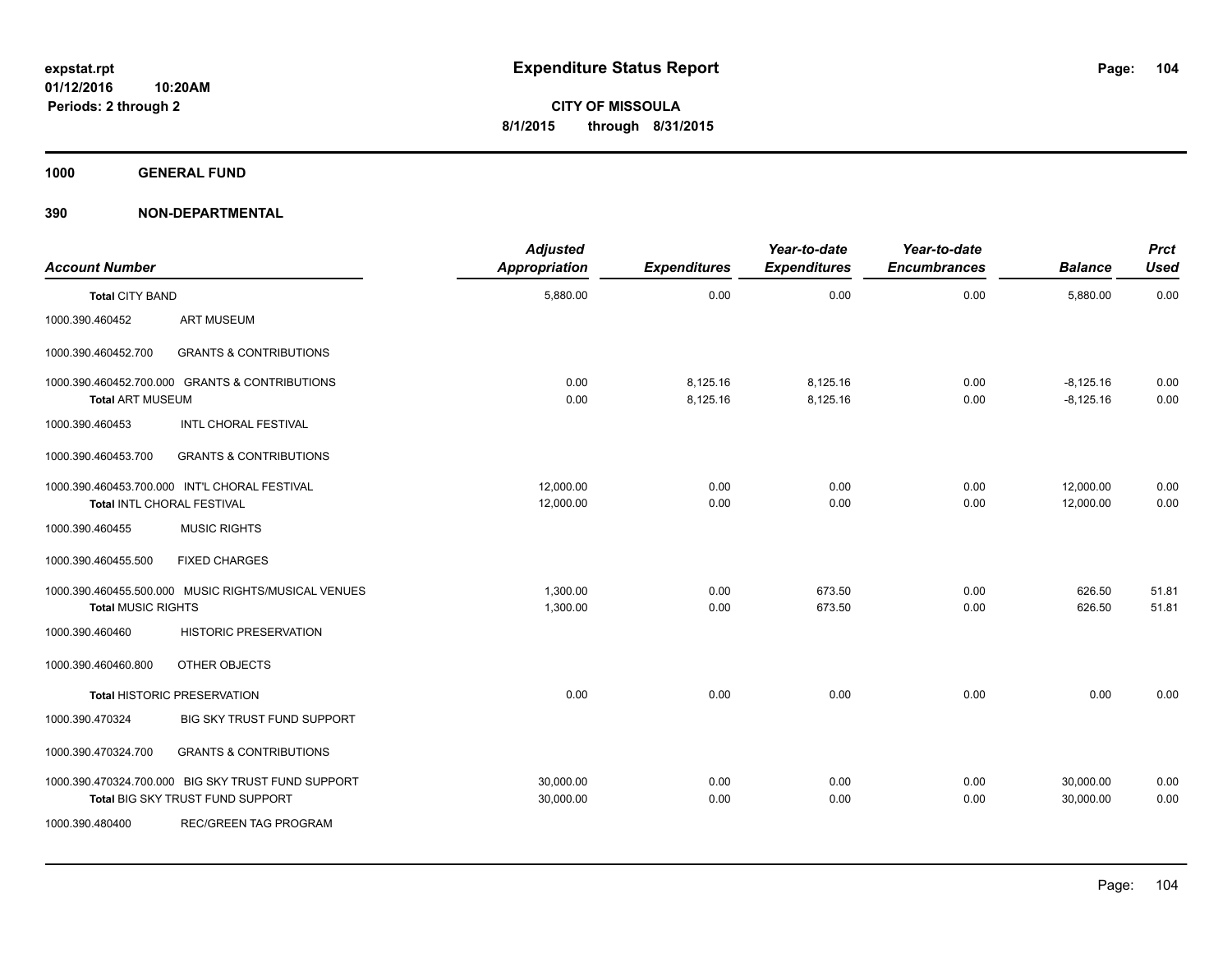**1000 GENERAL FUND**

| <b>Account Number</b>                    |                                                            | <b>Adjusted</b><br><b>Appropriation</b> | <b>Expenditures</b> | Year-to-date<br><b>Expenditures</b> | Year-to-date<br><b>Encumbrances</b> | <b>Balance</b> | <b>Prct</b><br><b>Used</b> |
|------------------------------------------|------------------------------------------------------------|-----------------------------------------|---------------------|-------------------------------------|-------------------------------------|----------------|----------------------------|
| 1000.390.480400.300                      | PURCHASED SERVICES                                         |                                         |                     |                                     |                                     |                |                            |
|                                          | <b>Total REC/GREEN TAG PROGRAM</b>                         | 0.00                                    | 0.00                | 0.00                                | 0.00                                | 0.00           | 0.00                       |
| 1000.390.490504                          | OPERATING EQUIPMENT DEBT SERVICE                           |                                         |                     |                                     |                                     |                |                            |
| 1000.390.490504.600                      | <b>DEBT SERVICE</b>                                        |                                         |                     |                                     |                                     |                |                            |
|                                          | 1000.390.490504.610.000 OPERATING EQUIP DEBT SVS-PRINCIPAL | 425,005.00                              | 205,926.54          | 205,926.54                          | 0.00                                | 219,078.46     | 48.45                      |
|                                          | 1000.390.490504.620.000 OPERATING EQUIP DEBT SVS-INTEREST  | 9,143.00                                | 2,792.11            | 2,792.11                            | 0.00                                | 6,350.89       | 30.54                      |
|                                          | Total OPERATING EQUIPMENT DEBT SERVICE                     | 434,148.00                              | 208,718.65          | 208,718.65                          | 0.00                                | 225,429.35     | 48.08                      |
| 1000.390.490505                          | <b>ACCELA LOAN DEBT SERVICE</b>                            |                                         |                     |                                     |                                     |                |                            |
| 1000.390.490505.600                      | <b>DEBT SERVICE</b>                                        |                                         |                     |                                     |                                     |                |                            |
| 1000.390.490505.610.000 ACCELA/PRINCIPAL |                                                            | 91,322.00                               | 0.00                | 45,443.02                           | 0.00                                | 45,878.98      | 49.76                      |
|                                          | 1000.390.490505.620.000 INTEREST / SERVICE FEES            | 9,104.00                                | 0.00                | 4,769.99                            | 0.00                                | 4,334.01       | 52.39                      |
|                                          | <b>Total ACCELA LOAN DEBT SERVICE</b>                      | 100,426.00                              | 0.00                | 50,213.01                           | 0.00                                | 50,212.99      | 50.00                      |
| 1000.390.510000                          | <b>MISCELLANEOUS</b>                                       |                                         |                     |                                     |                                     |                |                            |
| 1000.390.510000.800                      | OTHER OBJECTS                                              |                                         |                     |                                     |                                     |                |                            |
| <b>Total MISCELLANEOUS</b>               |                                                            | 0.00                                    | 0.00                | 0.00                                | 0.00                                | 0.00           | 0.00                       |
| 1000.390.510110                          | <b>MERCHANT SERVICES</b>                                   |                                         |                     |                                     |                                     |                |                            |
| 1000.390.510110.500                      | <b>FIXED CHARGES</b>                                       |                                         |                     |                                     |                                     |                |                            |
|                                          | 1000.390.510110.550.000 MERCHANT SERVICE FEES              | 29,700.00                               | 0.00                | 0.00                                | 0.00                                | 29,700.00      | 0.00                       |
| <b>Total MERCHANT SERVICES</b>           |                                                            | 29,700.00                               | 0.00                | 0.00                                | 0.00                                | 29,700.00      | 0.00                       |
| 1000.390.510250                          | <b>REIMBURSABLE LOSSES</b>                                 |                                         |                     |                                     |                                     |                |                            |
| 1000.390.510250.200                      | <b>SUPPLIES</b>                                            |                                         |                     |                                     |                                     |                |                            |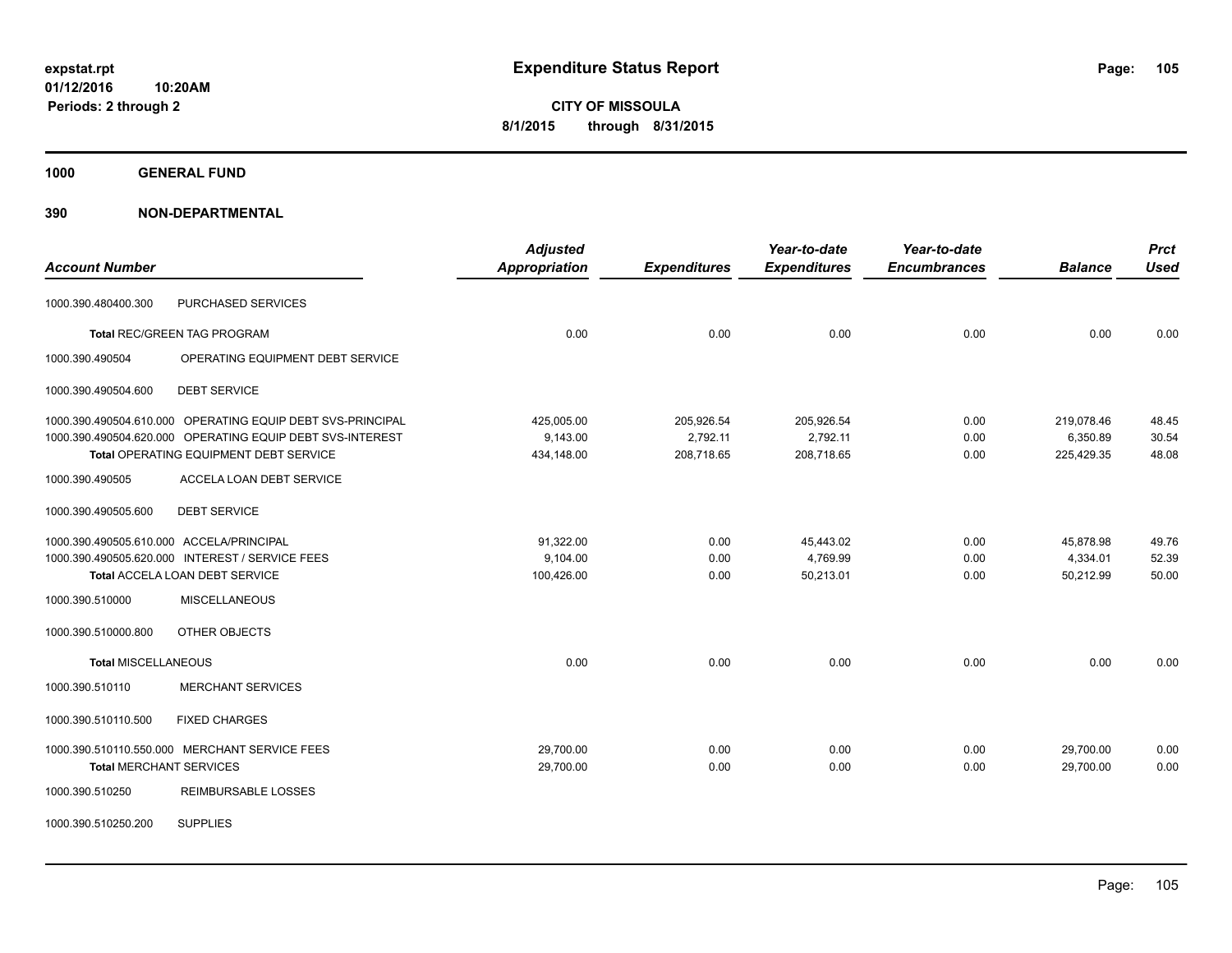**1000 GENERAL FUND**

| <b>Account Number</b>                                           |                                                                                 | <b>Adjusted</b><br><b>Appropriation</b> | <b>Expenditures</b> | Year-to-date<br><b>Expenditures</b> | Year-to-date<br><b>Encumbrances</b> | <b>Balance</b>         | <b>Prct</b><br><b>Used</b> |
|-----------------------------------------------------------------|---------------------------------------------------------------------------------|-----------------------------------------|---------------------|-------------------------------------|-------------------------------------|------------------------|----------------------------|
| <b>Total SUPPLIES</b>                                           | 1000.390.510250.230.000 REIMBURSEABLE LOSSES-REPAIR/MAINTENANCE                 | 50,000.00<br>50,000.00                  | 0.00<br>0.00        | 0.00<br>0.00                        | 0.00<br>0.00                        | 50,000.00<br>50,000.00 | 0.00<br>0.00               |
| 1000.390.510250.300                                             | PURCHASED SERVICES                                                              |                                         |                     |                                     |                                     |                        |                            |
|                                                                 | <b>Total PURCHASED SERVICES</b>                                                 | 0.00                                    | 0.00                | 0.00                                | 0.00                                | 0.00                   | 0.00                       |
|                                                                 | Total REIMBURSABLE LOSSES                                                       | 50,000.00                               | 0.00                | 0.00                                | 0.00                                | 50,000.00              | 0.00                       |
| 1000.390.510300                                                 | <b>CONTINGENCY</b>                                                              |                                         |                     |                                     |                                     |                        |                            |
| 1000.390.510300.800                                             | OTHER OBJECTS                                                                   |                                         |                     |                                     |                                     |                        |                            |
| 1000.390.510300.845.000 CONTINGENCY<br><b>Total CONTINGENCY</b> |                                                                                 | 79,363.00<br>79,363.00                  | 0.00<br>0.00        | 0.00<br>0.00                        | 0.00<br>0.00                        | 79,363.00<br>79,363.00 | 0.00<br>0.00               |
| 1000.390.510301                                                 | <b>EMERGENCY RESPONSE OVERTIME</b>                                              |                                         |                     |                                     |                                     |                        |                            |
| 1000.390.510301.800                                             | OTHER OBJECTS                                                                   |                                         |                     |                                     |                                     |                        |                            |
|                                                                 | 1000.390.510301.845.000 EMERGENCY RESPONSE<br>Total EMERGENCY RESPONSE OVERTIME | 50,000.00<br>50,000.00                  | 0.00<br>0.00        | 0.00<br>0.00                        | 0.00<br>0.00                        | 50,000.00<br>50,000.00 | 0.00<br>0.00               |
| 1000.390.510303                                                 | <b>VEHICLE TRANSFERS</b>                                                        |                                         |                     |                                     |                                     |                        |                            |
| 1000.390.510303.900                                             | <b>CAPITAL OUTLAY</b>                                                           |                                         |                     |                                     |                                     |                        |                            |
| <b>Total VEHICLE TRANSFERS</b>                                  |                                                                                 | 0.00                                    | 0.00                | 0.00                                | 0.00                                | 0.00                   | 0.00                       |
| 1000.390.510304                                                 | RESERVE-INSURANCE PREMIUM SAVINGS                                               |                                         |                     |                                     |                                     |                        |                            |
| 1000.390.510304.500                                             | <b>FIXED CHARGES</b>                                                            |                                         |                     |                                     |                                     |                        |                            |
|                                                                 | Total RESERVE-INSURANCE PREMIUM SAVINGS                                         | 0.00                                    | 0.00                | 0.00                                | 0.00                                | 0.00                   | 0.00                       |
| 1000.390.510305                                                 | <b>BASELINE CUTS/CONTINGENCY</b>                                                |                                         |                     |                                     |                                     |                        |                            |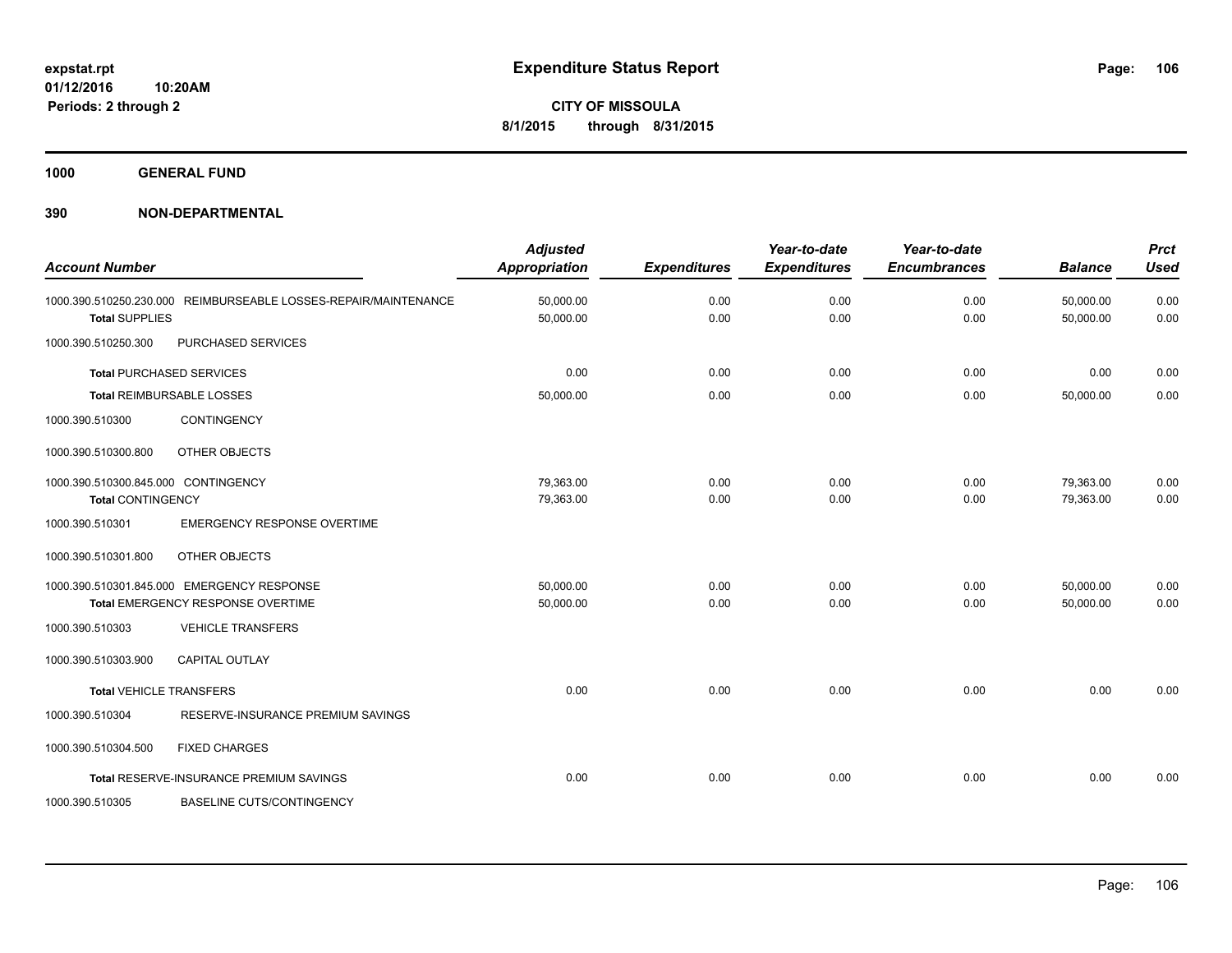**1000 GENERAL FUND**

| <b>Account Number</b>                                                                                   | <b>Adjusted</b><br><b>Appropriation</b> | <b>Expenditures</b>      | Year-to-date<br><b>Expenditures</b> | Year-to-date<br><b>Encumbrances</b> | <b>Balance</b>               | <b>Prct</b><br><b>Used</b> |
|---------------------------------------------------------------------------------------------------------|-----------------------------------------|--------------------------|-------------------------------------|-------------------------------------|------------------------------|----------------------------|
| <b>SUPPLIES</b><br>1000.390.510305.200                                                                  |                                         |                          |                                     |                                     |                              |                            |
| <b>Total SUPPLIES</b>                                                                                   | 0.00                                    | 0.00                     | 0.00                                | 0.00                                | 0.00                         | 0.00                       |
| 1000.390.510305.300<br>PURCHASED SERVICES                                                               |                                         |                          |                                     |                                     |                              |                            |
| <b>Total PURCHASED SERVICES</b>                                                                         | 0.00                                    | 0.00                     | 0.00                                | 0.00                                | 0.00                         | 0.00                       |
| OTHER OBJECTS<br>1000.390.510305.800                                                                    |                                         |                          |                                     |                                     |                              |                            |
| Total BASELINE CUTS/CONTINGENCY                                                                         | 0.00                                    | 0.00                     | 0.00                                | 0.00                                | 0.00                         | 0.00                       |
| 1000.390.510330<br>COMPREHENSIVE LIABILITY INSURANCE                                                    |                                         |                          |                                     |                                     |                              |                            |
| 1000.390.510330.500<br><b>FIXED CHARGES</b>                                                             |                                         |                          |                                     |                                     |                              |                            |
| 1000.390.510330.500.000 COMPREHENSIVE INSURANCE-FIXED<br><b>Total COMPREHENSIVE LIABILITY INSURANCE</b> | 907,563.00<br>907,563.00                | 646,050.00<br>646,050.00 | 646,050.00<br>646,050.00            | 0.00<br>0.00                        | 261,513.00<br>261,513.00     | 71.19<br>71.19             |
| 1000.390.521000<br>INTERFUND OPERATING TRANSFERS                                                        |                                         |                          |                                     |                                     |                              |                            |
| OTHER OBJECTS<br>1000.390.521000.800                                                                    |                                         |                          |                                     |                                     |                              |                            |
| 1000.390.521000.820.000 TRANSFERS TO OTHER FUNDS<br>Total INTERFUND OPERATING TRANSFERS                 | 6,000.00<br>6,000.00                    | 0.00<br>0.00             | 0.00<br>0.00                        | 0.00<br>0.00                        | 6,000.00<br>6,000.00         | 0.00<br>0.00               |
| 1000.390.521001<br><b>TRANSFER TO CIP</b>                                                               |                                         |                          |                                     |                                     |                              |                            |
| 1000.390.521001.800<br>OTHER OBJECTS                                                                    |                                         |                          |                                     |                                     |                              |                            |
| 1000.390.521001.820.000 TRANSFERS TO CIP<br><b>Total TRANSFER TO CIP</b>                                | 1,084,565.00<br>1,084,565.00            | 0.00<br>0.00             | 0.00<br>0.00                        | 0.00<br>0.00                        | 1,084,565.00<br>1,084,565.00 | 0.00<br>0.00               |
| 1000.390.521006<br>HEALTH INSURANCE TRANSFER                                                            |                                         |                          |                                     |                                     |                              |                            |
| OTHER OBJECTS<br>1000.390.521006.800                                                                    |                                         |                          |                                     |                                     |                              |                            |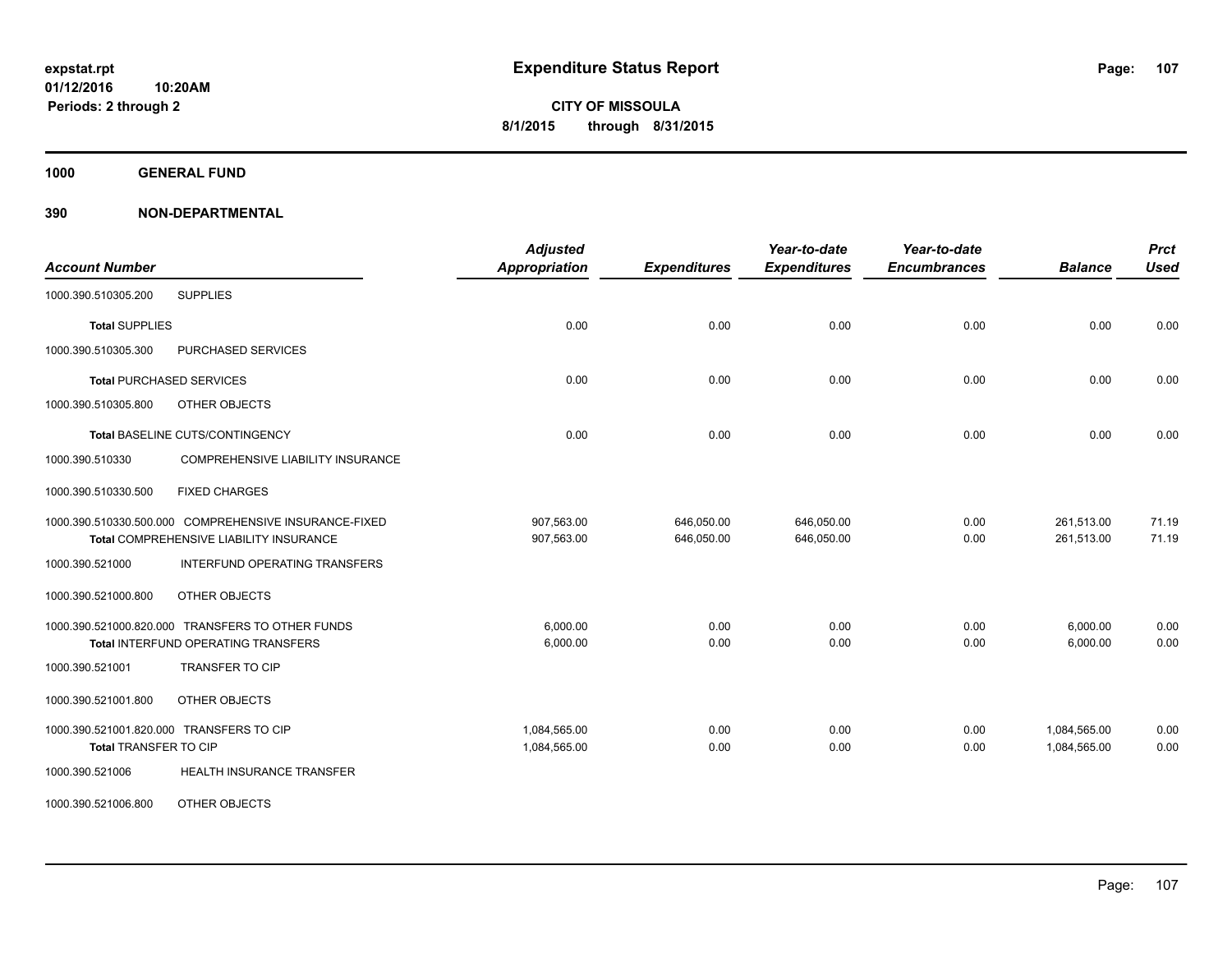**1000 GENERAL FUND**

|                                                   | <b>Adjusted</b>                      |                     | Year-to-date        | Year-to-date   |               | Prct  |
|---------------------------------------------------|--------------------------------------|---------------------|---------------------|----------------|---------------|-------|
| <b>Account Number</b>                             | Appropriation<br><b>Expenditures</b> | <b>Expenditures</b> | <b>Encumbrances</b> | <b>Balance</b> | Used          |       |
| 1000.390.521006.820.000 HEALTH INSURANCE TRANSFER | 442,000.00                           | 6.443.49            | 18.847.02           | 0.00           | 423.152.98    | 4.26  |
| <b>Total HEALTH INSURANCE TRANSFER</b>            | 442,000.00                           | 6.443.49            | 18.847.02           | 0.00           | 423.152.98    | 4.26  |
| <b>Total NON-DEPARTMENTAL</b>                     | 6.073.973.00                         | 911.185.90          | 1.069.230.60        | 0.00           | 5.004.742.40  | 17.60 |
| <b>Total GENERAL FUND</b>                         | 51,562,089.00                        | 4.534.711.22        | 7,780,613.10        | 0.00           | 43.781.475.90 | 15.09 |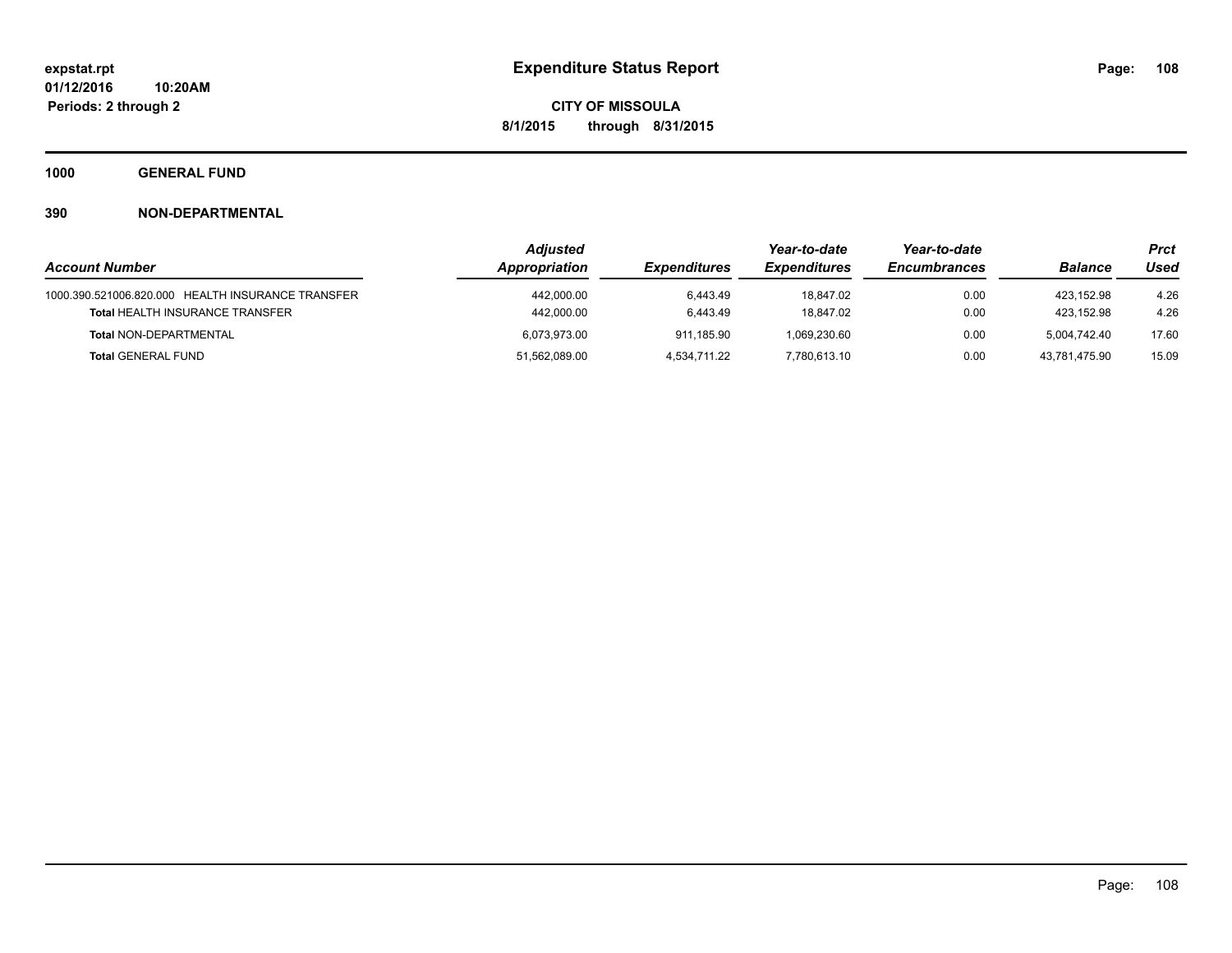#### **1211 PARK ACQUISITION & DEVELOPMENT**

|                                               |                                                  | <b>Adjusted</b>      |                     | Year-to-date        | Year-to-date        |                | <b>Prct</b> |
|-----------------------------------------------|--------------------------------------------------|----------------------|---------------------|---------------------|---------------------|----------------|-------------|
| <b>Account Number</b>                         |                                                  | <b>Appropriation</b> | <b>Expenditures</b> | <b>Expenditures</b> | <b>Encumbrances</b> | <b>Balance</b> | <b>Used</b> |
| 1211.370.460433                               | *** Title Not Found ***                          |                      |                     |                     |                     |                |             |
| 1211.370.460433.200                           | <b>SUPPLIES</b>                                  |                      |                     |                     |                     |                |             |
| <b>Total SUPPLIES</b>                         |                                                  | 0.00                 | 0.00                | 0.00                | 0.00                | 0.00           | 0.00        |
| 1211.370.460433.300                           | PURCHASED SERVICES                               |                      |                     |                     |                     |                |             |
| Total *** Title Not Found ***                 |                                                  | 0.00                 | 0.00                | 0.00                | 0.00                | 0.00           | 0.00        |
| 1211.370.460510                               | PARK ACQUISITION & DEV                           |                      |                     |                     |                     |                |             |
| 1211.370.460510.200                           | <b>SUPPLIES</b>                                  |                      |                     |                     |                     |                |             |
| 1211.370.460510.220.000 OPERATING SUPPLIES    |                                                  | 10,000.00            | 0.00                | 0.00                | 0.00                | 10,000.00      | 0.00        |
| <b>Total SUPPLIES</b>                         |                                                  | 10,000.00            | 0.00                | 0.00                | 0.00                | 10,000.00      | 0.00        |
| 1211.370.460510.300                           | PURCHASED SERVICES                               |                      |                     |                     |                     |                |             |
| 1211.370.460510.350.000 PROFESSIONAL SERVICES |                                                  | 25,000.00            | 0.00                | 0.00                | 0.00                | 25,000.00      | 0.00        |
|                                               | 1211.370.460510.390.000 OTHER PURCHASED SERVICES | 10,000.00            | 0.00                | 0.00                | 0.00                | 10,000.00      | 0.00        |
| <b>Total PURCHASED SERVICES</b>               |                                                  | 35,000.00            | 0.00                | 0.00                | 0.00                | 35,000.00      | 0.00        |
| 1211.370.460510.800                           | OTHER OBJECTS                                    |                      |                     |                     |                     |                |             |
| <b>Total OTHER OBJECTS</b>                    |                                                  | 0.00                 | 0.00                | 0.00                | 0.00                | 0.00           | 0.00        |
| 1211.370.460510.900                           | CAPITAL OUTLAY                                   |                      |                     |                     |                     |                |             |
| 1211.370.460510.930.000 IMPROVEMENTS          |                                                  | 168,578.00           | 0.00                | 0.00                | 0.00                | 168,578.00     | 0.00        |
| <b>Total CAPITAL OUTLAY</b>                   |                                                  | 168,578.00           | 0.00                | 0.00                | 0.00                | 168,578.00     | 0.00        |
| Total PARK ACQUISITION & DEV                  |                                                  | 213,578.00           | 0.00                | 0.00                | 0.00                | 213,578.00     | 0.00        |
| 1211.370.460511                               | PARK ENTERPRISE                                  |                      |                     |                     |                     |                |             |
| 1211.370.460511.900                           | <b>CAPITAL OUTLAY</b>                            |                      |                     |                     |                     |                |             |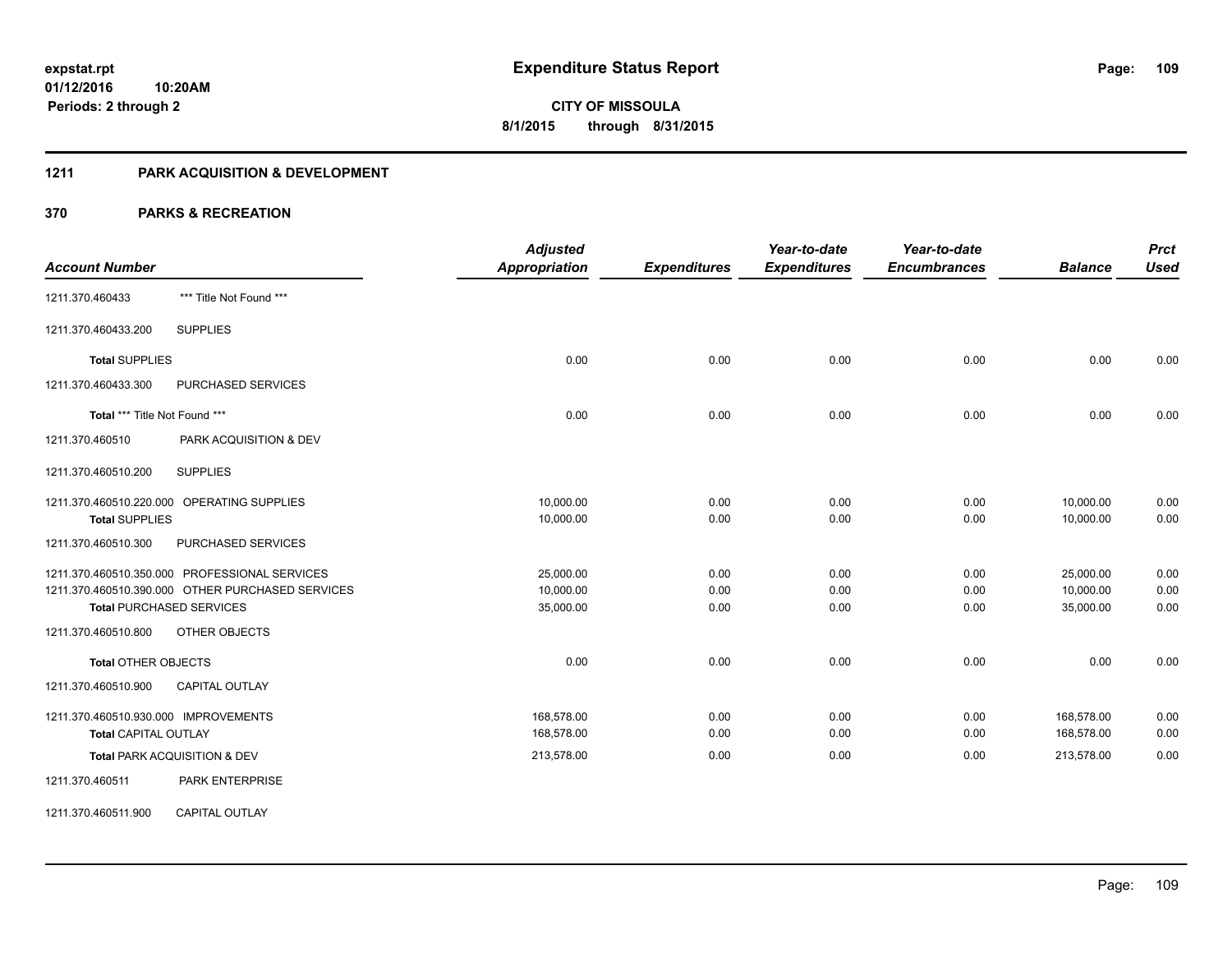## **1211 PARK ACQUISITION & DEVELOPMENT**

| <b>Account Number</b>        |                                                 | <b>Adjusted</b><br>Appropriation | <b>Expenditures</b> | Year-to-date<br><b>Expenditures</b> | Year-to-date<br><b>Encumbrances</b> | <b>Balance</b> | <b>Prct</b><br>Used |
|------------------------------|-------------------------------------------------|----------------------------------|---------------------|-------------------------------------|-------------------------------------|----------------|---------------------|
| <b>Total PARK ENTERPRISE</b> |                                                 | 0.00                             | 0.00                | 0.00                                | 0.00                                | 0.00           | 0.00                |
| 1211.370.510110              | <b>MERCHANT SERVICES</b>                        |                                  |                     |                                     |                                     |                |                     |
| 1211.370.510110.500          | <b>FIXED CHARGES</b>                            |                                  |                     |                                     |                                     |                |                     |
|                              | <b>Total MERCHANT SERVICES</b>                  | 0.00                             | 0.00                | 0.00                                | 0.00                                | 0.00           | 0.00                |
|                              | <b>Total PARK ACQUISITION &amp; DEVELOPMENT</b> | 213.578.00                       | 0.00                | 0.00                                | 0.00                                | 213.578.00     | 0.00                |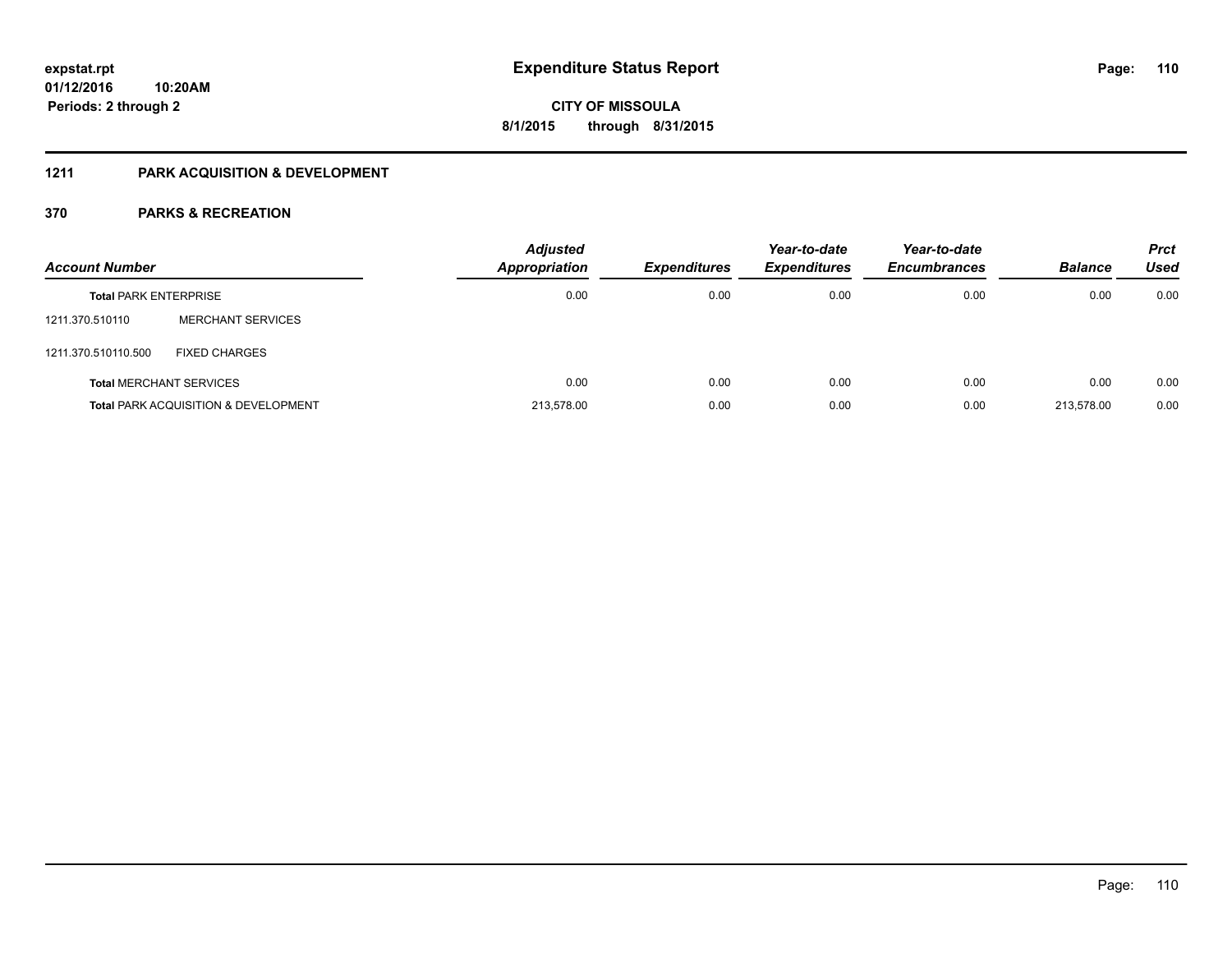#### **1212 PARK ENTERPRISE FUND**

|                         |                                            | <b>Adjusted</b>        |                     | Year-to-date        | Year-to-date        |                        | <b>Prct</b>  |
|-------------------------|--------------------------------------------|------------------------|---------------------|---------------------|---------------------|------------------------|--------------|
| <b>Account Number</b>   |                                            | <b>Appropriation</b>   | <b>Expenditures</b> | <b>Expenditures</b> | <b>Encumbrances</b> | <b>Balance</b>         | <b>Used</b>  |
| 1212.370.460433         | SILVER SUMMIT PICNIC AREA                  |                        |                     |                     |                     |                        |              |
| 1212.370.460433.200     | <b>SUPPLIES</b>                            |                        |                     |                     |                     |                        |              |
| <b>Total SUPPLIES</b>   |                                            | 0.00                   | 0.00                | 0.00                | 0.00                | 0.00                   | 0.00         |
| 1212.370.460433.300     | PURCHASED SERVICES                         |                        |                     |                     |                     |                        |              |
|                         | Total SILVER SUMMIT PICNIC AREA            | 0.00                   | 0.00                | 0.00                | 0.00                | 0.00                   | 0.00         |
| 1212.370.460443         | <b>TRAINING</b>                            |                        |                     |                     |                     |                        |              |
| 1212.370.460443.200     | <b>SUPPLIES</b>                            |                        |                     |                     |                     |                        |              |
| <b>Total TRAINING</b>   |                                            | 0.00                   | 0.00                | 0.00                | 0.00                | 0.00                   | 0.00         |
| 1212.370.460510         | PARK ACQUISITION & DEV                     |                        |                     |                     |                     |                        |              |
| 1212.370.460510.200     | <b>SUPPLIES</b>                            |                        |                     |                     |                     |                        |              |
| <b>Total SUPPLIES</b>   |                                            | 0.00                   | 0.00                | 0.00                | 0.00                | 0.00                   | 0.00         |
| 1212.370.460510.300     | PURCHASED SERVICES                         |                        |                     |                     |                     |                        |              |
|                         | Total PARK ACQUISITION & DEV               | 0.00                   | 0.00                | 0.00                | 0.00                | 0.00                   | 0.00         |
| 1212.370.460511         | PARK ENTERPRISE                            |                        |                     |                     |                     |                        |              |
| 1212.370.460511.200     | <b>SUPPLIES</b>                            |                        |                     |                     |                     |                        |              |
|                         | 1212.370.460511.220.000 OPERATING SUPPLIES | 20,000.00              | 0.00                | 0.00                | 0.00                | 20,000.00              | 0.00         |
| <b>Total SUPPLIES</b>   | 1212.370.460511.220.300 OPERATING SUPPLIES | 15,000.00<br>35,000.00 | 0.00<br>0.00        | 0.00<br>0.00        | 0.00<br>0.00        | 15,000.00<br>35,000.00 | 0.00<br>0.00 |
| 1212.370.460511.300     | PURCHASED SERVICES                         |                        |                     |                     |                     |                        |              |
| 1212.370.460511.350.000 | PROFESSIONAL SERVICES                      | 10,000.00              | 0.00                | 0.00                | 0.00                | 10,000.00              | 0.00         |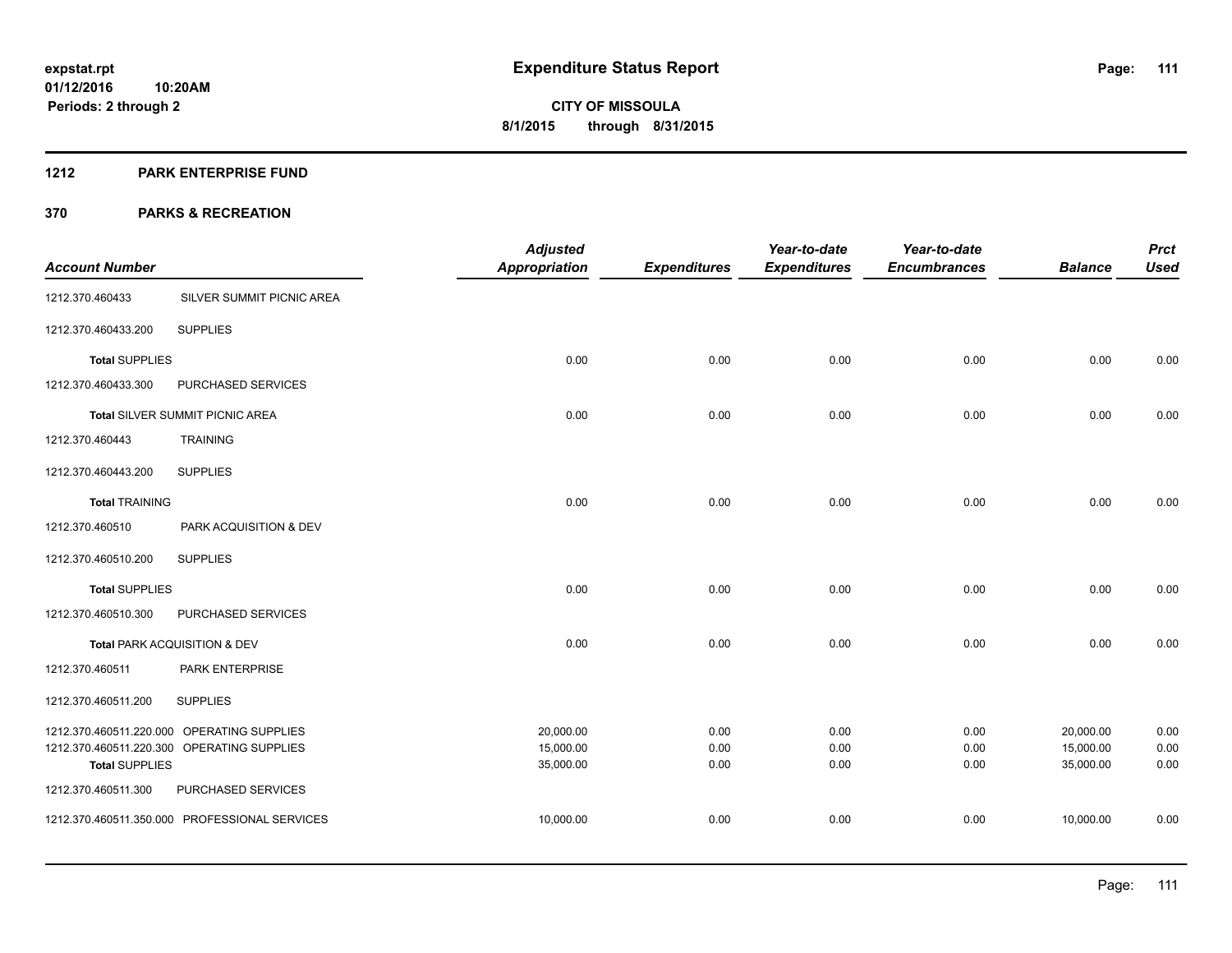## **1212 PARK ENTERPRISE FUND**

| <b>Account Number</b>                            | <b>Adjusted</b><br><b>Appropriation</b> | <b>Expenditures</b> | Year-to-date<br><b>Expenditures</b> | Year-to-date<br><b>Encumbrances</b> | <b>Balance</b> | <b>Prct</b><br><b>Used</b> |
|--------------------------------------------------|-----------------------------------------|---------------------|-------------------------------------|-------------------------------------|----------------|----------------------------|
| 1212.370.460511.390.000 OTHER PURCHASED SERVICES | 20,000.00                               | 0.00                | 0.00                                | 0.00                                | 20,000.00      | 0.00                       |
| <b>Total PURCHASED SERVICES</b>                  | 30,000.00                               | 0.00                | 0.00                                | 0.00                                | 30,000.00      | 0.00                       |
| OTHER OBJECTS<br>1212.370.460511.800             |                                         |                     |                                     |                                     |                |                            |
| <b>Total OTHER OBJECTS</b>                       | 0.00                                    | 0.00                | 0.00                                | 0.00                                | 0.00           | 0.00                       |
| <b>CAPITAL OUTLAY</b><br>1212.370.460511.900     |                                         |                     |                                     |                                     |                |                            |
| <b>IMPROVEMENTS</b><br>1212.370.460511.930.000   | 180,150.00                              | 0.00                | 0.00                                | 0.00                                | 180,150.00     | 0.00                       |
| 1212.370.460511.940.000 MACHINERY & EQUIPMENT    | 30,000.00                               | 0.00                | 0.00                                | 0.00                                | 30,000.00      | 0.00                       |
| <b>Total CAPITAL OUTLAY</b>                      | 210,150.00                              | 0.00                | 0.00                                | 0.00                                | 210,150.00     | 0.00                       |
| <b>Total PARK ENTERPRISE</b>                     | 275,150.00                              | 0.00                | 0.00                                | 0.00                                | 275,150.00     | 0.00                       |
| <b>MERCHANT SERVICES</b><br>1212.370.510110      |                                         |                     |                                     |                                     |                |                            |
| 1212.370.510110.500<br><b>FIXED CHARGES</b>      |                                         |                     |                                     |                                     |                |                            |
| <b>Total MERCHANT SERVICES</b>                   | 0.00                                    | 0.00                | 0.00                                | 0.00                                | 0.00           | 0.00                       |
| <b>Total PARK ENTERPRISE FUND</b>                | 275,150.00                              | 0.00                | 0.00                                | 0.00                                | 275,150.00     | 0.00                       |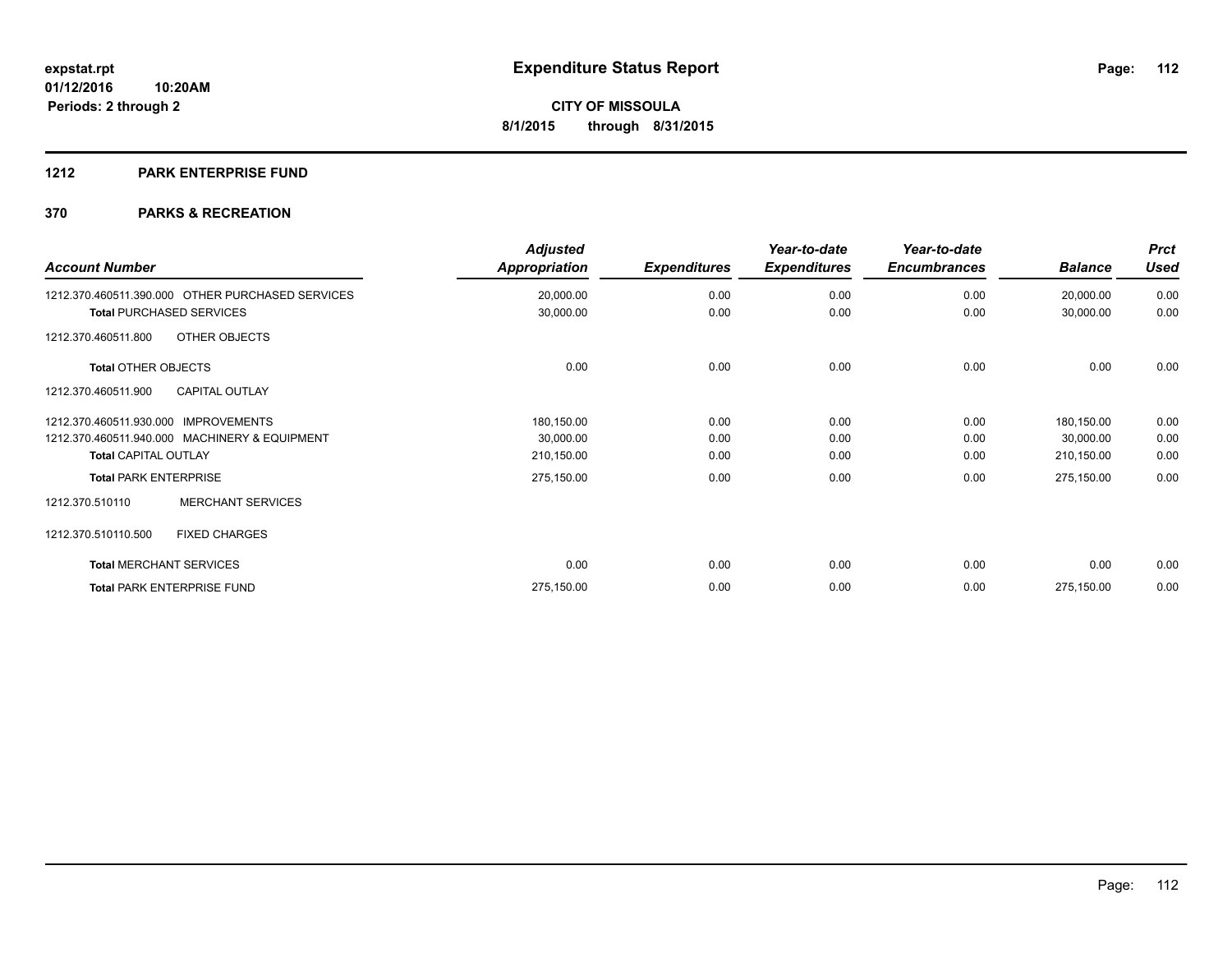## **1216 PARKS & REC TRAILS, DEV**

| <b>Account Number</b>          |                                                        | <b>Adjusted</b><br>Appropriation | <b>Expenditures</b> | Year-to-date<br><b>Expenditures</b> | Year-to-date<br><b>Encumbrances</b> | <b>Balance</b> | <b>Prct</b><br><b>Used</b> |
|--------------------------------|--------------------------------------------------------|----------------------------------|---------------------|-------------------------------------|-------------------------------------|----------------|----------------------------|
| 1216.370.460403                | PARK DEVELOPMENT & EXPANSION                           |                                  |                     |                                     |                                     |                |                            |
| 1216.370.460403.900            | <b>CAPITAL OUTLAY</b>                                  |                                  |                     |                                     |                                     |                |                            |
|                                | Total PARK DEVELOPMENT & EXPANSION                     | 0.00                             | 0.00                | 0.00                                | 0.00                                | 0.00           | 0.00                       |
| 1216.370.460433                | TRAILHEAD MAPS FOR WAYFINDING                          |                                  |                     |                                     |                                     |                |                            |
| 1216.370.460433.100            | PERSONAL SERVICES                                      |                                  |                     |                                     |                                     |                |                            |
| <b>Total PERSONAL SERVICES</b> |                                                        | 0.00                             | 0.00                | 0.00                                | 0.00                                | 0.00           | 0.00                       |
| 1216.370.460433.200            | <b>SUPPLIES</b>                                        |                                  |                     |                                     |                                     |                |                            |
| <b>Total SUPPLIES</b>          |                                                        | 0.00                             | 0.00                | 0.00                                | 0.00                                | 0.00           | 0.00                       |
| 1216.370.460433.300            | PURCHASED SERVICES                                     |                                  |                     |                                     |                                     |                |                            |
|                                | <b>Total TRAILHEAD MAPS FOR WAYFINDING</b>             | 0.00                             | 0.00                | 0.00                                | 0.00                                | 0.00           | 0.00                       |
| 1216.370.460434                | <b>GREENWAYS &amp; HORTICULTURE</b>                    |                                  |                     |                                     |                                     |                |                            |
| 1216.370.460434.200            | <b>SUPPLIES</b>                                        |                                  |                     |                                     |                                     |                |                            |
|                                | 1216.370.460434.220.000 OPERATING SUPPLIES             | 7,000.00                         | 0.00                | 0.00                                | 0.00                                | 7,000.00       | 0.00                       |
| <b>Total SUPPLIES</b>          |                                                        | 7,000.00                         | 0.00                | 0.00                                | 0.00                                | 7,000.00       | 0.00                       |
| 1216.370.460434.300            | PURCHASED SERVICES                                     |                                  |                     |                                     |                                     |                |                            |
|                                | 1216.370.460434.350.000 RECREATION TRAIL PROGRAM GRANT | 18,000.00                        | 0.00                | 0.00                                | 0.00                                | 18,000.00      | 0.00                       |
|                                | <b>Total PURCHASED SERVICES</b>                        | 18,000.00                        | 0.00                | 0.00                                | 0.00                                | 18,000.00      | 0.00                       |
| 1216.370.460434.800            | OTHER OBJECTS                                          |                                  |                     |                                     |                                     |                |                            |
| Total OTHER OBJECTS            |                                                        | 0.00                             | 0.00                | 0.00                                | 0.00                                | 0.00           | 0.00                       |
| 1216.370.460434.900            | <b>CAPITAL OUTLAY</b>                                  |                                  |                     |                                     |                                     |                |                            |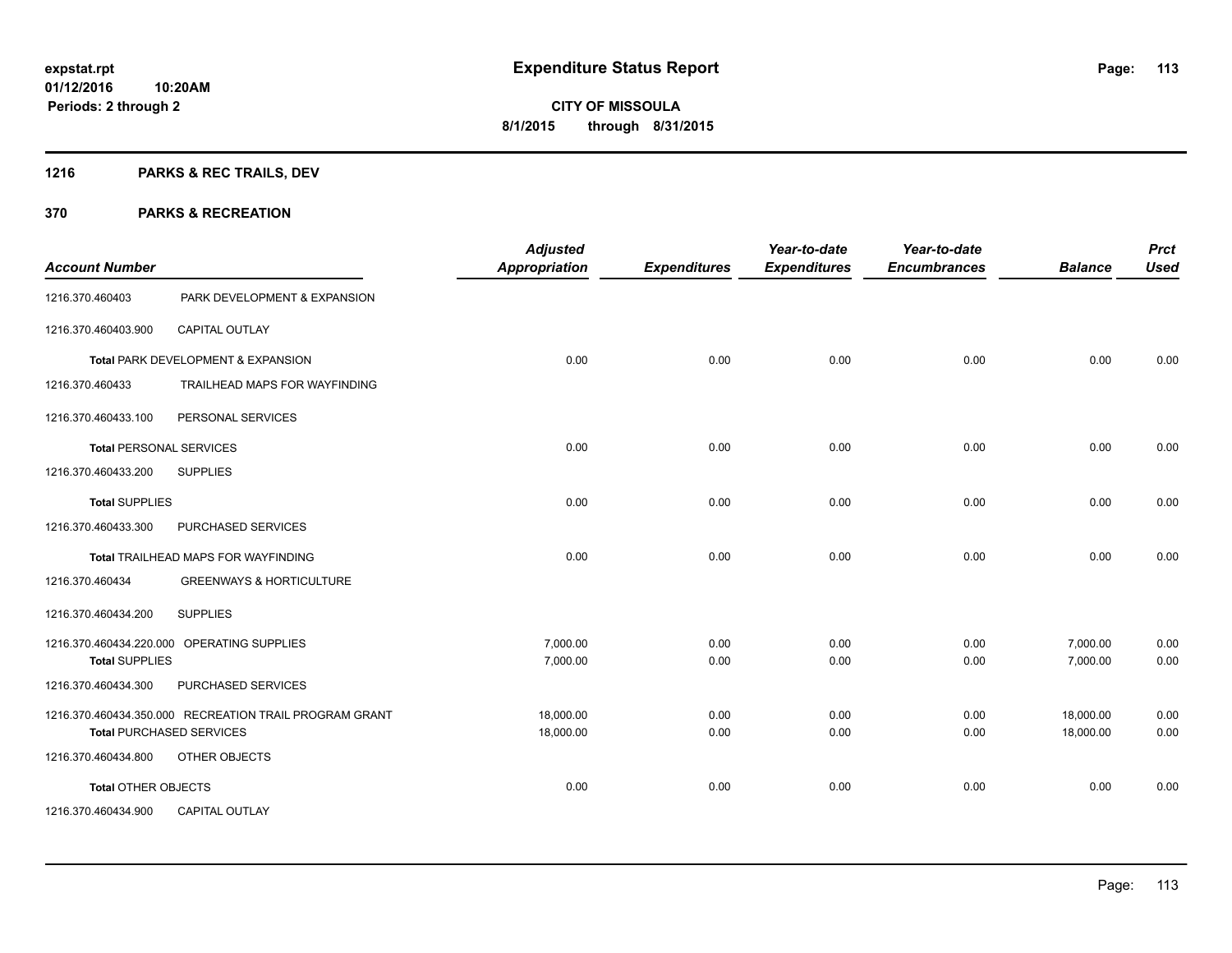## **1216 PARKS & REC TRAILS, DEV**

| <b>Account Number</b>          |                                                         | <b>Adjusted</b><br>Appropriation | <b>Expenditures</b> | Year-to-date<br><b>Expenditures</b> | Year-to-date<br><b>Encumbrances</b> | <b>Balance</b>         | <b>Prct</b><br><b>Used</b> |
|--------------------------------|---------------------------------------------------------|----------------------------------|---------------------|-------------------------------------|-------------------------------------|------------------------|----------------------------|
| <b>Total CAPITAL OUTLAY</b>    | 1216.370.460434.930.000 RECREATION TRAILS PROGRAM GRANT | 65,000.00<br>65,000.00           | 0.00<br>0.00        | 0.00<br>0.00                        | 0.00<br>0.00                        | 65,000.00<br>65,000.00 | 0.00<br>0.00               |
|                                | Total GREENWAYS & HORTICULTURE                          | 90,000.00                        | 0.00                | 0.00                                | 0.00                                | 90,000.00              | 0.00                       |
| 1216.370.460437                | TREE INVENTORY DNRC GRANT                               |                                  |                     |                                     |                                     |                        |                            |
| 1216.370.460437.100            | PERSONAL SERVICES                                       |                                  |                     |                                     |                                     |                        |                            |
| <b>Total PERSONAL SERVICES</b> |                                                         | 0.00                             | 0.00                | 0.00                                | 0.00                                | 0.00                   | 0.00                       |
| 1216.370.460437.200            | <b>SUPPLIES</b>                                         |                                  |                     |                                     |                                     |                        |                            |
|                                | Total TREE INVENTORY DNRC GRANT                         | 0.00                             | 0.00                | 0.00                                | 0.00                                | 0.00                   | 0.00                       |
| 1216.370.460438                | MCCORMICK PARK SITE PLAN                                |                                  |                     |                                     |                                     |                        |                            |
| 1216.370.460438.200            | <b>SUPPLIES</b>                                         |                                  |                     |                                     |                                     |                        |                            |
| <b>Total SUPPLIES</b>          |                                                         | 0.00                             | 0.00                | 0.00                                | 0.00                                | 0.00                   | 0.00                       |
| 1216.370.460438.300            | PURCHASED SERVICES                                      |                                  |                     |                                     |                                     |                        |                            |
|                                | Total MCCORMICK PARK SITE PLAN                          | 0.00                             | 0.00                | 0.00                                | 0.00                                | 0.00                   | 0.00                       |
| 1216.370.460443                | <b>TRAINING</b>                                         |                                  |                     |                                     |                                     |                        |                            |
| 1216.370.460443.200            | <b>SUPPLIES</b>                                         |                                  |                     |                                     |                                     |                        |                            |
| <b>Total SUPPLIES</b>          |                                                         | 0.00                             | 0.00                | 0.00                                | 0.00                                | 0.00                   | 0.00                       |
| 1216.370.460443.300            | PURCHASED SERVICES                                      |                                  |                     |                                     |                                     |                        |                            |
| <b>Total TRAINING</b>          |                                                         | 0.00                             | 0.00                | 0.00                                | 0.00                                | 0.00                   | 0.00                       |
| 1216.370.460444                | <b>PLAYGROUNDS</b>                                      |                                  |                     |                                     |                                     |                        |                            |
| 1216.370.460444.300            | PURCHASED SERVICES                                      |                                  |                     |                                     |                                     |                        |                            |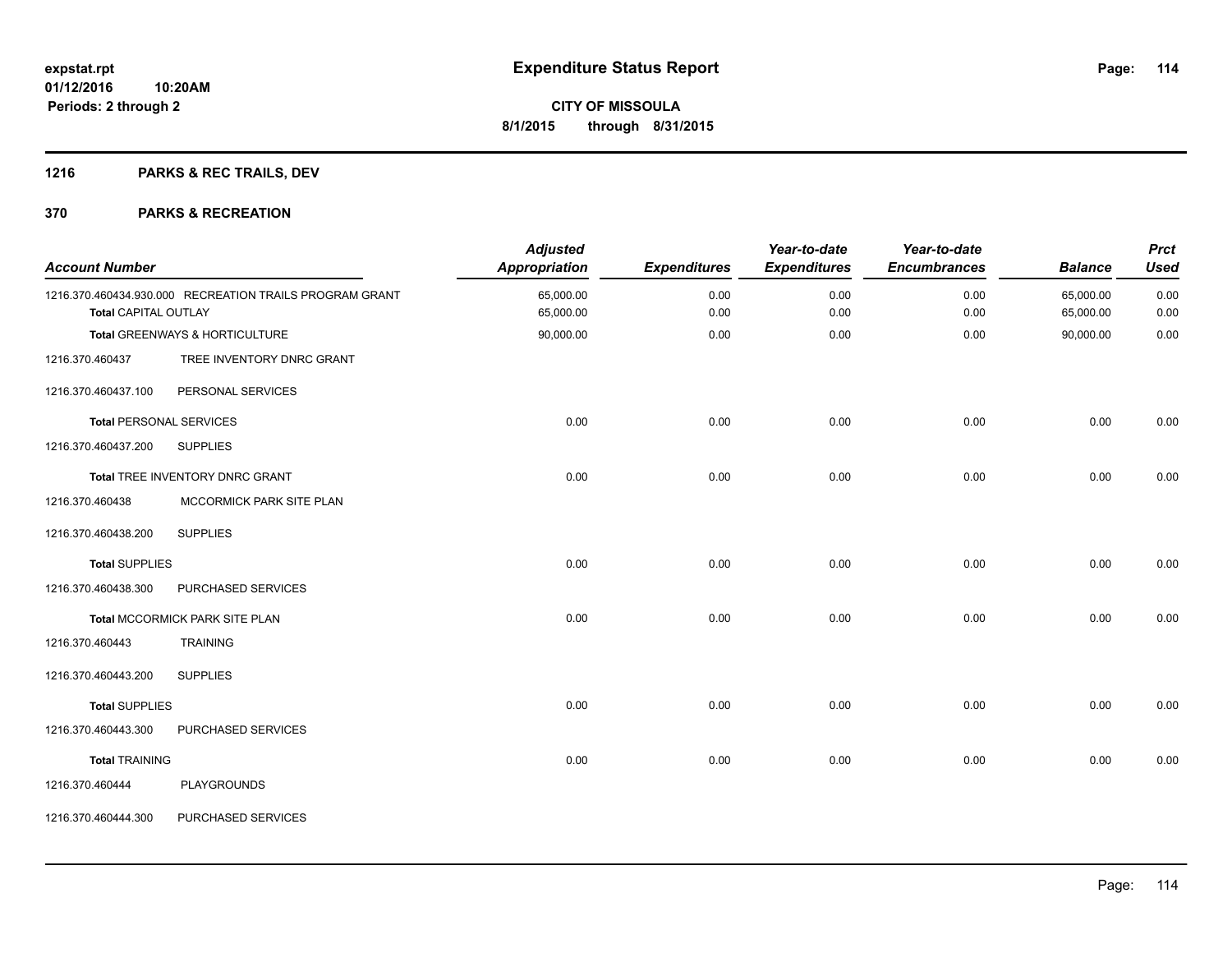## **1216 PARKS & REC TRAILS, DEV**

| <b>Account Number</b>                                | <b>Adjusted</b><br><b>Appropriation</b> | <b>Expenditures</b> | Year-to-date<br><b>Expenditures</b> | Year-to-date<br><b>Encumbrances</b> | <b>Balance</b>         | <b>Prct</b><br><b>Used</b> |
|------------------------------------------------------|-----------------------------------------|---------------------|-------------------------------------|-------------------------------------|------------------------|----------------------------|
| 1216.370.460444.350.000 PROFESSIONAL SERVICES        | 0.00<br>0.00                            | 280.00<br>280.00    | 280.00<br>280.00                    | 0.00<br>0.00                        | $-280.00$<br>$-280.00$ | 0.00<br>0.00               |
| <b>Total PURCHASED SERVICES</b>                      |                                         |                     |                                     |                                     |                        |                            |
| <b>CAPITAL OUTLAY</b><br>1216.370.460444.900         |                                         |                     |                                     |                                     |                        |                            |
| <b>Total CAPITAL OUTLAY</b>                          | 0.00                                    | 0.00                | 0.00                                | 0.00                                | 0.00                   | 0.00                       |
| <b>Total PLAYGROUNDS</b>                             | 0.00                                    | 280.00              | 280.00                              | 0.00                                | $-280.00$              | 0.00                       |
| 1216.370.460470<br><b>RECREATION MORE</b>            |                                         |                     |                                     |                                     |                        |                            |
| 1216.370.460470.200<br><b>SUPPLIES</b>               |                                         |                     |                                     |                                     |                        |                            |
| 1216.370.460470.220.000 MORE/OPERATING SUPPLIES      | 5,000.00                                | 530.34              | 7,215.46                            | 0.00                                | $-2,215.46$            | 144.31                     |
| 1216.370.460470.230.000 MORE/REPAI & MAINTENANCE     | 5,000.00                                | 0.00                | 0.00                                | 0.00                                | 5,000.00               | 0.00                       |
| <b>Total SUPPLIES</b>                                | 10,000.00                               | 530.34              | 7,215.46                            | 0.00                                | 2,784.54               | 72.15                      |
| 1216.370.460470.300<br>PURCHASED SERVICES            |                                         |                     |                                     |                                     |                        |                            |
| 1216.370.460470.350.000 MORE/PROFESSIONAL SERVICES   | 10,000.00                               | 0.00                | 0.00                                | 0.00                                | 10,000.00              | 0.00                       |
| 1216.370.460470.390.000 OTHER PURCHASED SERVICES     | 10,000.00                               | 0.00                | 0.00                                | 0.00                                | 10.000.00              | 0.00                       |
| <b>Total PURCHASED SERVICES</b>                      | 20,000.00                               | 0.00                | 0.00                                | 0.00                                | 20,000.00              | 0.00                       |
| <b>CAPITAL OUTLAY</b><br>1216.370.460470.900         |                                         |                     |                                     |                                     |                        |                            |
| <b>Total CAPITAL OUTLAY</b>                          | 0.00                                    | 0.00                | 0.00                                | 0.00                                | 0.00                   | 0.00                       |
| <b>Total RECREATION MORE</b>                         | 30,000.00                               | 530.34              | 7,215.46                            | 0.00                                | 22,784.54              | 24.05                      |
| 1216.370.460471<br><b>RECREATION ADULTS</b>          |                                         |                     |                                     |                                     |                        |                            |
| 1216.370.460471.200<br><b>SUPPLIES</b>               |                                         |                     |                                     |                                     |                        |                            |
| 1216.370.460471.220.000 REC ADULT/OPERATING SUPPLIES | 5.000.00                                | 0.00                | 0.00                                | 0.00                                | 5,000.00               | 0.00                       |
| <b>Total SUPPLIES</b>                                | 5,000.00                                | 0.00                | 0.00                                | 0.00                                | 5,000.00               | 0.00                       |
| 1216.370.460471.300<br>PURCHASED SERVICES            |                                         |                     |                                     |                                     |                        |                            |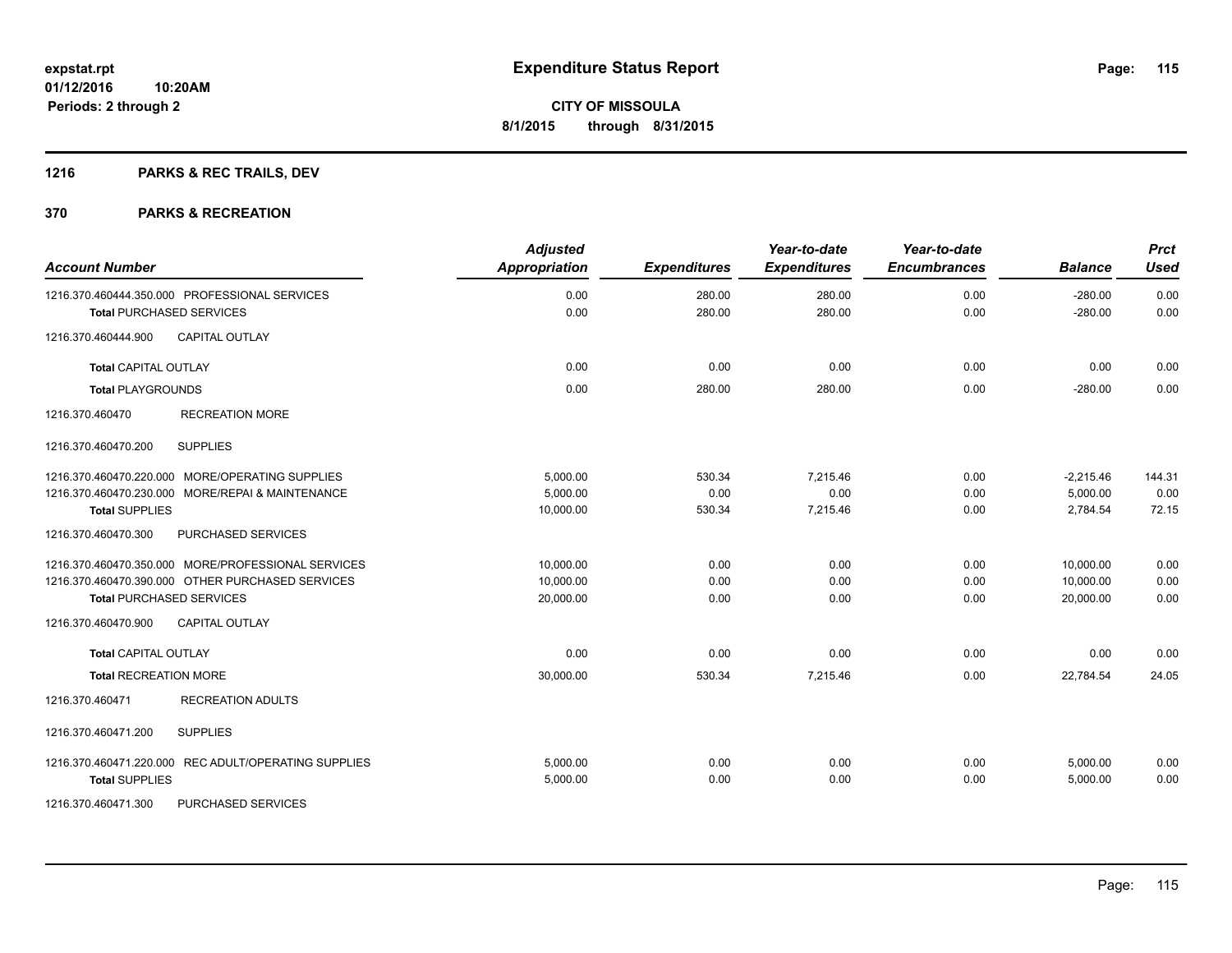## **1216 PARKS & REC TRAILS, DEV**

| <b>Account Number</b>                                                          | <b>Adjusted</b><br>Appropriation | <b>Expenditures</b> | Year-to-date<br><b>Expenditures</b> | Year-to-date<br><b>Encumbrances</b> | <b>Balance</b>         | <b>Prct</b><br><b>Used</b> |
|--------------------------------------------------------------------------------|----------------------------------|---------------------|-------------------------------------|-------------------------------------|------------------------|----------------------------|
| <b>Total PURCHASED SERVICES</b>                                                | 0.00                             | 0.00                | 0.00                                | 0.00                                | 0.00                   | 0.00                       |
| OTHER OBJECTS<br>1216.370.460471.800                                           |                                  |                     |                                     |                                     |                        |                            |
| 1216.370.460471.820.000 TRANSFERS TO OTHER FUNDS<br><b>Total OTHER OBJECTS</b> | 20,000.00<br>20,000.00           | 0.00<br>0.00        | 0.00<br>0.00                        | 0.00<br>0.00                        | 20,000.00<br>20,000.00 | 0.00<br>0.00               |
| 1216.370.460471.900<br><b>CAPITAL OUTLAY</b>                                   |                                  |                     |                                     |                                     |                        |                            |
| <b>Total CAPITAL OUTLAY</b>                                                    | 0.00                             | 0.00                | 0.00                                | 0.00                                | 0.00                   | 0.00                       |
| <b>Total RECREATION ADULTS</b>                                                 | 25,000.00                        | 0.00                | 0.00                                | 0.00                                | 25,000.00              | 0.00                       |
| <b>RECREATION YOUTH</b><br>1216.370.460472                                     |                                  |                     |                                     |                                     |                        |                            |
| <b>SUPPLIES</b><br>1216.370.460472.200                                         |                                  |                     |                                     |                                     |                        |                            |
| 1216.370.460472.220.000 REC YOUTH/OPERATING SUPPLIES<br><b>Total SUPPLIES</b>  | 5,000.00<br>5,000.00             | 0.00<br>0.00        | 0.00<br>0.00                        | 0.00<br>0.00                        | 5,000.00<br>5,000.00   | 0.00<br>0.00               |
| 1216.370.460472.300<br>PURCHASED SERVICES                                      |                                  |                     |                                     |                                     |                        |                            |
| <b>Total PURCHASED SERVICES</b>                                                | 0.00                             | 0.00                | 0.00                                | 0.00                                | 0.00                   | 0.00                       |
| 1216.370.460472.700<br><b>GRANTS &amp; CONTRIBUTIONS</b>                       |                                  |                     |                                     |                                     |                        |                            |
| <b>Total GRANTS &amp; CONTRIBUTIONS</b>                                        | 0.00                             | 0.00                | 0.00                                | 0.00                                | 0.00                   | 0.00                       |
| 1216.370.460472.800<br>OTHER OBJECTS                                           |                                  |                     |                                     |                                     |                        |                            |
| 1216.370.460472.820.000 TRANSFERS TO OTHER FUNDS<br><b>Total OTHER OBJECTS</b> | 30,000.00<br>30,000.00           | 0.00<br>0.00        | 0.00<br>0.00                        | 0.00<br>0.00                        | 30,000.00<br>30,000.00 | 0.00<br>0.00               |
| 1216.370.460472.900<br>CAPITAL OUTLAY                                          |                                  |                     |                                     |                                     |                        |                            |
| <b>Total CAPITAL OUTLAY</b>                                                    | 0.00                             | 0.00                | 0.00                                | 0.00                                | 0.00                   | 0.00                       |
| <b>Total RECREATION YOUTH</b>                                                  | 35,000.00                        | 0.00                | 0.00                                | 0.00                                | 35,000.00              | 0.00                       |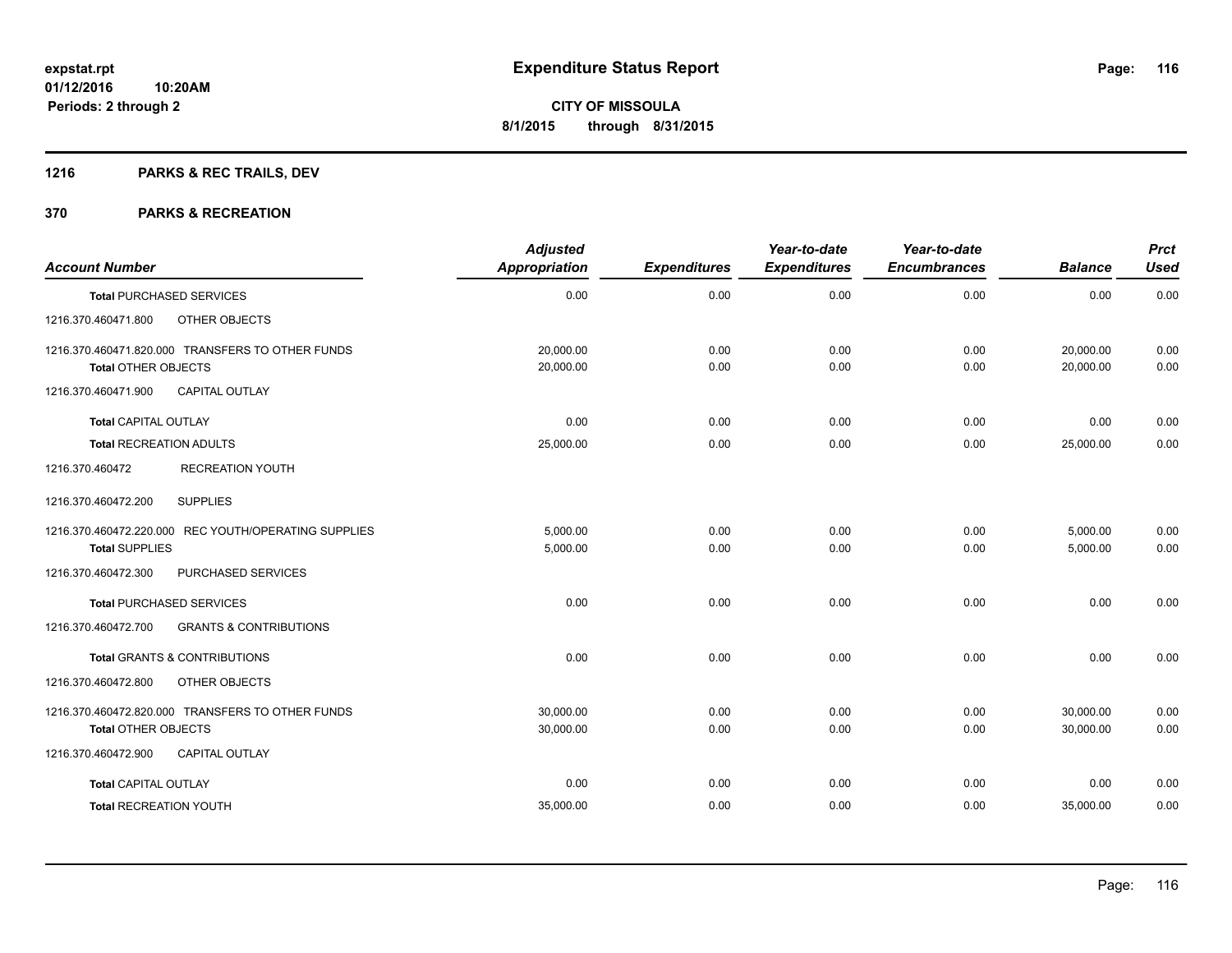## **1216 PARKS & REC TRAILS, DEV**

|                                                                 |                                                                                                                                                                                                                          | <b>Adjusted</b>                                  |                              | Year-to-date                 | Year-to-date                 |                                                  | <b>Prct</b>                  |
|-----------------------------------------------------------------|--------------------------------------------------------------------------------------------------------------------------------------------------------------------------------------------------------------------------|--------------------------------------------------|------------------------------|------------------------------|------------------------------|--------------------------------------------------|------------------------------|
| <b>Account Number</b>                                           |                                                                                                                                                                                                                          | <b>Appropriation</b>                             | <b>Expenditures</b>          | <b>Expenditures</b>          | <b>Encumbrances</b>          | <b>Balance</b>                                   | <b>Used</b>                  |
| 1216.370.460506                                                 | <b>CARAS PARK</b>                                                                                                                                                                                                        |                                                  |                              |                              |                              |                                                  |                              |
| 1216.370.460506.200                                             | <b>SUPPLIES</b>                                                                                                                                                                                                          |                                                  |                              |                              |                              |                                                  |                              |
| <b>Total SUPPLIES</b>                                           |                                                                                                                                                                                                                          | 0.00                                             | 0.00                         | 0.00                         | 0.00                         | 0.00                                             | 0.00                         |
| 1216.370.460506.300                                             | PURCHASED SERVICES                                                                                                                                                                                                       |                                                  |                              |                              |                              |                                                  |                              |
|                                                                 | <b>Total PURCHASED SERVICES</b>                                                                                                                                                                                          | 0.00                                             | 0.00                         | 0.00                         | 0.00                         | 0.00                                             | 0.00                         |
| 1216.370.460506.900                                             | <b>CAPITAL OUTLAY</b>                                                                                                                                                                                                    |                                                  |                              |                              |                              |                                                  |                              |
| <b>Total CARAS PARK</b>                                         |                                                                                                                                                                                                                          | 0.00                                             | 0.00                         | 0.00                         | 0.00                         | 0.00                                             | 0.00                         |
| 1216.370.460507                                                 | <b>COMMUNITY TRAILS</b>                                                                                                                                                                                                  |                                                  |                              |                              |                              |                                                  |                              |
| 1216.370.460507.200                                             | <b>SUPPLIES</b>                                                                                                                                                                                                          |                                                  |                              |                              |                              |                                                  |                              |
| 1216.370.460507.240.000 OTHER SUPPLIES<br><b>Total SUPPLIES</b> | 1216.370.460507.220.000 COMM TRAILS/OPERATING SUPPLIES<br>1216.370.460507.230.000 COMM TRAILS/REPAIR/MAINTENANCE                                                                                                         | 5,000.00<br>5,000.00<br>1,100.00<br>11,100.00    | 0.00<br>0.00<br>0.00<br>0.00 | 0.00<br>0.00<br>0.00<br>0.00 | 0.00<br>0.00<br>0.00<br>0.00 | 5,000.00<br>5,000.00<br>1,100.00<br>11,100.00    | 0.00<br>0.00<br>0.00<br>0.00 |
| 1216.370.460507.300                                             | PURCHASED SERVICES                                                                                                                                                                                                       |                                                  |                              |                              |                              |                                                  |                              |
|                                                                 | 1216.370.460507.350.000 COMM TRAILS/PROFESSIONAL SERVICES<br>1216.370.460507.360.000 COMM TRAILS/REPAIR & MAINTENANCE<br>1216.370.460507.390.000 COMM TRAILS/OTHER PURCHASED SERVICES<br><b>Total PURCHASED SERVICES</b> | 10,000.00<br>10,000.00<br>40.000.00<br>60,000.00 | 0.00<br>0.00<br>0.00<br>0.00 | 0.00<br>0.00<br>0.00<br>0.00 | 0.00<br>0.00<br>0.00<br>0.00 | 10,000.00<br>10,000.00<br>40.000.00<br>60,000.00 | 0.00<br>0.00<br>0.00<br>0.00 |
| 1216.370.460507.900                                             | <b>CAPITAL OUTLAY</b>                                                                                                                                                                                                    |                                                  |                              |                              |                              |                                                  |                              |
| <b>Total CAPITAL OUTLAY</b>                                     | 1216.370.460507.930.000 COMM TRAILS/IMPROVEMENTS                                                                                                                                                                         | 50,000.00<br>50,000.00                           | 0.00<br>0.00                 | 0.00<br>0.00                 | 0.00<br>0.00                 | 50,000.00<br>50,000.00                           | 0.00<br>0.00                 |
| <b>Total COMMUNITY TRAILS</b><br>1216.370.460508                | <b>KIWANIS PARK</b>                                                                                                                                                                                                      | 121,100.00                                       | 0.00                         | 0.00                         | 0.00                         | 121,100.00                                       | 0.00                         |
|                                                                 |                                                                                                                                                                                                                          |                                                  |                              |                              |                              |                                                  |                              |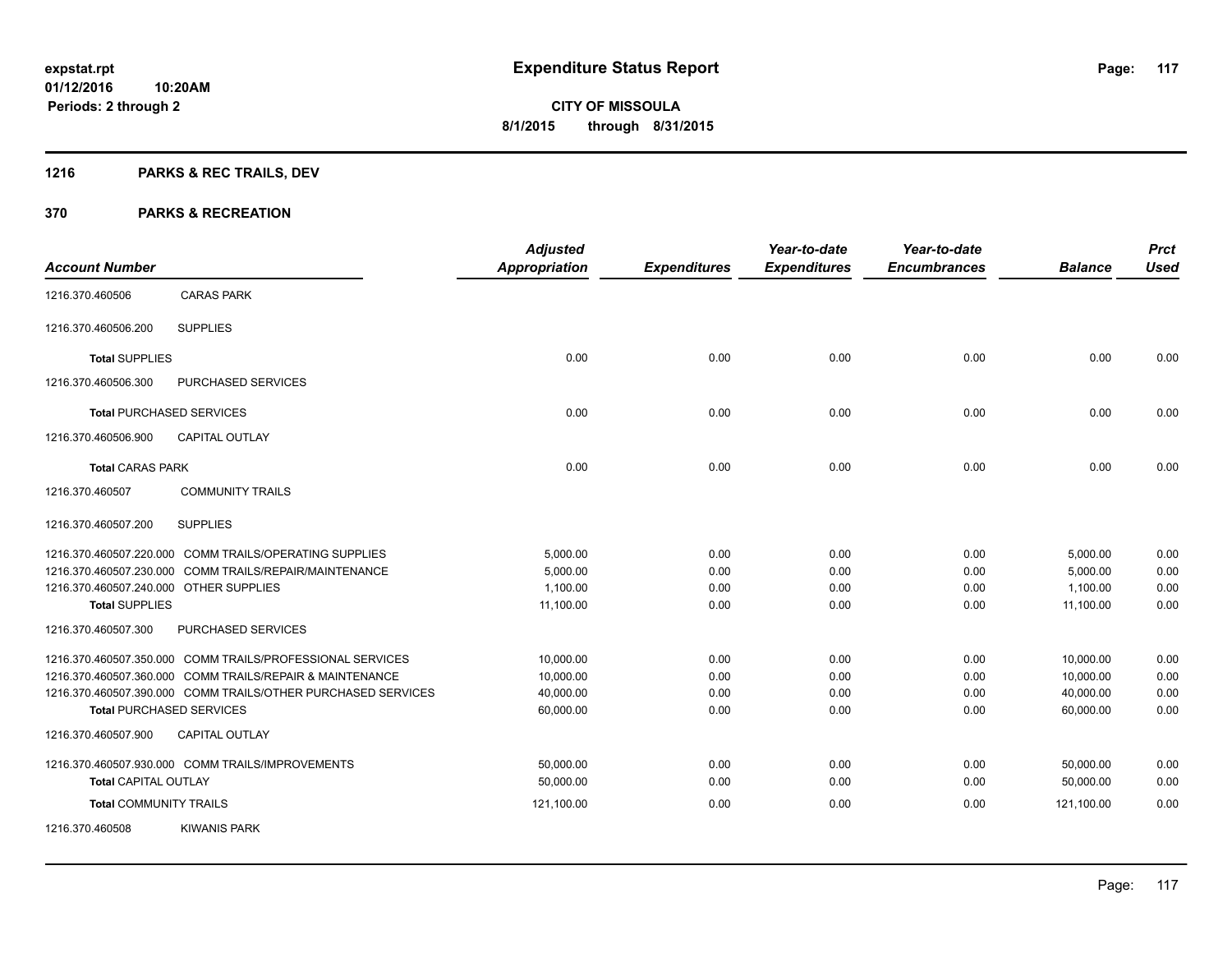## **1216 PARKS & REC TRAILS, DEV**

|                                                   | <b>Adjusted</b>      |                     | Year-to-date        | Year-to-date        |                | <b>Prct</b> |
|---------------------------------------------------|----------------------|---------------------|---------------------|---------------------|----------------|-------------|
| <b>Account Number</b>                             | <b>Appropriation</b> | <b>Expenditures</b> | <b>Expenditures</b> | <b>Encumbrances</b> | <b>Balance</b> | <b>Used</b> |
|                                                   |                      |                     |                     |                     |                |             |
| 1216.370.460508.900<br><b>CAPITAL OUTLAY</b>      |                      |                     |                     |                     |                |             |
| 1216.370.460508.930.000 KIWANIS PARK IMPROVEMENTS | 158,650.00           | 0.00                | 0.00                | 0.00                | 158,650.00     | 0.00        |
| <b>Total KIWANIS PARK</b>                         | 158,650.00           | 0.00                | 0.00                | 0.00                | 158,650.00     | 0.00        |
| 1216.370.460509<br><b>KIM WILLIAMS TRAIL</b>      |                      |                     |                     |                     |                |             |
| <b>CAPITAL OUTLAY</b><br>1216.370.460509.900      |                      |                     |                     |                     |                |             |
| 1216.370.460509.930.000 KIM WILLIAMS/IMPROVEMENTS | 36,170.00            | 0.00                | 0.00                | 0.00                | 36,170.00      | 0.00        |
| <b>Total KIM WILLIAMS TRAIL</b>                   | 36,170.00            | 0.00                | 0.00                | 0.00                | 36,170.00      | 0.00        |
| 1216.370.460511<br>PARK ENTERPRISE                |                      |                     |                     |                     |                |             |
| <b>SUPPLIES</b><br>1216.370.460511.200            |                      |                     |                     |                     |                |             |
| <b>Total SUPPLIES</b>                             | 0.00                 | 0.00                | 0.00                | 0.00                | 0.00           | 0.00        |
| 1216.370.460511.300<br>PURCHASED SERVICES         |                      |                     |                     |                     |                |             |
| <b>Total PARK ENTERPRISE</b>                      | 0.00                 | 0.00                | 0.00                | 0.00                | 0.00           | 0.00        |
| PARK MEMORIALS<br>1216.370.460512                 |                      |                     |                     |                     |                |             |
| <b>SUPPLIES</b><br>1216.370.460512.200            |                      |                     |                     |                     |                |             |
| 1216.370.460512.220.155 OPERATING SUPPLIES        | 0.00                 | 43.90               | 43.90               | 0.00                | $-43.90$       | 0.00        |
| <b>Total SUPPLIES</b>                             | 0.00                 | 43.90               | 43.90               | 0.00                | $-43.90$       | 0.00        |
| 1216.370.460512.300<br>PURCHASED SERVICES         |                      |                     |                     |                     |                |             |
| <b>Total PURCHASED SERVICES</b>                   | 0.00                 | 0.00                | 0.00                | 0.00                | 0.00           | 0.00        |
| OTHER OBJECTS<br>1216.370.460512.800              |                      |                     |                     |                     |                |             |
| <b>Total OTHER OBJECTS</b>                        | 0.00                 | 0.00                | 0.00                | 0.00                | 0.00           | 0.00        |
|                                                   |                      |                     |                     |                     |                |             |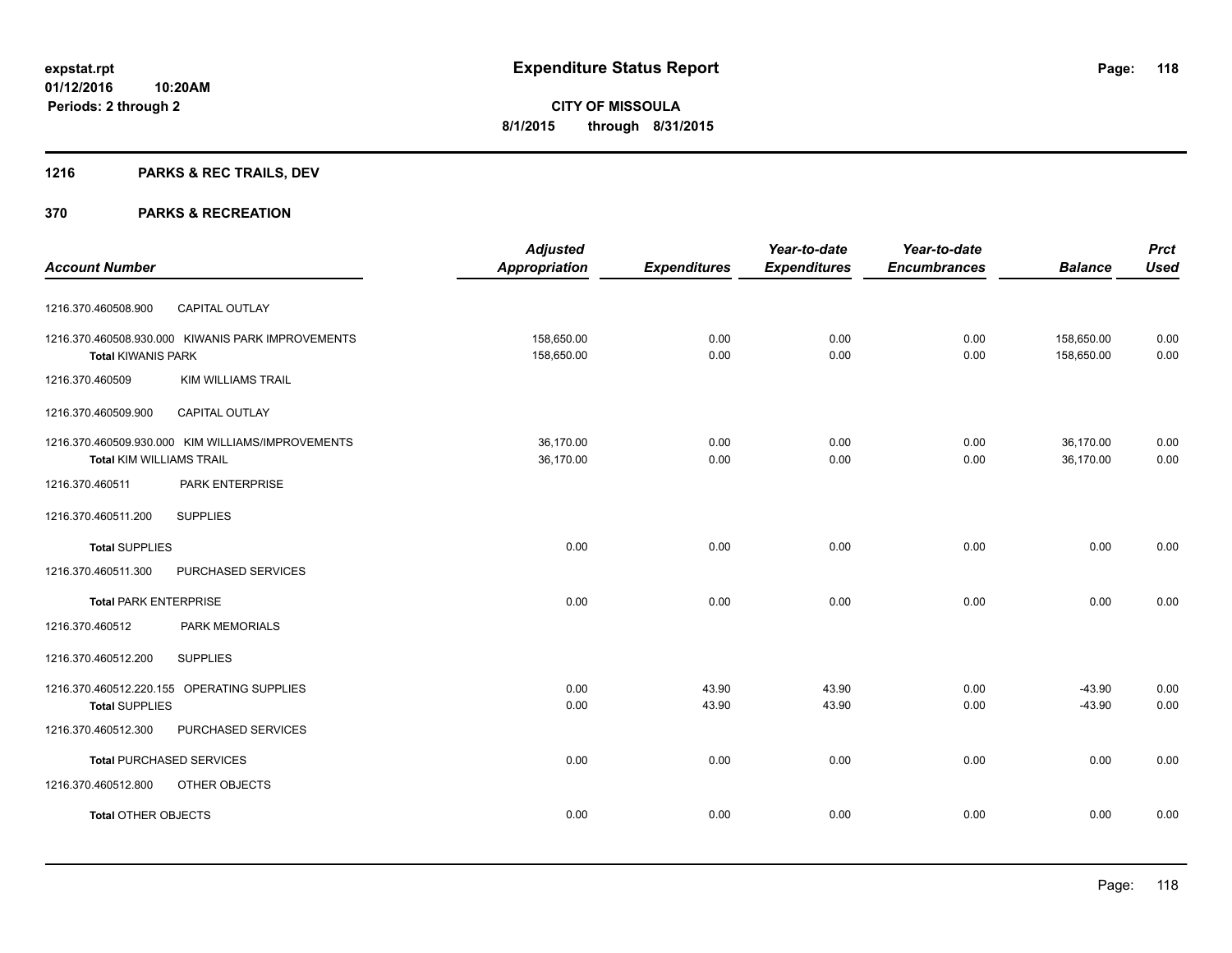## **1216 PARKS & REC TRAILS, DEV**

|                                                                | <b>Adjusted</b>      |                     | Year-to-date        | Year-to-date        |                | <b>Prct</b><br><b>Used</b> |
|----------------------------------------------------------------|----------------------|---------------------|---------------------|---------------------|----------------|----------------------------|
| <b>Account Number</b>                                          | <b>Appropriation</b> | <b>Expenditures</b> | <b>Expenditures</b> | <b>Encumbrances</b> | <b>Balance</b> |                            |
| CAPITAL OUTLAY<br>1216.370.460512.900                          |                      |                     |                     |                     |                |                            |
| 1216.370.460512.920.000 PARK MEMORIALS/BUILDINGS               | 100,000.00           | 0.00                | 0.00                | 0.00                | 100,000.00     | 0.00                       |
| 1216.370.460512.940.000 PARK MEMORIALS-MACHINERY & EQUIPMENT   | 50,000.00            | 0.00                | 0.00                | 0.00                | 50,000.00      | 0.00                       |
| <b>Total CAPITAL OUTLAY</b>                                    | 150,000.00           | 0.00                | 0.00                | 0.00                | 150,000.00     | 0.00                       |
| <b>Total PARK MEMORIALS</b>                                    | 150,000.00           | 43.90               | 43.90               | 0.00                | 149,956.10     | 0.03                       |
| 1216.370.460513<br>RECREATIONAL DONATIONS SPEC EVENTS          |                      |                     |                     |                     |                |                            |
| <b>SUPPLIES</b><br>1216.370.460513.200                         |                      |                     |                     |                     |                |                            |
| 1216.370.460513.220.000 REC DONATIONS/OPERATING SUPPLIES       | 20,000.00            | 0.00                | 400.00              | 0.00                | 19,600.00      | 2.00                       |
| 1216.370.460513.230.000 REC DONATIONS-REPAIR/MAINTENANCE       | 5,000.00             | 0.00                | 0.00                | 0.00                | 5,000.00       | 0.00                       |
| <b>Total SUPPLIES</b>                                          | 25,000.00            | 0.00                | 400.00              | 0.00                | 24,600.00      | 1.60                       |
| 1216.370.460513.300<br>PURCHASED SERVICES                      |                      |                     |                     |                     |                |                            |
| 1216.370.460513.350.000 REC DONATIONS/PROFESSIONAL SERVICES    | 5.000.00             | 0.00                | 0.00                | 0.00                | 5,000.00       | 0.00                       |
| 1216.370.460513.390.000 REC DONATIONS/OTHER PURCHASED SERVICES | 40,000.00            | 0.00                | 0.00                | 0.00                | 40,000.00      | 0.00                       |
| <b>Total PURCHASED SERVICES</b>                                | 45,000.00            | 0.00                | 0.00                | 0.00                | 45,000.00      | 0.00                       |
| 1216.370.460513.800<br>OTHER OBJECTS                           |                      |                     |                     |                     |                |                            |
| <b>Total OTHER OBJECTS</b>                                     | 0.00                 | 0.00                | 0.00                | 0.00                | 0.00           | 0.00                       |
| <b>CAPITAL OUTLAY</b><br>1216.370.460513.900                   |                      |                     |                     |                     |                |                            |
| <b>Total CAPITAL OUTLAY</b>                                    | 0.00                 | 0.00                | 0.00                | 0.00                | 0.00           | 0.00                       |
| <b>Total RECREATIONAL DONATIONS SPEC EVENTS</b>                | 70,000.00            | 0.00                | 400.00              | 0.00                | 69,600.00      | 0.57                       |
| 1216.370.460514<br><b>URBAN FORESTRY</b>                       |                      |                     |                     |                     |                |                            |
| PERSONAL SERVICES<br>1216.370.460514.100                       |                      |                     |                     |                     |                |                            |
| <b>Total PERSONAL SERVICES</b>                                 | 0.00                 | 0.00                | 0.00                | 0.00                | 0.00           | 0.00                       |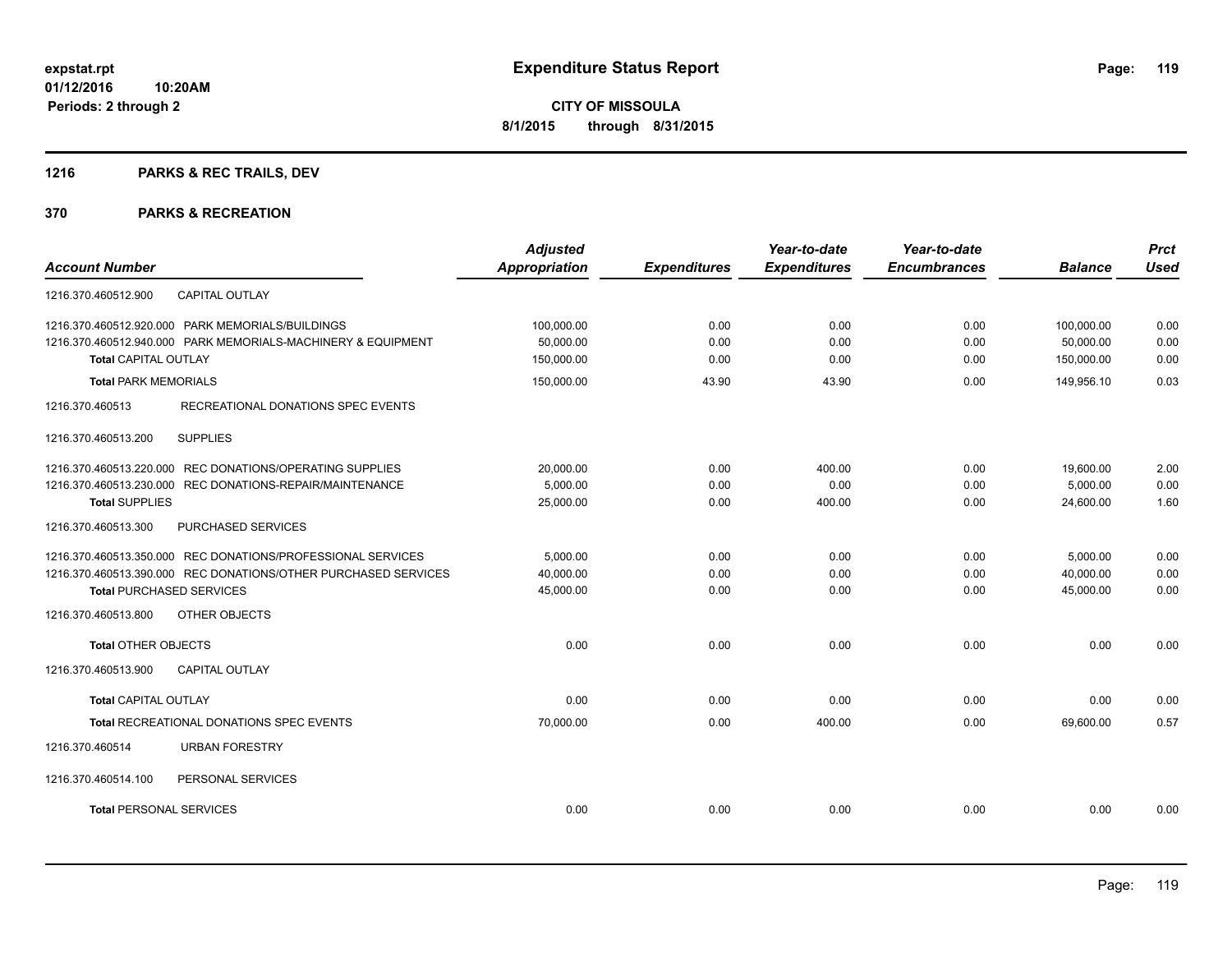## **1216 PARKS & REC TRAILS, DEV**

|                                                              | <b>Adjusted</b>      |                     | Year-to-date        | Year-to-date        |                | <b>Prct</b> |
|--------------------------------------------------------------|----------------------|---------------------|---------------------|---------------------|----------------|-------------|
| <b>Account Number</b>                                        | <b>Appropriation</b> | <b>Expenditures</b> | <b>Expenditures</b> | <b>Encumbrances</b> | <b>Balance</b> | <b>Used</b> |
| <b>SUPPLIES</b><br>1216.370.460514.200                       |                      |                     |                     |                     |                |             |
| 1216.370.460514.220.000 URBAN FORESTRY/OPERATING SUPPLIES    | 10,000.00            | 0.00                | 0.00                | 0.00                | 10,000.00      | 0.00        |
| 1216.370.460514.220.192 OPERATING SUPPLIES                   | 0.00                 | 0.00                | 40.00               | 0.00                | $-40.00$       | 0.00        |
| 1216.370.460514.230.000 URBAN FORESTRY-REPAIR/MAINTENANCE    | 5,000.00             | 0.00                | 0.00                | 0.00                | 5,000.00       | 0.00        |
| <b>Total SUPPLIES</b>                                        | 15,000.00            | 0.00                | 40.00               | 0.00                | 14,960.00      | 0.27        |
| 1216.370.460514.300<br>PURCHASED SERVICES                    |                      |                     |                     |                     |                |             |
| 1216.370.460514.350.000 URBAN FORESTRY/PROFESSIONAL SERVICES | 20,000.00            | 0.00                | 0.00                | 0.00                | 20,000.00      | 0.00        |
| 1216.370.460514.350.085 FOREST HEALTH GRANT                  | 59,000.00            | 0.00                | 0.00                | 0.00                | 59,000.00      | 0.00        |
| <b>Total PURCHASED SERVICES</b>                              | 79,000.00            | 0.00                | 0.00                | 0.00                | 79,000.00      | 0.00        |
| 1216.370.460514.900<br><b>CAPITAL OUTLAY</b>                 |                      |                     |                     |                     |                |             |
| 1216.370.460514.930.000 IMPROVEMENTS                         | 20,000.00            | 0.00                | 0.00                | 0.00                | 20,000.00      | 0.00        |
| <b>Total CAPITAL OUTLAY</b>                                  | 20.000.00            | 0.00                | 0.00                | 0.00                | 20,000.00      | 0.00        |
| <b>Total URBAN FORESTRY</b>                                  | 114,000.00           | 0.00                | 40.00               | 0.00                | 113.960.00     | 0.04        |
| PARK REVOLVING<br>1216.370.460516                            |                      |                     |                     |                     |                |             |
| OTHER OBJECTS<br>1216.370.460516.800                         |                      |                     |                     |                     |                |             |
| 1216.370.460516.845.000 CONTINGENCY                          | 25,000.00            | 0.00                | 0.00                | 0.00                | 25,000.00      | 0.00        |
| <b>Total PARK REVOLVING</b>                                  | 25,000.00            | 0.00                | 0.00                | 0.00                | 25,000.00      | 0.00        |
| 1216.370.460517<br>OPEN SPACE PURCHASE & DONATIONS           |                      |                     |                     |                     |                |             |
| 1216.370.460517.200<br><b>SUPPLIES</b>                       |                      |                     |                     |                     |                |             |
| <b>Total SUPPLIES</b>                                        | 0.00                 | 0.00                | 0.00                | 0.00                | 0.00           | 0.00        |
| PURCHASED SERVICES<br>1216.370.460517.300                    |                      |                     |                     |                     |                |             |
| 1216.370.460517.390.000 OTHER PURCHASED SERVICES             | 10.000.00            | 0.00                | 0.00                | 0.00                | 10.000.00      | 0.00        |
| <b>Total PURCHASED SERVICES</b>                              | 10,000.00            | 0.00                | 0.00                | 0.00                | 10,000.00      | 0.00        |
|                                                              |                      |                     |                     |                     |                |             |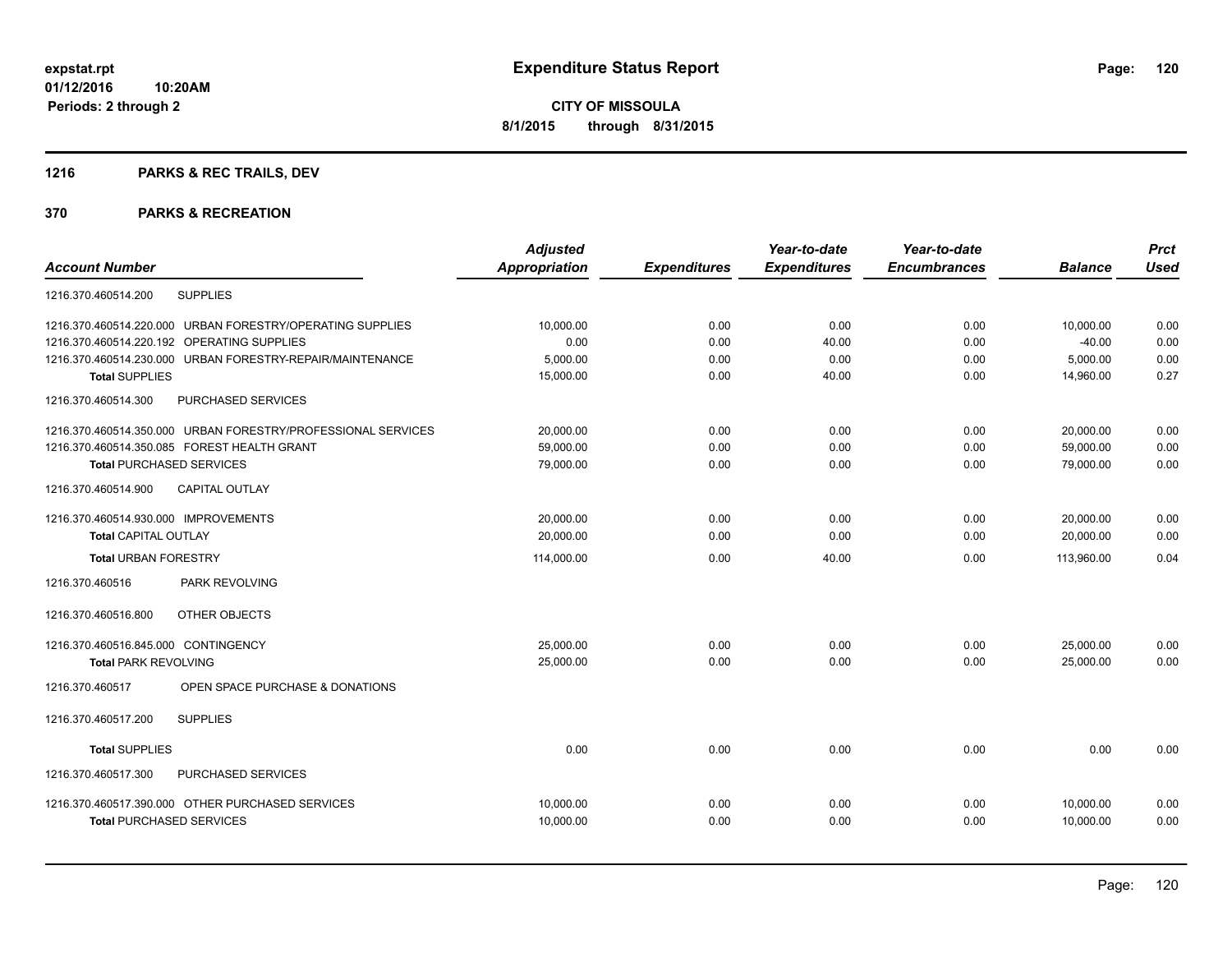## **1216 PARKS & REC TRAILS, DEV**

| <b>Account Number</b>         |                                       | <b>Adjusted</b><br><b>Appropriation</b> | <b>Expenditures</b> | Year-to-date<br><b>Expenditures</b> | Year-to-date<br><b>Encumbrances</b> | <b>Balance</b> | <b>Prct</b><br><b>Used</b> |
|-------------------------------|---------------------------------------|-----------------------------------------|---------------------|-------------------------------------|-------------------------------------|----------------|----------------------------|
| 1216.370.460517.900           | CAPITAL OUTLAY                        |                                         |                     |                                     |                                     |                |                            |
| Total CAPITAL OUTLAY          |                                       | 0.00                                    | 0.00                | 0.00                                | 0.00                                | 0.00           | 0.00                       |
|                               | Total OPEN SPACE PURCHASE & DONATIONS | 10,000.00                               | 0.00                | 0.00                                | 0.00                                | 10,000.00      | 0.00                       |
| 1216.370.460518               | SILVERS LAGOON                        |                                         |                     |                                     |                                     |                |                            |
| 1216.370.460518.900           | CAPITAL OUTLAY                        |                                         |                     |                                     |                                     |                |                            |
| Total SILVERS LAGOON          |                                       | 0.00                                    | 0.00                | 0.00                                | 0.00                                | 0.00           | 0.00                       |
| 1216.370.460519               | <b>AQUATICS CAPITAL</b>               |                                         |                     |                                     |                                     |                |                            |
| 1216.370.460519.200           | <b>SUPPLIES</b>                       |                                         |                     |                                     |                                     |                |                            |
| <b>Total SUPPLIES</b>         |                                       | 0.00                                    | 0.00                | 0.00                                | 0.00                                | 0.00           | 0.00                       |
| 1216.370.460519.300           | PURCHASED SERVICES                    |                                         |                     |                                     |                                     |                |                            |
|                               | <b>Total PURCHASED SERVICES</b>       | 0.00                                    | 0.00                | 0.00                                | 0.00                                | 0.00           | 0.00                       |
| 1216.370.460519.900           | CAPITAL OUTLAY                        |                                         |                     |                                     |                                     |                |                            |
| <b>Total AQUATICS CAPITAL</b> |                                       | 0.00                                    | 0.00                | 0.00                                | 0.00                                | 0.00           | 0.00                       |
| 1216.370.460520               | *** Title Not Found ***               |                                         |                     |                                     |                                     |                |                            |
| 1216.370.460520.200           | <b>SUPPLIES</b>                       |                                         |                     |                                     |                                     |                |                            |
| <b>Total SUPPLIES</b>         |                                       | 0.00                                    | 0.00                | 0.00                                | 0.00                                | 0.00           | 0.00                       |
| 1216.370.460520.300           | PURCHASED SERVICES                    |                                         |                     |                                     |                                     |                |                            |
|                               | <b>Total PURCHASED SERVICES</b>       | 0.00                                    | 0.00                | 0.00                                | 0.00                                | 0.00           | 0.00                       |
| 1216.370.460520.900           | CAPITAL OUTLAY                        |                                         |                     |                                     |                                     |                |                            |
| Total *** Title Not Found *** |                                       | 0.00                                    | 0.00                | 0.00                                | 0.00                                | 0.00           | 0.00                       |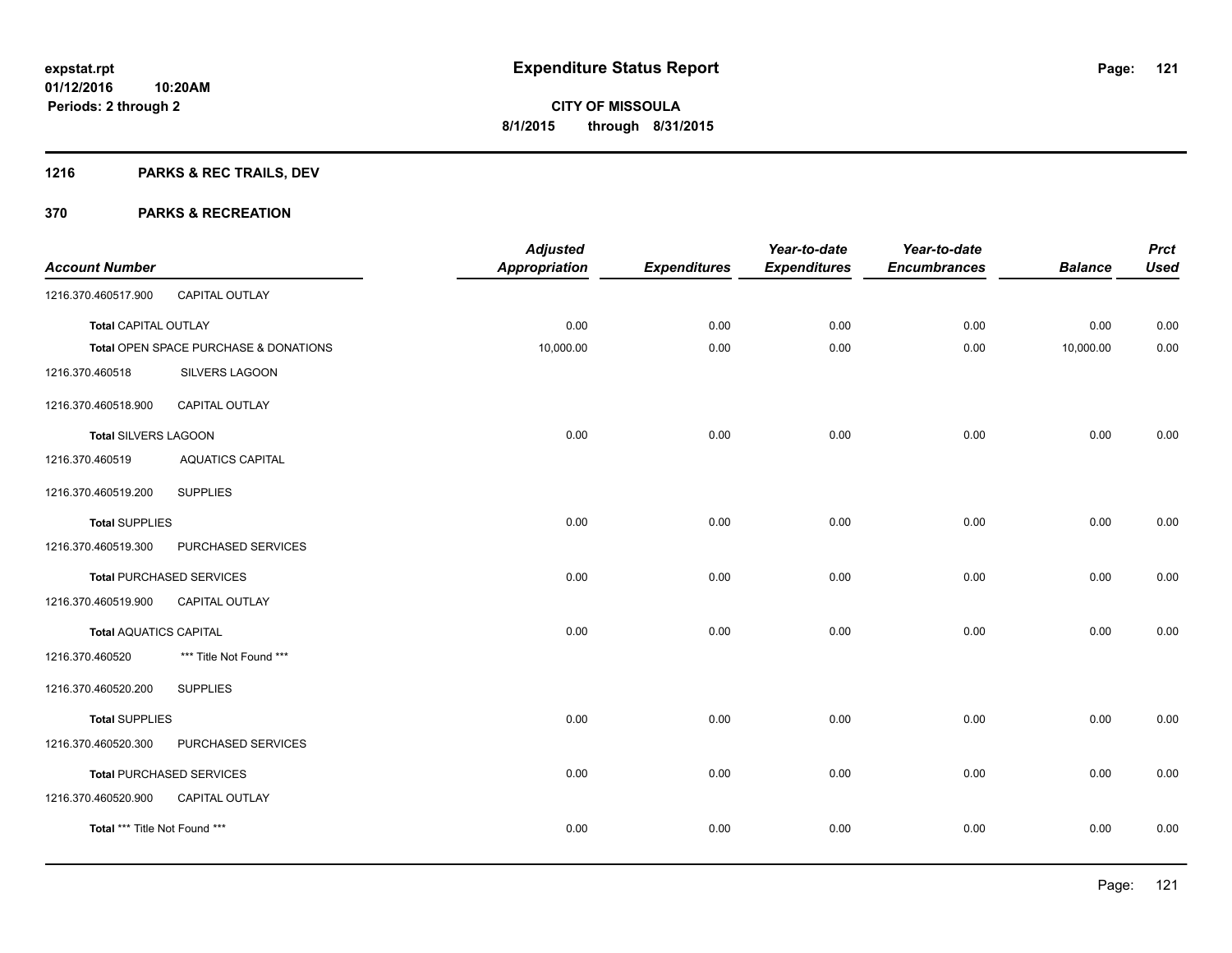**Periods: 2 through 2**

**CITY OF MISSOULA 8/1/2015 through 8/31/2015**

## **1216 PARKS & REC TRAILS, DEV**

#### **370 PARKS & RECREATION**

| <b>Account Number</b>                |                                                                 | <b>Adjusted</b><br>Appropriation | <b>Expenditures</b> | Year-to-date<br><b>Expenditures</b> | Year-to-date<br><b>Encumbrances</b> | <b>Balance</b> | <b>Prct</b><br><b>Used</b> |
|--------------------------------------|-----------------------------------------------------------------|----------------------------------|---------------------|-------------------------------------|-------------------------------------|----------------|----------------------------|
| 1216.370.460521                      | CONSERVATION LANDS DONATIONS                                    |                                  |                     |                                     |                                     |                |                            |
| 1216.370.460521.100                  | PERSONAL SERVICES                                               |                                  |                     |                                     |                                     |                |                            |
|                                      | 1216.370.460521.110.000 CONSV LANDS MGMT GRANTS                 | 11.291.00                        | 0.00                | 0.00                                | 0.00                                | 11.291.00      | 0.00                       |
|                                      | 1216.370.460521.110.106 SALARIES AND WAGES                      | 0.00                             | 1,231.58            | 3,790.09                            | 0.00                                | $-3,790.09$    | 0.00                       |
|                                      | 1216.370.460521.140.000 CONSERVATION LAND MGMT GRANT/EMP CONTRI | 1.909.00                         | 256.53              | 748.87                              | 0.00                                | 1.160.13       | 39.23                      |
|                                      | 1216.370.460521.141.000 STATE RETIREMENT CONTRIBUTIONS          | 0.00                             | 1.23                | 3.79                                | 0.00                                | $-3.79$        | 0.00                       |
| <b>Total PERSONAL SERVICES</b>       |                                                                 | 13,200.00                        | 1,489.34            | 4,542.75                            | 0.00                                | 8,657.25       | 34.41                      |
| 1216.370.460521.200                  | <b>SUPPLIES</b>                                                 |                                  |                     |                                     |                                     |                |                            |
|                                      | 1216.370.460521.220.000 CONSVERVATION LANDS GRANT/OPER SUPPLIES | 10,000.00                        | 0.00                | 0.00                                | 0.00                                | 10,000.00      | 0.00                       |
| 1216.370.460521.220.086              | OPERATING SUPPLIES~WEED PROGRAM                                 | 0.00                             | 710.17              | 710.17                              | 0.00                                | $-710.17$      | 0.00                       |
|                                      | 1216.370.460521.230.000 CONSERVATION LANDS MGMT GRANT           | 5,000.00                         | 0.00                | 0.00                                | 0.00                                | 5,000.00       | 0.00                       |
| <b>Total SUPPLIES</b>                |                                                                 | 15,000.00                        | 710.17              | 710.17                              | 0.00                                | 14.289.83      | 4.73                       |
| 1216.370.460521.300                  | PURCHASED SERVICES                                              |                                  |                     |                                     |                                     |                |                            |
|                                      | 1216.370.460521.350.000 CONSERVATION LANDS                      | 9,700.00                         | 0.00                | 0.00                                | 0.00                                | 9,700.00       | 0.00                       |
|                                      | 1216.370.460521.350.086 PROFESSIONAL SERVICES~WEED PROGRAM      | 15,000.00                        | 0.00                | 0.00                                | 0.00                                | 15,000.00      | 0.00                       |
| 1216.370.460521.370.000 TRAVEL       |                                                                 | 150.00                           | 0.00                | 0.00                                | 0.00                                | 150.00         | 0.00                       |
| 1216.370.460521.380.000 TRAINING     |                                                                 | 150.00                           | 0.00                | 0.00                                | 0.00                                | 150.00         | 0.00                       |
| <b>Total PURCHASED SERVICES</b>      |                                                                 | 25,000.00                        | 0.00                | 0.00                                | 0.00                                | 25,000.00      | 0.00                       |
| 1216.370.460521.900                  | <b>CAPITAL OUTLAY</b>                                           |                                  |                     |                                     |                                     |                |                            |
| 1216.370.460521.930.000 IMPROVEMENTS |                                                                 | 6,800.00                         | 0.00                | 0.00                                | 0.00                                | 6,800.00       | 0.00                       |
| <b>Total CAPITAL OUTLAY</b>          |                                                                 | 6,800.00                         | 0.00                | 0.00                                | 0.00                                | 6,800.00       | 0.00                       |
|                                      | Total CONSERVATION LANDS DONATIONS                              | 60,000.00                        | 2,199.51            | 5,252.92                            | 0.00                                | 54,747.08      | 8.75                       |
| 1216.370.460522                      | <b>CONVERSATION LAND DONATIONS</b>                              |                                  |                     |                                     |                                     |                |                            |

1216.370.460522.200 SUPPLIES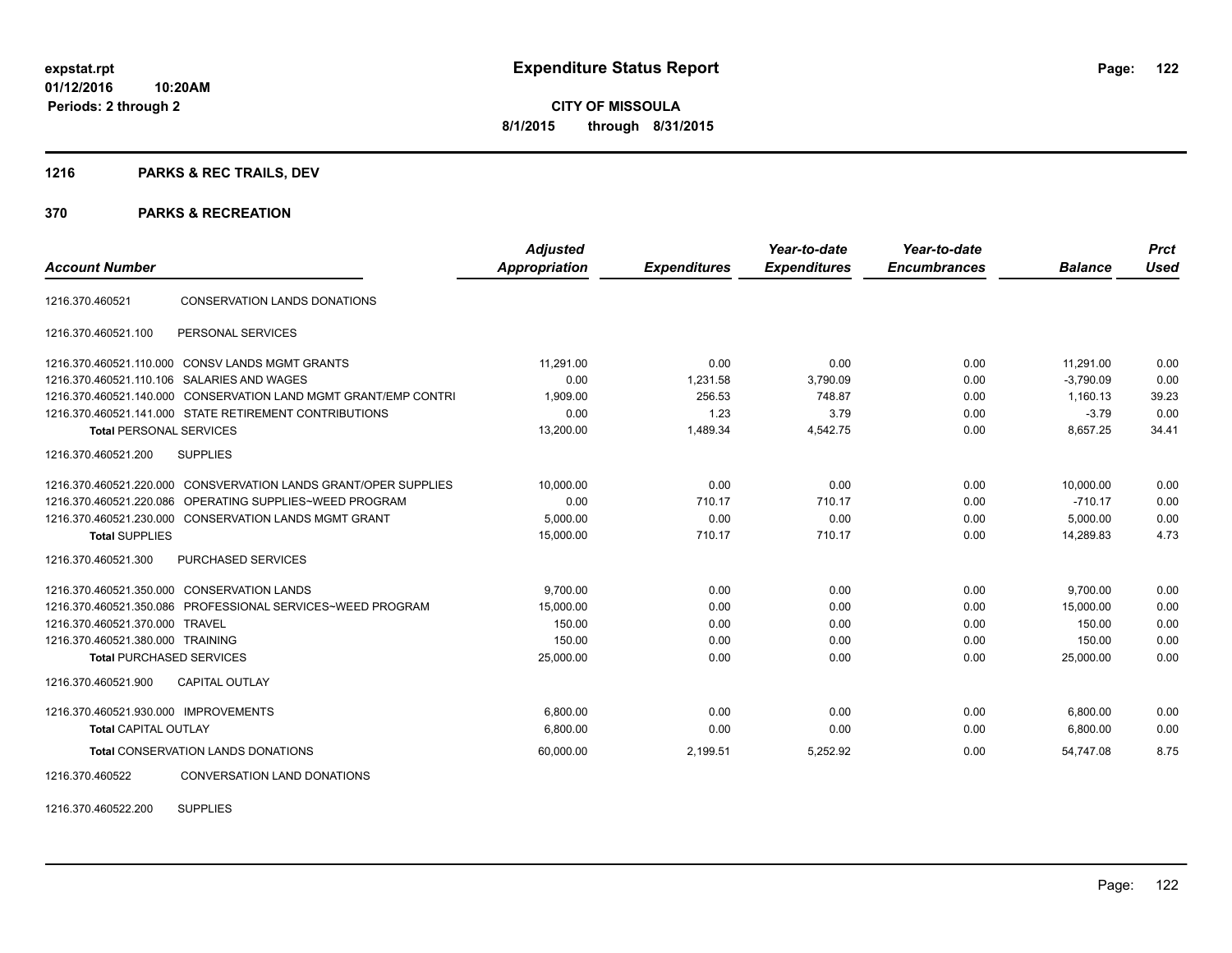## **1216 PARKS & REC TRAILS, DEV**

| <b>Account Number</b>                                               |                                            | <b>Adjusted</b><br><b>Appropriation</b> | <b>Expenditures</b> | Year-to-date<br><b>Expenditures</b> | Year-to-date<br><b>Encumbrances</b> | <b>Balance</b>         | <b>Prct</b><br><b>Used</b> |
|---------------------------------------------------------------------|--------------------------------------------|-----------------------------------------|---------------------|-------------------------------------|-------------------------------------|------------------------|----------------------------|
| <b>Total SUPPLIES</b>                                               | 1216.370.460522.230.000 REPAIR/MAINTENANCE | 10,000.00<br>10,000.00                  | 0.00<br>0.00        | 0.00<br>0.00                        | 0.00<br>0.00                        | 10,000.00<br>10,000.00 | 0.00<br>0.00               |
| 1216.370.460522.900                                                 | <b>CAPITAL OUTLAY</b>                      |                                         |                     |                                     |                                     |                        |                            |
| 1216.370.460522.930.000 IMPROVEMENTS<br><b>Total CAPITAL OUTLAY</b> |                                            | 10,000.00<br>10,000.00                  | 0.00<br>0.00        | 0.00<br>0.00                        | 0.00<br>0.00                        | 10,000.00<br>10,000.00 | 0.00<br>0.00               |
|                                                                     | Total CONVERSATION LAND DONATIONS          | 20,000.00                               | 0.00                | 0.00                                | 0.00                                | 20,000.00              | 0.00                       |
| 1216.370.460523                                                     | *** Title Not Found ***                    |                                         |                     |                                     |                                     |                        |                            |
| 1216.370.460523.100                                                 | PERSONAL SERVICES                          |                                         |                     |                                     |                                     |                        |                            |
| <b>Total PERSONAL SERVICES</b>                                      |                                            | 0.00                                    | 0.00                | 0.00                                | 0.00                                | 0.00                   | 0.00                       |
| 1216.370.460523.300                                                 | PURCHASED SERVICES                         |                                         |                     |                                     |                                     |                        |                            |
|                                                                     | Total PURCHASED SERVICES                   | 0.00                                    | 0.00                | 0.00                                | 0.00                                | 0.00                   | 0.00                       |
| 1216.370.460523.900                                                 | <b>CAPITAL OUTLAY</b>                      |                                         |                     |                                     |                                     |                        |                            |
| Total *** Title Not Found ***                                       |                                            | 0.00                                    | 0.00                | 0.00                                | 0.00                                | 0.00                   | 0.00                       |
| 1216.370.460524                                                     | *** Title Not Found ***                    |                                         |                     |                                     |                                     |                        |                            |
| 1216.370.460524.100                                                 | PERSONAL SERVICES                          |                                         |                     |                                     |                                     |                        |                            |
| <b>Total PERSONAL SERVICES</b>                                      |                                            | 0.00                                    | 0.00                | 0.00                                | 0.00                                | 0.00                   | 0.00                       |
| 1216.370.460524.200                                                 | <b>SUPPLIES</b>                            |                                         |                     |                                     |                                     |                        |                            |
| <b>Total SUPPLIES</b>                                               |                                            | 0.00                                    | 0.00                | 0.00                                | 0.00                                | 0.00                   | 0.00                       |
| 1216.370.460524.300                                                 | PURCHASED SERVICES                         |                                         |                     |                                     |                                     |                        |                            |
| Total *** Title Not Found ***                                       |                                            | 0.00                                    | 0.00                | 0.00                                | 0.00                                | 0.00                   | 0.00                       |
| 1216.370.510110                                                     | <b>MERCHANT SERVICES</b>                   |                                         |                     |                                     |                                     |                        |                            |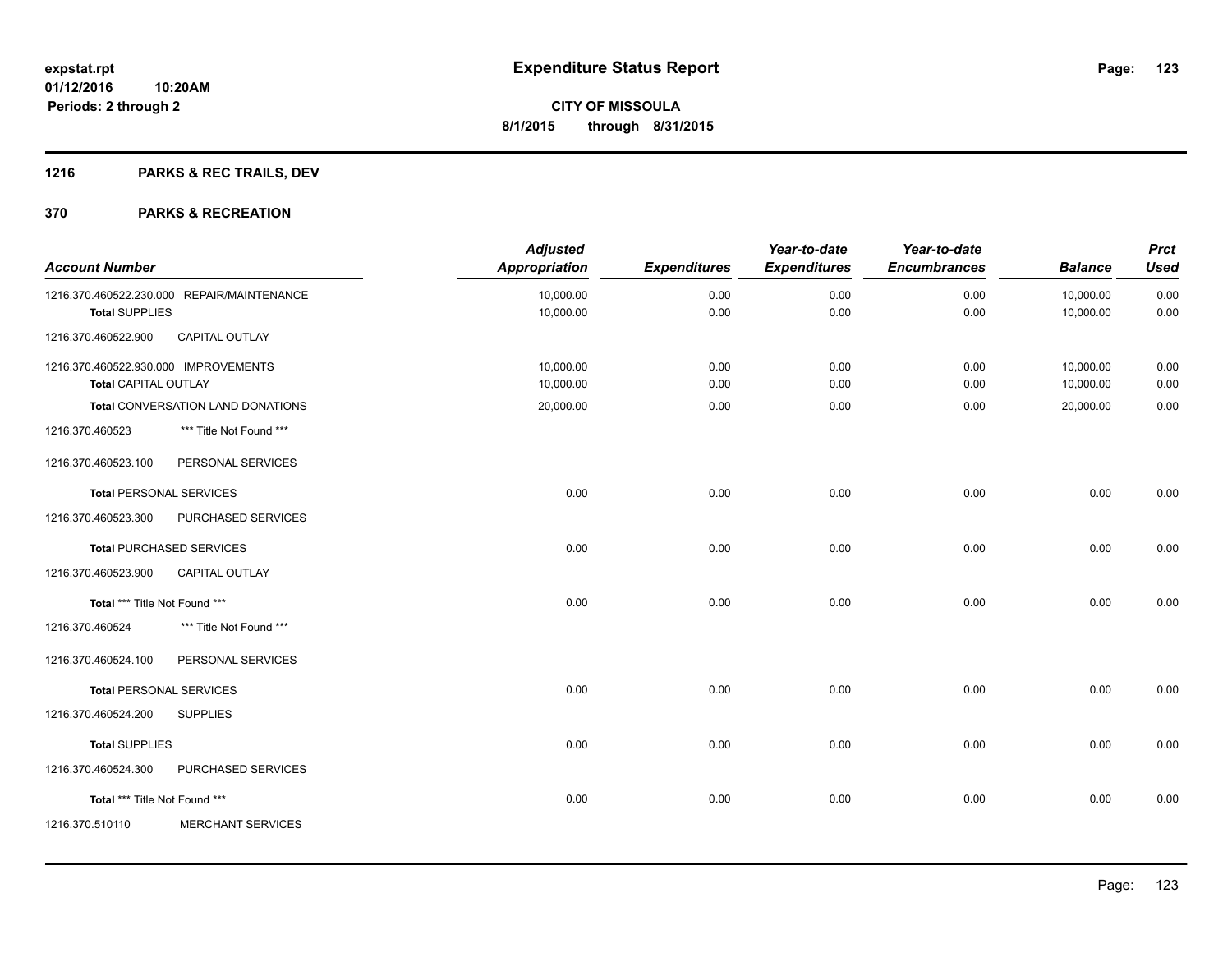## **1216 PARKS & REC TRAILS, DEV**

| <b>Account Number</b>          |                               | <b>Adjusted</b><br>Appropriation | <i><b>Expenditures</b></i> | Year-to-date<br><b>Expenditures</b> | Year-to-date<br><b>Encumbrances</b> | <b>Balance</b> | <b>Prct</b><br>Used |
|--------------------------------|-------------------------------|----------------------------------|----------------------------|-------------------------------------|-------------------------------------|----------------|---------------------|
| 1216.370.510110.500            | <b>FIXED CHARGES</b>          |                                  |                            |                                     |                                     |                |                     |
| <b>Total MERCHANT SERVICES</b> |                               | 0.00                             | 0.00                       | 0.00                                | 0.00                                | 0.00           | 0.00                |
|                                | Total PARKS & REC TRAILS, DEV | 944,920.00                       | 3,053.75                   | 13,232.28                           | 0.00                                | 931,687.72     | 1.40                |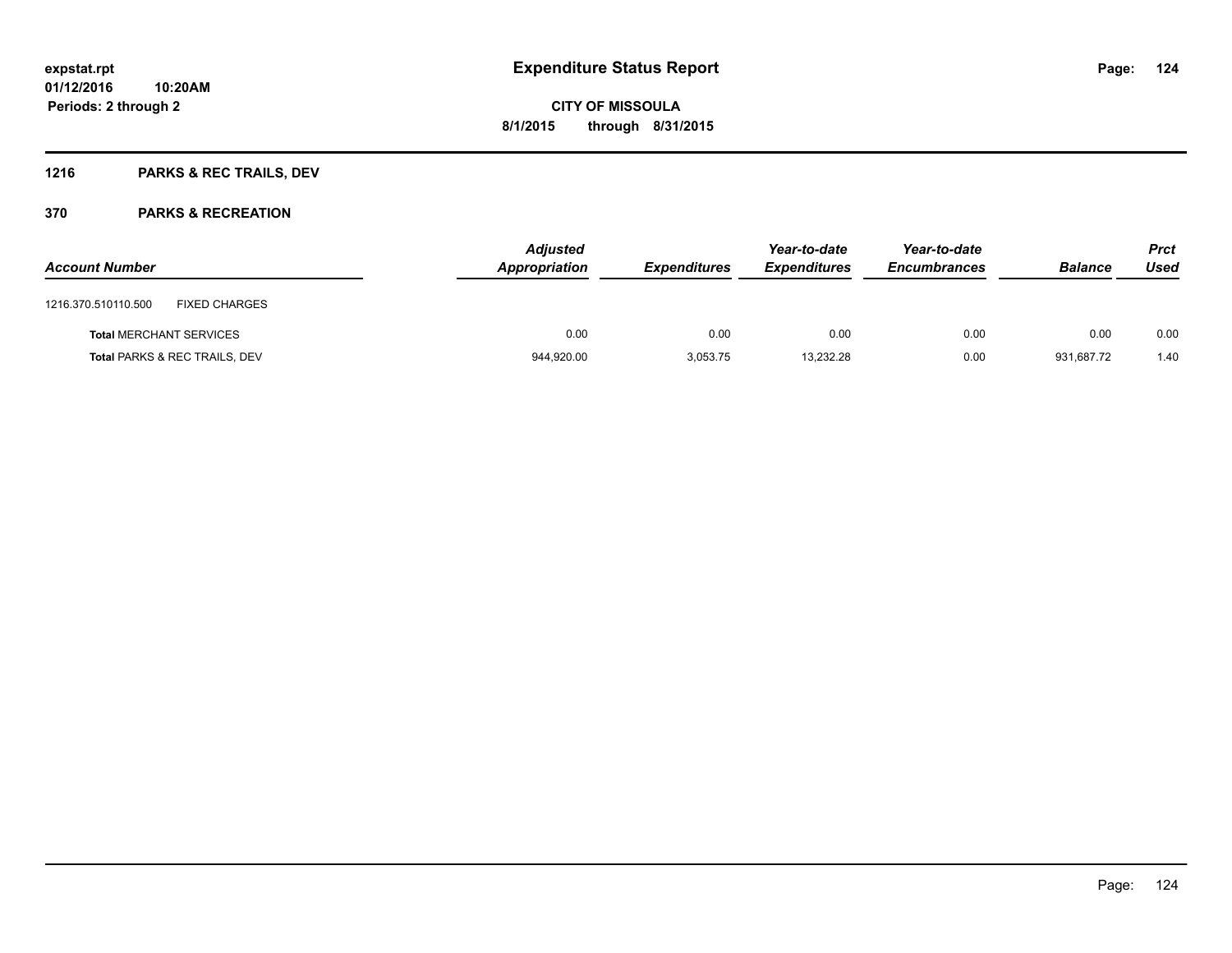## **1217 PARKS CITY LIFE GYM LEASE**

|                                                         | <b>Adjusted</b>      |                     | Year-to-date        | Year-to-date        |                | <b>Prct</b> |
|---------------------------------------------------------|----------------------|---------------------|---------------------|---------------------|----------------|-------------|
| <b>Account Number</b>                                   | <b>Appropriation</b> | <b>Expenditures</b> | <b>Expenditures</b> | <b>Encumbrances</b> | <b>Balance</b> | <b>Used</b> |
| CITY LIFE GYM LEASE<br>1217.370.460440                  |                      |                     |                     |                     |                |             |
| 1217.370.460440.100<br>PERSONAL SERVICES                |                      |                     |                     |                     |                |             |
| 1217.370.460440.110.000 SALARIES AND WAGES              | 12,000.00            | 0.00                | 0.00                | 0.00                | 12,000.00      | 0.00        |
| <b>Total PERSONAL SERVICES</b>                          | 12,000.00            | 0.00                | 0.00                | 0.00                | 12,000.00      | 0.00        |
| 1217.370.460440.200<br><b>SUPPLIES</b>                  |                      |                     |                     |                     |                |             |
| 1217.370.460440.220.000 OPERATING SUPPLIES              | 2,500.00             | 0.00                | 0.00                | 0.00                | 2,500.00       | 0.00        |
| 1217.370.460440.230.000 REPAIR/MAINTENANCE              | 2,500.00             | 0.00                | 0.00                | 0.00                | 2,500.00       | 0.00        |
| <b>Total SUPPLIES</b>                                   | 5,000.00             | 0.00                | 0.00                | 0.00                | 5,000.00       | 0.00        |
| PURCHASED SERVICES<br>1217.370.460440.300               |                      |                     |                     |                     |                |             |
| 1217.370.460440.320.000 PRINTING & DUPLICATING          | 1,000.00             | 0.00                | 0.00                | 0.00                | 1,000.00       | 0.00        |
| 1217.370.460440.330.000 PUBLICITY, SUBSCRIPTIONS & DUES | 1,000.00             | 0.00                | 0.00                | 0.00                | 1,000.00       | 0.00        |
| <b>Total PURCHASED SERVICES</b>                         | 2,000.00             | 0.00                | 0.00                | 0.00                | 2,000.00       | 0.00        |
| 1217.370.460440.500<br><b>FIXED CHARGES</b>             |                      |                     |                     |                     |                |             |
| 1217.370.460440.500.000 LEASE/FIXED CHARGES             | 24,000.00            | 2,000.00            | 6,000.00            | 0.00                | 18,000.00      | 25.00       |
| <b>Total FIXED CHARGES</b>                              | 24,000.00            | 2,000.00            | 6,000.00            | 0.00                | 18,000.00      | 25.00       |
| Total CITY LIFE GYM LEASE                               | 43,000.00            | 2,000.00            | 6,000.00            | 0.00                | 37,000.00      | 13.95       |
| 1217.370.460471<br><b>RECREATION ADULTS</b>             |                      |                     |                     |                     |                |             |
| <b>SUPPLIES</b><br>1217.370.460471.200                  |                      |                     |                     |                     |                |             |
| <b>Total RECREATION ADULTS</b>                          | 0.00                 | 0.00                | 0.00                | 0.00                | 0.00           | 0.00        |
| 1217.370.510110<br><b>MERCHANT SERVICES</b>             |                      |                     |                     |                     |                |             |
| <b>FIXED CHARGES</b><br>1217.370.510110.500             |                      |                     |                     |                     |                |             |
| <b>Total MERCHANT SERVICES</b>                          | 0.00                 | 0.00                | 0.00                | 0.00                | 0.00           | 0.00        |
|                                                         |                      |                     |                     |                     |                |             |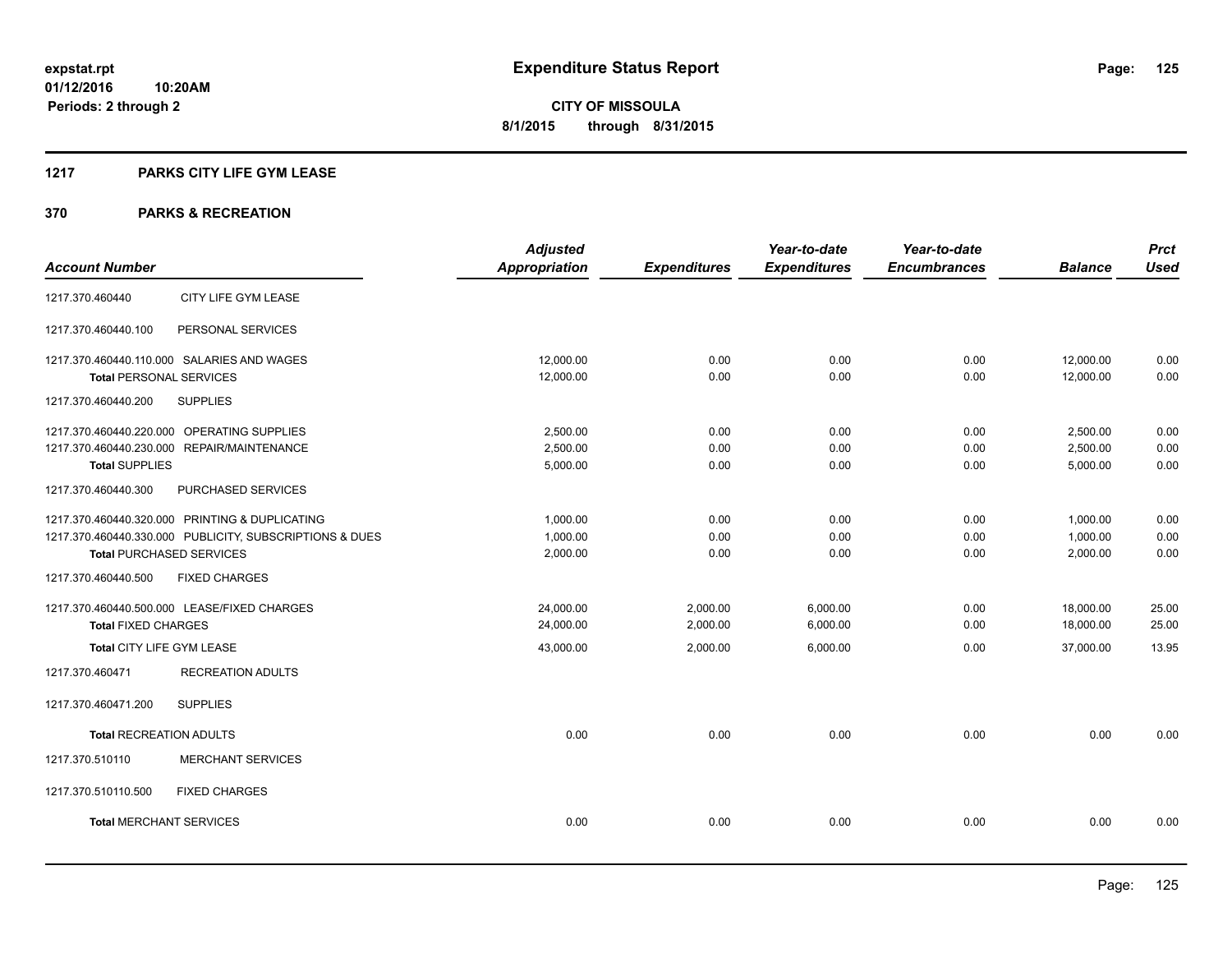**01/12/2016 10:20AM Periods: 2 through 2**

**126**

# **CITY OF MISSOULA 8/1/2015 through 8/31/2015**

|      | Total PARKS CITY LIFE GYM LEASE                                                 | 43,000.00 | 2,000.00 | 6,000.00 | 0.00 | 37,000.00 | 13.95 |
|------|---------------------------------------------------------------------------------|-----------|----------|----------|------|-----------|-------|
| 1218 | ALL ABILITIES PLAYGROUND                                                        |           |          |          |      |           |       |
|      | ,但是,我们的人们都会不会不会。""你们的人们,你们的人们都会不会不会。""你们的人们,你们的人们也不会不会不会。""你们的人们,你们的人们的人们,你们的人们 |           |          |          |      |           |       |

|                                      |                                               | <b>Adjusted</b>      |                     | Year-to-date        | Year-to-date        |                | <b>Prct</b> |
|--------------------------------------|-----------------------------------------------|----------------------|---------------------|---------------------|---------------------|----------------|-------------|
| <b>Account Number</b>                |                                               | <b>Appropriation</b> | <b>Expenditures</b> | <b>Expenditures</b> | <b>Encumbrances</b> | <b>Balance</b> | Used        |
| 1218.370.460444                      | PLAYGROUNDS                                   |                      |                     |                     |                     |                |             |
| 1218.370.460444.300                  | PURCHASED SERVICES                            |                      |                     |                     |                     |                |             |
|                                      | 1218.370.460444.350.000 PROFESSIONAL SERVICES | 50,000.00            | 0.00                | 438.10              | 0.00                | 49,561.90      | 0.88        |
|                                      | <b>Total PURCHASED SERVICES</b>               | 50,000.00            | 0.00                | 438.10              | 0.00                | 49,561.90      | 0.88        |
| 1218.370.460444.900                  | <b>CAPITAL OUTLAY</b>                         |                      |                     |                     |                     |                |             |
| 1218.370.460444.930.000 IMPROVEMENTS |                                               | 478,000.00           | 0.00                | 0.00                | 0.00                | 478,000.00     | 0.00        |
| <b>Total CAPITAL OUTLAY</b>          |                                               | 478,000.00           | 0.00                | 0.00                | 0.00                | 478,000.00     | 0.00        |
| <b>Total PLAYGROUNDS</b>             |                                               | 528,000.00           | 0.00                | 438.10              | 0.00                | 527,561.90     | 0.08        |
| 1218.370.510110                      | <b>MERCHANT SERVICES</b>                      |                      |                     |                     |                     |                |             |
| 1218.370.510110.500                  | <b>FIXED CHARGES</b>                          |                      |                     |                     |                     |                |             |
|                                      | <b>Total MERCHANT SERVICES</b>                | 0.00                 | 0.00                | 0.00                | 0.00                | 0.00           | 0.00        |
|                                      | Total ALL ABILITIES PLAYGROUND                | 528,000.00           | 0.00                | 438.10              | 0.00                | 527,561.90     | 0.08        |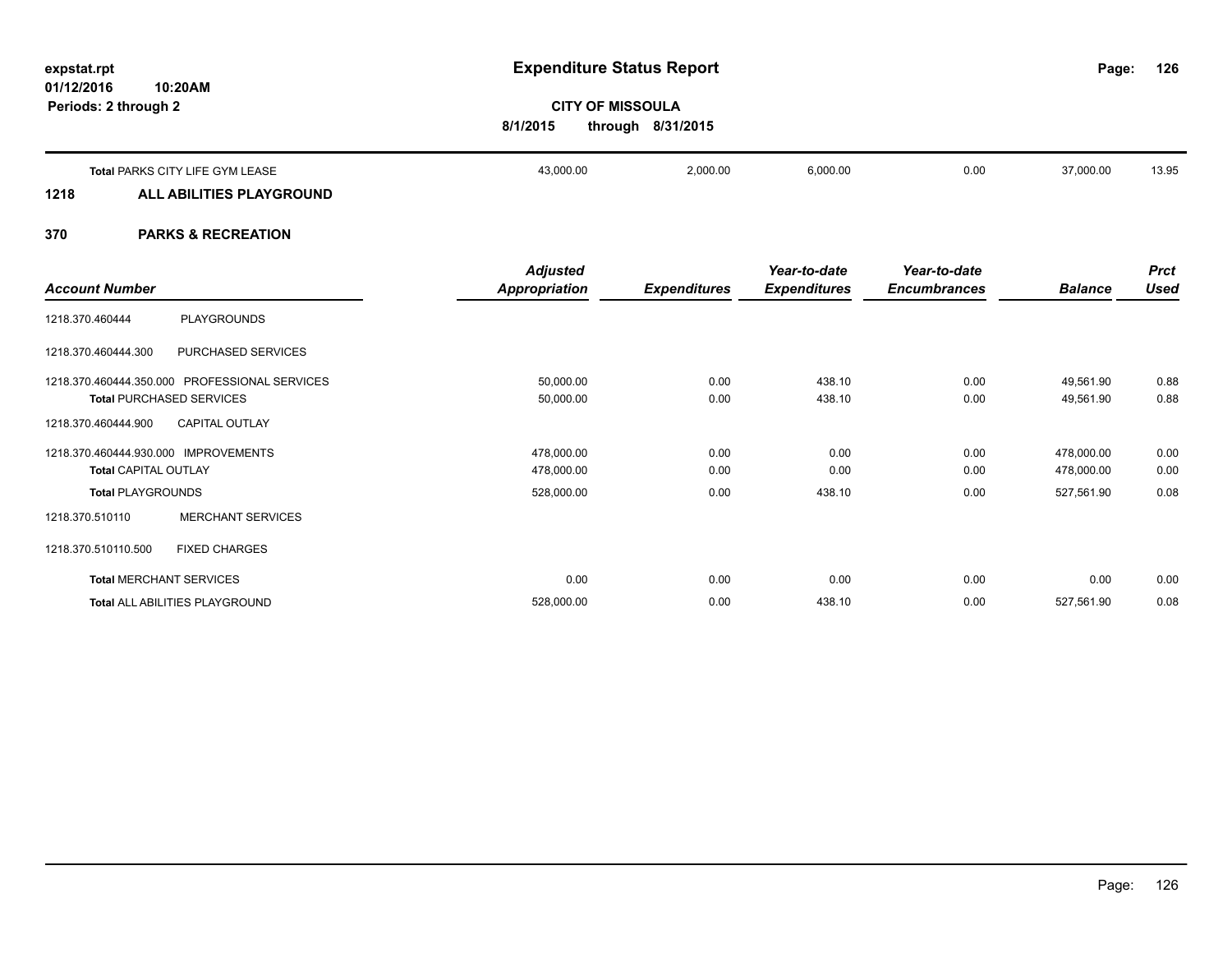## **1219 FY14 PARK & TRAIL BOND**

| <b>Account Number</b>    |                                               | <b>Adjusted</b><br><b>Appropriation</b> | <b>Expenditures</b>    | Year-to-date<br><b>Expenditures</b> | Year-to-date<br><b>Encumbrances</b> | <b>Balance</b>               | <b>Prct</b><br><b>Used</b> |
|--------------------------|-----------------------------------------------|-----------------------------------------|------------------------|-------------------------------------|-------------------------------------|------------------------------|----------------------------|
| 1219.370.460401          | FORT MSLA REGIONAL PARK                       |                                         |                        |                                     |                                     |                              |                            |
| 1219.370.460401.200      | <b>SUPPLIES</b>                               |                                         |                        |                                     |                                     |                              |                            |
| <b>Total SUPPLIES</b>    |                                               | 0.00                                    | 0.00                   | 0.00                                | 0.00                                | 0.00                         | 0.00                       |
| 1219.370.460401.300      | PURCHASED SERVICES                            |                                         |                        |                                     |                                     |                              |                            |
|                          | <b>Total PURCHASED SERVICES</b>               | 0.00                                    | 0.00                   | 0.00                                | 0.00                                | 0.00                         | 0.00                       |
| 1219.370.460401.900      | <b>CAPITAL OUTLAY</b>                         |                                         |                        |                                     |                                     |                              |                            |
|                          | Total FORT MSLA REGIONAL PARK                 | 0.00                                    | 0.00                   | 0.00                                | 0.00                                | 0.00                         | 0.00                       |
| 1219.370.460444          | <b>PLAYGROUNDS</b>                            |                                         |                        |                                     |                                     |                              |                            |
| 1219.370.460444.300      | PURCHASED SERVICES                            |                                         |                        |                                     |                                     |                              |                            |
|                          | <b>Total PURCHASED SERVICES</b>               | 0.00                                    | 0.00                   | 0.00                                | 0.00                                | 0.00                         | 0.00                       |
| 1219.370.460444.900      | <b>CAPITAL OUTLAY</b>                         |                                         |                        |                                     |                                     |                              |                            |
| <b>Total PLAYGROUNDS</b> | 1219.370.460444.940.000 MACHINERY & EQUIPMENT | 0.00<br>0.00                            | 25,298.10<br>25,298.10 | 25,298.10<br>25,298.10              | 0.00<br>0.00                        | $-25,298.10$<br>$-25,298.10$ | 0.00<br>0.00               |
| 1219.370.510110          | <b>MERCHANT SERVICES</b>                      |                                         |                        |                                     |                                     |                              |                            |
| 1219.370.510110.500      | <b>FIXED CHARGES</b>                          |                                         |                        |                                     |                                     |                              |                            |
|                          | <b>Total MERCHANT SERVICES</b>                | 0.00                                    | 0.00                   | 0.00                                | 0.00                                | 0.00                         | 0.00                       |
|                          | Total FY14 PARK & TRAIL BOND                  | 0.00                                    | 25,298.10              | 25,298.10                           | 0.00                                | $-25,298.10$                 | 0.00                       |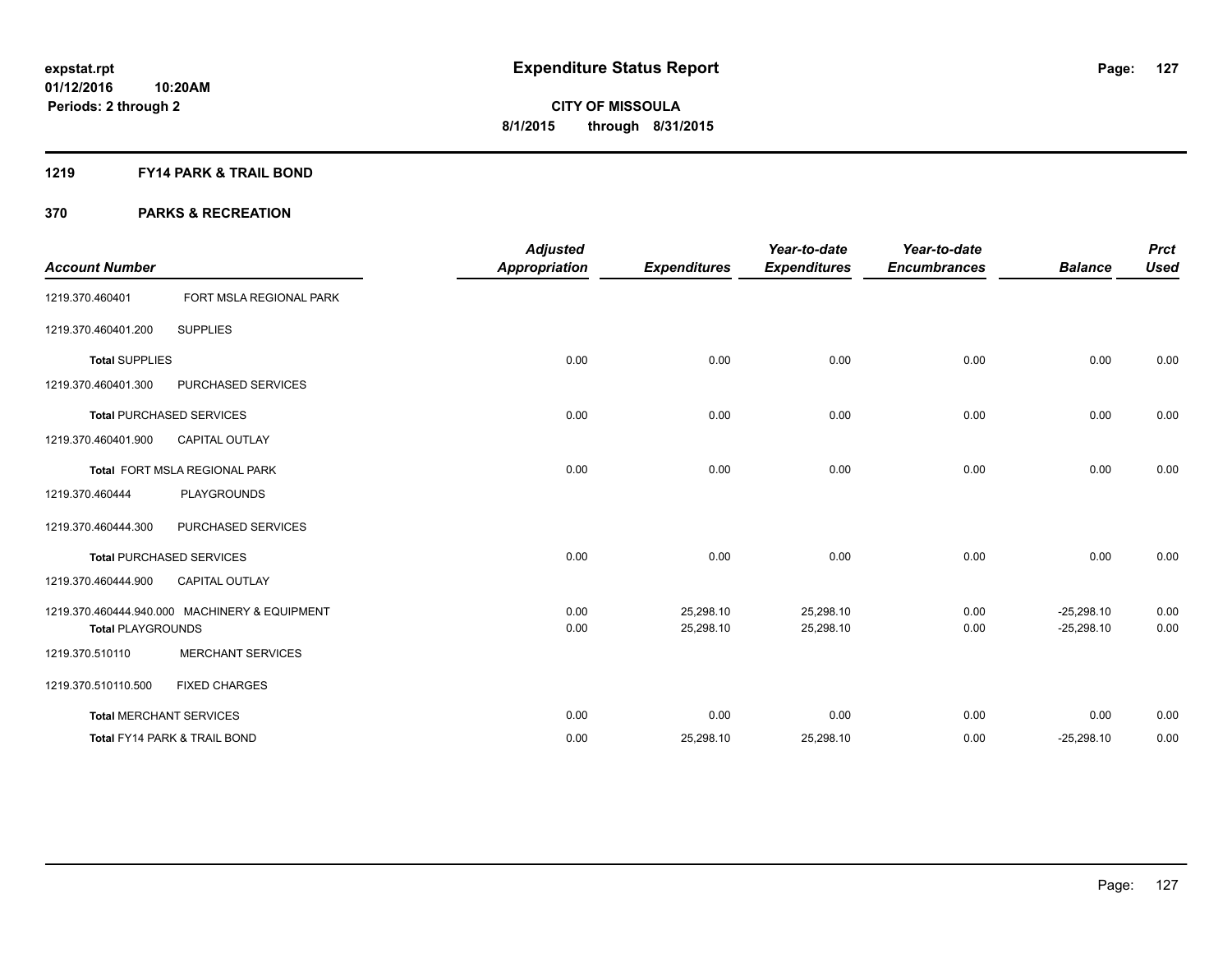**01/12/2016 10:20AM Periods: 2 through 2**

**CITY OF MISSOULA 8/1/2015 through 8/31/2015**

## **1241 CREMAIN WALL & CEMETERY DONATIONS FUND**

**340 CEMETERY**

| <b>Account Number</b>                                           |                                              | <b>Adjusted</b><br><b>Appropriation</b> | <b>Expenditures</b> | Year-to-date<br><b>Expenditures</b> | Year-to-date<br><b>Encumbrances</b> | <b>Balance</b>       | <b>Prct</b><br><b>Used</b> |
|-----------------------------------------------------------------|----------------------------------------------|-----------------------------------------|---------------------|-------------------------------------|-------------------------------------|----------------------|----------------------------|
| 1241.340.430920                                                 | <b>FACILITIES</b>                            |                                         |                     |                                     |                                     |                      |                            |
| 1241.340.430920.900                                             | <b>CAPITAL OUTLAY</b>                        |                                         |                     |                                     |                                     |                      |                            |
| 1241.340.430920.930.000 IMPROVEMENTS<br><b>Total FACILITIES</b> |                                              | 2,500.00<br>2,500.00                    | 0.00<br>0.00        | 0.00<br>0.00                        | 0.00<br>0.00                        | 2,500.00<br>2,500.00 | 0.00<br>0.00               |
| 1241.340.430921                                                 | <b>CEMETERY MEMORIAL</b>                     |                                         |                     |                                     |                                     |                      |                            |
| 1241.340.430921.900                                             | <b>CAPITAL OUTLAY</b>                        |                                         |                     |                                     |                                     |                      |                            |
| <b>Total CEMETERY MEMORIAL</b>                                  |                                              | 0.00                                    | 0.00                | 0.00                                | 0.00                                | 0.00                 | 0.00                       |
| 1241.340.430930                                                 | <b>GROUNDS MAINTENANCE</b>                   |                                         |                     |                                     |                                     |                      |                            |
| 1241.340.430930.900                                             | <b>CAPITAL OUTLAY</b>                        |                                         |                     |                                     |                                     |                      |                            |
| 1241.340.430930.930.000 IMPROVEMENTS                            |                                              | 0.00                                    | 200.00              | 200.00                              | 0.00                                | $-200.00$            | 0.00                       |
|                                                                 | <b>Total GROUNDS MAINTENANCE</b>             | 0.00                                    | 200.00              | 200.00                              | 0.00                                | $-200.00$            | 0.00                       |
| 1241.340.510110                                                 | <b>MERCHANT SERVICES</b>                     |                                         |                     |                                     |                                     |                      |                            |
| 1241.340.510110.500                                             | <b>FIXED CHARGES</b>                         |                                         |                     |                                     |                                     |                      |                            |
| <b>Total MERCHANT SERVICES</b>                                  |                                              | 0.00                                    | 0.00                | 0.00                                | 0.00                                | 0.00                 | 0.00                       |
|                                                                 | Total CREMAIN WALL & CEMETERY DONATIONS FUND | 2,500.00                                | 200.00              | 200.00                              | 0.00                                | 2,300.00             | 8.00                       |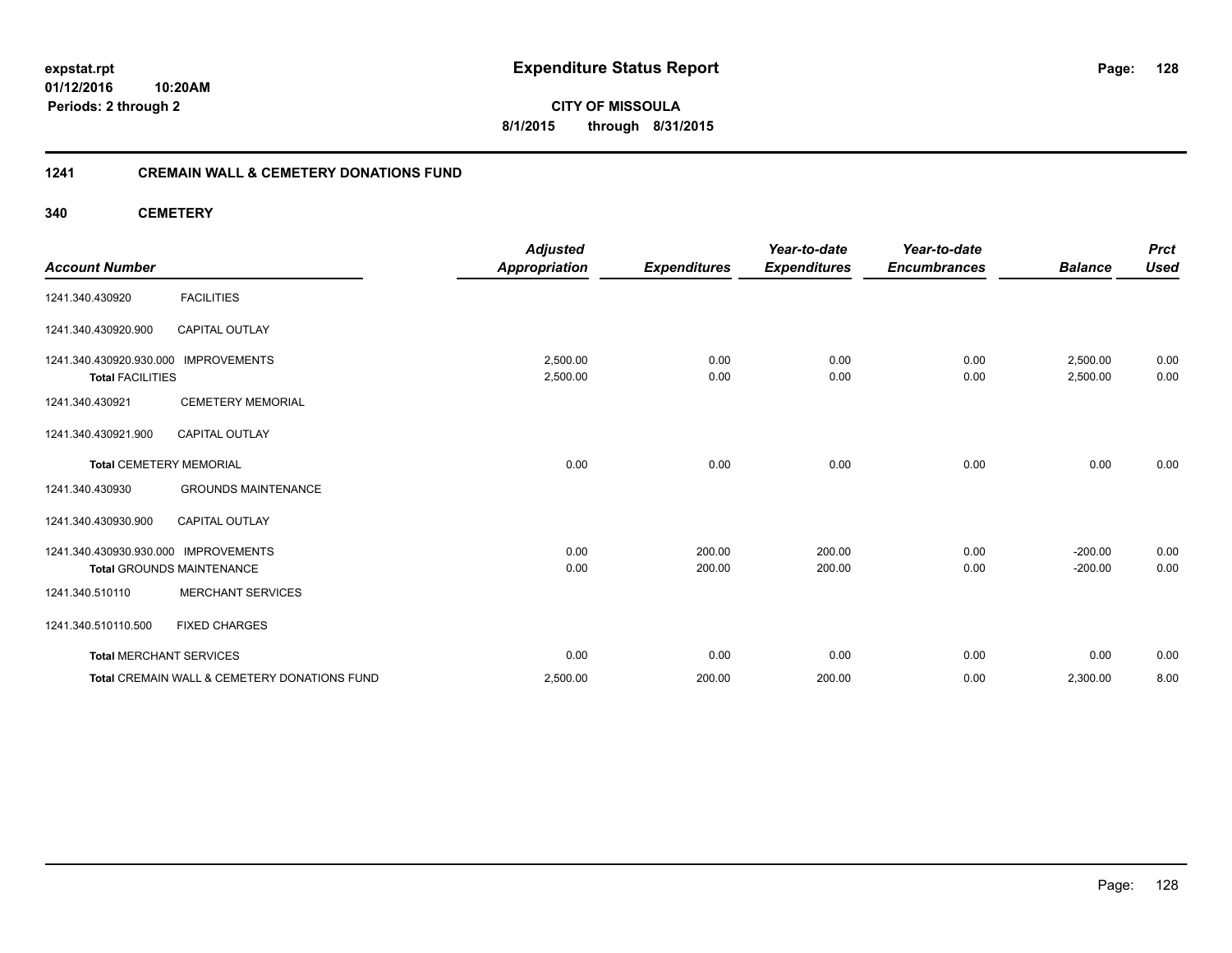## **1242 CEMETERY CARE FUND**

## **340 CEMETERY**

|                                     |                                                  | <b>Adjusted</b>      |                     | Year-to-date        | Year-to-date        |                | <b>Prct</b> |
|-------------------------------------|--------------------------------------------------|----------------------|---------------------|---------------------|---------------------|----------------|-------------|
| <b>Account Number</b>               |                                                  | <b>Appropriation</b> | <b>Expenditures</b> | <b>Expenditures</b> | <b>Encumbrances</b> | <b>Balance</b> | <b>Used</b> |
| 1242.340.430920                     | <b>FACILITIES</b>                                |                      |                     |                     |                     |                |             |
| 1242.340.430920.800                 | OTHER OBJECTS                                    |                      |                     |                     |                     |                |             |
|                                     | 1242.340.430920.820.000 TRANSFERS TO OTHER FUNDS | 9,545.00             | 0.00                | 0.00                | 0.00                | 9,545.00       | 0.00        |
| 1242.340.430920.845.000 CONTINGENCY |                                                  | 10,000.00            | 0.00                | 0.00                | 0.00                | 10,000.00      | 0.00        |
| <b>Total OTHER OBJECTS</b>          |                                                  | 19,545.00            | 0.00                | 0.00                | 0.00                | 19,545.00      | 0.00        |
| 1242.340.430920.900                 | <b>CAPITAL OUTLAY</b>                            |                      |                     |                     |                     |                |             |
|                                     | 1242.340.430920.940.000 MACHINERY & EQUIPMENT    | 153,500.00           | 0.00                | 0.00                | 0.00                | 153,500.00     | 0.00        |
| <b>Total CAPITAL OUTLAY</b>         |                                                  | 153,500.00           | 0.00                | 0.00                | 0.00                | 153,500.00     | 0.00        |
| <b>Total FACILITIES</b>             |                                                  | 173,045.00           | 0.00                | 0.00                | 0.00                | 173,045.00     | 0.00        |
| 1242.340.430930                     | <b>GROUNDS MAINTENANCE</b>                       |                      |                     |                     |                     |                |             |
| 1242.340.430930.900                 | <b>CAPITAL OUTLAY</b>                            |                      |                     |                     |                     |                |             |
|                                     | <b>Total GROUNDS MAINTENANCE</b>                 | 0.00                 | 0.00                | 0.00                | 0.00                | 0.00           | 0.00        |
| 1242.340.510110                     | <b>MERCHANT SERVICES</b>                         |                      |                     |                     |                     |                |             |
| 1242.340.510110.500                 | <b>FIXED CHARGES</b>                             |                      |                     |                     |                     |                |             |
| <b>Total MERCHANT SERVICES</b>      |                                                  | 0.00                 | 0.00                | 0.00                | 0.00                | 0.00           | 0.00        |
|                                     | <b>Total CEMETERY CARE FUND</b>                  | 173,045.00           | 0.00                | 0.00                | 0.00                | 173,045.00     | 0.00        |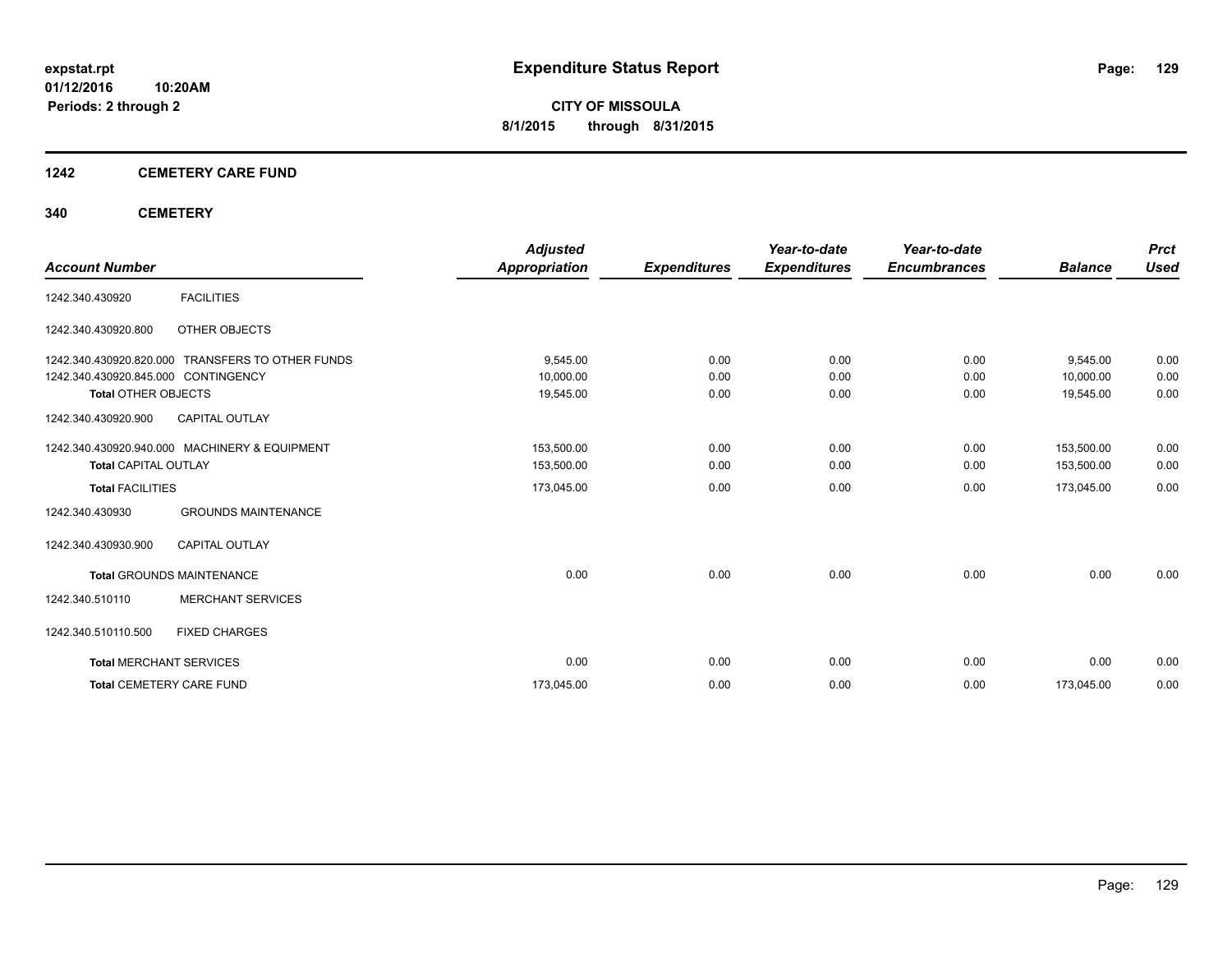## **1243 CEMETERY MEMORIAL FUND**

## **340 CEMETERY**

|                                      |                                     | <b>Adjusted</b>      |                     | Year-to-date        | Year-to-date        |                | <b>Prct</b> |
|--------------------------------------|-------------------------------------|----------------------|---------------------|---------------------|---------------------|----------------|-------------|
| <b>Account Number</b>                |                                     | <b>Appropriation</b> | <b>Expenditures</b> | <b>Expenditures</b> | <b>Encumbrances</b> | <b>Balance</b> | <b>Used</b> |
| 1243.340.430921                      | <b>CEMETERY MEMORIAL</b>            |                      |                     |                     |                     |                |             |
| 1243.340.430921.900                  | <b>CAPITAL OUTLAY</b>               |                      |                     |                     |                     |                |             |
|                                      | <b>Total CEMETERY MEMORIAL</b>      | 0.00                 | 0.00                | 0.00                | 0.00                | 0.00           | 0.00        |
| 1243.340.430930                      | <b>GROUNDS MAINTENANCE</b>          |                      |                     |                     |                     |                |             |
| 1243.340.430930.900                  | <b>CAPITAL OUTLAY</b>               |                      |                     |                     |                     |                |             |
| 1243.340.430930.930.000 IMPROVEMENTS |                                     | 500.00               | 2,877.40            | 2,877.40            | 0.00                | $-2,377.40$    | 575.48      |
|                                      | <b>Total GROUNDS MAINTENANCE</b>    | 500.00               | 2,877.40            | 2,877.40            | 0.00                | $-2,377.40$    | 575.48      |
| 1243.340.510110                      | <b>MERCHANT SERVICES</b>            |                      |                     |                     |                     |                |             |
| 1243.340.510110.500                  | <b>FIXED CHARGES</b>                |                      |                     |                     |                     |                |             |
| <b>Total MERCHANT SERVICES</b>       |                                     | 0.00                 | 0.00                | 0.00                | 0.00                | 0.00           | 0.00        |
|                                      | <b>Total CEMETERY MEMORIAL FUND</b> | 500.00               | 2,877.40            | 2,877.40            | 0.00                | $-2,377.40$    | 575.48      |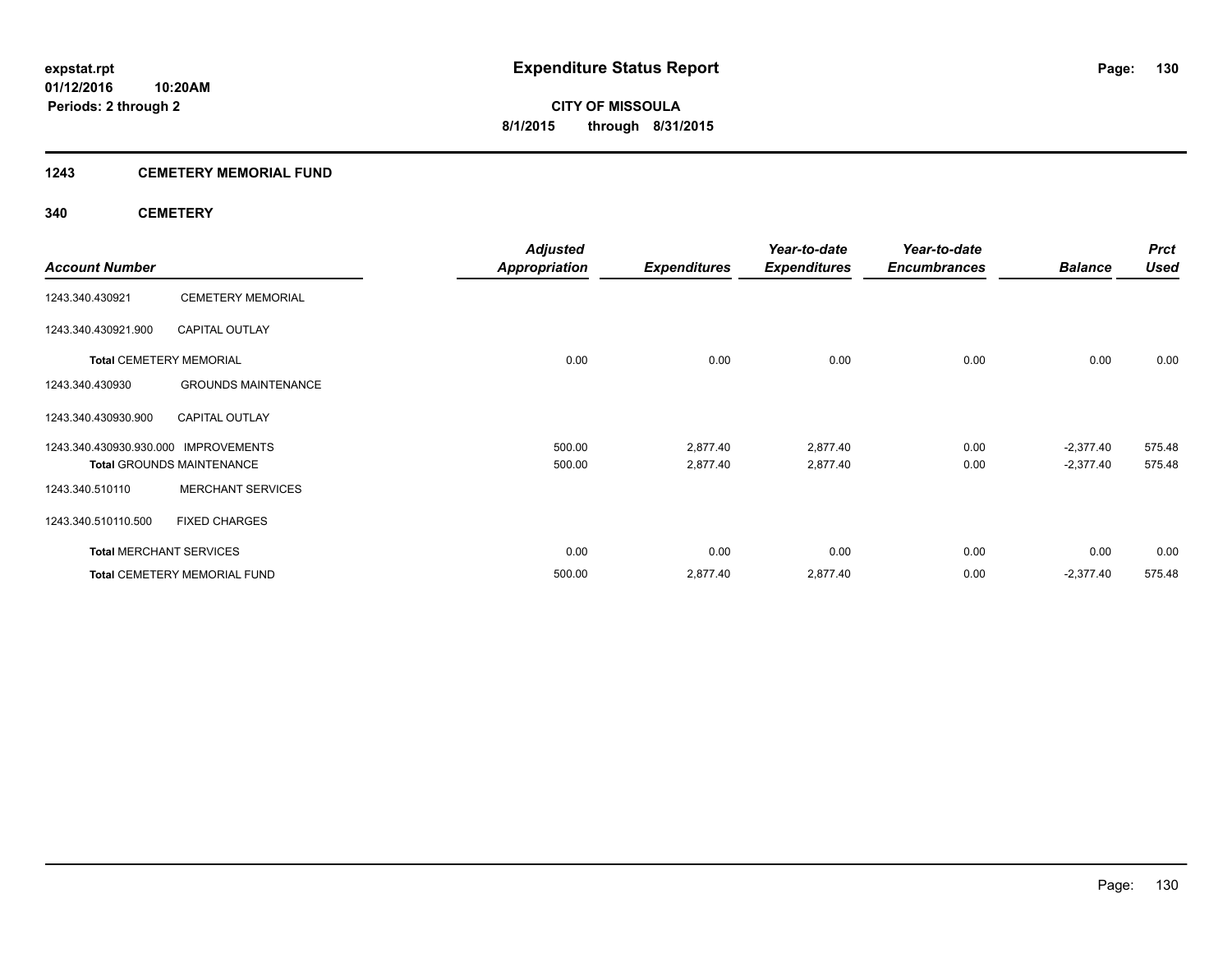## **1265 TITLE 1 PROJECTS FUND**

## **240 FINANCE**

| <b>Account Number</b>          |                                                                                           | <b>Adjusted</b><br><b>Appropriation</b> | <b>Expenditures</b> | Year-to-date<br><b>Expenditures</b> | Year-to-date<br><b>Encumbrances</b> | <b>Balance</b>           | <b>Prct</b><br><b>Used</b> |
|--------------------------------|-------------------------------------------------------------------------------------------|-----------------------------------------|---------------------|-------------------------------------|-------------------------------------|--------------------------|----------------------------|
| 1265.240.411850                | ECONOMIC DEVELOPMENT                                                                      |                                         |                     |                                     |                                     |                          |                            |
| 1265.240.411850.500            | <b>FIXED CHARGES</b>                                                                      |                                         |                     |                                     |                                     |                          |                            |
| <b>Total FIXED CHARGES</b>     |                                                                                           | 0.00                                    | 0.00                | 0.00                                | 0.00                                | 0.00                     | 0.00                       |
| 1265.240.411850.700            | <b>GRANTS &amp; CONTRIBUTIONS</b>                                                         |                                         |                     |                                     |                                     |                          |                            |
|                                | 1265.240.411850.700.000 GRANTS & CONTRIBUTIONS<br><b>Total GRANTS &amp; CONTRIBUTIONS</b> | 136,000.00<br>136,000.00                | 0.00<br>0.00        | 0.00<br>0.00                        | 0.00<br>0.00                        | 136,000.00<br>136,000.00 | 0.00<br>0.00               |
| 1265.240.411850.800            | <b>OTHER OBJECTS</b>                                                                      |                                         |                     |                                     |                                     |                          |                            |
| <b>Total OTHER OBJECTS</b>     |                                                                                           | 0.00                                    | 0.00                | 0.00                                | 0.00                                | 0.00                     | 0.00                       |
|                                | Total ECONOMIC DEVELOPMENT                                                                | 136,000.00                              | 0.00                | 0.00                                | 0.00                                | 136,000.00               | 0.00                       |
| 1265.240.440150                | *** Title Not Found ***                                                                   |                                         |                     |                                     |                                     |                          |                            |
| 1265.240.440150.800            | OTHER OBJECTS                                                                             |                                         |                     |                                     |                                     |                          |                            |
| Total *** Title Not Found ***  |                                                                                           | 0.00                                    | 0.00                | 0.00                                | 0.00                                | 0.00                     | 0.00                       |
| 1265.240.470343                | MISSOULA HOUSING CORPORATION                                                              |                                         |                     |                                     |                                     |                          |                            |
| 1265.240.470343.700            | <b>GRANTS &amp; CONTRIBUTIONS</b>                                                         |                                         |                     |                                     |                                     |                          |                            |
|                                | Total MISSOULA HOUSING CORPORATION                                                        | 0.00                                    | 0.00                | 0.00                                | 0.00                                | 0.00                     | 0.00                       |
| 1265.240.510110                | <b>MERCHANT SERVICES</b>                                                                  |                                         |                     |                                     |                                     |                          |                            |
| 1265.240.510110.500            | <b>FIXED CHARGES</b>                                                                      |                                         |                     |                                     |                                     |                          |                            |
| <b>Total MERCHANT SERVICES</b> |                                                                                           | 0.00                                    | 0.00                | 0.00                                | 0.00                                | 0.00                     | 0.00                       |
|                                | Total TITLE 1 PROJECTS FUND                                                               | 136,000.00                              | 0.00                | 0.00                                | 0.00                                | 136,000.00               | 0.00                       |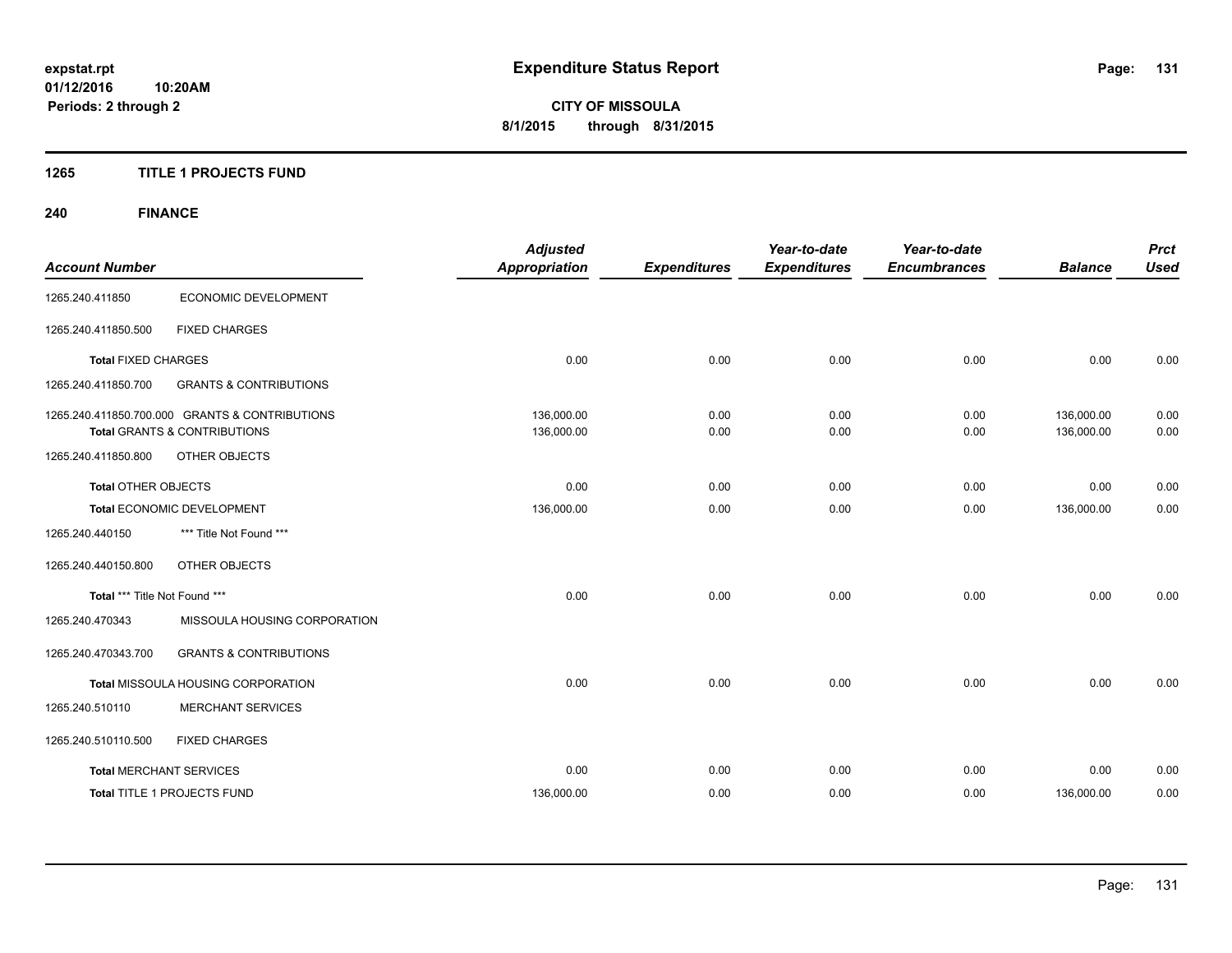**01/12/2016 10:20AM Periods: 2 through 2**

**CITY OF MISSOULA 8/1/2015 through 8/31/2015**

## **1396 PROGRAM INCOME REVOLVING LOAN PROGRAM**

|                                |                                             | <b>Adjusted</b>      |                     | Year-to-date        | Year-to-date        |                | <b>Prct</b> |
|--------------------------------|---------------------------------------------|----------------------|---------------------|---------------------|---------------------|----------------|-------------|
| <b>Account Number</b>          |                                             | <b>Appropriation</b> | <b>Expenditures</b> | <b>Expenditures</b> | <b>Encumbrances</b> | <b>Balance</b> | <b>Used</b> |
| 1396.390.470200                | <b>HOUSING REHAB</b>                        |                      |                     |                     |                     |                |             |
| 1396.390.470200.700            | <b>GRANTS &amp; CONTRIBUTIONS</b>           |                      |                     |                     |                     |                |             |
| 1396.390.470200.700.000        | <b>RENTAL REHAB GRANTS</b>                  | 38,472.00            | 0.00                | 0.00                | 0.00                | 38,472.00      | 0.00        |
| <b>Total HOUSING REHAB</b>     |                                             | 38,472.00            | 0.00                | 0.00                | 0.00                | 38,472.00      | 0.00        |
| 1396.390.470401                | <b>WORD GRANT</b>                           |                      |                     |                     |                     |                |             |
| 1396.390.470401.300            | PURCHASED SERVICES                          |                      |                     |                     |                     |                |             |
| <b>Total WORD GRANT</b>        |                                             | 0.00                 | 0.00                | 0.00                | 0.00                | 0.00           | 0.00        |
| 1396.390.510110                | <b>MERCHANT SERVICES</b>                    |                      |                     |                     |                     |                |             |
| 1396.390.510110.500            | <b>FIXED CHARGES</b>                        |                      |                     |                     |                     |                |             |
| <b>Total MERCHANT SERVICES</b> |                                             | 0.00                 | 0.00                | 0.00                | 0.00                | 0.00           | 0.00        |
|                                | Total PROGRAM INCOME REVOLVING LOAN PROGRAM | 38,472.00            | 0.00                | 0.00                | 0.00                | 38,472.00      | 0.00        |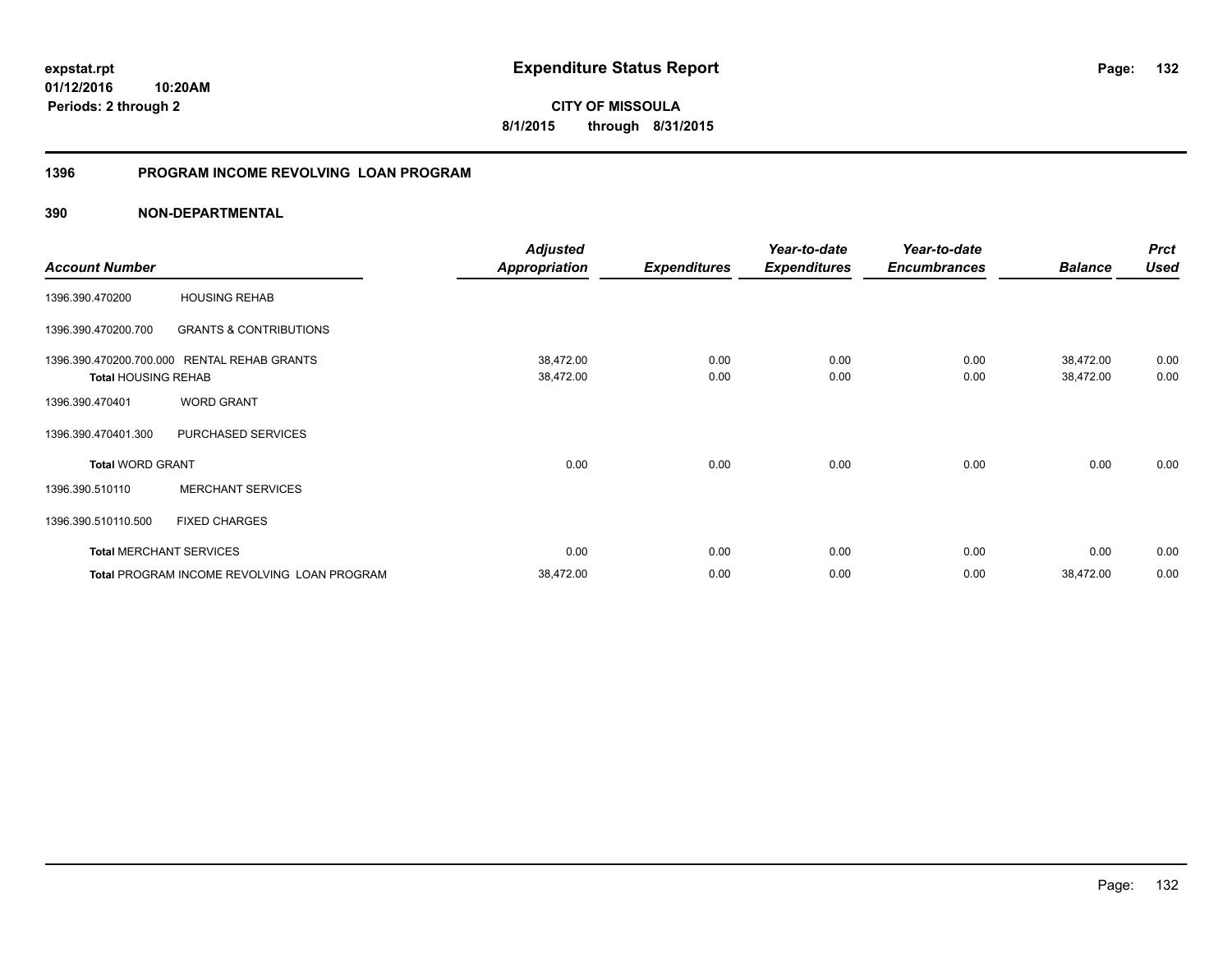#### **1397 STATE HOME PROGRAM INCOME**

| <b>Account Number</b>          |                                                                | <b>Adjusted</b><br><b>Appropriation</b> | <b>Expenditures</b> | Year-to-date<br><b>Expenditures</b> | Year-to-date<br><b>Encumbrances</b> | <b>Balance</b>           | <b>Prct</b><br><b>Used</b> |
|--------------------------------|----------------------------------------------------------------|-----------------------------------------|---------------------|-------------------------------------|-------------------------------------|--------------------------|----------------------------|
| 1397.390.470200                | <b>HOUSING REHAB</b>                                           |                                         |                     |                                     |                                     |                          |                            |
| 1397.390.470200.300            | <b>PURCHASED SERVICES</b>                                      |                                         |                     |                                     |                                     |                          |                            |
| <b>Total HOUSING REHAB</b>     | 1397.390.470200.350.000 STATE HOME PROGRAM INCOME/CONTRACT SVS | 600,000.00<br>600,000.00                | 0.00<br>0.00        | 0.00<br>0.00                        | 0.00<br>0.00                        | 600,000.00<br>600,000.00 | 0.00<br>0.00               |
| 1397.390.510110                | <b>MERCHANT SERVICES</b>                                       |                                         |                     |                                     |                                     |                          |                            |
| 1397.390.510110.500            | <b>FIXED CHARGES</b>                                           |                                         |                     |                                     |                                     |                          |                            |
| <b>Total MERCHANT SERVICES</b> |                                                                | 0.00                                    | 0.00                | 0.00                                | 0.00                                | 0.00                     | 0.00                       |
|                                | <b>Total STATE HOME PROGRAM INCOME</b>                         | 600,000.00                              | 0.00                | 0.00                                | 0.00                                | 600.000.00               | 0.00                       |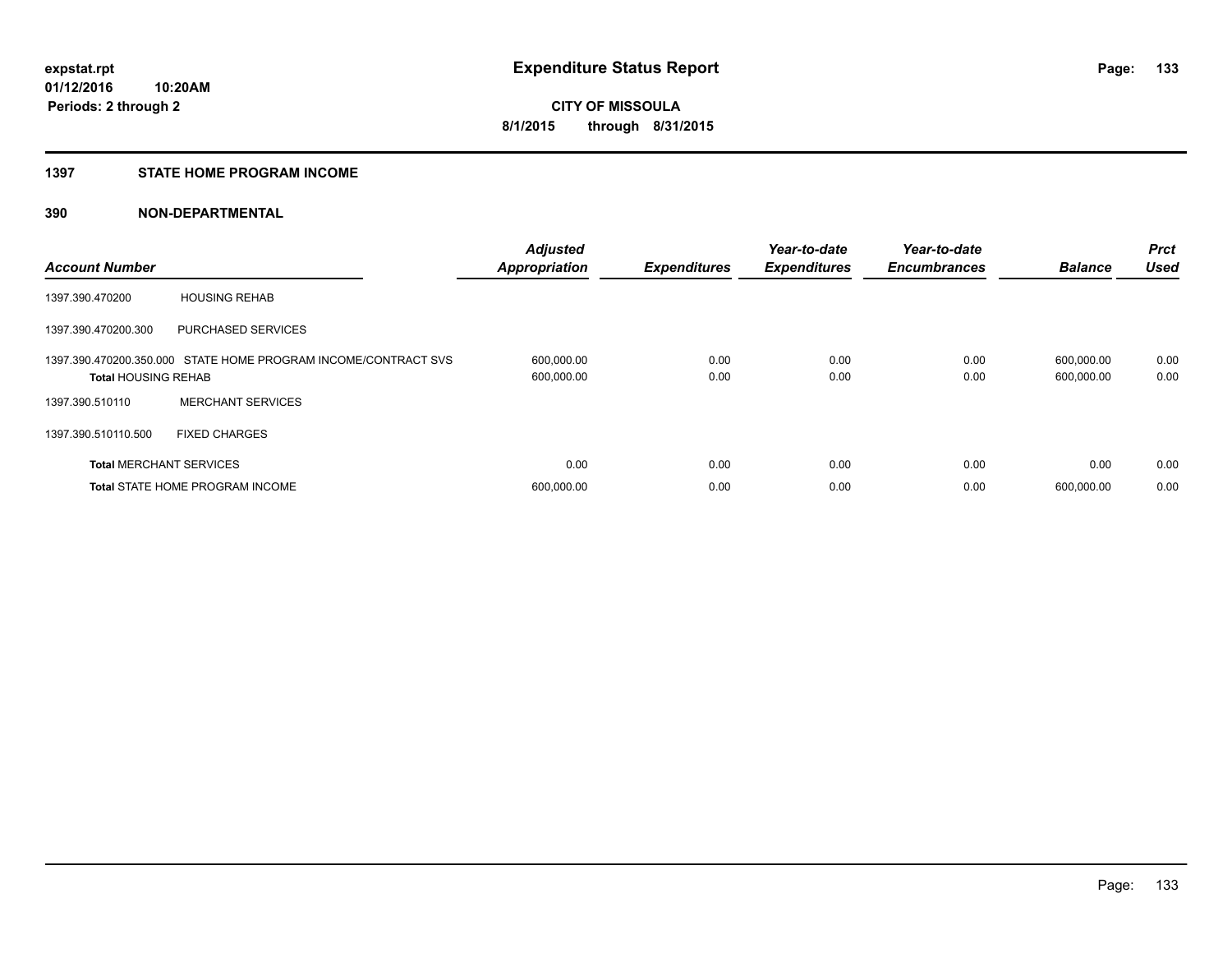**2250 PLANNING FUND**

## **250 DEVELOPMENT SERVICES**

| <b>Account Number</b>                                   | <b>Adjusted</b><br><b>Appropriation</b> | <b>Expenditures</b> | Year-to-date<br><b>Expenditures</b> | Year-to-date<br><b>Encumbrances</b> | <b>Balance</b> | <b>Prct</b><br><b>Used</b> |
|---------------------------------------------------------|-----------------------------------------|---------------------|-------------------------------------|-------------------------------------|----------------|----------------------------|
| <b>PLANNING</b><br>2250.250.411030                      |                                         |                     |                                     |                                     |                |                            |
| 2250.250.411030.100<br>PERSONAL SERVICES                |                                         |                     |                                     |                                     |                |                            |
| 2250.250.411030.110.000 SALARIES AND WAGES              | 262,841.00                              | 19,036.19           | 33,853.78                           | 0.00                                | 228,987.22     | 12.88                      |
| 2250.250.411030.140.000 EMPLOYER CONTRIBUTIONS          | 83.643.00                               | 6,361.12            | 15,083.96                           | 0.00                                | 68.559.04      | 18.03                      |
| 2250.250.411030.141.000 STATE RETIREMENT CONTRIBUTIONS  | 0.00                                    | 19.04               | 33.86                               | 0.00                                | $-33.86$       | 0.00                       |
| <b>Total PERSONAL SERVICES</b>                          | 346.484.00                              | 25.416.35           | 48.971.60                           | 0.00                                | 297.512.40     | 14.13                      |
| 2250.250.411030.200<br><b>SUPPLIES</b>                  |                                         |                     |                                     |                                     |                |                            |
| 2250.250.411030.210.000 OFFICE SUPPLIES                 | 2,550.00                                | 18.18               | 18.18                               | 0.00                                | 2,531.82       | 0.71                       |
| 2250.250.411030.210.301 OFFICE SUPPLIES                 | 0.00                                    | 44.62               | 44.62                               | 0.00                                | $-44.62$       | 0.00                       |
| OPERATING SUPPLIES<br>2250.250.411030.220.000           | 900.00                                  | 0.00                | 0.00                                | 0.00                                | 900.00         | 0.00                       |
| 2250.250.411030.240.000 OTHER SUPPLIES                  | 400.00                                  | 14.99               | 14.99                               | 0.00                                | 385.01         | 3.75                       |
| <b>Total SUPPLIES</b>                                   | 3,850.00                                | 77.79               | 77.79                               | 0.00                                | 3,772.21       | 2.02                       |
| 2250.250.411030.300<br><b>PURCHASED SERVICES</b>        |                                         |                     |                                     |                                     |                |                            |
| 2250.250.411030.310.000 COMMUNICATIONS                  | 1,100.00                                | 0.00                | 0.00                                | 0.00                                | 1,100.00       | 0.00                       |
| 2250.250.411030.310.351 COMMUNICATIONS                  | 0.00                                    | 1.03                | 1.03                                | 0.00                                | $-1.03$        | 0.00                       |
| 2250.250.411030.320.000 PRINTING & DUPLICATING          | 8,000.00                                | 27.92               | 27.92                               | 0.00                                | 7,972.08       | 0.35                       |
| 2250.250.411030.330.000 PUBLICITY, SUBSCRIPTIONS & DUES | 4,005.00                                | 40.00               | 40.00                               | 0.00                                | 3,965.00       | 1.00                       |
| 2250.250.411030.344.000 TELEPHONE SERVICE               | 125.00                                  | 0.00                | 0.00                                | 0.00                                | 125.00         | 0.00                       |
| 2250.250.411030.350.000 PROFESSIONAL SERVICES           | 50.000.00                               | 122.00              | 122.00                              | 0.00                                | 49,878.00      | 0.24                       |
| 2250.250.411030.360.000 REPAIR & MAINTENANCE            | 1,540.00                                | 0.00                | 0.00                                | 0.00                                | 1,540.00       | 0.00                       |
| 2250.250.411030.370.000 TRAVEL                          | 5,185.00                                | 0.00                | 0.00                                | 0.00                                | 5,185.00       | 0.00                       |
| 2250.250.411030.380.000 TRAINING                        | 4,595.00                                | 0.00                | 0.00                                | 0.00                                | 4,595.00       | 0.00                       |
| 2250.250.411030.390.000 OTHER PURCHASED SERVICES        | 3,750.00                                | 0.00                | 0.00                                | 0.00                                | 3,750.00       | 0.00                       |
| <b>Total PURCHASED SERVICES</b>                         | 78,300.00                               | 190.95              | 190.95                              | 0.00                                | 78,109.05      | 0.24                       |
| <b>FIXED CHARGES</b><br>2250.250.411030.500             |                                         |                     |                                     |                                     |                |                            |
| 2250.250.411030.500.000 FIXED CHARGES                   | 24,000.00                               | 0.00                | 0.00                                | 0.00                                | 24,000.00      | 0.00                       |
| <b>Total FIXED CHARGES</b>                              | 24,000.00                               | 0.00                | 0.00                                | 0.00                                | 24,000.00      | 0.00                       |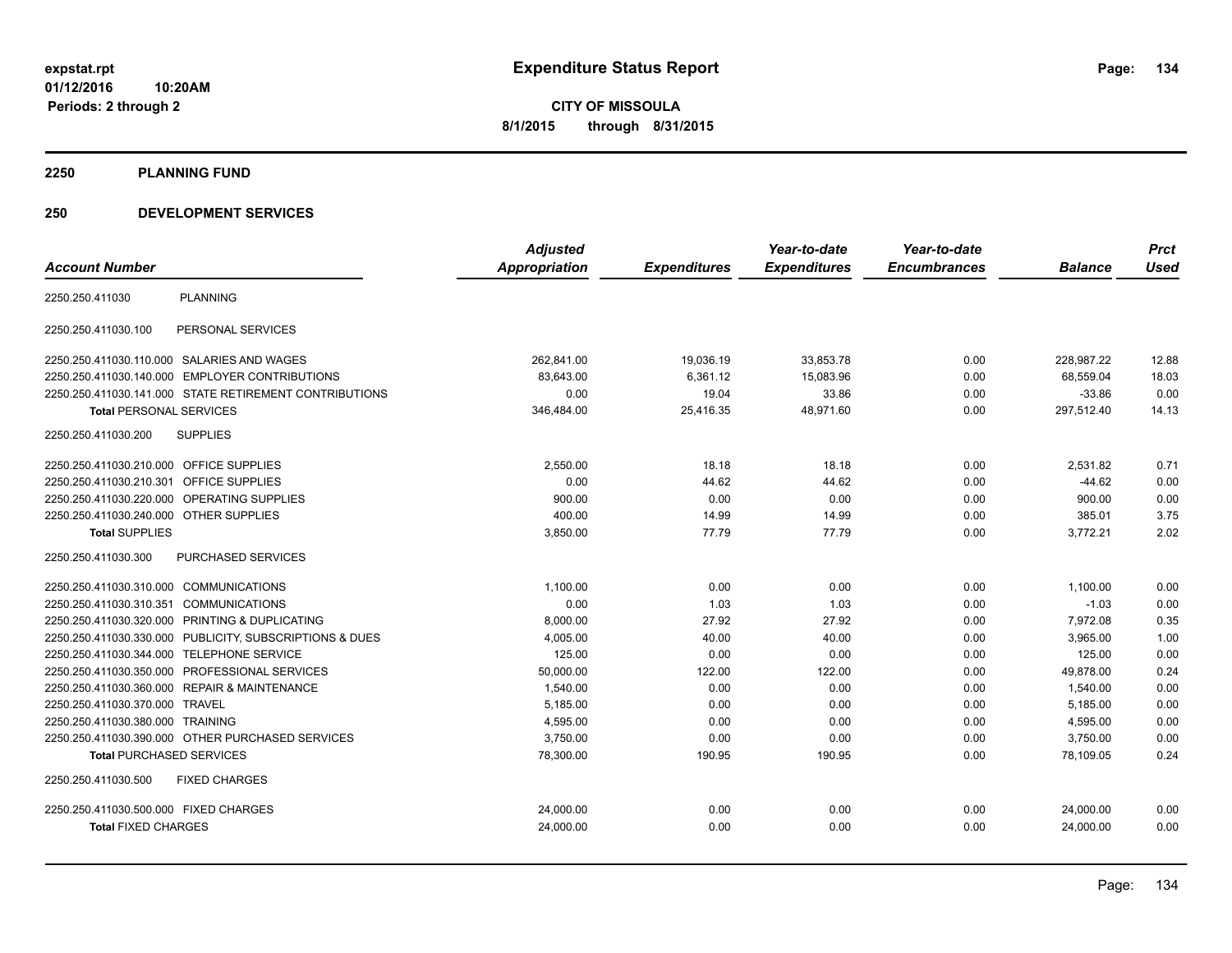**2250 PLANNING FUND**

## **250 DEVELOPMENT SERVICES**

|                             |                                     | <b>Adjusted</b>      |                     | Year-to-date        | Year-to-date        |                | <b>Prct</b> |
|-----------------------------|-------------------------------------|----------------------|---------------------|---------------------|---------------------|----------------|-------------|
| <b>Account Number</b>       |                                     | <b>Appropriation</b> | <b>Expenditures</b> | <b>Expenditures</b> | <b>Encumbrances</b> | <b>Balance</b> | <b>Used</b> |
| 2250.250.411030.800         | OTHER OBJECTS                       |                      |                     |                     |                     |                |             |
| <b>Total OTHER OBJECTS</b>  |                                     | 0.00                 | 0.00                | 0.00                | 0.00                | 0.00           | 0.00        |
| <b>Total PLANNING</b>       |                                     | 452,634.00           | 25,685.09           | 49,240.34           | 0.00                | 403,393.66     | 10.88       |
| 2250.250.411050             | DEVELOPMENT & PERMIT REVIEWS        |                      |                     |                     |                     |                |             |
| 2250.250.411050.200         | <b>SUPPLIES</b>                     |                      |                     |                     |                     |                |             |
|                             | Total DEVELOPMENT & PERMIT REVIEWS  | 0.00                 | 0.00                | 0.00                | 0.00                | 0.00           | 0.00        |
| 2250.250.411070             | <b>TRANSPORTATION</b>               |                      |                     |                     |                     |                |             |
| 2250.250.411070.100         | PERSONAL SERVICES                   |                      |                     |                     |                     |                |             |
| <b>Total TRANSPORTATION</b> |                                     | 0.00                 | 0.00                | 0.00                | 0.00                | 0.00           | 0.00        |
| 2250.250.430255             | <b>BIKE-PED PROGRAM</b>             |                      |                     |                     |                     |                |             |
| 2250.250.430255.300         | PURCHASED SERVICES                  |                      |                     |                     |                     |                |             |
| Total BIKE-PED PROGRAM      |                                     | 0.00                 | 0.00                | 0.00                | 0.00                | 0.00           | 0.00        |
| 2250.250.510110             | <b>MERCHANT SERVICES</b>            |                      |                     |                     |                     |                |             |
| 2250.250.510110.500         | <b>FIXED CHARGES</b>                |                      |                     |                     |                     |                |             |
|                             | <b>Total MERCHANT SERVICES</b>      | 0.00                 | 0.00                | 0.00                | 0.00                | 0.00           | 0.00        |
| 2250.250.521000             | INTERFUND OPERATING TRANSFERS       |                      |                     |                     |                     |                |             |
| 2250.250.521000.800         | OTHER OBJECTS                       |                      |                     |                     |                     |                |             |
|                             | Total INTERFUND OPERATING TRANSFERS | 0.00                 | 0.00                | 0.00                | 0.00                | 0.00           | 0.00        |
| <b>Total PLANNING FUND</b>  |                                     | 452,634.00           | 25,685.09           | 49,240.34           | 0.00                | 403,393.66     | 10.88       |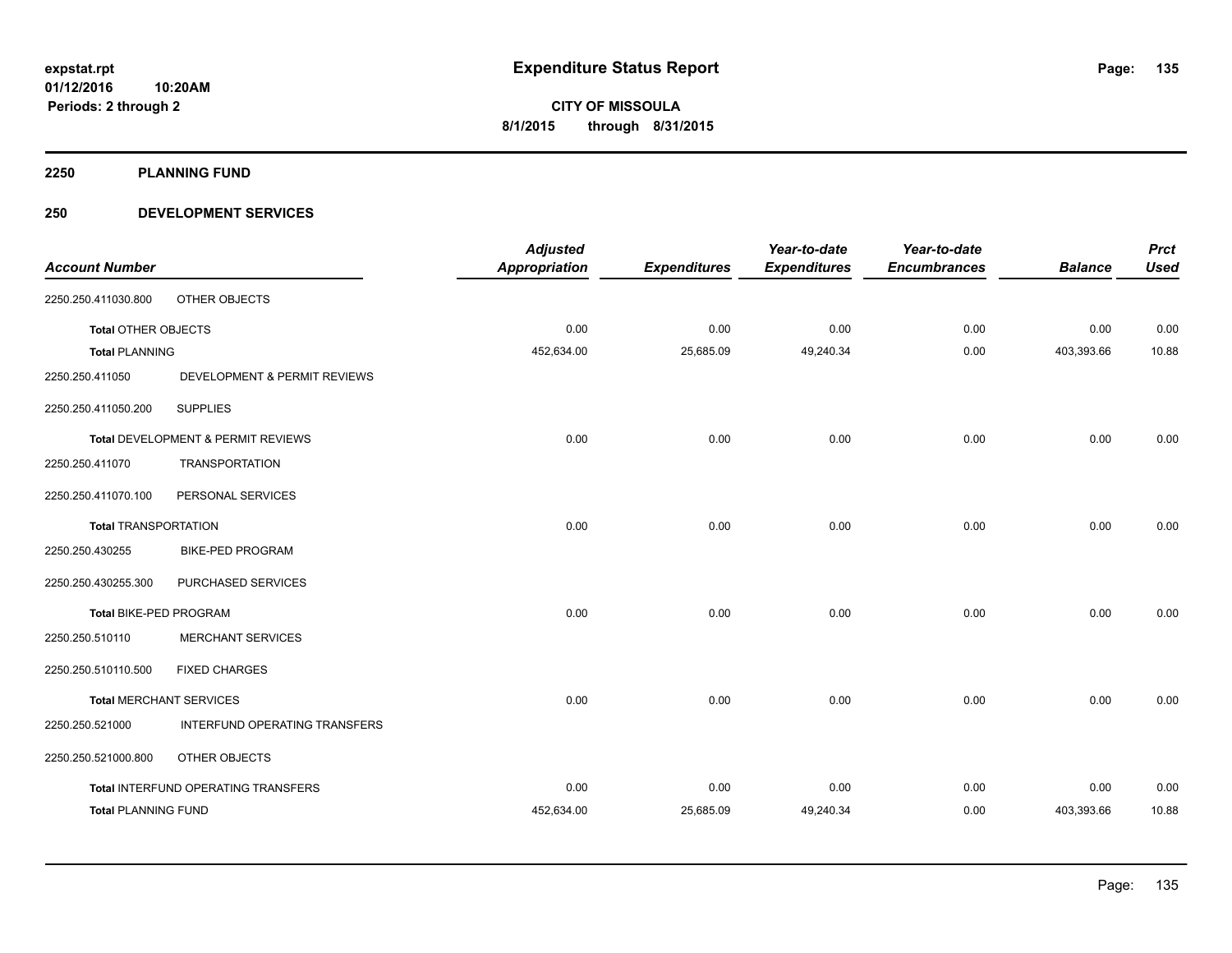## **2310 PUBLIC SAFETY INFORMATION SYSTEMS**

## **310 BUILDING INSPECTION**

| <b>Account Number</b>       |                                                | <b>Adjusted</b><br><b>Appropriation</b> | <b>Expenditures</b> | Year-to-date<br><b>Expenditures</b> | Year-to-date<br><b>Encumbrances</b> | <b>Balance</b> | <b>Prct</b><br><b>Used</b> |
|-----------------------------|------------------------------------------------|-----------------------------------------|---------------------|-------------------------------------|-------------------------------------|----------------|----------------------------|
| 2310.310.420510             | ADMINISTRATION                                 |                                         |                     |                                     |                                     |                |                            |
| 2310.310.420510.800         | OTHER OBJECTS                                  |                                         |                     |                                     |                                     |                |                            |
| <b>Total ADMINISTRATION</b> |                                                | 0.00                                    | 0.00                | 0.00                                | 0.00                                | 0.00           | 0.00                       |
| 2310.310.510110             | <b>MERCHANT SERVICES</b>                       |                                         |                     |                                     |                                     |                |                            |
| 2310.310.510110.500         | <b>FIXED CHARGES</b>                           |                                         |                     |                                     |                                     |                |                            |
|                             | <b>Total PUBLIC SAFETY INFORMATION SYSTEMS</b> | 0.00                                    | 0.00                | 0.00                                | 0.00                                | 0.00           | 0.00                       |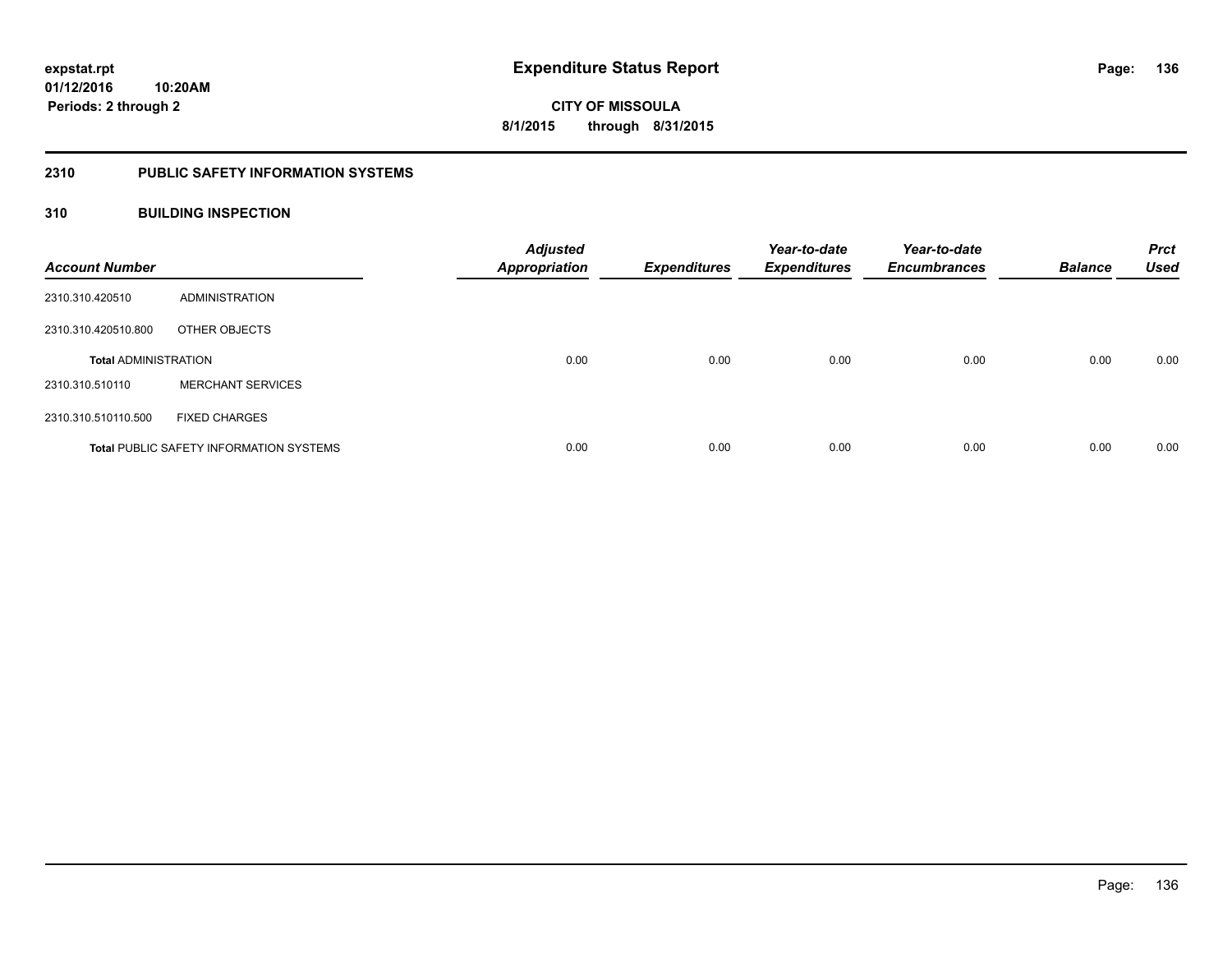## **2321 IMPACT FEE FUND**

| <b>Account Number</b> |                                                                                                    | <b>Adjusted</b><br><b>Appropriation</b> | <b>Expenditures</b> | Year-to-date<br><b>Expenditures</b> | Year-to-date<br><b>Encumbrances</b> | <b>Balance</b>               | <b>Prct</b><br><b>Used</b> |
|-----------------------|----------------------------------------------------------------------------------------------------|-----------------------------------------|---------------------|-------------------------------------|-------------------------------------|------------------------------|----------------------------|
| 2321.390.411240       | CITY HALL POLICE RESTROOMS                                                                         |                                         |                     |                                     |                                     |                              |                            |
| 2321.390.411240.900   | <b>CAPITAL OUTLAY</b>                                                                              |                                         |                     |                                     |                                     |                              |                            |
|                       | 2321.390.411240.930.000 CITY HALL POLICE RESTROOMS<br>Total CITY HALL POLICE RESTROOMS             | 74,500.00<br>74,500.00                  | 0.00<br>0.00        | 0.00<br>0.00                        | 0.00<br>0.00                        | 74,500.00<br>74,500.00       | 0.00<br>0.00               |
| 2321.390.430230       | LOWER MILLER CREEK ROW ACQ                                                                         |                                         |                     |                                     |                                     |                              |                            |
| 2321.390.430230.900   | CAPITAL OUTLAY                                                                                     |                                         |                     |                                     |                                     |                              |                            |
|                       | 2321.390.430230.930.000 GRANT CREEK I-90 MPROVEMENTS<br>Total LOWER MILLER CREEK ROW ACQ           | 200,000.00<br>200,000.00                | 0.00<br>0.00        | 0.00<br>0.00                        | 0.00<br>0.00                        | 200,000.00<br>200,000.00     | 0.00<br>0.00               |
| 2321.390.430247       | HILLVIEW WAY STREET IMPROVEMENTS                                                                   |                                         |                     |                                     |                                     |                              |                            |
| 2321.390.430247.900   | CAPITAL OUTLAY                                                                                     |                                         |                     |                                     |                                     |                              |                            |
|                       | 2321.390.430247.930.000 HILLVIEW WAY STREET IMPROVEMENTS<br>Total HILLVIEW WAY STREET IMPROVEMENTS | 1,069,122.00<br>1,069,122.00            | 0.00<br>0.00        | 0.00<br>0.00                        | 0.00<br>0.00                        | 1,069,122.00<br>1,069,122.00 | 0.00<br>0.00               |
| 2321.390.430248       | <b>CREGG LN IMPROVEMENTS</b>                                                                       |                                         |                     |                                     |                                     |                              |                            |
| 2321.390.430248.900   | <b>CAPITAL OUTLAY</b>                                                                              |                                         |                     |                                     |                                     |                              |                            |
|                       | <b>Total CREGG LN IMPROVEMENTS</b>                                                                 | 0.00                                    | 0.00                | 0.00                                | 0.00                                | 0.00                         | 0.00                       |
| 2321.390.430249       | OLD US HWY 93 IMPROVEMENTS                                                                         |                                         |                     |                                     |                                     |                              |                            |
| 2321.390.430249.900   | <b>CAPITAL OUTLAY</b>                                                                              |                                         |                     |                                     |                                     |                              |                            |
|                       | Total OLD US HWY 93 IMPROVEMENTS                                                                   | 0.00                                    | 0.00                | 0.00                                | 0.00                                | 0.00                         | 0.00                       |
| 2321.390.430255       | <b>GRANT CREEK CABLE RAIL</b>                                                                      |                                         |                     |                                     |                                     |                              |                            |
| 2321.390.430255.900   | <b>CAPITAL OUTLAY</b>                                                                              |                                         |                     |                                     |                                     |                              |                            |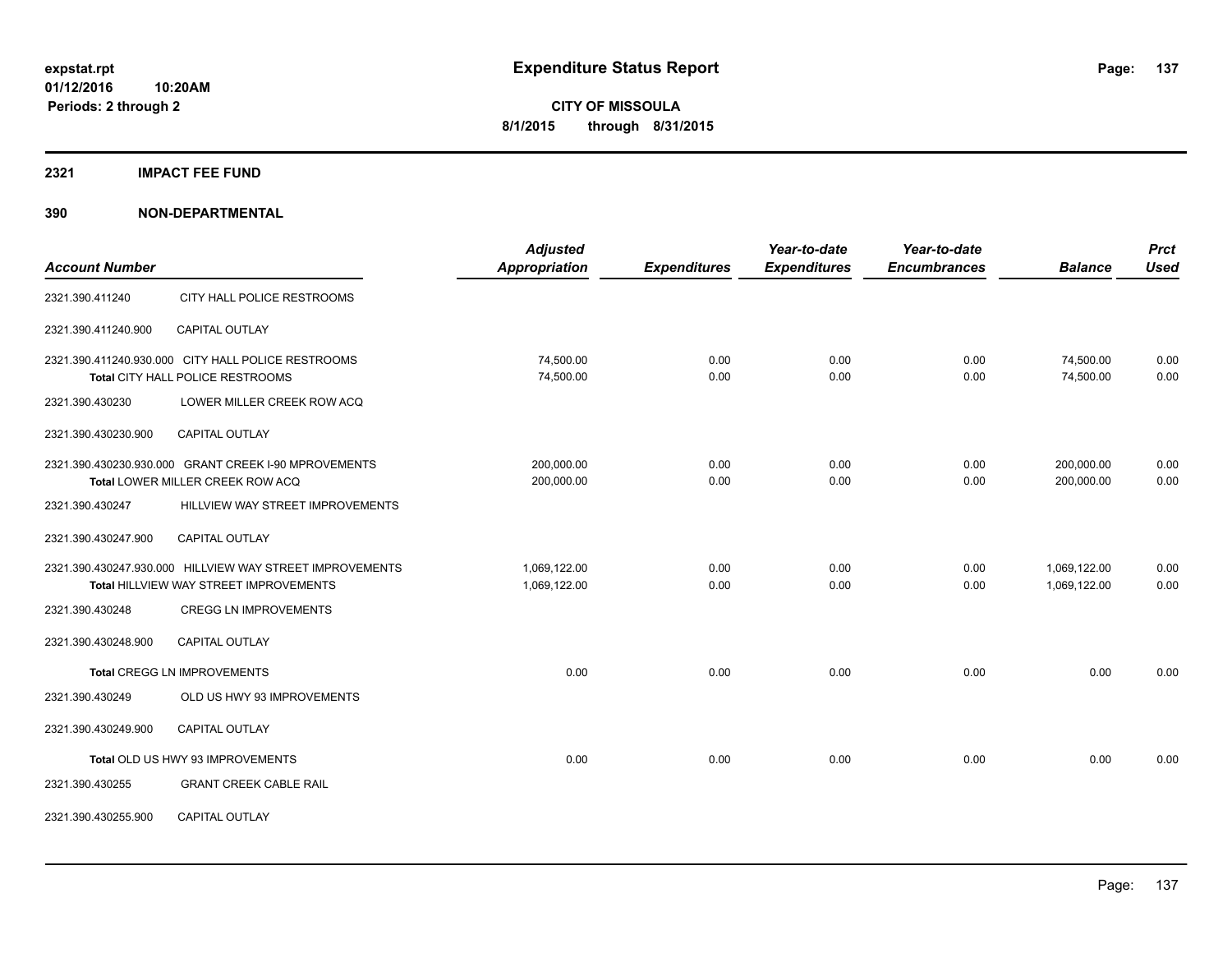## **2321 IMPACT FEE FUND**

| <b>Account Number</b>         |                                                                                       | <b>Adjusted</b><br><b>Appropriation</b> | <b>Expenditures</b> | Year-to-date<br><b>Expenditures</b> | Year-to-date<br><b>Encumbrances</b> | <b>Balance</b>         | <b>Prct</b><br><b>Used</b> |
|-------------------------------|---------------------------------------------------------------------------------------|-----------------------------------------|---------------------|-------------------------------------|-------------------------------------|------------------------|----------------------------|
|                               | 2321.390.430255.930.000 GRANT CREEK CABLE RAIL<br><b>Total GRANT CREEK CABLE RAIL</b> | 45,000.00<br>45,000.00                  | 0.00<br>0.00        | 0.00<br>0.00                        | 0.00<br>0.00                        | 45,000.00<br>45,000.00 | 0.00<br>0.00               |
| 2321.390.430260               | TRAFFIC & PEDESTRIAN SERVICES                                                         |                                         |                     |                                     |                                     |                        |                            |
| 2321.390.430260.300           | PURCHASED SERVICES                                                                    |                                         |                     |                                     |                                     |                        |                            |
|                               | <b>Total PURCHASED SERVICES</b>                                                       | 0.00                                    | 0.00                | 0.00                                | 0.00                                | 0.00                   | 0.00                       |
| 2321.390.430260.900           | CAPITAL OUTLAY                                                                        |                                         |                     |                                     |                                     |                        |                            |
|                               | Total TRAFFIC & PEDESTRIAN SERVICES                                                   | 0.00                                    | 0.00                | 0.00                                | 0.00                                | 0.00                   | 0.00                       |
| 2321.390.430261               | *** Title Not Found ***                                                               |                                         |                     |                                     |                                     |                        |                            |
| 2321.390.430261.300           | PURCHASED SERVICES                                                                    |                                         |                     |                                     |                                     |                        |                            |
|                               | <b>Total PURCHASED SERVICES</b>                                                       | 0.00                                    | 0.00                | 0.00                                | 0.00                                | 0.00                   | 0.00                       |
| 2321.390.430261.800           | OTHER OBJECTS                                                                         |                                         |                     |                                     |                                     |                        |                            |
| <b>Total OTHER OBJECTS</b>    |                                                                                       | 0.00                                    | 0.00                | 0.00                                | 0.00                                | 0.00                   | 0.00                       |
| 2321.390.430261.900           | CAPITAL OUTLAY                                                                        |                                         |                     |                                     |                                     |                        |                            |
| Total *** Title Not Found *** |                                                                                       | 0.00                                    | 0.00                | 0.00                                | 0.00                                | 0.00                   | 0.00                       |
| 2321.390.430280               | MILLER CR: BRIGGS TO MOCKINGBIRD                                                      |                                         |                     |                                     |                                     |                        |                            |
| 2321.390.430280.900           | <b>CAPITAL OUTLAY</b>                                                                 |                                         |                     |                                     |                                     |                        |                            |
|                               | Total MILLER CR: BRIGGS TO MOCKINGBIRD                                                | 0.00                                    | 0.00                | 0.00                                | 0.00                                | 0.00                   | 0.00                       |
| 2321.390.430281               | SOUTH 3RD STREET PROJECT                                                              |                                         |                     |                                     |                                     |                        |                            |
| 2321.390.430281.300           | PURCHASED SERVICES                                                                    |                                         |                     |                                     |                                     |                        |                            |
|                               | <b>Total PURCHASED SERVICES</b>                                                       | 0.00                                    | 0.00                | 0.00                                | 0.00                                | 0.00                   | 0.00                       |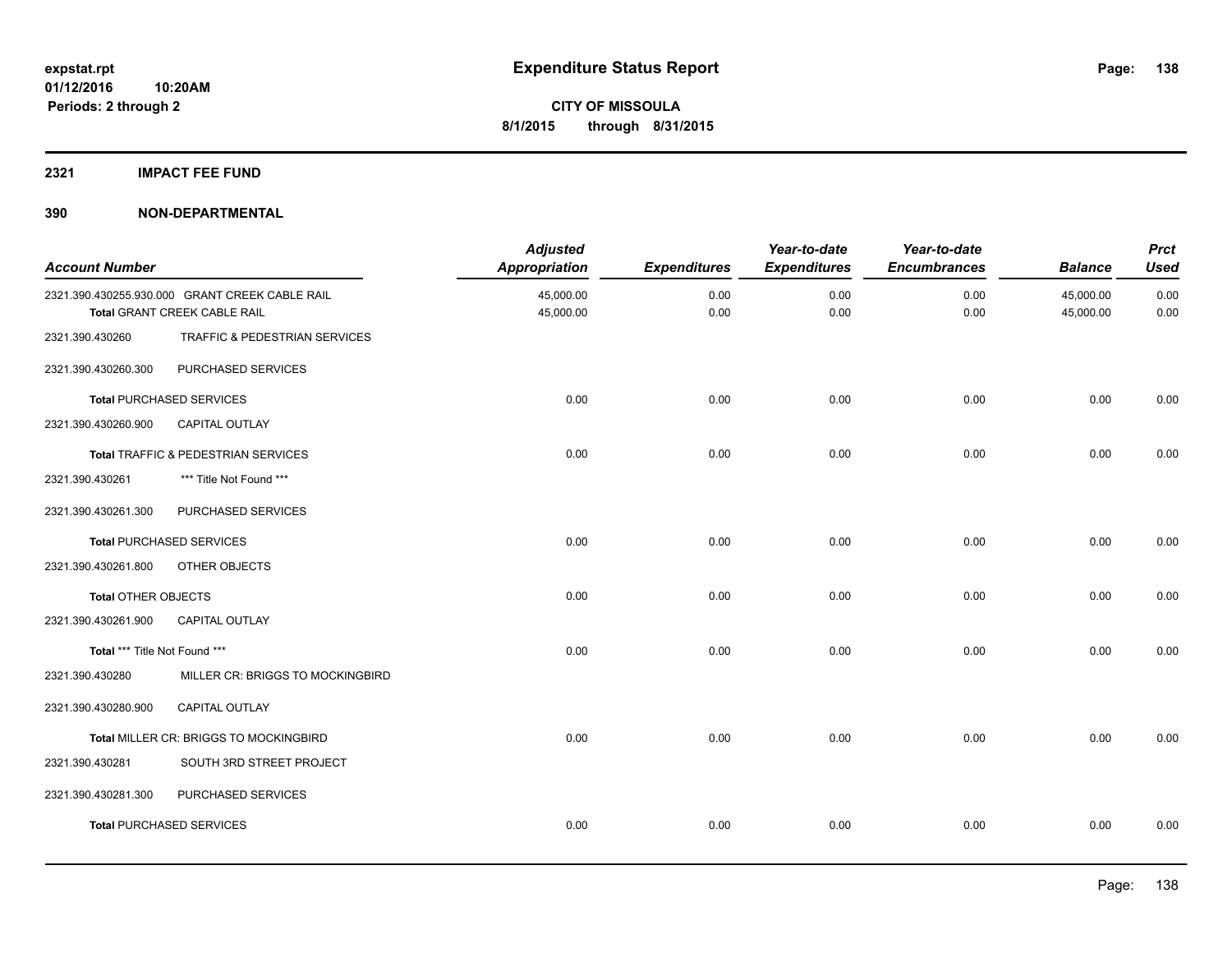## **2321 IMPACT FEE FUND**

|                                |                                                | <b>Adjusted</b> |                     | Year-to-date        | Year-to-date        |                | <b>Prct</b> |
|--------------------------------|------------------------------------------------|-----------------|---------------------|---------------------|---------------------|----------------|-------------|
| <b>Account Number</b>          |                                                | Appropriation   | <b>Expenditures</b> | <b>Expenditures</b> | <b>Encumbrances</b> | <b>Balance</b> | <b>Used</b> |
| 2321.390.430281.900            | CAPITAL OUTLAY                                 |                 |                     |                     |                     |                |             |
|                                | 2321.390.430281.930.000 SO 3RD ST/IMPROVEMENTS | 572,000.00      | 31,350.01           | 32,866.07           | 0.00                | 539,133.93     | 5.75        |
|                                | Total SOUTH 3RD STREET PROJECT                 | 572,000.00      | 31,350.01           | 32,866.07           | 0.00                | 539,133.93     | 5.75        |
| 2321.390.460401                | FORT MSLA REGIONAL PARK                        |                 |                     |                     |                     |                |             |
| 2321.390.460401.900            | <b>CAPITAL OUTLAY</b>                          |                 |                     |                     |                     |                |             |
|                                | Total FORT MSLA REGIONAL PARK                  | 0.00            | 0.00                | 0.00                | 0.00                | 0.00           | 0.00        |
| 2321.390.460404                | <b>EATON TRAIL</b>                             |                 |                     |                     |                     |                |             |
| 2321.390.460404.100            | PERSONAL SERVICES                              |                 |                     |                     |                     |                |             |
| <b>Total PERSONAL SERVICES</b> |                                                | 0.00            | 0.00                | 0.00                | 0.00                | 0.00           | 0.00        |
| 2321.390.460404.300            | PURCHASED SERVICES                             |                 |                     |                     |                     |                |             |
|                                | <b>Total PURCHASED SERVICES</b>                | 0.00            | 0.00                | 0.00                | 0.00                | 0.00           | 0.00        |
| 2321.390.460404.900            | CAPITAL OUTLAY                                 |                 |                     |                     |                     |                |             |
| <b>Total EATON TRAIL</b>       |                                                | 0.00            | 0.00                | 0.00                | 0.00                | 0.00           | 0.00        |
| 2321.390.460406                | WHITE PINE PARK                                |                 |                     |                     |                     |                |             |
| 2321.390.460406.100            | PERSONAL SERVICES                              |                 |                     |                     |                     |                |             |
| <b>Total PERSONAL SERVICES</b> |                                                | 0.00            | 0.00                | 0.00                | 0.00                | 0.00           | 0.00        |
| 2321.390.460406.300            | PURCHASED SERVICES                             |                 |                     |                     |                     |                |             |
| <b>Total WHITE PINE PARK</b>   |                                                | 0.00            | 0.00                | 0.00                | 0.00                | 0.00           | 0.00        |
| 2321.390.460408                | CONSERVATION LAND MANAGEMENT PLAN              |                 |                     |                     |                     |                |             |
| 2321.390.460408.900            | CAPITAL OUTLAY                                 |                 |                     |                     |                     |                |             |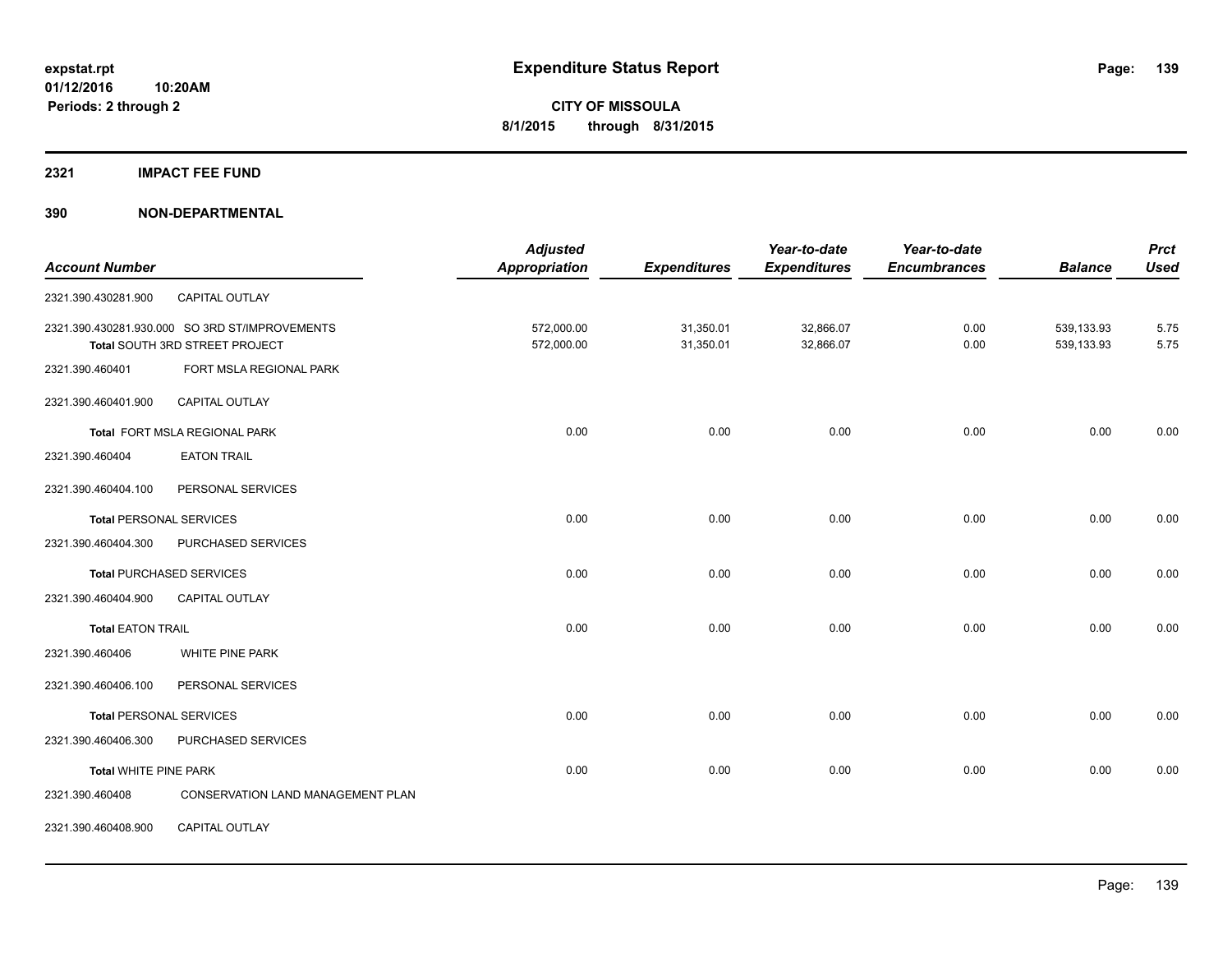**2321 IMPACT FEE FUND**

| <b>Account Number</b>           |                                                                                | <b>Adjusted</b><br>Appropriation | <b>Expenditures</b> | Year-to-date<br><b>Expenditures</b> | Year-to-date<br><b>Encumbrances</b> | <b>Balance</b>           | <b>Prct</b><br><b>Used</b> |
|---------------------------------|--------------------------------------------------------------------------------|----------------------------------|---------------------|-------------------------------------|-------------------------------------|--------------------------|----------------------------|
|                                 |                                                                                |                                  |                     |                                     |                                     |                          |                            |
|                                 | Total CONSERVATION LAND MANAGEMENT PLAN                                        | 0.00                             | 0.00                | 0.00                                | 0.00                                | 0.00                     | 0.00                       |
| 2321.390.460409                 | MISSOULA TO LOLO TRAIL                                                         |                                  |                     |                                     |                                     |                          |                            |
| 2321.390.460409.800             | OTHER OBJECTS                                                                  |                                  |                     |                                     |                                     |                          |                            |
| <b>Total OTHER OBJECTS</b>      |                                                                                | 0.00                             | 0.00                | 0.00                                | 0.00                                | 0.00                     | 0.00                       |
| 2321.390.460409.900             | CAPITAL OUTLAY                                                                 |                                  |                     |                                     |                                     |                          |                            |
|                                 | 2321.390.460409.930.000 MISSOULA TO LOLO TRAIL<br>Total MISSOULA TO LOLO TRAIL | 156,000.00<br>156,000.00         | 0.00<br>0.00        | 0.00<br>0.00                        | 0.00<br>0.00                        | 156,000.00<br>156,000.00 | 0.00<br>0.00               |
| 2321.390.460411                 | MISSOULA TO LOLO TRAIL                                                         |                                  |                     |                                     |                                     |                          |                            |
| 2321.390.460411.900             | CAPITAL OUTLAY                                                                 |                                  |                     |                                     |                                     |                          |                            |
|                                 | Total MISSOULA TO LOLO TRAIL                                                   | 0.00                             | 0.00                | 0.00                                | 0.00                                | 0.00                     | 0.00                       |
| 2321.390.460412                 | PLEASANT VIEW PARK                                                             |                                  |                     |                                     |                                     |                          |                            |
| 2321.390.460412.900             | <b>CAPITAL OUTLAY</b>                                                          |                                  |                     |                                     |                                     |                          |                            |
| <b>Total PLEASANT VIEW PARK</b> |                                                                                | 0.00                             | 0.00                | 0.00                                | 0.00                                | 0.00                     | 0.00                       |
| 2321.390.460444                 | <b>PLAYGROUNDS</b>                                                             |                                  |                     |                                     |                                     |                          |                            |
| 2321.390.460444.900             | CAPITAL OUTLAY                                                                 |                                  |                     |                                     |                                     |                          |                            |
| <b>Total PLAYGROUNDS</b>        | 2321.390.460444.930.000 PARK TRAIL BOND PLAYGROUNDS                            | 30,000.00<br>30,000.00           | 0.00<br>0.00        | 0.00<br>0.00                        | 0.00<br>0.00                        | 30,000.00<br>30,000.00   | 0.00<br>0.00               |
| 2321.390.510000                 | UNALLOCATED IMPACT FEES                                                        |                                  |                     |                                     |                                     |                          |                            |
| 2321.390.510000.800             | <b>OTHER OBJECTS</b>                                                           |                                  |                     |                                     |                                     |                          |                            |
| <b>Total OTHER OBJECTS</b>      |                                                                                | 0.00                             | 0.00                | 0.00                                | 0.00                                | 0.00                     | 0.00                       |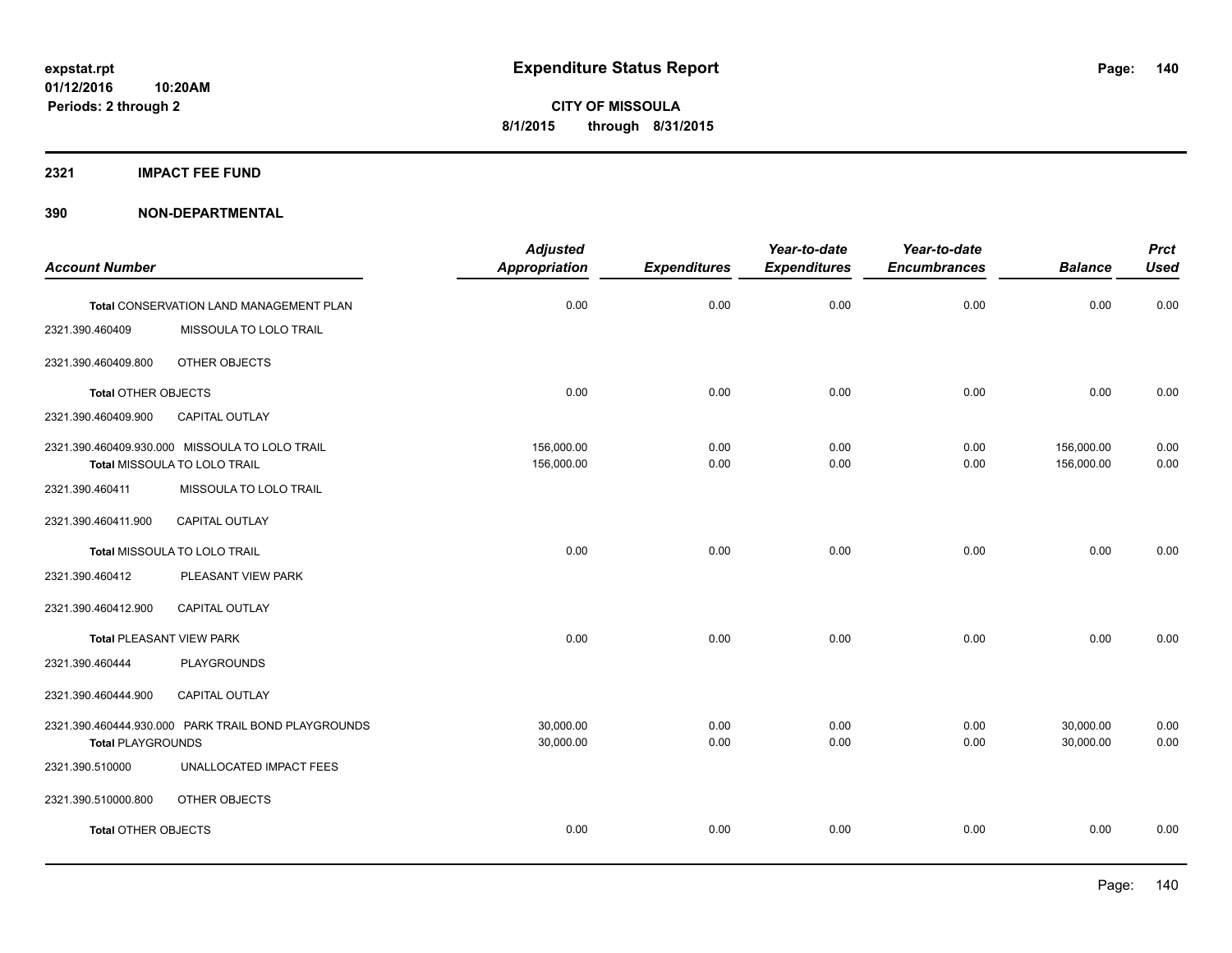## **2321 IMPACT FEE FUND**

| <b>Account Number</b>                |                                      | <b>Adjusted</b><br><b>Appropriation</b> | <b>Expenditures</b> | Year-to-date<br><b>Expenditures</b> | Year-to-date<br><b>Encumbrances</b> | <b>Balance</b>           | <b>Prct</b><br>Used |
|--------------------------------------|--------------------------------------|-----------------------------------------|---------------------|-------------------------------------|-------------------------------------|--------------------------|---------------------|
| 2321.390.510000.900                  | <b>CAPITAL OUTLAY</b>                |                                         |                     |                                     |                                     |                          |                     |
| 2321.390.510000.930.000 IMPROVEMENTS | <b>Total UNALLOCATED IMPACT FEES</b> | 253.378.00<br>253,378.00                | 0.00<br>0.00        | 0.00<br>0.00                        | 0.00<br>0.00                        | 253.378.00<br>253,378.00 | 0.00<br>0.00        |
| 2321.390.510110                      | <b>MERCHANT SERVICES</b>             |                                         |                     |                                     |                                     |                          |                     |
| 2321.390.510110.500                  | <b>FIXED CHARGES</b>                 |                                         |                     |                                     |                                     |                          |                     |
|                                      | <b>Total MERCHANT SERVICES</b>       | 0.00                                    | 0.00                | 0.00                                | 0.00                                | 0.00                     | 0.00                |
| <b>Total IMPACT FEE FUND</b>         |                                      | 2,400,000.00                            | 31.350.01           | 32,866.07                           | 0.00                                | 2,367,133.93             | 1.37                |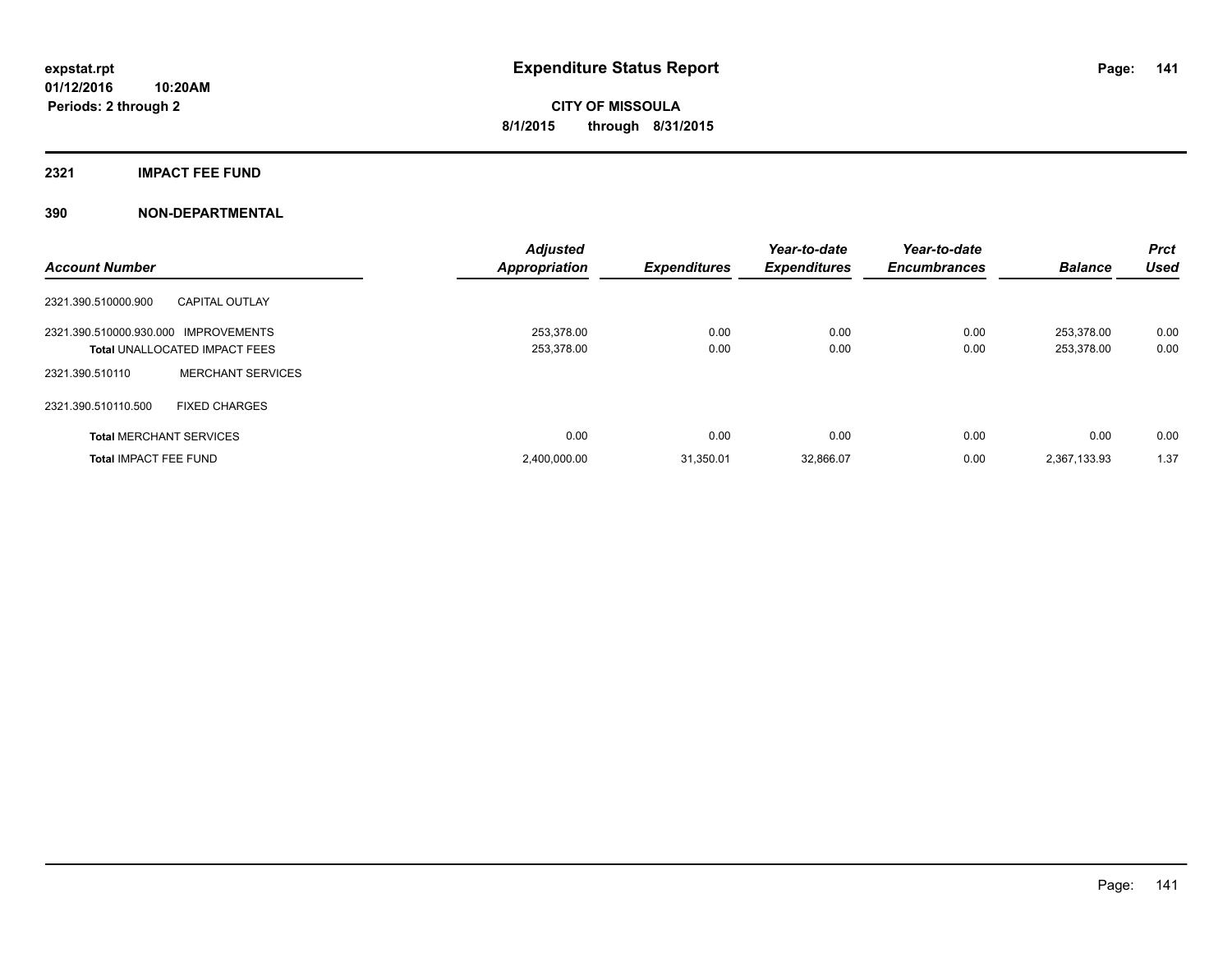**Periods: 2 through 2**

**CITY OF MISSOULA 8/1/2015 through 8/31/2015**

## **2322 GEORGE ELMER/CATTLE DR INTERSECTION**

## **390 NON-DEPARTMENTAL**

**10:20AM**

| <b>Account Number</b>                             |                                                                                                   | <b>Adjusted</b><br><b>Appropriation</b> | <b>Expenditures</b> | Year-to-date<br><b>Expenditures</b> | Year-to-date<br><b>Encumbrances</b> | <b>Balance</b>         | <b>Prct</b><br><b>Used</b> |
|---------------------------------------------------|---------------------------------------------------------------------------------------------------|-----------------------------------------|---------------------|-------------------------------------|-------------------------------------|------------------------|----------------------------|
| 2322.390.510100                                   | SPECIAL ASSESSMENTS                                                                               |                                         |                     |                                     |                                     |                        |                            |
| 2322.390.510100.300                               | PURCHASED SERVICES                                                                                |                                         |                     |                                     |                                     |                        |                            |
| 2322.390.510100.800                               | 2322.390.510100.350.000 PROFESSIONAL SERVICES<br><b>Total PURCHASED SERVICES</b><br>OTHER OBJECTS | 15,000.00<br>15,000.00                  | 0.00<br>0.00        | 0.00<br>0.00                        | 0.00<br>0.00                        | 15,000.00<br>15,000.00 | 0.00<br>0.00               |
| <b>Total OTHER OBJECTS</b><br>2322.390.510100.900 | <b>CAPITAL OUTLAY</b>                                                                             | 0.00                                    | 0.00                | 0.00                                | 0.00                                | 0.00                   | 0.00                       |
| <b>Total CAPITAL OUTLAY</b>                       |                                                                                                   | 0.00                                    | 0.00                | 0.00                                | 0.00                                | 0.00                   | 0.00                       |
| 2322.390.510110                                   | <b>Total SPECIAL ASSESSMENTS</b><br><b>MERCHANT SERVICES</b>                                      | 15,000.00                               | 0.00                | 0.00                                | 0.00                                | 15,000.00              | 0.00                       |
| 2322.390.510110.500                               | <b>FIXED CHARGES</b>                                                                              |                                         |                     |                                     |                                     |                        |                            |
|                                                   | <b>Total MERCHANT SERVICES</b>                                                                    | 0.00                                    | 0.00                | 0.00                                | 0.00                                | 0.00                   | 0.00                       |
|                                                   | Total GEORGE ELMER/CATTLE DR INTERSECTION                                                         | 15,000.00                               | 0.00                | 0.00                                | 0.00                                | 15,000.00              | 0.00                       |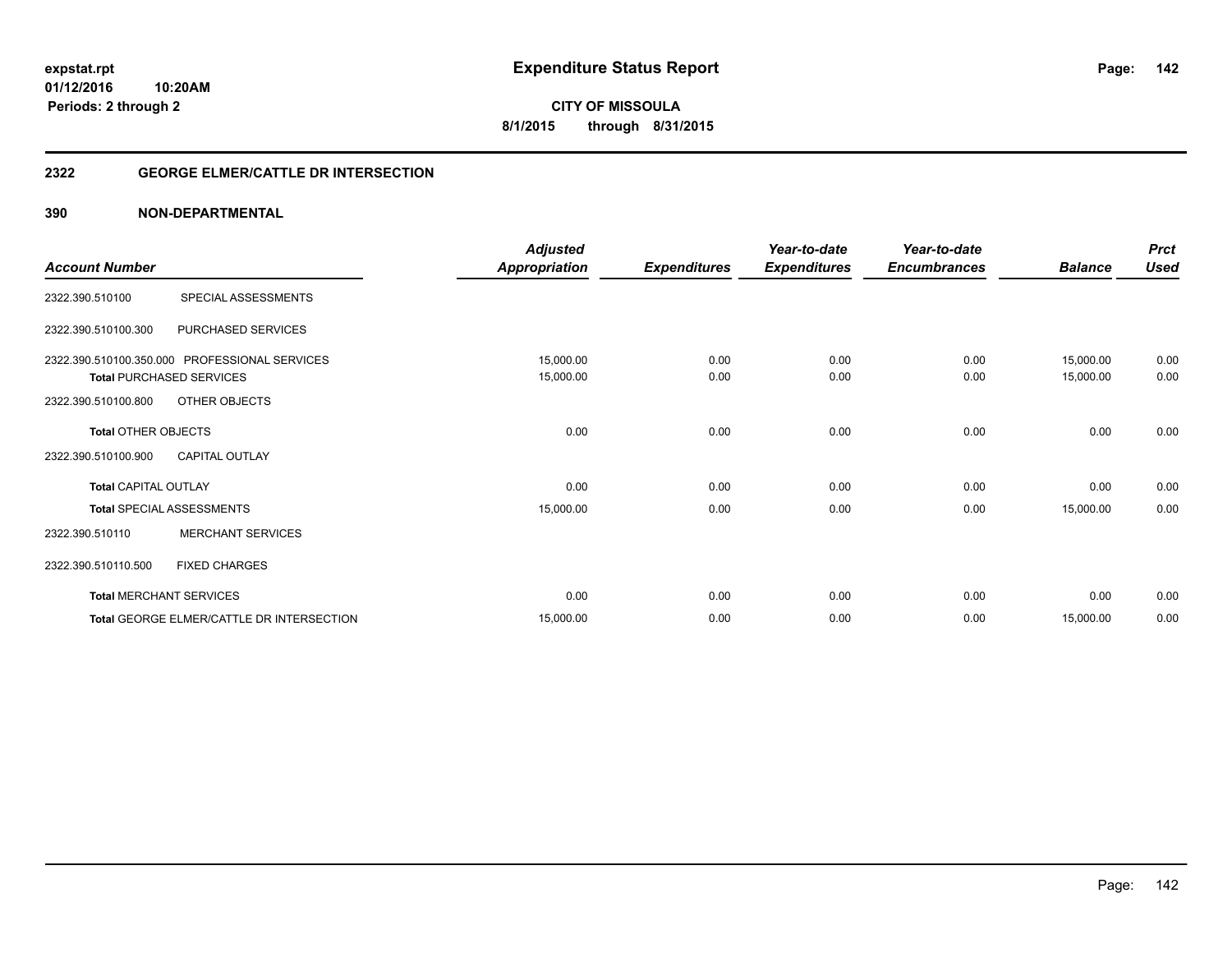**01/12/2016 10:20AM Periods: 2 through 2**

**CITY OF MISSOULA 8/1/2015 through 8/31/2015**

## **2365 PUBLIC ART FUND**

## **220 MAYOR**

| <b>Account Number</b>                                                                                                           | <b>Adjusted</b><br>Appropriation | <b>Expenditures</b>  | Year-to-date<br><b>Expenditures</b> | Year-to-date<br><b>Encumbrances</b> | <b>Balance</b>       | <b>Prct</b><br>Used |
|---------------------------------------------------------------------------------------------------------------------------------|----------------------------------|----------------------|-------------------------------------|-------------------------------------|----------------------|---------------------|
| PUBLIC ART PROJECTS<br>2365.220.460518                                                                                          |                                  |                      |                                     |                                     |                      |                     |
| 2365.220.460518.300<br><b>PURCHASED SERVICES</b>                                                                                |                                  |                      |                                     |                                     |                      |                     |
| 2365.220.460518.350.000 PROFESSIONAL SERVICES<br><b>Total PURCHASED SERVICES</b><br><b>OTHER OBJECTS</b><br>2365.220.460518.800 | 7,350.00<br>7,350.00             | 3,000.00<br>3,000.00 | 3,000.00<br>3,000.00                | 0.00<br>0.00                        | 4,350.00<br>4,350.00 | 40.82<br>40.82      |
| <b>Total OTHER OBJECTS</b><br>2365.220.460518.900<br><b>CAPITAL OUTLAY</b>                                                      | 0.00                             | 0.00                 | 0.00                                | 0.00                                | 0.00                 | 0.00                |
| 2365.220.460518.930.000 IMPROVEMENTS<br><b>Total CAPITAL OUTLAY</b>                                                             | 5,615.00<br>5,615.00             | 2,500.00<br>2,500.00 | 2,500.00<br>2,500.00                | 0.00<br>0.00                        | 3,115.00<br>3,115.00 | 44.52<br>44.52      |
| <b>Total PUBLIC ART PROJECTS</b>                                                                                                | 12,965.00                        | 5,500.00             | 5,500.00                            | 0.00                                | 7,465.00             | 42.42               |
| <b>MERCHANT SERVICES</b><br>2365.220.510110                                                                                     |                                  |                      |                                     |                                     |                      |                     |
| <b>FIXED CHARGES</b><br>2365.220.510110.500                                                                                     |                                  |                      |                                     |                                     |                      |                     |
| <b>Total FIXED CHARGES</b>                                                                                                      | 0.00                             | 0.00                 | 0.00                                | 0.00                                | 0.00                 | 0.00                |
| <b>Total MERCHANT SERVICES</b>                                                                                                  | 0.00                             | 0.00                 | 0.00                                | 0.00                                | 0.00                 | 0.00                |
| <b>Total PUBLIC ART FUND</b>                                                                                                    | 12.965.00                        | 5,500.00             | 5,500.00                            | 0.00                                | 7,465.00             | 42.42               |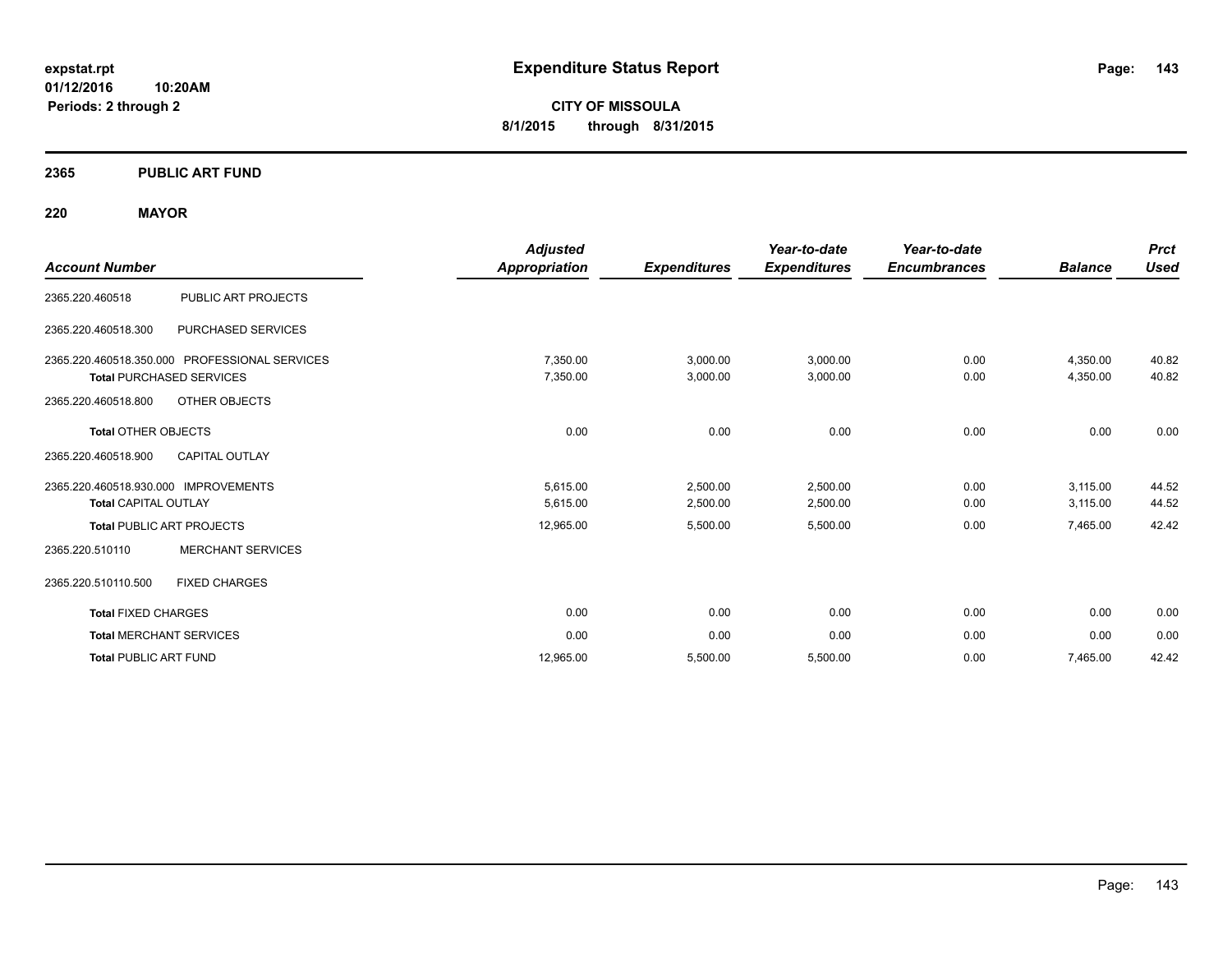## **2371 EMPLOYEE HEALTH INSURANCE LEVY FUND**

| <b>Account Number</b>          |                                                  | <b>Adjusted</b><br><b>Appropriation</b> | <b>Expenditures</b> | Year-to-date<br><b>Expenditures</b> | Year-to-date<br><b>Encumbrances</b> | <b>Balance</b> | <b>Prct</b><br><b>Used</b> |
|--------------------------------|--------------------------------------------------|-----------------------------------------|---------------------|-------------------------------------|-------------------------------------|----------------|----------------------------|
| 2371.390.510110                | <b>MERCHANT SERVICES</b>                         |                                         |                     |                                     |                                     |                |                            |
| 2371.390.510110.500            | <b>FIXED CHARGES</b>                             |                                         |                     |                                     |                                     |                |                            |
| <b>Total MERCHANT SERVICES</b> |                                                  | 0.00                                    | 0.00                | 0.00                                | 0.00                                | 0.00           | 0.00                       |
| 2371.390.521000                | INTERFUND OPERATING TRANSFERS                    |                                         |                     |                                     |                                     |                |                            |
| 2371.390.521000.800            | OTHER OBJECTS                                    |                                         |                     |                                     |                                     |                |                            |
|                                | 2371.390.521000.820.000 TRANSFERS TO OTHER FUNDS | 4,462.00                                | 0.00                | 0.00                                | 0.00                                | 4,462.00       | 0.00                       |
|                                | <b>Total INTERFUND OPERATING TRANSFERS</b>       | 4,462.00                                | 0.00                | 0.00                                | 0.00                                | 4,462.00       | 0.00                       |
|                                | Total EMPLOYEE HEALTH INSURANCE LEVY FUND        | 4,462.00                                | 0.00                | 0.00                                | 0.00                                | 4,462.00       | 0.00                       |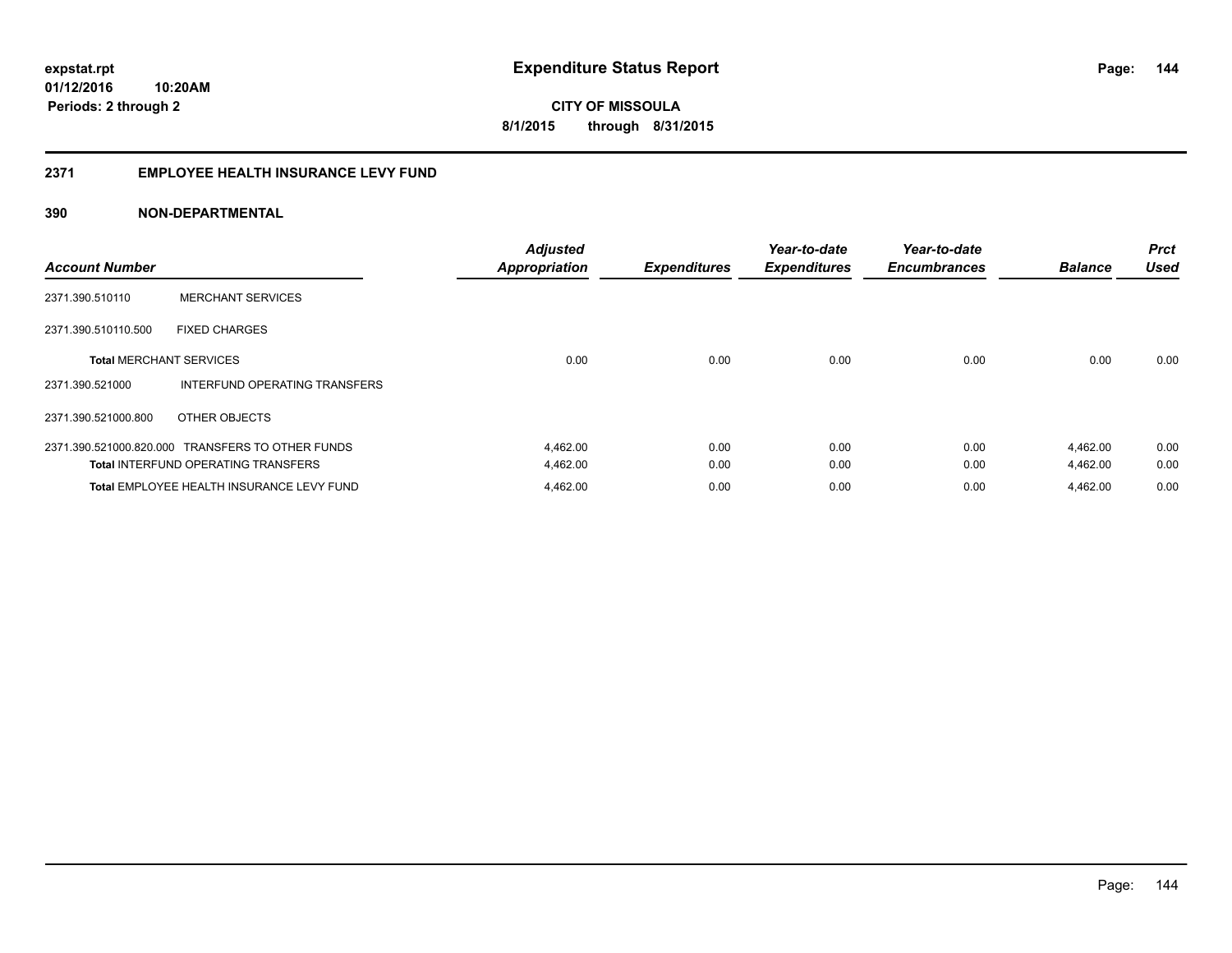### **2372 PERMISSIVE MEDICAL LEVY**

# **390 NON-DEPARTMENTAL**

| <b>Account Number</b>          |                                                  | <b>Adjusted</b><br><b>Appropriation</b> | <b>Expenditures</b> | Year-to-date<br><b>Expenditures</b> | Year-to-date<br><b>Encumbrances</b> | <b>Balance</b> | <b>Prct</b><br><b>Used</b> |
|--------------------------------|--------------------------------------------------|-----------------------------------------|---------------------|-------------------------------------|-------------------------------------|----------------|----------------------------|
| 2372.390.510110                | <b>MERCHANT SERVICES</b>                         |                                         |                     |                                     |                                     |                |                            |
| 2372.390.510110.500            | <b>FIXED CHARGES</b>                             |                                         |                     |                                     |                                     |                |                            |
| <b>Total MERCHANT SERVICES</b> |                                                  | 0.00                                    | 0.00                | 0.00                                | 0.00                                | 0.00           | 0.00                       |
| 2372.390.521000                | INTERFUND OPERATING TRANSFERS                    |                                         |                     |                                     |                                     |                |                            |
| 2372.390.521000.800            | OTHER OBJECTS                                    |                                         |                     |                                     |                                     |                |                            |
|                                | 2372.390.521000.820.000 TRANSFERS TO OTHER FUNDS | 4,405,445.00                            | 0.00                | 0.00                                | 0.00                                | 4,405,445.00   | 0.00                       |
|                                | <b>Total INTERFUND OPERATING TRANSFERS</b>       | 4,405,445.00                            | 0.00                | 0.00                                | 0.00                                | 4,405,445.00   | 0.00                       |
|                                | <b>Total PERMISSIVE MEDICAL LEVY</b>             | 4,405,445.00                            | 0.00                | 0.00                                | 0.00                                | 4.405.445.00   | 0.00                       |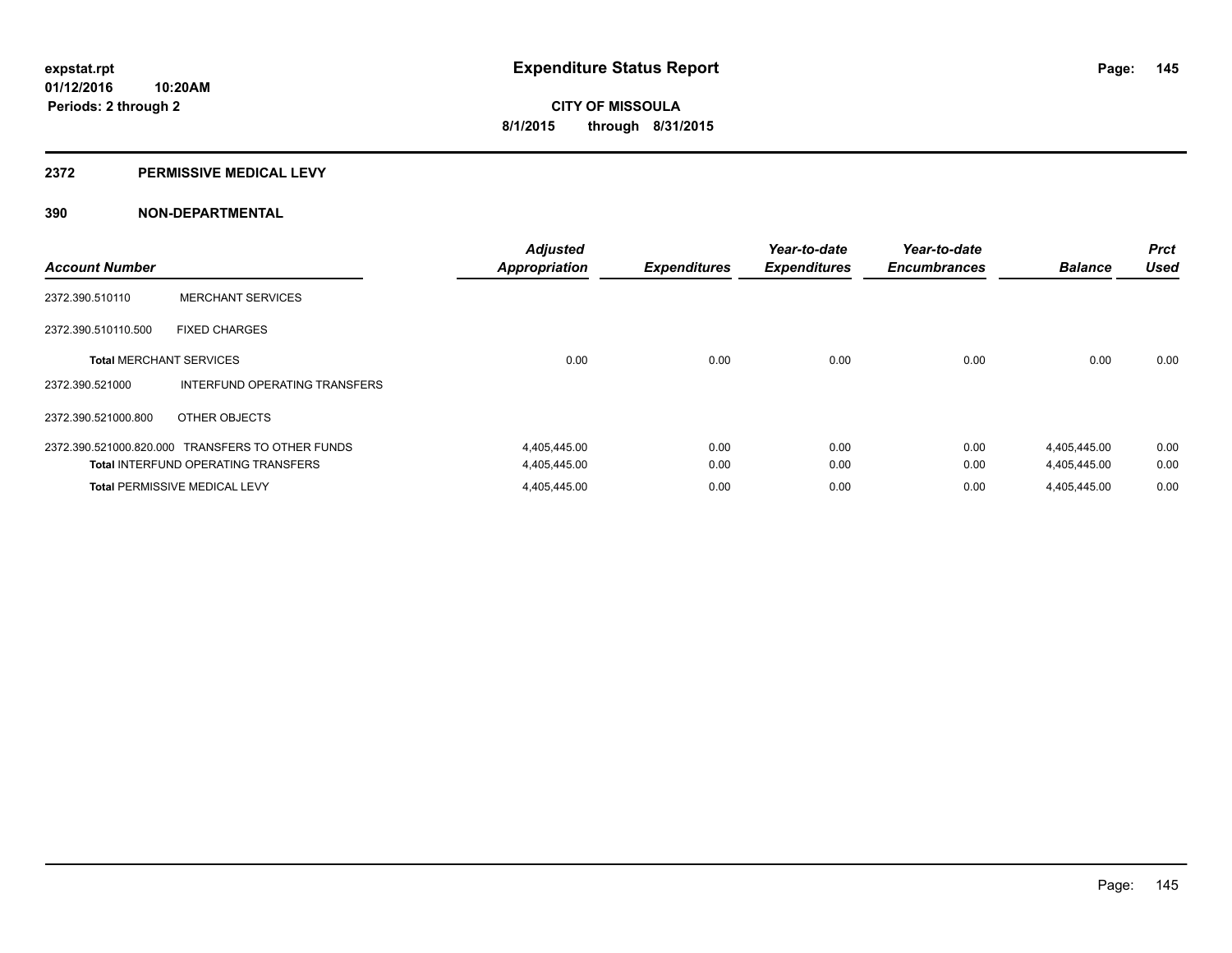**Periods: 2 through 2**

**CITY OF MISSOULA 8/1/2015 through 8/31/2015**

## **2389 CABLE TELEVISION FRANCHISE FUND**

# **390 NON-DEPARTMENTAL**

**10:20AM**

|                                  |                                                  | <b>Adjusted</b>      |                     | Year-to-date        | Year-to-date        |                | <b>Prct</b> |
|----------------------------------|--------------------------------------------------|----------------------|---------------------|---------------------|---------------------|----------------|-------------|
| <b>Account Number</b>            |                                                  | <b>Appropriation</b> | <b>Expenditures</b> | <b>Expenditures</b> | <b>Encumbrances</b> | <b>Balance</b> | <b>Used</b> |
| 2389.390.411810                  | <b>CABLE TV FRANCHISE</b>                        |                      |                     |                     |                     |                |             |
| 2389.390.411810.300              | PURCHASED SERVICES                               |                      |                     |                     |                     |                |             |
|                                  | 2389.390.411810.350.000 PROFESSIONAL SERVICES    | 5.000.00             | 0.00                | 0.00                | 0.00                | 5,000.00       | 0.00        |
| 2389.390.411810.370.000 TRAVEL   |                                                  | 1,000.00             | 0.00                | 0.00                | 0.00                | 1,000.00       | 0.00        |
| 2389.390.411810.380.000 TRAINING |                                                  | 1.000.00             | 0.00                | 0.00                | 0.00                | 1.000.00       | 0.00        |
|                                  | <b>Total PURCHASED SERVICES</b>                  | 7,000.00             | 0.00                | 0.00                | 0.00                | 7,000.00       | 0.00        |
| 2389.390.411810.700              | <b>GRANTS &amp; CONTRIBUTIONS</b>                |                      |                     |                     |                     |                |             |
|                                  | 2389.390.411810.700.000 GRANTS & CONTRIBUTIONS   | 440,000.00           | 0.00                | 0.00                | 0.00                | 440,000.00     | 0.00        |
|                                  | <b>Total GRANTS &amp; CONTRIBUTIONS</b>          | 440,000.00           | 0.00                | 0.00                | 0.00                | 440,000.00     | 0.00        |
| 2389.390.411810.800              | OTHER OBJECTS                                    |                      |                     |                     |                     |                |             |
|                                  | 2389.390.411810.820.000 TRANSFERS TO OTHER FUNDS | 251,433.00           | 0.00                | 0.00                | 0.00                | 251,433.00     | 0.00        |
| <b>Total OTHER OBJECTS</b>       |                                                  | 251,433.00           | 0.00                | 0.00                | 0.00                | 251,433.00     | 0.00        |
| 2389.390.411810.900              | <b>CAPITAL OUTLAY</b>                            |                      |                     |                     |                     |                |             |
|                                  | 2389.390.411810.940.000 MACHINERY & EQUIPMENT    | 37.567.00            | 5.171.32            | 5.171.32            | 0.00                | 32.395.68      | 13.77       |
| <b>Total CAPITAL OUTLAY</b>      |                                                  | 37,567.00            | 5,171.32            | 5,171.32            | 0.00                | 32,395.68      | 13.77       |
| <b>Total CABLE TV FRANCHISE</b>  |                                                  | 736,000.00           | 5,171.32            | 5.171.32            | 0.00                | 730.828.68     | 0.70        |
| 2389.390.510110                  | <b>MERCHANT SERVICES</b>                         |                      |                     |                     |                     |                |             |
| 2389.390.510110.500              | <b>FIXED CHARGES</b>                             |                      |                     |                     |                     |                |             |
| <b>Total MERCHANT SERVICES</b>   |                                                  | 0.00                 | 0.00                | 0.00                | 0.00                | 0.00           | 0.00        |
|                                  | <b>Total CABLE TELEVISION FRANCHISE FUND</b>     | 736.000.00           | 5,171.32            | 5.171.32            | 0.00                | 730.828.68     | 0.70        |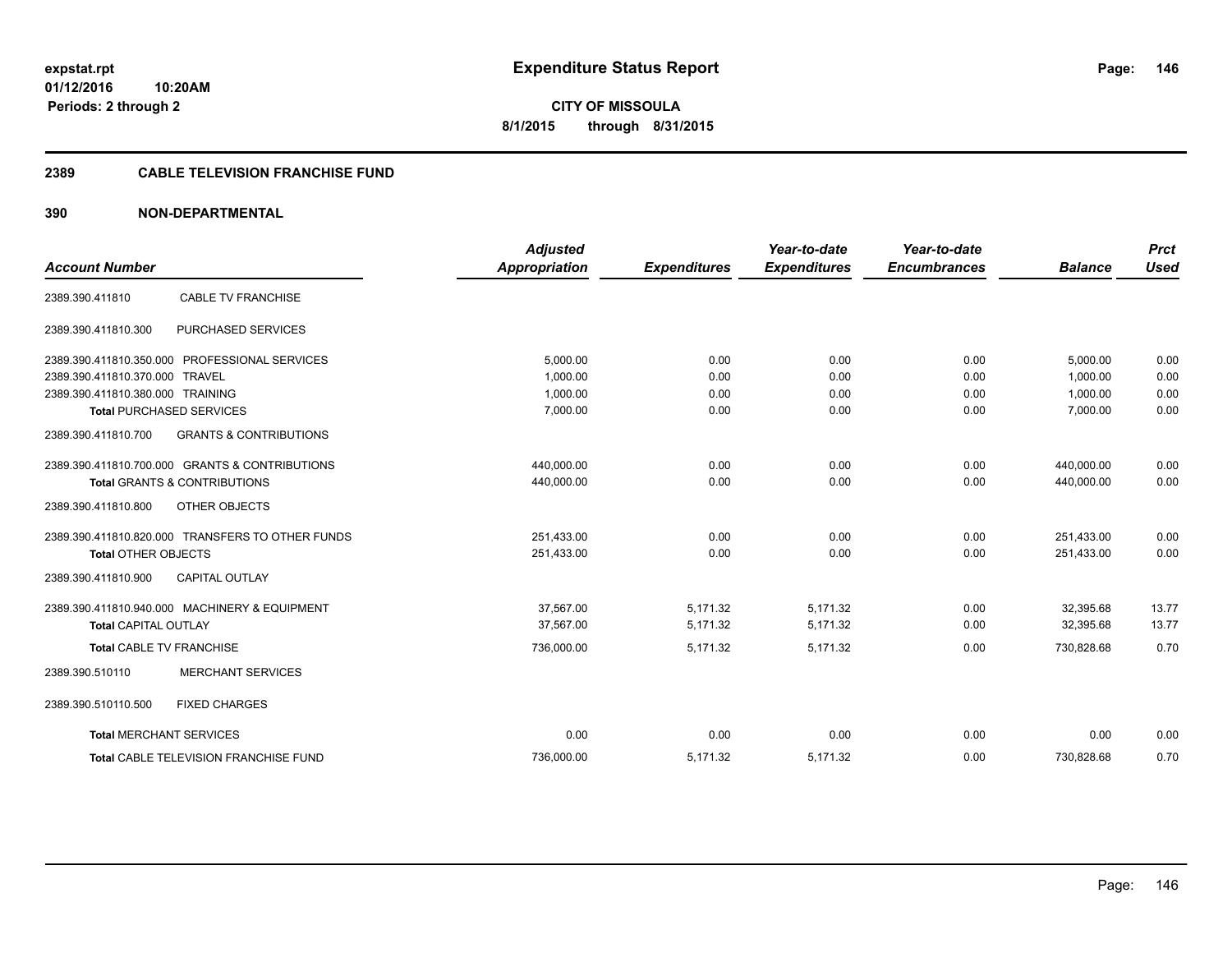**CITY OF MISSOULA 8/1/2015 through 8/31/2015**

# **2390 DRUG FORFEITURE FUND**

| <b>Account Number</b>                  |                                                  | <b>Adjusted</b><br><b>Appropriation</b> | <b>Expenditures</b> | Year-to-date<br><b>Expenditures</b> | Year-to-date<br><b>Encumbrances</b> | <b>Balance</b> | <b>Prct</b><br><b>Used</b> |
|----------------------------------------|--------------------------------------------------|-----------------------------------------|---------------------|-------------------------------------|-------------------------------------|----------------|----------------------------|
|                                        |                                                  |                                         |                     |                                     |                                     |                |                            |
| 2390.290.420142                        | <b>NARCOTICS</b>                                 |                                         |                     |                                     |                                     |                |                            |
| 2390.290.420142.100                    | PERSONAL SERVICES                                |                                         |                     |                                     |                                     |                |                            |
| <b>Total PERSONAL SERVICES</b>         |                                                  | 0.00                                    | 0.00                | 0.00                                | 0.00                                | 0.00           | 0.00                       |
| 2390.290.420142.200                    | <b>SUPPLIES</b>                                  |                                         |                     |                                     |                                     |                |                            |
|                                        | 2390.290.420142.220.000 OPERATING SUPPLIES       | 3.000.00                                | 1,619.31            | 1,714.29                            | 0.00                                | 1,285.71       | 57.14                      |
|                                        | 2390.290.420142.230.000 REPAIR/MAINTENANCE       | 3,000.00                                | 0.00                | 0.00                                | 0.00                                | 3,000.00       | 0.00                       |
| 2390.290.420142.231.000 GASOLINE       |                                                  | 500.00                                  | 0.00                | 0.00                                | 0.00                                | 500.00         | 0.00                       |
| <b>Total SUPPLIES</b>                  |                                                  | 6,500.00                                | 1,619.31            | 1,714.29                            | 0.00                                | 4,785.71       | 26.37                      |
| 2390.290.420142.300                    | PURCHASED SERVICES                               |                                         |                     |                                     |                                     |                |                            |
| 2390.290.420142.310.000 COMMUNICATIONS |                                                  | 500.00                                  | 0.00                | 0.00                                | 0.00                                | 500.00         | 0.00                       |
|                                        | 2390.290.420142.320.000 PRINTING & DUPLICATING   | 300.00                                  | 0.00                | 0.00                                | 0.00                                | 300.00         | 0.00                       |
|                                        | 2390.290.420142.360.000 REPAIR & MAINTENANCE     | 1,000.00                                | 0.00                | 0.00                                | 0.00                                | 1,000.00       | 0.00                       |
| 2390.290.420142.370.000 TRAVEL         |                                                  | 4,000.00                                | 361.05              | 361.05                              | 0.00                                | 3,638.95       | 9.03                       |
| 2390.290.420142.380.000 TRAINING       |                                                  | 2,000.00                                | 0.00                | 0.00                                | 0.00                                | 2,000.00       | 0.00                       |
|                                        | 2390.290.420142.390.000 OTHER PURCHASED SERVICES | 500.00                                  | 0.00                | 0.00                                | 0.00                                | 500.00         | 0.00                       |
| <b>Total PURCHASED SERVICES</b>        |                                                  | 8,300.00                                | 361.05              | 361.05                              | 0.00                                | 7,938.95       | 4.35                       |
| 2390.290.420142.500                    | <b>FIXED CHARGES</b>                             |                                         |                     |                                     |                                     |                |                            |
| 2390.290.420142.500.000 FIXED CHARGES  |                                                  | 1,000.00                                | 0.00                | 0.00                                | 0.00                                | 1,000.00       | 0.00                       |
| <b>Total FIXED CHARGES</b>             |                                                  | 1,000.00                                | 0.00                | 0.00                                | 0.00                                | 1,000.00       | 0.00                       |
| 2390.290.420142.700                    | <b>GRANTS &amp; CONTRIBUTIONS</b>                |                                         |                     |                                     |                                     |                |                            |
|                                        | <b>Total GRANTS &amp; CONTRIBUTIONS</b>          | 0.00                                    | 0.00                | 0.00                                | 0.00                                | 0.00           | 0.00                       |
| 2390.290.420142.800                    | OTHER OBJECTS                                    |                                         |                     |                                     |                                     |                |                            |
| <b>Total OTHER OBJECTS</b>             |                                                  | 0.00                                    | 0.00                | 0.00                                | 0.00                                | 0.00           | 0.00                       |
| 2390.290.420142.900                    | <b>CAPITAL OUTLAY</b>                            |                                         |                     |                                     |                                     |                |                            |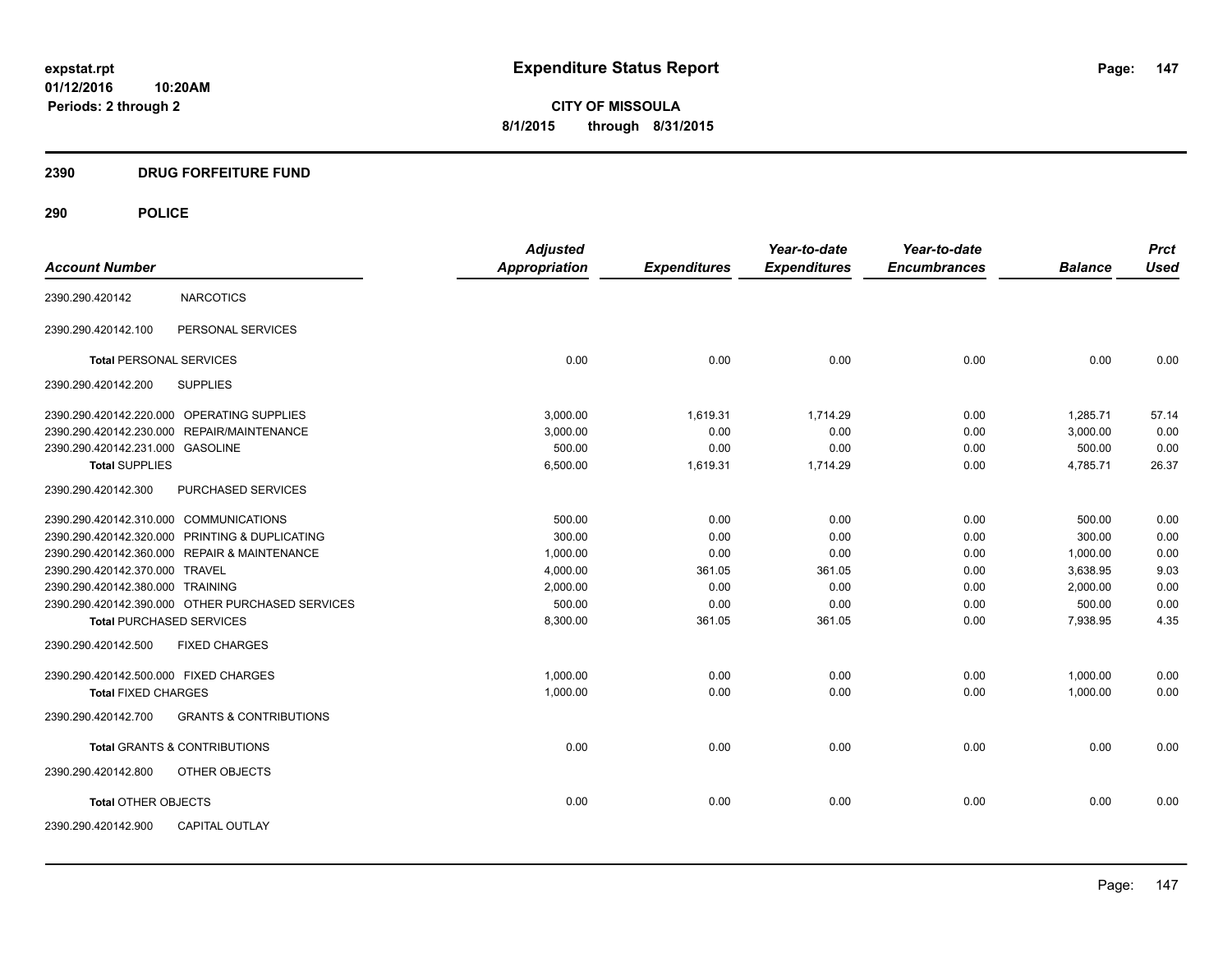# **2390 DRUG FORFEITURE FUND**

|                                               | <b>Adjusted</b>      |                     | Year-to-date        | Year-to-date        |                | <b>Prct</b> |
|-----------------------------------------------|----------------------|---------------------|---------------------|---------------------|----------------|-------------|
| <b>Account Number</b>                         | <b>Appropriation</b> | <b>Expenditures</b> | <b>Expenditures</b> | <b>Encumbrances</b> | <b>Balance</b> | <b>Used</b> |
| 2390.290.420142.940.000 MACHINERY & EQUIPMENT | 12,000.00            | 0.00                | 0.00                | 0.00                | 12.000.00      | 0.00        |
| <b>Total CAPITAL OUTLAY</b>                   | 12.000.00            | 0.00                | 0.00                | 0.00                | 12.000.00      | 0.00        |
| <b>Total NARCOTICS</b>                        | 27,800.00            | 1,980.36            | 2.075.34            | 0.00                | 25.724.66      | 7.47        |
| <b>MERCHANT SERVICES</b><br>2390.290.510110   |                      |                     |                     |                     |                |             |
| <b>FIXED CHARGES</b><br>2390.290.510110.500   |                      |                     |                     |                     |                |             |
| <b>Total MERCHANT SERVICES</b>                | 0.00                 | 0.00                | 0.00                | 0.00                | 0.00           | 0.00        |
| <b>Total DRUG FORFEITURE FUND</b>             | 27,800.00            | 1,980.36            | 2.075.34            | 0.00                | 25.724.66      | 7.47        |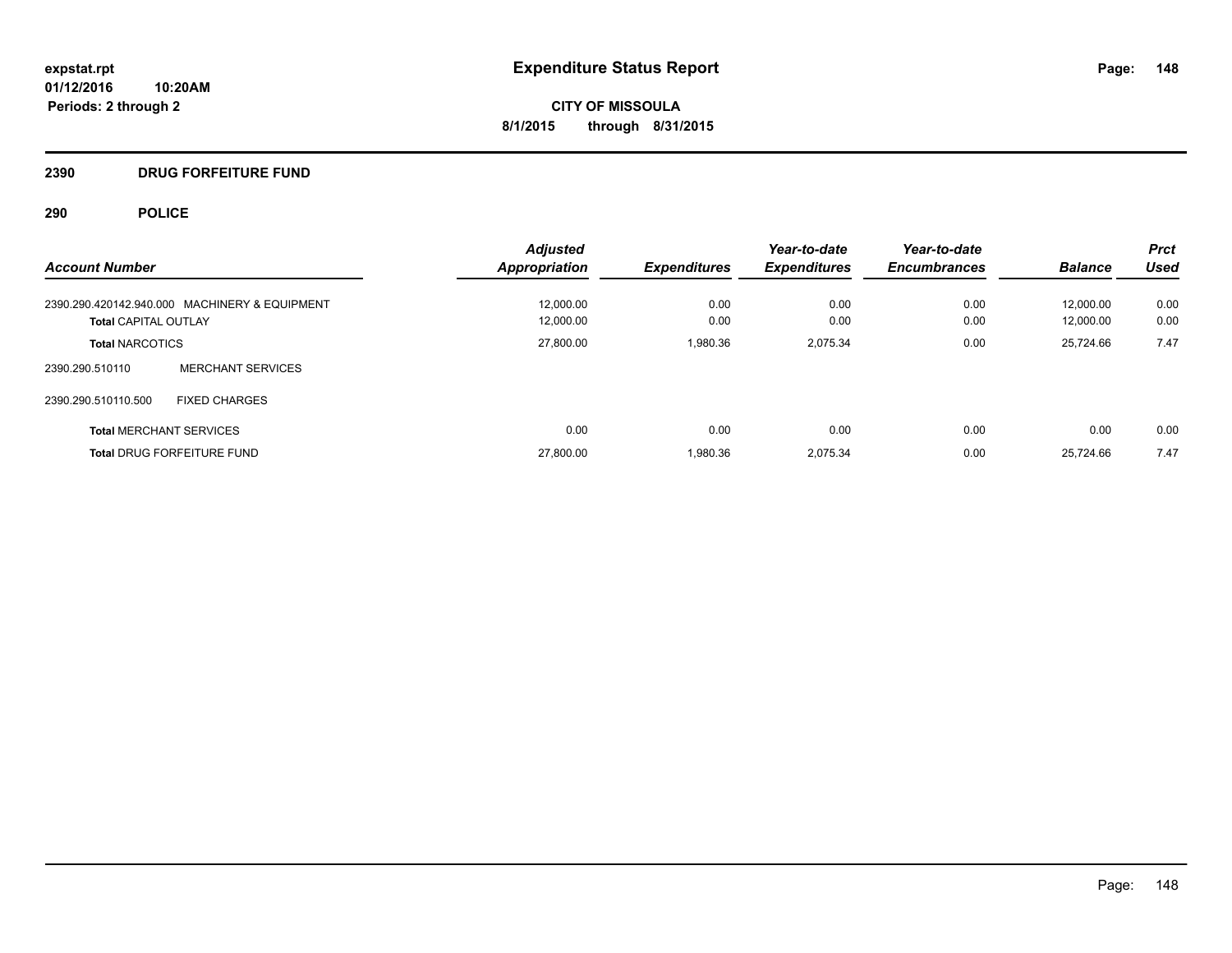### **2394 BUILDING INSPECTION FUND**

# **310 BUILDING INSPECTION**

| <b>Account Number</b>                                   | <b>Adjusted</b><br><b>Appropriation</b> | <b>Expenditures</b> | Year-to-date<br><b>Expenditures</b> | Year-to-date<br><b>Encumbrances</b> | <b>Balance</b> | <b>Prct</b><br><b>Used</b> |
|---------------------------------------------------------|-----------------------------------------|---------------------|-------------------------------------|-------------------------------------|----------------|----------------------------|
| PROTECTIVE INSPECTIONS<br>2394.310.420500               |                                         |                     |                                     |                                     |                |                            |
| PERSONAL SERVICES<br>2394.310.420500.100                |                                         |                     |                                     |                                     |                |                            |
| 2394.310.420500.110.000 SALARIES AND WAGES              | 628,525.00                              | 37,710.21           | 71,459.03                           | 0.00                                | 557,065.97     | 11.37                      |
| 2394.310.420500.120.000 OVERTIME/TERMINATION            | 500.00                                  | 0.00                | 0.00                                | 0.00                                | 500.00         | 0.00                       |
| 2394.310.420500.130.000 OTHER                           | 19,912.00                               | 0.00                | 0.00                                | 0.00                                | 19,912.00      | 0.00                       |
| 2394.310.420500.140.000 EMPLOYER CONTRIBUTIONS          | 214,330.00                              | 14,269.84           | 32,585.28                           | 0.00                                | 181,744.72     | 15.20                      |
| 2394.310.420500.141.000 STATE RETIREMENT CONTRIBUTIONS  | 0.00                                    | 37.71               | 71.46                               | 0.00                                | $-71.46$       | 0.00                       |
| <b>Total PERSONAL SERVICES</b>                          | 863,267.00                              | 52,017.76           | 104,115.77                          | 0.00                                | 759,151.23     | 12.06                      |
| 2394.310.420500.200<br><b>SUPPLIES</b>                  |                                         |                     |                                     |                                     |                |                            |
| 2394.310.420500.210.000<br><b>OFFICE SUPPLIES</b>       | 2,200.00                                | 10,017.36           | 10,520.08                           | 0.00                                | $-8,320.08$    | 478.19                     |
| 2394.310.420500.220.000<br><b>OPERATING SUPPLIES</b>    | 5,500.00                                | 199.24              | 199.24                              | 0.00                                | 5,300.76       | 3.62                       |
| 2394.310.420500.230.000 REPAIR/MAINTENANCE              | 3,000.00                                | 11.00               | 11.00                               | 0.00                                | 2.989.00       | 0.37                       |
| 2394.310.420500.231.000 GASOLINE                        | 11,475.00                               | 701.90              | 701.90                              | 0.00                                | 10,773.10      | 6.12                       |
| 2394.310.420500.250.000 SUPPLIES FOR RESALE             | 500.00                                  | 0.00                | 0.00                                | 0.00                                | 500.00         | 0.00                       |
| <b>Total SUPPLIES</b>                                   | 22,675.00                               | 10,929.50           | 11,432.22                           | 0.00                                | 11,242.78      | 50.42                      |
| 2394.310.420500.300<br><b>PURCHASED SERVICES</b>        |                                         |                     |                                     |                                     |                |                            |
| 2394.310.420500.310.000 COMMUNICATIONS                  | 1,000.00                                | 5.13                | 5.13                                | 0.00                                | 994.87         | 0.51                       |
| 2394.310.420500.320.000 PRINTING & DUPLICATING          | 7,600.00                                | 0.00                | 0.00                                | 0.00                                | 7,600.00       | 0.00                       |
| 2394.310.420500.330.000 PUBLICITY, SUBSCRIPTIONS & DUES | 2.100.00                                | 0.00                | 0.00                                | 0.00                                | 2.100.00       | 0.00                       |
| <b>TELEPHONE SERVICE</b><br>2394.310.420500.344.000     | 13,549.00                               | 0.00                | 331.00                              | 0.00                                | 13,218.00      | 2.44                       |
| 2394.310.420500.350.000<br>PROFESSIONAL SERVICES        | 14,600.00                               | 314.99              | 314.99                              | 0.00                                | 14,285.01      | 2.16                       |
| 2394.310.420500.360.000 REPAIR & MAINTENANCE            | 33,378.00                               | 0.00                | 0.00                                | 0.00                                | 33,378.00      | 0.00                       |
| 2394.310.420500.370.000 TRAVEL                          | 5,025.00                                | 423.02              | 863.70                              | 0.00                                | 4,161.30       | 17.19                      |
| 2394.310.420500.380.000 TRAINING                        | 6,500.00                                | 575.00              | 2,374.00                            | 0.00                                | 4,126.00       | 36.52                      |
| <b>Total PURCHASED SERVICES</b>                         | 83,752.00                               | 1,318.14            | 3,888.82                            | 0.00                                | 79,863.18      | 4.64                       |
| 2394.310.420500.500<br><b>FIXED CHARGES</b>             |                                         |                     |                                     |                                     |                |                            |
| 2394.310.420500.500.000 FIXED CHARGES                   | 310,310.00                              | 0.00                | 0.00                                | 0.00                                | 310,310.00     | 0.00                       |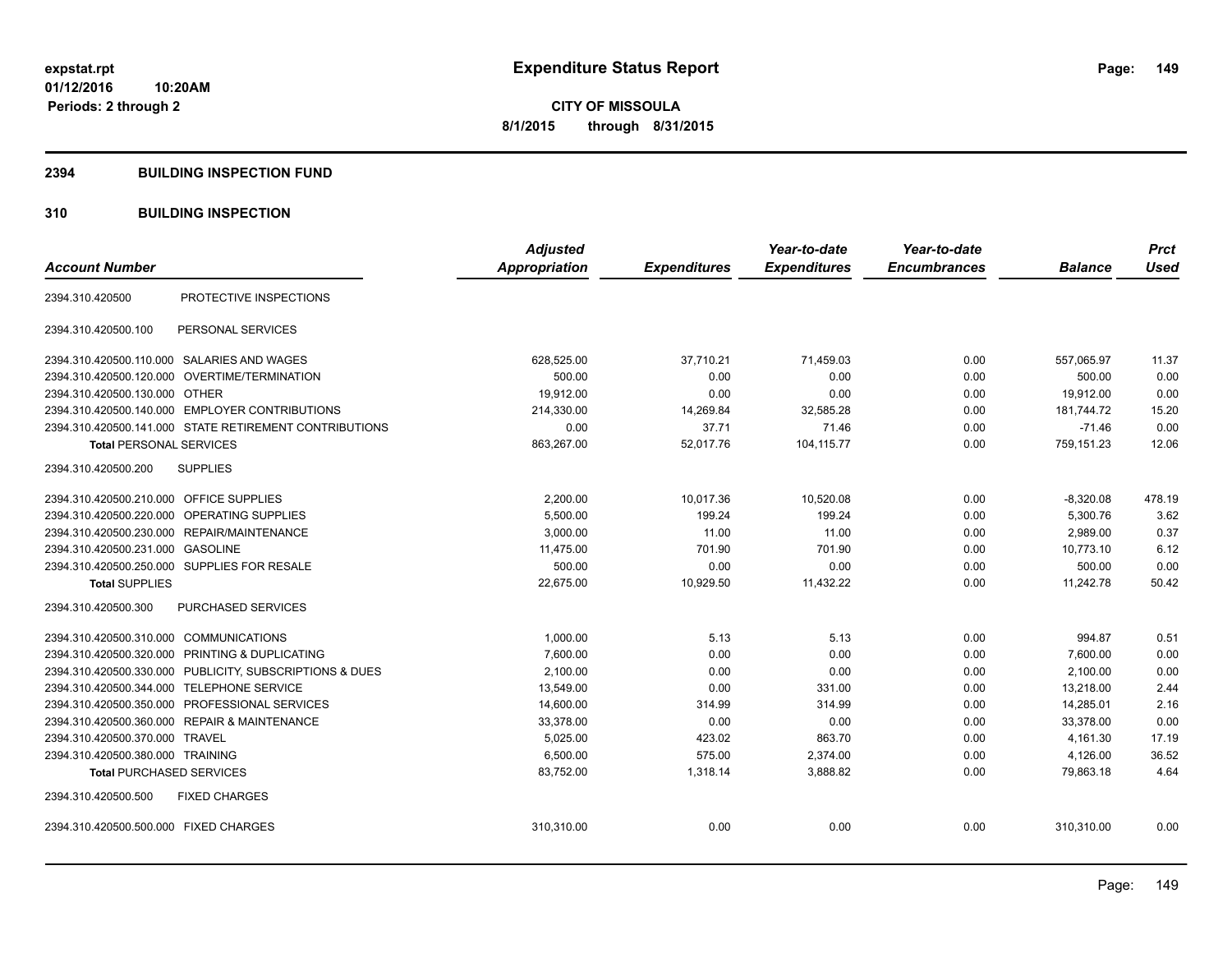# **2394 BUILDING INSPECTION FUND**

# **310 BUILDING INSPECTION**

| <b>Account Number</b>                         |                          | <b>Adjusted</b><br><b>Appropriation</b> | <b>Expenditures</b> | Year-to-date<br><b>Expenditures</b> | Year-to-date<br><b>Encumbrances</b> | <b>Balance</b> | <b>Prct</b><br><b>Used</b> |
|-----------------------------------------------|--------------------------|-----------------------------------------|---------------------|-------------------------------------|-------------------------------------|----------------|----------------------------|
| <b>Total FIXED CHARGES</b>                    |                          | 310,310.00                              | 0.00                | 0.00                                | 0.00                                | 310,310.00     | 0.00                       |
| 2394.310.420500.600                           | <b>DEBT SERVICE</b>      |                                         |                     |                                     |                                     |                |                            |
| <b>Total DEBT SERVICE</b>                     |                          | 0.00                                    | 0.00                | 0.00                                | 0.00                                | 0.00           | 0.00                       |
| 2394.310.420500.900                           | <b>CAPITAL OUTLAY</b>    |                                         |                     |                                     |                                     |                |                            |
| <b>Total CAPITAL OUTLAY</b>                   |                          | 0.00                                    | 0.00                | 0.00                                | 0.00                                | 0.00           | 0.00                       |
| <b>Total PROTECTIVE INSPECTIONS</b>           |                          | 1,280,004.00                            | 64,265.40           | 119,436.81                          | 0.00                                | 1,160,567.19   | 9.33                       |
| 2394.310.510110                               | <b>MERCHANT SERVICES</b> |                                         |                     |                                     |                                     |                |                            |
| 2394.310.510110.500                           | <b>FIXED CHARGES</b>     |                                         |                     |                                     |                                     |                |                            |
| 2394.310.510110.550.000 MERCHANT SERVICE FEES |                          | 15,400.00                               | 0.00                | 0.00                                | 0.00                                | 15,400.00      | 0.00                       |
| <b>Total MERCHANT SERVICES</b>                |                          | 15,400.00                               | 0.00                | 0.00                                | 0.00                                | 15,400.00      | 0.00                       |
| <b>Total BUILDING INSPECTION FUND</b>         |                          | 1,295,404.00                            | 64,265.40           | 119,436.81                          | 0.00                                | 1,175,967.19   | 9.22                       |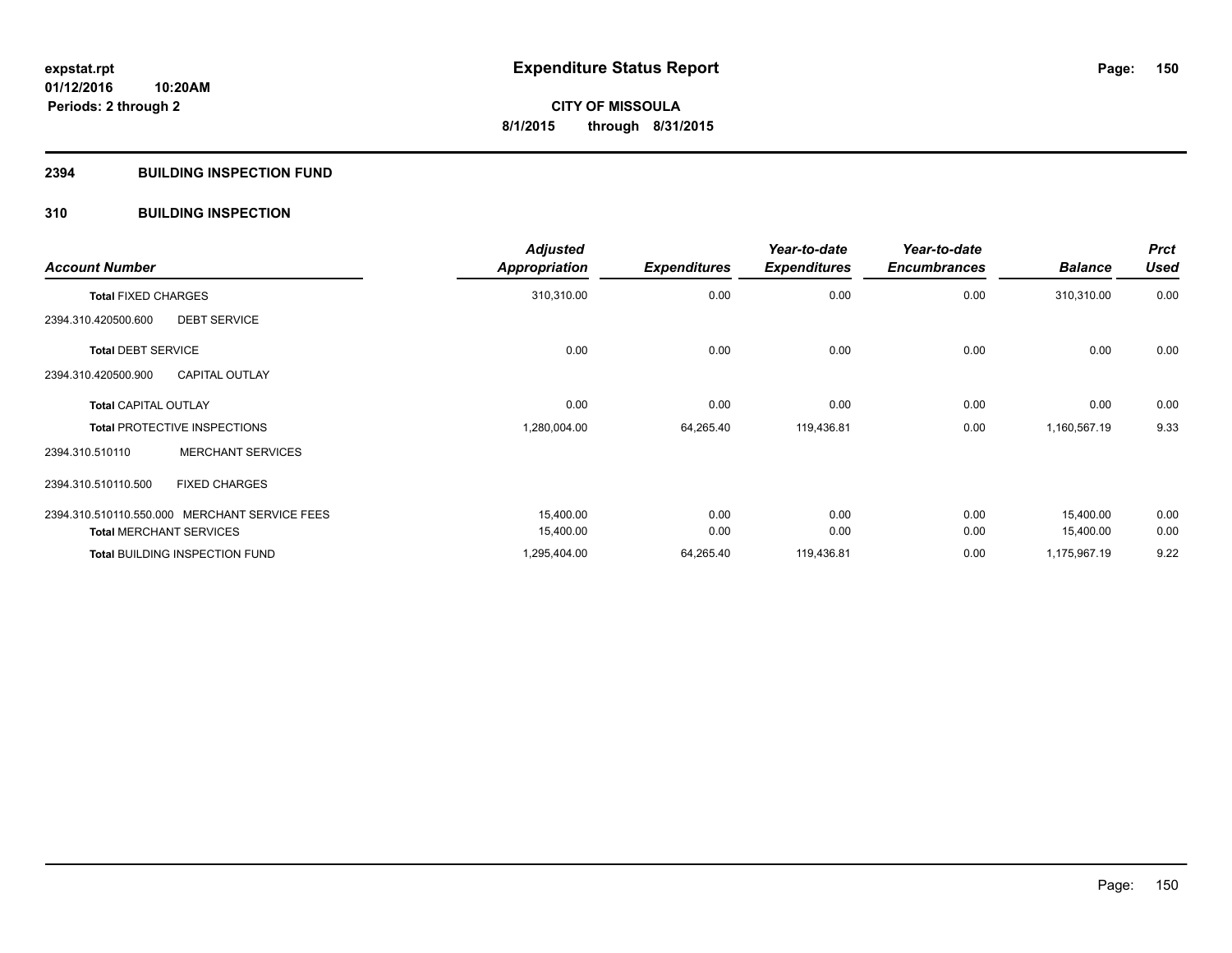**Periods: 2 through 2**

**151**

**CITY OF MISSOULA 8/1/2015 through 8/31/2015**

### **2395 CITY GRANTS & PROGRAM INCOME FUND**

# **390 NON-DEPARTMENTAL**

**10:20AM**

|                             |                                               | <b>Adjusted</b>      |                     | Year-to-date        | Year-to-date        |                | <b>Prct</b> |
|-----------------------------|-----------------------------------------------|----------------------|---------------------|---------------------|---------------------|----------------|-------------|
| <b>Account Number</b>       |                                               | <b>Appropriation</b> | <b>Expenditures</b> | <b>Expenditures</b> | <b>Encumbrances</b> | <b>Balance</b> | <b>Used</b> |
| 2395.390.470200             | <b>HOUSING REHAB</b>                          |                      |                     |                     |                     |                |             |
| 2395.390.470200.700         | <b>GRANTS &amp; CONTRIBUTIONS</b>             |                      |                     |                     |                     |                |             |
|                             | Total GRANTS & CONTRIBUTIONS                  | 0.00                 | 0.00                | 0.00                | 0.00                | 0.00           | 0.00        |
| 2395.390.470200.800         | OTHER OBJECTS                                 |                      |                     |                     |                     |                |             |
| <b>Total HOUSING REHAB</b>  |                                               | 0.00                 | 0.00                | 0.00                | 0.00                | 0.00           | 0.00        |
| 2395.390.470210             | <b>ADMINISTRATION</b>                         |                      |                     |                     |                     |                |             |
| 2395.390.470210.300         | PURCHASED SERVICES                            |                      |                     |                     |                     |                |             |
|                             | 2395.390.470210.350.000 PROFESSIONAL SERVICES | 250.00               | 0.00                | 0.00                | 0.00                | 250.00         | 0.00        |
|                             | <b>Total PURCHASED SERVICES</b>               | 250.00               | 0.00                | 0.00                | 0.00                | 250.00         | 0.00        |
| 2395.390.470210.800         | OTHER OBJECTS                                 |                      |                     |                     |                     |                |             |
| <b>Total OTHER OBJECTS</b>  |                                               | 0.00                 | 0.00                | 0.00                | 0.00                | 0.00           | 0.00        |
| <b>Total ADMINISTRATION</b> |                                               | 250.00               | 0.00                | 0.00                | 0.00                | 250.00         | 0.00        |
| 2395.390.470220             | PROPERTY ACQUISITION                          |                      |                     |                     |                     |                |             |
| 2395.390.470220.300         | PURCHASED SERVICES                            |                      |                     |                     |                     |                |             |
|                             | Total PROPERTY ACQUISITION                    | 0.00                 | 0.00                | 0.00                | 0.00                | 0.00           | 0.00        |
| 2395.390.470300             | ECONOMIC DEVELOPMENT                          |                      |                     |                     |                     |                |             |
| 2395.390.470300.700         | <b>GRANTS &amp; CONTRIBUTIONS</b>             |                      |                     |                     |                     |                |             |
|                             | Total ECONOMIC DEVELOPMENT                    | 0.00                 | 0.00                | 0.00                | 0.00                | 0.00           | 0.00        |
| 2395.390.510110             | <b>MERCHANT SERVICES</b>                      |                      |                     |                     |                     |                |             |
| 2395.390.510110.500         | <b>FIXED CHARGES</b>                          |                      |                     |                     |                     |                |             |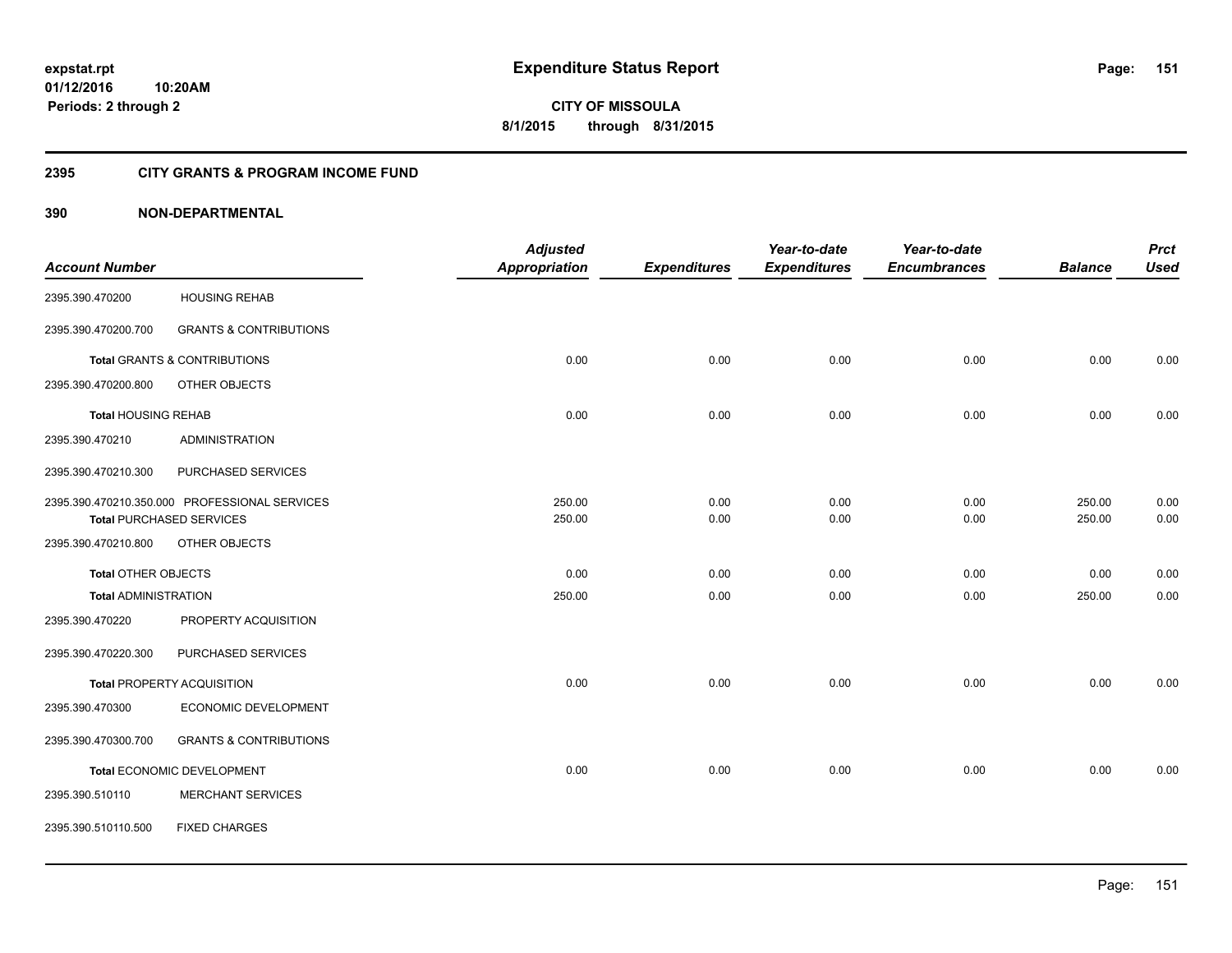**CITY OF MISSOULA 8/1/2015 through 8/31/2015**

# **2395 CITY GRANTS & PROGRAM INCOME FUND**

# **390 NON-DEPARTMENTAL**

| <b>Account Number</b>                   | Adjusted<br><b>Appropriation</b> | <b>Expenditures</b> | Year-to-date<br><b>Expenditures</b> | Year-to-date<br><b>Encumbrances</b> | Balance | Prct<br>Used |
|-----------------------------------------|----------------------------------|---------------------|-------------------------------------|-------------------------------------|---------|--------------|
| <b>Total MERCHANT SERVICES</b>          | 0.00                             | 0.00                | 0.00                                | 0.00                                | 0.00    | 0.00         |
| Total CITY GRANTS & PROGRAM INCOME FUND | 250.00                           | 0.00                | 0.00                                | 0.00                                | 250.00  | 0.00         |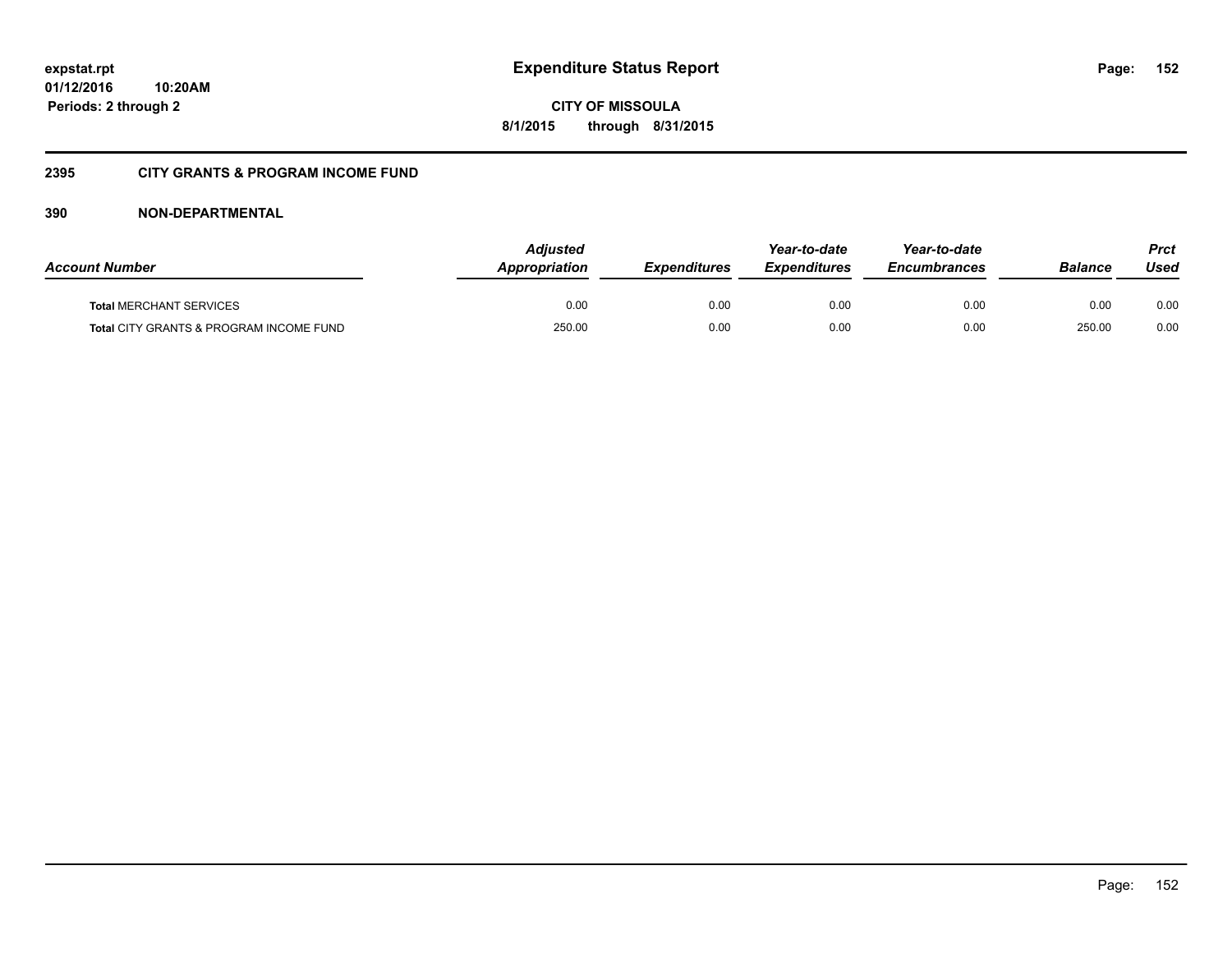**CITY OF MISSOULA 8/1/2015 through 8/31/2015**

# **2396 ENERGY EFFICIENCY REVOLVING LOAN FUND**

# **390 NON-DEPARTMENTAL**

| <b>Account Number</b> |                                                    | <b>Adjusted</b><br>Appropriation | <b>Expenditures</b> | Year-to-date<br><i><b>Expenditures</b></i> | Year-to-date<br><b>Encumbrances</b> | <b>Balance</b> | <b>Prct</b><br>Used |
|-----------------------|----------------------------------------------------|----------------------------------|---------------------|--------------------------------------------|-------------------------------------|----------------|---------------------|
| 2396.390.510001       | EECBG REVOLVING LOAN FUND                          |                                  |                     |                                            |                                     |                |                     |
| 2396.390.510001.700   | <b>GRANTS &amp; CONTRIBUTIONS</b>                  |                                  |                     |                                            |                                     |                |                     |
|                       | <b>Total ENERGY EFFICIENCY REVOLVING LOAN FUND</b> | 0.00                             | 0.00                | 0.00                                       | 0.00                                | 0.00           | 0.00                |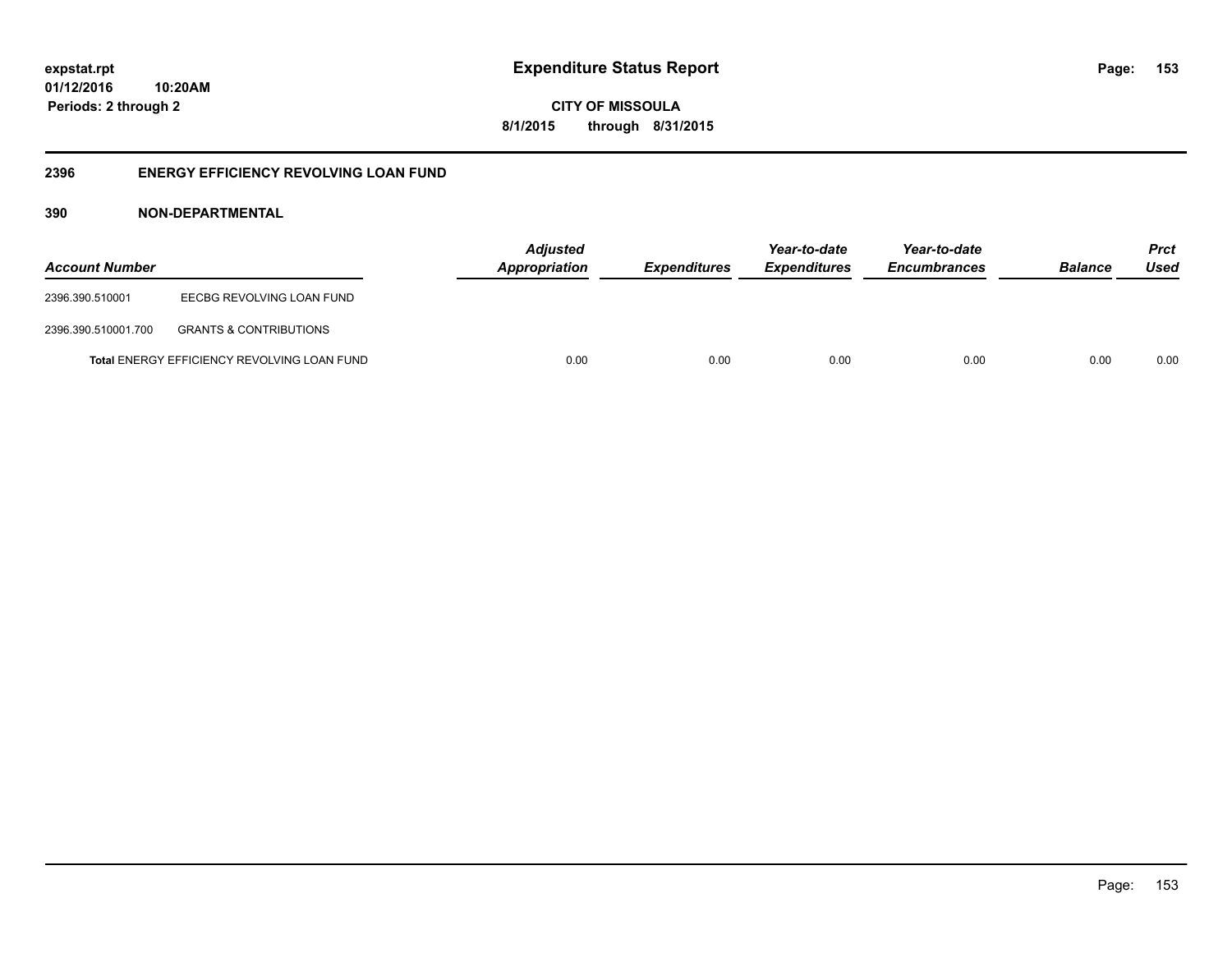**CITY OF MISSOULA 8/1/2015 through 8/31/2015**

# **2399 DANGEROUS BUILDING DEMOLITION & REPAIR F**

# **310 BUILDING INSPECTION**

| <b>Account Number</b>                                              |                                                           | <b>Adjusted</b><br><b>Appropriation</b> | <b>Expenditures</b> | Year-to-date<br><b>Expenditures</b> | Year-to-date<br><b>Encumbrances</b> | <b>Balance</b>         | <b>Prct</b><br><b>Used</b> |
|--------------------------------------------------------------------|-----------------------------------------------------------|-----------------------------------------|---------------------|-------------------------------------|-------------------------------------|------------------------|----------------------------|
| 2399.310.420510                                                    | ADMINISTRATION                                            |                                         |                     |                                     |                                     |                        |                            |
| 2399.310.420510.800                                                | OTHER OBJECTS                                             |                                         |                     |                                     |                                     |                        |                            |
| 2399.310.420510.845.000 CONTINGENCY<br><b>Total ADMINISTRATION</b> |                                                           | 15,000.00<br>15,000.00                  | 0.00<br>0.00        | 0.00<br>0.00                        | 0.00<br>0.00                        | 15,000.00<br>15,000.00 | 0.00<br>0.00               |
| 2399.310.510110                                                    | <b>MERCHANT SERVICES</b>                                  |                                         |                     |                                     |                                     |                        |                            |
| 2399.310.510110.500                                                | <b>FIXED CHARGES</b>                                      |                                         |                     |                                     |                                     |                        |                            |
| <b>Total MERCHANT SERVICES</b>                                     |                                                           | 0.00                                    | 0.00                | 0.00                                | 0.00                                | 0.00                   | 0.00                       |
|                                                                    | <b>Total DANGEROUS BUILDING DEMOLITION &amp; REPAIR F</b> | 15,000.00                               | 0.00                | 0.00                                | 0.00                                | 15,000.00              | 0.00                       |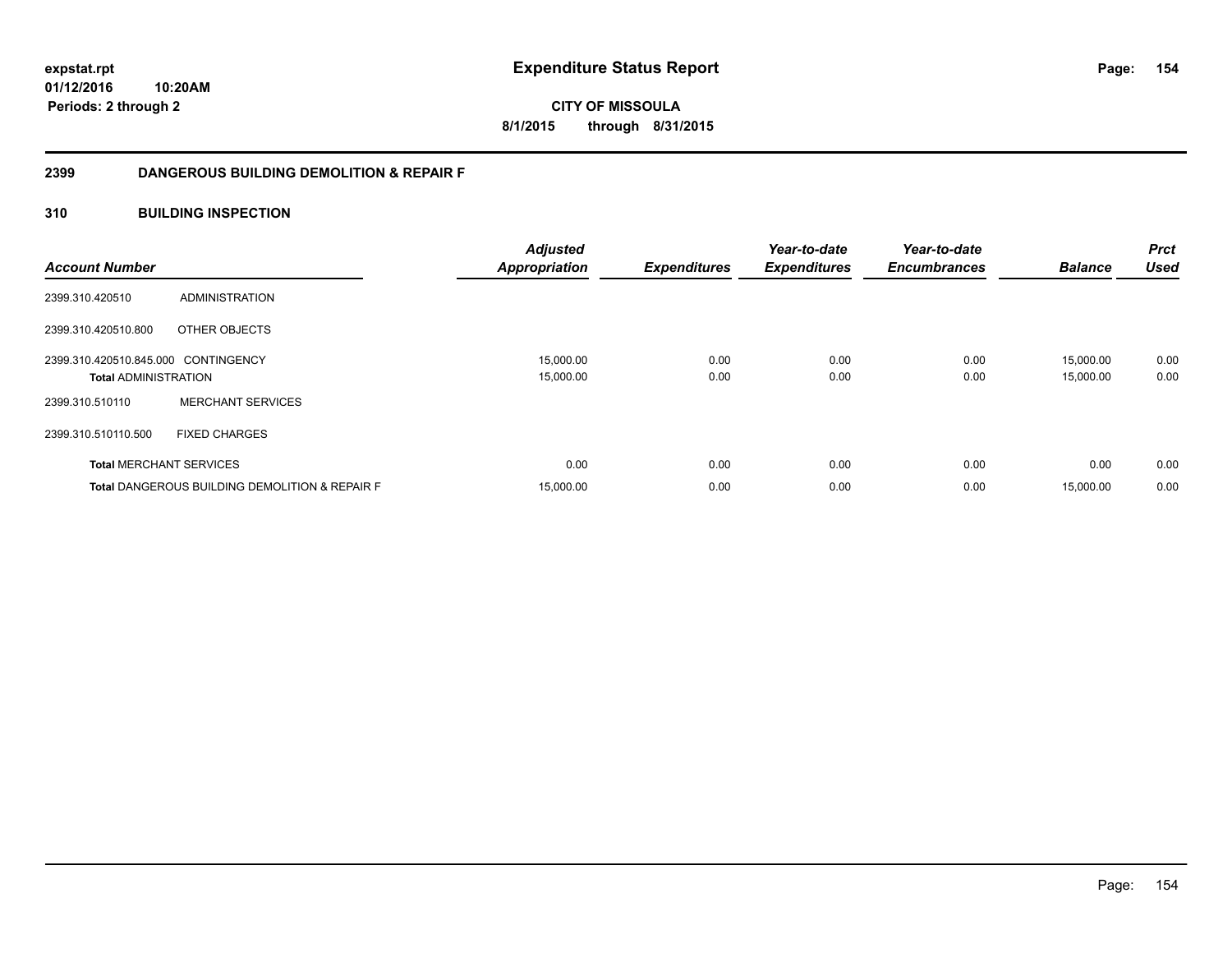**155**

**01/12/2016 10:20AM Periods: 2 through 2**

**CITY OF MISSOULA 8/1/2015 through 8/31/2015**

### **2400 STREET LIGHTING ASSESSMENTS FUND**

# **280 PUBLIC WORKS OPERATIONS**

| <b>Account Number</b>        |                                                   | <b>Adjusted</b><br><b>Appropriation</b> | <b>Expenditures</b> | Year-to-date<br><b>Expenditures</b> | Year-to-date<br><b>Encumbrances</b> | <b>Balance</b> | <b>Prct</b><br><b>Used</b> |
|------------------------------|---------------------------------------------------|-----------------------------------------|---------------------|-------------------------------------|-------------------------------------|----------------|----------------------------|
| 2400.280.430263              | <b>STREET LIGHTING</b>                            |                                         |                     |                                     |                                     |                |                            |
| 2400.280.430263.300          | PURCHASED SERVICES                                |                                         |                     |                                     |                                     |                |                            |
|                              | 2400.280.430263.341.000 ELECTRICITY & NATURAL GAS | 327,174.00                              | 0.00                | 0.00                                | 0.00                                | 327,174.00     | 0.00                       |
|                              | 2400.280.430263.350.000 PROFESSIONAL SERVICES     | 22,902.00                               | 0.00                | 0.00                                | 0.00                                | 22,902.00      | 0.00                       |
| <b>Total STREET LIGHTING</b> |                                                   | 350,076.00                              | 0.00                | 0.00                                | 0.00                                | 350,076.00     | 0.00                       |
| 2400.280.510110              | <b>MERCHANT SERVICES</b>                          |                                         |                     |                                     |                                     |                |                            |
| 2400.280.510110.500          | <b>FIXED CHARGES</b>                              |                                         |                     |                                     |                                     |                |                            |
| <b>Total FIXED CHARGES</b>   |                                                   | 0.00                                    | 0.00                | 0.00                                | 0.00                                | 0.00           | 0.00                       |
|                              | <b>Total MERCHANT SERVICES</b>                    | 0.00                                    | 0.00                | 0.00                                | 0.00                                | 0.00           | 0.00                       |
|                              | <b>Total STREET LIGHTING ASSESSMENTS FUND</b>     | 350,076.00                              | 0.00                | 0.00                                | 0.00                                | 350.076.00     | 0.00                       |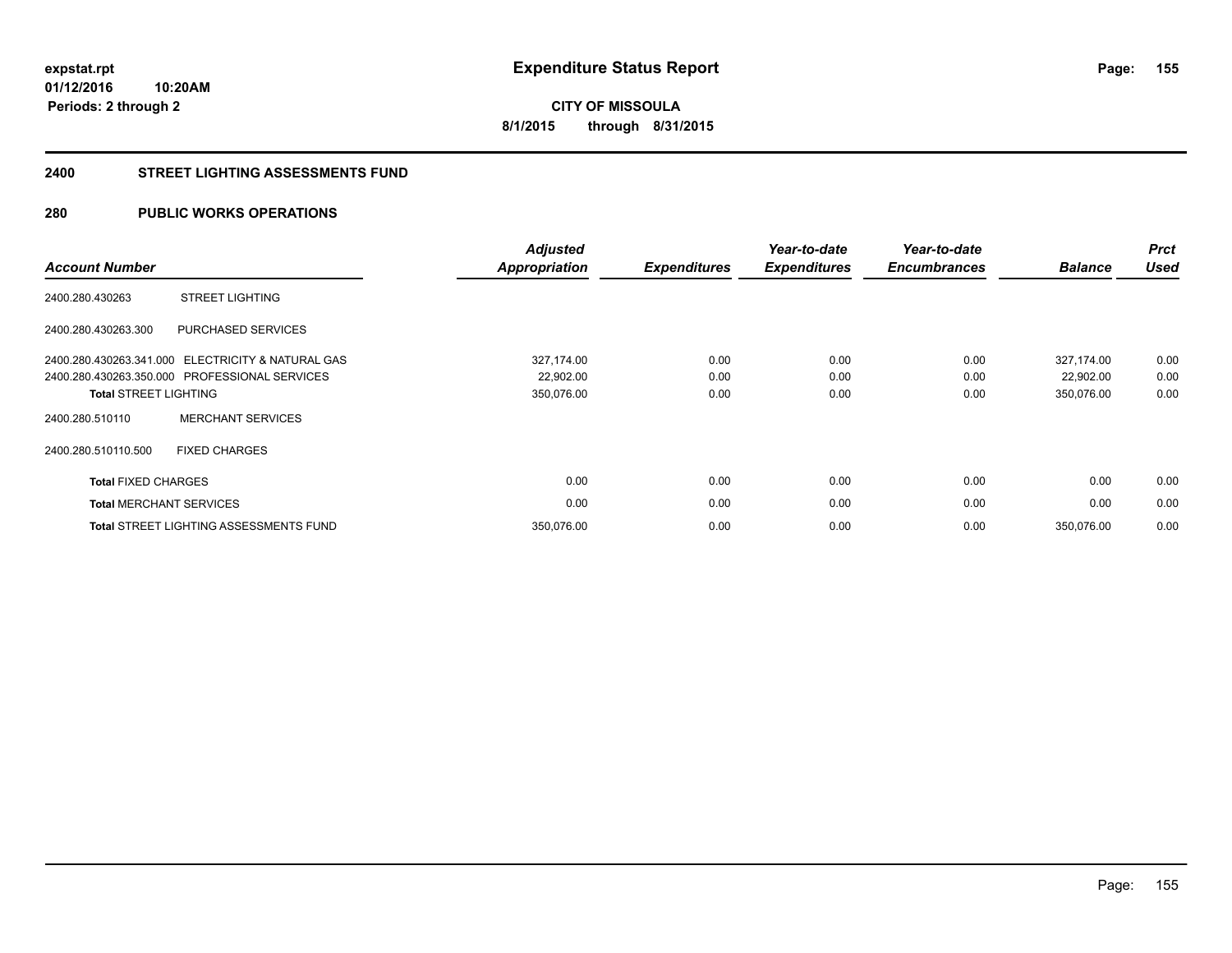**CITY OF MISSOULA 8/1/2015 through 8/31/2015**

# **2500 STREET MAINTENANCE ASSESSMENT FUND**

# **390 NON-DEPARTMENTAL**

| <b>Account Number</b>           |                                                  | <b>Adjusted</b><br>Appropriation | <b>Expenditures</b> | Year-to-date<br><b>Expenditures</b> | Year-to-date<br><b>Encumbrances</b> | <b>Balance</b> | <b>Prct</b><br><b>Used</b> |
|---------------------------------|--------------------------------------------------|----------------------------------|---------------------|-------------------------------------|-------------------------------------|----------------|----------------------------|
|                                 |                                                  |                                  |                     |                                     |                                     |                |                            |
| 2500.390.510110                 | <b>MERCHANT SERVICES</b>                         |                                  |                     |                                     |                                     |                |                            |
| 2500.390.510110.500             | <b>FIXED CHARGES</b>                             |                                  |                     |                                     |                                     |                |                            |
| <b>Total MERCHANT SERVICES</b>  |                                                  | 0.00                             | 0.00                | 0.00                                | 0.00                                | 0.00           | 0.00                       |
| 2500.390.521000                 | INTERFUND OPERATING TRANSFERS                    |                                  |                     |                                     |                                     |                |                            |
| 2500.390.521000.300             | PURCHASED SERVICES                               |                                  |                     |                                     |                                     |                |                            |
| 2500.390.521000.345.000 GARBAGE |                                                  | 32,014.00                        | 2,011.77            | 4,023.54                            | 0.00                                | 27,990.46      | 12.57                      |
|                                 | <b>Total PURCHASED SERVICES</b>                  | 32,014.00                        | 2,011.77            | 4,023.54                            | 0.00                                | 27,990.46      | 12.57                      |
| 2500.390.521000.800             | OTHER OBJECTS                                    |                                  |                     |                                     |                                     |                |                            |
|                                 | 2500.390.521000.820.000 TRANSFERS TO OTHER FUNDS | 27,281.00                        | 0.00                | 0.00                                | 0.00                                | 27,281.00      | 0.00                       |
| <b>Total OTHER OBJECTS</b>      |                                                  | 27,281.00                        | 0.00                | 0.00                                | 0.00                                | 27,281.00      | 0.00                       |
|                                 | <b>Total STREET MAINTENANCE ASSESSMENT FUND</b>  | 59,295.00                        | 2,011.77            | 4,023.54                            | 0.00                                | 55,271.46      | 6.79                       |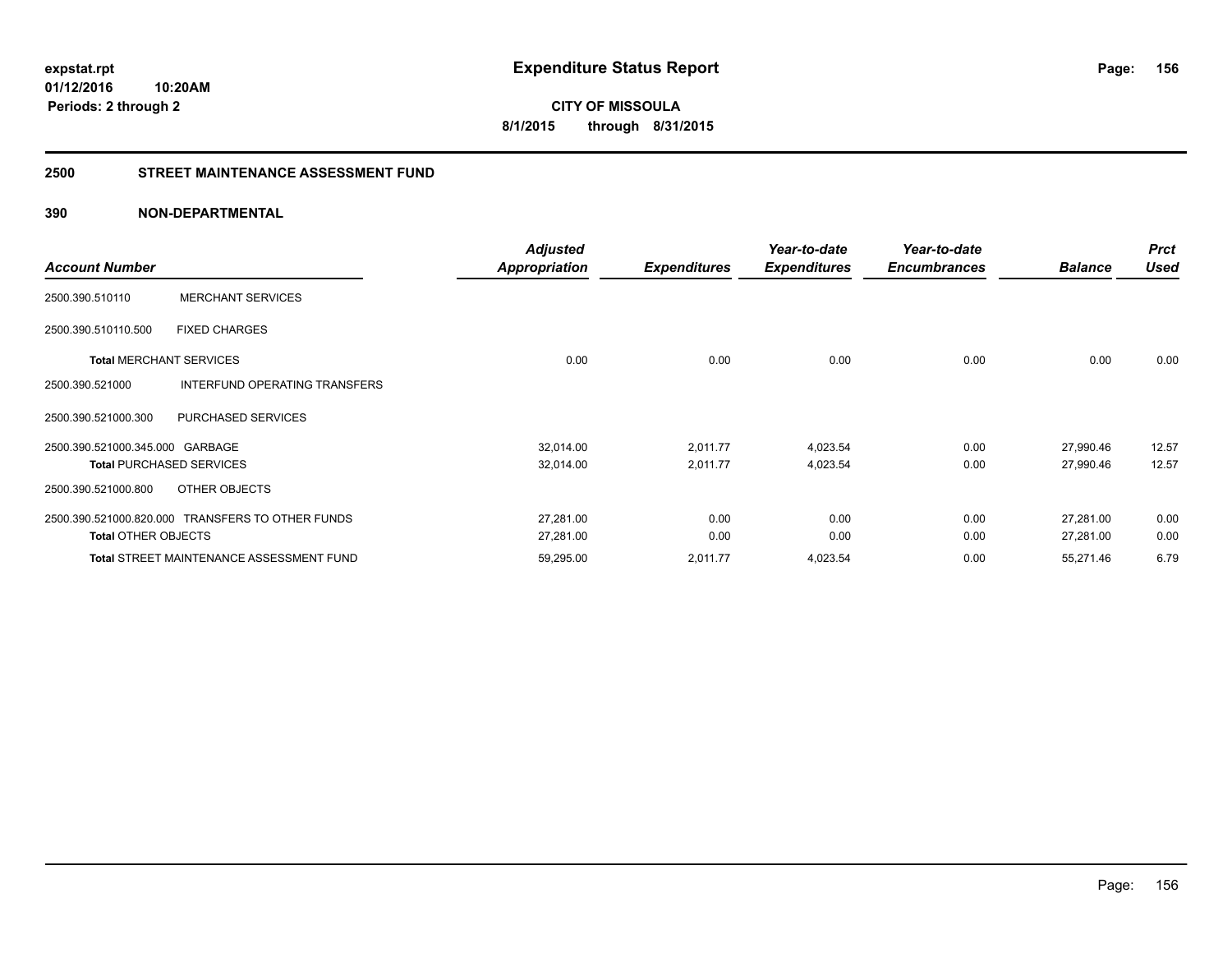**CITY OF MISSOULA 8/1/2015 through 8/31/2015**

# **2510 RUSSELL PARK MAINTENANCE ASSESSMENT FUND**

| <b>Account Number</b> |                                                       | <b>Adjusted</b><br><b>Appropriation</b> | <b>Expenditures</b> | Year-to-date<br><b>Expenditures</b> | Year-to-date<br><b>Encumbrances</b> | <b>Balance</b> | <b>Prct</b><br><b>Used</b> |
|-----------------------|-------------------------------------------------------|-----------------------------------------|---------------------|-------------------------------------|-------------------------------------|----------------|----------------------------|
| 2510.370.460430       | <b>PARKS</b>                                          |                                         |                     |                                     |                                     |                |                            |
| 2510.370.460430.800   | OTHER OBJECTS                                         |                                         |                     |                                     |                                     |                |                            |
| <b>Total PARKS</b>    |                                                       | 0.00                                    | 0.00                | 0.00                                | 0.00                                | 0.00           | 0.00                       |
| 2510.370.510110       | <b>MERCHANT SERVICES</b>                              |                                         |                     |                                     |                                     |                |                            |
| 2510.370.510110.500   | <b>FIXED CHARGES</b>                                  |                                         |                     |                                     |                                     |                |                            |
|                       | <b>Total MERCHANT SERVICES</b>                        | 0.00                                    | 0.00                | 0.00                                | 0.00                                | 0.00           | 0.00                       |
|                       | <b>Total RUSSELL PARK MAINTENANCE ASSESSMENT FUND</b> | 0.00                                    | 0.00                | 0.00                                | 0.00                                | 0.00           | 0.00                       |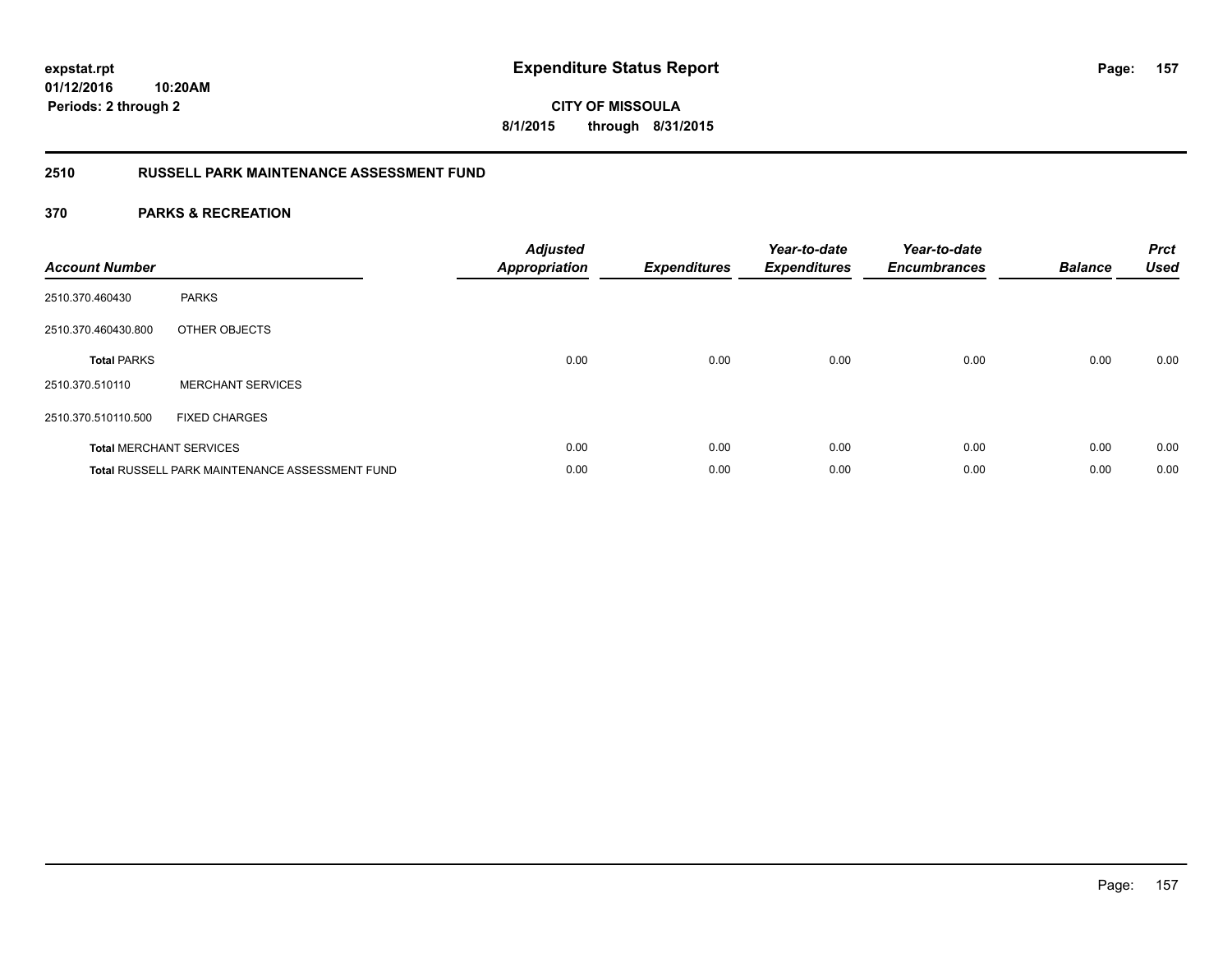**158**

**01/12/2016 10:20AM Periods: 2 through 2**

# **CITY OF MISSOULA 8/1/2015 through 8/31/2015**

# **2511 WILLOWWOOD PARK MAINTENANCE ASSESSMENT F**

| <b>Account Number</b>     |                                                       | <b>Adjusted</b><br><b>Appropriation</b> | <b>Expenditures</b> | Year-to-date<br><b>Expenditures</b> | Year-to-date<br><b>Encumbrances</b> | <b>Balance</b> | <b>Prct</b><br><b>Used</b> |
|---------------------------|-------------------------------------------------------|-----------------------------------------|---------------------|-------------------------------------|-------------------------------------|----------------|----------------------------|
| 2511.370.460430           | <b>PARKS</b>                                          |                                         |                     |                                     |                                     |                |                            |
| 2511.370.460430.600       | <b>DEBT SERVICE</b>                                   |                                         |                     |                                     |                                     |                |                            |
| <b>Total DEBT SERVICE</b> |                                                       | 0.00                                    | 0.00                | 0.00                                | 0.00                                | 0.00           | 0.00                       |
| 2511.370.460430.800       | OTHER OBJECTS                                         |                                         |                     |                                     |                                     |                |                            |
| <b>Total PARKS</b>        |                                                       | 0.00                                    | 0.00                | 0.00                                | 0.00                                | 0.00           | 0.00                       |
| 2511.370.510110           | <b>MERCHANT SERVICES</b>                              |                                         |                     |                                     |                                     |                |                            |
| 2511.370.510110.500       | <b>FIXED CHARGES</b>                                  |                                         |                     |                                     |                                     |                |                            |
|                           | <b>Total WILLOWWOOD PARK MAINTENANCE ASSESSMENT F</b> | 0.00                                    | 0.00                | 0.00                                | 0.00                                | 0.00           | 0.00                       |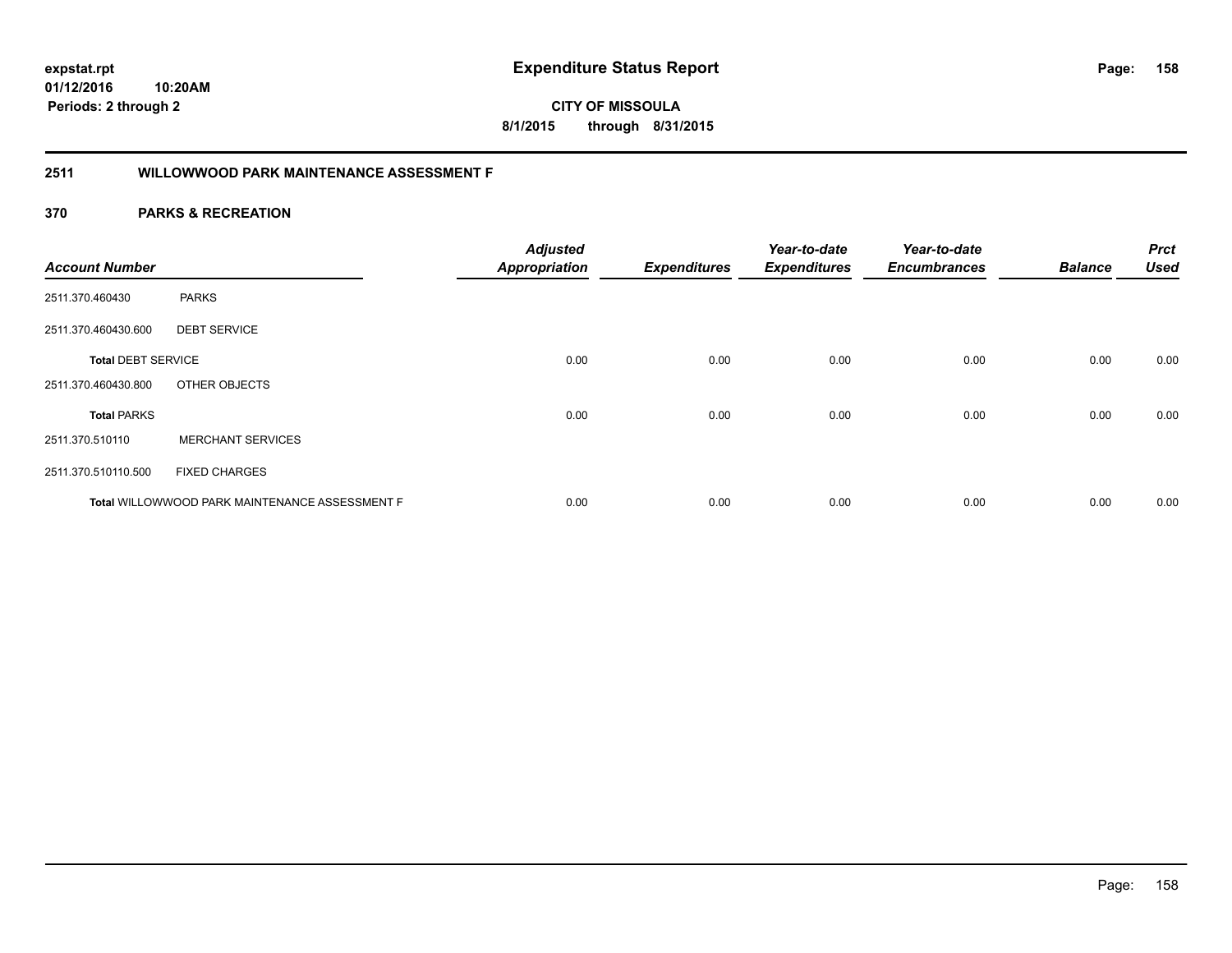### **2512 ROAD DISTRICT #1**

|                                                | <b>Adjusted</b>      |                     | Year-to-date        | Year-to-date        |                | <b>Prct</b> |
|------------------------------------------------|----------------------|---------------------|---------------------|---------------------|----------------|-------------|
| <b>Account Number</b>                          | <b>Appropriation</b> | <b>Expenditures</b> | <b>Expenditures</b> | <b>Encumbrances</b> | <b>Balance</b> | <b>Used</b> |
| PUBLIC WORKS ADMINISTRATION<br>2512.320.430100 |                      |                     |                     |                     |                |             |
| 2512.320.430100.100<br>PERSONAL SERVICES       |                      |                     |                     |                     |                |             |
| 2512.320.430100.110.000 SALARIES AND WAGES     | 31,353.00            | 0.00                | 0.00                | 0.00                | 31,353.00      | 0.00        |
| 2512.320.430100.140.000 EMPLOYER CONTRIBUTIONS | 9.855.00             | 0.00                | 0.00                | 0.00                | 9.855.00       | 0.00        |
| <b>Total PERSONAL SERVICES</b>                 | 41,208.00            | 0.00                | 0.00                | 0.00                | 41.208.00      | 0.00        |
| 2512.320.430100.200<br><b>SUPPLIES</b>         |                      |                     |                     |                     |                |             |
| 2512.320.430100.210.000 OFFICE SUPPLIES        | 6.185.00             | 0.00                | 0.00                | 0.00                | 6,185.00       | 0.00        |
| <b>Total SUPPLIES</b>                          | 6,185.00             | 0.00                | 0.00                | 0.00                | 6,185.00       | 0.00        |
| 2512.320.430100.300<br>PURCHASED SERVICES      |                      |                     |                     |                     |                |             |
| 2512.320.430100.350.000 PROFESSIONAL SERVICES  | 19.500.00            | 0.00                | 0.00                | 0.00                | 19,500.00      | 0.00        |
| 2512.320.430100.370.000 TRAVEL                 | 1,450.00             | 0.00                | 0.00                | 0.00                | 1,450.00       | 0.00        |
| 2512.320.430100.380.000 TRAINING               | 350.00               | 0.00                | 0.00                | 0.00                | 350.00         | 0.00        |
| <b>Total PURCHASED SERVICES</b>                | 21,300.00            | 0.00                | 0.00                | 0.00                | 21,300.00      | 0.00        |
| OTHER OBJECTS<br>2512.320.430100.800           |                      |                     |                     |                     |                |             |
| 2512.320.430100.845.000 CONTINGENCY            | 37,295.00            | 0.00                | 24,856.33           | 0.00                | 12,438.67      | 66.65       |
| <b>Total OTHER OBJECTS</b>                     | 37,295.00            | 0.00                | 24,856.33           | 0.00                | 12,438.67      | 66.65       |
| <b>Total PUBLIC WORKS ADMINISTRATION</b>       | 105,988.00           | 0.00                | 24,856.33           | 0.00                | 81,131.67      | 23.45       |
| <b>FACILITY</b><br>2512.320.430220             |                      |                     |                     |                     |                |             |
| <b>SUPPLIES</b><br>2512.320.430220.200         |                      |                     |                     |                     |                |             |
| <b>Total SUPPLIES</b>                          | 0.00                 | 0.00                | 0.00                | 0.00                | 0.00           | 0.00        |
| 2512.320.430220.300<br>PURCHASED SERVICES      |                      |                     |                     |                     |                |             |
| <b>Total FACILITY</b>                          | 0.00                 | 0.00                | 0.00                | 0.00                | 0.00           | 0.00        |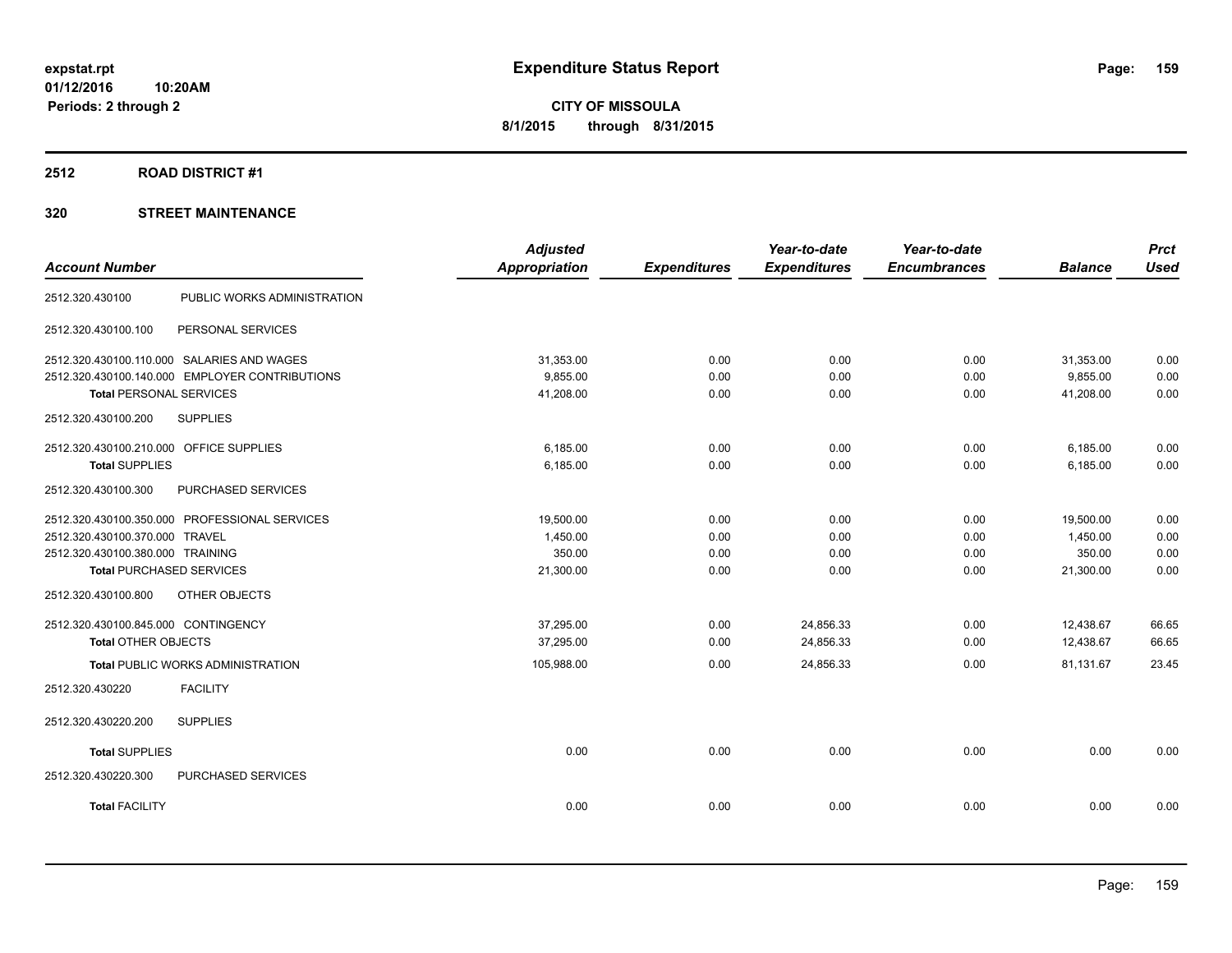# **2512 ROAD DISTRICT #1**

|                                 |                                                           | <b>Adjusted</b>      |                     | Year-to-date        | Year-to-date        |                | <b>Prct</b> |
|---------------------------------|-----------------------------------------------------------|----------------------|---------------------|---------------------|---------------------|----------------|-------------|
| <b>Account Number</b>           |                                                           | <b>Appropriation</b> | <b>Expenditures</b> | <b>Expenditures</b> | <b>Encumbrances</b> | <b>Balance</b> | <b>Used</b> |
| 2512.320.430230                 | <b>STREET RESTORATION</b>                                 |                      |                     |                     |                     |                |             |
| 2512.320.430230.200             | <b>SUPPLIES</b>                                           |                      |                     |                     |                     |                |             |
|                                 | 2512.320.430230.220.000 STREET RESTORATION/OPERATING SUPP | 1.401.00             | 1,780.70            | 3,503.59            | 0.00                | $-2,102.59$    | 250.08      |
|                                 | 2512.320.430230.230.000 STREET RESTORATION/MAINT & REPAIR | 31,739.00            | 8,111.34            | 12,006.18           | 0.00                | 19,732.82      | 37.83       |
| <b>Total SUPPLIES</b>           |                                                           | 33,140.00            | 9,892.04            | 15,509.77           | 0.00                | 17.630.23      | 46.80       |
| 2512.320.430230.400             | <b>BUILDING MATERIALS</b>                                 |                      |                     |                     |                     |                |             |
|                                 | 2512.320.430230.400.000 BUILDING MATERIALS                | 215,418.00           | 24,305.10           | 26,155.10           | 0.00                | 189,262.90     | 12.14       |
| <b>Total BUILDING MATERIALS</b> |                                                           | 215,418.00           | 24,305.10           | 26,155.10           | 0.00                | 189.262.90     | 12.14       |
| 2512.320.430230.800             | OTHER OBJECTS                                             |                      |                     |                     |                     |                |             |
| <b>Total OTHER OBJECTS</b>      |                                                           | 0.00                 | 0.00                | 0.00                | 0.00                | 0.00           | 0.00        |
| 2512.320.430230.900             | <b>CAPITAL OUTLAY</b>                                     |                      |                     |                     |                     |                |             |
| <b>Total CAPITAL OUTLAY</b>     |                                                           | 0.00                 | 0.00                | 0.00                | 0.00                | 0.00           | 0.00        |
| <b>Total STREET RESTORATION</b> |                                                           | 248,558.00           | 34,197.14           | 41,664.87           | 0.00                | 206,893.13     | 16.76       |
| 2512.320.430234                 | <b>CURB &amp; GUTTERS</b>                                 |                      |                     |                     |                     |                |             |
| 2512.320.430234.900             | <b>CAPITAL OUTLAY</b>                                     |                      |                     |                     |                     |                |             |
|                                 | 2512.320.430234.930.000 ADA SIDEWALK ASSISTANCE           | 60,000.00            | 1,600.00            | 1,600.00            | 0.00                | 58,400.00      | 2.67        |
| <b>Total CURB &amp; GUTTERS</b> |                                                           | 60,000.00            | 1,600.00            | 1,600.00            | 0.00                | 58,400.00      | 2.67        |
| 2512.320.430240                 | STREET MAINTENANCE                                        |                      |                     |                     |                     |                |             |
| 2512.320.430240.100             | PERSONAL SERVICES                                         |                      |                     |                     |                     |                |             |
|                                 | 2512.320.430240.110.000 SALARIES AND WAGES                | 50,492.00            | 0.00                | 0.00                | 0.00                | 50,492.00      | 0.00        |
|                                 | 2512.320.430240.140.000 EMPLOYER CONTRIBUTIONS            | 12,556.00            | 0.00                | 0.00                | 0.00                | 12,556.00      | 0.00        |
| <b>Total PERSONAL SERVICES</b>  |                                                           | 63,048.00            | 0.00                | 0.00                | 0.00                | 63,048.00      | 0.00        |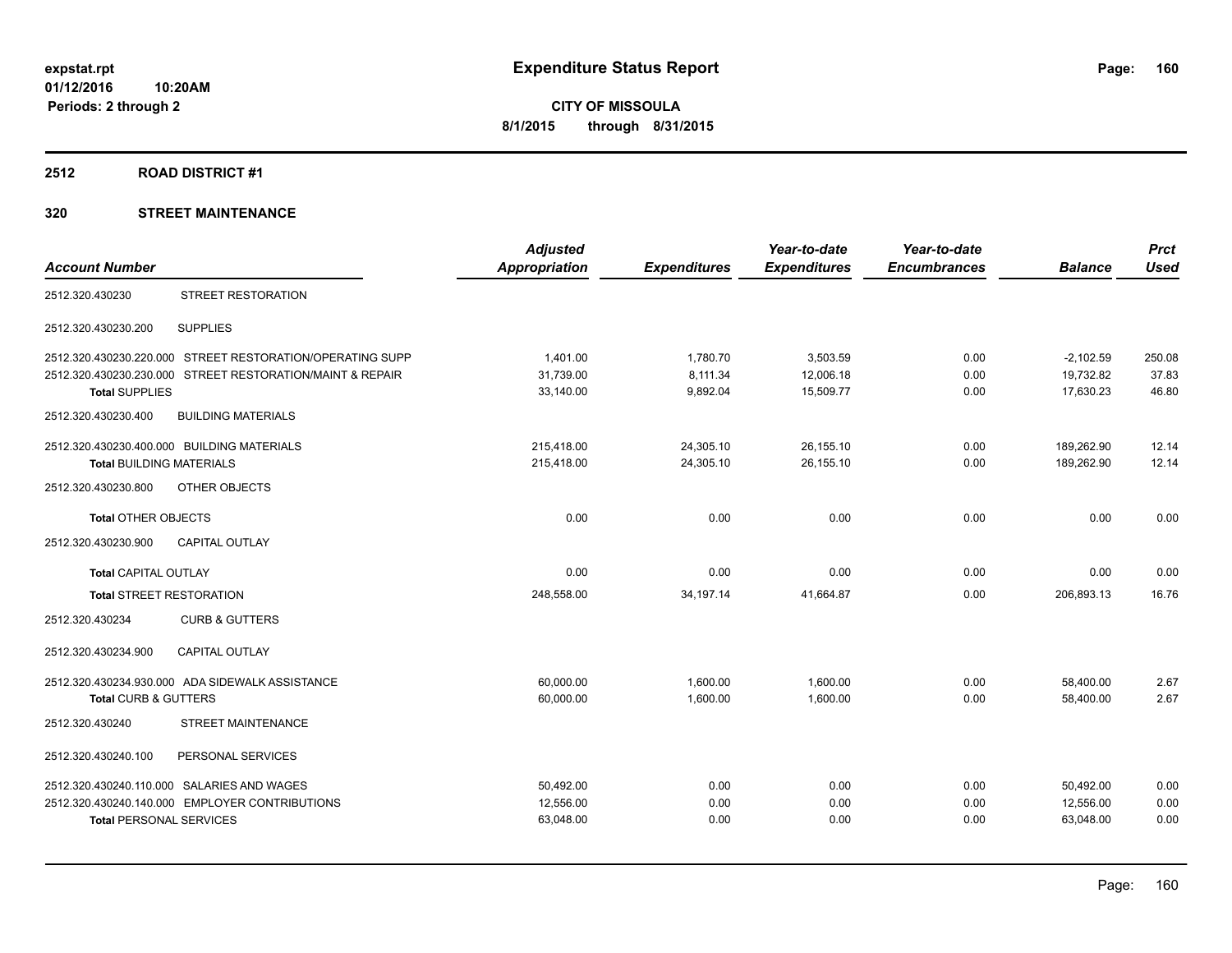### **2512 ROAD DISTRICT #1**

|                                                      | <b>Adjusted</b>      |                     | Year-to-date        | Year-to-date        |                | <b>Prct</b> |
|------------------------------------------------------|----------------------|---------------------|---------------------|---------------------|----------------|-------------|
| <b>Account Number</b>                                | <b>Appropriation</b> | <b>Expenditures</b> | <b>Expenditures</b> | <b>Encumbrances</b> | <b>Balance</b> | <b>Used</b> |
| 2512.320.430240.200<br><b>SUPPLIES</b>               |                      |                     |                     |                     |                |             |
| 2512.320.430240.220.000 STREET MAINT/OPER SUPPLIES   | 1,401.00             | 993.37              | 993.37              | 0.00                | 407.63         | 70.90       |
| 2512.320.430240.230.000 STREET MAINT/REPAIR & MAINT  | 17,045.00            | 5,178.21            | 7,618.13            | 0.00                | 9,426.87       | 44.69       |
| 2512.320.430240.240.000 OTHER SUPPLIES               | 400.00               | 0.00                | 0.00                | 0.00                | 400.00         | 0.00        |
| <b>Total SUPPLIES</b>                                | 18,846.00            | 6,171.58            | 8,611.50            | 0.00                | 10,234.50      | 45.69       |
| 2512.320.430240.400<br><b>BUILDING MATERIALS</b>     |                      |                     |                     |                     |                |             |
| 2512.320.430240.400.000 BUILDING MATERIALS           | 59,783.00            | 685.34              | 5,922.78            | 0.00                | 53,860.22      | 9.91        |
| <b>Total BUILDING MATERIALS</b>                      | 59,783.00            | 685.34              | 5,922.78            | 0.00                | 53,860.22      | 9.91        |
| <b>Total STREET MAINTENANCE</b>                      | 141,677.00           | 6,856.92            | 14,534.28           | 0.00                | 127, 142. 72   | 10.26       |
| TRANSFER CENTER IMPROVEMENTS<br>2512.320.430247      |                      |                     |                     |                     |                |             |
| 2512.320.430247.900<br><b>CAPITAL OUTLAY</b>         |                      |                     |                     |                     |                |             |
| <b>Total TRANSFER CENTER IMPROVEMENTS</b>            | 0.00                 | 0.00                | 0.00                | 0.00                | 0.00           | 0.00        |
| ICE & SNOW REMOVAL<br>2512.320.430251                |                      |                     |                     |                     |                |             |
| 2512.320.430251.100<br>PERSONAL SERVICES             |                      |                     |                     |                     |                |             |
| 2512.320.430251.110.000 SALARIES AND WAGES           | 10,721.00            | 0.00                | 0.00                | 0.00                | 10,721.00      | 0.00        |
| 2512.320.430251.140.000 EMPLOYER CONTRIBUTIONS       | 3,939.00             | 0.00                | 767.00              | 0.00                | 3,172.00       | 19.47       |
| <b>Total PERSONAL SERVICES</b>                       | 14,660.00            | 0.00                | 767.00              | 0.00                | 13,893.00      | 5.23        |
| 2512.320.430251.200<br><b>SUPPLIES</b>               |                      |                     |                     |                     |                |             |
| 2512.320.430251.220.000 OPERATING SUPPLIES           | 86.343.00            | 0.00                | 0.00                | 0.00                | 86.343.00      | 0.00        |
| 2512.320.430251.230.000 SNOW/ICE CTRL REPAIR & MAINT | 12.544.00            | 0.00                | 0.00                | 0.00                | 12,544.00      | 0.00        |
| <b>Total SUPPLIES</b>                                | 98,887.00            | 0.00                | 0.00                | 0.00                | 98,887.00      | 0.00        |
| Total ICE & SNOW REMOVAL                             | 113,547.00           | 0.00                | 767.00              | 0.00                | 112.780.00     | 0.68        |
| <b>STREET CLEANING</b><br>2512.320.430252            |                      |                     |                     |                     |                |             |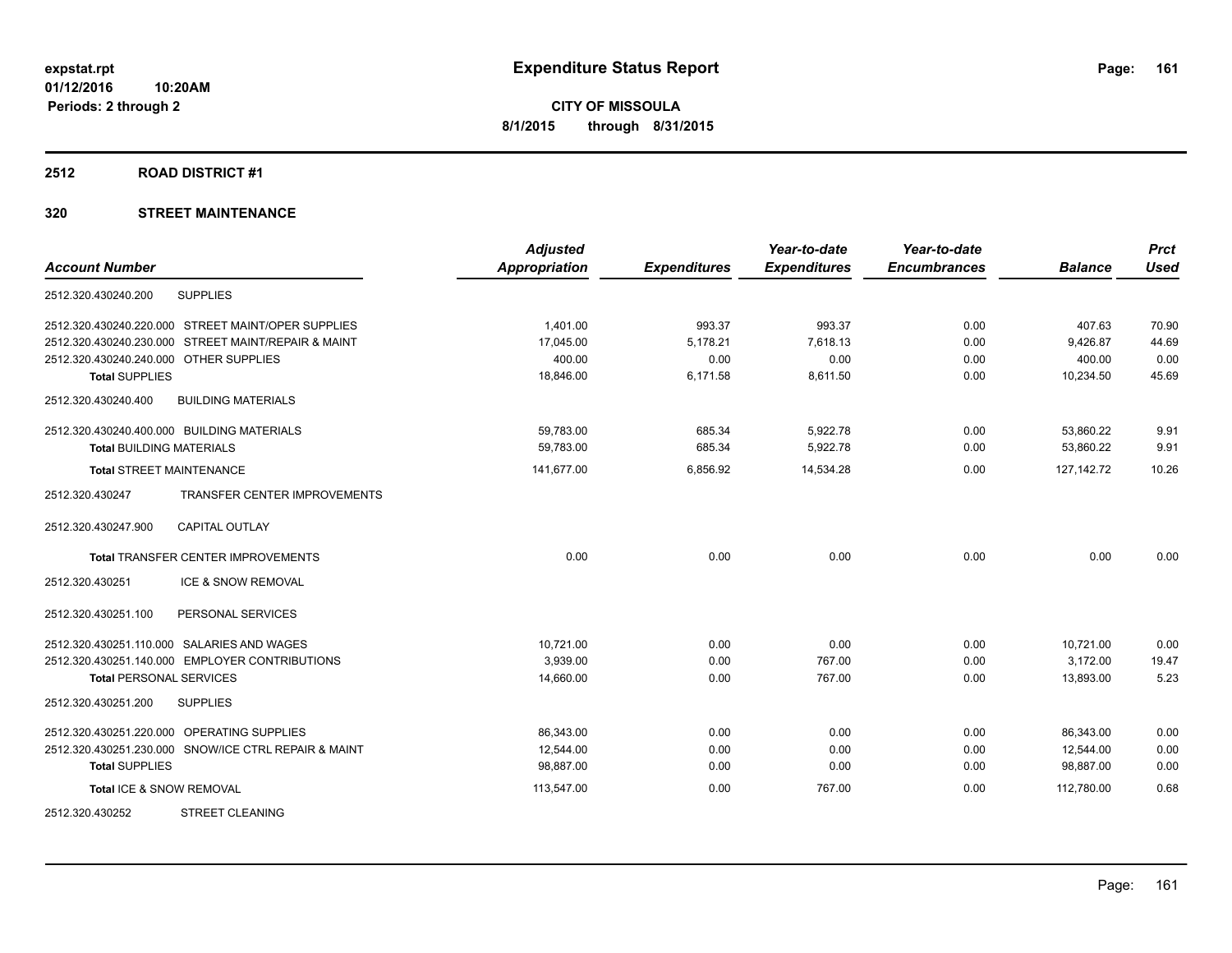### **2512 ROAD DISTRICT #1**

|                                                               | <b>Adjusted</b>      |                     | Year-to-date        | Year-to-date        |                | <b>Prct</b> |
|---------------------------------------------------------------|----------------------|---------------------|---------------------|---------------------|----------------|-------------|
| <b>Account Number</b>                                         | <b>Appropriation</b> | <b>Expenditures</b> | <b>Expenditures</b> | <b>Encumbrances</b> | <b>Balance</b> | <b>Used</b> |
| 2512.320.430252.200<br><b>SUPPLIES</b>                        |                      |                     |                     |                     |                |             |
| 2512.320.430252.220.000 STREET CLEANING/OPERATING SUPPLIES    | 1,869.00             | 307.00              | 307.00              | 0.00                | 1,562.00       | 16.43       |
| 2512.320.430252.230.000 STREET CLEANING/REPAIR & MAINT        | 22,285.00            | 645.15              | 2,067.67            | 0.00                | 20,217.33      | 9.28        |
| <b>Total SUPPLIES</b>                                         | 24,154.00            | 952.15              | 2,374.67            | 0.00                | 21,779.33      | 9.83        |
| 2512.320.430252.500<br><b>FIXED CHARGES</b>                   |                      |                     |                     |                     |                |             |
| 2512.320.430252.500.000 FIXED CHARGES                         | 10,000.00            | 10,000.00           | 10,000.00           | 0.00                | 0.00           | 100.00      |
| <b>Total FIXED CHARGES</b>                                    | 10,000.00            | 10,000.00           | 10,000.00           | 0.00                | 0.00           | 100.00      |
| <b>Total STREET CLEANING</b>                                  | 34,154.00            | 10,952.15           | 12,374.67           | 0.00                | 21,779.33      | 36.23       |
| <b>SIDEWALKS</b><br>2512.320.430262                           |                      |                     |                     |                     |                |             |
| PURCHASED SERVICES<br>2512.320.430262.300                     |                      |                     |                     |                     |                |             |
| 2512.320.430262.350.000 SIDEWALK & CURB-PROFESSIONAL SERVICES | 20,000.00            | 0.00                | 0.00                | 0.00                | 20,000.00      | 0.00        |
| <b>Total PURCHASED SERVICES</b>                               | 20,000.00            | 0.00                | 0.00                | 0.00                | 20.000.00      | 0.00        |
| 2512.320.430262.900<br><b>CAPITAL OUTLAY</b>                  |                      |                     |                     |                     |                |             |
| 2512.320.430262.930.000 SIDEWALK & CURB-MPROVEMENTS           | 408,000.00           | 0.00                | 0.00                | 0.00                | 408,000.00     | 0.00        |
| <b>Total CAPITAL OUTLAY</b>                                   | 408,000.00           | 0.00                | 0.00                | 0.00                | 408,000.00     | 0.00        |
| <b>Total SIDEWALKS</b>                                        | 428,000.00           | 0.00                | 0.00                | 0.00                | 428.000.00     | 0.00        |
| <b>SIGNING &amp; STRIPING</b><br>2512.320.430265              |                      |                     |                     |                     |                |             |
| 2512.320.430265.200<br><b>SUPPLIES</b>                        |                      |                     |                     |                     |                |             |
| 2512.320.430265.230.000 SIGNING & STRIPING-REPAIR/MAINTENANCE | 8,865.00             | 0.00                | 0.00                | 0.00                | 8,865.00       | 0.00        |
| 2512.320.430265.231.000 SIGNING & STRIPING/GASOLINE           | 1,135.00             | 0.00                | 0.00                | 0.00                | 1,135.00       | 0.00        |
| <b>Total SIGNING &amp; STRIPING</b>                           | 10,000.00            | 0.00                | 0.00                | 0.00                | 10,000.00      | 0.00        |
| <b>COMMUNICATIONS MAINTENANCE</b><br>2512.320.430270          |                      |                     |                     |                     |                |             |
|                                                               |                      |                     |                     |                     |                |             |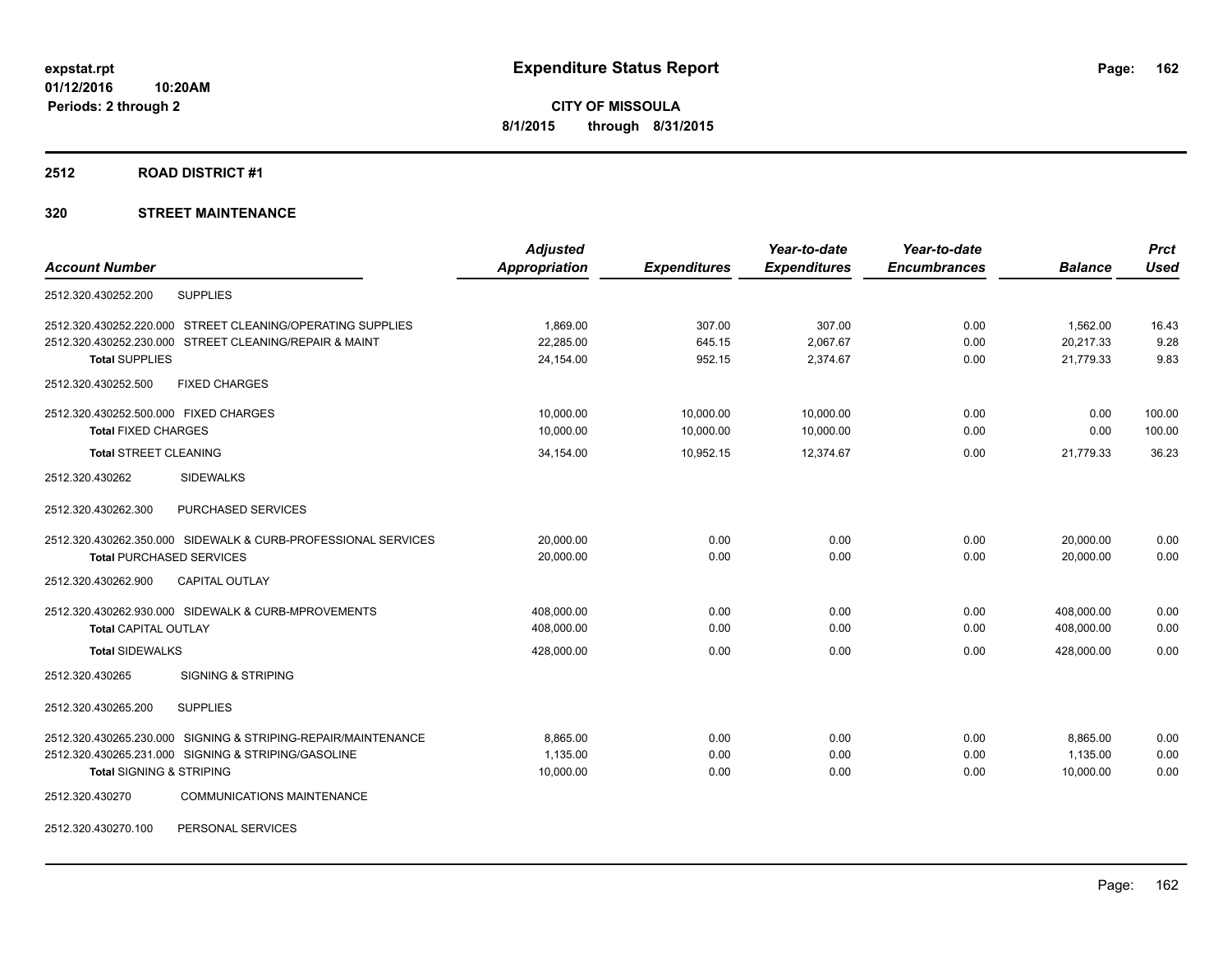## **2512 ROAD DISTRICT #1**

|                                                         | <b>Adjusted</b> |                     | Year-to-date        | Year-to-date        |                | <b>Prct</b> |
|---------------------------------------------------------|-----------------|---------------------|---------------------|---------------------|----------------|-------------|
| <b>Account Number</b>                                   | Appropriation   | <b>Expenditures</b> | <b>Expenditures</b> | <b>Encumbrances</b> | <b>Balance</b> | <b>Used</b> |
| 2512.320.430270.130.000 OTHER                           | 4,176.00        | 0.00                | 0.00                | 0.00                | 4,176.00       | 0.00        |
| <b>Total PERSONAL SERVICES</b>                          | 4,176.00        | 0.00                | 0.00                | 0.00                | 4,176.00       | 0.00        |
| <b>CAPITAL OUTLAY</b><br>2512.320.430270.900            |                 |                     |                     |                     |                |             |
| <b>Total CAPITAL OUTLAY</b>                             | 0.00            | 0.00                | 0.00                | 0.00                | 0.00           | 0.00        |
| <b>Total COMMUNICATIONS MAINTENANCE</b>                 | 4.176.00        | 0.00                | 0.00                | 0.00                | 4,176.00       | 0.00        |
| <b>FLOOD CONTROL</b><br>2512.320.431200                 |                 |                     |                     |                     |                |             |
| PERSONAL SERVICES<br>2512.320.431200.100                |                 |                     |                     |                     |                |             |
| 2512.320.431200.110.000 SALARIES AND WAGES              | 22,374.00       | 0.00                | 0.00                | 0.00                | 22,374.00      | 0.00        |
| 2512.320.431200.130.000 OTHER                           | 2.881.00        | 0.00                | 0.00                | 0.00                | 2,881.00       | 0.00        |
| 2512.320.431200.140.000 EMPLOYER CONTRIBUTIONS          | 11,440.00       | 0.00                | 0.00                | 0.00                | 11,440.00      | 0.00        |
| <b>Total PERSONAL SERVICES</b>                          | 36,695.00       | 0.00                | 0.00                | 0.00                | 36,695.00      | 0.00        |
| <b>SUPPLIES</b><br>2512.320.431200.200                  |                 |                     |                     |                     |                |             |
| 2512.320.431200.210.000 OFFICE SUPPLIES                 | 2,318.00        | 0.00                | 0.00                | 0.00                | 2,318.00       | 0.00        |
| <b>Total SUPPLIES</b>                                   | 2,318.00        | 0.00                | 0.00                | 0.00                | 2,318.00       | 0.00        |
| 2512.320.431200.300<br>PURCHASED SERVICES               |                 |                     |                     |                     |                |             |
| 2512.320.431200.310.000 COMMUNICATIONS                  | 1,000.00        | 0.00                | 0.00                | 0.00                | 1,000.00       | 0.00        |
| 2512.320.431200.330.000 PUBLICITY, SUBSCRIPTIONS & DUES | 7,000.00        | 0.00                | 0.00                | 0.00                | 7,000.00       | 0.00        |
| 2512.320.431200.350.000 PROFESSIONAL SERVICES           | 50,000.00       | 0.00                | 0.00                | 0.00                | 50,000.00      | 0.00        |
| <b>Total PURCHASED SERVICES</b>                         | 58,000.00       | 0.00                | 0.00                | 0.00                | 58,000.00      | 0.00        |
| <b>CAPITAL OUTLAY</b><br>2512.320.431200.900            |                 |                     |                     |                     |                |             |
| 2512.320.431200.930.000 FLOOD CONTROL MAINT/MPROVEMENTS | 10,000.00       | 0.00                | 0.00                | 0.00                | 10,000.00      | 0.00        |
| <b>Total CAPITAL OUTLAY</b>                             | 10,000.00       | 0.00                | 0.00                | 0.00                | 10,000.00      | 0.00        |
| <b>Total FLOOD CONTROL</b>                              | 107,013.00      | 0.00                | 0.00                | 0.00                | 107,013.00     | 0.00        |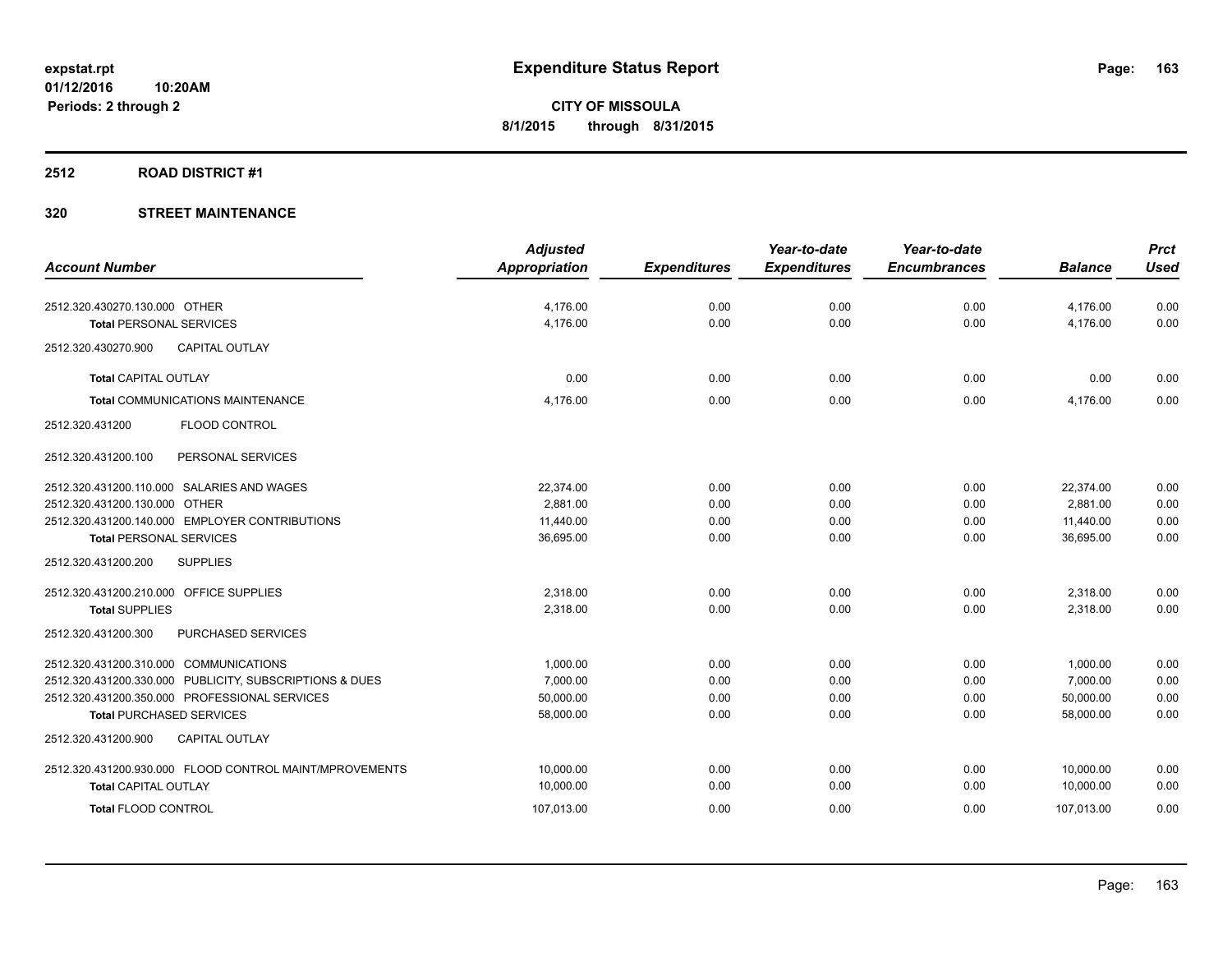## **2512 ROAD DISTRICT #1**

|                                |                                                | <b>Adjusted</b>      |                     | Year-to-date        | Year-to-date        |                | <b>Prct</b> |
|--------------------------------|------------------------------------------------|----------------------|---------------------|---------------------|---------------------|----------------|-------------|
| <b>Account Number</b>          |                                                | <b>Appropriation</b> | <b>Expenditures</b> | <b>Expenditures</b> | <b>Encumbrances</b> | <b>Balance</b> | <b>Used</b> |
| 2512.320.460434                | <b>GREENWAYS &amp; HORTICULTURE</b>            |                      |                     |                     |                     |                |             |
| 2512.320.460434.200            | <b>SUPPLIES</b>                                |                      |                     |                     |                     |                |             |
|                                | 2512.320.460434.230.000 ADOPT A TRAFFIC CIRCLE | 2,500.00             | 94.39               | 94.39               | 0.00                | 2,405.61       | 3.78        |
|                                | <b>Total GREENWAYS &amp; HORTICULTURE</b>      | 2,500.00             | 94.39               | 94.39               | 0.00                | 2,405.61       | 3.78        |
| 2512.320.490504                | <b>DEBT SERVICE</b>                            |                      |                     |                     |                     |                |             |
| 2512.320.490504.600            | <b>DEBT SERVICE</b>                            |                      |                     |                     |                     |                |             |
| 2512.320.490504.610.000        | PRINCIPAL                                      | 418,252.00           | 88,082.86           | 88,082.86           | 0.00                | 330, 169. 14   | 21.06       |
| 2512.320.490504.620.000        | <b>INTEREST / SERVICE FEES</b>                 | 48,753.00            | 8,914.14            | 8,914.14            | 0.00                | 39,838.86      | 18.28       |
| <b>Total DEBT SERVICE</b>      |                                                | 467,005.00           | 96,997.00           | 96,997.00           | 0.00                | 370,008.00     | 20.77       |
| 2512.320.510110                | <b>MERCHANT SERVICES</b>                       |                      |                     |                     |                     |                |             |
| 2512.320.510110.500            | <b>FIXED CHARGES</b>                           |                      |                     |                     |                     |                |             |
| <b>Total MERCHANT SERVICES</b> |                                                | 0.00                 | 0.00                | 0.00                | 0.00                | 0.00           | 0.00        |
| Total ROAD DISTRICT #1         |                                                | 1,722,618.00         | 150,697.60          | 192,888.54          | 0.00                | 1,529,729.46   | 11.20       |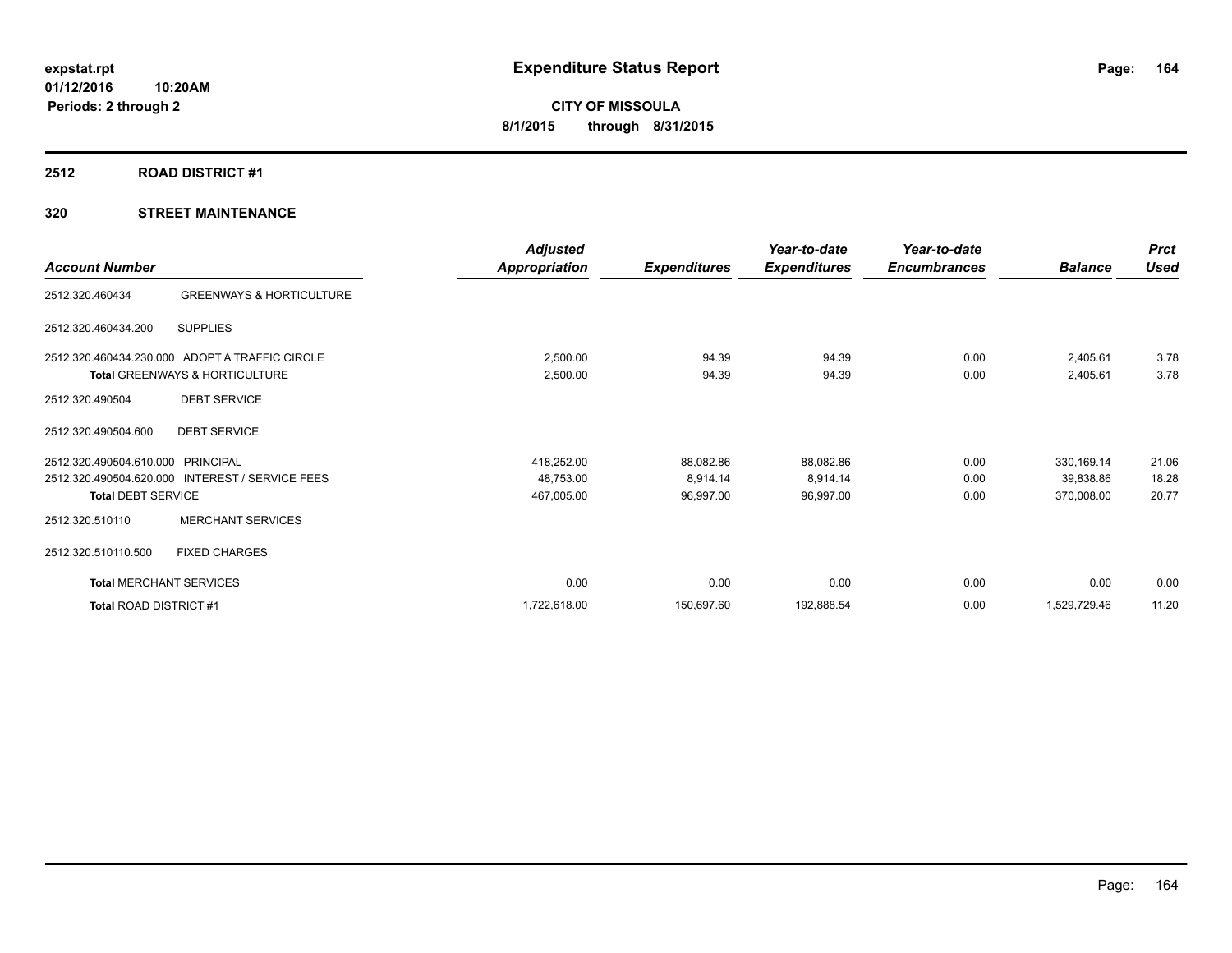# **2513 PARK DISTRICT #1**

|                                                         | <b>Adjusted</b>      |                     | Year-to-date        | Year-to-date        |                | <b>Prct</b> |
|---------------------------------------------------------|----------------------|---------------------|---------------------|---------------------|----------------|-------------|
| <b>Account Number</b>                                   | <b>Appropriation</b> | <b>Expenditures</b> | <b>Expenditures</b> | <b>Encumbrances</b> | <b>Balance</b> | <b>Used</b> |
| RENOVATE REPLACE IMPROV<br>2513.370.460400              |                      |                     |                     |                     |                |             |
| PURCHASED SERVICES<br>2513.370.460400.300               |                      |                     |                     |                     |                |             |
| 2513.370.460400.350.000 RENOVATE REPLACE IMPROVE        | 40,000.00            | 0.00                | 0.00                | 0.00                | 40,000.00      | 0.00        |
| <b>Total PURCHASED SERVICES</b>                         | 40,000.00            | 0.00                | 0.00                | 0.00                | 40,000.00      | 0.00        |
| <b>CAPITAL OUTLAY</b><br>2513.370.460400.900            |                      |                     |                     |                     |                |             |
| 2513.370.460400.930.000 RENOVATE REPLACE IMPROVE        | 30,000.00            | 0.00                | 1.457.00            | 0.00                | 28,543.00      | 4.86        |
| Total CAPITAL OUTLAY                                    | 30,000.00            | 0.00                | 1,457.00            | 0.00                | 28,543.00      | 4.86        |
| Total RENOVATE REPLACE IMPROV                           | 70,000.00            | 0.00                | 1.457.00            | 0.00                | 68.543.00      | 2.08        |
| PARK ADMIN<br>2513.370.460432                           |                      |                     |                     |                     |                |             |
| PERSONAL SERVICES<br>2513.370.460432.100                |                      |                     |                     |                     |                |             |
| 2513.370.460432.110.000 SALARIES AND WAGES              | 10,200.00            | 0.00                | 0.00                | 0.00                | 10,200.00      | 0.00        |
| 2513.370.460432.140.00 EMPLOYER CONTRIBUTIONS           | 1,909.00             | 0.00                | 0.00                | 0.00                | 1,909.00       | 0.00        |
| 2513.370.460432.141.000 STATE RETIREMENT CONTRIBUTIONS  | 0.00                 | 6.12                | 12.41               | 0.00                | $-12.41$       | 0.00        |
| <b>Total PERSONAL SERVICES</b>                          | 12,109.00            | 6.12                | 12.41               | 0.00                | 12,096.59      | 0.10        |
| <b>SUPPLIES</b><br>2513.370.460432.200                  |                      |                     |                     |                     |                |             |
| 2513.370.460432.220.000 OPERATING SUPPLIES              | 900.00               | 0.00                | 0.00                | 0.00                | 900.00         | 0.00        |
| <b>Total SUPPLIES</b>                                   | 900.00               | 0.00                | 0.00                | 0.00                | 900.00         | 0.00        |
| PURCHASED SERVICES<br>2513.370.460432.300               |                      |                     |                     |                     |                |             |
| 2513.370.460432.330.000 PUBLICITY, SUBSCRIPTIONS & DUES | 2,500.00             | 0.00                | 0.00                | 0.00                | 2,500.00       | 0.00        |
| 2513.370.460432.344.000 TELEPHONE SERVICE               | 360.00               | 0.00                | 0.00                | 0.00                | 360.00         | 0.00        |
| 2513.370.460432.350.000 PROFESSIONAL SERVICES           | 14,000.00            | 904.66              | 1.713.66            | 0.00                | 12,286.34      | 12.24       |
| 2513.370.460432.360.000 REPAIR & MAINTENANCE            | 3,000.00             | 0.00                | 0.00                | 0.00                | 3,000.00       | 0.00        |
| 2513.370.460432.380.000 TRAINING                        | 200.00               | 0.00                | 0.00                | 0.00                | 200.00         | 0.00        |
| <b>Total PURCHASED SERVICES</b>                         | 20,060.00            | 904.66              | 1,713.66            | 0.00                | 18,346.34      | 8.54        |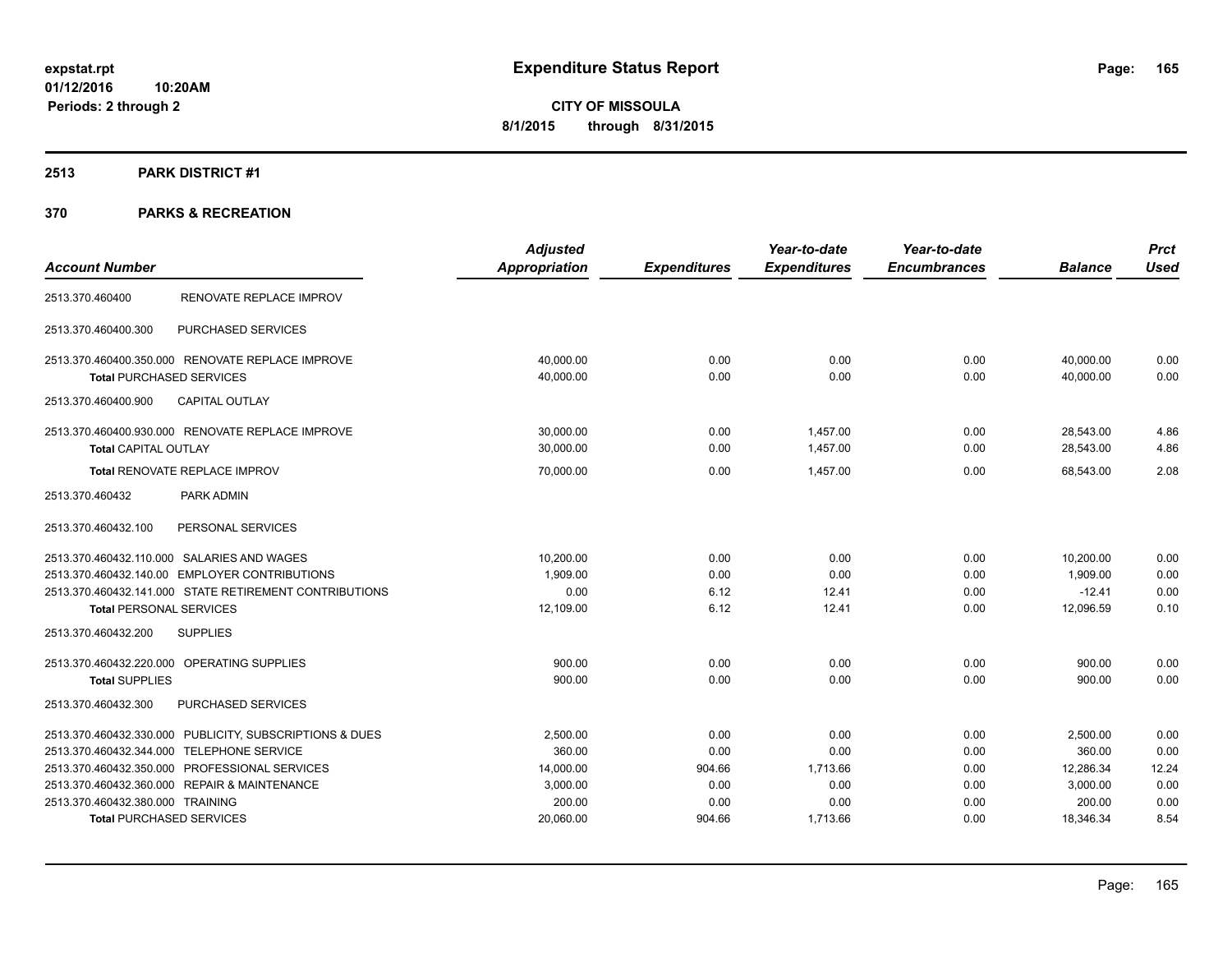#### **2513 PARK DISTRICT #1**

# **370 PARKS & RECREATION**

|                                                        | <b>Adjusted</b> |                     | Year-to-date        | Year-to-date        |                | <b>Prct</b> |
|--------------------------------------------------------|-----------------|---------------------|---------------------|---------------------|----------------|-------------|
| <b>Account Number</b>                                  | Appropriation   | <b>Expenditures</b> | <b>Expenditures</b> | <b>Encumbrances</b> | <b>Balance</b> | <b>Used</b> |
| <b>DEBT SERVICE</b><br>2513.370.460432.600             |                 |                     |                     |                     |                |             |
| <b>Total DEBT SERVICE</b>                              | 0.00            | 0.00                | 0.00                | 0.00                | 0.00           | 0.00        |
| <b>Total PARK ADMIN</b>                                | 33,069.00       | 910.78              | 1,726.07            | 0.00                | 31,342.93      | 5.22        |
| <b>GREENWAYS &amp; HORTICULTURE</b><br>2513.370.460434 |                 |                     |                     |                     |                |             |
| PERSONAL SERVICES<br>2513.370.460434.100               |                 |                     |                     |                     |                |             |
| 2513.370.460434.110.000 GREENWAYS & HORTCULTURE        | 25,069.00       | 1,576.29            | 2,978.58            | 0.00                | 22,090.42      | 11.88       |
| 2513.370.460434.120.000 OVERTIME/TERMINATION           | 0.00            | 165.17              | 165.17              | 0.00                | $-165.17$      | 0.00        |
| 2513.370.460434.140.000 GREENWAYS & HORTICLTURE        | 8,028.00        | 240.12              | 436.15              | 0.00                | 7,591.85       | 5.43        |
| <b>Total PERSONAL SERVICES</b>                         | 33,097.00       | 1,981.58            | 3,579.90            | 0.00                | 29,517.10      | 10.82       |
| 2513.370.460434.200<br><b>SUPPLIES</b>                 |                 |                     |                     |                     |                |             |
| 2513.370.460434.220.000 OPERATING SUPPLIES             | 3,373.00        | 262.99              | 747.06              | 0.00                | 2,625.94       | 22.15       |
| 2513.370.460434.230.000 REPAIR/MAINTENANCE             | 7,135.00        | 0.00                | 0.00                | 0.00                | 7,135.00       | 0.00        |
| 2513.370.460434.231.000 GASOLINE                       | 2.000.00        | 0.00                | 0.00                | 0.00                | 2,000.00       | 0.00        |
| <b>Total SUPPLIES</b>                                  | 12,508.00       | 262.99              | 747.06              | 0.00                | 11,760.94      | 5.97        |
| PURCHASED SERVICES<br>2513.370.460434.300              |                 |                     |                     |                     |                |             |
| 2513.370.460434.341.000 ELECTRICITY & NATURAL GAS      | 310.00          | 117.89              | 127.16              | 0.00                | 182.84         | 41.02       |
| 2513.370.460434.343.000 WATER CHARGES                  | 310.00          | 0.00                | 0.00                | 0.00                | 310.00         | 0.00        |
| 2513.370.460434.345.000 GARBAGE                        | 136.00          | 0.00                | 0.00                | 0.00                | 136.00         | 0.00        |
| 2513.370.460434.350.000 PROFESSIONAL SERVICES          | 5,000.00        | 152.00              | 152.00              | 0.00                | 4,848.00       | 3.04        |
| 2513.370.460434.360.000 REPAIR & MAINTENANCE           | 2,589.00        | 0.00                | 0.00                | 0.00                | 2,589.00       | 0.00        |
| 2513.370.460434.380.000 TRAINING                       | 95.00           | 0.00                | 0.00                | 0.00                | 95.00          | 0.00        |
| <b>Total PURCHASED SERVICES</b>                        | 8,440.00        | 269.89              | 279.16              | 0.00                | 8,160.84       | 3.31        |
| Total GREENWAYS & HORTICULTURE                         | 54,045.00       | 2,514.46            | 4,606.12            | 0.00                | 49,438.88      | 8.52        |
| 2513.370.460439<br><b>URBAN FORESTRY</b>               |                 |                     |                     |                     |                |             |

2513.370.460439.100 PERSONAL SERVICES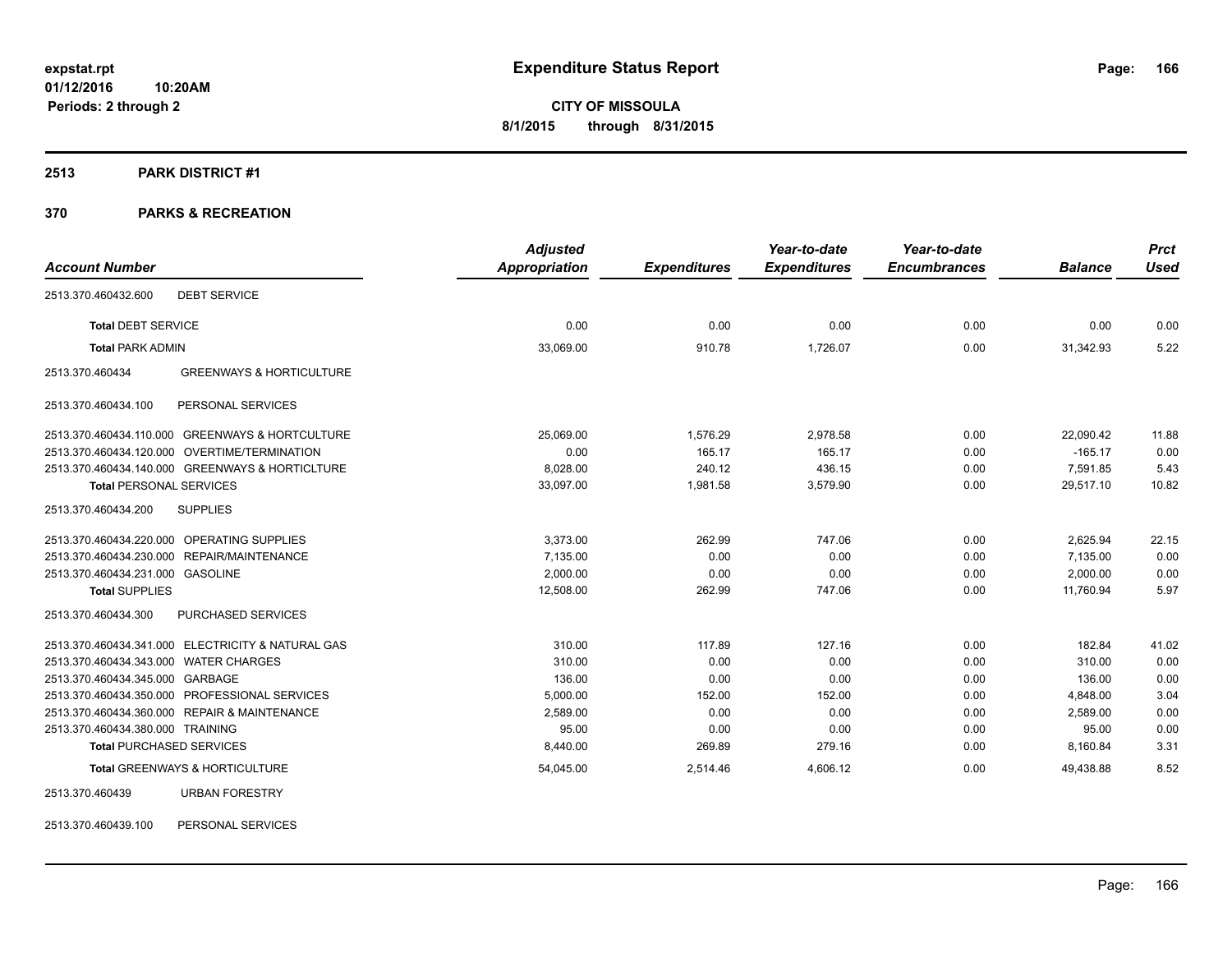### **2513 PARK DISTRICT #1**

# **370 PARKS & RECREATION**

|                                                | <b>Adjusted</b>      |                     | Year-to-date        | Year-to-date        |                | <b>Prct</b> |
|------------------------------------------------|----------------------|---------------------|---------------------|---------------------|----------------|-------------|
| <b>Account Number</b>                          | <b>Appropriation</b> | <b>Expenditures</b> | <b>Expenditures</b> | <b>Encumbrances</b> | <b>Balance</b> | <b>Used</b> |
| 2513.370.460439.110.000 SALARIES AND WAGES     | 48,682.00            | 0.00                | 0.00                | 0.00                | 48,682.00      | 0.00        |
| 2513.370.460439.140.000 EMPLOYER CONTRIBUTIONS | 22,061.00            | 0.00                | 0.00                | 0.00                | 22,061.00      | 0.00        |
| <b>Total PERSONAL SERVICES</b>                 | 70,743.00            | 0.00                | 0.00                | 0.00                | 70,743.00      | 0.00        |
| 2513.370.460439.200<br><b>SUPPLIES</b>         |                      |                     |                     |                     |                |             |
| 2513.370.460439.220.000 OPERATING SUPPLIES     | 24,352.00            | 608.09              | 648.08              | 0.00                | 23,703.92      | 2.66        |
| 2513.370.460439.230.000 REPAIR/MAINTENANCE     | 3,952.00             | 0.00                | 0.00                | 0.00                | 3,952.00       | 0.00        |
| <b>Total SUPPLIES</b>                          | 28,304.00            | 608.09              | 648.08              | 0.00                | 27,655.92      | 2.29        |
| 2513.370.460439.300<br>PURCHASED SERVICES      |                      |                     |                     |                     |                |             |
| 2513.370.460439.350.000 PROFESSIONAL SERVICES  | 2.660.00             | 436.69              | 436.69              | 0.00                | 2,223.31       | 16.42       |
| 2513.370.460439.360.000 REPAIR & MAINTENANCE   | 60,000.00            | 0.00                | 0.00                | 0.00                | 60,000.00      | 0.00        |
| <b>Total PURCHASED SERVICES</b>                | 62,660.00            | 436.69              | 436.69              | 0.00                | 62,223.31      | 0.70        |
| <b>Total URBAN FORESTRY</b>                    | 161,707.00           | 1,044.78            | 1,084.77            | 0.00                | 160,622.23     | 0.67        |
| 2513.370.460470<br><b>RECREATION MORE</b>      |                      |                     |                     |                     |                |             |
| PERSONAL SERVICES<br>2513.370.460470.100       |                      |                     |                     |                     |                |             |
| 2513.370.460470.110.000 SALARIES AND WAGES     | 4,124.00             | 0.00                | 0.00                | 0.00                | 4,124.00       | 0.00        |
| 2513.370.460470.140.000 EMPLOYER CONTRIBUTIONS | 847.00               | 0.00                | 0.00                | 0.00                | 847.00         | 0.00        |
| <b>Total PERSONAL SERVICES</b>                 | 4,971.00             | 0.00                | 0.00                | 0.00                | 4,971.00       | 0.00        |
| PURCHASED SERVICES<br>2513.370.460470.300      |                      |                     |                     |                     |                |             |
| 2513.370.460470.360.000 REPAIR & MAINTENANCE   | 3,000.00             | 0.00                | 0.00                | 0.00                | 3,000.00       | 0.00        |
| <b>Total PURCHASED SERVICES</b>                | 3,000.00             | 0.00                | 0.00                | 0.00                | 3,000.00       | 0.00        |
| <b>Total RECREATION MORE</b>                   | 7,971.00             | 0.00                | 0.00                | 0.00                | 7,971.00       | 0.00        |
| 2513.370.460474<br><b>SPRAY DECKS</b>          |                      |                     |                     |                     |                |             |

2513.370.460474.200 SUPPLIES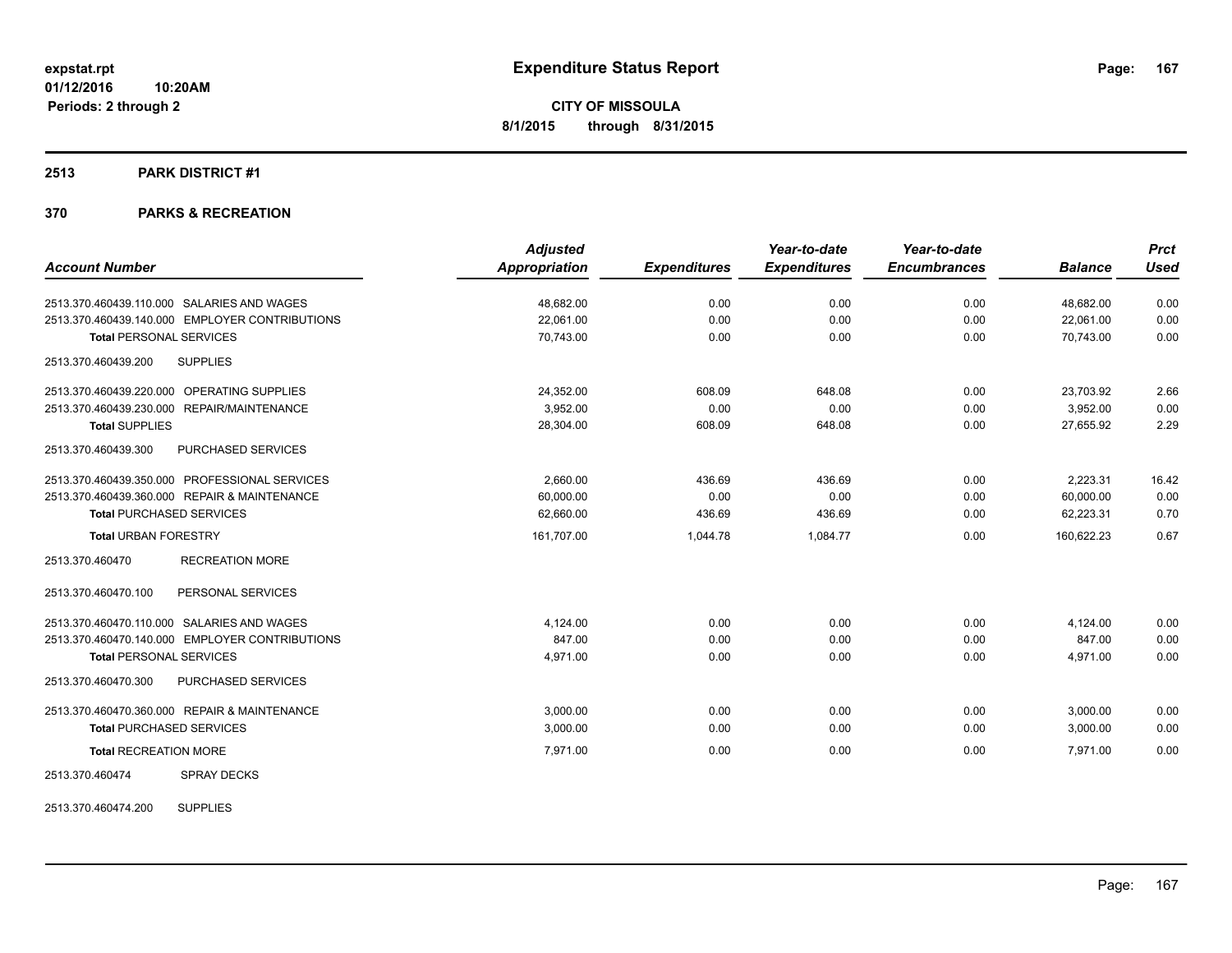# **2513 PARK DISTRICT #1**

| <b>Account Number</b>                                        | <b>Adjusted</b><br>Appropriation | <b>Expenditures</b> | Year-to-date<br><b>Expenditures</b> | Year-to-date<br><b>Encumbrances</b> | <b>Balance</b> | <b>Prct</b><br><b>Used</b> |
|--------------------------------------------------------------|----------------------------------|---------------------|-------------------------------------|-------------------------------------|----------------|----------------------------|
| 2513.370.460474.230.000 SPRAY DECKS/REPAIR/MAINTENANCE       | 1,600.00                         | 0.00                | 0.00                                | 0.00                                | 1,600.00       | 0.00                       |
| <b>Total SUPPLIES</b>                                        | 1,600.00                         | 0.00                | 0.00                                | 0.00                                | 1,600.00       | 0.00                       |
| <b>PURCHASED SERVICES</b><br>2513.370.460474.300             |                                  |                     |                                     |                                     |                |                            |
| 2513.370.460474.341.000 ELECTRICITY & NATURAL GAS            | 2,100.00                         | 0.00                | 0.00                                | 0.00                                | 2,100.00       | 0.00                       |
| 2513.370.460474.360.000 REPAIR & MAINTENANCE                 | 6,300.00                         | 0.00                | 219.77                              | 0.00                                | 6,080.23       | 3.49                       |
| <b>Total PURCHASED SERVICES</b>                              | 8,400.00                         | 0.00                | 219.77                              | 0.00                                | 8,180.23       | 2.62                       |
| <b>Total SPRAY DECKS</b>                                     | 10,000.00                        | 0.00                | 219.77                              | 0.00                                | 9,780.23       | 2.20                       |
| 2513.370.460477<br><b>GRILL VAN</b>                          |                                  |                     |                                     |                                     |                |                            |
| <b>SUPPLIES</b><br>2513.370.460477.200                       |                                  |                     |                                     |                                     |                |                            |
| <b>Total SUPPLIES</b>                                        | 0.00                             | 0.00                | 0.00                                | 0.00                                | 0.00           | 0.00                       |
| PURCHASED SERVICES<br>2513.370.460477.300                    |                                  |                     |                                     |                                     |                |                            |
| <b>Total GRILL VAN</b>                                       | 0.00                             | 0.00                | 0.00                                | 0.00                                | 0.00           | 0.00                       |
| <b>CONSERVATION LANDS MGMT</b><br>2513.370.460484            |                                  |                     |                                     |                                     |                |                            |
| PERSONAL SERVICES<br>2513.370.460484.100                     |                                  |                     |                                     |                                     |                |                            |
| 2513.370.460484.110.000 CONSRVTN LAND MGMT/WAGES             | 60.079.00                        | 3,126.58            | 5,482.87                            | 0.00                                | 54,596.13      | 9.13                       |
| 2513.370.460484.120.000 OVERTIME/TERMINATION                 | 0.00                             | 318.69              | 318.69                              | 0.00                                | $-318.69$      | 0.00                       |
| 2513.370.460484.140.000 CONSRVTN LAND MGMT/EMP CONTRIBUTIONS | 31,781.00                        | 1,516.57            | 2,616.49                            | 0.00                                | 29,164.51      | 8.23                       |
| <b>Total PERSONAL SERVICES</b>                               | 91,860.00                        | 4,961.84            | 8,418.05                            | 0.00                                | 83,441.95      | 9.16                       |
| <b>SUPPLIES</b><br>2513.370.460484.200                       |                                  |                     |                                     |                                     |                |                            |
| 2513.370.460484.220.000 OPERATING SUPPLIES                   | 1.000.00                         | 1,361.92            | 1,401.28                            | 0.00                                | $-401.28$      | 140.13                     |
| 2513.370.460484.230.000 REPAIR/MAINTENANCE                   | 3,000.00                         | 5.52                | 171.83                              | 0.00                                | 2,828.17       | 5.73                       |
| <b>Total SUPPLIES</b>                                        | 4,000.00                         | 1,367.44            | 1,573.11                            | 0.00                                | 2,426.89       | 39.33                      |
| 2513.370.460484.300<br>PURCHASED SERVICES                    |                                  |                     |                                     |                                     |                |                            |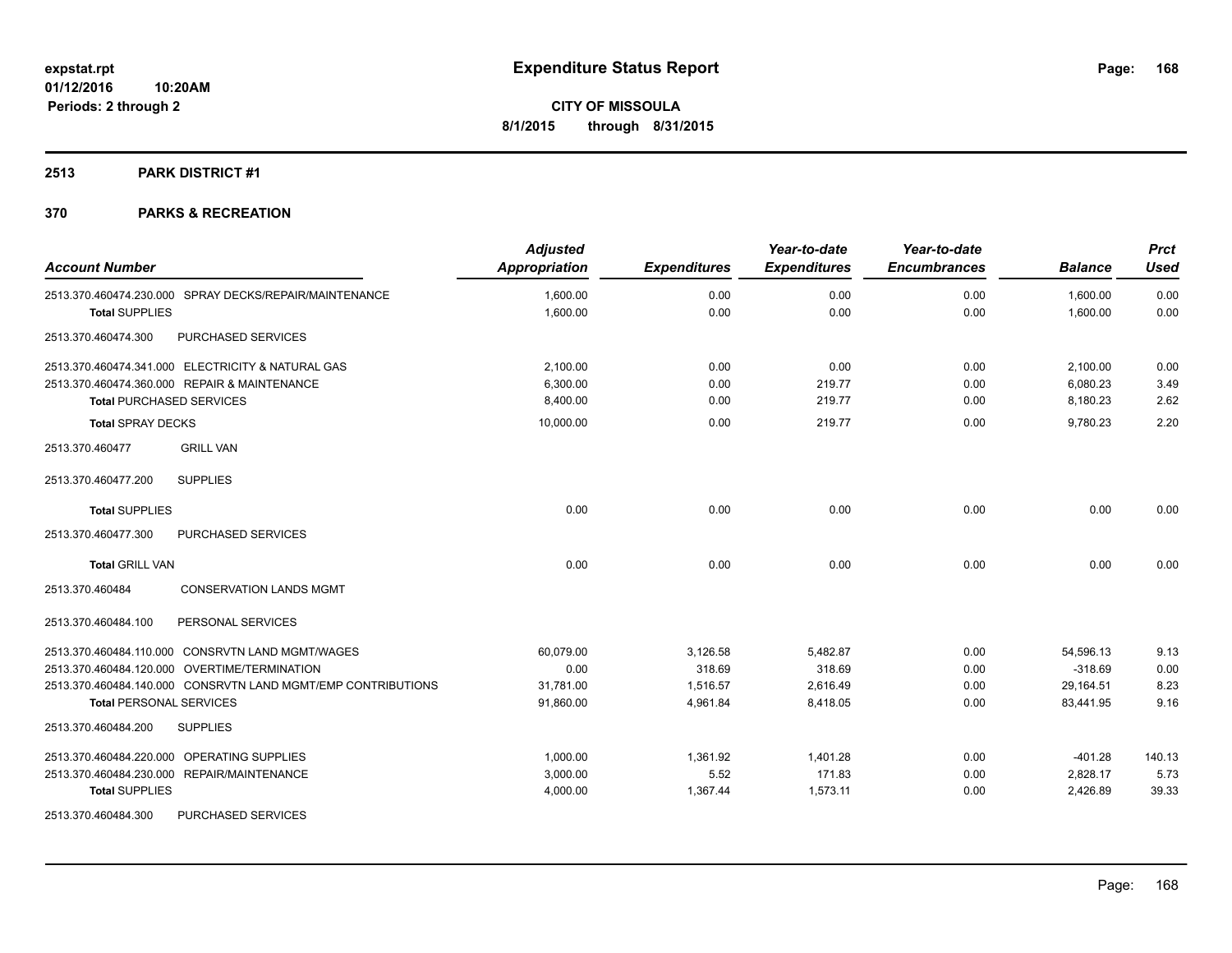# **2513 PARK DISTRICT #1**

| <b>Account Number</b>                 |                                                                                  | <b>Adjusted</b><br>Appropriation | <b>Expenditures</b>  | Year-to-date<br><b>Expenditures</b> | Year-to-date<br><b>Encumbrances</b> | <b>Balance</b>         | <b>Prct</b><br><b>Used</b> |
|---------------------------------------|----------------------------------------------------------------------------------|----------------------------------|----------------------|-------------------------------------|-------------------------------------|------------------------|----------------------------|
|                                       | 2513.370.460484.350.000 PROFESSIONAL SERVICES<br><b>Total PURCHASED SERVICES</b> | 39,127.00<br>39,127.00           | 2,240.80<br>2,240.80 | 5,429.66<br>5,429.66                | 0.00<br>0.00                        | 33,697.34<br>33,697.34 | 13.88<br>13.88             |
|                                       | <b>Total CONSERVATION LANDS MGMT</b>                                             | 134,987.00                       | 8,570.08             | 15,420.82                           | 0.00                                | 119,566.18             | 11.42                      |
| 2513.370.460485                       | <b>SAFETY &amp; TRAINING</b>                                                     |                                  |                      |                                     |                                     |                        |                            |
| 2513.370.460485.100                   | PERSONAL SERVICES                                                                |                                  |                      |                                     |                                     |                        |                            |
| <b>Total PERSONAL SERVICES</b>        |                                                                                  | 0.00                             | 0.00                 | 0.00                                | 0.00                                | 0.00                   | 0.00                       |
| 2513.370.460485.300                   | <b>PURCHASED SERVICES</b>                                                        |                                  |                      |                                     |                                     |                        |                            |
| Total SAFETY & TRAINING               |                                                                                  | 0.00                             | 0.00                 | 0.00                                | 0.00                                | 0.00                   | 0.00                       |
| 2513.370.460501                       | PARK MAINTENANCE ROUTINE                                                         |                                  |                      |                                     |                                     |                        |                            |
| 2513.370.460501.100                   | PERSONAL SERVICES                                                                |                                  |                      |                                     |                                     |                        |                            |
|                                       | 2513.370.460501.110.000 PARK MAINT ROUTINE/SALARIES AND WAGES                    | 9,738.00                         | 1,416.02             | 3,947.36                            | 0.00                                | 5,790.64               | 40.54                      |
|                                       | 2513.370.460501.140.000 PARK MAINT ROUTINE/WAGES                                 | 2,167.00                         | 315.06               | 781.90                              | 0.00                                | 1,385.10               | 36.08                      |
| <b>Total PERSONAL SERVICES</b>        |                                                                                  | 11,905.00                        | 1,731.08             | 4,729.26                            | 0.00                                | 7,175.74               | 39.72                      |
| 2513.370.460501.200                   | <b>SUPPLIES</b>                                                                  |                                  |                      |                                     |                                     |                        |                            |
|                                       | 2513.370.460501.220.000 OPERATING SUPPLIES                                       | 41,491.00                        | 5,687.77             | 6,875.36                            | 0.00                                | 34,615.64              | 16.57                      |
|                                       | 2513.370.460501.230.000 REPAIR/MAINTENANCE                                       | 77,580.00                        | 4,412.47             | 9,148.65                            | 0.00                                | 68,431.35              | 11.79                      |
| 2513.370.460501.231.000 GASOLINE      |                                                                                  | 8.144.00                         | 0.00                 | 0.00                                | 0.00                                | 8,144.00               | 0.00                       |
| <b>Total SUPPLIES</b>                 |                                                                                  | 127,215.00                       | 10,100.24            | 16,024.01                           | 0.00                                | 111,190.99             | 12.60                      |
| 2513.370.460501.300                   | PURCHASED SERVICES                                                               |                                  |                      |                                     |                                     |                        |                            |
|                                       | 2513.370.460501.341.000 ELECTRICITY & NATURAL GAS                                | 26.212.00                        | 1,667.34             | 1.690.67                            | 0.00                                | 24,521.33              | 6.45                       |
| 2513.370.460501.343.000 WATER CHARGES |                                                                                  | 7,375.00                         | 177.91               | 177.91                              | 0.00                                | 7,197.09               | 2.41                       |
| 2513.370.460501.345.000 GARBAGE       |                                                                                  | 2,954.00                         | 343.45               | 504.74                              | 0.00                                | 2,449.26               | 17.09                      |
|                                       | 2513.370.460501.350.000 PROFESSIONAL SERVICES                                    | 5,557.00                         | 3,147.74             | 3,297.74                            | 0.00                                | 2,259.26               | 59.34                      |
|                                       | 2513.370.460501.360.000 REPAIR & MAINTENANCE                                     | 55,751.00                        | 2,165.00             | 2,272.00                            | 0.00                                | 53,479.00              | 4.08                       |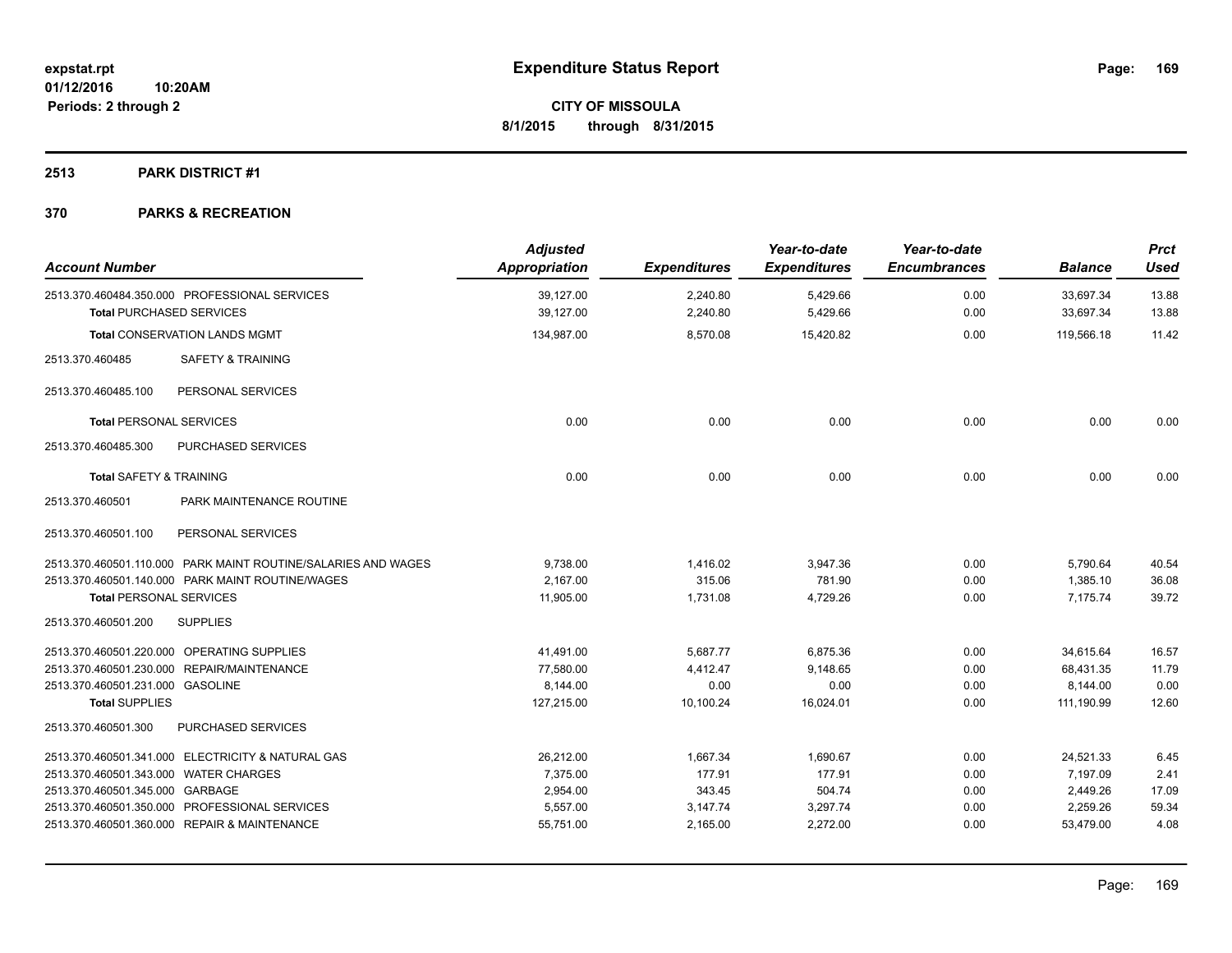## **2513 PARK DISTRICT #1**

| <b>Account Number</b>             |                                                 | <b>Adjusted</b><br><b>Appropriation</b> | <b>Expenditures</b> | Year-to-date<br><b>Expenditures</b> | Year-to-date<br><b>Encumbrances</b> | <b>Balance</b> | <b>Prct</b><br><b>Used</b> |
|-----------------------------------|-------------------------------------------------|-----------------------------------------|---------------------|-------------------------------------|-------------------------------------|----------------|----------------------------|
|                                   | <b>Total PURCHASED SERVICES</b>                 | 97,849.00                               | 7,501.44            | 7,943.06                            | 0.00                                | 89,905.94      | 8.12                       |
|                                   | Total PARK MAINTENANCE ROUTINE                  | 236,969.00                              | 19,332.76           | 28,696.33                           | 0.00                                | 208,272.67     | 12.11                      |
| 2513.370.460503                   | SPORTS FACILITIES MAINTENANCE                   |                                         |                     |                                     |                                     |                |                            |
| 2513.370.460503.200               | <b>SUPPLIES</b>                                 |                                         |                     |                                     |                                     |                |                            |
|                                   | Total SPORTS FACILITIES MAINTENANCE             | 0.00                                    | 0.00                | 0.00                                | 0.00                                | 0.00           | 0.00                       |
| 2513.370.460506                   | <b>CARAS PARK IMPROVEMENTS</b>                  |                                         |                     |                                     |                                     |                |                            |
| 2513.370.460506.900               | <b>CAPITAL OUTLAY</b>                           |                                         |                     |                                     |                                     |                |                            |
|                                   | <b>Total CARAS PARK IMPROVEMENTS</b>            | 0.00                                    | 0.00                | 0.00                                | 0.00                                | 0.00           | 0.00                       |
| 2513.370.490504                   | <b>DEBT SERVICE</b>                             |                                         |                     |                                     |                                     |                |                            |
| 2513.370.490504.600               | <b>DEBT SERVICE</b>                             |                                         |                     |                                     |                                     |                |                            |
| 2513.370.490504.610.000 PRINCIPAL |                                                 | 218,119.00                              | 104,154.72          | 104,154.72                          | 0.00                                | 113,964.28     | 47.75                      |
|                                   | 2513.370.490504.620.000 INTEREST / SERVICE FEES | 4,413.00                                | 1.382.04            | 1,382.04                            | 0.00                                | 3,030.96       | 31.32                      |
| <b>Total DEBT SERVICE</b>         |                                                 | 222,532.00                              | 105,536.76          | 105,536.76                          | 0.00                                | 116,995.24     | 47.43                      |
| 2513.370.510110                   | <b>MERCHANT SERVICES</b>                        |                                         |                     |                                     |                                     |                |                            |
| 2513.370.510110.500               | <b>FIXED CHARGES</b>                            |                                         |                     |                                     |                                     |                |                            |
|                                   | <b>Total MERCHANT SERVICES</b>                  | 0.00                                    | 0.00                | 0.00                                | 0.00                                | 0.00           | 0.00                       |
| <b>Total PARK DISTRICT #1</b>     |                                                 | 931,280.00                              | 137,909.62          | 158,747.64                          | 0.00                                | 772,532.36     | 17.05                      |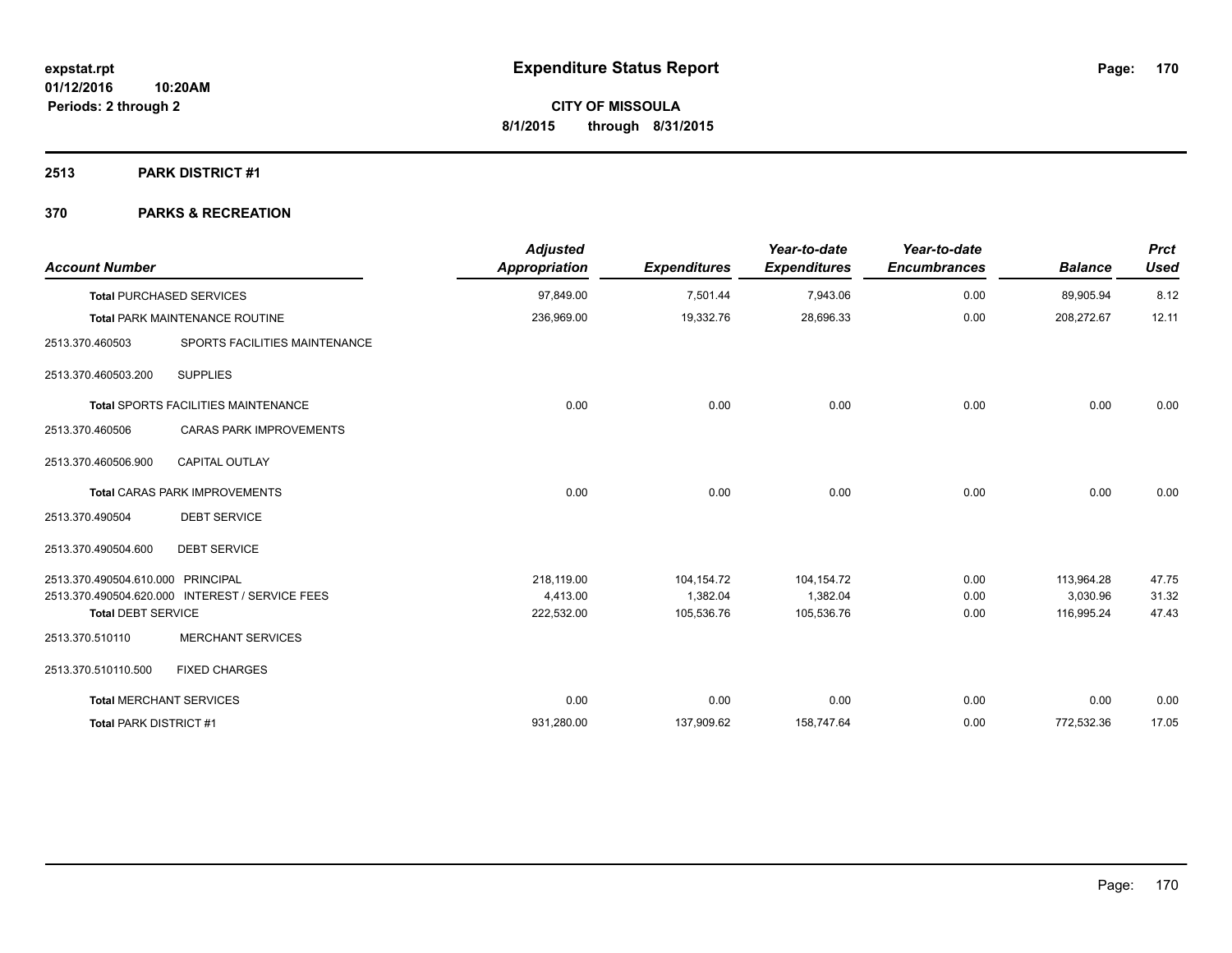# **2514 PUBLIC SAFETY & JUSTICE DISTRICT**

# **297 PUBLIC SAFETY/JUSTICE**

| <b>Account Number</b>      |                                                   | <b>Adjusted</b><br><b>Appropriation</b> | <b>Expenditures</b> | Year-to-date<br><b>Expenditures</b> | Year-to-date<br><b>Encumbrances</b> | <b>Balance</b> | <b>Prct</b><br><b>Used</b> |
|----------------------------|---------------------------------------------------|-----------------------------------------|---------------------|-------------------------------------|-------------------------------------|----------------|----------------------------|
| 2514.297.420000            | <b>PUBLIC SAFETY</b>                              |                                         |                     |                                     |                                     |                |                            |
| 2514.297.420000.300        | PURCHASED SERVICES                                |                                         |                     |                                     |                                     |                |                            |
| <b>Total PUBLIC SAFETY</b> |                                                   | 0.00                                    | 0.00                | 0.00                                | 0.00                                | 0.00           | 0.00                       |
| 2514.297.510110            | <b>MERCHANT SERVICES</b>                          |                                         |                     |                                     |                                     |                |                            |
| 2514.297.510110.500        | <b>FIXED CHARGES</b>                              |                                         |                     |                                     |                                     |                |                            |
|                            | <b>Total PUBLIC SAFETY &amp; JUSTICE DISTRICT</b> | 0.00                                    | 0.00                | 0.00                                | 0.00                                | 0.00           | 0.00                       |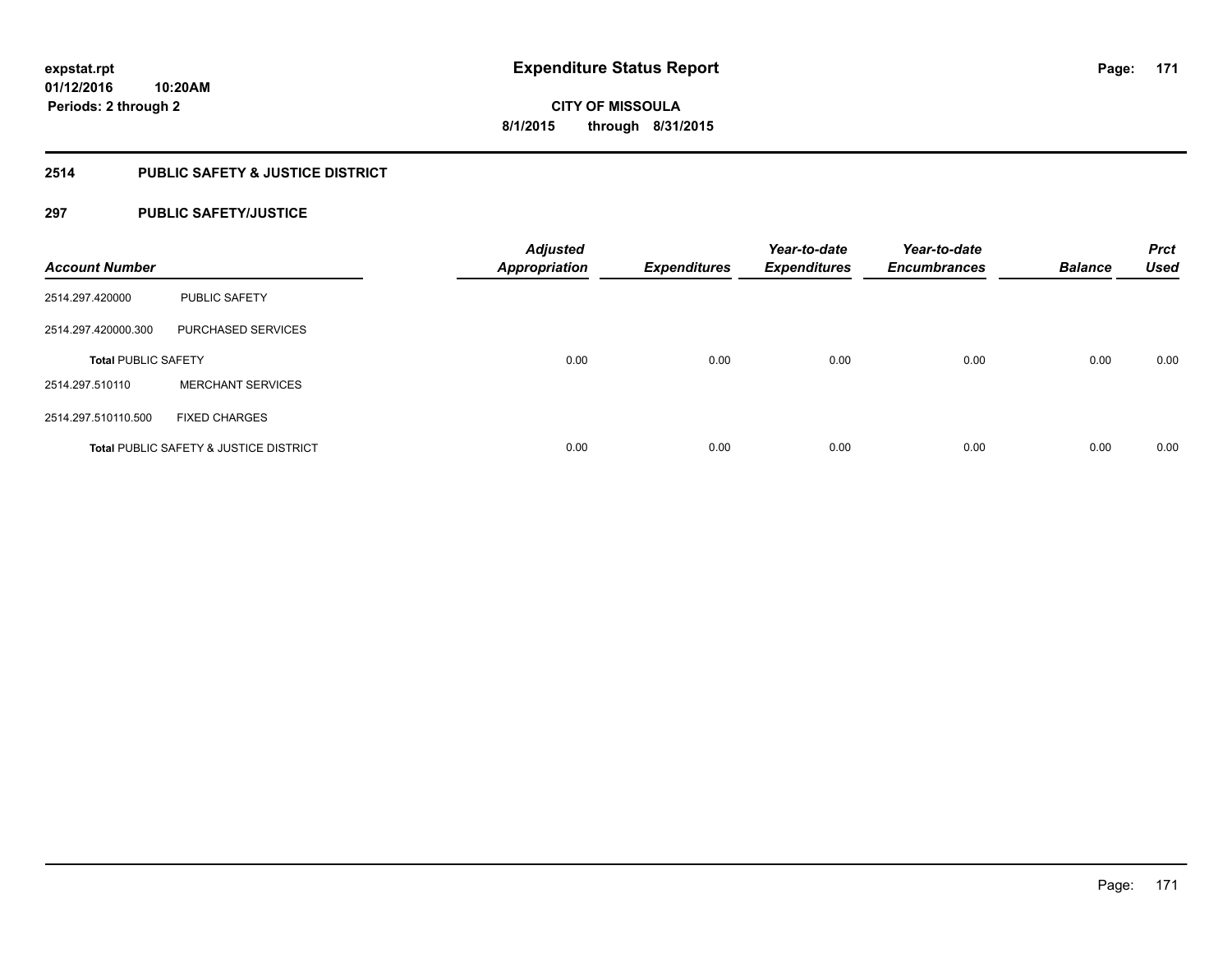## **2820 STATE GAS TAX FUND**

# **280 PUBLIC WORKS OPERATIONS**

| <b>Account Number</b>                                               |                                                  | <b>Adjusted</b><br><b>Appropriation</b> | <b>Expenditures</b>      | Year-to-date<br><b>Expenditures</b> | Year-to-date<br><b>Encumbrances</b> | <b>Balance</b>           | <b>Prct</b><br><b>Used</b> |
|---------------------------------------------------------------------|--------------------------------------------------|-----------------------------------------|--------------------------|-------------------------------------|-------------------------------------|--------------------------|----------------------------|
| 2820.280.430230                                                     | STREET RESTORATION                               |                                         |                          |                                     |                                     |                          |                            |
| 2820.280.430230.300                                                 | PURCHASED SERVICES                               |                                         |                          |                                     |                                     |                          |                            |
|                                                                     | <b>Total PURCHASED SERVICES</b>                  | 0.00                                    | 0.00                     | 0.00                                | 0.00                                | 0.00                     | 0.00                       |
| 2820.280.430230.500                                                 | <b>FIXED CHARGES</b>                             |                                         |                          |                                     |                                     |                          |                            |
| <b>Total FIXED CHARGES</b>                                          |                                                  | 0.00                                    | 0.00                     | 0.00                                | 0.00                                | 0.00                     | 0.00                       |
| 2820.280.430230.800                                                 | OTHER OBJECTS                                    |                                         |                          |                                     |                                     |                          |                            |
| <b>Total OTHER OBJECTS</b>                                          | 2820.280.430230.820.000 TRANSFERS TO OTHER FUNDS | 564,000.00<br>564,000.00                | 0.00<br>0.00             | 0.00<br>0.00                        | 0.00<br>0.00                        | 564,000.00<br>564,000.00 | 0.00<br>0.00               |
| 2820.280.430230.900                                                 | <b>CAPITAL OUTLAY</b>                            |                                         |                          |                                     |                                     |                          |                            |
| 2820.280.430230.930.000 IMPROVEMENTS<br><b>Total CAPITAL OUTLAY</b> |                                                  | 373,100.00<br>373,100.00                | 119,725.77<br>119,725.77 | 136,666.03<br>136,666.03            | 0.00<br>0.00                        | 236.433.97<br>236,433.97 | 36.63<br>36.63             |
| <b>Total STREET RESTORATION</b>                                     |                                                  | 937,100.00                              | 119,725.77               | 136,666.03                          | 0.00                                | 800,433.97               | 14.58                      |
| 2820.280.510110                                                     | <b>MERCHANT SERVICES</b>                         |                                         |                          |                                     |                                     |                          |                            |
| 2820.280.510110.500                                                 | <b>FIXED CHARGES</b>                             |                                         |                          |                                     |                                     |                          |                            |
| <b>Total FIXED CHARGES</b>                                          |                                                  | 0.00                                    | 0.00                     | 0.00                                | 0.00                                | 0.00                     | 0.00                       |
| <b>Total MERCHANT SERVICES</b>                                      |                                                  | 0.00                                    | 0.00                     | 0.00                                | 0.00                                | 0.00                     | 0.00                       |
| <b>Total STATE GAS TAX FUND</b>                                     |                                                  | 937,100.00                              | 119,725.77               | 136,666.03                          | 0.00                                | 800,433.97               | 14.58                      |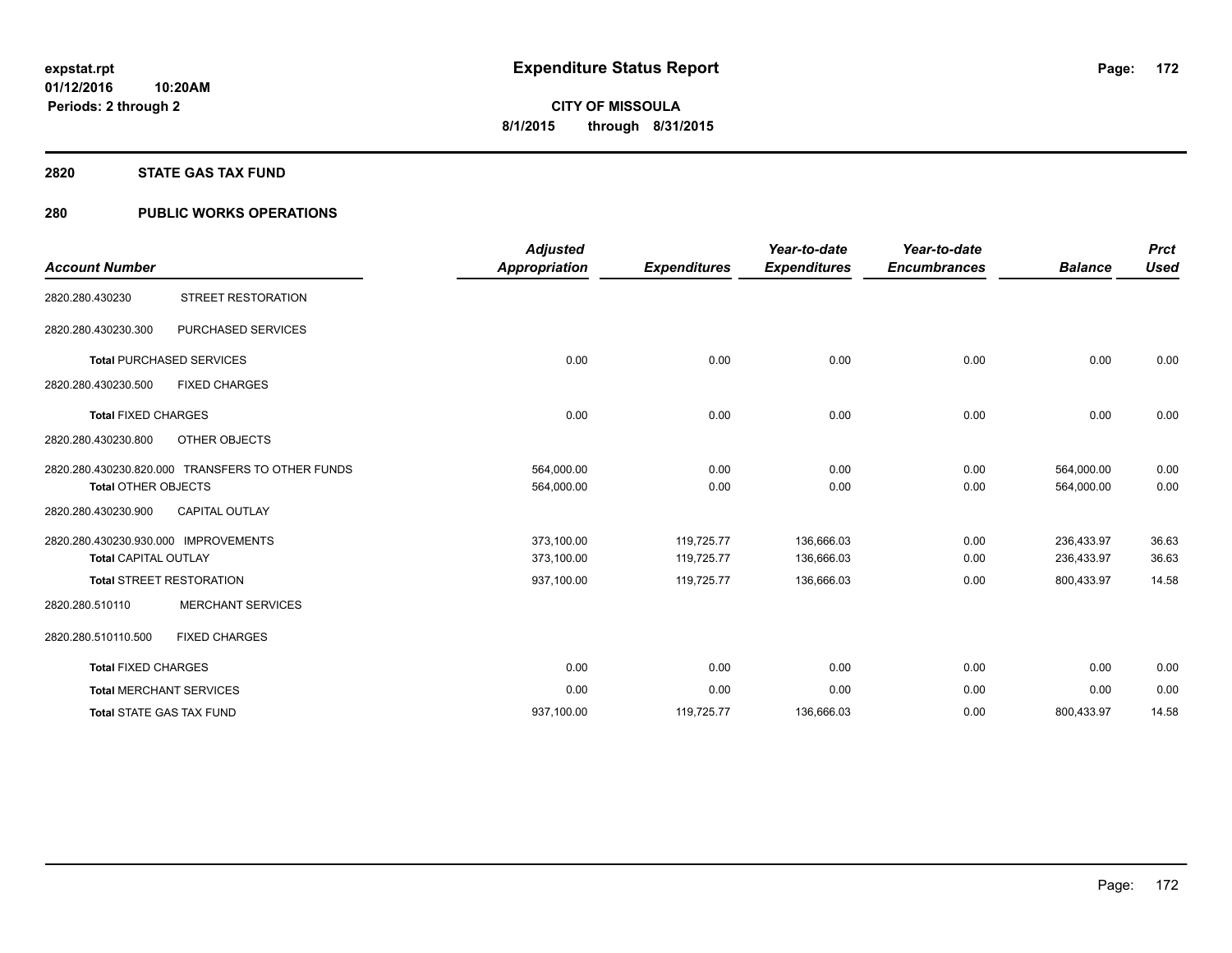## **2917 CRIME VICTIM SURCHARGE**

# **390 NON-DEPARTMENTAL**

| <b>Account Number</b> |                                     | Adjusted<br>Appropriation | <b>Expenditures</b> | Year-to-date<br><b>Expenditures</b> | Year-to-date<br><b>Encumbrances</b> | <b>Balance</b> | <b>Prct</b><br><b>Used</b> |
|-----------------------|-------------------------------------|---------------------------|---------------------|-------------------------------------|-------------------------------------|----------------|----------------------------|
| 2917.390.510110       | <b>MERCHANT SERVICES</b>            |                           |                     |                                     |                                     |                |                            |
| 2917.390.510110.500   | <b>FIXED CHARGES</b>                |                           |                     |                                     |                                     |                |                            |
|                       | <b>Total CRIME VICTIM SURCHARGE</b> | 0.00                      | 0.00                | 0.00                                | 0.00                                | 0.00           | 0.00                       |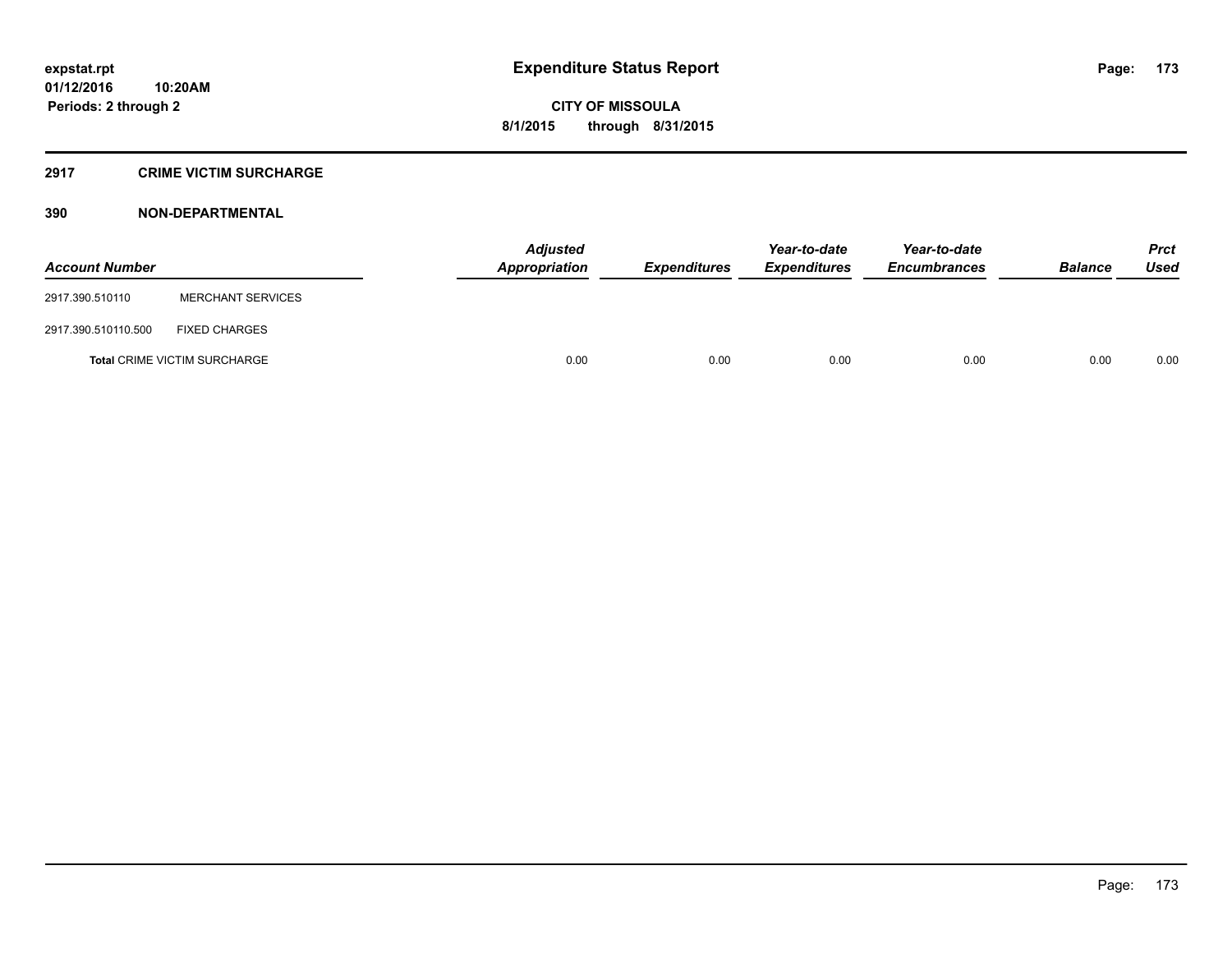**CITY OF MISSOULA 8/1/2015 through 8/31/2015**

# **2918 LAW ENFORCEMENT BLOCK GRANT FUND**

| <b>Account Number</b> |                                   | <b>Adjusted</b><br>Appropriation | <b>Expenditures</b> | Year-to-date<br><b>Expenditures</b> | Year-to-date<br><b>Encumbrances</b> | <b>Balance</b> | <b>Prct</b><br><b>Used</b> |
|-----------------------|-----------------------------------|----------------------------------|---------------------|-------------------------------------|-------------------------------------|----------------|----------------------------|
| 2918.290.420170       | <b>JAG VIII GRANT</b>             |                                  |                     |                                     |                                     |                |                            |
| 2918.290.420170.200   | <b>SUPPLIES</b>                   |                                  |                     |                                     |                                     |                |                            |
| <b>Total SUPPLIES</b> |                                   | 0.00                             | 0.00                | 0.00                                | 0.00                                | 0.00           | 0.00                       |
| 2918.290.420170.300   | PURCHASED SERVICES                |                                  |                     |                                     |                                     |                |                            |
|                       | <b>Total PURCHASED SERVICES</b>   | 0.00                             | 0.00                | 0.00                                | 0.00                                | 0.00           | 0.00                       |
| 2918.290.420170.900   | CAPITAL OUTLAY                    |                                  |                     |                                     |                                     |                |                            |
| Total JAG VIII GRANT  |                                   | 0.00                             | 0.00                | 0.00                                | 0.00                                | 0.00           | 0.00                       |
| 2918.290.420171       | <b>JAG IX GRANT</b>               |                                  |                     |                                     |                                     |                |                            |
| 2918.290.420171.200   | <b>SUPPLIES</b>                   |                                  |                     |                                     |                                     |                |                            |
| <b>Total SUPPLIES</b> |                                   | 0.00                             | 0.00                | 0.00                                | 0.00                                | 0.00           | 0.00                       |
| 2918.290.420171.300   | PURCHASED SERVICES                |                                  |                     |                                     |                                     |                |                            |
|                       | <b>Total PURCHASED SERVICES</b>   | 0.00                             | 0.00                | 0.00                                | 0.00                                | 0.00           | 0.00                       |
| 2918.290.420171.700   | <b>GRANTS &amp; CONTRIBUTIONS</b> |                                  |                     |                                     |                                     |                |                            |
| Total JAG IX GRANT    |                                   | 0.00                             | 0.00                | 0.00                                | 0.00                                | 0.00           | 0.00                       |
| 2918.290.420172       | <b>JAG XII</b>                    |                                  |                     |                                     |                                     |                |                            |
| 2918.290.420172.300   | PURCHASED SERVICES                |                                  |                     |                                     |                                     |                |                            |
|                       | <b>Total PURCHASED SERVICES</b>   | 0.00                             | 0.00                | 0.00                                | 0.00                                | 0.00           | 0.00                       |
| 2918.290.420172.900   | CAPITAL OUTLAY                    |                                  |                     |                                     |                                     |                |                            |
| <b>Total JAG XII</b>  |                                   | 0.00                             | 0.00                | 0.00                                | 0.00                                | 0.00           | 0.00                       |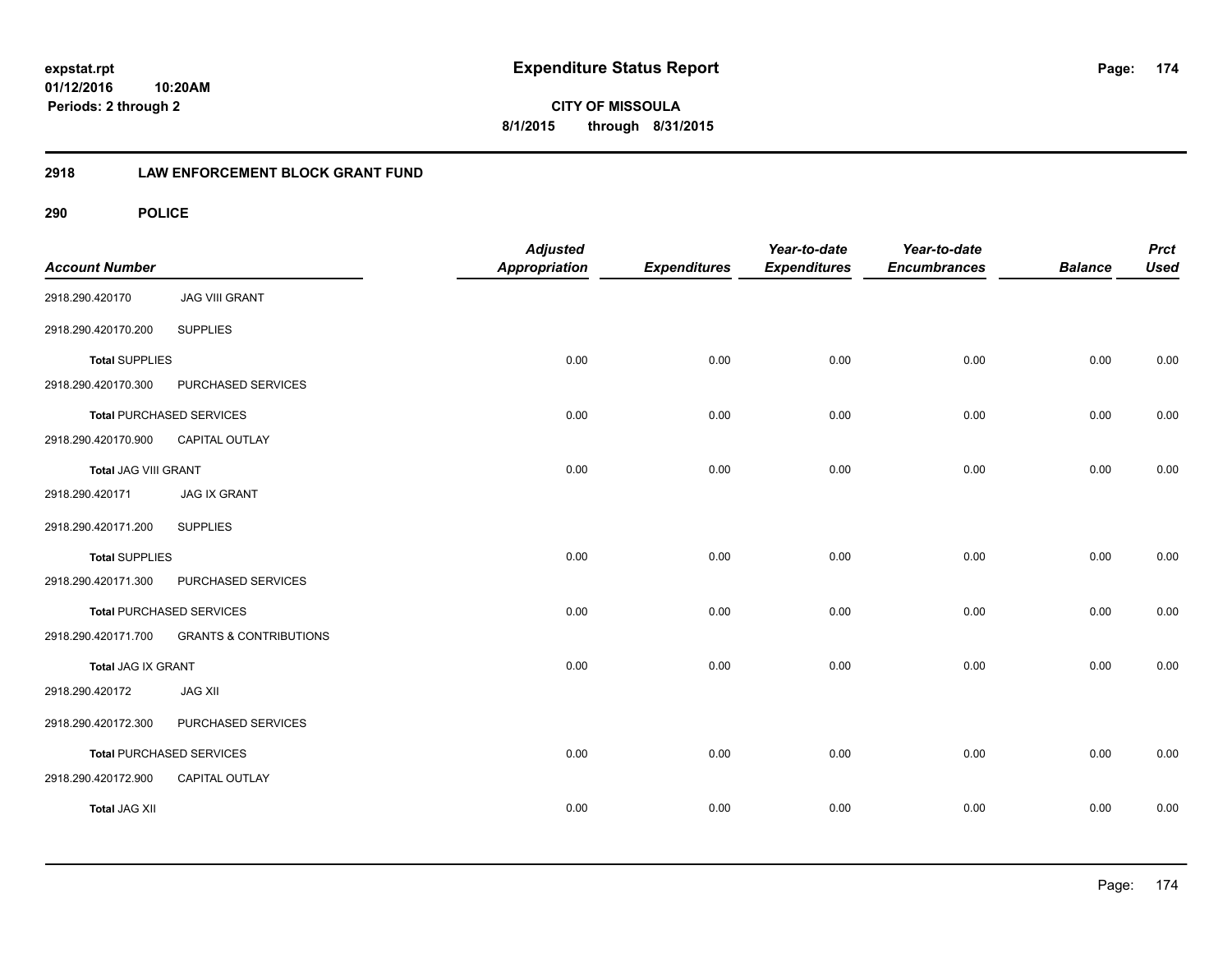**CITY OF MISSOULA 8/1/2015 through 8/31/2015**

# **2918 LAW ENFORCEMENT BLOCK GRANT FUND**

| <b>Account Number</b>       |                                                                                           | <b>Adjusted</b><br>Appropriation | <b>Expenditures</b> | Year-to-date<br><b>Expenditures</b> | Year-to-date<br><b>Encumbrances</b> | <b>Balance</b>         | <b>Prct</b><br><b>Used</b> |
|-----------------------------|-------------------------------------------------------------------------------------------|----------------------------------|---------------------|-------------------------------------|-------------------------------------|------------------------|----------------------------|
| 2918.290.420173             | <b>JAG XI</b>                                                                             |                                  |                     |                                     |                                     |                        |                            |
| 2918.290.420173.200         | <b>SUPPLIES</b>                                                                           |                                  |                     |                                     |                                     |                        |                            |
| <b>Total SUPPLIES</b>       |                                                                                           | 0.00                             | 0.00                | 0.00                                | 0.00                                | 0.00                   | 0.00                       |
| 2918.290.420173.300         | PURCHASED SERVICES                                                                        |                                  |                     |                                     |                                     |                        |                            |
|                             | <b>Total PURCHASED SERVICES</b>                                                           | 0.00                             | 0.00                | 0.00                                | 0.00                                | 0.00                   | 0.00                       |
| 2918.290.420173.700         | <b>GRANTS &amp; CONTRIBUTIONS</b>                                                         |                                  |                     |                                     |                                     |                        |                            |
|                             | 2918.290.420173.700.000 GRANTS & CONTRIBUTIONS<br><b>Total GRANTS &amp; CONTRIBUTIONS</b> | 24,590.00<br>24,590.00           | 0.00<br>0.00        | 0.00<br>0.00                        | 0.00<br>0.00                        | 24,590.00<br>24,590.00 | 0.00<br>0.00               |
| 2918.290.420173.900         | CAPITAL OUTLAY                                                                            |                                  |                     |                                     |                                     |                        |                            |
| <b>Total CAPITAL OUTLAY</b> |                                                                                           | 0.00                             | 0.00                | 0.00                                | 0.00                                | 0.00                   | 0.00                       |
| <b>Total JAG XI</b>         |                                                                                           | 24,590.00                        | 0.00                | 0.00                                | 0.00                                | 24,590.00              | 0.00                       |
| 2918.290.420174             | <b>JAG V GRANT</b>                                                                        |                                  |                     |                                     |                                     |                        |                            |
| 2918.290.420174.200         | <b>SUPPLIES</b>                                                                           |                                  |                     |                                     |                                     |                        |                            |
| <b>Total SUPPLIES</b>       |                                                                                           | 0.00                             | 0.00                | 0.00                                | 0.00                                | 0.00                   | 0.00                       |
| 2918.290.420174.300         | PURCHASED SERVICES                                                                        |                                  |                     |                                     |                                     |                        |                            |
|                             | <b>Total PURCHASED SERVICES</b>                                                           | 0.00                             | 0.00                | 0.00                                | 0.00                                | 0.00                   | 0.00                       |
| 2918.290.420174.700         | <b>GRANTS &amp; CONTRIBUTIONS</b>                                                         |                                  |                     |                                     |                                     |                        |                            |
|                             | Total GRANTS & CONTRIBUTIONS                                                              | 0.00                             | 0.00                | 0.00                                | 0.00                                | 0.00                   | 0.00                       |
| 2918.290.420174.900         | CAPITAL OUTLAY                                                                            |                                  |                     |                                     |                                     |                        |                            |
| Total JAG V GRANT           |                                                                                           | 0.00                             | 0.00                | 0.00                                | 0.00                                | 0.00                   | 0.00                       |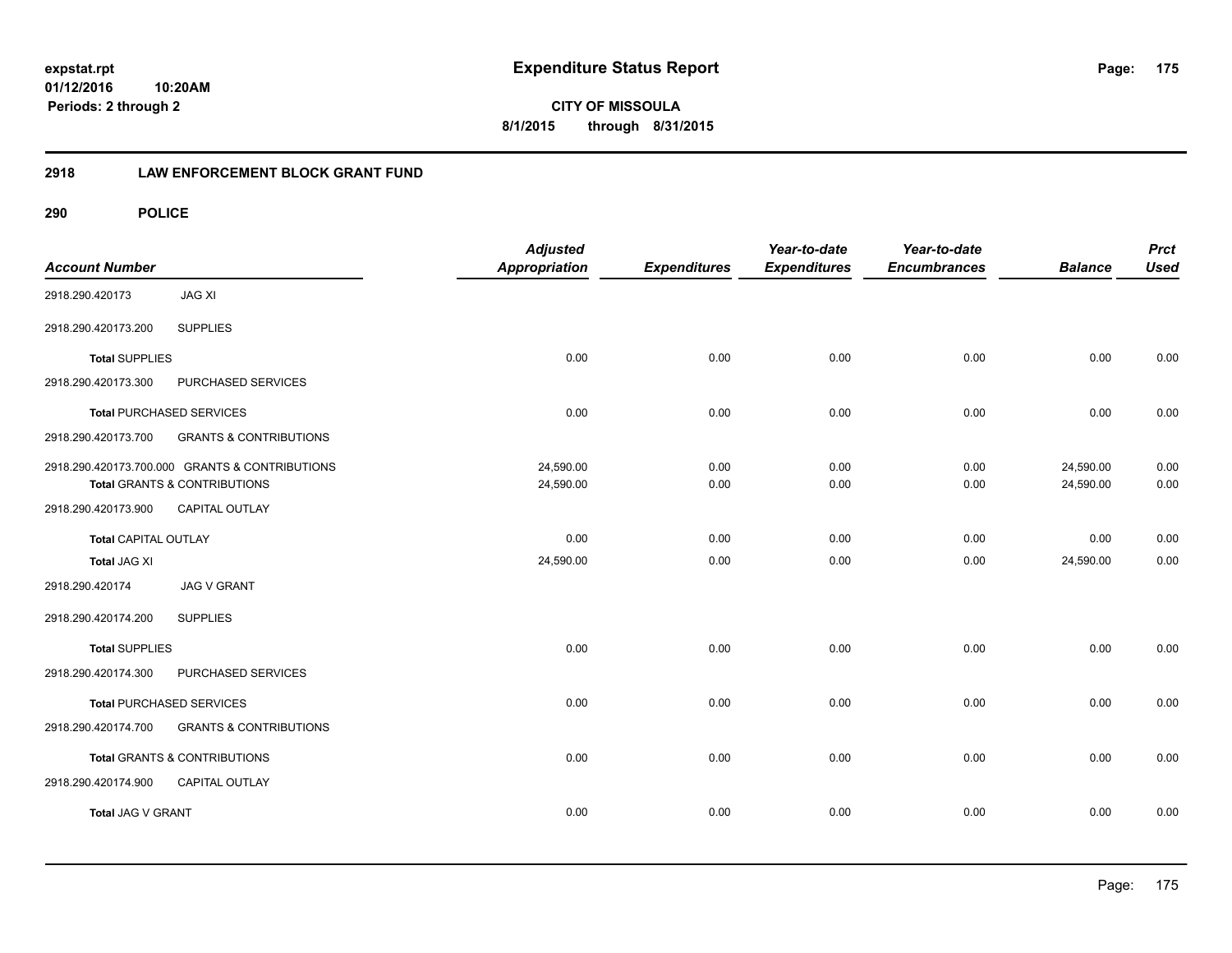**CITY OF MISSOULA 8/1/2015 through 8/31/2015**

# **2918 LAW ENFORCEMENT BLOCK GRANT FUND**

| <b>Account Number</b>          |                                   | <b>Adjusted</b><br><b>Appropriation</b> | <b>Expenditures</b> | Year-to-date<br><b>Expenditures</b> | Year-to-date<br><b>Encumbrances</b> | <b>Balance</b> | <b>Prct</b><br><b>Used</b> |
|--------------------------------|-----------------------------------|-----------------------------------------|---------------------|-------------------------------------|-------------------------------------|----------------|----------------------------|
| 2918.290.420175                | <b>JAG X GRANT</b>                |                                         |                     |                                     |                                     |                |                            |
| 2918.290.420175.200            | <b>SUPPLIES</b>                   |                                         |                     |                                     |                                     |                |                            |
| <b>Total SUPPLIES</b>          |                                   | 0.00                                    | 0.00                | 0.00                                | 0.00                                | 0.00           | 0.00                       |
| 2918.290.420175.300            | PURCHASED SERVICES                |                                         |                     |                                     |                                     |                |                            |
| Total JAG X GRANT              |                                   | 0.00                                    | 0.00                | 0.00                                | 0.00                                | 0.00           | 0.00                       |
| 2918.290.420176                | <b>JAG VII GRANT</b>              |                                         |                     |                                     |                                     |                |                            |
| 2918.290.420176.100            | PERSONAL SERVICES                 |                                         |                     |                                     |                                     |                |                            |
| <b>Total PERSONAL SERVICES</b> |                                   | 0.00                                    | 0.00                | 0.00                                | 0.00                                | 0.00           | 0.00                       |
| 2918.290.420176.200            | <b>SUPPLIES</b>                   |                                         |                     |                                     |                                     |                |                            |
| <b>Total SUPPLIES</b>          |                                   | 0.00                                    | 0.00                | 0.00                                | 0.00                                | 0.00           | 0.00                       |
| 2918.290.420176.300            | PURCHASED SERVICES                |                                         |                     |                                     |                                     |                |                            |
|                                | <b>Total PURCHASED SERVICES</b>   | 0.00                                    | 0.00                | 0.00                                | 0.00                                | 0.00           | 0.00                       |
| 2918.290.420176.700            | <b>GRANTS &amp; CONTRIBUTIONS</b> |                                         |                     |                                     |                                     |                |                            |
|                                | Total GRANTS & CONTRIBUTIONS      | 0.00                                    | 0.00                | 0.00                                | 0.00                                | 0.00           | 0.00                       |
| 2918.290.420176.900            | CAPITAL OUTLAY                    |                                         |                     |                                     |                                     |                |                            |
| Total JAG VII GRANT            |                                   | 0.00                                    | 0.00                | 0.00                                | 0.00                                | 0.00           | 0.00                       |
| 2918.290.420177                | <b>SMART POLICING</b>             |                                         |                     |                                     |                                     |                |                            |
| 2918.290.420177.700            | <b>GRANTS &amp; CONTRIBUTIONS</b> |                                         |                     |                                     |                                     |                |                            |
| <b>Total SMART POLICING</b>    |                                   | 0.00                                    | 0.00                | 0.00                                | 0.00                                | 0.00           | 0.00                       |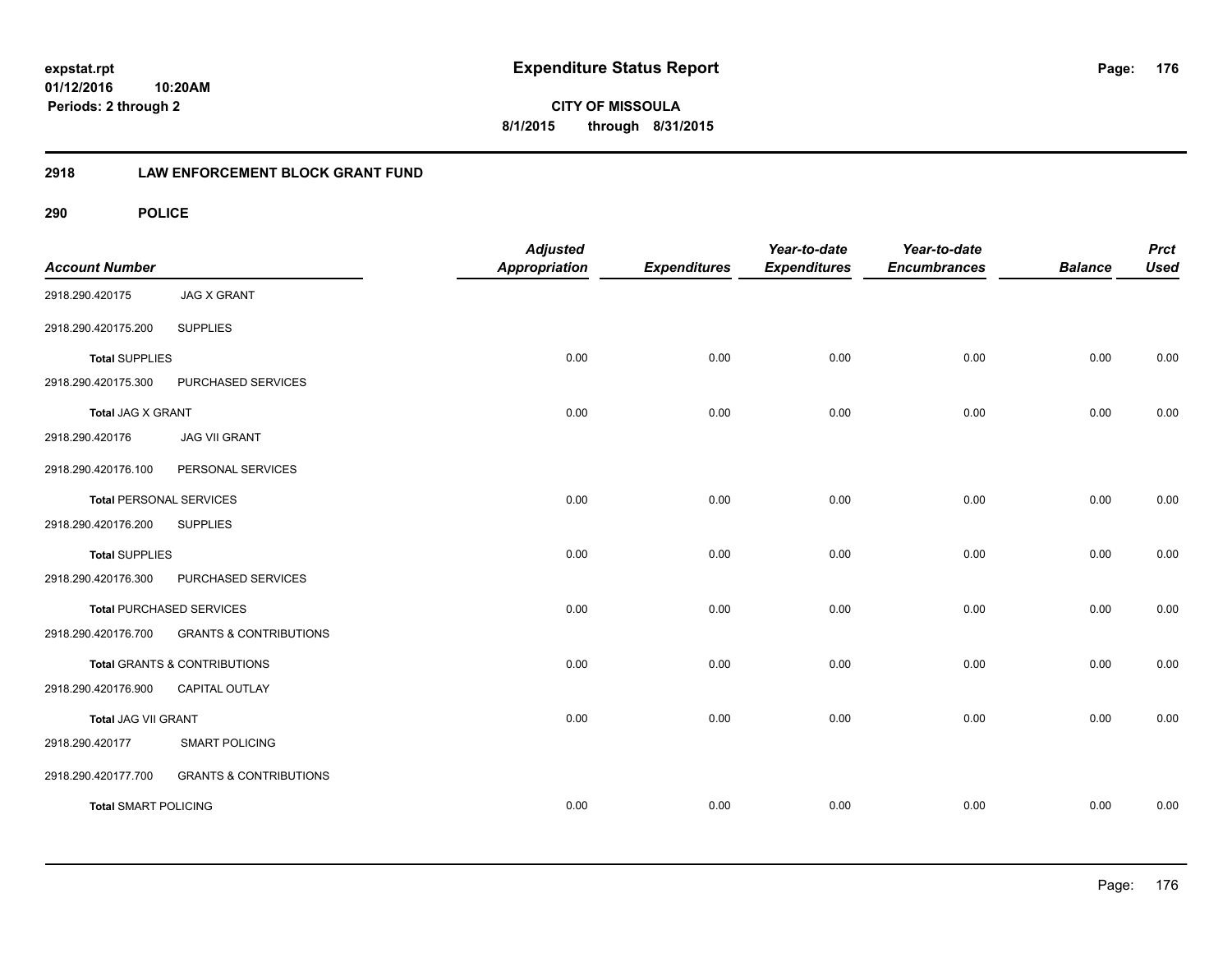**CITY OF MISSOULA 8/1/2015 through 8/31/2015**

# **2918 LAW ENFORCEMENT BLOCK GRANT FUND**

| <b>Account Number</b>          |                                                                  | <b>Adjusted</b><br><b>Appropriation</b> | <b>Expenditures</b> | Year-to-date<br><b>Expenditures</b> | Year-to-date<br><b>Encumbrances</b> | <b>Balance</b> | <b>Prct</b><br><b>Used</b> |
|--------------------------------|------------------------------------------------------------------|-----------------------------------------|---------------------|-------------------------------------|-------------------------------------|----------------|----------------------------|
| 2918.290.420178                | COPS HIRING FY2011                                               |                                         |                     |                                     |                                     |                |                            |
| 2918.290.420178.100            | PERSONAL SERVICES                                                |                                         |                     |                                     |                                     |                |                            |
| <b>Total PERSONAL SERVICES</b> |                                                                  | 0.00                                    | 0.00                | 0.00                                | 0.00                                | 0.00           | 0.00                       |
| 2918.290.420178.200            | <b>SUPPLIES</b>                                                  |                                         |                     |                                     |                                     |                |                            |
| <b>Total SUPPLIES</b>          |                                                                  | 0.00                                    | 0.00                | 0.00                                | 0.00                                | 0.00           | 0.00                       |
| 2918.290.420178.300            | PURCHASED SERVICES                                               |                                         |                     |                                     |                                     |                |                            |
|                                | <b>Total PURCHASED SERVICES</b>                                  | 0.00                                    | 0.00                | 0.00                                | 0.00                                | 0.00           | 0.00                       |
| 2918.290.420178.900            | <b>CAPITAL OUTLAY</b>                                            |                                         |                     |                                     |                                     |                |                            |
| Total COPS HIRING FY2011       |                                                                  | 0.00                                    | 0.00                | 0.00                                | 0.00                                | 0.00           | 0.00                       |
| 2918.290.420179                | FY14 COPS HIRING GRANT                                           |                                         |                     |                                     |                                     |                |                            |
| 2918.290.420179.100            | PERSONAL SERVICES                                                |                                         |                     |                                     |                                     |                |                            |
|                                | 2918.290.420179.110.000 FY14COPS HIRING GRANT SALARIES AND WAGES | 30,390.00                               | 0.00                | 0.00                                | 0.00                                | 30,390.00      | 0.00                       |
|                                | 2918.290.420179.140.000 EMPLOYER CONTRIBUTIONS                   | 11,610.00                               | 0.00                | 0.00                                | 0.00                                | 11,610.00      | 0.00                       |
|                                | Total FY14 COPS HIRING GRANT                                     | 42,000.00                               | 0.00                | 0.00                                | 0.00                                | 42,000.00      | 0.00                       |
| 2918.290.420190                | LAW ENFORCEMENT BLOCK GRANT                                      |                                         |                     |                                     |                                     |                |                            |
| 2918.290.420190.900            | CAPITAL OUTLAY                                                   |                                         |                     |                                     |                                     |                |                            |
|                                | Total LAW ENFORCEMENT BLOCK GRANT                                | 0.00                                    | 0.00                | 0.00                                | 0.00                                | 0.00           | 0.00                       |
| 2918.290.510110                | <b>MERCHANT SERVICES</b>                                         |                                         |                     |                                     |                                     |                |                            |
| 2918.290.510110.500            | <b>FIXED CHARGES</b>                                             |                                         |                     |                                     |                                     |                |                            |
| <b>Total MERCHANT SERVICES</b> |                                                                  | 0.00                                    | 0.00                | 0.00                                | 0.00                                | 0.00           | 0.00                       |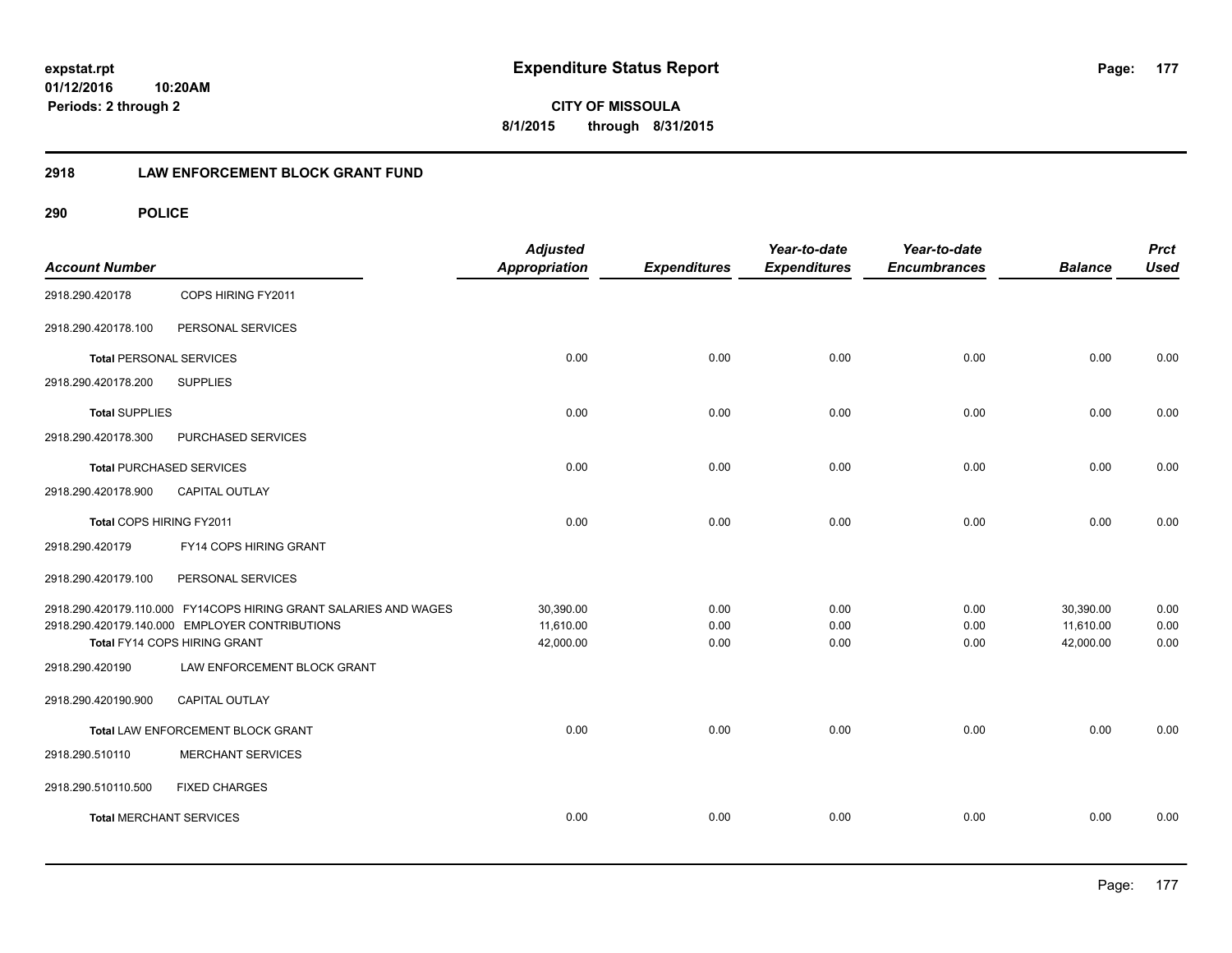**CITY OF MISSOULA 8/1/2015 through 8/31/2015 Periods: 2 through 2 2918 LAW ENFORCEMENT BLOCK GRANT FUND Total** POLICE 66,590.00 0.00 0.00 0.00 66,590.00 0.00 **390 NON-DEPARTMENTAL** *Prct Balance Used Year-to-date Encumbrances Year-to-date Expenditures Expenditures Adjusted Account Number Appropriation* 2918.390.420172 JAG XII 2918.390.420172.300 PURCHASED SERVICES **Total** JAG XII 0.00 0.00 0.00 0.00 0.00 0.00 2918.390.420191 COPS TECHNOLOGY 2918.390.420191.500 FIXED CHARGES **Total** COPS TECHNOLOGY 0.00 0.00 0.00 0.00 0.00 0.00 2918.390.510110 MERCHANT SERVICES 2918.390.510110.500 FIXED CHARGES

**Total** NON-DEPARTMENTAL 0.00 0.00 0.00 0.00 0.00 0.00 **Total** LAW ENFORCEMENT BLOCK GRANT FUND 66,590.00 0.00 0.00 0.00 66,590.00 0.00

# **expstat.rpt Expenditure Status Report**

**178**

**01/12/2016 10:20AM**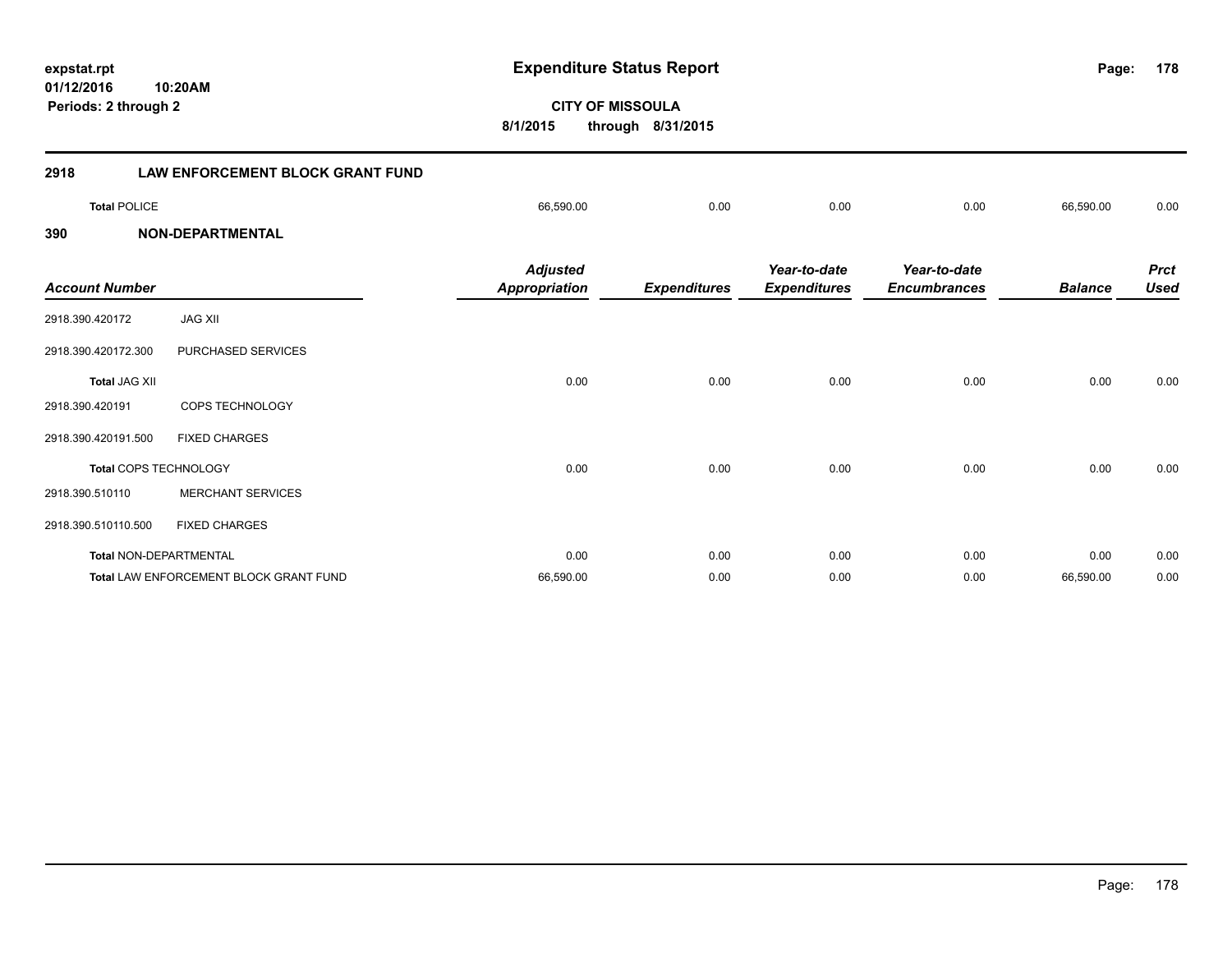**CITY OF MISSOULA 8/1/2015 through 8/31/2015**

**2919 HIDTA FUND**

| <b>Account Number</b>                                    | <b>Adjusted</b><br><b>Appropriation</b> | <b>Expenditures</b> | Year-to-date<br><b>Expenditures</b> | Year-to-date<br><b>Encumbrances</b> | <b>Balance</b> | <b>Prct</b><br><b>Used</b> |
|----------------------------------------------------------|-----------------------------------------|---------------------|-------------------------------------|-------------------------------------|----------------|----------------------------|
| <b>HIDTA STATE FORFEITURES</b><br>2919.290.420142        |                                         |                     |                                     |                                     |                |                            |
| PERSONAL SERVICES<br>2919.290.420142.100                 |                                         |                     |                                     |                                     |                |                            |
| 2919.290.420142.120.000 OVERTIME/TERMINATION             | 15,000.00                               | 0.00                | 0.00                                | 0.00                                | 15,000.00      | 0.00                       |
| 2919.290.420142.140.000 EMPLOYER CONTRIBUTIONS           | 1,350.00                                | 0.00                | 0.00                                | 0.00                                | 1,350.00       | 0.00                       |
| <b>Total PERSONAL SERVICES</b>                           | 16,350.00                               | 0.00                | 0.00                                | 0.00                                | 16,350.00      | 0.00                       |
| <b>SUPPLIES</b><br>2919.290.420142.200                   |                                         |                     |                                     |                                     |                |                            |
| 2919.290.420142.210.000 OFFICE SUPPLIES                  | 500.00                                  | 0.00                | 0.00                                | 0.00                                | 500.00         | 0.00                       |
| 2919.290.420142.220.000 OPERATING SUPPLIES               | 500.00                                  | 5,245.00            | 13,452.20                           | 0.00                                | $-12,952.20$   | 2,690.44                   |
| <b>Total SUPPLIES</b>                                    | 1,000.00                                | 5,245.00            | 13.452.20                           | 0.00                                | $-12.452.20$   | 1,345.22                   |
| PURCHASED SERVICES<br>2919.290.420142.300                |                                         |                     |                                     |                                     |                |                            |
| 2919.290.420142.341.000 ELECTRICITY & NATURAL GAS        | 4,600.00                                | 0.00                | 0.00                                | 0.00                                | 4,600.00       | 0.00                       |
| 2919.290.420142.344.000 TELEPHONE SERVICE                | 250.00                                  | 0.00                | 0.00                                | 0.00                                | 250.00         | 0.00                       |
| 2919.290.420142.350.000 PROFESSIONAL SERVICES            | 4,000.00                                | 0.00                | 67.50                               | 0.00                                | 3,932.50       | 1.69                       |
| 2919.290.420142.350.011 TOWING/PROFESSIONAL SERVICES     | 0.00                                    | 0.00                | 25.00                               | 0.00                                | $-25.00$       | 0.00                       |
| 2919.290.420142.360.000 REPAIR & MAINTENANCE             | 1,200.00                                | 0.00                | 0.00                                | 0.00                                | 1,200.00       | 0.00                       |
| 2919.290.420142.370.000 TRAVEL                           | 1,500.00                                | 0.00                | 0.00                                | 0.00                                | 1,500.00       | 0.00                       |
| 2919.290.420142.380.000 TRAINING                         | 1,500.00                                | 0.00                | 0.00                                | 0.00                                | 1,500.00       | 0.00                       |
| 2919.290.420142.390.000 OTHER PURCHASED SERVICES         | 200.00                                  | 0.00                | 0.00                                | 0.00                                | 200.00         | 0.00                       |
| <b>Total PURCHASED SERVICES</b>                          | 13,250.00                               | 0.00                | 92.50                               | 0.00                                | 13,157.50      | 0.70                       |
| <b>FIXED CHARGES</b><br>2919.290.420142.500              |                                         |                     |                                     |                                     |                |                            |
| 2919.290.420142.500.000 FIXED CHARGES                    | 11,700.00                               | 0.00                | 3,439.74                            | 0.00                                | 8,260.26       | 29.40                      |
| <b>Total FIXED CHARGES</b>                               | 11,700.00                               | 0.00                | 3,439.74                            | 0.00                                | 8,260.26       | 29.40                      |
| <b>GRANTS &amp; CONTRIBUTIONS</b><br>2919.290.420142.700 |                                         |                     |                                     |                                     |                |                            |
| 2919.290.420142.700.000 HIDTA STATE FORFEITURE           | 100.000.00                              | 182.42              | 365.76                              | 0.00                                | 99,634.24      | 0.37                       |
| 2919.290.420142.700.002 STATE/GRANTS & CONTRIBUTIONS     | 0.00                                    | 6,355.53            | 6,355.53                            | 0.00                                | $-6,355.53$    | 0.00                       |
| <b>Total GRANTS &amp; CONTRIBUTIONS</b>                  | 100,000.00                              | 6,537.95            | 6,721.29                            | 0.00                                | 93,278.71      | 6.72                       |
|                                                          |                                         |                     |                                     |                                     |                |                            |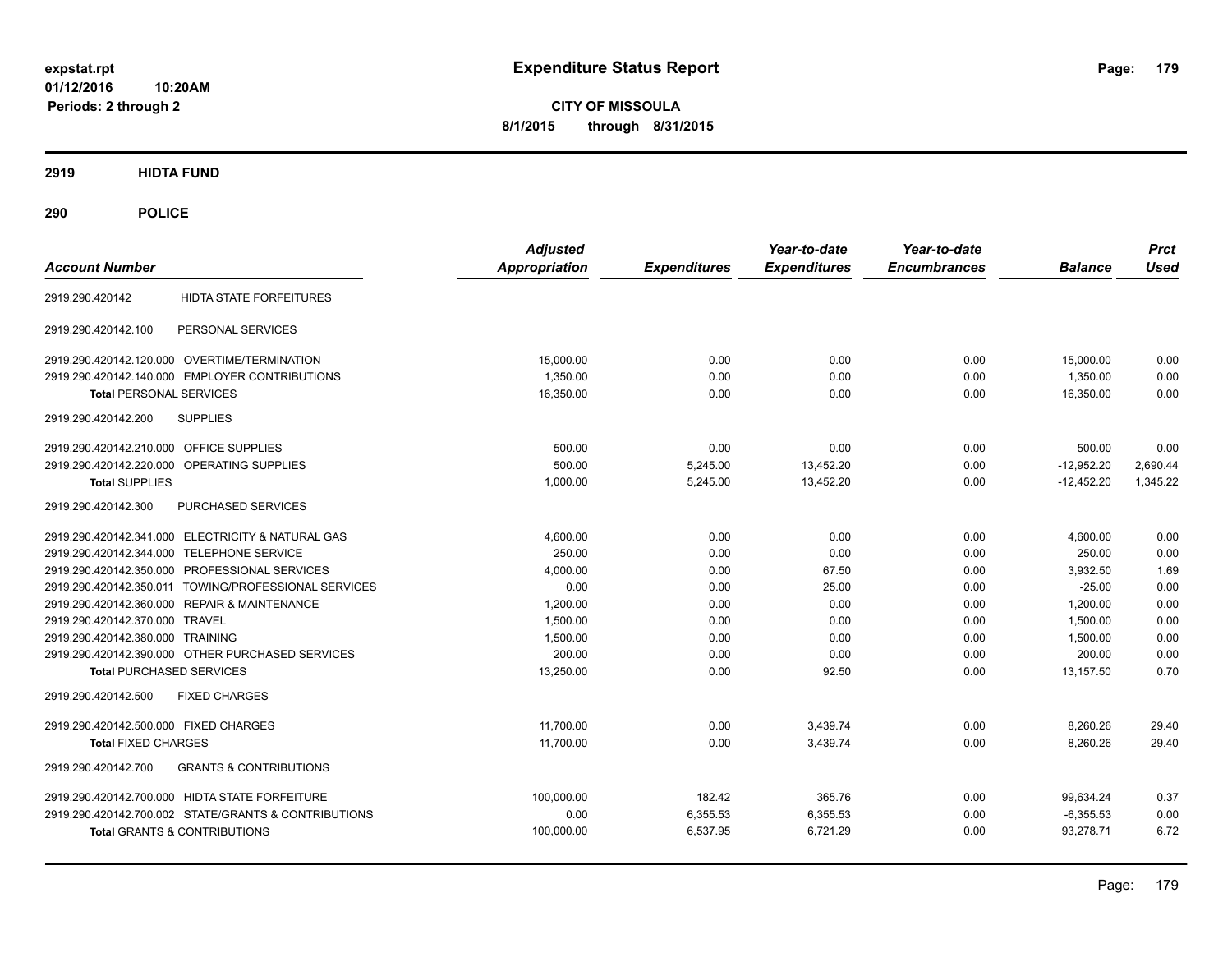**CITY OF MISSOULA 8/1/2015 through 8/31/2015**

**2919 HIDTA FUND**

| <b>Account Number</b>                                            | <b>Adjusted</b><br><b>Appropriation</b> | <b>Expenditures</b> | Year-to-date<br><b>Expenditures</b> | Year-to-date<br><b>Encumbrances</b> | <b>Balance</b>         | <b>Prct</b><br><b>Used</b> |
|------------------------------------------------------------------|-----------------------------------------|---------------------|-------------------------------------|-------------------------------------|------------------------|----------------------------|
| 2919.290.420142.900<br><b>CAPITAL OUTLAY</b>                     |                                         |                     |                                     |                                     |                        |                            |
| 2919.290.420142.920.000 BUILDINGS<br><b>Total CAPITAL OUTLAY</b> | 50,000.00<br>50,000.00                  | 0.00<br>0.00        | 0.00<br>0.00                        | 0.00<br>0.00                        | 50,000.00<br>50,000.00 | 0.00<br>0.00               |
| <b>Total HIDTA STATE FORFEITURES</b>                             | 192,300.00                              | 11,782.95           | 23,705.73                           | 0.00                                | 168,594.27             | 12.33                      |
| <b>MERCHANT SERVICES</b><br>2919.290.510110                      |                                         |                     |                                     |                                     |                        |                            |
| <b>FIXED CHARGES</b><br>2919.290.510110.500                      |                                         |                     |                                     |                                     |                        |                            |
| <b>Total MERCHANT SERVICES</b>                                   | 0.00                                    | 0.00                | 0.00                                | 0.00                                | 0.00                   | 0.00                       |
| <b>Total HIDTA FUND</b>                                          | 192,300.00                              | 11,782.95           | 23,705.73                           | 0.00                                | 168.594.27             | 12.33                      |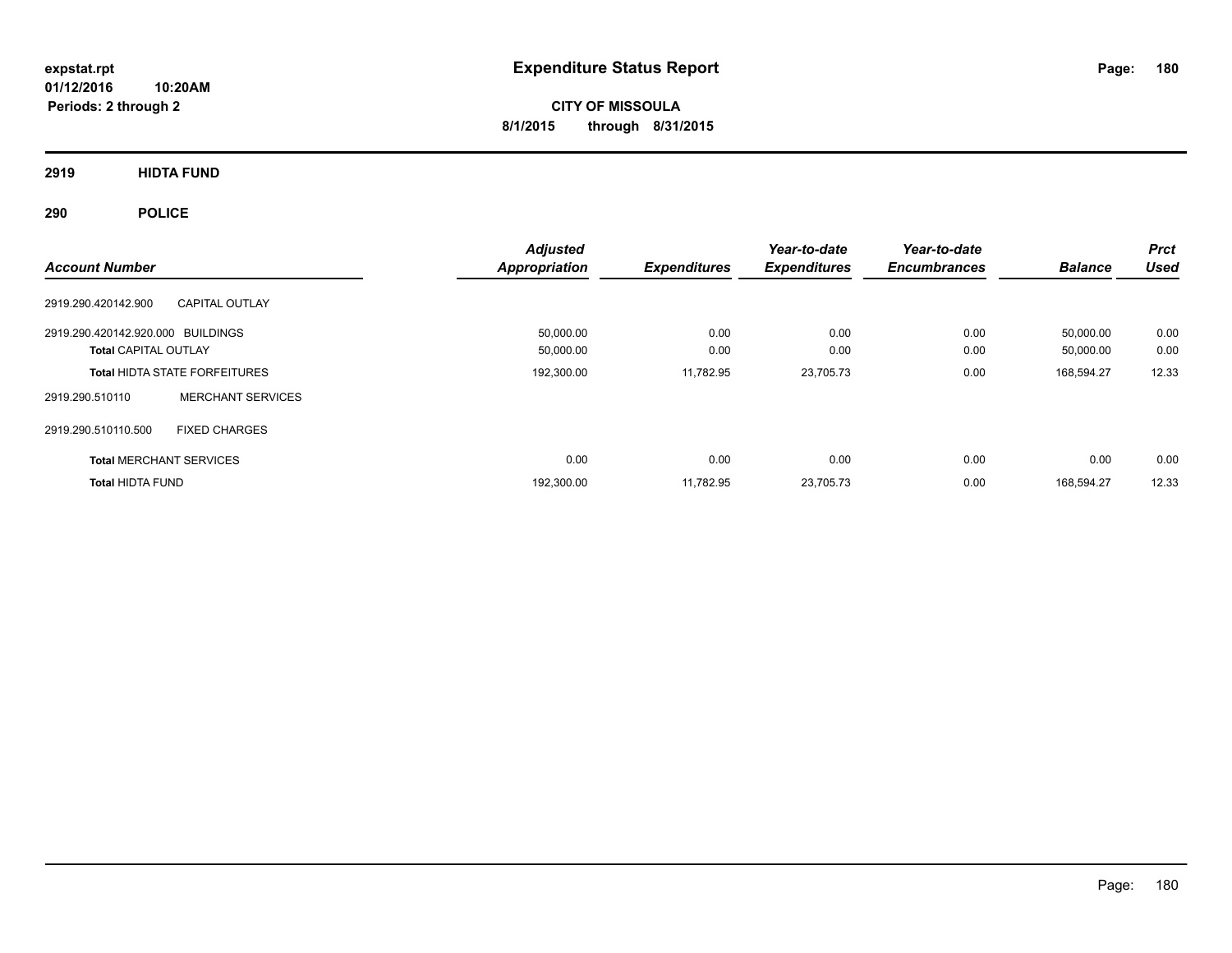**01/12/2016 10:20AM Periods: 2 through 2**

# **CITY OF MISSOULA 8/1/2015 through 8/31/2015**

#### **2939 CDBG PROGRAM INCOME ACCOUNT**

| <b>Account Number</b>      |                                                                                  | <b>Adjusted</b><br><b>Appropriation</b> | <b>Expenditures</b> | Year-to-date<br><b>Expenditures</b> | Year-to-date<br><b>Encumbrances</b> | <b>Balance</b>         | <b>Prct</b><br><b>Used</b> |
|----------------------------|----------------------------------------------------------------------------------|-----------------------------------------|---------------------|-------------------------------------|-------------------------------------|------------------------|----------------------------|
| 2939.400.470000            | HOUSING & COMMUNITY DEVELOPMENT                                                  |                                         |                     |                                     |                                     |                        |                            |
| 2939.400.470000.300        | PURCHASED SERVICES                                                               |                                         |                     |                                     |                                     |                        |                            |
|                            | 2939.400.470000.350.000 PROFESSIONAL SERVICES<br><b>Total PURCHASED SERVICES</b> | 14,383.00<br>14,383.00                  | 0.00<br>0.00        | 0.00<br>0.00                        | 0.00<br>0.00                        | 14,383.00<br>14,383.00 | 0.00<br>0.00               |
| 2939.400.470000.800        | OTHER OBJECTS                                                                    |                                         |                     |                                     |                                     |                        |                            |
| <b>Total OTHER OBJECTS</b> |                                                                                  | 0.00                                    | 0.00                | 0.00                                | 0.00                                | 0.00                   | 0.00                       |
|                            | <b>Total HOUSING &amp; COMMUNITY DEVELOPMENT</b>                                 | 14,383.00                               | 0.00                | 0.00                                | 0.00                                | 14,383.00              | 0.00                       |
| 2939.400.510110            | <b>MERCHANT SERVICES</b>                                                         |                                         |                     |                                     |                                     |                        |                            |
| 2939.400.510110.500        | <b>FIXED CHARGES</b>                                                             |                                         |                     |                                     |                                     |                        |                            |
|                            | <b>Total MERCHANT SERVICES</b>                                                   | 0.00                                    | 0.00                | 0.00                                | 0.00                                | 0.00                   | 0.00                       |
|                            | <b>Total CDBG PROGRAM INCOME ACCOUNT</b>                                         | 14,383.00                               | 0.00                | 0.00                                | 0.00                                | 14,383.00              | 0.00                       |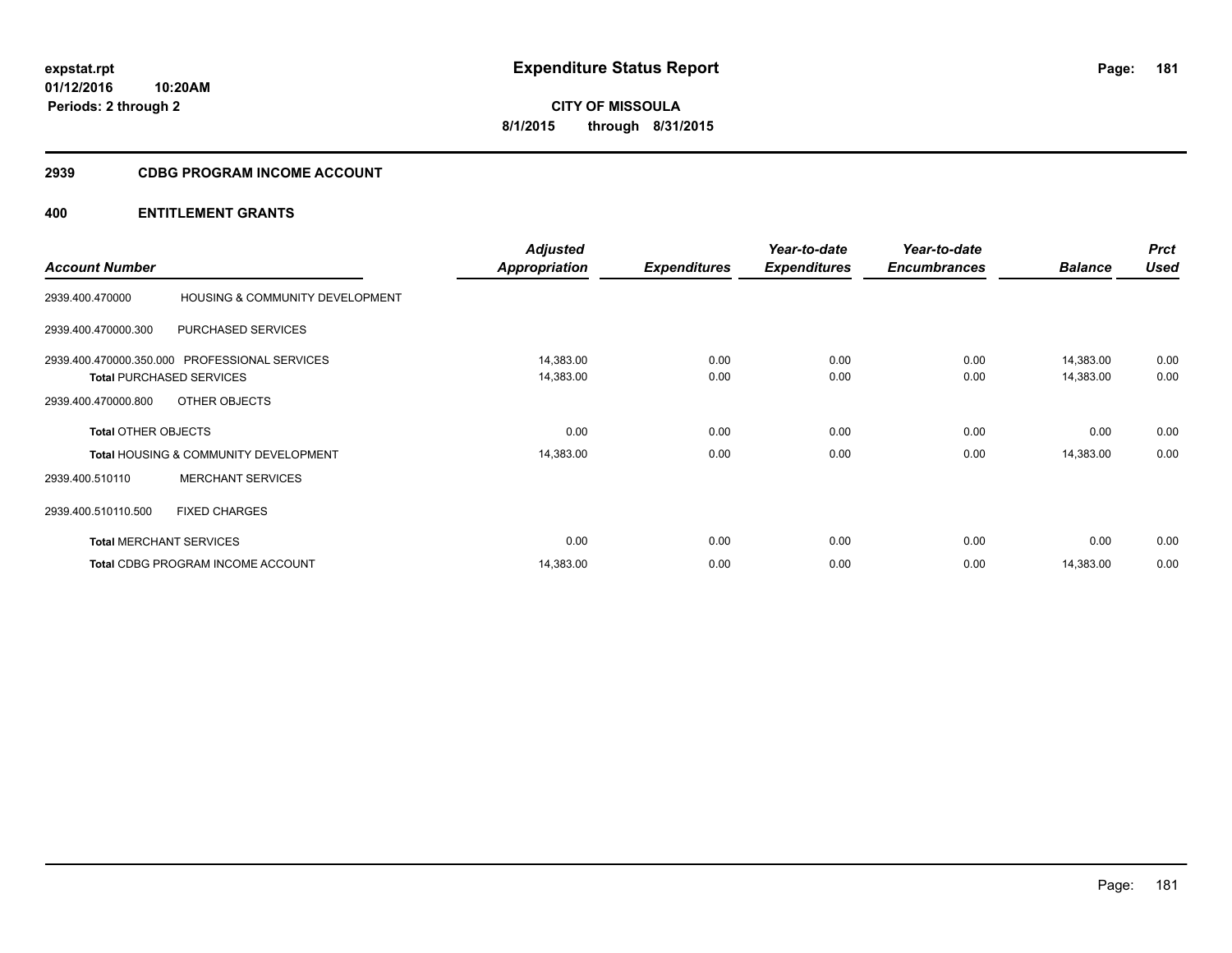**2940 CDBG FUND**

| <b>Account Number</b>           |                                                                                             | <b>Adjusted</b><br><b>Appropriation</b> | <b>Expenditures</b> | Year-to-date<br><b>Expenditures</b> | Year-to-date<br><b>Encumbrances</b> | <b>Balance</b>           | <b>Prct</b><br><b>Used</b> |
|---------------------------------|---------------------------------------------------------------------------------------------|-----------------------------------------|---------------------|-------------------------------------|-------------------------------------|--------------------------|----------------------------|
| 2940.400.470000                 | HOUSING & COMMUNITY DEVELOPMENT                                                             |                                         |                     |                                     |                                     |                          |                            |
| 2940.400.470000.700             | <b>GRANTS &amp; CONTRIBUTIONS</b>                                                           |                                         |                     |                                     |                                     |                          |                            |
|                                 | 2940.400.470000.700.000 TBD/GRANTS & CONTRIBUTIONS<br>Total HOUSING & COMMUNITY DEVELOPMENT | 457,664.00<br>457,664.00                | 0.00<br>0.00        | 0.00<br>0.00                        | 0.00<br>0.00                        | 457,664.00<br>457,664.00 | 0.00<br>0.00               |
| 2940.400.470001                 | <b>FAIR HOUSING STUDY</b>                                                                   |                                         |                     |                                     |                                     |                          |                            |
| 2940.400.470001.700             | <b>GRANTS &amp; CONTRIBUTIONS</b>                                                           |                                         |                     |                                     |                                     |                          |                            |
| <b>Total FAIR HOUSING STUDY</b> |                                                                                             | 0.00                                    | 0.00                | 0.00                                | 0.00                                | 0.00                     | 0.00                       |
| 2940.400.470291                 | <b>YWCA</b>                                                                                 |                                         |                     |                                     |                                     |                          |                            |
| 2940.400.470291.700             | <b>GRANTS &amp; CONTRIBUTIONS</b>                                                           |                                         |                     |                                     |                                     |                          |                            |
| <b>Total YWCA</b>               |                                                                                             | 0.00                                    | 0.00                | 0.00                                | 0.00                                | 0.00                     | 0.00                       |
| 2940.400.470292                 | FY12 homeWORD                                                                               |                                         |                     |                                     |                                     |                          |                            |
| 2940.400.470292.700             | <b>GRANTS &amp; CONTRIBUTIONS</b>                                                           |                                         |                     |                                     |                                     |                          |                            |
| Total FY12 homeWORD             |                                                                                             | 0.00                                    | 0.00                | 0.00                                | 0.00                                | 0.00                     | 0.00                       |
| 2940.400.470293                 | MISSOULA FOOD BANK                                                                          |                                         |                     |                                     |                                     |                          |                            |
| 2940.400.470293.700             | <b>GRANTS &amp; CONTRIBUTIONS</b>                                                           |                                         |                     |                                     |                                     |                          |                            |
|                                 | Total MISSOULA FOOD BANK                                                                    | 0.00                                    | 0.00                | 0.00                                | 0.00                                | 0.00                     | 0.00                       |
| 2940.400.470294                 | FY12 WORD                                                                                   |                                         |                     |                                     |                                     |                          |                            |
| 2940.400.470294.700             | <b>GRANTS &amp; CONTRIBUTIONS</b>                                                           |                                         |                     |                                     |                                     |                          |                            |
| Total FY12 WORD                 |                                                                                             | 0.00                                    | 0.00                | 0.00                                | 0.00                                | 0.00                     | 0.00                       |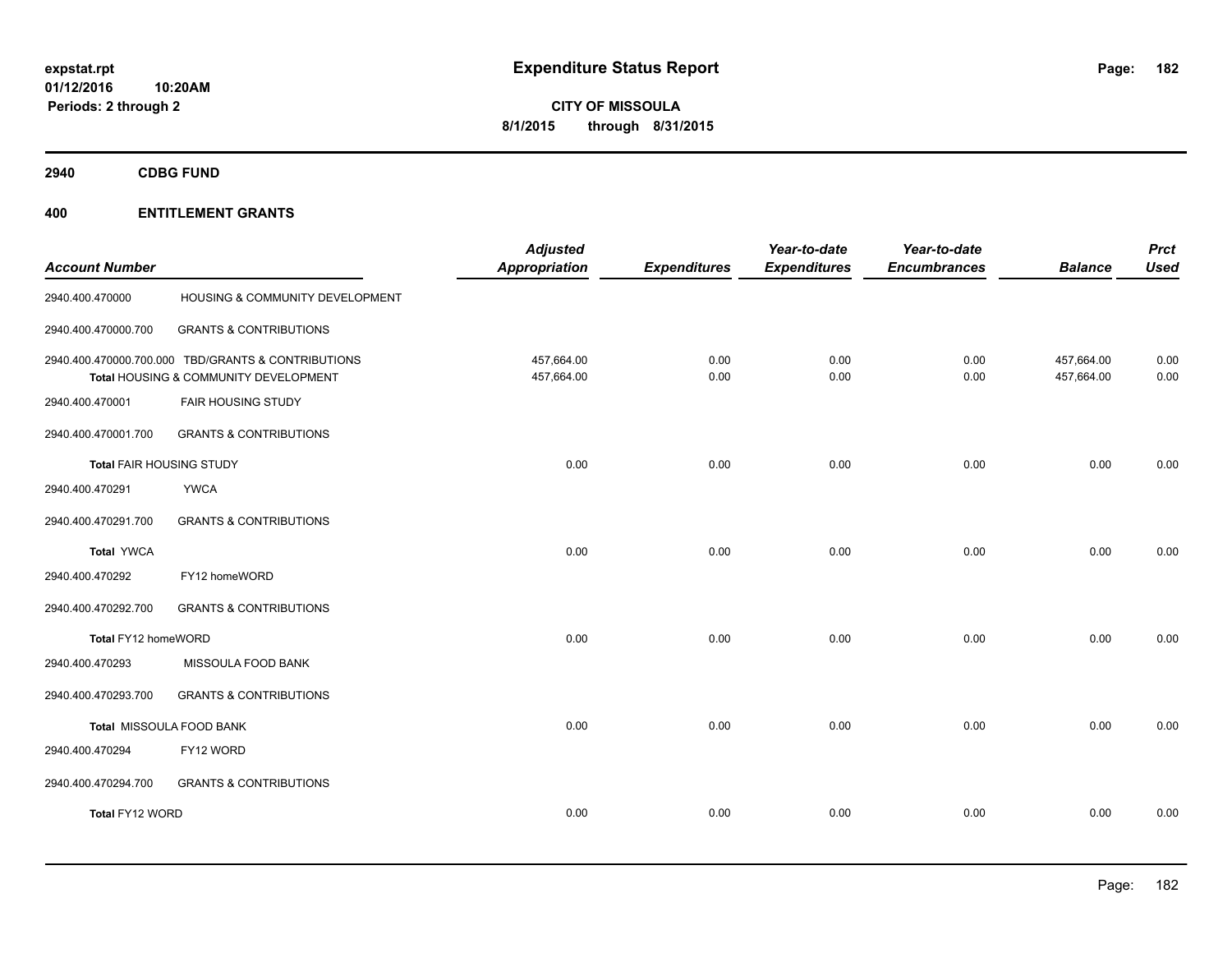**2940 CDBG FUND**

|                                        |                                               | <b>Adjusted</b>      |                     | Year-to-date        | Year-to-date        |                | <b>Prct</b> |
|----------------------------------------|-----------------------------------------------|----------------------|---------------------|---------------------|---------------------|----------------|-------------|
| <b>Account Number</b>                  |                                               | <b>Appropriation</b> | <b>Expenditures</b> | <b>Expenditures</b> | <b>Encumbrances</b> | <b>Balance</b> | <b>Used</b> |
| 2940.400.470296                        | MISSOULA AGING SERVICES                       |                      |                     |                     |                     |                |             |
| 2940.400.470296.700                    | <b>GRANTS &amp; CONTRIBUTIONS</b>             |                      |                     |                     |                     |                |             |
|                                        | Total MISSOULA AGING SERVICES                 | 0.00                 | 0.00                | 0.00                | 0.00                | 0.00           | 0.00        |
| 2940.400.470298                        | FY12 RAMP                                     |                      |                     |                     |                     |                |             |
| 2940.400.470298.700                    | <b>GRANTS &amp; CONTRIBUTIONS</b>             |                      |                     |                     |                     |                |             |
| Total FY12 RAMP                        |                                               | 0.00                 | 0.00                | 0.00                | 0.00                | 0.00           | 0.00        |
| 2940.400.470313                        | MISSOULA SENIOR CENTER                        |                      |                     |                     |                     |                |             |
| 2940.400.470313.700                    | <b>GRANTS &amp; CONTRIBUTIONS</b>             |                      |                     |                     |                     |                |             |
|                                        | Total MISSOULA SENIOR CENTER                  | 0.00                 | 0.00                | 0.00                | 0.00                | 0.00           | 0.00        |
| 2940.400.470315                        | MISSOULA PARKS & REC                          |                      |                     |                     |                     |                |             |
| 2940.400.470315.700                    | <b>GRANTS &amp; CONTRIBUTIONS</b>             |                      |                     |                     |                     |                |             |
|                                        | Total MISSOULA PARKS & REC                    | 0.00                 | 0.00                | 0.00                | 0.00                | 0.00           | 0.00        |
| 2940.400.470318                        | FY12 POVERELLO FACILITY REPAIRS               |                      |                     |                     |                     |                |             |
| 2940.400.470318.700                    | <b>GRANTS &amp; CONTRIBUTIONS</b>             |                      |                     |                     |                     |                |             |
| 2940.400.470318.700.000 FY13 POVERELLO |                                               | 0.00                 | 3,086.25            | 3,086.25            | 0.00                | $-3,086.25$    | 0.00        |
|                                        | Total FY12 POVERELLO FACILITY REPAIRS         | 0.00                 | 3,086.25            | 3,086.25            | 0.00                | $-3,086.25$    | 0.00        |
| 2940.400.470335                        | <b>GRANT &amp; COMMUNITY PROGRAMS</b>         |                      |                     |                     |                     |                |             |
| 2940.400.470335.300                    | PURCHASED SERVICES                            |                      |                     |                     |                     |                |             |
|                                        | 2940.400.470335.350.000 PROFESSIONAL SERVICES | 106,591.00           | 0.00                | 0.00                | 0.00                | 106,591.00     | 0.00        |
|                                        | <b>Total GRANT &amp; COMMUNITY PROGRAMS</b>   | 106,591.00           | 0.00                | 0.00                | 0.00                | 106,591.00     | 0.00        |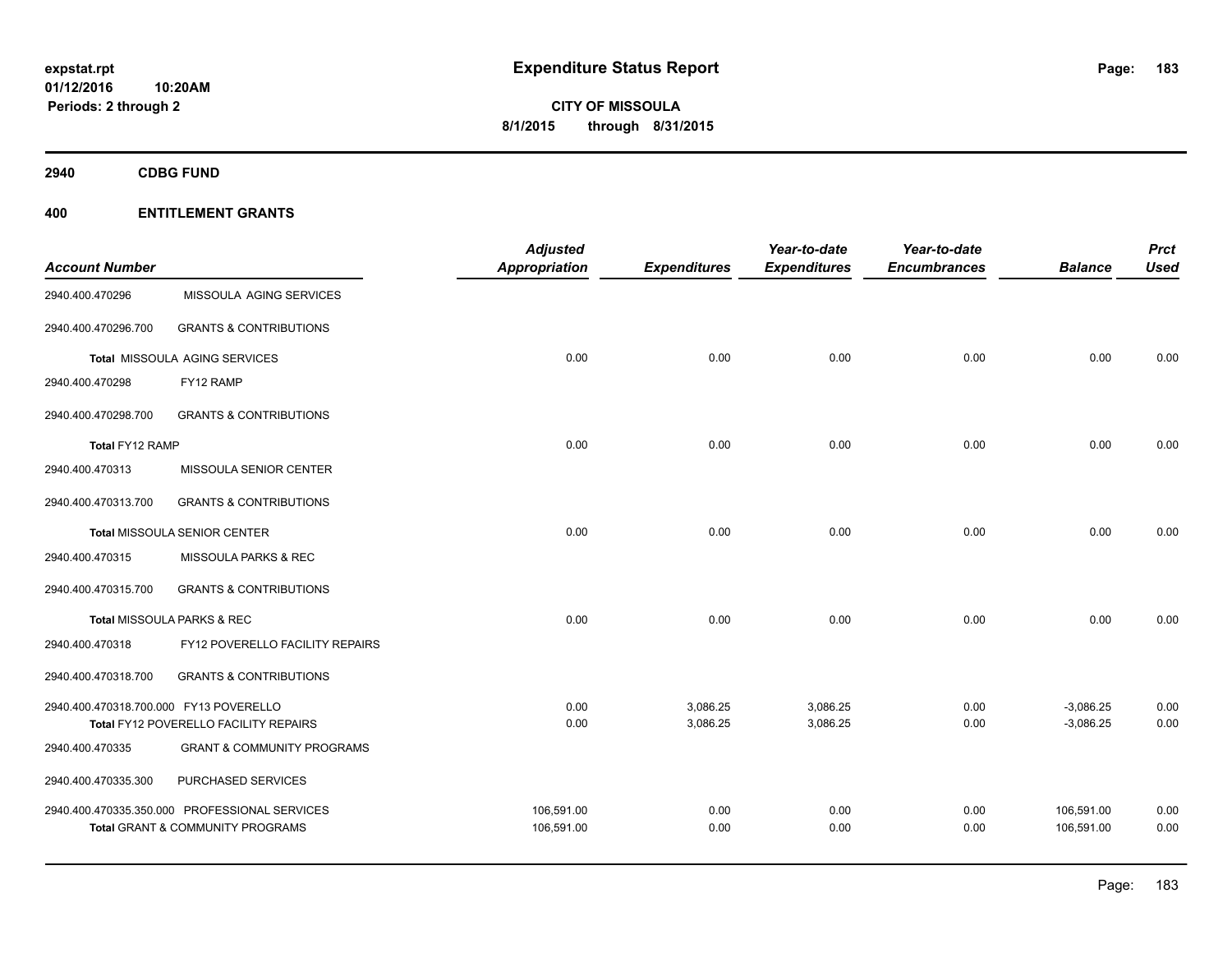**01/12/2016 10:20AM Periods: 2 through 2**

**CITY OF MISSOULA 8/1/2015 through 8/31/2015**

**2940 CDBG FUND**

| <b>Account Number</b> |                                         | <b>Adjusted</b><br><b>Appropriation</b> | <b>Expenditures</b> | Year-to-date<br><b>Expenditures</b> | Year-to-date<br><b>Encumbrances</b> | <b>Balance</b> | <b>Prct</b><br><b>Used</b> |
|-----------------------|-----------------------------------------|-----------------------------------------|---------------------|-------------------------------------|-------------------------------------|----------------|----------------------------|
| 2940.400.470372       | WESTERN MT MENTAL HEALTH CENTER         |                                         |                     |                                     |                                     |                |                            |
| 2940.400.470372.700   | <b>GRANTS &amp; CONTRIBUTIONS</b>       |                                         |                     |                                     |                                     |                |                            |
|                       | Total WESTERN MT MENTAL HEALTH CENTER   | 0.00                                    | 0.00                | 0.00                                | 0.00                                | 0.00           | 0.00                       |
| 2940.400.470397       | FY12 GARDEN CITY HARVEST                |                                         |                     |                                     |                                     |                |                            |
| 2940.400.470397.700   | <b>GRANTS &amp; CONTRIBUTIONS</b>       |                                         |                     |                                     |                                     |                |                            |
|                       | Total FY12 GARDEN CITY HARVEST          | 0.00                                    | 0.00                | 0.00                                | 0.00                                | 0.00           | 0.00                       |
| 2940.400.470403       | FY12 PARKS & RECREATION GRANTS          |                                         |                     |                                     |                                     |                |                            |
| 2940.400.470403.700   | <b>GRANTS &amp; CONTRIBUTIONS</b>       |                                         |                     |                                     |                                     |                |                            |
|                       | Total FY12 PARKS & RECREATION GRANTS    | 0.00                                    | 0.00                | 0.00                                | 0.00                                | 0.00           | 0.00                       |
| 2940.400.470439       | FY16 HOMEWORD SWEETGRASS                |                                         |                     |                                     |                                     |                |                            |
| 2940.400.470439.700   | <b>GRANTS &amp; CONTRIBUTIONS</b>       |                                         |                     |                                     |                                     |                |                            |
|                       | Total FY16 HOMEWORD SWEETGRASS          | 0.00                                    | 0.00                | 0.00                                | 0.00                                | 0.00           | 0.00                       |
| 2940.400.470440       | FY10 DIST XI HRS/RESIDENCES REHAB       |                                         |                     |                                     |                                     |                |                            |
| 2940.400.470440.700   | <b>GRANTS &amp; CONTRIBUTIONS</b>       |                                         |                     |                                     |                                     |                |                            |
|                       | Total FY10 DIST XI HRS/RESIDENCES REHAB | 0.00                                    | 0.00                | 0.00                                | 0.00                                | 0.00           | 0.00                       |
| 2940.400.470520       | FY16 WORD TBRA                          |                                         |                     |                                     |                                     |                |                            |
| 2940.400.470520.700   | <b>GRANTS &amp; CONTRIBUTIONS</b>       |                                         |                     |                                     |                                     |                |                            |
| Total FY16 WORD TBRA  |                                         | 0.00                                    | 0.00                | 0.00                                | 0.00                                | 0.00           | 0.00                       |
| 2940.400.510110       | <b>MERCHANT SERVICES</b>                |                                         |                     |                                     |                                     |                |                            |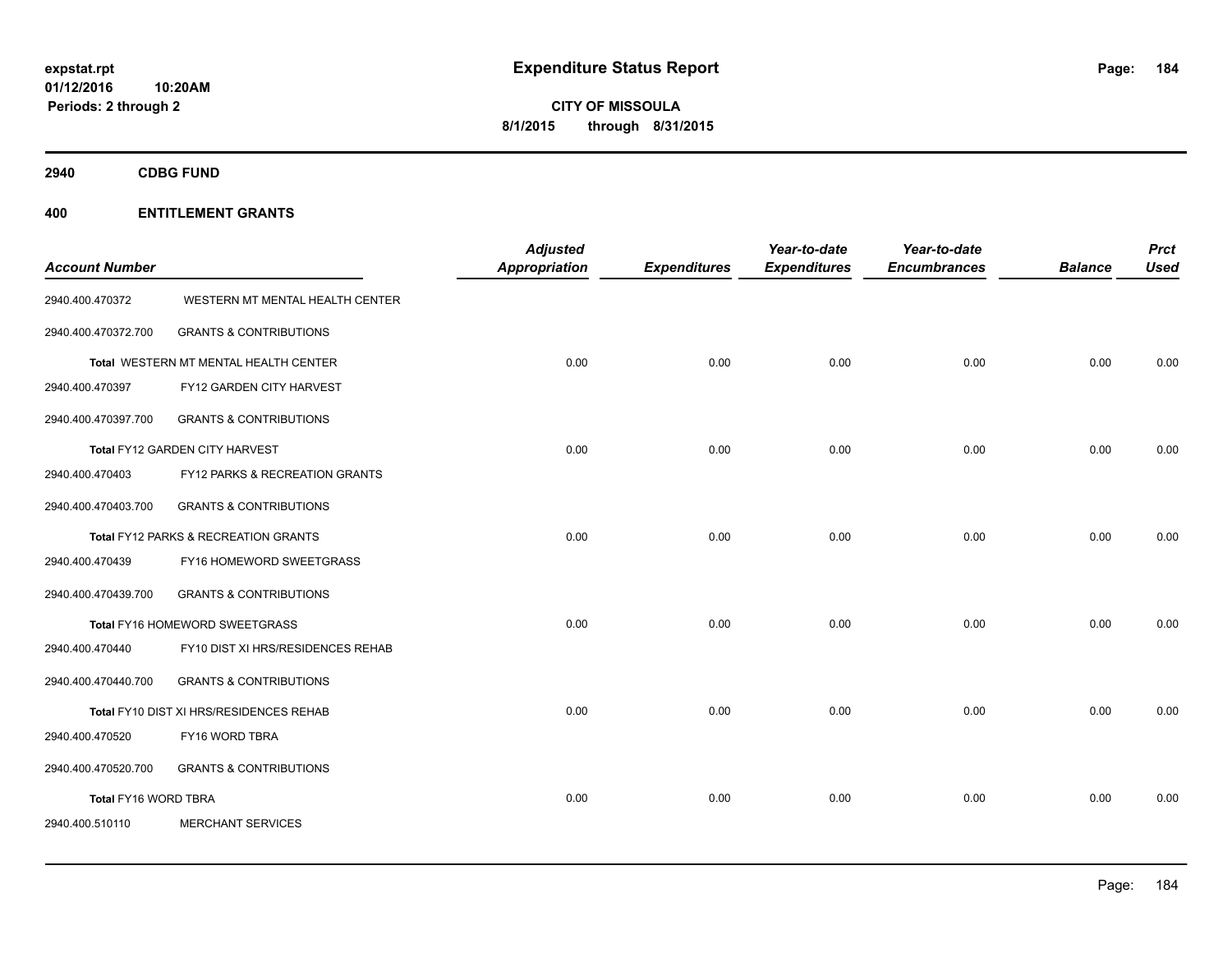**2940 CDBG FUND**

| <b>Account Number</b>          |                                            | <b>Adjusted</b><br><b>Appropriation</b> | <b>Expenditures</b> | Year-to-date<br><b>Expenditures</b> | Year-to-date<br><b>Encumbrances</b> | <b>Balance</b> | <b>Prct</b><br><b>Used</b> |
|--------------------------------|--------------------------------------------|-----------------------------------------|---------------------|-------------------------------------|-------------------------------------|----------------|----------------------------|
| 2940.400.510110.500            | <b>FIXED CHARGES</b>                       |                                         |                     |                                     |                                     |                |                            |
| <b>Total MERCHANT SERVICES</b> |                                            | 0.00                                    | 0.00                | 0.00                                | 0.00                                | 0.00           | 0.00                       |
| 2940.400.521000                | INTERFUND OPERATING TRANSFERS              |                                         |                     |                                     |                                     |                |                            |
| 2940.400.521000.800            | OTHER OBJECTS                              |                                         |                     |                                     |                                     |                |                            |
|                                | <b>Total INTERFUND OPERATING TRANSFERS</b> | 0.00                                    | 0.00                | 0.00                                | 0.00                                | 0.00           | 0.00                       |
| <b>Total CDBG FUND</b>         |                                            | 564,255.00                              | 3.086.25            | 3,086.25                            | 0.00                                | 561.168.75     | 0.55                       |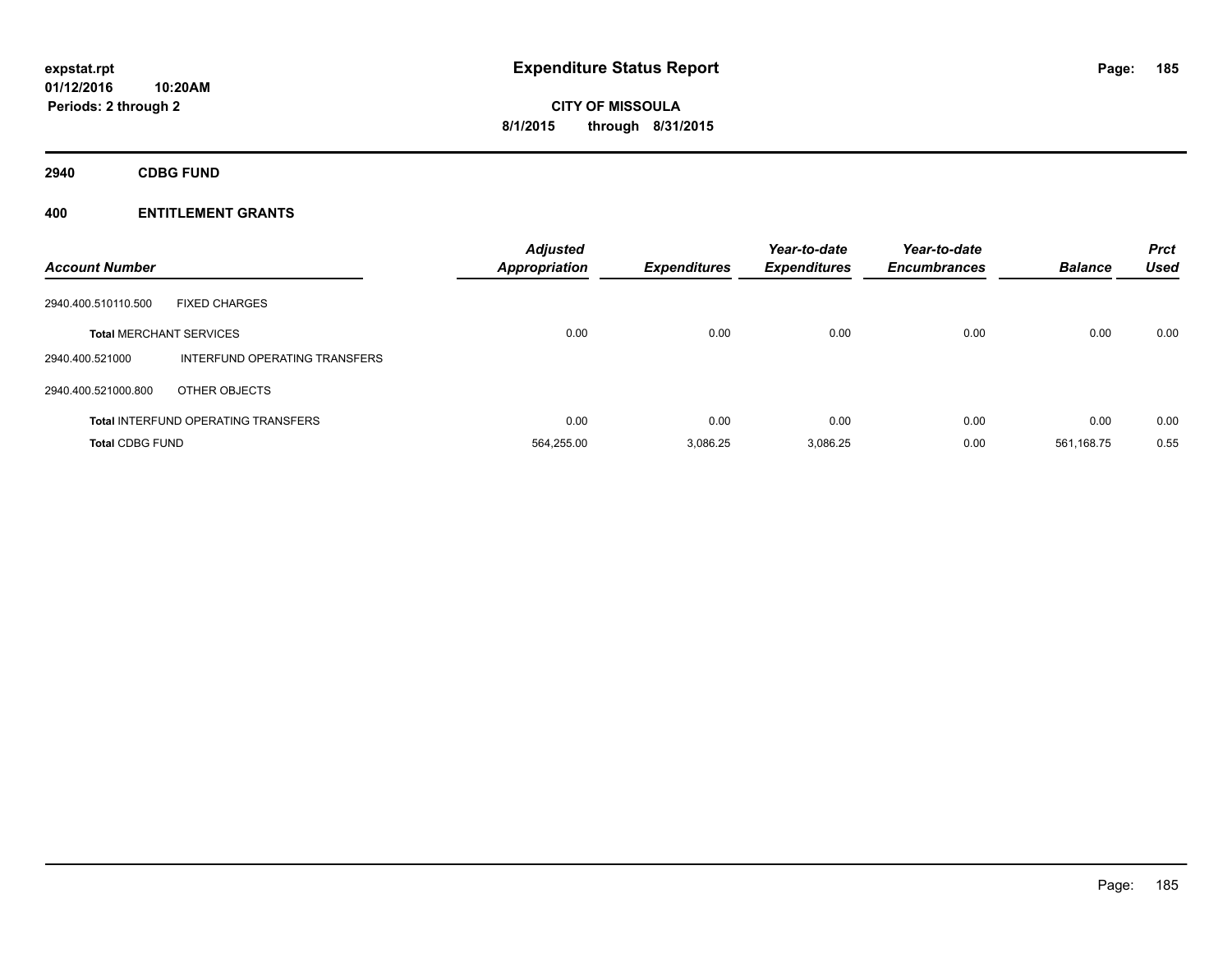**2941 HOME FUND**

| <b>Account Number</b>              |                                       | <b>Adjusted</b><br><b>Appropriation</b> | <b>Expenditures</b> | Year-to-date<br><b>Expenditures</b> | Year-to-date<br><b>Encumbrances</b> | <b>Balance</b> | <b>Prct</b><br><b>Used</b> |
|------------------------------------|---------------------------------------|-----------------------------------------|---------------------|-------------------------------------|-------------------------------------|----------------|----------------------------|
| 2941.400.470327                    | *** Title Not Found ***               |                                         |                     |                                     |                                     |                |                            |
| 2941.400.470327.700                | <b>GRANTS &amp; CONTRIBUTIONS</b>     |                                         |                     |                                     |                                     |                |                            |
| Total *** Title Not Found ***      |                                       | 0.00                                    | 0.00                | 0.00                                | 0.00                                | 0.00           | 0.00                       |
| 2941.400.470335                    | <b>GRANT &amp; COMMUNITY PROGRAMS</b> |                                         |                     |                                     |                                     |                |                            |
| 2941.400.470335.300                | PURCHASED SERVICES                    |                                         |                     |                                     |                                     |                |                            |
| 2941.400.470335.350.000 ADMIN FEES |                                       | 57,921.00                               | 0.00                | $-8,894.33$                         | 0.00                                | 66,815.33      | 15.36                      |
|                                    | <b>Total PURCHASED SERVICES</b>       | 57,921.00                               | 0.00                | $-8,894.33$                         | 0.00                                | 66,815.33      | 0.00                       |
| 2941.400.470335.800                | OTHER OBJECTS                         |                                         |                     |                                     |                                     |                |                            |
| <b>Total OTHER OBJECTS</b>         |                                       | 0.00                                    | 0.00                | 0.00                                | 0.00                                | 0.00           | 0.00                       |
|                                    | Total GRANT & COMMUNITY PROGRAMS      | 57,921.00                               | 0.00                | $-8,894.33$                         | 0.00                                | 66,815.33      | 0.00                       |
| 2941.400.470372                    | WESTERN MT MENTAL HEALTH CENTER       |                                         |                     |                                     |                                     |                |                            |
| 2941.400.470372.700                | <b>GRANTS &amp; CONTRIBUTIONS</b>     |                                         |                     |                                     |                                     |                |                            |
|                                    | Total WESTERN MT MENTAL HEALTH CENTER | 0.00                                    | 0.00                | 0.00                                | 0.00                                | 0.00           | 0.00                       |
| 2941.400.470385                    | FY15 DISTRICT XI HRC TBRA             |                                         |                     |                                     |                                     |                |                            |
| 2941.400.470385.700                | <b>GRANTS &amp; CONTRIBUTIONS</b>     |                                         |                     |                                     |                                     |                |                            |
|                                    | Total FY15 DISTRICT XI HRC TBRA       | 0.00                                    | 0.00                | 0.00                                | 0.00                                | 0.00           | 0.00                       |
| 2941.400.470405                    | HOME PROGRAM INCOME                   |                                         |                     |                                     |                                     |                |                            |
| 2941.400.470405.700                | <b>GRANTS &amp; CONTRIBUTIONS</b>     |                                         |                     |                                     |                                     |                |                            |
|                                    | Total HOME PROGRAM INCOME             | 0.00                                    | 0.00                | 0.00                                | 0.00                                | 0.00           | 0.00                       |
| 2941.400.470407                    | FY12 DIST XI HRC                      |                                         |                     |                                     |                                     |                |                            |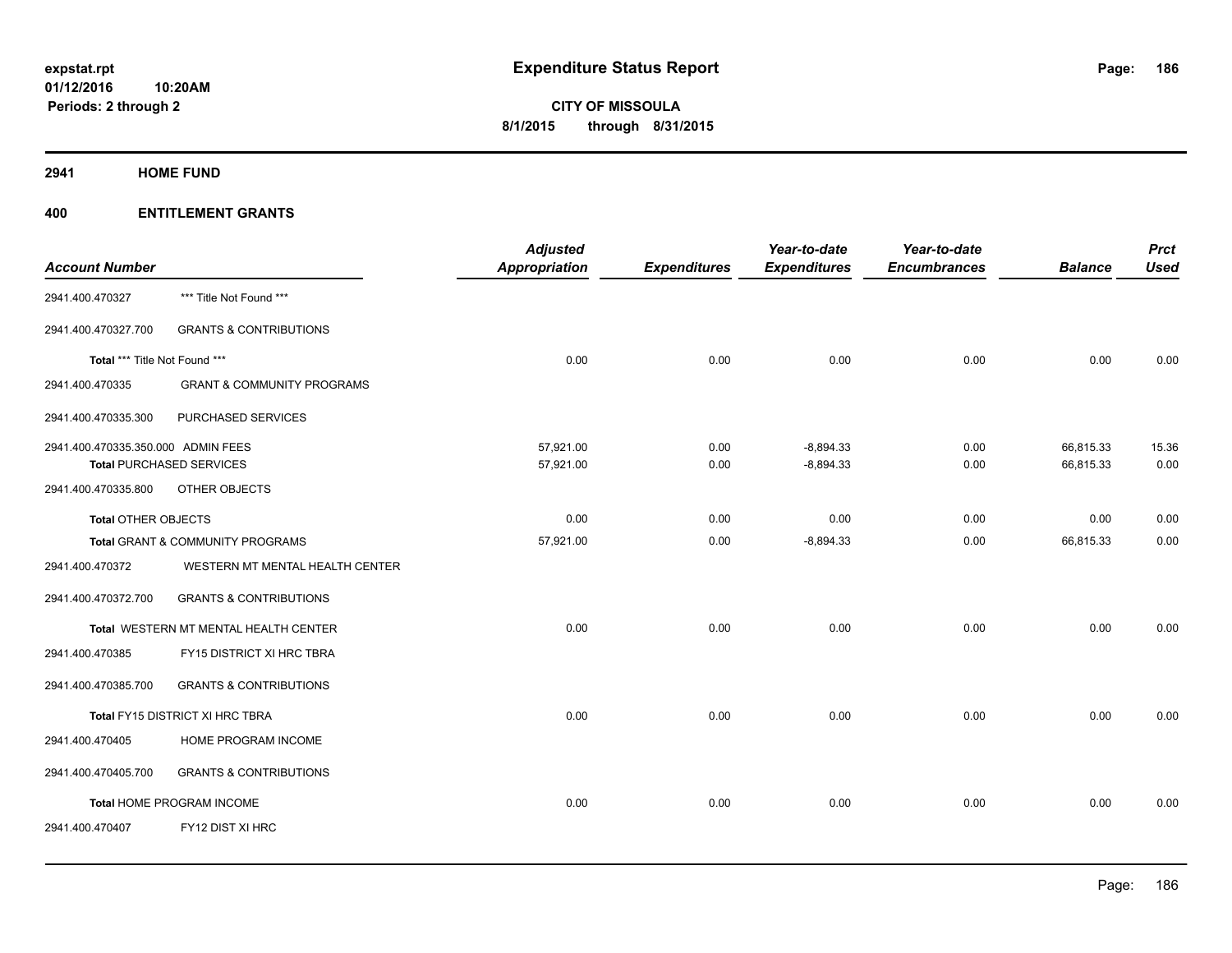#### **2941 HOME FUND**

|                          |                                                    | <b>Adjusted</b>          |                     | Year-to-date        | Year-to-date        |                          | <b>Prct</b>  |
|--------------------------|----------------------------------------------------|--------------------------|---------------------|---------------------|---------------------|--------------------------|--------------|
| <b>Account Number</b>    |                                                    | Appropriation            | <b>Expenditures</b> | <b>Expenditures</b> | <b>Encumbrances</b> | <b>Balance</b>           | <b>Used</b>  |
| 2941.400.470407.700      | <b>GRANTS &amp; CONTRIBUTIONS</b>                  |                          |                     |                     |                     |                          |              |
| Total FY12 DIST XI HRC   |                                                    | 0.00                     | 0.00                | 0.00                | 0.00                | 0.00                     | 0.00         |
| 2941.400.470408          | FY12 homeWORD                                      |                          |                     |                     |                     |                          |              |
| 2941.400.470408.700      | <b>GRANTS &amp; CONTRIBUTIONS</b>                  |                          |                     |                     |                     |                          |              |
| Total FY12 homeWORD      |                                                    | 0.00                     | 0.00                | 0.00                | 0.00                | 0.00                     | 0.00         |
| 2941.400.470410          | FY10-12 DIST XI HRC/1ST TIME HOMEBUYER             |                          |                     |                     |                     |                          |              |
| 2941.400.470410.700      | <b>GRANTS &amp; CONTRIBUTIONS</b>                  |                          |                     |                     |                     |                          |              |
|                          | Total FY10-12 DIST XI HRC/1ST TIME HOMEBUYER       | 0.00                     | 0.00                | 0.00                | 0.00                | 0.00                     | 0.00         |
| 2941.400.470439          | HOMEWORD SWEETGRASS                                |                          |                     |                     |                     |                          |              |
| 2941.400.470439.700      | <b>GRANTS &amp; CONTRIBUTIONS</b>                  |                          |                     |                     |                     |                          |              |
|                          | <b>Total HOMEWORD SWEETGRASS</b>                   | 0.00                     | 0.00                | 0.00                | 0.00                | 0.00                     | 0.00         |
| 2941.400.470500          | <b>HOME GRANTS</b>                                 |                          |                     |                     |                     |                          |              |
| 2941.400.470500.700      | <b>GRANTS &amp; CONTRIBUTIONS</b>                  |                          |                     |                     |                     |                          |              |
| <b>Total HOME GRANTS</b> | 2941.400.470500.700.000 TBD-GRANTS & CONTRIBUTIONS | 335,666.00<br>335,666.00 | 0.00<br>0.00        | 0.00<br>0.00        | 0.00<br>0.00        | 335,666.00<br>335,666.00 | 0.00<br>0.00 |
| 2941.400.470520          | FY16 WORD TBRA                                     |                          |                     |                     |                     |                          |              |
| 2941.400.470520.700      | <b>GRANTS &amp; CONTRIBUTIONS</b>                  |                          |                     |                     |                     |                          |              |
| Total FY16 WORD TBRA     |                                                    | 0.00                     | 0.00                | 0.00                | 0.00                | 0.00                     | 0.00         |
| 2941.400.510110          | <b>MERCHANT SERVICES</b>                           |                          |                     |                     |                     |                          |              |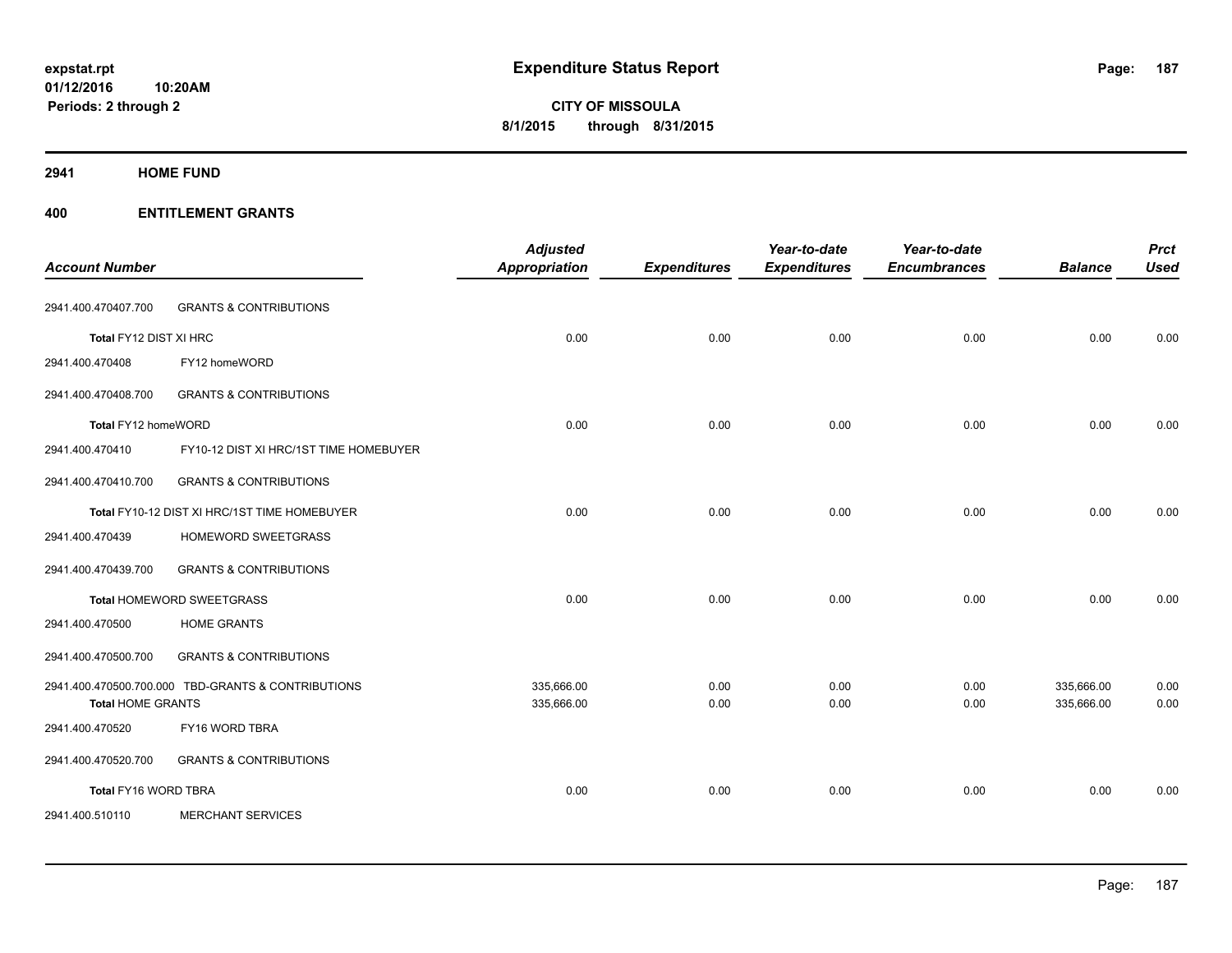**2941 HOME FUND**

| <b>Account Number</b>          |                                            | <b>Adjusted</b><br><b>Appropriation</b> | <b>Expenditures</b> | Year-to-date<br><b>Expenditures</b> | Year-to-date<br><b>Encumbrances</b> | <b>Balance</b> | <b>Prct</b><br><b>Used</b> |
|--------------------------------|--------------------------------------------|-----------------------------------------|---------------------|-------------------------------------|-------------------------------------|----------------|----------------------------|
| 2941.400.510110.500            | <b>FIXED CHARGES</b>                       |                                         |                     |                                     |                                     |                |                            |
| <b>Total MERCHANT SERVICES</b> |                                            | 0.00                                    | 0.00                | 0.00                                | 0.00                                | 0.00           | 0.00                       |
| 2941.400.521000                | INTERFUND OPERATING TRANSFERS              |                                         |                     |                                     |                                     |                |                            |
| 2941.400.521000.800            | OTHER OBJECTS                              |                                         |                     |                                     |                                     |                |                            |
|                                | <b>Total INTERFUND OPERATING TRANSFERS</b> | 0.00                                    | 0.00                | 0.00                                | 0.00                                | 0.00           | 0.00                       |
| <b>Total HOME FUND</b>         |                                            | 393.587.00                              | 0.00                | $-8.894.33$                         | 0.00                                | 402.481.33     | 0.00                       |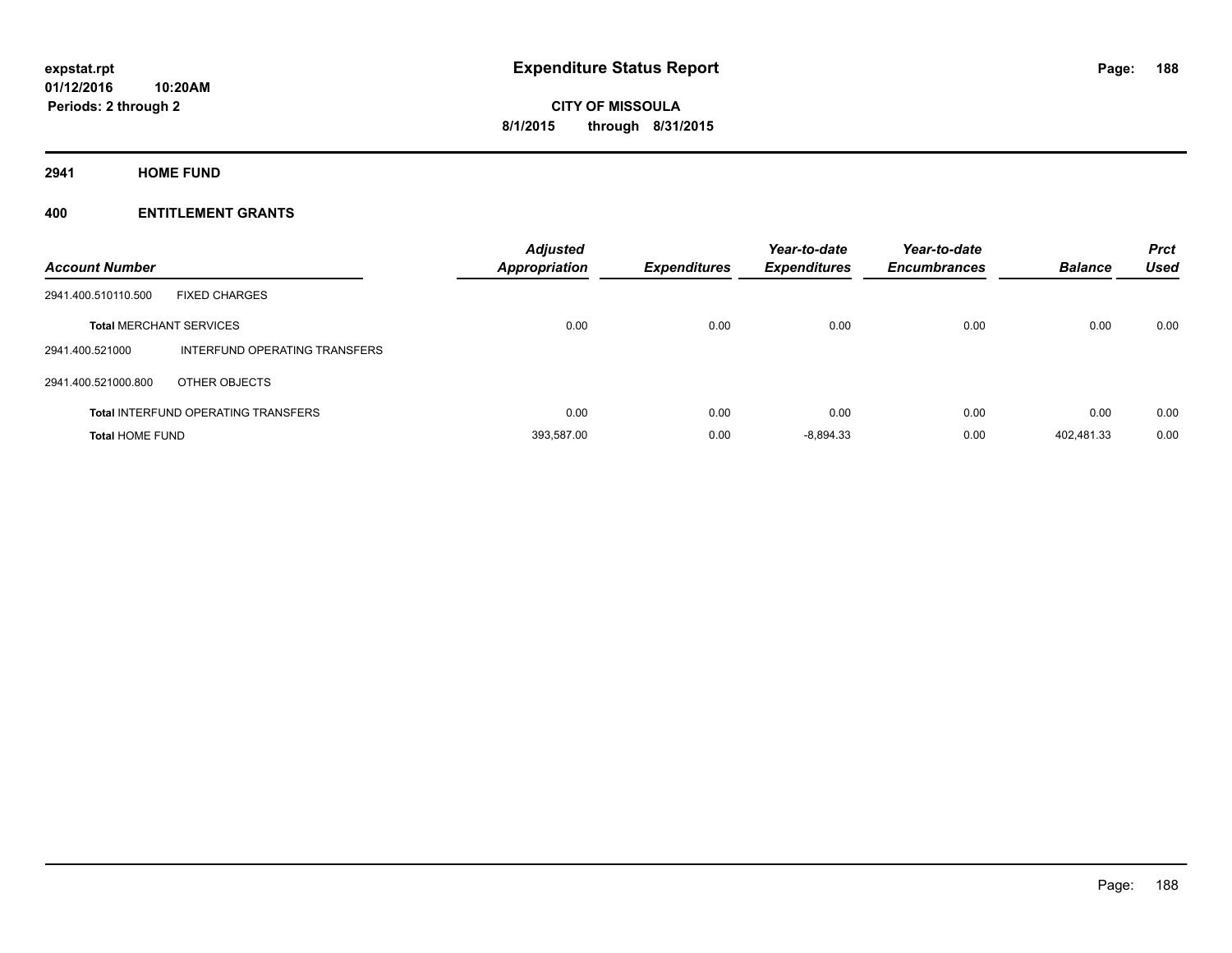**2942 ADDI PROGRAM**

|                                    |                                       | <b>Adjusted</b>      |                     | Year-to-date        | Year-to-date        |                | <b>Prct</b> |
|------------------------------------|---------------------------------------|----------------------|---------------------|---------------------|---------------------|----------------|-------------|
| <b>Account Number</b>              |                                       | <b>Appropriation</b> | <b>Expenditures</b> | <b>Expenditures</b> | <b>Encumbrances</b> | <b>Balance</b> | <b>Used</b> |
| 2942.400.470335                    | <b>GRANT &amp; COMMUNITY PROGRAMS</b> |                      |                     |                     |                     |                |             |
| 2942.400.470335.300                | PURCHASED SERVICES                    |                      |                     |                     |                     |                |             |
| 2942.400.470335.350.000 ADMIN FEES |                                       | 12,846.00            | 0.00                | 0.00                | 0.00                | 12,846.00      | 0.00        |
|                                    | Total GRANT & COMMUNITY PROGRAMS      | 12,846.00            | 0.00                | 0.00                | 0.00                | 12,846.00      | 0.00        |
| 2942.400.470370                    | PARENTING PLACE                       |                      |                     |                     |                     |                |             |
| 2942.400.470370.700                | <b>GRANTS &amp; CONTRIBUTIONS</b>     |                      |                     |                     |                     |                |             |
| <b>Total PARENTING PLACE</b>       |                                       | 0.00                 | 0.00                | 0.00                | 0.00                | 0.00           | 0.00        |
| 2942.400.510110                    | <b>MERCHANT SERVICES</b>              |                      |                     |                     |                     |                |             |
| 2942.400.510110.500                | <b>FIXED CHARGES</b>                  |                      |                     |                     |                     |                |             |
| <b>Total MERCHANT SERVICES</b>     |                                       | 0.00                 | 0.00                | 0.00                | 0.00                | 0.00           | 0.00        |
| <b>Total ADDI PROGRAM</b>          |                                       | 12,846.00            | 0.00                | 0.00                | 0.00                | 12,846.00      | 0.00        |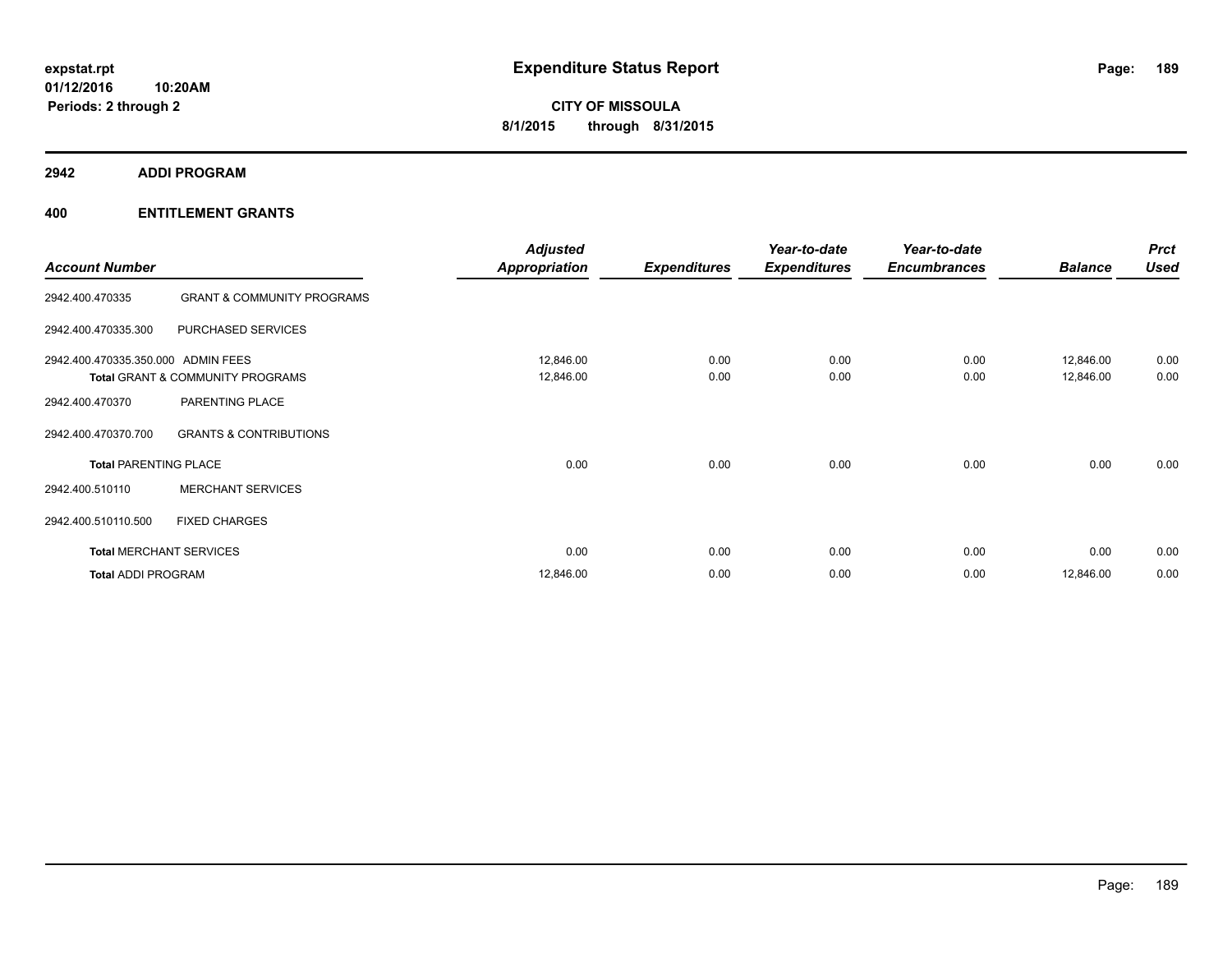#### **2943 CITY HOME PROGRAM INCOME**

|                               |                                                  | <b>Adjusted</b>      |                     | Year-to-date        | Year-to-date        |                | <b>Prct</b> |
|-------------------------------|--------------------------------------------------|----------------------|---------------------|---------------------|---------------------|----------------|-------------|
| <b>Account Number</b>         |                                                  | <b>Appropriation</b> | <b>Expenditures</b> | <b>Expenditures</b> | <b>Encumbrances</b> | <b>Balance</b> | <b>Used</b> |
| 2943.400.470405               | *** Title Not Found ***                          |                      |                     |                     |                     |                |             |
| 2943.400.470405.300           | PURCHASED SERVICES                               |                      |                     |                     |                     |                |             |
|                               | 2943.400.470405.350.000 PROFESSIONAL SERVICES    | 31,000.00            | 0.00                | 0.00                | 0.00                | 31,000.00      | 0.00        |
|                               | 2943.400.470405.390.000 OTHER PURCHASED SERVICES | 500.00               | 0.00                | 0.00                | 0.00                | 500.00         | 0.00        |
|                               | <b>Total PURCHASED SERVICES</b>                  | 31,500.00            | 0.00                | 0.00                | 0.00                | 31,500.00      | 0.00        |
| 2943.400.470405.700           | <b>GRANTS &amp; CONTRIBUTIONS</b>                |                      |                     |                     |                     |                |             |
|                               | <b>Total GRANTS &amp; CONTRIBUTIONS</b>          | 0.00                 | 0.00                | 0.00                | 0.00                | 0.00           | 0.00        |
| Total *** Title Not Found *** |                                                  | 31,500.00            | 0.00                | 0.00                | 0.00                | 31,500.00      | 0.00        |
| 2943.400.510110               | <b>MERCHANT SERVICES</b>                         |                      |                     |                     |                     |                |             |
| 2943.400.510110.500           | <b>FIXED CHARGES</b>                             |                      |                     |                     |                     |                |             |
|                               | <b>Total MERCHANT SERVICES</b>                   | 0.00                 | 0.00                | 0.00                | 0.00                | 0.00           | 0.00        |
|                               | Total CITY HOME PROGRAM INCOME                   | 31,500.00            | 0.00                | 0.00                | 0.00                | 31,500.00      | 0.00        |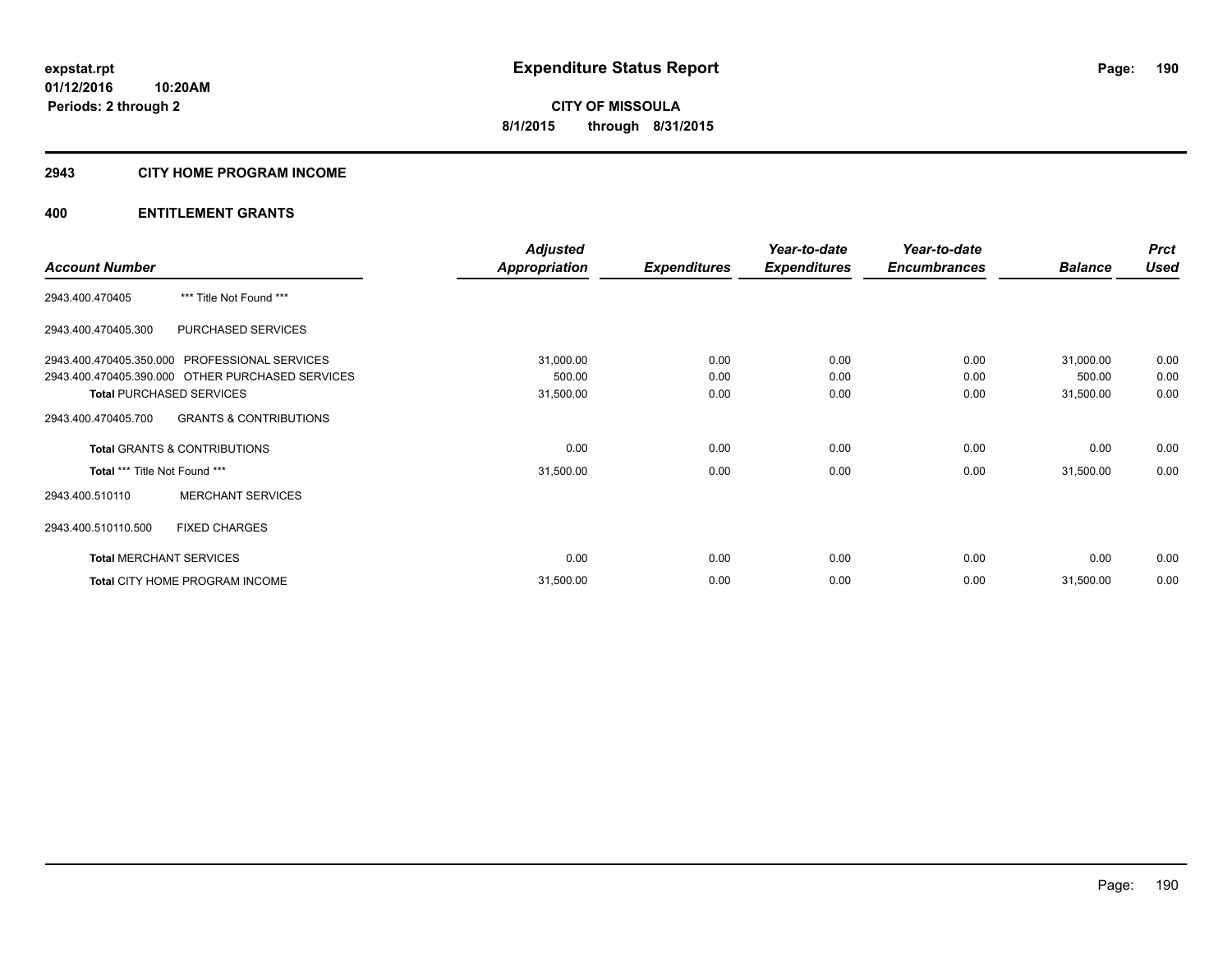**01/12/2016 10:20AM Periods: 2 through 2**

**CITY OF MISSOULA 8/1/2015 through 8/31/2015**

#### **2944 NEIGHBORHOOD STABILIZATION PROGRAM**

| <b>Account Number</b> |                                   | <b>Adjusted</b><br>Appropriation | <b>Expenditures</b> | Year-to-date<br><b>Expenditures</b> | Year-to-date<br><b>Encumbrances</b> | <b>Balance</b> | <b>Prct</b><br><b>Used</b> |
|-----------------------|-----------------------------------|----------------------------------|---------------------|-------------------------------------|-------------------------------------|----------------|----------------------------|
| 2944.400.470425       | SILVERTIP APARTMENTS              |                                  |                     |                                     |                                     |                |                            |
| 2944.400.470425.300   | PURCHASED SERVICES                |                                  |                     |                                     |                                     |                |                            |
|                       | <b>Total SILVERTIP APARTMENTS</b> | 0.00                             | 0.00                | 0.00                                | 0.00                                | 0.00           | 0.00                       |
| 2944.400.510110       | <b>MERCHANT SERVICES</b>          |                                  |                     |                                     |                                     |                |                            |
| 2944.400.510110.500   | <b>FIXED CHARGES</b>              |                                  |                     |                                     |                                     |                |                            |
|                       | <b>Total ENTITLEMENT GRANTS</b>   | 0.00                             | 0.00                | 0.00                                | 0.00                                | 0.00           | 0.00                       |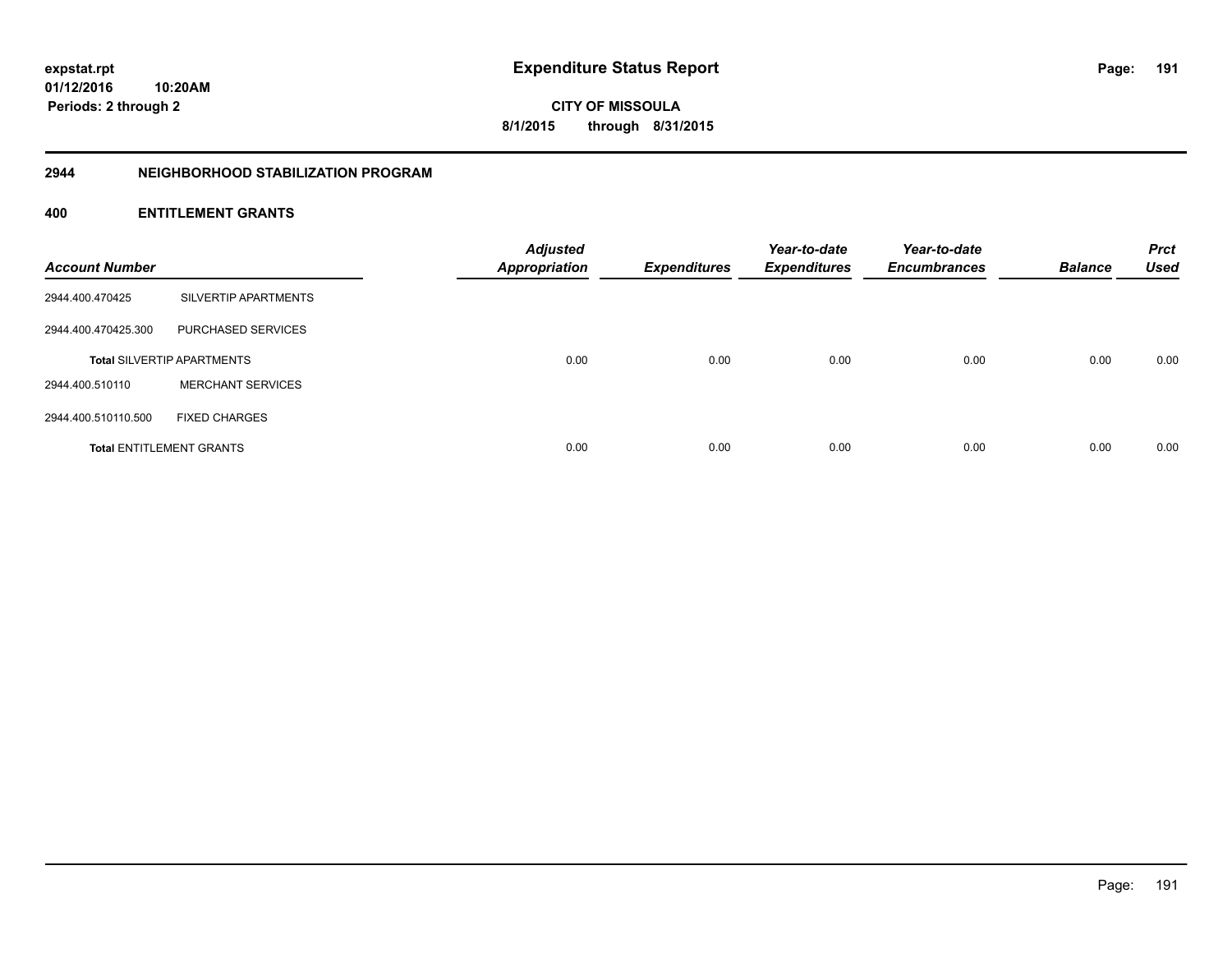# **01/12/2016**

**192**

**10:20AM Periods: 2 through 2**

**CITY OF MISSOULA 8/1/2015 through 8/31/2015**

#### **2944 NEIGHBORHOOD STABILIZATION PROGRAM**

#### **401 MHA/SILVERTIP**

| <b>Account Number</b>         |                          | <b>Adjusted</b><br><b>Appropriation</b> | <b>Expenditures</b> | Year-to-date<br><b>Expenditures</b> | Year-to-date<br><b>Encumbrances</b> | <b>Balance</b> | <b>Prct</b><br><b>Used</b> |
|-------------------------------|--------------------------|-----------------------------------------|---------------------|-------------------------------------|-------------------------------------|----------------|----------------------------|
| 2944.401.470425               | *** Title Not Found ***  |                                         |                     |                                     |                                     |                |                            |
| 2944.401.470425.300           | PURCHASED SERVICES       |                                         |                     |                                     |                                     |                |                            |
| Total *** Title Not Found *** |                          | 0.00                                    | 0.00                | 0.00                                | 0.00                                | 0.00           | 0.00                       |
| 2944.401.510110               | <b>MERCHANT SERVICES</b> |                                         |                     |                                     |                                     |                |                            |
| 2944.401.510110.500           | <b>FIXED CHARGES</b>     |                                         |                     |                                     |                                     |                |                            |
| <b>Total MHA/SILVERTIP</b>    |                          | 0.00                                    | 0.00                | 0.00                                | 0.00                                | 0.00           | 0.00                       |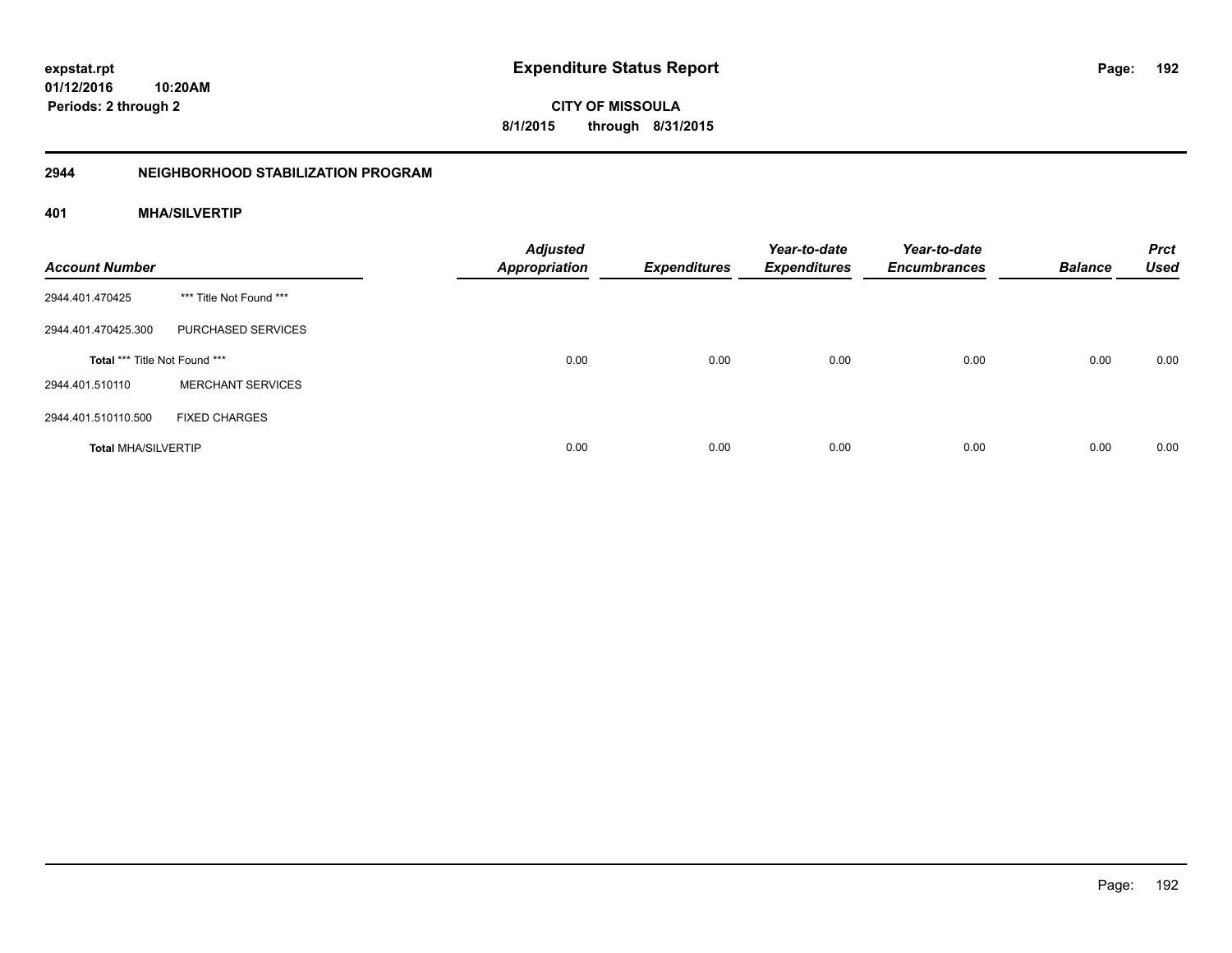**193**

**01/12/2016 10:20AM Periods: 2 through 2**

**CITY OF MISSOULA 8/1/2015 through 8/31/2015**

#### **2944 NEIGHBORHOOD STABILIZATION PROGRAM**

#### **402 HUD/SILVERTIP**

| <b>Account Number</b>                |                                                 | <b>Adjusted</b><br><b>Appropriation</b> | <b>Expenditures</b> | Year-to-date<br><b>Expenditures</b> | Year-to-date<br><b>Encumbrances</b> | <b>Balance</b> | <b>Prct</b><br><b>Used</b> |
|--------------------------------------|-------------------------------------------------|-----------------------------------------|---------------------|-------------------------------------|-------------------------------------|----------------|----------------------------|
| 2944.402.470425                      | *** Title Not Found ***                         |                                         |                     |                                     |                                     |                |                            |
| 2944.402.470425.300                  | PURCHASED SERVICES                              |                                         |                     |                                     |                                     |                |                            |
| <b>Total *** Title Not Found ***</b> |                                                 | 0.00                                    | 0.00                | 0.00                                | 0.00                                | 0.00           | 0.00                       |
| 2944.402.510110                      | <b>MERCHANT SERVICES</b>                        |                                         |                     |                                     |                                     |                |                            |
| 2944.402.510110.500                  | <b>FIXED CHARGES</b>                            |                                         |                     |                                     |                                     |                |                            |
|                                      | <b>Total NEIGHBORHOOD STABILIZATION PROGRAM</b> | 0.00                                    | 0.00                | 0.00                                | 0.00                                | 0.00           | 0.00                       |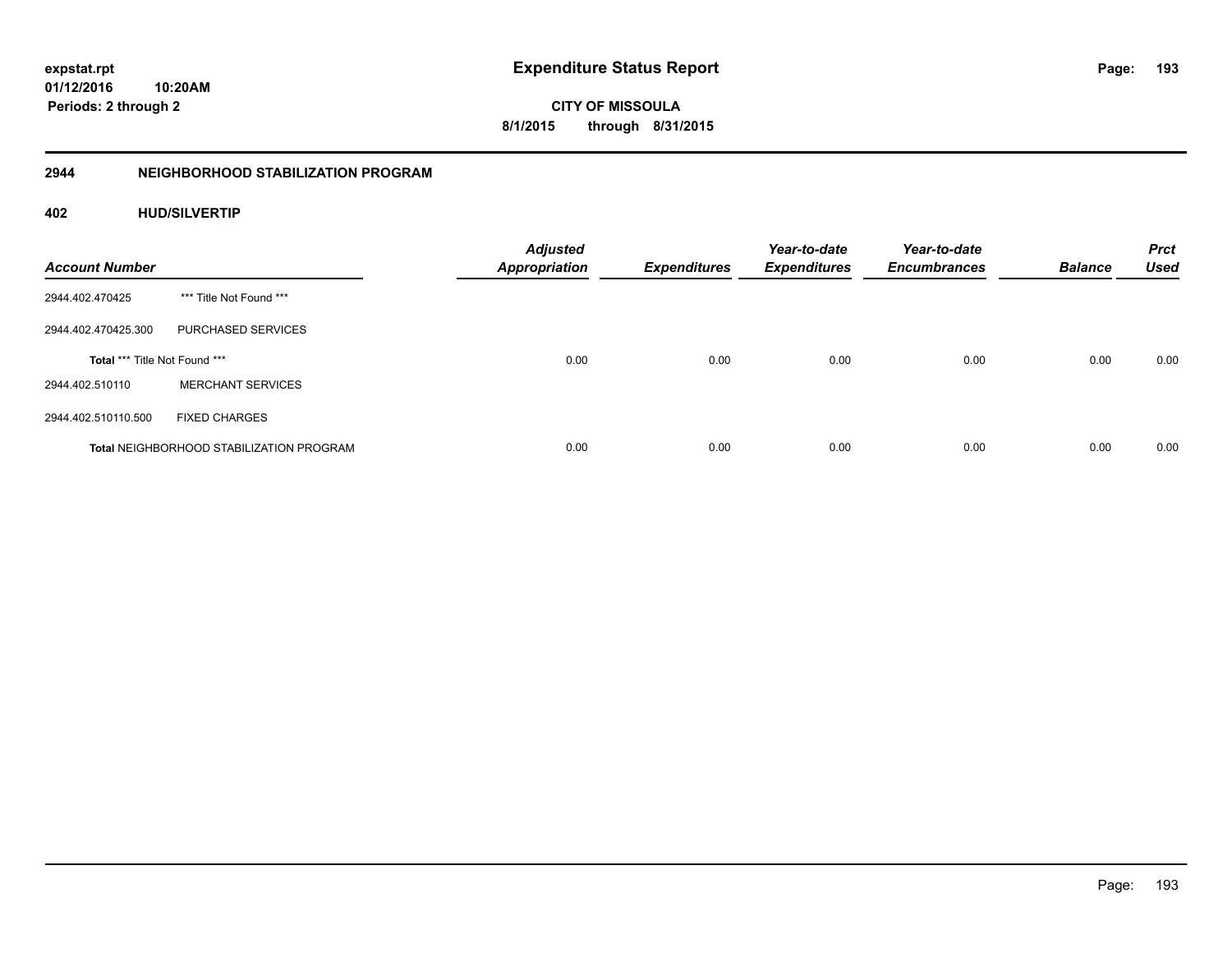#### **2955 TRANSPORTATION**

#### **250 DEVELOPMENT SERVICES**

|                                                         | <b>Adjusted</b>      |                     | Year-to-date        | Year-to-date        |                | <b>Prct</b> |
|---------------------------------------------------------|----------------------|---------------------|---------------------|---------------------|----------------|-------------|
| <b>Account Number</b>                                   | <b>Appropriation</b> | <b>Expenditures</b> | <b>Expenditures</b> | <b>Encumbrances</b> | <b>Balance</b> | <b>Used</b> |
| <b>TRANSPORTATION</b><br>2955.250.411070                |                      |                     |                     |                     |                |             |
| PERSONAL SERVICES<br>2955.250.411070.100                |                      |                     |                     |                     |                |             |
| 2955.250.411070.110.000 SALARIES AND WAGES              | 248,182.00           | 19,217.06           | 36,100.58           | 0.00                | 212,081.42     | 14.55       |
| 2955.250.411070.140.000 EMPLOYER CONTRIBUTIONS          | 82.416.00            | 6,594.12            | 15,586.59           | 0.00                | 66.829.41      | 18.91       |
| 2955.250.411070.141.000 STATE RETIREMENT CONTRIBUTIONS  | 0.00                 | 34.82               | 63.86               | 0.00                | $-63.86$       | 0.00        |
| <b>Total PERSONAL SERVICES</b>                          | 330,598.00           | 25,846.00           | 51.751.03           | 0.00                | 278,846.97     | 15.65       |
| 2955.250.411070.200<br><b>SUPPLIES</b>                  |                      |                     |                     |                     |                |             |
| 2955.250.411070.210.000 OFFICE SUPPLIES                 | 5,000.00             | 20.37               | 20.37               | 0.00                | 4,979.63       | 0.41        |
| 2955.250.411070.220.000 OPERATING SUPPLIES              | 1,300.00             | 0.00                | 0.00                | 0.00                | 1,300.00       | 0.00        |
| 2955.250.411070.240.000 OTHER SUPPLIES                  | 360.00               | 0.00                | 0.00                | 0.00                | 360.00         | 0.00        |
| <b>Total SUPPLIES</b>                                   | 6,660.00             | 20.37               | 20.37               | 0.00                | 6,639.63       | 0.31        |
| 2955.250.411070.300<br><b>PURCHASED SERVICES</b>        |                      |                     |                     |                     |                |             |
| 2955.250.411070.310.000 COMMUNICATIONS                  | 500.00               | 1.03                | 1.03                | 0.00                | 498.97         | 0.21        |
| 2955.250.411070.320.000 PRINTING & DUPLICATING          | 3,500.00             | 0.00                | 0.00                | 0.00                | 3,500.00       | 0.00        |
| 2955.250.411070.330.000 PUBLICITY, SUBSCRIPTIONS & DUES | 3,000.00             | 374.00              | 374.00              | 0.00                | 2,626.00       | 12.47       |
| 2955.250.411070.344.000 TELEPHONE SERVICE               | 500.00               | 0.00                | 0.00                | 0.00                | 500.00         | 0.00        |
| 2955.250.411070.350.000 PROFESSIONAL SERVICES           | 150,000.00           | 400.24              | 820.24              | 0.00                | 149.179.76     | 0.55        |
| 2955.250.411070.360.000 REPAIR & MAINTENANCE            | 8,900.00             | 0.00                | 0.00                | 0.00                | 8,900.00       | 0.00        |
| 2955.250.411070.370.000 TRAVEL                          | 9,000.00             | 46.29               | 46.29               | 0.00                | 8,953.71       | 0.51        |
| 2955.250.411070.380.000 TRAINING                        | 5,500.00             | 258.80              | 258.80              | 0.00                | 5,241.20       | 4.71        |
| <b>Total PURCHASED SERVICES</b>                         | 180,900.00           | 1,080.36            | 1,500.36            | 0.00                | 179,399.64     | 0.83        |
| 2955.250.411070.500<br><b>FIXED CHARGES</b>             |                      |                     |                     |                     |                |             |
| 2955.250.411070.500.000 FIXED CHARGES                   | 24,000.00            | 0.00                | 0.00                | 0.00                | 24,000.00      | 0.00        |
| <b>Total FIXED CHARGES</b>                              | 24,000.00            | 0.00                | 0.00                | 0.00                | 24,000.00      | 0.00        |
|                                                         |                      |                     |                     |                     |                |             |

2955.250.411070.700 GRANTS & CONTRIBUTIONS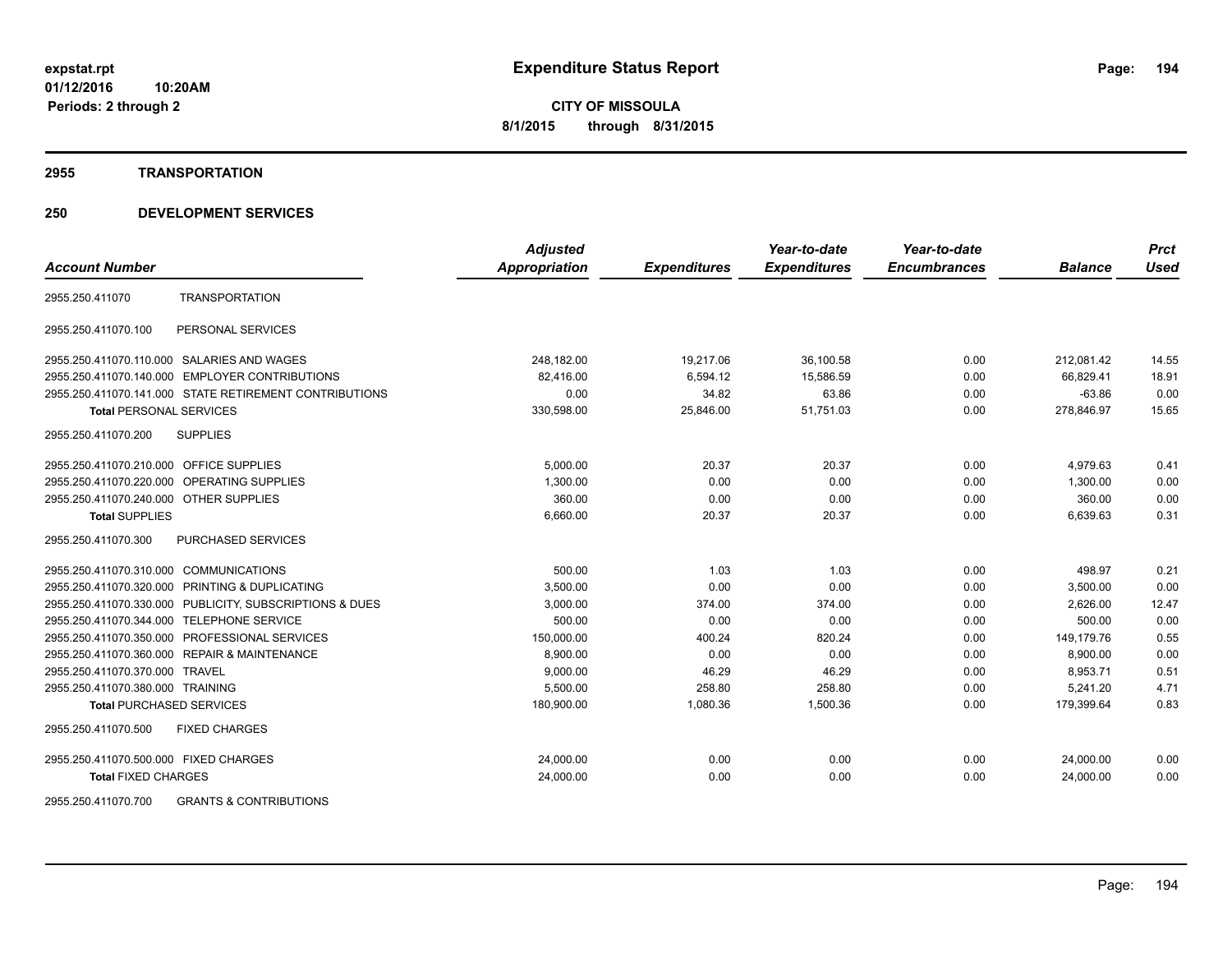### **2955 TRANSPORTATION**

| <b>Account Number</b>                                   | <b>Adjusted</b><br>Appropriation | <b>Expenditures</b> | Year-to-date<br><b>Expenditures</b> | Year-to-date<br><b>Encumbrances</b> | <b>Balance</b> | <b>Prct</b><br><b>Used</b> |
|---------------------------------------------------------|----------------------------------|---------------------|-------------------------------------|-------------------------------------|----------------|----------------------------|
| 2955.250.411070.700.000 GRANTS & CONTRIBUTIONS          | 142,802.00                       | 0.00                | 0.00                                | 0.00                                | 142,802.00     | 0.00                       |
| <b>Total GRANTS &amp; CONTRIBUTIONS</b>                 | 142,802.00                       | 0.00                | 0.00                                | 0.00                                | 142,802.00     | 0.00                       |
|                                                         |                                  |                     |                                     |                                     |                |                            |
| OTHER OBJECTS<br>2955.250.411070.800                    |                                  |                     |                                     |                                     |                |                            |
| 2955.250.411070.845.000 CONTINGENCY                     | 127,295.00                       | 0.00                | 0.00                                | 0.00                                | 127,295.00     | 0.00                       |
| <b>Total OTHER OBJECTS</b>                              | 127,295.00                       | 0.00                | 0.00                                | 0.00                                | 127,295.00     | 0.00                       |
| <b>Total TRANSPORTATION</b>                             | 812,255.00                       | 26,946.73           | 53,271.76                           | 0.00                                | 758,983.24     | 6.56                       |
| <b>MIM MDT</b><br>2955.250.411080                       |                                  |                     |                                     |                                     |                |                            |
| 2955.250.411080.100<br>PERSONAL SERVICES                |                                  |                     |                                     |                                     |                |                            |
| 2955.250.411080.110.000 CMAQ/MIM-SALARIES AND WAGES     | 148,499.00                       | 11,620.76           | 20,435.02                           | 0.00                                | 128,063.98     | 13.76                      |
| 2955.250.411080.120.000 OVERTIME/TERMINATION            | 0.00                             | 0.00                | 6.15                                | 0.00                                | $-6.15$        | 0.00                       |
| 2955.250.411080.140.000 EMPLOYER CONTRIBUTIONS          | 60,292.00                        | 3,915.18            | 8,931.91                            | 0.00                                | 51,360.09      | 14.81                      |
| <b>Total PERSONAL SERVICES</b>                          | 208,791.00                       | 15,535.94           | 29,373.08                           | 0.00                                | 179,417.92     | 14.07                      |
| 2955.250.411080.200<br><b>SUPPLIES</b>                  |                                  |                     |                                     |                                     |                |                            |
| 2955.250.411080.210.000 OFFICE SUPPLIES                 | 770.00                           | 42.32               | 42.32                               | 0.00                                | 727.68         | 5.50                       |
| 2955.250.411080.220.000 OPERATING SUPPLIES              | 34,157.00                        | 8,332.30            | 8,692.30                            | 0.00                                | 25,464.70      | 25.45                      |
| <b>Total SUPPLIES</b>                                   | 34,927.00                        | 8,374.62            | 8,734.62                            | 0.00                                | 26,192.38      | 25.01                      |
| 2955.250.411080.300<br><b>PURCHASED SERVICES</b>        |                                  |                     |                                     |                                     |                |                            |
| 2955.250.411080.310.000 COMMUNICATIONS                  | 500.00                           | 75.00               | 75.00                               | 0.00                                | 425.00         | 15.00                      |
| 2955.250.411080.320.000 PRINTING & DUPLICATING          | 5,130.00                         | 651.18              | 651.18                              | 0.00                                | 4.478.82       | 12.69                      |
| 2955.250.411080.330.000 PUBLICITY, SUBSCRIPTIONS & DUES | 29,100.00                        | 3,826.87            | 4,186.87                            | 0.00                                | 24,913.13      | 14.39                      |
| 2955.250.411080.344.000 TELEPHONE SERVICE               | 100.00                           | 0.00                | 0.00                                | 0.00                                | 100.00         | 0.00                       |
| 2955.250.411080.350.000 PROFESSIONAL SERVICES           | 11,000.00                        | 100.00              | 200.00                              | 0.00                                | 10,800.00      | 1.82                       |
| 2955.250.411080.370.000 TRAVEL                          | 3,000.00                         | 0.00                | 0.00                                | 0.00                                | 3,000.00       | 0.00                       |
| 2955.250.411080.380.000 TRAINING                        | 9,000.00                         | 0.00                | 0.00                                | 0.00                                | 9,000.00       | 0.00                       |
| 2955.250.411080.390.000 OTHER PURCHASED SERVICES        | 19,200.00                        | 500.00              | 1,755.00                            | 0.00                                | 17,445.00      | 9.14                       |
| <b>Total PURCHASED SERVICES</b>                         | 77,030.00                        | 5,153.05            | 6,868.05                            | 0.00                                | 70,161.95      | 8.92                       |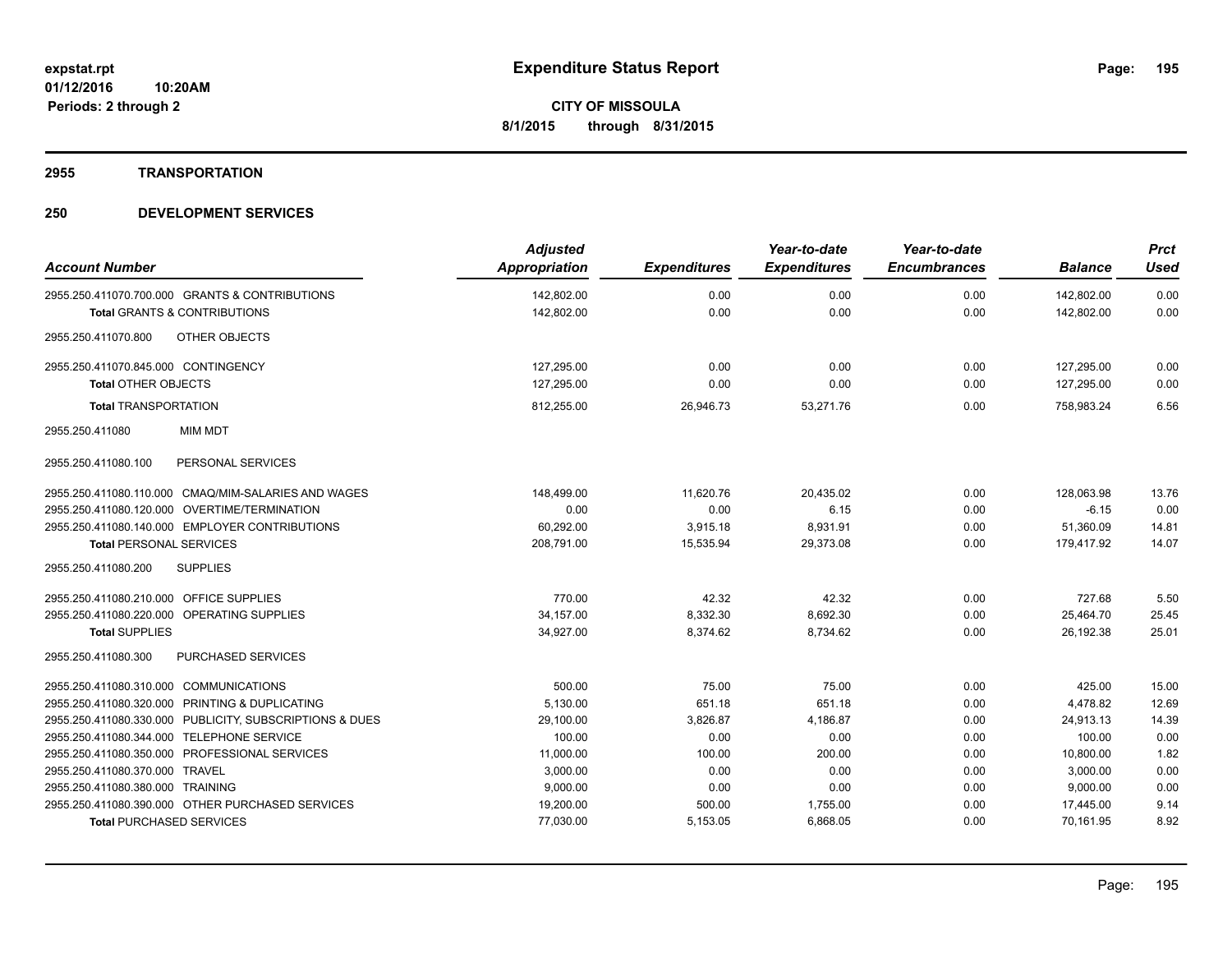#### **2955 TRANSPORTATION**

|                                                          | <b>Adjusted</b>      |                     | Year-to-date        | Year-to-date        |                | <b>Prct</b> |
|----------------------------------------------------------|----------------------|---------------------|---------------------|---------------------|----------------|-------------|
| <b>Account Number</b>                                    | <b>Appropriation</b> | <b>Expenditures</b> | <b>Expenditures</b> | <b>Encumbrances</b> | <b>Balance</b> | <b>Used</b> |
| 2955.250.411080.500<br><b>FIXED CHARGES</b>              |                      |                     |                     |                     |                |             |
| 2955.250.411080.500.000 FIXED CHARGES                    | 10,000.00            | 0.00                | 0.00                | 0.00                | 10,000.00      | 0.00        |
| <b>Total FIXED CHARGES</b>                               | 10,000.00            | 0.00                | 0.00                | 0.00                | 10.000.00      | 0.00        |
| <b>GRANTS &amp; CONTRIBUTIONS</b><br>2955.250.411080.700 |                      |                     |                     |                     |                |             |
| <b>Total GRANTS &amp; CONTRIBUTIONS</b>                  | 0.00                 | 0.00                | 0.00                | 0.00                | 0.00           | 0.00        |
| OTHER OBJECTS<br>2955.250.411080.800                     |                      |                     |                     |                     |                |             |
| <b>Total OTHER OBJECTS</b>                               | 0.00                 | 0.00                | 0.00                | 0.00                | 0.00           | 0.00        |
| <b>Total MIM MDT</b>                                     | 330,748.00           | 29,063.61           | 44,975.75           | 0.00                | 285,772.25     | 13.60       |
| <b>BIKE-PED PROGRAM</b><br>2955.250.430255               |                      |                     |                     |                     |                |             |
| 2955.250.430255.100<br>PERSONAL SERVICES                 |                      |                     |                     |                     |                |             |
| 2955.250.430255.110.000 SALARIES AND WAGES               | 48,012.00            | 3,779.83            | 7,125.99            | 0.00                | 40,886.01      | 14.84       |
| 2955.250.430255.140.000 EMPLOYER CONTRIBUTIONS           | 17,429.00            | 1,385.05            | 3,317.81            | 0.00                | 14.111.19      | 19.04       |
| <b>Total PERSONAL SERVICES</b>                           | 65,441.00            | 5,164.88            | 10,443.80           | 0.00                | 54,997.20      | 15.96       |
| 2955.250.430255.200<br><b>SUPPLIES</b>                   |                      |                     |                     |                     |                |             |
| 2955.250.430255.210.000 OFFICE SUPPLIES                  | 1,000.00             | 0.00                | 0.00                | 0.00                | 1,000.00       | 0.00        |
| <b>Total SUPPLIES</b>                                    | 1,000.00             | 0.00                | 0.00                | 0.00                | 1,000.00       | 0.00        |
| 2955.250.430255.300<br>PURCHASED SERVICES                |                      |                     |                     |                     |                |             |
| 2955.250.430255.310.000 COMMUNICATIONS                   | 0.00                 | 5.13                | 5.13                | 0.00                | $-5.13$        | 0.00        |
| 2955.250.430255.320.000 PRINTING & DUPLICATING           | 125.00               | 0.00                | 0.00                | 0.00                | 125.00         | 0.00        |
| 2955.250.430255.330.000 PUBLICITY, SUBSCRIPTIONS & DUES  | 395.00               | 0.00                | 0.00                | 0.00                | 395.00         | 0.00        |
| 2955.250.430255.344.000 TELEPHONE SERVICE                | 29.00                | 0.00                | 0.00                | 0.00                | 29.00          | 0.00        |
| 2955.250.430255.350.000 PROFESSIONAL SERVICES            | 4,005.00             | 0.00                | 0.00                | 0.00                | 4,005.00       | 0.00        |
| 2955.250.430255.370.000 TRAVEL                           | 1,200.00             | 0.00                | 0.00                | 0.00                | 1,200.00       | 0.00        |
| 2955.250.430255.380.000 TRAINING                         | 800.00               | 0.00                | 0.00                | 0.00                | 800.00         | 0.00        |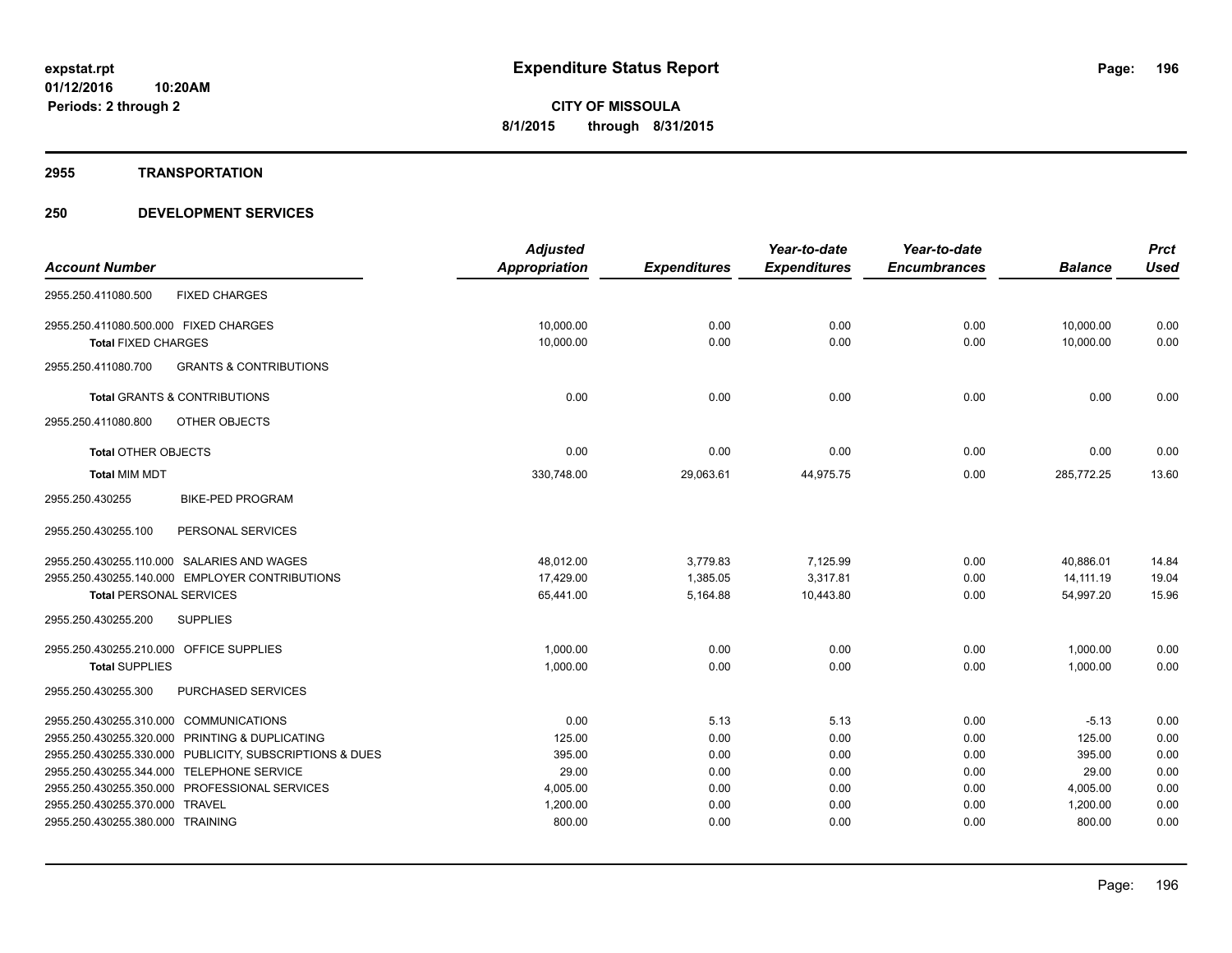#### **2955 TRANSPORTATION**

| <b>Account Number</b>                 |                                                  | <b>Adjusted</b><br><b>Appropriation</b> | <b>Expenditures</b> | Year-to-date<br><b>Expenditures</b> | Year-to-date<br><b>Encumbrances</b> | <b>Balance</b> | <b>Prct</b><br><b>Used</b> |
|---------------------------------------|--------------------------------------------------|-----------------------------------------|---------------------|-------------------------------------|-------------------------------------|----------------|----------------------------|
|                                       | 2955.250.430255.390.000 OTHER PURCHASED SERVICES | 4,500.00                                | 0.00                | 0.00                                | 0.00                                | 4,500.00       | 0.00                       |
|                                       | <b>Total PURCHASED SERVICES</b>                  | 11,054.00                               | 5.13                | 5.13                                | 0.00                                | 11,048.87      | 0.05                       |
| 2955.250.430255.500                   | <b>FIXED CHARGES</b>                             |                                         |                     |                                     |                                     |                |                            |
| 2955.250.430255.500.000 FIXED CHARGES |                                                  | 4,592.00                                | 0.00                | 0.00                                | 0.00                                | 4,592.00       | 0.00                       |
| <b>Total FIXED CHARGES</b>            |                                                  | 4,592.00                                | 0.00                | 0.00                                | 0.00                                | 4,592.00       | 0.00                       |
| 2955.250.430255.900                   | <b>CAPITAL OUTLAY</b>                            |                                         |                     |                                     |                                     |                |                            |
| <b>Total CAPITAL OUTLAY</b>           |                                                  | 0.00                                    | 0.00                | 0.00                                | 0.00                                | 0.00           | 0.00                       |
| Total BIKE-PED PROGRAM                |                                                  | 82,087.00                               | 5,170.01            | 10,448.93                           | 0.00                                | 71,638.07      | 12.73                      |
| 2955.250.430257                       | BICYCLE COMMUTER NETWORK                         |                                         |                     |                                     |                                     |                |                            |
| 2955.250.430257.200                   | <b>SUPPLIES</b>                                  |                                         |                     |                                     |                                     |                |                            |
| <b>Total SUPPLIES</b>                 |                                                  | 0.00                                    | 0.00                | 0.00                                | 0.00                                | 0.00           | 0.00                       |
| 2955.250.430257.900                   | <b>CAPITAL OUTLAY</b>                            |                                         |                     |                                     |                                     |                |                            |
|                                       | <b>Total BICYCLE COMMUTER NETWORK</b>            | 0.00                                    | 0.00                | 0.00                                | 0.00                                | 0.00           | 0.00                       |
| 2955.250.430267                       | <b>CMAQ GRANT</b>                                |                                         |                     |                                     |                                     |                |                            |
| 2955.250.430267.200                   | <b>SUPPLIES</b>                                  |                                         |                     |                                     |                                     |                |                            |
| <b>Total CMAQ GRANT</b>               |                                                  | 0.00                                    | 0.00                | 0.00                                | 0.00                                | 0.00           | 0.00                       |
| 2955.250.510110                       | <b>MERCHANT SERVICES</b>                         |                                         |                     |                                     |                                     |                |                            |
| 2955.250.510110.500                   | <b>FIXED CHARGES</b>                             |                                         |                     |                                     |                                     |                |                            |
| <b>Total MERCHANT SERVICES</b>        |                                                  | 0.00                                    | 0.00                | 0.00                                | 0.00                                | 0.00           | 0.00                       |
| 2955.250.521000                       | INTERFUND OPERATING TRANSFERS                    |                                         |                     |                                     |                                     |                |                            |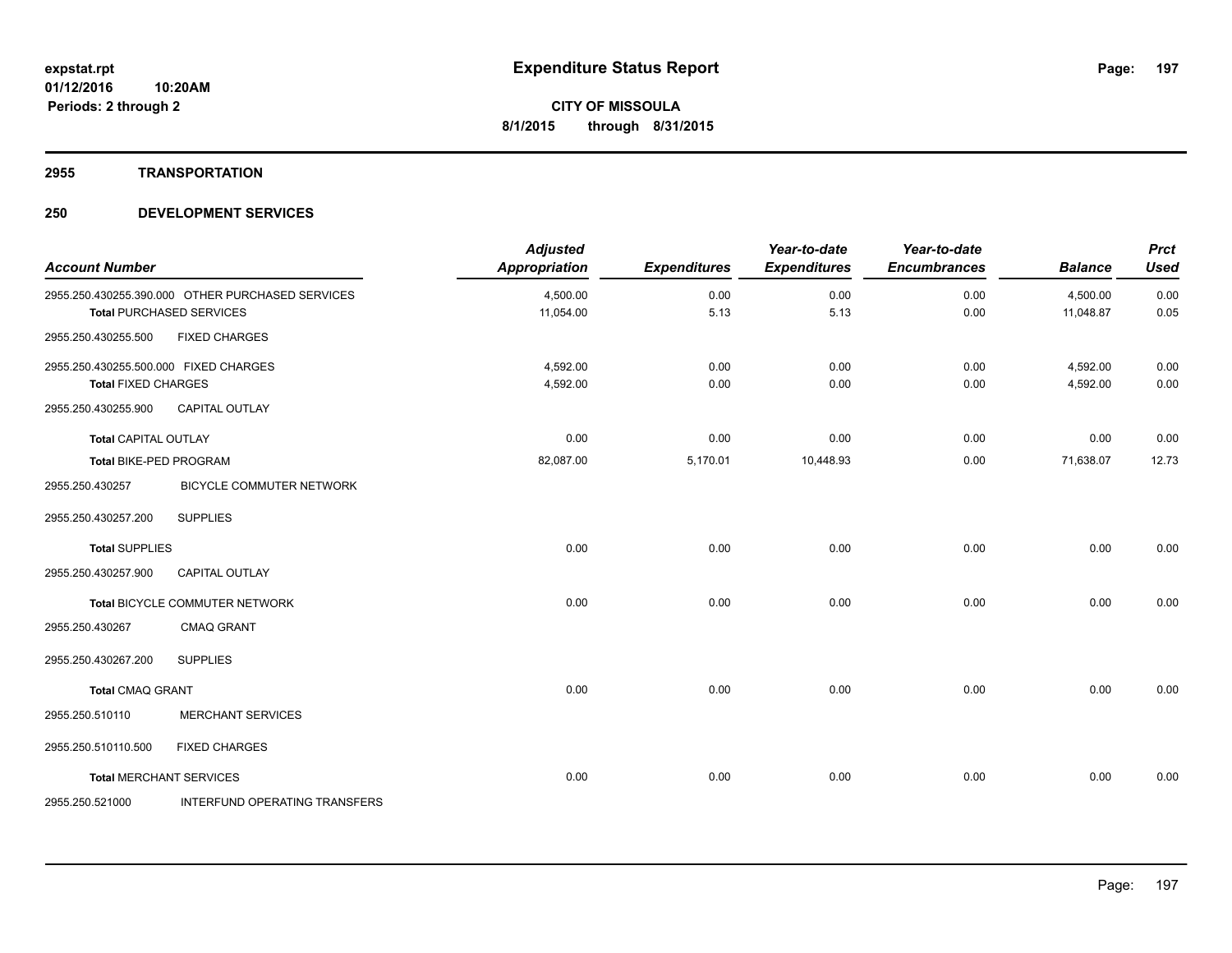#### **2955 TRANSPORTATION**

| <b>Account Number</b>                      | <b>Adjusted</b><br>Appropriation | <b>Expenditures</b> | Year-to-date<br><b>Expenditures</b> | Year-to-date<br><b>Encumbrances</b> | <b>Balance</b> | Prct<br>Used |
|--------------------------------------------|----------------------------------|---------------------|-------------------------------------|-------------------------------------|----------------|--------------|
| 2955.250.521000.800<br>OTHER OBJECTS       |                                  |                     |                                     |                                     |                |              |
| <b>Total INTERFUND OPERATING TRANSFERS</b> | 0.00                             | 0.00                | 0.00                                | 0.00                                | 0.00           | 0.00         |
| <b>Total TRANSPORTATION</b>                | 1,225,090.00                     | 61,180.35           | 108.696.44                          | 0.00                                | 1,116,393.56   | 8.87         |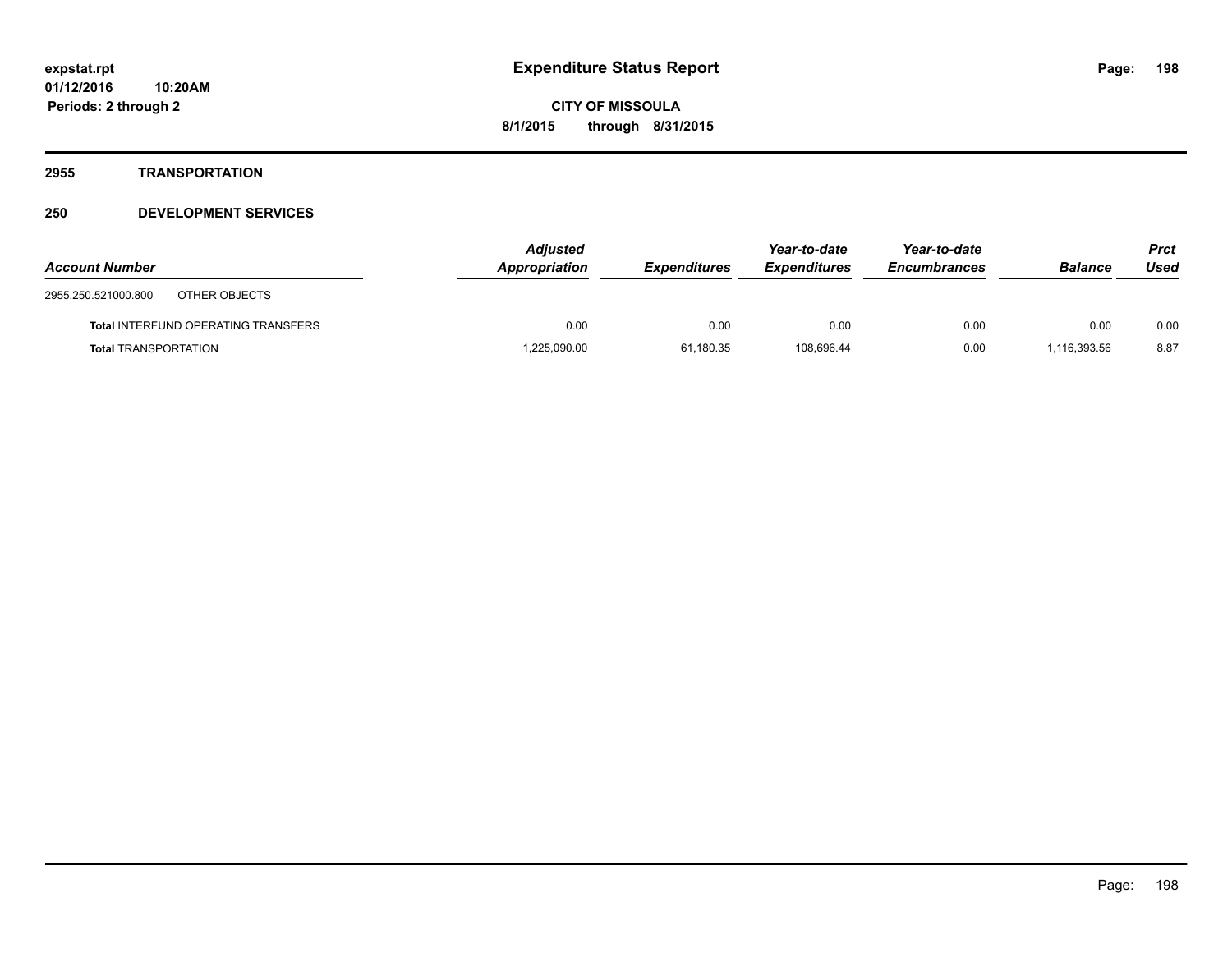#### **2987 FEDERAL TRANSPORTATION FUND**

#### **370 PARKS & RECREATION**

| <b>Account Number</b>               |                                                                                                | <b>Adjusted</b><br>Appropriation | <b>Expenditures</b>  | Year-to-date<br><b>Expenditures</b> | Year-to-date<br><b>Encumbrances</b> | <b>Balance</b>                      | <b>Prct</b><br><b>Used</b> |
|-------------------------------------|------------------------------------------------------------------------------------------------|----------------------------------|----------------------|-------------------------------------|-------------------------------------|-------------------------------------|----------------------------|
| 2987.370.411121                     | DV ACCOUNTABILITY GRANT                                                                        |                                  |                      |                                     |                                     |                                     |                            |
| 2987.370.411121.100                 | PERSONAL SERVICES                                                                              |                                  |                      |                                     |                                     |                                     |                            |
|                                     | 2987.370.411121.141.000 STATE RETIREMENT CONTRIBUTIONS<br><b>Total DV ACCOUNTABILITY GRANT</b> | 0.00<br>0.00                     | 0.00<br>0.00         | 0.48<br>0.48                        | 0.00<br>0.00                        | $-0.48$<br>$-0.48$                  | 0.00<br>0.00               |
| 2987.370.430258                     | *** Title Not Found ***                                                                        |                                  |                      |                                     |                                     |                                     |                            |
| 2987.370.430258.100                 | PERSONAL SERVICES                                                                              |                                  |                      |                                     |                                     |                                     |                            |
| Total *** Title Not Found ***       | 2987.370.430258.110.000 SALARIES AND WAGES<br>2987.370.430258.140.000 EMPLOYER CONTRIBUTIONS   | 0.00<br>0.00<br>0.00             | 0.00<br>0.00<br>0.00 | 481.46<br>107.14<br>588.60          | 0.00<br>0.00<br>0.00                | $-481.46$<br>$-107.14$<br>$-588.60$ | 0.00<br>0.00<br>0.00       |
| 2987.370.510110                     | <b>MERCHANT SERVICES</b>                                                                       |                                  |                      |                                     |                                     |                                     |                            |
| 2987.370.510110.500                 | <b>FIXED CHARGES</b>                                                                           |                                  |                      |                                     |                                     |                                     |                            |
| <b>Total MERCHANT SERVICES</b>      |                                                                                                | 0.00                             | 0.00                 | 0.00                                | 0.00                                | 0.00                                | 0.00                       |
| <b>Total PARKS &amp; RECREATION</b> |                                                                                                | 0.00                             | 0.00                 | 589.08                              | 0.00                                | $-589.08$                           | 0.00                       |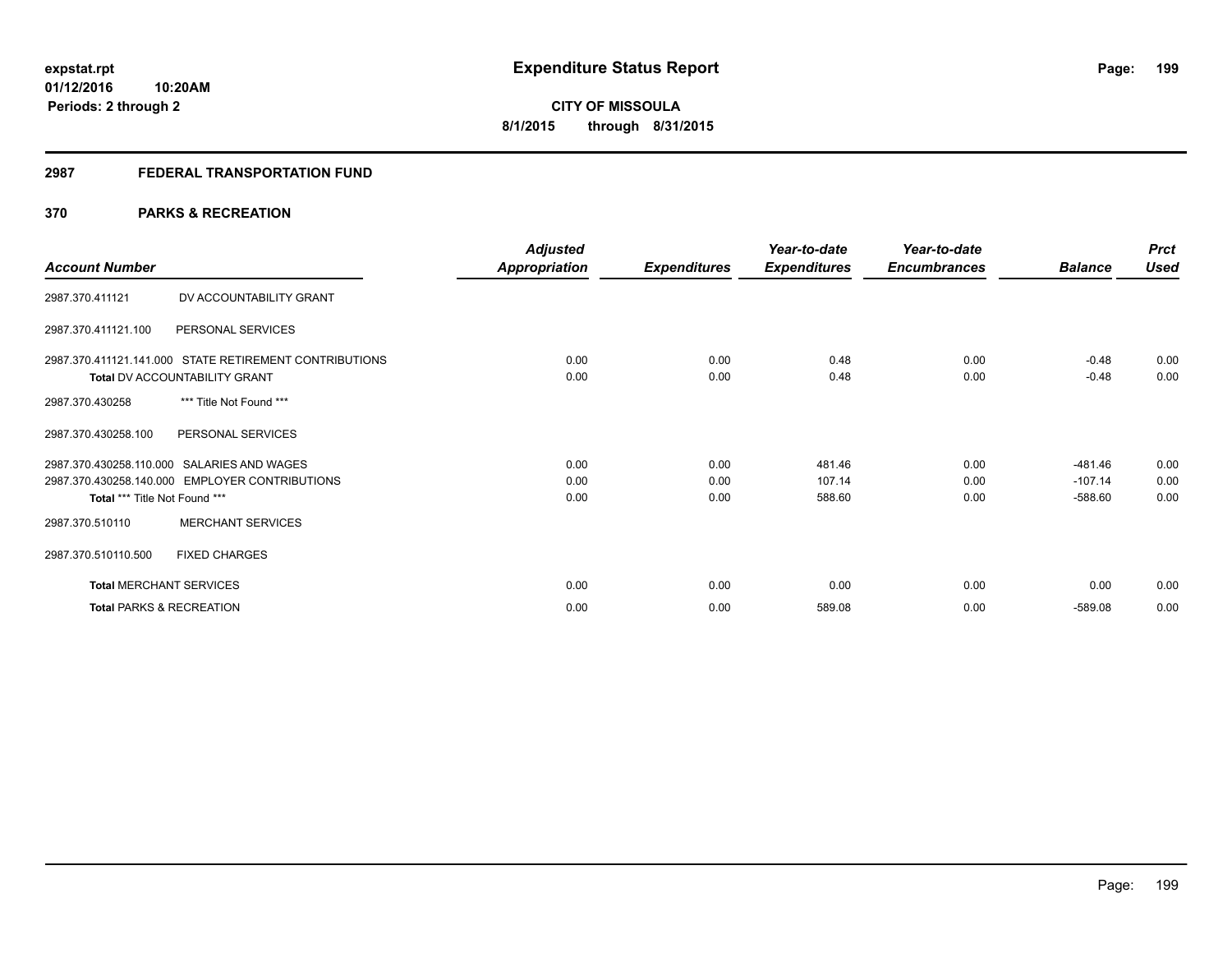#### **2987 FEDERAL TRANSPORTATION FUND**

|                                |                                                               | <b>Adjusted</b>      |                     | Year-to-date        | Year-to-date        |                | <b>Prct</b> |
|--------------------------------|---------------------------------------------------------------|----------------------|---------------------|---------------------|---------------------|----------------|-------------|
| <b>Account Number</b>          |                                                               | <b>Appropriation</b> | <b>Expenditures</b> | <b>Expenditures</b> | <b>Encumbrances</b> | <b>Balance</b> | <b>Used</b> |
| 2987.390.430233                | *** Title Not Found ***                                       |                      |                     |                     |                     |                |             |
| 2987.390.430233.900            | CAPITAL OUTLAY                                                |                      |                     |                     |                     |                |             |
| Total *** Title Not Found ***  |                                                               | 0.00                 | 0.00                | 0.00                | 0.00                | 0.00           | 0.00        |
| 2987.390.430256                | SAFE ROUTES TO SCHOOLS                                        |                      |                     |                     |                     |                |             |
| 2987.390.430256.900            | <b>CAPITAL OUTLAY</b>                                         |                      |                     |                     |                     |                |             |
|                                | Total SAFE ROUTES TO SCHOOLS                                  | 0.00                 | 0.00                | 0.00                | 0.00                | 0.00           | 0.00        |
| 2987.390.430257                | <b>BICYCLE COMMUTER NETWORK</b>                               |                      |                     |                     |                     |                |             |
| 2987.390.430257.900            | CAPITAL OUTLAY                                                |                      |                     |                     |                     |                |             |
|                                | 2987.390.430257.930.000 BICYCLE COMMUTER NETWORK/IMPROVEMENTS | 386,689.00           | 0.00                | 0.00                | 0.00                | 386,689.00     | 0.00        |
|                                | Total BICYCLE COMMUTER NETWORK                                | 386,689.00           | 0.00                | 0.00                | 0.00                | 386.689.00     | 0.00        |
| 2987.390.430258                | <b>GRANT CREEK TRAIL BCN</b>                                  |                      |                     |                     |                     |                |             |
| 2987.390.430258.100            | PERSONAL SERVICES                                             |                      |                     |                     |                     |                |             |
| <b>Total PERSONAL SERVICES</b> |                                                               | 0.00                 | 0.00                | 0.00                | 0.00                | 0.00           | 0.00        |
| 2987.390.430258.900            | CAPITAL OUTLAY                                                |                      |                     |                     |                     |                |             |
|                                | 2987.390.430258.930.000 GRANT CREEK TRAIL BCN                 | 0.00                 | 2,518.47            | 3,779.91            | 0.00                | $-3,779.91$    | 0.00        |
|                                | Total GRANT CREEK TRAIL BCN                                   | 0.00                 | 2,518.47            | 3,779.91            | 0.00                | $-3,779.91$    | 0.00        |
| 2987.390.430259                | RTLSNK CR/BRDWAY CROSSING                                     |                      |                     |                     |                     |                |             |
| 2987.390.430259.900            | <b>CAPITAL OUTLAY</b>                                         |                      |                     |                     |                     |                |             |
|                                | Total RTLSNK CR/BRDWAY CROSSING                               | 0.00                 | 0.00                | 0.00                | 0.00                | 0.00           | 0.00        |
| 2987.390.430262                | MASTER SIDEWALK PLAN                                          |                      |                     |                     |                     |                |             |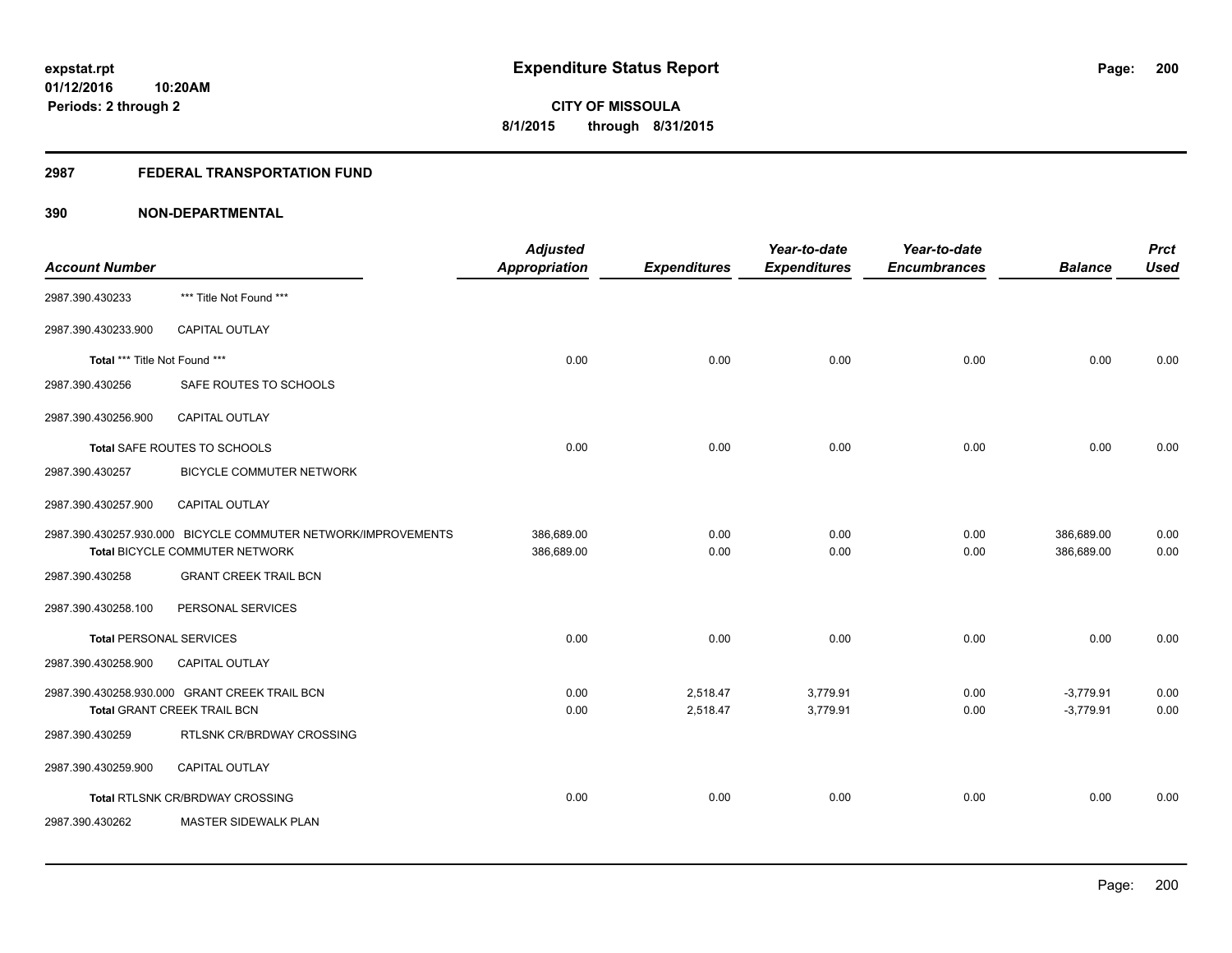#### **2987 FEDERAL TRANSPORTATION FUND**

| <b>Account Number</b>      |                                            | <b>Adjusted</b><br><b>Appropriation</b> | <b>Expenditures</b> | Year-to-date<br><b>Expenditures</b> | Year-to-date<br><b>Encumbrances</b> | <b>Balance</b> | <b>Prct</b><br><b>Used</b> |
|----------------------------|--------------------------------------------|-----------------------------------------|---------------------|-------------------------------------|-------------------------------------|----------------|----------------------------|
|                            |                                            |                                         |                     |                                     |                                     |                |                            |
| 2987.390.430262.900        | CAPITAL OUTLAY                             |                                         |                     |                                     |                                     |                |                            |
|                            | <b>Total MASTER SIDEWALK PLAN</b>          | 0.00                                    | 0.00                | 0.00                                | 0.00                                | 0.00           | 0.00                       |
| 2987.390.430271            | HIGGINS HILL/BECKWITH RECONSTRUCTION       |                                         |                     |                                     |                                     |                |                            |
| 2987.390.430271.900        | CAPITAL OUTLAY                             |                                         |                     |                                     |                                     |                |                            |
|                            | Total HIGGINS HILL/BECKWITH RECONSTRUCTION | 0.00                                    | 0.00                | 0.00                                | 0.00                                | 0.00           | 0.00                       |
| 2987.390.430272            | SIGNALIZATION                              |                                         |                     |                                     |                                     |                |                            |
| 2987.390.430272.900        | <b>CAPITAL OUTLAY</b>                      |                                         |                     |                                     |                                     |                |                            |
| <b>Total SIGNALIZATION</b> |                                            | 0.00                                    | 0.00                | 0.00                                | 0.00                                | 0.00           | 0.00                       |
| 2987.390.430276            | RUSSELL S 3RD IMPROVEMENTS                 |                                         |                     |                                     |                                     |                |                            |
| 2987.390.430276.900        | <b>CAPITAL OUTLAY</b>                      |                                         |                     |                                     |                                     |                |                            |
|                            | Total RUSSELL S 3RD IMPROVEMENTS           | 0.00                                    | 0.00                | 0.00                                | 0.00                                | 0.00           | 0.00                       |
| 2987.390.430278            | LOLO ST-BRIDGE TO DUNCAN S/C               |                                         |                     |                                     |                                     |                |                            |
| 2987.390.430278.900        | <b>CAPITAL OUTLAY</b>                      |                                         |                     |                                     |                                     |                |                            |
|                            | Total LOLO ST-BRIDGE TO DUNCAN S/C         | 0.00                                    | 0.00                | 0.00                                | 0.00                                | 0.00           | 0.00                       |
| 2987.390.430279            | U OF M CROSSWALK PROJECT                   |                                         |                     |                                     |                                     |                |                            |
| 2987.390.430279.900        | CAPITAL OUTLAY                             |                                         |                     |                                     |                                     |                |                            |
|                            | Total U OF M CROSSWALK PROJECT             | 0.00                                    | 0.00                | 0.00                                | 0.00                                | 0.00           | 0.00                       |
| 2987.390.460405            | PLAYFAIR PARK - MINOR IMPROVEMENTS         |                                         |                     |                                     |                                     |                |                            |
| 2987.390.460405.900        | CAPITAL OUTLAY                             |                                         |                     |                                     |                                     |                |                            |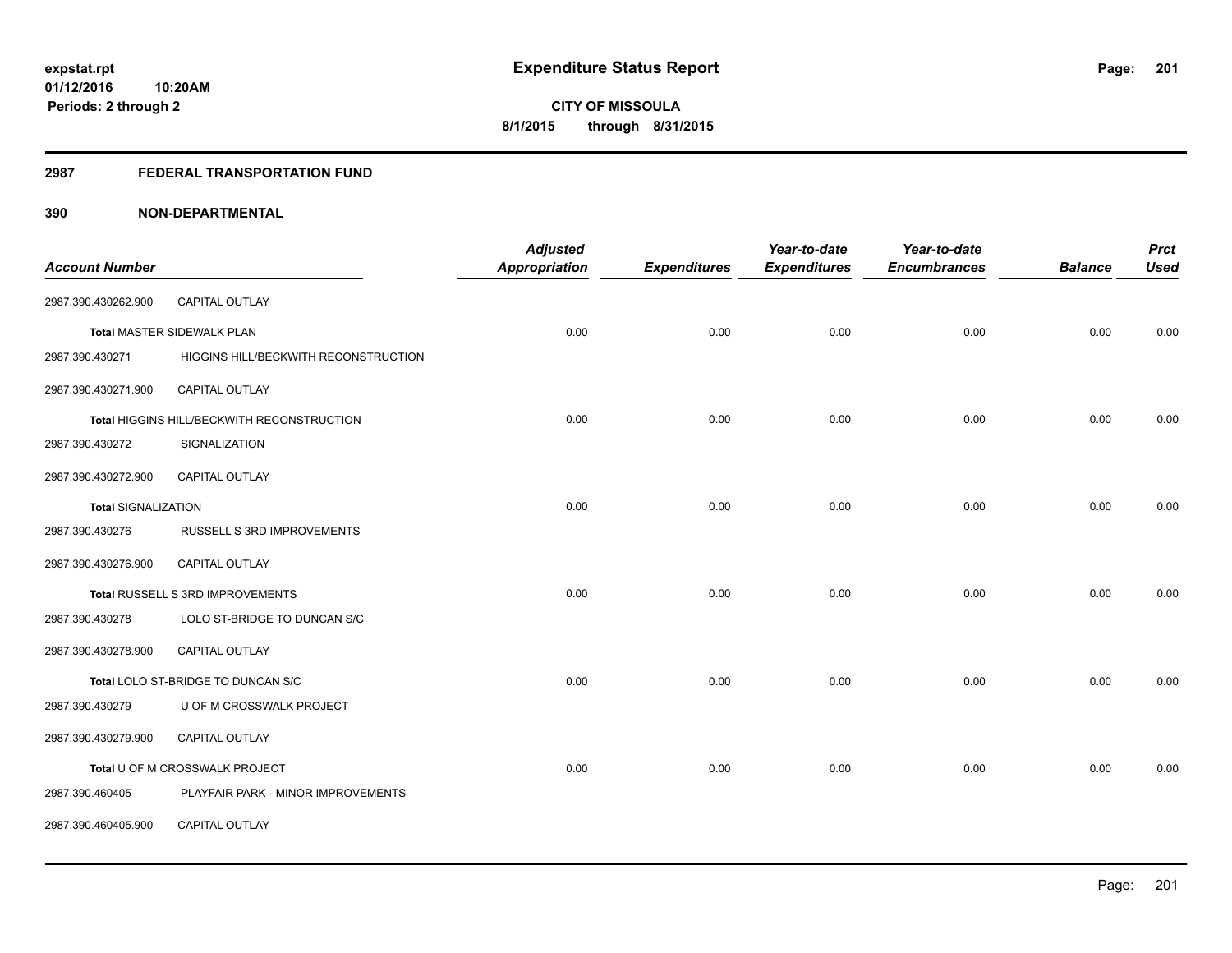#### **2987 FEDERAL TRANSPORTATION FUND**

| <b>Account Number</b>           |                                           | <b>Adjusted</b><br><b>Appropriation</b> | <b>Expenditures</b> | Year-to-date<br><b>Expenditures</b> | Year-to-date<br><b>Encumbrances</b> | <b>Balance</b> | <b>Prct</b><br><b>Used</b> |
|---------------------------------|-------------------------------------------|-----------------------------------------|---------------------|-------------------------------------|-------------------------------------|----------------|----------------------------|
|                                 |                                           |                                         |                     |                                     |                                     |                |                            |
|                                 | Total PLAYFAIR PARK - MINOR IMPROVEMENTS  | 0.00                                    | 0.00                | 0.00                                | 0.00                                | 0.00           | 0.00                       |
| 2987.390.460415                 | SOUTH HILLS TRAIL SYSTEM                  |                                         |                     |                                     |                                     |                |                            |
| 2987.390.460415.900             | CAPITAL OUTLAY                            |                                         |                     |                                     |                                     |                |                            |
|                                 | Total SOUTH HILLS TRAIL SYSTEM            | 0.00                                    | 0.00                | 0.00                                | 0.00                                | 0.00           | 0.00                       |
| 2987.390.460435                 | <b>SILVER PARK MILL SITE</b>              |                                         |                     |                                     |                                     |                |                            |
| 2987.390.460435.900             | CAPITAL OUTLAY                            |                                         |                     |                                     |                                     |                |                            |
|                                 | Total SILVER PARK MILL SITE               | 0.00                                    | 0.00                | 0.00                                | 0.00                                | 0.00           | 0.00                       |
| 2987.390.460509                 | <b>KIM WILLIAMS TRAIL</b>                 |                                         |                     |                                     |                                     |                |                            |
| 2987.390.460509.900             | CAPITAL OUTLAY                            |                                         |                     |                                     |                                     |                |                            |
|                                 | 2987.390.460509.930.000 KIM WILLIAMS EAST | 375,500.00                              | 121.00              | 121.00                              | 0.00                                | 375,379.00     | 0.03                       |
| <b>Total KIM WILLIAMS TRAIL</b> |                                           | 375,500.00                              | 121.00              | 121.00                              | 0.00                                | 375,379.00     | 0.03                       |
| 2987.390.510000                 | <b>MISCELLANEOUS</b>                      |                                         |                     |                                     |                                     |                |                            |
| 2987.390.510000.800             | OTHER OBJECTS                             |                                         |                     |                                     |                                     |                |                            |
| <b>Total MISCELLANEOUS</b>      |                                           | 0.00                                    | 0.00                | 0.00                                | 0.00                                | 0.00           | 0.00                       |
| 2987.390.510110                 | <b>MERCHANT SERVICES</b>                  |                                         |                     |                                     |                                     |                |                            |
| 2987.390.510110.500             | <b>FIXED CHARGES</b>                      |                                         |                     |                                     |                                     |                |                            |
| <b>Total MERCHANT SERVICES</b>  |                                           | 0.00                                    | 0.00                | 0.00                                | 0.00                                | 0.00           | 0.00                       |
| Total NON-DEPARTMENTAL          |                                           | 762,189.00                              | 2,639.47            | 3,900.91                            | 0.00                                | 758,288.09     | 0.51                       |
|                                 | <b>Total FEDERAL TRANSPORTATION FUND</b>  | 762,189.00                              | 2,639.47            | 4,489.99                            | 0.00                                | 757,699.01     | 0.59                       |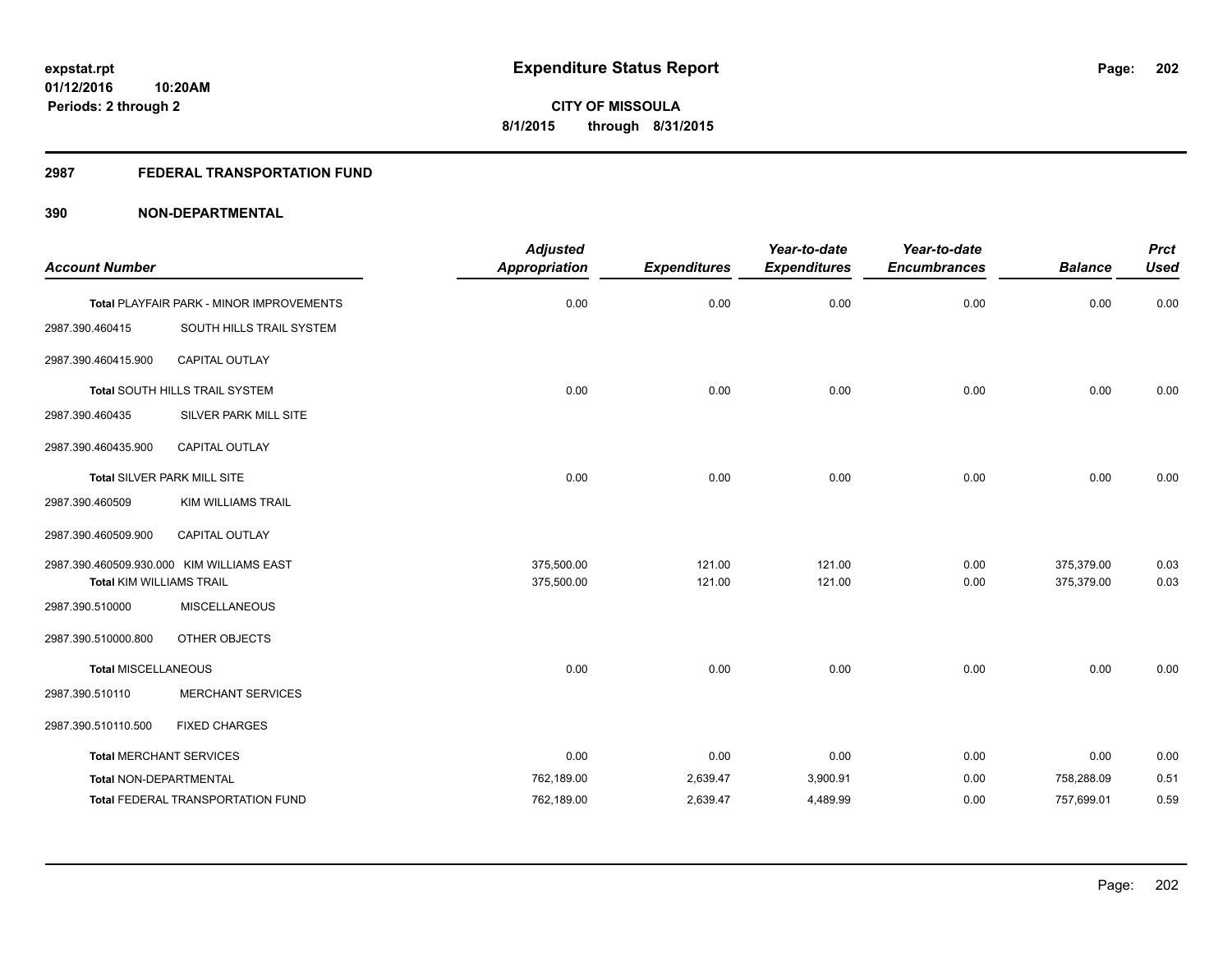#### **2988 GRANTS & DONATIONS FUND**

#### **223 CITY CLERK**

| <b>Account Number</b>      |                          | <b>Adjusted</b><br><b>Appropriation</b> | <b>Expenditures</b> | Year-to-date<br><b>Expenditures</b> | Year-to-date<br><b>Encumbrances</b> | <b>Balance</b> | <b>Prct</b><br><b>Used</b> |
|----------------------------|--------------------------|-----------------------------------------|---------------------|-------------------------------------|-------------------------------------|----------------|----------------------------|
| 2988.223.420000            | PUBLIC SAFETY            |                                         |                     |                                     |                                     |                |                            |
| 2988.223.420000.200        | <b>SUPPLIES</b>          |                                         |                     |                                     |                                     |                |                            |
| <b>Total PUBLIC SAFETY</b> |                          | 0.00                                    | 0.00                | 0.00                                | 0.00                                | 0.00           | 0.00                       |
| 2988.223.510110            | <b>MERCHANT SERVICES</b> |                                         |                     |                                     |                                     |                |                            |
| 2988.223.510110.500        | <b>FIXED CHARGES</b>     |                                         |                     |                                     |                                     |                |                            |
| <b>Total CITY CLERK</b>    |                          | 0.00                                    | 0.00                | 0.00                                | 0.00                                | 0.00           | 0.00                       |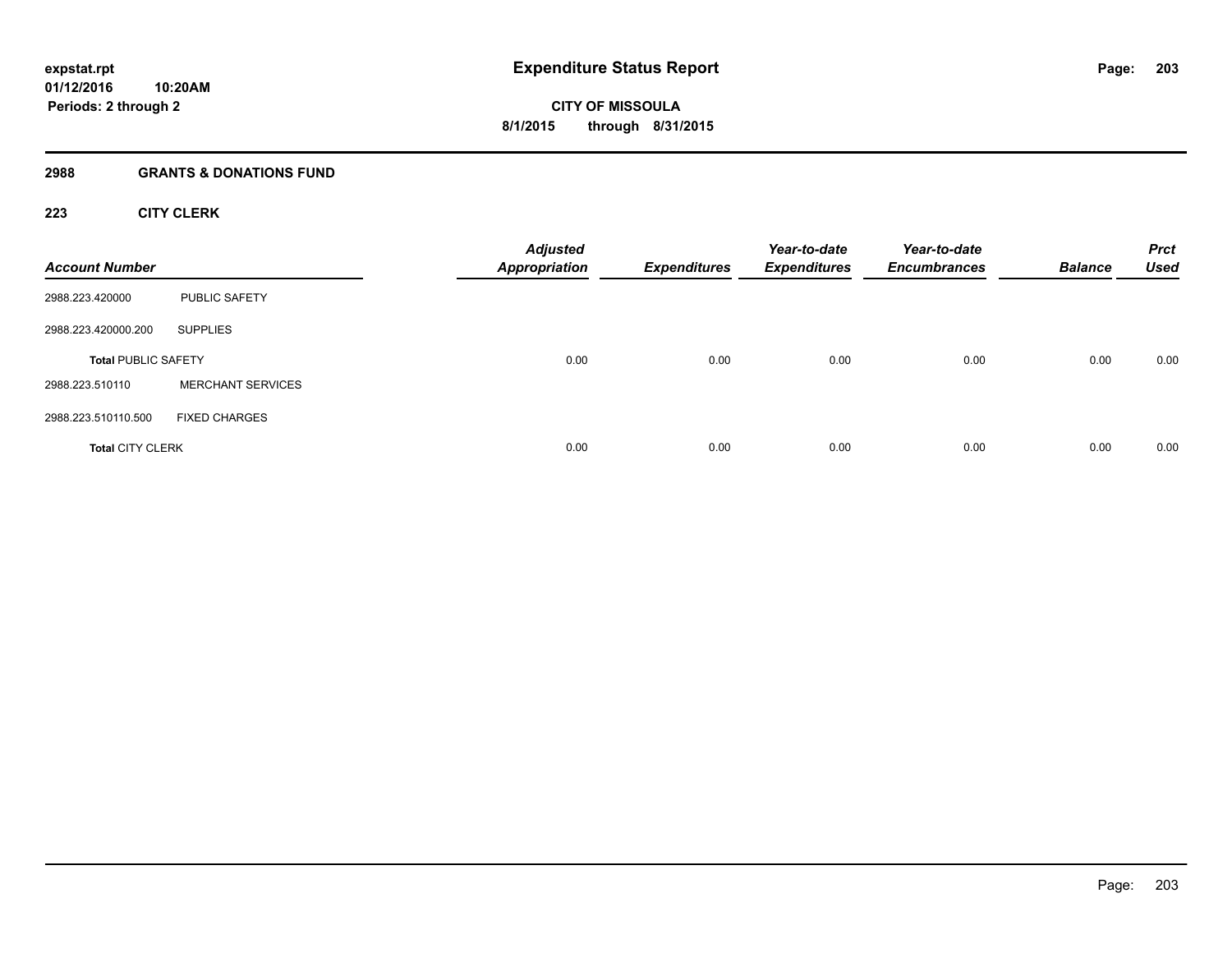#### **2988 GRANTS & DONATIONS FUND**

#### **270 CITY ATTORNEY**

|                                      |                                                        | Adjusted      |                     | Year-to-date        | Year-to-date        |                | <b>Prct</b> |
|--------------------------------------|--------------------------------------------------------|---------------|---------------------|---------------------|---------------------|----------------|-------------|
| <b>Account Number</b>                |                                                        | Appropriation | <b>Expenditures</b> | <b>Expenditures</b> | <b>Encumbrances</b> | <b>Balance</b> | <b>Used</b> |
| 2988.270.411121                      | DV ACCOUNTABILITY GRANT                                |               |                     |                     |                     |                |             |
| 2988.270.411121.100                  | PERSONAL SERVICES                                      |               |                     |                     |                     |                |             |
|                                      | 2988.270.411121.110.000 DV GRANT/SALARIES AND WAGES    | 0.00          | 2,317.46            | 4,366.00            | 0.00                | $-4,366.00$    | 0.00        |
|                                      | 2988.270.411121.140.000 EMPLOYER CONTRIBUTIONS         | 0.00          | 745.33              | 1,941.64            | 0.00                | $-1,941.64$    | 0.00        |
|                                      | 2988.270.411121.141.000 STATE RETIREMENT CONTRIBUTIONS | 0.00          | 2.32                | 4.37                | 0.00                | $-4.37$        | 0.00        |
| <b>Total PERSONAL SERVICES</b>       |                                                        | 0.00          | 3,065.11            | 6,312.01            | 0.00                | $-6,312.01$    | 0.00        |
| 2988.270.411121.300                  | PURCHASED SERVICES                                     |               |                     |                     |                     |                |             |
| <b>Total PURCHASED SERVICES</b>      |                                                        | 0.00          | 0.00                | 0.00                | 0.00                | 0.00           | 0.00        |
| <b>Total DV ACCOUNTABILITY GRANT</b> |                                                        | 0.00          | 3,065.11            | 6,312.01            | 0.00                | $-6,312.01$    | 0.00        |
| 2988.270.510110                      | <b>MERCHANT SERVICES</b>                               |               |                     |                     |                     |                |             |
| 2988.270.510110.500                  | <b>FIXED CHARGES</b>                                   |               |                     |                     |                     |                |             |
| <b>Total MERCHANT SERVICES</b>       |                                                        | 0.00          | 0.00                | 0.00                | 0.00                | 0.00           | 0.00        |
| <b>Total CITY ATTORNEY</b>           |                                                        | 0.00          | 3,065.11            | 6,312.01            | 0.00                | $-6,312.01$    | 0.00        |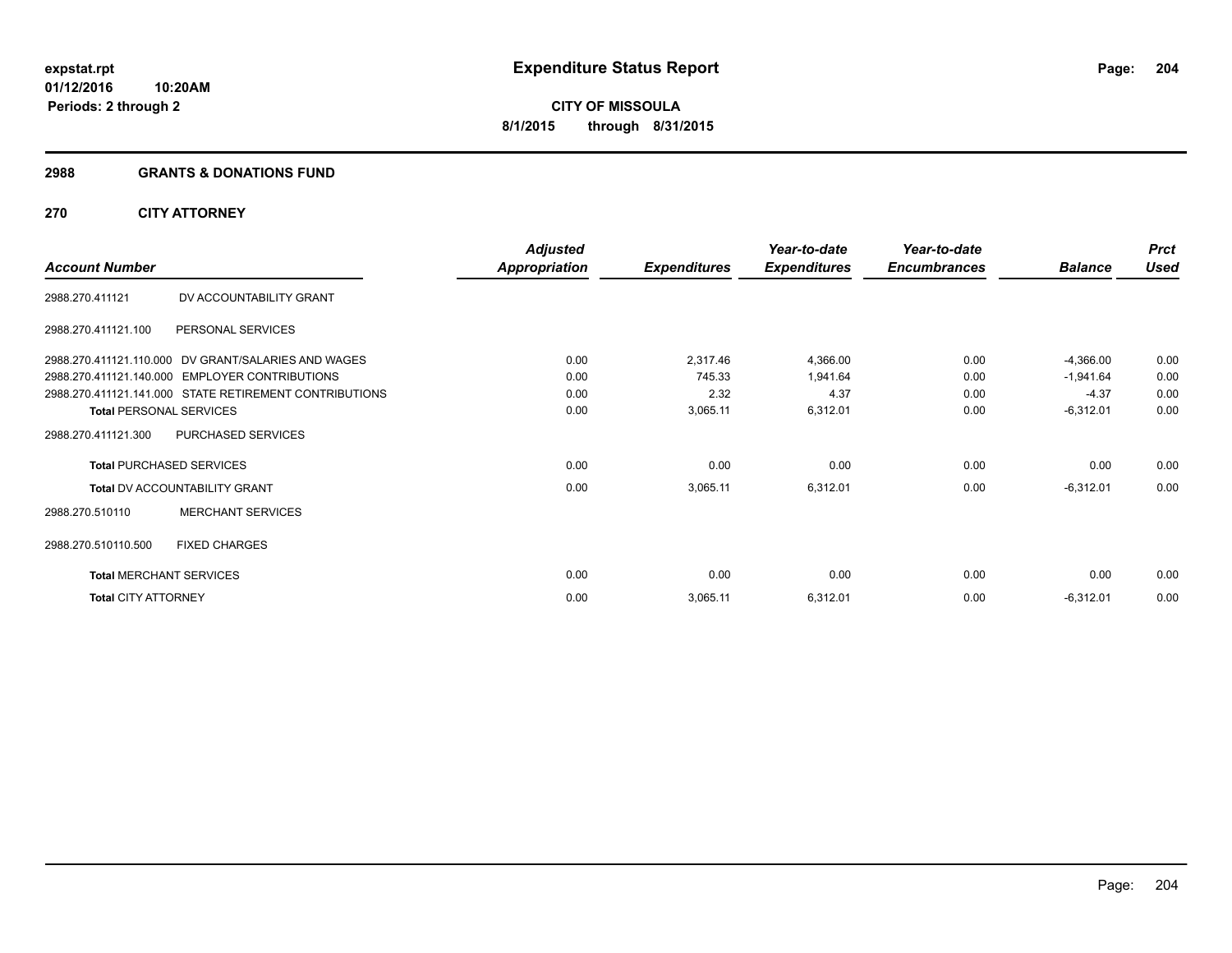#### **2988 GRANTS & DONATIONS FUND**

#### **290 POLICE**

| <b>Account Number</b> |                                | <b>Adjusted</b><br><b>Appropriation</b> | <b>Expenditures</b> | Year-to-date<br><b>Expenditures</b> | Year-to-date<br><b>Encumbrances</b> | <b>Balance</b> | <b>Prct</b><br><b>Used</b> |
|-----------------------|--------------------------------|-----------------------------------------|---------------------|-------------------------------------|-------------------------------------|----------------|----------------------------|
| 2988.290.420161       | <b>ICAC GOOGLE</b>             |                                         |                     |                                     |                                     |                |                            |
| 2988.290.420161.100   | PERSONAL SERVICES              |                                         |                     |                                     |                                     |                |                            |
|                       | <b>Total PERSONAL SERVICES</b> | 0.00                                    | 0.00                | 0.00                                | 0.00                                | 0.00           | 0.00                       |
| 2988.290.420161.900   | <b>CAPITAL OUTLAY</b>          |                                         |                     |                                     |                                     |                |                            |
| Total ICAC GOOGLE     |                                | 0.00                                    | 0.00                | 0.00                                | 0.00                                | 0.00           | 0.00                       |
| 2988.290.420186       | FY15 HITDA                     |                                         |                     |                                     |                                     |                |                            |
| 2988.290.420186.200   | <b>SUPPLIES</b>                |                                         |                     |                                     |                                     |                |                            |
| <b>Total SUPPLIES</b> |                                | 0.00                                    | 0.00                | 0.00                                | 0.00                                | 0.00           | 0.00                       |
| 2988.290.420186.300   | PURCHASED SERVICES             |                                         |                     |                                     |                                     |                |                            |
| <b>Total POLICE</b>   |                                | 0.00                                    | 0.00                | 0.00                                | 0.00                                | 0.00           | 0.00                       |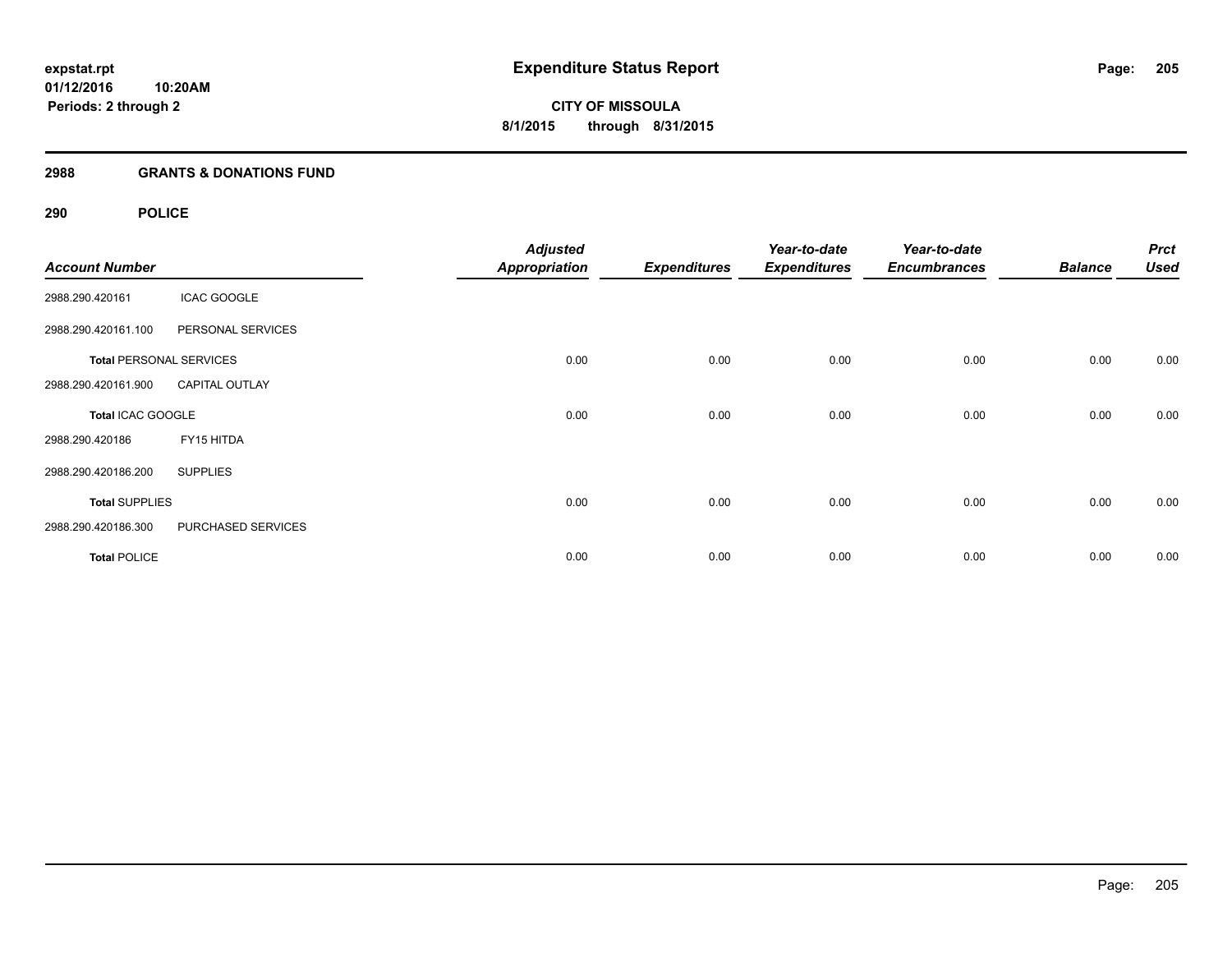#### **2988 GRANTS & DONATIONS FUND**

**300 FIRE**

| <b>Account Number</b>  |                         | <b>Adjusted</b><br><b>Appropriation</b> | <b>Expenditures</b> | Year-to-date<br><b>Expenditures</b> | Year-to-date<br><b>Encumbrances</b> | <b>Balance</b> | <b>Prct</b><br><b>Used</b> |
|------------------------|-------------------------|-----------------------------------------|---------------------|-------------------------------------|-------------------------------------|----------------|----------------------------|
| 2988.300.420731        | <b>AFG GRANT</b>        |                                         |                     |                                     |                                     |                |                            |
| 2988.300.420731.900    | <b>CAPITAL OUTLAY</b>   |                                         |                     |                                     |                                     |                |                            |
| <b>Total AFG GRANT</b> |                         | 0.00                                    | 0.00                | 0.00                                | 0.00                                | 0.00           | 0.00                       |
| 2988.300.720731        | *** Title Not Found *** |                                         |                     |                                     |                                     |                |                            |
| 2988.300.720731.900    | <b>CAPITAL OUTLAY</b>   |                                         |                     |                                     |                                     |                |                            |
| <b>Total FIRE</b>      |                         | 0.00                                    | 0.00                | 0.00                                | 0.00                                | 0.00           | 0.00                       |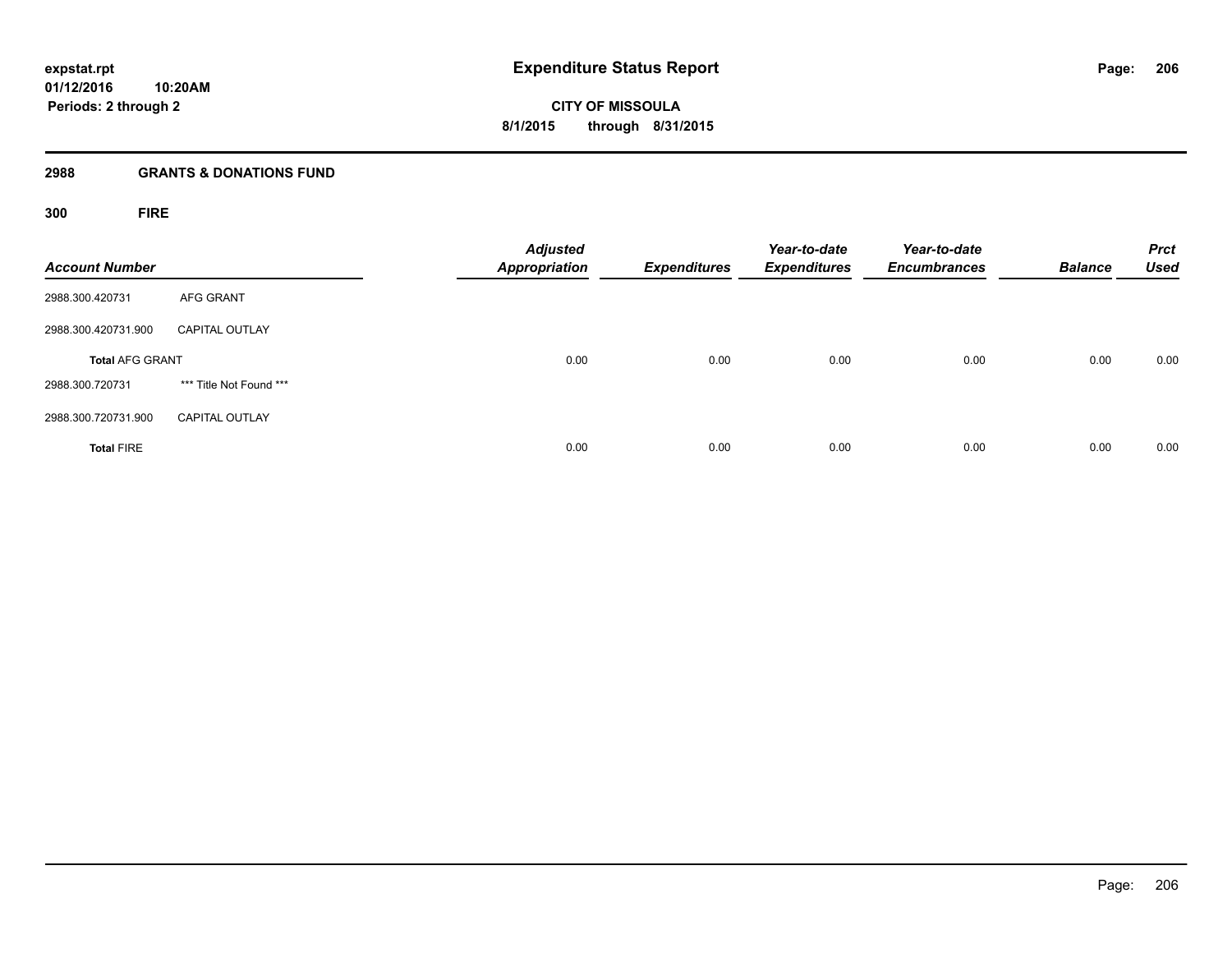#### **2988 GRANTS & DONATIONS FUND**

| <b>Account Number</b>         |                                                          | <b>Adjusted</b><br>Appropriation | <b>Expenditures</b> | Year-to-date<br><b>Expenditures</b> | Year-to-date<br><b>Encumbrances</b> | <b>Balance</b> | <b>Prct</b><br><b>Used</b> |
|-------------------------------|----------------------------------------------------------|----------------------------------|---------------------|-------------------------------------|-------------------------------------|----------------|----------------------------|
| 2988.390.402816               | *** Title Not Found ***                                  |                                  |                     |                                     |                                     |                |                            |
| 2988.390.402816.300           | PURCHASED SERVICES                                       |                                  |                     |                                     |                                     |                |                            |
| Total *** Title Not Found *** |                                                          | 0.00                             | 0.00                | 0.00                                | 0.00                                | 0.00           | 0.00                       |
| 2988.390.410105               | WAPIKIYA HOMEOWNERS ASSN GRANT                           |                                  |                     |                                     |                                     |                |                            |
| 2988.390.410105.200           | <b>SUPPLIES</b>                                          |                                  |                     |                                     |                                     |                |                            |
|                               | Total WAPIKIYA HOMEOWNERS ASSN GRANT                     | 0.00                             | 0.00                | 0.00                                | 0.00                                | 0.00           | 0.00                       |
| 2988.390.420000               | <b>MISC GRANTS</b>                                       |                                  |                     |                                     |                                     |                |                            |
| 2988.390.420000.700           | <b>GRANTS &amp; CONTRIBUTIONS</b>                        |                                  |                     |                                     |                                     |                |                            |
|                               | 2988.390.420000.700.000 GRANTS & CONTRIBUTIONS           | 46.000.00                        | 0.00                | 0.00                                | 0.00                                | 46,000.00      | 0.00                       |
|                               | <b>Total GRANTS &amp; CONTRIBUTIONS</b>                  | 46,000.00                        | 0.00                | 0.00                                | 0.00                                | 46,000.00      | 0.00                       |
| 2988.390.420000.800           | OTHER OBJECTS                                            |                                  |                     |                                     |                                     |                |                            |
| Total OTHER OBJECTS           |                                                          | 0.00                             | 0.00                | 0.00                                | 0.00                                | 0.00           | 0.00                       |
| <b>Total MISC GRANTS</b>      |                                                          | 46,000.00                        | 0.00                | 0.00                                | 0.00                                | 46,000.00      | 0.00                       |
| 2988.390.420110               | COPS TECHNOLOGY GRANT(D0J)                               |                                  |                     |                                     |                                     |                |                            |
| 2988.390.420110.900           | <b>CAPITAL OUTLAY</b>                                    |                                  |                     |                                     |                                     |                |                            |
|                               | 2988.390.420110.940.000 COPS TECHNOLOGY GRANT/ EQUIPMENT | 293,592.00                       | 0.00                | 0.00                                | 0.00                                | 293,592.00     | 0.00                       |
|                               | Total COPS TECHNOLOGY GRANT(D0J)                         | 293,592.00                       | 0.00                | 0.00                                | 0.00                                | 293,592.00     | 0.00                       |
| 2988.390.420112               | COPS TECH GRANT X2 \$750,000                             |                                  |                     |                                     |                                     |                |                            |
| 2988.390.420112.300           | PURCHASED SERVICES                                       |                                  |                     |                                     |                                     |                |                            |
|                               | <b>Total PURCHASED SERVICES</b>                          | 0.00                             | 0.00                | 0.00                                | 0.00                                | 0.00           | 0.00                       |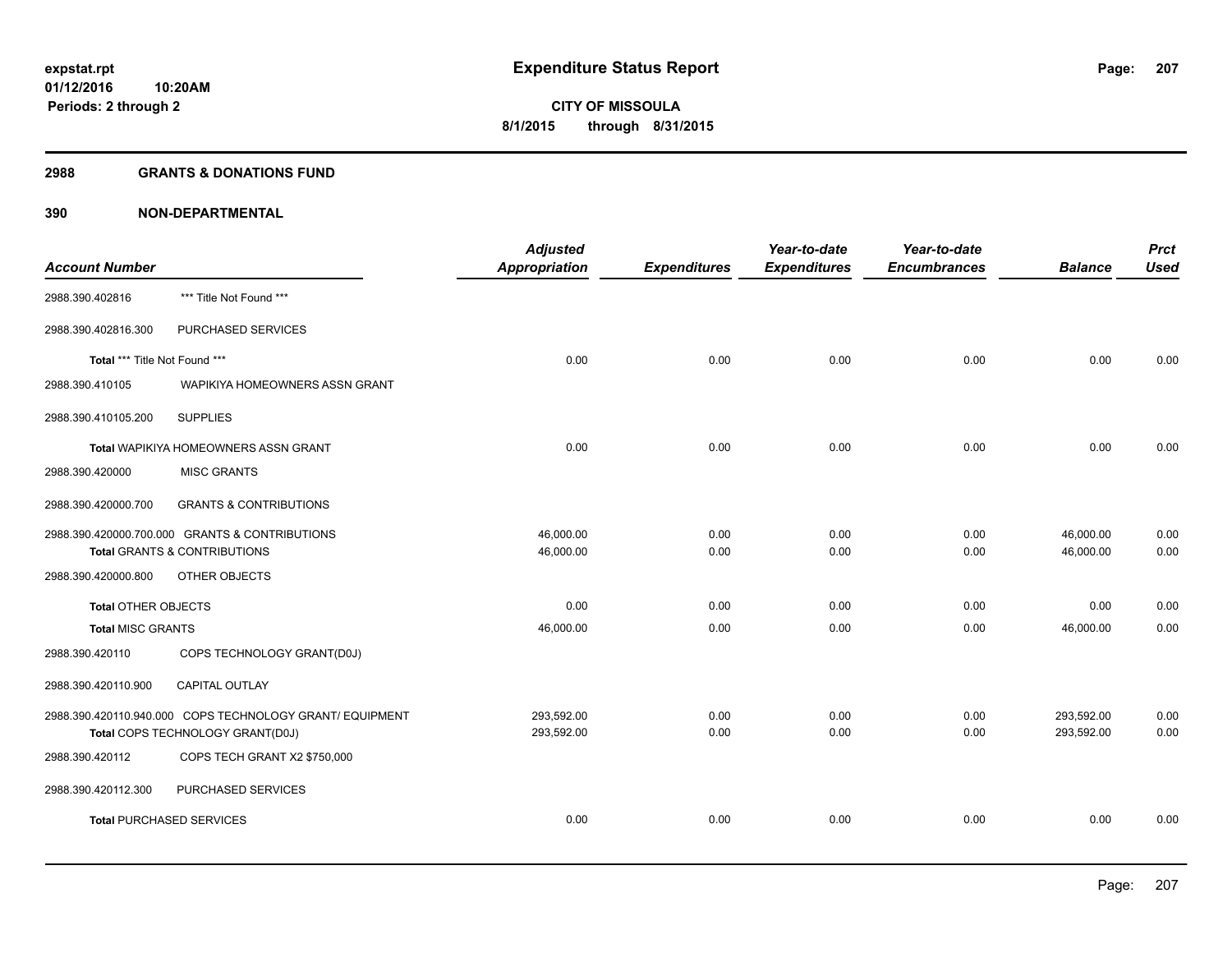#### **2988 GRANTS & DONATIONS FUND**

|                                |                                                                                                       | <b>Adjusted</b>          |                     | Year-to-date        | Year-to-date        |                          | <b>Prct</b>  |
|--------------------------------|-------------------------------------------------------------------------------------------------------|--------------------------|---------------------|---------------------|---------------------|--------------------------|--------------|
| <b>Account Number</b>          |                                                                                                       | <b>Appropriation</b>     | <b>Expenditures</b> | <b>Expenditures</b> | <b>Encumbrances</b> | <b>Balance</b>           | <b>Used</b>  |
| 2988.390.420112.800            | OTHER OBJECTS                                                                                         |                          |                     |                     |                     |                          |              |
| <b>Total OTHER OBJECTS</b>     |                                                                                                       | 0.00                     | 0.00                | 0.00                | 0.00                | 0.00                     | 0.00         |
| 2988.390.420112.900            | CAPITAL OUTLAY                                                                                        |                          |                     |                     |                     |                          |              |
|                                | 2988.390.420112.940.000 MACHINERY & EQUIPMENT<br>Total COPS TECH GRANT X2 \$750,000                   | 700,000.00<br>700,000.00 | 0.00<br>0.00        | 0.00<br>0.00        | 0.00<br>0.00        | 700,000.00<br>700,000.00 | 0.00<br>0.00 |
| 2988.390.420143                | ANTI-GRAFFITI PROJECT                                                                                 |                          |                     |                     |                     |                          |              |
| 2988.390.420143.200            | <b>SUPPLIES</b>                                                                                       |                          |                     |                     |                     |                          |              |
|                                | 2988.390.420143.210.000 OFFICE SUPPLIES - ANTI-GRAFFITI PROJECT<br><b>Total ANTI-GRAFFITI PROJECT</b> | 5,000.00<br>5,000.00     | 0.00<br>0.00        | 0.00<br>0.00        | 0.00<br>0.00        | 5,000.00<br>5,000.00     | 0.00<br>0.00 |
| 2988.390.420144                | BIAS CRIME CONTROL CAMPAIGN                                                                           |                          |                     |                     |                     |                          |              |
| 2988.390.420144.300            | PURCHASED SERVICES                                                                                    |                          |                     |                     |                     |                          |              |
|                                | 2988.390.420144.350.000 BIAS CAMPAIGN - PROFESSIONAL SERVICES<br>Total BIAS CRIME CONTROL CAMPAIGN    | 10,903.00<br>10,903.00   | 0.00<br>0.00        | 0.00<br>0.00        | 0.00<br>0.00        | 10,903.00<br>10.903.00   | 0.00<br>0.00 |
| 2988.390.420145                | FY10 UNDERAGE DRINKING                                                                                |                          |                     |                     |                     |                          |              |
| 2988.390.420145.100            | PERSONAL SERVICES                                                                                     |                          |                     |                     |                     |                          |              |
| <b>Total PERSONAL SERVICES</b> |                                                                                                       | 0.00                     | 0.00                | 0.00                | 0.00                | 0.00                     | 0.00         |
| 2988.390.420145.200            | <b>SUPPLIES</b>                                                                                       |                          |                     |                     |                     |                          |              |
| <b>Total SUPPLIES</b>          |                                                                                                       | 0.00                     | 0.00                | 0.00                | 0.00                | 0.00                     | 0.00         |
| 2988.390.420145.300            | PURCHASED SERVICES                                                                                    |                          |                     |                     |                     |                          |              |
|                                | Total FY10 UNDERAGE DRINKING                                                                          | 0.00                     | 0.00                | 0.00                | 0.00                | 0.00                     | 0.00         |
| 2988.390.420150                | TRAFFIC POLICING-UNIFORM                                                                              |                          |                     |                     |                     |                          |              |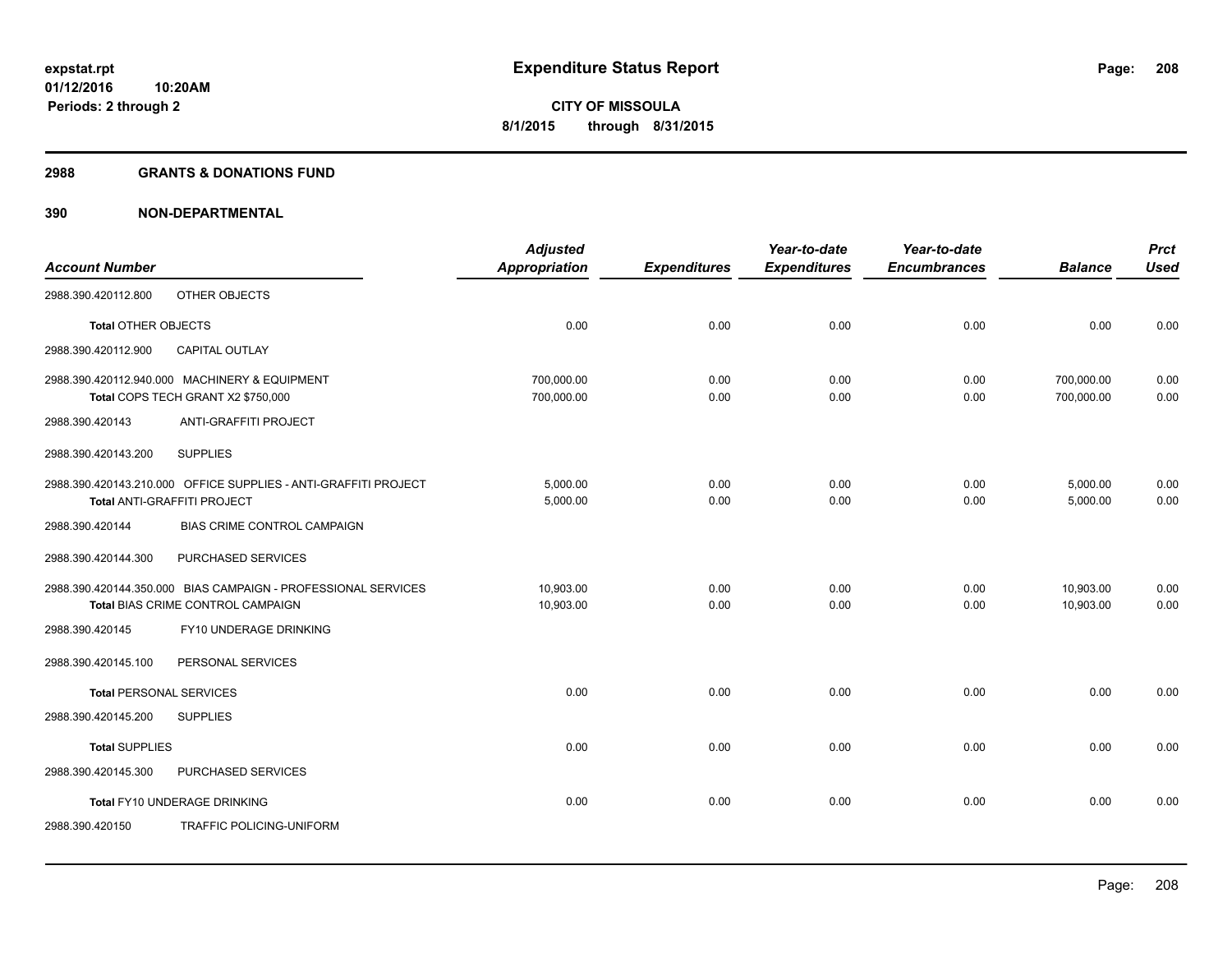#### **2988 GRANTS & DONATIONS FUND**

|                                                                  | <b>Adjusted</b>      |                     | Year-to-date        | Year-to-date        |                | <b>Prct</b> |
|------------------------------------------------------------------|----------------------|---------------------|---------------------|---------------------|----------------|-------------|
| <b>Account Number</b>                                            | <b>Appropriation</b> | <b>Expenditures</b> | <b>Expenditures</b> | <b>Encumbrances</b> | <b>Balance</b> | <b>Used</b> |
| <b>CAPITAL OUTLAY</b><br>2988.390.420150.900                     |                      |                     |                     |                     |                |             |
| 2988.390.420150.940.000 STATE EQUIPMENT GRANT-STEP               | 10,338.00            | 10,338.00           | 10,338.00           | 0.00                | 0.00           | 100.00      |
| Total TRAFFIC POLICING-UNIFORM                                   | 10,338.00            | 10,338.00           | 10,338.00           | 0.00                | 0.00           | 100.00      |
| 2988.390.420160<br>FY09 POLICE ICAC FEDERAL GRANT                |                      |                     |                     |                     |                |             |
| 2988.390.420160.100<br>PERSONAL SERVICES                         |                      |                     |                     |                     |                |             |
| 2988.390.420160.120.000 FY09 POLICE ICAC GRANT/OT & /TERMINATION | 15,755.00            | 95.00               | 642.78              | 0.00                | 15,112.22      | 4.08        |
| 2988.390.420160.140.000 FY09 POLICE ICAC GRANT                   | 9,453.00             | 6.40                | 42.96               | 0.00                | 9,410.04       | 0.45        |
| 2988.390.420160.141.000 STATE RETIREMENT CONTRIBUTIONS           | 0.00                 | 1.655.52            | 2.669.86            | 0.00                | $-2.669.86$    | 0.00        |
| <b>Total PERSONAL SERVICES</b>                                   | 25,208.00            | 1,756.92            | 3,355.60            | 0.00                | 21.852.40      | 13.31       |
| 2988.390.420160.200<br><b>SUPPLIES</b>                           |                      |                     |                     |                     |                |             |
| <b>Total SUPPLIES</b>                                            | 0.00                 | 0.00                | 0.00                | 0.00                | 0.00           | 0.00        |
| PURCHASED SERVICES<br>2988.390.420160.300                        |                      |                     |                     |                     |                |             |
| 2988.390.420160.341.000 ELECTRICITY & NATURAL GAS                | 750.00               | 0.00                | 0.00                | 0.00                | 750.00         | 0.00        |
| 2988.390.420160.350.000 FY09 POLICE ICAC GRANT/PROF SVS          | 1,500.00             | 0.00                | 0.00                | 0.00                | 1,500.00       | 0.00        |
| <b>Total PURCHASED SERVICES</b>                                  | 2,250.00             | 0.00                | 0.00                | 0.00                | 2,250.00       | 0.00        |
| <b>BUILDING MATERIALS</b><br>2988.390.420160.400                 |                      |                     |                     |                     |                |             |
| <b>Total BUILDING MATERIALS</b>                                  | 0.00                 | 0.00                | 0.00                | 0.00                | 0.00           | 0.00        |
| 2988.390.420160.500<br><b>FIXED CHARGES</b>                      |                      |                     |                     |                     |                |             |
| 2988.390.420160.500.000 FY09 POLICE ICAC GRANT/OTHER EXPENSES    | 2.980.00             | 0.00                | 0.00                | 0.00                | 2,980.00       | 0.00        |
| <b>Total FIXED CHARGES</b>                                       | 2,980.00             | 0.00                | 0.00                | 0.00                | 2,980.00       | 0.00        |
| 2988.390.420160.800<br>OTHER OBJECTS                             |                      |                     |                     |                     |                |             |
| <b>Total OTHER OBJECTS</b>                                       | 0.00                 | 0.00                | 0.00                | 0.00                | 0.00           | 0.00        |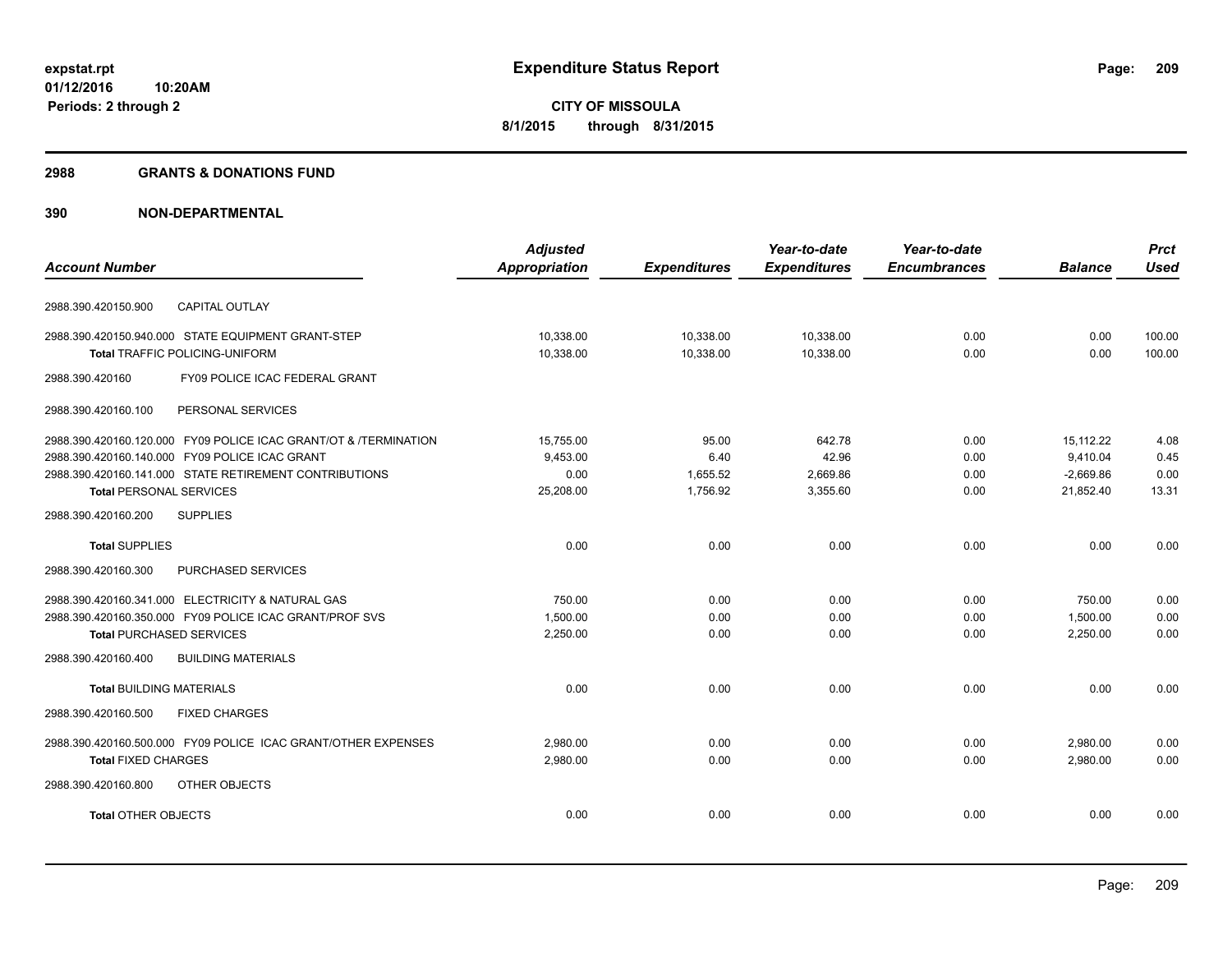#### **2988 GRANTS & DONATIONS FUND**

|                                                                 | <b>Adjusted</b>      |                     | Year-to-date        | Year-to-date        |                | <b>Prct</b> |
|-----------------------------------------------------------------|----------------------|---------------------|---------------------|---------------------|----------------|-------------|
| <b>Account Number</b>                                           | <b>Appropriation</b> | <b>Expenditures</b> | <b>Expenditures</b> | <b>Encumbrances</b> | <b>Balance</b> | <b>Used</b> |
| <b>CAPITAL OUTLAY</b><br>2988.390.420160.900                    |                      |                     |                     |                     |                |             |
| <b>Total CAPITAL OUTLAY</b>                                     | 0.00                 | 0.00                | 0.00                | 0.00                | 0.00           | 0.00        |
| Total FY09 POLICE ICAC FEDERAL GRANT                            | 30,438.00            | 1,756.92            | 3,355.60            | 0.00                | 27,082.40      | 11.02       |
| 2988.390.420161<br>FY09 POLICE TRAINING SIMULATOR GRANT         |                      |                     |                     |                     |                |             |
| 2988.390.420161.100<br>PERSONAL SERVICES                        |                      |                     |                     |                     |                |             |
| 2988.390.420161.110.000 ICAC GOOGLE-SALARIES AND WAGES          | 0.00                 | 5,066.77            | 9,665.26            | 0.00                | $-9.665.26$    | 0.00        |
| 2988.390.420161.115.000 SALARIES/HEALTH INSURANCE BENEFIT       | 0.00                 | 570.00              | 798.00              | 0.00                | $-798.00$      | 0.00        |
| 2988.390.420161.130.000 OTHER                                   | 0.00                 | 673.09              | 673.09              | 0.00                | $-673.09$      | 0.00        |
| 2988.390.420161.140.000 EMPLOYER CONTRIBUTIONS                  | 0.00                 | 1,437.78            | 2,611.85            | 0.00                | $-2,611.85$    | 0.00        |
| <b>Total PERSONAL SERVICES</b>                                  | 0.00                 | 7,747.64            | 13,748.20           | 0.00                | $-13,748.20$   | 0.00        |
| 2988.390.420161.200<br><b>SUPPLIES</b>                          |                      |                     |                     |                     |                |             |
| <b>Total SUPPLIES</b>                                           | 0.00                 | 0.00                | 0.00                | 0.00                | 0.00           | 0.00        |
| Total FY09 POLICE TRAINING SIMULATOR GRANT                      | 0.00                 | 7,747.64            | 13,748.20           | 0.00                | $-13.748.20$   | 0.00        |
| <b>BULLETPROOF VEST PROGRAM</b><br>2988.390.420180              |                      |                     |                     |                     |                |             |
| <b>SUPPLIES</b><br>2988.390.420180.200                          |                      |                     |                     |                     |                |             |
| 2988.390.420180.220.000 OPERATING SUPPLIES-BULLETPROOF VEST GNT | 10,500.00            | 460.00              | 460.00              | 0.00                | 10,040.00      | 4.38        |
| Total BULLETPROOF VEST PROGRAM                                  | 10,500.00            | 460.00              | 460.00              | 0.00                | 10,040.00      | 4.38        |
| 2988.390.420181<br>FY16 HIDTA                                   |                      |                     |                     |                     |                |             |
| PERSONAL SERVICES<br>2988.390.420181.100                        |                      |                     |                     |                     |                |             |
| <b>Total PERSONAL SERVICES</b>                                  | 0.00                 | 0.00                | 0.00                | 0.00                | 0.00           | 0.00        |
| 2988.390.420181.200<br><b>SUPPLIES</b>                          |                      |                     |                     |                     |                |             |
| <b>Total SUPPLIES</b>                                           | 0.00                 | 0.00                | 0.00                | 0.00                | 0.00           | 0.00        |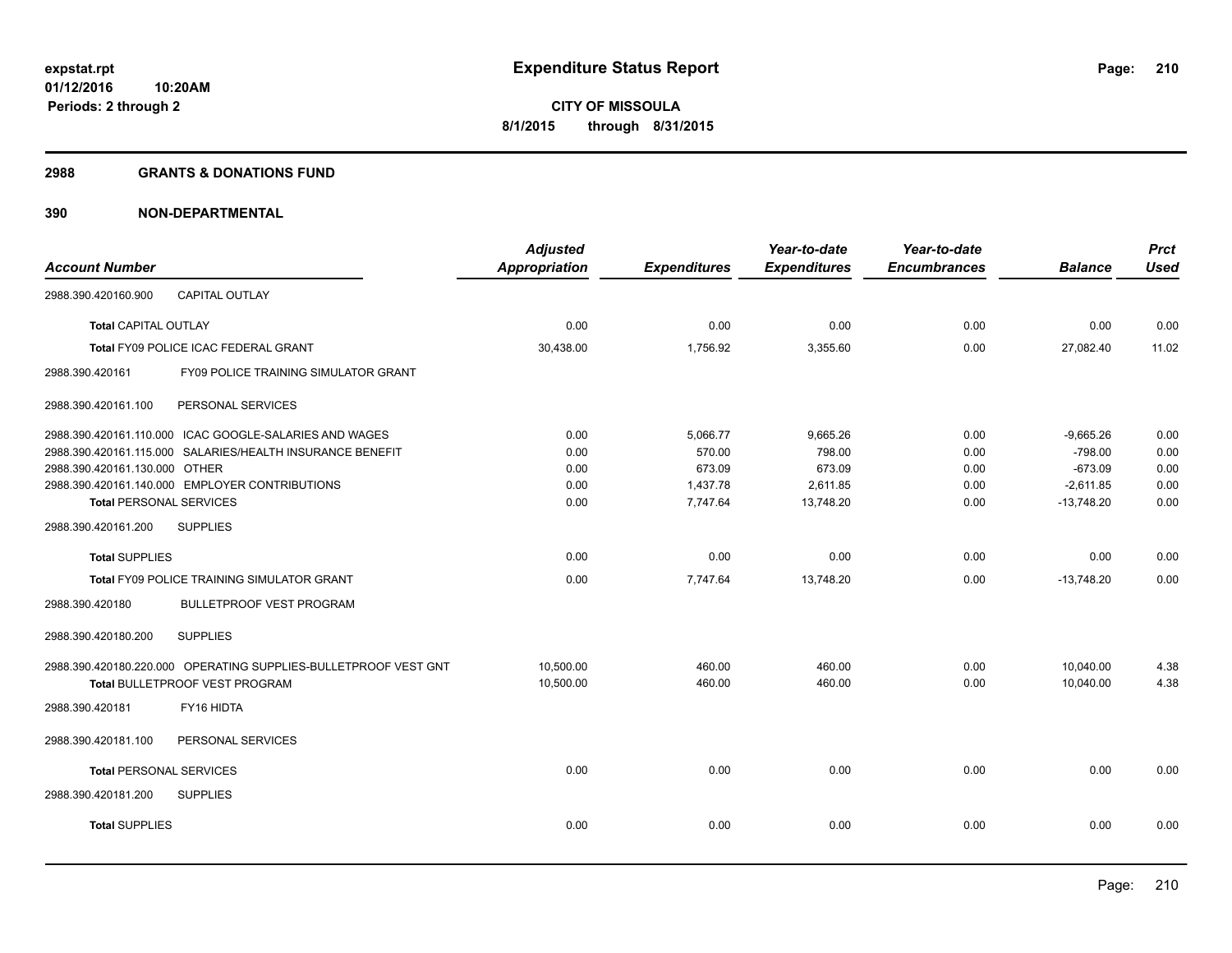#### **2988 GRANTS & DONATIONS FUND**

| <b>Account Number</b>                                                                    | <b>Adjusted</b><br><b>Appropriation</b> | <b>Expenditures</b> | Year-to-date<br><b>Expenditures</b> | Year-to-date<br><b>Encumbrances</b> | <b>Balance</b>     | <b>Prct</b><br><b>Used</b> |
|------------------------------------------------------------------------------------------|-----------------------------------------|---------------------|-------------------------------------|-------------------------------------|--------------------|----------------------------|
| PURCHASED SERVICES<br>2988.390.420181.300                                                |                                         |                     |                                     |                                     |                    |                            |
| <b>Total PURCHASED SERVICES</b>                                                          | 0.00                                    | 0.00                | 0.00                                | 0.00                                | 0.00               | 0.00                       |
| <b>FIXED CHARGES</b><br>2988.390.420181.500                                              |                                         |                     |                                     |                                     |                    |                            |
| <b>Total FIXED CHARGES</b>                                                               | 0.00                                    | 0.00                | 0.00                                | 0.00                                | 0.00               | 0.00                       |
| 2988.390.420181.900<br><b>CAPITAL OUTLAY</b>                                             |                                         |                     |                                     |                                     |                    |                            |
| Total FY16 HIDTA                                                                         | 0.00                                    | 0.00                | 0.00                                | 0.00                                | 0.00               | 0.00                       |
| DUI TASK FORCE GRANT<br>2988.390.420184                                                  |                                         |                     |                                     |                                     |                    |                            |
| PERSONAL SERVICES<br>2988.390.420184.100                                                 |                                         |                     |                                     |                                     |                    |                            |
| 2988.390.420184.120.000 DUI TASK FORCE OVERTIME/TERMINATION                              | 4,300.00                                | 0.00                | 0.00                                | 0.00                                | 4,300.00           | 0.00                       |
| 2988.390.420184.141.000 STATE RETIREMENT CONTRIBUTIONS<br><b>Total PERSONAL SERVICES</b> | 700.00<br>5,000.00                      | 0.00<br>0.00        | 0.00<br>0.00                        | 0.00<br>0.00                        | 700.00<br>5,000.00 | 0.00<br>0.00               |
| 2988.390.420184.200<br><b>SUPPLIES</b>                                                   |                                         |                     |                                     |                                     |                    |                            |
| <b>Total SUPPLIES</b>                                                                    | 0.00                                    | 0.00                | 0.00                                | 0.00                                | 0.00               | 0.00                       |
| Total DUI TASK FORCE GRANT                                                               | 5,000.00                                | 0.00                | 0.00                                | 0.00                                | 5,000.00           | 0.00                       |
| DUI - COPS IN SHOPS<br>2988.390.420185                                                   |                                         |                     |                                     |                                     |                    |                            |
| 2988.390.420185.100<br>PERSONAL SERVICES                                                 |                                         |                     |                                     |                                     |                    |                            |
| <b>Total PERSONAL SERVICES</b>                                                           | 0.00                                    | 0.00                | 0.00                                | 0.00                                | 0.00               | 0.00                       |
| 2988.390.420185.200<br><b>SUPPLIES</b>                                                   |                                         |                     |                                     |                                     |                    |                            |
| Total DUI - COPS IN SHOPS                                                                | 0.00                                    | 0.00                | 0.00                                | 0.00                                | 0.00               | 0.00                       |
| FY15 HITDA<br>2988.390.420186                                                            |                                         |                     |                                     |                                     |                    |                            |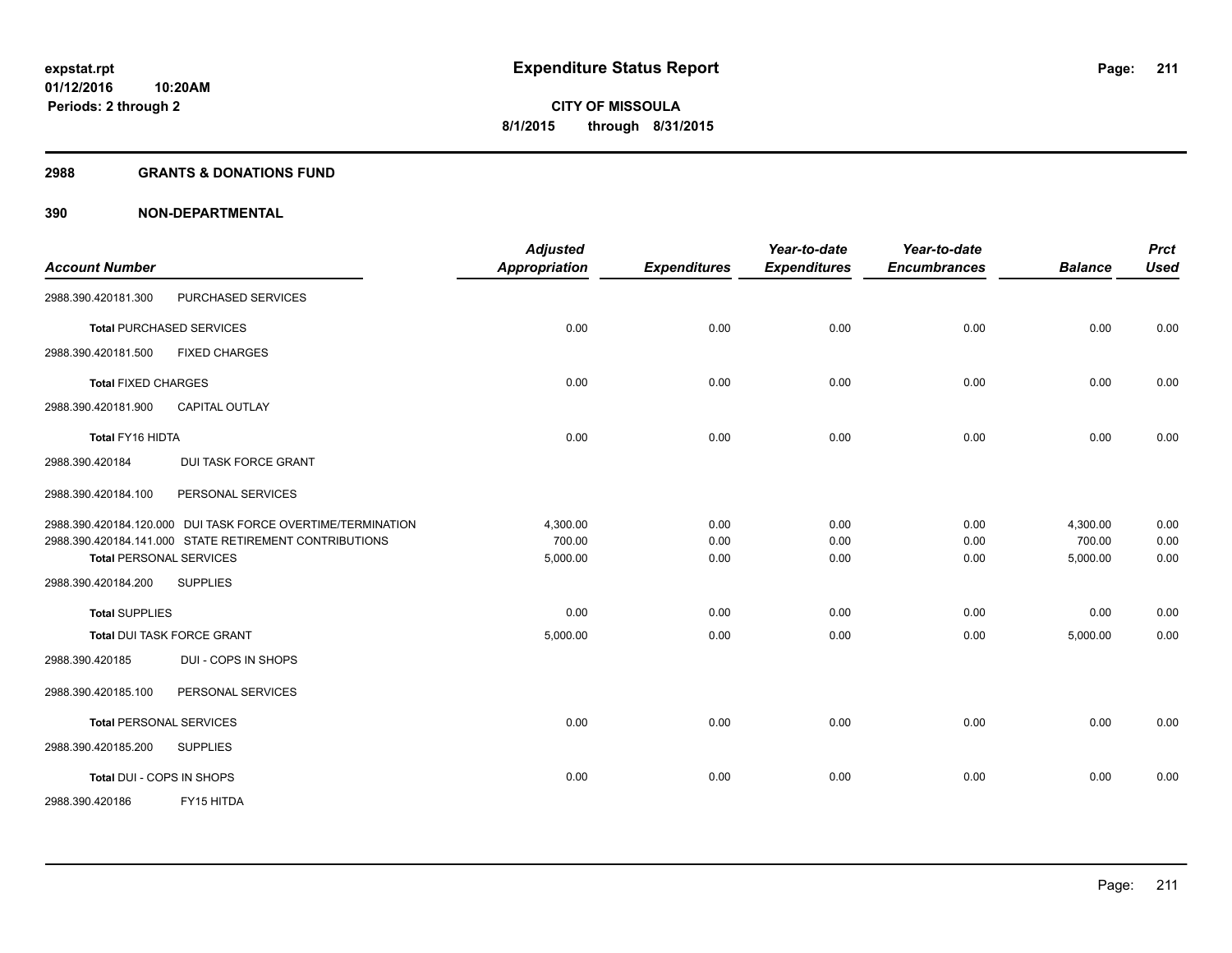#### **2988 GRANTS & DONATIONS FUND**

|                                                              | <b>Adjusted</b>      |                     | Year-to-date        | Year-to-date        |                | <b>Prct</b> |
|--------------------------------------------------------------|----------------------|---------------------|---------------------|---------------------|----------------|-------------|
| <b>Account Number</b>                                        | <b>Appropriation</b> | <b>Expenditures</b> | <b>Expenditures</b> | <b>Encumbrances</b> | <b>Balance</b> | <b>Used</b> |
| PERSONAL SERVICES<br>2988.390.420186.100                     |                      |                     |                     |                     |                |             |
| 2988.390.420186.120.000 FY15 HIDTA/OVERTIME/TERMINATION      | 0.00                 | 1.351.68            | 2,871.40            | 0.00                | $-2.871.40$    | 0.00        |
| 2988.390.420186.140.000 EMPLOYER CONTRIBUTIONS               | 0.00                 | 88.84               | 189.82              | 0.00                | $-189.82$      | 0.00        |
| <b>Total PERSONAL SERVICES</b>                               | 0.00                 | 1,440.52            | 3,061.22            | 0.00                | $-3.061.22$    | 0.00        |
| <b>SUPPLIES</b><br>2988.390.420186.200                       |                      |                     |                     |                     |                |             |
| 2988.390.420186.210.000 OFFICE SUPPLIES                      | 0.00                 | 236.18              | 236.18              | 0.00                | $-236.18$      | 0.00        |
| <b>Total SUPPLIES</b>                                        | 0.00                 | 236.18              | 236.18              | 0.00                | $-236.18$      | 0.00        |
| PURCHASED SERVICES<br>2988.390.420186.300                    |                      |                     |                     |                     |                |             |
| 2988.390.420186.344.000 FY15 HIDTA/TELEPHONE SERVICE         | 0.00                 | 265.40              | 493.60              | 0.00                | $-493.60$      | 0.00        |
| 2988.390.420186.350.000 PROFESSIONAL SERVICES                | 0.00                 | 451.00              | 502.00              | 0.00                | $-502.00$      | 0.00        |
| 2988.390.420186.350.040 PROFESSIONAL SERVICES                | 0.00                 | 2,263.23            | 2,263.23            | 0.00                | $-2,263.23$    | 0.00        |
| <b>Total PURCHASED SERVICES</b>                              | 0.00                 | 2,979.63            | 3,258.83            | 0.00                | $-3,258.83$    | 0.00        |
| 2988.390.420186.500<br><b>FIXED CHARGES</b>                  |                      |                     |                     |                     |                |             |
| 2988.390.420186.500.000 FIXED CHARGES                        | 0.00                 | 136.76              | 11,214.12           | 0.00                | $-11,214.12$   | 0.00        |
| <b>Total FIXED CHARGES</b>                                   | 0.00                 | 136.76              | 11,214.12           | 0.00                | $-11,214.12$   | 0.00        |
| Total FY15 HITDA                                             | 0.00                 | 4,793.09            | 17,770.35           | 0.00                | $-17,770.35$   | 0.00        |
| STATE OT SEAT BELT GRANT<br>2988.390.420190                  |                      |                     |                     |                     |                |             |
| PERSONAL SERVICES<br>2988.390.420190.100                     |                      |                     |                     |                     |                |             |
| 2988.390.420190.120.000 OVERTIME/TERMINATION - MDOT/SEATBELT | 30,000.00            | 4,845.35            | 5,509.05            | 0.00                | 24,490.95      | 18.36       |
| 2988.390.420190.140.000 EMPLOYER CONTRIBUTIONS-MDOT/SEATBELT | 30,000.00            | 309.80              | 352.80              | 0.00                | 29,647.20      | 1.18        |
| <b>Total PERSONAL SERVICES</b>                               | 60,000.00            | 5,155.15            | 5,861.85            | 0.00                | 54,138.15      | 9.77        |
| 2988.390.420190.200<br><b>SUPPLIES</b>                       |                      |                     |                     |                     |                |             |
| <b>Total SUPPLIES</b>                                        | 0.00                 | 0.00                | 0.00                | 0.00                | 0.00           | 0.00        |
| PURCHASED SERVICES<br>2988.390.420190.300                    |                      |                     |                     |                     |                |             |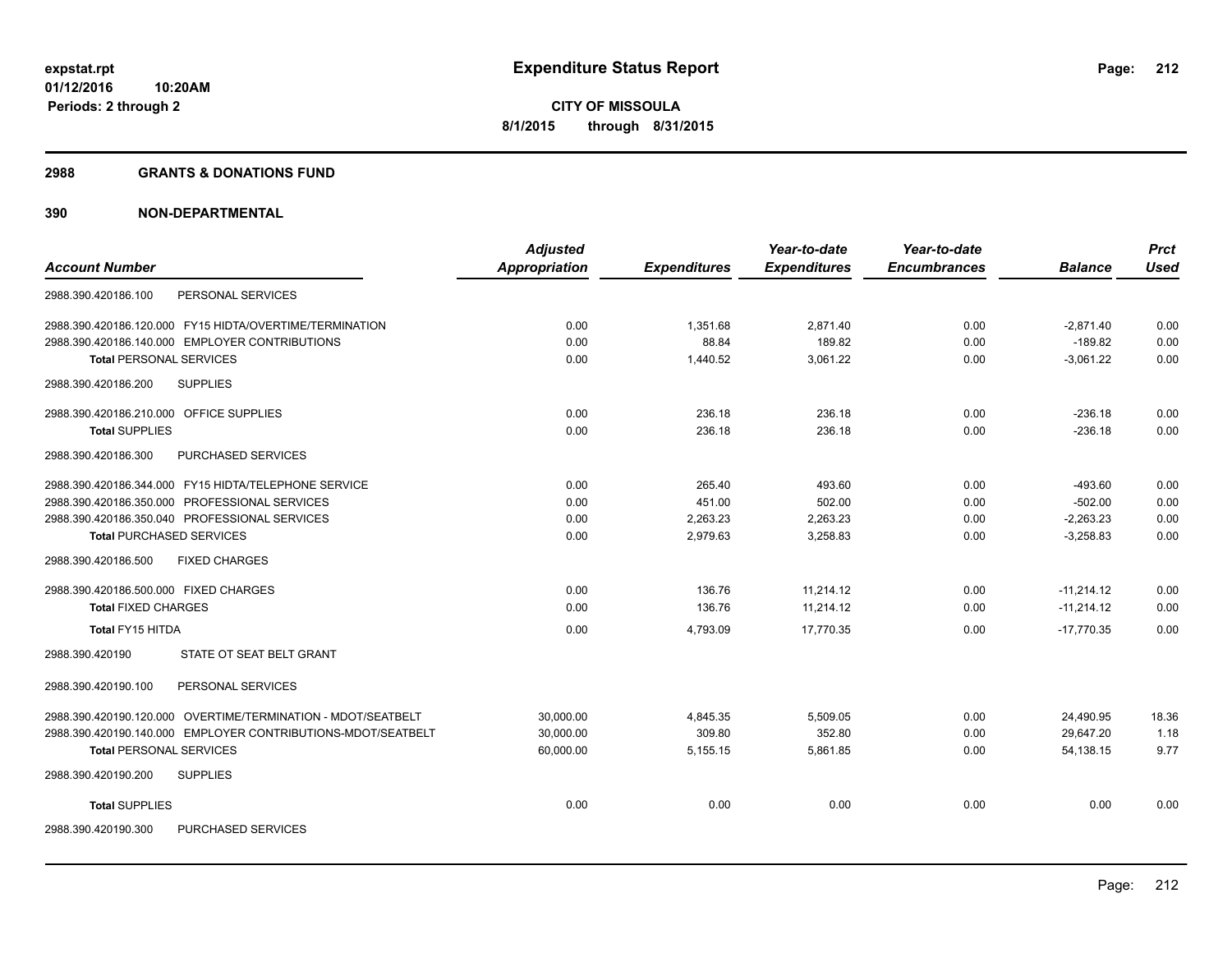#### **2988 GRANTS & DONATIONS FUND**

|                                         |                                                          | <b>Adjusted</b> |                     | Year-to-date        | Year-to-date        |                | <b>Prct</b> |
|-----------------------------------------|----------------------------------------------------------|-----------------|---------------------|---------------------|---------------------|----------------|-------------|
| <b>Account Number</b>                   |                                                          | Appropriation   | <b>Expenditures</b> | <b>Expenditures</b> | <b>Encumbrances</b> | <b>Balance</b> | <b>Used</b> |
|                                         |                                                          |                 |                     |                     |                     |                |             |
|                                         | <b>Total PURCHASED SERVICES</b>                          | 0.00            | 0.00                | 0.00                | 0.00                | 0.00           | 0.00        |
|                                         | Total STATE OT SEAT BELT GRANT                           | 60,000.00       | 5,155.15            | 5,861.85            | 0.00                | 54,138.15      | 9.77        |
| 2988.390.420191                         | <b>HIDTA INITIATIVE</b>                                  |                 |                     |                     |                     |                |             |
| 2988.390.420191.100                     | PERSONAL SERVICES                                        |                 |                     |                     |                     |                |             |
| <b>Total HIDTA INITIATIVE</b>           |                                                          | 0.00            | 0.00                | 0.00                | 0.00                | 0.00           | 0.00        |
| 2988.390.420192                         | UNDERAGE DRINKING GRANT                                  |                 |                     |                     |                     |                |             |
| 2988.390.420192.100                     | PERSONAL SERVICES                                        |                 |                     |                     |                     |                |             |
|                                         | Total UNDERAGE DRINKING GRANT                            | 0.00            | 0.00                | 0.00                | 0.00                | 0.00           | 0.00        |
| 2988.390.420193                         | FY13 HIDTA                                               |                 |                     |                     |                     |                |             |
| 2988.390.420193.100                     | PERSONAL SERVICES                                        |                 |                     |                     |                     |                |             |
|                                         | 2988.390.420193.120.000 OVERTIME/TERMINATION-FY13 HIDTA  | 25,000.00       | 0.00                | 0.00                | 0.00                | 25,000.00      | 0.00        |
|                                         | 2988.390.420193.140.000 EMPLOYER CONTRIBUTIONS           | 2.250.00        | 0.00                | 0.00                | 0.00                | 2,250.00       | 0.00        |
| <b>Total PERSONAL SERVICES</b>          |                                                          | 27,250.00       | 0.00                | 0.00                | 0.00                | 27,250.00      | 0.00        |
| 2988.390.420193.200                     | <b>SUPPLIES</b>                                          |                 |                     |                     |                     |                |             |
| 2988.390.420193.210.000 OFFICE SUPPLIES |                                                          | 1.000.00        | 0.00                | 0.00                | 0.00                | 1.000.00       | 0.00        |
|                                         | 2988.390.420193.220.000 OPERATING SUPPLIES               | 29,743.00       | 0.00                | 0.00                | 0.00                | 29,743.00      | 0.00        |
| <b>Total SUPPLIES</b>                   |                                                          | 30,743.00       | 0.00                | 0.00                | 0.00                | 30,743.00      | 0.00        |
| 2988.390.420193.300                     | PURCHASED SERVICES                                       |                 |                     |                     |                     |                |             |
|                                         | 2988.390.420193.344.000 TELEPHONE SERVICE - FY13 HIDTA   | 1,200.00        | 0.00                | 0.00                | 0.00                | 1,200.00       | 0.00        |
|                                         | 2988.390.420193.350.000 PROFESSIONAL SERVICES-FY13 HIDTA | 47,156.00       | 0.00                | 0.00                | 0.00                | 47,156.00      | 0.00        |
|                                         | 2988.390.420193.360.000 REPAIR & MAINTENANCE             | 1,000.00        | 0.00                | 0.00                | 0.00                | 1,000.00       | 0.00        |
|                                         | 2988.390.420193.370.000 TRAVEL-FY13 HIDTA                | 3,250.00        | 0.00                | 0.00                | 0.00                | 3,250.00       | 0.00        |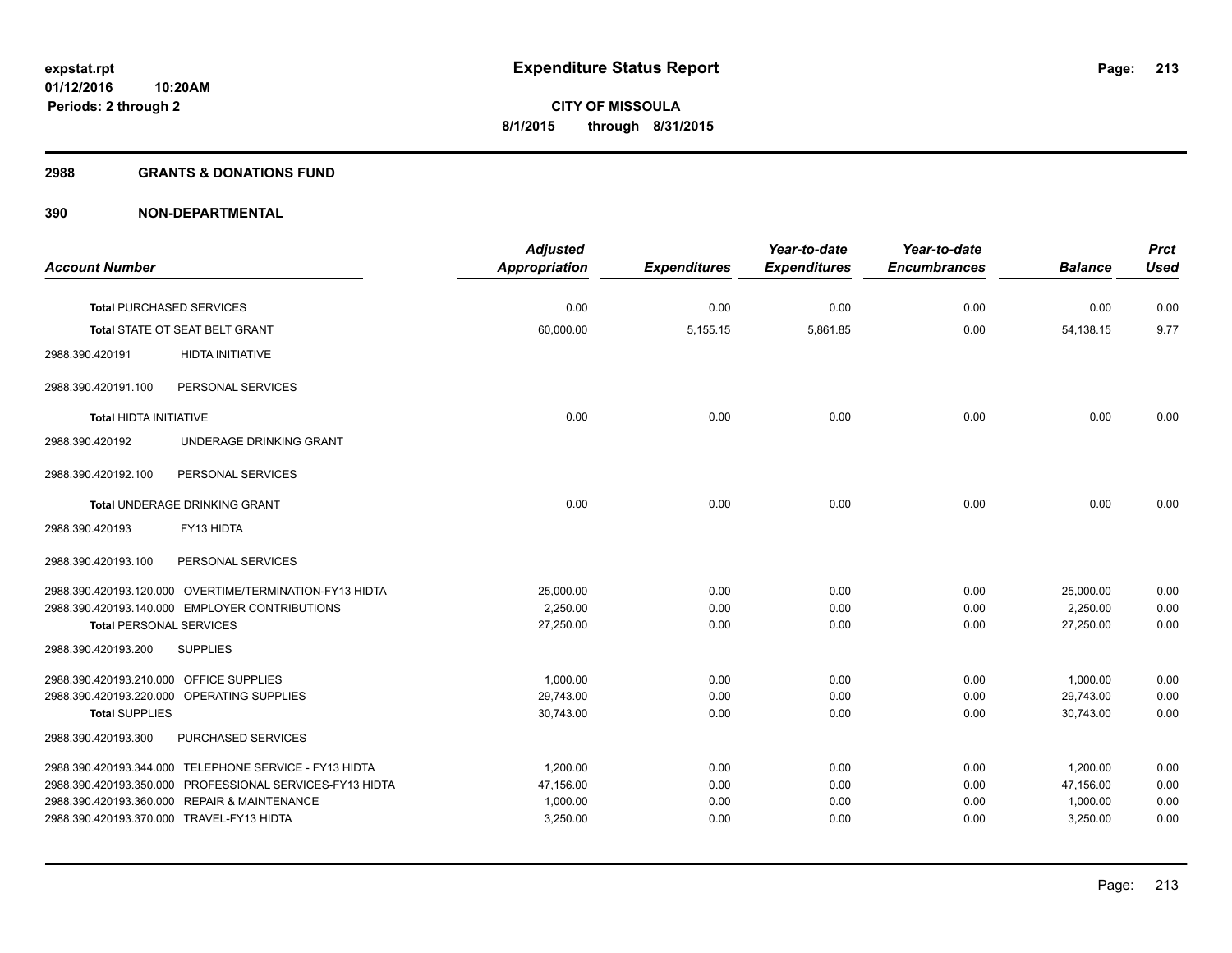#### **2988 GRANTS & DONATIONS FUND**

| <b>Account Number</b>          |                                                  | <b>Adjusted</b><br>Appropriation | <b>Expenditures</b>  | Year-to-date<br><b>Expenditures</b> | Year-to-date<br><b>Encumbrances</b> | <b>Balance</b>             | <b>Prct</b><br><b>Used</b> |
|--------------------------------|--------------------------------------------------|----------------------------------|----------------------|-------------------------------------|-------------------------------------|----------------------------|----------------------------|
|                                | <b>Total PURCHASED SERVICES</b>                  | 52,606.00                        | 0.00                 | 0.00                                | 0.00                                | 52,606.00                  | 0.00                       |
| 2988.390.420193.500            | <b>FIXED CHARGES</b>                             |                                  |                      |                                     |                                     |                            |                            |
| <b>Total FIXED CHARGES</b>     | 2988.390.420193.500.000 FIXED CHARGES-FY13 HIDTA | 39,150.00<br>39,150.00           | 0.00<br>0.00         | 0.00<br>0.00                        | 0.00<br>0.00                        | 39,150.00<br>39,150.00     | 0.00<br>0.00               |
| Total FY13 HIDTA               |                                                  | 149,749.00                       | 0.00                 | 0.00                                | 0.00                                | 149,749.00                 | 0.00                       |
| 2988.390.420194                | UNDERAGE DRINKING GRANT                          |                                  |                      |                                     |                                     |                            |                            |
| 2988.390.420194.100            | PERSONAL SERVICES                                |                                  |                      |                                     |                                     |                            |                            |
| <b>Total PERSONAL SERVICES</b> |                                                  | 0.00                             | 0.00                 | 0.00                                | 0.00                                | 0.00                       | 0.00                       |
| 2988.390.420194.200            | <b>SUPPLIES</b>                                  |                                  |                      |                                     |                                     |                            |                            |
| <b>Total SUPPLIES</b>          |                                                  | 0.00                             | 0.00                 | 0.00                                | 0.00                                | 0.00                       | 0.00                       |
| 2988.390.420194.300            | PURCHASED SERVICES                               |                                  |                      |                                     |                                     |                            |                            |
|                                | Total UNDERAGE DRINKING GRANT                    | 0.00                             | 0.00                 | 0.00                                | 0.00                                | 0.00                       | 0.00                       |
| 2988.390.420195                | FY09 HIDTA                                       |                                  |                      |                                     |                                     |                            |                            |
| 2988.390.420195.100            | PERSONAL SERVICES                                |                                  |                      |                                     |                                     |                            |                            |
| <b>Total PERSONAL SERVICES</b> |                                                  | 0.00                             | 0.00                 | 0.00                                | 0.00                                | 0.00                       | 0.00                       |
| 2988.390.420195.200            | <b>SUPPLIES</b>                                  |                                  |                      |                                     |                                     |                            |                            |
| <b>Total SUPPLIES</b>          | 2988.390.420195.220.000 OPERATING SUPPLIES       | 0.00<br>0.00                     | 6,904.49<br>6,904.49 | 6,904.49<br>6,904.49                | 0.00<br>0.00                        | $-6,904.49$<br>$-6,904.49$ | 0.00<br>0.00               |
| 2988.390.420195.300            | PURCHASED SERVICES                               |                                  |                      |                                     |                                     |                            |                            |
|                                | <b>Total PURCHASED SERVICES</b>                  | 0.00                             | 0.00                 | 0.00                                | 0.00                                | 0.00                       | 0.00                       |
| 2988.390.420195.500            | <b>FIXED CHARGES</b>                             |                                  |                      |                                     |                                     |                            |                            |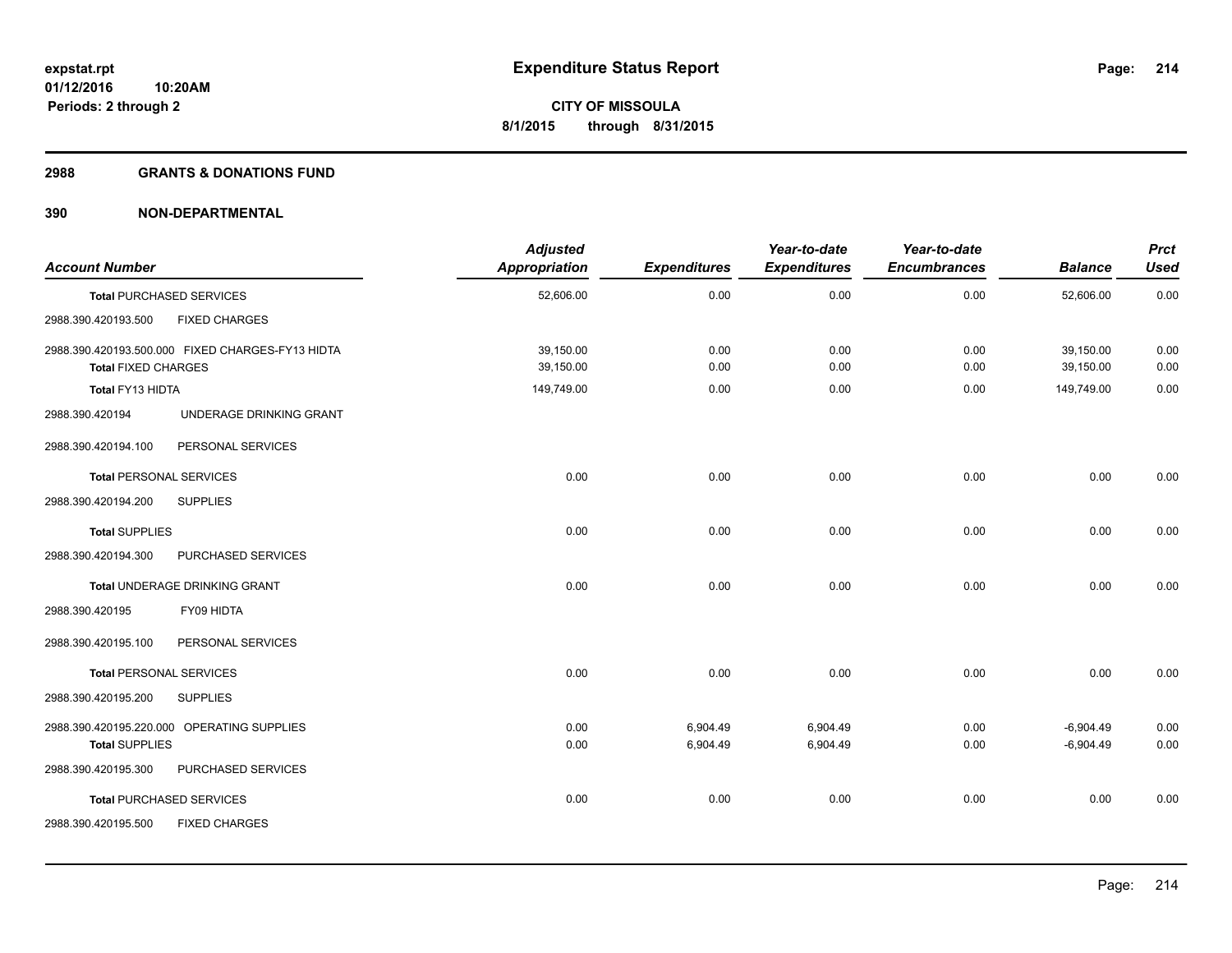#### **2988 GRANTS & DONATIONS FUND**

|                                                           | <b>Adjusted</b>      |                     | Year-to-date        | Year-to-date        |                | <b>Prct</b> |
|-----------------------------------------------------------|----------------------|---------------------|---------------------|---------------------|----------------|-------------|
| <b>Account Number</b>                                     | <b>Appropriation</b> | <b>Expenditures</b> | <b>Expenditures</b> | <b>Encumbrances</b> | <b>Balance</b> | <b>Used</b> |
| <b>Total FIXED CHARGES</b>                                | 0.00                 | 0.00                | 0.00                | 0.00                | 0.00           | 0.00        |
| Total FY09 HIDTA                                          | 0.00                 | 6,904.49            | 6,904.49            | 0.00                | $-6,904.49$    | 0.00        |
| <b>HIDTA 2010</b><br>2988.390.420196                      |                      |                     |                     |                     |                |             |
| PERSONAL SERVICES<br>2988.390.420196.100                  |                      |                     |                     |                     |                |             |
| 2988.390.420196.120.000 HIDTA 2014-OVERTIME/TERMINATION   | 25,000.00            | 0.00                | 0.00                | 0.00                | 25,000.00      | 0.00        |
| 2988.390.420196.140.000 HIDTA 2014-EMPLOYER CONTRIBUTIONS | 2,250.00             | 0.00                | 0.00                | 0.00                | 2,250.00       | 0.00        |
| <b>Total PERSONAL SERVICES</b>                            | 27,250.00            | 0.00                | 0.00                | 0.00                | 27,250.00      | 0.00        |
| 2988.390.420196.200<br><b>SUPPLIES</b>                    |                      |                     |                     |                     |                |             |
| 2988.390.420196.210.000 HIDTA 2014 - OFFICE SUPPLIES      | 1,000.00             | 0.00                | 0.00                | 0.00                | 1,000.00       | 0.00        |
| 2988.390.420196.220.000 HIDTA 2014-OPERATING SUPPLIES     | 29,743.00            | 0.00                | 0.00                | 0.00                | 29,743.00      | 0.00        |
| <b>Total SUPPLIES</b>                                     | 30,743.00            | 0.00                | 0.00                | 0.00                | 30,743.00      | 0.00        |
| 2988.390.420196.300<br>PURCHASED SERVICES                 |                      |                     |                     |                     |                |             |
| 2988.390.420196.344.000 HIDTA 2014-TELEPHONE SERVICE      | 1,200.00             | 0.00                | 0.00                | 0.00                | 1,200.00       | 0.00        |
| 2988.390.420196.350.000 HIDTA 2014-PROFESSIONAL SERVICES  | 47,156.00            | 0.00                | 0.00                | 0.00                | 47,156.00      | 0.00        |
| 2988.390.420196.360.000 HIDTA2014-REPAIR & MAINTENANCE    | 1,000.00             | 0.00                | 0.00                | 0.00                | 1,000.00       | 0.00        |
| 2988.390.420196.370.000 TRAVEL                            | 3,250.00             | 0.00                | 0.00                | 0.00                | 3,250.00       | 0.00        |
| <b>Total PURCHASED SERVICES</b>                           | 52,606.00            | 0.00                | 0.00                | 0.00                | 52,606.00      | 0.00        |
| <b>FIXED CHARGES</b><br>2988.390.420196.500               |                      |                     |                     |                     |                |             |
| 2988.390.420196.500.000 HIDTA 2014-FIXED CHARGES          | 39,150.00            | 0.00                | 0.00                | 0.00                | 39,150.00      | 0.00        |
| <b>Total FIXED CHARGES</b>                                | 39,150.00            | 0.00                | 0.00                | 0.00                | 39.150.00      | 0.00        |
| 2988.390.420196.900<br><b>CAPITAL OUTLAY</b>              |                      |                     |                     |                     |                |             |
| <b>Total CAPITAL OUTLAY</b>                               | 0.00                 | 0.00                | 0.00                | 0.00                | 0.00           | 0.00        |
| Total HIDTA 2010                                          | 149,749.00           | 0.00                | 0.00                | 0.00                | 149,749.00     | 0.00        |
| 2988.390.420197<br>*** Title Not Found ***                |                      |                     |                     |                     |                |             |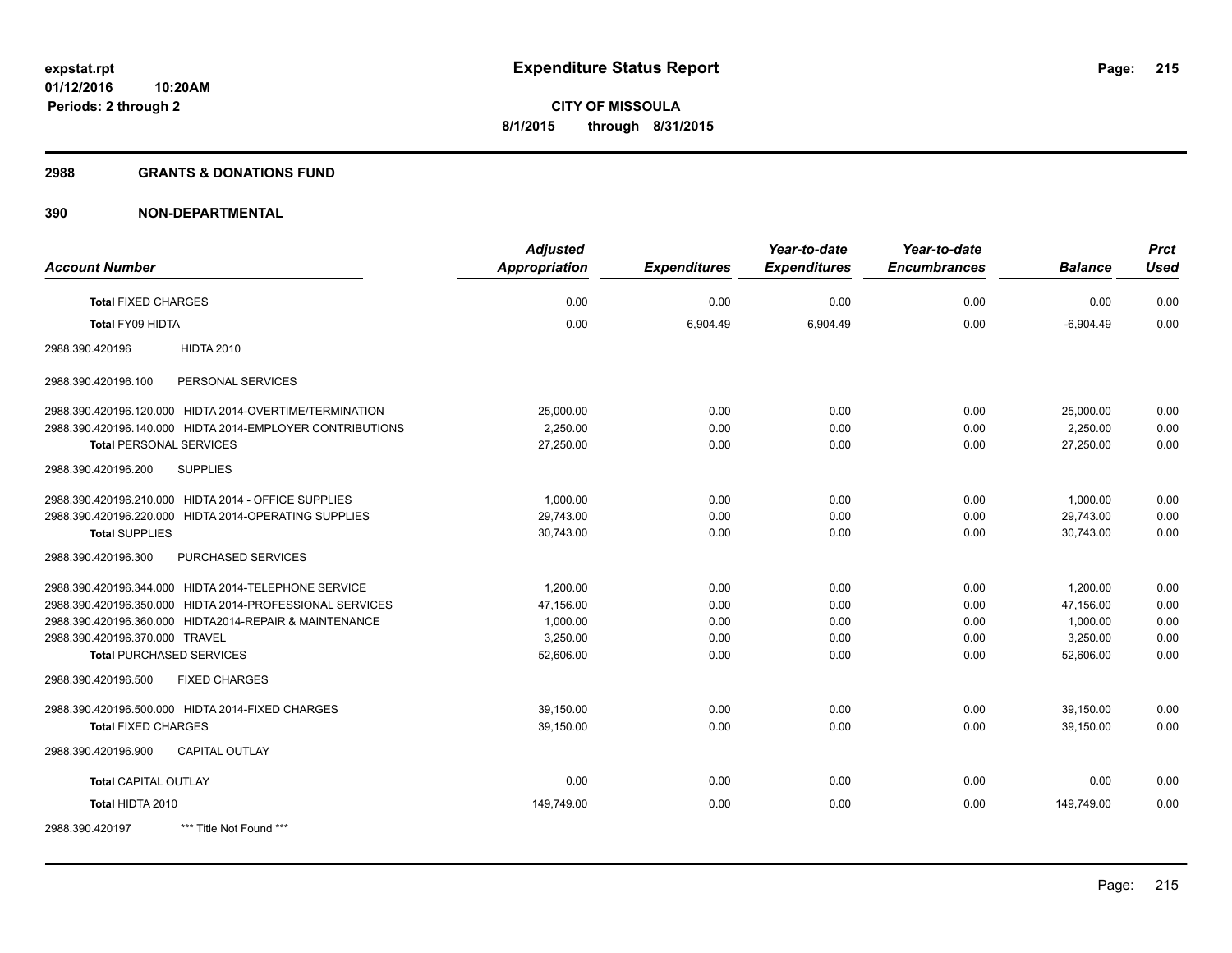#### **2988 GRANTS & DONATIONS FUND**

| <b>Account Number</b>          |                                 | <b>Adjusted</b><br><b>Appropriation</b> | <b>Expenditures</b> | Year-to-date<br><b>Expenditures</b> | Year-to-date<br><b>Encumbrances</b> | <b>Balance</b> | <b>Prct</b><br><b>Used</b> |
|--------------------------------|---------------------------------|-----------------------------------------|---------------------|-------------------------------------|-------------------------------------|----------------|----------------------------|
|                                |                                 |                                         |                     |                                     |                                     |                |                            |
| 2988.390.420197.100            | PERSONAL SERVICES               |                                         |                     |                                     |                                     |                |                            |
| Total *** Title Not Found ***  |                                 | 0.00                                    | 0.00                | 0.00                                | 0.00                                | 0.00           | 0.00                       |
| 2988.390.420199                | FY11 UNDERAGE DRINKING          |                                         |                     |                                     |                                     |                |                            |
| 2988.390.420199.100            | PERSONAL SERVICES               |                                         |                     |                                     |                                     |                |                            |
| <b>Total PERSONAL SERVICES</b> |                                 | 0.00                                    | 0.00                | 0.00                                | 0.00                                | 0.00           | 0.00                       |
| 2988.390.420199.200            | <b>SUPPLIES</b>                 |                                         |                     |                                     |                                     |                |                            |
| <b>Total SUPPLIES</b>          |                                 | 0.00                                    | 0.00                | 0.00                                | 0.00                                | 0.00           | 0.00                       |
| 2988.390.420199.300            | PURCHASED SERVICES              |                                         |                     |                                     |                                     |                |                            |
|                                | Total FY11 UNDERAGE DRINKING    | 0.00                                    | 0.00                | 0.00                                | 0.00                                | 0.00           | 0.00                       |
| 2988.390.420200                | FY11 HIDTA                      |                                         |                     |                                     |                                     |                |                            |
| 2988.390.420200.100            | PERSONAL SERVICES               |                                         |                     |                                     |                                     |                |                            |
| <b>Total PERSONAL SERVICES</b> |                                 | 0.00                                    | 0.00                | 0.00                                | 0.00                                | 0.00           | 0.00                       |
| 2988.390.420200.200            | <b>SUPPLIES</b>                 |                                         |                     |                                     |                                     |                |                            |
| <b>Total SUPPLIES</b>          |                                 | 0.00                                    | 0.00                | 0.00                                | 0.00                                | 0.00           | 0.00                       |
| 2988.390.420200.300            | PURCHASED SERVICES              |                                         |                     |                                     |                                     |                |                            |
|                                | <b>Total PURCHASED SERVICES</b> | 0.00                                    | 0.00                | 0.00                                | 0.00                                | 0.00           | 0.00                       |
| 2988.390.420200.500            | <b>FIXED CHARGES</b>            |                                         |                     |                                     |                                     |                |                            |
| Total FY11 HIDTA               |                                 | 0.00                                    | 0.00                | 0.00                                | 0.00                                | 0.00           | 0.00                       |
| 2988.390.420260                | *** Title Not Found ***         |                                         |                     |                                     |                                     |                |                            |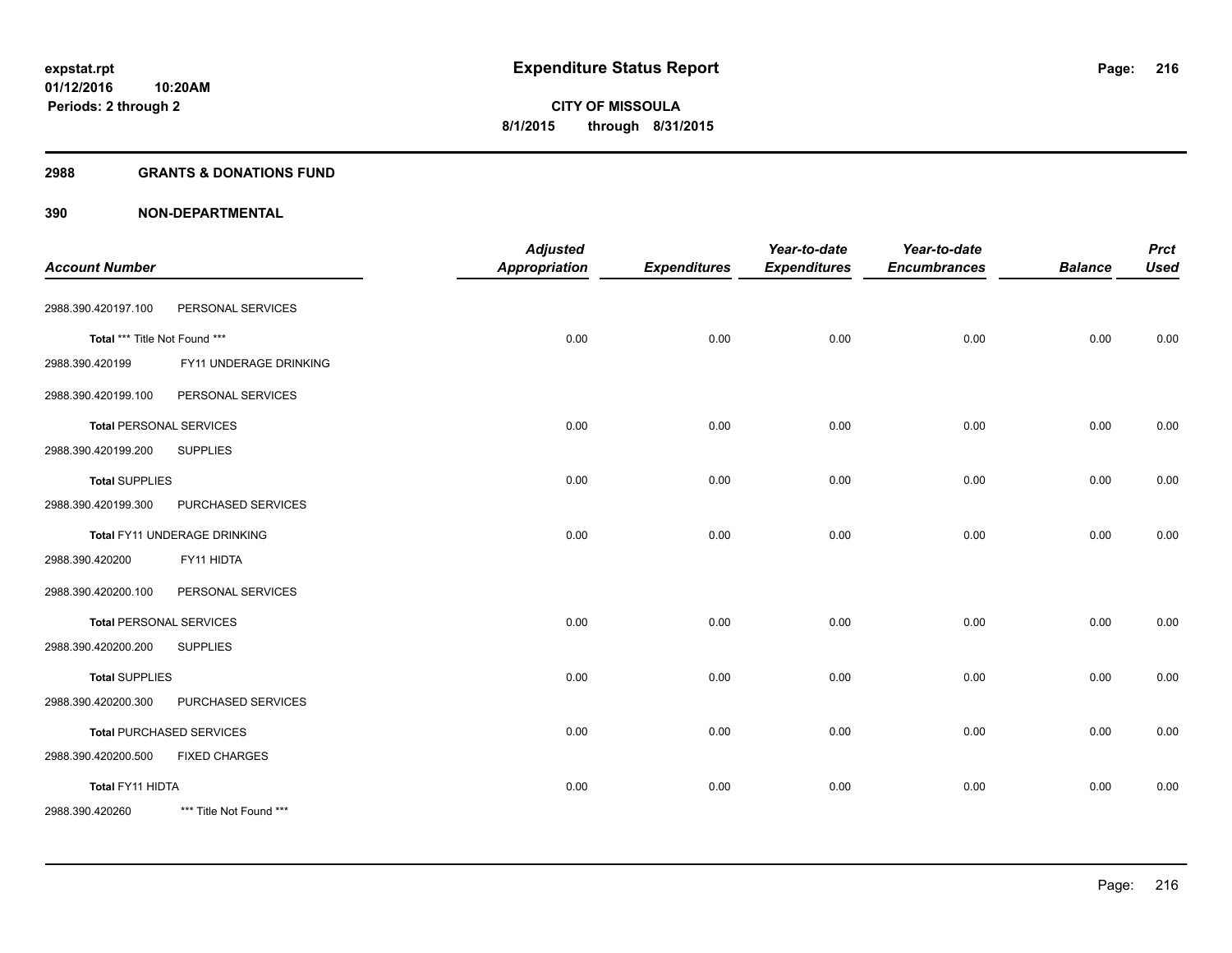#### **2988 GRANTS & DONATIONS FUND**

|                                                   |                                                               | <b>Adjusted</b>      |                     | Year-to-date        | Year-to-date        |                      | <b>Prct</b>  |
|---------------------------------------------------|---------------------------------------------------------------|----------------------|---------------------|---------------------|---------------------|----------------------|--------------|
| <b>Account Number</b>                             |                                                               | <b>Appropriation</b> | <b>Expenditures</b> | <b>Expenditures</b> | <b>Encumbrances</b> | <b>Balance</b>       | <b>Used</b>  |
| 2988.390.420260.300                               | PURCHASED SERVICES                                            |                      |                     |                     |                     |                      |              |
| Total *** Title Not Found ***                     |                                                               | 0.00                 | 0.00                | 0.00                | 0.00                | 0.00                 | 0.00         |
| 2988.390.420432<br><b>FIRE EXPLORERS</b>          |                                                               |                      |                     |                     |                     |                      |              |
| 2988.390.420432.700                               | <b>GRANTS &amp; CONTRIBUTIONS</b>                             |                      |                     |                     |                     |                      |              |
| <b>Total FIRE EXPLORERS</b>                       | 2988.390.420432.700.000 FIRE EXPLORERS/GRANTS & CONTRIBUTIONS | 1,650.00<br>1,650.00 | 0.00<br>0.00        | 0.00<br>0.00        | 0.00<br>0.00        | 1,650.00<br>1,650.00 | 0.00<br>0.00 |
|                                                   |                                                               |                      |                     |                     |                     |                      |              |
| 2988.390.420433                                   | <b>COMBAT CHALLENGE</b>                                       |                      |                     |                     |                     |                      |              |
| <b>SUPPLIES</b><br>2988.390.420433.200            |                                                               |                      |                     |                     |                     |                      |              |
| 2988.390.420433.210.000 COMBAT CHALLENGE SUPPLIES |                                                               | 838.00               | 0.00                | 0.00                | 0.00                | 838.00               | 0.00         |
| <b>Total SUPPLIES</b>                             |                                                               | 838.00               | 0.00                | 0.00                | 0.00                | 838.00               | 0.00         |
| 2988.390.420433.300                               | PURCHASED SERVICES                                            |                      |                     |                     |                     |                      |              |
| 2988.390.420433.370.000 COMBAT CHALLENGE TRAVEL   |                                                               | 2,696.00             | 0.00                | 0.00                | 0.00                | 2,696.00             | 0.00         |
| 2988.390.420433.380.000 COMBAT CHALLENGE TRAINING |                                                               | 558.00               | 0.00                | 0.00                | 0.00                | 558.00               | 0.00         |
| <b>Total PURCHASED SERVICES</b>                   |                                                               | 3,254.00             | 0.00                | 0.00                | 0.00                | 3,254.00             | 0.00         |
| 2988.390.420433.700                               | <b>GRANTS &amp; CONTRIBUTIONS</b>                             |                      |                     |                     |                     |                      |              |
| <b>Total GRANTS &amp; CONTRIBUTIONS</b>           |                                                               | 0.00                 | 0.00                | 0.00                | 0.00                | 0.00                 | 0.00         |
| <b>Total COMBAT CHALLENGE</b>                     |                                                               | 4,092.00             | 0.00                | 0.00                | 0.00                | 4,092.00             | 0.00         |
| <b>THERMAL IMAGERS</b><br>2988.390.420434         |                                                               |                      |                     |                     |                     |                      |              |
| <b>CAPITAL OUTLAY</b><br>2988.390.420434.900      |                                                               |                      |                     |                     |                     |                      |              |
| <b>Total THERMAL IMAGERS</b>                      |                                                               | 0.00                 | 0.00                | 0.00                | 0.00                | 0.00                 | 0.00         |
| 2988.390.430100                                   | <b>GREEN BLOCKS PILOT PROJECT</b>                             |                      |                     |                     |                     |                      |              |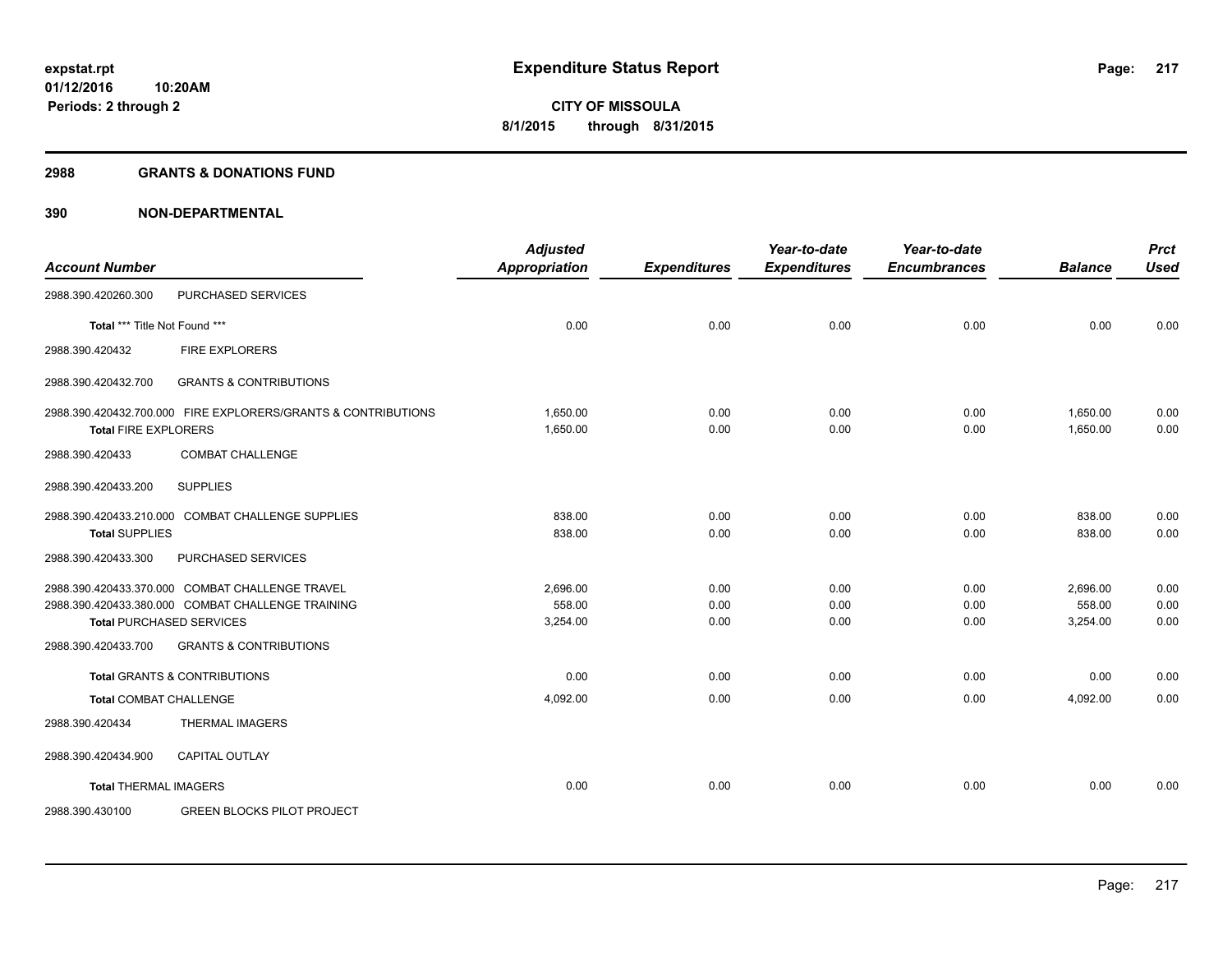#### **2988 GRANTS & DONATIONS FUND**

| <b>Account Number</b>                |                                   | <b>Adjusted</b><br><b>Appropriation</b> | <b>Expenditures</b> | Year-to-date<br><b>Expenditures</b> | Year-to-date<br><b>Encumbrances</b> | <b>Balance</b> | <b>Prct</b><br><b>Used</b> |
|--------------------------------------|-----------------------------------|-----------------------------------------|---------------------|-------------------------------------|-------------------------------------|----------------|----------------------------|
| 2988.390.430100.300                  | PURCHASED SERVICES                |                                         |                     |                                     |                                     |                |                            |
|                                      | <b>Total PURCHASED SERVICES</b>   | 0.00                                    | 0.00                | 0.00                                | 0.00                                | 0.00           | 0.00                       |
| 2988.390.430100.700                  | <b>GRANTS &amp; CONTRIBUTIONS</b> |                                         |                     |                                     |                                     |                |                            |
|                                      | Total GREEN BLOCKS PILOT PROJECT  | 0.00                                    | 0.00                | 0.00                                | 0.00                                | 0.00           | 0.00                       |
| 2988.390.430230                      | STREET RESTORATION                |                                         |                     |                                     |                                     |                |                            |
| 2988.390.430230.900                  | <b>CAPITAL OUTLAY</b>             |                                         |                     |                                     |                                     |                |                            |
| 2988.390.430230.930.000 IMPROVEMENTS |                                   | 24,822.00                               | 0.00                | 0.00                                | 0.00                                | 24,822.00      | 0.00                       |
|                                      | <b>Total STREET RESTORATION</b>   | 24,822.00                               | 0.00                | 0.00                                | 0.00                                | 24,822.00      | 0.00                       |
| 2988.390.430243                      | SCHILLING ST FOOT BRIDGE          |                                         |                     |                                     |                                     |                |                            |
| 2988.390.430243.200                  | <b>SUPPLIES</b>                   |                                         |                     |                                     |                                     |                |                            |
|                                      | Total SCHILLING ST FOOT BRIDGE    | 0.00                                    | 0.00                | 0.00                                | 0.00                                | 0.00           | 0.00                       |
| 2988.390.430264                      | PEDESTRIAN SAFETY                 |                                         |                     |                                     |                                     |                |                            |
| 2988.390.430264.900                  | <b>CAPITAL OUTLAY</b>             |                                         |                     |                                     |                                     |                |                            |
| <b>Total PEDESTRIAN SAFETY</b>       |                                   | 0.00                                    | 0.00                | 0.00                                | 0.00                                | 0.00           | 0.00                       |
| 2988.390.430300                      | <b>EECBG</b>                      |                                         |                     |                                     |                                     |                |                            |
| 2988.390.430300.300                  | PURCHASED SERVICES                |                                         |                     |                                     |                                     |                |                            |
| <b>Total EECBG</b>                   |                                   | 0.00                                    | 0.00                | 0.00                                | 0.00                                | 0.00           | 0.00                       |
| 2988.390.431400                      | <b>ENGINEERING</b>                |                                         |                     |                                     |                                     |                |                            |
| 2988.390.431400.300                  | PURCHASED SERVICES                |                                         |                     |                                     |                                     |                |                            |
| <b>Total ENGINEERING</b>             |                                   | 0.00                                    | 0.00                | 0.00                                | 0.00                                | 0.00           | 0.00                       |
|                                      |                                   |                                         |                     |                                     |                                     |                |                            |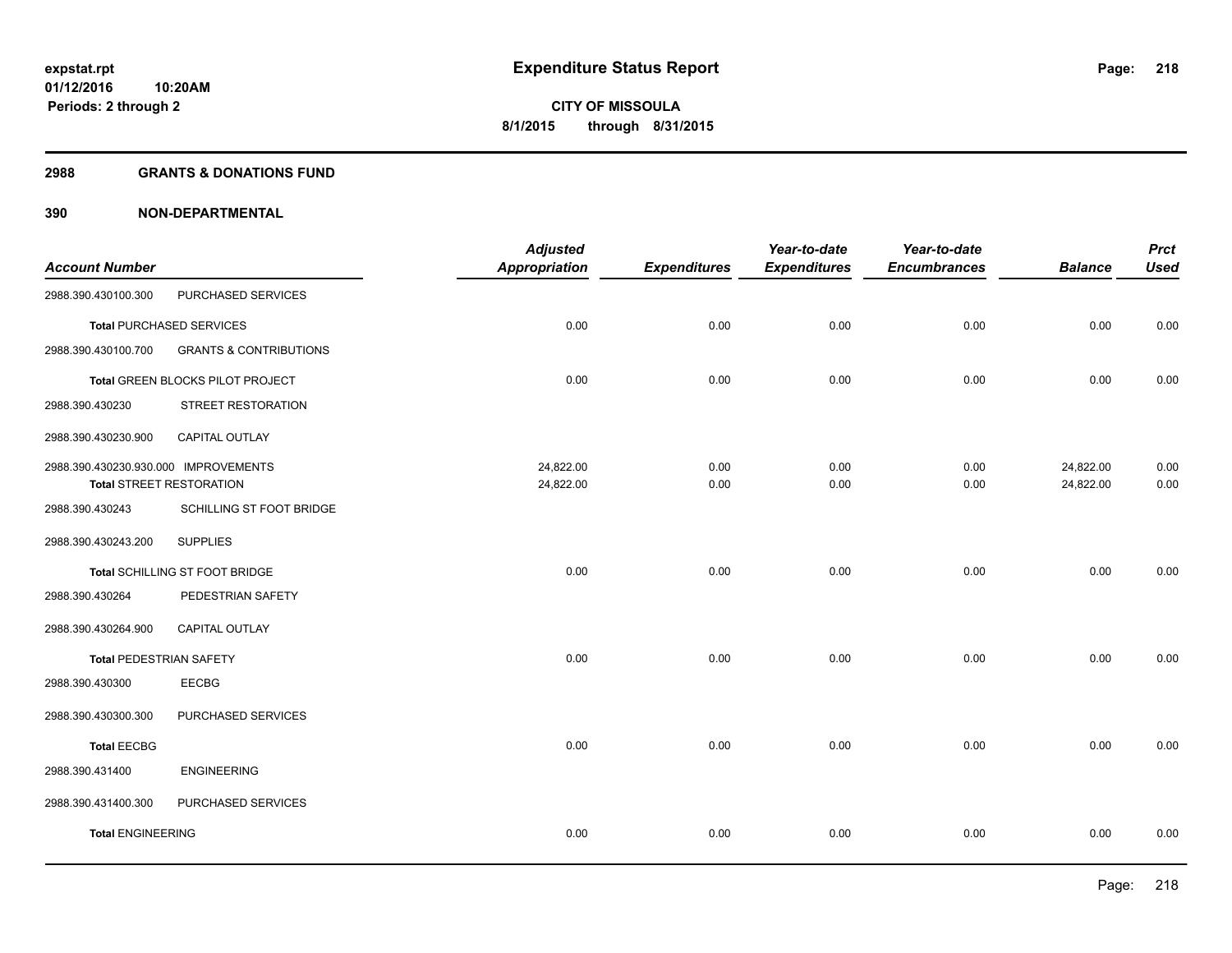#### **2988 GRANTS & DONATIONS FUND**

| <b>Account Number</b>      |                                                  | <b>Adjusted</b><br><b>Appropriation</b> | <b>Expenditures</b> | Year-to-date<br><b>Expenditures</b> | Year-to-date<br><b>Encumbrances</b> | <b>Balance</b> | <b>Prct</b><br><b>Used</b> |
|----------------------------|--------------------------------------------------|-----------------------------------------|---------------------|-------------------------------------|-------------------------------------|----------------|----------------------------|
|                            |                                                  |                                         |                     |                                     |                                     |                |                            |
| 2988.390.460416            | PARKS GPS TRACKING GRANT(ARRA)                   |                                         |                     |                                     |                                     |                |                            |
| 2988.390.460416.300        | PURCHASED SERVICES                               |                                         |                     |                                     |                                     |                |                            |
|                            | Total PARKS GPS TRACKING GRANT(ARRA)             | 0.00                                    | 0.00                | 0.00                                | 0.00                                | 0.00           | 0.00                       |
| 2988.390.470402            | <b>BROWNFIELD CLEANUP</b>                        |                                         |                     |                                     |                                     |                |                            |
| 2988.390.470402.700        | <b>GRANTS &amp; CONTRIBUTIONS</b>                |                                         |                     |                                     |                                     |                |                            |
|                            | Total BROWNFIELD CLEANUP                         | 0.00                                    | 0.00                | 0.00                                | 0.00                                | 0.00           | 0.00                       |
| 2988.390.470404            | <b>BROWNFIELDS CLEANUP RLF</b>                   |                                         |                     |                                     |                                     |                |                            |
| 2988.390.470404.300        | PURCHASED SERVICES                               |                                         |                     |                                     |                                     |                |                            |
|                            | <b>Total PURCHASED SERVICES</b>                  | 0.00                                    | 0.00                | 0.00                                | 0.00                                | 0.00           | 0.00                       |
| 2988.390.470404.700        | <b>GRANTS &amp; CONTRIBUTIONS</b>                |                                         |                     |                                     |                                     |                |                            |
|                            | 2988.390.470404.700.000 BROWNSFIELD RLF CLEANUP  | 587.106.00                              | 0.00                | 0.00                                | 0.00                                | 587,106.00     | 0.00                       |
|                            | <b>Total GRANTS &amp; CONTRIBUTIONS</b>          | 587,106.00                              | 0.00                | 0.00                                | 0.00                                | 587,106.00     | 0.00                       |
| 2988.390.470404.800        | OTHER OBJECTS                                    |                                         |                     |                                     |                                     |                |                            |
| <b>Total OTHER OBJECTS</b> |                                                  | 0.00                                    | 0.00                | 0.00                                | 0.00                                | 0.00           | 0.00                       |
|                            | Total BROWNFIELDS CLEANUP RLF                    | 587,106.00                              | 0.00                | 0.00                                | 0.00                                | 587,106.00     | 0.00                       |
| 2988.390.470405            | BROWNFIELD AREA-WIDE PLANNING GRANT              |                                         |                     |                                     |                                     |                |                            |
| 2988.390.470405.700        | <b>GRANTS &amp; CONTRIBUTIONS</b>                |                                         |                     |                                     |                                     |                |                            |
|                            | <b>Total GRANTS &amp; CONTRIBUTIONS</b>          | 0.00                                    | 0.00                | 0.00                                | 0.00                                | 0.00           | 0.00                       |
| 2988.390.470405.800        | OTHER OBJECTS                                    |                                         |                     |                                     |                                     |                |                            |
|                            | <b>Total BROWNFIELD AREA-WIDE PLANNING GRANT</b> | 0.00                                    | 0.00                | 0.00                                | 0.00                                | 0.00           | 0.00                       |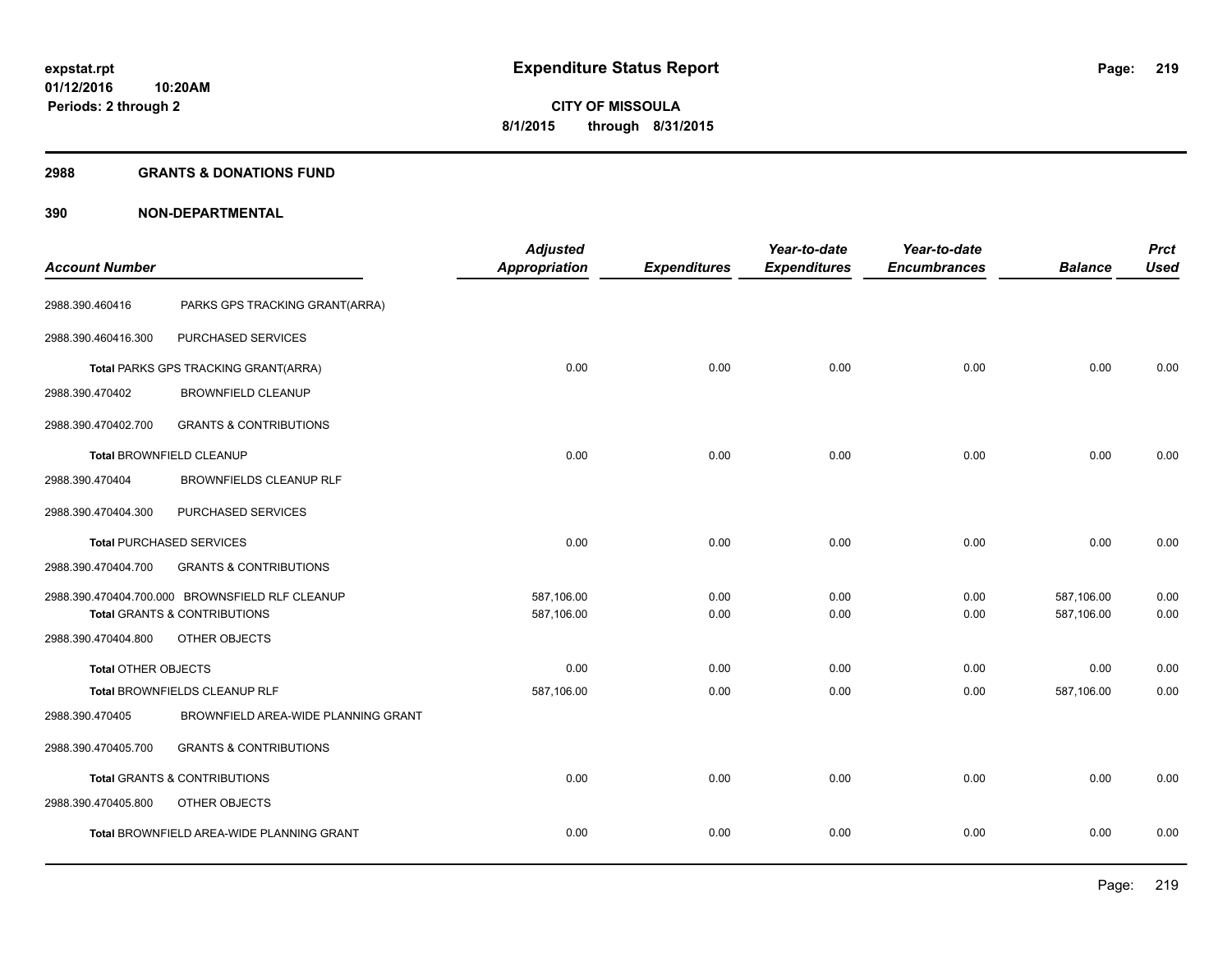### **2988 GRANTS & DONATIONS FUND**

| <b>Account Number</b>          |                                | <b>Adjusted</b><br><b>Appropriation</b> | <b>Expenditures</b> | Year-to-date<br><b>Expenditures</b> | Year-to-date<br><b>Encumbrances</b> | <b>Balance</b> | <b>Prct</b><br><b>Used</b> |
|--------------------------------|--------------------------------|-----------------------------------------|---------------------|-------------------------------------|-------------------------------------|----------------|----------------------------|
| 2988.390.480002                | DEPT OF AG INTERN              |                                         |                     |                                     |                                     |                |                            |
| 2988.390.480002.100            | PERSONAL SERVICES              |                                         |                     |                                     |                                     |                |                            |
| <b>Total DEPT OF AG INTERN</b> |                                | 0.00                                    | 0.00                | 0.00                                | 0.00                                | 0.00           | 0.00                       |
| 2988.390.510110                | <b>MERCHANT SERVICES</b>       |                                         |                     |                                     |                                     |                |                            |
| 2988.390.510110.500            | <b>FIXED CHARGES</b>           |                                         |                     |                                     |                                     |                |                            |
|                                | <b>Total MERCHANT SERVICES</b> | 0.00                                    | 0.00                | 0.00                                | 0.00                                | 0.00           | 0.00                       |
| <b>Total NON-DEPARTMENTAL</b>  |                                | 2,088,939.00                            | 37,155.29           | 58,438.49                           | 0.00                                | 2,030,500.51   | 2.80                       |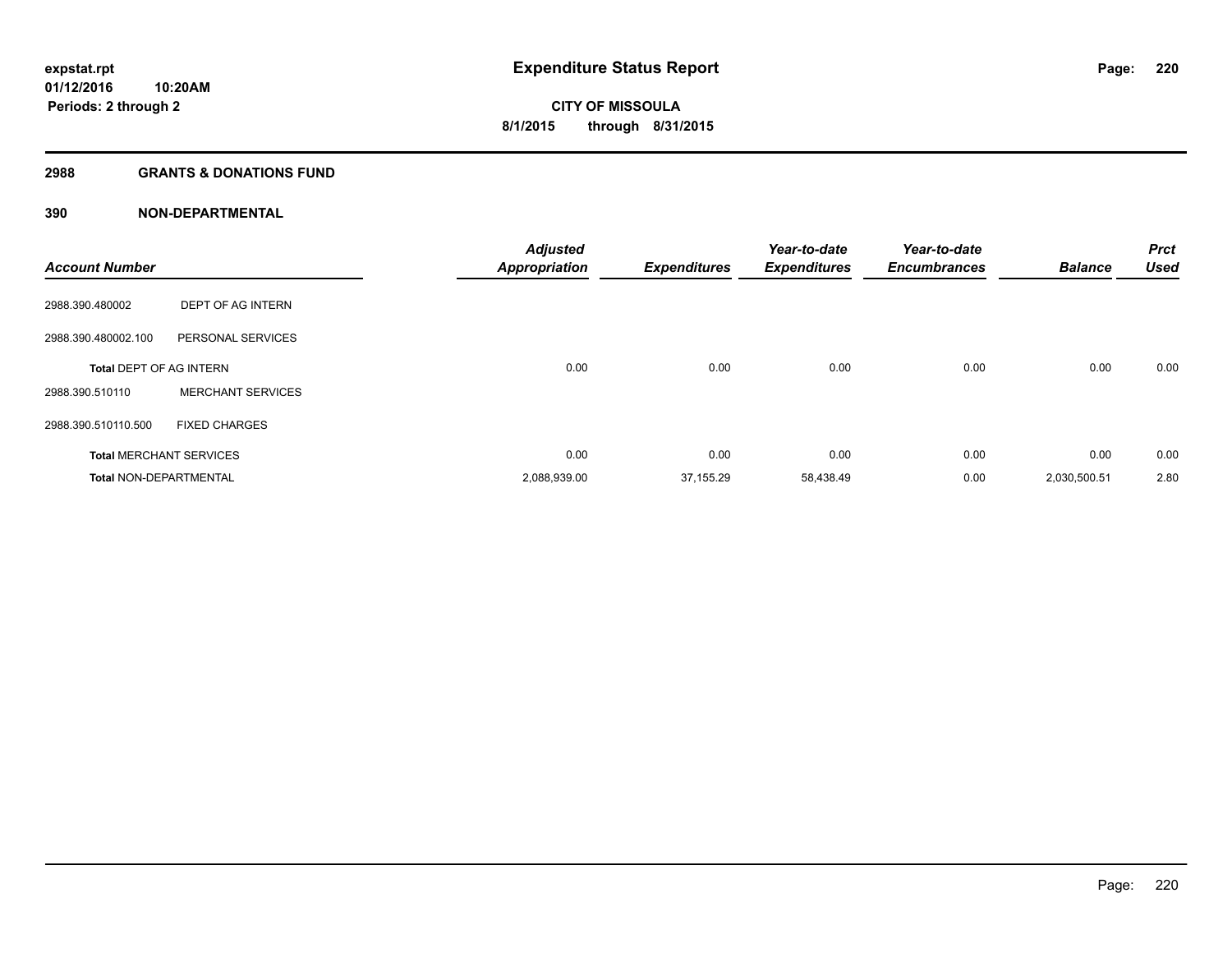#### **2988 GRANTS & DONATIONS FUND**

### **400 ENTITLEMENT GRANTS**

| <b>Account Number</b>      |                                                    | <b>Adjusted</b><br><b>Appropriation</b> | <b>Expenditures</b> | Year-to-date<br><b>Expenditures</b> | Year-to-date<br><b>Encumbrances</b> | <b>Balance</b> | <b>Prct</b><br><b>Used</b> |
|----------------------------|----------------------------------------------------|-----------------------------------------|---------------------|-------------------------------------|-------------------------------------|----------------|----------------------------|
| 2988.400.470320            | <b>GOOMZEE INC BSTF GRANT</b>                      |                                         |                     |                                     |                                     |                |                            |
| 2988.400.470320.700        | <b>GRANTS &amp; CONTRIBUTIONS</b>                  |                                         |                     |                                     |                                     |                |                            |
|                            | Total GOOMZEE INC BSTF GRANT                       | 0.00                                    | 0.00                | 0.00                                | 0.00                                | 0.00           | 0.00                       |
| 2988.400.470321            | ADVANCED TECHNOLOGY GROUP/ BSTF GRANT              |                                         |                     |                                     |                                     |                |                            |
| 2988.400.470321.700        | <b>GRANTS &amp; CONTRIBUTIONS</b>                  |                                         |                     |                                     |                                     |                |                            |
|                            | <b>Total ADVANCED TECHNOLOGY GROUP/ BSTF GRANT</b> | 0.00                                    | 0.00                | 0.00                                | 0.00                                | 0.00           | 0.00                       |
| 2988.400.470322            | <b>RIVERTOP RENEWABLES/BSTFG</b>                   |                                         |                     |                                     |                                     |                |                            |
| 2988.400.470322.700        | <b>GRANTS &amp; CONTRIBUTIONS</b>                  |                                         |                     |                                     |                                     |                |                            |
|                            | Total RIVERTOP RENEWABLES/BSTFG                    | 0.00                                    | 0.00                | 0.00                                | 0.00                                | 0.00           | 0.00                       |
| 2988.400.470323            | <b>TERRA ECHOS/BSTFG</b>                           |                                         |                     |                                     |                                     |                |                            |
| 2988.400.470323.700        | <b>GRANTS &amp; CONTRIBUTIONS</b>                  |                                         |                     |                                     |                                     |                |                            |
|                            | <b>Total TERRA ECHOS/BSTFG</b>                     | 0.00                                    | 0.00                | 0.00                                | 0.00                                | 0.00           | 0.00                       |
| 2988.400.510110            | <b>MERCHANT SERVICES</b>                           |                                         |                     |                                     |                                     |                |                            |
| 2988.400.510110.500        | <b>FIXED CHARGES</b>                               |                                         |                     |                                     |                                     |                |                            |
| <b>Total FIXED CHARGES</b> |                                                    | 0.00                                    | 0.00                | 0.00                                | 0.00                                | 0.00           | 0.00                       |
|                            | <b>Total ENTITLEMENT GRANTS</b>                    | 0.00                                    | 0.00                | 0.00                                | 0.00                                | 0.00           | 0.00                       |
|                            | Total GRANTS & DONATIONS FUND                      | 2,088,939.00                            | 40,220.40           | 64,750.50                           | 0.00                                | 2,024,188.50   | 3.10                       |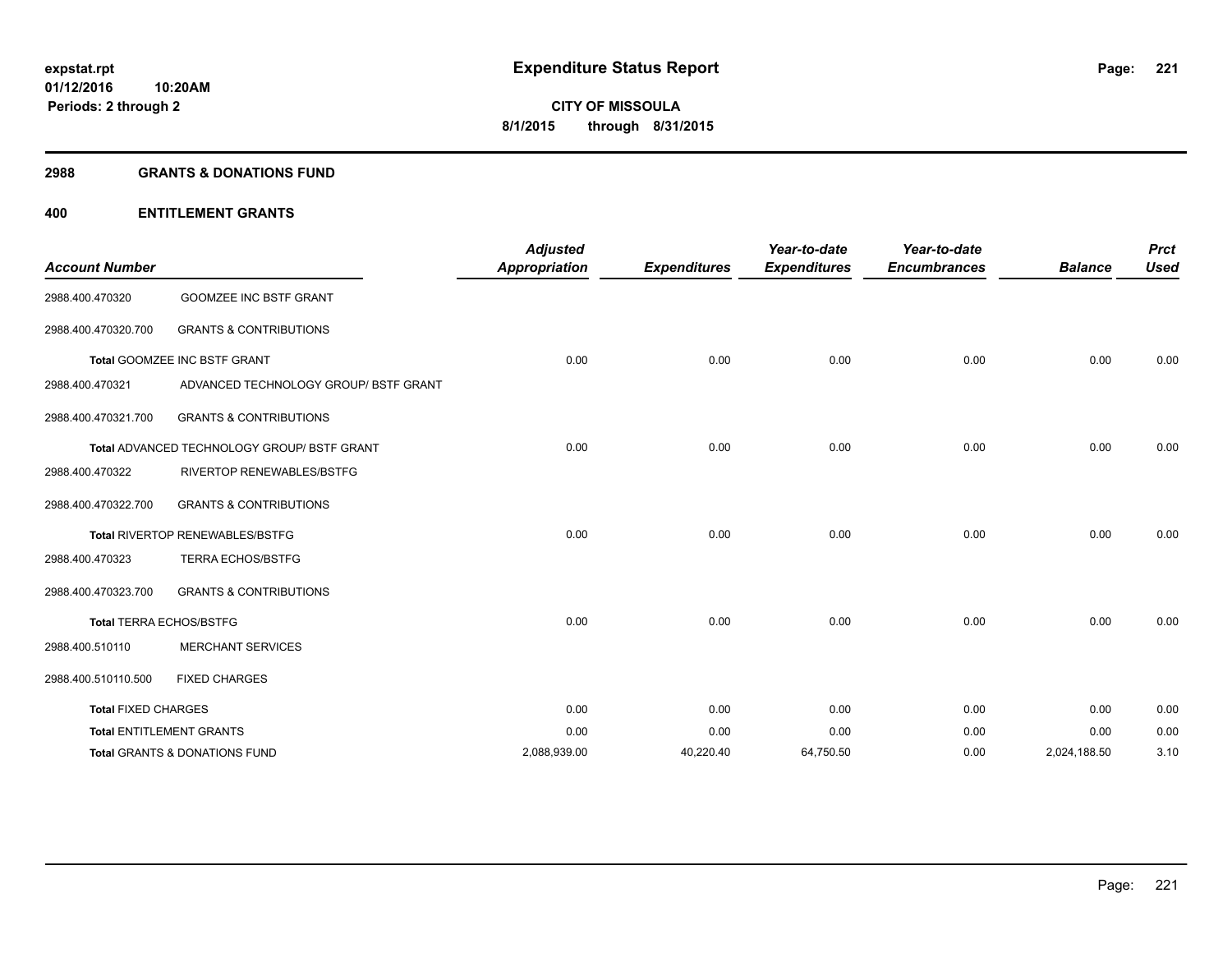#### **3000 SID REVOLVING FUND**

| <b>Account Number</b>           |                                                  | <b>Adjusted</b><br><b>Appropriation</b> | <b>Expenditures</b> | Year-to-date<br><b>Expenditures</b> | Year-to-date<br><b>Encumbrances</b> | <b>Balance</b> | <b>Prct</b><br><b>Used</b> |
|---------------------------------|--------------------------------------------------|-----------------------------------------|---------------------|-------------------------------------|-------------------------------------|----------------|----------------------------|
| 3000.390.510110                 | <b>MERCHANT SERVICES</b>                         |                                         |                     |                                     |                                     |                |                            |
| 3000.390.510110.500             | <b>FIXED CHARGES</b>                             |                                         |                     |                                     |                                     |                |                            |
| <b>Total MERCHANT SERVICES</b>  |                                                  | 0.00                                    | 0.00                | 0.00                                | 0.00                                | 0.00           | 0.00                       |
| 3000.390.521000                 | INTERFUND OPERATING TRANSFERS                    |                                         |                     |                                     |                                     |                |                            |
| 3000.390.521000.800             | OTHER OBJECTS                                    |                                         |                     |                                     |                                     |                |                            |
|                                 | 3000.390.521000.820.000 TRANSFERS TO OTHER FUNDS | 100,000.00                              | 0.00                | 0.00                                | 0.00                                | 100,000.00     | 0.00                       |
|                                 | <b>Total INTERFUND OPERATING TRANSFERS</b>       | 100,000.00                              | 0.00                | 0.00                                | 0.00                                | 100,000.00     | 0.00                       |
| <b>Total SID REVOLVING FUND</b> |                                                  | 100,000.00                              | 0.00                | 0.00                                | 0.00                                | 100.000.00     | 0.00                       |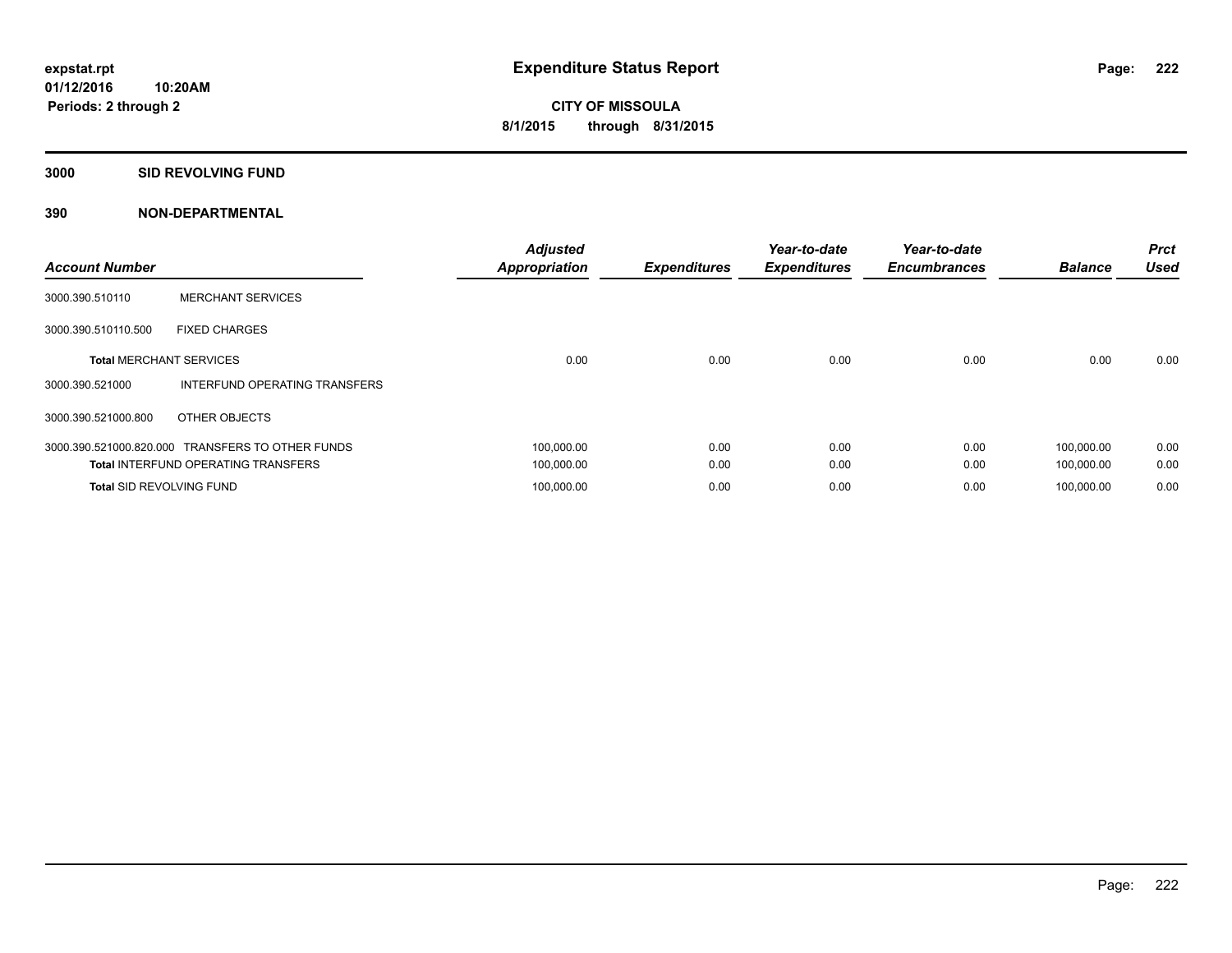**3005 SID REBATES**

| <b>Account Number</b>    |                          | <b>Adjusted</b><br>Appropriation | Expenditures | Year-to-date<br><b>Expenditures</b> | Year-to-date<br><b>Encumbrances</b> | <b>Balance</b> | <b>Prct</b><br>Used |
|--------------------------|--------------------------|----------------------------------|--------------|-------------------------------------|-------------------------------------|----------------|---------------------|
| 3005.390.510110          | <b>MERCHANT SERVICES</b> |                                  |              |                                     |                                     |                |                     |
| 3005.390.510110.500      | <b>FIXED CHARGES</b>     |                                  |              |                                     |                                     |                |                     |
| <b>Total SID REBATES</b> |                          | 0.00                             | 0.00         | 0.00                                | 0.00                                | 0.00           | 0.00                |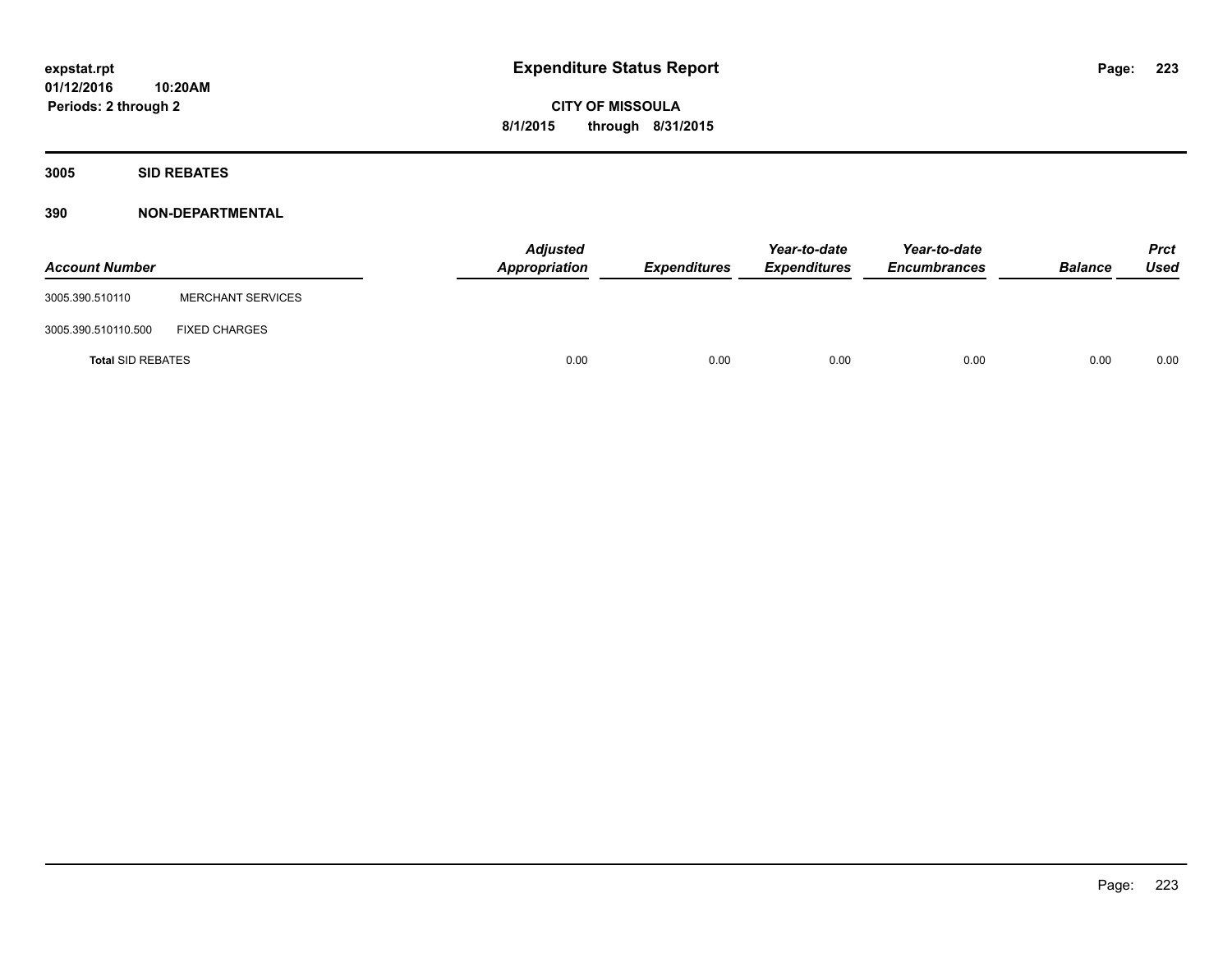**224**

**01/12/2016 10:20AM Periods: 2 through 2**

## **CITY OF MISSOULA 8/1/2015 through 8/31/2015**

### **3065 1998 PUBLIC SAFETY G O BONDS FUND**

**000 \*\*\* Title Not Found \*\*\***

| <b>Account Number</b>         |                         | <b>Adjusted</b><br>Appropriation | <b>Expenditures</b> | Year-to-date<br><b>Expenditures</b> | Year-to-date<br><b>Encumbrances</b> | <b>Balance</b> | <b>Prct</b><br><b>Used</b> |
|-------------------------------|-------------------------|----------------------------------|---------------------|-------------------------------------|-------------------------------------|----------------|----------------------------|
| 3065.000.520100               | *** Title Not Found *** |                                  |                     |                                     |                                     |                |                            |
| 3065.000.520100.800           | OTHER OBJECTS           |                                  |                     |                                     |                                     |                |                            |
| Total *** Title Not Found *** |                         | 0.00                             | 0.00                | 0.00                                | 0.00                                | 0.00           | 0.00                       |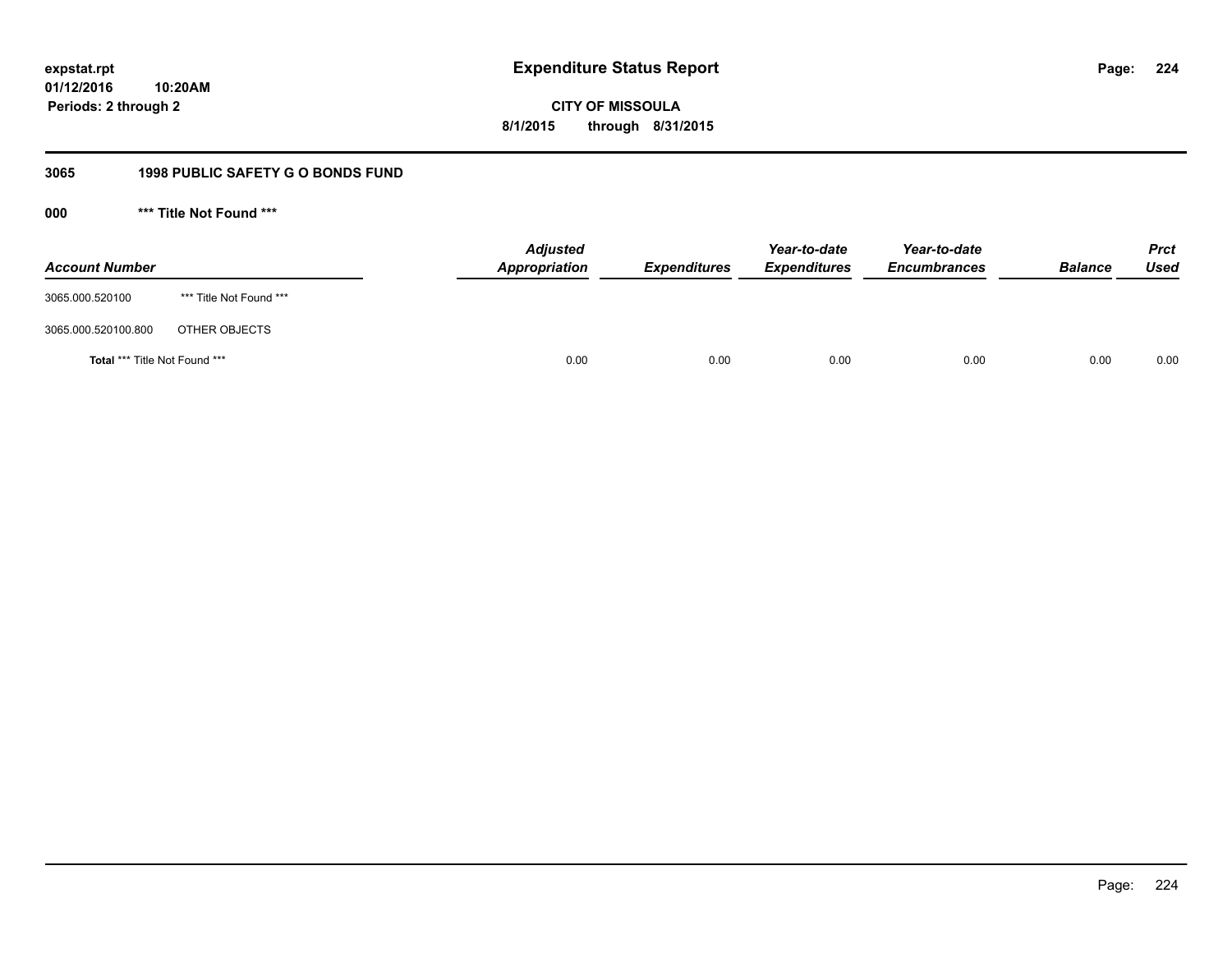**225**

**01/12/2016 10:20AM Periods: 2 through 2**

**CITY OF MISSOULA 8/1/2015 through 8/31/2015**

### **3065 1998 PUBLIC SAFETY G O BONDS FUND**

| <b>Account Number</b>          |                                         | <b>Adjusted</b><br>Appropriation | <b>Expenditures</b> | Year-to-date<br><b>Expenditures</b> | Year-to-date<br><b>Encumbrances</b> | <b>Balance</b> | <b>Prct</b><br>Used |
|--------------------------------|-----------------------------------------|----------------------------------|---------------------|-------------------------------------|-------------------------------------|----------------|---------------------|
| 3065.390.510110                | <b>MERCHANT SERVICES</b>                |                                  |                     |                                     |                                     |                |                     |
| 3065.390.510110.500            | <b>FIXED CHARGES</b>                    |                                  |                     |                                     |                                     |                |                     |
| <b>Total MERCHANT SERVICES</b> |                                         | 0.00                             | 0.00                | 0.00                                | 0.00                                | 0.00           | 0.00                |
|                                | Total 1998 PUBLIC SAFETY G O BONDS FUND | 0.00                             | 0.00                | 0.00                                | 0.00                                | 0.00           | 0.00                |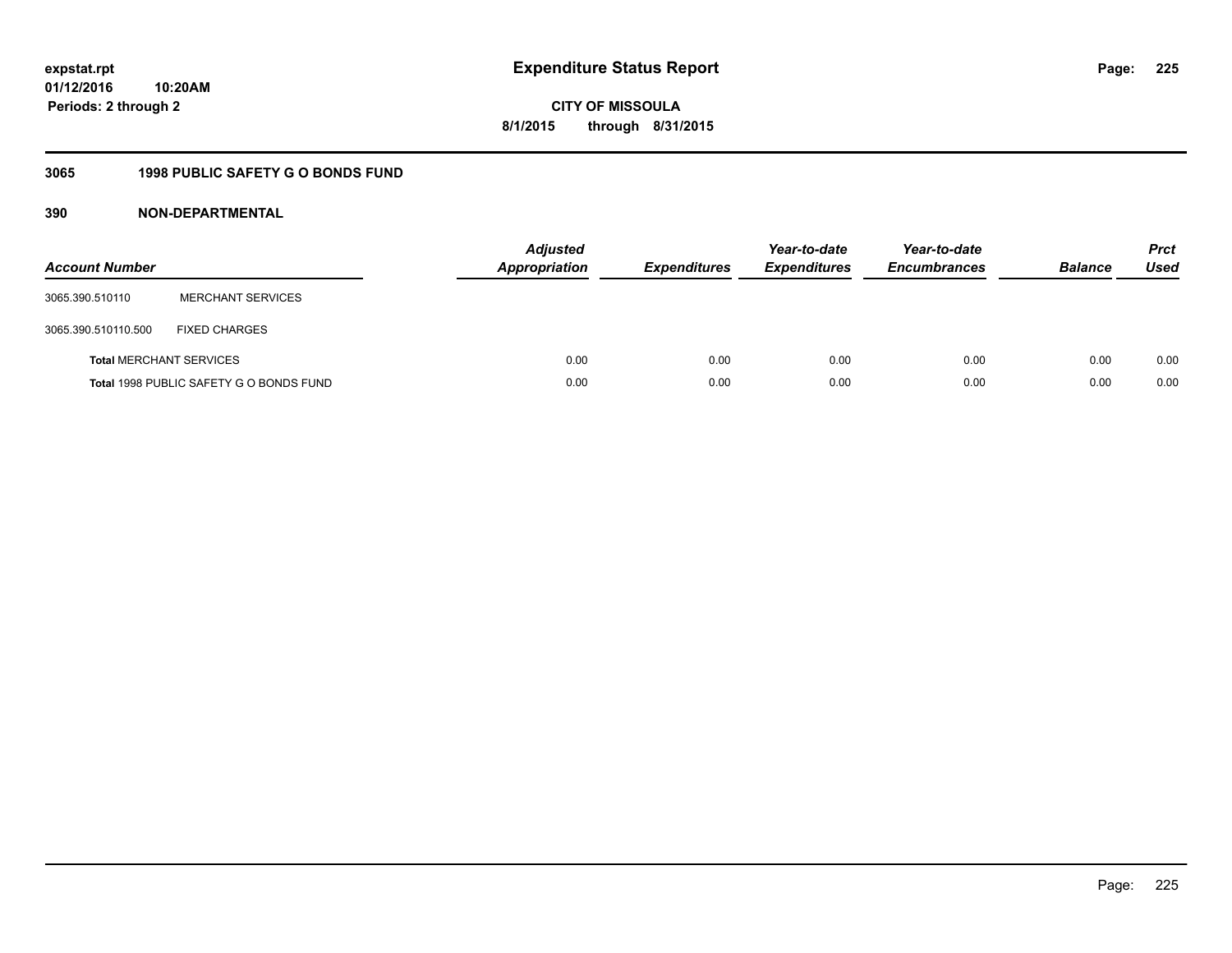### **3070 1996 OPEN SPACE GO BONDS**

| <b>Account Number</b> |                                       | <b>Adjusted</b><br><b>Appropriation</b> | <b>Expenditures</b> | Year-to-date<br><b>Expenditures</b> | Year-to-date<br><b>Encumbrances</b> | <b>Balance</b> | <b>Prct</b><br><b>Used</b> |
|-----------------------|---------------------------------------|-----------------------------------------|---------------------|-------------------------------------|-------------------------------------|----------------|----------------------------|
| 3070.390.490100       | <b>GO BONDS</b>                       |                                         |                     |                                     |                                     |                |                            |
| 3070.390.490100.800   | OTHER OBJECTS                         |                                         |                     |                                     |                                     |                |                            |
| <b>Total GO BONDS</b> |                                       | 0.00                                    | 0.00                | 0.00                                | 0.00                                | 0.00           | 0.00                       |
| 3070.390.510110       | <b>MERCHANT SERVICES</b>              |                                         |                     |                                     |                                     |                |                            |
| 3070.390.510110.500   | <b>FIXED CHARGES</b>                  |                                         |                     |                                     |                                     |                |                            |
|                       | <b>Total MERCHANT SERVICES</b>        | 0.00                                    | 0.00                | 0.00                                | 0.00                                | 0.00           | 0.00                       |
|                       | <b>Total 1996 OPEN SPACE GO BONDS</b> | 0.00                                    | 0.00                | 0.00                                | 0.00                                | 0.00           | 0.00                       |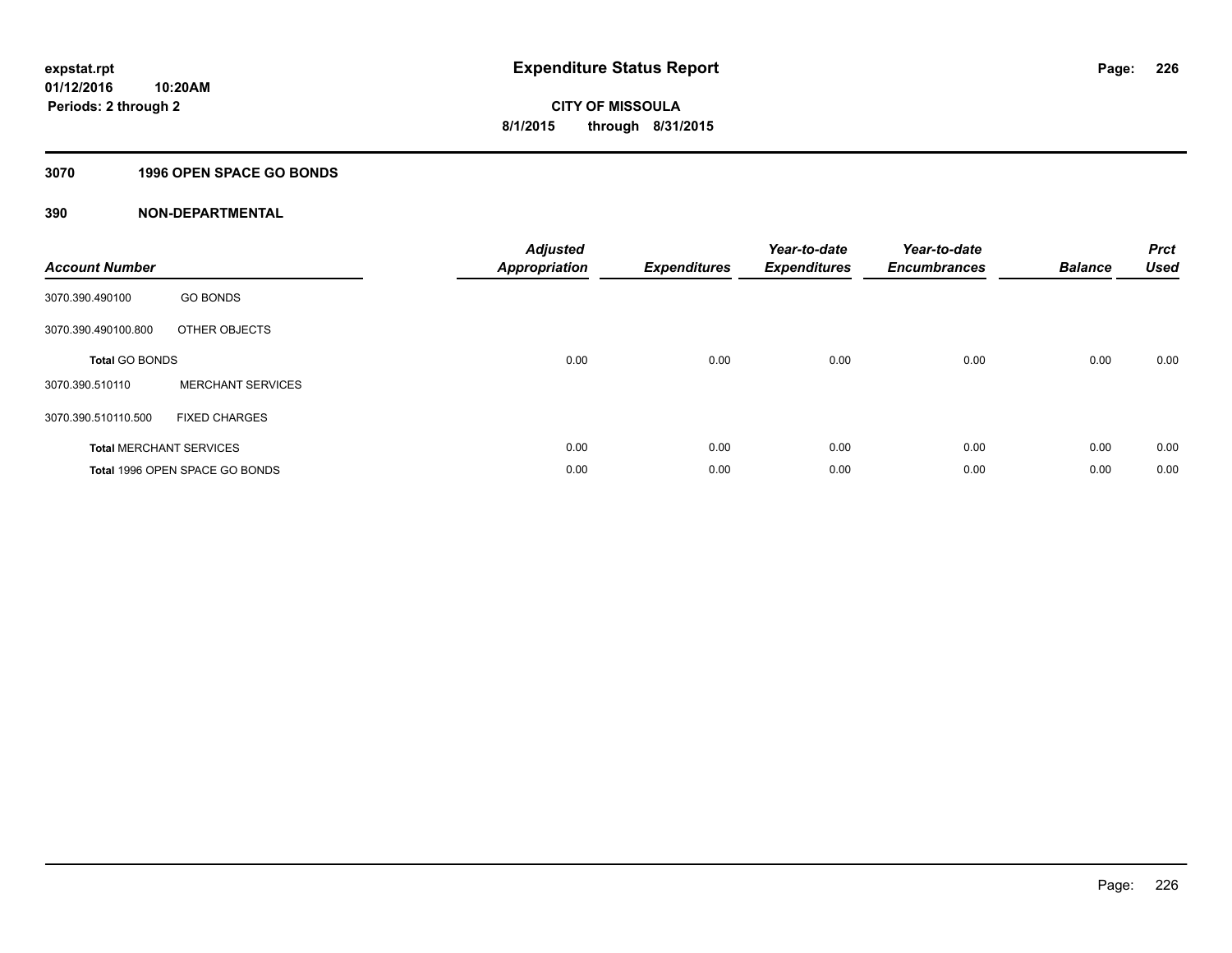### **3075 1997 OPEN SPACE G O BOND FUND**

| <b>Account Number</b> |                                     | <b>Adjusted</b><br><b>Appropriation</b> | <b>Expenditures</b> | Year-to-date<br><b>Expenditures</b> | Year-to-date<br><b>Encumbrances</b> | <b>Balance</b> | <b>Prct</b><br><b>Used</b> |
|-----------------------|-------------------------------------|-----------------------------------------|---------------------|-------------------------------------|-------------------------------------|----------------|----------------------------|
| 3075.390.490100       | <b>GO BONDS</b>                     |                                         |                     |                                     |                                     |                |                            |
| 3075.390.490100.800   | OTHER OBJECTS                       |                                         |                     |                                     |                                     |                |                            |
| <b>Total GO BONDS</b> |                                     | 0.00                                    | 0.00                | 0.00                                | 0.00                                | 0.00           | 0.00                       |
| 3075.390.510110       | <b>MERCHANT SERVICES</b>            |                                         |                     |                                     |                                     |                |                            |
| 3075.390.510110.500   | <b>FIXED CHARGES</b>                |                                         |                     |                                     |                                     |                |                            |
|                       | <b>Total MERCHANT SERVICES</b>      | 0.00                                    | 0.00                | 0.00                                | 0.00                                | 0.00           | 0.00                       |
|                       | Total 1997 OPEN SPACE G O BOND FUND | 0.00                                    | 0.00                | 0.00                                | 0.00                                | 0.00           | 0.00                       |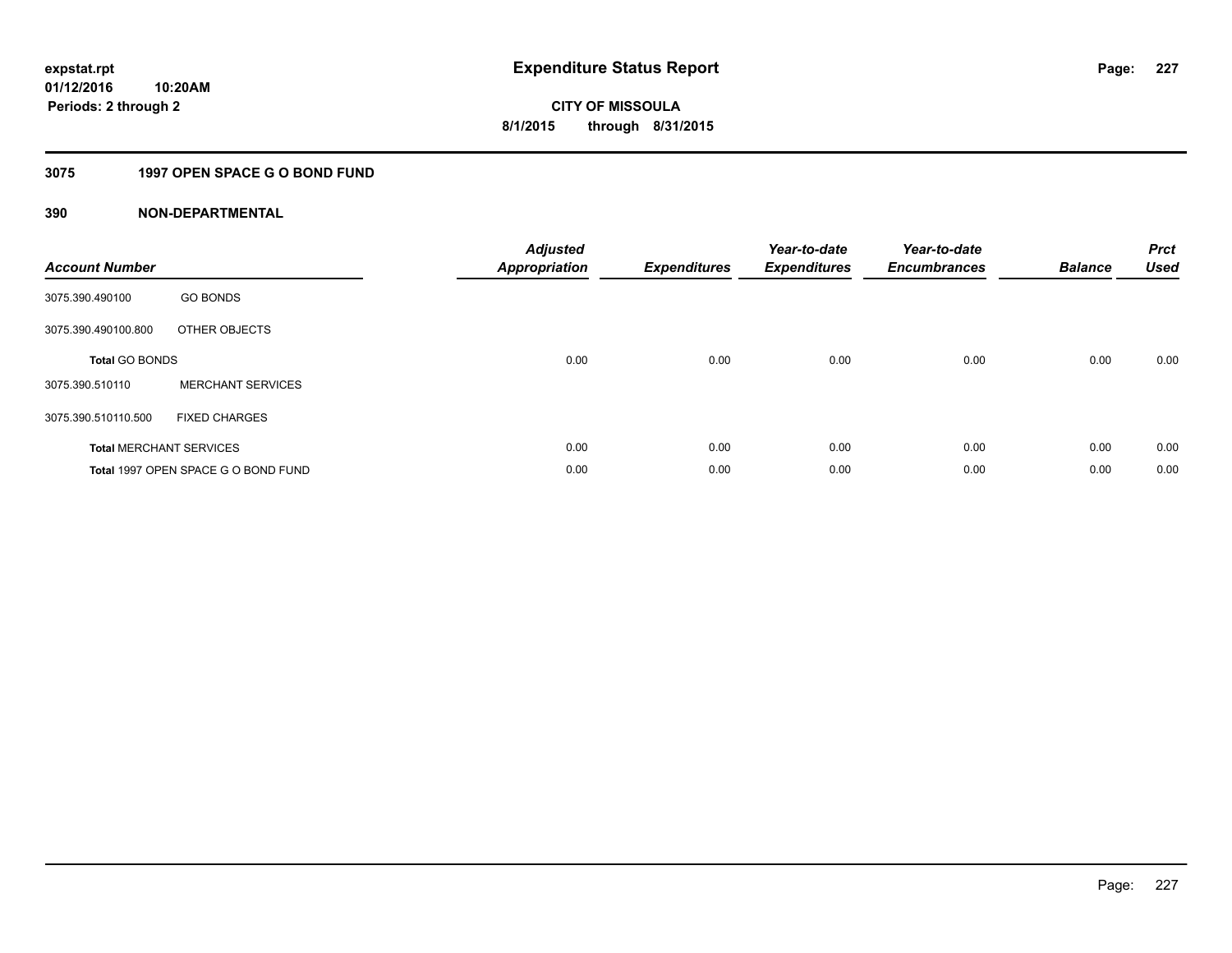# **01/12/2016**

**228**

**10:20AM Periods: 2 through 2**

# **CITY OF MISSOULA 8/1/2015 through 8/31/2015**

### **3080 1994 FIRE EQUIP/CITY HALLS REFUND BOND F**

| <b>Account Number</b>     |                                                | <b>Adjusted</b><br><b>Appropriation</b> | <b>Expenditures</b> | Year-to-date<br><b>Expenditures</b> | Year-to-date<br><b>Encumbrances</b> | <b>Balance</b> | <b>Prct</b><br><b>Used</b> |
|---------------------------|------------------------------------------------|-----------------------------------------|---------------------|-------------------------------------|-------------------------------------|----------------|----------------------------|
| 3080.390.490100           | <b>GO BONDS</b>                                |                                         |                     |                                     |                                     |                |                            |
| 3080.390.490100.600       | <b>DEBT SERVICE</b>                            |                                         |                     |                                     |                                     |                |                            |
| <b>Total DEBT SERVICE</b> |                                                | 0.00                                    | 0.00                | 0.00                                | 0.00                                | 0.00           | 0.00                       |
| 3080.390.490100.800       | OTHER OBJECTS                                  |                                         |                     |                                     |                                     |                |                            |
| <b>Total GO BONDS</b>     |                                                | 0.00                                    | 0.00                | 0.00                                | 0.00                                | 0.00           | 0.00                       |
| 3080.390.510110           | <b>MERCHANT SERVICES</b>                       |                                         |                     |                                     |                                     |                |                            |
| 3080.390.510110.500       | <b>FIXED CHARGES</b>                           |                                         |                     |                                     |                                     |                |                            |
|                           | <b>Total MERCHANT SERVICES</b>                 | 0.00                                    | 0.00                | 0.00                                | 0.00                                | 0.00           | 0.00                       |
|                           | Total 1994 FIRE EQUIP/CITY HALLS REFUND BOND F | 0.00                                    | 0.00                | 0.00                                | 0.00                                | 0.00           | 0.00                       |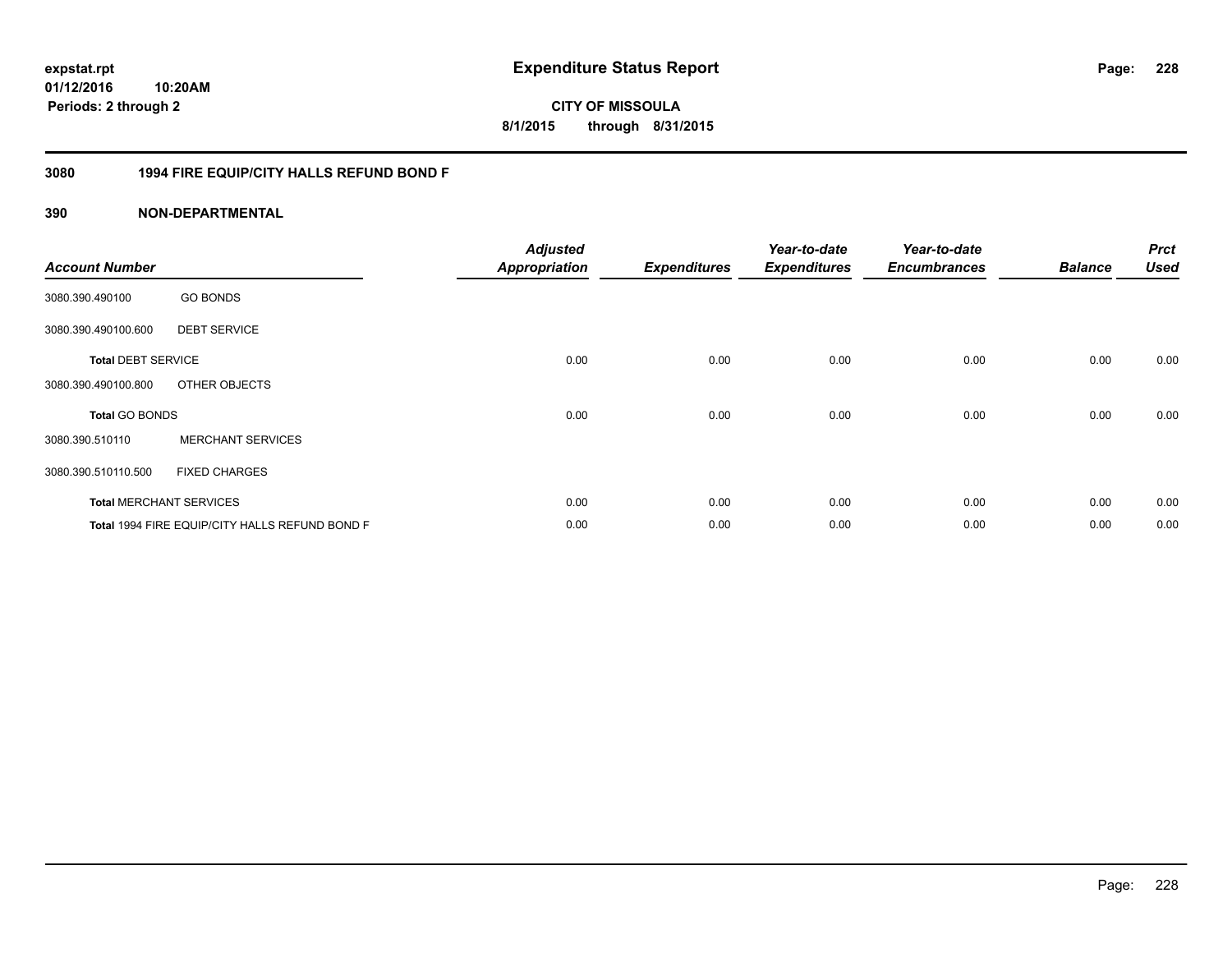### **3085 1993 FIRE STATION G O BOND FUND**

| <b>Account Number</b> |                                       | <b>Adjusted</b><br><b>Appropriation</b> | <b>Expenditures</b> | Year-to-date<br><b>Expenditures</b> | Year-to-date<br><b>Encumbrances</b> | <b>Balance</b> | <b>Prct</b><br><b>Used</b> |
|-----------------------|---------------------------------------|-----------------------------------------|---------------------|-------------------------------------|-------------------------------------|----------------|----------------------------|
| 3085.390.490100       | <b>GO BONDS</b>                       |                                         |                     |                                     |                                     |                |                            |
| 3085.390.490100.800   | OTHER OBJECTS                         |                                         |                     |                                     |                                     |                |                            |
| <b>Total GO BONDS</b> |                                       | 0.00                                    | 0.00                | 0.00                                | 0.00                                | 0.00           | 0.00                       |
| 3085.390.510110       | <b>MERCHANT SERVICES</b>              |                                         |                     |                                     |                                     |                |                            |
| 3085.390.510110.500   | <b>FIXED CHARGES</b>                  |                                         |                     |                                     |                                     |                |                            |
|                       | <b>Total MERCHANT SERVICES</b>        | 0.00                                    | 0.00                | 0.00                                | 0.00                                | 0.00           | 0.00                       |
|                       | Total 1993 FIRE STATION G O BOND FUND | 0.00                                    | 0.00                | 0.00                                | 0.00                                | 0.00           | 0.00                       |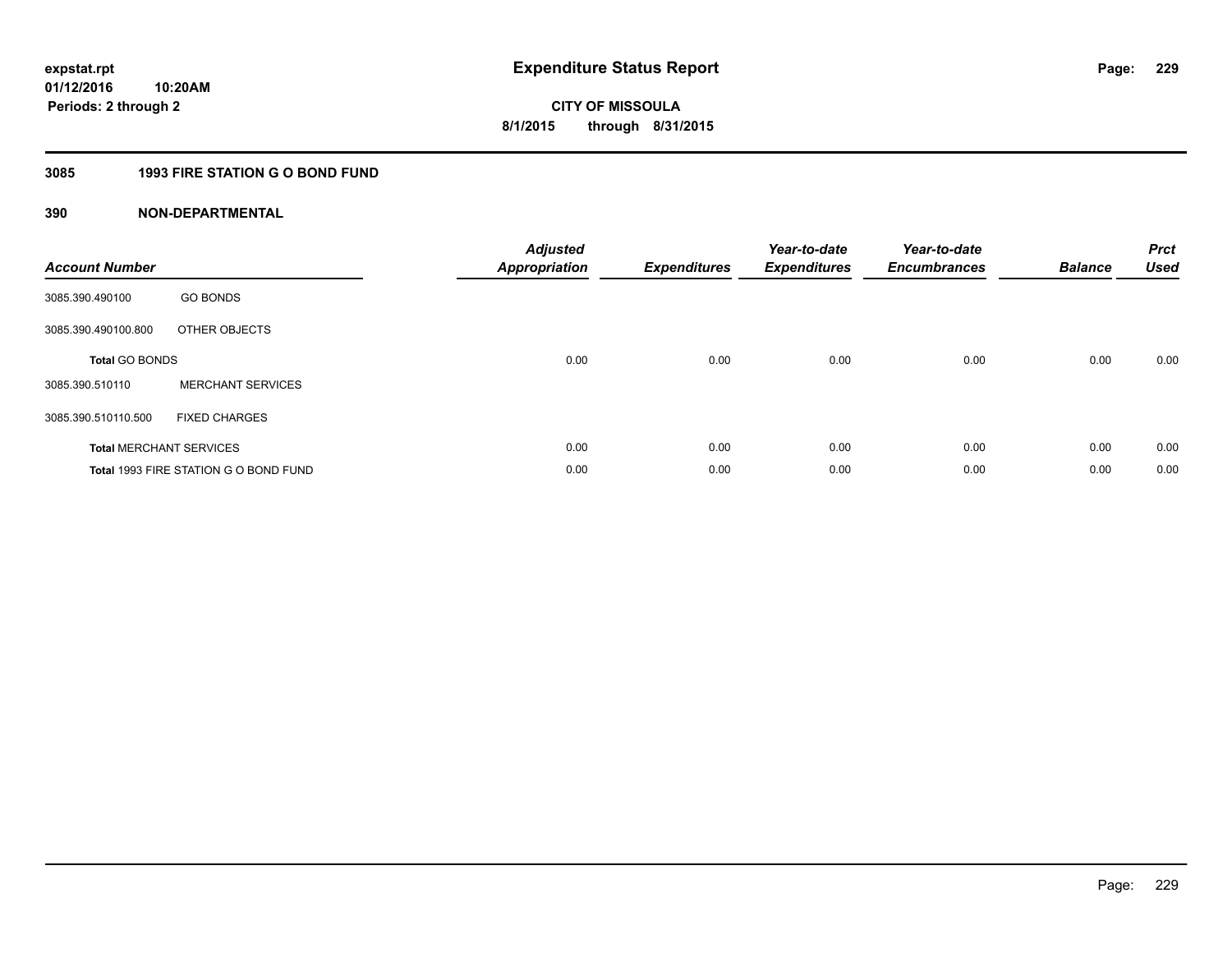### **3090 2004 AQUATICS BOND**

|                           |                                | <b>Adjusted</b>      |                     | Year-to-date        | Year-to-date        |                | <b>Prct</b> |
|---------------------------|--------------------------------|----------------------|---------------------|---------------------|---------------------|----------------|-------------|
| <b>Account Number</b>     |                                | <b>Appropriation</b> | <b>Expenditures</b> | <b>Expenditures</b> | <b>Encumbrances</b> | <b>Balance</b> | <b>Used</b> |
| 3090.390.490100           | <b>GO BONDS</b>                |                      |                     |                     |                     |                |             |
| 3090.390.490100.600       | <b>DEBT SERVICE</b>            |                      |                     |                     |                     |                |             |
| <b>Total DEBT SERVICE</b> |                                | 0.00                 | 0.00                | 0.00                | 0.00                | 0.00           | 0.00        |
| 3090.390.490100.800       | OTHER OBJECTS                  |                      |                     |                     |                     |                |             |
| Total GO BONDS            |                                | 0.00                 | 0.00                | 0.00                | 0.00                | 0.00           | 0.00        |
| 3090.390.510110           | <b>MERCHANT SERVICES</b>       |                      |                     |                     |                     |                |             |
| 3090.390.510110.500       | <b>FIXED CHARGES</b>           |                      |                     |                     |                     |                |             |
|                           | <b>Total MERCHANT SERVICES</b> | 0.00                 | 0.00                | 0.00                | 0.00                | 0.00           | 0.00        |
| Total 2004 AQUATICS BOND  |                                | 0.00                 | 0.00                | 0.00                | 0.00                | 0.00           | 0.00        |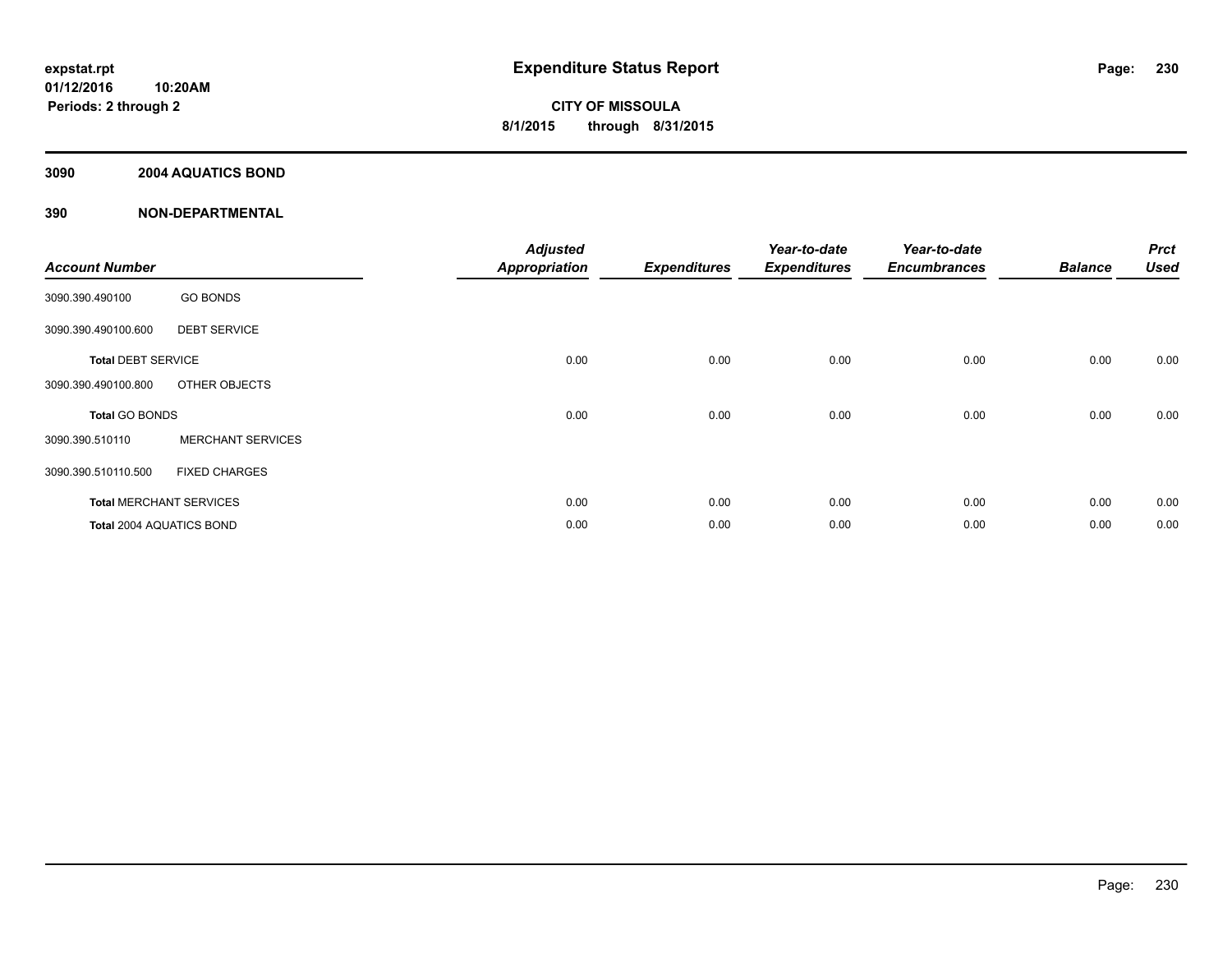**231**

**01/12/2016 10:20AM Periods: 2 through 2**

**CITY OF MISSOULA 8/1/2015 through 8/31/2015**

### **3091 SERIES 2012A AQUATICS REFUNDING BOND**

|                                   |                                                 | <b>Adjusted</b>      |                     | Year-to-date        | Year-to-date        |                | <b>Prct</b> |
|-----------------------------------|-------------------------------------------------|----------------------|---------------------|---------------------|---------------------|----------------|-------------|
| <b>Account Number</b>             |                                                 | <b>Appropriation</b> | <b>Expenditures</b> | <b>Expenditures</b> | <b>Encumbrances</b> | <b>Balance</b> | <b>Used</b> |
| 3091.390.490100                   | <b>GO BONDS</b>                                 |                      |                     |                     |                     |                |             |
| 3091.390.490100.600               | <b>DEBT SERVICE</b>                             |                      |                     |                     |                     |                |             |
| 3091.390.490100.610.000 PRINCIPAL |                                                 | 505,000.00           | 0.00                | 0.00                | 0.00                | 505,000.00     | 0.00        |
|                                   | 3091.390.490100.620.000 INTEREST / SERVICE FEES | 90,148.00            | 0.00                | 0.00                | 0.00                | 90,148.00      | 0.00        |
| <b>Total DEBT SERVICE</b>         |                                                 | 595,148.00           | 0.00                | 0.00                | 0.00                | 595,148.00     | 0.00        |
| 3091.390.490100.800               | OTHER OBJECTS                                   |                      |                     |                     |                     |                |             |
| <b>Total OTHER OBJECTS</b>        |                                                 | 0.00                 | 0.00                | 0.00                | 0.00                | 0.00           | 0.00        |
| <b>Total GO BONDS</b>             |                                                 | 595,148.00           | 0.00                | 0.00                | 0.00                | 595,148.00     | 0.00        |
| 3091.390.510110                   | <b>MERCHANT SERVICES</b>                        |                      |                     |                     |                     |                |             |
| 3091.390.510110.500               | <b>FIXED CHARGES</b>                            |                      |                     |                     |                     |                |             |
|                                   | <b>Total MERCHANT SERVICES</b>                  | 0.00                 | 0.00                | 0.00                | 0.00                | 0.00           | 0.00        |
|                                   | Total SERIES 2012A AQUATICS REFUNDING BOND      | 595,148.00           | 0.00                | 0.00                | 0.00                | 595,148.00     | 0.00        |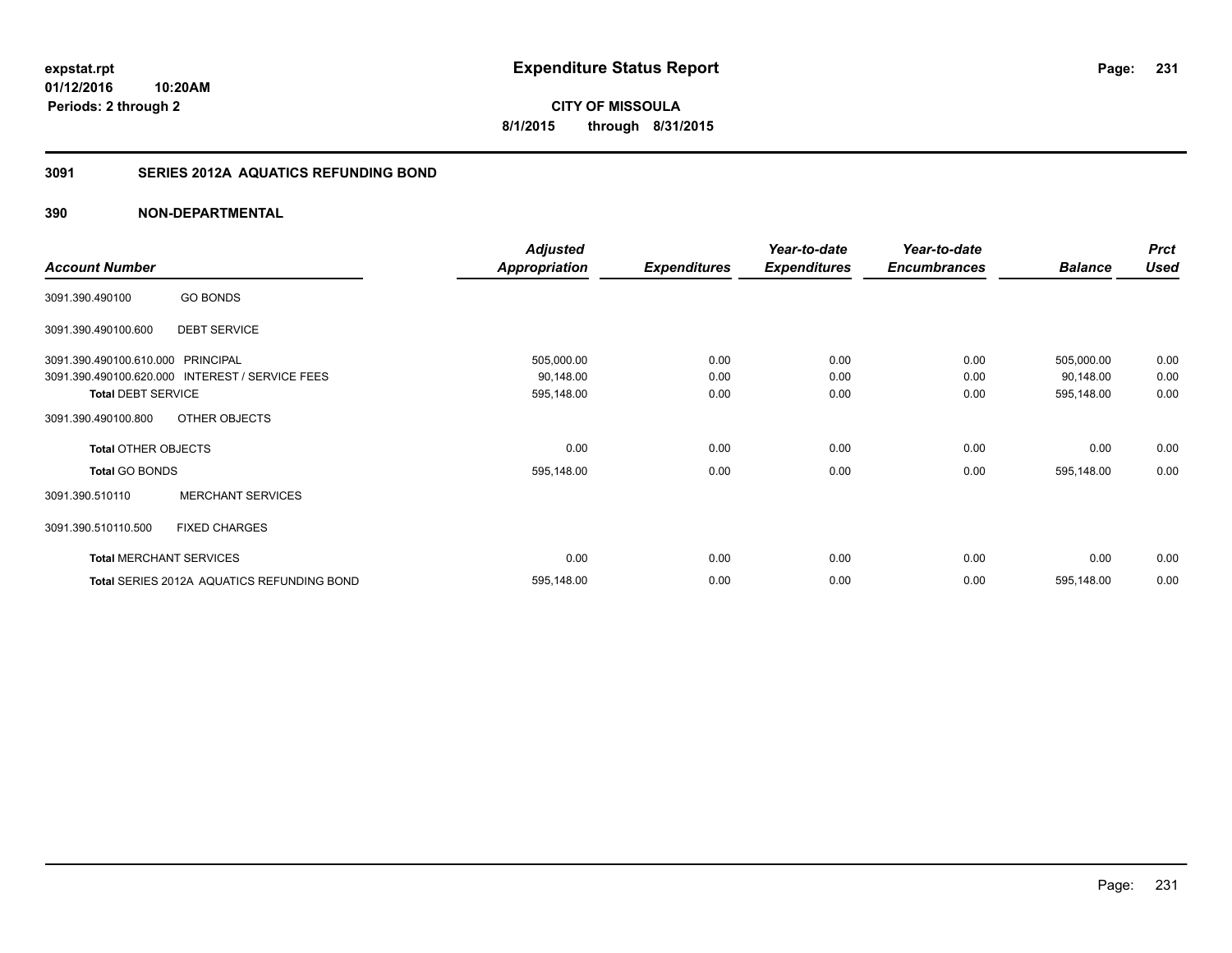**Periods: 2 through 2**

**CITY OF MISSOULA 8/1/2015 through 8/31/2015**

### **3092 Series 2013A GO REFUNDING BONDS**

### **390 NON-DEPARTMENTAL**

**10:20AM**

|                                |                                            | <b>Adjusted</b>      |                     | Year-to-date        | Year-to-date        |                | <b>Prct</b> |
|--------------------------------|--------------------------------------------|----------------------|---------------------|---------------------|---------------------|----------------|-------------|
| <b>Account Number</b>          |                                            | <b>Appropriation</b> | <b>Expenditures</b> | <b>Expenditures</b> | <b>Encumbrances</b> | <b>Balance</b> | <b>Used</b> |
| 3092.390.490100                | <b>GO BONDS</b>                            |                      |                     |                     |                     |                |             |
| 3092.390.490100.600            | <b>DEBT SERVICE</b>                        |                      |                     |                     |                     |                |             |
| 3092.390.490100.610.000        | <b>PRINCIPAL</b>                           | 580,000.00           | 0.00                | 0.00                | 0.00                | 580,000.00     | 0.00        |
| 3092.390.490100.620.000        | <b>INTEREST / SERVICE FEES</b>             | 108,926.00           | 0.00                | 0.00                | 0.00                | 108,926.00     | 0.00        |
| <b>Total GO BONDS</b>          |                                            | 688,926.00           | 0.00                | 0.00                | 0.00                | 688,926.00     | 0.00        |
| 3092.390.510110                | <b>MERCHANT SERVICES</b>                   |                      |                     |                     |                     |                |             |
| 3092.390.510110.500            | <b>FIXED CHARGES</b>                       |                      |                     |                     |                     |                |             |
| <b>Total MERCHANT SERVICES</b> |                                            | 0.00                 | 0.00                | 0.00                | 0.00                | 0.00           | 0.00        |
| 3092.390.521000                | INTERFUND OPERATING TRANSFERS              |                      |                     |                     |                     |                |             |
| 3092.390.521000.800            | OTHER OBJECTS                              |                      |                     |                     |                     |                |             |
|                                | <b>Total INTERFUND OPERATING TRANSFERS</b> | 0.00                 | 0.00                | 0.00                | 0.00                | 0.00           | 0.00        |
|                                | Total Series 2013A GO REFUNDING BONDS      | 688,926.00           | 0.00                | 0.00                | 0.00                | 688,926.00     | 0.00        |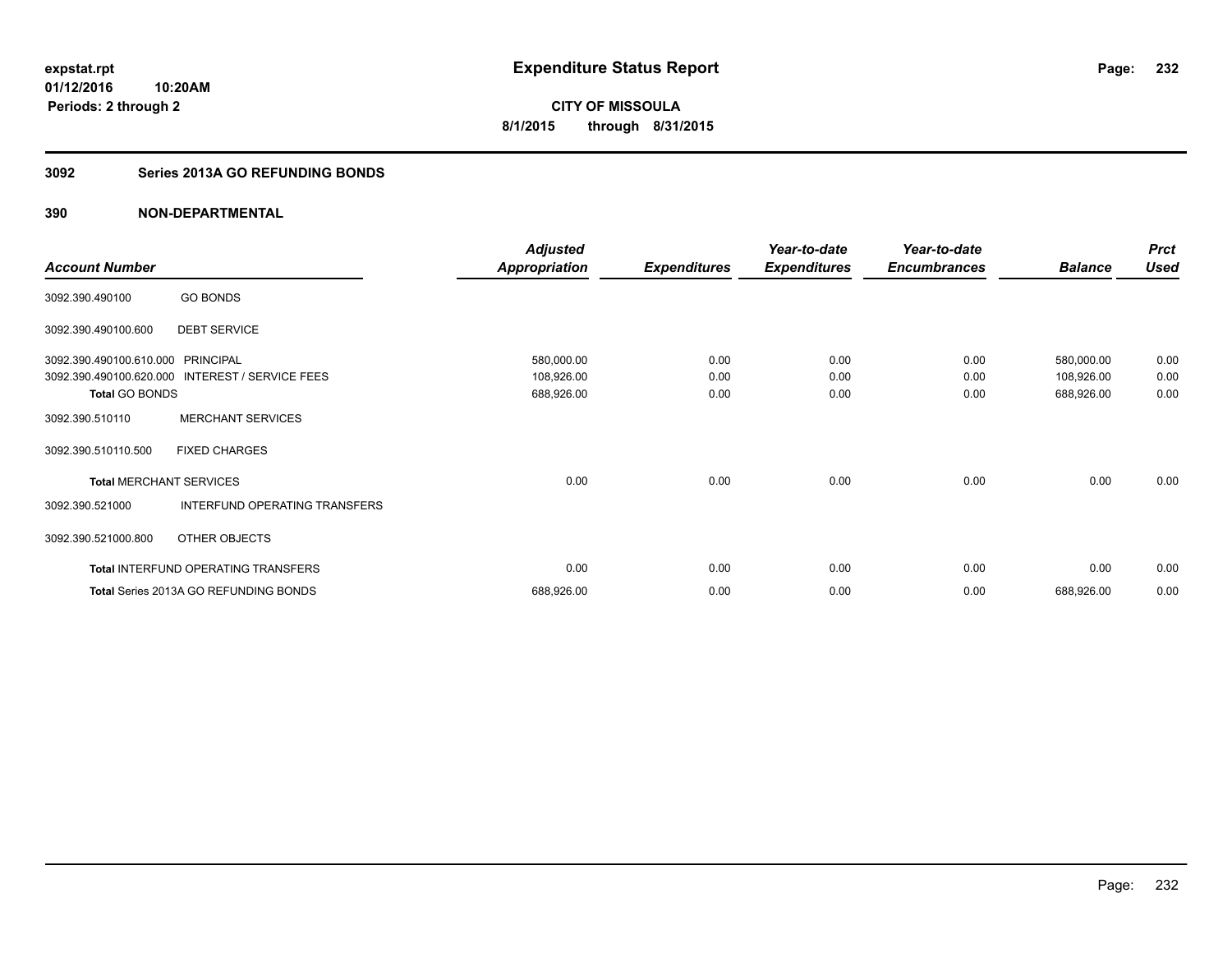**233**

**01/12/2016 10:20AM Periods: 2 through 2**

**CITY OF MISSOULA 8/1/2015 through 8/31/2015**

#### **3095 2004 REFUNDING BONDS DEBT SERVICE**

| <b>Account Number</b> |                                                | <b>Adjusted</b><br><b>Appropriation</b> | <b>Expenditures</b> | Year-to-date<br><b>Expenditures</b> | Year-to-date<br><b>Encumbrances</b> | <b>Balance</b> | <b>Prct</b><br><b>Used</b> |
|-----------------------|------------------------------------------------|-----------------------------------------|---------------------|-------------------------------------|-------------------------------------|----------------|----------------------------|
| 3095.390.490100       | <b>GO BONDS</b>                                |                                         |                     |                                     |                                     |                |                            |
| 3095.390.490100.600   | <b>DEBT SERVICE</b>                            |                                         |                     |                                     |                                     |                |                            |
| <b>Total GO BONDS</b> |                                                | 0.00                                    | 0.00                | 0.00                                | 0.00                                | 0.00           | 0.00                       |
| 3095.390.510110       | <b>MERCHANT SERVICES</b>                       |                                         |                     |                                     |                                     |                |                            |
| 3095.390.510110.500   | <b>FIXED CHARGES</b>                           |                                         |                     |                                     |                                     |                |                            |
|                       | <b>Total MERCHANT SERVICES</b>                 | 0.00                                    | 0.00                | 0.00                                | 0.00                                | 0.00           | 0.00                       |
|                       | <b>Total 2004 REFUNDING BONDS DEBT SERVICE</b> | 0.00                                    | 0.00                | 0.00                                | 0.00                                | 0.00           | 0.00                       |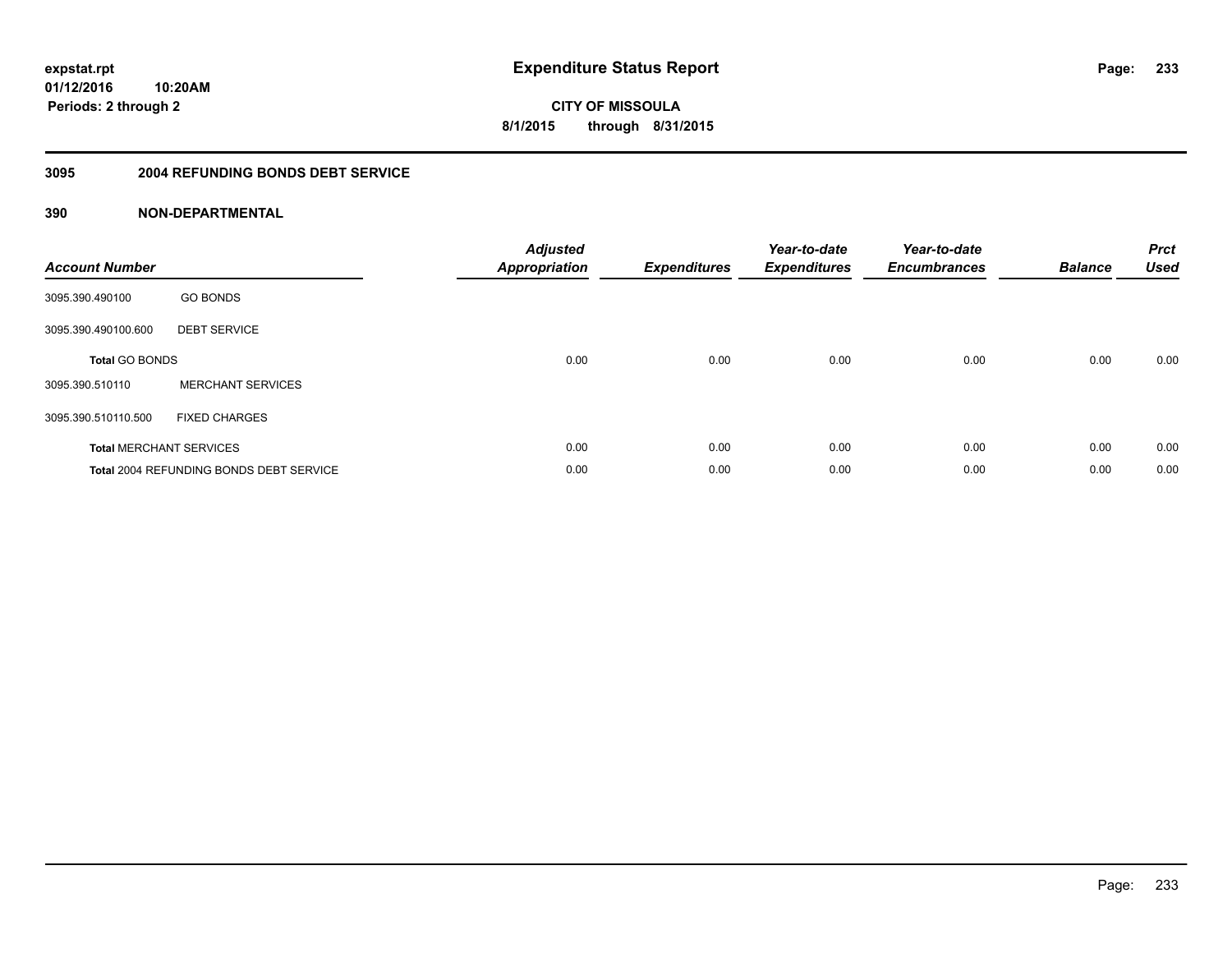#### **3096 NEW FIRE STATION GO BOND**

|                                   |                                                 | <b>Adjusted</b>      |                     | Year-to-date        | Year-to-date        |                | <b>Prct</b> |
|-----------------------------------|-------------------------------------------------|----------------------|---------------------|---------------------|---------------------|----------------|-------------|
| <b>Account Number</b>             |                                                 | <b>Appropriation</b> | <b>Expenditures</b> | <b>Expenditures</b> | <b>Encumbrances</b> | <b>Balance</b> | <b>Used</b> |
| 3096.390.490100                   | <b>GO BONDS</b>                                 |                      |                     |                     |                     |                |             |
| 3096.390.490100.600               | <b>DEBT SERVICE</b>                             |                      |                     |                     |                     |                |             |
| 3096.390.490100.610.000 PRINCIPAL |                                                 | 3,876,559.00         | 0.00                | 0.00                | 0.00                | 3,876,559.00   | 0.00        |
|                                   | 3096.390.490100.620.000 INTEREST / SERVICE FEES | 12,500.00            | 350.00              | 350.00              | 0.00                | 12,150.00      | 2.80        |
| <b>Total DEBT SERVICE</b>         |                                                 | 3,889,059.00         | 350.00              | 350.00              | 0.00                | 3,888,709.00   | 0.01        |
| 3096.390.490100.800               | OTHER OBJECTS                                   |                      |                     |                     |                     |                |             |
| <b>Total OTHER OBJECTS</b>        |                                                 | 0.00                 | 0.00                | 0.00                | 0.00                | 0.00           | 0.00        |
| <b>Total GO BONDS</b>             |                                                 | 3,889,059.00         | 350.00              | 350.00              | 0.00                | 3,888,709.00   | 0.01        |
| 3096.390.510110                   | <b>MERCHANT SERVICES</b>                        |                      |                     |                     |                     |                |             |
| 3096.390.510110.500               | <b>FIXED CHARGES</b>                            |                      |                     |                     |                     |                |             |
|                                   | <b>Total MERCHANT SERVICES</b>                  | 0.00                 | 0.00                | 0.00                | 0.00                | 0.00           | 0.00        |
|                                   | Total NEW FIRE STATION GO BOND                  | 3,889,059.00         | 350.00              | 350.00              | 0.00                | 3,888,709.00   | 0.01        |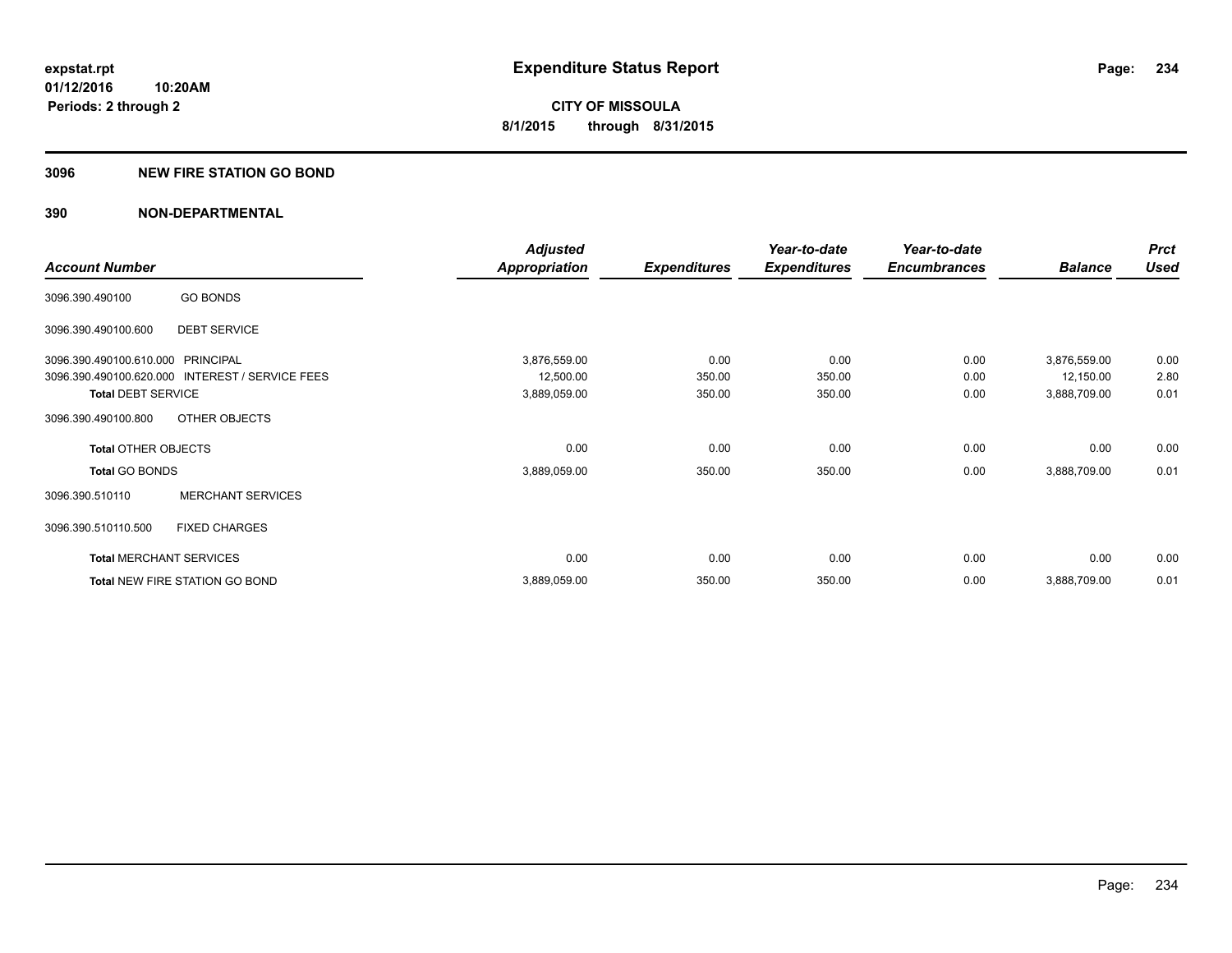#### **3097 2007 REFUNDING BONDS**

| <b>Account Number</b>      |                                | <b>Adjusted</b><br><b>Appropriation</b> | <b>Expenditures</b> | Year-to-date<br><b>Expenditures</b> | Year-to-date<br><b>Encumbrances</b> | <b>Balance</b> | <b>Prct</b><br><b>Used</b> |
|----------------------------|--------------------------------|-----------------------------------------|---------------------|-------------------------------------|-------------------------------------|----------------|----------------------------|
| 3097.390.490100            | <b>GO BONDS</b>                |                                         |                     |                                     |                                     |                |                            |
| 3097.390.490100.600        | <b>DEBT SERVICE</b>            |                                         |                     |                                     |                                     |                |                            |
| <b>Total GO BONDS</b>      |                                | 0.00                                    | 0.00                | 0.00                                | 0.00                                | 0.00           | 0.00                       |
| 3097.390.490500            | <b>DEBT PAYMENTS</b>           |                                         |                     |                                     |                                     |                |                            |
| 3097.390.490500.500        | <b>FIXED CHARGES</b>           |                                         |                     |                                     |                                     |                |                            |
| <b>Total DEBT PAYMENTS</b> |                                | 0.00                                    | 0.00                | 0.00                                | 0.00                                | 0.00           | 0.00                       |
| 3097.390.510110            | <b>MERCHANT SERVICES</b>       |                                         |                     |                                     |                                     |                |                            |
| 3097.390.510110.500        | <b>FIXED CHARGES</b>           |                                         |                     |                                     |                                     |                |                            |
|                            | <b>Total MERCHANT SERVICES</b> | 0.00                                    | 0.00                | 0.00                                | 0.00                                | 0.00           | 0.00                       |
|                            | Total 2007 REFUNDING BONDS     | 0.00                                    | 0.00                | 0.00                                | 0.00                                | 0.00           | 0.00                       |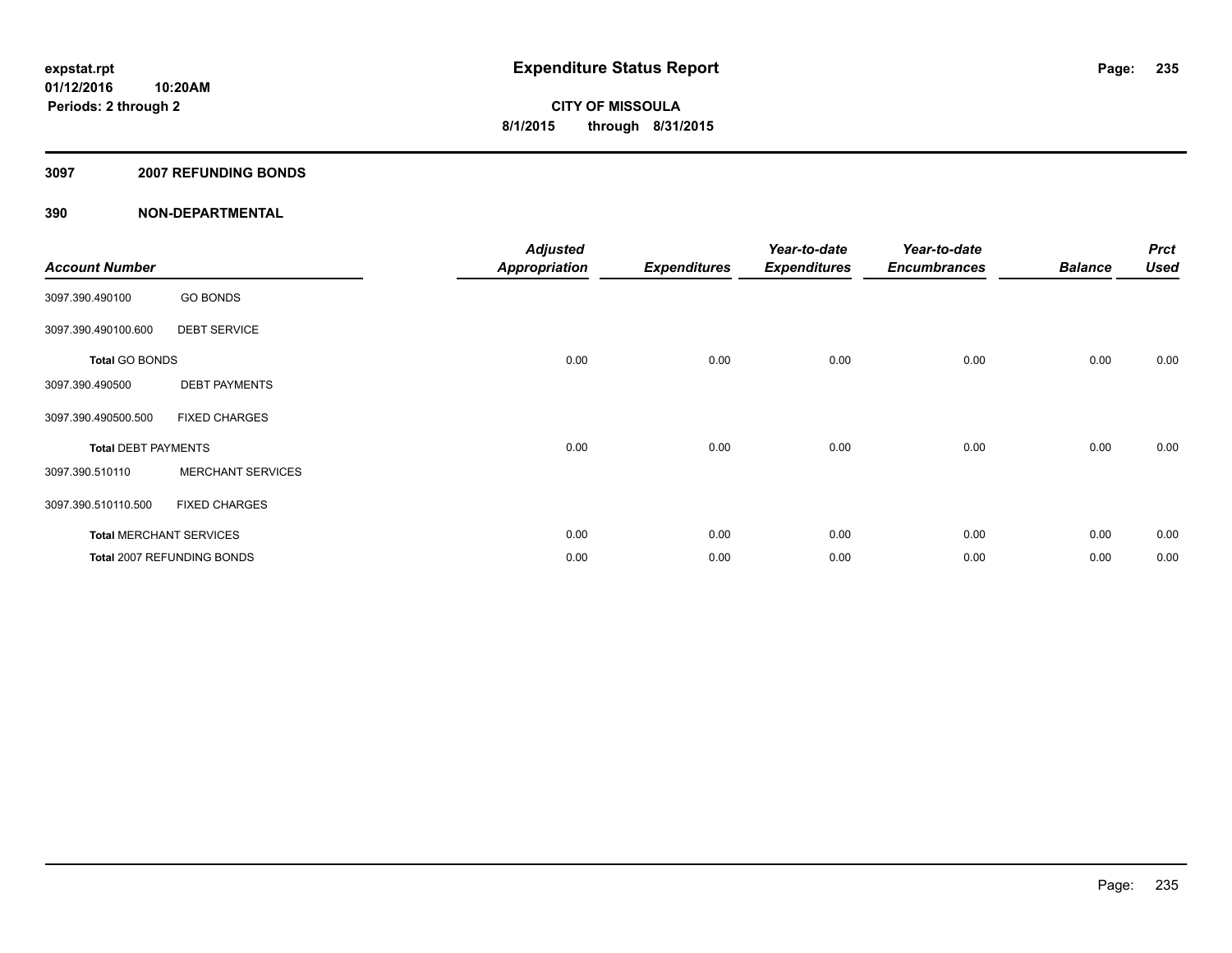### **3100 SIDEWALK & CURB WARRANTS FUND**

| <b>Account Number</b>          |                                                | <b>Adjusted</b><br><b>Appropriation</b> | <b>Expenditures</b> | Year-to-date<br><b>Expenditures</b> | Year-to-date<br><b>Encumbrances</b> | <b>Balance</b> | <b>Prct</b><br>Used |
|--------------------------------|------------------------------------------------|-----------------------------------------|---------------------|-------------------------------------|-------------------------------------|----------------|---------------------|
| 3100.390.490300                | SPECIAL IMPROVEMENTS BONDS                     |                                         |                     |                                     |                                     |                |                     |
| 3100.390.490300.600            | <b>DEBT SERVICE</b>                            |                                         |                     |                                     |                                     |                |                     |
|                                | <b>Total SPECIAL IMPROVEMENTS BONDS</b>        | 0.00                                    | 0.00                | 0.00                                | 0.00                                | 0.00           | 0.00                |
| 3100.390.510110                | <b>MERCHANT SERVICES</b>                       |                                         |                     |                                     |                                     |                |                     |
| 3100.390.510110.500            | <b>FIXED CHARGES</b>                           |                                         |                     |                                     |                                     |                |                     |
| <b>Total MERCHANT SERVICES</b> |                                                | 0.00                                    | 0.00                | 0.00                                | 0.00                                | 0.00           | 0.00                |
| 3100.390.521000                | INTERFUND OPERATING TRANSFERS                  |                                         |                     |                                     |                                     |                |                     |
| 3100.390.521000.800            | OTHER OBJECTS                                  |                                         |                     |                                     |                                     |                |                     |
|                                | Total INTERFUND OPERATING TRANSFERS            | 0.00                                    | 0.00                | 0.00                                | 0.00                                | 0.00           | 0.00                |
|                                | <b>Total SIDEWALK &amp; CURB WARRANTS FUND</b> | 0.00                                    | 0.00                | 0.00                                | 0.00                                | 0.00           | 0.00                |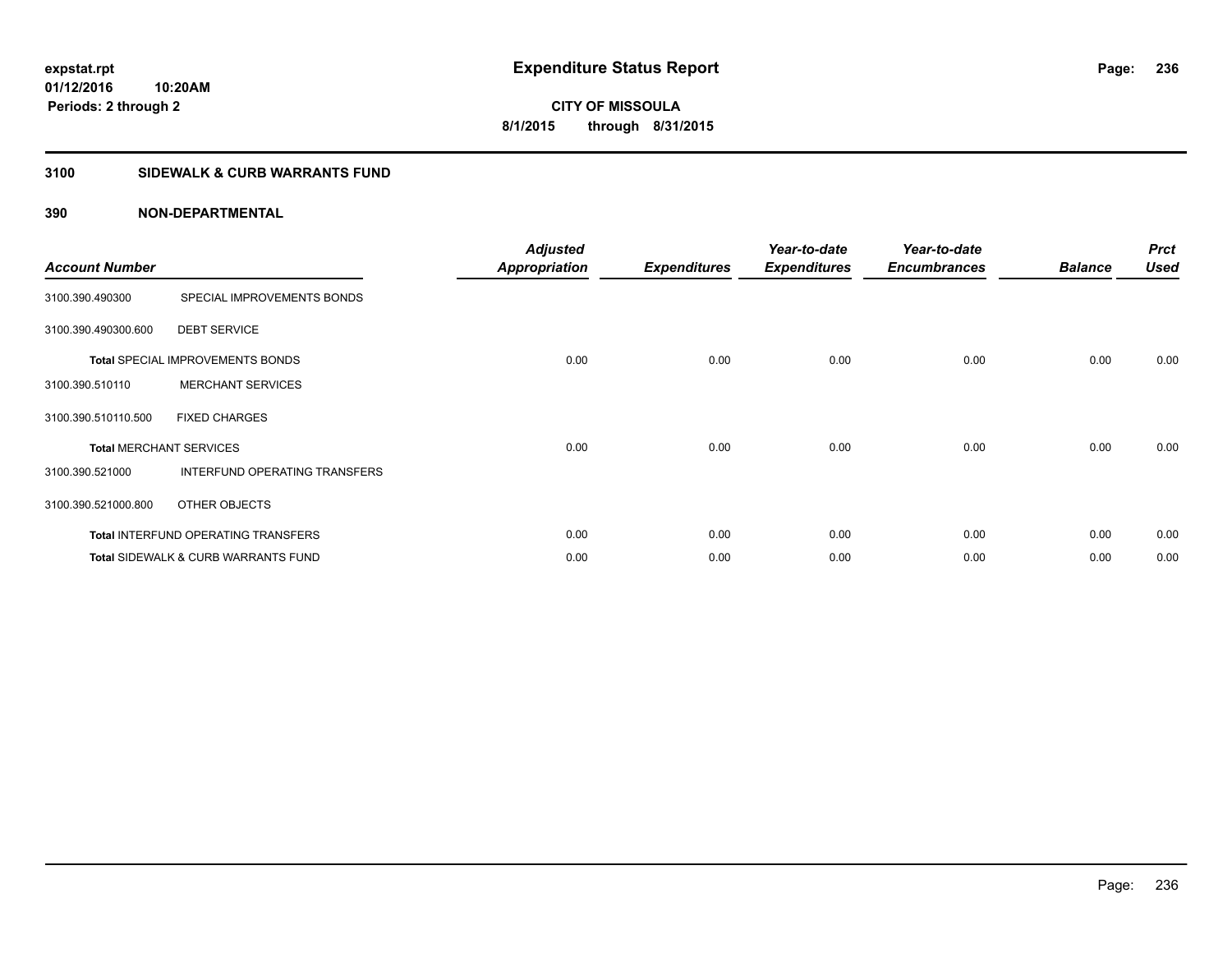**01/12/2016 10:20AM Periods: 2 through 2**

**CITY OF MISSOULA 8/1/2015 through 8/31/2015**

### **3200 FY99 SIDEWALK & CURB DEBT SERVICE FUND**

| <b>Account Number</b>     |                                              | <b>Adjusted</b><br><b>Appropriation</b> | <b>Expenditures</b> | Year-to-date<br><b>Expenditures</b> | Year-to-date<br><b>Encumbrances</b> | <b>Balance</b> | <b>Prct</b><br><b>Used</b> |
|---------------------------|----------------------------------------------|-----------------------------------------|---------------------|-------------------------------------|-------------------------------------|----------------|----------------------------|
| 3200.390.490300           | SPECIAL IMPROVEMENTS BONDS                   |                                         |                     |                                     |                                     |                |                            |
| 3200.390.490300.600       | <b>DEBT SERVICE</b>                          |                                         |                     |                                     |                                     |                |                            |
|                           | <b>Total SPECIAL IMPROVEMENTS BONDS</b>      | 0.00                                    | 0.00                | 0.00                                | 0.00                                | 0.00           | 0.00                       |
| 3200.390.510100           | SPECIAL ASSESSMENTS                          |                                         |                     |                                     |                                     |                |                            |
| 3200.390.510100.600       | <b>DEBT SERVICE</b>                          |                                         |                     |                                     |                                     |                |                            |
| <b>Total DEBT SERVICE</b> |                                              | 0.00                                    | 0.00                | 0.00                                | 0.00                                | 0.00           | 0.00                       |
| 3200.390.510100.800       | OTHER OBJECTS                                |                                         |                     |                                     |                                     |                |                            |
|                           | <b>Total SPECIAL ASSESSMENTS</b>             | 0.00                                    | 0.00                | 0.00                                | 0.00                                | 0.00           | 0.00                       |
| 3200.390.510110           | <b>MERCHANT SERVICES</b>                     |                                         |                     |                                     |                                     |                |                            |
| 3200.390.510110.500       | <b>FIXED CHARGES</b>                         |                                         |                     |                                     |                                     |                |                            |
|                           | <b>Total MERCHANT SERVICES</b>               | 0.00                                    | 0.00                | 0.00                                | 0.00                                | 0.00           | 0.00                       |
|                           | Total FY99 SIDEWALK & CURB DEBT SERVICE FUND | 0.00                                    | 0.00                | 0.00                                | 0.00                                | 0.00           | 0.00                       |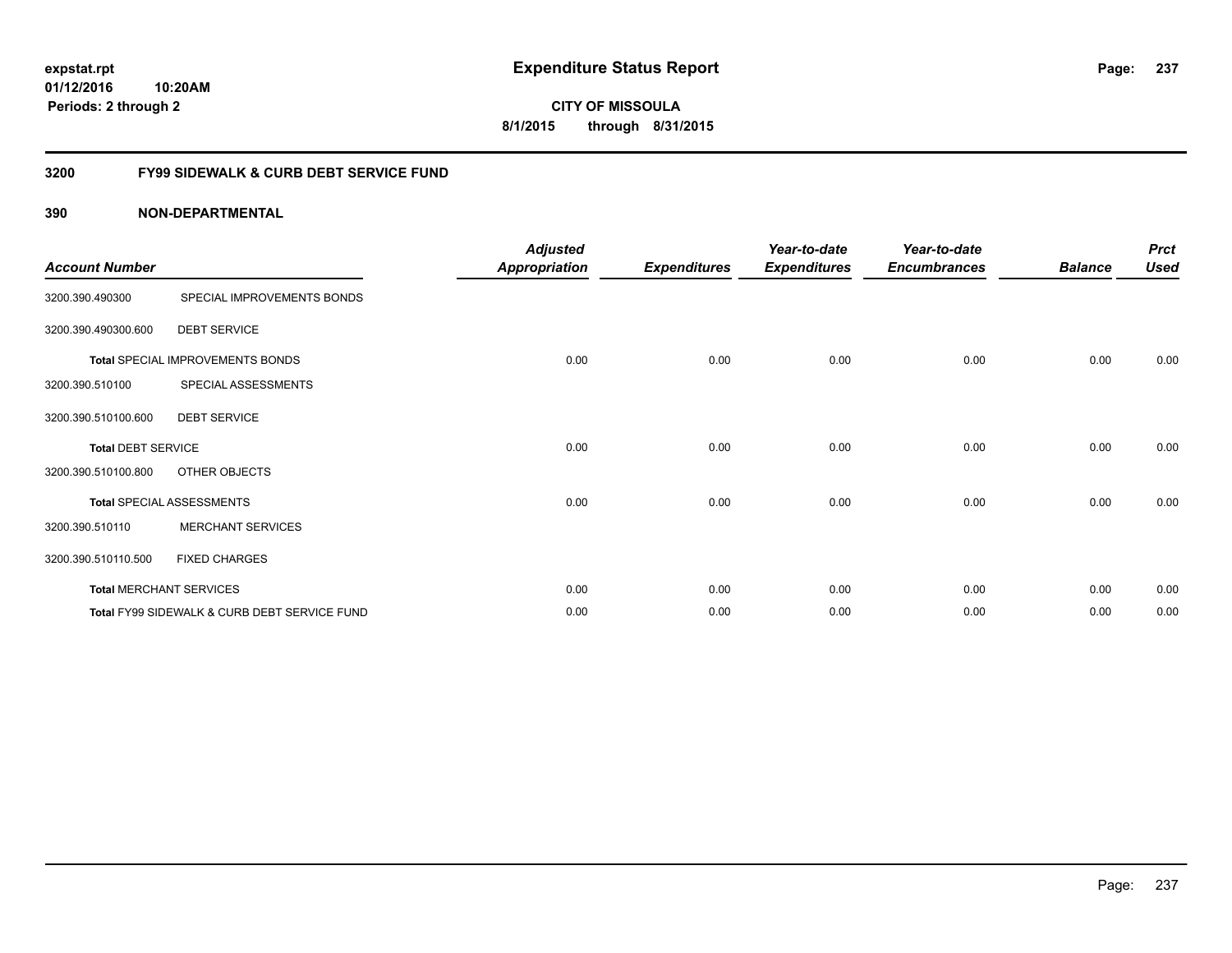**01/12/2016 10:20AM Periods: 2 through 2**

**CITY OF MISSOULA 8/1/2015 through 8/31/2015**

### **3300 FY00 SIDEWALK & CURB DEBT SERVICE FUND**

| <b>Account Number</b> |                                              | <b>Adjusted</b><br>Appropriation | <b>Expenditures</b> | Year-to-date<br><b>Expenditures</b> | Year-to-date<br><b>Encumbrances</b> | <b>Balance</b> | <b>Prct</b><br><b>Used</b> |
|-----------------------|----------------------------------------------|----------------------------------|---------------------|-------------------------------------|-------------------------------------|----------------|----------------------------|
| 3300.390.510100       | SPECIAL ASSESSMENTS                          |                                  |                     |                                     |                                     |                |                            |
| 3300.390.510100.600   | <b>DEBT SERVICE</b>                          |                                  |                     |                                     |                                     |                |                            |
|                       | <b>Total SPECIAL ASSESSMENTS</b>             | 0.00                             | 0.00                | 0.00                                | 0.00                                | 0.00           | 0.00                       |
| 3300.390.510110       | <b>MERCHANT SERVICES</b>                     |                                  |                     |                                     |                                     |                |                            |
| 3300.390.510110.500   | <b>FIXED CHARGES</b>                         |                                  |                     |                                     |                                     |                |                            |
|                       | <b>Total MERCHANT SERVICES</b>               | 0.00                             | 0.00                | 0.00                                | 0.00                                | 0.00           | 0.00                       |
|                       | Total FY00 SIDEWALK & CURB DEBT SERVICE FUND | 0.00                             | 0.00                | 0.00                                | 0.00                                | 0.00           | 0.00                       |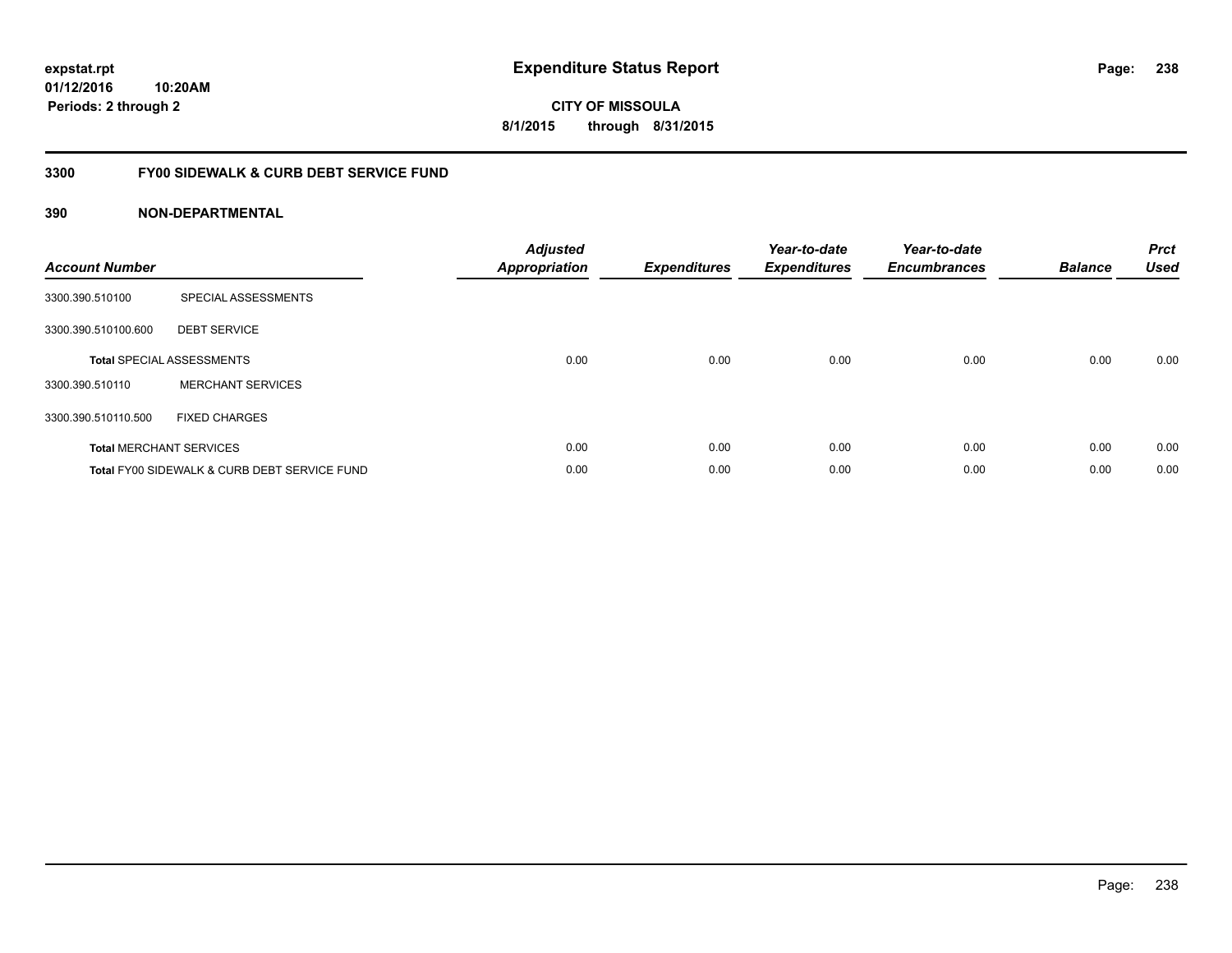**3305 JUDGMENT LEVIES**

| <b>Account Number</b>        |                     | <b>Adjusted</b><br><b>Appropriation</b> | <b>Expenditures</b> | Year-to-date<br><b>Expenditures</b> | Year-to-date<br><b>Encumbrances</b> | <b>Balance</b> | <b>Prct</b><br><b>Used</b> |
|------------------------------|---------------------|-----------------------------------------|---------------------|-------------------------------------|-------------------------------------|----------------|----------------------------|
| 3305.390.490550              | JUDGMENT LEVY DEBT  |                                         |                     |                                     |                                     |                |                            |
| 3305.390.490550.600          | <b>DEBT SERVICE</b> |                                         |                     |                                     |                                     |                |                            |
| <b>Total DEBT SERVICE</b>    |                     | 0.00                                    | 0.00                | 0.00                                | 0.00                                | 0.00           | 0.00                       |
| 3305.390.490550.800          | OTHER OBJECTS       |                                         |                     |                                     |                                     |                |                            |
| <b>Total JUDGMENT LEVIES</b> |                     | 0.00                                    | 0.00                | 0.00                                | 0.00                                | 0.00           | 0.00                       |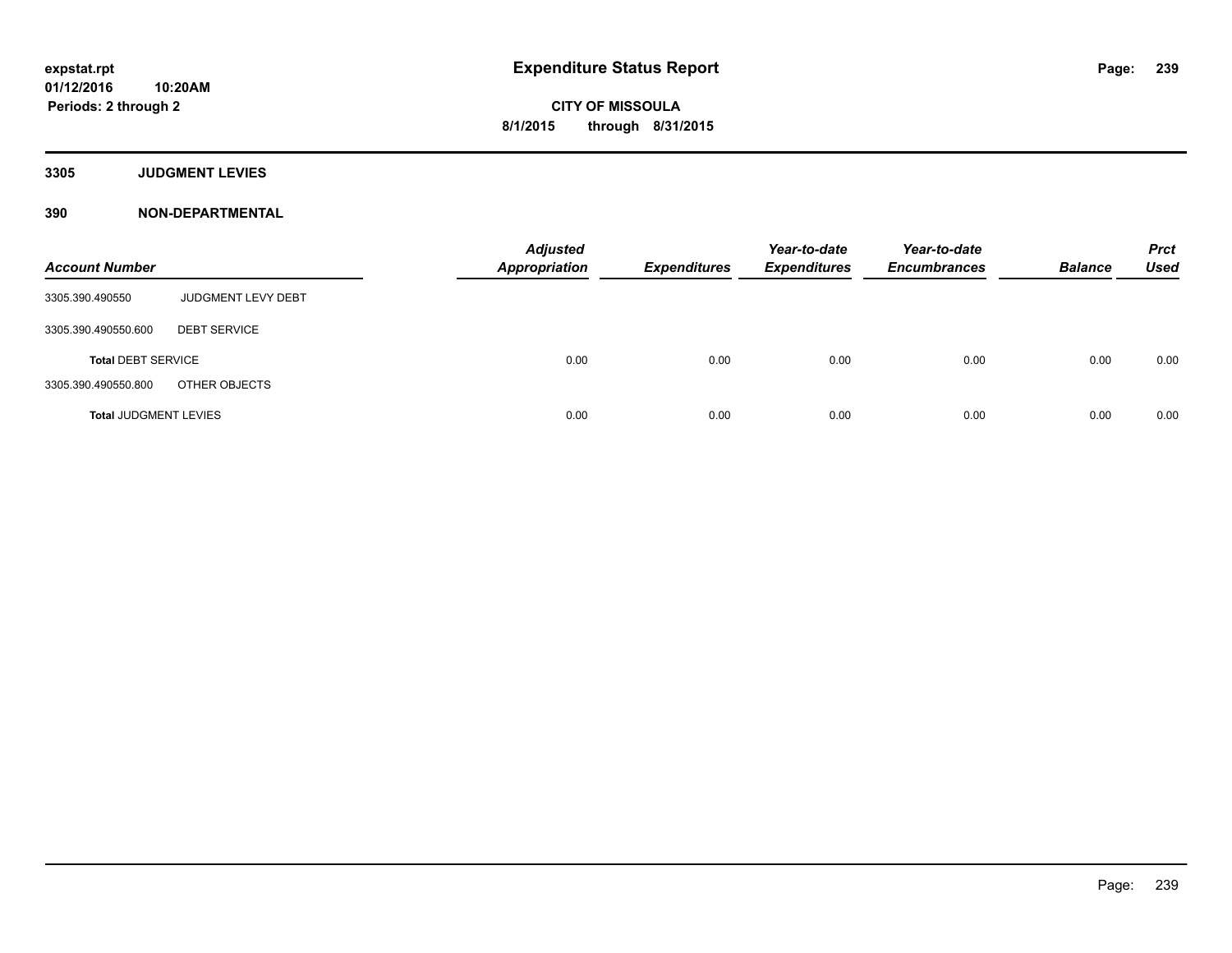**240**

**01/12/2016 10:20AM Periods: 2 through 2**

**CITY OF MISSOULA 8/1/2015 through 8/31/2015**

### **3400 FY01 SIDEWALK & CURB DEBT SERVICE FUND**

**000 \*\*\* Title Not Found \*\*\***

| <b>Account Number</b>         |                         | <b>Adjusted</b><br>Appropriation | <b>Expenditures</b> | Year-to-date<br><b>Expenditures</b> | Year-to-date<br><b>Encumbrances</b> | <b>Balance</b> | <b>Prct</b><br>Used |
|-------------------------------|-------------------------|----------------------------------|---------------------|-------------------------------------|-------------------------------------|----------------|---------------------|
| 3400.000.520100               | *** Title Not Found *** |                                  |                     |                                     |                                     |                |                     |
| 3400.000.520100.800           | OTHER OBJECTS           |                                  |                     |                                     |                                     |                |                     |
| Total *** Title Not Found *** |                         | 0.00                             | 0.00                | 0.00                                | 0.00                                | 0.00           | 0.00                |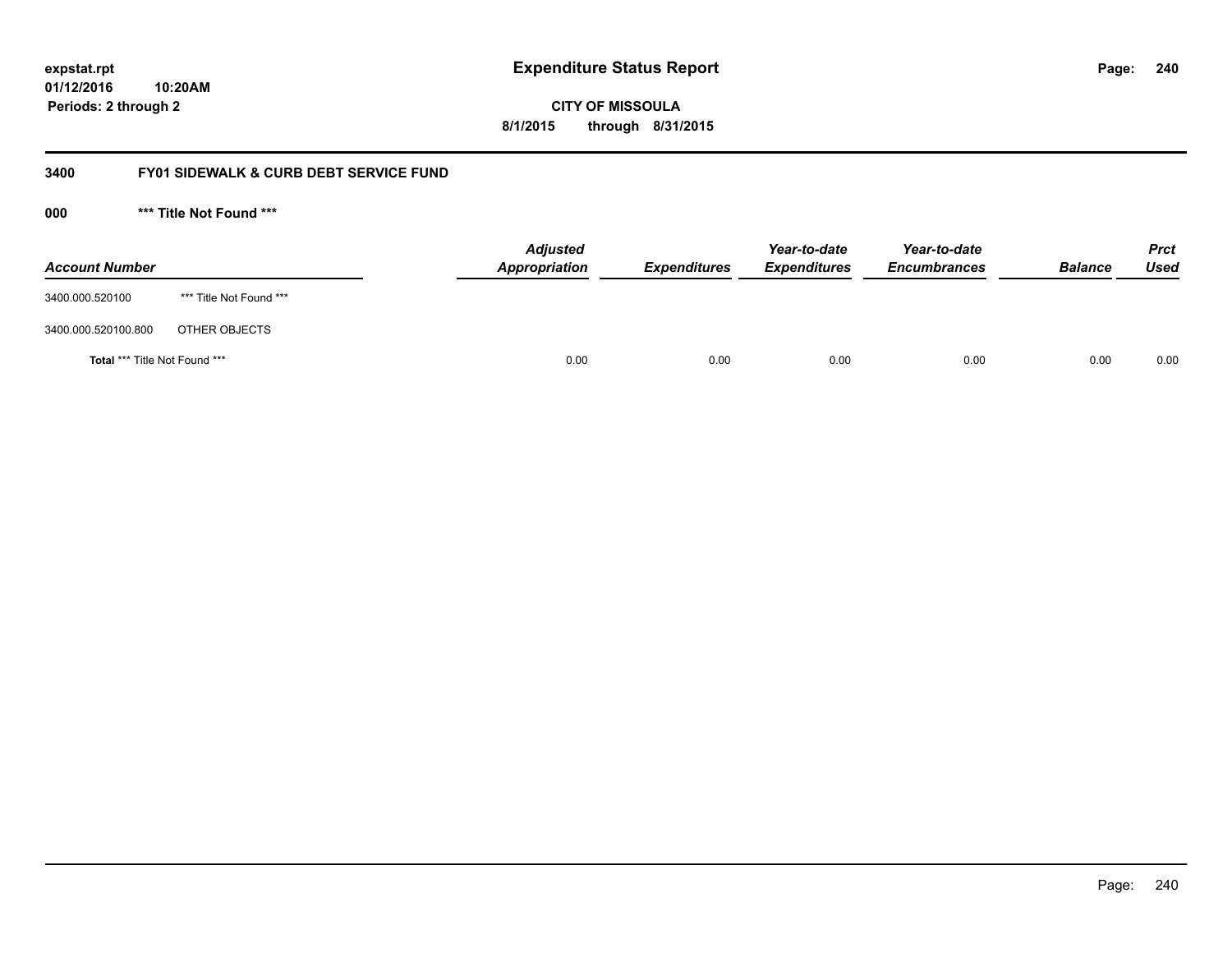**01/12/2016 10:20AM Periods: 2 through 2**

**CITY OF MISSOULA 8/1/2015 through 8/31/2015**

### **3400 FY01 SIDEWALK & CURB DEBT SERVICE FUND**

| <b>Account Number</b>     |                                              | <b>Adjusted</b><br><b>Appropriation</b> | <b>Expenditures</b> | Year-to-date<br><b>Expenditures</b> | Year-to-date<br><b>Encumbrances</b> | <b>Balance</b> | <b>Prct</b><br><b>Used</b> |
|---------------------------|----------------------------------------------|-----------------------------------------|---------------------|-------------------------------------|-------------------------------------|----------------|----------------------------|
|                           |                                              |                                         |                     |                                     |                                     |                |                            |
| 3400.390.510100           | SPECIAL ASSESSMENTS                          |                                         |                     |                                     |                                     |                |                            |
| 3400.390.510100.600       | <b>DEBT SERVICE</b>                          |                                         |                     |                                     |                                     |                |                            |
| <b>Total DEBT SERVICE</b> |                                              | 0.00                                    | 0.00                | 0.00                                | 0.00                                | 0.00           | 0.00                       |
| 3400.390.510100.800       | OTHER OBJECTS                                |                                         |                     |                                     |                                     |                |                            |
|                           | <b>Total SPECIAL ASSESSMENTS</b>             | 0.00                                    | 0.00                | 0.00                                | 0.00                                | 0.00           | 0.00                       |
| 3400.390.510110           | <b>MERCHANT SERVICES</b>                     |                                         |                     |                                     |                                     |                |                            |
| 3400.390.510110.500       | <b>FIXED CHARGES</b>                         |                                         |                     |                                     |                                     |                |                            |
|                           | Total FY01 SIDEWALK & CURB DEBT SERVICE FUND | 0.00                                    | 0.00                | 0.00                                | 0.00                                | 0.00           | 0.00                       |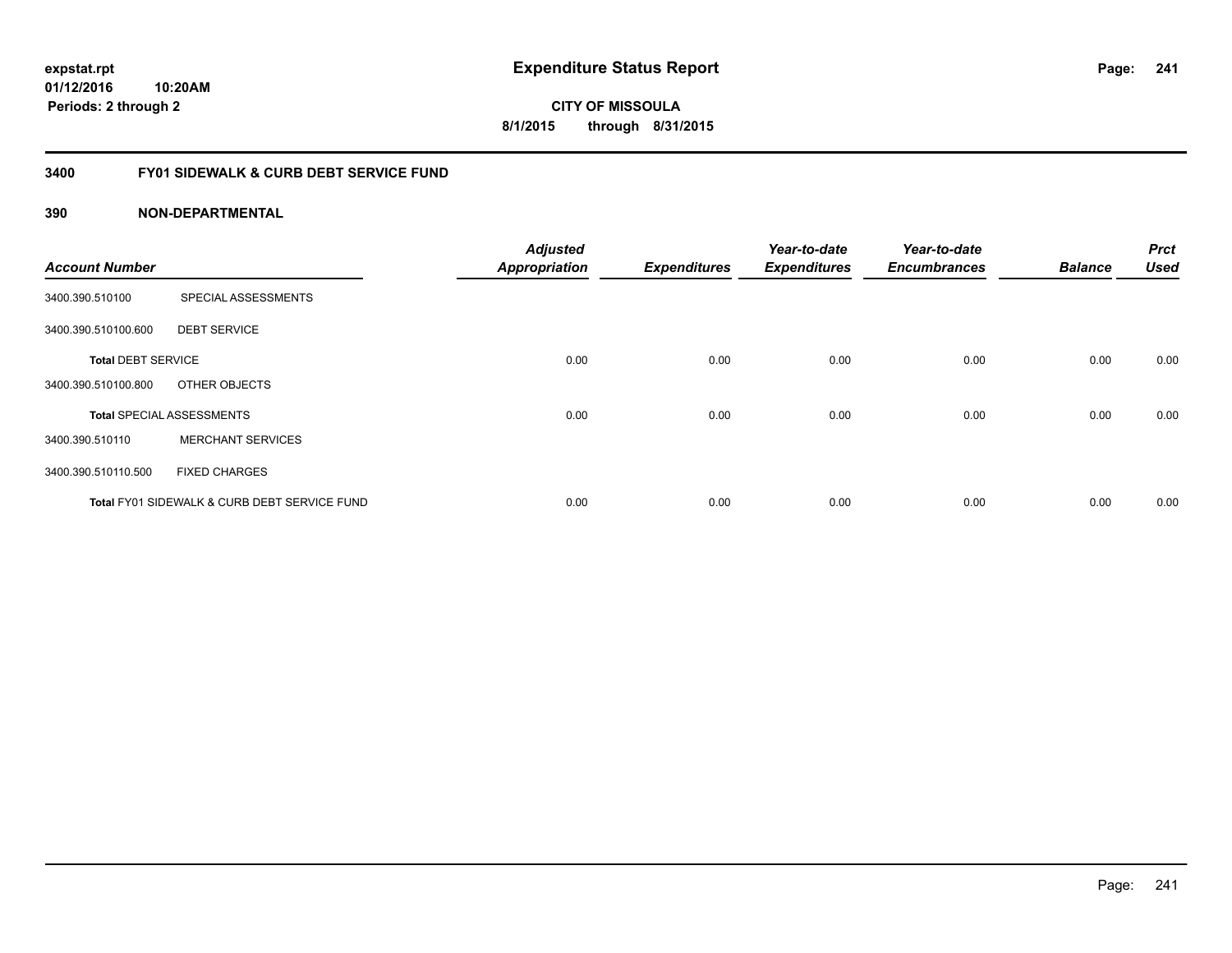**242**

**01/12/2016 10:20AM Periods: 2 through 2**

**CITY OF MISSOULA 8/1/2015 through 8/31/2015**

### **3410 FY02 SIDEWALK & CURB DEBT SERVICE FUND**

**000 \*\*\* Title Not Found \*\*\***

| <b>Account Number</b>         |                         | <b>Adjusted</b><br>Appropriation | <b>Expenditures</b> | Year-to-date<br><b>Expenditures</b> | Year-to-date<br><b>Encumbrances</b> | <b>Balance</b> | <b>Prct</b><br><b>Used</b> |
|-------------------------------|-------------------------|----------------------------------|---------------------|-------------------------------------|-------------------------------------|----------------|----------------------------|
| 3410.000.520100               | *** Title Not Found *** |                                  |                     |                                     |                                     |                |                            |
| 3410.000.520100.800           | OTHER OBJECTS           |                                  |                     |                                     |                                     |                |                            |
| Total *** Title Not Found *** |                         | 0.00                             | 0.00                | 0.00                                | 0.00                                | 0.00           | 0.00                       |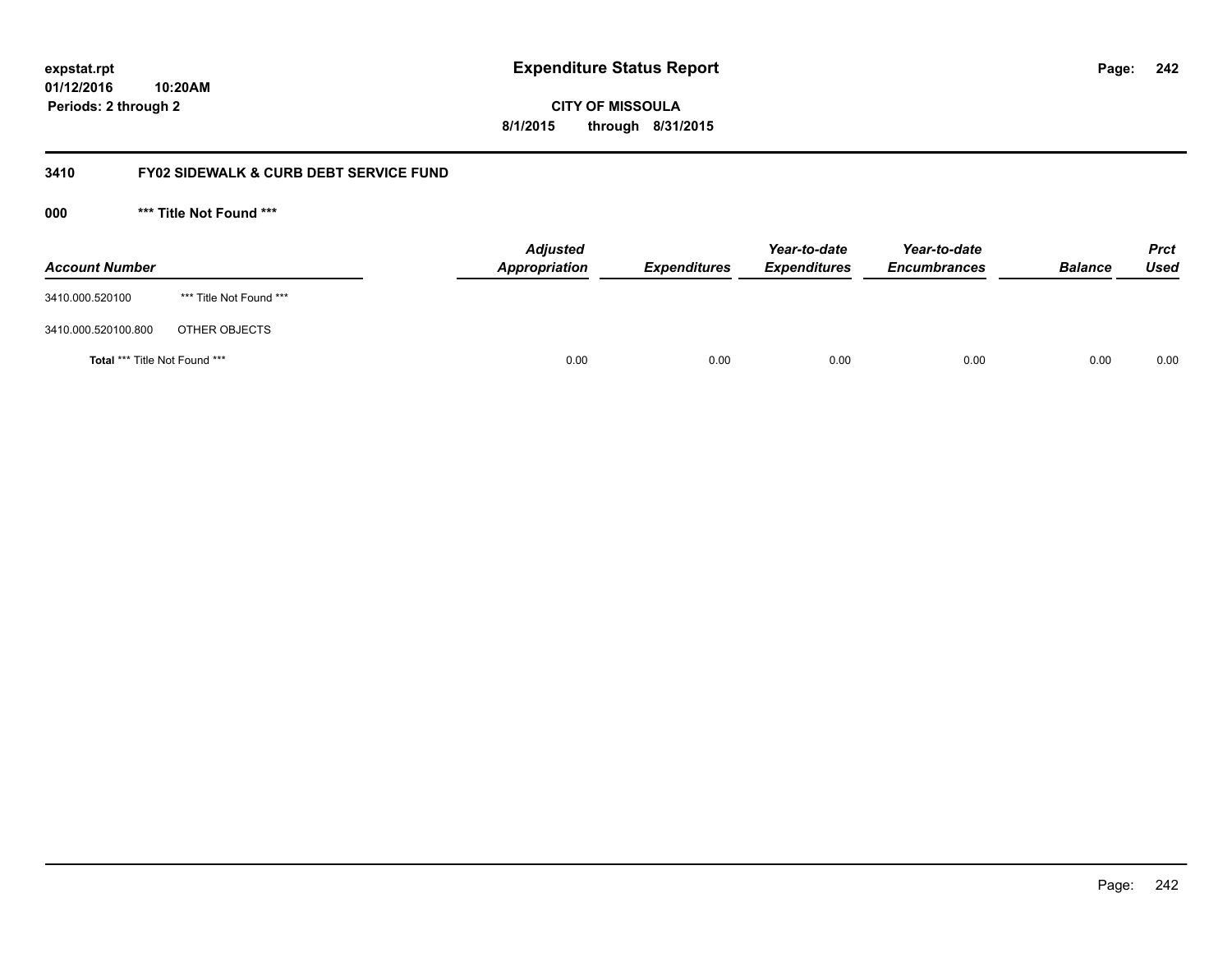**01/12/2016 10:20AM Periods: 2 through 2**

**CITY OF MISSOULA 8/1/2015 through 8/31/2015**

### **3410 FY02 SIDEWALK & CURB DEBT SERVICE FUND**

| <b>Account Number</b> |                                                 | <b>Adjusted</b><br><b>Appropriation</b> | <b>Expenditures</b> | Year-to-date<br><b>Expenditures</b> | Year-to-date<br><b>Encumbrances</b> | <b>Balance</b> | <b>Prct</b><br><b>Used</b> |
|-----------------------|-------------------------------------------------|-----------------------------------------|---------------------|-------------------------------------|-------------------------------------|----------------|----------------------------|
| 3410.390.510100       | SPECIAL ASSESSMENTS                             |                                         |                     |                                     |                                     |                |                            |
| 3410.390.510100.600   | <b>DEBT SERVICE</b>                             |                                         |                     |                                     |                                     |                |                            |
|                       | 3410.390.510100.620.000 INTEREST / SERVICE FEES | 0.00                                    | 0.00                | 350.00                              | 0.00                                | $-350.00$      | 0.00                       |
|                       | <b>Total SPECIAL ASSESSMENTS</b>                | 0.00                                    | 0.00                | 350.00                              | 0.00                                | $-350.00$      | 0.00                       |
| 3410.390.510110       | <b>MERCHANT SERVICES</b>                        |                                         |                     |                                     |                                     |                |                            |
| 3410.390.510110.500   | <b>FIXED CHARGES</b>                            |                                         |                     |                                     |                                     |                |                            |
|                       | <b>Total MERCHANT SERVICES</b>                  | 0.00                                    | 0.00                | 0.00                                | 0.00                                | 0.00           | 0.00                       |
|                       | Total FY02 SIDEWALK & CURB DEBT SERVICE FUND    | 0.00                                    | 0.00                | 350.00                              | 0.00                                | $-350.00$      | 0.00                       |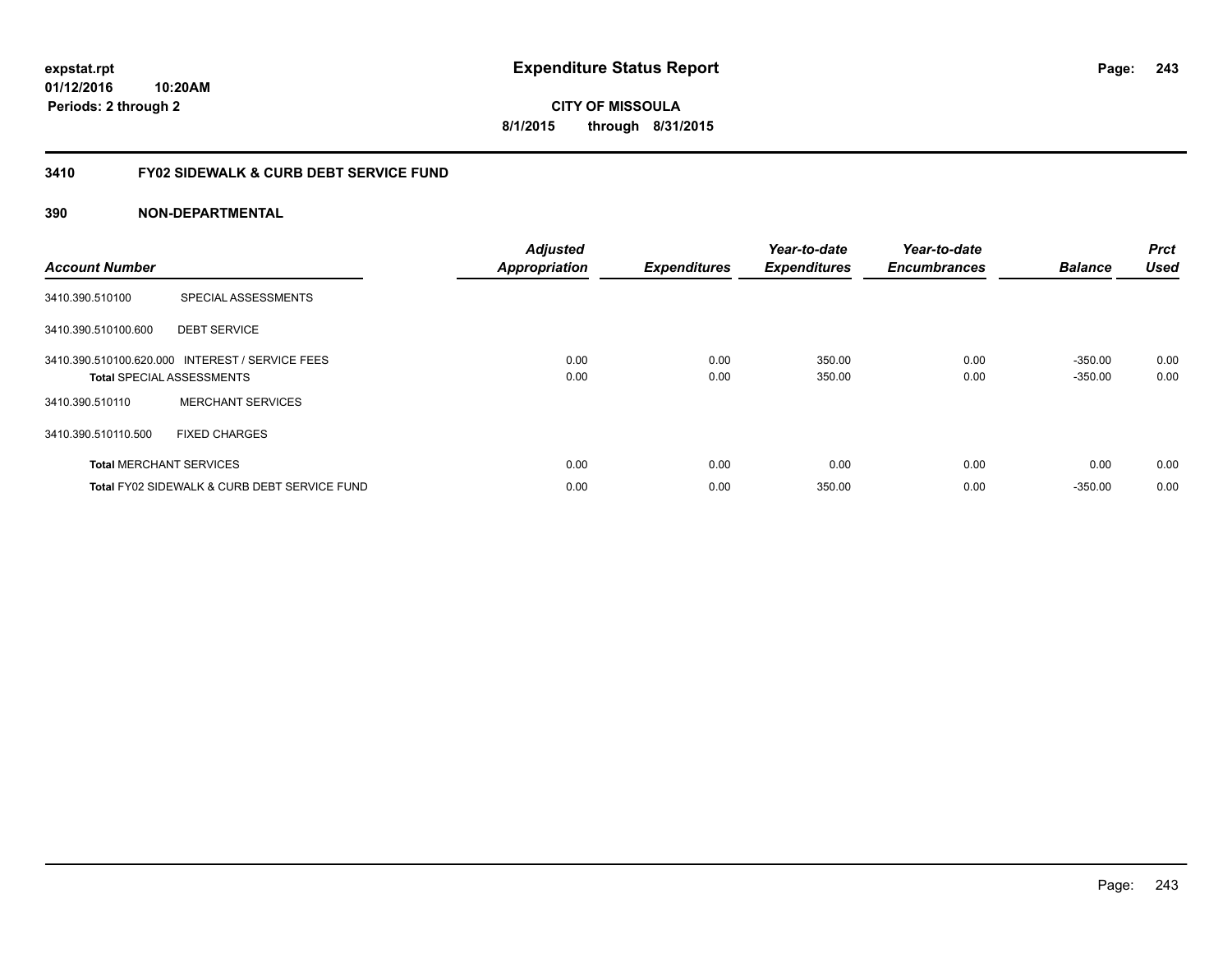**01/12/2016 10:20AM Periods: 2 through 2**

**CITY OF MISSOULA 8/1/2015 through 8/31/2015**

### **3420 FY03 SIDEWALK & CURB DEBT SERVICE**

| <b>Account Number</b> |                                                                                     | <b>Adjusted</b><br><b>Appropriation</b> | <b>Expenditures</b> | Year-to-date<br><b>Expenditures</b> | Year-to-date<br><b>Encumbrances</b> | <b>Balance</b>         | <b>Prct</b><br><b>Used</b> |
|-----------------------|-------------------------------------------------------------------------------------|-----------------------------------------|---------------------|-------------------------------------|-------------------------------------|------------------------|----------------------------|
| 3420.390.510100       | SPECIAL ASSESSMENTS                                                                 |                                         |                     |                                     |                                     |                        |                            |
| 3420.390.510100.600   | <b>DEBT SERVICE</b>                                                                 |                                         |                     |                                     |                                     |                        |                            |
|                       | 3420.390.510100.620.000 INTEREST / SERVICE FEES<br><b>Total SPECIAL ASSESSMENTS</b> | 0.00<br>0.00                            | 0.00<br>0.00        | 350.00<br>350.00                    | 0.00<br>0.00                        | $-350.00$<br>$-350.00$ | 0.00<br>0.00               |
| 3420.390.510110       | <b>MERCHANT SERVICES</b>                                                            |                                         |                     |                                     |                                     |                        |                            |
| 3420.390.510110.500   | <b>FIXED CHARGES</b>                                                                |                                         |                     |                                     |                                     |                        |                            |
|                       | <b>Total MERCHANT SERVICES</b>                                                      | 0.00                                    | 0.00                | 0.00                                | 0.00                                | 0.00                   | 0.00                       |
|                       | <b>Total FY03 SIDEWALK &amp; CURB DEBT SERVICE</b>                                  | 0.00                                    | 0.00                | 350.00                              | 0.00                                | $-350.00$              | 0.00                       |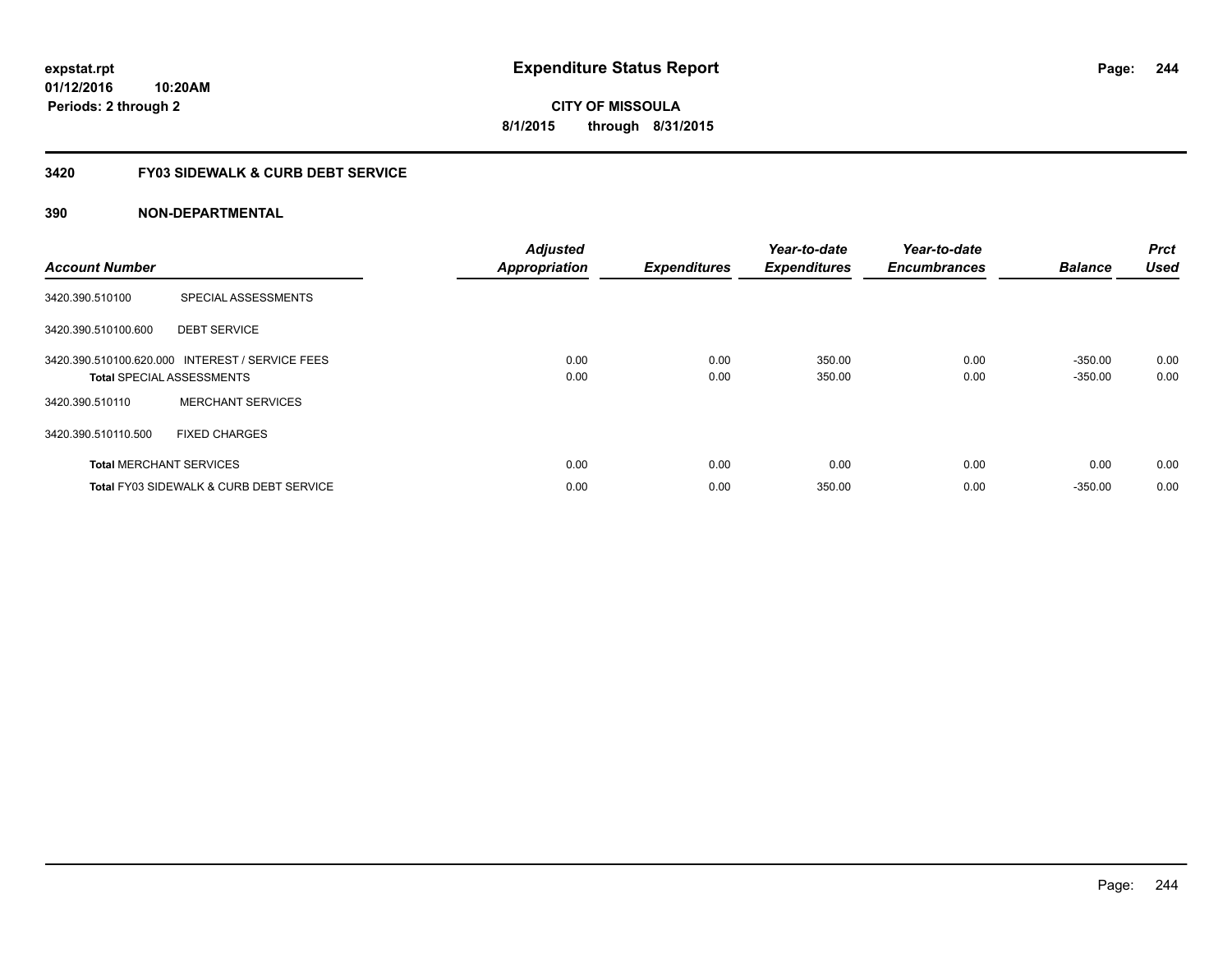**Periods: 2 through 2**

**CITY OF MISSOULA 8/1/2015 through 8/31/2015**

#### **3430 FY04 SIDEWALK CURB DEBT SERVICE**

### **390 NON-DEPARTMENTAL**

**10:20AM**

|                                   |                                                 | <b>Adjusted</b>      |                     | Year-to-date        | Year-to-date        |                | <b>Prct</b> |
|-----------------------------------|-------------------------------------------------|----------------------|---------------------|---------------------|---------------------|----------------|-------------|
| <b>Account Number</b>             |                                                 | <b>Appropriation</b> | <b>Expenditures</b> | <b>Expenditures</b> | <b>Encumbrances</b> | <b>Balance</b> | <b>Used</b> |
| 3430.390.510100                   | SPECIAL ASSESSMENTS                             |                      |                     |                     |                     |                |             |
| 3430.390.510100.600               | <b>DEBT SERVICE</b>                             |                      |                     |                     |                     |                |             |
| 3430.390.510100.610.000 PRINCIPAL |                                                 | 10,000.00            | 0.00                | 0.00                | 0.00                | 10,000.00      | 0.00        |
|                                   | 3430.390.510100.620.000 INTEREST / SERVICE FEES | 824.00               | 0.00                | 0.00                | 0.00                | 824.00         | 0.00        |
| <b>Total SPECIAL ASSESSMENTS</b>  |                                                 | 10,824.00            | 0.00                | 0.00                | 0.00                | 10,824.00      | 0.00        |
| 3430.390.510110                   | <b>MERCHANT SERVICES</b>                        |                      |                     |                     |                     |                |             |
| 3430.390.510110.500               | <b>FIXED CHARGES</b>                            |                      |                     |                     |                     |                |             |
| <b>Total MERCHANT SERVICES</b>    |                                                 | 0.00                 | 0.00                | 0.00                | 0.00                | 0.00           | 0.00        |
|                                   | <b>Total FY04 SIDEWALK CURB DEBT SERVICE</b>    | 10,824.00            | 0.00                | 0.00                | 0.00                | 10,824.00      | 0.00        |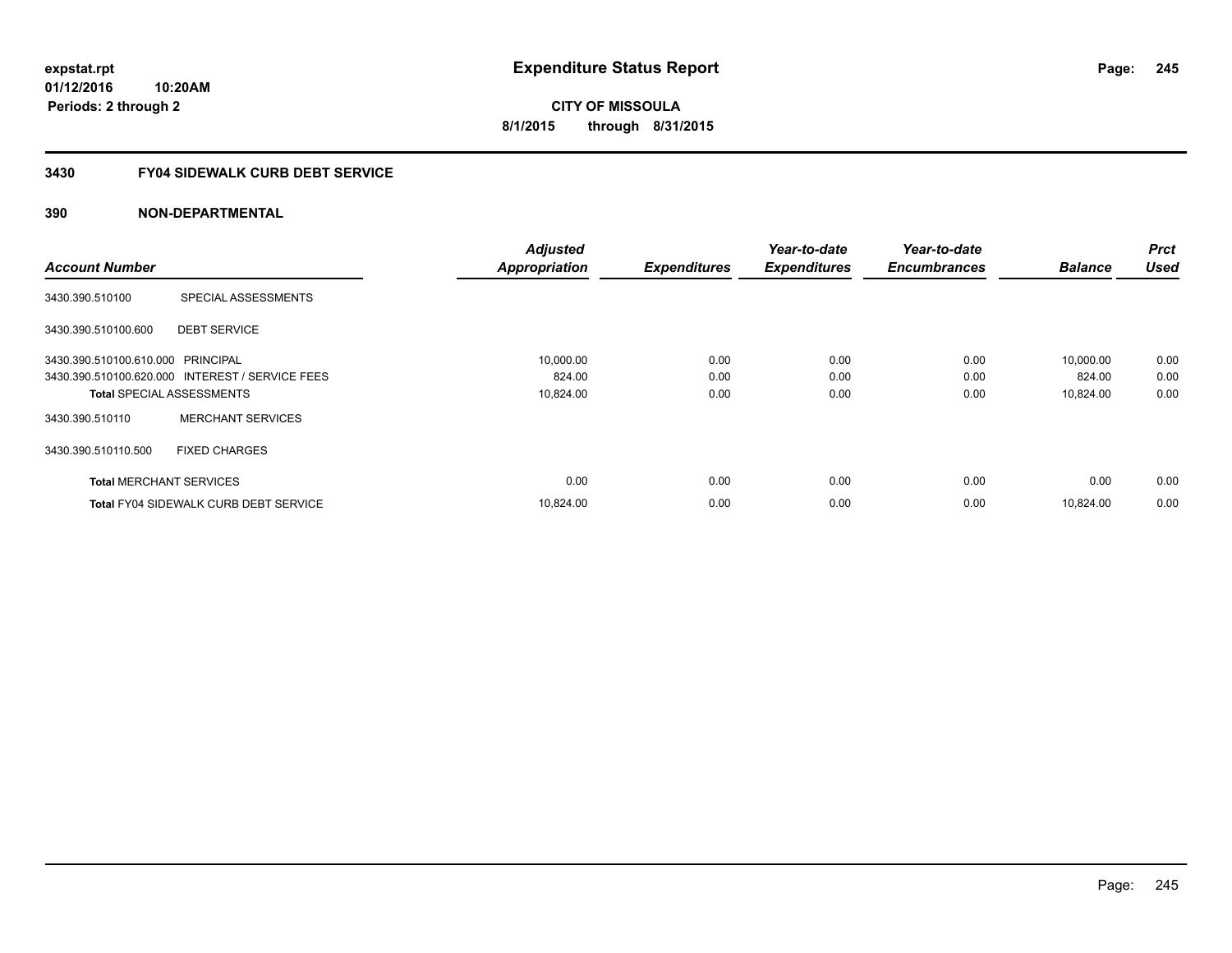#### **3440 FY 05 SIDEWALK AND CURB**

|                                   |                                                 | <b>Adjusted</b>      |                     | Year-to-date        | Year-to-date        |                | <b>Prct</b> |
|-----------------------------------|-------------------------------------------------|----------------------|---------------------|---------------------|---------------------|----------------|-------------|
| <b>Account Number</b>             |                                                 | <b>Appropriation</b> | <b>Expenditures</b> | <b>Expenditures</b> | <b>Encumbrances</b> | <b>Balance</b> | <b>Used</b> |
| 3440.390.510100                   | SPECIAL ASSESSMENTS                             |                      |                     |                     |                     |                |             |
| 3440.390.510100.600               | <b>DEBT SERVICE</b>                             |                      |                     |                     |                     |                |             |
| 3440.390.510100.610.000 PRINCIPAL |                                                 | 35,000.00            | 0.00                | 0.00                | 0.00                | 35,000.00      | 0.00        |
|                                   | 3440.390.510100.620.000 INTEREST / SERVICE FEES | 3,588.00             | 0.00                | 0.00                | 0.00                | 3,588.00       | 0.00        |
|                                   | <b>Total SPECIAL ASSESSMENTS</b>                | 38,588.00            | 0.00                | 0.00                | 0.00                | 38,588.00      | 0.00        |
| 3440.390.510110                   | <b>MERCHANT SERVICES</b>                        |                      |                     |                     |                     |                |             |
| 3440.390.510110.500               | <b>FIXED CHARGES</b>                            |                      |                     |                     |                     |                |             |
| <b>Total MERCHANT SERVICES</b>    |                                                 | 0.00                 | 0.00                | 0.00                | 0.00                | 0.00           | 0.00        |
|                                   | <b>Total FY 05 SIDEWALK AND CURB</b>            | 38,588.00            | 0.00                | 0.00                | 0.00                | 38,588.00      | 0.00        |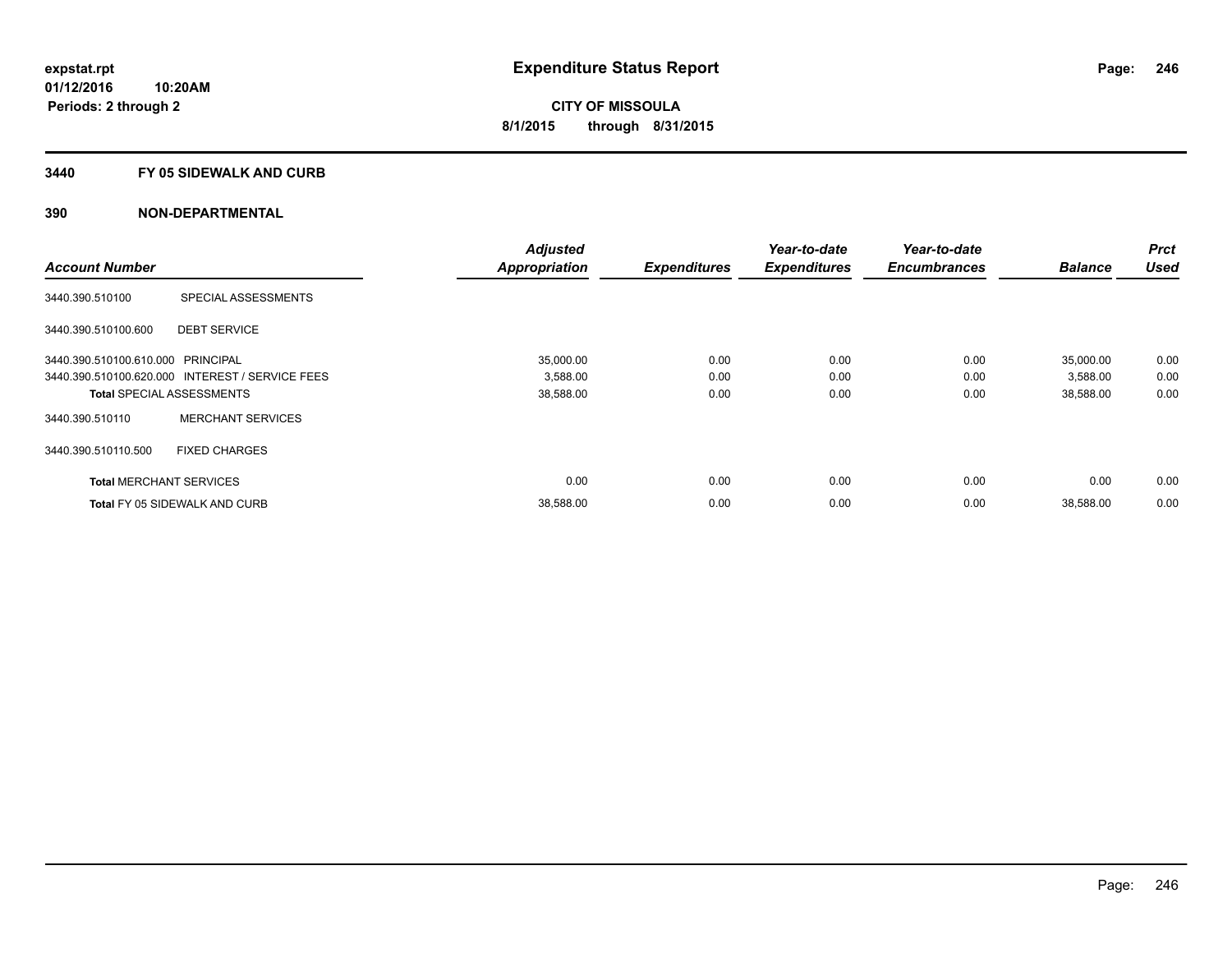#### **3450 FY 06 SIDEWALK AND CURB**

| <b>Account Number</b>             |                                                 | <b>Adjusted</b>      |                     | Year-to-date        | Year-to-date<br><b>Encumbrances</b> | <b>Balance</b> | <b>Prct</b><br><b>Used</b> |
|-----------------------------------|-------------------------------------------------|----------------------|---------------------|---------------------|-------------------------------------|----------------|----------------------------|
|                                   |                                                 | <b>Appropriation</b> | <b>Expenditures</b> | <b>Expenditures</b> |                                     |                |                            |
| 3450.390.510100                   | SPECIAL ASSESSMENTS                             |                      |                     |                     |                                     |                |                            |
| 3450.390.510100.600               | <b>DEBT SERVICE</b>                             |                      |                     |                     |                                     |                |                            |
| 3450.390.510100.610.000 PRINCIPAL |                                                 | 25,000.00            | 0.00                | 0.00                | 0.00                                | 25,000.00      | 0.00                       |
|                                   | 3450.390.510100.620.000 INTEREST / SERVICE FEES | 3,537.00             | 0.00                | 0.00                | 0.00                                | 3,537.00       | 0.00                       |
| <b>Total SPECIAL ASSESSMENTS</b>  |                                                 | 28,537.00            | 0.00                | 0.00                | 0.00                                | 28,537.00      | 0.00                       |
| 3450.390.510110                   | <b>MERCHANT SERVICES</b>                        |                      |                     |                     |                                     |                |                            |
| 3450.390.510110.500               | <b>FIXED CHARGES</b>                            |                      |                     |                     |                                     |                |                            |
| <b>Total MERCHANT SERVICES</b>    |                                                 | 0.00                 | 0.00                | 0.00                | 0.00                                | 0.00           | 0.00                       |
|                                   | <b>Total FY 06 SIDEWALK AND CURB</b>            | 28,537.00            | 0.00                | 0.00                | 0.00                                | 28,537.00      | 0.00                       |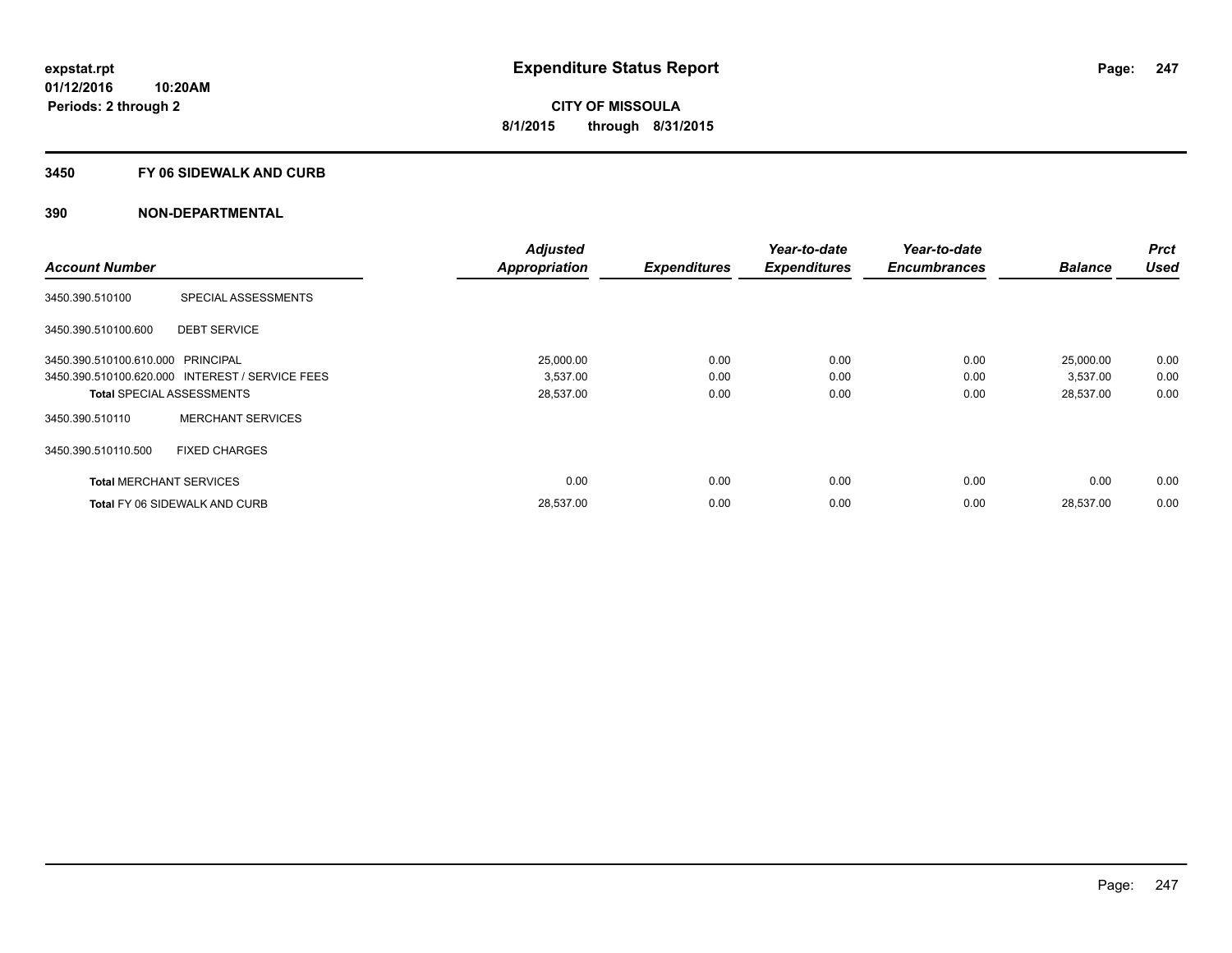#### **3460 FY07 SIDEWALK AND CURB DEBT**

| <b>Account Number</b>             |                                                 | <b>Adjusted</b><br><b>Appropriation</b> | <b>Expenditures</b> | Year-to-date<br><b>Expenditures</b> | Year-to-date<br><b>Encumbrances</b> | <b>Balance</b> | <b>Prct</b><br><b>Used</b> |
|-----------------------------------|-------------------------------------------------|-----------------------------------------|---------------------|-------------------------------------|-------------------------------------|----------------|----------------------------|
| 3460.390.510100                   | SPECIAL ASSESSMENTS                             |                                         |                     |                                     |                                     |                |                            |
| 3460.390.510100.600               | <b>DEBT SERVICE</b>                             |                                         |                     |                                     |                                     |                |                            |
| 3460.390.510100.610.000 PRINCIPAL |                                                 | 45,000.00                               | 0.00                | 0.00                                | 0.00                                | 45,000.00      | 0.00                       |
|                                   | 3460.390.510100.620.000 INTEREST / SERVICE FEES | 13,810.00                               | 0.00                | 0.00                                | 0.00                                | 13,810.00      | 0.00                       |
|                                   | <b>Total SPECIAL ASSESSMENTS</b>                | 58,810.00                               | 0.00                | 0.00                                | 0.00                                | 58,810.00      | 0.00                       |
| 3460.390.510110                   | <b>MERCHANT SERVICES</b>                        |                                         |                     |                                     |                                     |                |                            |
| 3460.390.510110.500               | <b>FIXED CHARGES</b>                            |                                         |                     |                                     |                                     |                |                            |
| <b>Total FIXED CHARGES</b>        |                                                 | 0.00                                    | 0.00                | 0.00                                | 0.00                                | 0.00           | 0.00                       |
|                                   | <b>Total MERCHANT SERVICES</b>                  | 0.00                                    | 0.00                | 0.00                                | 0.00                                | 0.00           | 0.00                       |
|                                   | <b>Total FY07 SIDEWALK AND CURB DEBT</b>        | 58,810.00                               | 0.00                | 0.00                                | 0.00                                | 58,810.00      | 0.00                       |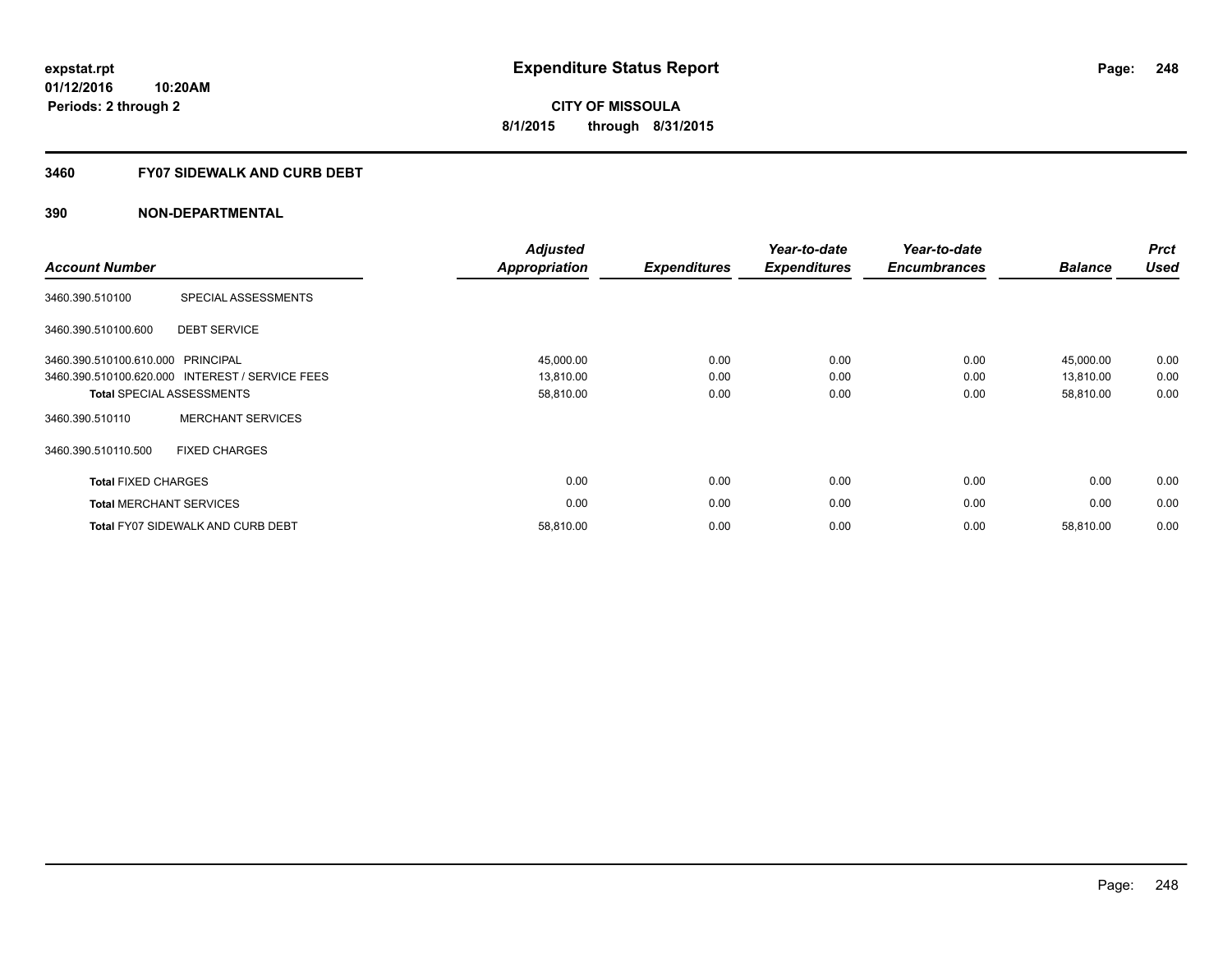### **3461 SERIES 2008A SIDEWALK AND CURB**

### **280 PUBLIC WORKS OPERATIONS**

| <b>Account Number</b>          |                                      | <b>Adjusted</b><br><b>Appropriation</b> | <b>Expenditures</b> | Year-to-date<br><b>Expenditures</b> | Year-to-date<br><b>Encumbrances</b> | <b>Balance</b> | <b>Prct</b><br><b>Used</b> |
|--------------------------------|--------------------------------------|-----------------------------------------|---------------------|-------------------------------------|-------------------------------------|----------------|----------------------------|
| 3461.280.510110                | <b>MERCHANT SERVICES</b>             |                                         |                     |                                     |                                     |                |                            |
| 3461.280.510110.500            | <b>FIXED CHARGES</b>                 |                                         |                     |                                     |                                     |                |                            |
| <b>Total MERCHANT SERVICES</b> |                                      | 0.00                                    | 0.00                | 0.00                                | 0.00                                | 0.00           | 0.00                       |
| 3461.280.521000                | INTERFUND OPERATING TRANSFERS        |                                         |                     |                                     |                                     |                |                            |
| 3461.280.521000.800            | OTHER OBJECTS                        |                                         |                     |                                     |                                     |                |                            |
|                                | <b>Total PUBLIC WORKS OPERATIONS</b> | 0.00                                    | 0.00                | 0.00                                | 0.00                                | 0.00           | 0.00                       |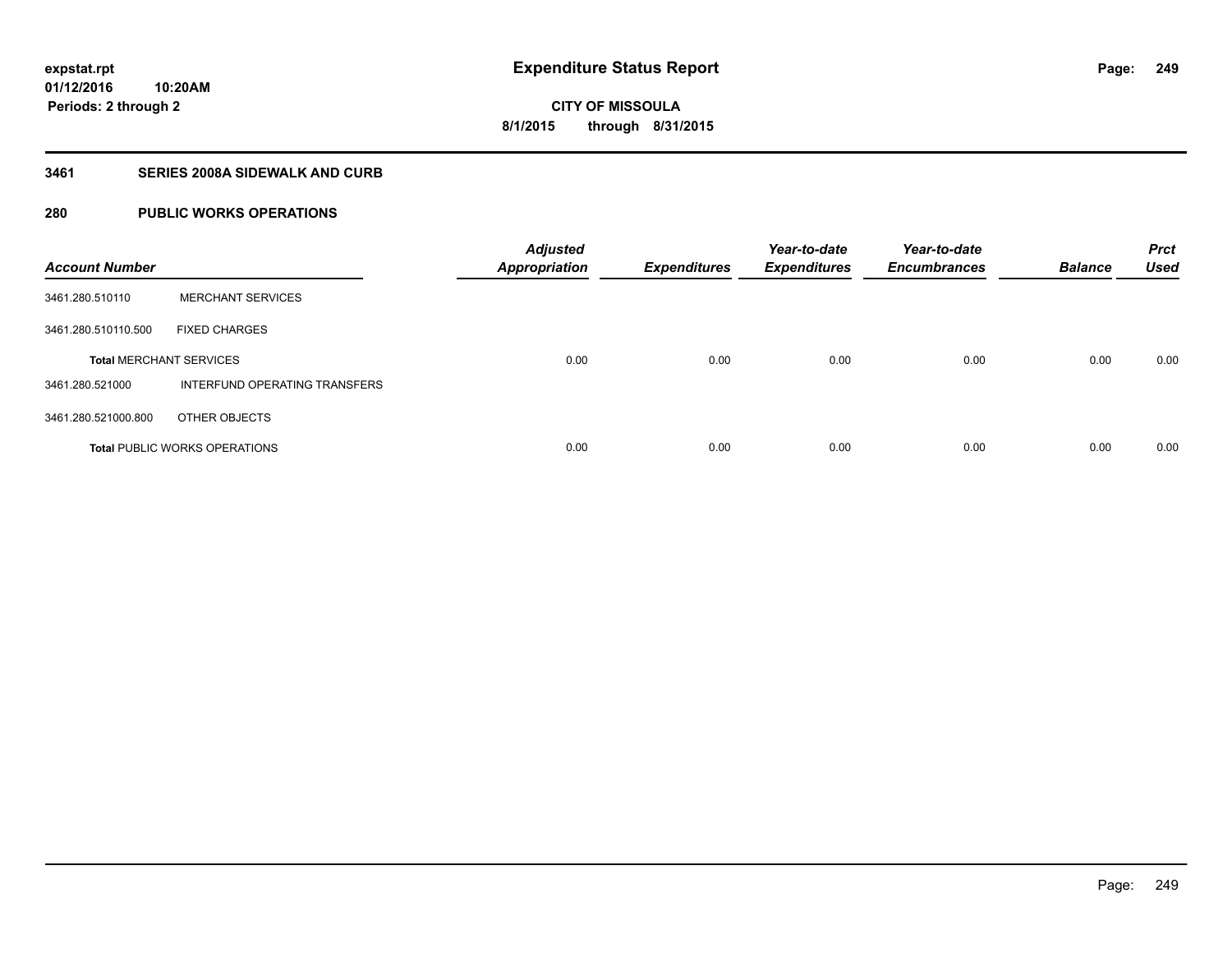**Periods: 2 through 2**

**CITY OF MISSOULA 8/1/2015 through 8/31/2015**

### **3461 SERIES 2008A SIDEWALK AND CURB**

|                                   |                                                 | <b>Adjusted</b>      |                     | Year-to-date        | Year-to-date        |                | <b>Prct</b> |
|-----------------------------------|-------------------------------------------------|----------------------|---------------------|---------------------|---------------------|----------------|-------------|
| <b>Account Number</b>             |                                                 | <b>Appropriation</b> | <b>Expenditures</b> | <b>Expenditures</b> | <b>Encumbrances</b> | <b>Balance</b> | <b>Used</b> |
| 3461.390.510100                   | SPECIAL ASSESSMENTS                             |                      |                     |                     |                     |                |             |
| 3461.390.510100.600               | <b>DEBT SERVICE</b>                             |                      |                     |                     |                     |                |             |
| 3461.390.510100.610.000 PRINCIPAL |                                                 | 50,000.00            | 0.00                | 0.00                | 0.00                | 50,000.00      | 0.00        |
|                                   | 3461.390.510100.620.000 INTEREST / SERVICE FEES | 10,213.00            | 0.00                | 0.00                | 0.00                | 10,213.00      | 0.00        |
|                                   | <b>Total SPECIAL ASSESSMENTS</b>                | 60,213.00            | 0.00                | 0.00                | 0.00                | 60,213.00      | 0.00        |
| 3461.390.510110                   | <b>MERCHANT SERVICES</b>                        |                      |                     |                     |                     |                |             |
| 3461.390.510110.500               | <b>FIXED CHARGES</b>                            |                      |                     |                     |                     |                |             |
| <b>Total MERCHANT SERVICES</b>    |                                                 | 0.00                 | 0.00                | 0.00                | 0.00                | 0.00           | 0.00        |
| 3461.390.521000                   | INTERFUND OPERATING TRANSFERS                   |                      |                     |                     |                     |                |             |
| 3461.390.521000.800               | OTHER OBJECTS                                   |                      |                     |                     |                     |                |             |
|                                   | <b>Total INTERFUND OPERATING TRANSFERS</b>      | 0.00                 | 0.00                | 0.00                | 0.00                | 0.00           | 0.00        |
|                                   | Total SERIES 2008A SIDEWALK AND CURB            | 60,213.00            | 0.00                | 0.00                | 0.00                | 60,213.00      | 0.00        |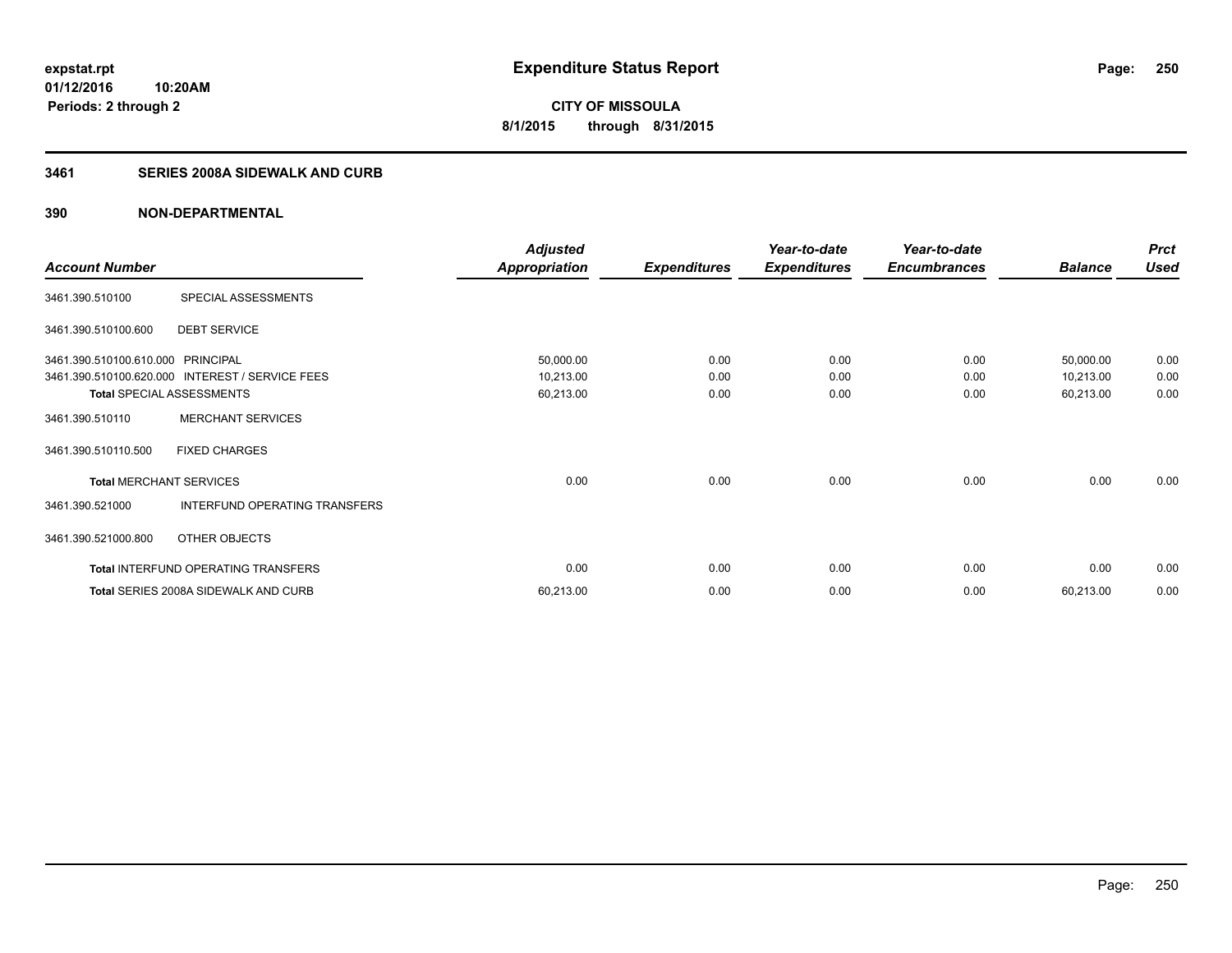#### **3462 SERIES 2009 SIDEWALK AND CURB**

|                                   |                                                 | <b>Adjusted</b>      |                     | Year-to-date        | Year-to-date        |                | <b>Prct</b> |
|-----------------------------------|-------------------------------------------------|----------------------|---------------------|---------------------|---------------------|----------------|-------------|
| <b>Account Number</b>             |                                                 | <b>Appropriation</b> | <b>Expenditures</b> | <b>Expenditures</b> | <b>Encumbrances</b> | <b>Balance</b> | <b>Used</b> |
| 3462.390.510100                   | SPECIAL ASSESSMENTS                             |                      |                     |                     |                     |                |             |
| 3462.390.510100.600               | <b>DEBT SERVICE</b>                             |                      |                     |                     |                     |                |             |
| 3462.390.510100.610.000 PRINCIPAL |                                                 | 50,000.00            | 0.00                | 0.00                | 0.00                | 50,000.00      | 0.00        |
|                                   | 3462.390.510100.620.000 INTEREST / SERVICE FEES | 15,342.00            | 300.00              | 300.00              | 0.00                | 15,042.00      | 1.96        |
| <b>Total SPECIAL ASSESSMENTS</b>  |                                                 | 65,342.00            | 300.00              | 300.00              | 0.00                | 65,042.00      | 0.46        |
| 3462.390.510110                   | <b>MERCHANT SERVICES</b>                        |                      |                     |                     |                     |                |             |
| 3462.390.510110.500               | <b>FIXED CHARGES</b>                            |                      |                     |                     |                     |                |             |
| <b>Total MERCHANT SERVICES</b>    |                                                 | 0.00                 | 0.00                | 0.00                | 0.00                | 0.00           | 0.00        |
| 3462.390.521000                   | INTERFUND OPERATING TRANSFERS                   |                      |                     |                     |                     |                |             |
| 3462.390.521000.800               | OTHER OBJECTS                                   |                      |                     |                     |                     |                |             |
|                                   | Total INTERFUND OPERATING TRANSFERS             | 0.00                 | 0.00                | 0.00                | 0.00                | 0.00           | 0.00        |
|                                   | <b>Total SERIES 2009 SIDEWALK AND CURB</b>      | 65,342.00            | 300.00              | 300.00              | 0.00                | 65,042.00      | 0.46        |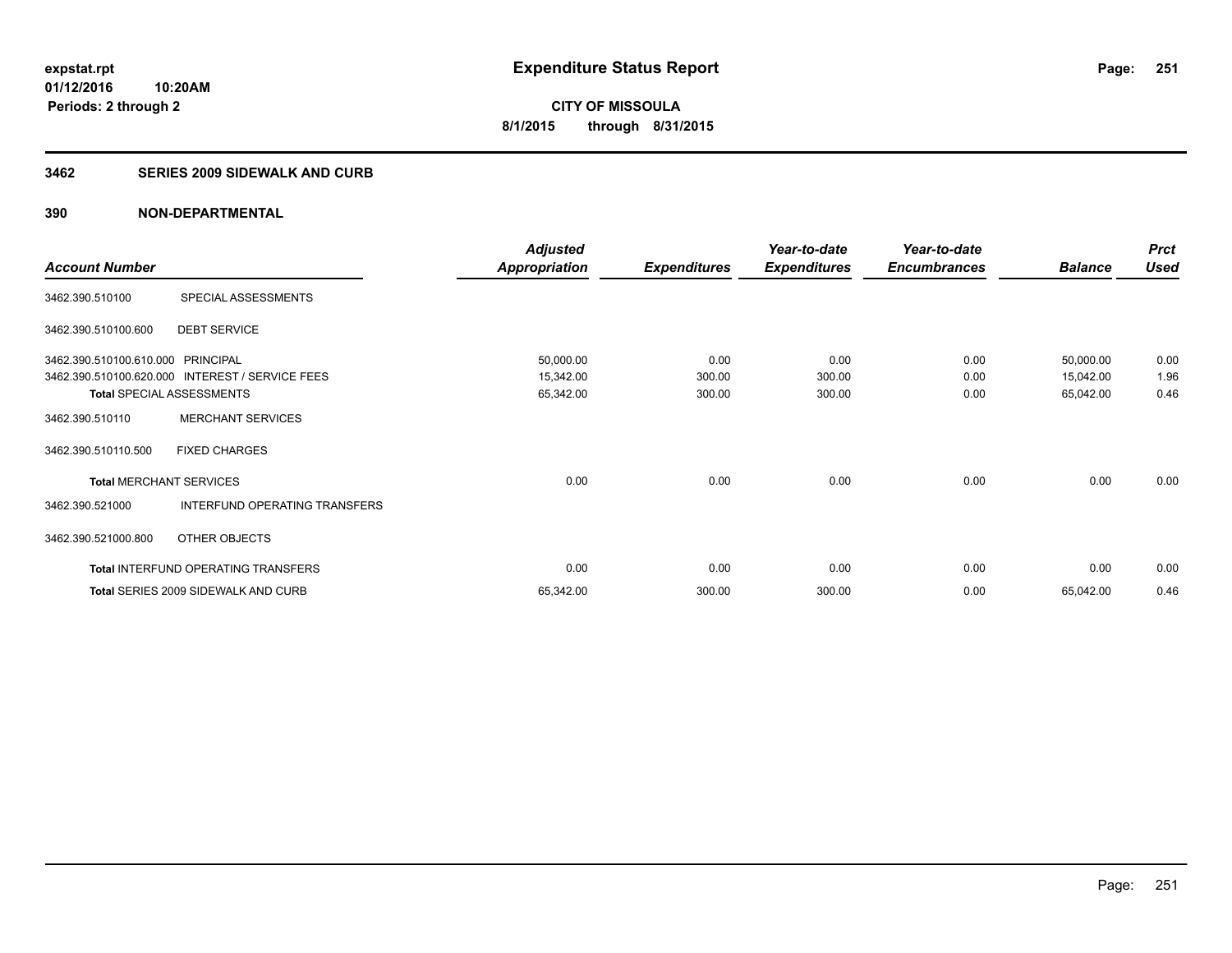### **3463 SERIES 2010 SIDEWALK AND CURB**

|                                   |                                                 | <b>Adjusted</b>      |                     | Year-to-date        | Year-to-date        |                | <b>Prct</b><br><b>Used</b> |
|-----------------------------------|-------------------------------------------------|----------------------|---------------------|---------------------|---------------------|----------------|----------------------------|
| <b>Account Number</b>             |                                                 | <b>Appropriation</b> | <b>Expenditures</b> | <b>Expenditures</b> | <b>Encumbrances</b> | <b>Balance</b> |                            |
| 3463.390.510100                   | SPECIAL ASSESSMENTS                             |                      |                     |                     |                     |                |                            |
| 3463.390.510100.600               | <b>DEBT SERVICE</b>                             |                      |                     |                     |                     |                |                            |
| 3463.390.510100.610.000 PRINCIPAL |                                                 | 75,000.00            | 0.00                | 0.00                | 0.00                | 75,000.00      | 0.00                       |
|                                   | 3463.390.510100.620.000 INTEREST / SERVICE FEES | 25,413.00            | 350.00              | 350.00              | 0.00                | 25,063.00      | 1.38                       |
| <b>Total SPECIAL ASSESSMENTS</b>  |                                                 | 100,413.00           | 350.00              | 350.00              | 0.00                | 100.063.00     | 0.35                       |
| 3463.390.510110                   | <b>MERCHANT SERVICES</b>                        |                      |                     |                     |                     |                |                            |
| 3463.390.510110.500               | <b>FIXED CHARGES</b>                            |                      |                     |                     |                     |                |                            |
| <b>Total MERCHANT SERVICES</b>    |                                                 | 0.00                 | 0.00                | 0.00                | 0.00                | 0.00           | 0.00                       |
|                                   | <b>Total SERIES 2010 SIDEWALK AND CURB</b>      | 100.413.00           | 350.00              | 350.00              | 0.00                | 100.063.00     | 0.35                       |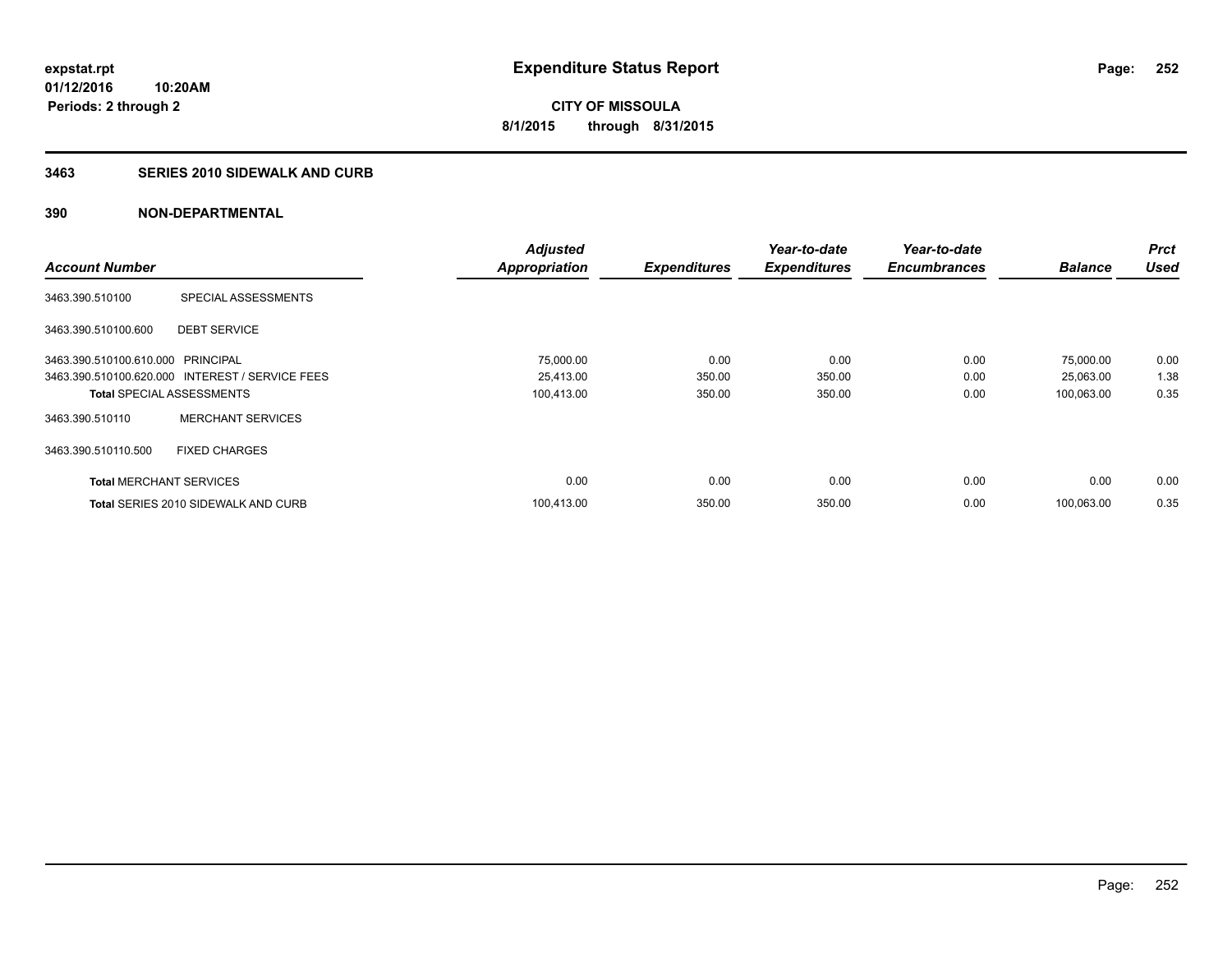### **3464 FY12 S/C DEBT SERVICE**

|                                   |                                                 | <b>Adjusted</b>      |                     | Year-to-date        | Year-to-date        |                | <b>Prct</b> |
|-----------------------------------|-------------------------------------------------|----------------------|---------------------|---------------------|---------------------|----------------|-------------|
| <b>Account Number</b>             |                                                 | <b>Appropriation</b> | <b>Expenditures</b> | <b>Expenditures</b> | <b>Encumbrances</b> | <b>Balance</b> | <b>Used</b> |
| 3464.390.510100                   | SPECIAL ASSESSMENTS                             |                      |                     |                     |                     |                |             |
| 3464.390.510100.600               | <b>DEBT SERVICE</b>                             |                      |                     |                     |                     |                |             |
| 3464.390.510100.610.000 PRINCIPAL |                                                 | 50,000.00            | 0.00                | 0.00                | 0.00                | 50,000.00      | 0.00        |
|                                   | 3464.390.510100.620.000 INTEREST / SERVICE FEES | 21,785.00            | 350.00              | 350.00              | 0.00                | 21,435.00      | 1.61        |
| <b>Total SPECIAL ASSESSMENTS</b>  |                                                 | 71,785.00            | 350.00              | 350.00              | 0.00                | 71,435.00      | 0.49        |
| 3464.390.510110                   | <b>MERCHANT SERVICES</b>                        |                      |                     |                     |                     |                |             |
| 3464.390.510110.500               | <b>FIXED CHARGES</b>                            |                      |                     |                     |                     |                |             |
| <b>Total MERCHANT SERVICES</b>    |                                                 | 0.00                 | 0.00                | 0.00                | 0.00                | 0.00           | 0.00        |
| Total FY12 S/C DEBT SERVICE       |                                                 | 71,785.00            | 350.00              | 350.00              | 0.00                | 71,435.00      | 0.49        |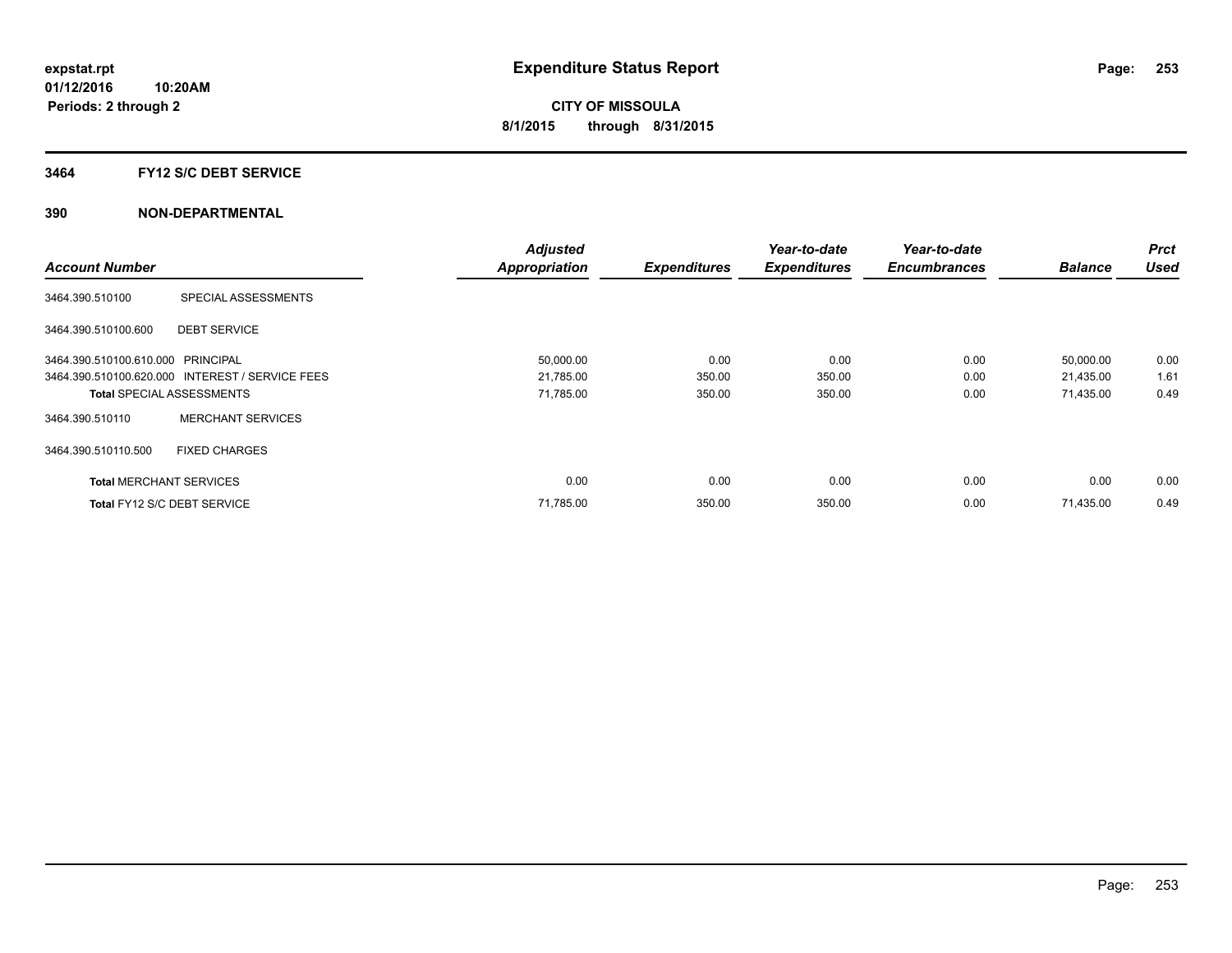**01/12/2016 10:20AM Periods: 2 through 2**

**CITY OF MISSOULA 8/1/2015 through 8/31/2015**

## **3465 FY13 SIDEWALK/CURB DEBT SERVICE**

|                                   |                                                 | <b>Adjusted</b>      |                     | Year-to-date        | Year-to-date        |                | <b>Prct</b> |
|-----------------------------------|-------------------------------------------------|----------------------|---------------------|---------------------|---------------------|----------------|-------------|
| <b>Account Number</b>             |                                                 | <b>Appropriation</b> | <b>Expenditures</b> | <b>Expenditures</b> | <b>Encumbrances</b> | <b>Balance</b> | <b>Used</b> |
| 3465.390.510100                   | SPECIAL ASSESSMENTS                             |                      |                     |                     |                     |                |             |
| 3465.390.510100.600               | <b>DEBT SERVICE</b>                             |                      |                     |                     |                     |                |             |
| 3465.390.510100.610.000 PRINCIPAL |                                                 | 29,000.00            | 0.00                | 0.00                | 0.00                | 29,000.00      | 0.00        |
|                                   | 3465.390.510100.620.000 INTEREST / SERVICE FEES | 11,021.00            | 0.00                | 0.00                | 0.00                | 11,021.00      | 0.00        |
| <b>Total SPECIAL ASSESSMENTS</b>  |                                                 | 40,021.00            | 0.00                | 0.00                | 0.00                | 40,021.00      | 0.00        |
| 3465.390.510110                   | <b>MERCHANT SERVICES</b>                        |                      |                     |                     |                     |                |             |
| 3465.390.510110.500               | <b>FIXED CHARGES</b>                            |                      |                     |                     |                     |                |             |
| <b>Total MERCHANT SERVICES</b>    |                                                 | 0.00                 | 0.00                | 0.00                | 0.00                | 0.00           | 0.00        |
|                                   | <b>Total FY13 SIDEWALK/CURB DEBT SERVICE</b>    | 40,021.00            | 0.00                | 0.00                | 0.00                | 40.021.00      | 0.00        |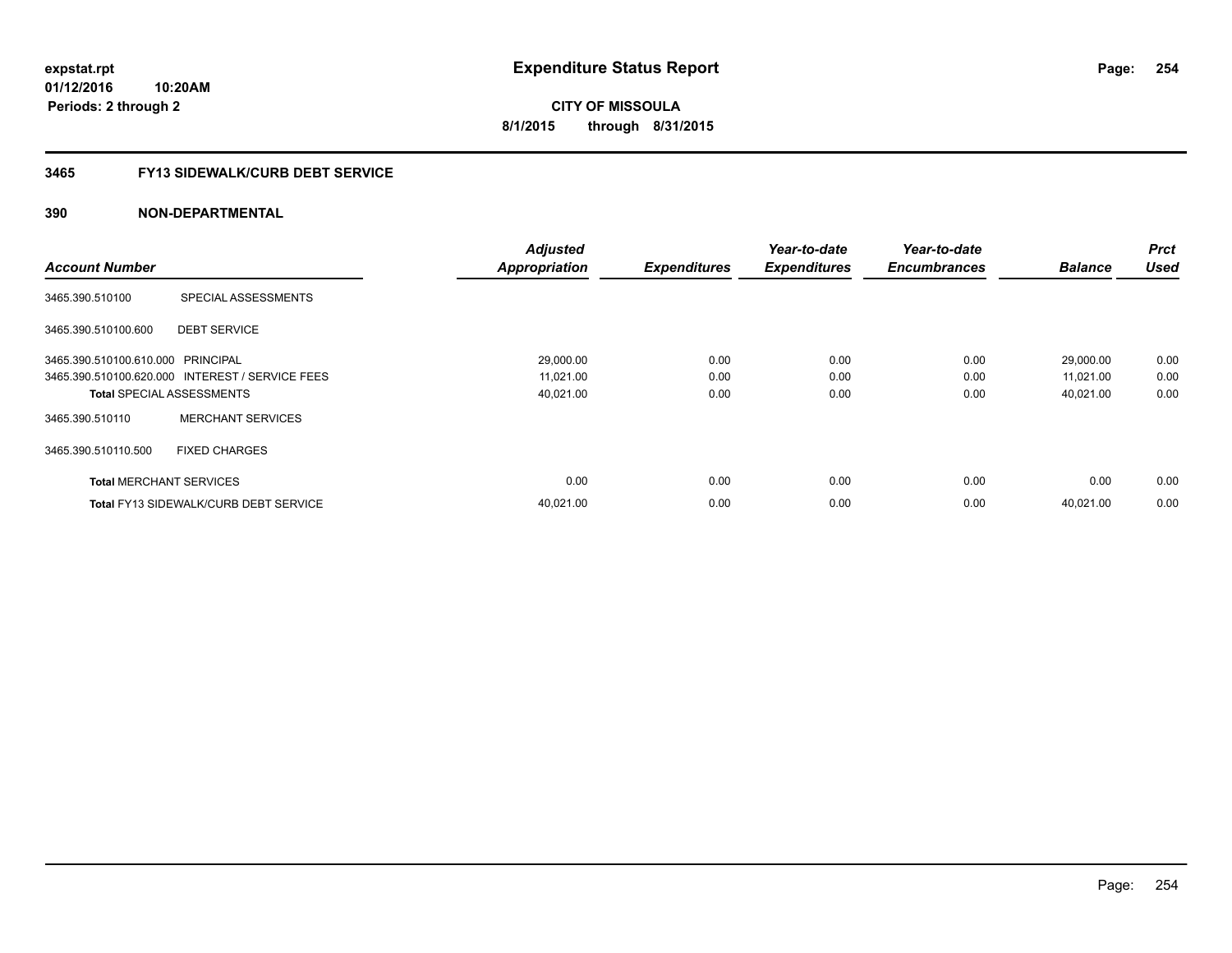## **3466 FY15 SIDEWALK/CURB DEBT SERVICE**

| <b>Account Number</b> |                                              | <b>Adjusted</b><br><b>Appropriation</b> | <b>Expenditures</b> | Year-to-date<br><b>Expenditures</b> | Year-to-date<br><b>Encumbrances</b> | <b>Balance</b> | <b>Prct</b><br><b>Used</b> |
|-----------------------|----------------------------------------------|-----------------------------------------|---------------------|-------------------------------------|-------------------------------------|----------------|----------------------------|
| 3466.390.510100       | SPECIAL ASSESSMENTS                          |                                         |                     |                                     |                                     |                |                            |
| 3466.390.510100.300   | PURCHASED SERVICES                           |                                         |                     |                                     |                                     |                |                            |
|                       | <b>Total PURCHASED SERVICES</b>              | 0.00                                    | 0.00                | 0.00                                | 0.00                                | 0.00           | 0.00                       |
| 3466.390.510100.600   | <b>DEBT SERVICE</b>                          |                                         |                     |                                     |                                     |                |                            |
|                       | <b>Total SPECIAL ASSESSMENTS</b>             | 0.00                                    | 0.00                | 0.00                                | 0.00                                | 0.00           | 0.00                       |
| 3466.390.510110       | <b>MERCHANT SERVICES</b>                     |                                         |                     |                                     |                                     |                |                            |
| 3466.390.510110.500   | <b>FIXED CHARGES</b>                         |                                         |                     |                                     |                                     |                |                            |
|                       | <b>Total MERCHANT SERVICES</b>               | 0.00                                    | 0.00                | 0.00                                | 0.00                                | 0.00           | 0.00                       |
|                       | <b>Total FY15 SIDEWALK/CURB DEBT SERVICE</b> | 0.00                                    | 0.00                | 0.00                                | 0.00                                | 0.00           | 0.00                       |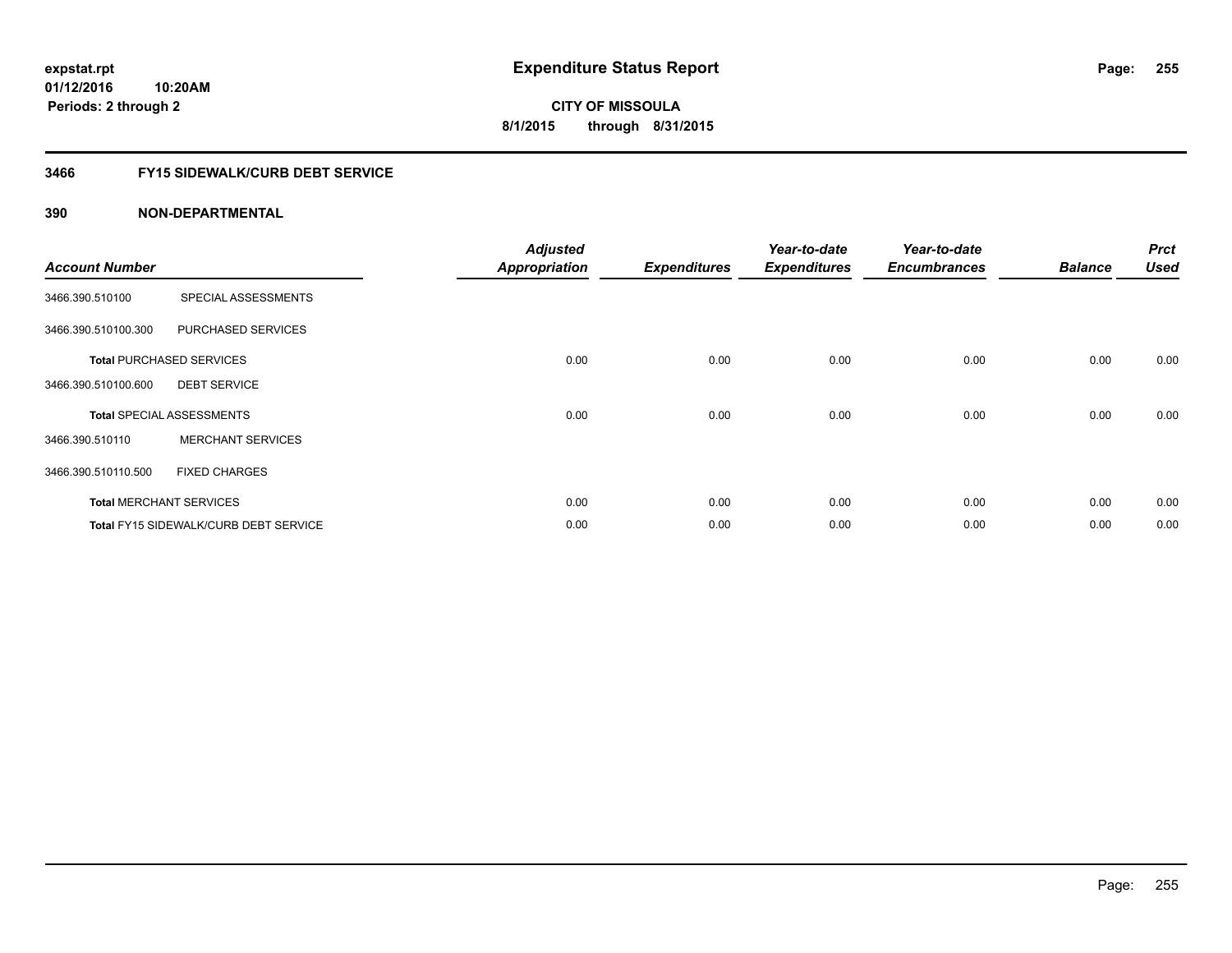## **3491 SID 491 DEBT SERVICE FUND**

| <b>Account Number</b> |                                 | <b>Adjusted</b><br><b>Appropriation</b> | <b>Expenditures</b> | Year-to-date<br><b>Expenditures</b> | Year-to-date<br><b>Encumbrances</b> | <b>Balance</b> | Prct<br><b>Used</b> |
|-----------------------|---------------------------------|-----------------------------------------|---------------------|-------------------------------------|-------------------------------------|----------------|---------------------|
| 3491.390.510100       | SPECIAL ASSESSMENTS             |                                         |                     |                                     |                                     |                |                     |
| 3491.390.510100.600   | <b>DEBT SERVICE</b>             |                                         |                     |                                     |                                     |                |                     |
|                       | Total SID 491 DEBT SERVICE FUND | 0.00                                    | 0.00                | 0.00                                | 0.00                                | 0.00           | 0.00                |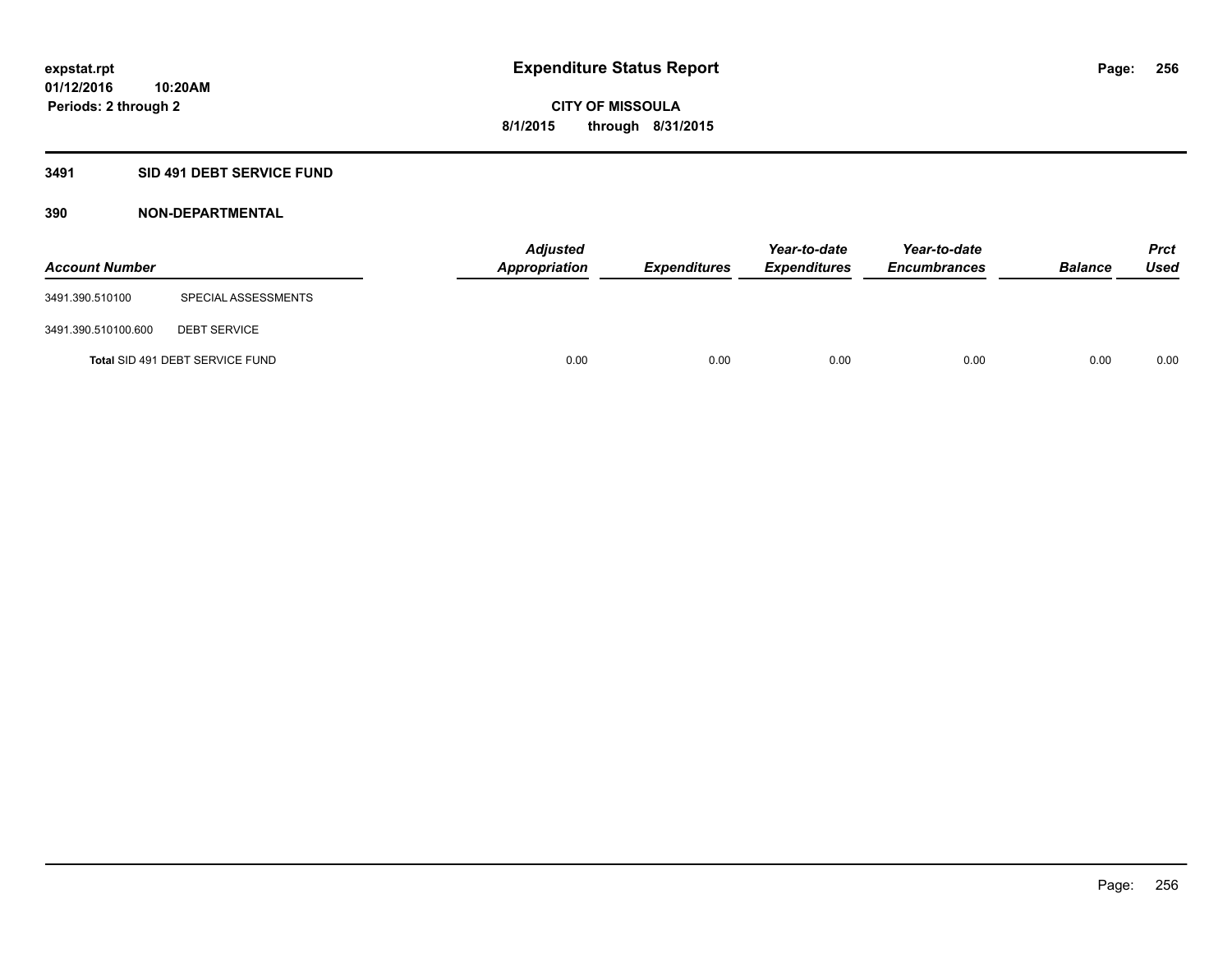#### **3495 SID 495 DEBT SERVICE FUND**

| <b>Account Number</b>                |                         | <b>Adjusted</b><br><b>Appropriation</b> | <b>Expenditures</b> | Year-to-date<br><b>Expenditures</b> | Year-to-date<br><b>Encumbrances</b> | <b>Balance</b> | <b>Prct</b><br><b>Used</b> |
|--------------------------------------|-------------------------|-----------------------------------------|---------------------|-------------------------------------|-------------------------------------|----------------|----------------------------|
| 3495.000.520100                      | *** Title Not Found *** |                                         |                     |                                     |                                     |                |                            |
| 3495.000.520100.800                  | OTHER OBJECTS           |                                         |                     |                                     |                                     |                |                            |
| <b>Total *** Title Not Found ***</b> |                         | 0.00                                    | 0.00                | 0.00                                | 0.00                                | 0.00           | 0.00                       |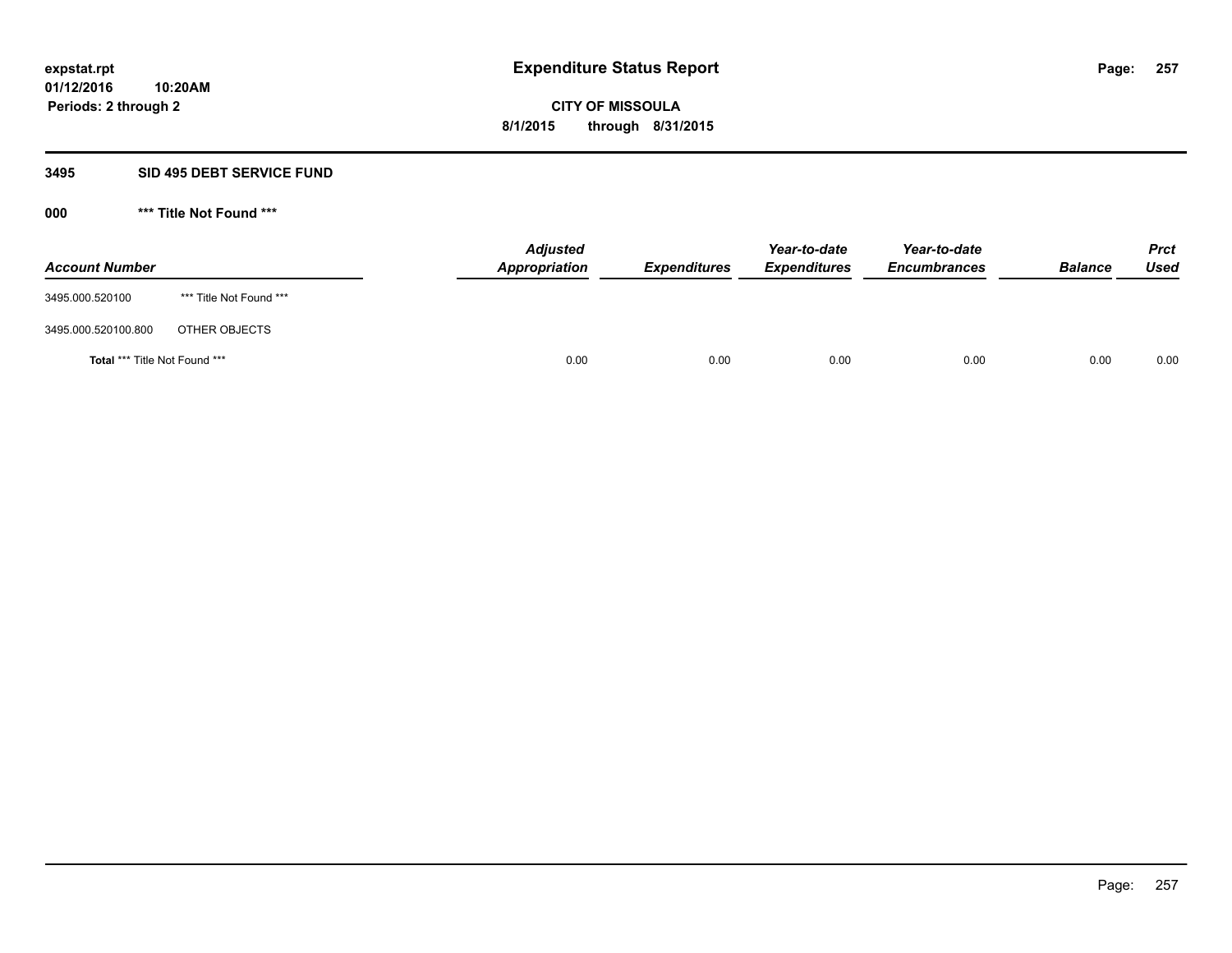### **3495 SID 495 DEBT SERVICE FUND**

| <b>Account Number</b> |                                  | <b>Adjusted</b><br><b>Appropriation</b> | <b>Expenditures</b> | Year-to-date<br><b>Expenditures</b> | Year-to-date<br><b>Encumbrances</b> | <b>Balance</b> | <b>Prct</b><br><b>Used</b> |
|-----------------------|----------------------------------|-----------------------------------------|---------------------|-------------------------------------|-------------------------------------|----------------|----------------------------|
| 3495.390.510100       | SPECIAL ASSESSMENTS              |                                         |                     |                                     |                                     |                |                            |
| 3495.390.510100.800   | OTHER OBJECTS                    |                                         |                     |                                     |                                     |                |                            |
|                       | <b>Total SPECIAL ASSESSMENTS</b> | 0.00                                    | 0.00                | 0.00                                | 0.00                                | 0.00           | 0.00                       |
| 3495.390.510110       | <b>MERCHANT SERVICES</b>         |                                         |                     |                                     |                                     |                |                            |
| 3495.390.510110.500   | <b>FIXED CHARGES</b>             |                                         |                     |                                     |                                     |                |                            |
|                       | Total SID 495 DEBT SERVICE FUND  | 0.00                                    | 0.00                | 0.00                                | 0.00                                | 0.00           | 0.00                       |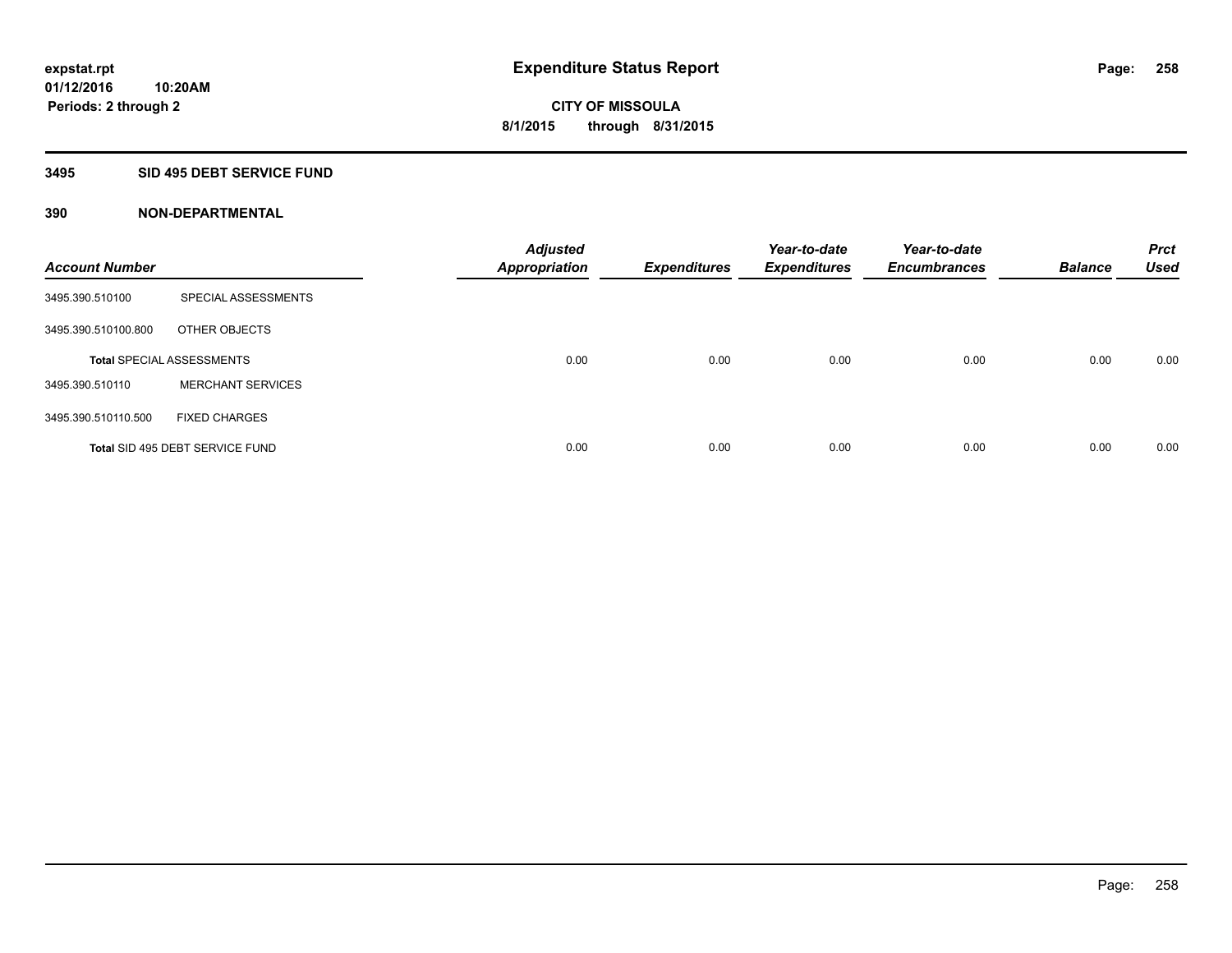#### **3497 SID 497 DEBT SERVICE FUND**

| <b>Account Number</b>                |                         | <b>Adjusted</b><br><b>Appropriation</b> | <b>Expenditures</b> | Year-to-date<br><b>Expenditures</b> | Year-to-date<br><b>Encumbrances</b> | <b>Balance</b> | <b>Prct</b><br><b>Used</b> |
|--------------------------------------|-------------------------|-----------------------------------------|---------------------|-------------------------------------|-------------------------------------|----------------|----------------------------|
| 3497.000.520100                      | *** Title Not Found *** |                                         |                     |                                     |                                     |                |                            |
| 3497.000.520100.800                  | OTHER OBJECTS           |                                         |                     |                                     |                                     |                |                            |
| <b>Total *** Title Not Found ***</b> |                         | 0.00                                    | 0.00                | 0.00                                | 0.00                                | 0.00           | 0.00                       |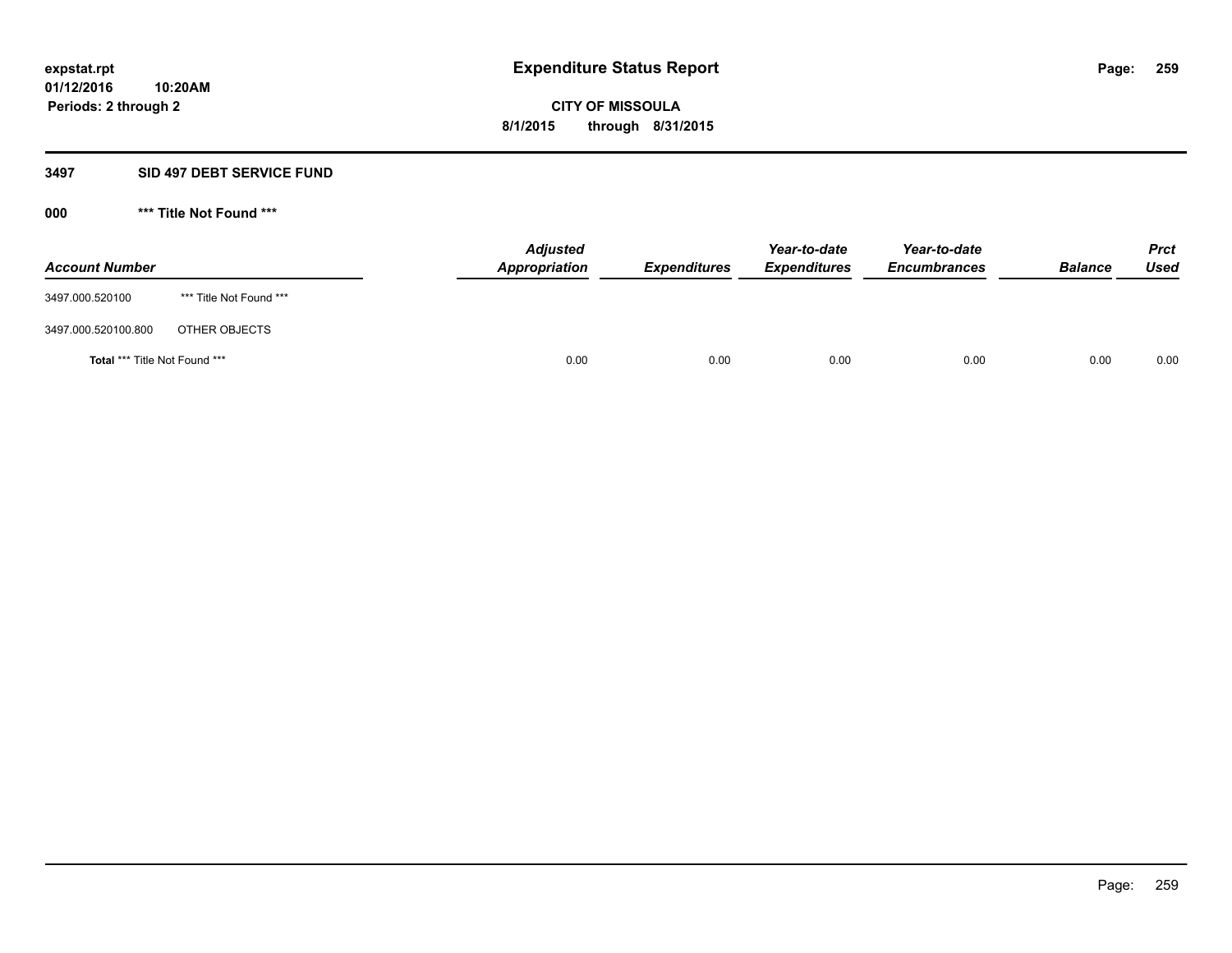#### **3497 SID 497 DEBT SERVICE FUND**

|                            |                                  | <b>Adjusted</b>      |                     | Year-to-date        | Year-to-date        |                | <b>Prct</b> |
|----------------------------|----------------------------------|----------------------|---------------------|---------------------|---------------------|----------------|-------------|
| <b>Account Number</b>      |                                  | <b>Appropriation</b> | <b>Expenditures</b> | <b>Expenditures</b> | <b>Encumbrances</b> | <b>Balance</b> | <b>Used</b> |
| 3497.390.510000            | <b>MISCELLANEOUS</b>             |                      |                     |                     |                     |                |             |
| 3497.390.510000.800        | OTHER OBJECTS                    |                      |                     |                     |                     |                |             |
| <b>Total MISCELLANEOUS</b> |                                  | 0.00                 | 0.00                | 0.00                | 0.00                | 0.00           | 0.00        |
| 3497.390.510100            | SPECIAL ASSESSMENTS              |                      |                     |                     |                     |                |             |
| 3497.390.510100.600        | <b>DEBT SERVICE</b>              |                      |                     |                     |                     |                |             |
| <b>Total DEBT SERVICE</b>  |                                  | 0.00                 | 0.00                | 0.00                | 0.00                | 0.00           | 0.00        |
| 3497.390.510100.800        | OTHER OBJECTS                    |                      |                     |                     |                     |                |             |
|                            | <b>Total SPECIAL ASSESSMENTS</b> | 0.00                 | 0.00                | 0.00                | 0.00                | 0.00           | 0.00        |
| 3497.390.510110            | <b>MERCHANT SERVICES</b>         |                      |                     |                     |                     |                |             |
| 3497.390.510110.500        | <b>FIXED CHARGES</b>             |                      |                     |                     |                     |                |             |
|                            | Total SID 497 DEBT SERVICE FUND  | 0.00                 | 0.00                | 0.00                | 0.00                | 0.00           | 0.00        |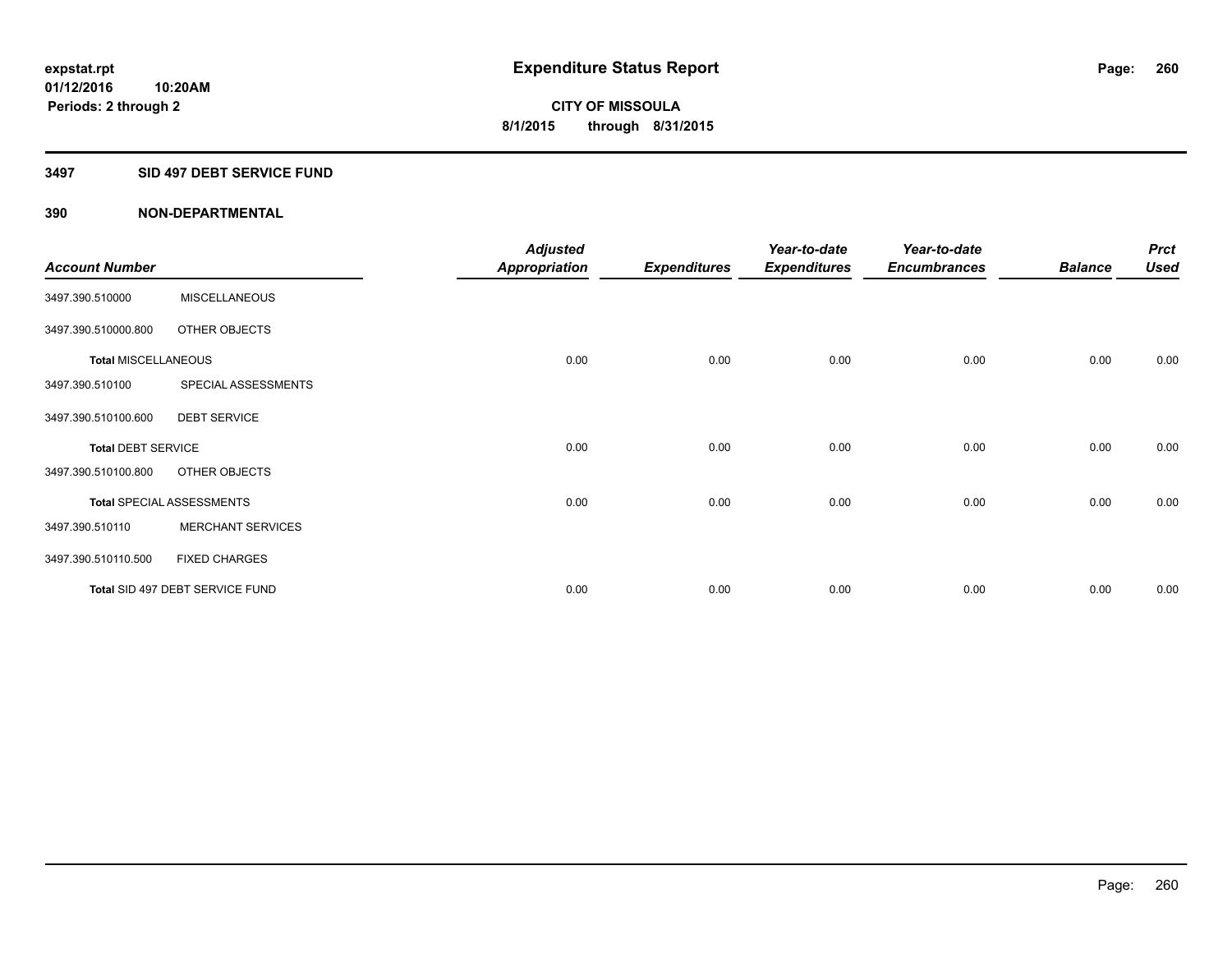#### **3498 SID 498 DEBT SERVICE FUND**

| <b>Account Number</b>                |                         | <b>Adjusted</b><br>Appropriation | <b>Expenditures</b> | Year-to-date<br><b>Expenditures</b> | Year-to-date<br><b>Encumbrances</b> | <b>Balance</b> | <b>Prct</b><br><b>Used</b> |
|--------------------------------------|-------------------------|----------------------------------|---------------------|-------------------------------------|-------------------------------------|----------------|----------------------------|
| 3498.000.520100                      | *** Title Not Found *** |                                  |                     |                                     |                                     |                |                            |
| 3498.000.520100.800                  | OTHER OBJECTS           |                                  |                     |                                     |                                     |                |                            |
| <b>Total *** Title Not Found ***</b> |                         | 0.00                             | 0.00                | 0.00                                | 0.00                                | 0.00           | 0.00                       |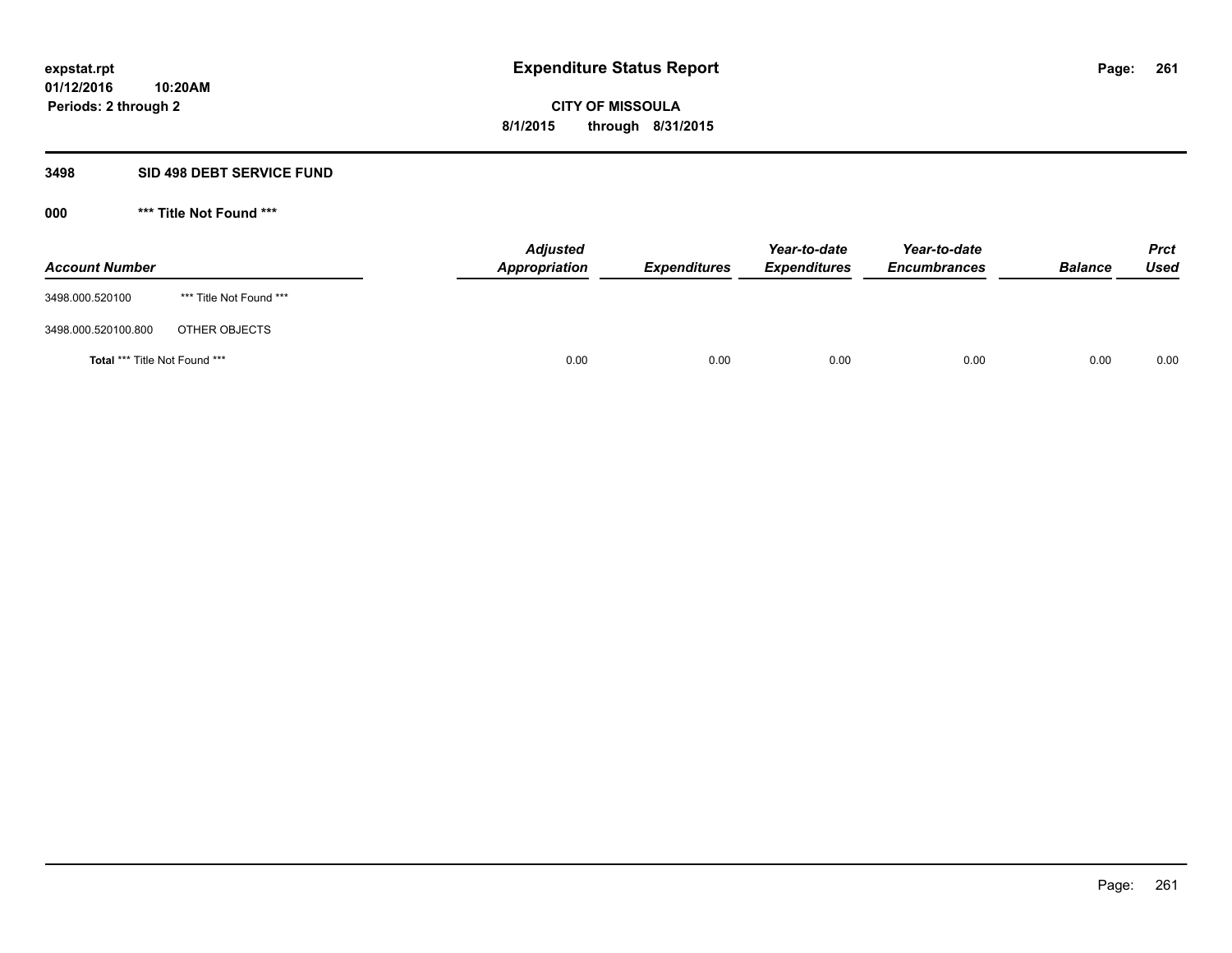### **3498 SID 498 DEBT SERVICE FUND**

| <b>Account Number</b> |                                  | <b>Adjusted</b><br>Appropriation | <b>Expenditures</b> | Year-to-date<br><b>Expenditures</b> | Year-to-date<br><b>Encumbrances</b> | <b>Balance</b> | <b>Prct</b><br><b>Used</b> |
|-----------------------|----------------------------------|----------------------------------|---------------------|-------------------------------------|-------------------------------------|----------------|----------------------------|
| 3498.390.510100       | SPECIAL ASSESSMENTS              |                                  |                     |                                     |                                     |                |                            |
| 3498.390.510100.600   | <b>DEBT SERVICE</b>              |                                  |                     |                                     |                                     |                |                            |
|                       | <b>Total SPECIAL ASSESSMENTS</b> | 0.00                             | 0.00                | 0.00                                | 0.00                                | 0.00           | 0.00                       |
| 3498.390.510110       | <b>MERCHANT SERVICES</b>         |                                  |                     |                                     |                                     |                |                            |
| 3498.390.510110.500   | <b>FIXED CHARGES</b>             |                                  |                     |                                     |                                     |                |                            |
|                       | <b>Total MERCHANT SERVICES</b>   | 0.00                             | 0.00                | 0.00                                | 0.00                                | 0.00           | 0.00                       |
|                       | Total SID 498 DEBT SERVICE FUND  | 0.00                             | 0.00                | 0.00                                | 0.00                                | 0.00           | 0.00                       |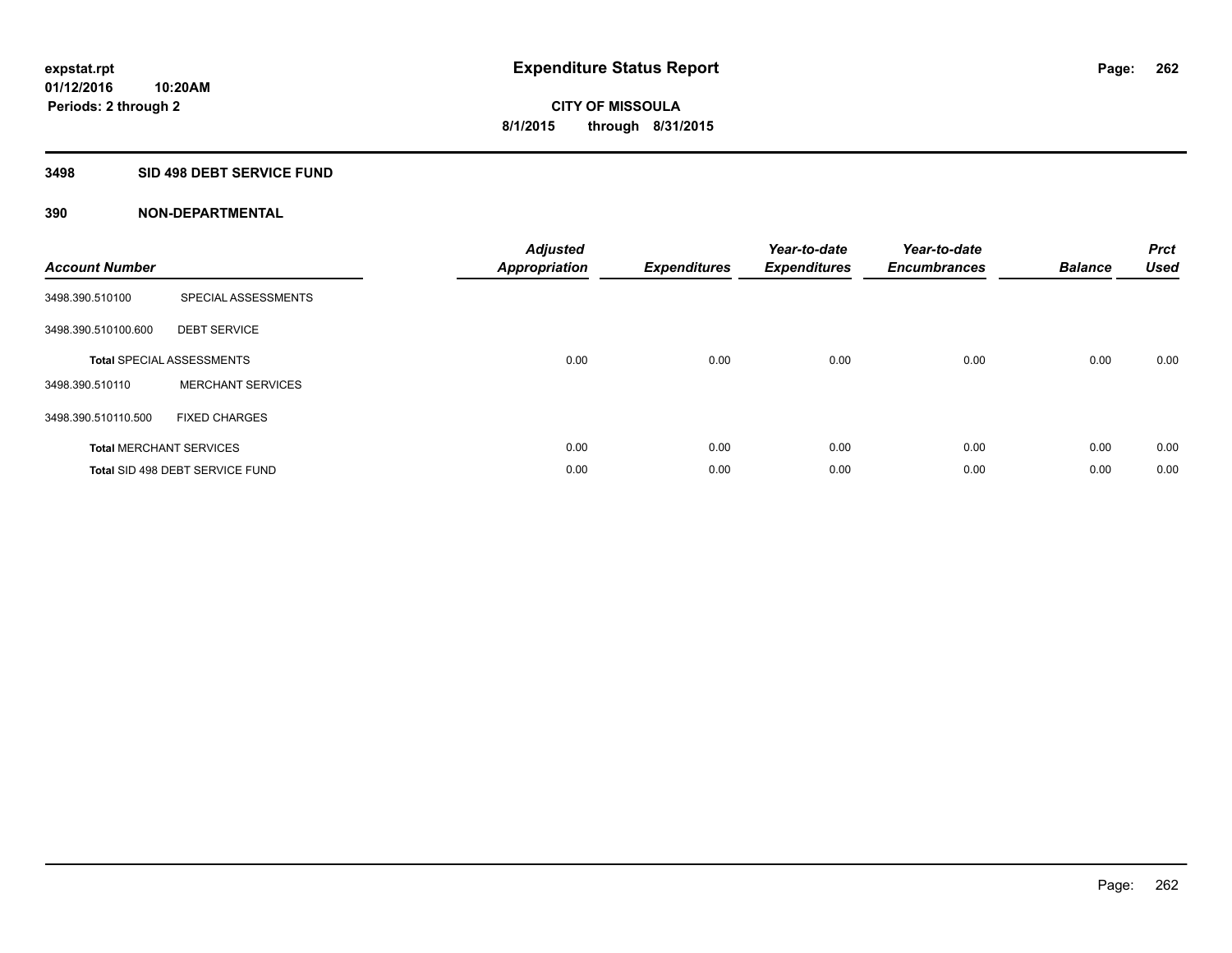### **3500 SID 500 DEBT SERVICE FUND**

| <b>Account Number</b>     |                                 | <b>Adjusted</b><br><b>Appropriation</b> | <b>Expenditures</b> | Year-to-date<br><b>Expenditures</b> | Year-to-date<br><b>Encumbrances</b> | <b>Balance</b> | <b>Prct</b><br><b>Used</b> |
|---------------------------|---------------------------------|-----------------------------------------|---------------------|-------------------------------------|-------------------------------------|----------------|----------------------------|
| 3500.390.510100           | SPECIAL ASSESSMENTS             |                                         |                     |                                     |                                     |                |                            |
| 3500.390.510100.600       | <b>DEBT SERVICE</b>             |                                         |                     |                                     |                                     |                |                            |
| <b>Total DEBT SERVICE</b> |                                 | 0.00                                    | 0.00                | 0.00                                | 0.00                                | 0.00           | 0.00                       |
| 3500.390.510100.800       | OTHER OBJECTS                   |                                         |                     |                                     |                                     |                |                            |
|                           | Total SID 500 DEBT SERVICE FUND | 0.00                                    | 0.00                | 0.00                                | 0.00                                | 0.00           | 0.00                       |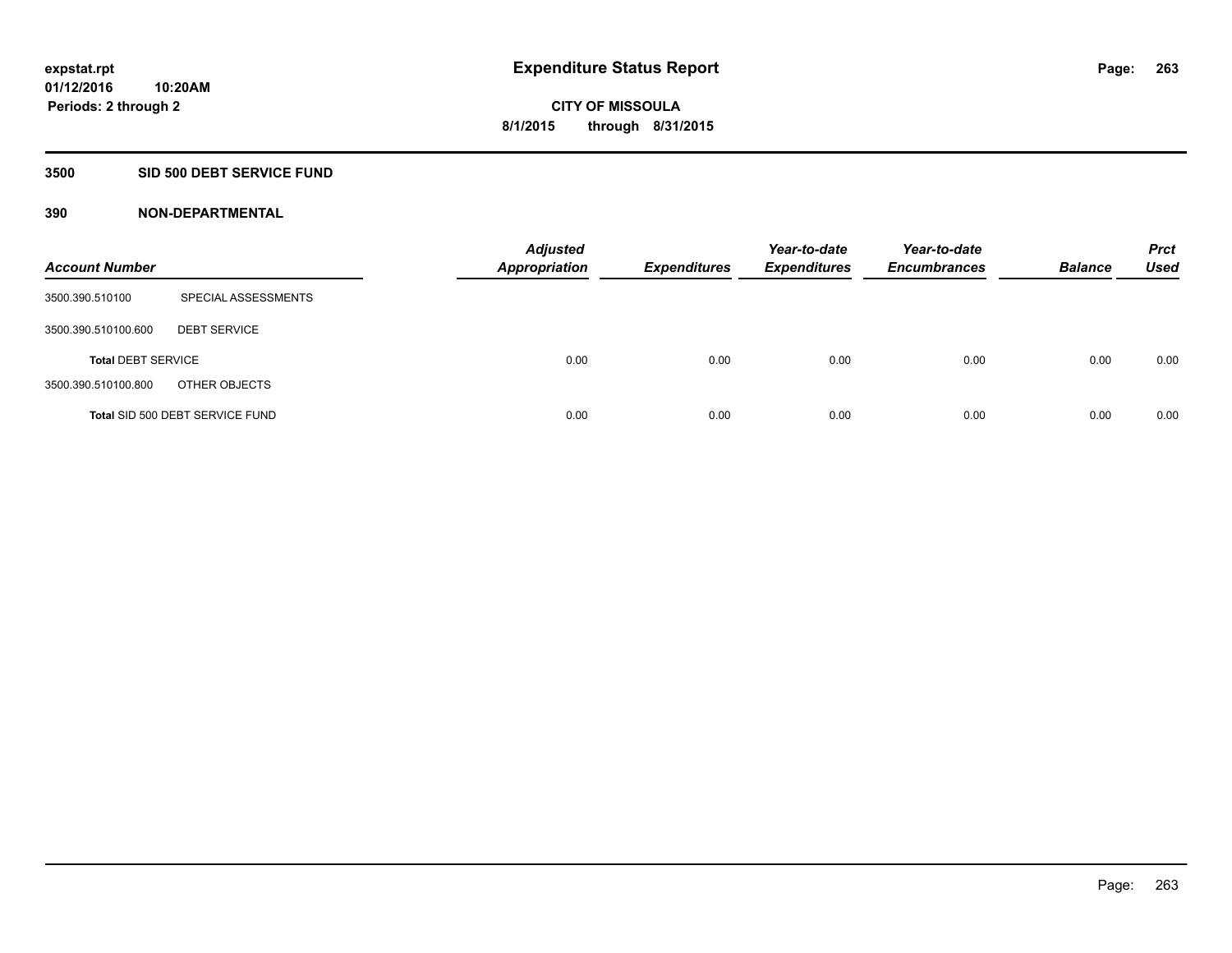### **3501 SID 501 DEBT SERVICE FUND**

| <b>Account Number</b>         |                         | <b>Adjusted</b><br>Appropriation | <b>Expenditures</b> | Year-to-date<br><b>Expenditures</b> | Year-to-date<br><b>Encumbrances</b> | <b>Balance</b> | <b>Prct</b><br><b>Used</b> |
|-------------------------------|-------------------------|----------------------------------|---------------------|-------------------------------------|-------------------------------------|----------------|----------------------------|
| 3501.000.520100               | *** Title Not Found *** |                                  |                     |                                     |                                     |                |                            |
| 3501.000.520100.800           | OTHER OBJECTS           |                                  |                     |                                     |                                     |                |                            |
| Total *** Title Not Found *** |                         | 0.00                             | 0.00                | 0.00                                | 0.00                                | 0.00           | 0.00                       |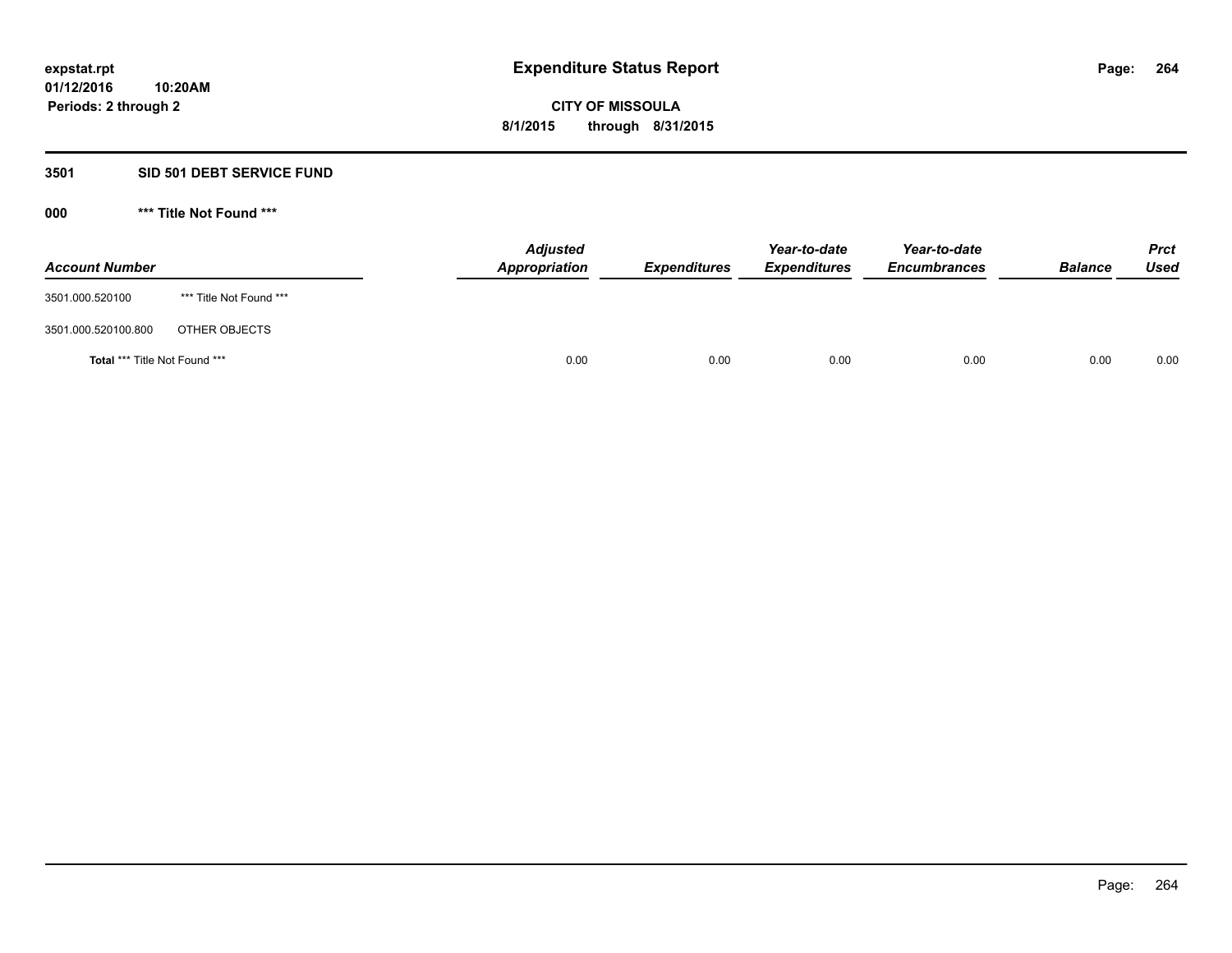## **3501 SID 501 DEBT SERVICE FUND**

| <b>Account Number</b> |                                  | <b>Adjusted</b><br><b>Appropriation</b> | <b>Expenditures</b> | Year-to-date<br><b>Expenditures</b> | Year-to-date<br><b>Encumbrances</b> | <b>Balance</b> | <b>Prct</b><br><b>Used</b> |
|-----------------------|----------------------------------|-----------------------------------------|---------------------|-------------------------------------|-------------------------------------|----------------|----------------------------|
| 3501.390.510100       | SPECIAL ASSESSMENTS              |                                         |                     |                                     |                                     |                |                            |
| 3501.390.510100.600   | <b>DEBT SERVICE</b>              |                                         |                     |                                     |                                     |                |                            |
|                       | <b>Total SPECIAL ASSESSMENTS</b> | 0.00                                    | 0.00                | 0.00                                | 0.00                                | 0.00           | 0.00                       |
| 3501.390.510110       | <b>MERCHANT SERVICES</b>         |                                         |                     |                                     |                                     |                |                            |
| 3501.390.510110.500   | <b>FIXED CHARGES</b>             |                                         |                     |                                     |                                     |                |                            |
|                       | Total SID 501 DEBT SERVICE FUND  | 0.00                                    | 0.00                | 0.00                                | 0.00                                | 0.00           | 0.00                       |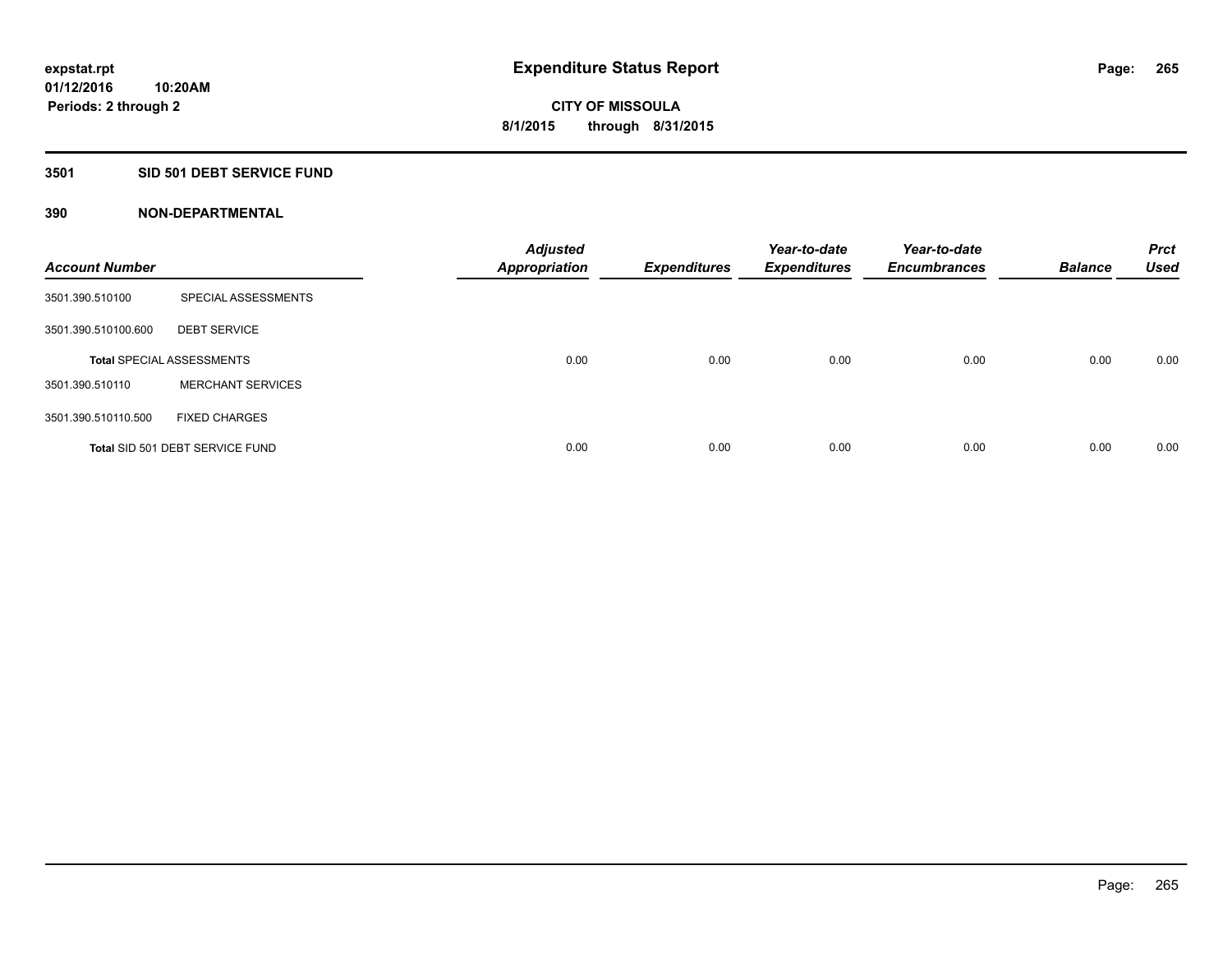#### **3503 SID 503 DEBT SERVICE FUND**

| <b>Account Number</b>         |                         | <b>Adjusted</b><br>Appropriation | <b>Expenditures</b> | Year-to-date<br><b>Expenditures</b> | Year-to-date<br><b>Encumbrances</b> | <b>Balance</b> | <b>Prct</b><br><b>Used</b> |
|-------------------------------|-------------------------|----------------------------------|---------------------|-------------------------------------|-------------------------------------|----------------|----------------------------|
| 3503.000.520100               | *** Title Not Found *** |                                  |                     |                                     |                                     |                |                            |
| 3503.000.520100.800           | OTHER OBJECTS           |                                  |                     |                                     |                                     |                |                            |
| Total *** Title Not Found *** |                         | 0.00                             | 0.00                | 0.00                                | 0.00                                | 0.00           | 0.00                       |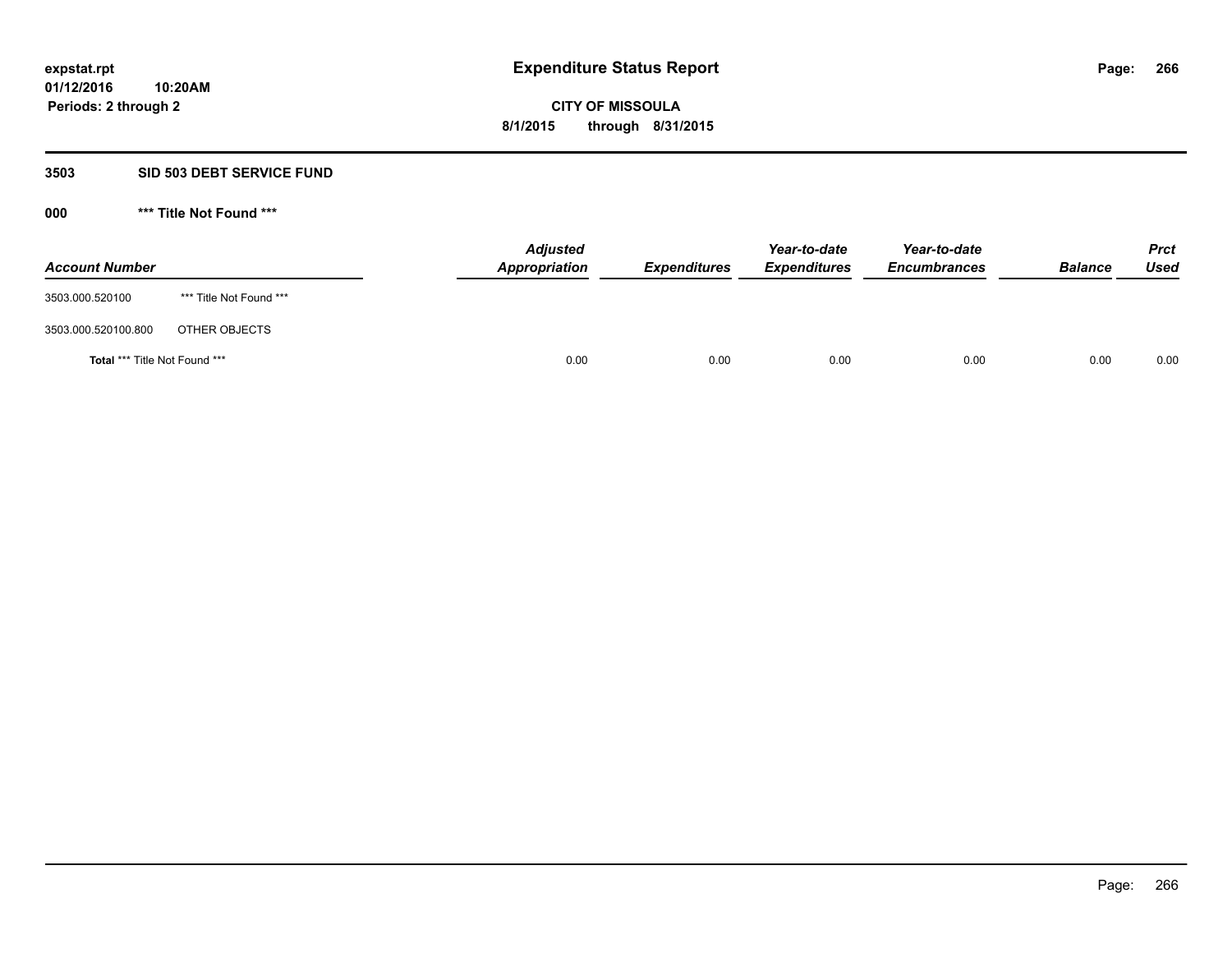## **3503 SID 503 DEBT SERVICE FUND**

| <b>Account Number</b> |                                  | <b>Adjusted</b><br>Appropriation | <b>Expenditures</b> | Year-to-date<br><b>Expenditures</b> | Year-to-date<br><b>Encumbrances</b> | <b>Balance</b> | <b>Prct</b><br><b>Used</b> |
|-----------------------|----------------------------------|----------------------------------|---------------------|-------------------------------------|-------------------------------------|----------------|----------------------------|
| 3503.390.510100       | SPECIAL ASSESSMENTS              |                                  |                     |                                     |                                     |                |                            |
| 3503.390.510100.600   | <b>DEBT SERVICE</b>              |                                  |                     |                                     |                                     |                |                            |
|                       | <b>Total SPECIAL ASSESSMENTS</b> | 0.00                             | 0.00                | 0.00                                | 0.00                                | 0.00           | 0.00                       |
| 3503.390.510110       | <b>MERCHANT SERVICES</b>         |                                  |                     |                                     |                                     |                |                            |
| 3503.390.510110.500   | <b>FIXED CHARGES</b>             |                                  |                     |                                     |                                     |                |                            |
|                       | Total SID 503 DEBT SERVICE FUND  | 0.00                             | 0.00                | 0.00                                | 0.00                                | 0.00           | 0.00                       |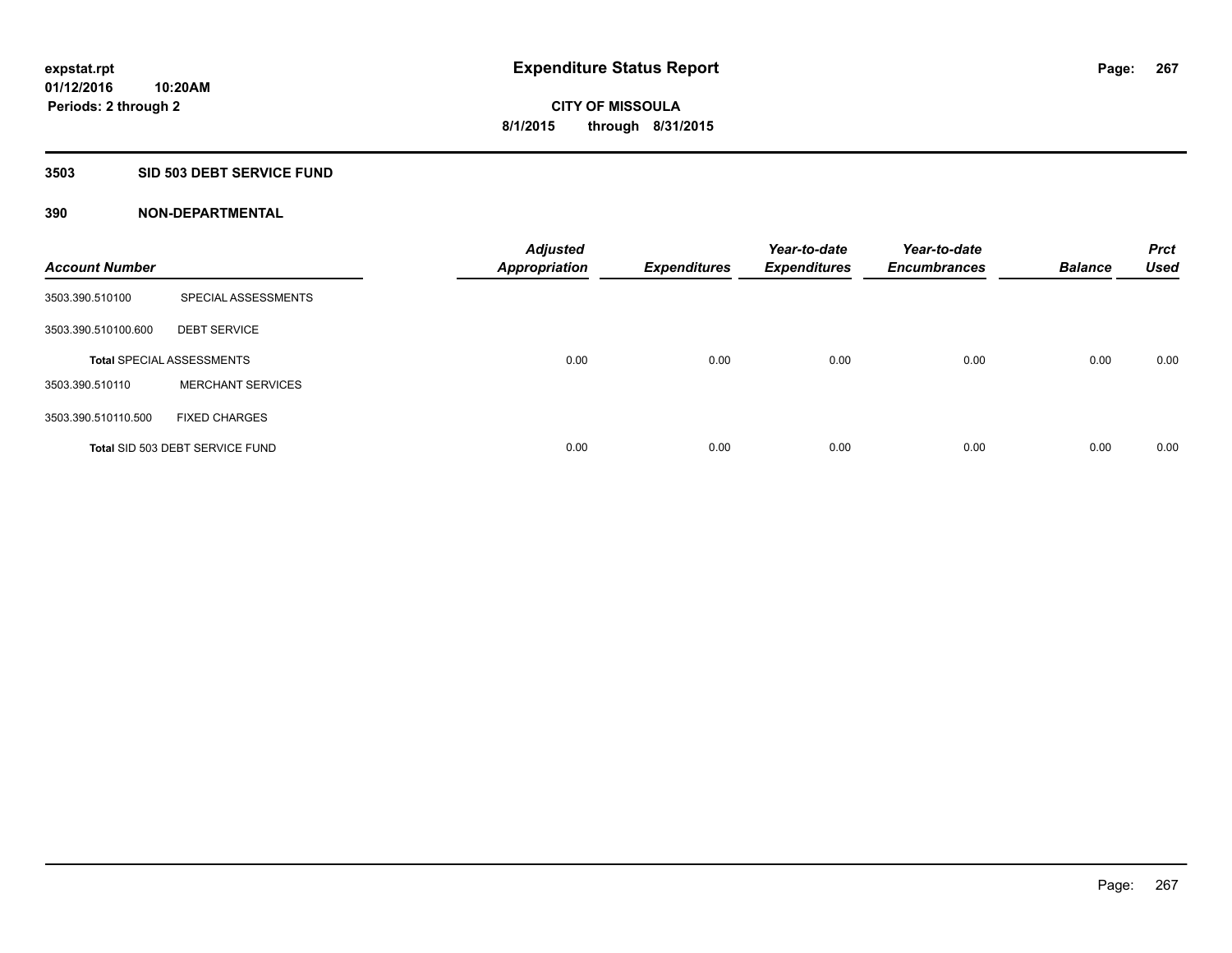#### **3505 SID 505 DEBT SERVICE FUND**

| <b>Account Number</b>         |                         | <b>Adjusted</b><br>Appropriation | <b>Expenditures</b> | Year-to-date<br><b>Expenditures</b> | Year-to-date<br><b>Encumbrances</b> | <b>Balance</b> | <b>Prct</b><br><b>Used</b> |
|-------------------------------|-------------------------|----------------------------------|---------------------|-------------------------------------|-------------------------------------|----------------|----------------------------|
| 3505.000.520100               | *** Title Not Found *** |                                  |                     |                                     |                                     |                |                            |
| 3505.000.520100.800           | OTHER OBJECTS           |                                  |                     |                                     |                                     |                |                            |
| Total *** Title Not Found *** |                         | 0.00                             | 0.00                | 0.00                                | 0.00                                | 0.00           | 0.00                       |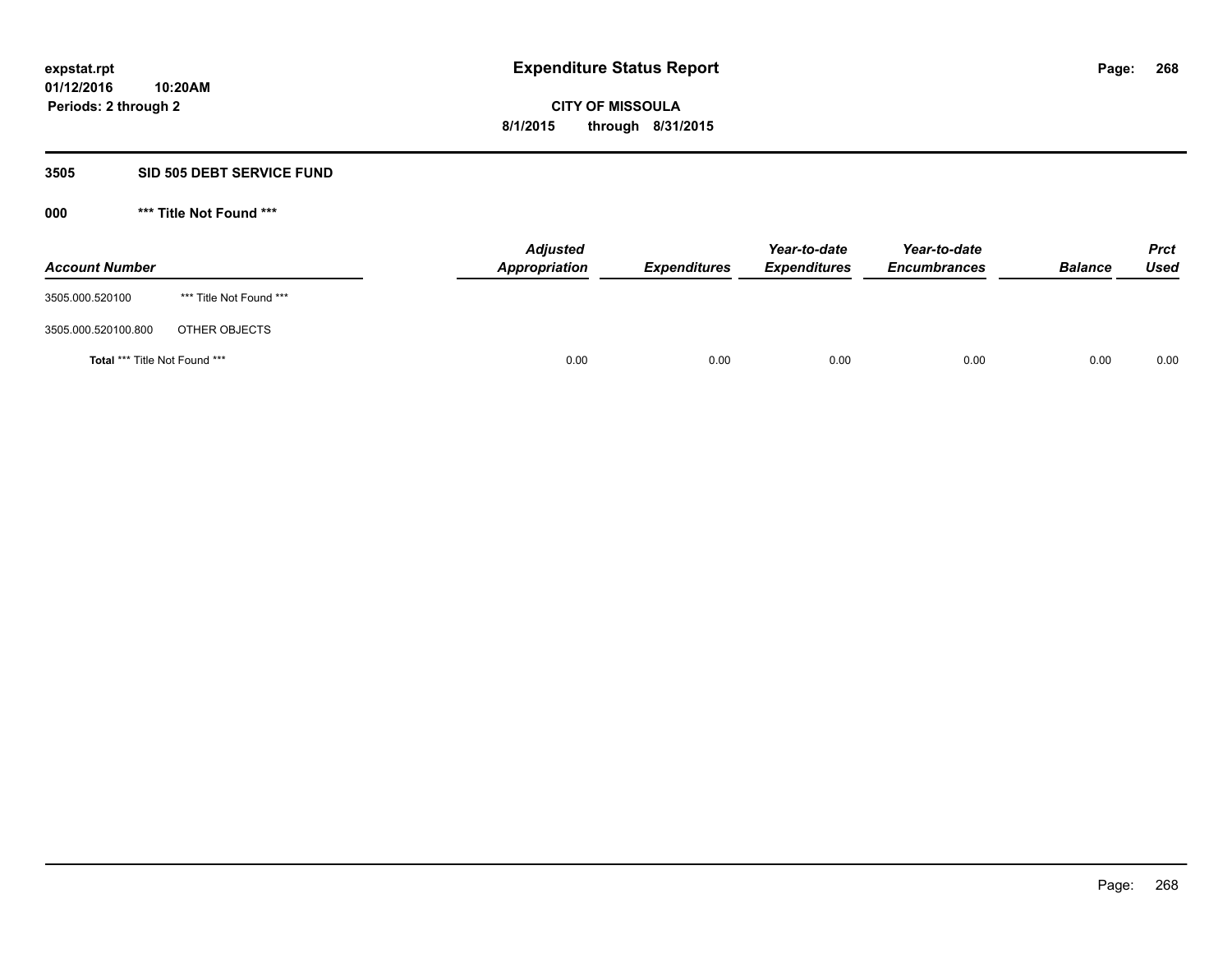### **3505 SID 505 DEBT SERVICE FUND**

| <b>Account Number</b> |                                  | <b>Adjusted</b><br>Appropriation | <b>Expenditures</b> | Year-to-date<br><b>Expenditures</b> | Year-to-date<br><b>Encumbrances</b> | <b>Balance</b> | <b>Prct</b><br><b>Used</b> |
|-----------------------|----------------------------------|----------------------------------|---------------------|-------------------------------------|-------------------------------------|----------------|----------------------------|
| 3505.390.510100       | SPECIAL ASSESSMENTS              |                                  |                     |                                     |                                     |                |                            |
| 3505.390.510100.600   | <b>DEBT SERVICE</b>              |                                  |                     |                                     |                                     |                |                            |
|                       | <b>Total SPECIAL ASSESSMENTS</b> | 0.00                             | 0.00                | 0.00                                | 0.00                                | 0.00           | 0.00                       |
| 3505.390.510110       | <b>MERCHANT SERVICES</b>         |                                  |                     |                                     |                                     |                |                            |
| 3505.390.510110.500   | <b>FIXED CHARGES</b>             |                                  |                     |                                     |                                     |                |                            |
|                       | Total SID 505 DEBT SERVICE FUND  | 0.00                             | 0.00                | 0.00                                | 0.00                                | 0.00           | 0.00                       |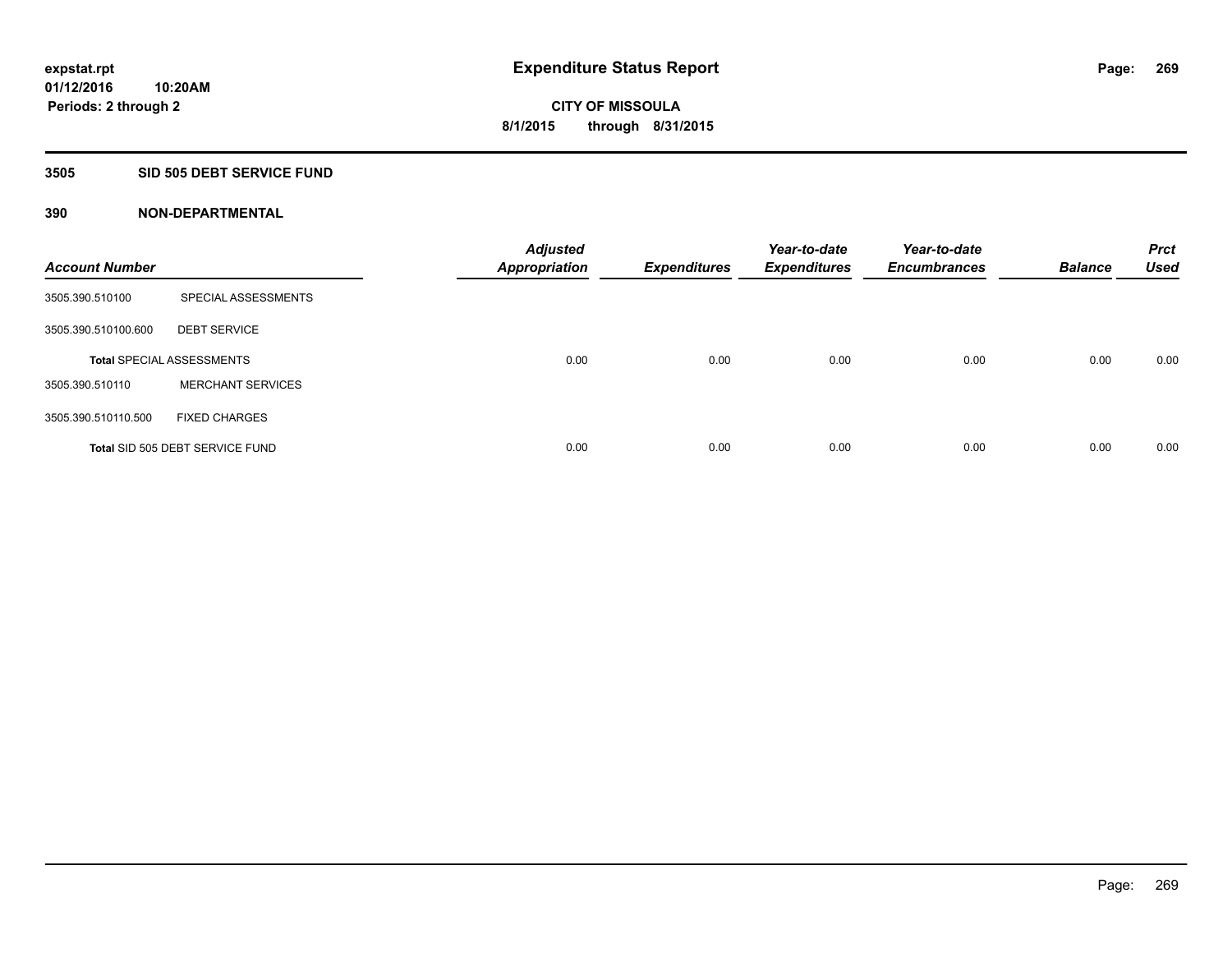#### **3506 SID 506 DEBT SERVICE FUND**

| <b>Account Number</b>         |                         | <b>Adjusted</b><br>Appropriation | <b>Expenditures</b> | Year-to-date<br><b>Expenditures</b> | Year-to-date<br><b>Encumbrances</b> | <b>Balance</b> | <b>Prct</b><br><b>Used</b> |
|-------------------------------|-------------------------|----------------------------------|---------------------|-------------------------------------|-------------------------------------|----------------|----------------------------|
| 3506.000.520100               | *** Title Not Found *** |                                  |                     |                                     |                                     |                |                            |
| 3506.000.520100.800           | OTHER OBJECTS           |                                  |                     |                                     |                                     |                |                            |
| Total *** Title Not Found *** |                         | 0.00                             | 0.00                | 0.00                                | 0.00                                | 0.00           | 0.00                       |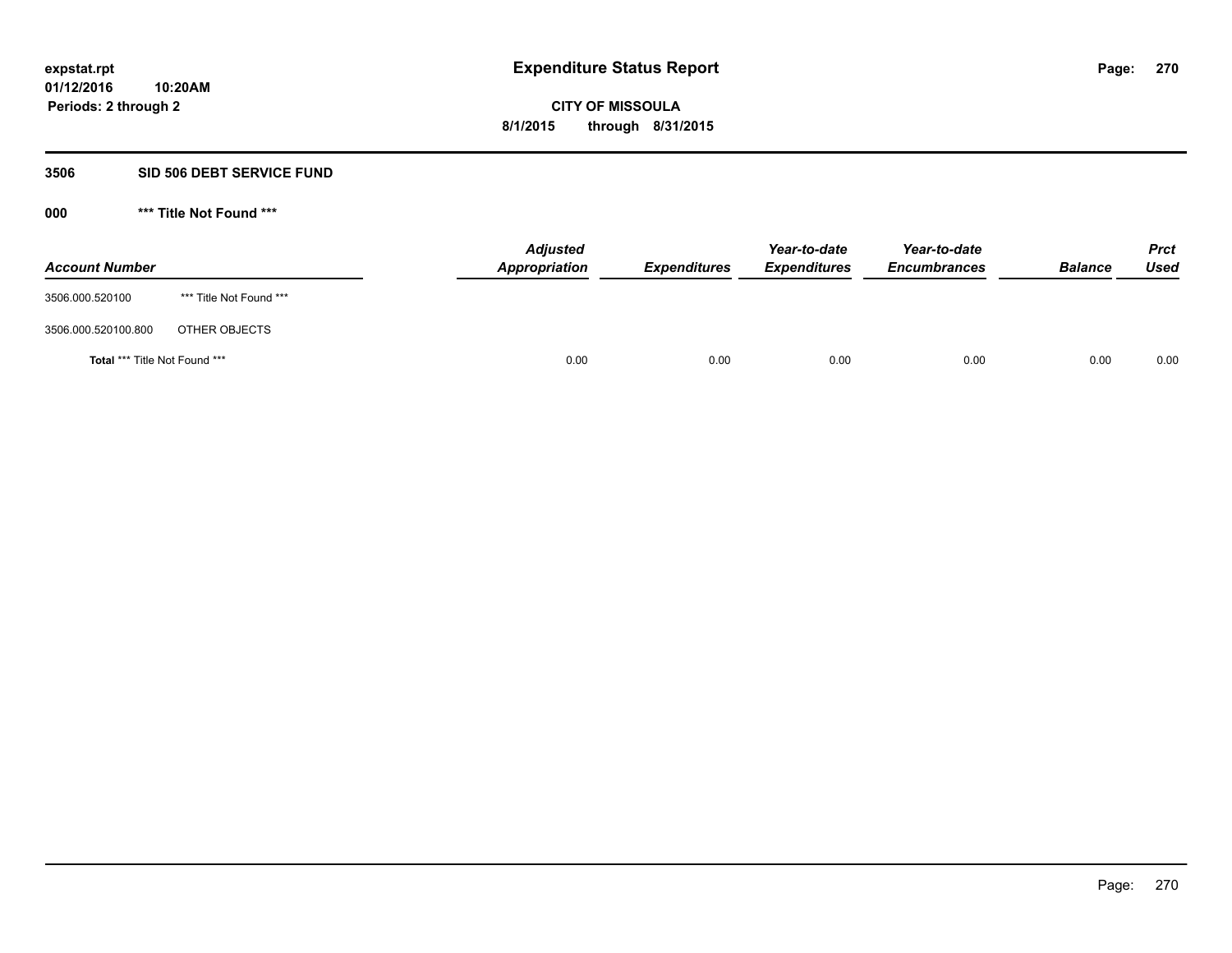### **3506 SID 506 DEBT SERVICE FUND**

| <b>Account Number</b> |                                  | <b>Adjusted</b><br><b>Appropriation</b> | <b>Expenditures</b> | Year-to-date<br><b>Expenditures</b> | Year-to-date<br><b>Encumbrances</b> | <b>Balance</b> | <b>Prct</b><br><b>Used</b> |
|-----------------------|----------------------------------|-----------------------------------------|---------------------|-------------------------------------|-------------------------------------|----------------|----------------------------|
| 3506.390.510100       | SPECIAL ASSESSMENTS              |                                         |                     |                                     |                                     |                |                            |
| 3506.390.510100.600   | <b>DEBT SERVICE</b>              |                                         |                     |                                     |                                     |                |                            |
|                       | <b>Total SPECIAL ASSESSMENTS</b> | 0.00                                    | 0.00                | 0.00                                | 0.00                                | 0.00           | 0.00                       |
| 3506.390.510110       | <b>MERCHANT SERVICES</b>         |                                         |                     |                                     |                                     |                |                            |
| 3506.390.510110.500   | <b>FIXED CHARGES</b>             |                                         |                     |                                     |                                     |                |                            |
|                       | Total SID 506 DEBT SERVICE FUND  | 0.00                                    | 0.00                | 0.00                                | 0.00                                | 0.00           | 0.00                       |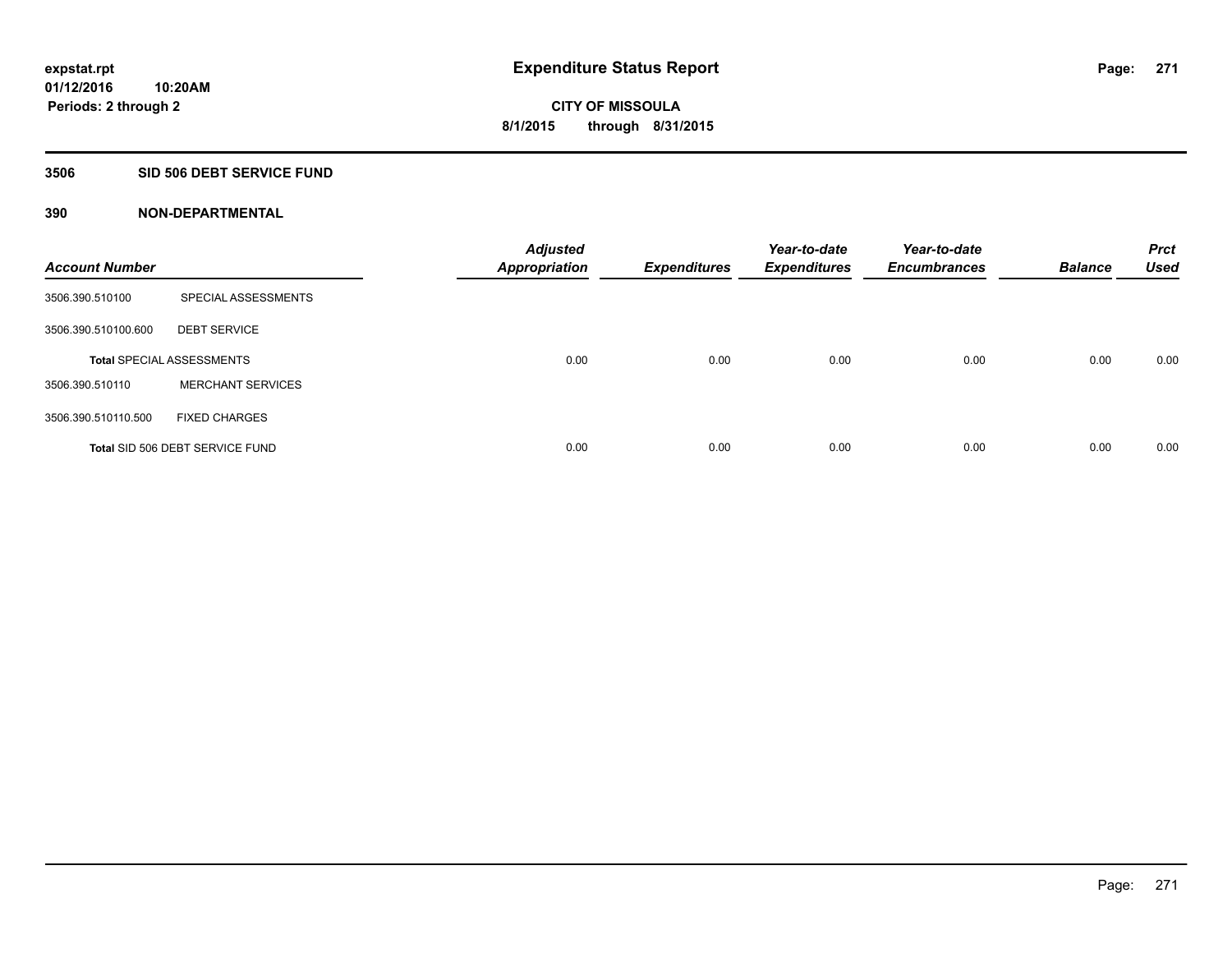### **3507 SID 507 DEBT SERVICE FUND**

| <b>Account Number</b>                |                         | <b>Adjusted</b><br><b>Appropriation</b> | <b>Expenditures</b> | Year-to-date<br><b>Expenditures</b> | Year-to-date<br><b>Encumbrances</b> | <b>Balance</b> | <b>Prct</b><br><b>Used</b> |
|--------------------------------------|-------------------------|-----------------------------------------|---------------------|-------------------------------------|-------------------------------------|----------------|----------------------------|
| 3507.000.520100                      | *** Title Not Found *** |                                         |                     |                                     |                                     |                |                            |
| 3507.000.520100.800                  | OTHER OBJECTS           |                                         |                     |                                     |                                     |                |                            |
| <b>Total *** Title Not Found ***</b> |                         | 0.00                                    | 0.00                | 0.00                                | 0.00                                | 0.00           | 0.00                       |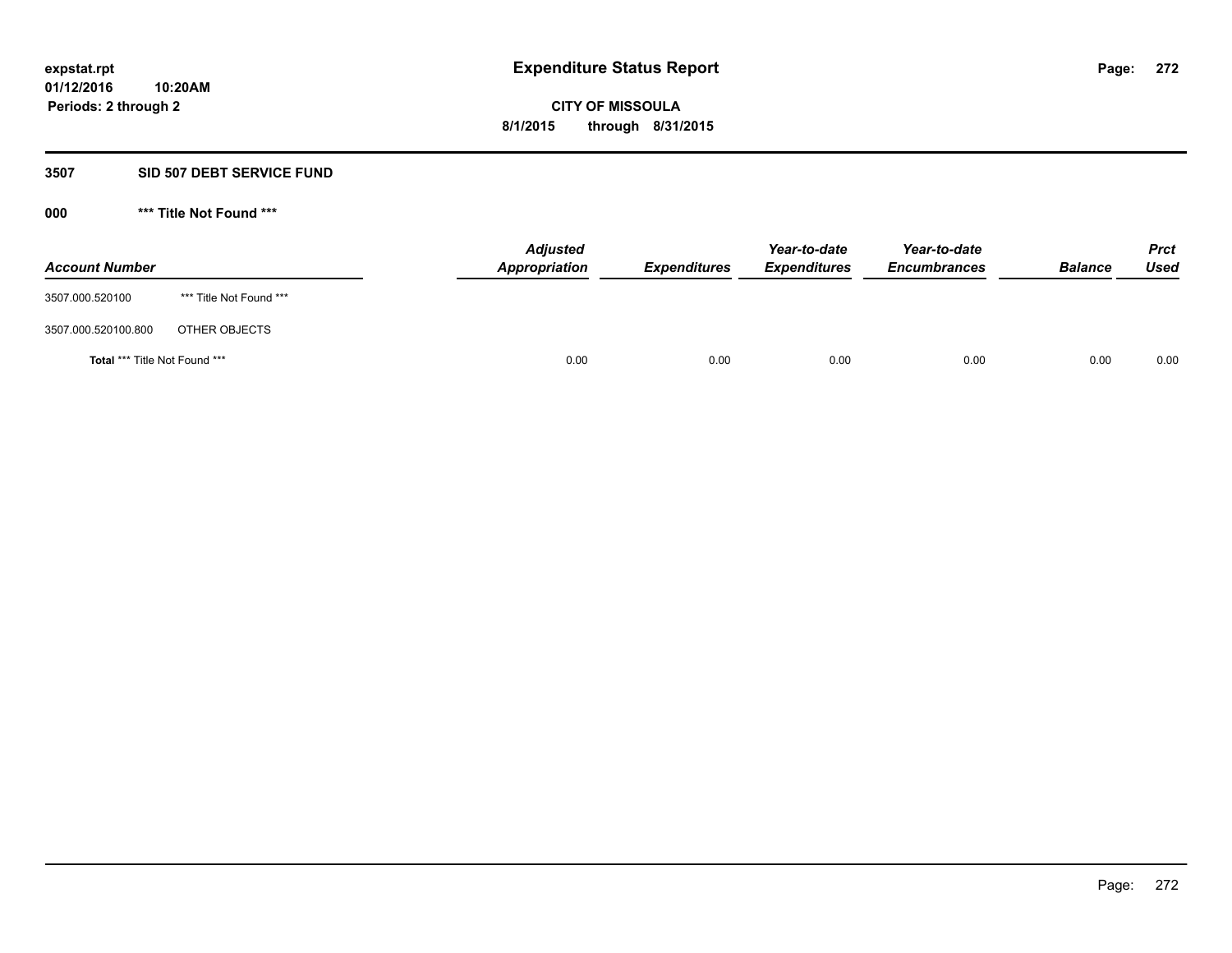### **3507 SID 507 DEBT SERVICE FUND**

| <b>Account Number</b> |                                 | <b>Adjusted</b><br>Appropriation | <b>Expenditures</b> | Year-to-date<br><b>Expenditures</b> | Year-to-date<br><b>Encumbrances</b> | <b>Balance</b> | <b>Prct</b><br><b>Used</b> |
|-----------------------|---------------------------------|----------------------------------|---------------------|-------------------------------------|-------------------------------------|----------------|----------------------------|
| 3507.390.510110       | <b>MERCHANT SERVICES</b>        |                                  |                     |                                     |                                     |                |                            |
| 3507.390.510110.500   | <b>FIXED CHARGES</b>            |                                  |                     |                                     |                                     |                |                            |
|                       | Total SID 507 DEBT SERVICE FUND | 0.00                             | 0.00                | 0.00                                | 0.00                                | 0.00           | 0.00                       |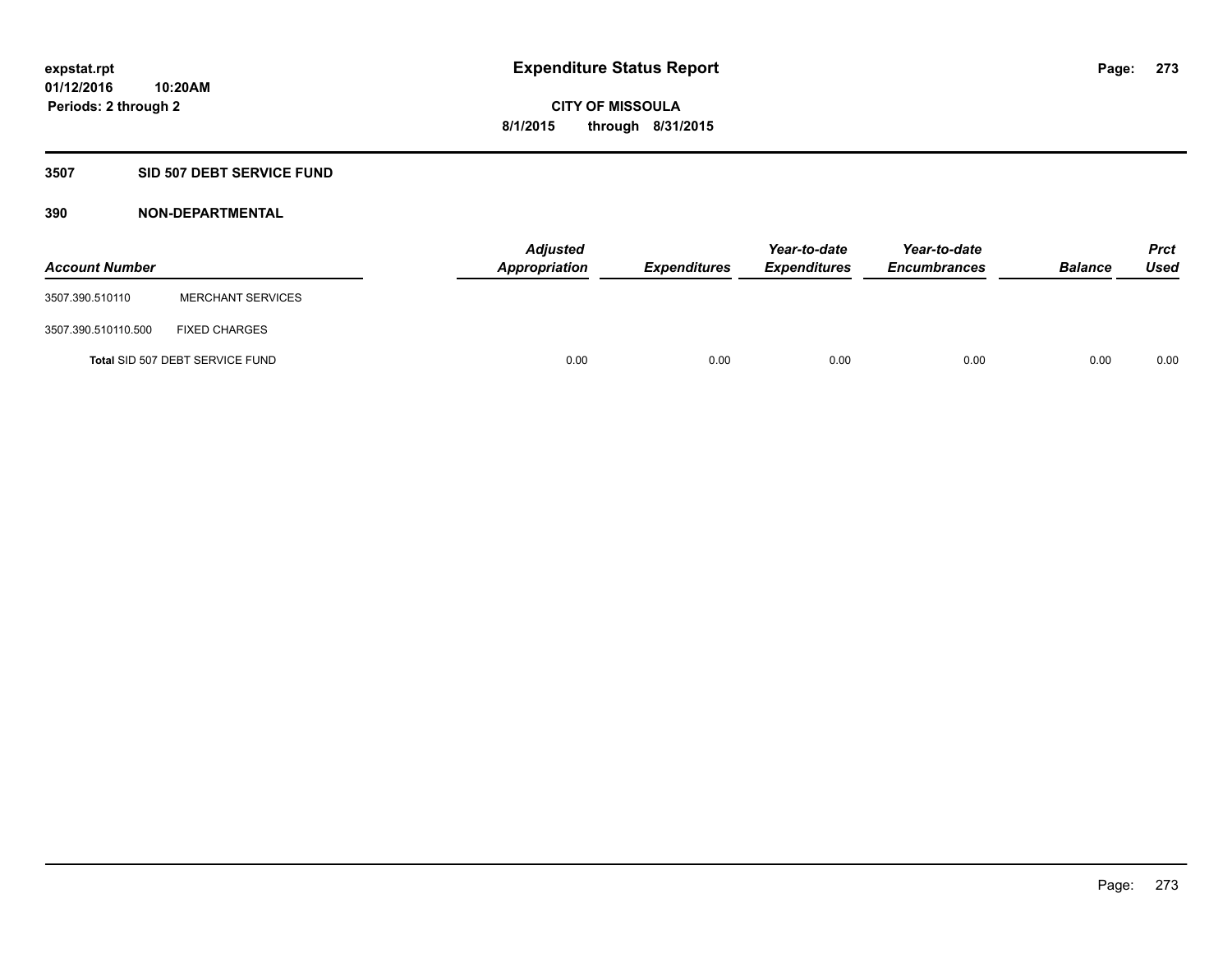#### **3508 SID 508 DEBT SERVICE FUND**

| <b>Account Number</b>                |                         | <b>Adjusted</b><br><b>Appropriation</b> | <b>Expenditures</b> | Year-to-date<br><b>Expenditures</b> | Year-to-date<br><b>Encumbrances</b> | <b>Balance</b> | <b>Prct</b><br><b>Used</b> |
|--------------------------------------|-------------------------|-----------------------------------------|---------------------|-------------------------------------|-------------------------------------|----------------|----------------------------|
| 3508.000.520100                      | *** Title Not Found *** |                                         |                     |                                     |                                     |                |                            |
| 3508.000.520100.800                  | OTHER OBJECTS           |                                         |                     |                                     |                                     |                |                            |
| <b>Total *** Title Not Found ***</b> |                         | 0.00                                    | 0.00                | 0.00                                | 0.00                                | 0.00           | 0.00                       |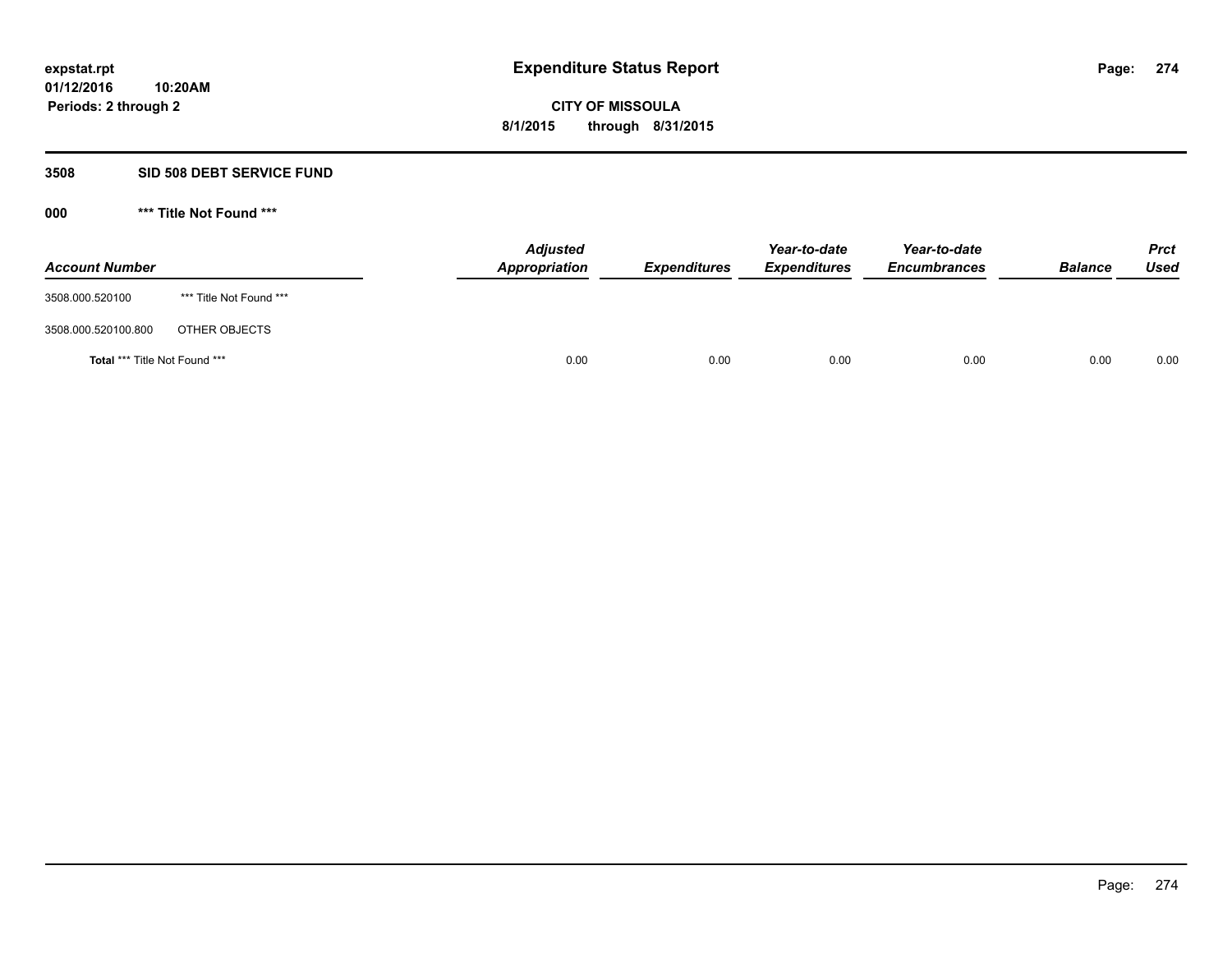## **3508 SID 508 DEBT SERVICE FUND**

| <b>Account Number</b> |                                 | <b>Adjusted</b><br>Appropriation | <b>Expenditures</b> | Year-to-date<br><b>Expenditures</b> | Year-to-date<br><b>Encumbrances</b> | <b>Balance</b> | <b>Prct</b><br><b>Used</b> |
|-----------------------|---------------------------------|----------------------------------|---------------------|-------------------------------------|-------------------------------------|----------------|----------------------------|
| 3508.390.510110       | <b>MERCHANT SERVICES</b>        |                                  |                     |                                     |                                     |                |                            |
| 3508.390.510110.500   | <b>FIXED CHARGES</b>            |                                  |                     |                                     |                                     |                |                            |
|                       | Total SID 508 DEBT SERVICE FUND | 0.00                             | 0.00                | 0.00                                | 0.00                                | 0.00           | 0.00                       |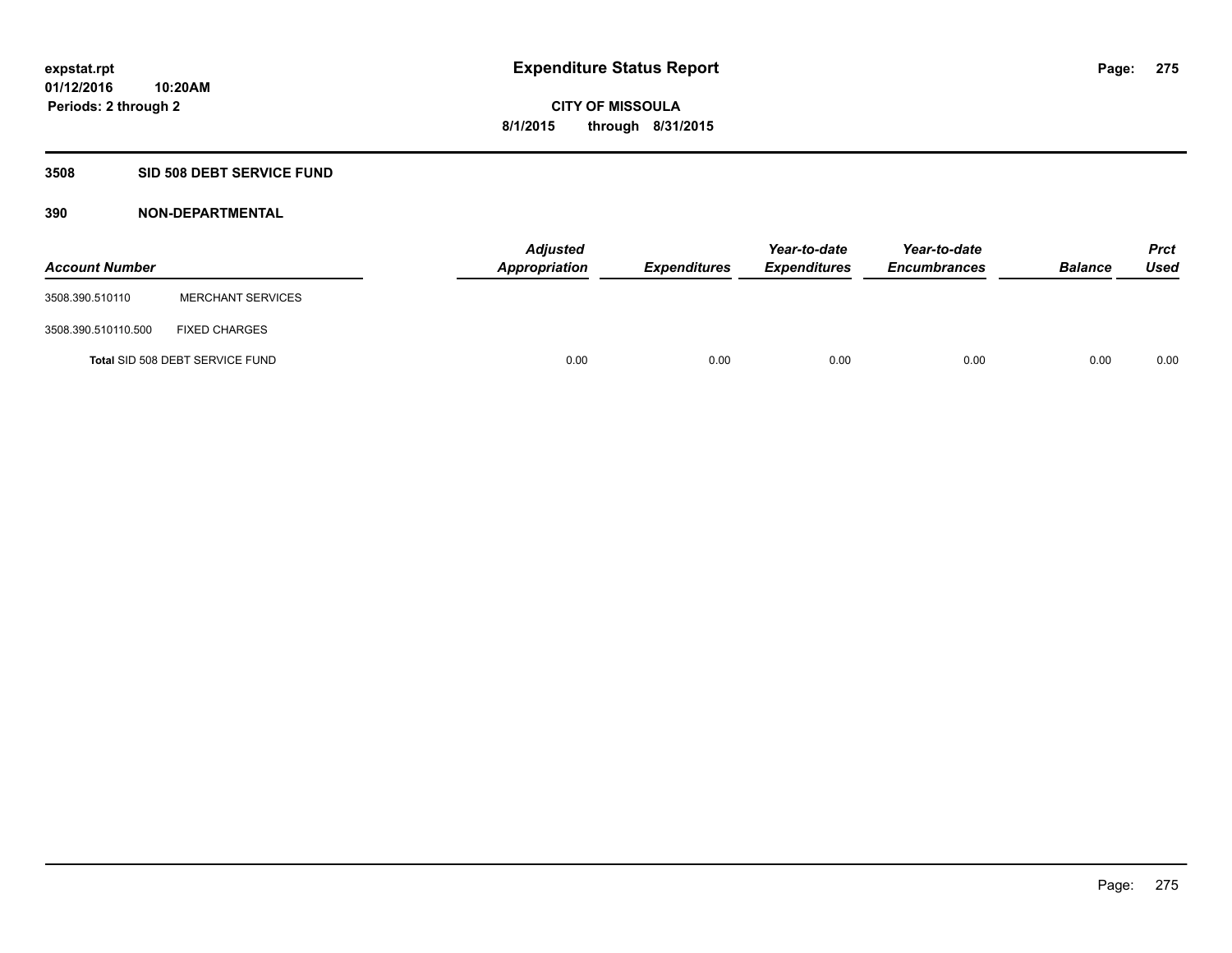### **3510 SID 510 DEBT SERVICE FUND**

| <b>Account Number</b>                |                         | <b>Adjusted</b><br><b>Appropriation</b> | <b>Expenditures</b> | Year-to-date<br><b>Expenditures</b> | Year-to-date<br><b>Encumbrances</b> | <b>Balance</b> | <b>Prct</b><br><b>Used</b> |
|--------------------------------------|-------------------------|-----------------------------------------|---------------------|-------------------------------------|-------------------------------------|----------------|----------------------------|
| 3510.000.520100                      | *** Title Not Found *** |                                         |                     |                                     |                                     |                |                            |
| 3510.000.520100.800                  | OTHER OBJECTS           |                                         |                     |                                     |                                     |                |                            |
| <b>Total *** Title Not Found ***</b> |                         | 0.00                                    | 0.00                | 0.00                                | 0.00                                | 0.00           | 0.00                       |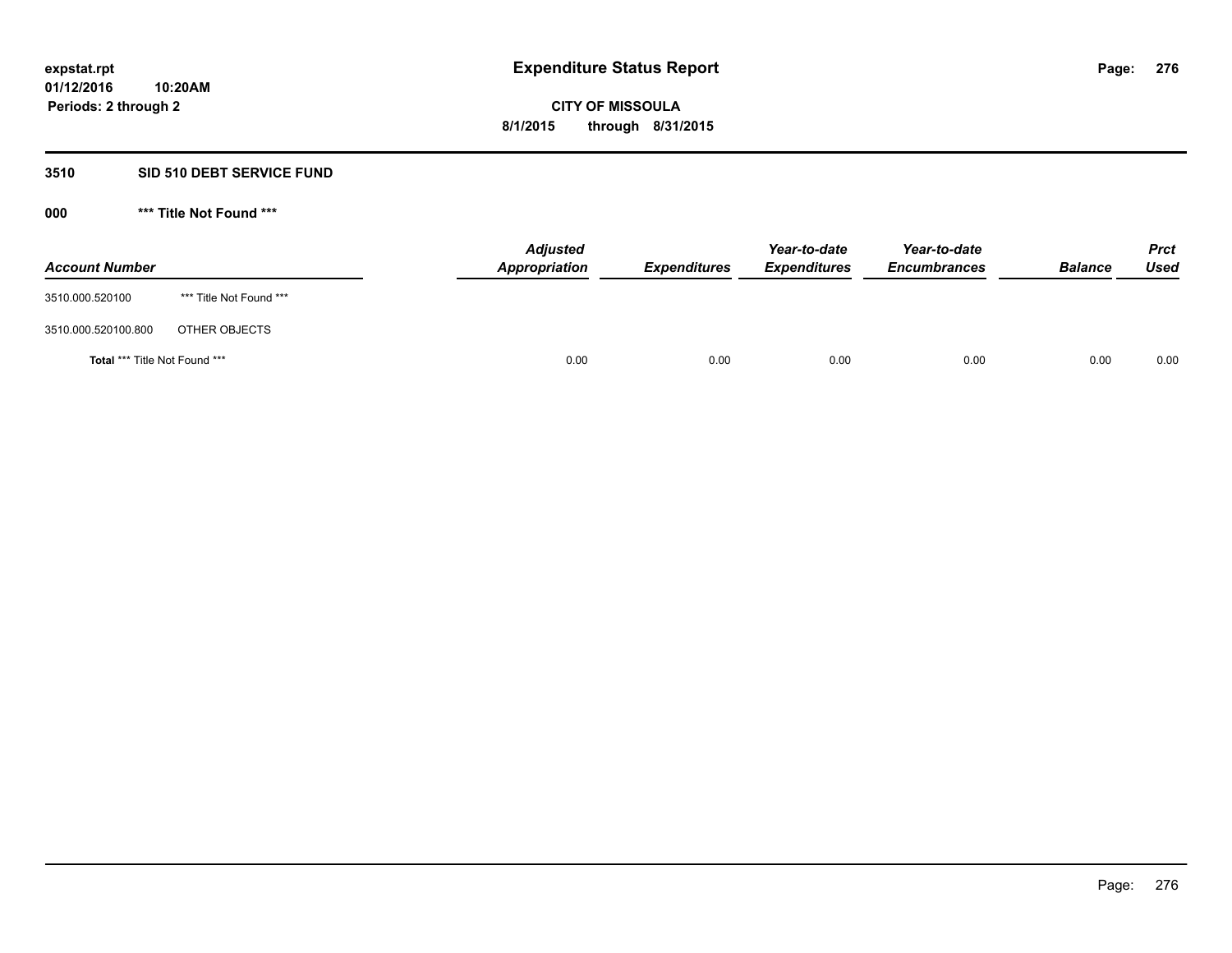#### **3510 SID 510 DEBT SERVICE FUND**

| <b>Account Number</b> |                                  | <b>Adjusted</b><br><b>Appropriation</b> | <b>Expenditures</b> | Year-to-date<br><b>Expenditures</b> | Year-to-date<br><b>Encumbrances</b> | <b>Balance</b> | <b>Prct</b><br><b>Used</b> |
|-----------------------|----------------------------------|-----------------------------------------|---------------------|-------------------------------------|-------------------------------------|----------------|----------------------------|
| 3510.390.510100       | SPECIAL ASSESSMENTS              |                                         |                     |                                     |                                     |                |                            |
| 3510.390.510100.600   | <b>DEBT SERVICE</b>              |                                         |                     |                                     |                                     |                |                            |
|                       | <b>Total SPECIAL ASSESSMENTS</b> | 0.00                                    | 0.00                | 0.00                                | 0.00                                | 0.00           | 0.00                       |
| 3510.390.510110       | <b>MERCHANT SERVICES</b>         |                                         |                     |                                     |                                     |                |                            |
| 3510.390.510110.500   | <b>FIXED CHARGES</b>             |                                         |                     |                                     |                                     |                |                            |
|                       | Total SID 510 DEBT SERVICE FUND  | 0.00                                    | 0.00                | 0.00                                | 0.00                                | 0.00           | 0.00                       |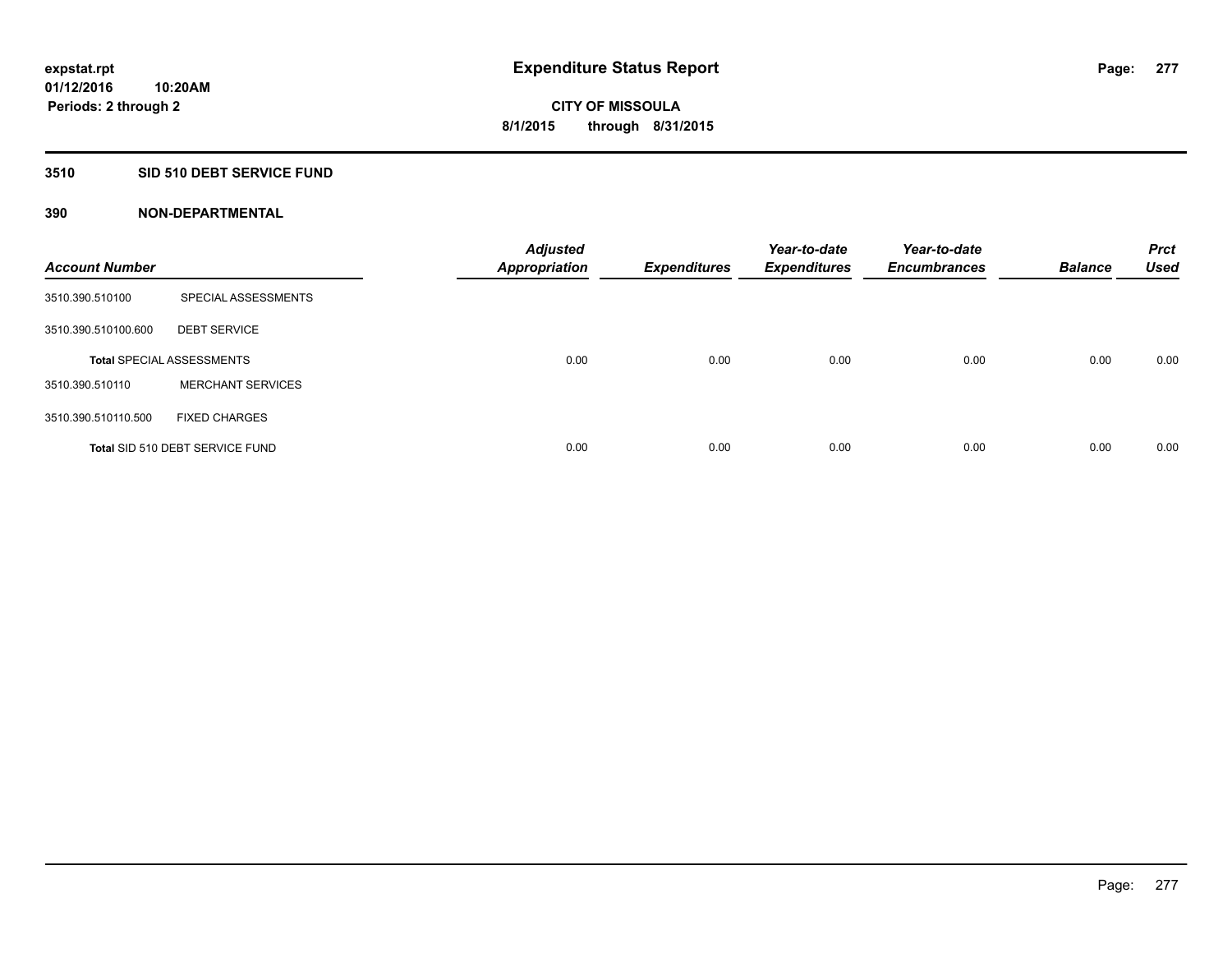## **3511 SID 511 DEBT SERVICE FUND**

| <b>Account Number</b>                |                         | <b>Adjusted</b><br><b>Appropriation</b> | <b>Expenditures</b> | Year-to-date<br><b>Expenditures</b> | Year-to-date<br><b>Encumbrances</b> | <b>Balance</b> | <b>Prct</b><br><b>Used</b> |
|--------------------------------------|-------------------------|-----------------------------------------|---------------------|-------------------------------------|-------------------------------------|----------------|----------------------------|
| 3511.000.520100                      | *** Title Not Found *** |                                         |                     |                                     |                                     |                |                            |
| 3511.000.520100.800                  | OTHER OBJECTS           |                                         |                     |                                     |                                     |                |                            |
| <b>Total *** Title Not Found ***</b> |                         | 0.00                                    | 0.00                | 0.00                                | 0.00                                | 0.00           | 0.00                       |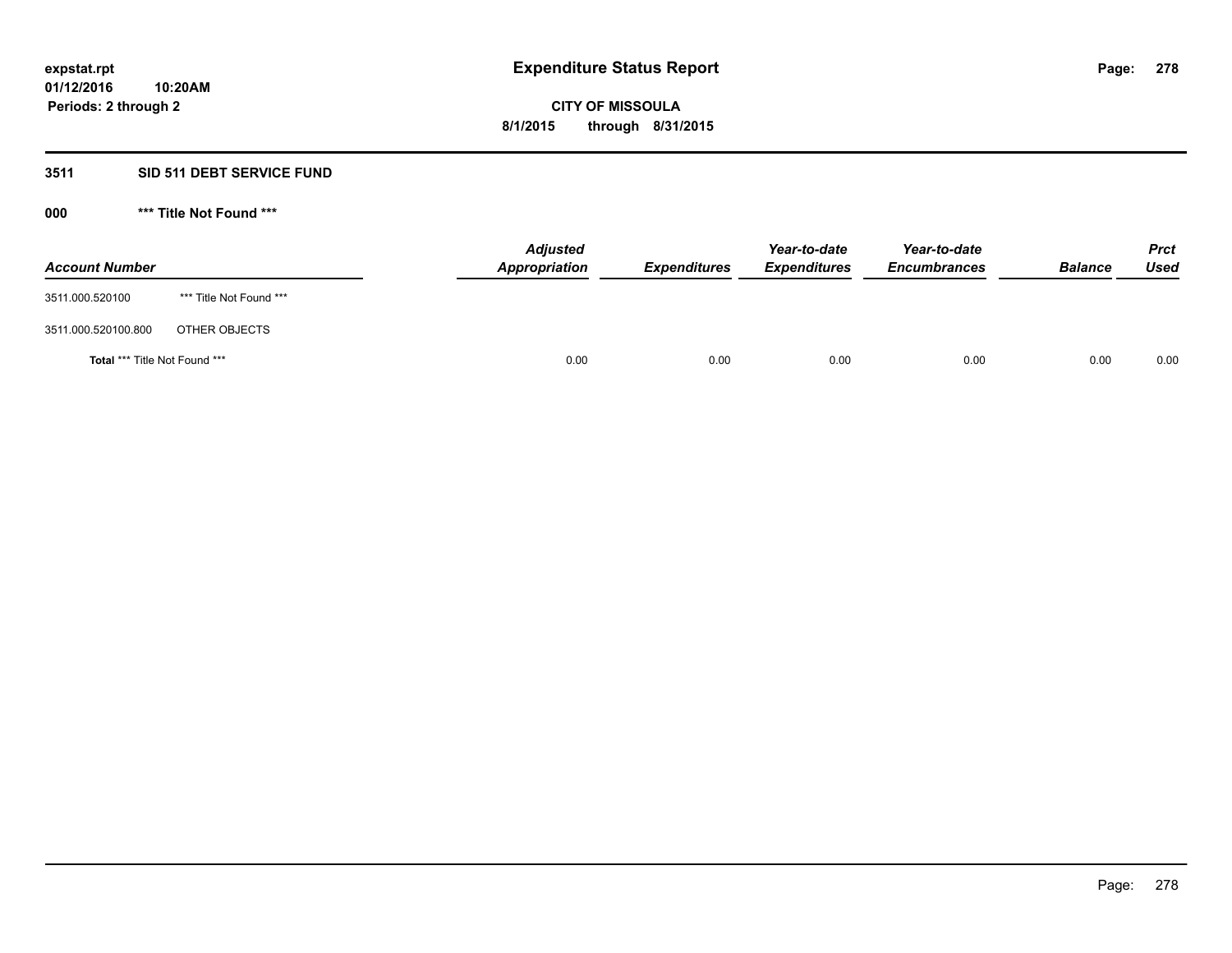## **3511 SID 511 DEBT SERVICE FUND**

| <b>Account Number</b> |                                  | <b>Adjusted</b><br>Appropriation | <b>Expenditures</b> | Year-to-date<br><b>Expenditures</b> | Year-to-date<br><b>Encumbrances</b> | <b>Balance</b> | <b>Prct</b><br><b>Used</b> |
|-----------------------|----------------------------------|----------------------------------|---------------------|-------------------------------------|-------------------------------------|----------------|----------------------------|
| 3511.390.510100       | SPECIAL ASSESSMENTS              |                                  |                     |                                     |                                     |                |                            |
| 3511.390.510100.600   | <b>DEBT SERVICE</b>              |                                  |                     |                                     |                                     |                |                            |
|                       | <b>Total SPECIAL ASSESSMENTS</b> | 0.00                             | 0.00                | 0.00                                | 0.00                                | 0.00           | 0.00                       |
| 3511.390.510110       | <b>MERCHANT SERVICES</b>         |                                  |                     |                                     |                                     |                |                            |
| 3511.390.510110.500   | <b>FIXED CHARGES</b>             |                                  |                     |                                     |                                     |                |                            |
|                       | <b>Total MERCHANT SERVICES</b>   | 0.00                             | 0.00                | 0.00                                | 0.00                                | 0.00           | 0.00                       |
|                       | Total SID 511 DEBT SERVICE FUND  | 0.00                             | 0.00                | 0.00                                | 0.00                                | 0.00           | 0.00                       |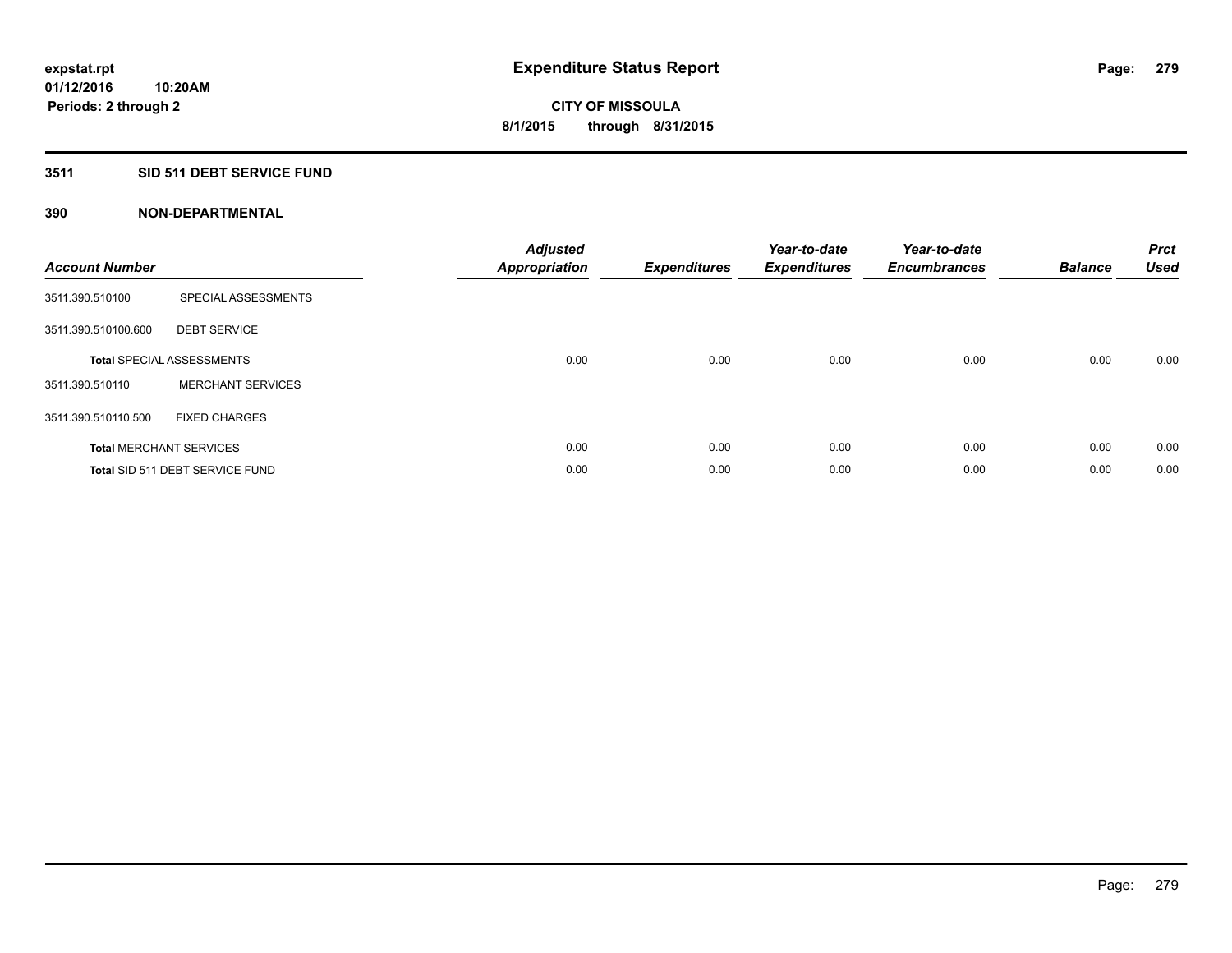#### **3512 SID 512 DEBT SERVICE FUND**

| <b>Account Number</b>             |                                                 | <b>Adjusted</b><br><b>Appropriation</b> | <b>Expenditures</b> | Year-to-date<br><b>Expenditures</b> | Year-to-date<br><b>Encumbrances</b> | <b>Balance</b> | <b>Prct</b><br><b>Used</b> |
|-----------------------------------|-------------------------------------------------|-----------------------------------------|---------------------|-------------------------------------|-------------------------------------|----------------|----------------------------|
| 3512.390.510100                   | SPECIAL ASSESSMENTS                             |                                         |                     |                                     |                                     |                |                            |
| 3512.390.510100.600               | <b>DEBT SERVICE</b>                             |                                         |                     |                                     |                                     |                |                            |
| 3512.390.510100.610.000 PRINCIPAL |                                                 | 29,670.00                               | 0.00                | 0.00                                | 0.00                                | 29,670.00      | 0.00                       |
|                                   | 3512.390.510100.620.000 INTEREST / SERVICE FEES | 3,685.00                                | 350.00              | 350.00                              | 0.00                                | 3,335.00       | 9.50                       |
|                                   | <b>Total SPECIAL ASSESSMENTS</b>                | 33,355.00                               | 350.00              | 350.00                              | 0.00                                | 33,005.00      | 1.05                       |
| 3512.390.510110                   | <b>MERCHANT SERVICES</b>                        |                                         |                     |                                     |                                     |                |                            |
| 3512.390.510110.500               | <b>FIXED CHARGES</b>                            |                                         |                     |                                     |                                     |                |                            |
| <b>Total FIXED CHARGES</b>        |                                                 | 0.00                                    | 0.00                | 0.00                                | 0.00                                | 0.00           | 0.00                       |
|                                   | <b>Total MERCHANT SERVICES</b>                  | 0.00                                    | 0.00                | 0.00                                | 0.00                                | 0.00           | 0.00                       |
|                                   | Total SID 512 DEBT SERVICE FUND                 | 33,355.00                               | 350.00              | 350.00                              | 0.00                                | 33,005.00      | 1.05                       |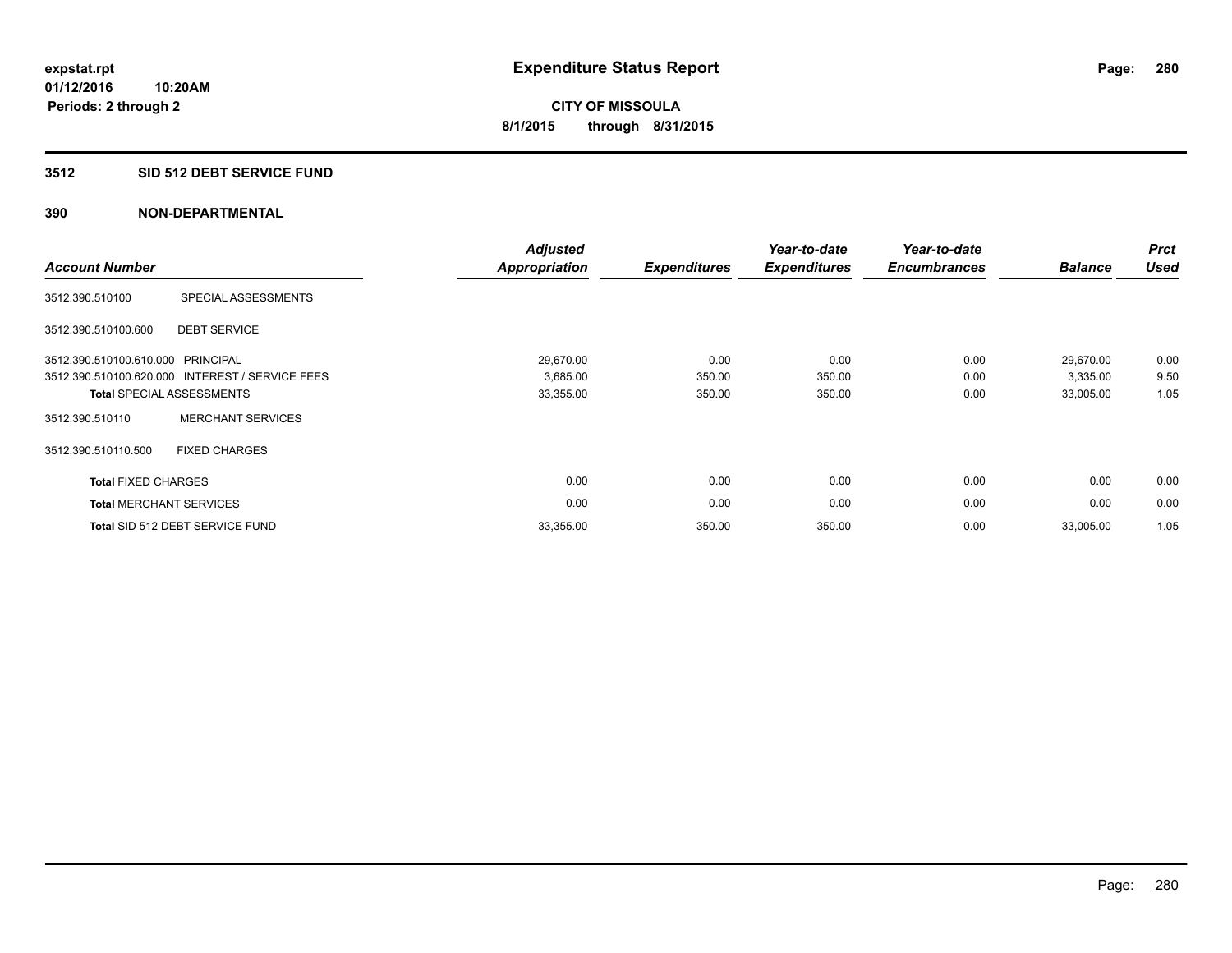### **3513 SID 513 DEBT SERVICE FUND**

## **280 PUBLIC WORKS OPERATIONS**

| <b>Account Number</b>          |                                      | <b>Adjusted</b><br><b>Appropriation</b> | <b>Expenditures</b> | Year-to-date<br><b>Expenditures</b> | Year-to-date<br><b>Encumbrances</b> | <b>Balance</b> | <b>Prct</b><br><b>Used</b> |
|--------------------------------|--------------------------------------|-----------------------------------------|---------------------|-------------------------------------|-------------------------------------|----------------|----------------------------|
| 3513.280.510110                | <b>MERCHANT SERVICES</b>             |                                         |                     |                                     |                                     |                |                            |
| 3513.280.510110.500            | <b>FIXED CHARGES</b>                 |                                         |                     |                                     |                                     |                |                            |
| <b>Total MERCHANT SERVICES</b> |                                      | 0.00                                    | 0.00                | 0.00                                | 0.00                                | 0.00           | 0.00                       |
| 3513.280.521000                | INTERFUND OPERATING TRANSFERS        |                                         |                     |                                     |                                     |                |                            |
| 3513.280.521000.800            | OTHER OBJECTS                        |                                         |                     |                                     |                                     |                |                            |
|                                | <b>Total PUBLIC WORKS OPERATIONS</b> | 0.00                                    | 0.00                | 0.00                                | 0.00                                | 0.00           | 0.00                       |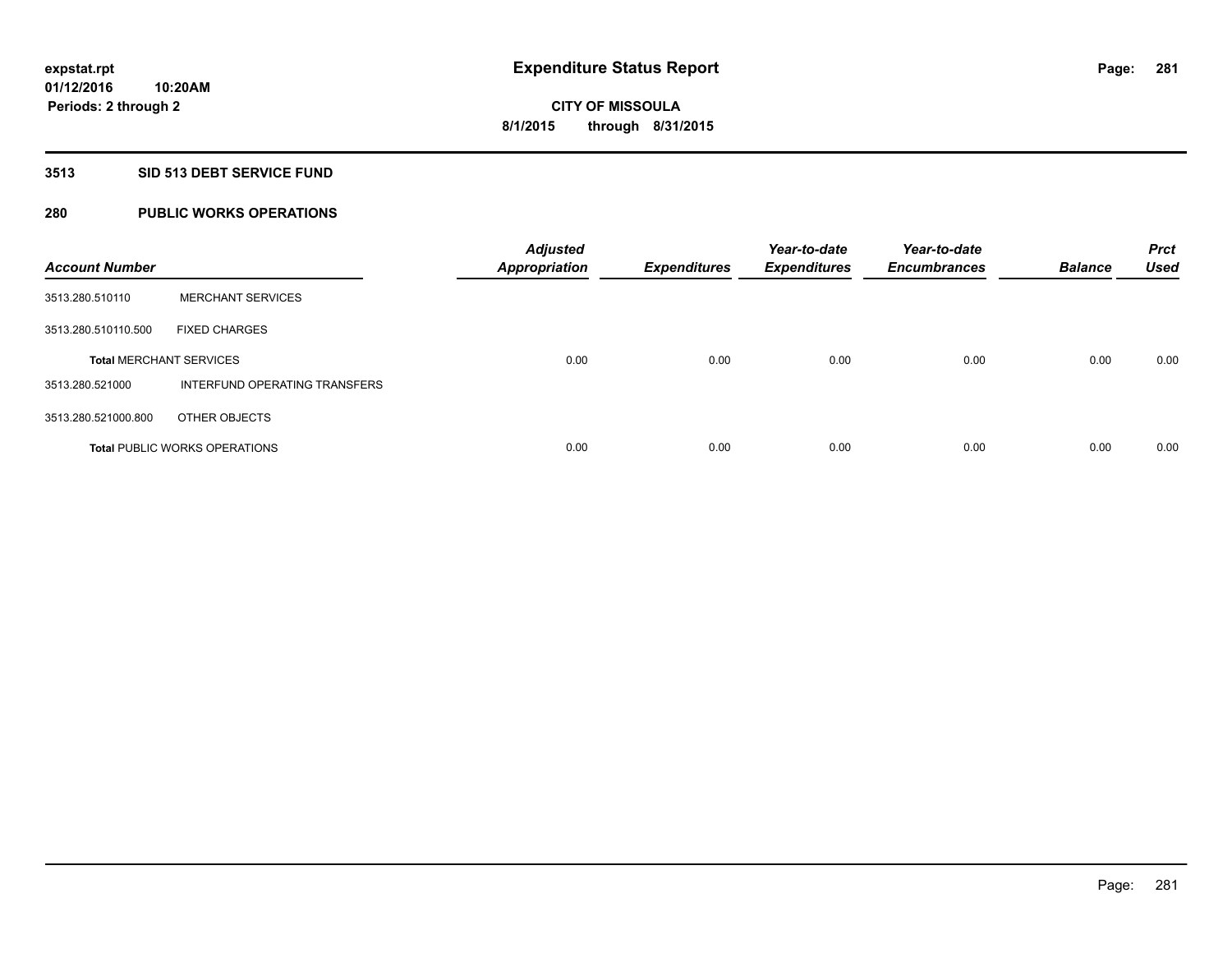### **3513 SID 513 DEBT SERVICE FUND**

|                                |                                  | <b>Adjusted</b>      |                     | Year-to-date        | Year-to-date        |                | <b>Prct</b> |
|--------------------------------|----------------------------------|----------------------|---------------------|---------------------|---------------------|----------------|-------------|
| <b>Account Number</b>          |                                  | <b>Appropriation</b> | <b>Expenditures</b> | <b>Expenditures</b> | <b>Encumbrances</b> | <b>Balance</b> | <b>Used</b> |
| 3513.390.510100                | SPECIAL ASSESSMENTS              |                      |                     |                     |                     |                |             |
| 3513.390.510100.600            | <b>DEBT SERVICE</b>              |                      |                     |                     |                     |                |             |
| <b>Total DEBT SERVICE</b>      |                                  | 0.00                 | 0.00                | 0.00                | 0.00                | 0.00           | 0.00        |
| 3513.390.510100.800            | OTHER OBJECTS                    |                      |                     |                     |                     |                |             |
|                                | <b>Total SPECIAL ASSESSMENTS</b> | 0.00                 | 0.00                | 0.00                | 0.00                | 0.00           | 0.00        |
| 3513.390.510110                | <b>MERCHANT SERVICES</b>         |                      |                     |                     |                     |                |             |
| 3513.390.510110.500            | <b>FIXED CHARGES</b>             |                      |                     |                     |                     |                |             |
| <b>Total MERCHANT SERVICES</b> |                                  | 0.00                 | 0.00                | 0.00                | 0.00                | 0.00           | 0.00        |
| 3513.390.521000                | INTERFUND OPERATING TRANSFERS    |                      |                     |                     |                     |                |             |
| 3513.390.521000.800            | OTHER OBJECTS                    |                      |                     |                     |                     |                |             |
|                                | Total SID 513 DEBT SERVICE FUND  | 0.00                 | 0.00                | 0.00                | 0.00                | 0.00           | 0.00        |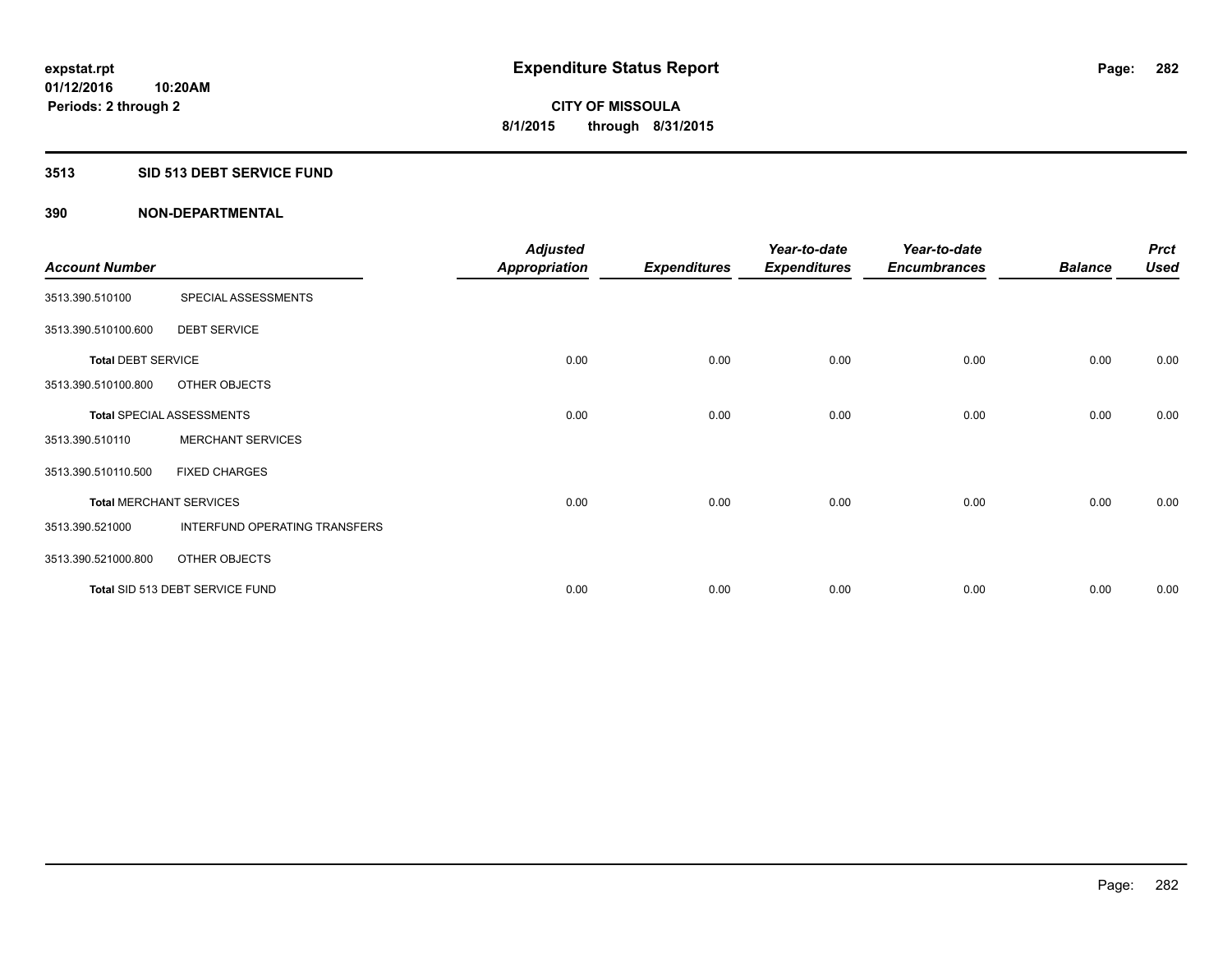### **3514 SID 514 DEBT SERVICE FUND**

| <b>Account Number</b>                |                         | <b>Adjusted</b><br>Appropriation | <b>Expenditures</b> | Year-to-date<br><b>Expenditures</b> | Year-to-date<br><b>Encumbrances</b> | <b>Balance</b> | <b>Prct</b><br>Used |
|--------------------------------------|-------------------------|----------------------------------|---------------------|-------------------------------------|-------------------------------------|----------------|---------------------|
| 3514.000.520100                      | *** Title Not Found *** |                                  |                     |                                     |                                     |                |                     |
| 3514.000.520100.800                  | OTHER OBJECTS           |                                  |                     |                                     |                                     |                |                     |
| <b>Total *** Title Not Found ***</b> |                         | 0.00                             | 0.00                | 0.00                                | 0.00                                | 0.00           | 0.00                |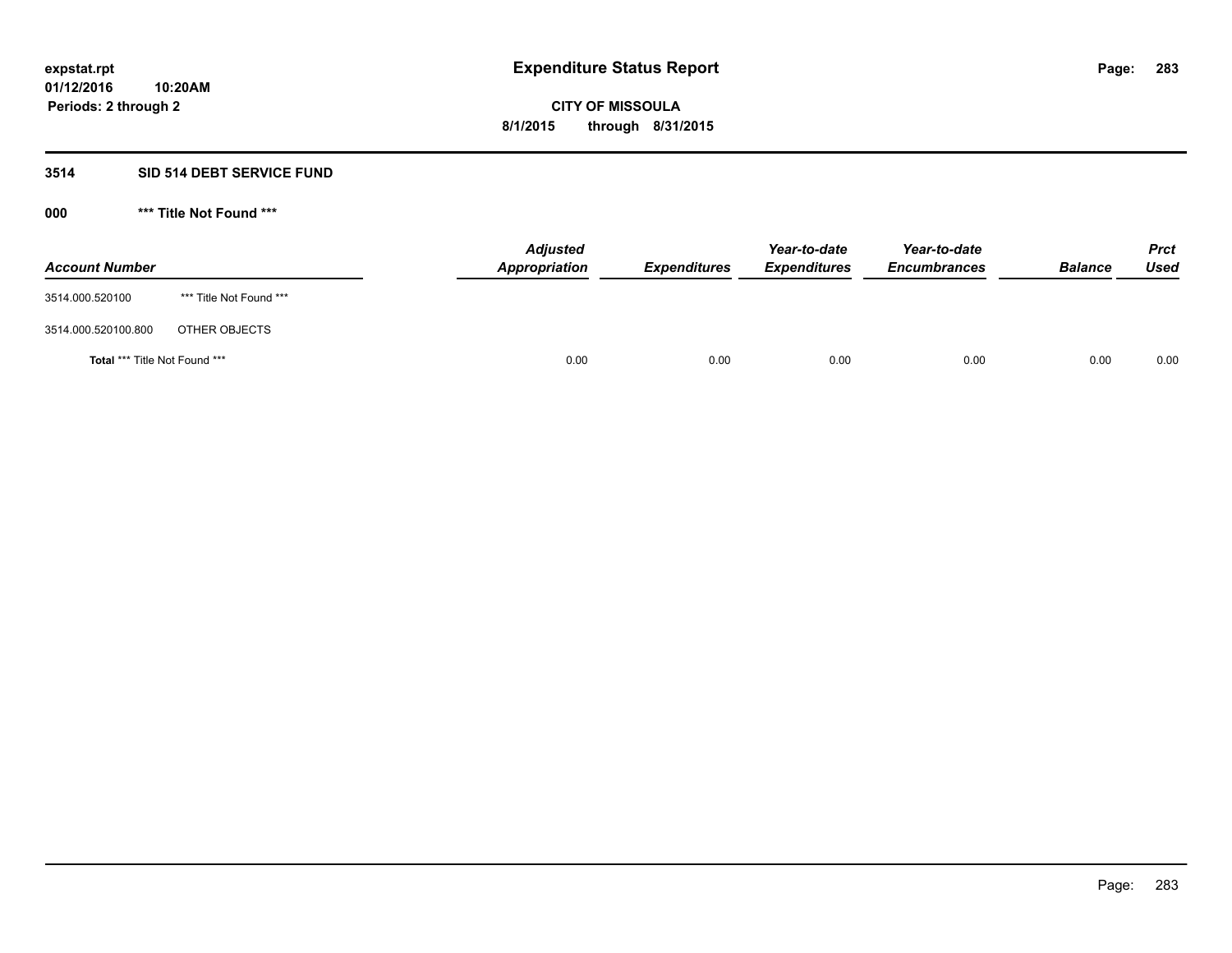## **3514 SID 514 DEBT SERVICE FUND**

| <b>Account Number</b> |                                  | <b>Adjusted</b><br>Appropriation | <b>Expenditures</b> | Year-to-date<br><b>Expenditures</b> | Year-to-date<br><b>Encumbrances</b> | <b>Balance</b> | <b>Prct</b><br><b>Used</b> |
|-----------------------|----------------------------------|----------------------------------|---------------------|-------------------------------------|-------------------------------------|----------------|----------------------------|
| 3514.390.510100       | SPECIAL ASSESSMENTS              |                                  |                     |                                     |                                     |                |                            |
| 3514.390.510100.600   | <b>DEBT SERVICE</b>              |                                  |                     |                                     |                                     |                |                            |
|                       | <b>Total SPECIAL ASSESSMENTS</b> | 0.00                             | 0.00                | 0.00                                | 0.00                                | 0.00           | 0.00                       |
| 3514.390.510110       | <b>MERCHANT SERVICES</b>         |                                  |                     |                                     |                                     |                |                            |
| 3514.390.510110.500   | <b>FIXED CHARGES</b>             |                                  |                     |                                     |                                     |                |                            |
|                       | <b>Total MERCHANT SERVICES</b>   | 0.00                             | 0.00                | 0.00                                | 0.00                                | 0.00           | 0.00                       |
|                       | Total SID 514 DEBT SERVICE FUND  | 0.00                             | 0.00                | 0.00                                | 0.00                                | 0.00           | 0.00                       |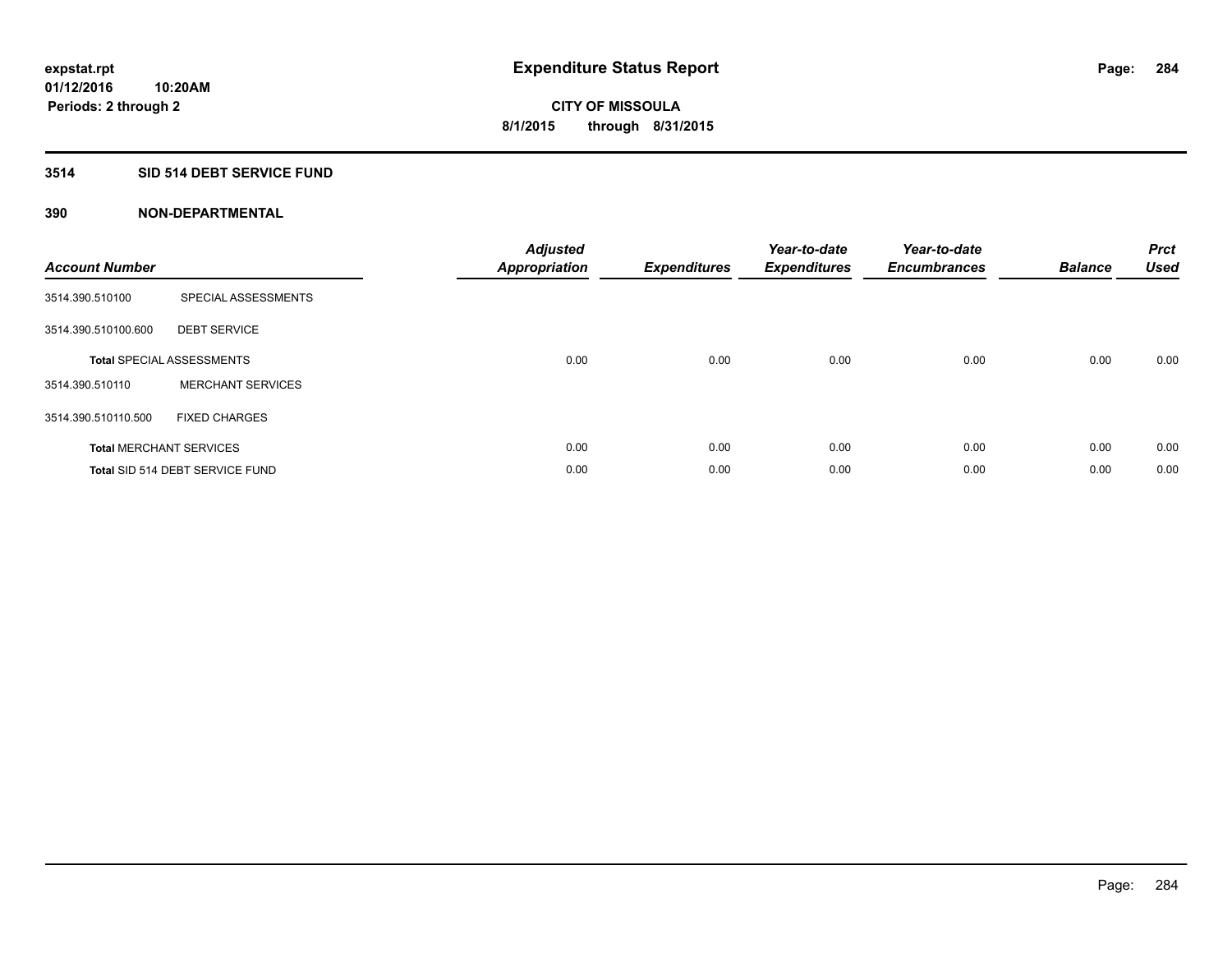## **3515 SID 515 DEBT SERVICE FUND**

| <b>Account Number</b>     |                                  | <b>Adjusted</b>      |                     | Year-to-date        | Year-to-date<br><b>Encumbrances</b> | <b>Balance</b> | <b>Prct</b><br><b>Used</b> |
|---------------------------|----------------------------------|----------------------|---------------------|---------------------|-------------------------------------|----------------|----------------------------|
|                           |                                  | <b>Appropriation</b> | <b>Expenditures</b> | <b>Expenditures</b> |                                     |                |                            |
| 3515.390.510100           | SPECIAL ASSESSMENTS              |                      |                     |                     |                                     |                |                            |
| 3515.390.510100.600       | <b>DEBT SERVICE</b>              |                      |                     |                     |                                     |                |                            |
| <b>Total DEBT SERVICE</b> |                                  | 0.00                 | 0.00                | 0.00                | 0.00                                | 0.00           | 0.00                       |
| 3515.390.510100.800       | OTHER OBJECTS                    |                      |                     |                     |                                     |                |                            |
|                           | <b>Total SPECIAL ASSESSMENTS</b> | 0.00                 | 0.00                | 0.00                | 0.00                                | 0.00           | 0.00                       |
| 3515.390.510110           | <b>MERCHANT SERVICES</b>         |                      |                     |                     |                                     |                |                            |
| 3515.390.510110.500       | <b>FIXED CHARGES</b>             |                      |                     |                     |                                     |                |                            |
|                           | Total SID 515 DEBT SERVICE FUND  | 0.00                 | 0.00                | 0.00                | 0.00                                | 0.00           | 0.00                       |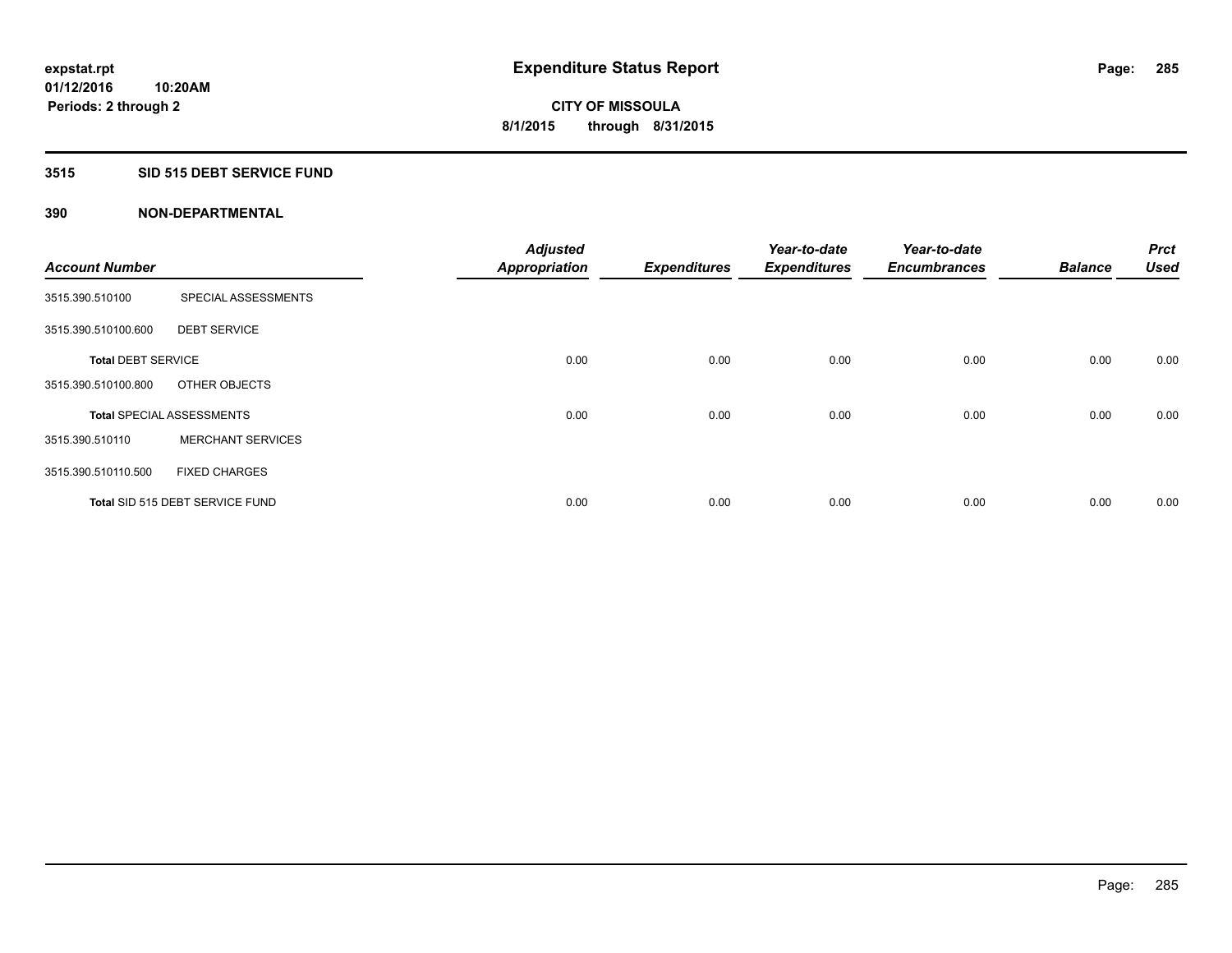### **3517 SID 517 DEBT SERVICE FUND**

| <b>Account Number</b>                |                         | <b>Adjusted</b><br><b>Appropriation</b> | <b>Expenditures</b> | Year-to-date<br><b>Expenditures</b> | Year-to-date<br><b>Encumbrances</b> | <b>Balance</b> | <b>Prct</b><br><b>Used</b> |
|--------------------------------------|-------------------------|-----------------------------------------|---------------------|-------------------------------------|-------------------------------------|----------------|----------------------------|
| 3517.000.520100                      | *** Title Not Found *** |                                         |                     |                                     |                                     |                |                            |
| 3517.000.520100.800                  | OTHER OBJECTS           |                                         |                     |                                     |                                     |                |                            |
| <b>Total *** Title Not Found ***</b> |                         | 0.00                                    | 0.00                | 0.00                                | 0.00                                | 0.00           | 0.00                       |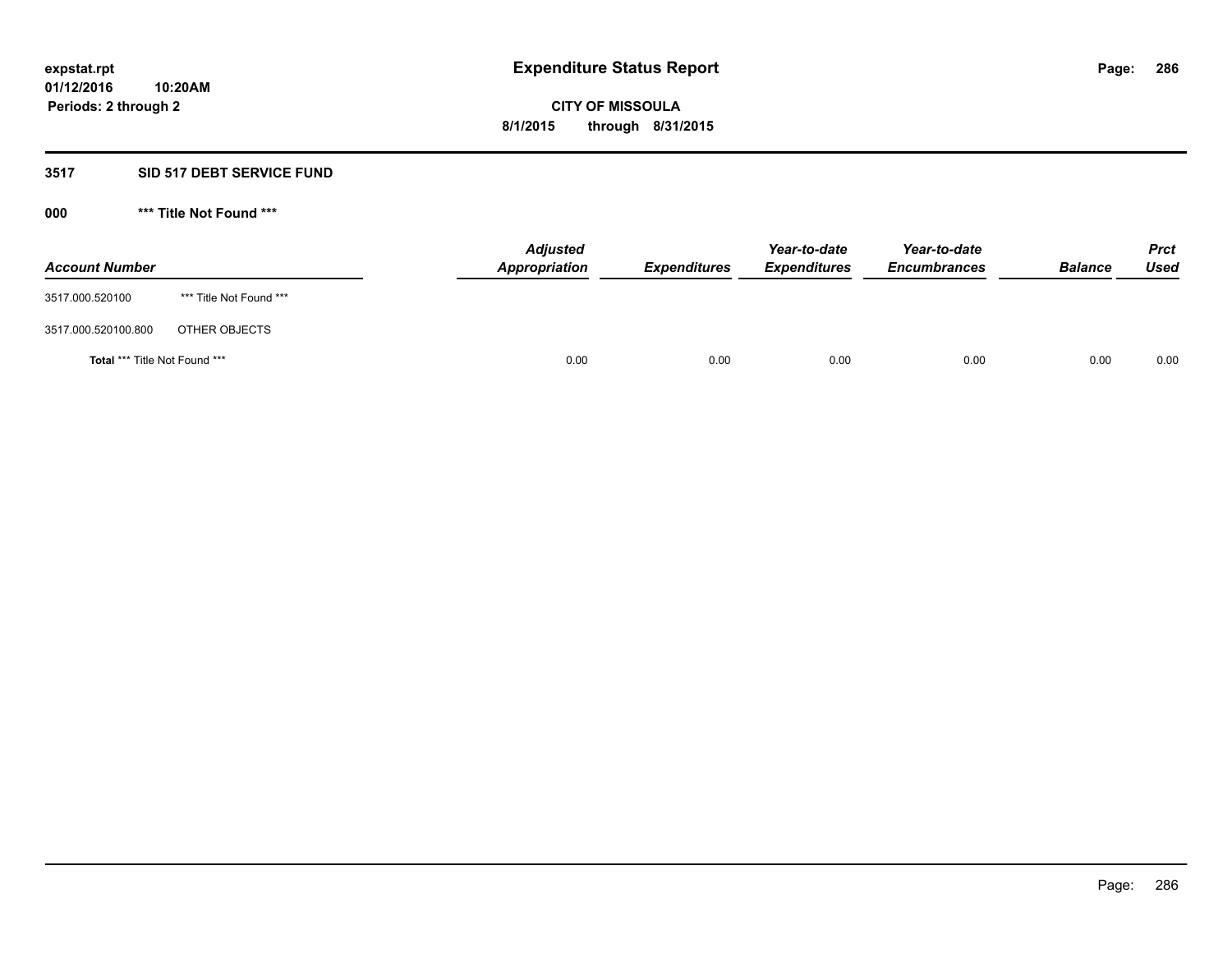## **3517 SID 517 DEBT SERVICE FUND**

| <b>Account Number</b> |                                  | <b>Adjusted</b><br><b>Appropriation</b> | <b>Expenditures</b> | Year-to-date<br><b>Expenditures</b> | Year-to-date<br><b>Encumbrances</b> | <b>Balance</b> | <b>Prct</b><br>Used |
|-----------------------|----------------------------------|-----------------------------------------|---------------------|-------------------------------------|-------------------------------------|----------------|---------------------|
| 3517.390.510100       | SPECIAL ASSESSMENTS              |                                         |                     |                                     |                                     |                |                     |
| 3517.390.510100.600   | <b>DEBT SERVICE</b>              |                                         |                     |                                     |                                     |                |                     |
|                       | <b>Total SPECIAL ASSESSMENTS</b> | 0.00                                    | 0.00                | 0.00                                | 0.00                                | 0.00           | 0.00                |
| 3517.390.510110       | <b>MERCHANT SERVICES</b>         |                                         |                     |                                     |                                     |                |                     |
| 3517.390.510110.500   | <b>FIXED CHARGES</b>             |                                         |                     |                                     |                                     |                |                     |
|                       | Total SID 517 DEBT SERVICE FUND  | 0.00                                    | 0.00                | 0.00                                | 0.00                                | 0.00           | 0.00                |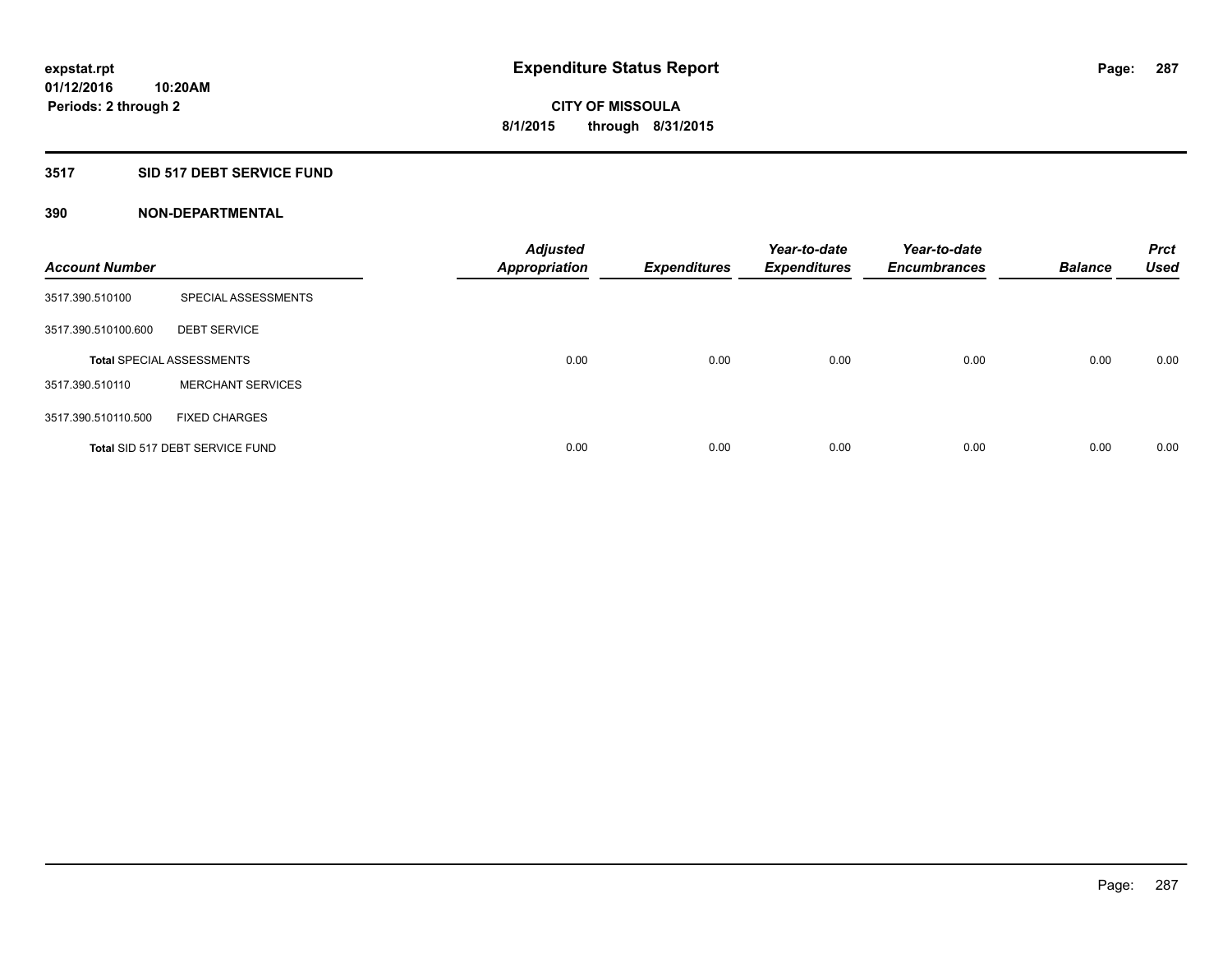### **3518 SID 518 DEBT SERVICE FUND**

| <b>Account Number</b>         |                         | <b>Adjusted</b><br>Appropriation | <b>Expenditures</b> | Year-to-date<br><b>Expenditures</b> | Year-to-date<br><b>Encumbrances</b> | <b>Balance</b> | <b>Prct</b><br>Used |
|-------------------------------|-------------------------|----------------------------------|---------------------|-------------------------------------|-------------------------------------|----------------|---------------------|
| 3518.000.520100               | *** Title Not Found *** |                                  |                     |                                     |                                     |                |                     |
| 3518.000.520100.800           | OTHER OBJECTS           |                                  |                     |                                     |                                     |                |                     |
| Total *** Title Not Found *** |                         | 0.00                             | 0.00                | 0.00                                | 0.00                                | 0.00           | 0.00                |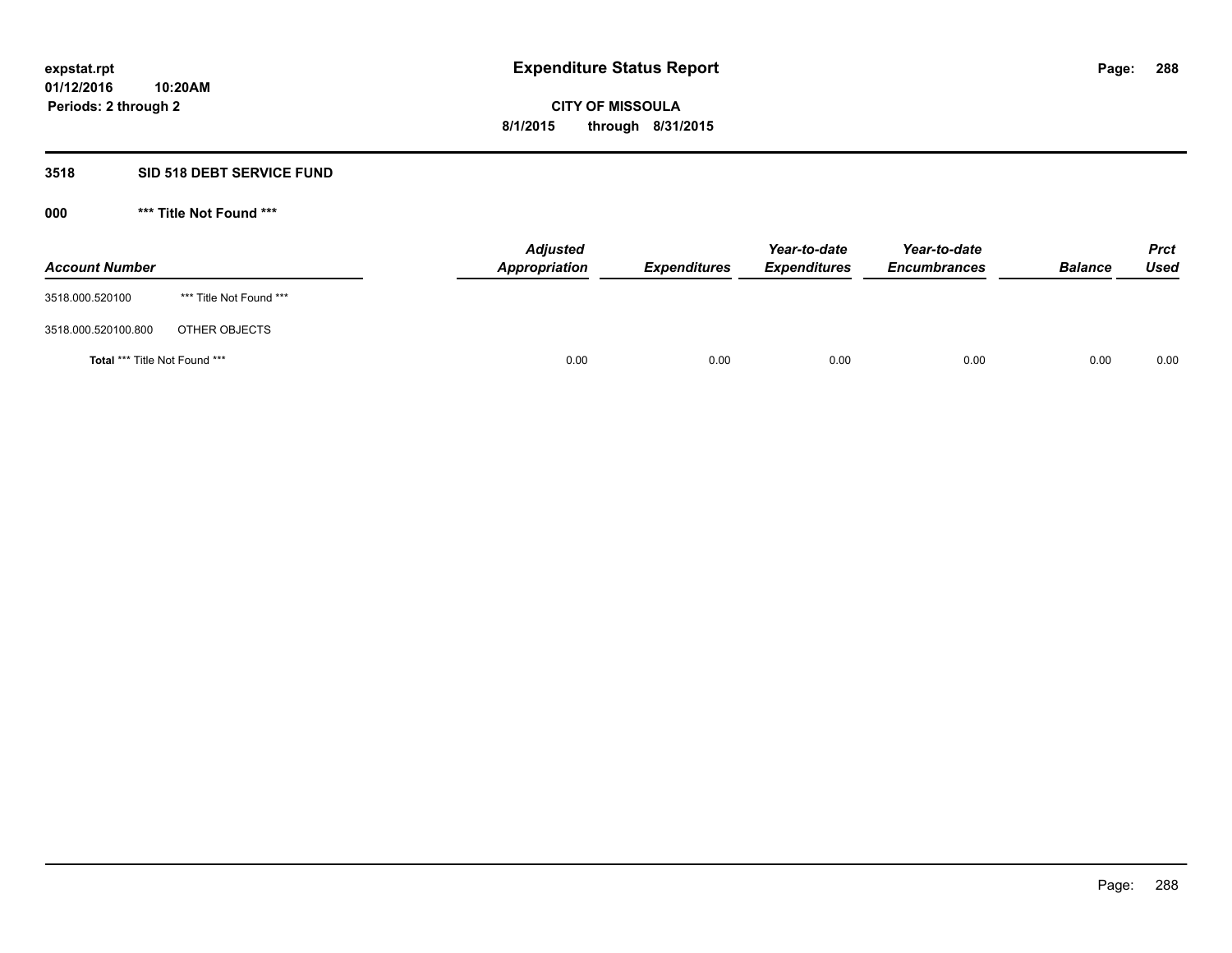## **3518 SID 518 DEBT SERVICE FUND**

| <b>Account Number</b>          |                                            | <b>Adjusted</b><br><b>Appropriation</b> | <b>Expenditures</b> | Year-to-date<br><b>Expenditures</b> | Year-to-date<br><b>Encumbrances</b> | <b>Balance</b> | <b>Prct</b><br><b>Used</b> |
|--------------------------------|--------------------------------------------|-----------------------------------------|---------------------|-------------------------------------|-------------------------------------|----------------|----------------------------|
| 3518.390.510100                | SPECIAL ASSESSMENTS                        |                                         |                     |                                     |                                     |                |                            |
| 3518.390.510100.600            | <b>DEBT SERVICE</b>                        |                                         |                     |                                     |                                     |                |                            |
|                                | <b>Total SPECIAL ASSESSMENTS</b>           | 0.00                                    | 0.00                | 0.00                                | 0.00                                | 0.00           | 0.00                       |
| 3518.390.510110                | <b>MERCHANT SERVICES</b>                   |                                         |                     |                                     |                                     |                |                            |
| 3518.390.510110.500            | <b>FIXED CHARGES</b>                       |                                         |                     |                                     |                                     |                |                            |
| <b>Total MERCHANT SERVICES</b> |                                            | 0.00                                    | 0.00                | 0.00                                | 0.00                                | 0.00           | 0.00                       |
| 3518.390.521000                | INTERFUND OPERATING TRANSFERS              |                                         |                     |                                     |                                     |                |                            |
| 3518.390.521000.800            | OTHER OBJECTS                              |                                         |                     |                                     |                                     |                |                            |
|                                | <b>Total INTERFUND OPERATING TRANSFERS</b> | 0.00                                    | 0.00                | 0.00                                | 0.00                                | 0.00           | 0.00                       |
|                                | Total SID 518 DEBT SERVICE FUND            | 0.00                                    | 0.00                | 0.00                                | 0.00                                | 0.00           | 0.00                       |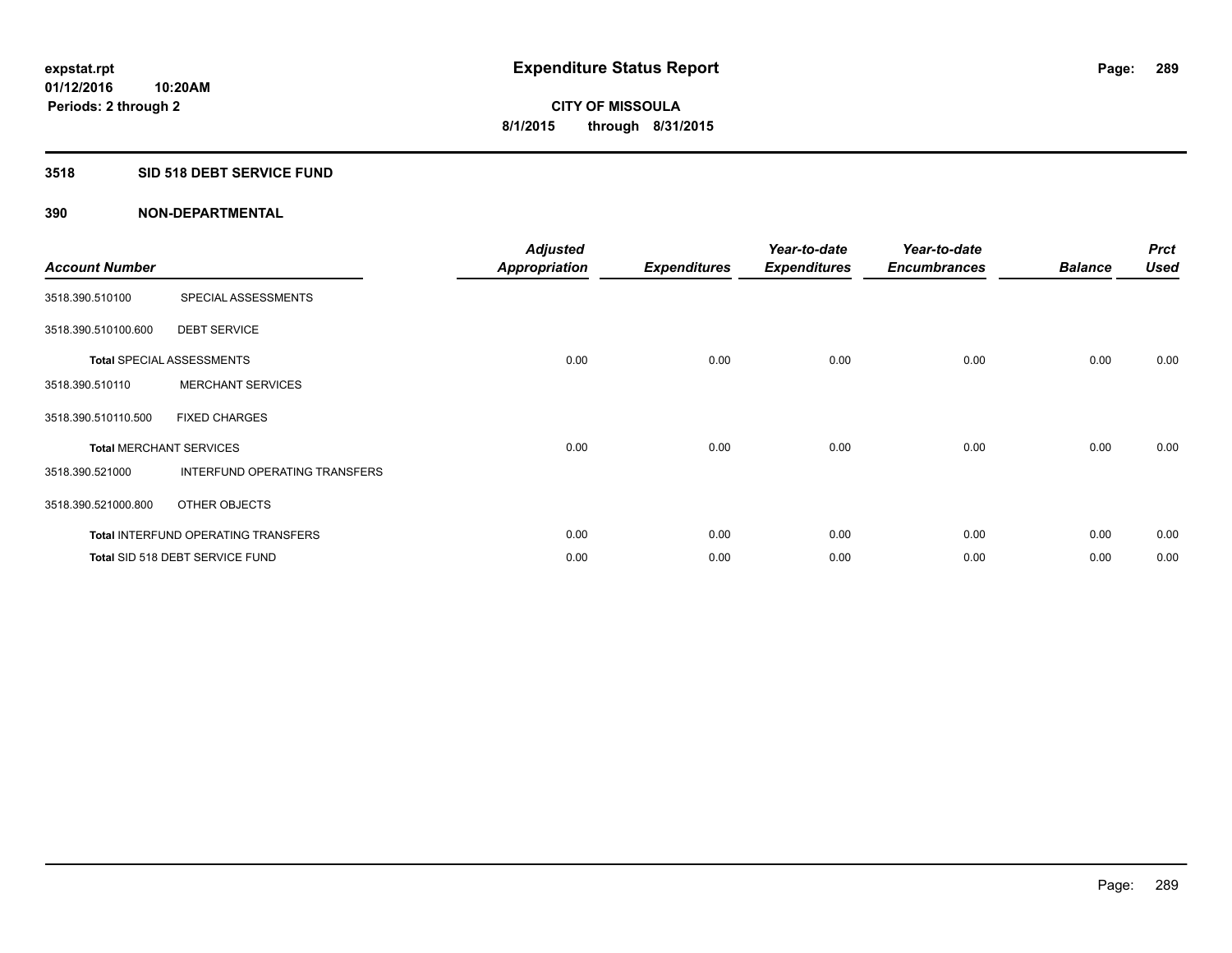## **3519 SID 519 DEBT SERVICE FUND**

| <b>Account Number</b>          |                                            | <b>Adjusted</b><br><b>Appropriation</b> | <b>Expenditures</b> | Year-to-date<br><b>Expenditures</b> | Year-to-date<br><b>Encumbrances</b> | <b>Balance</b> | <b>Prct</b><br><b>Used</b> |
|--------------------------------|--------------------------------------------|-----------------------------------------|---------------------|-------------------------------------|-------------------------------------|----------------|----------------------------|
| 3519.390.510100                | SPECIAL ASSESSMENTS                        |                                         |                     |                                     |                                     |                |                            |
| 3519.390.510100.600            | <b>DEBT SERVICE</b>                        |                                         |                     |                                     |                                     |                |                            |
|                                | <b>Total SPECIAL ASSESSMENTS</b>           | 0.00                                    | 0.00                | 0.00                                | 0.00                                | 0.00           | 0.00                       |
| 3519.390.510110                | <b>MERCHANT SERVICES</b>                   |                                         |                     |                                     |                                     |                |                            |
| 3519.390.510110.500            | <b>FIXED CHARGES</b>                       |                                         |                     |                                     |                                     |                |                            |
| <b>Total MERCHANT SERVICES</b> |                                            | 0.00                                    | 0.00                | 0.00                                | 0.00                                | 0.00           | 0.00                       |
| 3519.390.521000                | INTERFUND OPERATING TRANSFERS              |                                         |                     |                                     |                                     |                |                            |
| 3519.390.521000.800            | OTHER OBJECTS                              |                                         |                     |                                     |                                     |                |                            |
|                                | <b>Total INTERFUND OPERATING TRANSFERS</b> | 0.00                                    | 0.00                | 0.00                                | 0.00                                | 0.00           | 0.00                       |
|                                | Total SID 519 DEBT SERVICE FUND            | 0.00                                    | 0.00                | 0.00                                | 0.00                                | 0.00           | 0.00                       |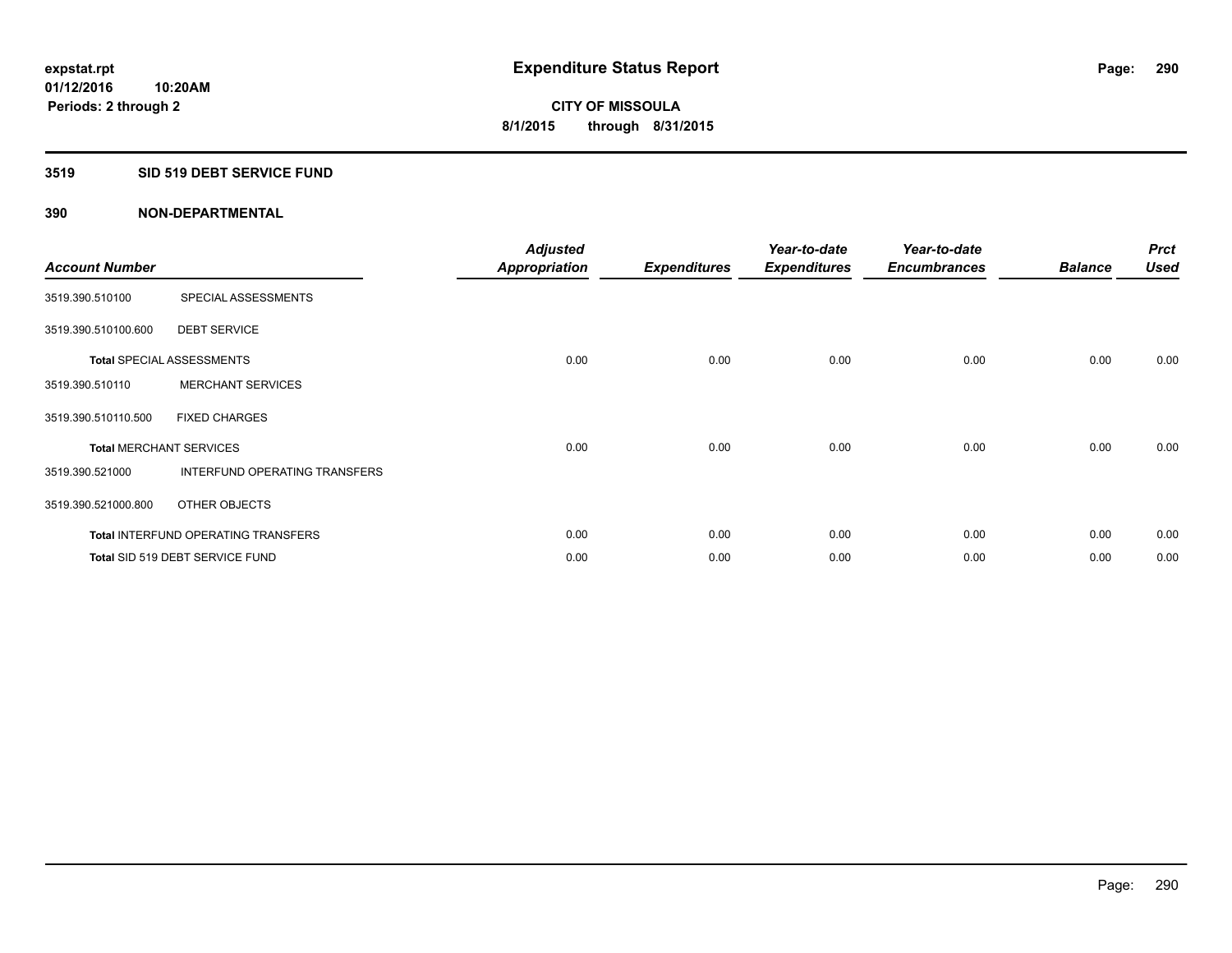#### **3520 SID 520 DEBT SERVICE FUND**

| <b>Account Number</b>             |                                                 | <b>Adjusted</b><br><b>Appropriation</b> | <b>Expenditures</b> | Year-to-date<br><b>Expenditures</b> | Year-to-date<br><b>Encumbrances</b> | <b>Balance</b> | <b>Prct</b><br><b>Used</b> |
|-----------------------------------|-------------------------------------------------|-----------------------------------------|---------------------|-------------------------------------|-------------------------------------|----------------|----------------------------|
|                                   |                                                 |                                         |                     |                                     |                                     |                |                            |
| 3520.390.510100                   | SPECIAL ASSESSMENTS                             |                                         |                     |                                     |                                     |                |                            |
| 3520.390.510100.600               | <b>DEBT SERVICE</b>                             |                                         |                     |                                     |                                     |                |                            |
| 3520.390.510100.610.000 PRINCIPAL |                                                 | 138,000.00                              | 0.00                | 0.00                                | 0.00                                | 138,000.00     | 0.00                       |
|                                   | 3520.390.510100.620.000 INTEREST / SERVICE FEES | 21,920.00                               | 0.00                | 0.00                                | 0.00                                | 21,920.00      | 0.00                       |
| <b>Total SPECIAL ASSESSMENTS</b>  |                                                 | 159,920.00                              | 0.00                | 0.00                                | 0.00                                | 159,920.00     | 0.00                       |
| 3520.390.510110                   | <b>MERCHANT SERVICES</b>                        |                                         |                     |                                     |                                     |                |                            |
| 3520.390.510110.500               | <b>FIXED CHARGES</b>                            |                                         |                     |                                     |                                     |                |                            |
| <b>Total MERCHANT SERVICES</b>    |                                                 | 0.00                                    | 0.00                | 0.00                                | 0.00                                | 0.00           | 0.00                       |
|                                   | Total SID 520 DEBT SERVICE FUND                 | 159,920.00                              | 0.00                | 0.00                                | 0.00                                | 159,920.00     | 0.00                       |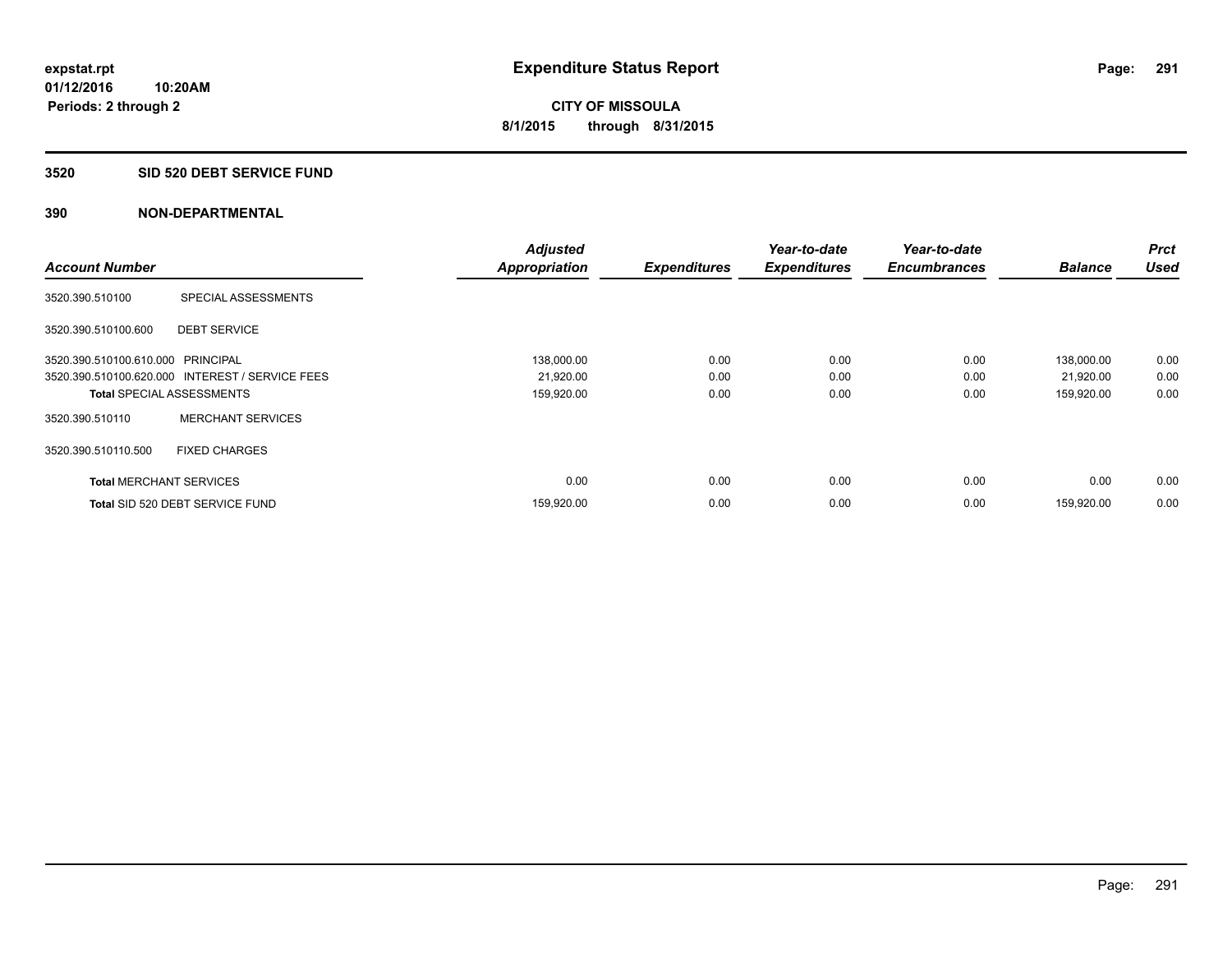## **3521 SID 521 DEBT SERVICE FUND**

| <b>Account Number</b>             |                                                 | <b>Adjusted</b><br><b>Appropriation</b> | <b>Expenditures</b> | Year-to-date<br><b>Expenditures</b> | Year-to-date<br><b>Encumbrances</b> | <b>Balance</b> | <b>Prct</b><br><b>Used</b> |
|-----------------------------------|-------------------------------------------------|-----------------------------------------|---------------------|-------------------------------------|-------------------------------------|----------------|----------------------------|
|                                   |                                                 |                                         |                     |                                     |                                     |                |                            |
| 3521.390.510100                   | SPECIAL ASSESSMENTS                             |                                         |                     |                                     |                                     |                |                            |
| 3521.390.510100.600               | <b>DEBT SERVICE</b>                             |                                         |                     |                                     |                                     |                |                            |
| 3521.390.510100.610.000 PRINCIPAL |                                                 | 135.00                                  | 0.00                | 0.00                                | 0.00                                | 135.00         | 0.00                       |
|                                   | 3521.390.510100.620.000 INTEREST / SERVICE FEES | 15.00                                   | 0.00                | 0.00                                | 0.00                                | 15.00          | 0.00                       |
| <b>Total SPECIAL ASSESSMENTS</b>  |                                                 | 150.00                                  | 0.00                | 0.00                                | 0.00                                | 150.00         | 0.00                       |
| 3521.390.510110                   | <b>MERCHANT SERVICES</b>                        |                                         |                     |                                     |                                     |                |                            |
| 3521.390.510110.500               | <b>FIXED CHARGES</b>                            |                                         |                     |                                     |                                     |                |                            |
| <b>Total MERCHANT SERVICES</b>    |                                                 | 0.00                                    | 0.00                | 0.00                                | 0.00                                | 0.00           | 0.00                       |
|                                   | Total SID 521 DEBT SERVICE FUND                 | 150.00                                  | 0.00                | 0.00                                | 0.00                                | 150.00         | 0.00                       |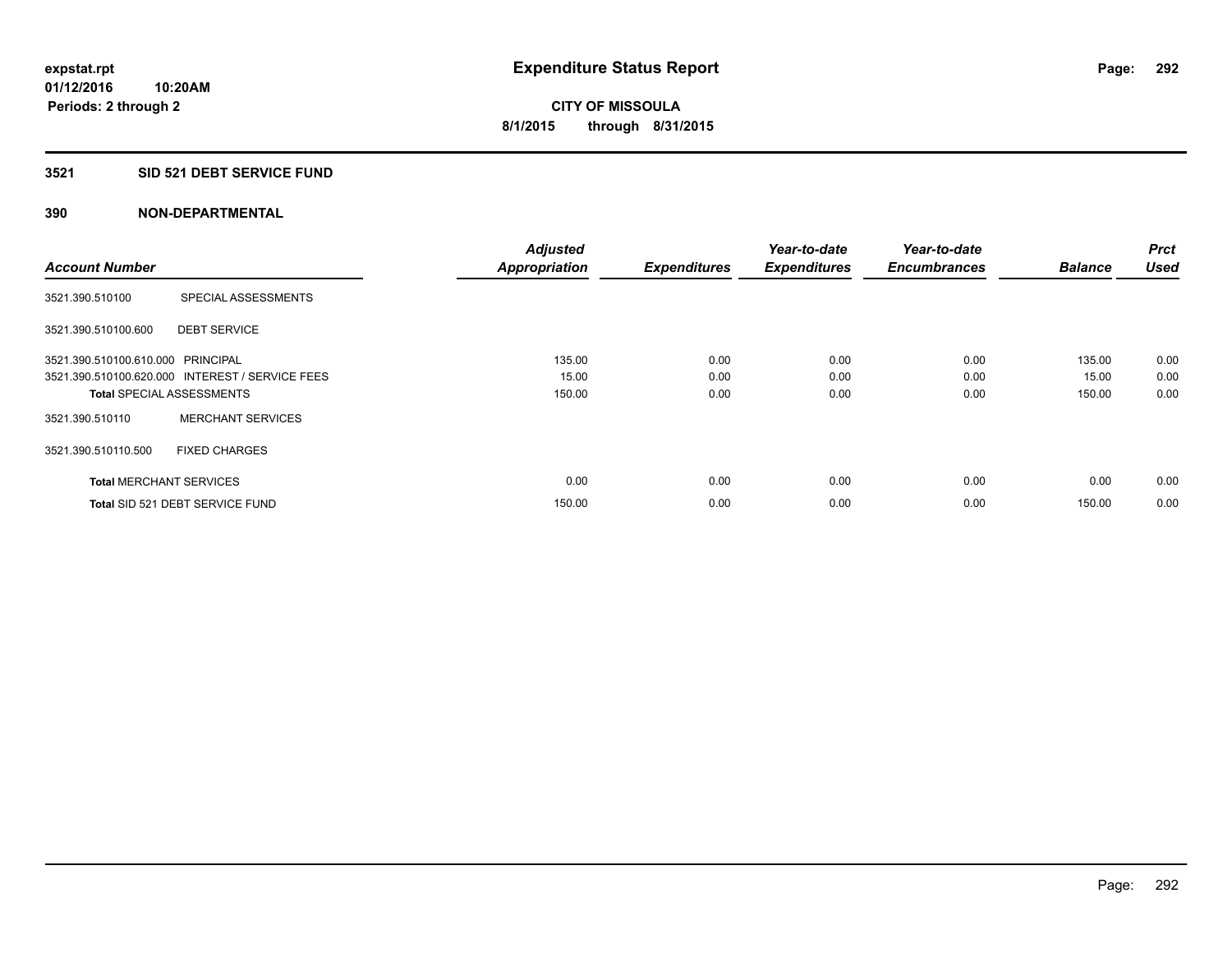#### **3522 SID 522 DEBT SERVICE FUND**

| <b>Account Number</b>             |                                                 | <b>Adjusted</b><br><b>Appropriation</b> | <b>Expenditures</b> | Year-to-date<br><b>Expenditures</b> | Year-to-date<br><b>Encumbrances</b> | <b>Balance</b> | <b>Prct</b><br><b>Used</b> |
|-----------------------------------|-------------------------------------------------|-----------------------------------------|---------------------|-------------------------------------|-------------------------------------|----------------|----------------------------|
|                                   |                                                 |                                         |                     |                                     |                                     |                |                            |
| 3522.390.510100                   | SPECIAL ASSESSMENTS                             |                                         |                     |                                     |                                     |                |                            |
| 3522.390.510100.600               | <b>DEBT SERVICE</b>                             |                                         |                     |                                     |                                     |                |                            |
| 3522.390.510100.610.000 PRINCIPAL |                                                 | 195.00                                  | 0.00                | 0.00                                | 0.00                                | 195.00         | 0.00                       |
|                                   | 3522.390.510100.620.000 INTEREST / SERVICE FEES | 22.00                                   | 0.00                | 0.00                                | 0.00                                | 22.00          | 0.00                       |
| <b>Total SPECIAL ASSESSMENTS</b>  |                                                 | 217.00                                  | 0.00                | 0.00                                | 0.00                                | 217.00         | 0.00                       |
| 3522.390.510110                   | <b>MERCHANT SERVICES</b>                        |                                         |                     |                                     |                                     |                |                            |
| 3522.390.510110.500               | <b>FIXED CHARGES</b>                            |                                         |                     |                                     |                                     |                |                            |
| <b>Total MERCHANT SERVICES</b>    |                                                 | 0.00                                    | 0.00                | 0.00                                | 0.00                                | 0.00           | 0.00                       |
|                                   | Total SID 522 DEBT SERVICE FUND                 | 217.00                                  | 0.00                | 0.00                                | 0.00                                | 217.00         | 0.00                       |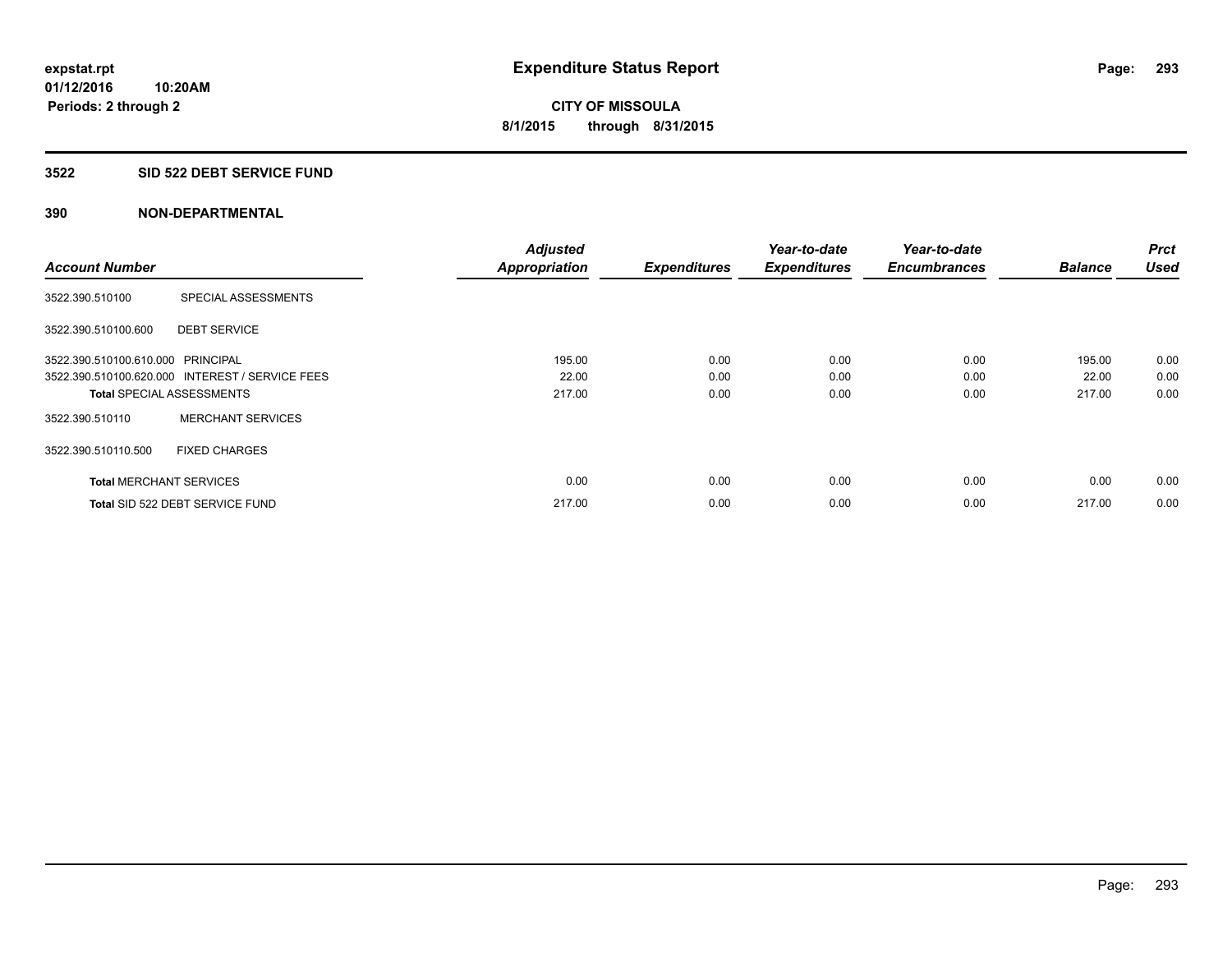#### **3524 SID 524 DEBT SERVICE FUND**

|                                   |                                                 | <b>Adjusted</b>      |                     | Year-to-date        | Year-to-date        |                | <b>Prct</b> |
|-----------------------------------|-------------------------------------------------|----------------------|---------------------|---------------------|---------------------|----------------|-------------|
| <b>Account Number</b>             |                                                 | <b>Appropriation</b> | <b>Expenditures</b> | <b>Expenditures</b> | <b>Encumbrances</b> | <b>Balance</b> | <b>Used</b> |
| 3524.390.510100                   | SPECIAL ASSESSMENTS                             |                      |                     |                     |                     |                |             |
| 3524.390.510100.600               | <b>DEBT SERVICE</b>                             |                      |                     |                     |                     |                |             |
| 3524.390.510100.610.000 PRINCIPAL |                                                 | 224,000.00           | 0.00                | 0.00                | 0.00                | 224,000.00     | 0.00        |
|                                   | 3524.390.510100.620.000 INTEREST / SERVICE FEES | 80,660.00            | 0.00                | 0.00                | 0.00                | 80,660.00      | 0.00        |
| <b>Total SPECIAL ASSESSMENTS</b>  |                                                 | 304,660.00           | 0.00                | 0.00                | 0.00                | 304,660.00     | 0.00        |
| 3524.390.510110                   | <b>MERCHANT SERVICES</b>                        |                      |                     |                     |                     |                |             |
| 3524.390.510110.500               | <b>FIXED CHARGES</b>                            |                      |                     |                     |                     |                |             |
| <b>Total MERCHANT SERVICES</b>    |                                                 | 0.00                 | 0.00                | 0.00                | 0.00                | 0.00           | 0.00        |
|                                   | Total SID 524 DEBT SERVICE FUND                 | 304,660.00           | 0.00                | 0.00                | 0.00                | 304,660.00     | 0.00        |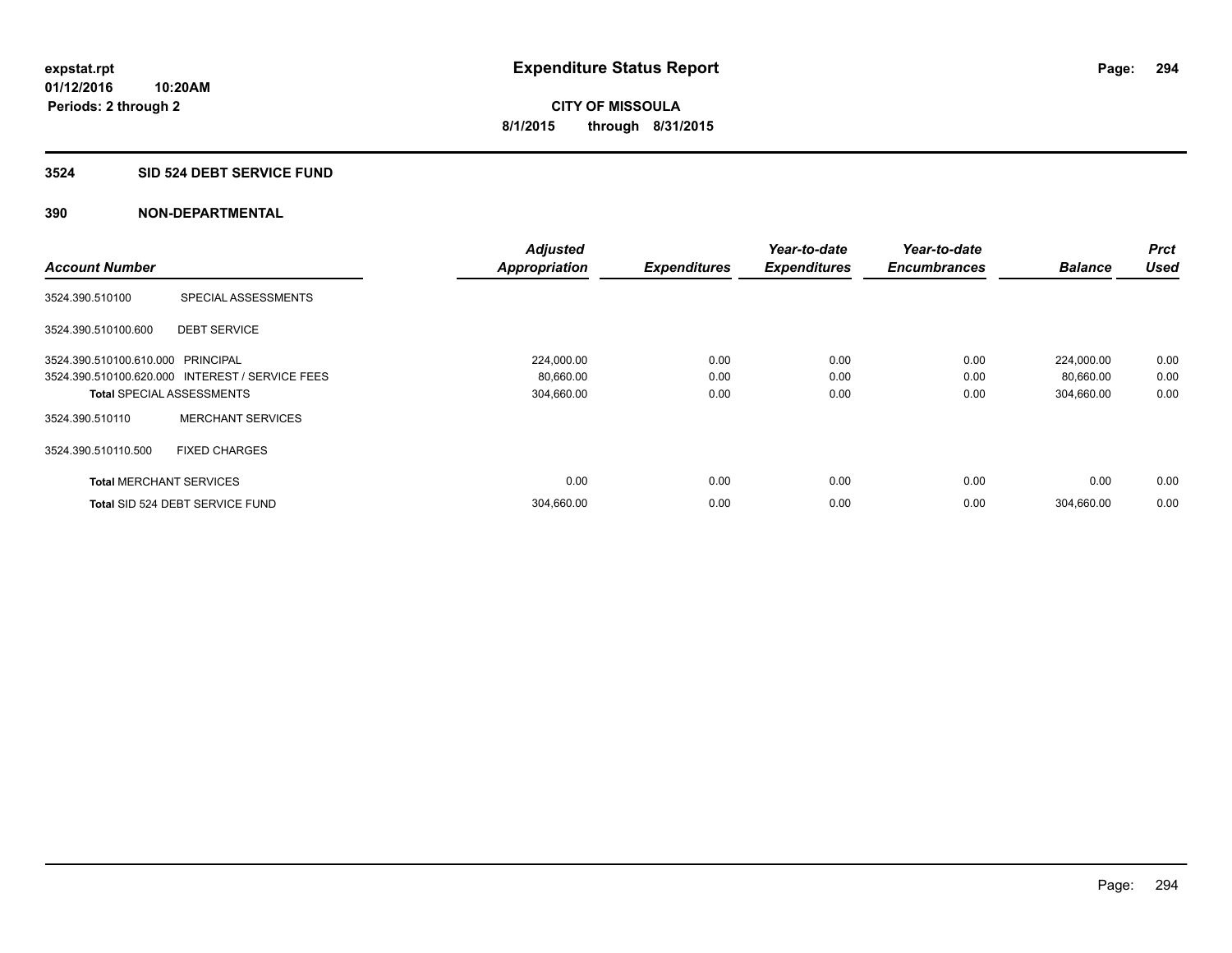#### **3525 SID 525 DEBT SERVICE FUND**

|                                   |                                                 | <b>Adjusted</b>      |                     | Year-to-date        | Year-to-date        |                | <b>Prct</b> |
|-----------------------------------|-------------------------------------------------|----------------------|---------------------|---------------------|---------------------|----------------|-------------|
| <b>Account Number</b>             |                                                 | <b>Appropriation</b> | <b>Expenditures</b> | <b>Expenditures</b> | <b>Encumbrances</b> | <b>Balance</b> | <b>Used</b> |
| 3525.390.510100                   | SPECIAL ASSESSMENTS                             |                      |                     |                     |                     |                |             |
| 3525.390.510100.600               | <b>DEBT SERVICE</b>                             |                      |                     |                     |                     |                |             |
| 3525.390.510100.610.000 PRINCIPAL |                                                 | 26,000.00            | 0.00                | 0.00                | 0.00                | 26,000.00      | 0.00        |
|                                   | 3525.390.510100.620.000 INTEREST / SERVICE FEES | 5,500.00             | 0.00                | 0.00                | 0.00                | 5,500.00       | 0.00        |
| <b>Total SPECIAL ASSESSMENTS</b>  |                                                 | 31,500.00            | 0.00                | 0.00                | 0.00                | 31,500.00      | 0.00        |
| 3525.390.510110                   | <b>MERCHANT SERVICES</b>                        |                      |                     |                     |                     |                |             |
| 3525.390.510110.500               | <b>FIXED CHARGES</b>                            |                      |                     |                     |                     |                |             |
| <b>Total MERCHANT SERVICES</b>    |                                                 | 0.00                 | 0.00                | 0.00                | 0.00                | 0.00           | 0.00        |
|                                   | Total SID 525 DEBT SERVICE FUND                 | 31,500.00            | 0.00                | 0.00                | 0.00                | 31,500.00      | 0.00        |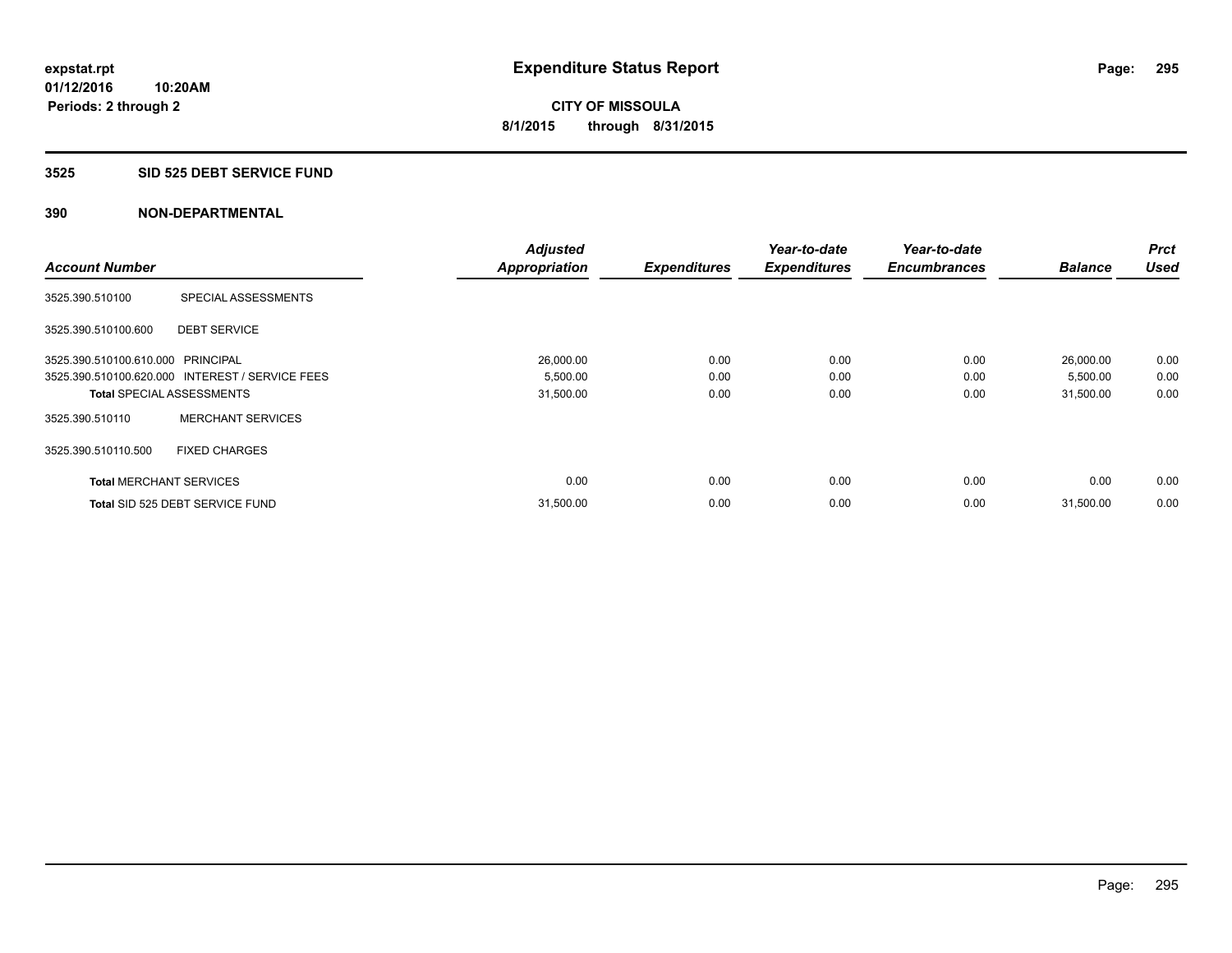#### **3526 SID 526 DEBT SERVICE FUND**

| <b>Account Number</b>             |                                                 | <b>Adjusted</b><br><b>Appropriation</b> | <b>Expenditures</b> | Year-to-date<br><b>Expenditures</b> | Year-to-date<br><b>Encumbrances</b> | <b>Balance</b> | <b>Prct</b><br><b>Used</b> |
|-----------------------------------|-------------------------------------------------|-----------------------------------------|---------------------|-------------------------------------|-------------------------------------|----------------|----------------------------|
|                                   |                                                 |                                         |                     |                                     |                                     |                |                            |
| 3526.390.510100                   | SPECIAL ASSESSMENTS                             |                                         |                     |                                     |                                     |                |                            |
| 3526.390.510100.600               | <b>DEBT SERVICE</b>                             |                                         |                     |                                     |                                     |                |                            |
| 3526.390.510100.610.000 PRINCIPAL |                                                 | 154,000.00                              | 0.00                | 0.00                                | 0.00                                | 154,000.00     | 0.00                       |
|                                   | 3526.390.510100.620.000 INTEREST / SERVICE FEES | 39,320.00                               | 0.00                | 0.00                                | 0.00                                | 39,320.00      | 0.00                       |
| <b>Total SPECIAL ASSESSMENTS</b>  |                                                 | 193,320.00                              | 0.00                | 0.00                                | 0.00                                | 193,320.00     | 0.00                       |
| 3526.390.510110                   | <b>MERCHANT SERVICES</b>                        |                                         |                     |                                     |                                     |                |                            |
| 3526.390.510110.500               | <b>FIXED CHARGES</b>                            |                                         |                     |                                     |                                     |                |                            |
| <b>Total MERCHANT SERVICES</b>    |                                                 | 0.00                                    | 0.00                | 0.00                                | 0.00                                | 0.00           | 0.00                       |
|                                   | Total SID 526 DEBT SERVICE FUND                 | 193,320.00                              | 0.00                | 0.00                                | 0.00                                | 193.320.00     | 0.00                       |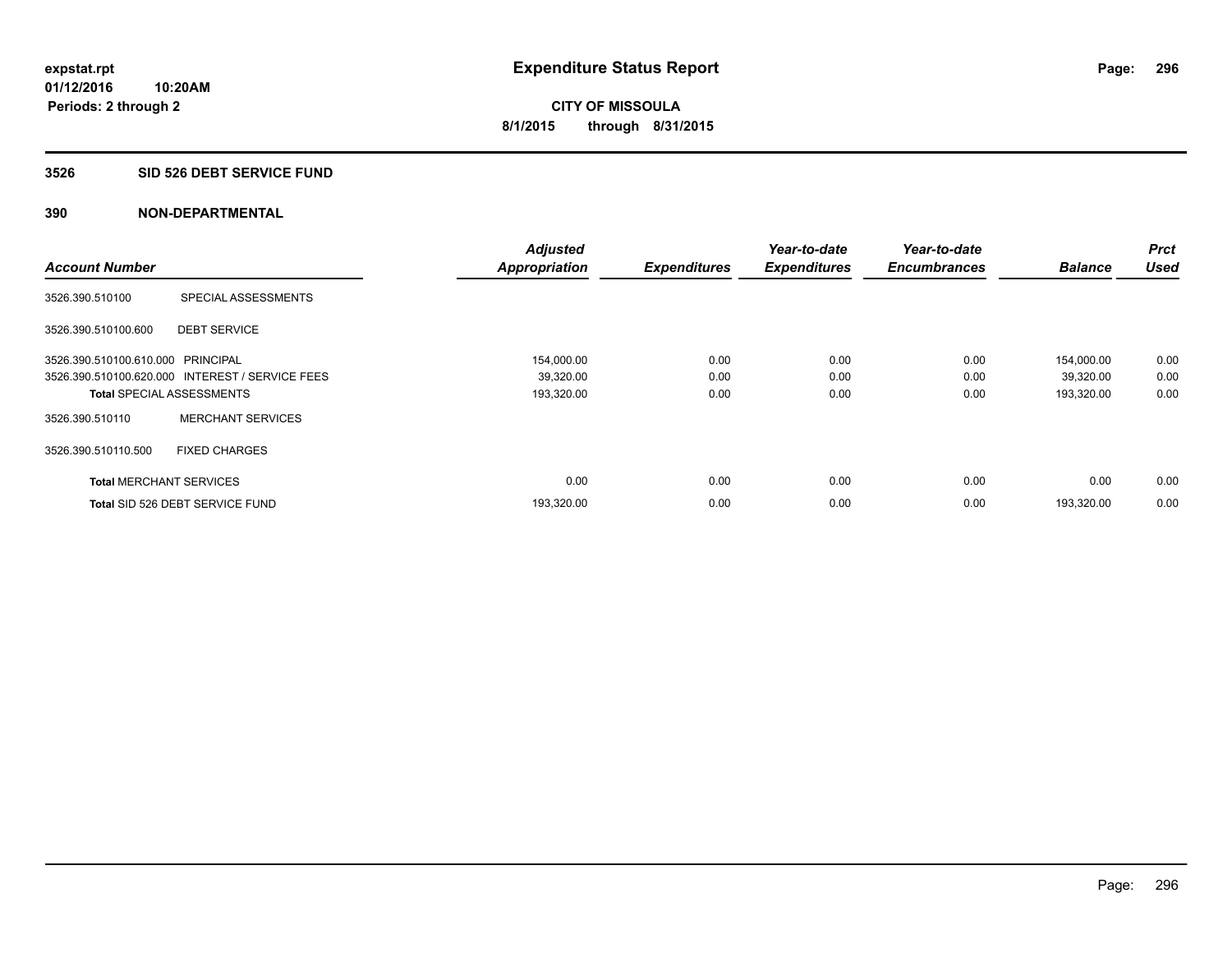#### **3527 SID 527 DEBT SERVICE FUND**

**000 \*\*\* Title Not Found \*\*\***

| <b>Account Number</b>         |                         | <b>Adjusted</b><br>Appropriation | <b>Expenditures</b> | Year-to-date<br><b>Expenditures</b> | Year-to-date<br><b>Encumbrances</b> | <b>Balance</b> | <b>Prct</b><br><b>Used</b> |
|-------------------------------|-------------------------|----------------------------------|---------------------|-------------------------------------|-------------------------------------|----------------|----------------------------|
| 3527.000.520100               | *** Title Not Found *** |                                  |                     |                                     |                                     |                |                            |
| 3527.000.520100.800           | OTHER OBJECTS           |                                  |                     |                                     |                                     |                |                            |
| Total *** Title Not Found *** |                         | 0.00                             | 0.00                | 0.00                                | 0.00                                | 0.00           | 0.00                       |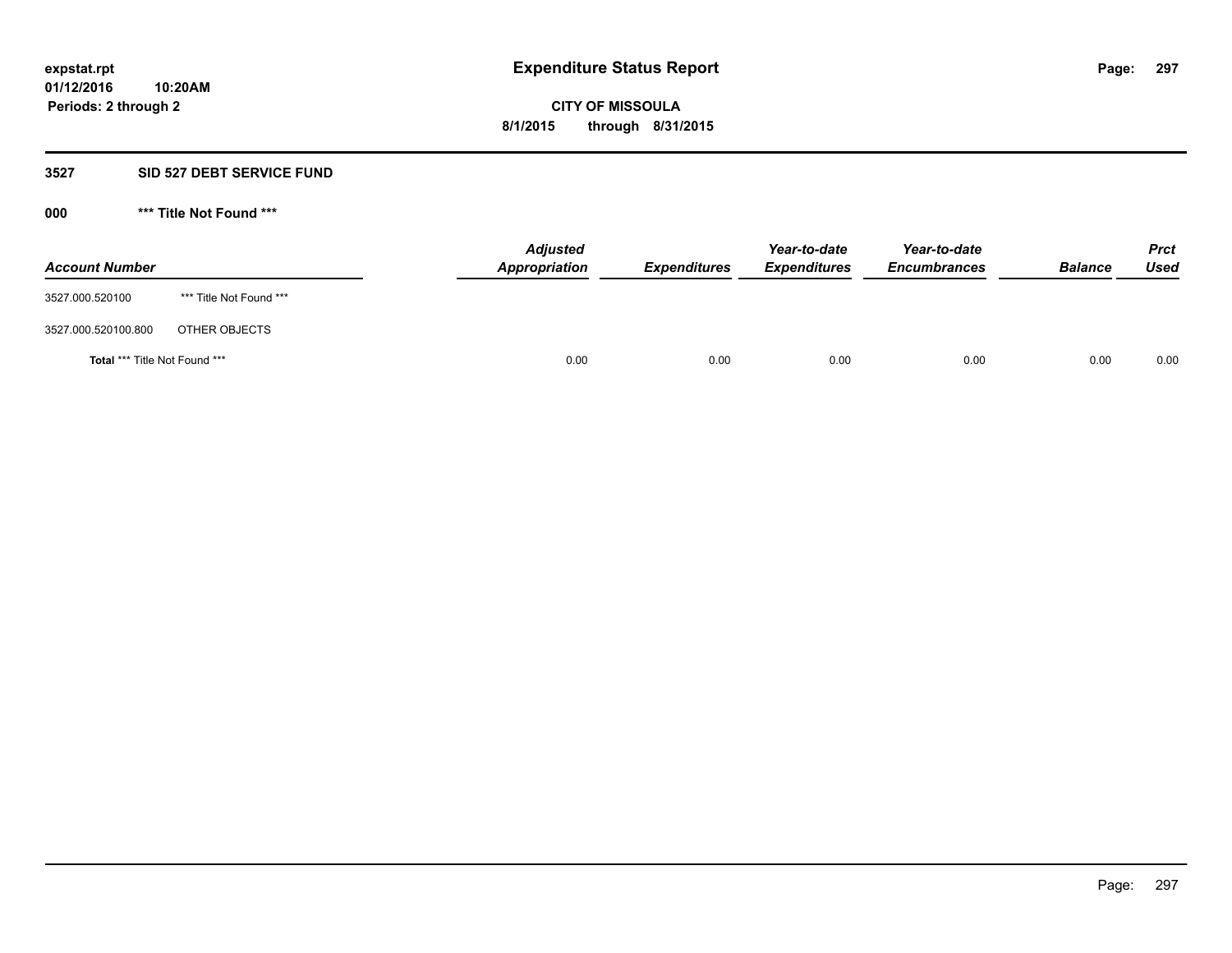## **3527 SID 527 DEBT SERVICE FUND**

| <b>Account Number</b> |                                  | <b>Adjusted</b><br><b>Appropriation</b> | <b>Expenditures</b> | Year-to-date<br><b>Expenditures</b> | Year-to-date<br><b>Encumbrances</b> | <b>Balance</b> | <b>Prct</b><br><b>Used</b> |
|-----------------------|----------------------------------|-----------------------------------------|---------------------|-------------------------------------|-------------------------------------|----------------|----------------------------|
| 3527.390.510100       | SPECIAL ASSESSMENTS              |                                         |                     |                                     |                                     |                |                            |
| 3527.390.510100.600   | <b>DEBT SERVICE</b>              |                                         |                     |                                     |                                     |                |                            |
|                       | <b>Total SPECIAL ASSESSMENTS</b> | 0.00                                    | 0.00                | 0.00                                | 0.00                                | 0.00           | 0.00                       |
| 3527.390.510110       | <b>MERCHANT SERVICES</b>         |                                         |                     |                                     |                                     |                |                            |
| 3527.390.510110.500   | <b>FIXED CHARGES</b>             |                                         |                     |                                     |                                     |                |                            |
|                       | <b>Total MERCHANT SERVICES</b>   | 0.00                                    | 0.00                | 0.00                                | 0.00                                | 0.00           | 0.00                       |
|                       | Total SID 527 DEBT SERVICE FUND  | 0.00                                    | 0.00                | 0.00                                | 0.00                                | 0.00           | 0.00                       |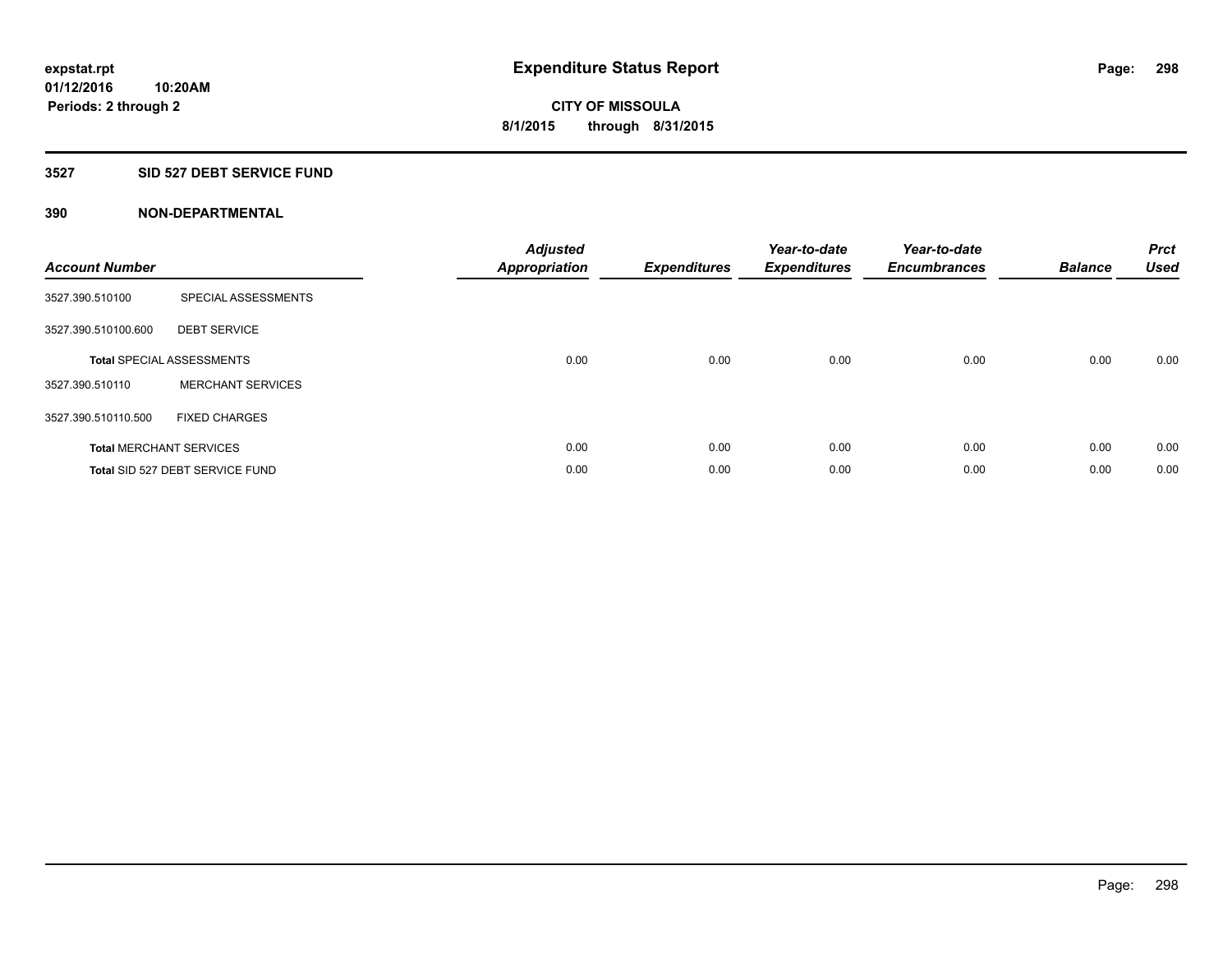## **3530 SID 530 DEBT SERVICE FUND**

|                                   |                                                 | <b>Adjusted</b>      |                     | Year-to-date        | Year-to-date        |                | <b>Prct</b> |
|-----------------------------------|-------------------------------------------------|----------------------|---------------------|---------------------|---------------------|----------------|-------------|
| <b>Account Number</b>             |                                                 | <b>Appropriation</b> | <b>Expenditures</b> | <b>Expenditures</b> | <b>Encumbrances</b> | <b>Balance</b> | <b>Used</b> |
| 3530.390.510100                   | SPECIAL ASSESSMENTS                             |                      |                     |                     |                     |                |             |
| 3530.390.510100.600               | <b>DEBT SERVICE</b>                             |                      |                     |                     |                     |                |             |
| 3530.390.510100.610.000 PRINCIPAL |                                                 | 677.00               | 0.00                | 676.45              | 0.00                | 0.55           | 99.92       |
|                                   | 3530.390.510100.620.000 INTEREST / SERVICE FEES | 4.00                 | 0.00                | 4.19                | 0.00                | $-0.19$        | 104.75      |
| <b>Total SPECIAL ASSESSMENTS</b>  |                                                 | 681.00               | 0.00                | 680.64              | 0.00                | 0.36           | 99.95       |
| 3530.390.510110                   | <b>MERCHANT SERVICES</b>                        |                      |                     |                     |                     |                |             |
| 3530.390.510110.500               | <b>FIXED CHARGES</b>                            |                      |                     |                     |                     |                |             |
| <b>Total MERCHANT SERVICES</b>    |                                                 | 0.00                 | 0.00                | 0.00                | 0.00                | 0.00           | 0.00        |
| 3530.390.521000                   | INTERFUND OPERATING TRANSFERS                   |                      |                     |                     |                     |                |             |
| 3530.390.521000.800               | OTHER OBJECTS                                   |                      |                     |                     |                     |                |             |
|                                   | Total INTERFUND OPERATING TRANSFERS             | 0.00                 | 0.00                | 0.00                | 0.00                | 0.00           | 0.00        |
|                                   | Total SID 530 DEBT SERVICE FUND                 | 681.00               | 0.00                | 680.64              | 0.00                | 0.36           | 99.95       |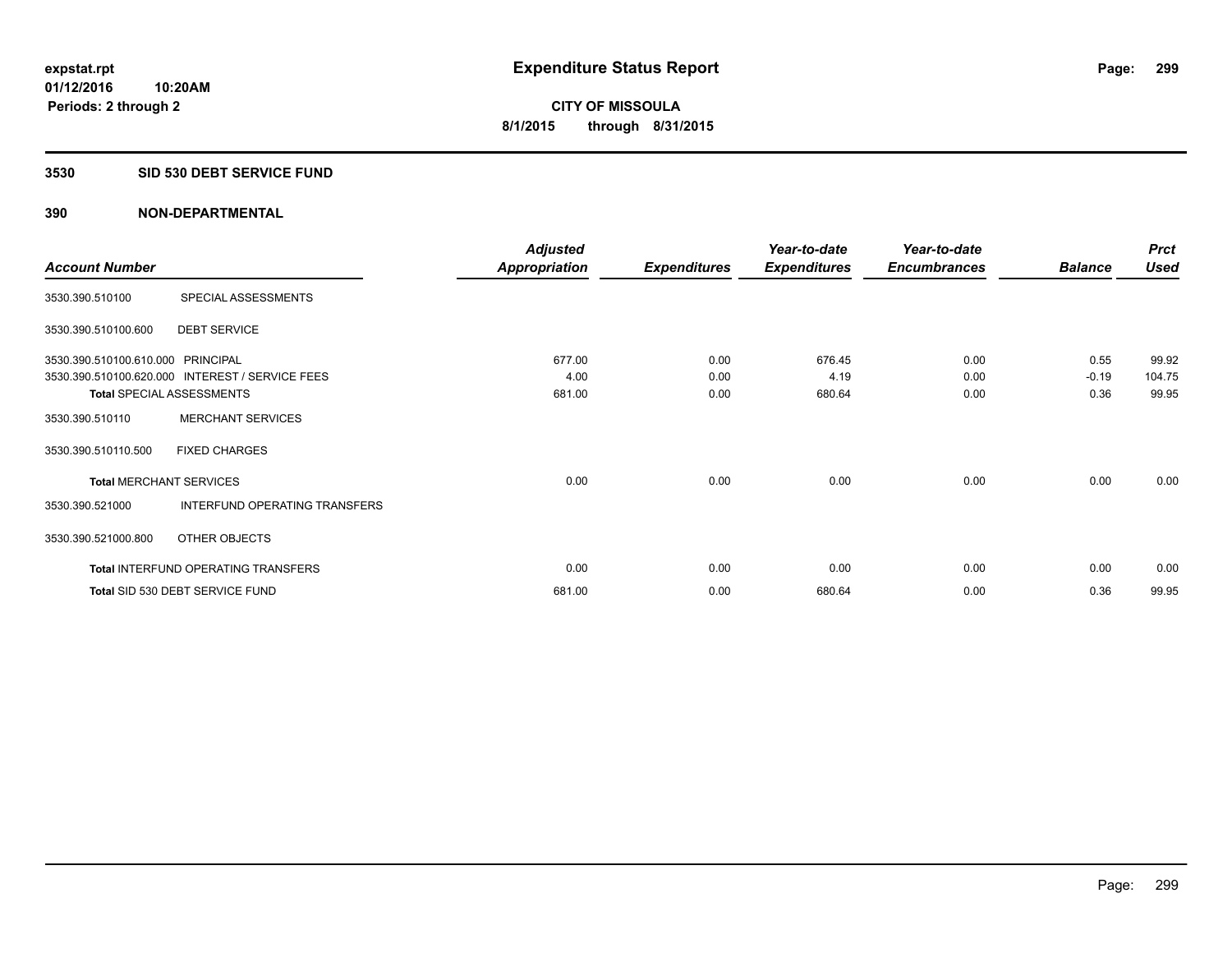## **3531 SID 531 HICKORY ST CALMING**

| <b>Account Number</b> |                                            | <b>Adjusted</b><br>Appropriation | <b>Expenditures</b> | Year-to-date<br><b>Expenditures</b> | Year-to-date<br><b>Encumbrances</b> | <b>Balance</b> | <b>Prct</b><br><b>Used</b> |
|-----------------------|--------------------------------------------|----------------------------------|---------------------|-------------------------------------|-------------------------------------|----------------|----------------------------|
| 3531.390.510110       | <b>MERCHANT SERVICES</b>                   |                                  |                     |                                     |                                     |                |                            |
| 3531.390.510110.500   | <b>FIXED CHARGES</b>                       |                                  |                     |                                     |                                     |                |                            |
|                       | <b>Total MERCHANT SERVICES</b>             | 0.00                             | 0.00                | 0.00                                | 0.00                                | 0.00           | 0.00                       |
| 3531.390.521000       | INTERFUND OPERATING TRANSFERS              |                                  |                     |                                     |                                     |                |                            |
| 3531.390.521000.800   | OTHER OBJECTS                              |                                  |                     |                                     |                                     |                |                            |
|                       | <b>Total INTERFUND OPERATING TRANSFERS</b> | 0.00                             | 0.00                | 0.00                                | 0.00                                | 0.00           | 0.00                       |
|                       | <b>Total SID 531 HICKORY ST CALMING</b>    | 0.00                             | 0.00                | 0.00                                | 0.00                                | 0.00           | 0.00                       |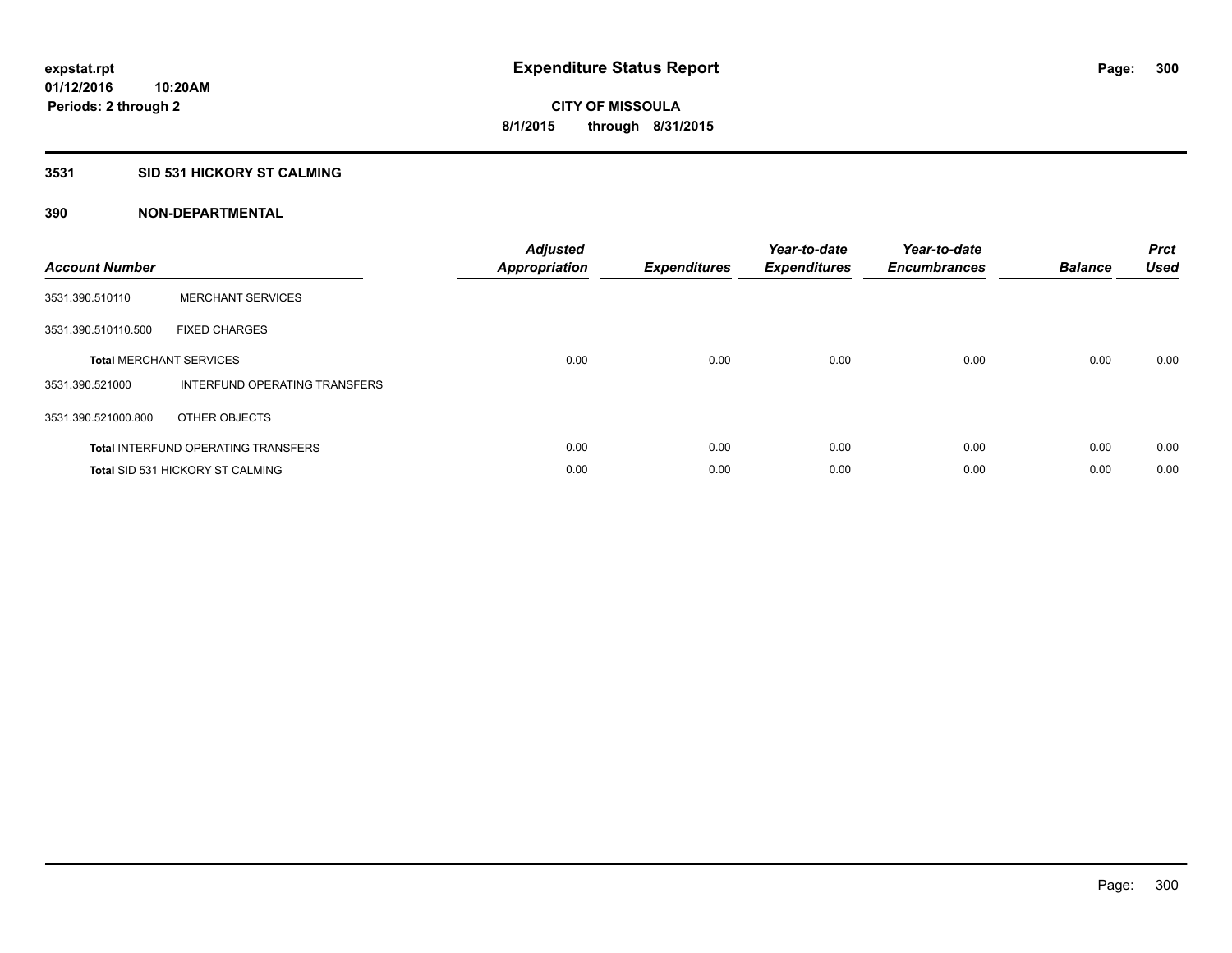## **3532 SID 532 DEBT SERVICE FUND**

| <b>Account Number</b>          |                                                 | <b>Adjusted</b><br>Appropriation | <b>Expenditures</b> | Year-to-date<br><b>Expenditures</b> | Year-to-date<br><b>Encumbrances</b> | <b>Balance</b> | <b>Prct</b><br><b>Used</b> |
|--------------------------------|-------------------------------------------------|----------------------------------|---------------------|-------------------------------------|-------------------------------------|----------------|----------------------------|
| 3532.390.510100                | SPECIAL ASSESSMENTS                             |                                  |                     |                                     |                                     |                |                            |
| 3532.390.510100.600            | <b>DEBT SERVICE</b>                             |                                  |                     |                                     |                                     |                |                            |
| 3532.390.510100.610.000        | <b>PRINCIPAL</b>                                | 30,000.00                        | 0.00                | 0.00                                | 0.00                                | 30.000.00      | 0.00                       |
|                                | 3532.390.510100.620.000 INTEREST / SERVICE FEES | 12,363.00                        | 0.00                | 0.00                                | 0.00                                | 12,363.00      | 0.00                       |
|                                | <b>Total SPECIAL ASSESSMENTS</b>                | 42,363.00                        | 0.00                | 0.00                                | 0.00                                | 42,363.00      | 0.00                       |
| 3532.390.510110                | <b>MERCHANT SERVICES</b>                        |                                  |                     |                                     |                                     |                |                            |
| 3532.390.510110.500            | <b>FIXED CHARGES</b>                            |                                  |                     |                                     |                                     |                |                            |
| <b>Total FIXED CHARGES</b>     |                                                 | 0.00                             | 0.00                | 0.00                                | 0.00                                | 0.00           | 0.00                       |
| <b>Total MERCHANT SERVICES</b> |                                                 | 0.00                             | 0.00                | 0.00                                | 0.00                                | 0.00           | 0.00                       |
|                                | Total SID 532 DEBT SERVICE FUND                 | 42,363.00                        | 0.00                | 0.00                                | 0.00                                | 42,363.00      | 0.00                       |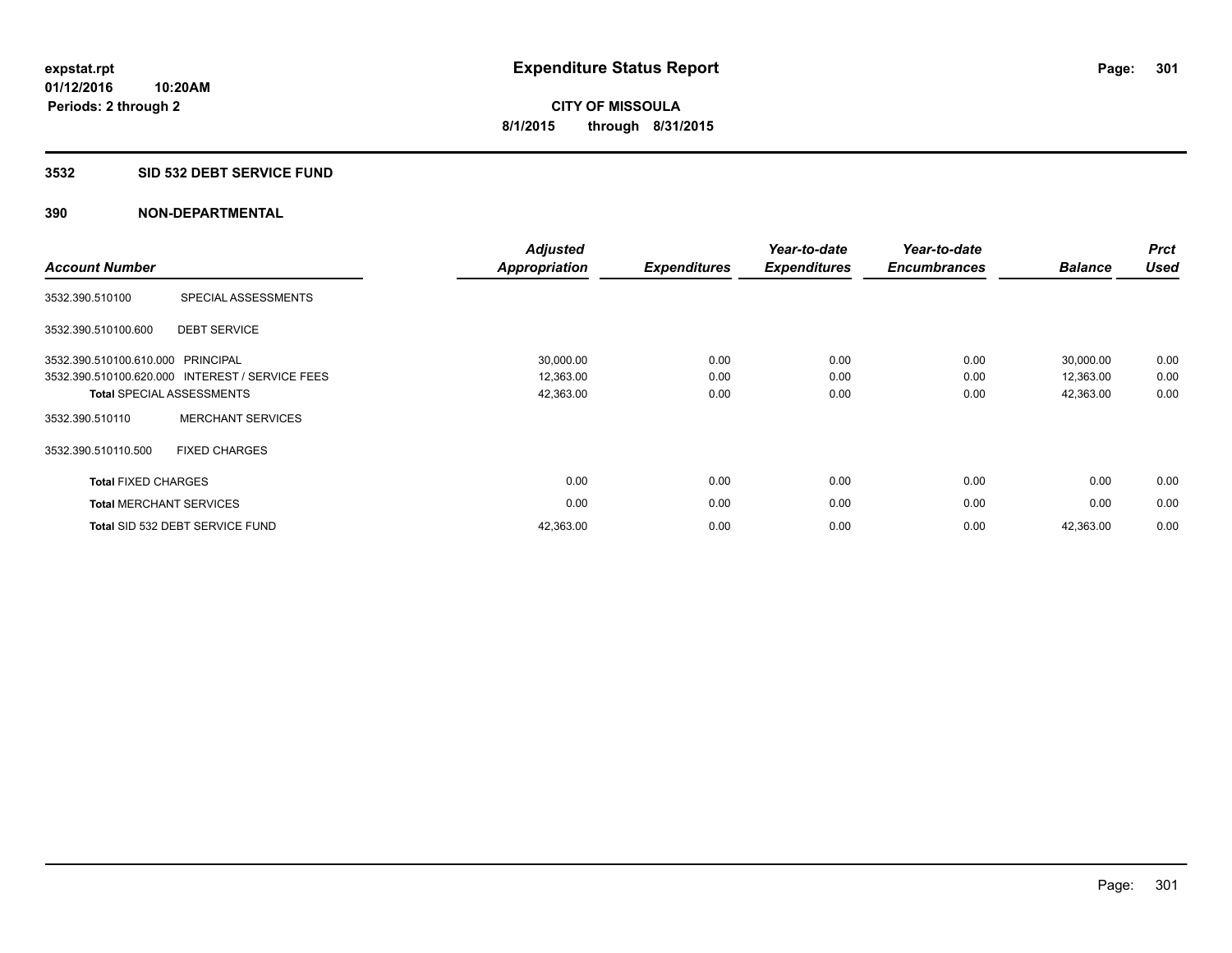**CITY OF MISSOULA 8/1/2015 through 8/31/2015**

## **3533 GILBERT ST SEWER SID DEBT FUND**

## **330 WASTEWATER**

| <b>Account Number</b>   |                          | Adjusted<br>Appropriation | <b>Expenditures</b> | Year-to-date<br><b>Expenditures</b> | Year-to-date<br><b>Encumbrances</b> | <b>Balance</b> | <b>Prct</b><br>Used |
|-------------------------|--------------------------|---------------------------|---------------------|-------------------------------------|-------------------------------------|----------------|---------------------|
| 3533.330.510110         | <b>MERCHANT SERVICES</b> |                           |                     |                                     |                                     |                |                     |
| 3533.330.510110.500     | <b>FIXED CHARGES</b>     |                           |                     |                                     |                                     |                |                     |
| <b>Total WASTEWATER</b> |                          | 0.00                      | 0.00                | 0.00                                | 0.00                                | 0.00           | 0.00                |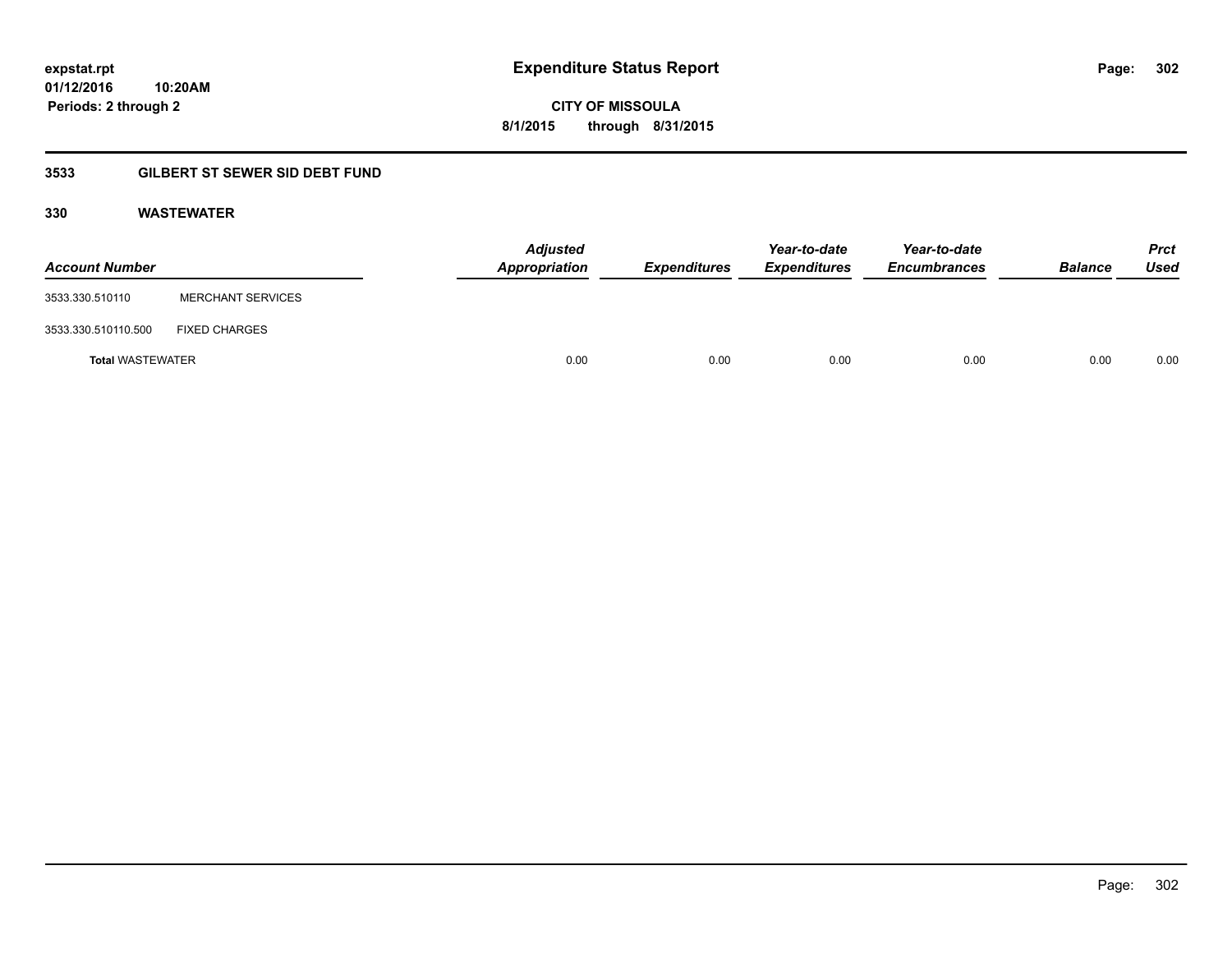**CITY OF MISSOULA 8/1/2015 through 8/31/2015**

## **3533 GILBERT ST SEWER SID DEBT FUND**

## **390 NON-DEPARTMENTAL**

| <b>Account Number</b>             |                                                 | <b>Adjusted</b><br>Appropriation | <b>Expenditures</b> | Year-to-date<br><b>Expenditures</b> | Year-to-date<br><b>Encumbrances</b> | <b>Balance</b> | <b>Prct</b><br><b>Used</b> |
|-----------------------------------|-------------------------------------------------|----------------------------------|---------------------|-------------------------------------|-------------------------------------|----------------|----------------------------|
| 3533.390.510100                   | SPECIAL ASSESSMENTS                             |                                  |                     |                                     |                                     |                |                            |
| 3533.390.510100.500               | <b>FIXED CHARGES</b>                            |                                  |                     |                                     |                                     |                |                            |
| <b>Total FIXED CHARGES</b>        |                                                 | 0.00                             | 0.00                | 0.00                                | 0.00                                | 0.00           | 0.00                       |
| 3533.390.510100.600               | <b>DEBT SERVICE</b>                             |                                  |                     |                                     |                                     |                |                            |
| 3533.390.510100.610.000 PRINCIPAL |                                                 | 12,000.00                        | 0.00                | 0.00                                | 0.00                                | 12,000.00      | 0.00                       |
|                                   | 3533.390.510100.620.000 INTEREST / SERVICE FEES | 5,325.00                         | 0.00                | 0.00                                | 0.00                                | 5,325.00       | 0.00                       |
|                                   | <b>Total SPECIAL ASSESSMENTS</b>                | 17,325.00                        | 0.00                | 0.00                                | 0.00                                | 17,325.00      | 0.00                       |
| 3533.390.510110                   | <b>MERCHANT SERVICES</b>                        |                                  |                     |                                     |                                     |                |                            |
| 3533.390.510110.500               | <b>FIXED CHARGES</b>                            |                                  |                     |                                     |                                     |                |                            |
|                                   | <b>Total MERCHANT SERVICES</b>                  | 0.00                             | 0.00                | 0.00                                | 0.00                                | 0.00           | 0.00                       |
| 3533.390.521000                   | <b>INTERFUND OPERATING TRANSFERS</b>            |                                  |                     |                                     |                                     |                |                            |
| 3533.390.521000.800               | OTHER OBJECTS                                   |                                  |                     |                                     |                                     |                |                            |
|                                   | <b>Total INTERFUND OPERATING TRANSFERS</b>      | 0.00                             | 0.00                | 0.00                                | 0.00                                | 0.00           | 0.00                       |
|                                   | <b>Total GILBERT ST SEWER SID DEBT FUND</b>     | 17,325.00                        | 0.00                | 0.00                                | 0.00                                | 17,325.00      | 0.00                       |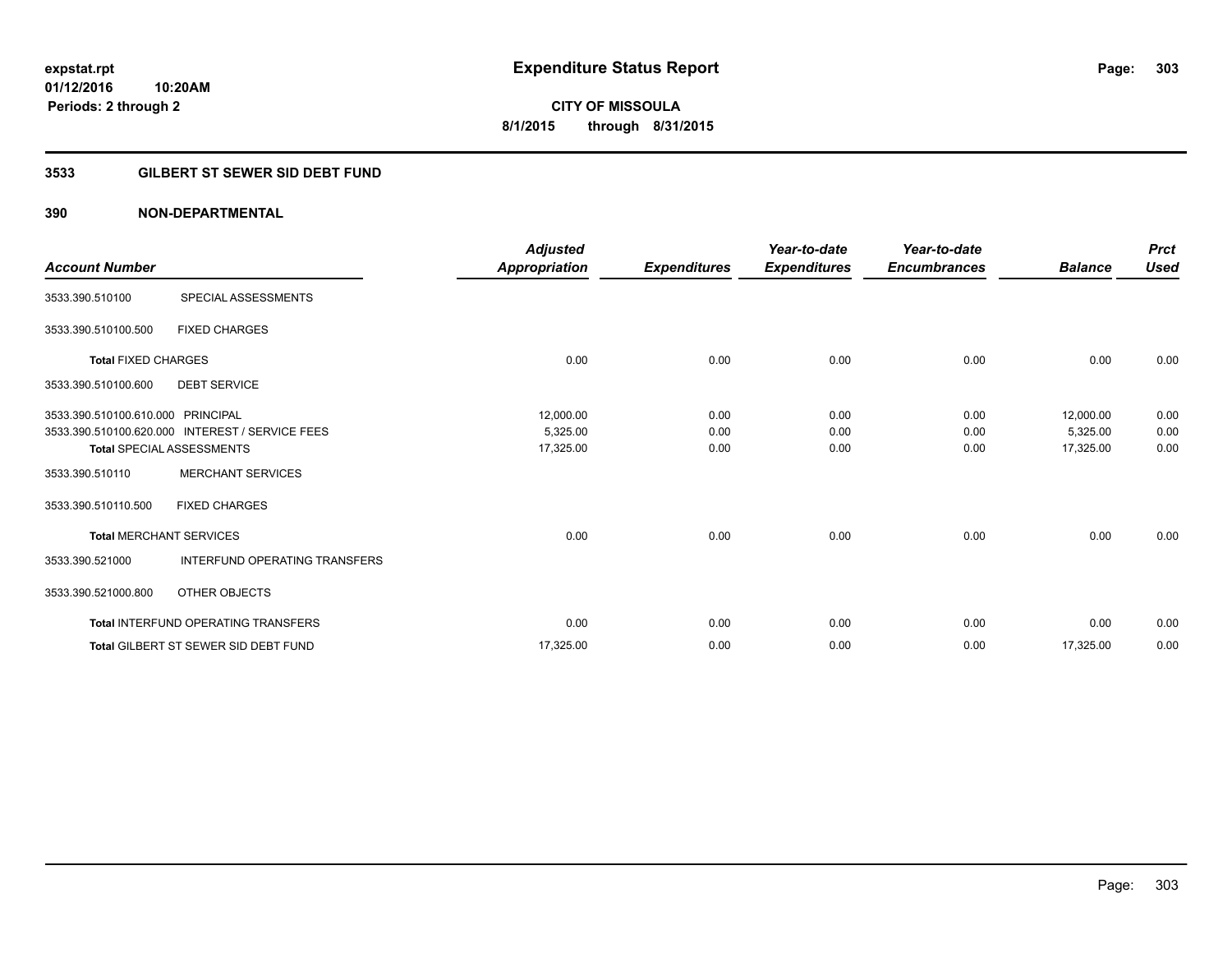## **3534 LINCOLNWOOD SEWER PHASE I**

| <b>Account Number</b>          |                                                 | <b>Adjusted</b><br><b>Appropriation</b> | <b>Expenditures</b> | Year-to-date<br><b>Expenditures</b> | Year-to-date<br><b>Encumbrances</b> | <b>Balance</b> | <b>Prct</b><br><b>Used</b> |
|--------------------------------|-------------------------------------------------|-----------------------------------------|---------------------|-------------------------------------|-------------------------------------|----------------|----------------------------|
| 3534.390.510100                | SPECIAL ASSESSMENTS                             |                                         |                     |                                     |                                     |                |                            |
| 3534.390.510100.600            | <b>DEBT SERVICE</b>                             |                                         |                     |                                     |                                     |                |                            |
| 3534.390.510100.610.000        | PRINCIPAL                                       | 12,000.00                               | 0.00                | 0.00                                | 0.00                                | 12,000.00      | 0.00                       |
|                                | 3534.390.510100.620.000 INTEREST / SERVICE FEES | 5,963.00                                | 0.00                | 0.00                                | 0.00                                | 5,963.00       | 0.00                       |
|                                | <b>Total SPECIAL ASSESSMENTS</b>                | 17,963.00                               | 0.00                | 0.00                                | 0.00                                | 17,963.00      | 0.00                       |
| 3534.390.510110                | <b>MERCHANT SERVICES</b>                        |                                         |                     |                                     |                                     |                |                            |
| 3534.390.510110.500            | <b>FIXED CHARGES</b>                            |                                         |                     |                                     |                                     |                |                            |
| <b>Total FIXED CHARGES</b>     |                                                 | 0.00                                    | 0.00                | 0.00                                | 0.00                                | 0.00           | 0.00                       |
| <b>Total MERCHANT SERVICES</b> |                                                 | 0.00                                    | 0.00                | 0.00                                | 0.00                                | 0.00           | 0.00                       |
|                                | <b>Total LINCOLNWOOD SEWER PHASE I</b>          | 17,963.00                               | 0.00                | 0.00                                | 0.00                                | 17,963.00      | 0.00                       |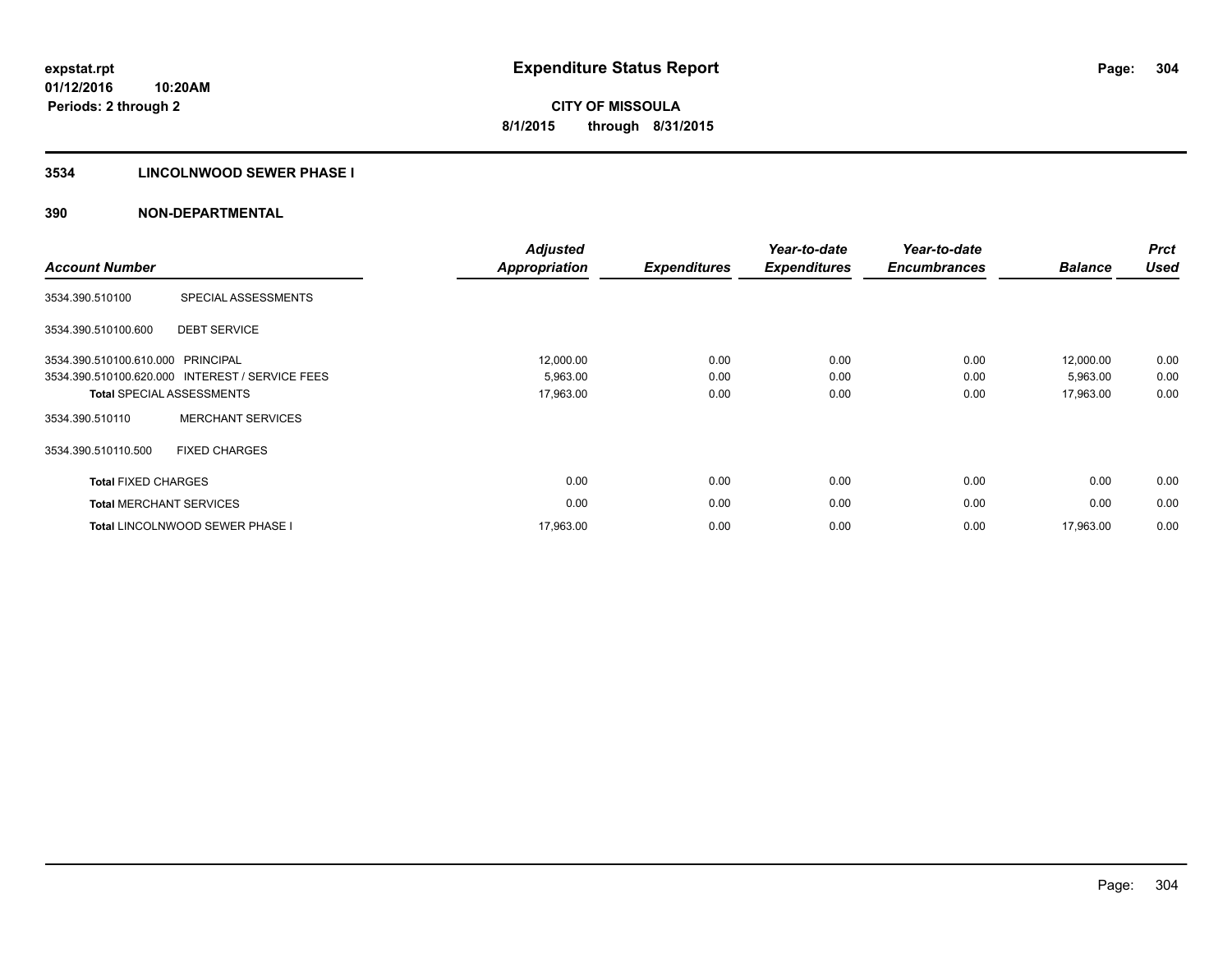## **3535 SLANT STREET TRAFFIC CALMING**

| <b>Account Number</b> |                                            | <b>Adjusted</b><br><b>Appropriation</b> | <b>Expenditures</b> | Year-to-date<br><b>Expenditures</b> | Year-to-date<br><b>Encumbrances</b> | <b>Balance</b> | <b>Prct</b><br><b>Used</b> |
|-----------------------|--------------------------------------------|-----------------------------------------|---------------------|-------------------------------------|-------------------------------------|----------------|----------------------------|
| 3535.390.510110       | <b>MERCHANT SERVICES</b>                   |                                         |                     |                                     |                                     |                |                            |
| 3535.390.510110.500   | <b>FIXED CHARGES</b>                       |                                         |                     |                                     |                                     |                |                            |
|                       | <b>Total MERCHANT SERVICES</b>             | 0.00                                    | 0.00                | 0.00                                | 0.00                                | 0.00           | 0.00                       |
| 3535.390.521000       | INTERFUND OPERATING TRANSFERS              |                                         |                     |                                     |                                     |                |                            |
| 3535.390.521000.800   | OTHER OBJECTS                              |                                         |                     |                                     |                                     |                |                            |
|                       | <b>Total INTERFUND OPERATING TRANSFERS</b> | 0.00                                    | 0.00                | 0.00                                | 0.00                                | 0.00           | 0.00                       |
|                       | <b>Total SLANT STREET TRAFFIC CALMING</b>  | 0.00                                    | 0.00                | 0.00                                | 0.00                                | 0.00           | 0.00                       |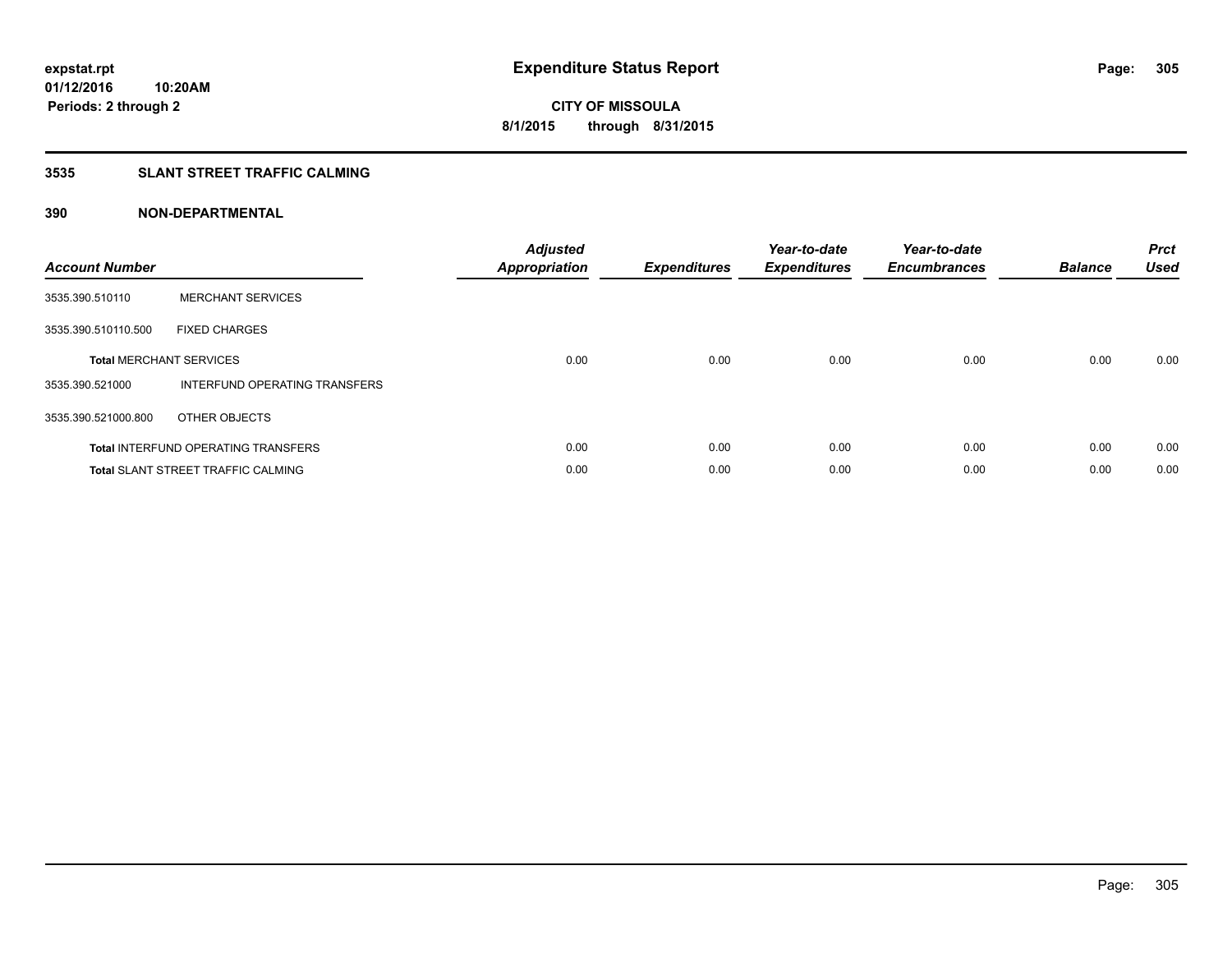## **3536 LINCOLNWOOD SEWER PHASE II**

| <b>Account Number</b>             |                                                 | <b>Adjusted</b><br><b>Appropriation</b> | <b>Expenditures</b> | Year-to-date<br><b>Expenditures</b> | Year-to-date<br><b>Encumbrances</b> | <b>Balance</b> | <b>Prct</b><br><b>Used</b> |
|-----------------------------------|-------------------------------------------------|-----------------------------------------|---------------------|-------------------------------------|-------------------------------------|----------------|----------------------------|
| 3536.390.510100                   | SPECIAL ASSESSMENTS                             |                                         |                     |                                     |                                     |                |                            |
| 3536.390.510100.600               | <b>DEBT SERVICE</b>                             |                                         |                     |                                     |                                     |                |                            |
| 3536.390.510100.610.000 PRINCIPAL |                                                 | 21,000.00                               | 0.00                | 0.00                                | 0.00                                | 21,000.00      | 0.00                       |
|                                   | 3536.390.510100.620.000 INTEREST / SERVICE FEES | 10,350.00                               | 0.00                | 0.00                                | 0.00                                | 10,350.00      | 0.00                       |
|                                   | <b>Total SPECIAL ASSESSMENTS</b>                | 31,350.00                               | 0.00                | 0.00                                | 0.00                                | 31,350.00      | 0.00                       |
| 3536.390.510110                   | <b>MERCHANT SERVICES</b>                        |                                         |                     |                                     |                                     |                |                            |
| 3536.390.510110.500               | <b>FIXED CHARGES</b>                            |                                         |                     |                                     |                                     |                |                            |
| <b>Total FIXED CHARGES</b>        |                                                 | 0.00                                    | 0.00                | 0.00                                | 0.00                                | 0.00           | 0.00                       |
|                                   | <b>Total MERCHANT SERVICES</b>                  | 0.00                                    | 0.00                | 0.00                                | 0.00                                | 0.00           | 0.00                       |
|                                   | <b>Total LINCOLNWOOD SEWER PHASE II</b>         | 31,350.00                               | 0.00                | 0.00                                | 0.00                                | 31,350.00      | 0.00                       |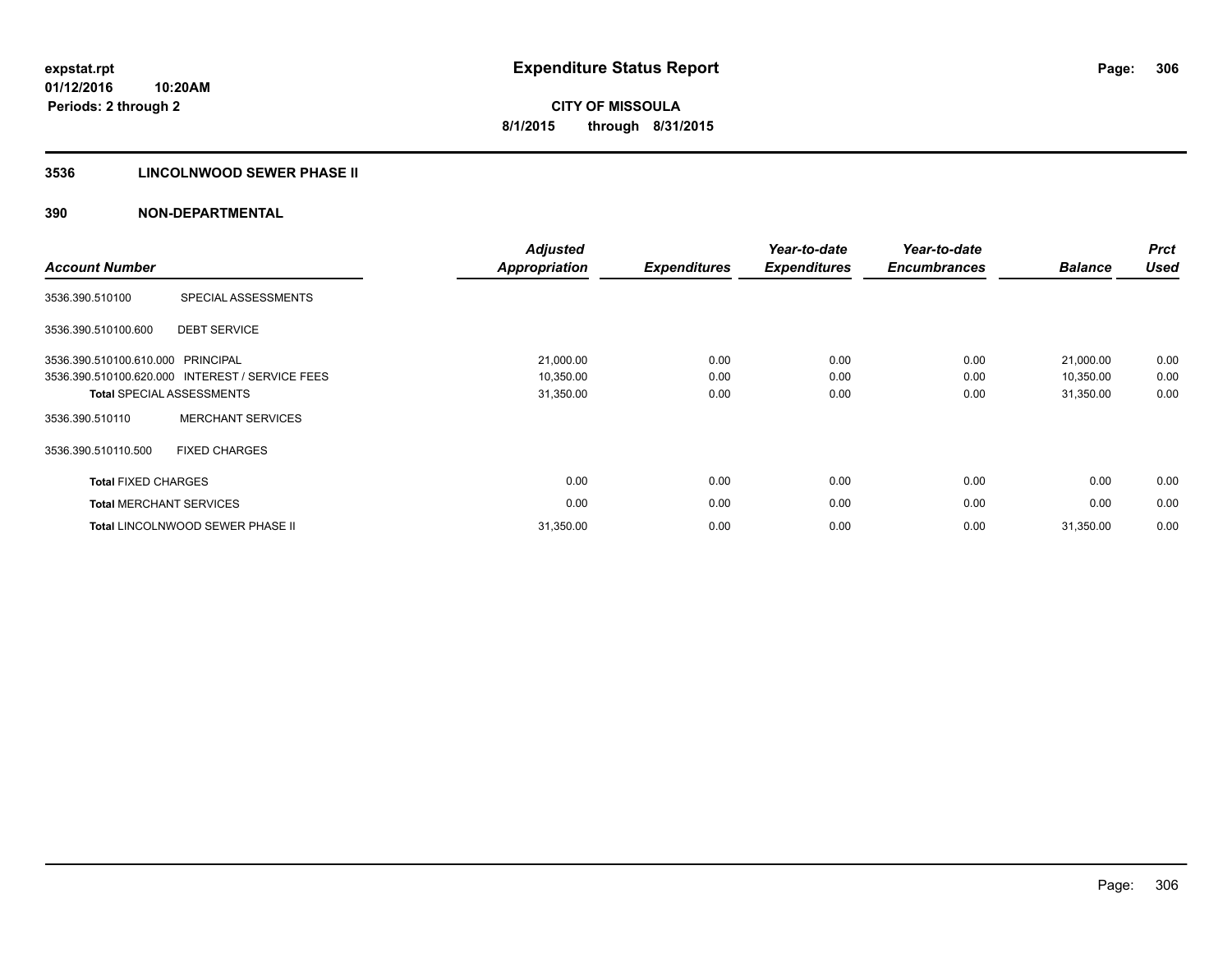## **3539 SOUTH 4TH STREET W TRAFFIC**

| <b>Account Number</b> |                                            | <b>Adjusted</b><br>Appropriation | <b>Expenditures</b> | Year-to-date<br><b>Expenditures</b> | Year-to-date<br><b>Encumbrances</b> | <b>Balance</b> | <b>Prct</b><br><b>Used</b> |
|-----------------------|--------------------------------------------|----------------------------------|---------------------|-------------------------------------|-------------------------------------|----------------|----------------------------|
| 3539.390.510110       | <b>MERCHANT SERVICES</b>                   |                                  |                     |                                     |                                     |                |                            |
| 3539.390.510110.500   | <b>FIXED CHARGES</b>                       |                                  |                     |                                     |                                     |                |                            |
|                       | <b>Total MERCHANT SERVICES</b>             | 0.00                             | 0.00                | 0.00                                | 0.00                                | 0.00           | 0.00                       |
| 3539.390.521000       | INTERFUND OPERATING TRANSFERS              |                                  |                     |                                     |                                     |                |                            |
| 3539.390.521000.800   | OTHER OBJECTS                              |                                  |                     |                                     |                                     |                |                            |
|                       | <b>Total INTERFUND OPERATING TRANSFERS</b> | 0.00                             | 0.00                | 0.00                                | 0.00                                | 0.00           | 0.00                       |
|                       | <b>Total SOUTH 4TH STREET W TRAFFIC</b>    | 0.00                             | 0.00                | 0.00                                | 0.00                                | 0.00           | 0.00                       |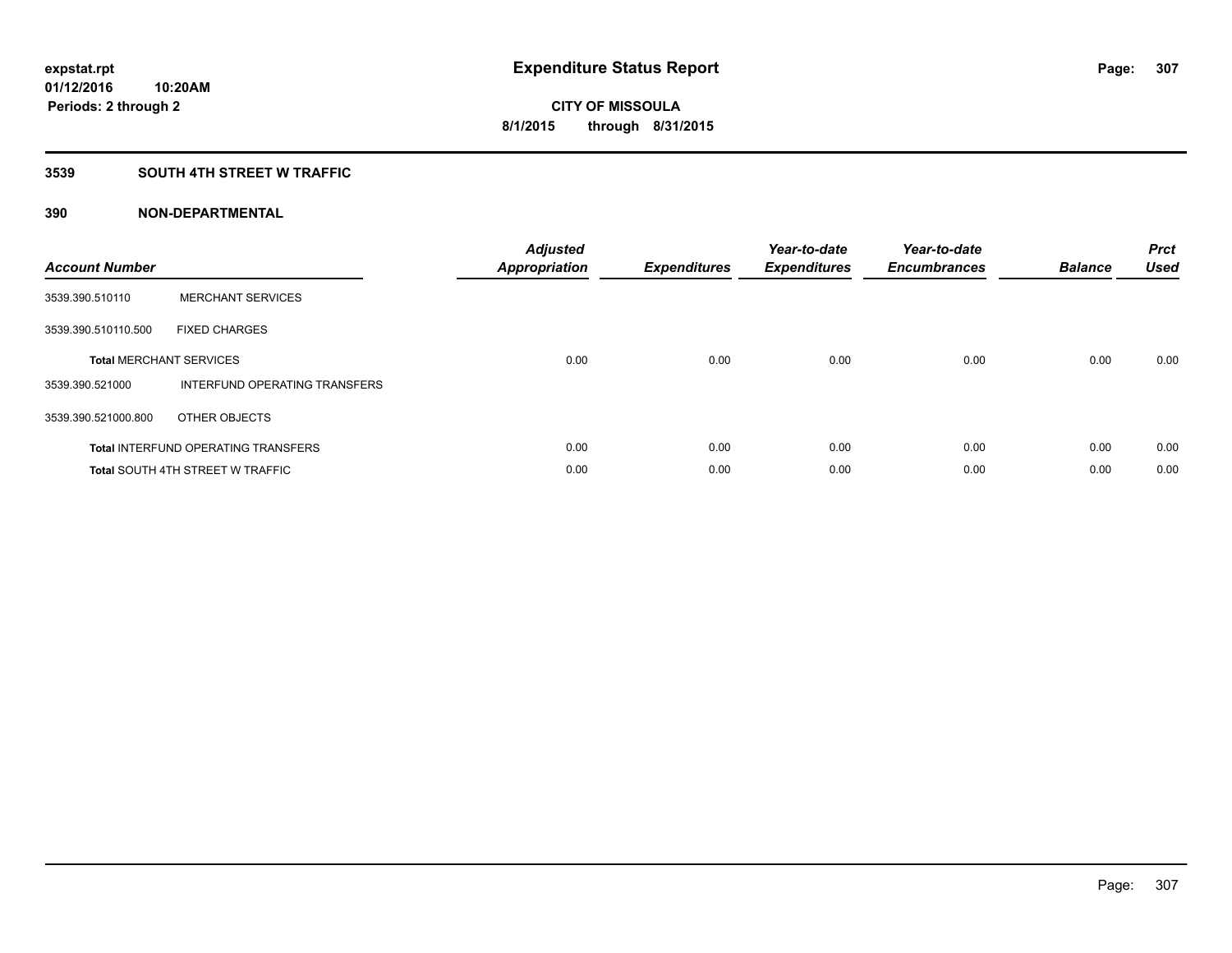#### **3540 SID 540 DEBT SERVICE FUND**

|                                   |                                                 | <b>Adjusted</b>      |                     | Year-to-date        | Year-to-date        |                | <b>Prct</b><br><b>Used</b> |
|-----------------------------------|-------------------------------------------------|----------------------|---------------------|---------------------|---------------------|----------------|----------------------------|
| <b>Account Number</b>             |                                                 | <b>Appropriation</b> | <b>Expenditures</b> | <b>Expenditures</b> | <b>Encumbrances</b> | <b>Balance</b> |                            |
| 3540.390.510100                   | SPECIAL ASSESSMENTS                             |                      |                     |                     |                     |                |                            |
| 3540.390.510100.600               | <b>DEBT SERVICE</b>                             |                      |                     |                     |                     |                |                            |
| 3540.390.510100.610.000 PRINCIPAL |                                                 | 70,000.00            | 0.00                | 0.00                | 0.00                | 70,000.00      | 0.00                       |
|                                   | 3540.390.510100.620.000 INTEREST / SERVICE FEES | 49,192.00            | 0.00                | 0.00                | 0.00                | 49,192.00      | 0.00                       |
| <b>Total SPECIAL ASSESSMENTS</b>  |                                                 | 119,192.00           | 0.00                | 0.00                | 0.00                | 119,192.00     | 0.00                       |
| 3540.390.510110                   | <b>MERCHANT SERVICES</b>                        |                      |                     |                     |                     |                |                            |
| 3540.390.510110.500               | <b>FIXED CHARGES</b>                            |                      |                     |                     |                     |                |                            |
| <b>Total MERCHANT SERVICES</b>    |                                                 | 0.00                 | 0.00                | 0.00                | 0.00                | 0.00           | 0.00                       |
|                                   | Total SID 540 DEBT SERVICE FUND                 | 119,192.00           | 0.00                | 0.00                | 0.00                | 119.192.00     | 0.00                       |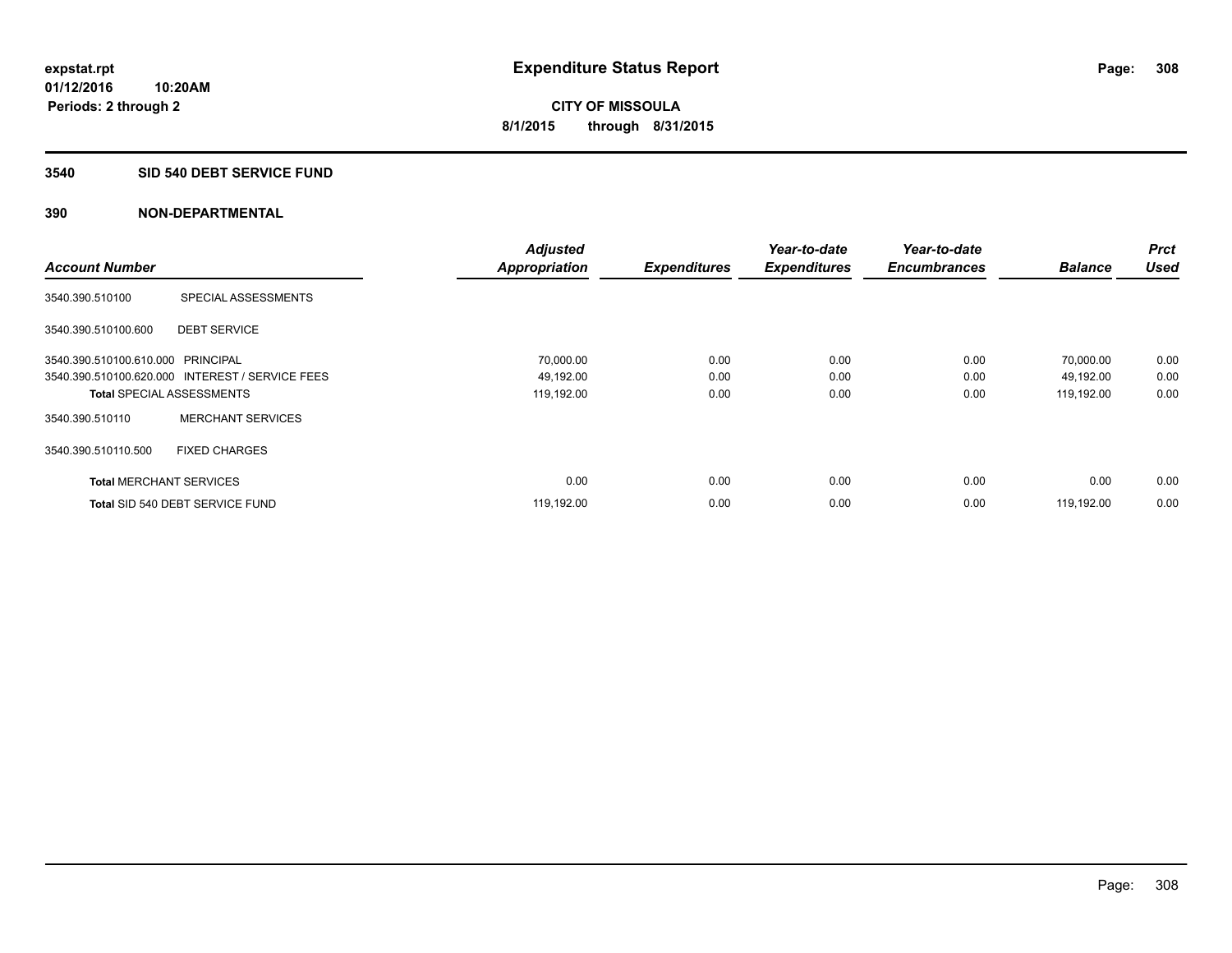## **3541 SID 541 DEBT SERVICE**

|                                           |                                  | <b>Adjusted</b>      |                     | Year-to-date        | Year-to-date        |                | <b>Prct</b> |
|-------------------------------------------|----------------------------------|----------------------|---------------------|---------------------|---------------------|----------------|-------------|
| <b>Account Number</b>                     |                                  | <b>Appropriation</b> | <b>Expenditures</b> | <b>Expenditures</b> | <b>Encumbrances</b> | <b>Balance</b> | <b>Used</b> |
| 3541.390.510100                           | SPECIAL ASSESSMENTS              |                      |                     |                     |                     |                |             |
| 3541.390.510100.600                       | <b>DEBT SERVICE</b>              |                      |                     |                     |                     |                |             |
| 3541.390.510100.610.000 PRINCIPAL         |                                  | 30,000.00            | 0.00                | 0.00                | 0.00                | 30,000.00      | 0.00        |
| 3541.390.510100.620.000 PINEVIEW PARK/INT |                                  | 29,303.00            | 300.00              | 300.00              | 0.00                | 29,003.00      | 1.02        |
|                                           | <b>Total SPECIAL ASSESSMENTS</b> | 59,303.00            | 300.00              | 300.00              | 0.00                | 59,003.00      | 0.51        |
| 3541.390.510110                           | <b>MERCHANT SERVICES</b>         |                      |                     |                     |                     |                |             |
| 3541.390.510110.500                       | <b>FIXED CHARGES</b>             |                      |                     |                     |                     |                |             |
| <b>Total MERCHANT SERVICES</b>            |                                  | 0.00                 | 0.00                | 0.00                | 0.00                | 0.00           | 0.00        |
| Total SID 541 DEBT SERVICE                |                                  | 59,303.00            | 300.00              | 300.00              | 0.00                | 59,003.00      | 0.51        |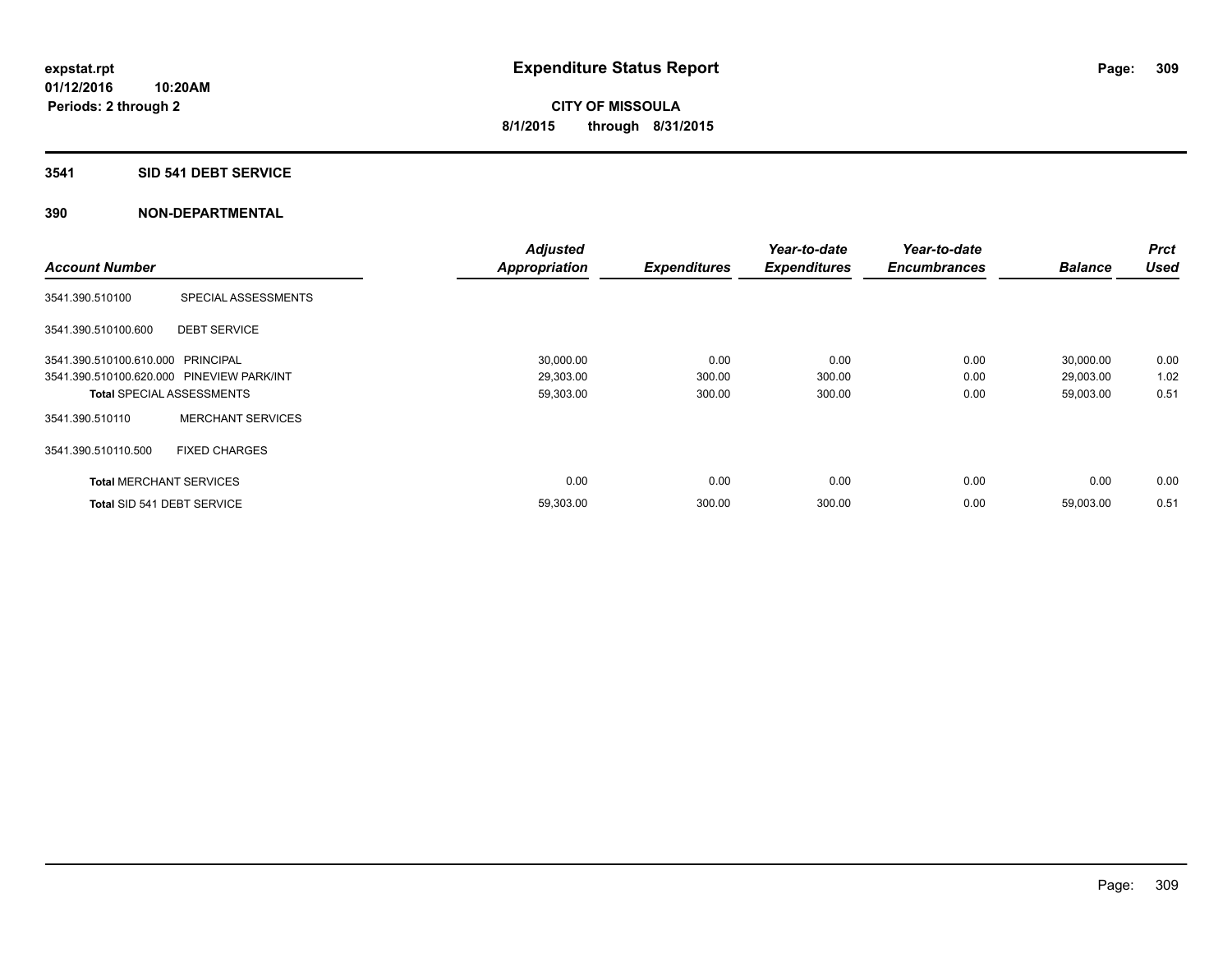#### **3543 SID 543 DEBT SERVICE**

| <b>Account Number</b>      |                                     | <b>Adjusted</b><br><b>Appropriation</b> | <b>Expenditures</b> | Year-to-date<br><b>Expenditures</b> | Year-to-date<br><b>Encumbrances</b> | <b>Balance</b> | <b>Prct</b><br><b>Used</b> |
|----------------------------|-------------------------------------|-----------------------------------------|---------------------|-------------------------------------|-------------------------------------|----------------|----------------------------|
| 3543.390.510000            | <b>MISCELLANEOUS</b>                |                                         |                     |                                     |                                     |                |                            |
| 3543.390.510000.800        | OTHER OBJECTS                       |                                         |                     |                                     |                                     |                |                            |
| <b>Total MISCELLANEOUS</b> |                                     | 0.00                                    | 0.00                | 0.00                                | 0.00                                | 0.00           | 0.00                       |
| 3543.390.510100            | SPECIAL ASSESSMENTS                 |                                         |                     |                                     |                                     |                |                            |
| 3543.390.510100.600        | <b>DEBT SERVICE</b>                 |                                         |                     |                                     |                                     |                |                            |
|                            | <b>Total SPECIAL ASSESSMENTS</b>    | 0.00                                    | 0.00                | 0.00                                | 0.00                                | 0.00           | 0.00                       |
| 3543.390.510110            | <b>MERCHANT SERVICES</b>            |                                         |                     |                                     |                                     |                |                            |
| 3543.390.510110.500        | <b>FIXED CHARGES</b>                |                                         |                     |                                     |                                     |                |                            |
|                            | <b>Total MERCHANT SERVICES</b>      | 0.00                                    | 0.00                | 0.00                                | 0.00                                | 0.00           | 0.00                       |
| 3543.390.521000            | INTERFUND OPERATING TRANSFERS       |                                         |                     |                                     |                                     |                |                            |
| 3543.390.521000.800        | OTHER OBJECTS                       |                                         |                     |                                     |                                     |                |                            |
|                            | Total INTERFUND OPERATING TRANSFERS | 0.00                                    | 0.00                | 0.00                                | 0.00                                | 0.00           | 0.00                       |
|                            | Total SID 543 DEBT SERVICE          | 0.00                                    | 0.00                | 0.00                                | 0.00                                | 0.00           | 0.00                       |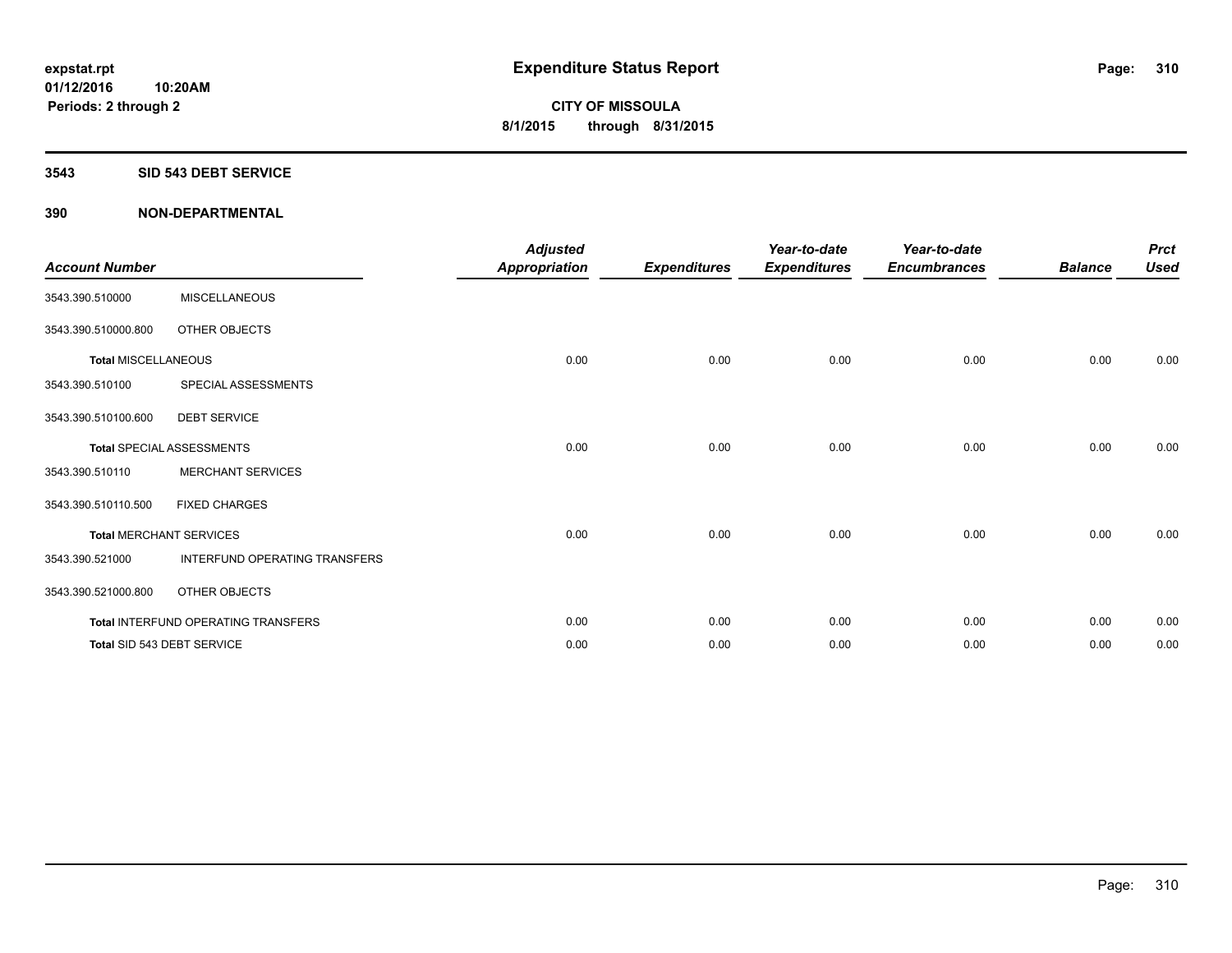**CITY OF MISSOULA 8/1/2015 through 8/31/2015**

## **3544 SID 544 RATTLESNAKE DEBT SERVICE**

## **390 NON-DEPARTMENTAL**

| <b>Account Number</b>                      |                                                 | <b>Adjusted</b><br>Appropriation | <b>Expenditures</b> | Year-to-date<br><b>Expenditures</b> | Year-to-date<br><b>Encumbrances</b> | <b>Balance</b> | <b>Prct</b><br>Used |
|--------------------------------------------|-------------------------------------------------|----------------------------------|---------------------|-------------------------------------|-------------------------------------|----------------|---------------------|
| 3544.390.510100                            | SPECIAL ASSESSMENTS                             |                                  |                     |                                     |                                     |                |                     |
| 3544.390.510100.600                        | <b>DEBT SERVICE</b>                             |                                  |                     |                                     |                                     |                |                     |
| 3544.390.510100.610.000 SID 544C/PRINCIPAL |                                                 | 67,000.00                        | 0.00                | 0.00                                | 0.00                                | 67.000.00      | 0.00                |
|                                            | 3544.390.510100.620.000 INTEREST / SERVICE FEES | 49,181.00                        | 0.00                | 0.00                                | 0.00                                | 49.181.00      | 0.00                |
| <b>Total DEBT SERVICE</b>                  |                                                 | 116,181.00                       | 0.00                | 0.00                                | 0.00                                | 116.181.00     | 0.00                |
| <b>Total NON-DEPARTMENTAL</b>              |                                                 | 116,181.00                       | 0.00                | 0.00                                | 0.00                                | 116.181.00     | 0.00                |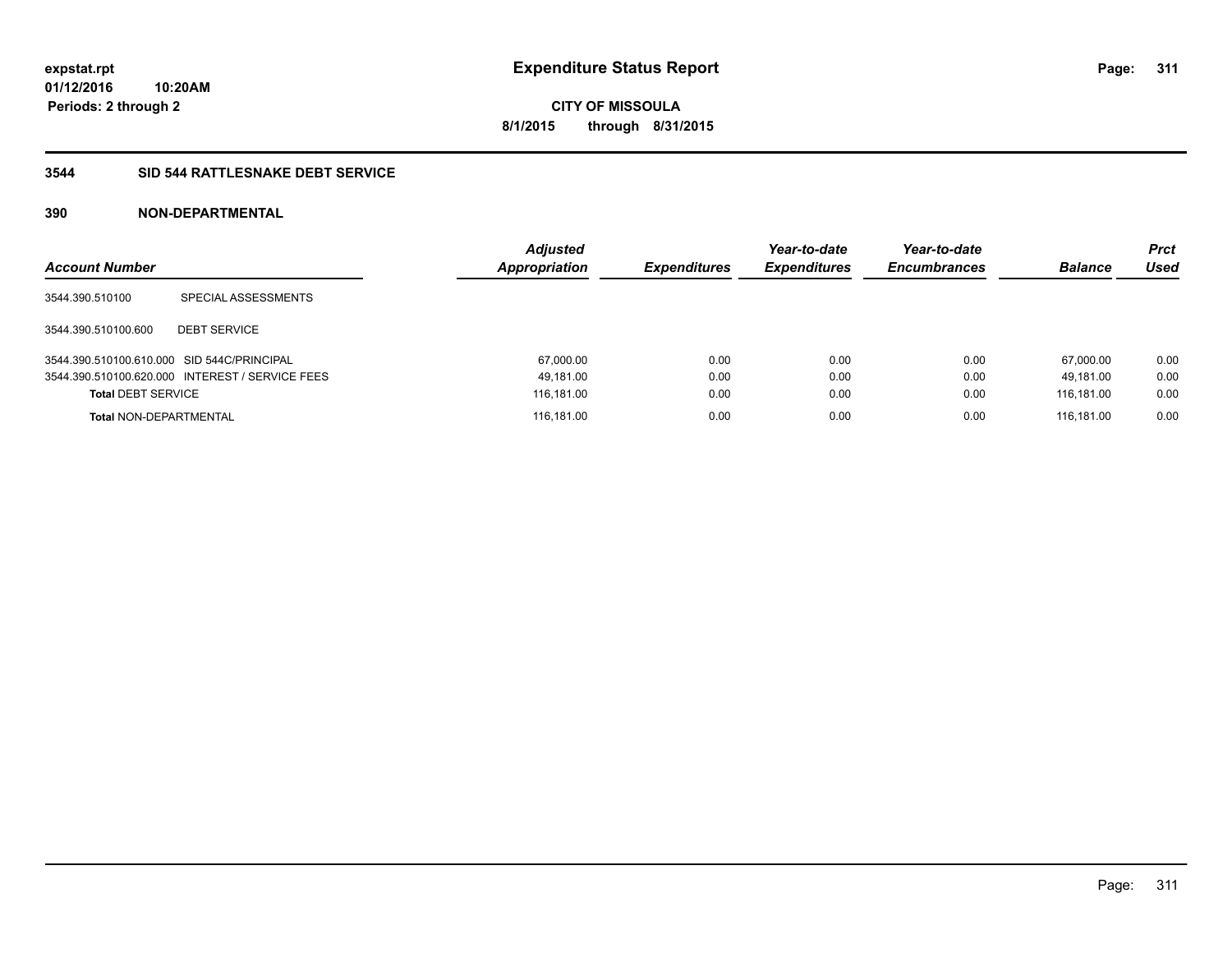**CITY OF MISSOULA 8/1/2015 through 8/31/2015**

## **3544 SID 544 RATTLESNAKE DEBT SERVICE**

## **550 SID 544 PROJECT**

| <b>Account Number</b>     |                                                 | <b>Adjusted</b><br><b>Appropriation</b> | <b>Expenditures</b> | Year-to-date<br><b>Expenditures</b> | Year-to-date<br><b>Encumbrances</b> | <b>Balance</b> | Prct<br>Used |
|---------------------------|-------------------------------------------------|-----------------------------------------|---------------------|-------------------------------------|-------------------------------------|----------------|--------------|
| 3544.550.510100           | SPECIAL ASSESSMENTS                             |                                         |                     |                                     |                                     |                |              |
| 3544.550.510100.600       | <b>DEBT SERVICE</b>                             |                                         |                     |                                     |                                     |                |              |
|                           | 3544.550.510100.610.000 SID 544B ARRA/PRINCIPAL | 16,000.00                               | 0.00                | 0.00                                | 0.00                                | 16.000.00      | 0.00         |
|                           | 3544.550.510100.620.000 INTEREST / SERVICE FEES | 4.830.00                                | 0.00                | 0.00                                | 0.00                                | 4.830.00       | 0.00         |
| <b>Total DEBT SERVICE</b> |                                                 | 20,830.00                               | 0.00                | 0.00                                | 0.00                                | 20.830.00      | 0.00         |
| Total SID 544 PROJECT     |                                                 | 20,830.00                               | 0.00                | 0.00                                | 0.00                                | 20.830.00      | 0.00         |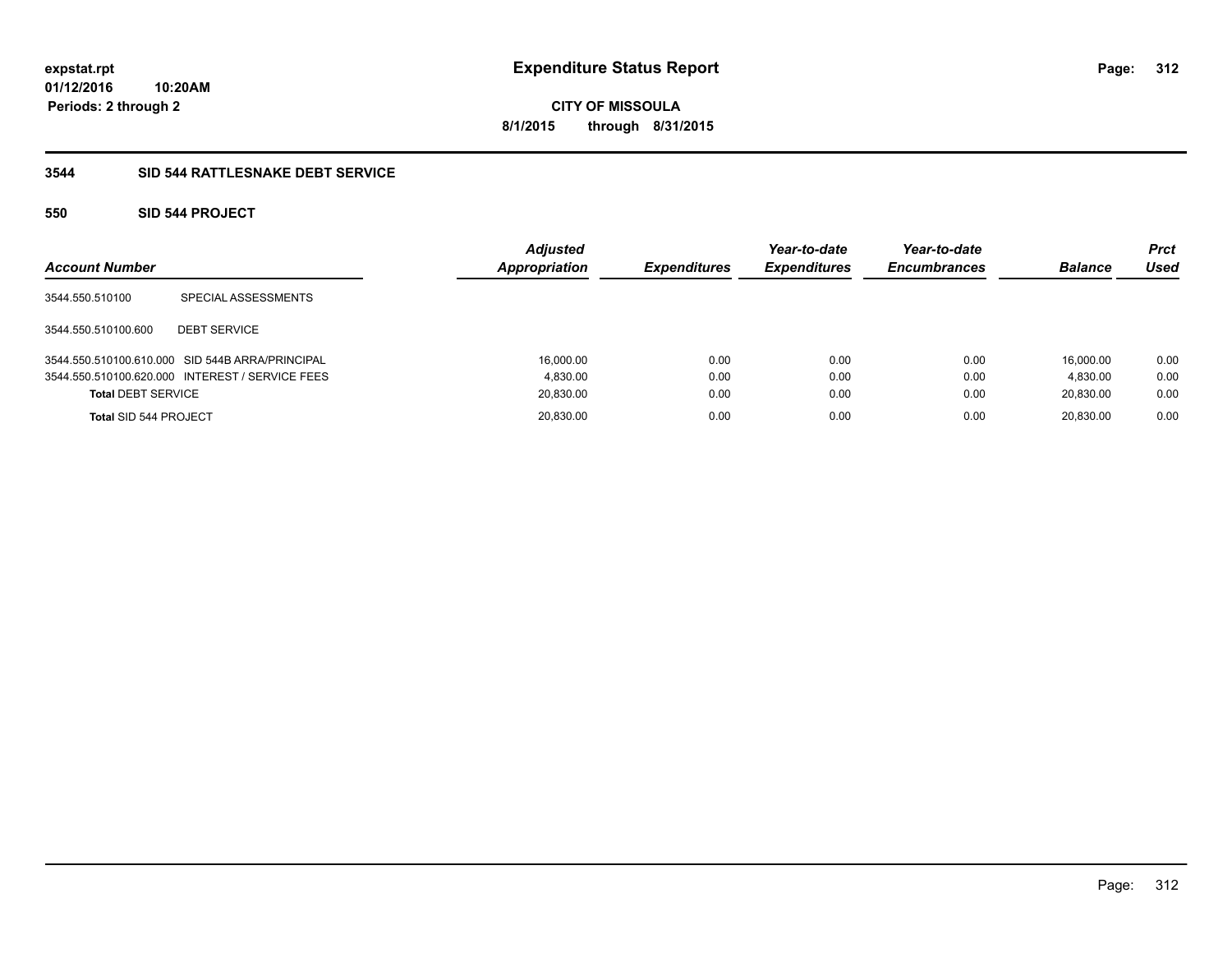# **CITY OF MISSOULA 8/1/2015 through 8/31/2015**

## **3544 SID 544 RATTLESNAKE DEBT SERVICE**

## **555 LOLO STREET PROJECT**

| <b>Account Number</b>          |                                                           | <b>Adjusted</b><br><b>Appropriation</b> | <b>Expenditures</b> | Year-to-date<br><b>Expenditures</b> | Year-to-date<br><b>Encumbrances</b> | <b>Balance</b> | <b>Prct</b><br><b>Used</b> |
|--------------------------------|-----------------------------------------------------------|-----------------------------------------|---------------------|-------------------------------------|-------------------------------------|----------------|----------------------------|
| 3544.555.510100                | SPECIAL ASSESSMENTS                                       |                                         |                     |                                     |                                     |                |                            |
| 3544.555.510100.600            | <b>DEBT SERVICE</b>                                       |                                         |                     |                                     |                                     |                |                            |
|                                | 3544.555.510100.610.000 SID 544D LOLOD/PRINCIPAL          | 1,500.00                                | 0.00                | 0.00                                | 0.00                                | 1,500.00       | 0.00                       |
|                                | 3544.555.510100.620.000 SID 544 D INTEREST / SERVICE FEES | 872.00                                  | 0.00                | 0.00                                | 0.00                                | 872.00         | 0.00                       |
|                                | <b>Total SPECIAL ASSESSMENTS</b>                          | 2,372.00                                | 0.00                | 0.00                                | 0.00                                | 2,372.00       | 0.00                       |
| 3544.555.510110                | <b>MERCHANT SERVICES</b>                                  |                                         |                     |                                     |                                     |                |                            |
| 3544.555.510110.500            | <b>FIXED CHARGES</b>                                      |                                         |                     |                                     |                                     |                |                            |
| <b>Total MERCHANT SERVICES</b> |                                                           | 0.00                                    | 0.00                | 0.00                                | 0.00                                | 0.00           | 0.00                       |
|                                | <b>Total LOLO STREET PROJECT</b>                          | 2,372.00                                | 0.00                | 0.00                                | 0.00                                | 2,372.00       | 0.00                       |
|                                | Total SID 544 RATTLESNAKE DEBT SERVICE                    | 139,383.00                              | 0.00                | 0.00                                | 0.00                                | 139.383.00     | 0.00                       |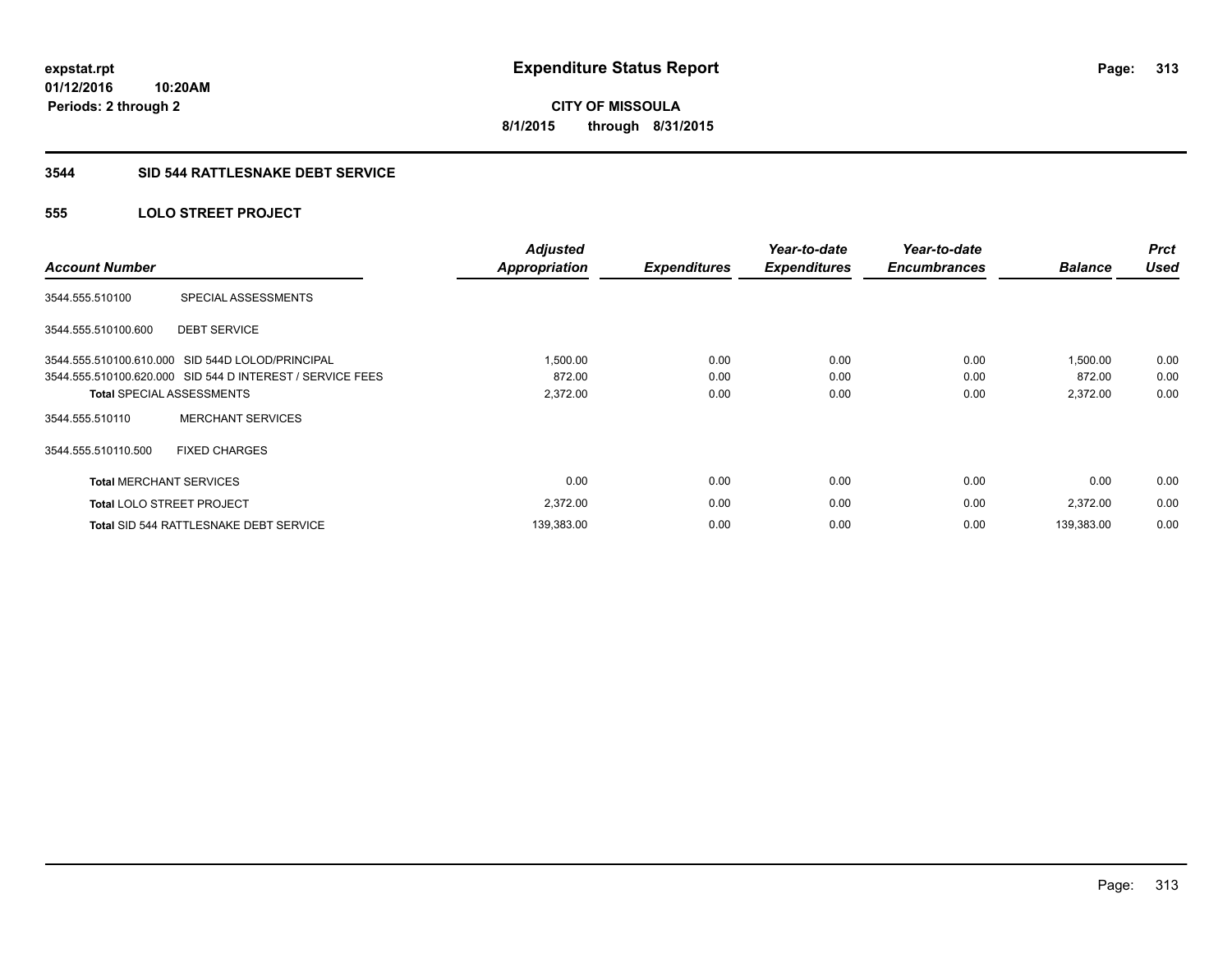#### **3545 SID 545 DEBT SERVICE**

| <b>Account Number</b> |                                            | <b>Adjusted</b><br><b>Appropriation</b> | <b>Expenditures</b> | Year-to-date<br><b>Expenditures</b> | Year-to-date<br><b>Encumbrances</b> | <b>Balance</b> | <b>Prct</b><br><b>Used</b> |
|-----------------------|--------------------------------------------|-----------------------------------------|---------------------|-------------------------------------|-------------------------------------|----------------|----------------------------|
| 3545.390.510100       | SPECIAL ASSESSMENTS                        |                                         |                     |                                     |                                     |                |                            |
| 3545.390.510100.600   | <b>DEBT SERVICE</b>                        |                                         |                     |                                     |                                     |                |                            |
|                       | <b>Total SPECIAL ASSESSMENTS</b>           | 0.00                                    | 0.00                | 0.00                                | 0.00                                | 0.00           | 0.00                       |
| 3545.390.510110       | <b>MERCHANT SERVICES</b>                   |                                         |                     |                                     |                                     |                |                            |
| 3545.390.510110.500   | <b>FIXED CHARGES</b>                       |                                         |                     |                                     |                                     |                |                            |
|                       | <b>Total MERCHANT SERVICES</b>             | 0.00                                    | 0.00                | 0.00                                | 0.00                                | 0.00           | 0.00                       |
| 3545.390.521000       | INTERFUND OPERATING TRANSFERS              |                                         |                     |                                     |                                     |                |                            |
| 3545.390.521000.800   | OTHER OBJECTS                              |                                         |                     |                                     |                                     |                |                            |
|                       | <b>Total INTERFUND OPERATING TRANSFERS</b> | 0.00                                    | 0.00                | 0.00                                | 0.00                                | 0.00           | 0.00                       |
|                       | Total SID 545 DEBT SERVICE                 | 0.00                                    | 0.00                | 0.00                                | 0.00                                | 0.00           | 0.00                       |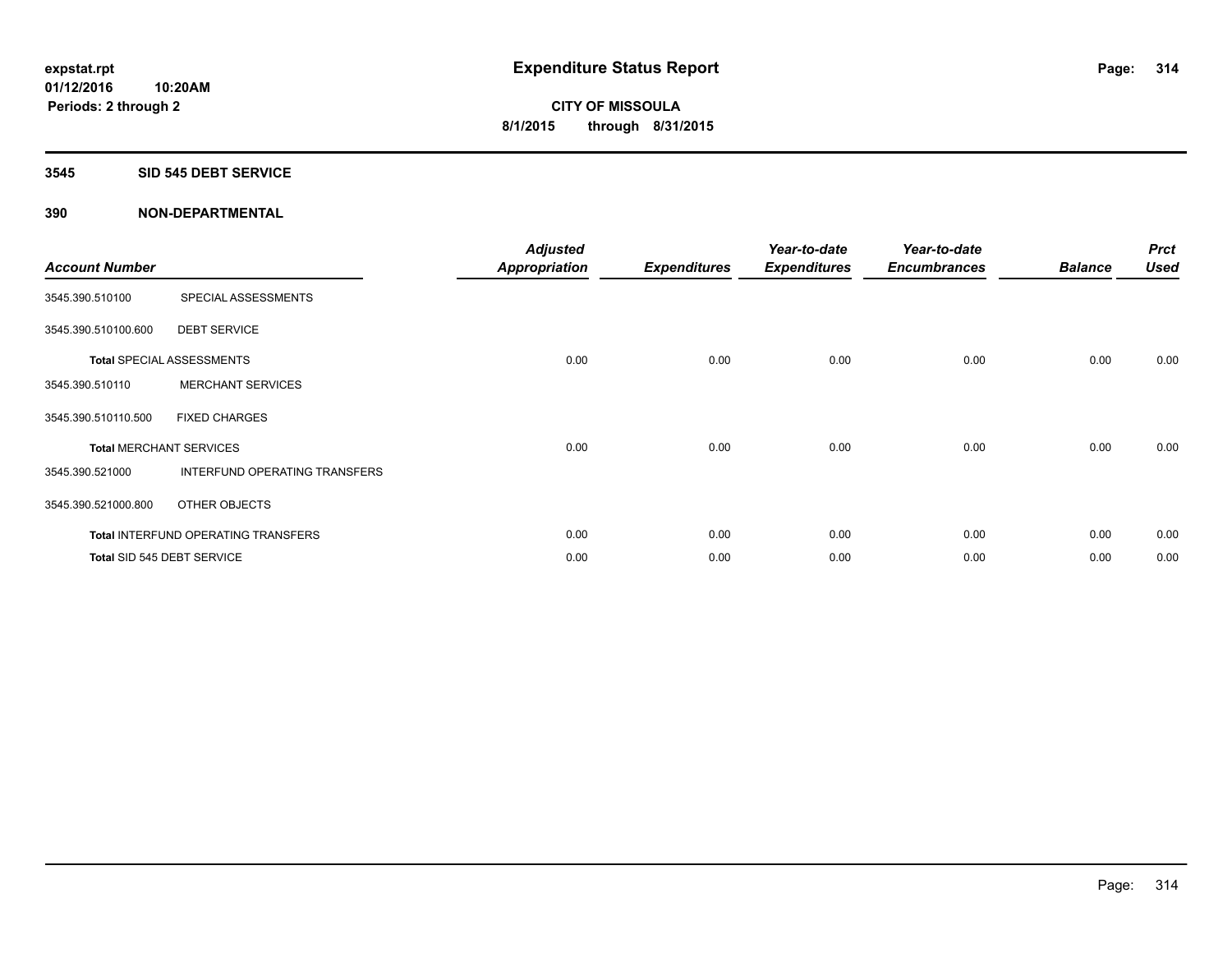#### **3546 SID 546 DEBT SERVICE**

| <b>Account Number</b> |                                            | <b>Adjusted</b><br><b>Appropriation</b> | <b>Expenditures</b> | Year-to-date<br><b>Expenditures</b> | Year-to-date<br><b>Encumbrances</b> | <b>Balance</b> | <b>Prct</b><br><b>Used</b> |
|-----------------------|--------------------------------------------|-----------------------------------------|---------------------|-------------------------------------|-------------------------------------|----------------|----------------------------|
| 3546.390.510100       | SPECIAL ASSESSMENTS                        |                                         |                     |                                     |                                     |                |                            |
| 3546.390.510100.600   | <b>DEBT SERVICE</b>                        |                                         |                     |                                     |                                     |                |                            |
|                       | <b>Total SPECIAL ASSESSMENTS</b>           | 0.00                                    | 0.00                | 0.00                                | 0.00                                | 0.00           | 0.00                       |
| 3546.390.510110       | <b>MERCHANT SERVICES</b>                   |                                         |                     |                                     |                                     |                |                            |
| 3546.390.510110.500   | <b>FIXED CHARGES</b>                       |                                         |                     |                                     |                                     |                |                            |
|                       | <b>Total MERCHANT SERVICES</b>             | 0.00                                    | 0.00                | 0.00                                | 0.00                                | 0.00           | 0.00                       |
| 3546.390.521000       | INTERFUND OPERATING TRANSFERS              |                                         |                     |                                     |                                     |                |                            |
| 3546.390.521000.800   | OTHER OBJECTS                              |                                         |                     |                                     |                                     |                |                            |
|                       | <b>Total INTERFUND OPERATING TRANSFERS</b> | 0.00                                    | 0.00                | 0.00                                | 0.00                                | 0.00           | 0.00                       |
|                       | Total SID 546 DEBT SERVICE                 | 0.00                                    | 0.00                | 0.00                                | 0.00                                | 0.00           | 0.00                       |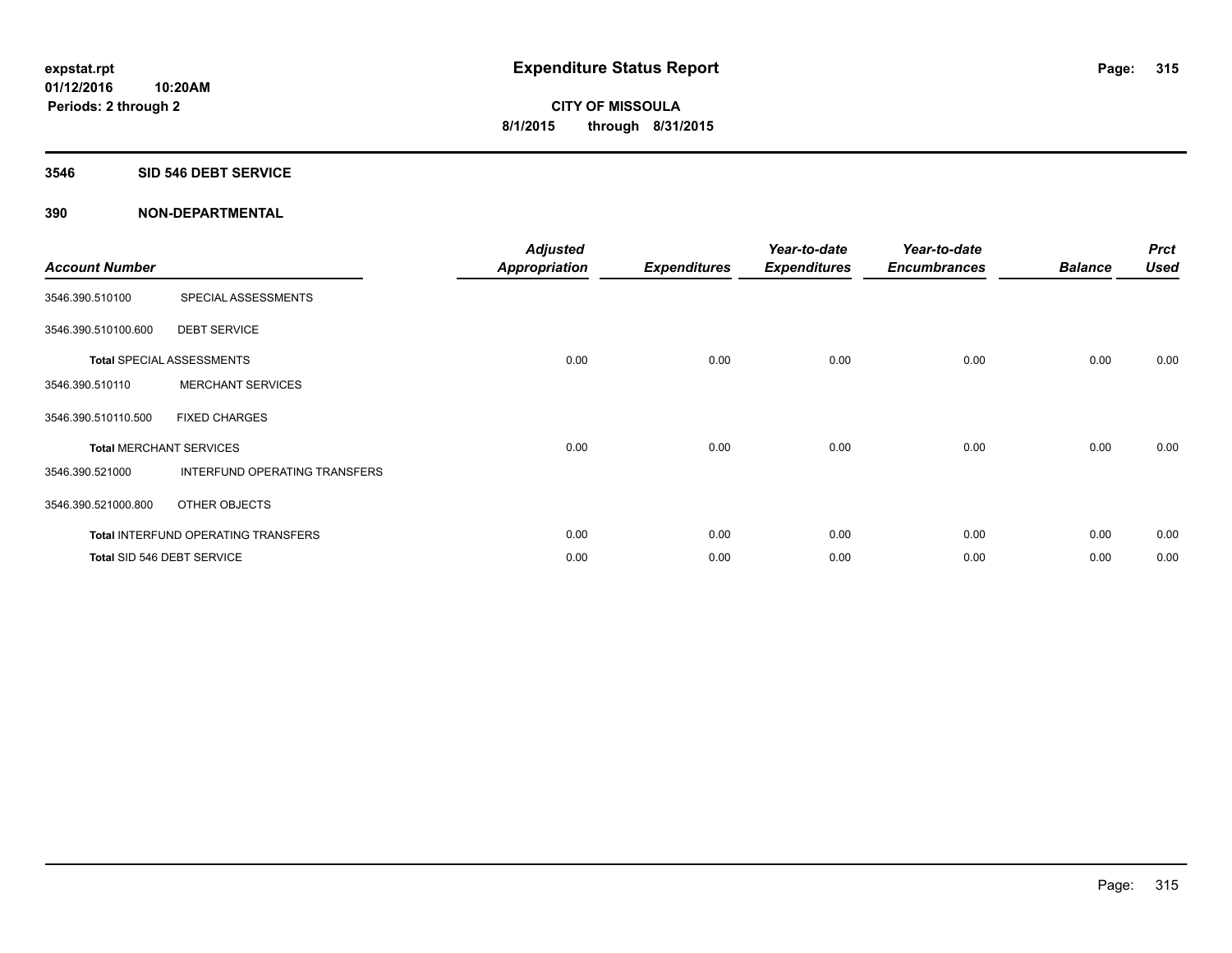## **3548 SID 548-5TH, 6TH & ARTHUR**

|                                            |                                                 | <b>Adjusted</b>      |                     | Year-to-date        | Year-to-date        |                | <b>Prct</b> |
|--------------------------------------------|-------------------------------------------------|----------------------|---------------------|---------------------|---------------------|----------------|-------------|
| <b>Account Number</b>                      |                                                 | <b>Appropriation</b> | <b>Expenditures</b> | <b>Expenditures</b> | <b>Encumbrances</b> | <b>Balance</b> | <b>Used</b> |
| 3548.390.510100                            | SPECIAL ASSESSMENTS                             |                      |                     |                     |                     |                |             |
| 3548.390.510100.600                        | <b>DEBT SERVICE</b>                             |                      |                     |                     |                     |                |             |
| 3548.390.510100.610.000 SID 544C/PRINCIPAL |                                                 | 65,000.00            | 0.00                | 0.00                | 0.00                | 65,000.00      | 0.00        |
|                                            | 3548.390.510100.620.000 INTEREST / SERVICE FEES | 46,525.00            | 350.00              | 350.00              | 0.00                | 46,175.00      | 0.75        |
| <b>Total SPECIAL ASSESSMENTS</b>           |                                                 | 111,525.00           | 350.00              | 350.00              | 0.00                | 111,175.00     | 0.31        |
| 3548.390.510110                            | <b>MERCHANT SERVICES</b>                        |                      |                     |                     |                     |                |             |
| 3548.390.510110.500                        | <b>FIXED CHARGES</b>                            |                      |                     |                     |                     |                |             |
| <b>Total MERCHANT SERVICES</b>             |                                                 | 0.00                 | 0.00                | 0.00                | 0.00                | 0.00           | 0.00        |
|                                            | Total SID 548-5TH, 6TH & ARTHUR                 | 111,525.00           | 350.00              | 350.00              | 0.00                | 111.175.00     | 0.31        |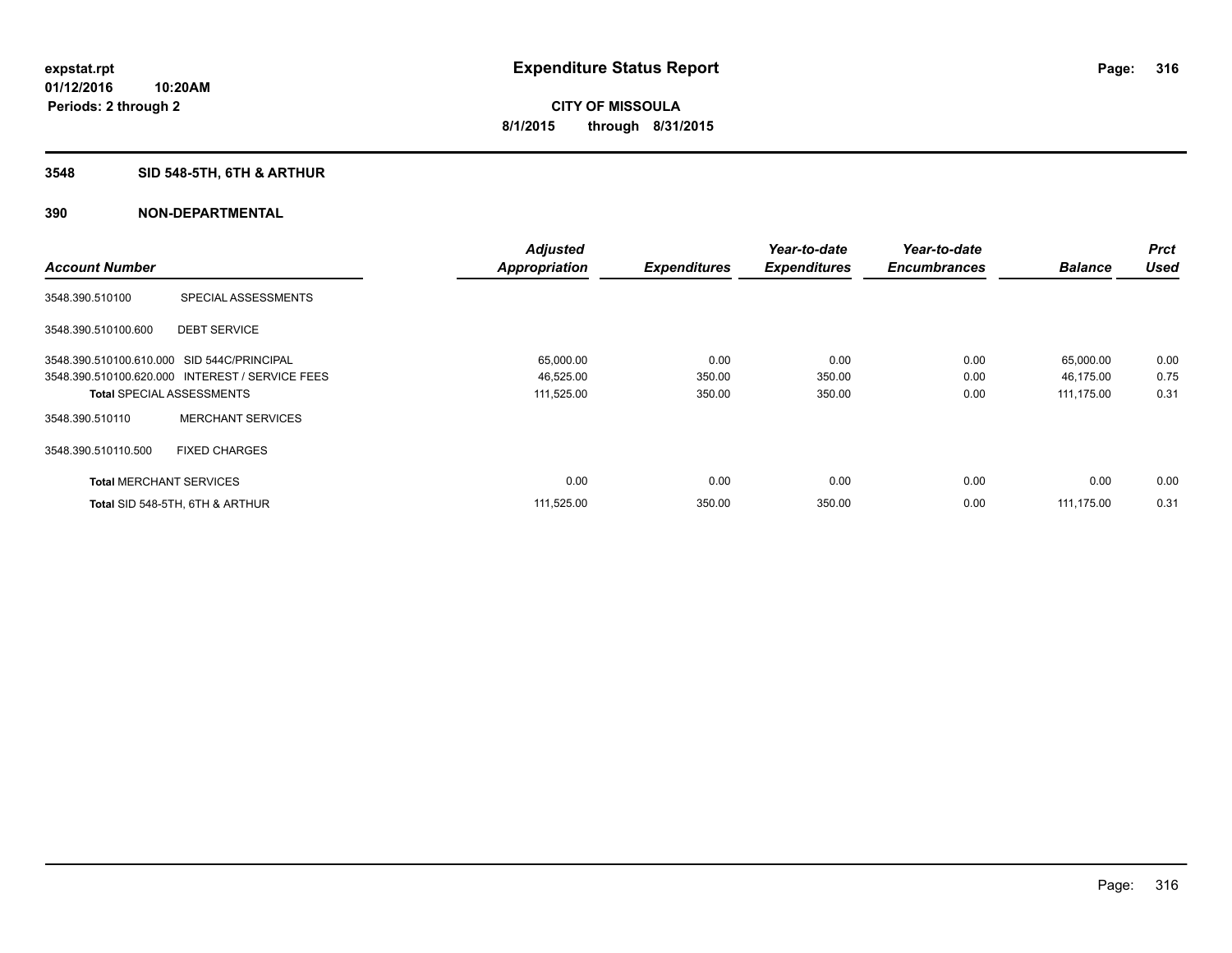## **3549 SID 549 HILLVIEW WAY**

| <b>Account Number</b>      |                     | <b>Adjusted</b><br>Appropriation | <b>Expenditures</b> | Year-to-date<br><b>Expenditures</b> | Year-to-date<br><b>Encumbrances</b> | <b>Balance</b> | <b>Prct</b><br><b>Used</b> |
|----------------------------|---------------------|----------------------------------|---------------------|-------------------------------------|-------------------------------------|----------------|----------------------------|
| 3549.390.510100            | SPECIAL ASSESSMENTS |                                  |                     |                                     |                                     |                |                            |
| 3549.390.510100.600        | <b>DEBT SERVICE</b> |                                  |                     |                                     |                                     |                |                            |
| Total SID 549 HILLVIEW WAY |                     | 0.00                             | 0.00                | 0.00                                | 0.00                                | 0.00           | 0.00                       |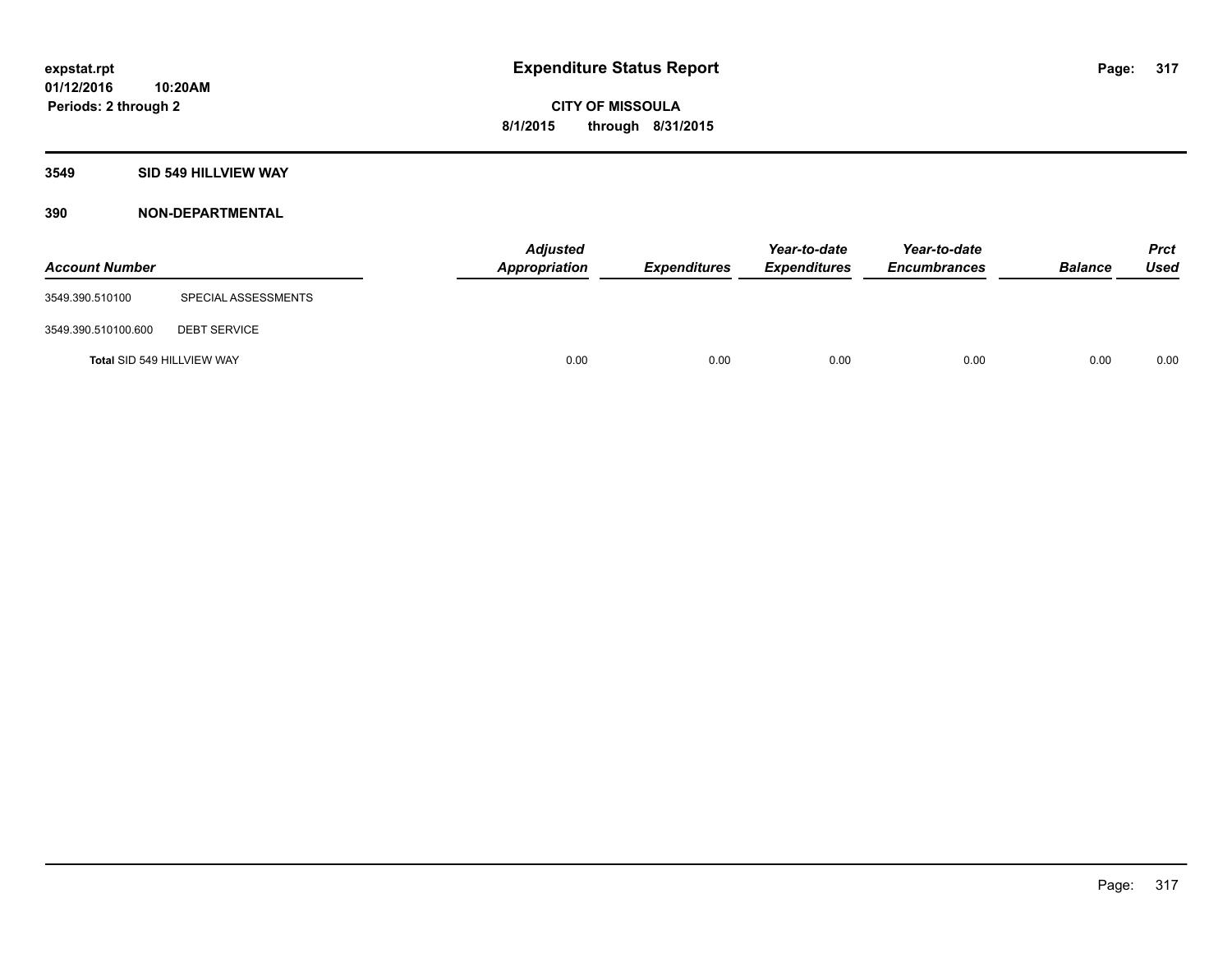**318**

**01/12/2016 10:20AM Periods: 2 through 2**

**CITY OF MISSOULA 8/1/2015 through 8/31/2015**

#### **4060 CAPITAL IMPROVEMENT PROGRAM FUND**

**360 \*\*\* Title Not Found \*\*\***

| <b>Account Number</b>                |                                 | <b>Adjusted</b><br>Appropriation | <b>Expenditures</b> | Year-to-date<br><b>Expenditures</b> | Year-to-date<br><b>Encumbrances</b> | <b>Balance</b> | <b>Prct</b><br><b>Used</b> |
|--------------------------------------|---------------------------------|----------------------------------|---------------------|-------------------------------------|-------------------------------------|----------------|----------------------------|
| 4060.360.430001                      | CIP CITY HALL ELEVATOR/CYLINDER |                                  |                     |                                     |                                     |                |                            |
| 4060.360.430001.900                  | <b>CAPITAL OUTLAY</b>           |                                  |                     |                                     |                                     |                |                            |
| <b>Total *** Title Not Found ***</b> |                                 | 0.00                             | 0.00                | 0.00                                | 0.00                                | 0.00           | 0.00                       |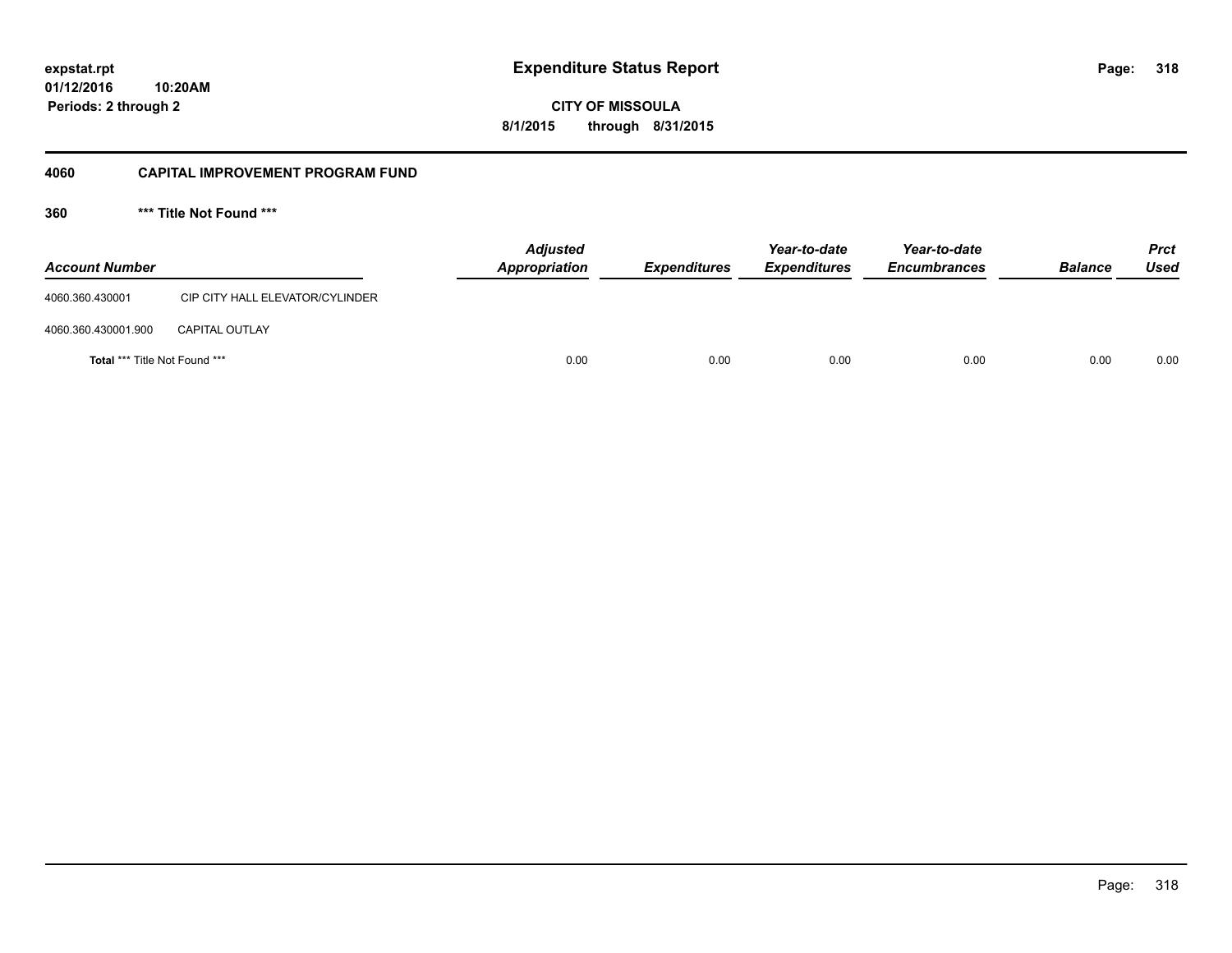**CITY OF MISSOULA 8/1/2015 through 8/31/2015**

#### **4060 CAPITAL IMPROVEMENT PROGRAM FUND**

## **390 NON-DEPARTMENTAL**

| <b>Account Number</b>                                                        |                                                                                                | <b>Adjusted</b><br><b>Appropriation</b> | <b>Expenditures</b>      | Year-to-date<br><b>Expenditures</b> | Year-to-date<br><b>Encumbrances</b> | <b>Balance</b>                      | <b>Prct</b><br><b>Used</b> |
|------------------------------------------------------------------------------|------------------------------------------------------------------------------------------------|-----------------------------------------|--------------------------|-------------------------------------|-------------------------------------|-------------------------------------|----------------------------|
| 4060.390.410000                                                              | <b>GENERAL GOVERNMENT</b>                                                                      |                                         |                          |                                     |                                     |                                     |                            |
| 4060.390.410000.600                                                          | <b>DEBT SERVICE</b>                                                                            |                                         |                          |                                     |                                     |                                     |                            |
|                                                                              | <b>Total GENERAL GOVERNMENT</b>                                                                | 0.00                                    | 0.00                     | 0.00                                | 0.00                                | 0.00                                | 0.00                       |
| 4060.390.410001                                                              | SELF HOSTING ACCELA AUTOMATION                                                                 |                                         |                          |                                     |                                     |                                     |                            |
| 4060.390.410001.900                                                          | CAPITAL OUTLAY                                                                                 |                                         |                          |                                     |                                     |                                     |                            |
|                                                                              | 4060.390.410001.940.000 SELF HOSTING ACCELA AUTOMATION<br>Total SELF HOSTING ACCELA AUTOMATION | 0.00<br>0.00                            | 51,790.92<br>51,790.92   | 51,790.92<br>51,790.92              | 0.00<br>0.00                        | $-51,790.92$<br>$-51,790.92$        | 0.00<br>0.00               |
| 4060.390.410211                                                              | MAYORS NEIGHBORHOOD OFFICE REMODEL                                                             |                                         |                          |                                     |                                     |                                     |                            |
| 4060.390.410211.900                                                          | <b>CAPITAL OUTLAY</b>                                                                          |                                         |                          |                                     |                                     |                                     |                            |
|                                                                              | Total MAYORS NEIGHBORHOOD OFFICE REMODEL                                                       | 0.00                                    | 0.00                     | 0.00                                | 0.00                                | 0.00                                | 0.00                       |
| 4060.390.410360                                                              | <b>CITY HALL EXPANSION</b>                                                                     |                                         |                          |                                     |                                     |                                     |                            |
| 4060.390.410360.800                                                          | OTHER OBJECTS                                                                                  |                                         |                          |                                     |                                     |                                     |                            |
|                                                                              | <b>Total CITY HALL EXPANSION</b>                                                               | 0.00                                    | 0.00                     | 0.00                                | 0.00                                | 0.00                                | 0.00                       |
| 4060.390.410368                                                              | MUNI COURT EXPANSION DEBT SERVICE                                                              |                                         |                          |                                     |                                     |                                     |                            |
| 4060.390.410368.600                                                          | <b>DEBT SERVICE</b>                                                                            |                                         |                          |                                     |                                     |                                     |                            |
| 4060.390.410368.610.000 PRINCIPAL<br>4060.390.410368.620.000 INTEREST & FEES | Total MUNI COURT EXPANSION DEBT SERVICE                                                        | 50.000.00<br>31,860.00<br>81,860.00     | 0.00<br>350.00<br>350.00 | 0.00<br>350.00<br>350.00            | 0.00<br>0.00<br>0.00                | 50.000.00<br>31,510.00<br>81,510.00 | 0.00<br>1.10<br>0.43       |
| 4060.390.410550                                                              | <b>ACCOUNTING</b>                                                                              |                                         |                          |                                     |                                     |                                     |                            |
| 4060.390.410550.900                                                          | CAPITAL OUTLAY                                                                                 |                                         |                          |                                     |                                     |                                     |                            |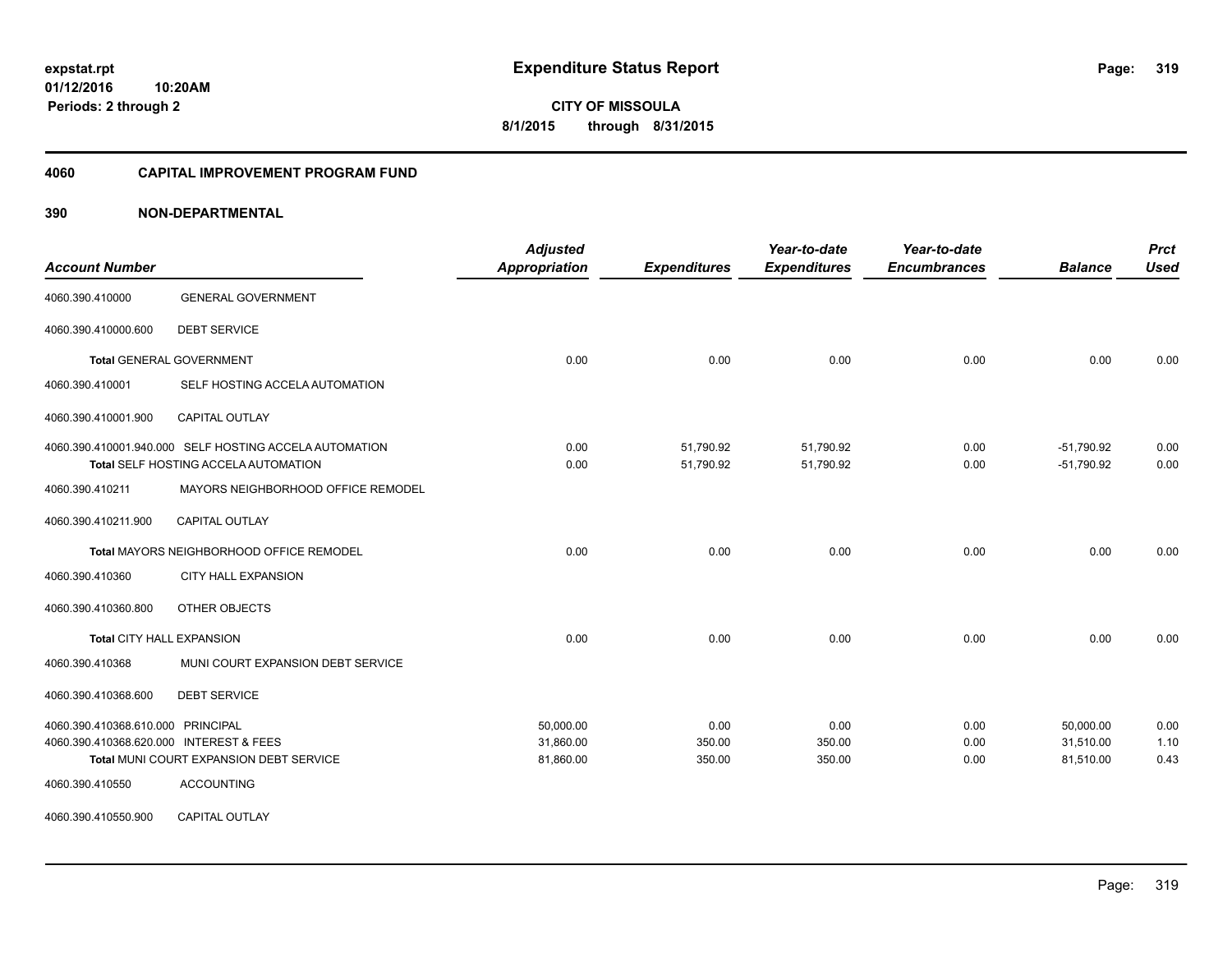**CITY OF MISSOULA 8/1/2015 through 8/31/2015**

#### **4060 CAPITAL IMPROVEMENT PROGRAM FUND**

## **390 NON-DEPARTMENTAL**

| <b>Account Number</b>   |                                                                                | <b>Adjusted</b><br><b>Appropriation</b> | <b>Expenditures</b>  | Year-to-date<br><b>Expenditures</b> | Year-to-date<br><b>Encumbrances</b> | <b>Balance</b>               | <b>Prct</b><br><b>Used</b> |
|-------------------------|--------------------------------------------------------------------------------|-----------------------------------------|----------------------|-------------------------------------|-------------------------------------|------------------------------|----------------------------|
| <b>Total ACCOUNTING</b> |                                                                                | 0.00                                    | 0.00                 | 0.00                                | 0.00                                | 0.00                         | 0.00                       |
| 4060.390.410560         | COPIERS/COMPUTER EQUIP                                                         |                                         |                      |                                     |                                     |                              |                            |
| 4060.390.410560.900     | CAPITAL OUTLAY                                                                 |                                         |                      |                                     |                                     |                              |                            |
|                         | 4060.390.410560.940.000 COPIERS/COMPUTER EQUIP<br>Total COPIERS/COMPUTER EQUIP | 0.00<br>0.00                            | 7,537.64<br>7,537.64 | 14,557.52<br>14,557.52              | 0.00<br>0.00                        | $-14,557.52$<br>$-14,557.52$ | 0.00<br>0.00               |
| 4060.390.410587         | CUSTOMER SERVICE REQUEST MODULE                                                |                                         |                      |                                     |                                     |                              |                            |
| 4060.390.410587.900     | CAPITAL OUTLAY                                                                 |                                         |                      |                                     |                                     |                              |                            |
|                         | Total CUSTOMER SERVICE REQUEST MODULE                                          | 0.00                                    | 0.00                 | 0.00                                | 0.00                                | 0.00                         | 0.00                       |
| 4060.390.411011         | <b>DVS-COMPUTERS &amp; ACCESSORIES</b>                                         |                                         |                      |                                     |                                     |                              |                            |
| 4060.390.411011.900     | <b>CAPITAL OUTLAY</b>                                                          |                                         |                      |                                     |                                     |                              |                            |
|                         | Total DVS-COMPUTERS & ACCESSORIES                                              | 0.00                                    | 0.00                 | 0.00                                | 0.00                                | 0.00                         | 0.00                       |
| 4060.390.411241         | ENERGY CONSERVATION CLIMATE ACTION                                             |                                         |                      |                                     |                                     |                              |                            |
| 4060.390.411241.900     | <b>CAPITAL OUTLAY</b>                                                          |                                         |                      |                                     |                                     |                              |                            |
|                         | Total ENERGY CONSERVATION CLIMATE ACTION                                       | 0.00                                    | 0.00                 | 0.00                                | 0.00                                | 0.00                         | 0.00                       |
| 4060.390.411242         | COUNCIL CHAMBERS HVAC                                                          |                                         |                      |                                     |                                     |                              |                            |
| 4060.390.411242.900     | CAPITAL OUTLAY                                                                 |                                         |                      |                                     |                                     |                              |                            |
|                         | Total COUNCIL CHAMBERS HVAC                                                    | 0.00                                    | 0.00                 | 0.00                                | 0.00                                | 0.00                         | 0.00                       |
| 4060.390.411300         | <b>VOIP/DATA/GIS UPGRADES</b>                                                  |                                         |                      |                                     |                                     |                              |                            |
| 4060.390.411300.600     | <b>DEBT SERVICE</b>                                                            |                                         |                      |                                     |                                     |                              |                            |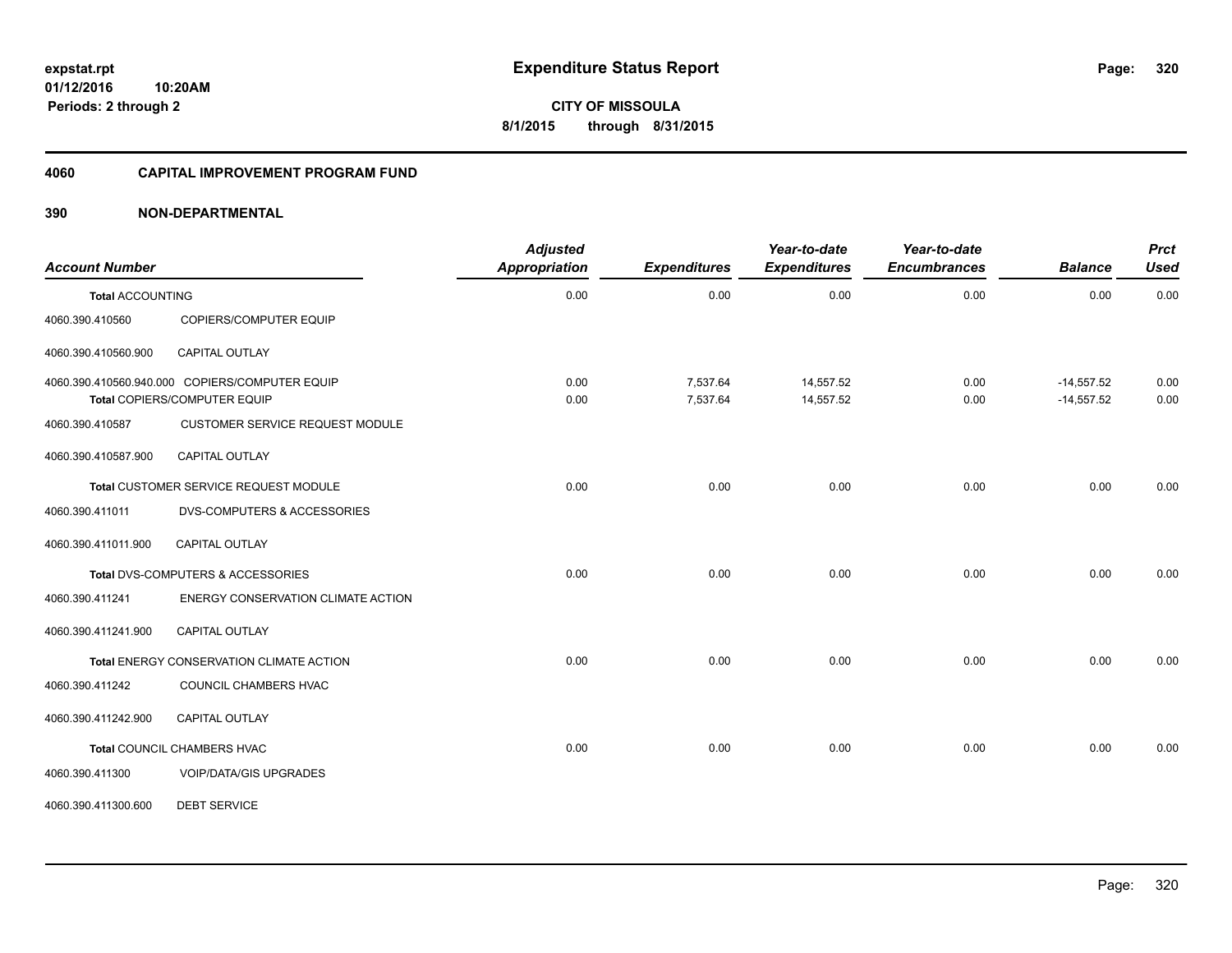**321**

**CITY OF MISSOULA 8/1/2015 through 8/31/2015**

#### **4060 CAPITAL IMPROVEMENT PROGRAM FUND**

## **390 NON-DEPARTMENTAL**

| <b>Account Number</b> |                                                                                 | <b>Adjusted</b><br><b>Appropriation</b> | <b>Expenditures</b> | Year-to-date<br><b>Expenditures</b> | Year-to-date<br><b>Encumbrances</b> | <b>Balance</b>          | <b>Prct</b><br><b>Used</b> |
|-----------------------|---------------------------------------------------------------------------------|-----------------------------------------|---------------------|-------------------------------------|-------------------------------------|-------------------------|----------------------------|
|                       | 4060.390.411300.610.000 INTERNALLY FINANCED EQUIP/PRINCIPAL                     | 148,493.00                              | 0.00                | 0.00                                | 0.00                                | 148,493.00              | 0.00                       |
|                       | 4060.390.411300.620.000 INTEREST / SERVICE FEES<br>Total VOIP/DATA/GIS UPGRADES | 11,185.00<br>159,678.00                 | 0.00<br>0.00        | 0.00<br>0.00                        | 0.00<br>0.00                        | 11,185.00<br>159,678.00 | 0.00<br>0.00               |
|                       |                                                                                 |                                         |                     |                                     |                                     |                         |                            |
| 4060.390.420001       | PUBLIC SAFETY OPERATING/LIGHT VEHICLES                                          |                                         |                     |                                     |                                     |                         |                            |
| 4060.390.420001.900   | CAPITAL OUTLAY                                                                  |                                         |                     |                                     |                                     |                         |                            |
|                       | Total PUBLIC SAFETY OPERATING/LIGHT VEHICLES                                    | 0.00                                    | 0.00                | 0.00                                | 0.00                                | 0.00                    | 0.00                       |
| 4060.390.420002       | PUBLIC SAFETY CORE HEAVY EQUIP                                                  |                                         |                     |                                     |                                     |                         |                            |
| 4060.390.420002.900   | CAPITAL OUTLAY                                                                  |                                         |                     |                                     |                                     |                         |                            |
|                       | Total PUBLIC SAFETY CORE HEAVY EQUIP                                            | 0.00                                    | 0.00                | 0.00                                | 0.00                                | 0.00                    | 0.00                       |
| 4060.390.420421       | FIRE STATION IMPROVEMENTS                                                       |                                         |                     |                                     |                                     |                         |                            |
| 4060.390.420421.900   | <b>CAPITAL OUTLAY</b>                                                           |                                         |                     |                                     |                                     |                         |                            |
|                       | Total FIRE STATION IMPROVEMENTS                                                 | 0.00                                    | 0.00                | 0.00                                | 0.00                                | 0.00                    | 0.00                       |
| 4060.390.420470       | <b>SEARCH &amp; RESCUE</b>                                                      |                                         |                     |                                     |                                     |                         |                            |
| 4060.390.420470.900   | <b>CAPITAL OUTLAY</b>                                                           |                                         |                     |                                     |                                     |                         |                            |
| Total SEARCH & RESCUE |                                                                                 | 0.00                                    | 0.00                | 0.00                                | 0.00                                | 0.00                    | 0.00                       |
| 4060.390.420471       | <b>BOAT RAMP IMPROVEMENTS</b>                                                   |                                         |                     |                                     |                                     |                         |                            |
| 4060.390.420471.300   | PURCHASED SERVICES                                                              |                                         |                     |                                     |                                     |                         |                            |
|                       | <b>Total PURCHASED SERVICES</b>                                                 | 0.00                                    | 0.00                | 0.00                                | 0.00                                | 0.00                    | 0.00                       |
| 4060.390.420471.900   | <b>CAPITAL OUTLAY</b>                                                           |                                         |                     |                                     |                                     |                         |                            |
|                       | <b>Total BOAT RAMP IMPROVEMENTS</b>                                             | 0.00                                    | 0.00                | 0.00                                | 0.00                                | 0.00                    | 0.00                       |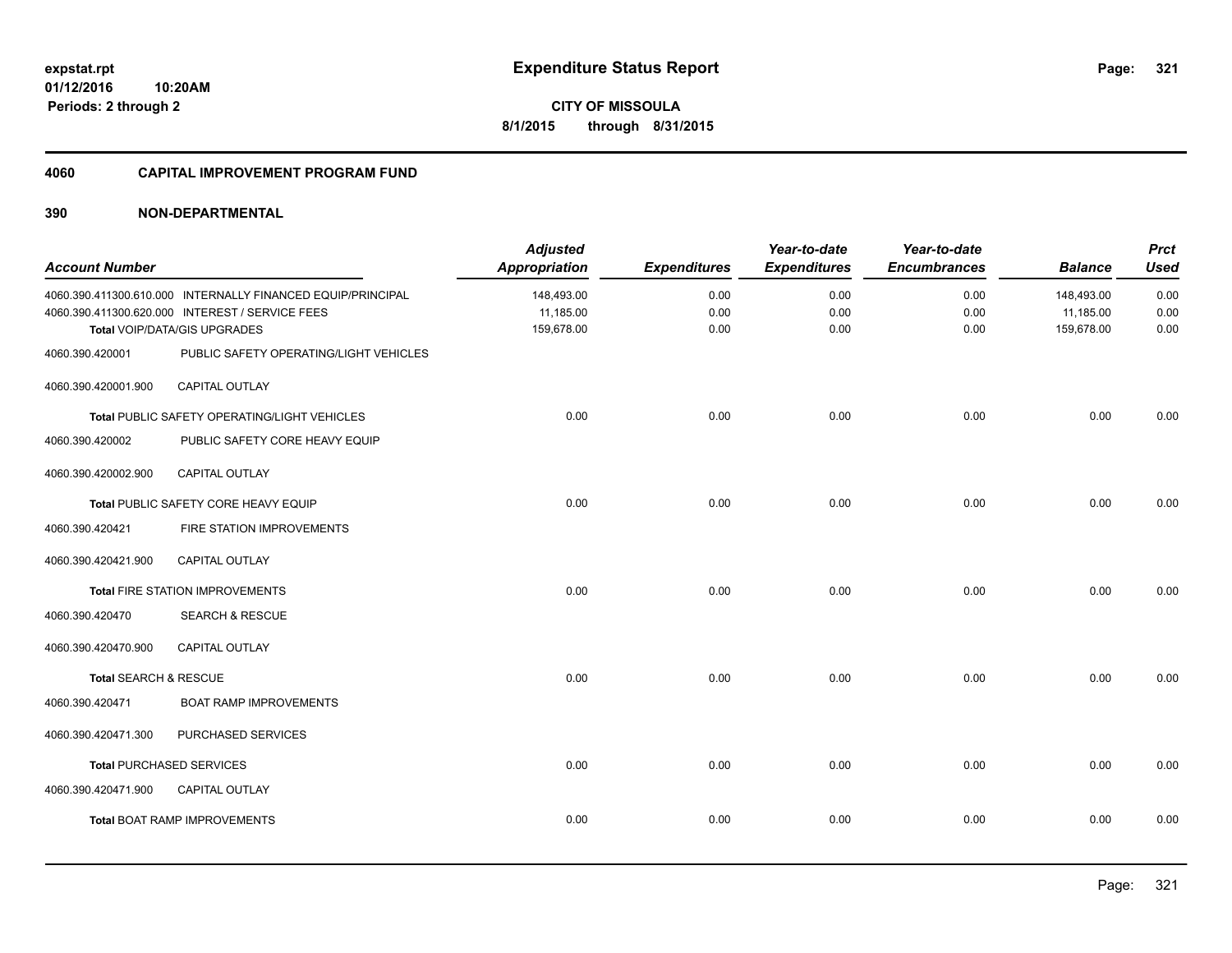**CITY OF MISSOULA 8/1/2015 through 8/31/2015**

## **4060 CAPITAL IMPROVEMENT PROGRAM FUND**

| <b>Account Number</b>           |                                                          | <b>Adjusted</b><br><b>Appropriation</b> | <b>Expenditures</b> | Year-to-date<br><b>Expenditures</b> | Year-to-date<br><b>Encumbrances</b> | <b>Balance</b> | <b>Prct</b><br><b>Used</b> |
|---------------------------------|----------------------------------------------------------|-----------------------------------------|---------------------|-------------------------------------|-------------------------------------|----------------|----------------------------|
| 4060.390.420640                 | <b>SCBA EQUPMENT</b>                                     |                                         |                     |                                     |                                     |                |                            |
| 4060.390.420640.900             | CAPITAL OUTLAY                                           |                                         |                     |                                     |                                     |                |                            |
| <b>Total SCBA EQUPMENT</b>      |                                                          | 0.00                                    | 0.00                | 0.00                                | 0.00                                | 0.00           | 0.00                       |
| 4060.390.430000                 | ADA IMPLEMENTATION                                       |                                         |                     |                                     |                                     |                |                            |
| 4060.390.430000.900             | CAPITAL OUTLAY                                           |                                         |                     |                                     |                                     |                |                            |
| <b>Total ADA IMPLEMENTATION</b> |                                                          | 0.00                                    | 0.00                | 0.00                                | 0.00                                | 0.00           | 0.00                       |
| 4060.390.430001                 | PW CORE OPERATING LIGHT VEHICLES                         |                                         |                     |                                     |                                     |                |                            |
| 4060.390.430001.900             | CAPITAL OUTLAY                                           |                                         |                     |                                     |                                     |                |                            |
|                                 | 4060.390.430001.940.000 PW CORE OPERATING LIGHT VEHICLES | 0.00                                    | 53.00               | 53.00                               | 0.00                                | $-53.00$       | 0.00                       |
|                                 | Total PW CORE OPERATING LIGHT VEHICLES                   | 0.00                                    | 53.00               | 53.00                               | 0.00                                | $-53.00$       | 0.00                       |
| 4060.390.430002                 | PW CORE HEAVY EQUIPMENT                                  |                                         |                     |                                     |                                     |                |                            |
| 4060.390.430002.900             | <b>CAPITAL OUTLAY</b>                                    |                                         |                     |                                     |                                     |                |                            |
|                                 | Total PW CORE HEAVY EQUIPMENT                            | 0.00                                    | 0.00                | 0.00                                | 0.00                                | 0.00           | 0.00                       |
| 4060.390.430004                 | TRAFFIC SIGNAL LED CONVERSION                            |                                         |                     |                                     |                                     |                |                            |
| 4060.390.430004.900             | <b>CAPITAL OUTLAY</b>                                    |                                         |                     |                                     |                                     |                |                            |
|                                 | Total TRAFFIC SIGNAL LED CONVERSION                      | 0.00                                    | 0.00                | 0.00                                | 0.00                                | 0.00           | 0.00                       |
| 4060.390.430013                 | MAINTENANCE MANAGEMENT SYSTEM                            |                                         |                     |                                     |                                     |                |                            |
| 4060.390.430013.900             | <b>CAPITAL OUTLAY</b>                                    |                                         |                     |                                     |                                     |                |                            |
|                                 | Total MAINTENANCE MANAGEMENT SYSTEM                      | 0.00                                    | 0.00                | 0.00                                | 0.00                                | 0.00           | 0.00                       |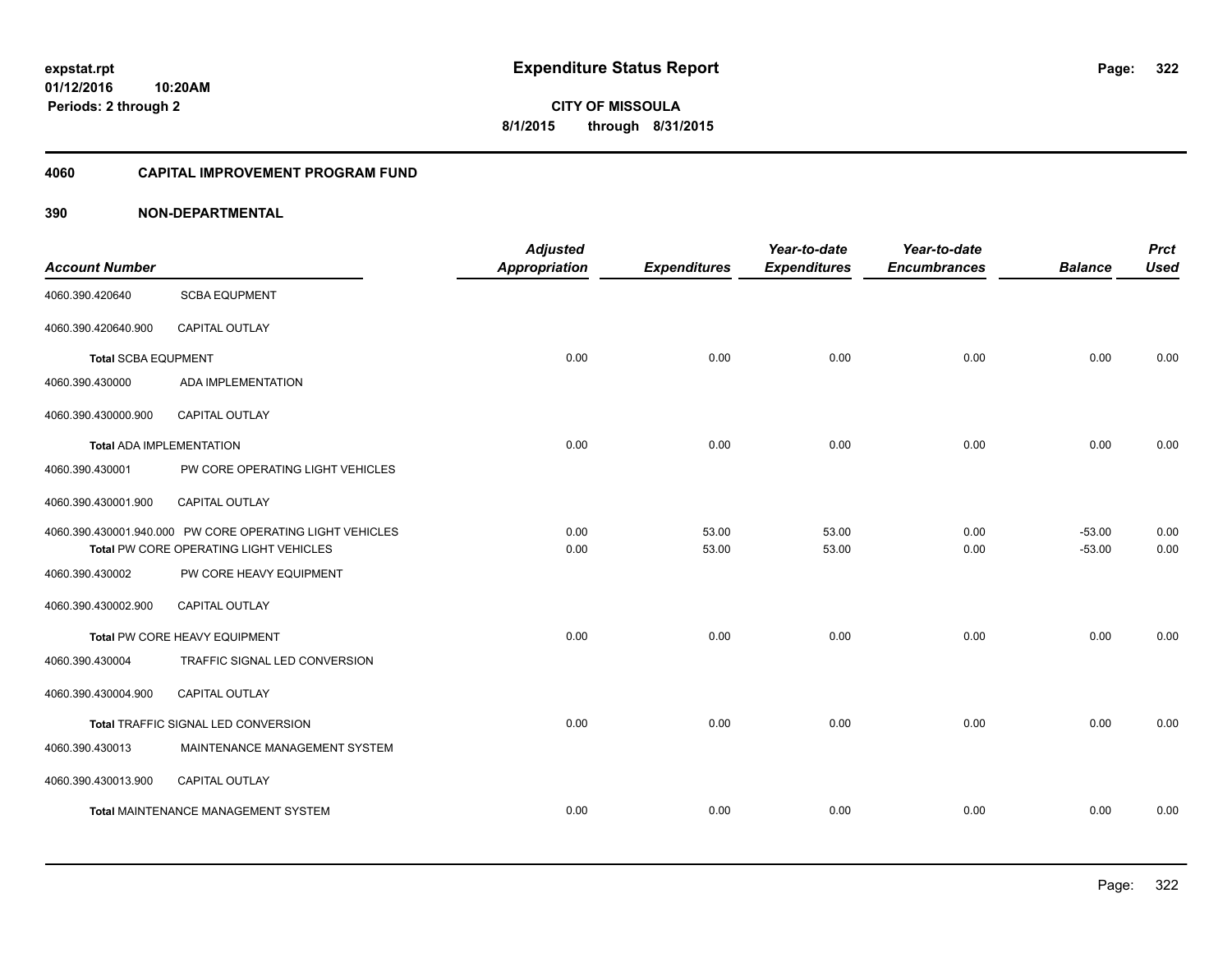**CITY OF MISSOULA 8/1/2015 through 8/31/2015**

#### **4060 CAPITAL IMPROVEMENT PROGRAM FUND**

| <b>Account Number</b>        |                                                | <b>Adjusted</b><br>Appropriation | <b>Expenditures</b> | Year-to-date<br><b>Expenditures</b> | Year-to-date<br><b>Encumbrances</b> | <b>Balance</b> | <b>Prct</b><br><b>Used</b> |
|------------------------------|------------------------------------------------|----------------------------------|---------------------|-------------------------------------|-------------------------------------|----------------|----------------------------|
| 4060.390.430221              | CENTRALIZED MAINT, TOOLS & FENCE               |                                  |                     |                                     |                                     |                |                            |
| 4060.390.430221.900          | CAPITAL OUTLAY                                 |                                  |                     |                                     |                                     |                |                            |
|                              | Total CENTRALIZED MAINT, TOOLS & FENCE         | 0.00                             | 0.00                | 0.00                                | 0.00                                | 0.00           | 0.00                       |
| 4060.390.430266              | <b>TRAFFIC CALMING</b>                         |                                  |                     |                                     |                                     |                |                            |
| 4060.390.430266.900          | <b>CAPITAL OUTLAY</b>                          |                                  |                     |                                     |                                     |                |                            |
| <b>Total TRAFFIC CALMING</b> |                                                | 0.00                             | 0.00                | 0.00                                | 0.00                                | 0.00           | 0.00                       |
| 4060.390.431401              | GIS-AERIAL PHOTOGRAPHY                         |                                  |                     |                                     |                                     |                |                            |
| 4060.390.431401.300          | PURCHASED SERVICES                             |                                  |                     |                                     |                                     |                |                            |
|                              | Total GIS-AERIAL PHOTOGRAPHY                   | 0.00                             | 0.00                | 0.00                                | 0.00                                | 0.00           | 0.00                       |
| 4060.390.440620              | ANIMAL CONTROL FACILITIES                      |                                  |                     |                                     |                                     |                |                            |
| 4060.390.440620.900          | CAPITAL OUTLAY                                 |                                  |                     |                                     |                                     |                |                            |
|                              | 4060.390.440620.940.000 ANIMAL CONTROL RE-ROOF | 20,000.00                        | 0.00                | 0.00                                | 0.00                                | 20,000.00      | 0.00                       |
|                              | Total ANIMAL CONTROL FACILITIES                | 20,000.00                        | 0.00                | 0.00                                | 0.00                                | 20,000.00      | 0.00                       |
| 4060.390.460001              | PARKS CORE OPERATING/LIGHT VEHICLES            |                                  |                     |                                     |                                     |                |                            |
| 4060.390.460001.900          | CAPITAL OUTLAY                                 |                                  |                     |                                     |                                     |                |                            |
|                              | Total PARKS CORE OPERATING/LIGHT VEHICLES      | 0.00                             | 0.00                | 0.00                                | 0.00                                | 0.00           | 0.00                       |
| 4060.390.460002              | PARKS CORE HEAVY EQUIPMENT                     |                                  |                     |                                     |                                     |                |                            |
| 4060.390.460002.900          | <b>CAPITAL OUTLAY</b>                          |                                  |                     |                                     |                                     |                |                            |
|                              | Total PARKS CORE HEAVY EQUIPMENT               | 0.00                             | 0.00                | 0.00                                | 0.00                                | 0.00           | 0.00                       |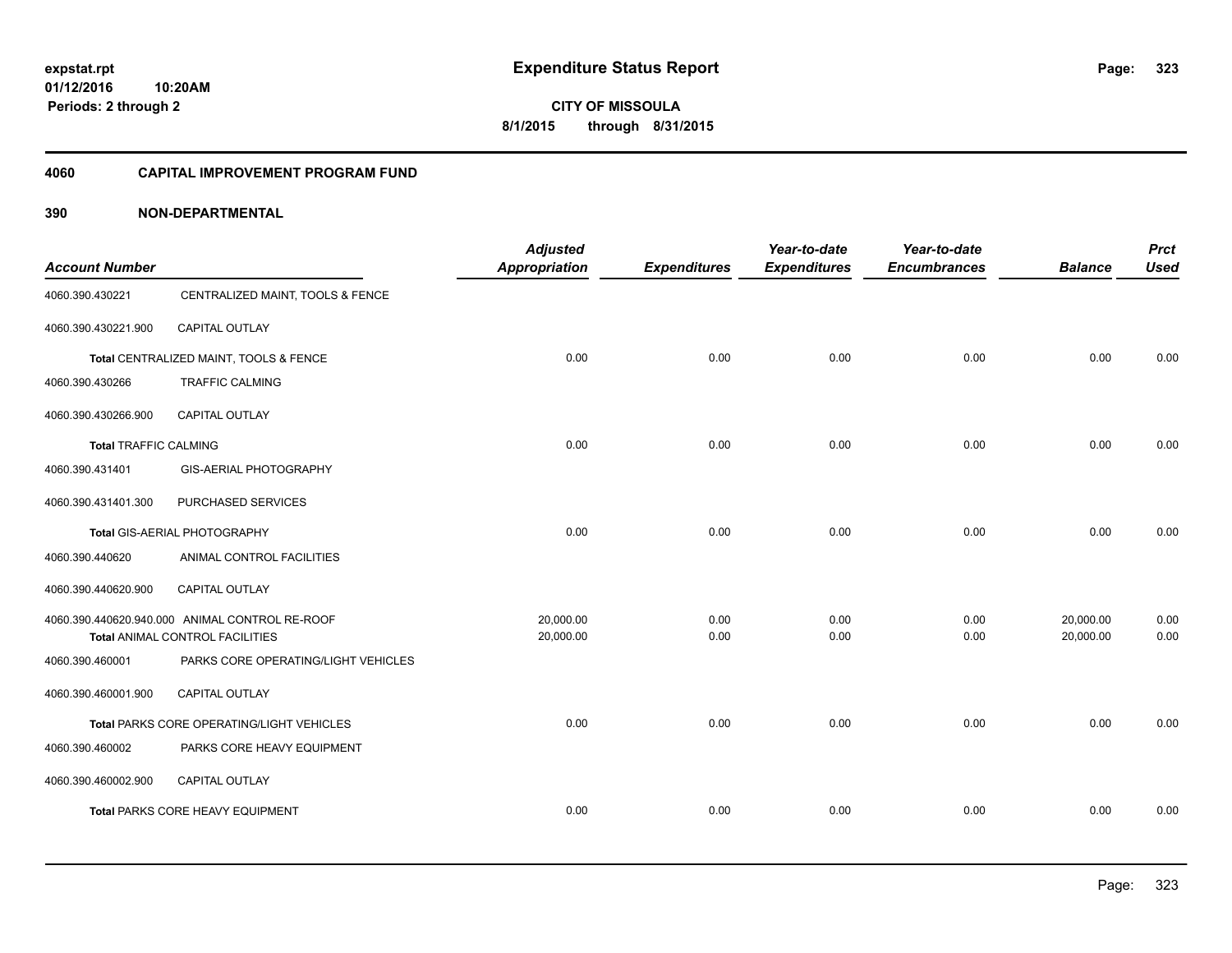**CITY OF MISSOULA 8/1/2015 through 8/31/2015**

#### **4060 CAPITAL IMPROVEMENT PROGRAM FUND**

| <b>Account Number</b>          |                                       | <b>Adjusted</b><br><b>Appropriation</b> | <b>Expenditures</b> | Year-to-date<br><b>Expenditures</b> | Year-to-date<br><b>Encumbrances</b> | <b>Balance</b> | <b>Prct</b><br><b>Used</b> |
|--------------------------------|---------------------------------------|-----------------------------------------|---------------------|-------------------------------------|-------------------------------------|----------------|----------------------------|
| 4060.390.460400                | PARK MAINTENANCE & IMPROVEMENTS       |                                         |                     |                                     |                                     |                |                            |
| 4060.390.460400.100            | PERSONAL SERVICES                     |                                         |                     |                                     |                                     |                |                            |
| <b>Total PERSONAL SERVICES</b> |                                       | 0.00                                    | 0.00                | 0.00                                | 0.00                                | 0.00           | 0.00                       |
| 4060.390.460400.900            | CAPITAL OUTLAY                        |                                         |                     |                                     |                                     |                |                            |
|                                | Total PARK MAINTENANCE & IMPROVEMENTS | 0.00                                    | 0.00                | 0.00                                | 0.00                                | 0.00           | 0.00                       |
| 4060.390.460432                | <b>AQUATICS SUPPORT</b>               |                                         |                     |                                     |                                     |                |                            |
| 4060.390.460432.900            | CAPITAL OUTLAY                        |                                         |                     |                                     |                                     |                |                            |
| <b>Total AQUATICS SUPPORT</b>  |                                       | 0.00                                    | 0.00                | 0.00                                | 0.00                                | 0.00           | 0.00                       |
| 4060.390.460438                | MCCORMICK PARK SITE PLAN              |                                         |                     |                                     |                                     |                |                            |
| 4060.390.460438.900            | CAPITAL OUTLAY                        |                                         |                     |                                     |                                     |                |                            |
|                                | Total MCCORMICK PARK SITE PLAN        | 0.00                                    | 0.00                | 0.00                                | 0.00                                | 0.00           | 0.00                       |
| 4060.390.460451                | ART MUSEUM DEBT SERVICE               |                                         |                     |                                     |                                     |                |                            |
| 4060.390.460451.600            | <b>DEBT SERVICE</b>                   |                                         |                     |                                     |                                     |                |                            |
|                                | Total ART MUSEUM DEBT SERVICE         | 0.00                                    | 0.00                | 0.00                                | 0.00                                | 0.00           | 0.00                       |
| 4060.390.460452                | <b>ART MUSEUM</b>                     |                                         |                     |                                     |                                     |                |                            |
| 4060.390.460452.900            | <b>CAPITAL OUTLAY</b>                 |                                         |                     |                                     |                                     |                |                            |
| <b>Total ART MUSEUM</b>        |                                       | 0.00                                    | 0.00                | 0.00                                | 0.00                                | 0.00           | 0.00                       |
| 4060.390.460485                | 50 METER POOL IMPROVEMENTS            |                                         |                     |                                     |                                     |                |                            |
| 4060.390.460485.900            | <b>CAPITAL OUTLAY</b>                 |                                         |                     |                                     |                                     |                |                            |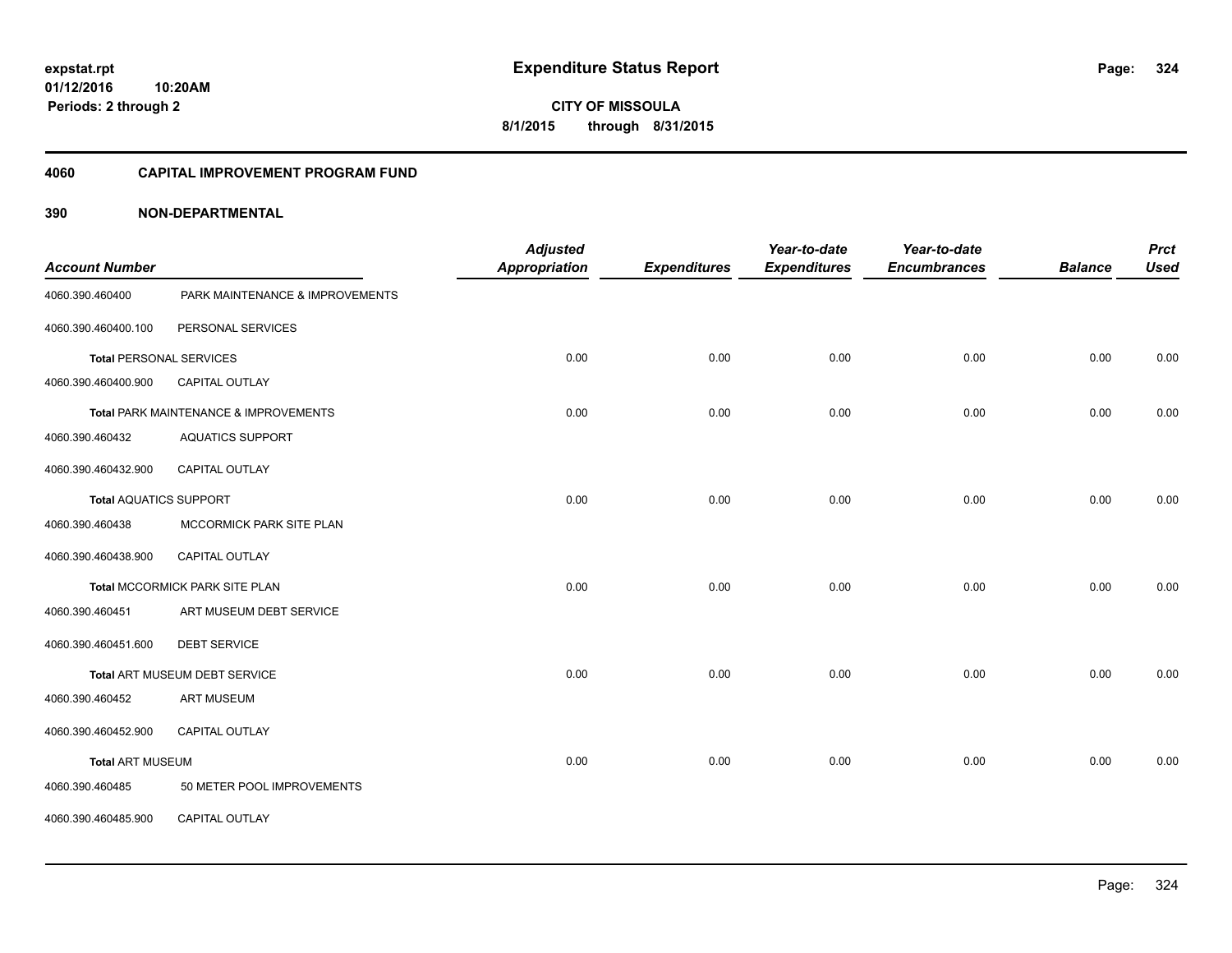**Periods: 2 through 2**

**CITY OF MISSOULA 8/1/2015 through 8/31/2015**

#### **4060 CAPITAL IMPROVEMENT PROGRAM FUND**

## **390 NON-DEPARTMENTAL**

**10:20AM**

| <b>Account Number</b>         |                                                                                                                                                                                     | <b>Adjusted</b><br><b>Appropriation</b> | <b>Expenditures</b>  | Year-to-date<br><b>Expenditures</b> | Year-to-date<br><b>Encumbrances</b> | <b>Balance</b>                       | <b>Prct</b><br><b>Used</b> |
|-------------------------------|-------------------------------------------------------------------------------------------------------------------------------------------------------------------------------------|-----------------------------------------|----------------------|-------------------------------------|-------------------------------------|--------------------------------------|----------------------------|
|                               | Total 50 METER POOL IMPROVEMENTS                                                                                                                                                    | 0.00                                    | 0.00                 | 0.00                                | 0.00                                | 0.00                                 | 0.00                       |
| 4060.390.460507               | <b>METER CONVERSION</b>                                                                                                                                                             |                                         |                      |                                     |                                     |                                      |                            |
| 4060.390.460507.900           | <b>CAPITAL OUTLAY</b>                                                                                                                                                               |                                         |                      |                                     |                                     |                                      |                            |
| <b>Total METER CONVERSION</b> |                                                                                                                                                                                     | 0.00                                    | 0.00                 | 0.00                                | 0.00                                | 0.00                                 | 0.00                       |
| 4060.390.490100               | <b>AQUATICS GEN FUND DEBT SERVICE</b>                                                                                                                                               |                                         |                      |                                     |                                     |                                      |                            |
| 4060.390.490100.600           | <b>DEBT SERVICE</b>                                                                                                                                                                 |                                         |                      |                                     |                                     |                                      |                            |
|                               | 4060.390.490100.610.000 FY08 AQUATICS GEN FUND DEBT SVS/PRINCIPL<br>4060.390.490100.620.000 FY08 AQUATICS GEN FUND DEBT SVS/INTEREST<br><b>Total AQUATICS GEN FUND DEBT SERVICE</b> | 85,000.00<br>45.641.00<br>130,641.00    | 0.00<br>0.00<br>0.00 | 0.00<br>0.00<br>0.00                | 0.00<br>0.00<br>0.00                | 85,000.00<br>45.641.00<br>130,641.00 | 0.00<br>0.00<br>0.00       |
| 4060.390.490101               | 50 METER POOL DEBT SERVICE                                                                                                                                                          |                                         |                      |                                     |                                     |                                      |                            |
| 4060.390.490101.600           | <b>DEBT SERVICE</b>                                                                                                                                                                 |                                         |                      |                                     |                                     |                                      |                            |
|                               | 4060.390.490101.610.000 50 METER POOL DEBT SERVICE<br>4060.390.490101.620.000 50 METER POOL DEBT SERVICE/INTEREST<br>Total 50 METER POOL DEBT SERVICE                               | 35.000.00<br>23,825.00<br>58,825.00     | 0.00<br>0.00<br>0.00 | 0.00<br>0.00<br>0.00                | 0.00<br>0.00<br>0.00                | 35.000.00<br>23,825.00<br>58.825.00  | 0.00<br>0.00<br>0.00       |
| 4060.390.490102               | 2010C ENERGY BONDS DEBT SERVICE                                                                                                                                                     |                                         |                      |                                     |                                     |                                      |                            |
| 4060.390.490102.600           | <b>DEBT SERVICE</b>                                                                                                                                                                 |                                         |                      |                                     |                                     |                                      |                            |
|                               | 4060.390.490102.610.000 PRINCIPAL-2010C BONDS<br>4060.390.490102.620.000 INTEREST / SERVICE FEES-2010C BONDS<br>Total 2010C ENERGY BONDS DEBT SERVICE                               | 60.000.00<br>22,925.00<br>82,925.00     | 0.00<br>0.00<br>0.00 | 0.00<br>0.00<br>0.00                | 0.00<br>0.00<br>0.00                | 60.000.00<br>22,925.00<br>82,925.00  | 0.00<br>0.00<br>0.00       |
| 4060.390.490103               | 2010A REFUNDING DEBT SERVICE                                                                                                                                                        |                                         |                      |                                     |                                     |                                      |                            |

4060.390.490103.600 DEBT SERVICE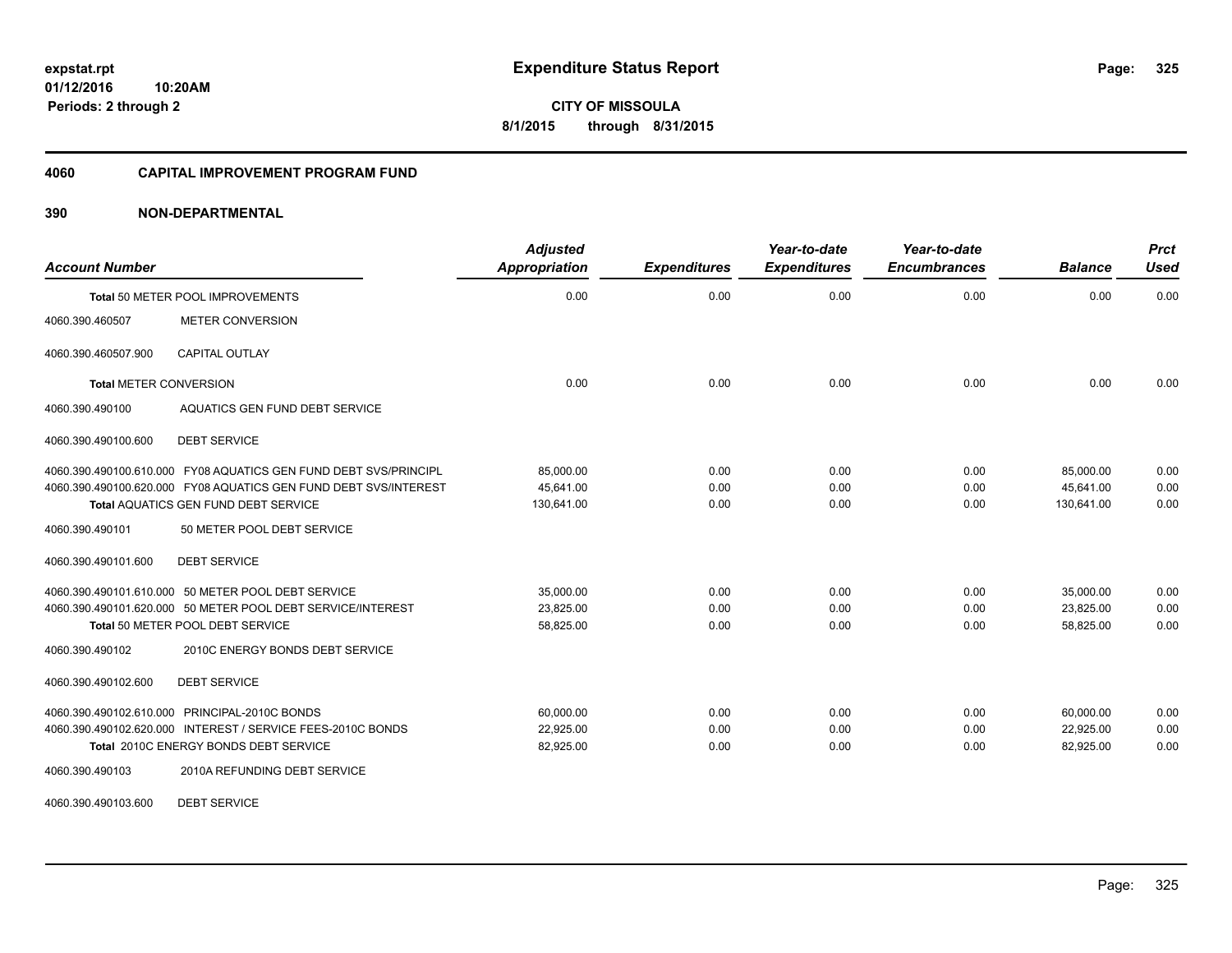**Periods: 2 through 2**

**CITY OF MISSOULA 8/1/2015 through 8/31/2015**

#### **4060 CAPITAL IMPROVEMENT PROGRAM FUND**

|                                                            | <b>Adjusted</b>      |                     | Year-to-date        | Year-to-date        |                | <b>Prct</b> |
|------------------------------------------------------------|----------------------|---------------------|---------------------|---------------------|----------------|-------------|
| <b>Account Number</b>                                      | <b>Appropriation</b> | <b>Expenditures</b> | <b>Expenditures</b> | <b>Encumbrances</b> | <b>Balance</b> | <b>Used</b> |
| 4060.390.490103.610.000 PRINCIPAL                          | 110,000.00           | 0.00                | 0.00                | 0.00                | 110,000.00     | 0.00        |
| 4060.390.490103.620.000 INTEREST / SERVICE FEES            | 19,813.00            | 0.00                | 350.00              | 0.00                | 19,463.00      | 1.77        |
| Total 2010A REFUNDING DEBT SERVICE                         | 129,813.00           | 0.00                | 350.00              | 0.00                | 129,463.00     | 0.27        |
| 4060.390.490429<br>07 FIRE BOND DEBT SVS \$680,000         |                      |                     |                     |                     |                |             |
| <b>DEBT SERVICE</b><br>4060.390.490429.600                 |                      |                     |                     |                     |                |             |
| 4060.390.490429.610.000 PRINCIPAL                          | 35,000.00            | 0.00                | 0.00                | 0.00                | 35,000.00      | 0.00        |
| 4060.390.490429.620.000 INTEREST / SERVICE FEES            | 18,705.00            | 0.00                | 350.00              | 0.00                | 18,355.00      | 1.87        |
| Total 07 FIRE BOND DEBT SVS \$680,000                      | 53,705.00            | 0.00                | 350.00              | 0.00                | 53,355.00      | 0.65        |
| 4060.390.490504<br>FY09 FINANCED CORE EQUIPMENT            |                      |                     |                     |                     |                |             |
| PURCHASED SERVICES<br>4060.390.490504.300                  |                      |                     |                     |                     |                |             |
| <b>Total PURCHASED SERVICES</b>                            | 0.00                 | 0.00                | 0.00                | 0.00                | 0.00           | 0.00        |
| 4060.390.490504.600<br><b>DEBT SERVICE</b>                 |                      |                     |                     |                     |                |             |
| 4060.390.490504.610.000 FY09 CORE FINANCED EQUIP-PRINCIPAL | 305,191.00           | 38,452.70           | 38,452.70           | 0.00                | 266,738.30     | 12.60       |
| 4060.390.490504.620.000 FY09 FINANCED CORE EQUIP-INTEREST  | 61,927.00            | 12,316.73           | 12,316.73           | 0.00                | 49,610.27      | 19.89       |
| Total FY09 FINANCED CORE EQUIPMENT                         | 367,118.00           | 50,769.43           | 50,769.43           | 0.00                | 316,348.57     | 13.83       |
| <b>CORE FINANCED EQUIPMENT</b><br>4060.390.490506          |                      |                     |                     |                     |                |             |
| 4060.390.490506.600<br><b>DEBT SERVICE</b>                 |                      |                     |                     |                     |                |             |
| Total CORE FINANCED EQUIPMENT                              | 0.00                 | 0.00                | 0.00                | 0.00                | 0.00           | 0.00        |
| <b>MERCHANT SERVICES</b><br>4060.390.510110                |                      |                     |                     |                     |                |             |
| 4060.390.510110.500<br><b>FIXED CHARGES</b>                |                      |                     |                     |                     |                |             |
| <b>Total MERCHANT SERVICES</b>                             | 0.00                 | 0.00                | 0.00                | 0.00                | 0.00           | 0.00        |
| <b>TRANSFER TO CIP</b><br>4060.390.521001                  |                      |                     |                     |                     |                |             |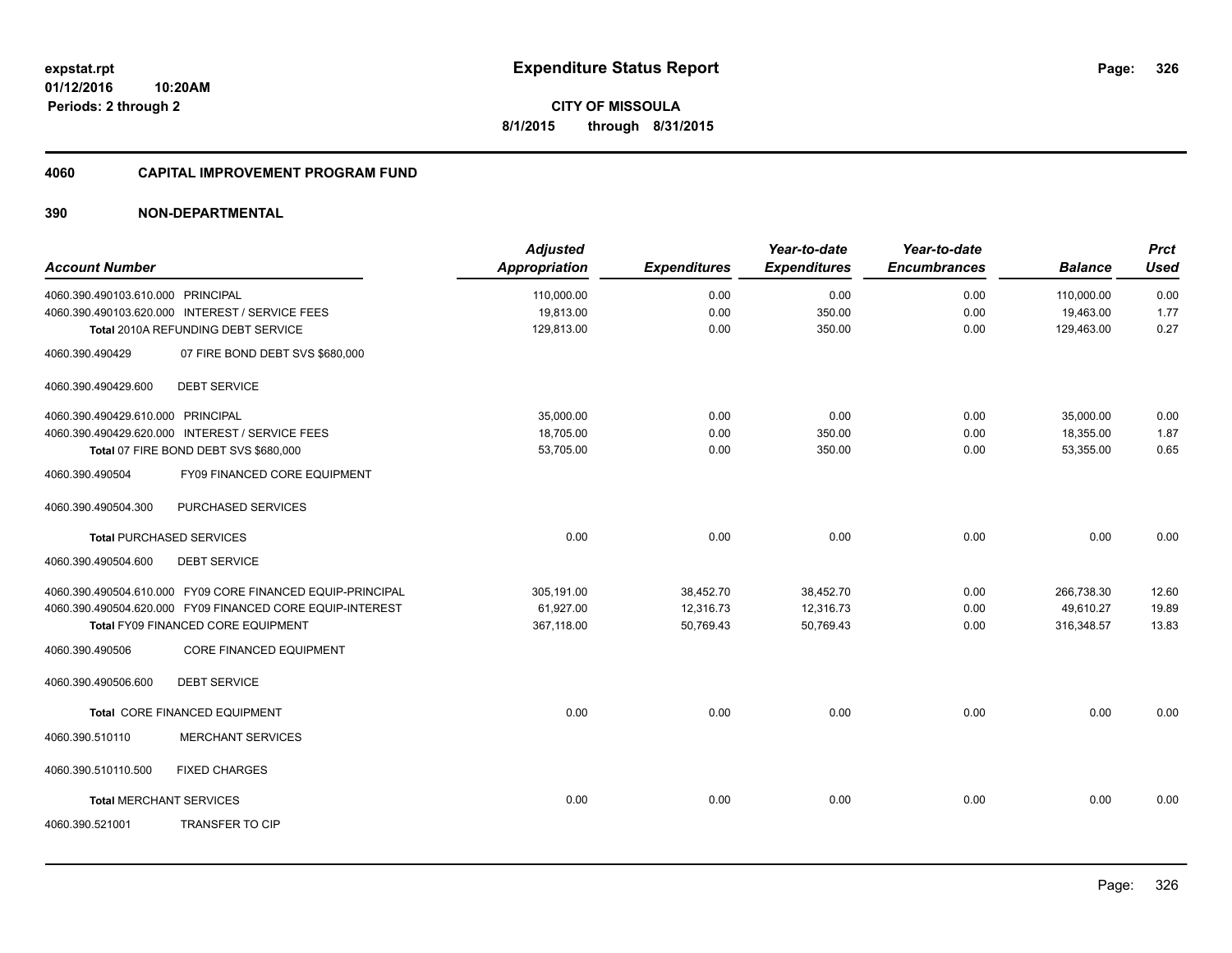#### **01/12/2016 10:20AM**

**Periods: 2 through 2**

**327**

**CITY OF MISSOULA 8/1/2015 through 8/31/2015**

#### **4060 CAPITAL IMPROVEMENT PROGRAM FUND**

| <b>Account Number</b>                | <b>Adjusted</b><br>Appropriation | <b>Expenditures</b> | Year-to-date<br><b>Expenditures</b> | Year-to-date<br><b>Encumbrances</b> | <b>Balance</b> | <b>Prct</b><br>Used |
|--------------------------------------|----------------------------------|---------------------|-------------------------------------|-------------------------------------|----------------|---------------------|
| 4060.390.521001.800<br>OTHER OBJECTS |                                  |                     |                                     |                                     |                |                     |
| <b>Total TRANSFER TO CIP</b>         | 0.00                             | 0.00                | 0.00                                | 0.00                                | 0.00           | 0.00                |
| <b>Total NON-DEPARTMENTAL</b>        | 1,084,565.00                     | 110,500.99          | 118,220.87                          | 0.00                                | 966,344.13     | 10.90               |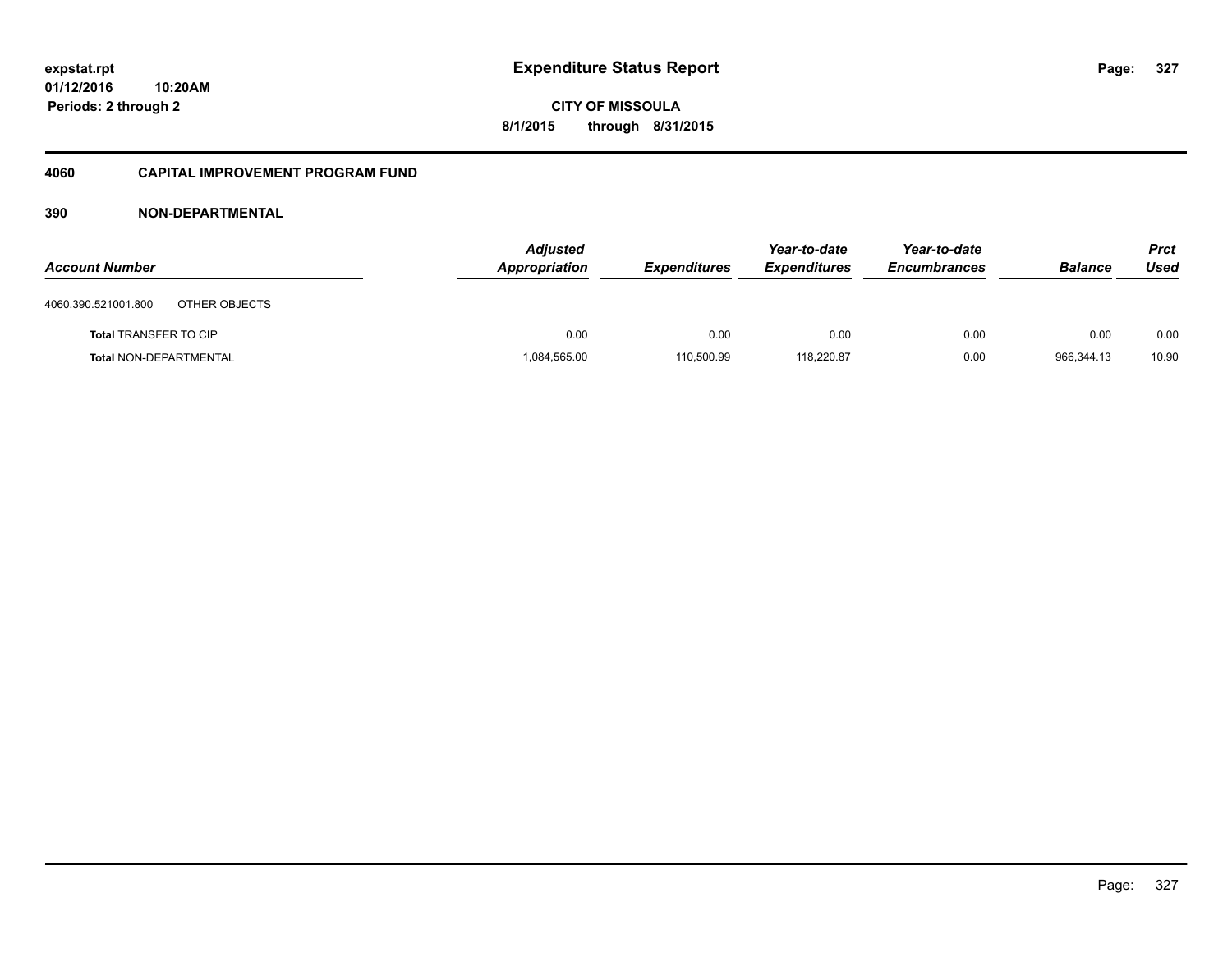#### **4060 CAPITAL IMPROVEMENT PROGRAM FUND**

## **391 ENERGY PERFORMANCE PROJ.**

| <b>Account Number</b> |                                           | <b>Adjusted</b><br><b>Appropriation</b> | <b>Expenditures</b> | Year-to-date<br><b>Expenditures</b> | Year-to-date<br><b>Encumbrances</b> | <b>Balance</b> | <b>Prct</b><br><b>Used</b> |
|-----------------------|-------------------------------------------|-----------------------------------------|---------------------|-------------------------------------|-------------------------------------|----------------|----------------------------|
| 4060.391.411242       | COUNCIL CHAMBERS HVAC                     |                                         |                     |                                     |                                     |                |                            |
| 4060.391.411242.900   | <b>CAPITAL OUTLAY</b>                     |                                         |                     |                                     |                                     |                |                            |
|                       | <b>Total COUNCIL CHAMBERS HVAC</b>        | 0.00                                    | 0.00                | 0.00                                | 0.00                                | 0.00           | 0.00                       |
| 4060.391.411257       | JCI-CONSTRUCTION AND M&V                  |                                         |                     |                                     |                                     |                |                            |
| 4060.391.411257.300   | PURCHASED SERVICES                        |                                         |                     |                                     |                                     |                |                            |
|                       | Total JCI-CONSTRUCTION AND M&V            | 0.00                                    | 0.00                | 0.00                                | 0.00                                | 0.00           | 0.00                       |
| 4060.391.411258       | PARKS EXTERIOR TRAIL LIGHTING(ARRA)       |                                         |                     |                                     |                                     |                |                            |
| 4060.391.411258.900   | <b>CAPITAL OUTLAY</b>                     |                                         |                     |                                     |                                     |                |                            |
|                       | Total PARKS EXTERIOR TRAIL LIGHTING(ARRA) | 0.00                                    | 0.00                | 0.00                                | 0.00                                | 0.00           | 0.00                       |
| 4060.391.420421       | FIRE STATION #1 HVAC SYSTEM               |                                         |                     |                                     |                                     |                |                            |
| 4060.391.420421.900   | <b>CAPITAL OUTLAY</b>                     |                                         |                     |                                     |                                     |                |                            |
|                       | Total FIRE STATION #1 HVAC SYSTEM         | 0.00                                    | 0.00                | 0.00                                | 0.00                                | 0.00           | 0.00                       |
| 4060.391.510110       | <b>MERCHANT SERVICES</b>                  |                                         |                     |                                     |                                     |                |                            |
| 4060.391.510110.500   | <b>FIXED CHARGES</b>                      |                                         |                     |                                     |                                     |                |                            |
|                       | Total ENERGY PERFORMANCE PROJ.            | 0.00                                    | 0.00                | 0.00                                | 0.00                                | 0.00           | 0.00                       |
|                       | Total CAPITAL IMPROVEMENT PROGRAM FUND    | 1,084,565.00                            | 110,500.99          | 118,220.87                          | 0.00                                | 966,344.13     | 10.90                      |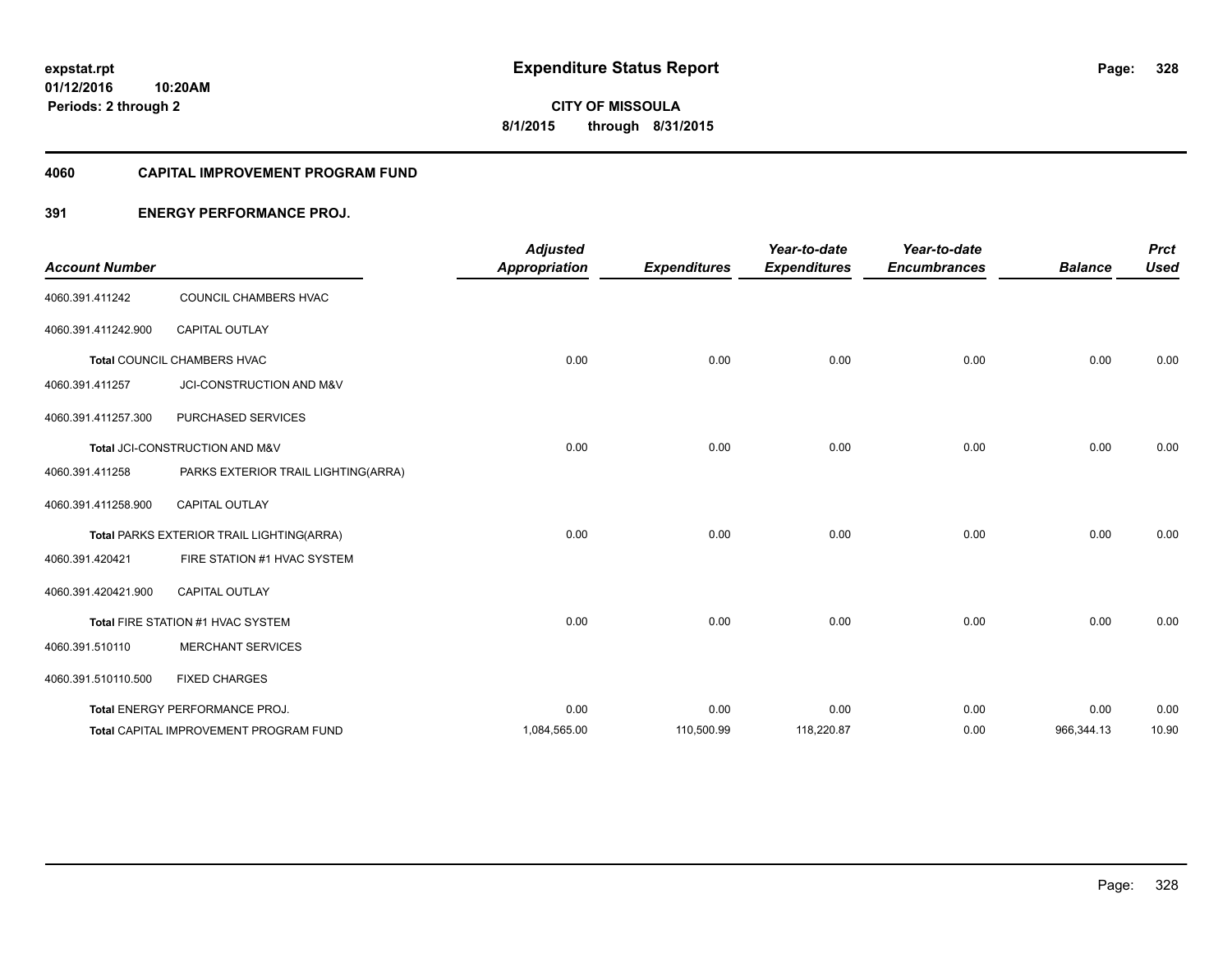**01/12/2016 10:20AM Periods: 2 through 2**

**CITY OF MISSOULA 8/1/2015 through 8/31/2015**

## **4130 1997 G O BOND OPEN SPACE PURCHASE FUND**

| <b>Account Number</b>                             |                                              | <b>Adjusted</b><br><b>Appropriation</b> | <b>Expenditures</b> | Year-to-date<br><b>Expenditures</b> | Year-to-date<br><b>Encumbrances</b> | <b>Balance</b>           | <b>Prct</b><br><b>Used</b> |
|---------------------------------------------------|----------------------------------------------|-----------------------------------------|---------------------|-------------------------------------|-------------------------------------|--------------------------|----------------------------|
| 4130.390.460480                                   | VANDALISM                                    |                                         |                     |                                     |                                     |                          |                            |
| 4130.390.460480.800                               | OTHER OBJECTS                                |                                         |                     |                                     |                                     |                          |                            |
| <b>Total OTHER OBJECTS</b>                        |                                              | 0.00                                    | 0.00                | 0.00                                | 0.00                                | 0.00                     | 0.00                       |
| 4130.390.460480.900                               | <b>CAPITAL OUTLAY</b>                        |                                         |                     |                                     |                                     |                          |                            |
| 4130.390.460480.930.000<br><b>Total VANDALISM</b> | <b>IMPROVEMENTS</b>                          | 375,602.00<br>375,602.00                | 0.00<br>0.00        | 0.00<br>0.00                        | 0.00<br>0.00                        | 375,602.00<br>375,602.00 | 0.00<br>0.00               |
| 4130.390.510110                                   | <b>MERCHANT SERVICES</b>                     |                                         |                     |                                     |                                     |                          |                            |
| 4130.390.510110.500                               | <b>FIXED CHARGES</b>                         |                                         |                     |                                     |                                     |                          |                            |
|                                                   | <b>Total MERCHANT SERVICES</b>               | 0.00                                    | 0.00                | 0.00                                | 0.00                                | 0.00                     | 0.00                       |
|                                                   | Total 1997 G O BOND OPEN SPACE PURCHASE FUND | 375,602.00                              | 0.00                | 0.00                                | 0.00                                | 375,602.00               | 0.00                       |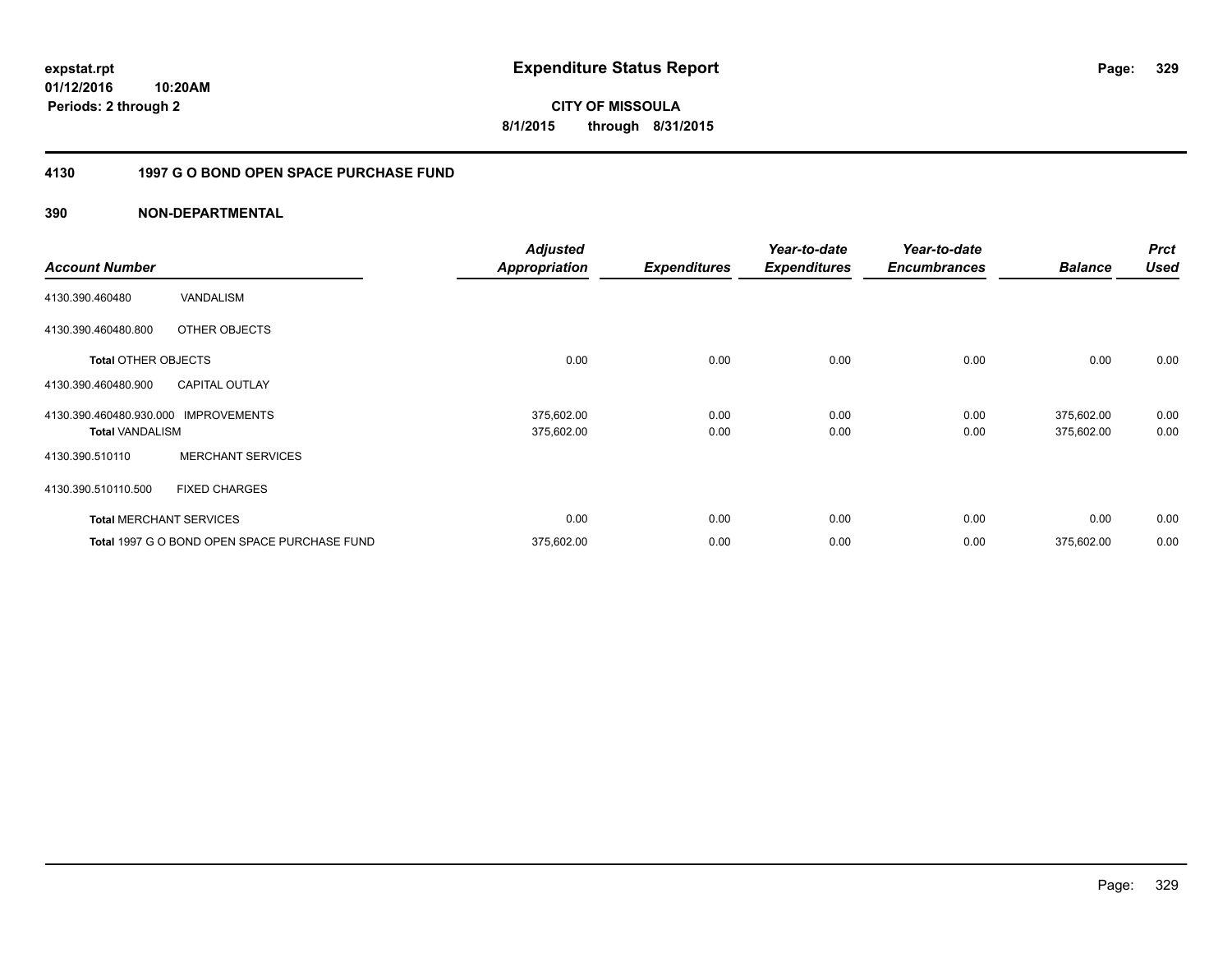## **4196 NEW FIRE STATION GO BOND**

## **300 FIRE**

| <b>Account Number</b>      |                                       | <b>Adjusted</b><br><b>Appropriation</b> | <b>Expenditures</b> | Year-to-date<br><b>Expenditures</b> | Year-to-date<br><b>Encumbrances</b> | <b>Balance</b> | <b>Prct</b><br><b>Used</b> |
|----------------------------|---------------------------------------|-----------------------------------------|---------------------|-------------------------------------|-------------------------------------|----------------|----------------------------|
| 4196.300.420420            | <b>FACILITY</b>                       |                                         |                     |                                     |                                     |                |                            |
| 4196.300.420420.800        | OTHER OBJECTS                         |                                         |                     |                                     |                                     |                |                            |
| <b>Total OTHER OBJECTS</b> |                                       | 0.00                                    | 0.00                | 0.00                                | 0.00                                | 0.00           | 0.00                       |
| 4196.300.420420.900        | <b>CAPITAL OUTLAY</b>                 |                                         |                     |                                     |                                     |                |                            |
| <b>Total FACILITY</b>      |                                       | 0.00                                    | 0.00                | 0.00                                | 0.00                                | 0.00           | 0.00                       |
| 4196.300.510110            | <b>MERCHANT SERVICES</b>              |                                         |                     |                                     |                                     |                |                            |
| 4196.300.510110.500        | <b>FIXED CHARGES</b>                  |                                         |                     |                                     |                                     |                |                            |
| <b>Total FIXED CHARGES</b> |                                       | 0.00                                    | 0.00                | 0.00                                | 0.00                                | 0.00           | 0.00                       |
|                            | <b>Total NEW FIRE STATION GO BOND</b> | 0.00                                    | 0.00                | 0.00                                | 0.00                                | 0.00           | 0.00                       |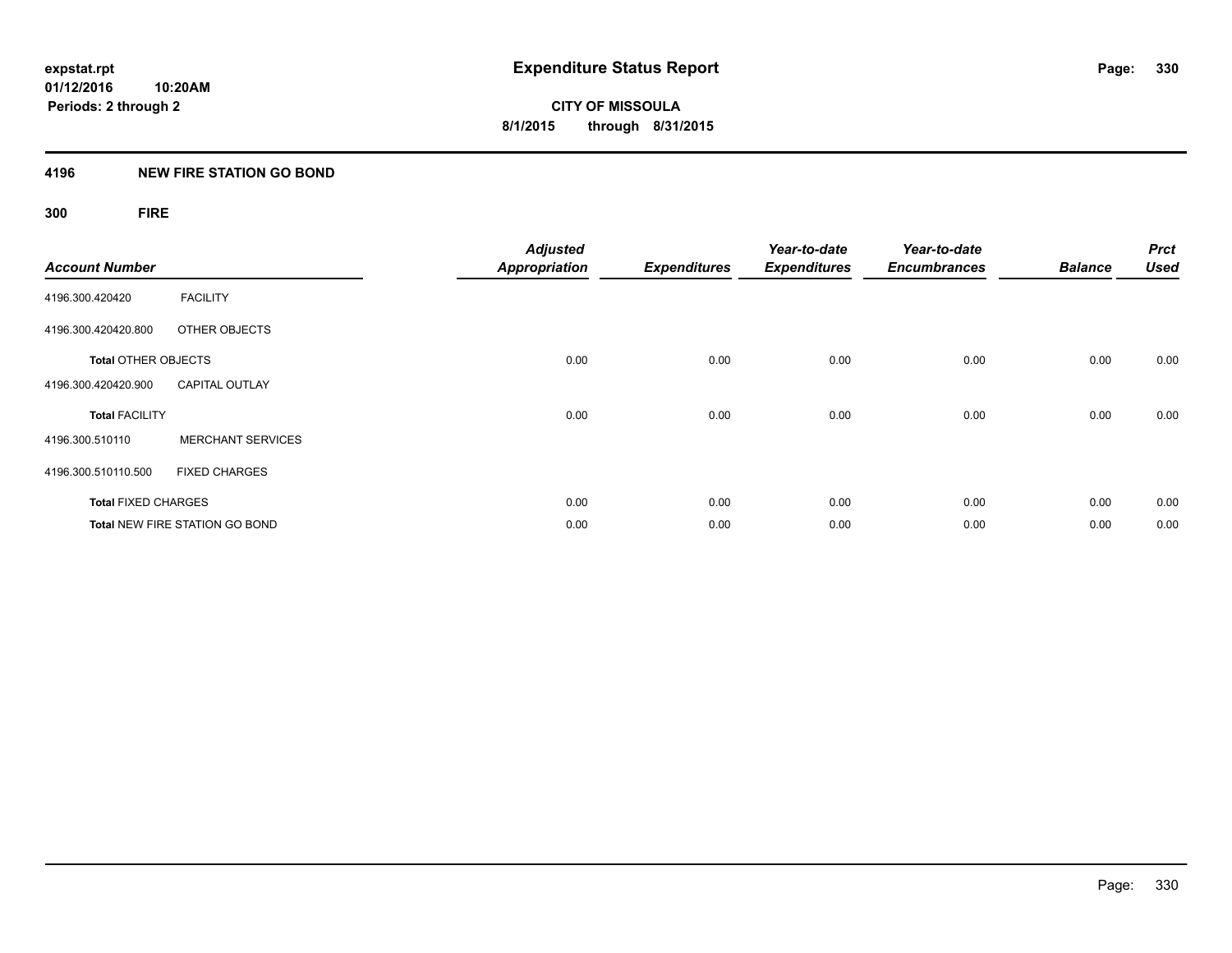**331**

**01/12/2016 10:20AM Periods: 2 through 2**

**CITY OF MISSOULA 8/1/2015 through 8/31/2015**

## **4450 S/C CONSTRUCTION FUND FOR FY06**

| <b>Account Number</b> |                                             | <b>Adjusted</b><br>Appropriation | <b>Expenditures</b> | Year-to-date<br><b>Expenditures</b> | Year-to-date<br><b>Encumbrances</b> | <b>Balance</b> | <b>Prct</b><br><b>Used</b> |
|-----------------------|---------------------------------------------|----------------------------------|---------------------|-------------------------------------|-------------------------------------|----------------|----------------------------|
| 4450.280.510110       | <b>MERCHANT SERVICES</b>                    |                                  |                     |                                     |                                     |                |                            |
| 4450.280.510110.500   | <b>FIXED CHARGES</b>                        |                                  |                     |                                     |                                     |                |                            |
|                       | <b>Total MERCHANT SERVICES</b>              | 0.00                             | 0.00                | 0.00                                | 0.00                                | 0.00           | 0.00                       |
| 4450.280.521000       | INTERFUND OPERATING TRANSFERS               |                                  |                     |                                     |                                     |                |                            |
| 4450.280.521000.800   | OTHER OBJECTS                               |                                  |                     |                                     |                                     |                |                            |
|                       | <b>Total INTERFUND OPERATING TRANSFERS</b>  | 0.00                             | 0.00                | 0.00                                | 0.00                                | 0.00           | 0.00                       |
|                       | <b>Total S/C CONSTRUCTION FUND FOR FY06</b> | 0.00                             | 0.00                | 0.00                                | 0.00                                | 0.00           | 0.00                       |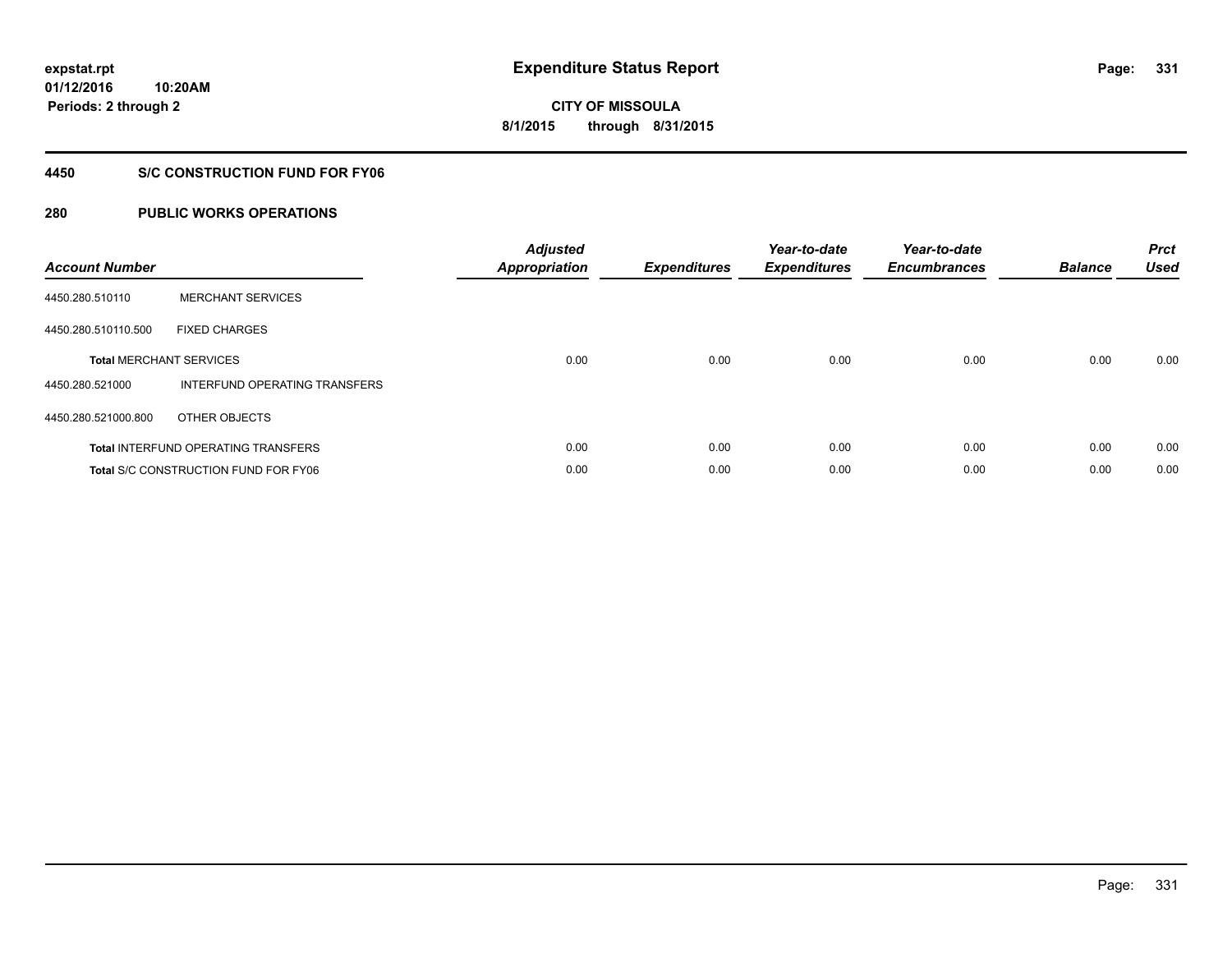## **4451 FY07 S/C BOND FUND**

| <b>Account Number</b>    |                                            | <b>Adjusted</b><br>Appropriation | <b>Expenditures</b> | Year-to-date<br><b>Expenditures</b> | Year-to-date<br><b>Encumbrances</b> | <b>Balance</b> | <b>Prct</b><br><b>Used</b> |
|--------------------------|--------------------------------------------|----------------------------------|---------------------|-------------------------------------|-------------------------------------|----------------|----------------------------|
| 4451.280.510110          | <b>MERCHANT SERVICES</b>                   |                                  |                     |                                     |                                     |                |                            |
| 4451.280.510110.500      | <b>FIXED CHARGES</b>                       |                                  |                     |                                     |                                     |                |                            |
|                          | <b>Total MERCHANT SERVICES</b>             | 0.00                             | 0.00                | 0.00                                | 0.00                                | 0.00           | 0.00                       |
| 4451.280.521000          | INTERFUND OPERATING TRANSFERS              |                                  |                     |                                     |                                     |                |                            |
| 4451.280.521000.800      | OTHER OBJECTS                              |                                  |                     |                                     |                                     |                |                            |
|                          | <b>Total INTERFUND OPERATING TRANSFERS</b> | 0.00                             | 0.00                | 0.00                                | 0.00                                | 0.00           | 0.00                       |
| Total FY07 S/C BOND FUND |                                            | 0.00                             | 0.00                | 0.00                                | 0.00                                | 0.00           | 0.00                       |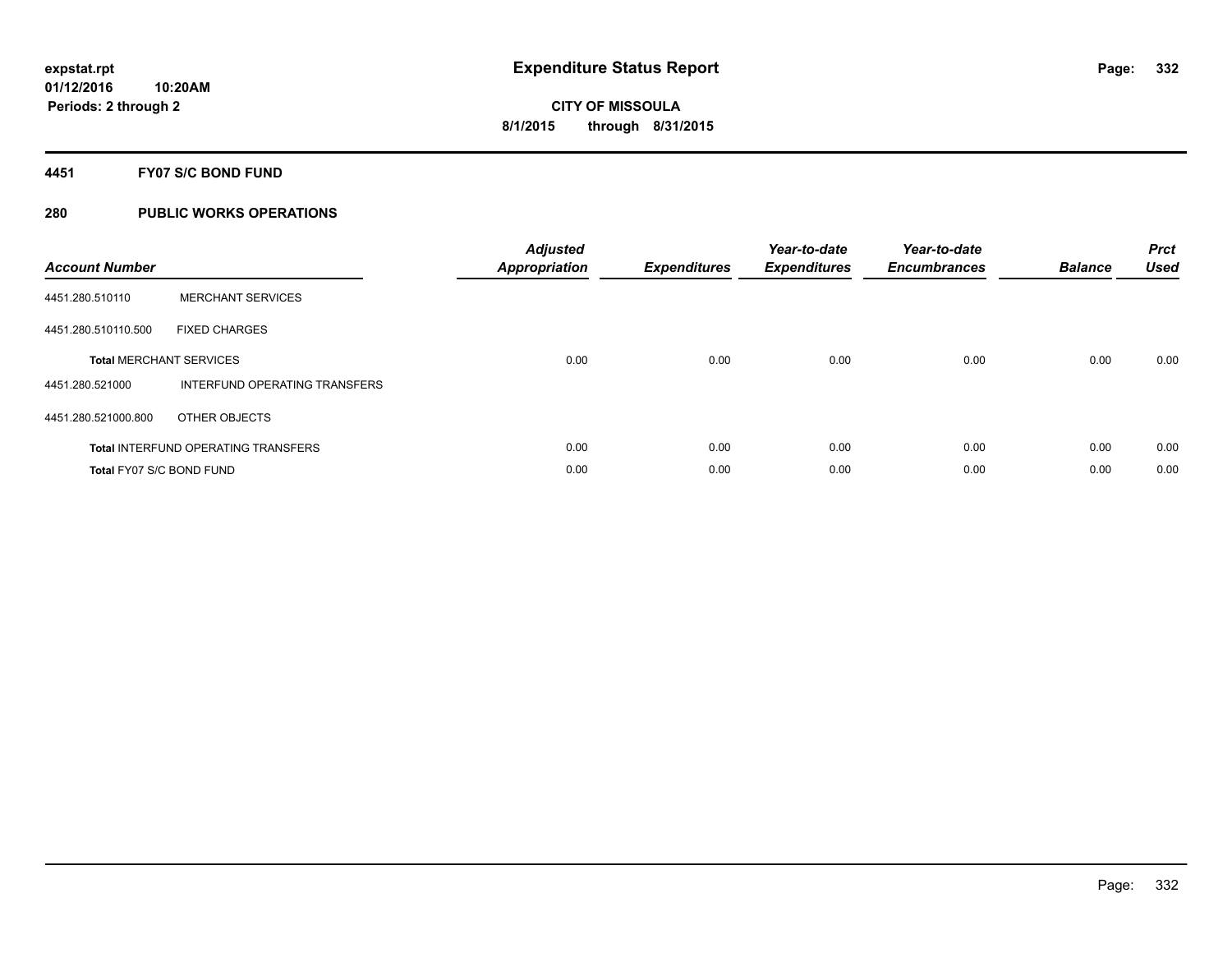**01/12/2016 10:20AM Periods: 2 through 2**

**CITY OF MISSOULA 8/1/2015 through 8/31/2015**

## **4452 S/C CONSTRUCTION FUND FOR FY 08 BOND SAL**

| <b>Account Number</b>  |                                                       | <b>Adjusted</b><br><b>Appropriation</b> | <b>Expenditures</b> | Year-to-date<br><b>Expenditures</b> | Year-to-date<br><b>Encumbrances</b> | <b>Balance</b> | <b>Prct</b><br><b>Used</b> |
|------------------------|-------------------------------------------------------|-----------------------------------------|---------------------|-------------------------------------|-------------------------------------|----------------|----------------------------|
| 4452.280.430262        | <b>SIDEWALKS</b>                                      |                                         |                     |                                     |                                     |                |                            |
| 4452.280.430262.900    | <b>CAPITAL OUTLAY</b>                                 |                                         |                     |                                     |                                     |                |                            |
| <b>Total SIDEWALKS</b> |                                                       | 0.00                                    | 0.00                | 0.00                                | 0.00                                | 0.00           | 0.00                       |
| 4452.280.510110        | <b>MERCHANT SERVICES</b>                              |                                         |                     |                                     |                                     |                |                            |
| 4452.280.510110.500    | <b>FIXED CHARGES</b>                                  |                                         |                     |                                     |                                     |                |                            |
|                        | <b>Total MERCHANT SERVICES</b>                        | 0.00                                    | 0.00                | 0.00                                | 0.00                                | 0.00           | 0.00                       |
|                        | <b>Total S/C CONSTRUCTION FUND FOR FY 08 BOND SAL</b> | 0.00                                    | 0.00                | 0.00                                | 0.00                                | 0.00           | 0.00                       |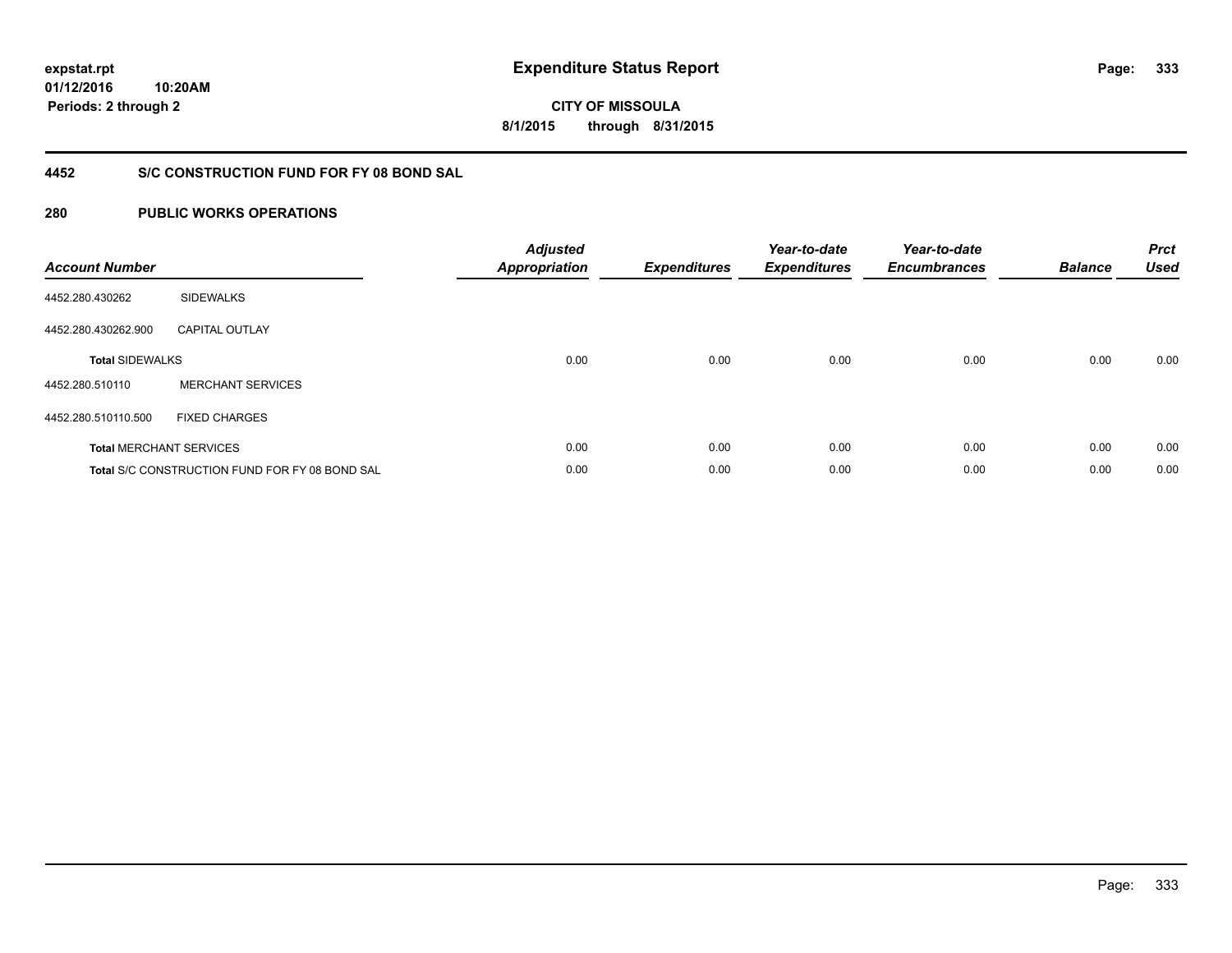**01/12/2016 10:20AM Periods: 2 through 2**

# **CITY OF MISSOULA 8/1/2015 through 8/31/2015**

## **4453 S/C CONSTRUCTION FUND FY09 BOND**

| <b>Account Number</b>  |                                      | <b>Adjusted</b><br><b>Appropriation</b> | <b>Expenditures</b> | Year-to-date<br><b>Expenditures</b> | Year-to-date<br><b>Encumbrances</b> | <b>Balance</b> | <b>Prct</b><br><b>Used</b> |
|------------------------|--------------------------------------|-----------------------------------------|---------------------|-------------------------------------|-------------------------------------|----------------|----------------------------|
| 4453.280.430262        | <b>SIDEWALKS</b>                     |                                         |                     |                                     |                                     |                |                            |
| 4453.280.430262.900    | <b>CAPITAL OUTLAY</b>                |                                         |                     |                                     |                                     |                |                            |
| <b>Total SIDEWALKS</b> |                                      | 0.00                                    | 0.00                | 0.00                                | 0.00                                | 0.00           | 0.00                       |
| 4453.280.510110        | <b>MERCHANT SERVICES</b>             |                                         |                     |                                     |                                     |                |                            |
| 4453.280.510110.500    | <b>FIXED CHARGES</b>                 |                                         |                     |                                     |                                     |                |                            |
|                        | <b>Total MERCHANT SERVICES</b>       | 0.00                                    | 0.00                | 0.00                                | 0.00                                | 0.00           | 0.00                       |
| 4453.280.521000        | <b>INTERFUND OPERATING TRANSFERS</b> |                                         |                     |                                     |                                     |                |                            |
| 4453.280.521000.800    | OTHER OBJECTS                        |                                         |                     |                                     |                                     |                |                            |
|                        | <b>Total PUBLIC WORKS OPERATIONS</b> | 0.00                                    | 0.00                | 0.00                                | 0.00                                | 0.00           | 0.00                       |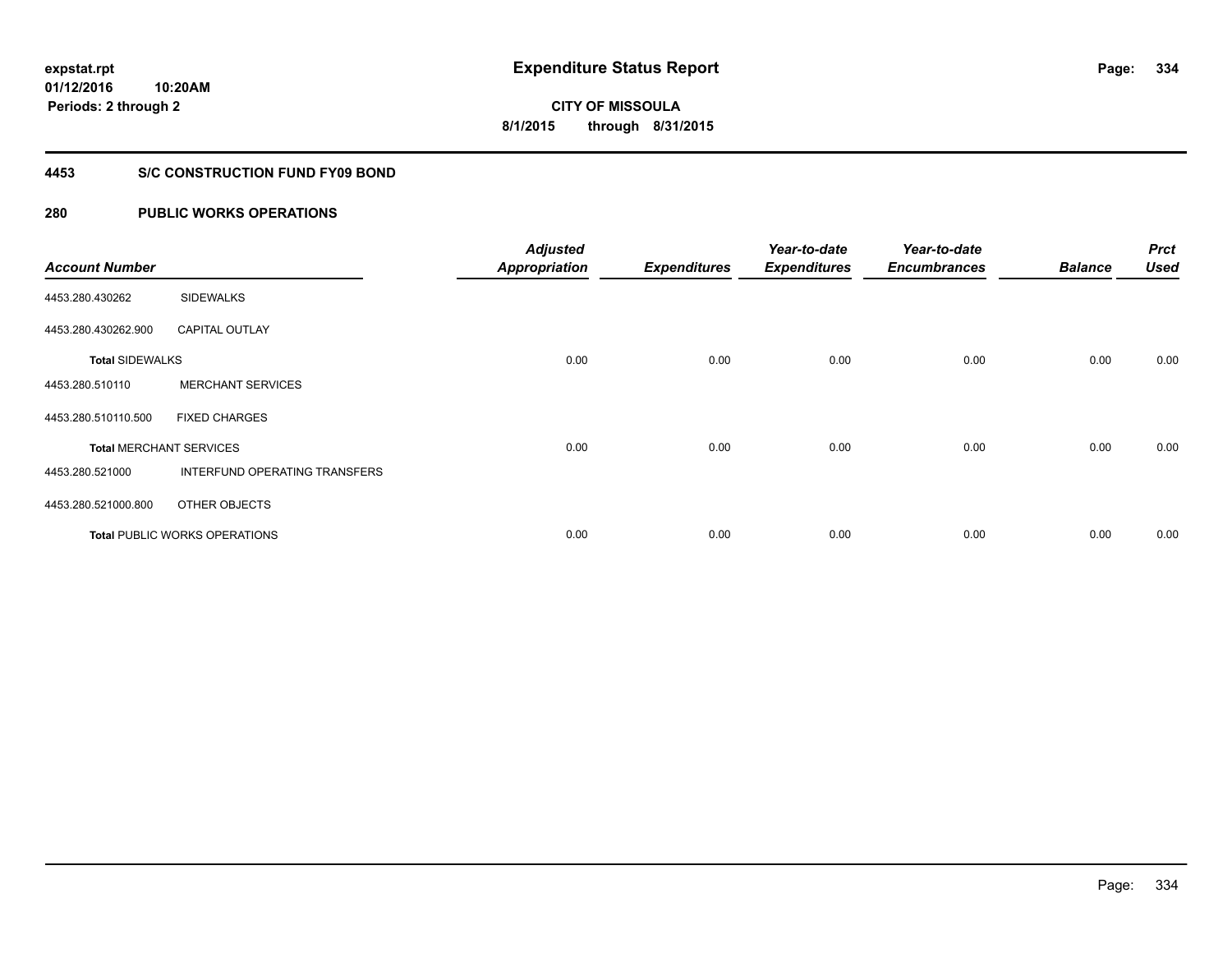## **4453 S/C CONSTRUCTION FUND FY09 BOND**

| <b>Account Number</b>         |                                              | <b>Adjusted</b><br><b>Appropriation</b> | <b>Expenditures</b> | Year-to-date<br><b>Expenditures</b> | Year-to-date<br><b>Encumbrances</b> | <b>Balance</b> | <b>Prct</b><br><b>Used</b> |
|-------------------------------|----------------------------------------------|-----------------------------------------|---------------------|-------------------------------------|-------------------------------------|----------------|----------------------------|
| 4453.390.410710               | *** Title Not Found ***                      |                                         |                     |                                     |                                     |                |                            |
| 4453.390.410710.500           | <b>FIXED CHARGES</b>                         |                                         |                     |                                     |                                     |                |                            |
| Total *** Title Not Found *** |                                              | 0.00                                    | 0.00                | 0.00                                | 0.00                                | 0.00           | 0.00                       |
| 4453.390.510110               | <b>MERCHANT SERVICES</b>                     |                                         |                     |                                     |                                     |                |                            |
| 4453.390.510110.500           | <b>FIXED CHARGES</b>                         |                                         |                     |                                     |                                     |                |                            |
|                               | <b>Total S/C CONSTRUCTION FUND FY09 BOND</b> | 0.00                                    | 0.00                | 0.00                                | 0.00                                | 0.00           | 0.00                       |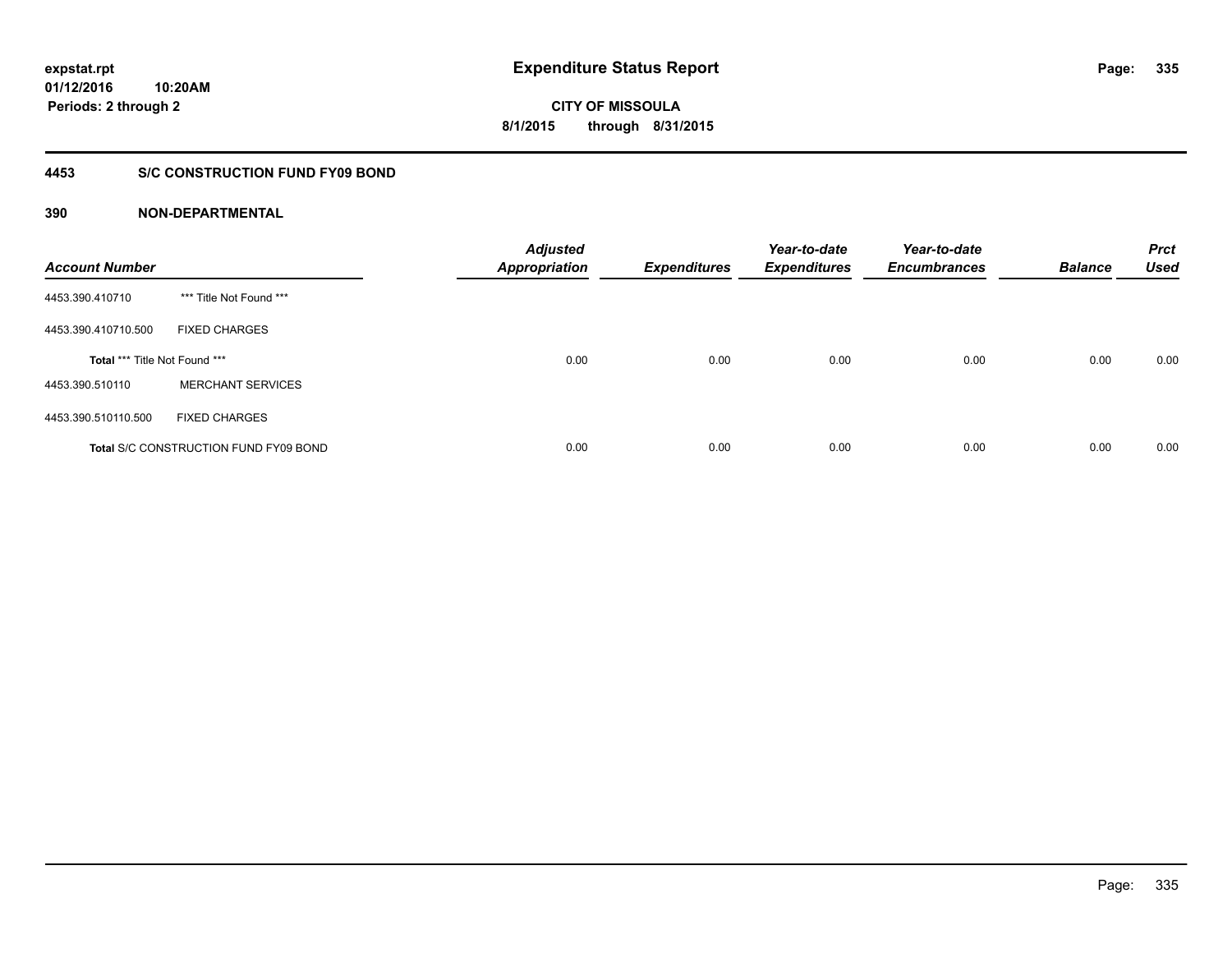**336**

**01/12/2016 10:20AM Periods: 2 through 2**

**CITY OF MISSOULA 8/1/2015 through 8/31/2015**

## **4454 S/C CONSTRUCTION FUND FOR FY10**

| <b>Account Number</b>  |                                             | <b>Adjusted</b><br><b>Appropriation</b> | <b>Expenditures</b> | Year-to-date<br><b>Expenditures</b> | Year-to-date<br><b>Encumbrances</b> | <b>Balance</b> | <b>Prct</b><br><b>Used</b> |
|------------------------|---------------------------------------------|-----------------------------------------|---------------------|-------------------------------------|-------------------------------------|----------------|----------------------------|
| 4454.280.430262        | <b>SIDEWALKS</b>                            |                                         |                     |                                     |                                     |                |                            |
| 4454.280.430262.900    | <b>CAPITAL OUTLAY</b>                       |                                         |                     |                                     |                                     |                |                            |
| <b>Total SIDEWALKS</b> |                                             | 0.00                                    | 0.00                | 0.00                                | 0.00                                | 0.00           | 0.00                       |
| 4454.280.510110        | <b>MERCHANT SERVICES</b>                    |                                         |                     |                                     |                                     |                |                            |
| 4454.280.510110.500    | <b>FIXED CHARGES</b>                        |                                         |                     |                                     |                                     |                |                            |
|                        | <b>Total MERCHANT SERVICES</b>              | 0.00                                    | 0.00                | 0.00                                | 0.00                                | 0.00           | 0.00                       |
|                        | <b>Total S/C CONSTRUCTION FUND FOR FY10</b> | 0.00                                    | 0.00                | 0.00                                | 0.00                                | 0.00           | 0.00                       |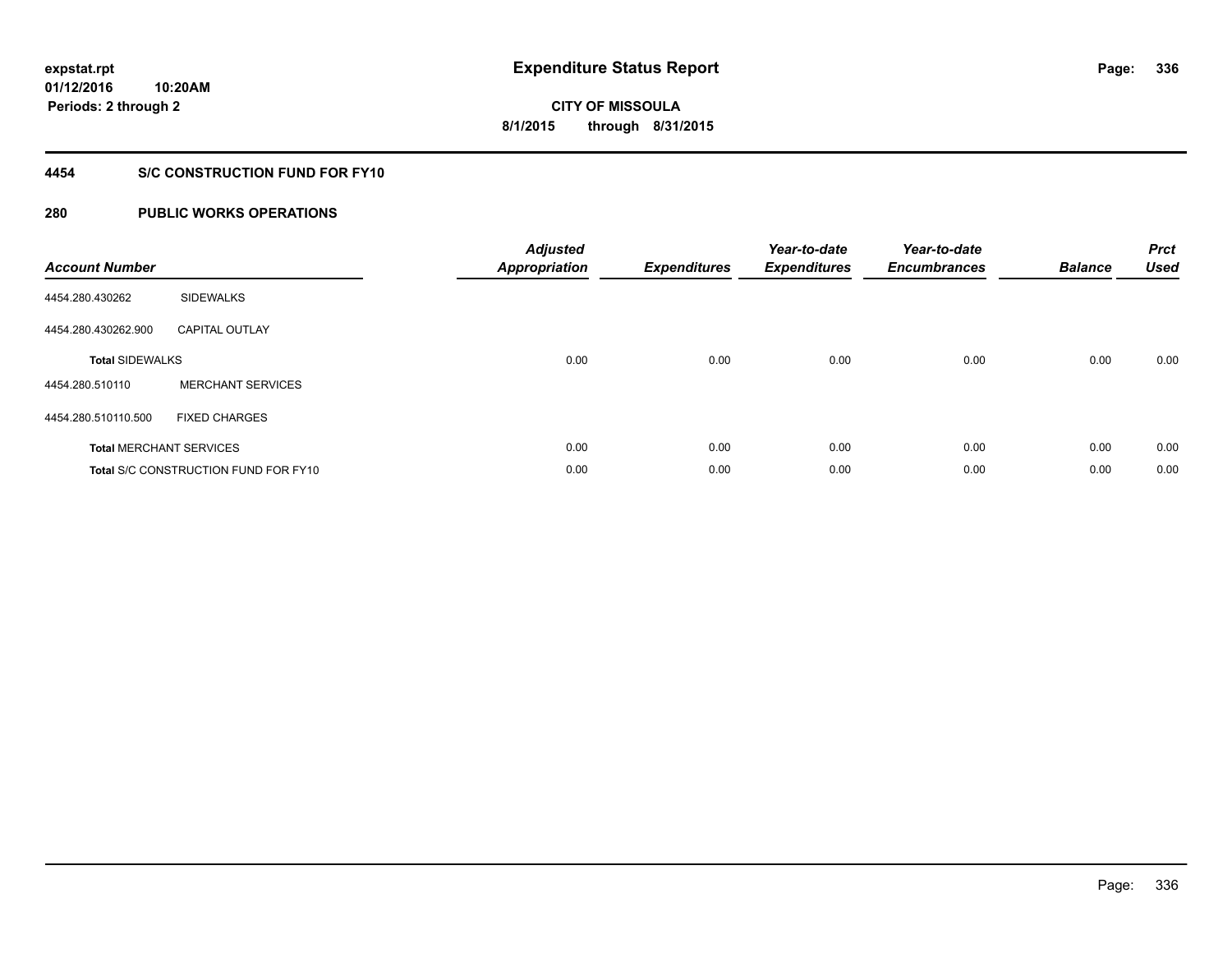## **4455 FY11 S/C CONSTRUCTION FUND**

| <b>Account Number</b>  |                                         | <b>Adjusted</b><br>Appropriation | <b>Expenditures</b> | Year-to-date<br><b>Expenditures</b> | Year-to-date<br><b>Encumbrances</b> | <b>Balance</b> | <b>Prct</b><br><b>Used</b> |
|------------------------|-----------------------------------------|----------------------------------|---------------------|-------------------------------------|-------------------------------------|----------------|----------------------------|
| 4455.280.430262        | <b>SIDEWALKS</b>                        |                                  |                     |                                     |                                     |                |                            |
| 4455.280.430262.900    | <b>CAPITAL OUTLAY</b>                   |                                  |                     |                                     |                                     |                |                            |
| <b>Total SIDEWALKS</b> |                                         | 0.00                             | 0.00                | 0.00                                | 0.00                                | 0.00           | 0.00                       |
| 4455.280.510110        | <b>MERCHANT SERVICES</b>                |                                  |                     |                                     |                                     |                |                            |
| 4455.280.510110.500    | <b>FIXED CHARGES</b>                    |                                  |                     |                                     |                                     |                |                            |
|                        | <b>Total MERCHANT SERVICES</b>          | 0.00                             | 0.00                | 0.00                                | 0.00                                | 0.00           | 0.00                       |
|                        | <b>Total FY11 S/C CONSTRUCTION FUND</b> | 0.00                             | 0.00                | 0.00                                | 0.00                                | 0.00           | 0.00                       |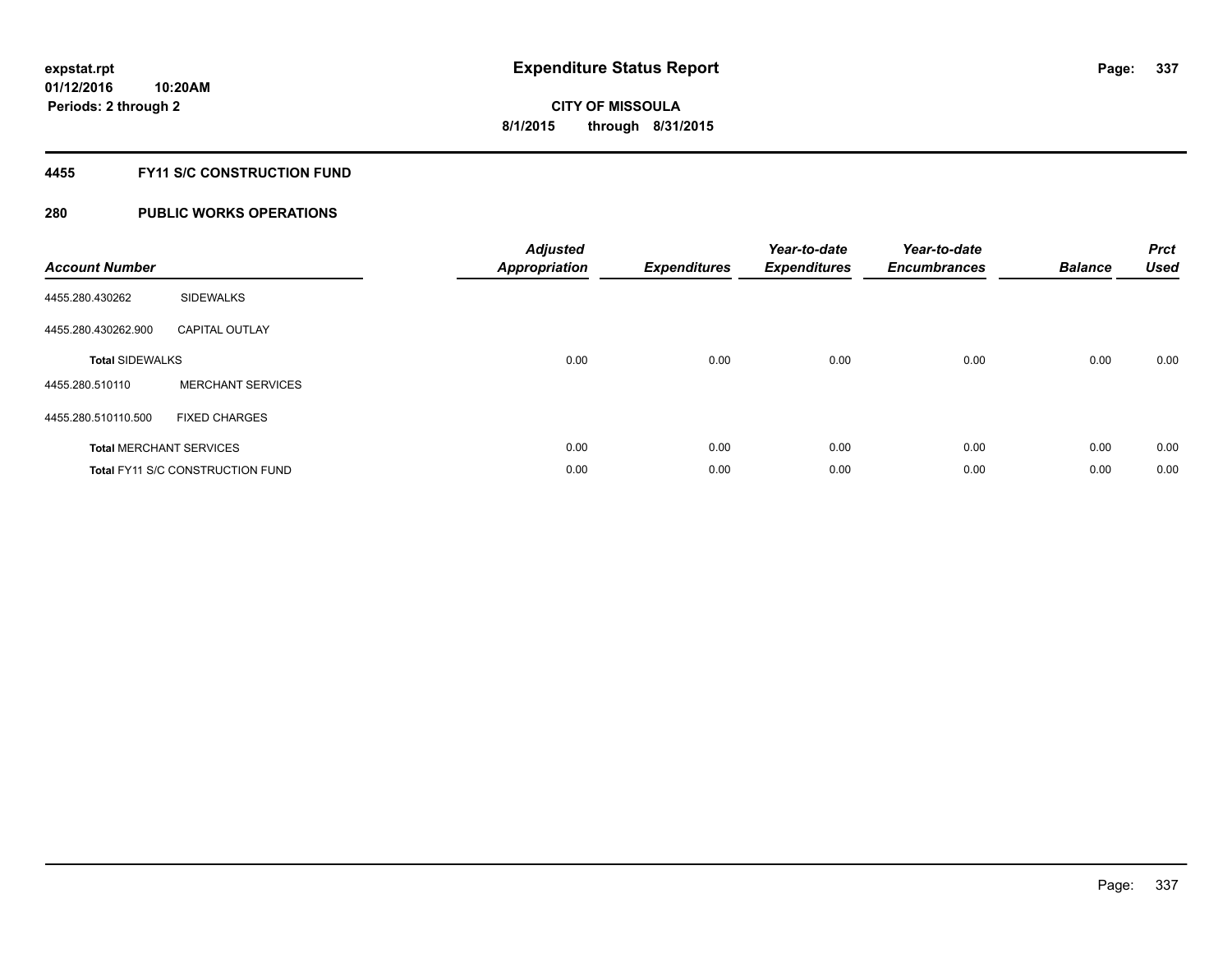## **4456 FY12 S/C CONSTRUCTION FUND**

| <b>Account Number</b>  |                                            | <b>Adjusted</b><br><b>Appropriation</b> | <b>Expenditures</b> | Year-to-date<br><b>Expenditures</b> | Year-to-date<br><b>Encumbrances</b> | <b>Balance</b> | <b>Prct</b><br><b>Used</b> |
|------------------------|--------------------------------------------|-----------------------------------------|---------------------|-------------------------------------|-------------------------------------|----------------|----------------------------|
| 4456.280.430262        | <b>SIDEWALKS</b>                           |                                         |                     |                                     |                                     |                |                            |
| 4456.280.430262.900    | <b>CAPITAL OUTLAY</b>                      |                                         |                     |                                     |                                     |                |                            |
| <b>Total SIDEWALKS</b> |                                            | 0.00                                    | 0.00                | 0.00                                | 0.00                                | 0.00           | 0.00                       |
| 4456.280.510110        | <b>MERCHANT SERVICES</b>                   |                                         |                     |                                     |                                     |                |                            |
| 4456.280.510110.500    | <b>FIXED CHARGES</b>                       |                                         |                     |                                     |                                     |                |                            |
|                        | <b>Total MERCHANT SERVICES</b>             | 0.00                                    | 0.00                | 0.00                                | 0.00                                | 0.00           | 0.00                       |
| 4456.280.521000        | INTERFUND OPERATING TRANSFERS              |                                         |                     |                                     |                                     |                |                            |
| 4456.280.521000.800    | OTHER OBJECTS                              |                                         |                     |                                     |                                     |                |                            |
|                        | <b>Total INTERFUND OPERATING TRANSFERS</b> | 0.00                                    | 0.00                | 0.00                                | 0.00                                | 0.00           | 0.00                       |
|                        | Total FY12 S/C CONSTRUCTION FUND           | 0.00                                    | 0.00                | 0.00                                | 0.00                                | 0.00           | 0.00                       |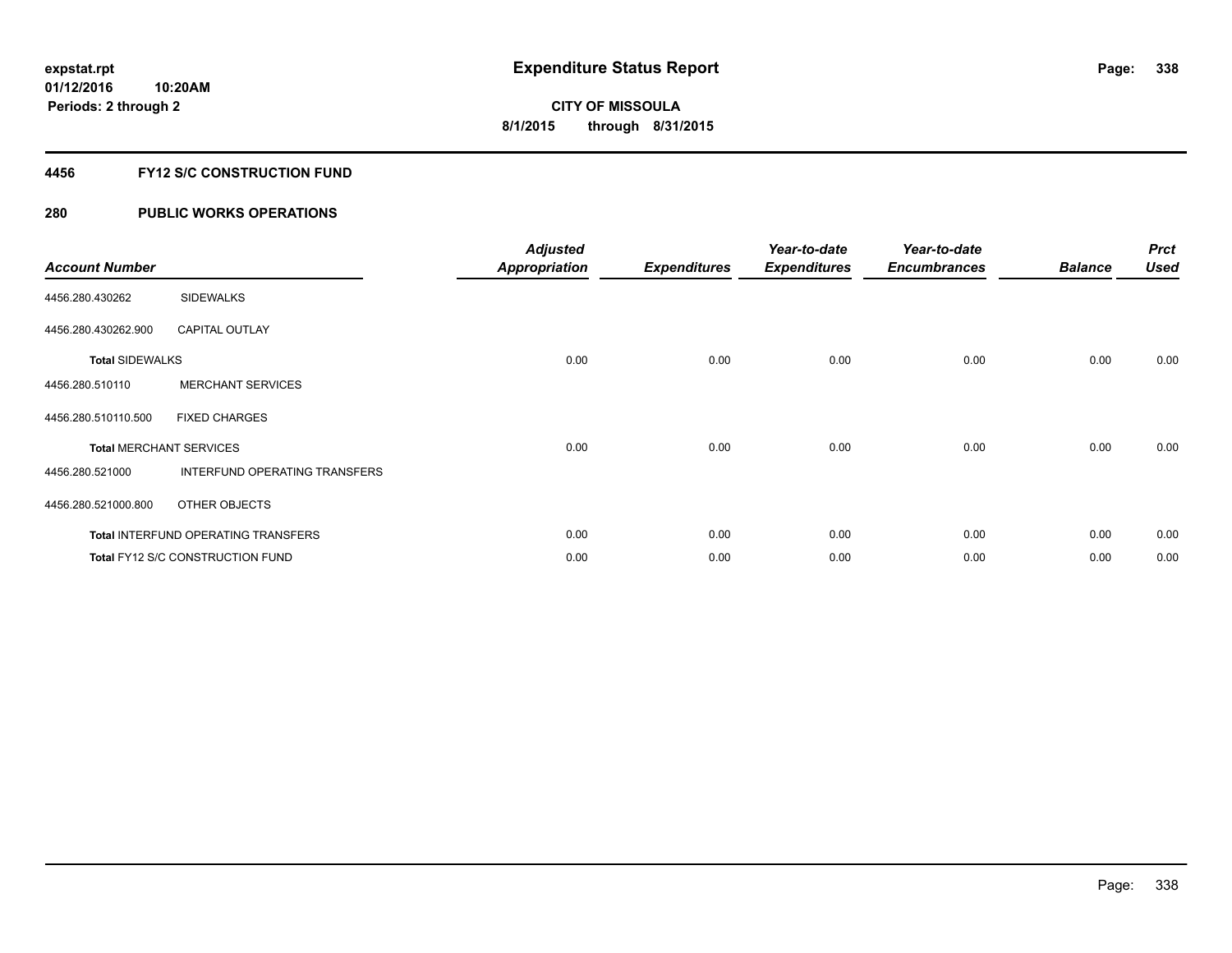**Periods: 2 through 2**

**339**

**CITY OF MISSOULA 8/1/2015 through 8/31/2015**

#### **4457 FY13 SIDEWALK/CURB CONSTRUCTION**

| <b>Account Number</b>  |                                              | <b>Adjusted</b><br><b>Appropriation</b> | <b>Expenditures</b> | Year-to-date<br><b>Expenditures</b> | Year-to-date<br><b>Encumbrances</b> | <b>Balance</b> | <b>Prct</b><br><b>Used</b> |
|------------------------|----------------------------------------------|-----------------------------------------|---------------------|-------------------------------------|-------------------------------------|----------------|----------------------------|
| 4457.280.430262        | <b>SIDEWALKS</b>                             |                                         |                     |                                     |                                     |                |                            |
| 4457.280.430262.300    | PURCHASED SERVICES                           |                                         |                     |                                     |                                     |                |                            |
|                        | <b>Total PURCHASED SERVICES</b>              | 0.00                                    | 0.00                | 0.00                                | 0.00                                | 0.00           | 0.00                       |
| 4457.280.430262.900    | <b>CAPITAL OUTLAY</b>                        |                                         |                     |                                     |                                     |                |                            |
| <b>Total SIDEWALKS</b> |                                              | 0.00                                    | 0.00                | 0.00                                | 0.00                                | 0.00           | 0.00                       |
| 4457.280.510110        | <b>MERCHANT SERVICES</b>                     |                                         |                     |                                     |                                     |                |                            |
| 4457.280.510110.500    | <b>FIXED CHARGES</b>                         |                                         |                     |                                     |                                     |                |                            |
|                        | <b>Total MERCHANT SERVICES</b>               | 0.00                                    | 0.00                | 0.00                                | 0.00                                | 0.00           | 0.00                       |
| 4457.280.521000        | INTERFUND OPERATING TRANSFERS                |                                         |                     |                                     |                                     |                |                            |
| 4457.280.521000.800    | OTHER OBJECTS                                |                                         |                     |                                     |                                     |                |                            |
|                        | Total INTERFUND OPERATING TRANSFERS          | 0.00                                    | 0.00                | 0.00                                | 0.00                                | 0.00           | 0.00                       |
|                        | <b>Total FY13 SIDEWALK/CURB CONSTRUCTION</b> | 0.00                                    | 0.00                | 0.00                                | 0.00                                | 0.00           | 0.00                       |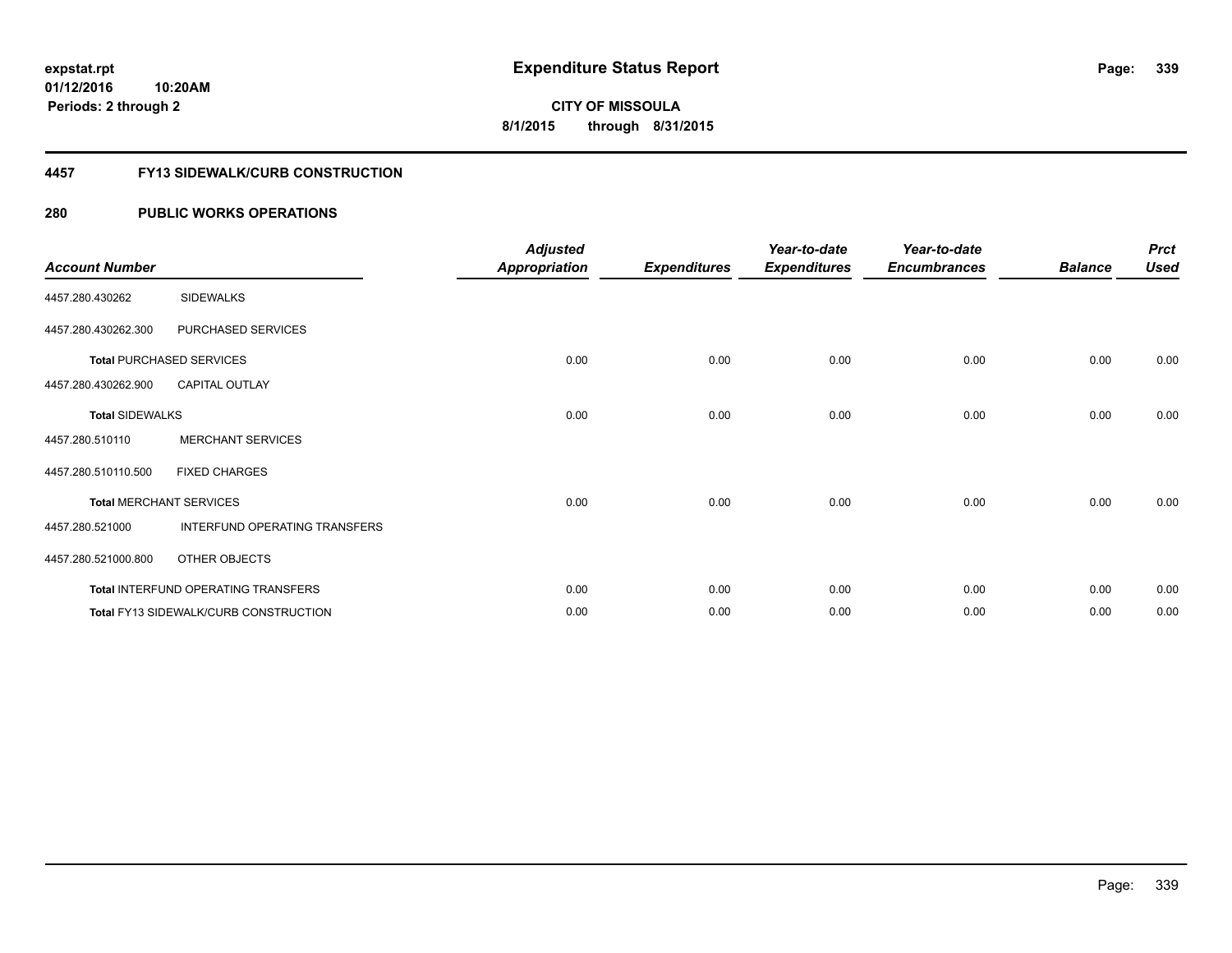**340**

**01/12/2016 10:20AM Periods: 2 through 2**

**CITY OF MISSOULA 8/1/2015 through 8/31/2015**

## **4458 FY14 SIDEWALK & CURB CONSTRUCTION**

| <b>Account Number</b>  |                                                    | <b>Adjusted</b><br><b>Appropriation</b> | <b>Expenditures</b> | Year-to-date<br><b>Expenditures</b> | Year-to-date<br><b>Encumbrances</b> | <b>Balance</b> | <b>Prct</b><br><b>Used</b> |
|------------------------|----------------------------------------------------|-----------------------------------------|---------------------|-------------------------------------|-------------------------------------|----------------|----------------------------|
| 4458.280.430262        | <b>SIDEWALKS</b>                                   |                                         |                     |                                     |                                     |                |                            |
| 4458.280.430262.900    | <b>CAPITAL OUTLAY</b>                              |                                         |                     |                                     |                                     |                |                            |
| <b>Total SIDEWALKS</b> |                                                    | 0.00                                    | 0.00                | 0.00                                | 0.00                                | 0.00           | 0.00                       |
| 4458.280.510110        | <b>MERCHANT SERVICES</b>                           |                                         |                     |                                     |                                     |                |                            |
| 4458.280.510110.500    | <b>FIXED CHARGES</b>                               |                                         |                     |                                     |                                     |                |                            |
|                        | <b>Total MERCHANT SERVICES</b>                     | 0.00                                    | 0.00                | 0.00                                | 0.00                                | 0.00           | 0.00                       |
| 4458.280.521000        | INTERFUND OPERATING TRANSFERS                      |                                         |                     |                                     |                                     |                |                            |
| 4458.280.521000.800    | OTHER OBJECTS                                      |                                         |                     |                                     |                                     |                |                            |
|                        | Total INTERFUND OPERATING TRANSFERS                | 0.00                                    | 0.00                | 0.00                                | 0.00                                | 0.00           | 0.00                       |
|                        | <b>Total FY14 SIDEWALK &amp; CURB CONSTRUCTION</b> | 0.00                                    | 0.00                | 0.00                                | 0.00                                | 0.00           | 0.00                       |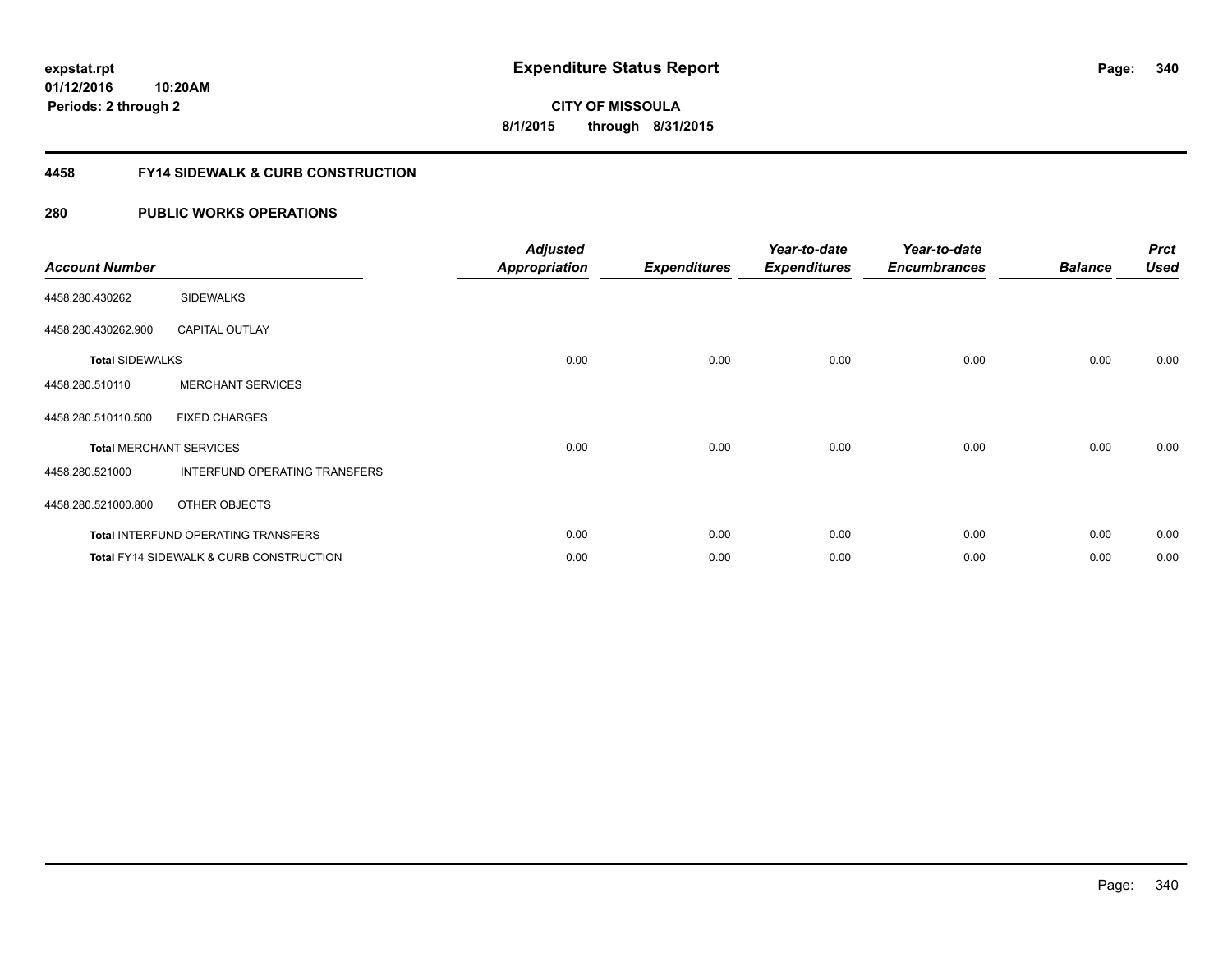**Periods: 2 through 2**

# **CITY OF MISSOULA 8/1/2015 through 8/31/2015**

## **4459 FY15 SIDEWALK/CURB CONSTRUCTION**

| <b>Account Number</b>      |                                       | <b>Adjusted</b><br><b>Appropriation</b> | <b>Expenditures</b> | Year-to-date<br><b>Expenditures</b> | Year-to-date<br><b>Encumbrances</b> | <b>Balance</b> | <b>Prct</b><br><b>Used</b> |
|----------------------------|---------------------------------------|-----------------------------------------|---------------------|-------------------------------------|-------------------------------------|----------------|----------------------------|
| 4459.280.430262            | <b>SIDEWALKS</b>                      |                                         |                     |                                     |                                     |                |                            |
| 4459.280.430262.800        | OTHER OBJECTS                         |                                         |                     |                                     |                                     |                |                            |
| <b>Total OTHER OBJECTS</b> |                                       | 0.00                                    | 0.00                | 0.00                                | 0.00                                | 0.00           | 0.00                       |
| 4459.280.430262.900        | <b>CAPITAL OUTLAY</b>                 |                                         |                     |                                     |                                     |                |                            |
| <b>Total SIDEWALKS</b>     |                                       | 0.00                                    | 0.00                | 0.00                                | 0.00                                | 0.00           | 0.00                       |
| 4459.280.510110            | <b>MERCHANT SERVICES</b>              |                                         |                     |                                     |                                     |                |                            |
| 4459.280.510110.500        | <b>FIXED CHARGES</b>                  |                                         |                     |                                     |                                     |                |                            |
|                            | <b>Total MERCHANT SERVICES</b>        | 0.00                                    | 0.00                | 0.00                                | 0.00                                | 0.00           | 0.00                       |
|                            | Total FY15 SIDEWALK/CURB CONSTRUCTION | 0.00                                    | 0.00                | 0.00                                | 0.00                                | 0.00           | 0.00                       |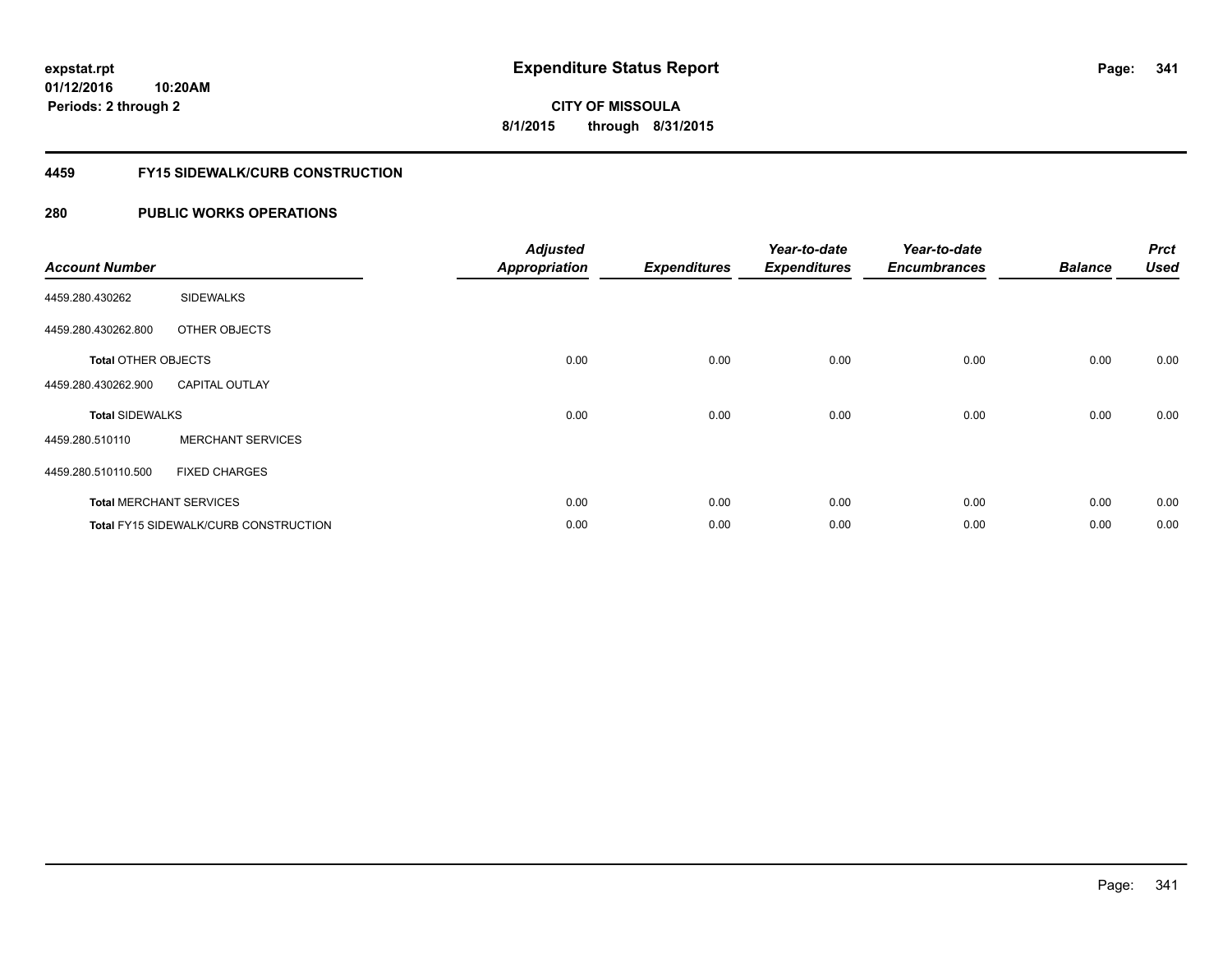**342**

**01/12/2016 10:20AM Periods: 2 through 2**

**CITY OF MISSOULA 8/1/2015 through 8/31/2015**

## **4460 FY16 SIDEWALK/CURB CONSTRUCTION**

| <b>Account Number</b>                                          |                                              | <b>Adjusted</b><br><b>Appropriation</b> | <b>Expenditures</b>      | Year-to-date<br><b>Expenditures</b> | Year-to-date<br><b>Encumbrances</b> | <b>Balance</b>                 | <b>Prct</b><br><b>Used</b> |
|----------------------------------------------------------------|----------------------------------------------|-----------------------------------------|--------------------------|-------------------------------------|-------------------------------------|--------------------------------|----------------------------|
| 4460.280.430262                                                | <b>SIDEWALKS</b>                             |                                         |                          |                                     |                                     |                                |                            |
| 4460.280.430262.900                                            | <b>CAPITAL OUTLAY</b>                        |                                         |                          |                                     |                                     |                                |                            |
| 4460.280.430262.930.000 IMPROVEMENTS<br><b>Total SIDEWALKS</b> |                                              | 0.00<br>0.00                            | 115,846.68<br>115,846.68 | 115,846.68<br>115,846.68            | 0.00<br>0.00                        | $-115,846.68$<br>$-115,846.68$ | 0.00<br>0.00               |
| 4460.280.510110                                                | <b>MERCHANT SERVICES</b>                     |                                         |                          |                                     |                                     |                                |                            |
| 4460.280.510110.500                                            | <b>FIXED CHARGES</b>                         |                                         |                          |                                     |                                     |                                |                            |
|                                                                | <b>Total MERCHANT SERVICES</b>               | 0.00                                    | 0.00                     | 0.00                                | 0.00                                | 0.00                           | 0.00                       |
|                                                                | <b>Total FY16 SIDEWALK/CURB CONSTRUCTION</b> | 0.00                                    | 115,846.68               | 115,846.68                          | 0.00                                | $-115,846.68$                  | 0.00                       |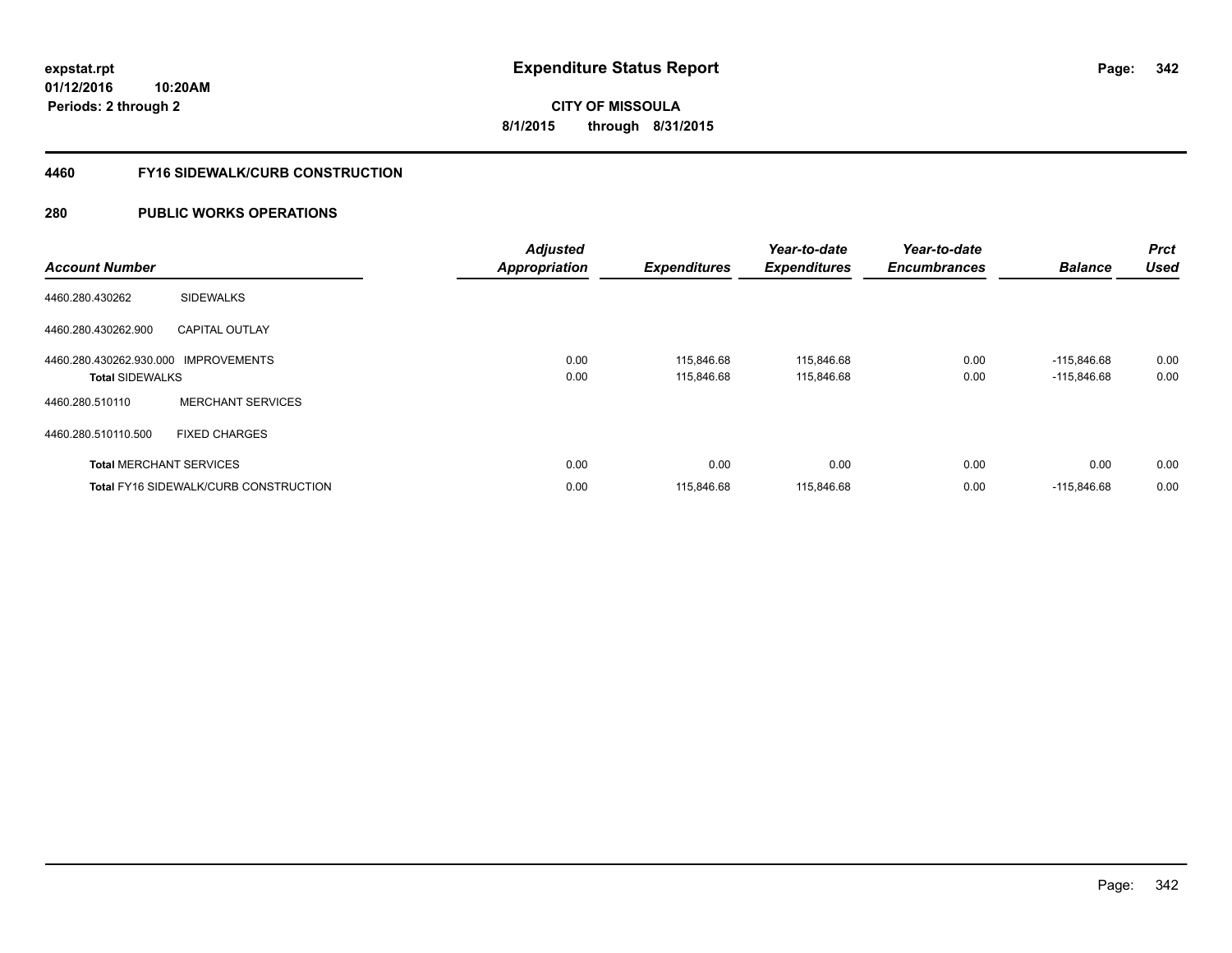#### **4531 SID 531 TRAFFIC CALMING**

## **000 \*\*\* Title Not Found \*\*\***

| <b>Account Number</b>         |                                 | <b>Adjusted</b><br><b>Appropriation</b> | <b>Expenditures</b> | Year-to-date<br><b>Expenditures</b> | Year-to-date<br><b>Encumbrances</b> | <b>Balance</b> | <b>Prct</b><br><b>Used</b> |
|-------------------------------|---------------------------------|-----------------------------------------|---------------------|-------------------------------------|-------------------------------------|----------------|----------------------------|
| 4531.000.410000               | <b>GENERAL GOVERNMENT</b>       |                                         |                     |                                     |                                     |                |                            |
| 4531.000.410000.600           | <b>DEBT SERVICE</b>             |                                         |                     |                                     |                                     |                |                            |
|                               | <b>Total GENERAL GOVERNMENT</b> | 0.00                                    | 0.00                | 0.00                                | 0.00                                | 0.00           | 0.00                       |
| 4531.000.510110               | <b>MERCHANT SERVICES</b>        |                                         |                     |                                     |                                     |                |                            |
| 4531.000.510110.500           | <b>FIXED CHARGES</b>            |                                         |                     |                                     |                                     |                |                            |
| Total *** Title Not Found *** |                                 | 0.00                                    | 0.00                | 0.00                                | 0.00                                | 0.00           | 0.00                       |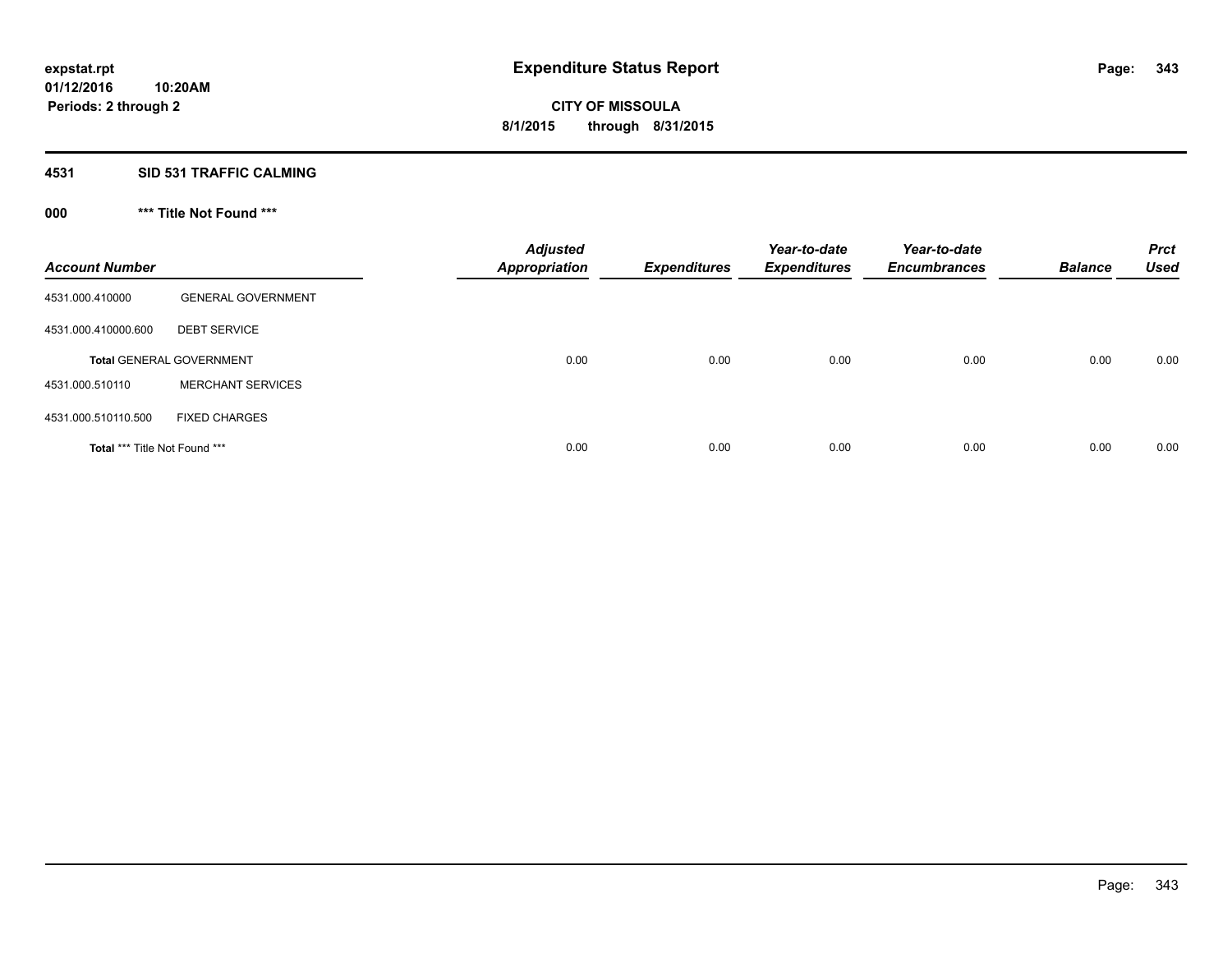## **4531 SID 531 TRAFFIC CALMING**

| <b>Account Number</b> |                                      | <b>Adjusted</b><br>Appropriation | <b>Expenditures</b> | Year-to-date<br><b>Expenditures</b> | Year-to-date<br><b>Encumbrances</b> | <b>Balance</b> | <b>Prct</b><br><b>Used</b> |
|-----------------------|--------------------------------------|----------------------------------|---------------------|-------------------------------------|-------------------------------------|----------------|----------------------------|
| 4531.390.510100       | SPECIAL ASSESSMENTS                  |                                  |                     |                                     |                                     |                |                            |
| 4531.390.510100.900   | <b>CAPITAL OUTLAY</b>                |                                  |                     |                                     |                                     |                |                            |
|                       | <b>Total SPECIAL ASSESSMENTS</b>     | 0.00                             | 0.00                | 0.00                                | 0.00                                | 0.00           | 0.00                       |
| 4531.390.510110       | <b>MERCHANT SERVICES</b>             |                                  |                     |                                     |                                     |                |                            |
| 4531.390.510110.500   | <b>FIXED CHARGES</b>                 |                                  |                     |                                     |                                     |                |                            |
|                       | <b>Total MERCHANT SERVICES</b>       | 0.00                             | 0.00                | 0.00                                | 0.00                                | 0.00           | 0.00                       |
|                       | <b>Total SID 531 TRAFFIC CALMING</b> | 0.00                             | 0.00                | 0.00                                | 0.00                                | 0.00           | 0.00                       |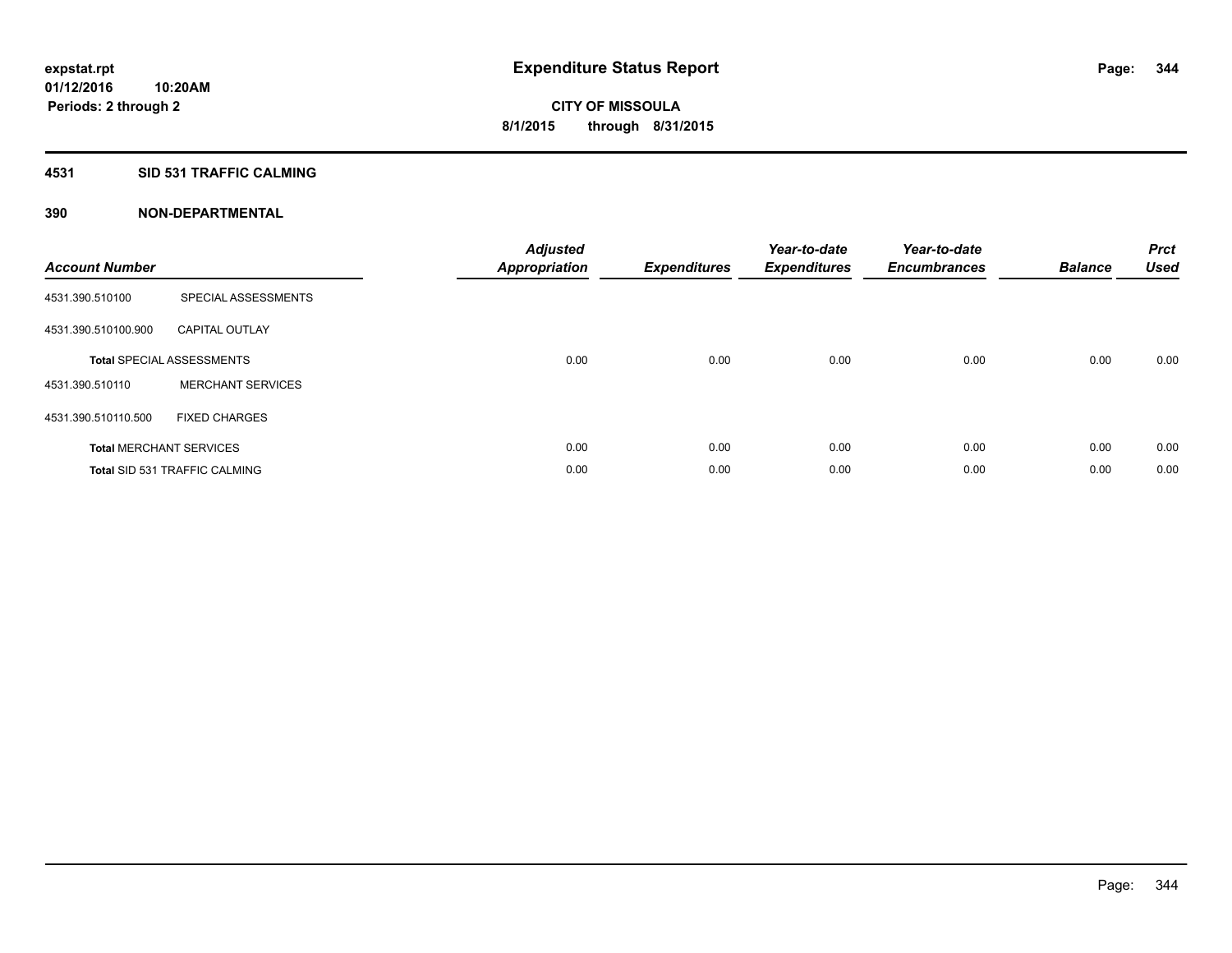## **4532 MALONEY RANCH SID**

| <b>Account Number</b>          |                                  | <b>Adjusted</b><br><b>Appropriation</b> | <b>Expenditures</b> | Year-to-date<br><b>Expenditures</b> | Year-to-date<br><b>Encumbrances</b> | <b>Balance</b> | <b>Prct</b><br><b>Used</b> |
|--------------------------------|----------------------------------|-----------------------------------------|---------------------|-------------------------------------|-------------------------------------|----------------|----------------------------|
| 4532.390.510100                | SPECIAL ASSESSMENTS              |                                         |                     |                                     |                                     |                |                            |
| 4532.390.510100.900            | <b>CAPITAL OUTLAY</b>            |                                         |                     |                                     |                                     |                |                            |
|                                | <b>Total SPECIAL ASSESSMENTS</b> | 0.00                                    | 0.00                | 0.00                                | 0.00                                | 0.00           | 0.00                       |
| 4532.390.510110                | <b>MERCHANT SERVICES</b>         |                                         |                     |                                     |                                     |                |                            |
| 4532.390.510110.500            | <b>FIXED CHARGES</b>             |                                         |                     |                                     |                                     |                |                            |
| <b>Total FIXED CHARGES</b>     |                                  | 0.00                                    | 0.00                | 0.00                                | 0.00                                | 0.00           | 0.00                       |
|                                | <b>Total MERCHANT SERVICES</b>   | 0.00                                    | 0.00                | 0.00                                | 0.00                                | 0.00           | 0.00                       |
| <b>Total MALONEY RANCH SID</b> |                                  | 0.00                                    | 0.00                | 0.00                                | 0.00                                | 0.00           | 0.00                       |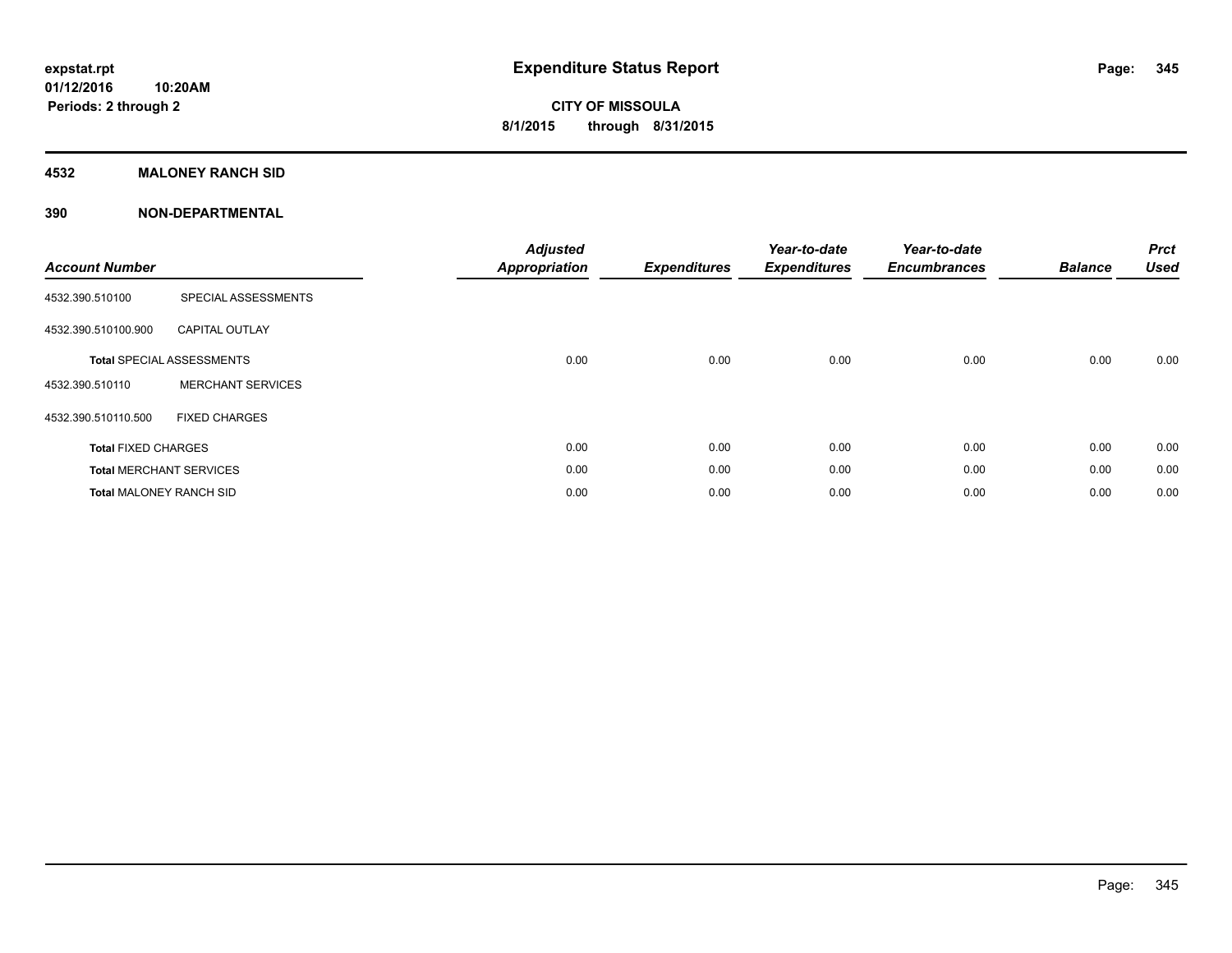## **4533 RATTLESNAKE SEWER SID**

| <b>Account Number</b>      |                                    | <b>Adjusted</b><br><b>Appropriation</b> | <b>Expenditures</b> | Year-to-date<br><b>Expenditures</b> | Year-to-date<br><b>Encumbrances</b> | <b>Balance</b> | <b>Prct</b><br><b>Used</b> |
|----------------------------|------------------------------------|-----------------------------------------|---------------------|-------------------------------------|-------------------------------------|----------------|----------------------------|
| 4533.390.510110            | <b>MERCHANT SERVICES</b>           |                                         |                     |                                     |                                     |                |                            |
| 4533.390.510110.500        | <b>FIXED CHARGES</b>               |                                         |                     |                                     |                                     |                |                            |
| <b>Total FIXED CHARGES</b> |                                    |                                         | 0.00<br>0.00        | 0.00                                | 0.00                                | 0.00           | 0.00                       |
|                            | <b>Total MERCHANT SERVICES</b>     |                                         | 0.00<br>0.00        | 0.00                                | 0.00                                | 0.00           | 0.00                       |
|                            | <b>Total RATTLESNAKE SEWER SID</b> |                                         | 0.00<br>0.00        | 0.00                                | 0.00                                | 0.00           | 0.00                       |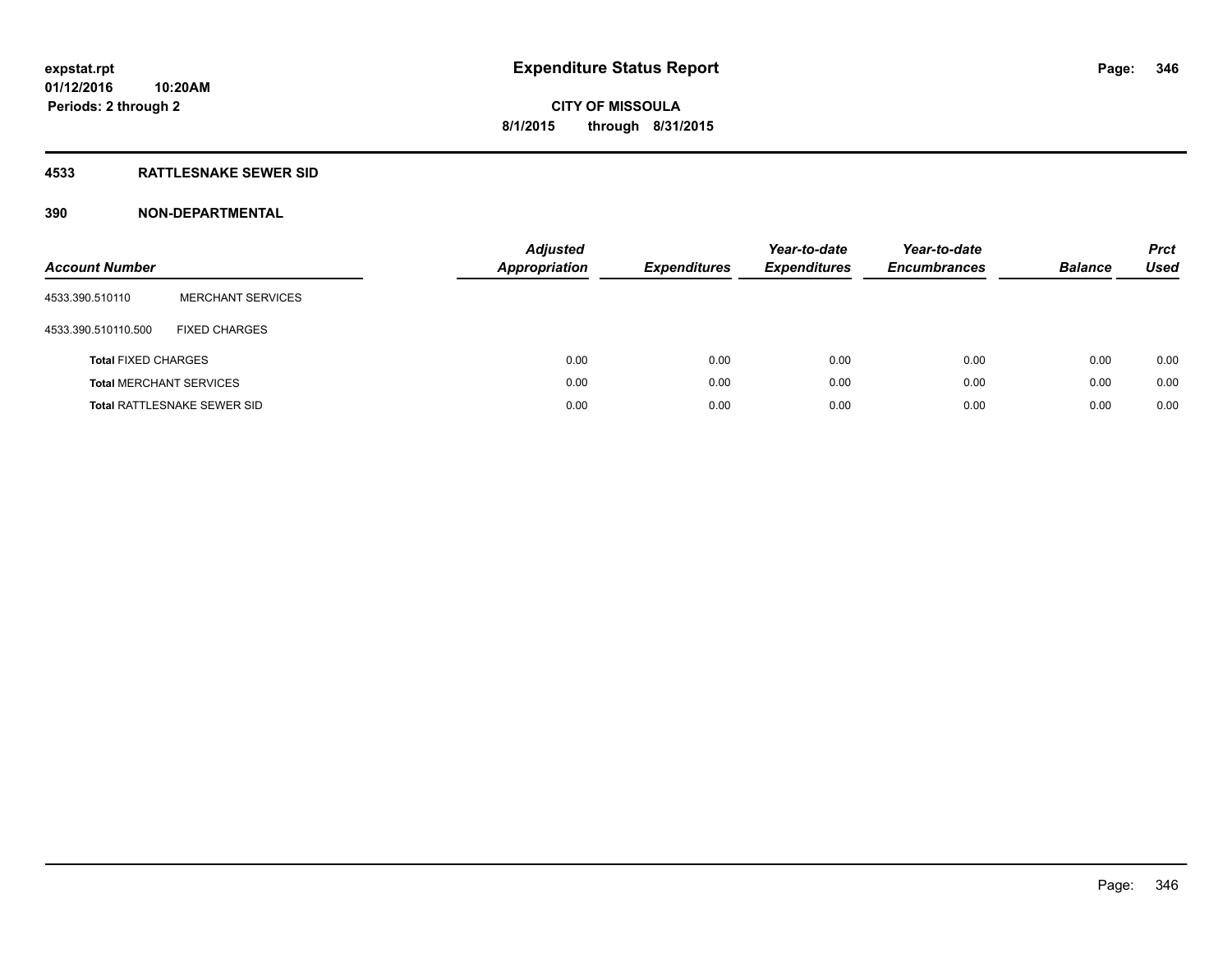## **4534 SID 534 LINCOLNWOOD**

| <b>Account Number</b>            |                               | <b>Adjusted</b><br><b>Appropriation</b> | <b>Expenditures</b> | Year-to-date<br><b>Expenditures</b> | Year-to-date<br><b>Encumbrances</b> | <b>Balance</b> | <b>Prct</b><br><b>Used</b> |
|----------------------------------|-------------------------------|-----------------------------------------|---------------------|-------------------------------------|-------------------------------------|----------------|----------------------------|
| 4534.390.510110                  | <b>MERCHANT SERVICES</b>      |                                         |                     |                                     |                                     |                |                            |
| 4534.390.510110.500              | <b>FIXED CHARGES</b>          |                                         |                     |                                     |                                     |                |                            |
| <b>Total MERCHANT SERVICES</b>   |                               | 0.00                                    | 0.00                | 0.00                                | 0.00                                | 0.00           | 0.00                       |
| 4534.390.521000                  | INTERFUND OPERATING TRANSFERS |                                         |                     |                                     |                                     |                |                            |
| 4534.390.521000.800              | OTHER OBJECTS                 |                                         |                     |                                     |                                     |                |                            |
| <b>Total SID 534 LINCOLNWOOD</b> |                               | 0.00                                    | 0.00                | 0.00                                | 0.00                                | 0.00           | 0.00                       |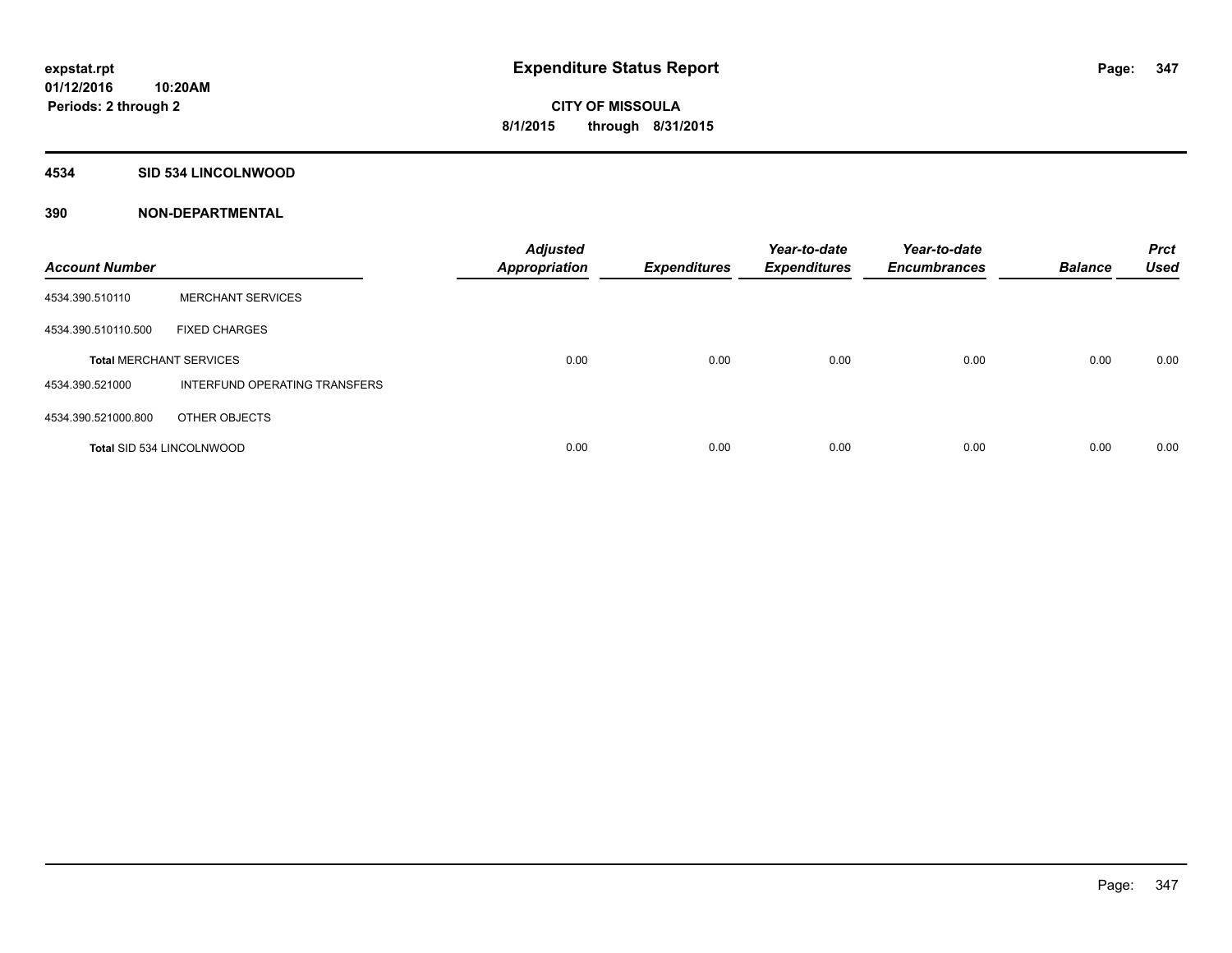## **4535 SLANT STREET TRAFFIC CALMING**

## **000 \*\*\* Title Not Found \*\*\***

| <b>Account Number</b>      |                                           | <b>Adjusted</b><br>Appropriation | <b>Expenditures</b> | Year-to-date<br><b>Expenditures</b> | Year-to-date<br><b>Encumbrances</b> | <b>Balance</b> | <b>Prct</b><br><b>Used</b> |
|----------------------------|-------------------------------------------|----------------------------------|---------------------|-------------------------------------|-------------------------------------|----------------|----------------------------|
| 4535.000.410000            | <b>GENERAL GOVERNMENT</b>                 |                                  |                     |                                     |                                     |                |                            |
| 4535.000.410000.600        | <b>DEBT SERVICE</b>                       |                                  |                     |                                     |                                     |                |                            |
|                            | <b>Total GENERAL GOVERNMENT</b>           | 0.00                             | 0.00                | 0.00                                | 0.00                                | 0.00           | 0.00                       |
| 4535.000.510110            | <b>MERCHANT SERVICES</b>                  |                                  |                     |                                     |                                     |                |                            |
| 4535.000.510110.500        | <b>FIXED CHARGES</b>                      |                                  |                     |                                     |                                     |                |                            |
| <b>Total FIXED CHARGES</b> |                                           | 0.00                             | 0.00                | 0.00                                | 0.00                                | 0.00           | 0.00                       |
|                            | <b>Total SLANT STREET TRAFFIC CALMING</b> | 0.00                             | 0.00                | 0.00                                | 0.00                                | 0.00           | 0.00                       |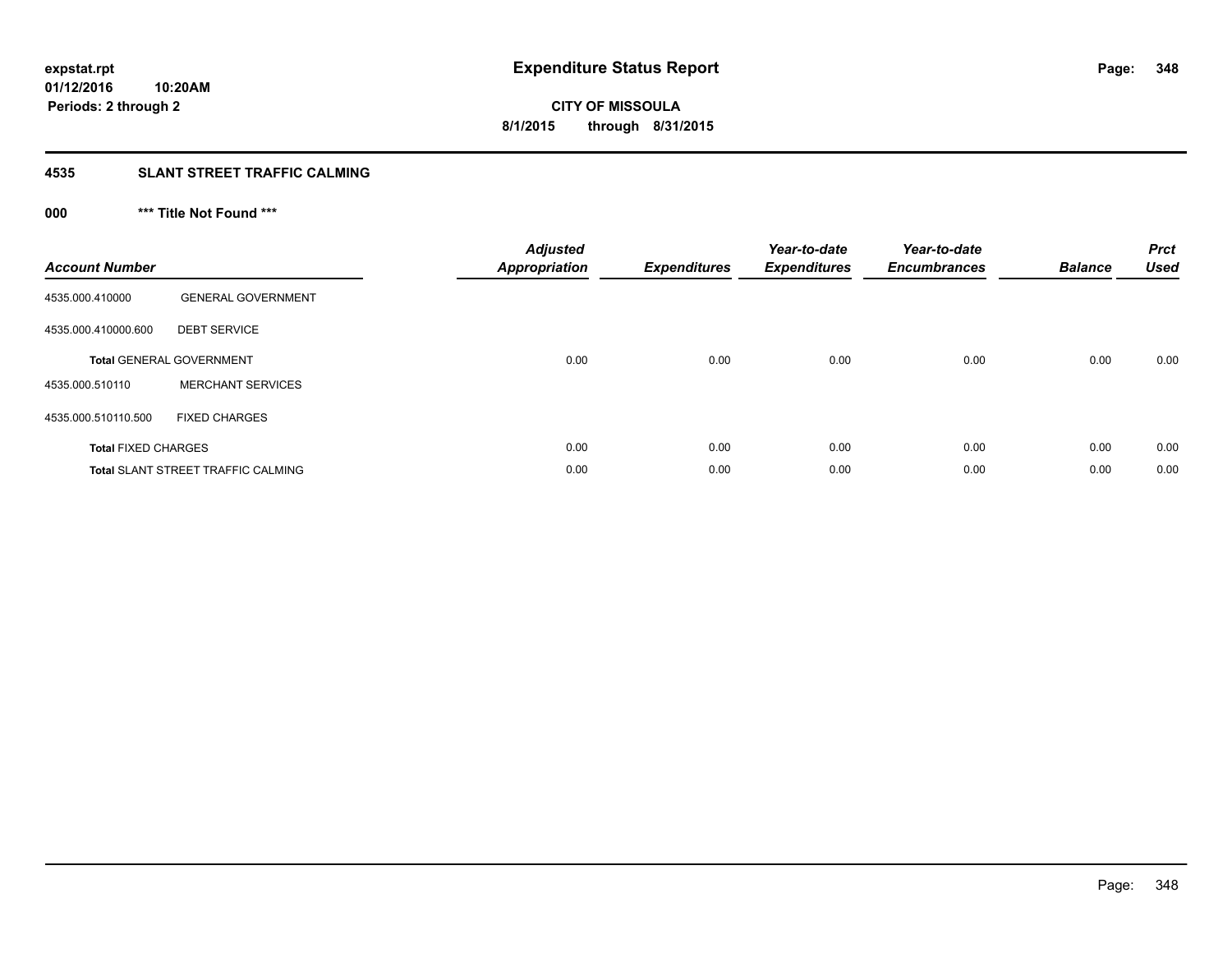## **4536 SID536 LINCOLNWOOD SWR PH2**

| <b>Account Number</b> |                                         | <b>Adjusted</b><br><b>Appropriation</b> | <b>Expenditures</b> | Year-to-date<br><b>Expenditures</b> | Year-to-date<br><b>Encumbrances</b> | <b>Balance</b> | <b>Prct</b><br><b>Used</b> |
|-----------------------|-----------------------------------------|-----------------------------------------|---------------------|-------------------------------------|-------------------------------------|----------------|----------------------------|
| 4536.390.510110       | <b>MERCHANT SERVICES</b>                |                                         |                     |                                     |                                     |                |                            |
| 4536.390.510110.500   | <b>FIXED CHARGES</b>                    |                                         |                     |                                     |                                     |                |                            |
|                       | <b>Total SID536 LINCOLNWOOD SWR PH2</b> | 0.00                                    | 0.00                | 0.00                                | 0.00                                | 0.00           | 0.00                       |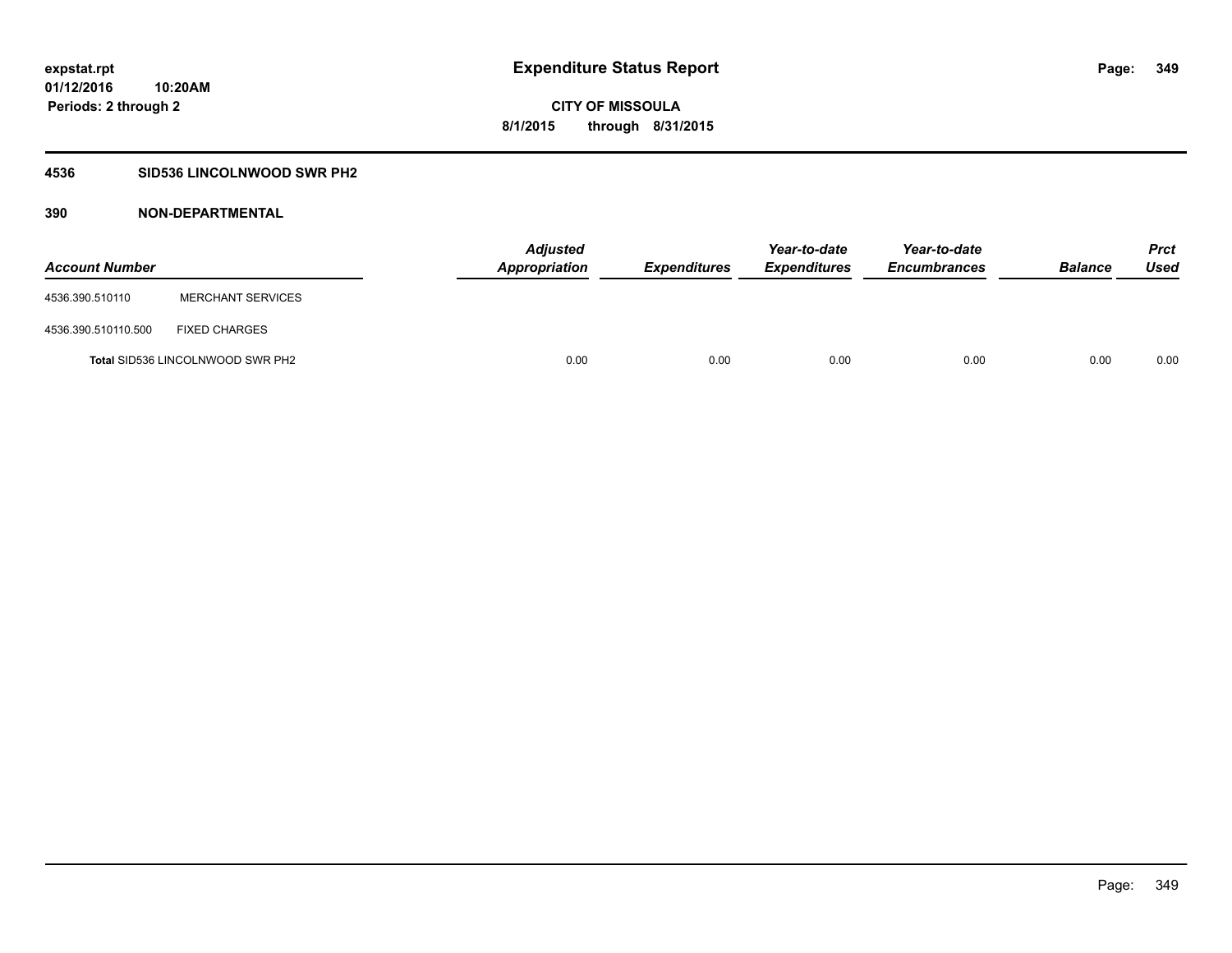## **4539 SID 539 4th STREET**

## **000 \*\*\* Title Not Found \*\*\***

| <b>Account Number</b>      |                                 | <b>Adjusted</b><br>Appropriation | <b>Expenditures</b> | Year-to-date<br><b>Expenditures</b> | Year-to-date<br><b>Encumbrances</b> | <b>Balance</b> | <b>Prct</b><br><b>Used</b> |
|----------------------------|---------------------------------|----------------------------------|---------------------|-------------------------------------|-------------------------------------|----------------|----------------------------|
| 4539.000.410000            | <b>GENERAL GOVERNMENT</b>       |                                  |                     |                                     |                                     |                |                            |
| 4539.000.410000.600        | <b>DEBT SERVICE</b>             |                                  |                     |                                     |                                     |                |                            |
|                            | <b>Total GENERAL GOVERNMENT</b> | 0.00                             | 0.00                | 0.00                                | 0.00                                | 0.00           | 0.00                       |
| 4539.000.510110            | <b>MERCHANT SERVICES</b>        |                                  |                     |                                     |                                     |                |                            |
| 4539.000.510110.500        | <b>FIXED CHARGES</b>            |                                  |                     |                                     |                                     |                |                            |
| <b>Total FIXED CHARGES</b> |                                 | 0.00                             | 0.00                | 0.00                                | 0.00                                | 0.00           | 0.00                       |
| Total SID 539 4th STREET   |                                 | 0.00                             | 0.00                | 0.00                                | 0.00                                | 0.00           | 0.00                       |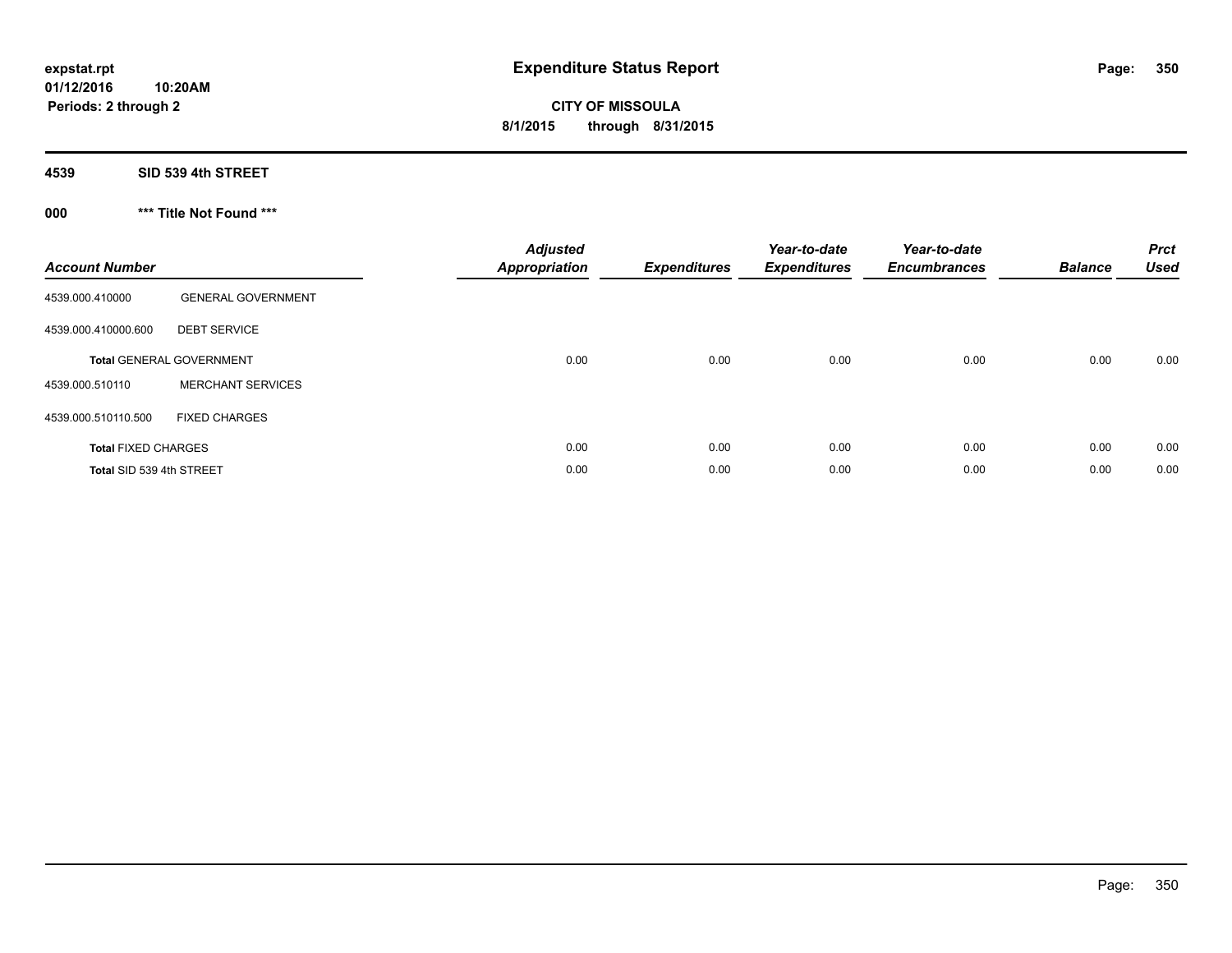## **4540 SID 540 ENGLAND BLVD**

| <b>Account Number</b> |                                            | <b>Adjusted</b><br>Appropriation | <b>Expenditures</b> | Year-to-date<br><b>Expenditures</b> | Year-to-date<br><b>Encumbrances</b> | <b>Balance</b> | <b>Prct</b><br><b>Used</b> |
|-----------------------|--------------------------------------------|----------------------------------|---------------------|-------------------------------------|-------------------------------------|----------------|----------------------------|
| 4540.390.510110       | <b>MERCHANT SERVICES</b>                   |                                  |                     |                                     |                                     |                |                            |
| 4540.390.510110.500   | <b>FIXED CHARGES</b>                       |                                  |                     |                                     |                                     |                |                            |
|                       | <b>Total MERCHANT SERVICES</b>             | 0.00                             | 0.00                | 0.00                                | 0.00                                | 0.00           | 0.00                       |
| 4540.390.521000       | INTERFUND OPERATING TRANSFERS              |                                  |                     |                                     |                                     |                |                            |
| 4540.390.521000.800   | OTHER OBJECTS                              |                                  |                     |                                     |                                     |                |                            |
|                       | <b>Total INTERFUND OPERATING TRANSFERS</b> | 0.00                             | 0.00                | 0.00                                | 0.00                                | 0.00           | 0.00                       |
|                       | Total SID 540 ENGLAND BLVD                 | 0.00                             | 0.00                | 0.00                                | 0.00                                | 0.00           | 0.00                       |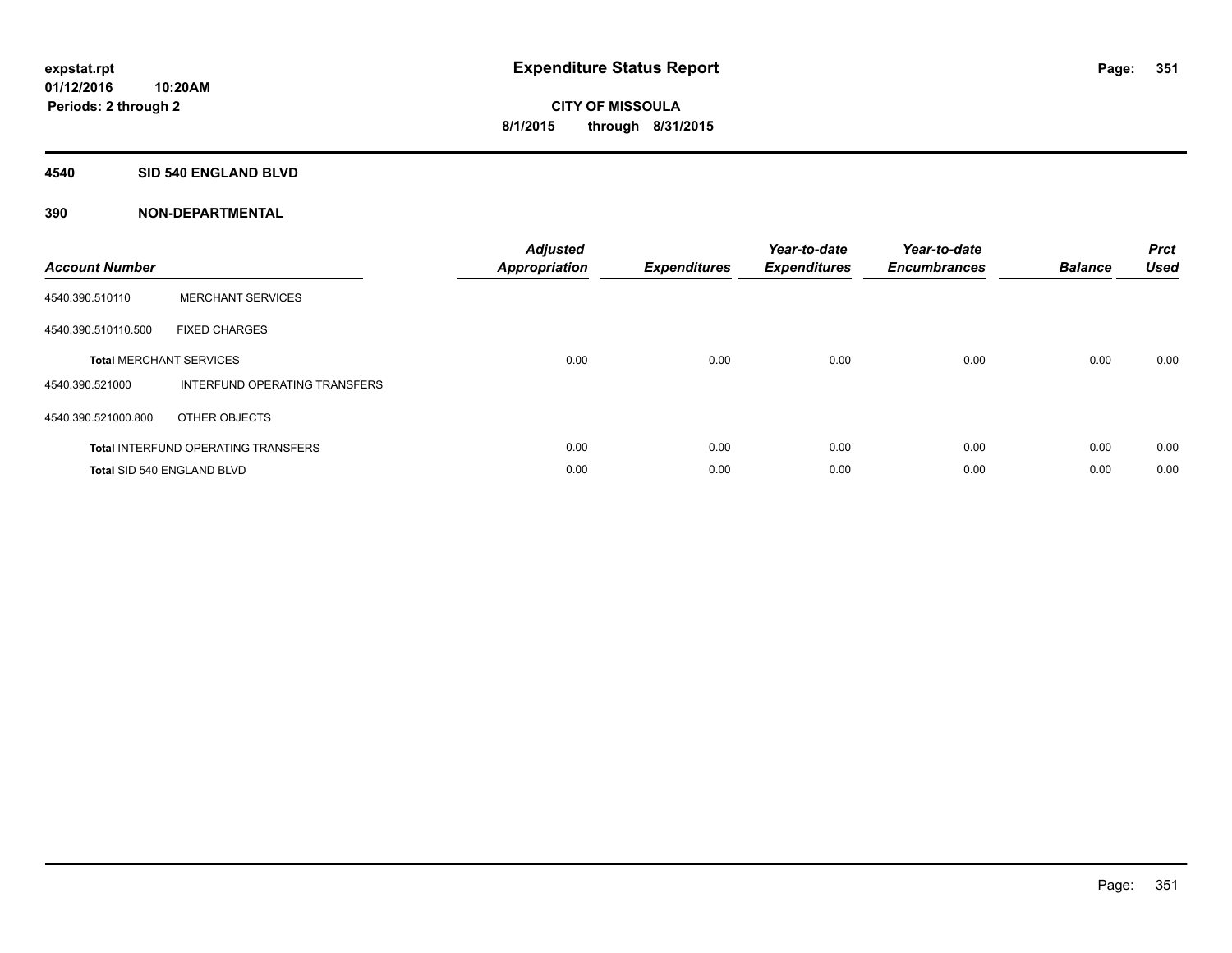## **4541 SID 541 PINEVIEW PARK**

| <b>Account Number</b>         |                                  | <b>Adjusted</b><br><b>Appropriation</b> | <b>Expenditures</b> | Year-to-date<br><b>Expenditures</b> | Year-to-date<br><b>Encumbrances</b> | <b>Balance</b> | <b>Prct</b><br><b>Used</b> |
|-------------------------------|----------------------------------|-----------------------------------------|---------------------|-------------------------------------|-------------------------------------|----------------|----------------------------|
| 4541.390.410710               | *** Title Not Found ***          |                                         |                     |                                     |                                     |                |                            |
| 4541.390.410710.500           | <b>FIXED CHARGES</b>             |                                         |                     |                                     |                                     |                |                            |
| Total *** Title Not Found *** |                                  | 0.00                                    | 0.00                | 0.00                                | 0.00                                | 0.00           | 0.00                       |
| 4541.390.510100               | SPECIAL ASSESSMENTS              |                                         |                     |                                     |                                     |                |                            |
| 4541.390.510100.900           | <b>CAPITAL OUTLAY</b>            |                                         |                     |                                     |                                     |                |                            |
|                               | <b>Total SPECIAL ASSESSMENTS</b> | 0.00                                    | 0.00                | 0.00                                | 0.00                                | 0.00           | 0.00                       |
| 4541.390.510110               | <b>MERCHANT SERVICES</b>         |                                         |                     |                                     |                                     |                |                            |
| 4541.390.510110.500           | <b>FIXED CHARGES</b>             |                                         |                     |                                     |                                     |                |                            |
|                               | <b>Total MERCHANT SERVICES</b>   | 0.00                                    | 0.00                | 0.00                                | 0.00                                | 0.00           | 0.00                       |
|                               | Total SID 541 PINEVIEW PARK      | 0.00                                    | 0.00                | 0.00                                | 0.00                                | 0.00           | 0.00                       |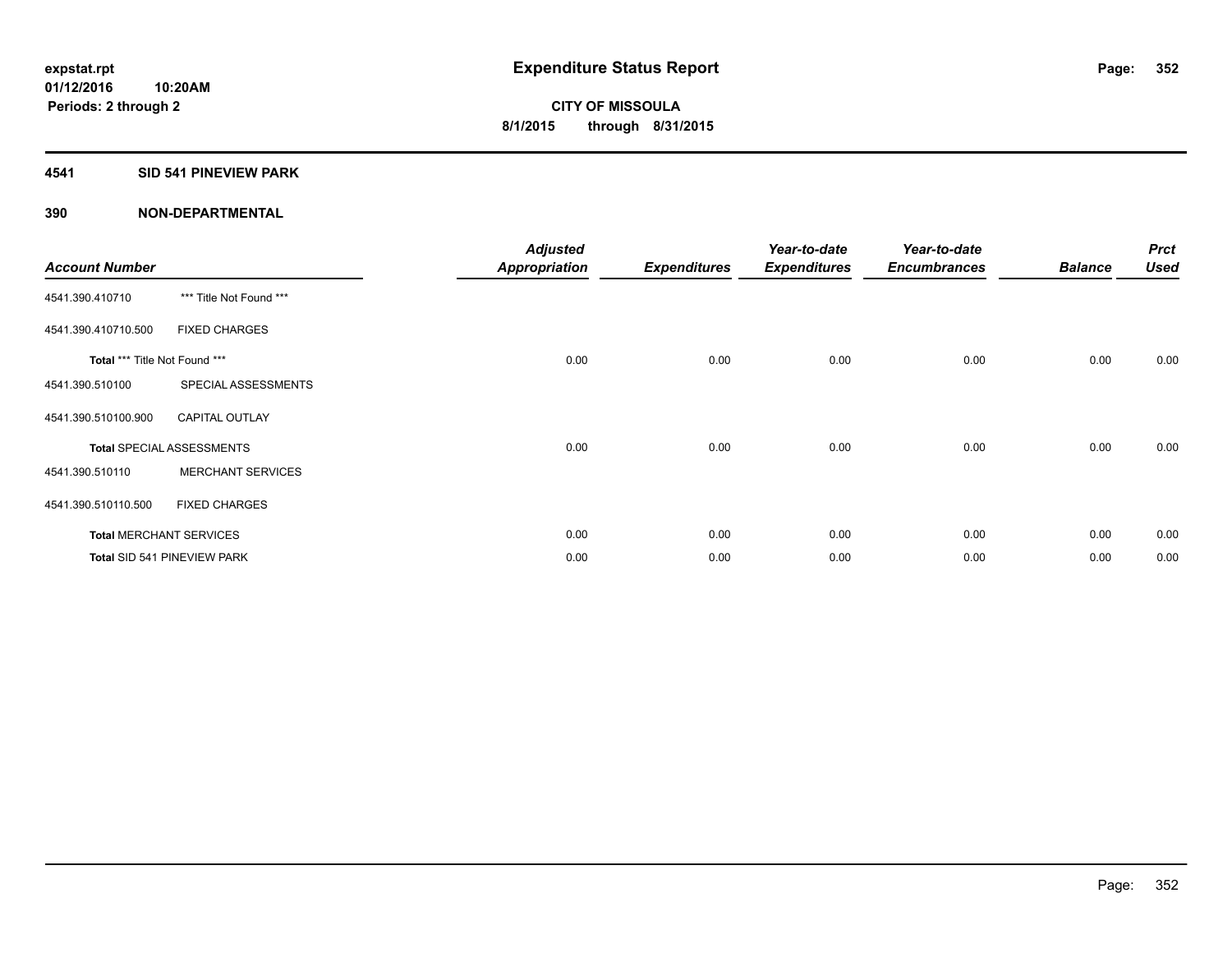## **4542 SID 542 HILLVIEW WAY**

|                            |                                  | <b>Adjusted</b>      |                     | Year-to-date        | Year-to-date        |                | <b>Prct</b> |
|----------------------------|----------------------------------|----------------------|---------------------|---------------------|---------------------|----------------|-------------|
| <b>Account Number</b>      |                                  | <b>Appropriation</b> | <b>Expenditures</b> | <b>Expenditures</b> | <b>Encumbrances</b> | <b>Balance</b> | <b>Used</b> |
| 4542.390.510100            | SPECIAL ASSESSMENTS              |                      |                     |                     |                     |                |             |
| 4542.390.510100.300        | PURCHASED SERVICES               |                      |                     |                     |                     |                |             |
|                            | <b>Total PURCHASED SERVICES</b>  | 0.00                 | 0.00                | 0.00                | 0.00                | 0.00           | 0.00        |
| 4542.390.510100.900        | <b>CAPITAL OUTLAY</b>            |                      |                     |                     |                     |                |             |
|                            | <b>Total SPECIAL ASSESSMENTS</b> | 0.00                 | 0.00                | 0.00                | 0.00                | 0.00           | 0.00        |
| 4542.390.510110            | <b>MERCHANT SERVICES</b>         |                      |                     |                     |                     |                |             |
| 4542.390.510110.500        | <b>FIXED CHARGES</b>             |                      |                     |                     |                     |                |             |
| Total SID 542 HILLVIEW WAY |                                  | 0.00                 | 0.00                | 0.00                | 0.00                | 0.00           | 0.00        |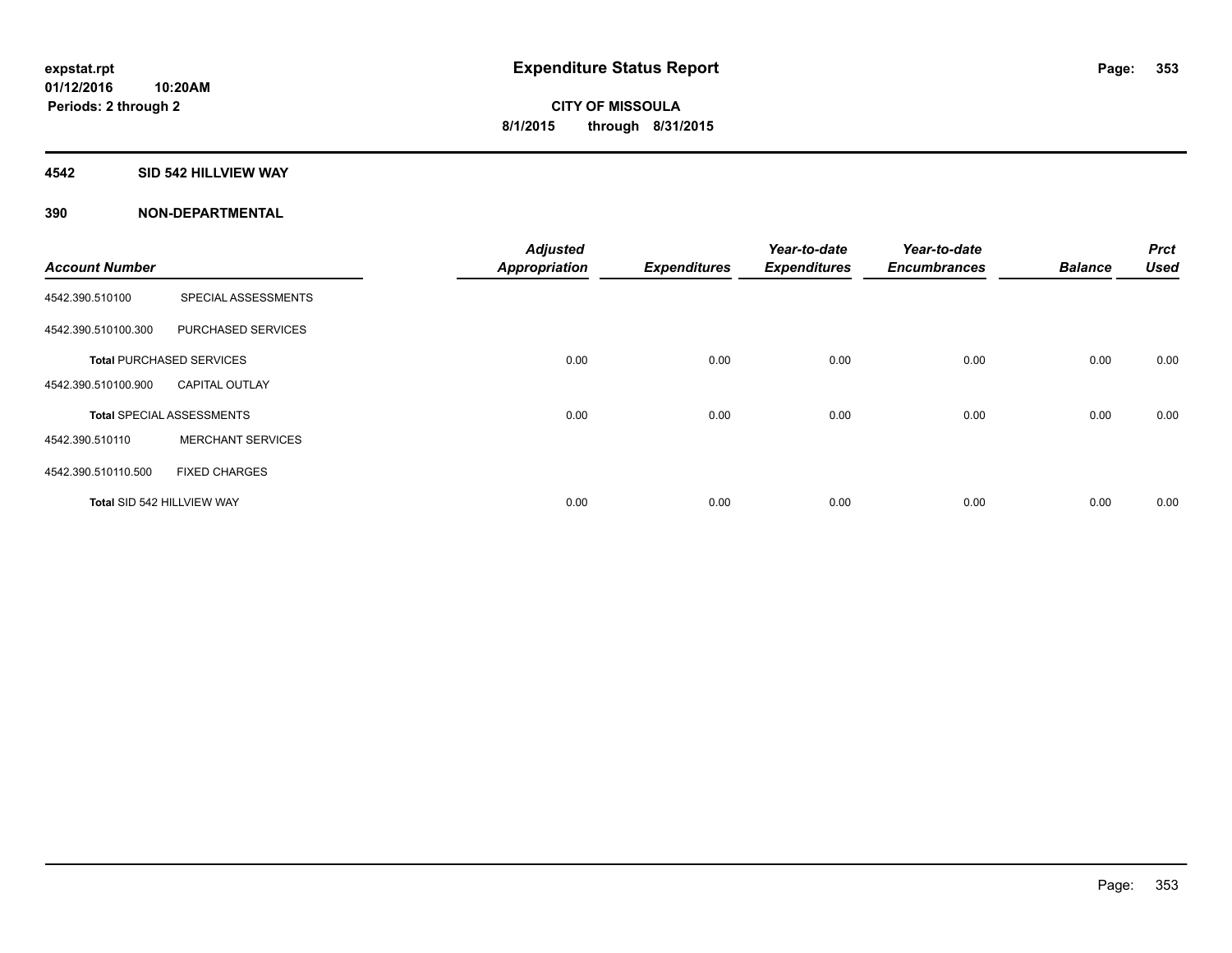## **4543 SID 543 TRAFFIC CALMING**

## **000 \*\*\* Title Not Found \*\*\***

| <b>Account Number</b>         |                                 | <b>Adjusted</b><br><b>Appropriation</b> | <b>Expenditures</b> | Year-to-date<br><b>Expenditures</b> | Year-to-date<br><b>Encumbrances</b> | <b>Balance</b> | <b>Prct</b><br><b>Used</b> |
|-------------------------------|---------------------------------|-----------------------------------------|---------------------|-------------------------------------|-------------------------------------|----------------|----------------------------|
| 4543.000.410000               | <b>GENERAL GOVERNMENT</b>       |                                         |                     |                                     |                                     |                |                            |
| 4543.000.410000.600           | <b>DEBT SERVICE</b>             |                                         |                     |                                     |                                     |                |                            |
|                               | <b>Total GENERAL GOVERNMENT</b> | 0.00                                    | 0.00                | 0.00                                | 0.00                                | 0.00           | 0.00                       |
| 4543.000.510110               | <b>MERCHANT SERVICES</b>        |                                         |                     |                                     |                                     |                |                            |
| 4543.000.510110.500           | <b>FIXED CHARGES</b>            |                                         |                     |                                     |                                     |                |                            |
| Total *** Title Not Found *** |                                 | 0.00                                    | 0.00                | 0.00                                | 0.00                                | 0.00           | 0.00                       |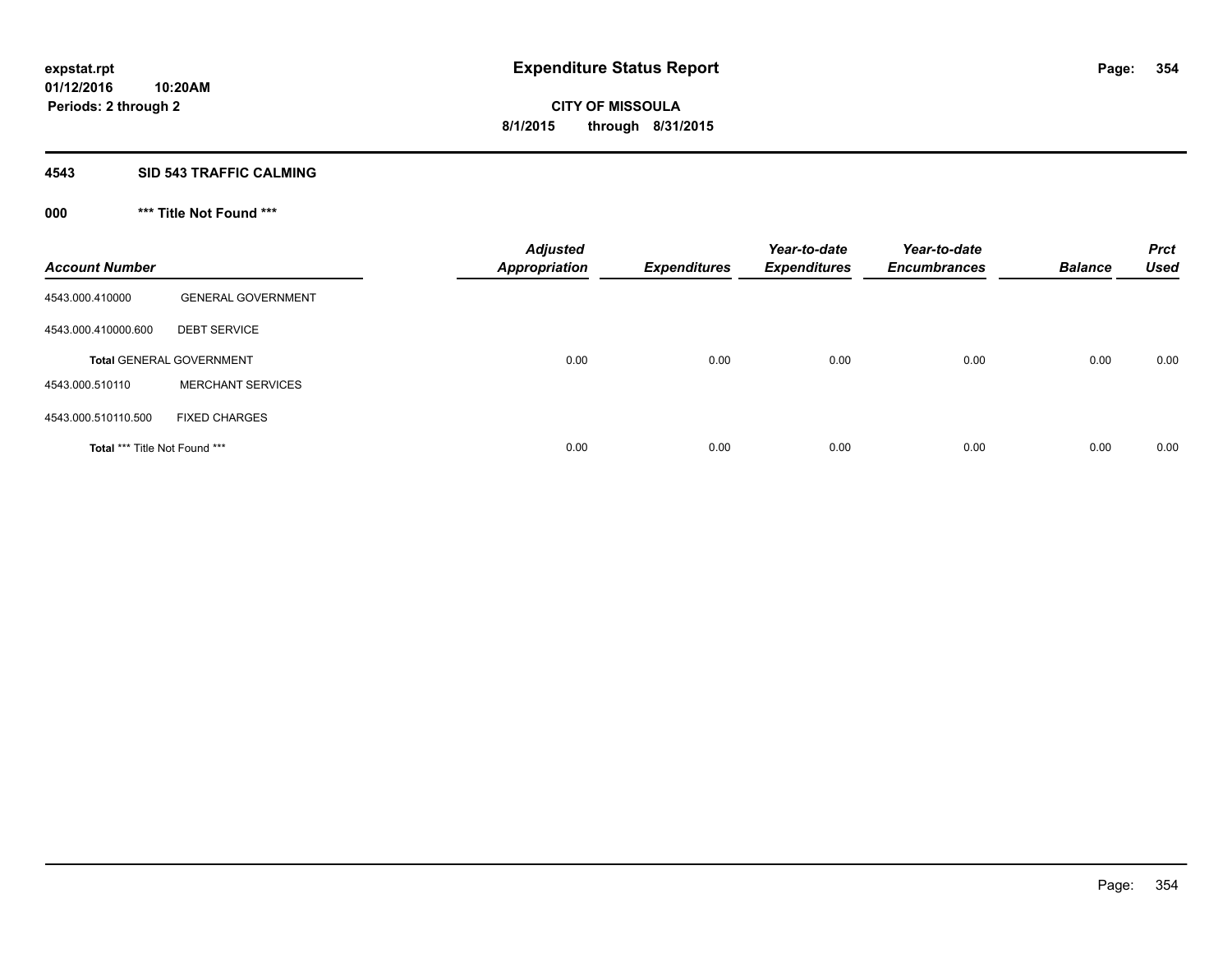#### **4543 SID 543 TRAFFIC CALMING**

|                       |                                      | <b>Adjusted</b>      |                     | Year-to-date        | Year-to-date        |                | <b>Prct</b> |
|-----------------------|--------------------------------------|----------------------|---------------------|---------------------|---------------------|----------------|-------------|
| <b>Account Number</b> |                                      | <b>Appropriation</b> | <b>Expenditures</b> | <b>Expenditures</b> | <b>Encumbrances</b> | <b>Balance</b> | <b>Used</b> |
| 4543.390.510100       | SPECIAL ASSESSMENTS                  |                      |                     |                     |                     |                |             |
| 4543.390.510100.300   | PURCHASED SERVICES                   |                      |                     |                     |                     |                |             |
|                       | <b>Total PURCHASED SERVICES</b>      | 0.00                 | 0.00                | 0.00                | 0.00                | 0.00           | 0.00        |
| 4543.390.510100.900   | <b>CAPITAL OUTLAY</b>                |                      |                     |                     |                     |                |             |
|                       | <b>Total SPECIAL ASSESSMENTS</b>     | 0.00                 | 0.00                | 0.00                | 0.00                | 0.00           | 0.00        |
| 4543.390.510110       | <b>MERCHANT SERVICES</b>             |                      |                     |                     |                     |                |             |
| 4543.390.510110.500   | <b>FIXED CHARGES</b>                 |                      |                     |                     |                     |                |             |
|                       | <b>Total MERCHANT SERVICES</b>       | 0.00                 | 0.00                | 0.00                | 0.00                | 0.00           | 0.00        |
|                       | <b>Total SID 543 TRAFFIC CALMING</b> | 0.00                 | 0.00                | 0.00                | 0.00                | 0.00           | 0.00        |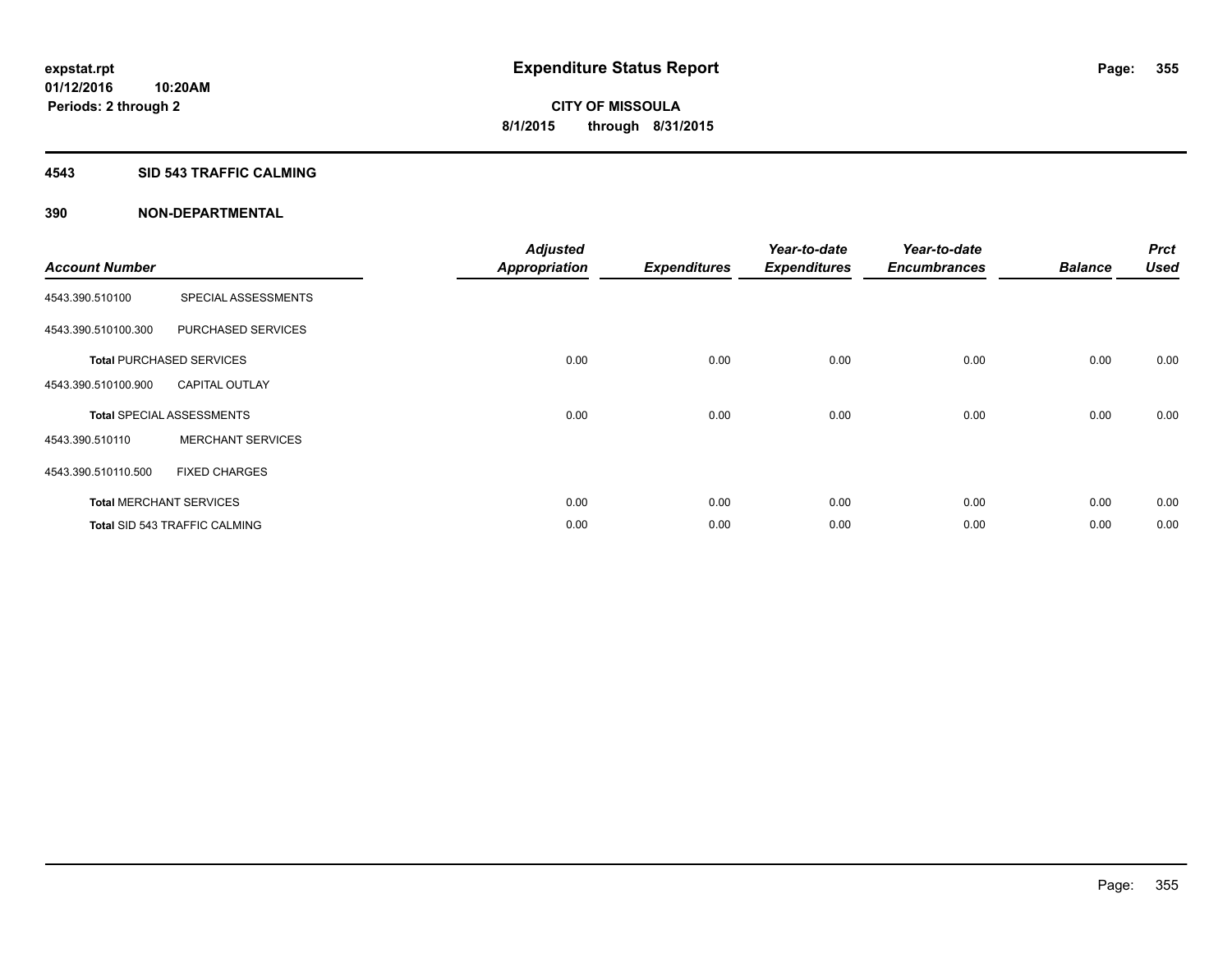## **4544 MILLER CREEK MITIGATION FUND**

| <b>Account Number</b> |                                           | <b>Adjusted</b><br><b>Appropriation</b> | <b>Expenditures</b> | Year-to-date<br><b>Expenditures</b> | Year-to-date<br><b>Encumbrances</b> | <b>Balance</b> | <b>Prct</b><br><b>Used</b> |
|-----------------------|-------------------------------------------|-----------------------------------------|---------------------|-------------------------------------|-------------------------------------|----------------|----------------------------|
| 4544.390.510100       | SPECIAL ASSESSMENTS                       |                                         |                     |                                     |                                     |                |                            |
| 4544.390.510100.900   | <b>CAPITAL OUTLAY</b>                     |                                         |                     |                                     |                                     |                |                            |
|                       | <b>Total SPECIAL ASSESSMENTS</b>          | 0.00                                    | 0.00                | 0.00                                | 0.00                                | 0.00           | 0.00                       |
| 4544.390.510110       | <b>MERCHANT SERVICES</b>                  |                                         |                     |                                     |                                     |                |                            |
| 4544.390.510110.500   | <b>FIXED CHARGES</b>                      |                                         |                     |                                     |                                     |                |                            |
|                       | <b>Total MERCHANT SERVICES</b>            | 0.00                                    | 0.00                | 0.00                                | 0.00                                | 0.00           | 0.00                       |
|                       | <b>Total MILLER CREEK MITIGATION FUND</b> | 0.00                                    | 0.00                | 0.00                                | 0.00                                | 0.00           | 0.00                       |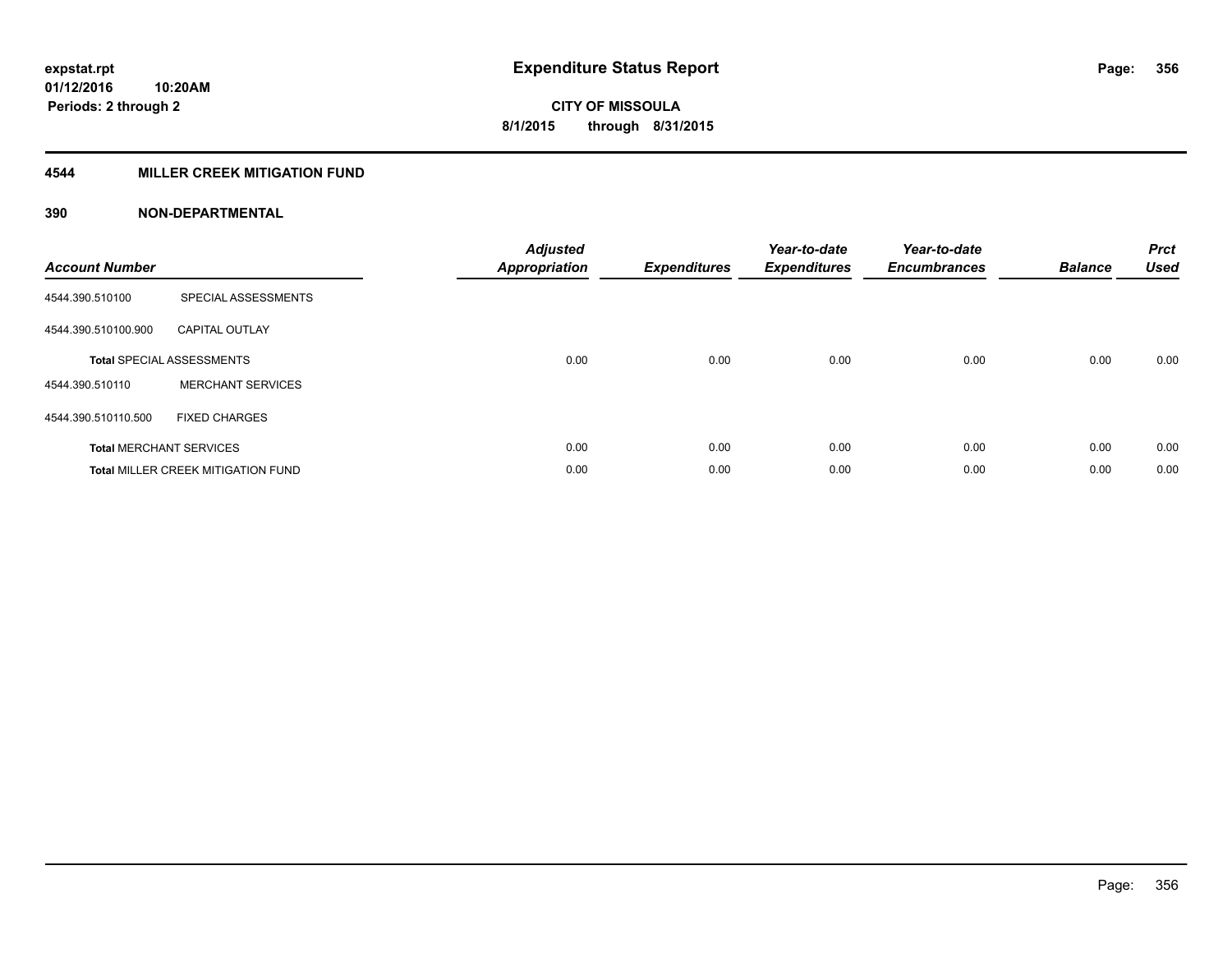## **4545 MILLER CREEK TWITE CONSTRUCTION**

| <b>Account Number</b> |                                              | <b>Adjusted</b><br><b>Appropriation</b> | <b>Expenditures</b> | Year-to-date<br><b>Expenditures</b> | Year-to-date<br><b>Encumbrances</b> | <b>Balance</b> | <b>Prct</b><br><b>Used</b> |
|-----------------------|----------------------------------------------|-----------------------------------------|---------------------|-------------------------------------|-------------------------------------|----------------|----------------------------|
| 4545.390.510100       | SPECIAL ASSESSMENTS                          |                                         |                     |                                     |                                     |                |                            |
| 4545.390.510100.300   | PURCHASED SERVICES                           |                                         |                     |                                     |                                     |                |                            |
|                       | <b>Total PURCHASED SERVICES</b>              | 0.00                                    | 0.00                | 0.00                                | 0.00                                | 0.00           | 0.00                       |
| 4545.390.510100.900   | <b>CAPITAL OUTLAY</b>                        |                                         |                     |                                     |                                     |                |                            |
|                       | <b>Total SPECIAL ASSESSMENTS</b>             | 0.00                                    | 0.00                | 0.00                                | 0.00                                | 0.00           | 0.00                       |
| 4545.390.510110       | <b>MERCHANT SERVICES</b>                     |                                         |                     |                                     |                                     |                |                            |
| 4545.390.510110.500   | <b>FIXED CHARGES</b>                         |                                         |                     |                                     |                                     |                |                            |
|                       | <b>Total MERCHANT SERVICES</b>               | 0.00                                    | 0.00                | 0.00                                | 0.00                                | 0.00           | 0.00                       |
|                       | <b>Total MILLER CREEK TWITE CONSTRUCTION</b> | 0.00                                    | 0.00                | 0.00                                | 0.00                                | 0.00           | 0.00                       |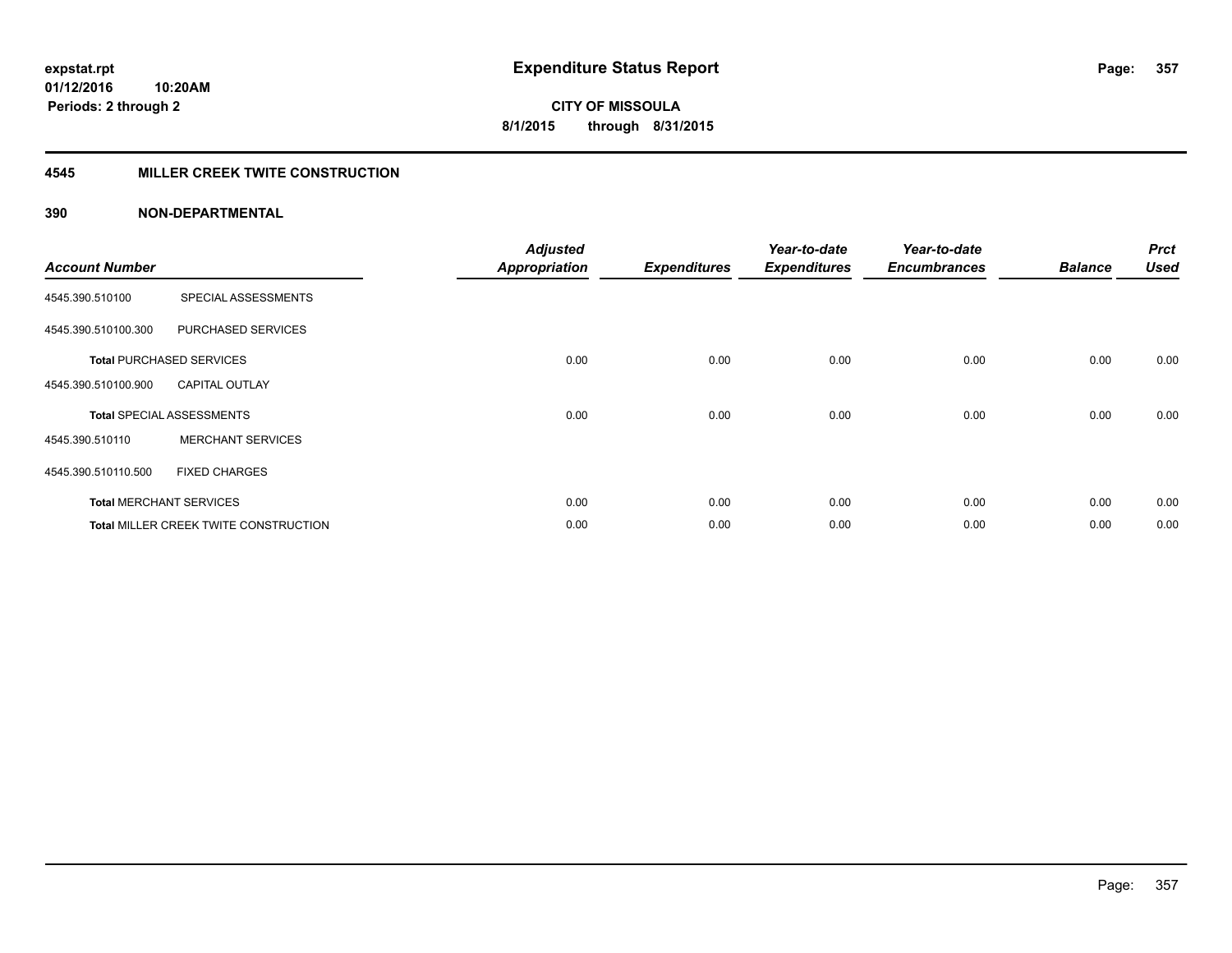**Periods: 2 through 2**

**CITY OF MISSOULA 8/1/2015 through 8/31/2015**

## **4546 MILLER CREEK MALOHNEY CONSTRUCTION**

| <b>Account Number</b> |                                          | <b>Adjusted</b><br><b>Appropriation</b> | <b>Expenditures</b> | Year-to-date<br><b>Expenditures</b> | Year-to-date<br><b>Encumbrances</b> | <b>Balance</b> | <b>Prct</b><br><b>Used</b> |
|-----------------------|------------------------------------------|-----------------------------------------|---------------------|-------------------------------------|-------------------------------------|----------------|----------------------------|
| 4546.390.510100       | SPECIAL ASSESSMENTS                      |                                         |                     |                                     |                                     |                |                            |
| 4546.390.510100.300   | PURCHASED SERVICES                       |                                         |                     |                                     |                                     |                |                            |
|                       | <b>Total PURCHASED SERVICES</b>          | 0.00                                    | 0.00                | 0.00                                | 0.00                                | 0.00           | 0.00                       |
| 4546.390.510100.900   | <b>CAPITAL OUTLAY</b>                    |                                         |                     |                                     |                                     |                |                            |
|                       | <b>Total SPECIAL ASSESSMENTS</b>         | 0.00                                    | 0.00                | 0.00                                | 0.00                                | 0.00           | 0.00                       |
| 4546.390.510110       | <b>MERCHANT SERVICES</b>                 |                                         |                     |                                     |                                     |                |                            |
| 4546.390.510110.500   | <b>FIXED CHARGES</b>                     |                                         |                     |                                     |                                     |                |                            |
|                       | <b>Total MERCHANT SERVICES</b>           | 0.00                                    | 0.00                | 0.00                                | 0.00                                | 0.00           | 0.00                       |
|                       | Total MILLER CREEK MALOHNEY CONSTRUCTION | 0.00                                    | 0.00                | 0.00                                | 0.00                                | 0.00           | 0.00                       |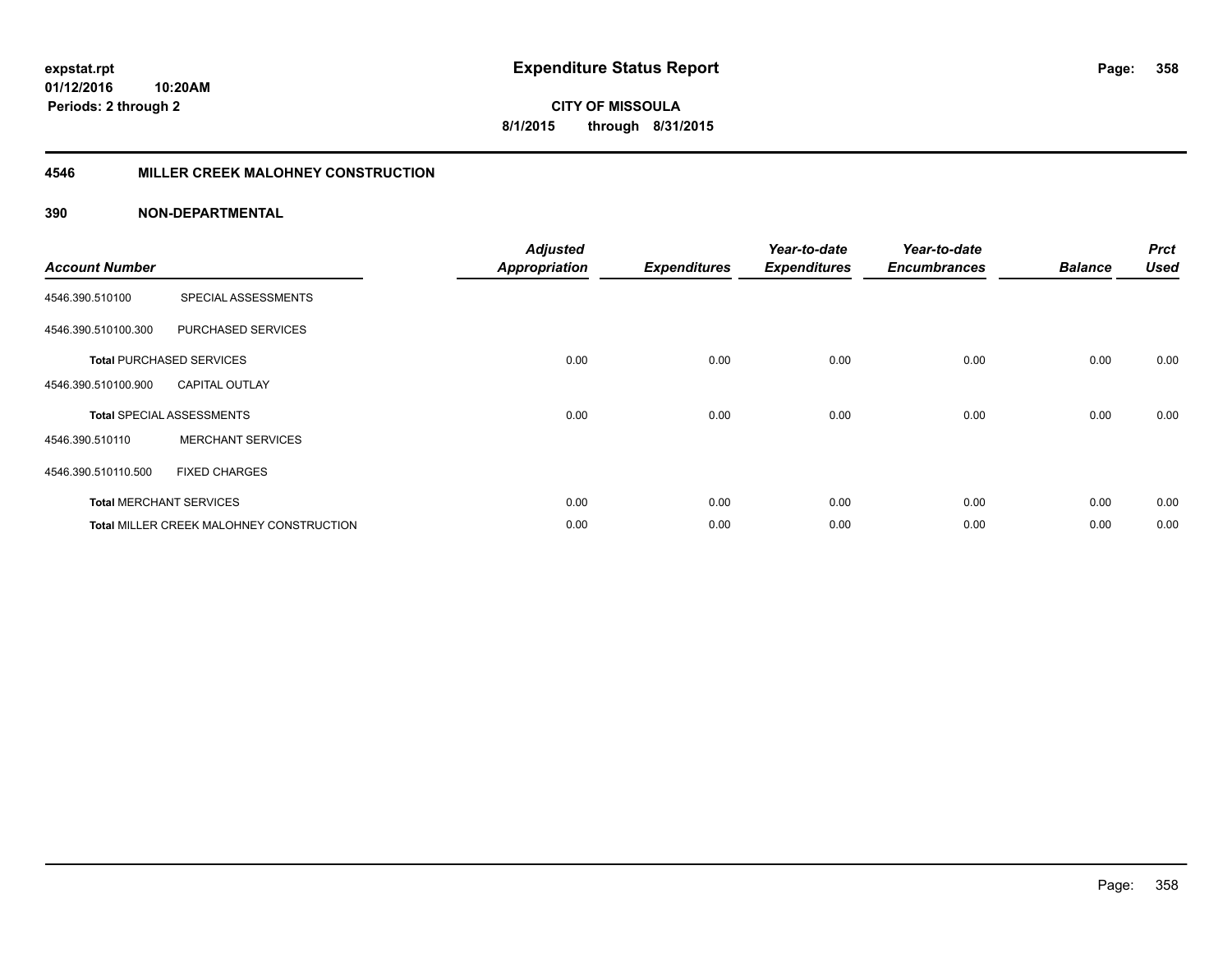## **4547 MILLER CREEK MCCARTHY CONSTRUCTION**

| <b>Account Number</b> |                                                 | <b>Adjusted</b><br><b>Appropriation</b> | <b>Expenditures</b> | Year-to-date<br><b>Expenditures</b> | Year-to-date<br><b>Encumbrances</b> | <b>Balance</b> | <b>Prct</b><br>Used |
|-----------------------|-------------------------------------------------|-----------------------------------------|---------------------|-------------------------------------|-------------------------------------|----------------|---------------------|
| 4547.390.510100       | SPECIAL ASSESSMENTS                             |                                         |                     |                                     |                                     |                |                     |
| 4547.390.510100.300   | PURCHASED SERVICES                              |                                         |                     |                                     |                                     |                |                     |
|                       | <b>Total PURCHASED SERVICES</b>                 | 0.00                                    | 0.00                | 0.00                                | 0.00                                | 0.00           | 0.00                |
| 4547.390.510100.900   | <b>CAPITAL OUTLAY</b>                           |                                         |                     |                                     |                                     |                |                     |
|                       | <b>Total SPECIAL ASSESSMENTS</b>                | 0.00                                    | 0.00                | 0.00                                | 0.00                                | 0.00           | 0.00                |
| 4547.390.510110       | <b>MERCHANT SERVICES</b>                        |                                         |                     |                                     |                                     |                |                     |
| 4547.390.510110.500   | <b>FIXED CHARGES</b>                            |                                         |                     |                                     |                                     |                |                     |
|                       | <b>Total MERCHANT SERVICES</b>                  | 0.00                                    | 0.00                | 0.00                                | 0.00                                | 0.00           | 0.00                |
|                       | <b>Total MILLER CREEK MCCARTHY CONSTRUCTION</b> | 0.00                                    | 0.00                | 0.00                                | 0.00                                | 0.00           | 0.00                |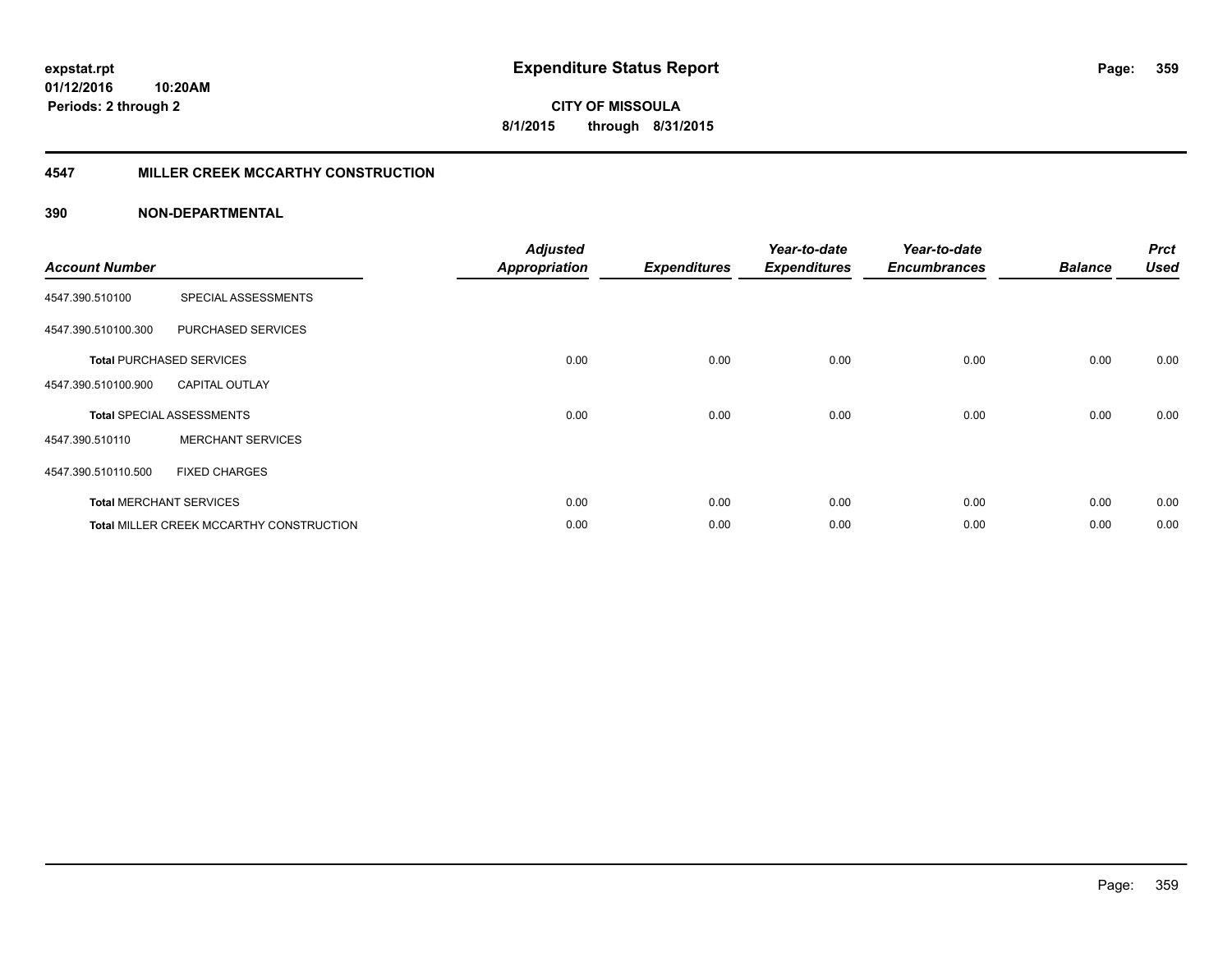## **4548 5TH,6TH & ARTHUR ROAD IMPROVEMENTS**

| <b>Account Number</b> |                                                     | <b>Adjusted</b><br><b>Appropriation</b> | <b>Expenditures</b> | Year-to-date<br><b>Expenditures</b> | Year-to-date<br><b>Encumbrances</b> | <b>Balance</b> | <b>Prct</b><br><b>Used</b> |
|-----------------------|-----------------------------------------------------|-----------------------------------------|---------------------|-------------------------------------|-------------------------------------|----------------|----------------------------|
| 4548.390.510100       | SPECIAL ASSESSMENTS                                 |                                         |                     |                                     |                                     |                |                            |
| 4548.390.510100.300   | PURCHASED SERVICES                                  |                                         |                     |                                     |                                     |                |                            |
|                       | <b>Total PURCHASED SERVICES</b>                     | 0.00                                    | 0.00                | 0.00                                | 0.00                                | 0.00           | 0.00                       |
| 4548.390.510100.900   | <b>CAPITAL OUTLAY</b>                               |                                         |                     |                                     |                                     |                |                            |
|                       | <b>Total SPECIAL ASSESSMENTS</b>                    | 0.00                                    | 0.00                | 0.00                                | 0.00                                | 0.00           | 0.00                       |
| 4548.390.510110       | <b>MERCHANT SERVICES</b>                            |                                         |                     |                                     |                                     |                |                            |
| 4548.390.510110.500   | <b>FIXED CHARGES</b>                                |                                         |                     |                                     |                                     |                |                            |
|                       | <b>Total MERCHANT SERVICES</b>                      | 0.00                                    | 0.00                | 0.00                                | 0.00                                | 0.00           | 0.00                       |
| 4548.390.521000       | INTERFUND OPERATING TRANSFERS                       |                                         |                     |                                     |                                     |                |                            |
| 4548.390.521000.800   | OTHER OBJECTS                                       |                                         |                     |                                     |                                     |                |                            |
|                       | Total INTERFUND OPERATING TRANSFERS                 | 0.00                                    | 0.00                | 0.00                                | 0.00                                | 0.00           | 0.00                       |
|                       | <b>Total 5TH.6TH &amp; ARTHUR ROAD IMPROVEMENTS</b> | 0.00                                    | 0.00                | 0.00                                | 0.00                                | 0.00           | 0.00                       |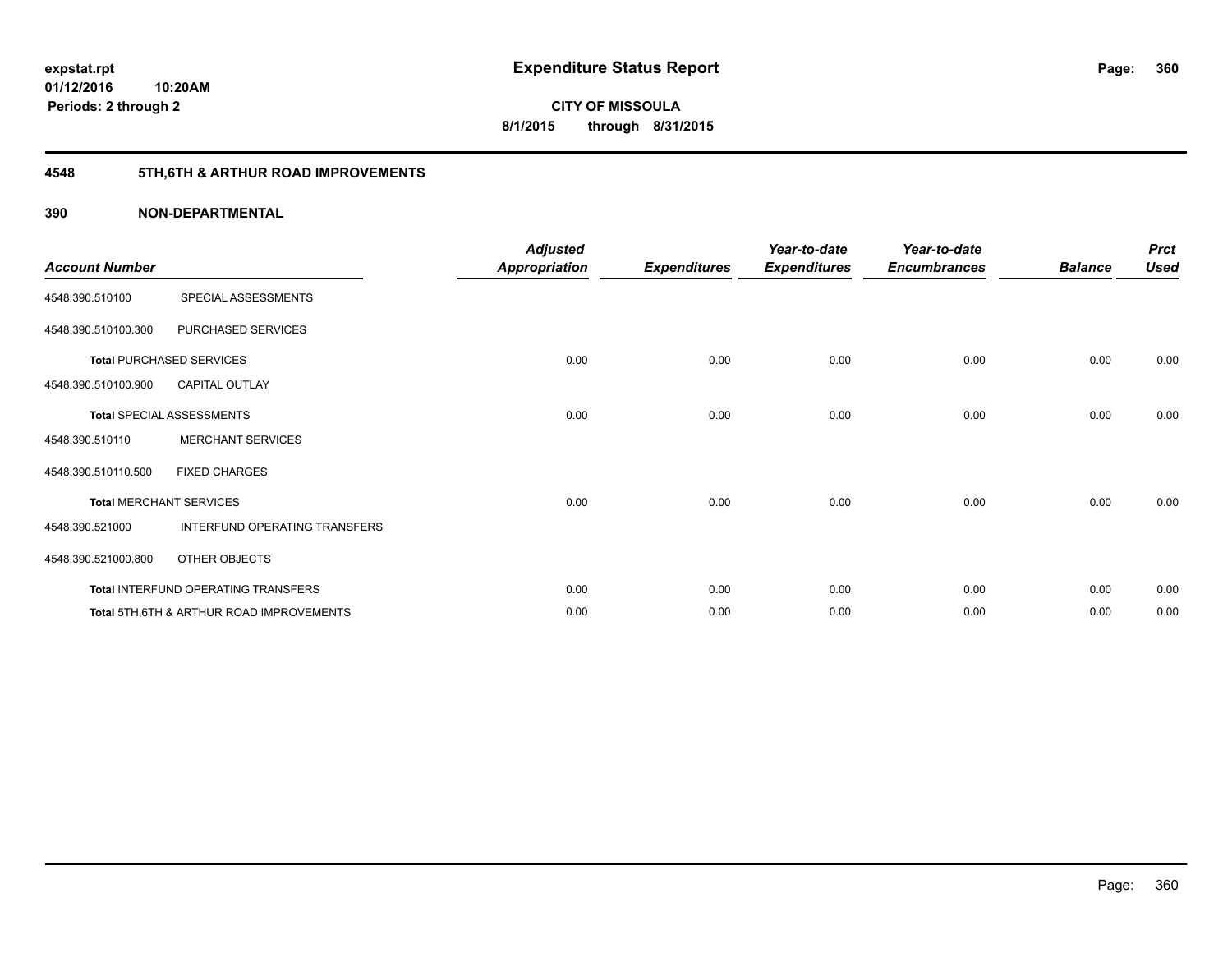**361**

**01/12/2016 10:20AM Periods: 2 through 2**

**CITY OF MISSOULA 8/1/2015 through 8/31/2015**

## **4745 MALONEY/TWITE MILLER CR \$1.2M CONTRIB**

|                            |                                              | <b>Adjusted</b>      |                     | Year-to-date        | Year-to-date        |                | <b>Prct</b> |
|----------------------------|----------------------------------------------|----------------------|---------------------|---------------------|---------------------|----------------|-------------|
| <b>Account Number</b>      |                                              | <b>Appropriation</b> | <b>Expenditures</b> | <b>Expenditures</b> | <b>Encumbrances</b> | <b>Balance</b> | <b>Used</b> |
| 4745.390.510100            | SPECIAL ASSESSMENTS                          |                      |                     |                     |                     |                |             |
| 4745.390.510100.300        | PURCHASED SERVICES                           |                      |                     |                     |                     |                |             |
|                            | <b>Total PURCHASED SERVICES</b>              | 0.00                 | 0.00                | 0.00                | 0.00                | 0.00           | 0.00        |
| 4745.390.510100.800        | OTHER OBJECTS                                |                      |                     |                     |                     |                |             |
| <b>Total OTHER OBJECTS</b> |                                              | 0.00                 | 0.00                | 0.00                | 0.00                | 0.00           | 0.00        |
| 4745.390.510100.900        | <b>CAPITAL OUTLAY</b>                        |                      |                     |                     |                     |                |             |
|                            | <b>Total SPECIAL ASSESSMENTS</b>             | 0.00                 | 0.00                | 0.00                | 0.00                | 0.00           | 0.00        |
| 4745.390.510110            | <b>MERCHANT SERVICES</b>                     |                      |                     |                     |                     |                |             |
| 4745.390.510110.500        | <b>FIXED CHARGES</b>                         |                      |                     |                     |                     |                |             |
|                            | Total MALONEY/TWITE MILLER CR \$1.2M CONTRIB | 0.00                 | 0.00                | 0.00                | 0.00                | 0.00           | 0.00        |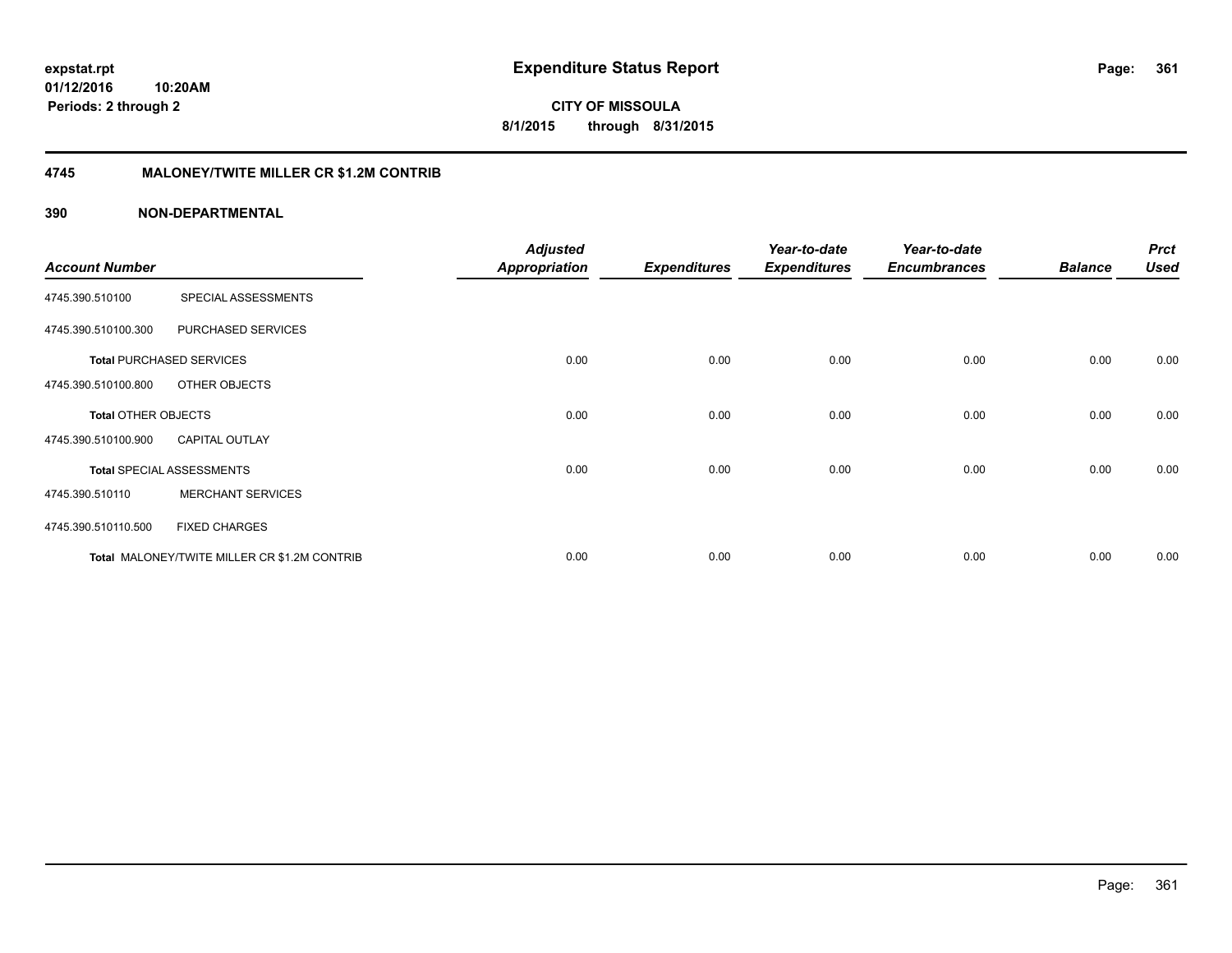## **4941 HILLVIEW WAY CONSTRUCTION**

## **280 PUBLIC WORKS OPERATIONS**

|                            |                                        | <b>Adjusted</b> |                     | Year-to-date        | Year-to-date        |                | <b>Prct</b> |
|----------------------------|----------------------------------------|-----------------|---------------------|---------------------|---------------------|----------------|-------------|
| <b>Account Number</b>      |                                        | Appropriation   | <b>Expenditures</b> | <b>Expenditures</b> | <b>Encumbrances</b> | <b>Balance</b> | <b>Used</b> |
| 4941.280.430034            | <b>CONSTRUCTION</b>                    |                 |                     |                     |                     |                |             |
| 4941.280.430034.200        | <b>SUPPLIES</b>                        |                 |                     |                     |                     |                |             |
| <b>Total SUPPLIES</b>      |                                        | 0.00            | 0.00                | 0.00                | 0.00                | 0.00           | 0.00        |
| 4941.280.430034.300        | PURCHASED SERVICES                     |                 |                     |                     |                     |                |             |
|                            | <b>Total PURCHASED SERVICES</b>        | 0.00            | 0.00                | 0.00                | 0.00                | 0.00           | 0.00        |
| 4941.280.430034.900        | <b>CAPITAL OUTLAY</b>                  |                 |                     |                     |                     |                |             |
| <b>Total CONSTRUCTION</b>  |                                        | 0.00            | 0.00                | 0.00                | 0.00                | 0.00           | 0.00        |
| 4941.280.510110            | <b>MERCHANT SERVICES</b>               |                 |                     |                     |                     |                |             |
| 4941.280.510110.500        | <b>FIXED CHARGES</b>                   |                 |                     |                     |                     |                |             |
| <b>Total FIXED CHARGES</b> |                                        | 0.00            | 0.00                | 0.00                | 0.00                | 0.00           | 0.00        |
|                            | <b>Total HILLVIEW WAY CONSTRUCTION</b> | 0.00            | 0.00                | 0.00                | 0.00                | 0.00           | 0.00        |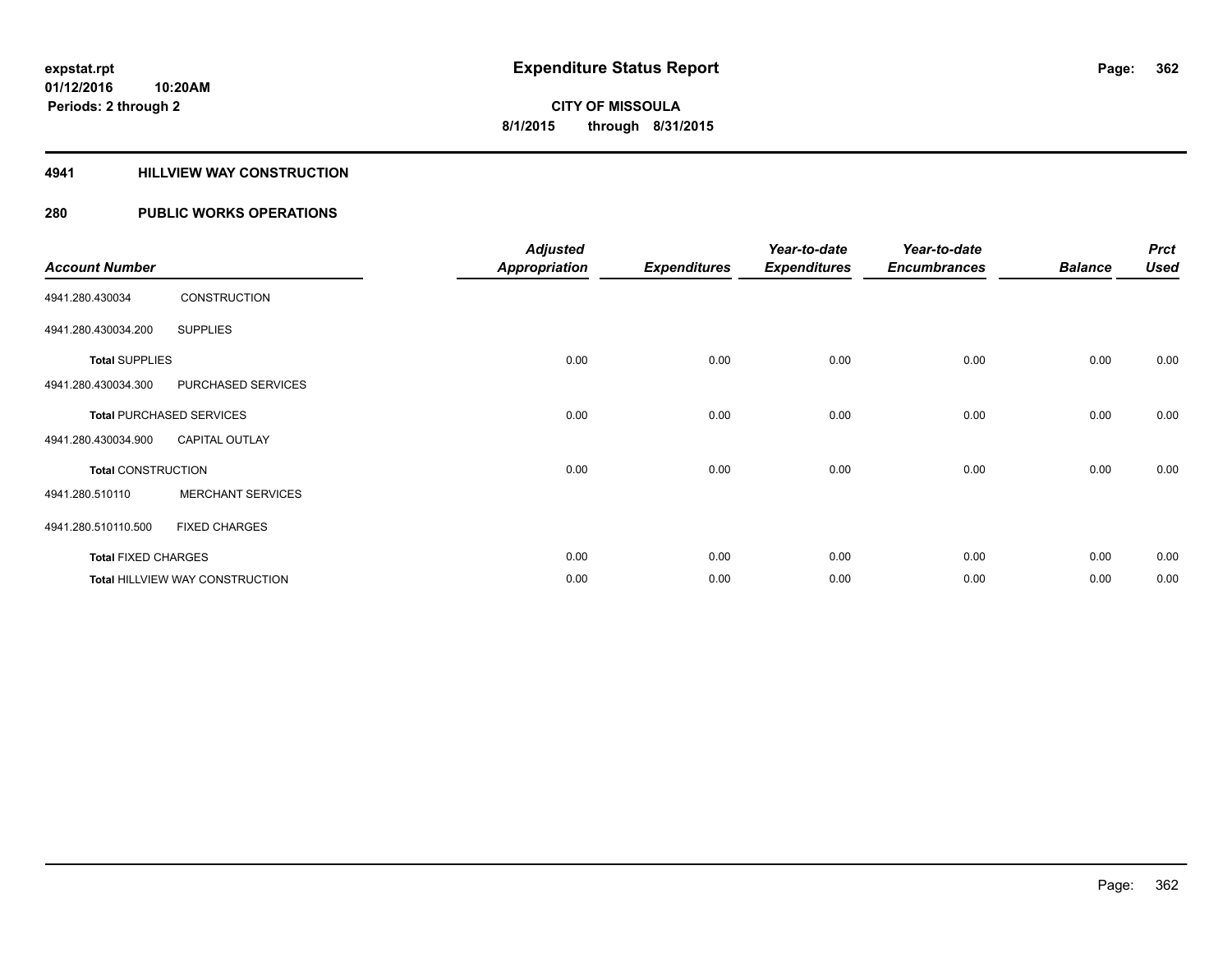**01/12/2016 10:20AM Periods: 2 through 2**

**363**

**CITY OF MISSOULA 8/1/2015 through 8/31/2015**

## **4944 RATTLESNAKE SEWER COLLECTION (544)**

**000 \*\*\* Title Not Found \*\*\***

| <b>Account Number</b>         |                          | <b>Adjusted</b><br>Appropriation | <b>Expenditures</b> | Year-to-date<br><b>Expenditures</b> | Year-to-date<br><b>Encumbrances</b> | <b>Balance</b> | <b>Prct</b><br><b>Used</b> |
|-------------------------------|--------------------------|----------------------------------|---------------------|-------------------------------------|-------------------------------------|----------------|----------------------------|
| 4944.000.510110               | <b>MERCHANT SERVICES</b> |                                  |                     |                                     |                                     |                |                            |
| 4944.000.510110.500           | <b>FIXED CHARGES</b>     |                                  |                     |                                     |                                     |                |                            |
| Total *** Title Not Found *** |                          | 0.00                             | 0.00                | 0.00                                | 0.00                                | 0.00           | 0.00                       |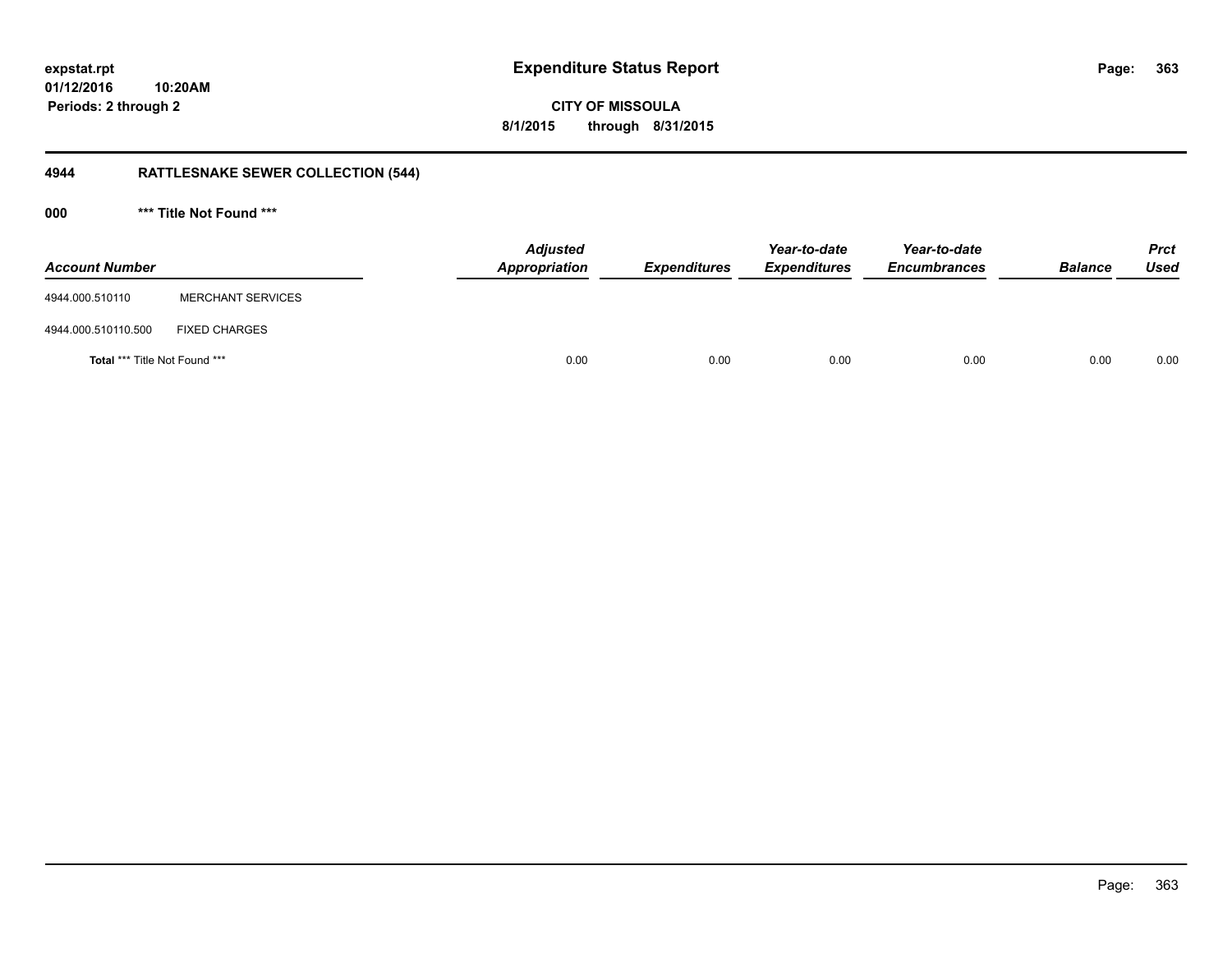## **4944 RATTLESNAKE SEWER COLLECTION (544)**

|                               |                                  | <b>Adjusted</b>      |                     | Year-to-date        | Year-to-date        |                | <b>Prct</b> |
|-------------------------------|----------------------------------|----------------------|---------------------|---------------------|---------------------|----------------|-------------|
| <b>Account Number</b>         |                                  | <b>Appropriation</b> | <b>Expenditures</b> | <b>Expenditures</b> | <b>Encumbrances</b> | <b>Balance</b> | <b>Used</b> |
| 4944.390.510100               | SPECIAL ASSESSMENTS              |                      |                     |                     |                     |                |             |
| 4944.390.510100.300           | PURCHASED SERVICES               |                      |                     |                     |                     |                |             |
|                               | <b>Total PURCHASED SERVICES</b>  | 0.00                 | 0.00                | 0.00                | 0.00                | 0.00           | 0.00        |
| 4944.390.510100.600           | <b>DEBT SERVICE</b>              |                      |                     |                     |                     |                |             |
| <b>Total DEBT SERVICE</b>     |                                  | 0.00                 | 0.00                | 0.00                | 0.00                | 0.00           | 0.00        |
| 4944.390.510100.900           | <b>CAPITAL OUTLAY</b>            |                      |                     |                     |                     |                |             |
|                               | <b>Total SPECIAL ASSESSMENTS</b> | 0.00                 | 0.00                | 0.00                | 0.00                | 0.00           | 0.00        |
| 4944.390.510110               | <b>MERCHANT SERVICES</b>         |                      |                     |                     |                     |                |             |
| 4944.390.510110.500           | <b>FIXED CHARGES</b>             |                      |                     |                     |                     |                |             |
| <b>Total NON-DEPARTMENTAL</b> |                                  | 0.00                 | 0.00                | 0.00                | 0.00                | 0.00           | 0.00        |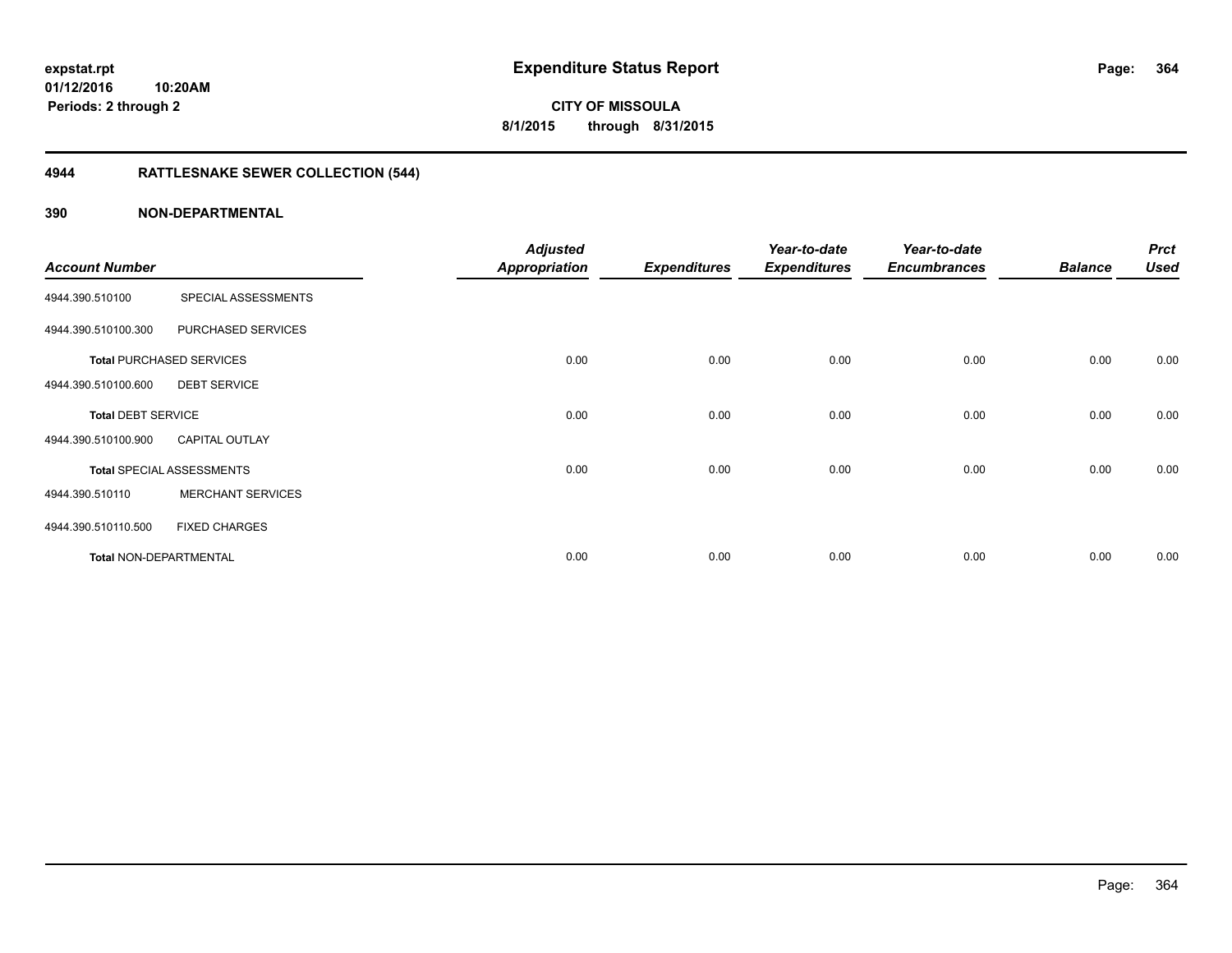**01/12/2016 10:20AM Periods: 2 through 2**

**CITY OF MISSOULA 8/1/2015 through 8/31/2015**

## **4944 RATTLESNAKE SEWER COLLECTION (544)**

**550 SID 544 PROJECT**

| <b>Account Number</b>     |                                 | <b>Adjusted</b><br><b>Appropriation</b> | <b>Expenditures</b> | Year-to-date<br><b>Expenditures</b> | Year-to-date<br><b>Encumbrances</b> | <b>Balance</b> | <b>Prct</b><br><b>Used</b> |
|---------------------------|---------------------------------|-----------------------------------------|---------------------|-------------------------------------|-------------------------------------|----------------|----------------------------|
| 4944.550.430680           | ARRA GRANT                      |                                         |                     |                                     |                                     |                |                            |
| 4944.550.430680.900       | CAPITAL OUTLAY                  |                                         |                     |                                     |                                     |                |                            |
| <b>Total ARRA GRANT</b>   |                                 | 0.00                                    | 0.00                | 0.00                                | 0.00                                | 0.00           | 0.00                       |
| 4944.550.430681           | ARRA LOAN                       |                                         |                     |                                     |                                     |                |                            |
| 4944.550.430681.900       | CAPITAL OUTLAY                  |                                         |                     |                                     |                                     |                |                            |
| <b>Total ARRA LOAN</b>    |                                 | 0.00                                    | 0.00                | 0.00                                | 0.00                                | 0.00           | 0.00                       |
| 4944.550.430682           | <b>TSEP GRANT</b>               |                                         |                     |                                     |                                     |                |                            |
| 4944.550.430682.900       | CAPITAL OUTLAY                  |                                         |                     |                                     |                                     |                |                            |
| <b>Total TSEP GRANT</b>   |                                 | 0.00                                    | 0.00                | 0.00                                | 0.00                                | 0.00           | 0.00                       |
| 4944.550.430685           | SRF SID                         |                                         |                     |                                     |                                     |                |                            |
| 4944.550.430685.900       | CAPITAL OUTLAY                  |                                         |                     |                                     |                                     |                |                            |
| <b>Total SRF SID</b>      |                                 | 0.00                                    | 0.00                | 0.00                                | 0.00                                | 0.00           | 0.00                       |
| 4944.550.430686           | SRF REV BOND                    |                                         |                     |                                     |                                     |                |                            |
| 4944.550.430686.300       | PURCHASED SERVICES              |                                         |                     |                                     |                                     |                |                            |
|                           | <b>Total PURCHASED SERVICES</b> | 0.00                                    | 0.00                | 0.00                                | 0.00                                | 0.00           | 0.00                       |
| 4944.550.430686.900       | CAPITAL OUTLAY                  |                                         |                     |                                     |                                     |                |                            |
| <b>Total SRF REV BOND</b> |                                 | 0.00                                    | 0.00                | 0.00                                | 0.00                                | 0.00           | 0.00                       |
| 4944.550.430687           | ARRA LOAN SID                   |                                         |                     |                                     |                                     |                |                            |
| 4944.550.430687.900       | CAPITAL OUTLAY                  |                                         |                     |                                     |                                     |                |                            |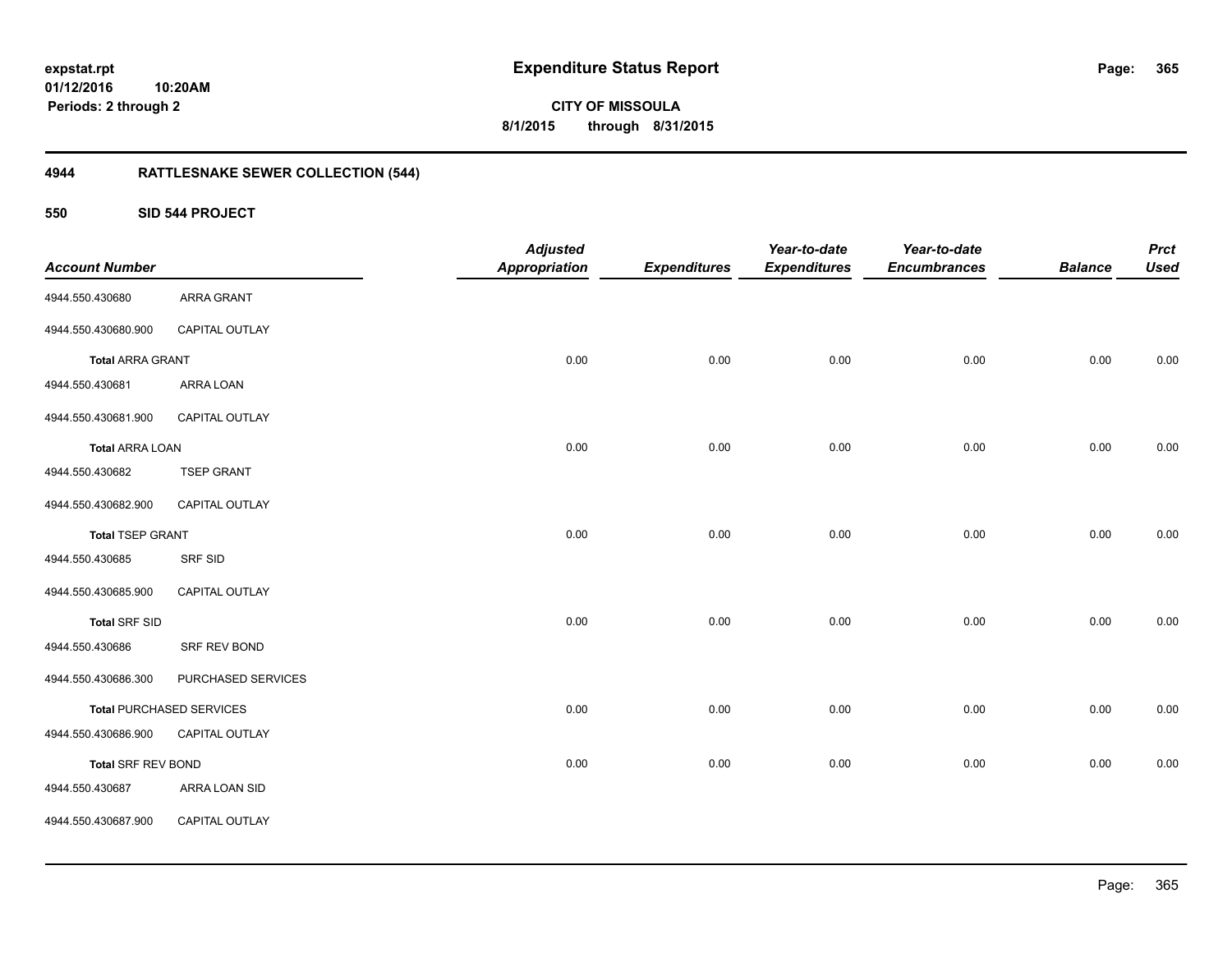**366**

**01/12/2016 10:20AM Periods: 2 through 2**

**CITY OF MISSOULA 8/1/2015 through 8/31/2015**

## **4944 RATTLESNAKE SEWER COLLECTION (544)**

**550 SID 544 PROJECT**

| <b>Account Number</b>      |                          | <b>Adjusted</b><br><b>Appropriation</b> | <b>Expenditures</b> | Year-to-date<br><b>Expenditures</b> | Year-to-date<br><b>Encumbrances</b> | <b>Balance</b> | <b>Prct</b><br><b>Used</b> |
|----------------------------|--------------------------|-----------------------------------------|---------------------|-------------------------------------|-------------------------------------|----------------|----------------------------|
| <b>Total ARRA LOAN SID</b> |                          | 0.00                                    | 0.00                | 0.00                                | 0.00                                | 0.00           | 0.00                       |
| 4944.550.510110            | <b>MERCHANT SERVICES</b> |                                         |                     |                                     |                                     |                |                            |
| 4944.550.510110.500        | <b>FIXED CHARGES</b>     |                                         |                     |                                     |                                     |                |                            |
| Total SID 544 PROJECT      |                          | 0.00                                    | 0.00                | 0.00                                | 0.00                                | 0.00           | 0.00                       |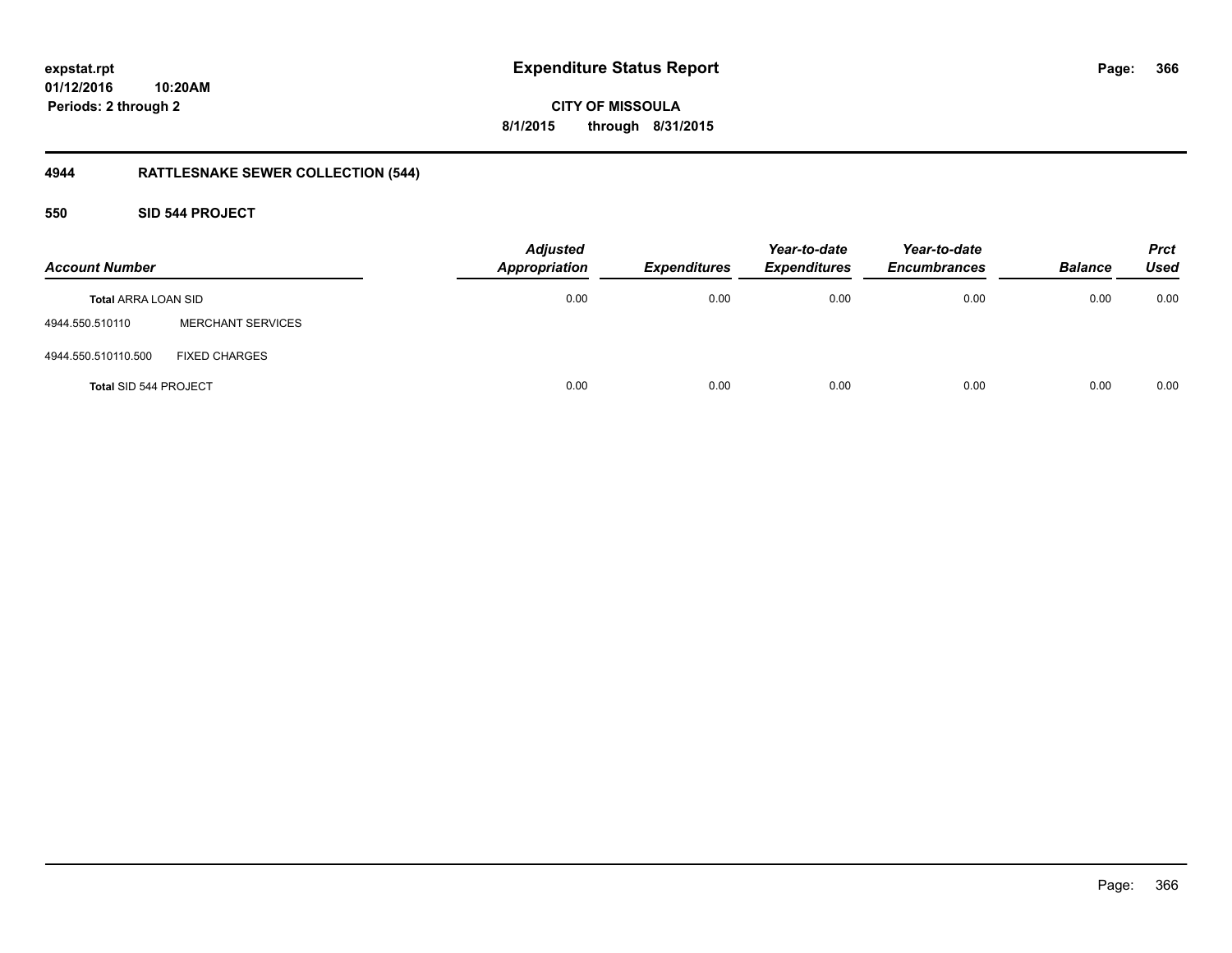**Periods: 2 through 2**

**CITY OF MISSOULA 8/1/2015 through 8/31/2015**

## **4944 RATTLESNAKE SEWER COLLECTION (544)**

## **555 LOLO STREET PROJECT**

| <b>Account Number</b>     |                                          | <b>Adjusted</b><br><b>Appropriation</b> | <b>Expenditures</b> | Year-to-date<br><b>Expenditures</b> | Year-to-date<br><b>Encumbrances</b> | <b>Balance</b> | <b>Prct</b><br><b>Used</b> |
|---------------------------|------------------------------------------|-----------------------------------------|---------------------|-------------------------------------|-------------------------------------|----------------|----------------------------|
| 4944.555.430680           | ARRA GRANT                               |                                         |                     |                                     |                                     |                |                            |
| 4944.555.430680.900       | <b>CAPITAL OUTLAY</b>                    |                                         |                     |                                     |                                     |                |                            |
| <b>Total ARRA GRANT</b>   |                                          | 0.00                                    | 0.00                | 0.00                                | 0.00                                | 0.00           | 0.00                       |
| 4944.555.430685           | SRF SID                                  |                                         |                     |                                     |                                     |                |                            |
| 4944.555.430685.900       | <b>CAPITAL OUTLAY</b>                    |                                         |                     |                                     |                                     |                |                            |
| <b>Total SRF SID</b>      |                                          | 0.00                                    | 0.00                | 0.00                                | 0.00                                | 0.00           | 0.00                       |
| 4944.555.430686           | SRF REV BOND                             |                                         |                     |                                     |                                     |                |                            |
| 4944.555.430686.900       | <b>CAPITAL OUTLAY</b>                    |                                         |                     |                                     |                                     |                |                            |
| <b>Total SRF REV BOND</b> |                                          | 0.00                                    | 0.00                | 0.00                                | 0.00                                | 0.00           | 0.00                       |
| 4944.555.510110           | <b>MERCHANT SERVICES</b>                 |                                         |                     |                                     |                                     |                |                            |
| 4944.555.510110.500       | <b>FIXED CHARGES</b>                     |                                         |                     |                                     |                                     |                |                            |
|                           | Total RATTLESNAKE SEWER COLLECTION (544) | 0.00                                    | 0.00                | 0.00                                | 0.00                                | 0.00           | 0.00                       |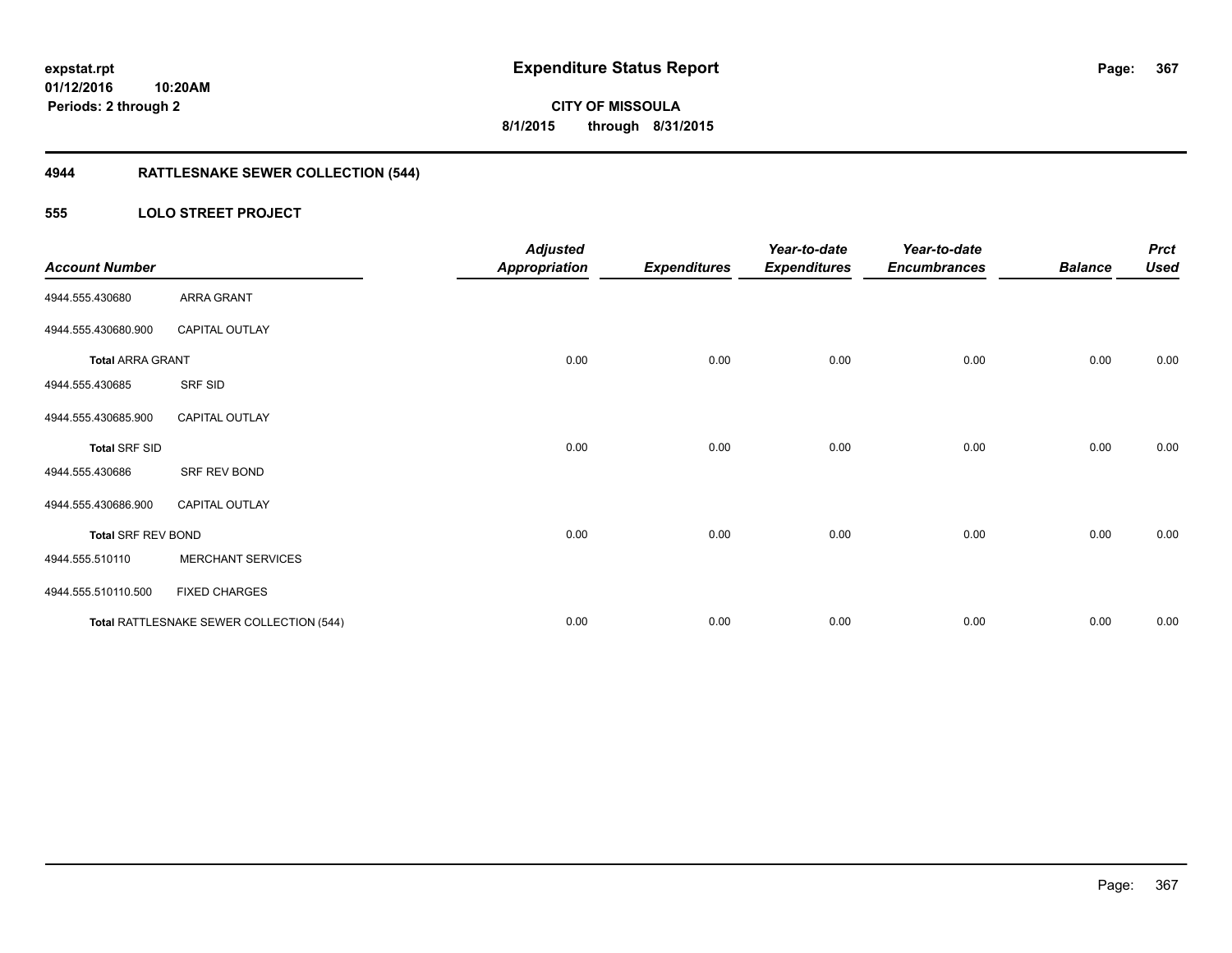## **4945 PHILLIPS ST TRAFFIC CALMING**

## **000 \*\*\* Title Not Found \*\*\***

| <b>Account Number</b> |                                          | <b>Adjusted</b><br><b>Appropriation</b> | <b>Expenditures</b> | Year-to-date<br><b>Expenditures</b> | Year-to-date<br><b>Encumbrances</b> | <b>Balance</b> | <b>Prct</b><br><b>Used</b> |
|-----------------------|------------------------------------------|-----------------------------------------|---------------------|-------------------------------------|-------------------------------------|----------------|----------------------------|
| 4945.000.410000       | <b>GENERAL GOVERNMENT</b>                |                                         |                     |                                     |                                     |                |                            |
| 4945.000.410000.600   | <b>DEBT SERVICE</b>                      |                                         |                     |                                     |                                     |                |                            |
|                       | <b>Total GENERAL GOVERNMENT</b>          | 0.00                                    | 0.00                | 0.00                                | 0.00                                | 0.00           | 0.00                       |
| 4945.000.510110       | <b>MERCHANT SERVICES</b>                 |                                         |                     |                                     |                                     |                |                            |
| 4945.000.510110.500   | <b>FIXED CHARGES</b>                     |                                         |                     |                                     |                                     |                |                            |
|                       | <b>Total MERCHANT SERVICES</b>           | 0.00                                    | 0.00                | 0.00                                | 0.00                                | 0.00           | 0.00                       |
|                       | <b>Total PHILLIPS ST TRAFFIC CALMING</b> | 0.00                                    | 0.00                | 0.00                                | 0.00                                | 0.00           | 0.00                       |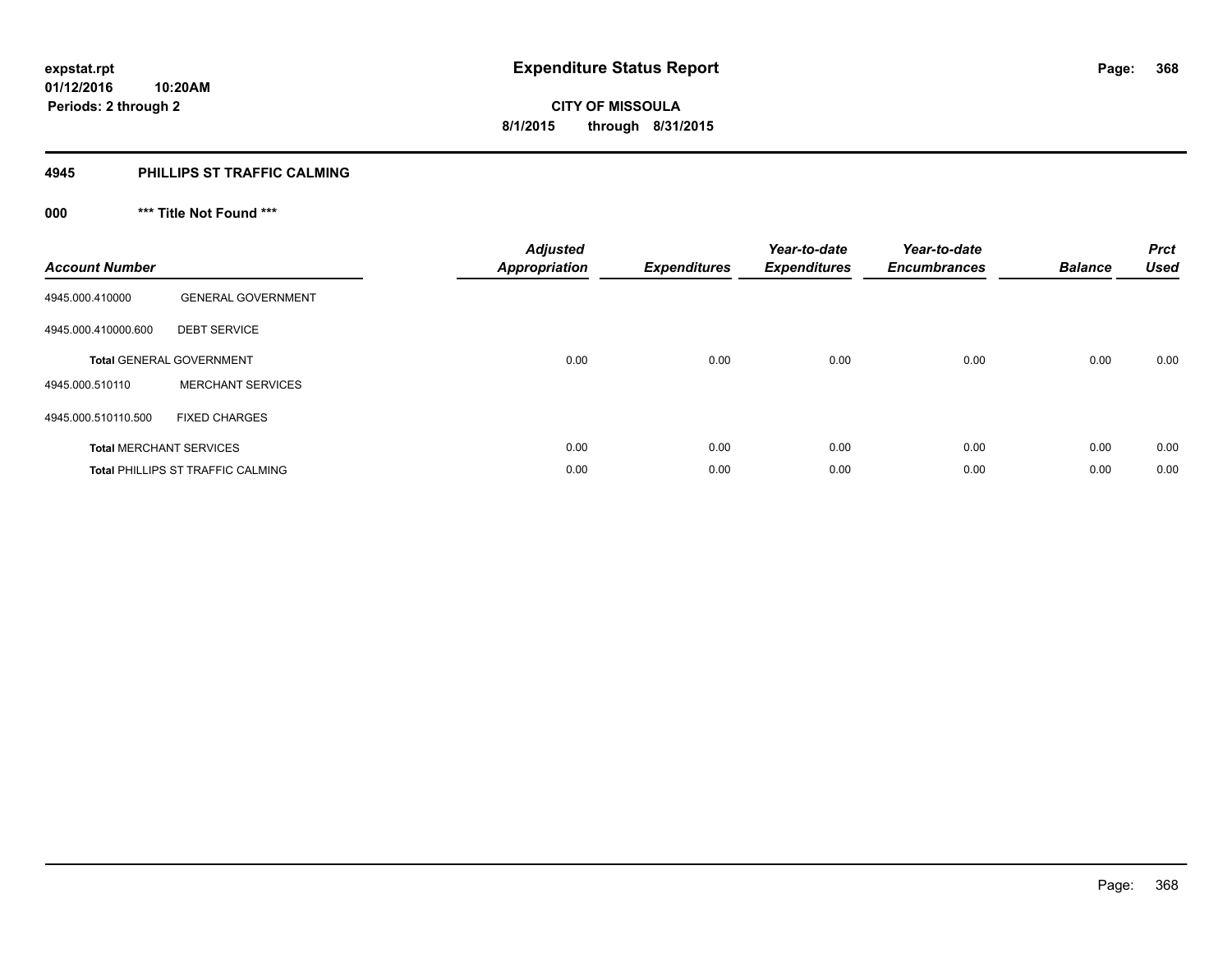## **01/12/2016 10:20AM Periods: 2 through 2**

**369**

**CITY OF MISSOULA 8/1/2015 through 8/31/2015**

## **4946 PATTEE CREEK DR. TRAFFIC CALMING**

**000 \*\*\* Title Not Found \*\*\***

| <b>Account Number</b>         |                                 | <b>Adjusted</b><br><b>Appropriation</b> | <b>Expenditures</b> | Year-to-date<br><b>Expenditures</b> | Year-to-date<br><b>Encumbrances</b> | <b>Balance</b> | <b>Prct</b><br><b>Used</b> |
|-------------------------------|---------------------------------|-----------------------------------------|---------------------|-------------------------------------|-------------------------------------|----------------|----------------------------|
| 4946.000.410000               | <b>GENERAL GOVERNMENT</b>       |                                         |                     |                                     |                                     |                |                            |
| 4946.000.410000.600           | <b>DEBT SERVICE</b>             |                                         |                     |                                     |                                     |                |                            |
|                               | <b>Total GENERAL GOVERNMENT</b> | 0.00                                    | 0.00                | 0.00                                | 0.00                                | 0.00           | 0.00                       |
| 4946.000.510110               | <b>MERCHANT SERVICES</b>        |                                         |                     |                                     |                                     |                |                            |
| 4946.000.510110.500           | <b>FIXED CHARGES</b>            |                                         |                     |                                     |                                     |                |                            |
| Total *** Title Not Found *** |                                 | 0.00                                    | 0.00                | 0.00                                | 0.00                                | 0.00           | 0.00                       |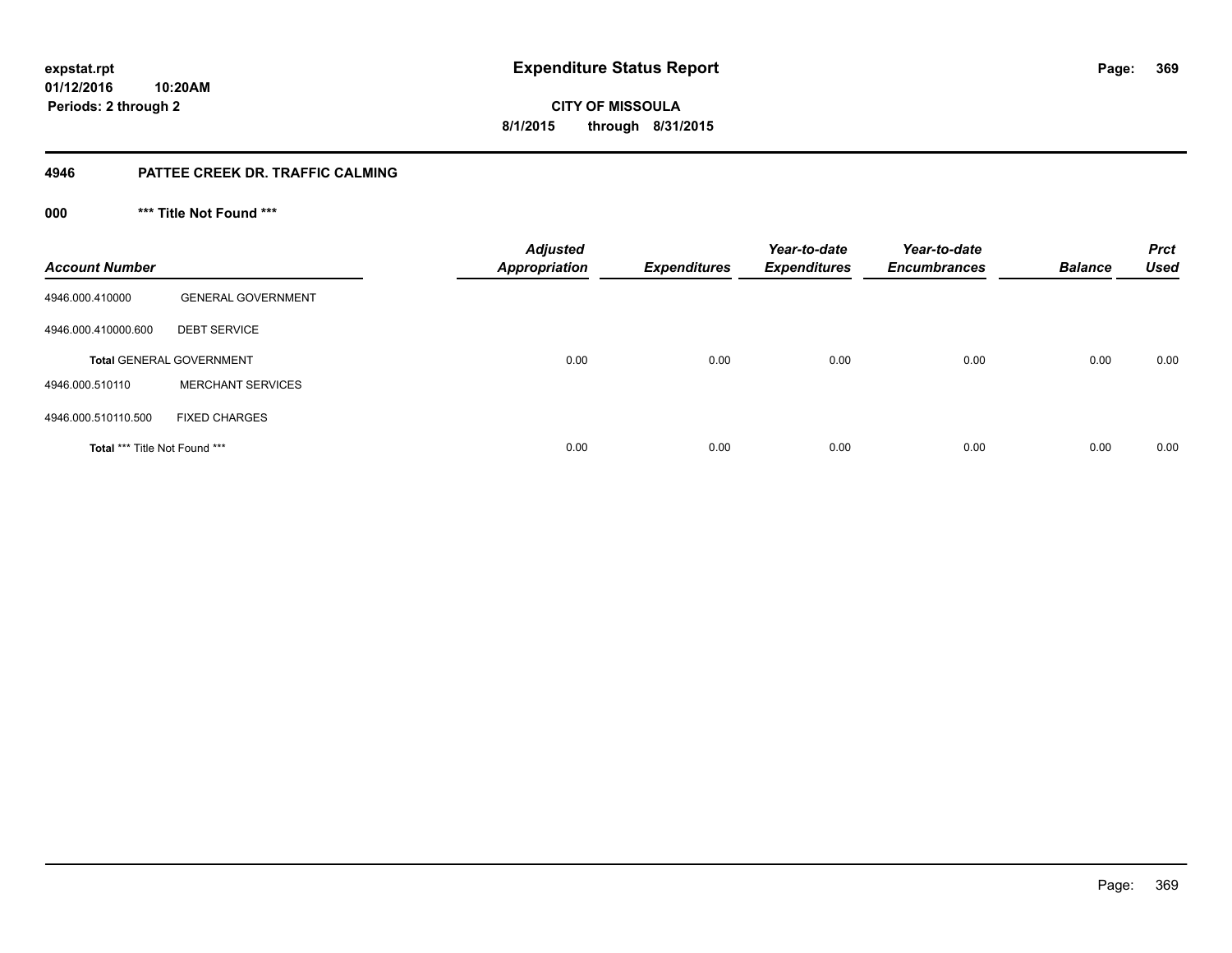## **4946 PATTEE CREEK DR. TRAFFIC CALMING**

| <b>Account Number</b> |                                               | <b>Adjusted</b><br><b>Appropriation</b> | <b>Expenditures</b> | Year-to-date<br><b>Expenditures</b> | Year-to-date<br><b>Encumbrances</b> | <b>Balance</b> | <b>Prct</b><br><b>Used</b> |
|-----------------------|-----------------------------------------------|-----------------------------------------|---------------------|-------------------------------------|-------------------------------------|----------------|----------------------------|
| 4946.390.510100       | SPECIAL ASSESSMENTS                           |                                         |                     |                                     |                                     |                |                            |
| 4946.390.510100.300   | PURCHASED SERVICES                            |                                         |                     |                                     |                                     |                |                            |
|                       | <b>Total PURCHASED SERVICES</b>               | 0.00                                    | 0.00                | 0.00                                | 0.00                                | 0.00           | 0.00                       |
| 4946.390.510100.900   | <b>CAPITAL OUTLAY</b>                         |                                         |                     |                                     |                                     |                |                            |
|                       | <b>Total SPECIAL ASSESSMENTS</b>              | 0.00                                    | 0.00                | 0.00                                | 0.00                                | 0.00           | 0.00                       |
| 4946.390.510110       | <b>MERCHANT SERVICES</b>                      |                                         |                     |                                     |                                     |                |                            |
| 4946.390.510110.500   | <b>FIXED CHARGES</b>                          |                                         |                     |                                     |                                     |                |                            |
|                       | <b>Total MERCHANT SERVICES</b>                | 0.00                                    | 0.00                | 0.00                                | 0.00                                | 0.00           | 0.00                       |
|                       | <b>Total PATTEE CREEK DR. TRAFFIC CALMING</b> | 0.00                                    | 0.00                | 0.00                                | 0.00                                | 0.00           | 0.00                       |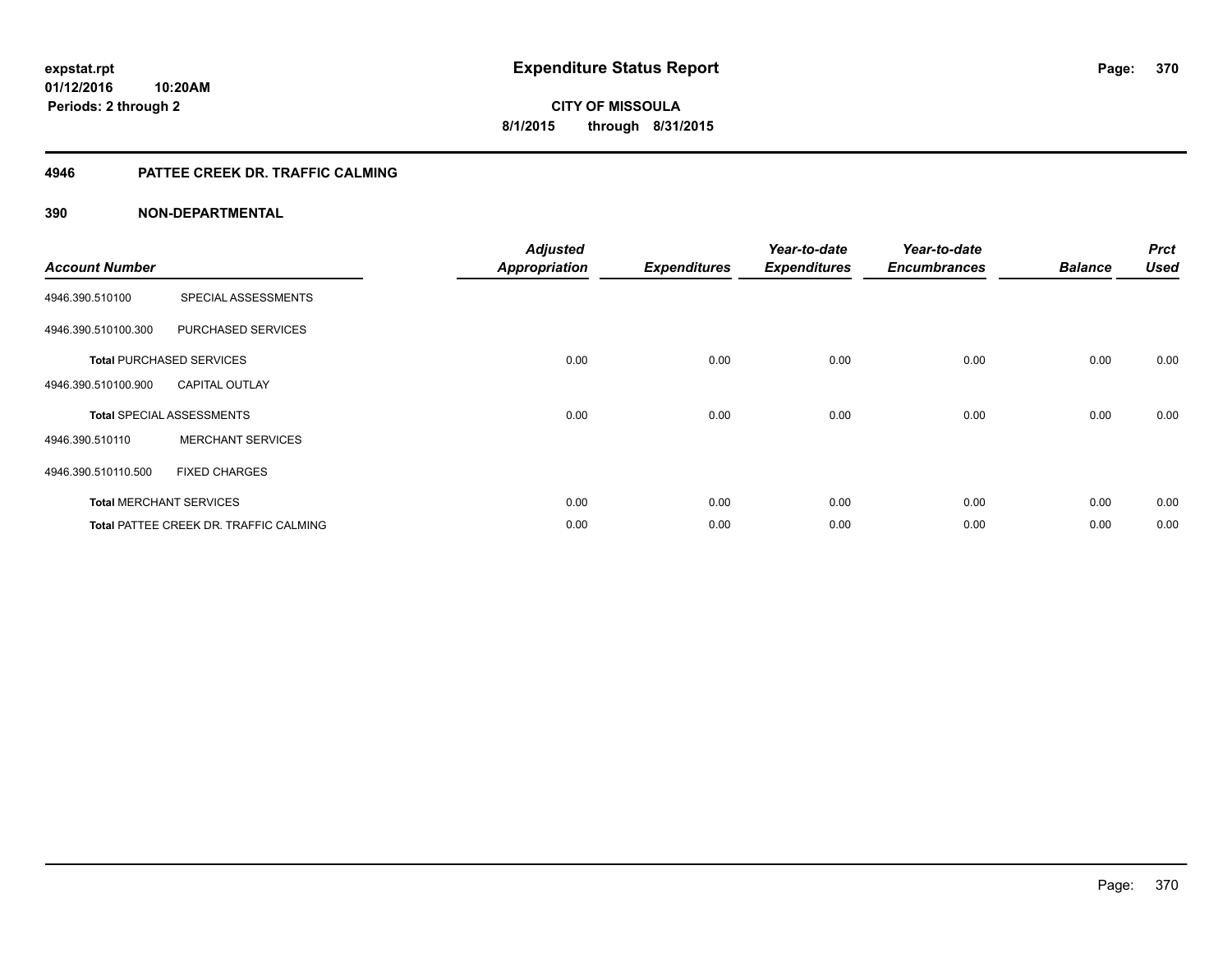## **4948 STORMWATER OUTFALL RETROFITS**

| <b>Account Number</b> |                                                    | <b>Adjusted</b><br><b>Appropriation</b> | <b>Expenditures</b> | Year-to-date<br><b>Expenditures</b> | Year-to-date<br><b>Encumbrances</b> | <b>Balance</b> | <b>Prct</b><br><b>Used</b> |
|-----------------------|----------------------------------------------------|-----------------------------------------|---------------------|-------------------------------------|-------------------------------------|----------------|----------------------------|
| 4948.390.431210       | CARAS PARK STORM WATER RETROFITS                   |                                         |                     |                                     |                                     |                |                            |
| 4948.390.431210.300   | PURCHASED SERVICES                                 |                                         |                     |                                     |                                     |                |                            |
|                       | <b>Total CARAS PARK STORM WATER RETROFITS</b>      | 0.00                                    | 0.00                | 0.00                                | 0.00                                | 0.00           | 0.00                       |
| 4948.390.431212       | BUCKHOUSE BRIDGE STORM WATER RETROFIT              |                                         |                     |                                     |                                     |                |                            |
| 4948.390.431212.300   | PURCHASED SERVICES                                 |                                         |                     |                                     |                                     |                |                            |
|                       | <b>Total BUCKHOUSE BRIDGE STORM WATER RETROFIT</b> | 0.00                                    | 0.00                | 0.00                                | 0.00                                | 0.00           | 0.00                       |
| 4948.390.510110       | <b>MERCHANT SERVICES</b>                           |                                         |                     |                                     |                                     |                |                            |
| 4948.390.510110.500   | <b>FIXED CHARGES</b>                               |                                         |                     |                                     |                                     |                |                            |
|                       | <b>Total MERCHANT SERVICES</b>                     | 0.00                                    | 0.00                | 0.00                                | 0.00                                | 0.00           | 0.00                       |
|                       | <b>Total STORMWATER OUTFALL RETROFITS</b>          | 0.00                                    | 0.00                | 0.00                                | 0.00                                | 0.00           | 0.00                       |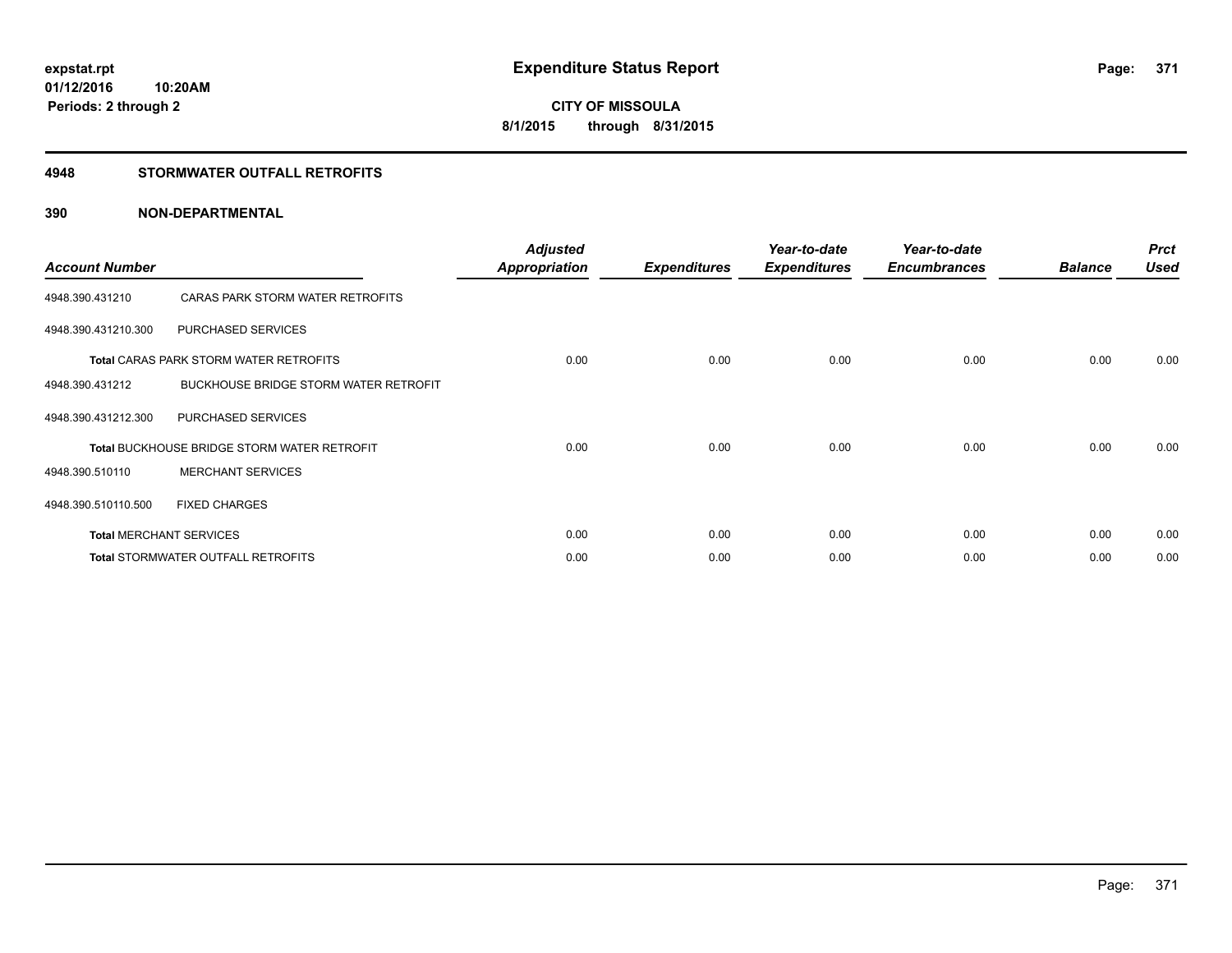#### **4949 WAYFINDING PROJECT**

| <b>Account Number</b>         |                                 | <b>Adjusted</b><br><b>Appropriation</b> | <b>Expenditures</b> | Year-to-date<br><b>Expenditures</b> | Year-to-date<br><b>Encumbrances</b> | <b>Balance</b> | <b>Prct</b><br><b>Used</b> |
|-------------------------------|---------------------------------|-----------------------------------------|---------------------|-------------------------------------|-------------------------------------|----------------|----------------------------|
| 4949.390.430268               | *** Title Not Found ***         |                                         |                     |                                     |                                     |                |                            |
| 4949.390.430268.100           | PERSONAL SERVICES               |                                         |                     |                                     |                                     |                |                            |
|                               | <b>Total PERSONAL SERVICES</b>  | 0.00                                    | 0.00                | 0.00                                | 0.00                                | 0.00           | 0.00                       |
| 4949.390.430268.200           | <b>SUPPLIES</b>                 |                                         |                     |                                     |                                     |                |                            |
| <b>Total SUPPLIES</b>         |                                 | 0.00                                    | 0.00                | 0.00                                | 0.00                                | 0.00           | 0.00                       |
| 4949.390.430268.300           | PURCHASED SERVICES              |                                         |                     |                                     |                                     |                |                            |
|                               | <b>Total PURCHASED SERVICES</b> | 0.00                                    | 0.00                | 0.00                                | 0.00                                | 0.00           | 0.00                       |
| 4949.390.430268.900           | <b>CAPITAL OUTLAY</b>           |                                         |                     |                                     |                                     |                |                            |
| Total *** Title Not Found *** |                                 | 0.00                                    | 0.00                | 0.00                                | 0.00                                | 0.00           | 0.00                       |
| 4949.390.510110               | <b>MERCHANT SERVICES</b>        |                                         |                     |                                     |                                     |                |                            |
| 4949.390.510110.500           | <b>FIXED CHARGES</b>            |                                         |                     |                                     |                                     |                |                            |
|                               | <b>Total WAYFINDING PROJECT</b> | 0.00                                    | 0.00                | 0.00                                | 0.00                                | 0.00           | 0.00                       |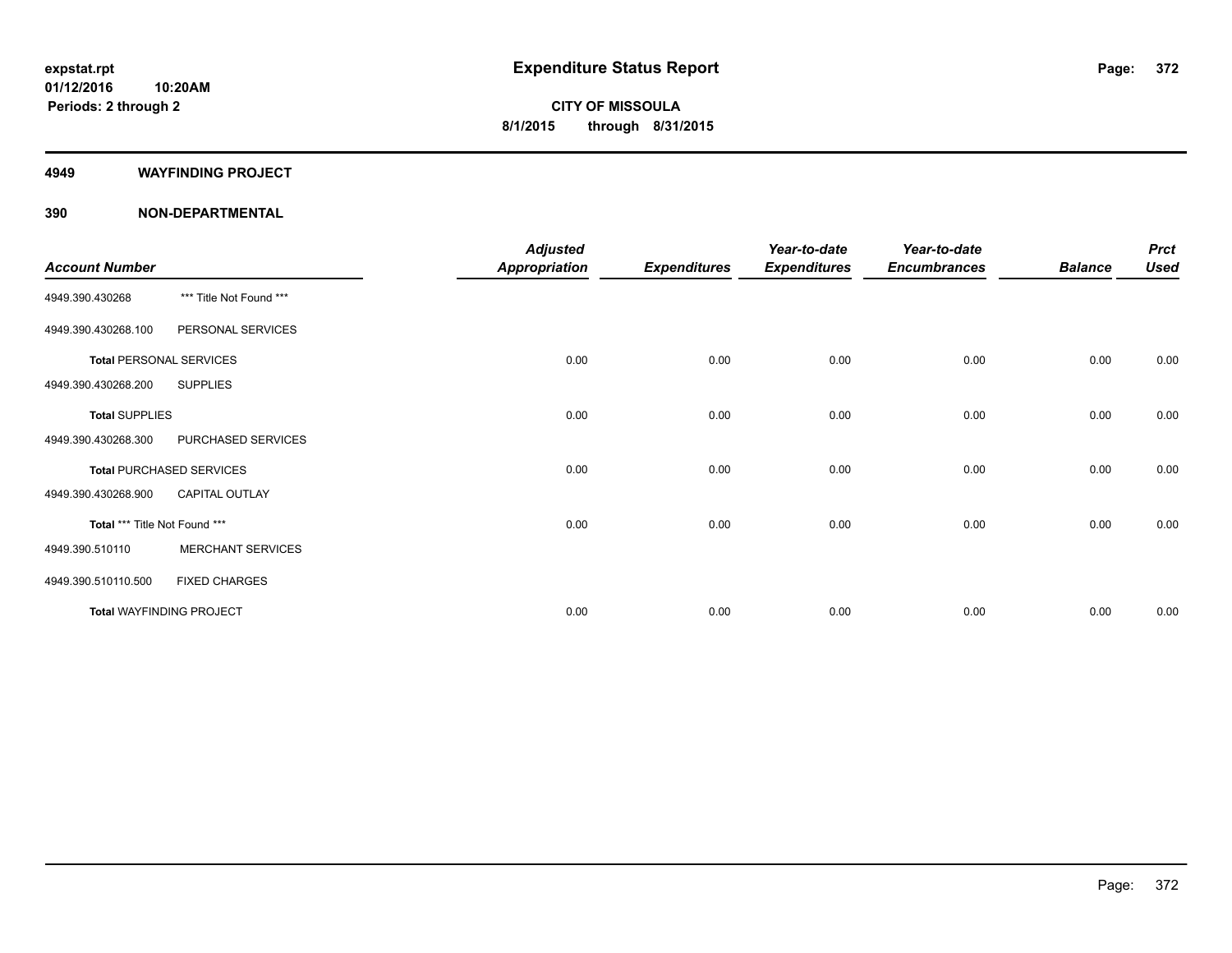#### **4990 ARRA ENHANCEMENTS**

## **500 N HIGGINS STREETSCAPE**

| <b>Account Number</b> |                                         | <b>Adjusted</b><br><b>Appropriation</b> | <b>Expenditures</b> | Year-to-date<br><b>Expenditures</b> | Year-to-date<br><b>Encumbrances</b> | <b>Balance</b> | <b>Prct</b><br><b>Used</b> |
|-----------------------|-----------------------------------------|-----------------------------------------|---------------------|-------------------------------------|-------------------------------------|----------------|----------------------------|
| 4990.500.430030       | PRELIMINARY ENGINEERING                 |                                         |                     |                                     |                                     |                |                            |
| 4990.500.430030.900   | <b>CAPITAL OUTLAY</b>                   |                                         |                     |                                     |                                     |                |                            |
|                       | <b>Total PRELIMINARY ENGINEERING</b>    | 0.00                                    | 0.00                | 0.00                                | 0.00                                | 0.00           | 0.00                       |
| 4990.500.430031       | <b>CONTRUCTION ENGINEERING</b>          |                                         |                     |                                     |                                     |                |                            |
| 4990.500.430031.900   | <b>CAPITAL OUTLAY</b>                   |                                         |                     |                                     |                                     |                |                            |
|                       | <b>Total CONTRUCTION ENGINEERING</b>    | 0.00                                    | 0.00                | 0.00                                | 0.00                                | 0.00           | 0.00                       |
| 4990.500.430032       | CONTRACTOR PAYMENTS-CONTSTRUCTION       |                                         |                     |                                     |                                     |                |                            |
| 4990.500.430032.900   | <b>CAPITAL OUTLAY</b>                   |                                         |                     |                                     |                                     |                |                            |
|                       | Total CONTRACTOR PAYMENTS-CONTSTRUCTION | 0.00                                    | 0.00                | 0.00                                | 0.00                                | 0.00           | 0.00                       |
| 4990.500.510110       | <b>MERCHANT SERVICES</b>                |                                         |                     |                                     |                                     |                |                            |
| 4990.500.510110.500   | <b>FIXED CHARGES</b>                    |                                         |                     |                                     |                                     |                |                            |
|                       | Total N HIGGINS STREETSCAPE             | 0.00                                    | 0.00                | 0.00                                | 0.00                                | 0.00           | 0.00                       |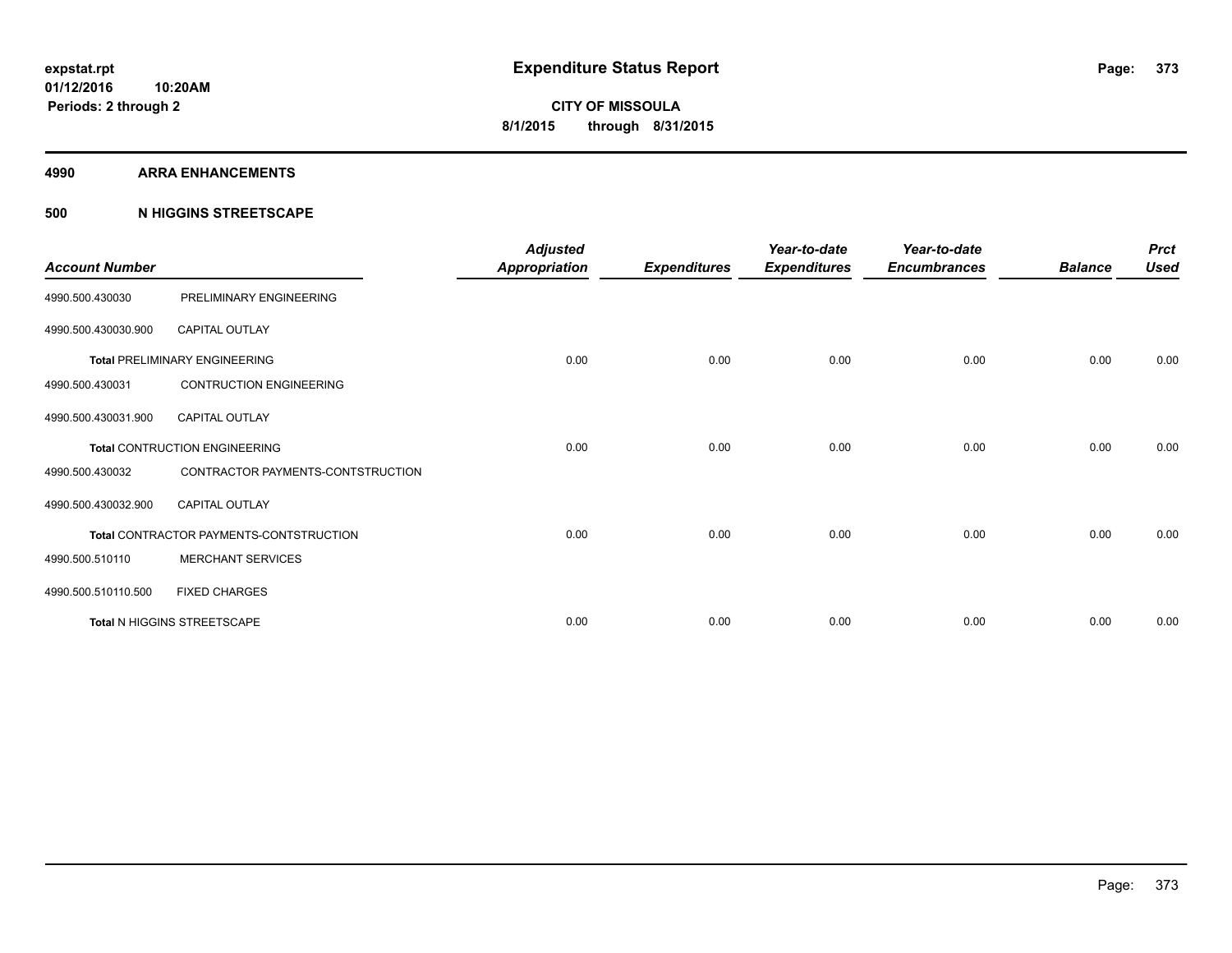**4990 ARRA ENHANCEMENTS**

**510 CURB RAMPS**

| <b>Account Number</b>   |                                                | <b>Adjusted</b><br><b>Appropriation</b> | <b>Expenditures</b> | Year-to-date<br><b>Expenditures</b> | Year-to-date<br><b>Encumbrances</b> | <b>Balance</b> | <b>Prct</b><br><b>Used</b> |
|-------------------------|------------------------------------------------|-----------------------------------------|---------------------|-------------------------------------|-------------------------------------|----------------|----------------------------|
| 4990.510.430032         | CONTRACTOR PAYMENTS-CONTSTRUCTION              |                                         |                     |                                     |                                     |                |                            |
| 4990.510.430032.900     | <b>CAPITAL OUTLAY</b>                          |                                         |                     |                                     |                                     |                |                            |
|                         | <b>Total CONTRACTOR PAYMENTS-CONTSTRUCTION</b> | 0.00                                    | 0.00                | 0.00                                | 0.00                                | 0.00           | 0.00                       |
| 4990.510.510110         | <b>MERCHANT SERVICES</b>                       |                                         |                     |                                     |                                     |                |                            |
| 4990.510.510110.500     | <b>FIXED CHARGES</b>                           |                                         |                     |                                     |                                     |                |                            |
| <b>Total CURB RAMPS</b> |                                                | 0.00                                    | 0.00                | 0.00                                | 0.00                                | 0.00           | 0.00                       |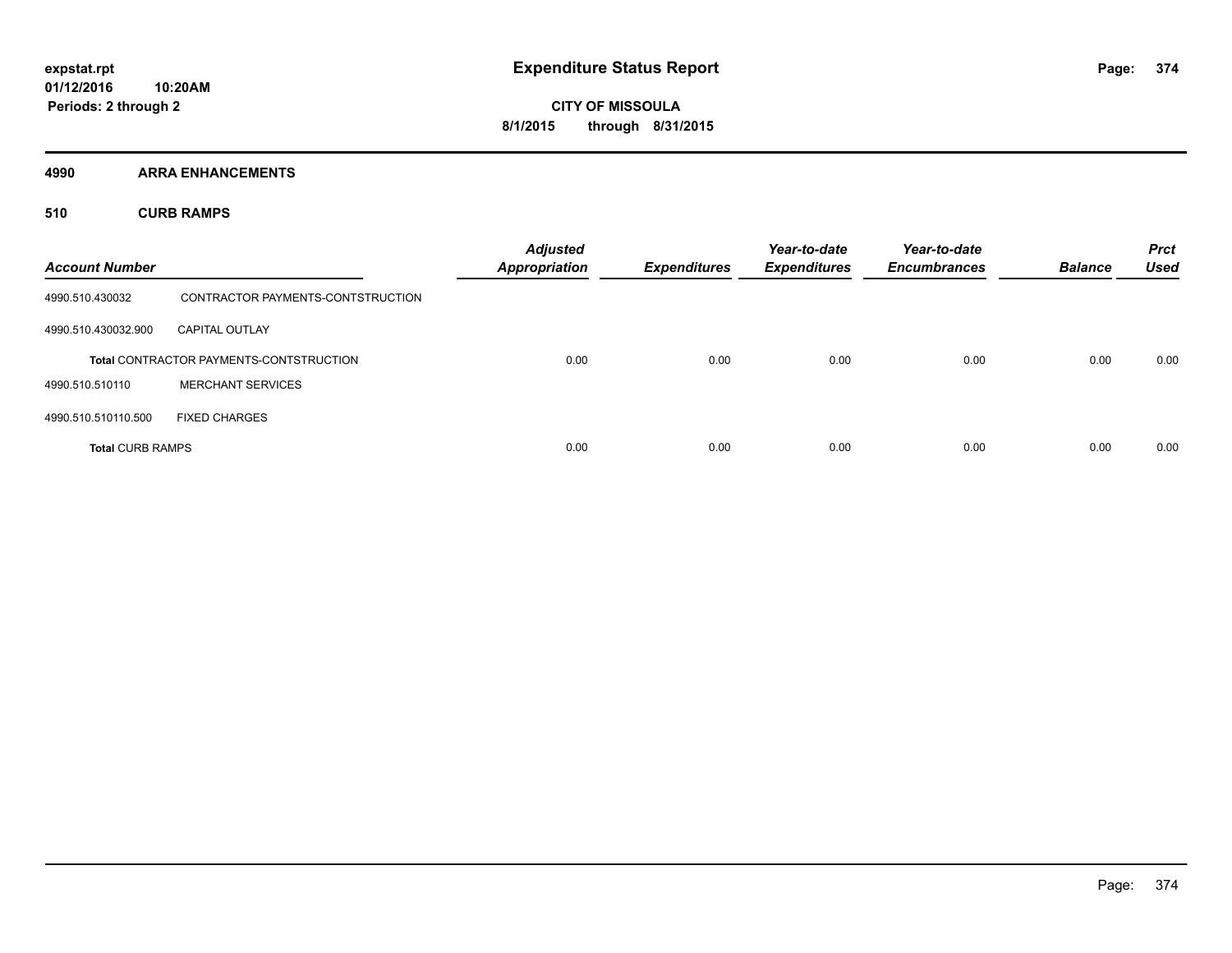**4990 ARRA ENHANCEMENTS**

## **515 RSNAKE GATEWAY GREENOUGH DRIVE**

| <b>Account Number</b> |                                         | <b>Adjusted</b><br>Appropriation | <b>Expenditures</b> | Year-to-date<br><b>Expenditures</b> | Year-to-date<br><b>Encumbrances</b> | <b>Balance</b> | <b>Prct</b><br><b>Used</b> |
|-----------------------|-----------------------------------------|----------------------------------|---------------------|-------------------------------------|-------------------------------------|----------------|----------------------------|
| 4990.515.430030       | PRELIMINARY ENGINEERING                 |                                  |                     |                                     |                                     |                |                            |
| 4990.515.430030.900   | CAPITAL OUTLAY                          |                                  |                     |                                     |                                     |                |                            |
|                       | <b>Total PRELIMINARY ENGINEERING</b>    | 0.00                             | 0.00                | 0.00                                | 0.00                                | 0.00           | 0.00                       |
| 4990.515.430031       | <b>CONTRUCTION ENGINEERING</b>          |                                  |                     |                                     |                                     |                |                            |
| 4990.515.430031.900   | <b>CAPITAL OUTLAY</b>                   |                                  |                     |                                     |                                     |                |                            |
|                       | <b>Total CONTRUCTION ENGINEERING</b>    | 0.00                             | 0.00                | 0.00                                | 0.00                                | 0.00           | 0.00                       |
| 4990.515.430032       | CONTRACTOR PAYMENTS-CONTSTRUCTION       |                                  |                     |                                     |                                     |                |                            |
| 4990.515.430032.900   | <b>CAPITAL OUTLAY</b>                   |                                  |                     |                                     |                                     |                |                            |
|                       | Total CONTRACTOR PAYMENTS-CONTSTRUCTION | 0.00                             | 0.00                | 0.00                                | 0.00                                | 0.00           | 0.00                       |
| 4990.515.510110       | <b>MERCHANT SERVICES</b>                |                                  |                     |                                     |                                     |                |                            |
| 4990.515.510110.500   | <b>FIXED CHARGES</b>                    |                                  |                     |                                     |                                     |                |                            |
|                       | <b>Total ARRA ENHANCEMENTS</b>          | 0.00                             | 0.00                | 0.00                                | 0.00                                | 0.00           | 0.00                       |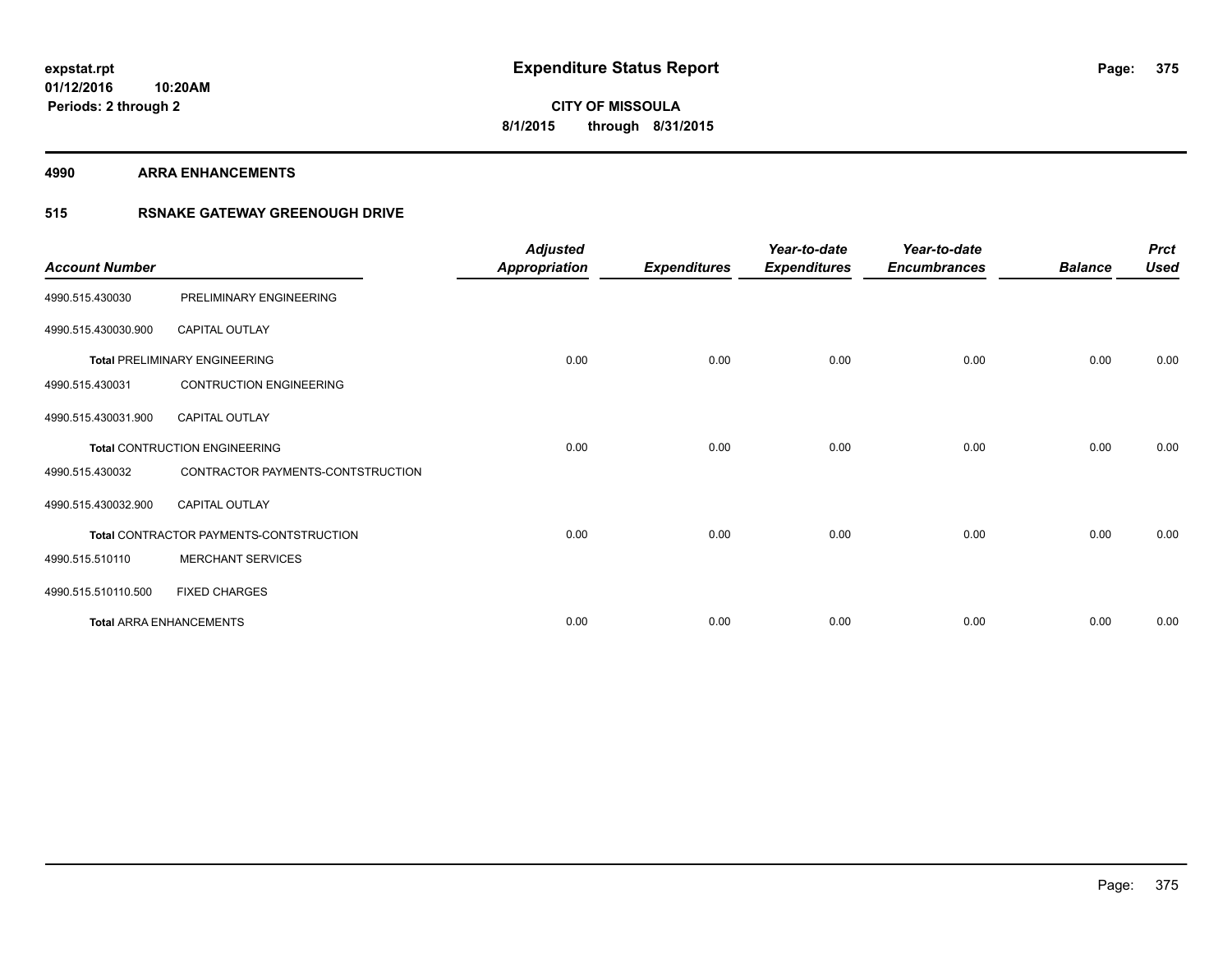**4991 ARRA HB645**

## **500 N HIGGINS STREETSCAPE**

| <b>Account Number</b> |                                    | <b>Adjusted</b><br><b>Appropriation</b> | <b>Expenditures</b> | Year-to-date<br><b>Expenditures</b> | Year-to-date<br><b>Encumbrances</b> | <b>Balance</b> | <b>Prct</b><br><b>Used</b> |
|-----------------------|------------------------------------|-----------------------------------------|---------------------|-------------------------------------|-------------------------------------|----------------|----------------------------|
| 4991.500.430033       | N.HIGGINS/MTN WATER                |                                         |                     |                                     |                                     |                |                            |
| 4991.500.430033.900   | <b>CAPITAL OUTLAY</b>              |                                         |                     |                                     |                                     |                |                            |
|                       | <b>Total N.HIGGINS/MTN WATER</b>   | 0.00                                    | 0.00                | 0.00                                | 0.00                                | 0.00           | 0.00                       |
| 4991.500.510110       | <b>MERCHANT SERVICES</b>           |                                         |                     |                                     |                                     |                |                            |
| 4991.500.510110.500   | <b>FIXED CHARGES</b>               |                                         |                     |                                     |                                     |                |                            |
|                       | <b>Total N HIGGINS STREETSCAPE</b> | 0.00                                    | 0.00                | 0.00                                | 0.00                                | 0.00           | 0.00                       |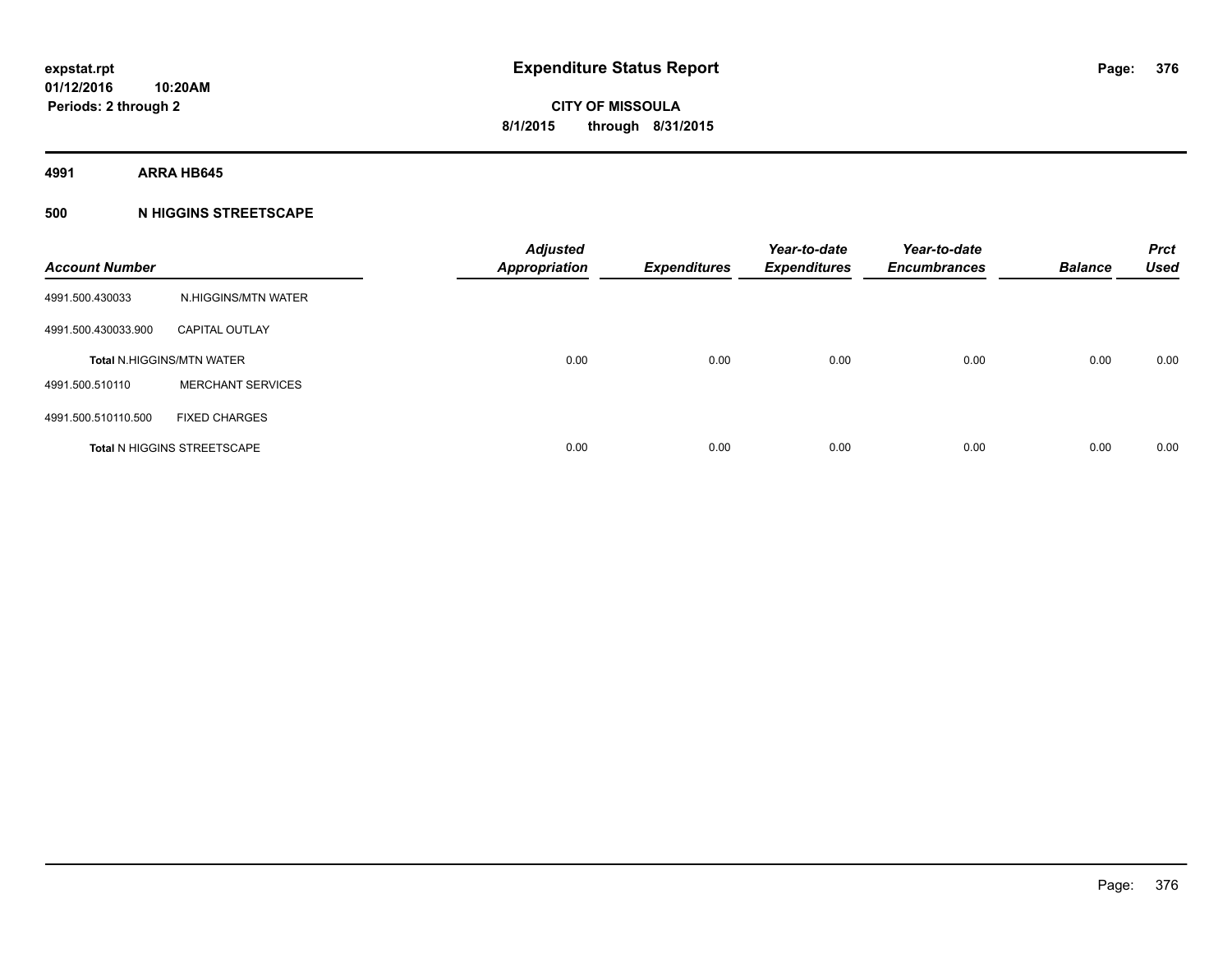**4991 ARRA HB645**

## **520 N HIGGINS PAVING**

| <b>Account Number</b>  |                                                | <b>Adjusted</b><br><b>Appropriation</b> | <b>Expenditures</b> | Year-to-date<br><b>Expenditures</b> | Year-to-date<br><b>Encumbrances</b> | <b>Balance</b> | <b>Prct</b><br><b>Used</b> |
|------------------------|------------------------------------------------|-----------------------------------------|---------------------|-------------------------------------|-------------------------------------|----------------|----------------------------|
| 4991.520.430030        | PRELIMINARY ENGINEERING                        |                                         |                     |                                     |                                     |                |                            |
| 4991.520.430030.900    | <b>CAPITAL OUTLAY</b>                          |                                         |                     |                                     |                                     |                |                            |
|                        | <b>Total PRELIMINARY ENGINEERING</b>           | 0.00                                    | 0.00                | 0.00                                | 0.00                                | 0.00           | 0.00                       |
| 4991.520.430031        | <b>CONTRUCTION ENGINEERING</b>                 |                                         |                     |                                     |                                     |                |                            |
| 4991.520.430031.900    | <b>CAPITAL OUTLAY</b>                          |                                         |                     |                                     |                                     |                |                            |
|                        | <b>Total CONTRUCTION ENGINEERING</b>           | 0.00                                    | 0.00                | 0.00                                | 0.00                                | 0.00           | 0.00                       |
| 4991.520.430032        | CONTRACTOR PAYMENTS-CONTSTRUCTION              |                                         |                     |                                     |                                     |                |                            |
| 4991.520.430032.900    | <b>CAPITAL OUTLAY</b>                          |                                         |                     |                                     |                                     |                |                            |
|                        | <b>Total CONTRACTOR PAYMENTS-CONTSTRUCTION</b> | 0.00                                    | 0.00                | 0.00                                | 0.00                                | 0.00           | 0.00                       |
| 4991.520.510110        | <b>MERCHANT SERVICES</b>                       |                                         |                     |                                     |                                     |                |                            |
| 4991.520.510110.500    | <b>FIXED CHARGES</b>                           |                                         |                     |                                     |                                     |                |                            |
| Total N HIGGINS PAVING |                                                | 0.00                                    | 0.00                | 0.00                                | 0.00                                | 0.00           | 0.00                       |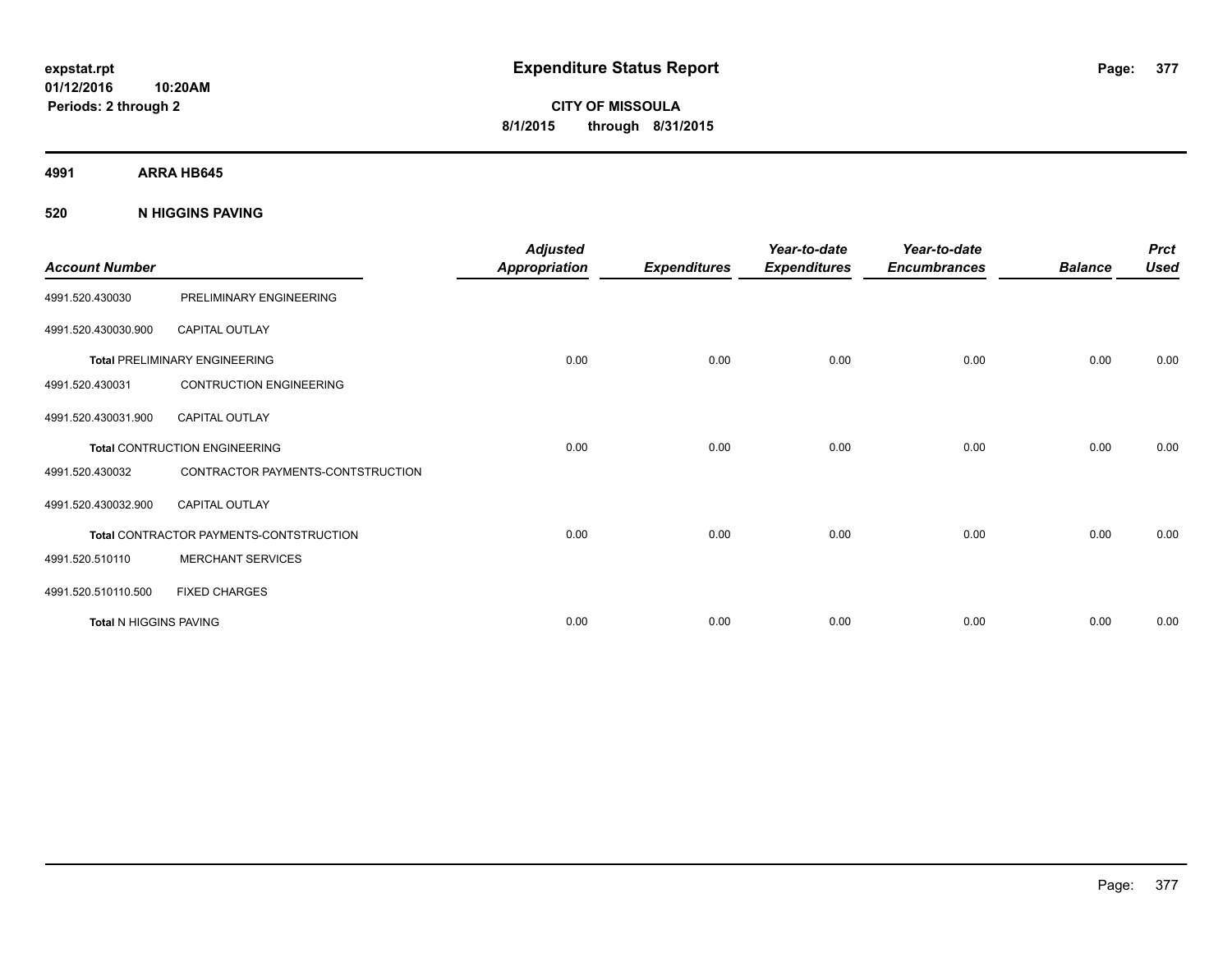**4991 ARRA HB645**

## **525 BROOKS ST CURB & SW IMPROVEMENTS**

| <b>Account Number</b> |                                         | <b>Adjusted</b><br><b>Appropriation</b> | <b>Expenditures</b> | Year-to-date<br><b>Expenditures</b> | Year-to-date<br><b>Encumbrances</b> | <b>Balance</b> | <b>Prct</b><br><b>Used</b> |
|-----------------------|-----------------------------------------|-----------------------------------------|---------------------|-------------------------------------|-------------------------------------|----------------|----------------------------|
| 4991.525.430030       | PRELIMINARY ENGINEERING                 |                                         |                     |                                     |                                     |                |                            |
| 4991.525.430030.900   | <b>CAPITAL OUTLAY</b>                   |                                         |                     |                                     |                                     |                |                            |
|                       | <b>Total PRELIMINARY ENGINEERING</b>    | 0.00                                    | 0.00                | 0.00                                | 0.00                                | 0.00           | 0.00                       |
| 4991.525.430031       | <b>CONTRUCTION ENGINEERING</b>          |                                         |                     |                                     |                                     |                |                            |
| 4991.525.430031.900   | <b>CAPITAL OUTLAY</b>                   |                                         |                     |                                     |                                     |                |                            |
|                       | <b>Total CONTRUCTION ENGINEERING</b>    | 0.00                                    | 0.00                | 0.00                                | 0.00                                | 0.00           | 0.00                       |
| 4991.525.430032       | CONTRACTOR PAYMENTS-CONTSTRUCTION       |                                         |                     |                                     |                                     |                |                            |
| 4991.525.430032.900   | <b>CAPITAL OUTLAY</b>                   |                                         |                     |                                     |                                     |                |                            |
|                       | Total CONTRACTOR PAYMENTS-CONTSTRUCTION | 0.00                                    | 0.00                | 0.00                                | 0.00                                | 0.00           | 0.00                       |
| 4991.525.510110       | <b>MERCHANT SERVICES</b>                |                                         |                     |                                     |                                     |                |                            |
| 4991.525.510110.500   | <b>FIXED CHARGES</b>                    |                                         |                     |                                     |                                     |                |                            |
|                       | Total BROOKS ST CURB & SW IMPROVEMENTS  | 0.00                                    | 0.00                | 0.00                                | 0.00                                | 0.00           | 0.00                       |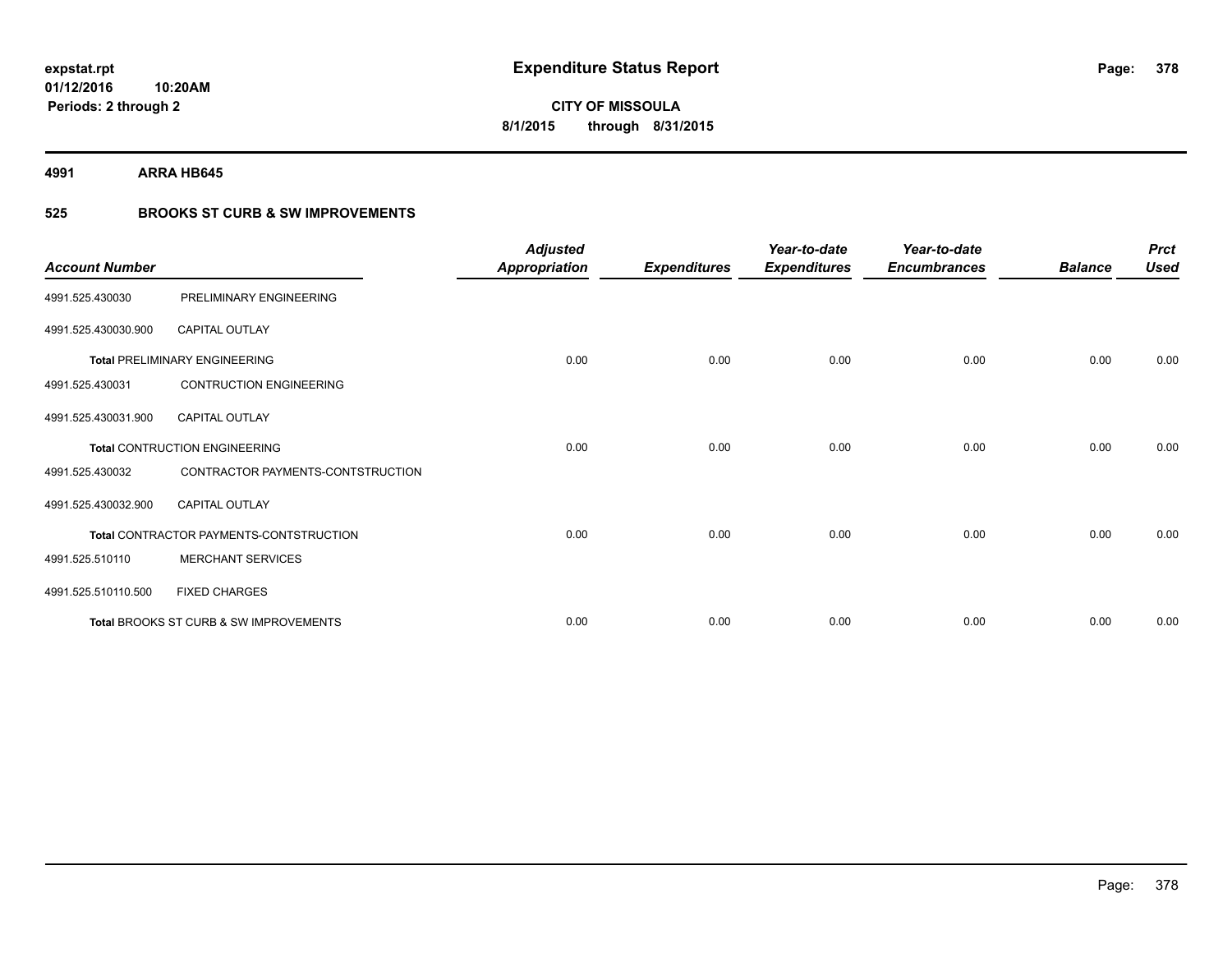**01/12/2016 10:20AM Periods: 2 through 2**

**CITY OF MISSOULA 8/1/2015 through 8/31/2015**

**4991 ARRA HB645**

**530 CURB RAMPS**

|                                |                                         | <b>Adjusted</b>      |                     | Year-to-date        | Year-to-date        |                | <b>Prct</b> |
|--------------------------------|-----------------------------------------|----------------------|---------------------|---------------------|---------------------|----------------|-------------|
| <b>Account Number</b>          |                                         | <b>Appropriation</b> | <b>Expenditures</b> | <b>Expenditures</b> | <b>Encumbrances</b> | <b>Balance</b> | <b>Used</b> |
| 4991.530.430030                | PRELIMINARY ENGINEERING                 |                      |                     |                     |                     |                |             |
| 4991.530.430030.100            | PERSONAL SERVICES                       |                      |                     |                     |                     |                |             |
| <b>Total PERSONAL SERVICES</b> |                                         | 0.00                 | 0.00                | 0.00                | 0.00                | 0.00           | 0.00        |
| 4991.530.430030.900            | <b>CAPITAL OUTLAY</b>                   |                      |                     |                     |                     |                |             |
|                                | <b>Total PRELIMINARY ENGINEERING</b>    | 0.00                 | 0.00                | 0.00                | 0.00                | 0.00           | 0.00        |
| 4991.530.430031                | <b>CONTRUCTION ENGINEERING</b>          |                      |                     |                     |                     |                |             |
| 4991.530.430031.900            | CAPITAL OUTLAY                          |                      |                     |                     |                     |                |             |
|                                | <b>Total CONTRUCTION ENGINEERING</b>    | 0.00                 | 0.00                | 0.00                | 0.00                | 0.00           | 0.00        |
| 4991.530.430032                | CONTRACTOR PAYMENTS-CONTSTRUCTION       |                      |                     |                     |                     |                |             |
| 4991.530.430032.900            | <b>CAPITAL OUTLAY</b>                   |                      |                     |                     |                     |                |             |
|                                | Total CONTRACTOR PAYMENTS-CONTSTRUCTION | 0.00                 | 0.00                | 0.00                | 0.00                | 0.00           | 0.00        |
| 4991.530.510110                | <b>MERCHANT SERVICES</b>                |                      |                     |                     |                     |                |             |
| 4991.530.510110.500            | <b>FIXED CHARGES</b>                    |                      |                     |                     |                     |                |             |
| <b>Total CURB RAMPS</b>        |                                         | 0.00                 | 0.00                | 0.00                | 0.00                | 0.00           | 0.00        |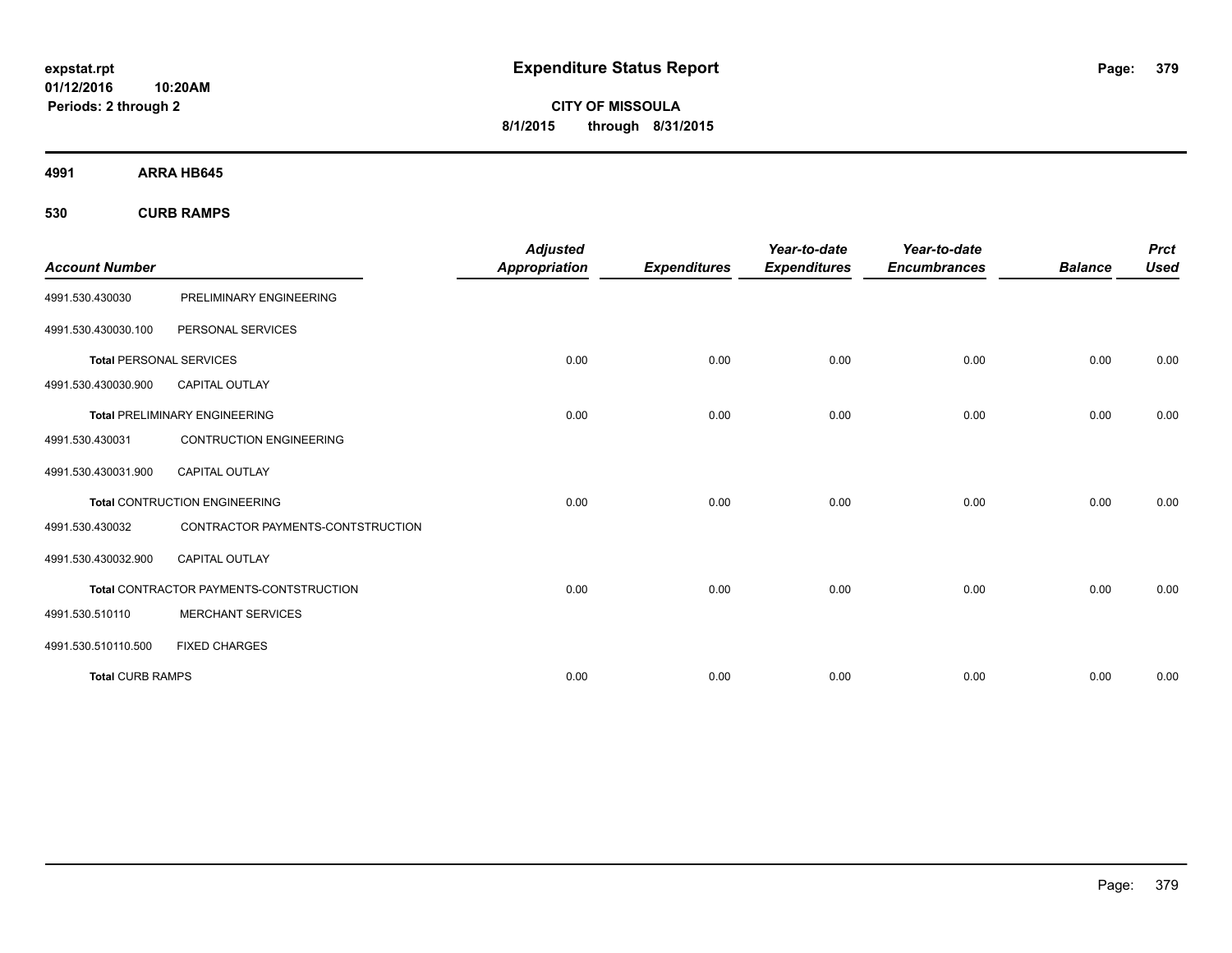**4991 ARRA HB645**

## **535 PARKS PLAYGROUND INSTALLS**

| <b>Account Number</b>          |                                         | <b>Adjusted</b><br><b>Appropriation</b> | <b>Expenditures</b> | Year-to-date<br><b>Expenditures</b> | Year-to-date<br><b>Encumbrances</b> | <b>Balance</b> | <b>Prct</b><br><b>Used</b> |
|--------------------------------|-----------------------------------------|-----------------------------------------|---------------------|-------------------------------------|-------------------------------------|----------------|----------------------------|
| 4991.535.430030                | PRELIMINARY ENGINEERING                 |                                         |                     |                                     |                                     |                |                            |
| 4991.535.430030.100            | PERSONAL SERVICES                       |                                         |                     |                                     |                                     |                |                            |
| <b>Total PERSONAL SERVICES</b> |                                         | 0.00                                    | 0.00                | 0.00                                | 0.00                                | 0.00           | 0.00                       |
| 4991.535.430030.900            | <b>CAPITAL OUTLAY</b>                   |                                         |                     |                                     |                                     |                |                            |
|                                | <b>Total PRELIMINARY ENGINEERING</b>    | 0.00                                    | 0.00                | 0.00                                | 0.00                                | 0.00           | 0.00                       |
| 4991.535.430031                | <b>CONTRUCTION ENGINEERING</b>          |                                         |                     |                                     |                                     |                |                            |
| 4991.535.430031.900            | <b>CAPITAL OUTLAY</b>                   |                                         |                     |                                     |                                     |                |                            |
|                                | <b>Total CONTRUCTION ENGINEERING</b>    | 0.00                                    | 0.00                | 0.00                                | 0.00                                | 0.00           | 0.00                       |
| 4991.535.430032                | CONTRACTOR PAYMENTS-CONTSTRUCTION       |                                         |                     |                                     |                                     |                |                            |
| 4991.535.430032.900            | <b>CAPITAL OUTLAY</b>                   |                                         |                     |                                     |                                     |                |                            |
|                                | Total CONTRACTOR PAYMENTS-CONTSTRUCTION | 0.00                                    | 0.00                | 0.00                                | 0.00                                | 0.00           | 0.00                       |
| 4991.535.510110                | <b>MERCHANT SERVICES</b>                |                                         |                     |                                     |                                     |                |                            |
| 4991.535.510110.500            | <b>FIXED CHARGES</b>                    |                                         |                     |                                     |                                     |                |                            |
|                                | <b>Total PARKS PLAYGROUND INSTALLS</b>  | 0.00                                    | 0.00                | 0.00                                | 0.00                                | 0.00           | 0.00                       |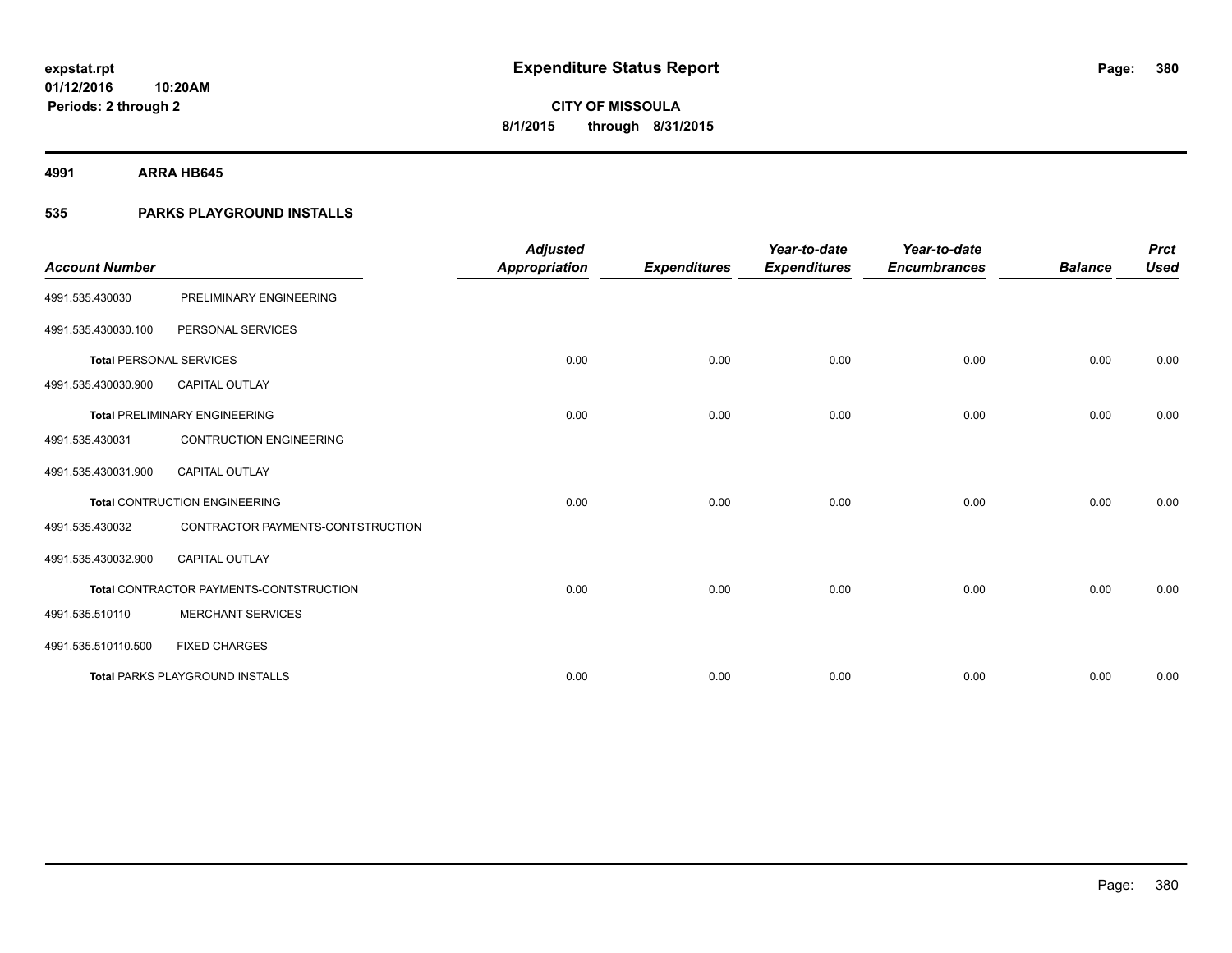**4991 ARRA HB645**

## **540 GREENOUGH PARK BRIDGE**

|                                |                                         | <b>Adjusted</b> |                     | Year-to-date        | Year-to-date        |                | <b>Prct</b> |
|--------------------------------|-----------------------------------------|-----------------|---------------------|---------------------|---------------------|----------------|-------------|
| <b>Account Number</b>          |                                         | Appropriation   | <b>Expenditures</b> | <b>Expenditures</b> | <b>Encumbrances</b> | <b>Balance</b> | <b>Used</b> |
| 4991.540.430030                | PRELIMINARY ENGINEERING                 |                 |                     |                     |                     |                |             |
| 4991.540.430030.900            | <b>CAPITAL OUTLAY</b>                   |                 |                     |                     |                     |                |             |
|                                | <b>Total PRELIMINARY ENGINEERING</b>    | 0.00            | 0.00                | 0.00                | 0.00                | 0.00           | 0.00        |
| 4991.540.430031                | <b>CONTRUCTION ENGINEERING</b>          |                 |                     |                     |                     |                |             |
| 4991.540.430031.900            | <b>CAPITAL OUTLAY</b>                   |                 |                     |                     |                     |                |             |
|                                | <b>Total CONTRUCTION ENGINEERING</b>    | 0.00            | 0.00                | 0.00                | 0.00                | 0.00           | 0.00        |
| 4991.540.430032                | CONTRACTOR PAYMENTS-CONTSTRUCTION       |                 |                     |                     |                     |                |             |
| 4991.540.430032.100            | PERSONAL SERVICES                       |                 |                     |                     |                     |                |             |
| <b>Total PERSONAL SERVICES</b> |                                         | 0.00            | 0.00                | 0.00                | 0.00                | 0.00           | 0.00        |
| 4991.540.430032.900            | <b>CAPITAL OUTLAY</b>                   |                 |                     |                     |                     |                |             |
|                                | Total CONTRACTOR PAYMENTS-CONTSTRUCTION | 0.00            | 0.00                | 0.00                | 0.00                | 0.00           | 0.00        |
| 4991.540.510110                | <b>MERCHANT SERVICES</b>                |                 |                     |                     |                     |                |             |
| 4991.540.510110.500            | <b>FIXED CHARGES</b>                    |                 |                     |                     |                     |                |             |
| Total ARRA HB645               |                                         | 0.00            | 0.00                | 0.00                | 0.00                | 0.00           | 0.00        |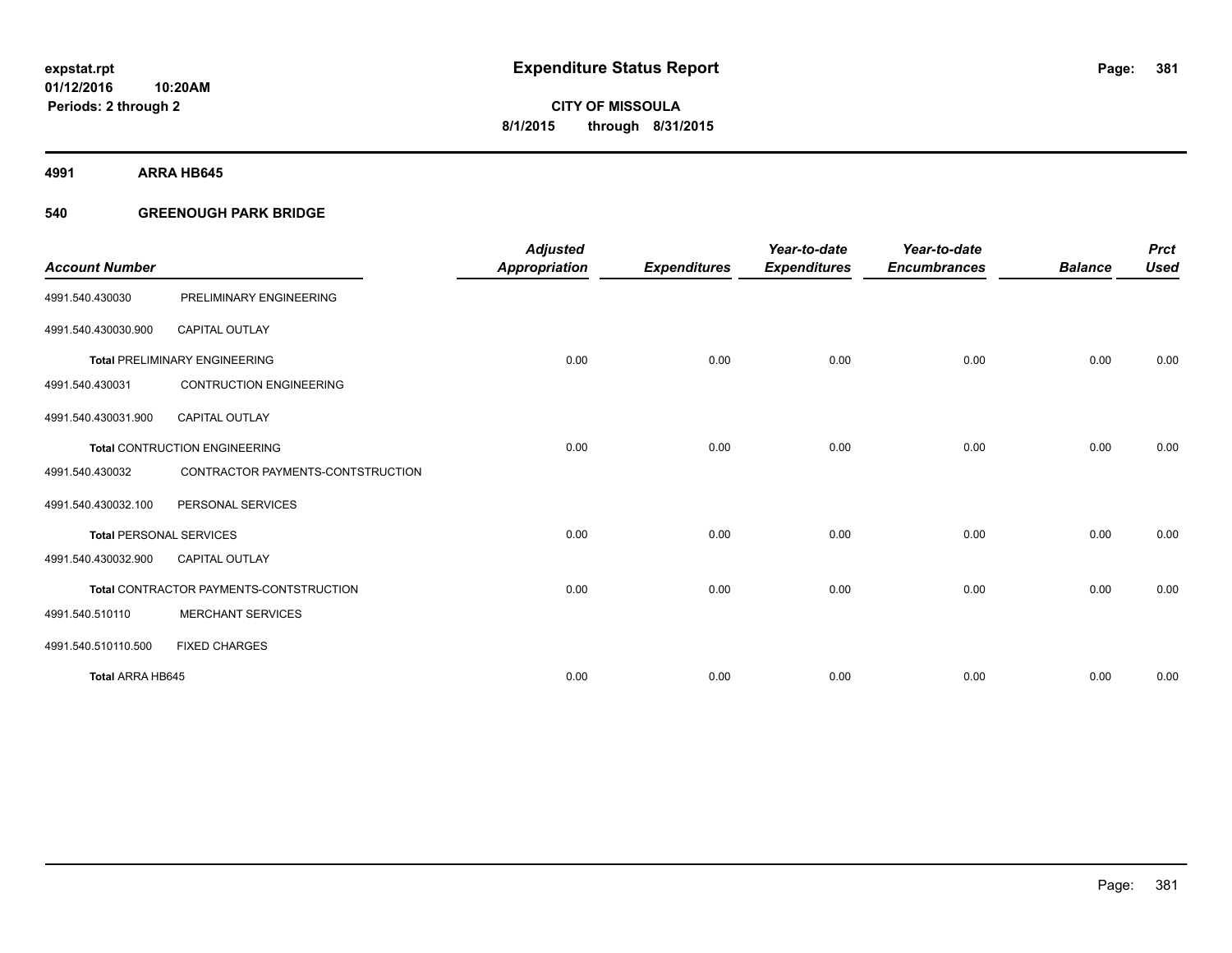## **4992 WFL MILLER CREEK ROAD**

| <b>Account Number</b> |                                    | <b>Adjusted</b><br><b>Appropriation</b> | <b>Expenditures</b> | Year-to-date<br><b>Expenditures</b> | Year-to-date<br><b>Encumbrances</b> | <b>Balance</b> | <b>Prct</b><br><b>Used</b> |
|-----------------------|------------------------------------|-----------------------------------------|---------------------|-------------------------------------|-------------------------------------|----------------|----------------------------|
| 4992.390.430230       | <b>STREET RESTORATION</b>          |                                         |                     |                                     |                                     |                |                            |
| 4992.390.430230.900   | <b>CAPITAL OUTLAY</b>              |                                         |                     |                                     |                                     |                |                            |
|                       | <b>Total STREET RESTORATION</b>    | 0.00                                    | 0.00                | 0.00                                | 0.00                                | 0.00           | 0.00                       |
| 4992.390.510110       | <b>MERCHANT SERVICES</b>           |                                         |                     |                                     |                                     |                |                            |
| 4992.390.510110.500   | <b>FIXED CHARGES</b>               |                                         |                     |                                     |                                     |                |                            |
|                       | <b>Total WFL MILLER CREEK ROAD</b> | 0.00                                    | 0.00                | 0.00                                | 0.00                                | 0.00           | 0.00                       |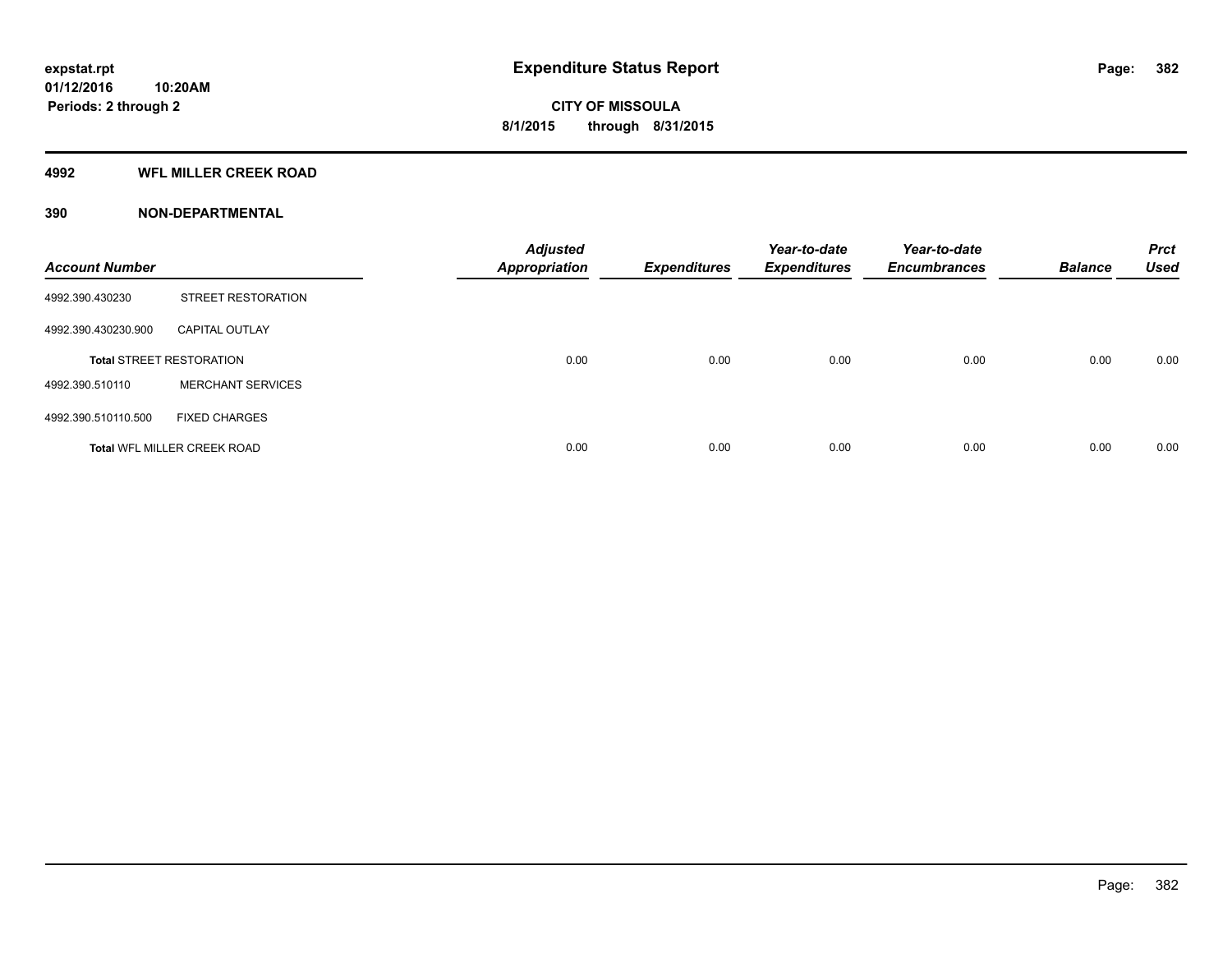#### **4993 WESTERN FEDERAL LANDS**

## **280 PUBLIC WORKS OPERATIONS**

| <b>Account Number</b>          |                                                     | <b>Adjusted</b><br><b>Appropriation</b> | <b>Expenditures</b> | Year-to-date<br><b>Expenditures</b> | Year-to-date<br><b>Encumbrances</b> | <b>Balance</b> | <b>Prct</b><br><b>Used</b> |
|--------------------------------|-----------------------------------------------------|-----------------------------------------|---------------------|-------------------------------------|-------------------------------------|----------------|----------------------------|
|                                |                                                     |                                         |                     |                                     |                                     |                |                            |
| 4993.280.430022                | RATTLESNAKE UNIVERSITY CROSSING                     |                                         |                     |                                     |                                     |                |                            |
| 4993.280.430022.300            | PURCHASED SERVICES                                  |                                         |                     |                                     |                                     |                |                            |
|                                | <b>Total PURCHASED SERVICES</b>                     | 0.00                                    | 0.00                | 0.00                                | 0.00                                | 0.00           | 0.00                       |
| 4993.280.430022.900            | <b>CAPITAL OUTLAY</b>                               |                                         |                     |                                     |                                     |                |                            |
|                                | Total RATTLESNAKE UNIVERSITY CROSSING               | 0.00                                    | 0.00                | 0.00                                | 0.00                                | 0.00           | 0.00                       |
| 4993.280.430024                | RUX PH 11/PROJ 2010-022(B)                          |                                         |                     |                                     |                                     |                |                            |
| 4993.280.430024.100            | PERSONAL SERVICES                                   |                                         |                     |                                     |                                     |                |                            |
| <b>Total PERSONAL SERVICES</b> |                                                     | 0.00                                    | 0.00                | 0.00                                | 0.00                                | 0.00           | 0.00                       |
| 4993.280.430024.900            | <b>CAPITAL OUTLAY</b>                               |                                         |                     |                                     |                                     |                |                            |
|                                | 4993.280.430024.930.000 RUX PHASE 2-PROJ 2010-022(B | 0.00                                    | 0.00                | 297.84                              | 0.00                                | $-297.84$      | 0.00                       |
|                                | Total RUX PH 11/PROJ 2010-022(B)                    | 0.00                                    | 0.00                | 297.84                              | 0.00                                | $-297.84$      | 0.00                       |
| 4993.280.430223                | FACILITY MAINT ENERGY CONSERVATION                  |                                         |                     |                                     |                                     |                |                            |
| 4993.280.430223.900            | <b>CAPITAL OUTLAY</b>                               |                                         |                     |                                     |                                     |                |                            |
|                                | Total FACILITY MAINT ENERGY CONSERVATION            | 0.00                                    | 0.00                | 0.00                                | 0.00                                | 0.00           | 0.00                       |
| 4993.280.510110                | <b>MERCHANT SERVICES</b>                            |                                         |                     |                                     |                                     |                |                            |
| 4993.280.510110.500            | <b>FIXED CHARGES</b>                                |                                         |                     |                                     |                                     |                |                            |
|                                | <b>Total MERCHANT SERVICES</b>                      | 0.00                                    | 0.00                | 0.00                                | 0.00                                | 0.00           | 0.00                       |
|                                | <b>Total WESTERN FEDERAL LANDS</b>                  | 0.00                                    | 0.00                | 297.84                              | 0.00                                | $-297.84$      | 0.00                       |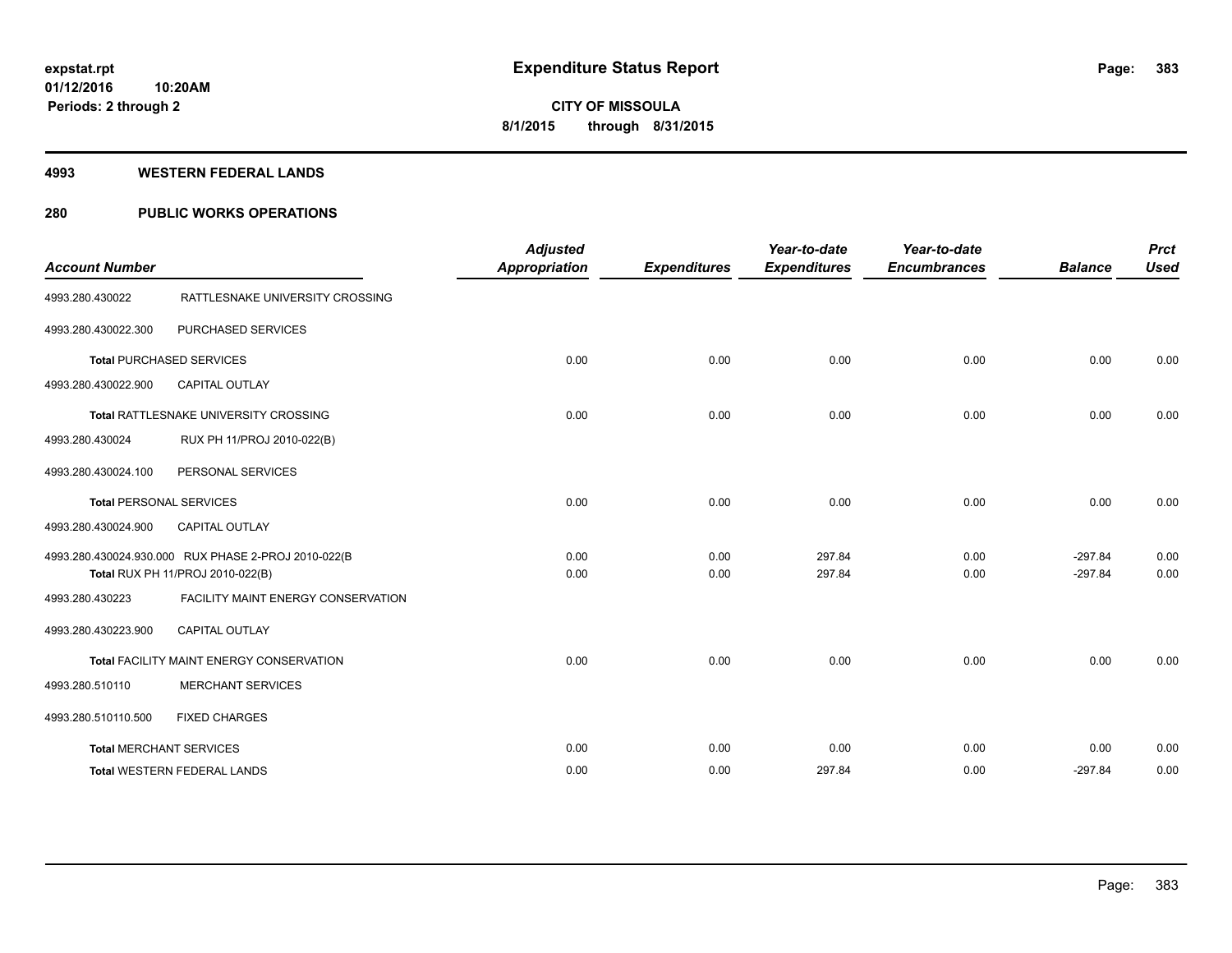**5020 CIVIC STADIUM**

## **395 PARKING COMMISSION**

| <b>Account Number</b>      |                                                                                                               | <b>Adjusted</b><br><b>Appropriation</b> | <b>Expenditures</b>  | Year-to-date<br><b>Expenditures</b> | Year-to-date<br><b>Encumbrances</b> | <b>Balance</b>                       | <b>Prct</b><br><b>Used</b> |
|----------------------------|---------------------------------------------------------------------------------------------------------------|-----------------------------------------|----------------------|-------------------------------------|-------------------------------------|--------------------------------------|----------------------------|
| 5020.395.460000            | <b>CULTURE &amp; RECREATION</b>                                                                               |                                         |                      |                                     |                                     |                                      |                            |
| 5020.395.460000.500        | <b>FIXED CHARGES</b>                                                                                          |                                         |                      |                                     |                                     |                                      |                            |
|                            | 5020.395.460000.500.000 CIVIC STADIUM/FIXED CHARGES<br>Total CULTURE & RECREATION                             | 3,000.00<br>3,000.00                    | 0.00<br>0.00         | 0.00<br>0.00                        | 0.00<br>0.00                        | 3,000.00<br>3,000.00                 | 0.00<br>0.00               |
| 5020.395.490200            | REVENUE BOND DEBT SERVICE                                                                                     |                                         |                      |                                     |                                     |                                      |                            |
| 5020.395.490200.600        | <b>DEBT SERVICE</b>                                                                                           |                                         |                      |                                     |                                     |                                      |                            |
| 5020.395.490200.610.000    | <b>PRINCIPAL</b><br>5020.395.490200.620.000 INTEREST / SERVICE FEES<br><b>Total REVENUE BOND DEBT SERVICE</b> | 33,420.00<br>83,580.00<br>117,000.00    | 0.00<br>0.00<br>0.00 | 0.00<br>0.00<br>0.00                | 0.00<br>0.00<br>0.00                | 33,420.00<br>83,580.00<br>117,000.00 | 0.00<br>0.00<br>0.00       |
| 5020.395.510000            | <b>MISCELLANEOUS</b>                                                                                          |                                         |                      |                                     |                                     |                                      |                            |
| 5020.395.510000.800        | OTHER OBJECTS                                                                                                 |                                         |                      |                                     |                                     |                                      |                            |
| <b>Total MISCELLANEOUS</b> |                                                                                                               | 0.00                                    | 0.00                 | 0.00                                | 0.00                                | 0.00                                 | 0.00                       |
| 5020.395.510110            | <b>MERCHANT SERVICES</b>                                                                                      |                                         |                      |                                     |                                     |                                      |                            |
| 5020.395.510110.500        | <b>FIXED CHARGES</b>                                                                                          |                                         |                      |                                     |                                     |                                      |                            |
|                            | <b>Total MERCHANT SERVICES</b>                                                                                | 0.00                                    | 0.00                 | 0.00                                | 0.00                                | 0.00                                 | 0.00                       |
| <b>Total CIVIC STADIUM</b> |                                                                                                               | 120,000.00                              | 0.00                 | 0.00                                | 0.00                                | 120,000.00                           | 0.00                       |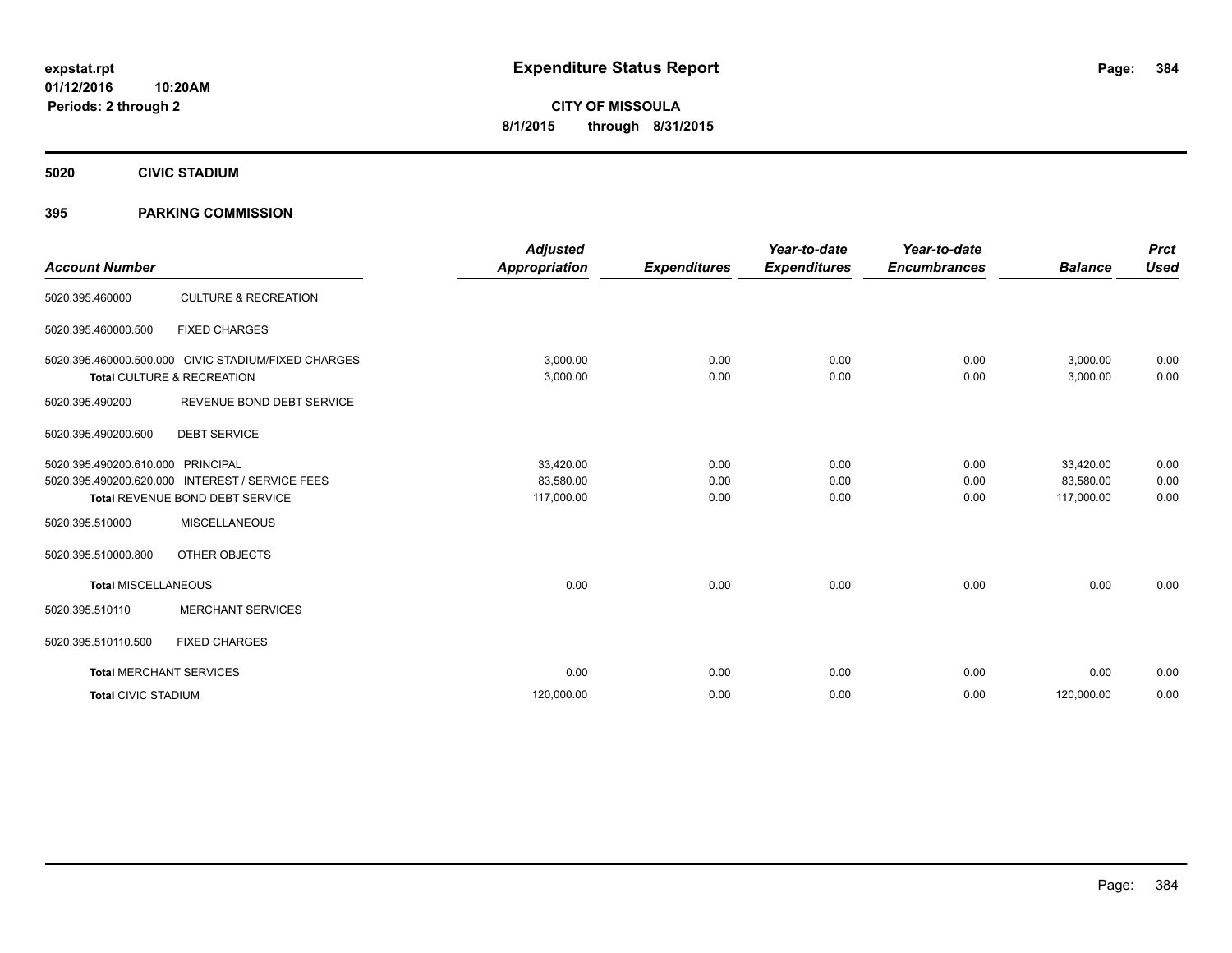**01/12/2016 10:20AM Periods: 2 through 2**

# **CITY OF MISSOULA 8/1/2015 through 8/31/2015**

**5210 WATER**

## **335 WATER**

|                                                                                                                                                                                                                                                                                                                                            |                                | <b>Adjusted</b>     |                     | Year-to-date        | Year-to-date   |              | <b>Prct</b> |
|--------------------------------------------------------------------------------------------------------------------------------------------------------------------------------------------------------------------------------------------------------------------------------------------------------------------------------------------|--------------------------------|---------------------|---------------------|---------------------|----------------|--------------|-------------|
| <b>Account Number</b><br>OTHER ACTIVITIES<br>PURCHASED SERVICES<br>5210.335.430590.350.000 ACQUISITION/PROFESSIONAL SERVICES<br><b>Total PURCHASED SERVICES</b><br><b>CAPITAL OUTLAY</b><br><b>Total CAPITAL OUTLAY</b><br><b>Total OTHER ACTIVITIES</b><br><b>MERCHANT SERVICES</b><br><b>FIXED CHARGES</b><br><b>Total FIXED CHARGES</b> | <b>Appropriation</b>           | <b>Expenditures</b> | <b>Expenditures</b> | <b>Encumbrances</b> | <b>Balance</b> | <b>Used</b>  |             |
| 5210.335.430590                                                                                                                                                                                                                                                                                                                            |                                |                     |                     |                     |                |              |             |
| 5210.335.430590.300                                                                                                                                                                                                                                                                                                                        |                                |                     |                     |                     |                |              |             |
|                                                                                                                                                                                                                                                                                                                                            |                                | 0.00                | 32,982.39           | 39,543.39           | 0.00           | $-39,543.39$ | 0.00        |
|                                                                                                                                                                                                                                                                                                                                            |                                | 0.00                | 32,982.39           | 39,543.39           | 0.00           | $-39,543.39$ | 0.00        |
| 5210.335.430590.900                                                                                                                                                                                                                                                                                                                        |                                |                     |                     |                     |                |              |             |
|                                                                                                                                                                                                                                                                                                                                            |                                | 0.00                | 0.00                | 0.00                | 0.00           | 0.00         | 0.00        |
|                                                                                                                                                                                                                                                                                                                                            |                                | 0.00                | 32,982.39           | 39,543.39           | 0.00           | $-39,543.39$ | 0.00        |
| 5210.335.510110                                                                                                                                                                                                                                                                                                                            |                                |                     |                     |                     |                |              |             |
| 5210.335.510110.500                                                                                                                                                                                                                                                                                                                        |                                |                     |                     |                     |                |              |             |
|                                                                                                                                                                                                                                                                                                                                            |                                | 0.00                | 0.00                | 0.00                | 0.00           | 0.00         | 0.00        |
|                                                                                                                                                                                                                                                                                                                                            | <b>Total MERCHANT SERVICES</b> | 0.00                | 0.00                | 0.00                | 0.00           | 0.00         | 0.00        |
| <b>Total WATER</b>                                                                                                                                                                                                                                                                                                                         |                                | 0.00                | 32,982.39           | 39,543.39           | 0.00           | $-39,543.39$ | 0.00        |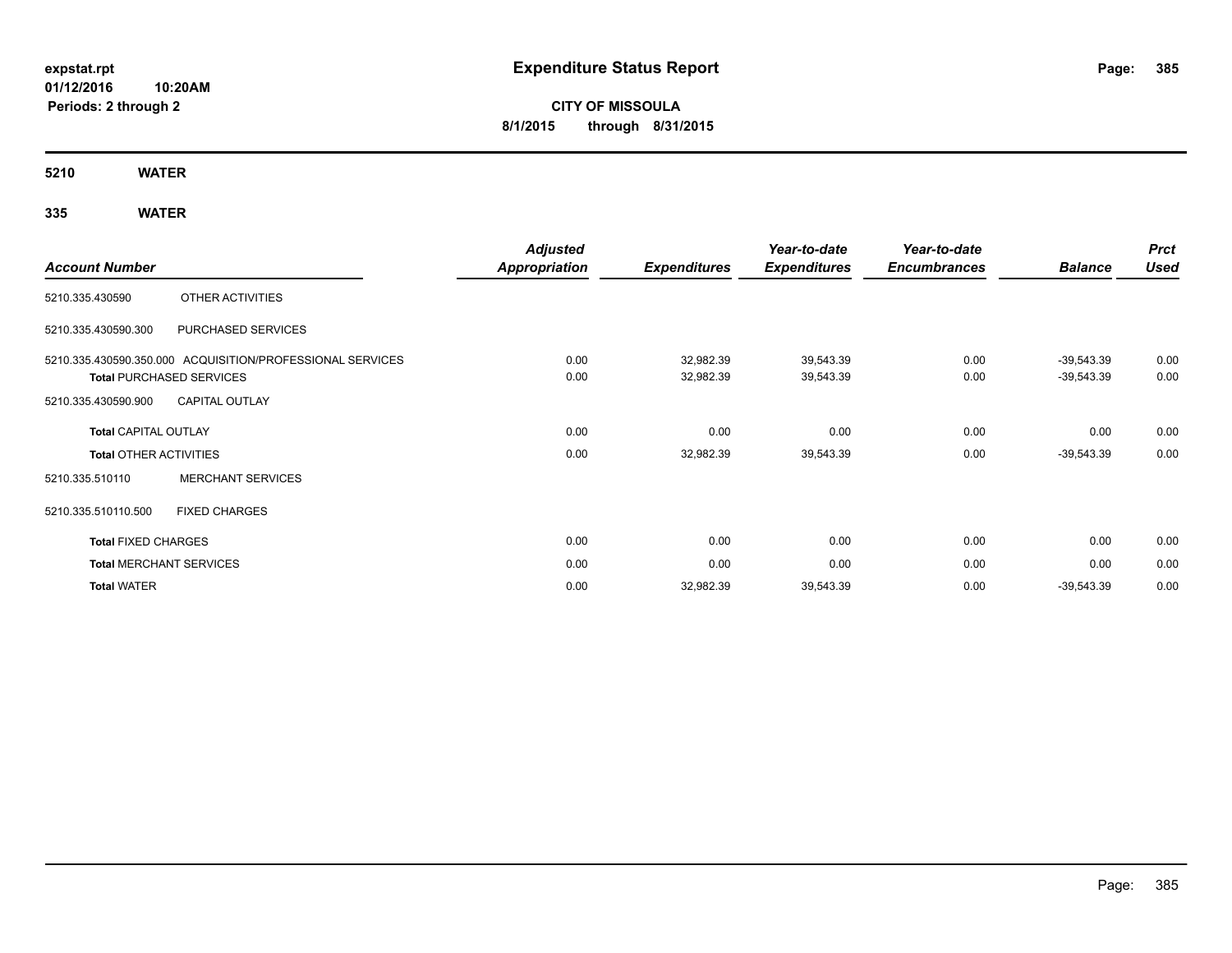**386**

**01/12/2016 10:20AM Periods: 2 through 2**

**CITY OF MISSOULA 8/1/2015 through 8/31/2015**

## **5211 WATER REVENUE COLLECTION & CLEARING**

## **335 WATER**

| <b>Account Number</b>      |                                                      | <b>Adjusted</b><br><b>Appropriation</b> | <b>Expenditures</b> | Year-to-date<br><b>Expenditures</b> | Year-to-date<br><b>Encumbrances</b> | <b>Balance</b> | <b>Prct</b><br><b>Used</b> |
|----------------------------|------------------------------------------------------|-----------------------------------------|---------------------|-------------------------------------|-------------------------------------|----------------|----------------------------|
| 5211.335.510110            | <b>MERCHANT SERVICES</b>                             |                                         |                     |                                     |                                     |                |                            |
| 5211.335.510110.500        | <b>FIXED CHARGES</b>                                 |                                         |                     |                                     |                                     |                |                            |
|                            | <b>Total MERCHANT SERVICES</b>                       | 0.00                                    | 0.00                | 0.00                                | 0.00                                | 0.00           | 0.00                       |
| 5211.335.521000            | INTERFUND OPERATING TRANSFERS                        |                                         |                     |                                     |                                     |                |                            |
| 5211.335.521000.500        | <b>FIXED CHARGES</b>                                 |                                         |                     |                                     |                                     |                |                            |
| <b>Total FIXED CHARGES</b> |                                                      | 0.00                                    | 0.00                | 0.00                                | 0.00                                | 0.00           | 0.00                       |
| 5211.335.521000.800        | OTHER OBJECTS                                        |                                         |                     |                                     |                                     |                |                            |
|                            | Total INTERFUND OPERATING TRANSFERS                  | 0.00                                    | 0.00                | 0.00                                | 0.00                                | 0.00           | 0.00                       |
|                            | <b>Total WATER REVENUE COLLECTION &amp; CLEARING</b> | 0.00                                    | 0.00                | 0.00                                | 0.00                                | 0.00           | 0.00                       |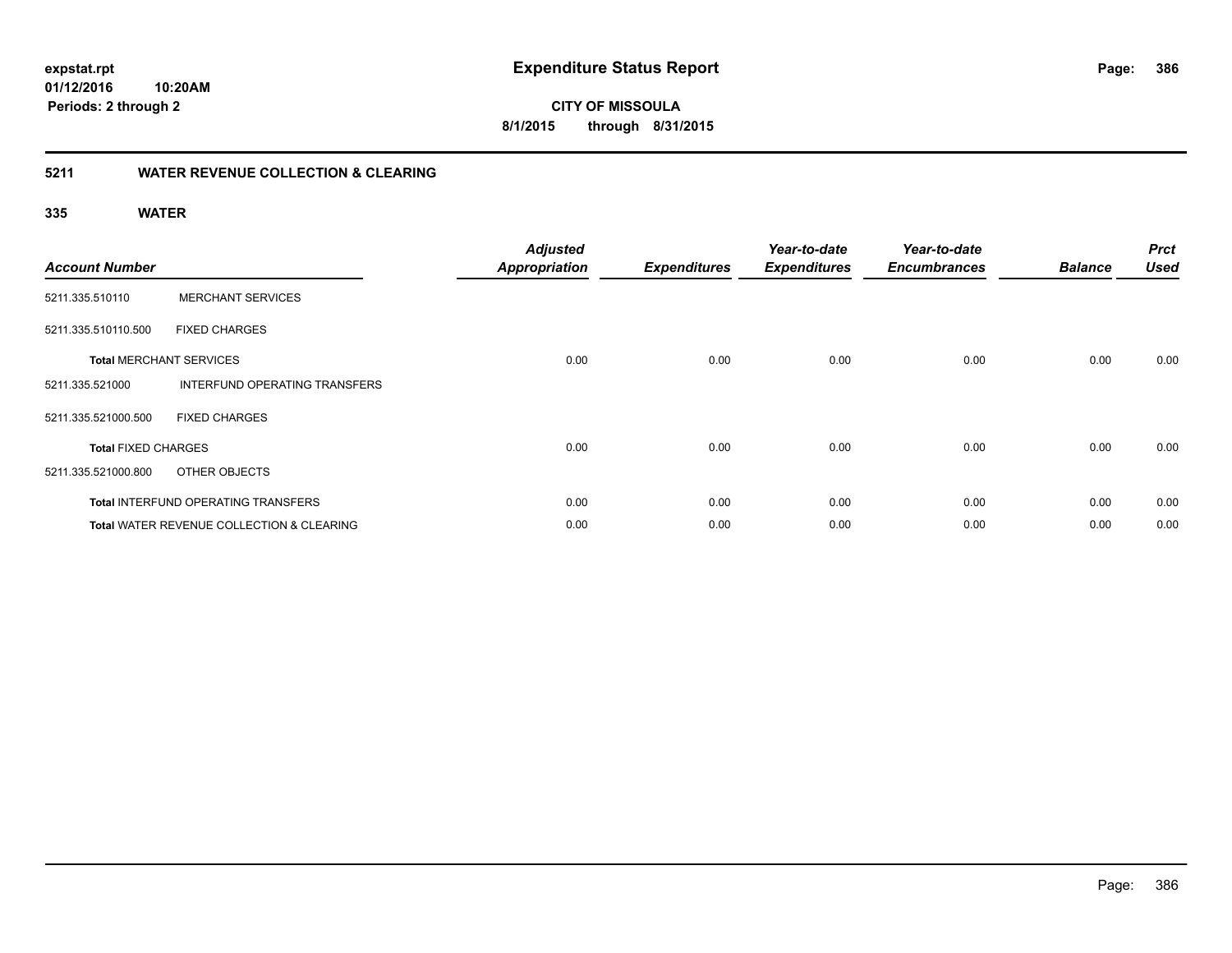## **5240 WATER CONSTRUCTION FUND**

## **335 WATER**

| <b>Account Number</b> |                                      | <b>Adjusted</b><br><b>Appropriation</b> | <b>Expenditures</b> | Year-to-date<br><b>Expenditures</b> | Year-to-date<br><b>Encumbrances</b> | <b>Balance</b> | Prct<br><b>Used</b> |
|-----------------------|--------------------------------------|-----------------------------------------|---------------------|-------------------------------------|-------------------------------------|----------------|---------------------|
| 5240.335.510110       | <b>MERCHANT SERVICES</b>             |                                         |                     |                                     |                                     |                |                     |
| 5240.335.510110.500   | <b>FIXED CHARGES</b>                 |                                         |                     |                                     |                                     |                |                     |
|                       | <b>Total WATER CONSTRUCTION FUND</b> | 0.00                                    | 0.00                | 0.00                                | 0.00                                | 0.00           | 0.00                |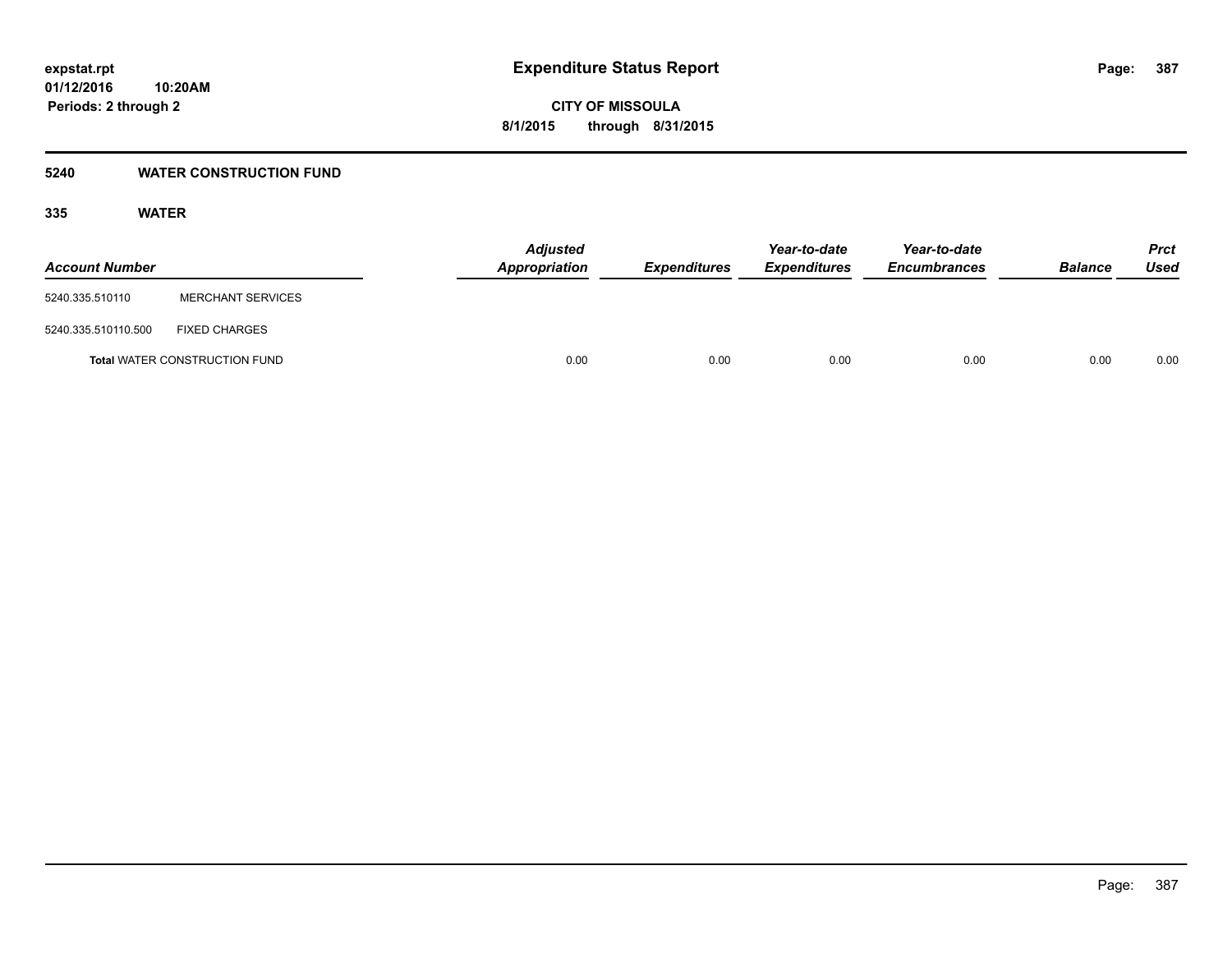**Periods: 2 through 2**

**CITY OF MISSOULA 8/1/2015 through 8/31/2015**

## **5310 SEWER OPERATING BUDGET FUND**

|                                            |                                                         | <b>Adjusted</b> |                     | Year-to-date        | Year-to-date        |                | <b>Prct</b> |
|--------------------------------------------|---------------------------------------------------------|-----------------|---------------------|---------------------|---------------------|----------------|-------------|
| <b>Account Number</b>                      |                                                         | Appropriation   | <b>Expenditures</b> | <b>Expenditures</b> | <b>Encumbrances</b> | <b>Balance</b> | <b>Used</b> |
| 5310.330.410400                            | <b>DEPRECIATION</b>                                     |                 |                     |                     |                     |                |             |
| 5310.330.410400.800                        | OTHER OBJECTS                                           |                 |                     |                     |                     |                |             |
| <b>Total DEPRECIATION</b>                  |                                                         | 0.00            | 0.00                | 0.00                | 0.00                | 0.00           | 0.00        |
| 5310.330.430610                            | <b>ADMINISTRATION</b>                                   |                 |                     |                     |                     |                |             |
| 5310.330.430610.100                        | PERSONAL SERVICES                                       |                 |                     |                     |                     |                |             |
|                                            | 5310.330.430610.110.000 SALARIES AND WAGES              | 173,994.00      | 10,546.92           | 20,446.89           | 0.00                | 153,547.11     | 11.75       |
|                                            | 5310.330.430610.140.000 EMPLOYER CONTRIBUTIONS          | 61,599.00       | 3,257.45            | 7,633.22            | 0.00                | 53,965.78      | 12.39       |
| <b>Total PERSONAL SERVICES</b>             |                                                         | 235,593.00      | 13,804.37           | 28,080.11           | 0.00                | 207,512.89     | 11.92       |
| 5310.330.430610.200                        | <b>SUPPLIES</b>                                         |                 |                     |                     |                     |                |             |
| 5310.330.430610.210.000 OFFICE SUPPLIES    |                                                         | 3,400.00        | 18.16               | 139.43              | 0.00                | 3,260.57       | 4.10        |
| 5310.330.430610.220.000 OPERATING SUPPLIES |                                                         | 1,000.00        | 166.61              | 543.67              | 0.00                | 456.33         | 54.37       |
| 5310.330.430610.231.000 GASOLINE           |                                                         | 60,000.00       | 2,687.20            | 2,687.20            | 0.00                | 57,312.80      | 4.48        |
| <b>Total SUPPLIES</b>                      |                                                         | 64,400.00       | 2,871.97            | 3,370.30            | 0.00                | 61,029.70      | 5.23        |
| 5310.330.430610.300                        | PURCHASED SERVICES                                      |                 |                     |                     |                     |                |             |
| 5310.330.430610.310.000 COMMUNICATIONS     |                                                         | 86.00           | 4,504.09            | 4,504.09            | 0.00                | $-4,418.09$    | 5,237.31    |
|                                            | 5310.330.430610.320.000 PRINTING & DUPLICATING          | 1,000.00        | 60.86               | 60.86               | 0.00                | 939.14         | 6.09        |
|                                            | 5310.330.430610.330.000 PUBLICITY, SUBSCRIPTIONS & DUES | 3,000.00        | 121.00              | 810.00              | 0.00                | 2,190.00       | 27.00       |
| 5310.330.430610.344.000 TELEPHONE SERVICE  |                                                         | 16,337.00       | 1,473.20            | 1,736.65            | 0.00                | 14,600.35      | 10.63       |
|                                            | 5310.330.430610.350.000 PROFESSIONAL SERVICES           | 38,000.00       | 5,245.16            | 5,245.16            | 0.00                | 32,754.84      | 13.80       |
|                                            | 5310.330.430610.360.000 REPAIR & MAINTENANCE            | 5,794.00        | 669.24              | 1,141.99            | 0.00                | 4,652.01       | 19.71       |
| 5310.330.430610.370.000 TRAVEL             |                                                         | 1,500.00        | 0.00                | 0.00                | 0.00                | 1,500.00       | 0.00        |
| 5310.330.430610.380.000 TRAINING           |                                                         | 1,100.00        | 46.12               | 46.12               | 0.00                | 1,053.88       | 4.19        |
| <b>Total PURCHASED SERVICES</b>            |                                                         | 66,817.00       | 12,119.67           | 13,544.87           | 0.00                | 53,272.13      | 20.27       |
| 5310.330.430610.500                        | <b>FIXED CHARGES</b>                                    |                 |                     |                     |                     |                |             |
| 5310.330.430610.500.000 FIXED CHARGES      |                                                         | 1,227,202.00    | 504.83              | 704.83              | 0.00                | 1,226,497.17   | 0.06        |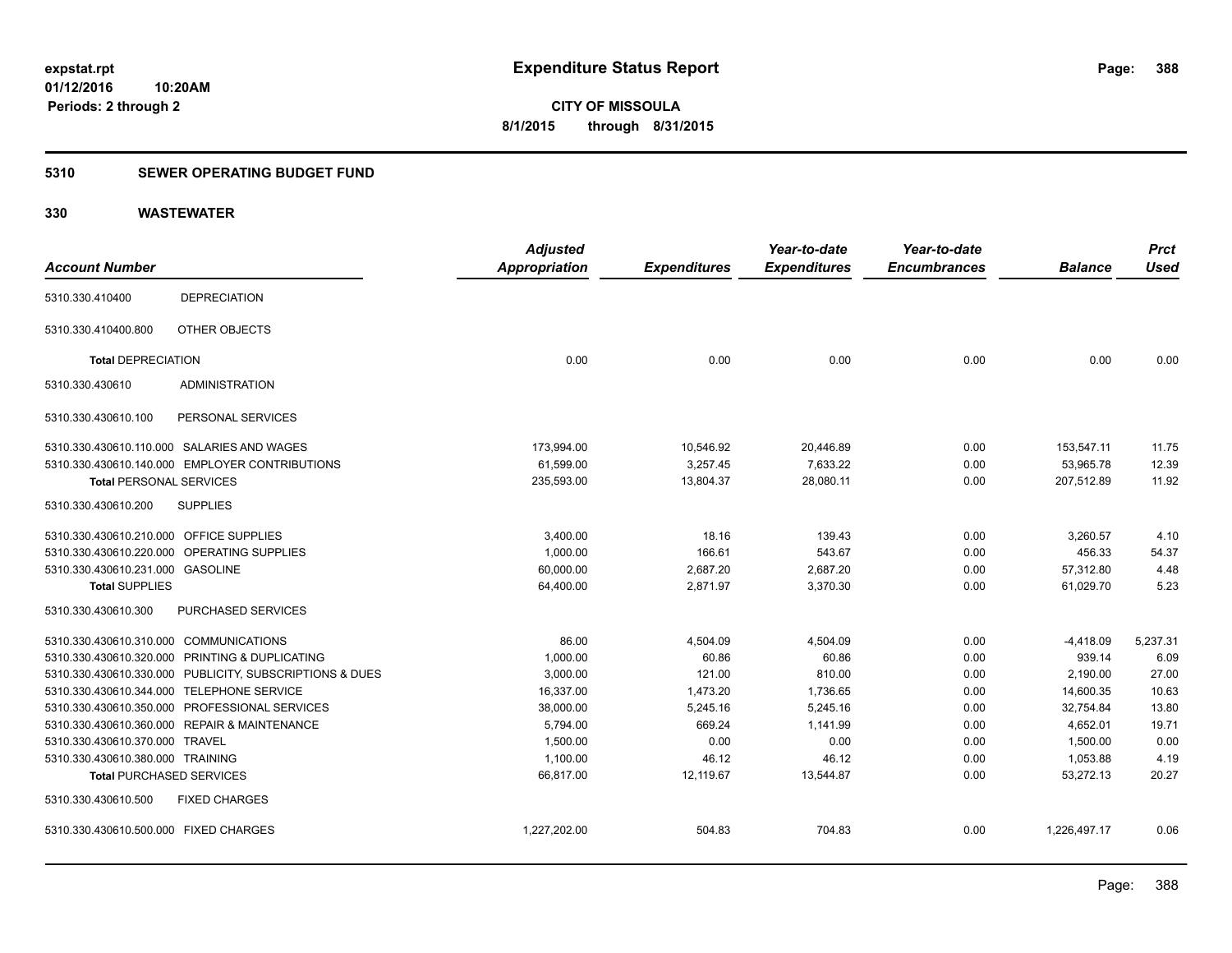## **5310 SEWER OPERATING BUDGET FUND**

| <b>Account Number</b>                                     | <b>Adjusted</b><br>Appropriation | <b>Expenditures</b> | Year-to-date<br><b>Expenditures</b> | Year-to-date<br><b>Encumbrances</b> | <b>Balance</b> | <b>Prct</b><br><b>Used</b> |
|-----------------------------------------------------------|----------------------------------|---------------------|-------------------------------------|-------------------------------------|----------------|----------------------------|
| <b>Total FIXED CHARGES</b>                                | 1,227,202.00                     | 504.83              | 704.83                              | 0.00                                | 1,226,497.17   | 0.06                       |
| 5310.330.430610.700<br><b>GRANTS &amp; CONTRIBUTIONS</b>  |                                  |                     |                                     |                                     |                |                            |
| 5310.330.430610.700.000 GRANTS & CONTRIBUTIONS            | 1,500.00                         | 0.00                | 0.00                                | 0.00                                | 1,500.00       | 0.00                       |
| <b>Total GRANTS &amp; CONTRIBUTIONS</b>                   | 1,500.00                         | 0.00                | 0.00                                | 0.00                                | 1,500.00       | 0.00                       |
| 5310.330.430610.800<br>OTHER OBJECTS                      |                                  |                     |                                     |                                     |                |                            |
| <b>Total OTHER OBJECTS</b>                                | 0.00                             | 0.00                | 0.00                                | 0.00                                | 0.00           | 0.00                       |
| 5310.330.430610.900<br><b>CAPITAL OUTLAY</b>              |                                  |                     |                                     |                                     |                |                            |
| <b>Total CAPITAL OUTLAY</b>                               | 0.00                             | 0.00                | 0.00                                | 0.00                                | 0.00           | 0.00                       |
| <b>Total ADMINISTRATION</b>                               | 1,595,512.00                     | 29,300.84           | 45,700.11                           | 0.00                                | 1,549,811.89   | 2.86                       |
| <b>COLLECTIONS &amp; TRANSMISSIONS</b><br>5310.330.430630 |                                  |                     |                                     |                                     |                |                            |
| PERSONAL SERVICES<br>5310.330.430630.100                  |                                  |                     |                                     |                                     |                |                            |
| 5310.330.430630.110.000 SALARIES AND WAGES                | 462,920.00                       | 35,560.12           | 66,769.61                           | 0.00                                | 396,150.39     | 14.42                      |
| 5310.330.430630.120.000 OVERTIME/TERMINATION              | 12,000.00                        | 2,162.73            | 2.666.26                            | 0.00                                | 9,333.74       | 22.22                      |
| 5310.330.430630.130.000 OTHER                             | 5,417.00                         | 0.00                | 0.00                                | 0.00                                | 5,417.00       | 0.00                       |
| 5310.330.430630.140.000 EMPLOYER CONTRIBUTIONS            | 194,379.00                       | 15,419.75           | 35,101.18                           | 0.00                                | 159,277.82     | 18.06                      |
| 5310.330.430630.141.000 STATE RETIREMENT CONTRIBUTIONS    | 0.00                             | 91.48               | 171.76                              | 0.00                                | $-171.76$      | 0.00                       |
| <b>Total PERSONAL SERVICES</b>                            | 674,716.00                       | 53,234.08           | 104,708.81                          | 0.00                                | 570,007.19     | 15.52                      |
| 5310.330.430630.200<br><b>SUPPLIES</b>                    |                                  |                     |                                     |                                     |                |                            |
| 5310.330.430630.220.000 OPERATING SUPPLIES                | 10,000.00                        | 5,947.33            | 6,174.19                            | 0.00                                | 3,825.81       | 61.74                      |
| 5310.330.430630.230.000 REPAIR/MAINTENANCE                | 77,050.00                        | 12,005.49           | 13,415.60                           | 0.00                                | 63,634.40      | 17.41                      |
| 5310.330.430630.240.000 OTHER SUPPLIES                    | 2,000.00                         | 202.98              | 237.93                              | 0.00                                | 1,762.07       | 11.90                      |
| <b>Total SUPPLIES</b>                                     | 89,050.00                        | 18,155.80           | 19,827.72                           | 0.00                                | 69,222.28      | 22.27                      |
| 5310.330.430630.300<br><b>PURCHASED SERVICES</b>          |                                  |                     |                                     |                                     |                |                            |
| 5310.330.430630.310.000 COMMUNICATIONS                    | 984.00                           | 0.00                | 0.00                                | 0.00                                | 984.00         | 0.00                       |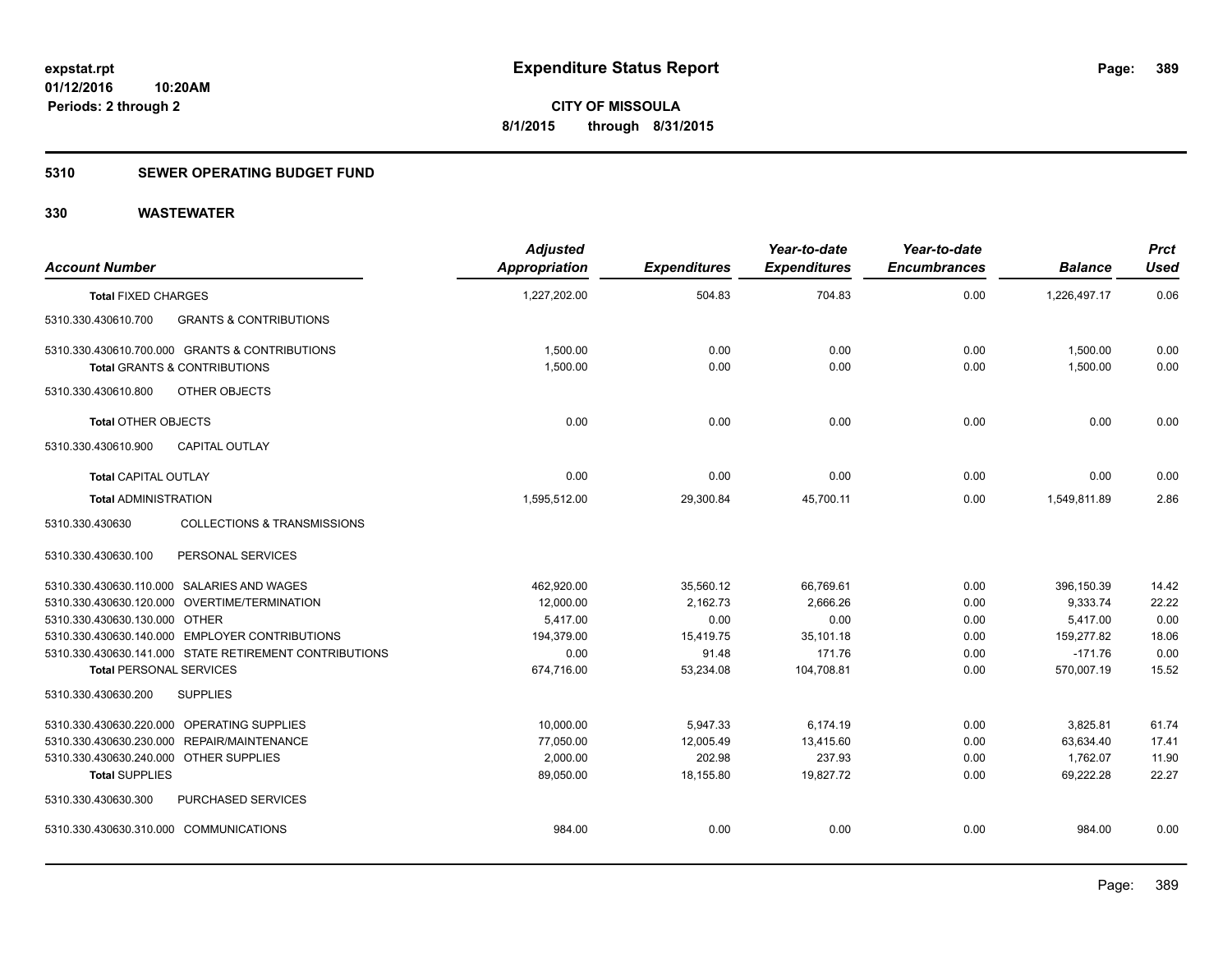## **5310 SEWER OPERATING BUDGET FUND**

| <b>Account Number</b>                             | <b>Adjusted</b><br>Appropriation | <b>Expenditures</b> | Year-to-date<br><b>Expenditures</b> | Year-to-date<br><b>Encumbrances</b> | <b>Balance</b> | <b>Prct</b><br><b>Used</b> |
|---------------------------------------------------|----------------------------------|---------------------|-------------------------------------|-------------------------------------|----------------|----------------------------|
| 5310.330.430630.341.000 ELECTRICITY & NATURAL GAS | 61,017.00                        | 50,183.94           | 50,183.94                           | 0.00                                | 10,833.06      | 82.25                      |
| 5310.330.430630.343.000 WATER CHARGES             | 6,468.00                         | 359.19              | 359.19                              | 0.00                                | 6,108.81       | 5.55                       |
| 5310.330.430630.350.000 PROFESSIONAL SERVICES     | 2,000.00                         | 0.00                | 0.00                                | 0.00                                | 2,000.00       | 0.00                       |
| 5310.330.430630.360.000 REPAIR & MAINTENANCE      | 104,360.00                       | 10,645.69           | 11,575.19                           | 0.00                                | 92,784.81      | 11.09                      |
| 5310.330.430630.370.000 TRAVEL                    | 3,000.00                         | 0.00                | 0.00                                | 0.00                                | 3,000.00       | 0.00                       |
| 5310.330.430630.380.000 TRAINING                  | 2,500.00                         | 0.00                | 0.00                                | 0.00                                | 2,500.00       | 0.00                       |
| <b>Total PURCHASED SERVICES</b>                   | 180,329.00                       | 61,188.82           | 62,118.32                           | 0.00                                | 118,210.68     | 34.45                      |
| 5310.330.430630.500<br><b>FIXED CHARGES</b>       |                                  |                     |                                     |                                     |                |                            |
| 5310.330.430630.500.000 FIXED CHARGES             | 105,000.00                       | 0.00                | 0.00                                | 0.00                                | 105,000.00     | 0.00                       |
| <b>Total FIXED CHARGES</b>                        | 105,000.00                       | 0.00                | 0.00                                | 0.00                                | 105,000.00     | 0.00                       |
| CAPITAL OUTLAY<br>5310.330.430630.900             |                                  |                     |                                     |                                     |                |                            |
| <b>Total CAPITAL OUTLAY</b>                       | 0.00                             | 0.00                | 0.00                                | 0.00                                | 0.00           | 0.00                       |
| Total COLLECTIONS & TRANSMISSIONS                 | 1,049,095.00                     | 132,578.70          | 186,654.85                          | 0.00                                | 862,440.15     | 17.79                      |
| 5310.330.430640<br>TREATMENT AND DISPOSAL         |                                  |                     |                                     |                                     |                |                            |
| PERSONAL SERVICES<br>5310.330.430640.100          |                                  |                     |                                     |                                     |                |                            |
| 5310.330.430640.110.000 SALARIES AND WAGES        | 429.771.00                       | 33,000.94           | 61,105.78                           | 0.00                                | 368,665.22     | 14.22                      |
| 5310.330.430640.120.000 OVERTIME/TERMINATION      | 7.000.00                         | 1,150.55            | 2.396.29                            | 0.00                                | 4,603.71       | 34.23                      |
| 5310.330.430640.130.000 OTHER                     | 9.223.00                         | 0.00                | 0.00                                | 0.00                                | 9.223.00       | 0.00                       |
| 5310.330.430640.140.000 EMPLOYER CONTRIBUTIONS    | 175,941.00                       | 12,904.57           | 30,076.01                           | 0.00                                | 145,864.99     | 17.09                      |
| <b>Total PERSONAL SERVICES</b>                    | 621,935.00                       | 47,056.06           | 93,578.08                           | 0.00                                | 528,356.92     | 15.05                      |
| 5310.330.430640.200<br><b>SUPPLIES</b>            |                                  |                     |                                     |                                     |                |                            |
| 5310.330.430640.220.000 OPERATING SUPPLIES        | 170,170.00                       | 15,935.57           | 16,227.68                           | 0.00                                | 153,942.32     | 9.54                       |
| REPAIR/MAINTENANCE<br>5310.330.430640.230.000     | 100,000.00                       | 3,624.53            | 3,773.45                            | 0.00                                | 96,226.55      | 3.77                       |
| 5310.330.430640.240.000 OTHER SUPPLIES            | 2,000.00                         | 0.00                | 0.00                                | 0.00                                | 2,000.00       | 0.00                       |
| <b>Total SUPPLIES</b>                             | 272,170.00                       | 19,560.10           | 20,001.13                           | 0.00                                | 252,168.87     | 7.35                       |
| <b>PURCHASED SERVICES</b><br>5310.330.430640.300  |                                  |                     |                                     |                                     |                |                            |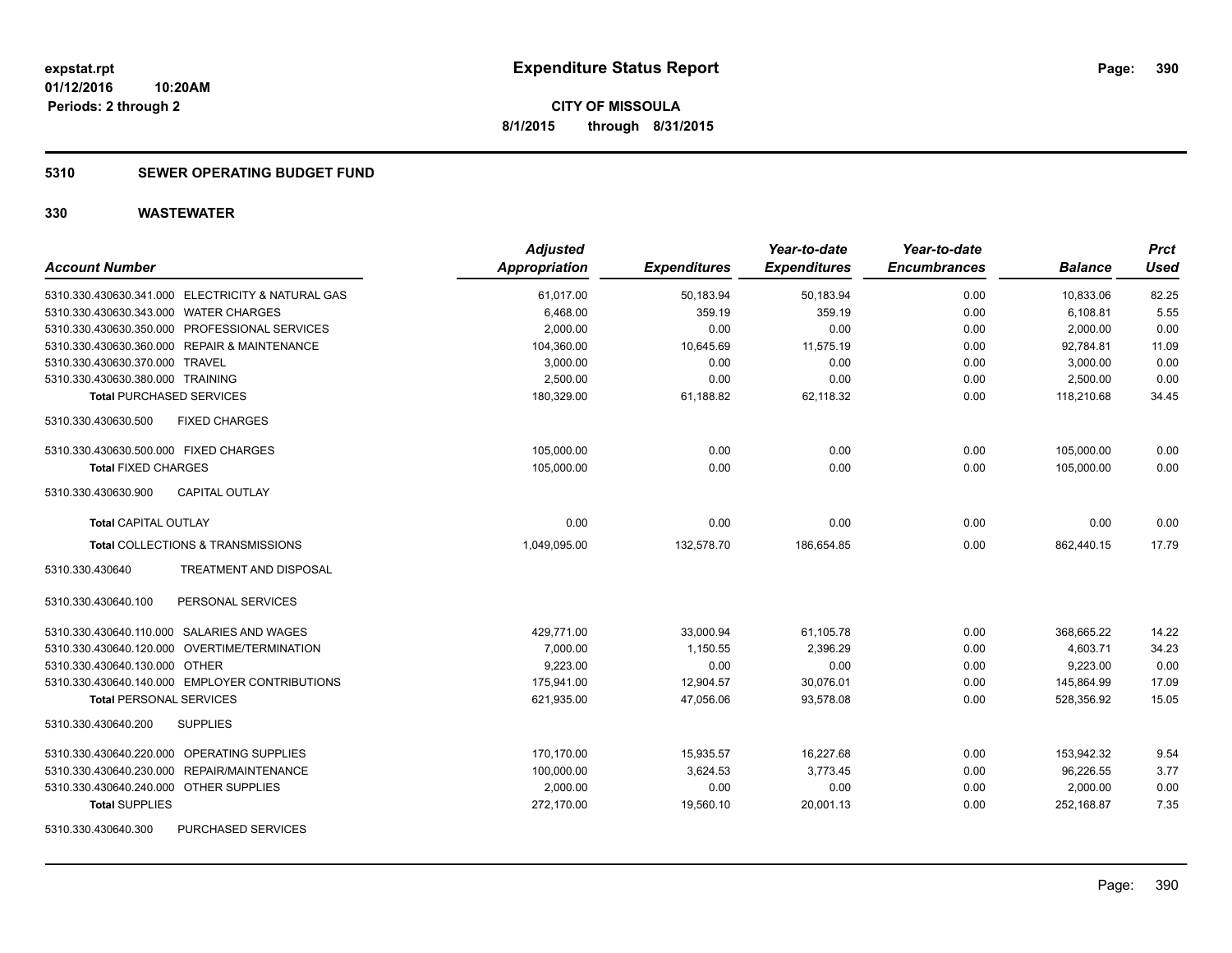**01/12/2016 10:20AM Periods: 2 through 2**

**CITY OF MISSOULA 8/1/2015 through 8/31/2015**

## **5310 SEWER OPERATING BUDGET FUND**

|                                        |                                                   | <b>Adjusted</b> |                     | Year-to-date        | Year-to-date        |                | <b>Prct</b> |
|----------------------------------------|---------------------------------------------------|-----------------|---------------------|---------------------|---------------------|----------------|-------------|
| <b>Account Number</b>                  |                                                   | Appropriation   | <b>Expenditures</b> | <b>Expenditures</b> | <b>Encumbrances</b> | <b>Balance</b> | <b>Used</b> |
| 5310.330.430640.310.000 COMMUNICATIONS |                                                   | 1,500.00        | 0.00                | 0.00                | 0.00                | 1,500.00       | 0.00        |
|                                        | 5310.330.430640.341.000 ELECTRICITY & NATURAL GAS | 439,563.00      | 1,291.32            | 1,291.32            | 0.00                | 438.271.68     | 0.29        |
| 5310.330.430640.343.000 WATER CHARGES  |                                                   | 3,780.00        | 268.61              | 268.61              | 0.00                | 3,511.39       | 7.11        |
| 5310.330.430640.345.000 GARBAGE        |                                                   | 20,804.00       | 2,174.30            | 3,886.75            | 0.00                | 16,917.25      | 18.68       |
|                                        | 5310.330.430640.350.000 PROFESSIONAL SERVICES     | 1,000.00        | 0.00                | 645.00              | 0.00                | 355.00         | 64.50       |
|                                        | 5310.330.430640.360.000 REPAIR & MAINTENANCE      | 225,000.00      | 32,437.68           | 34,622.68           | 0.00                | 190,377.32     | 15.39       |
| 5310.330.430640.370.000 TRAVEL         |                                                   | 6,000.00        | 92.00               | 92.00               | 0.00                | 5,908.00       | 1.53        |
| 5310.330.430640.380.000 TRAINING       |                                                   | 3,000.00        | 0.00                | 1,950.00            | 0.00                | 1,050.00       | 65.00       |
|                                        | 5310.330.430640.390.000 OTHER PURCHASED SERVICES  | 403,075.00      | 36,041.70           | 36,041.70           | 0.00                | 367,033.30     | 8.94        |
| <b>Total PURCHASED SERVICES</b>        |                                                   | 1,103,722.00    | 72,305.61           | 78,798.06           | 0.00                | 1,024,923.94   | 7.14        |
| 5310.330.430640.900                    | <b>CAPITAL OUTLAY</b>                             |                 |                     |                     |                     |                |             |
| <b>Total CAPITAL OUTLAY</b>            |                                                   | 0.00            | 0.00                | 0.00                | 0.00                | 0.00           | 0.00        |
|                                        | Total TREATMENT AND DISPOSAL                      | 1,997,827.00    | 138,921.77          | 192,377.27          | 0.00                | 1,805,449.73   | 9.63        |
| 5310.330.430650                        | <b>LAB &amp; TESTING</b>                          |                 |                     |                     |                     |                |             |
| 5310.330.430650.100                    | PERSONAL SERVICES                                 |                 |                     |                     |                     |                |             |
|                                        | 5310.330.430650.110.000 SALARIES AND WAGES        | 163,761.00      | 12,372.64           | 23,436.95           | 0.00                | 140,324.05     | 14.31       |
|                                        | 5310.330.430650.140.000 EMPLOYER CONTRIBUTIONS    | 64,214.00       | 5,000.12            | 11,573.95           | 0.00                | 52,640.05      | 18.02       |
| <b>Total PERSONAL SERVICES</b>         |                                                   | 227,975.00      | 17,372.76           | 35,010.90           | 0.00                | 192,964.10     | 15.36       |
| 5310.330.430650.200                    | <b>SUPPLIES</b>                                   |                 |                     |                     |                     |                |             |
|                                        | 5310.330.430650.220.000 OPERATING SUPPLIES        | 23,000.00       | 3,724.56            | 3,751.49            | 0.00                | 19,248.51      | 16.31       |
|                                        | 5310.330.430650.230.000 REPAIR/MAINTENANCE        | 3,000.00        | 0.00                | 0.00                | 0.00                | 3,000.00       | 0.00        |
| <b>Total SUPPLIES</b>                  |                                                   | 26,000.00       | 3,724.56            | 3,751.49            | 0.00                | 22,248.51      | 14.43       |
| 5310.330.430650.300                    | PURCHASED SERVICES                                |                 |                     |                     |                     |                |             |
| 5310.330.430650.310.000 COMMUNICATIONS |                                                   | 1,000.00        | 97.04               | 175.78              | 0.00                | 824.22         | 17.58       |
|                                        | 5310.330.430650.350.000 PROFESSIONAL SERVICES     | 29,000.00       | 205.00              | 1,747.00            | 0.00                | 27,253.00      | 6.02        |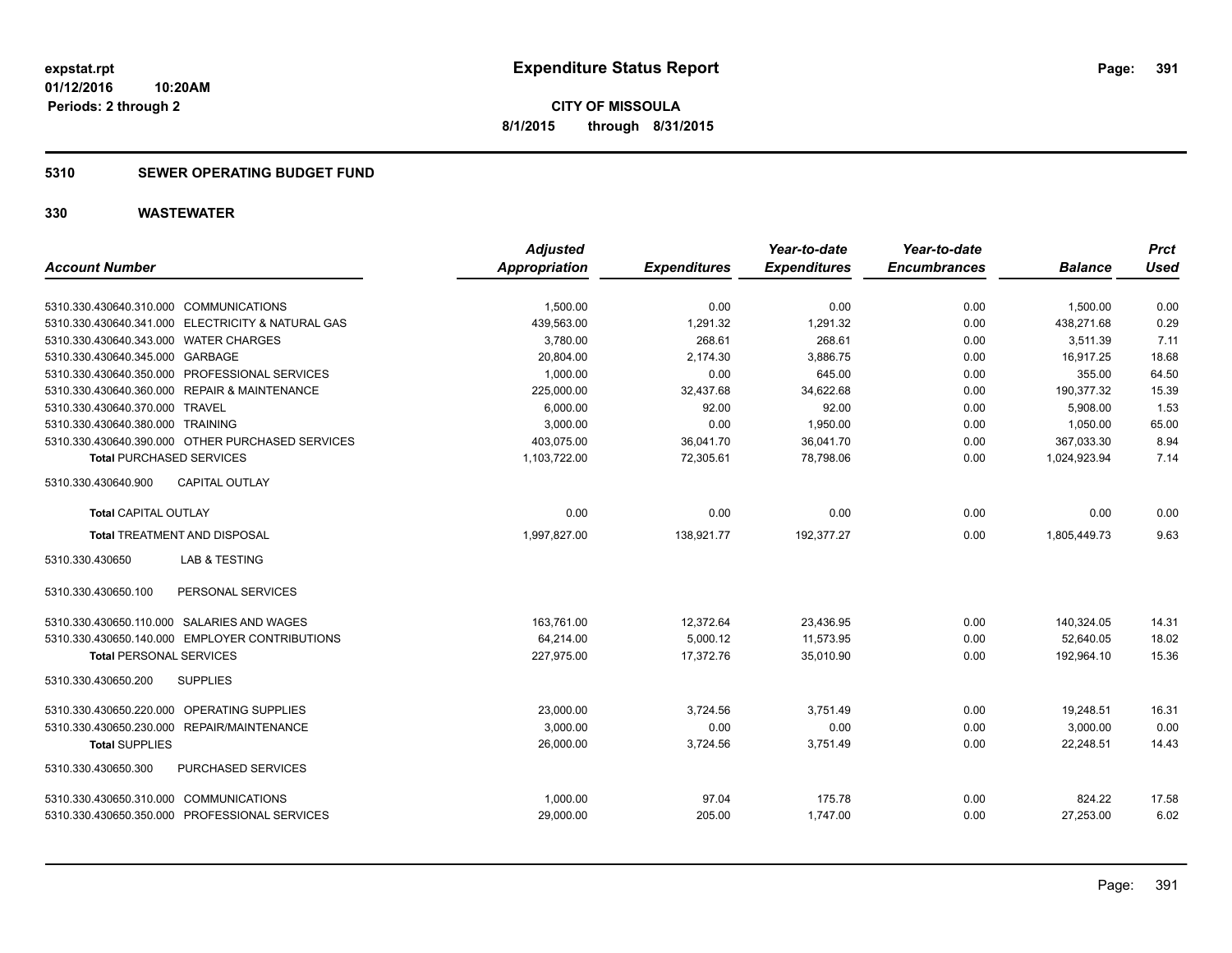## **5310 SEWER OPERATING BUDGET FUND**

|                                  |                                              | <b>Adjusted</b> |                     | Year-to-date        | Year-to-date        |                | <b>Prct</b> |
|----------------------------------|----------------------------------------------|-----------------|---------------------|---------------------|---------------------|----------------|-------------|
| <b>Account Number</b>            |                                              | Appropriation   | <b>Expenditures</b> | <b>Expenditures</b> | <b>Encumbrances</b> | <b>Balance</b> | <b>Used</b> |
|                                  | 5310.330.430650.360.000 REPAIR & MAINTENANCE | 4,000.00        | 0.00                | 0.00                | 0.00                | 4,000.00       | 0.00        |
| 5310.330.430650.370.000 TRAVEL   |                                              | 2,000.00        | 0.00                | 0.00                | 0.00                | 2,000.00       | 0.00        |
| 5310.330.430650.380.000 TRAINING |                                              | 1,000.00        | 0.00                | 0.00                | 0.00                | 1,000.00       | 0.00        |
|                                  | <b>Total PURCHASED SERVICES</b>              | 37,000.00       | 302.04              | 1,922.78            | 0.00                | 35,077.22      | 5.20        |
| 5310.330.430650.500              | <b>FIXED CHARGES</b>                         |                 |                     |                     |                     |                |             |
| <b>Total FIXED CHARGES</b>       |                                              | 0.00            | 0.00                | 0.00                | 0.00                | 0.00           | 0.00        |
| 5310.330.430650.900              | <b>CAPITAL OUTLAY</b>                        |                 |                     |                     |                     |                |             |
| <b>Total CAPITAL OUTLAY</b>      |                                              | 0.00            | 0.00                | 0.00                | 0.00                | 0.00           | 0.00        |
| Total LAB & TESTING              |                                              | 290,975.00      | 21,399.36           | 40,685.17           | 0.00                | 250,289.83     | 13.98       |
| 5310.330.430660                  | <b>ENGINEEERING</b>                          |                 |                     |                     |                     |                |             |
| 5310.330.430660.300              | PURCHASED SERVICES                           |                 |                     |                     |                     |                |             |
|                                  | <b>Total PURCHASED SERVICES</b>              | 0.00            | 0.00                | 0.00                | 0.00                | 0.00           | 0.00        |
| 5310.330.430660.500              | <b>FIXED CHARGES</b>                         |                 |                     |                     |                     |                |             |
| <b>Total FIXED CHARGES</b>       |                                              | 0.00            | 0.00                | 0.00                | 0.00                | 0.00           | 0.00        |
| 5310.330.430660.900              | <b>CAPITAL OUTLAY</b>                        |                 |                     |                     |                     |                |             |
| <b>Total ENGINEEERING</b>        |                                              | 0.00            | 0.00                | 0.00                | 0.00                | 0.00           | 0.00        |
| 5310.330.490504                  | <b>DEBT SERVICE</b>                          |                 |                     |                     |                     |                |             |
| 5310.330.490504.600              | <b>DEBT SERVICE</b>                          |                 |                     |                     |                     |                |             |
| <b>Total DEBT SERVICE</b>        |                                              | 0.00            | 0.00                | 0.00                | 0.00                | 0.00           | 0.00        |
| 5310.330.499999                  | <b>NEW REQUESTS</b>                          |                 |                     |                     |                     |                |             |
| 5310.330.499999.100              | PERSONAL SERVICES                            |                 |                     |                     |                     |                |             |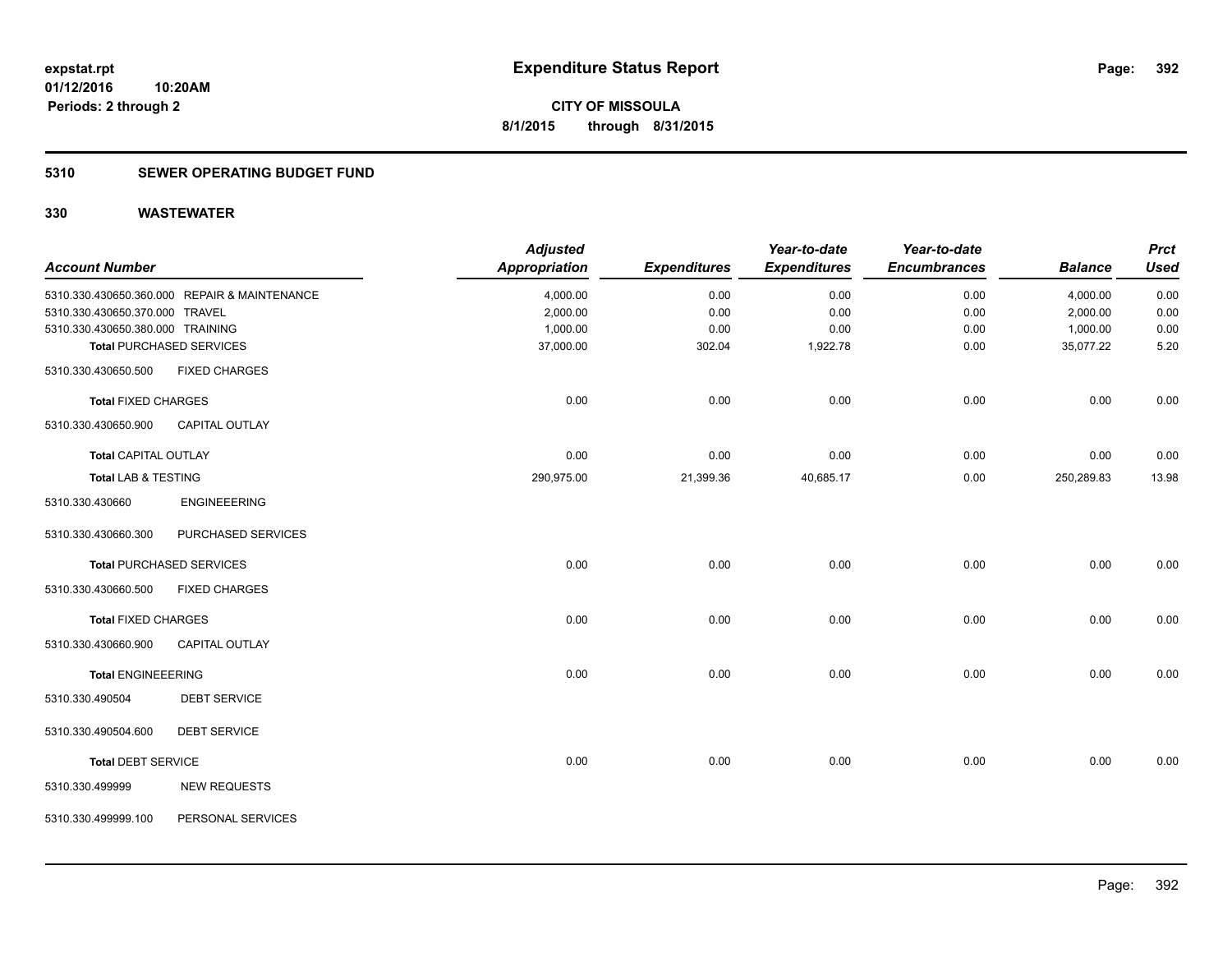## **5310 SEWER OPERATING BUDGET FUND**

| <b>Account Number</b>       |                                                                                              | <b>Adjusted</b><br><b>Appropriation</b> | <b>Expenditures</b> | Year-to-date<br><b>Expenditures</b> | Year-to-date<br><b>Encumbrances</b> | <b>Balance</b>        | <b>Prct</b><br><b>Used</b> |
|-----------------------------|----------------------------------------------------------------------------------------------|-----------------------------------------|---------------------|-------------------------------------|-------------------------------------|-----------------------|----------------------------|
|                             | 5310.330.499999.110.000 SALARIES AND WAGES<br>5310.330.499999.140.000 EMPLOYER CONTRIBUTIONS | 18,075.00<br>2,755.00                   | 0.00<br>0.00        | 0.00<br>0.00                        | 0.00<br>0.00                        | 18,075.00<br>2,755.00 | 0.00<br>0.00               |
|                             | <b>Total PERSONAL SERVICES</b>                                                               | 20,830.00                               | 0.00                | 0.00                                | 0.00                                | 20,830.00             | 0.00                       |
| 5310.330.499999.900         | <b>CAPITAL OUTLAY</b>                                                                        |                                         |                     |                                     |                                     |                       |                            |
| <b>Total CAPITAL OUTLAY</b> |                                                                                              | 0.00                                    | 0.00                | 0.00                                | 0.00                                | 0.00                  | 0.00                       |
| <b>Total NEW REQUESTS</b>   |                                                                                              | 20,830.00                               | 0.00                | 0.00                                | 0.00                                | 20,830.00             | 0.00                       |
| 5310.330.510000             | <b>MISCELLANEOUS</b>                                                                         |                                         |                     |                                     |                                     |                       |                            |
| 5310.330.510000.900         | <b>CAPITAL OUTLAY</b>                                                                        |                                         |                     |                                     |                                     |                       |                            |
| <b>Total MISCELLANEOUS</b>  |                                                                                              | 0.00                                    | 0.00                | 0.00                                | 0.00                                | 0.00                  | 0.00                       |
| 5310.330.510100             | SPECIAL ASSESSMENTS                                                                          |                                         |                     |                                     |                                     |                       |                            |
| 5310.330.510100.500         | <b>FIXED CHARGES</b>                                                                         |                                         |                     |                                     |                                     |                       |                            |
|                             | <b>Total SPECIAL ASSESSMENTS</b>                                                             | 0.00                                    | 0.00                | 0.00                                | 0.00                                | 0.00                  | 0.00                       |
| 5310.330.510110             | <b>MERCHANT SERVICES</b>                                                                     |                                         |                     |                                     |                                     |                       |                            |
| 5310.330.510110.500         | <b>FIXED CHARGES</b>                                                                         |                                         |                     |                                     |                                     |                       |                            |
|                             | <b>Total MERCHANT SERVICES</b>                                                               | 0.00                                    | 0.00                | 0.00                                | 0.00                                | 0.00                  | 0.00                       |
| 5310.330.521000             | INTERFUND OPERATING TRANSFERS                                                                |                                         |                     |                                     |                                     |                       |                            |
| 5310.330.521000.800         | OTHER OBJECTS                                                                                |                                         |                     |                                     |                                     |                       |                            |
|                             | <b>Total INTERFUND OPERATING TRANSFERS</b>                                                   | 0.00                                    | 0.00                | 0.00                                | 0.00                                | 0.00                  | 0.00                       |
| <b>Total WASTEWATER</b>     |                                                                                              | 4,954,239.00                            | 322,200.67          | 465,417.40                          | 0.00                                | 4,488,821.60          | 9.39                       |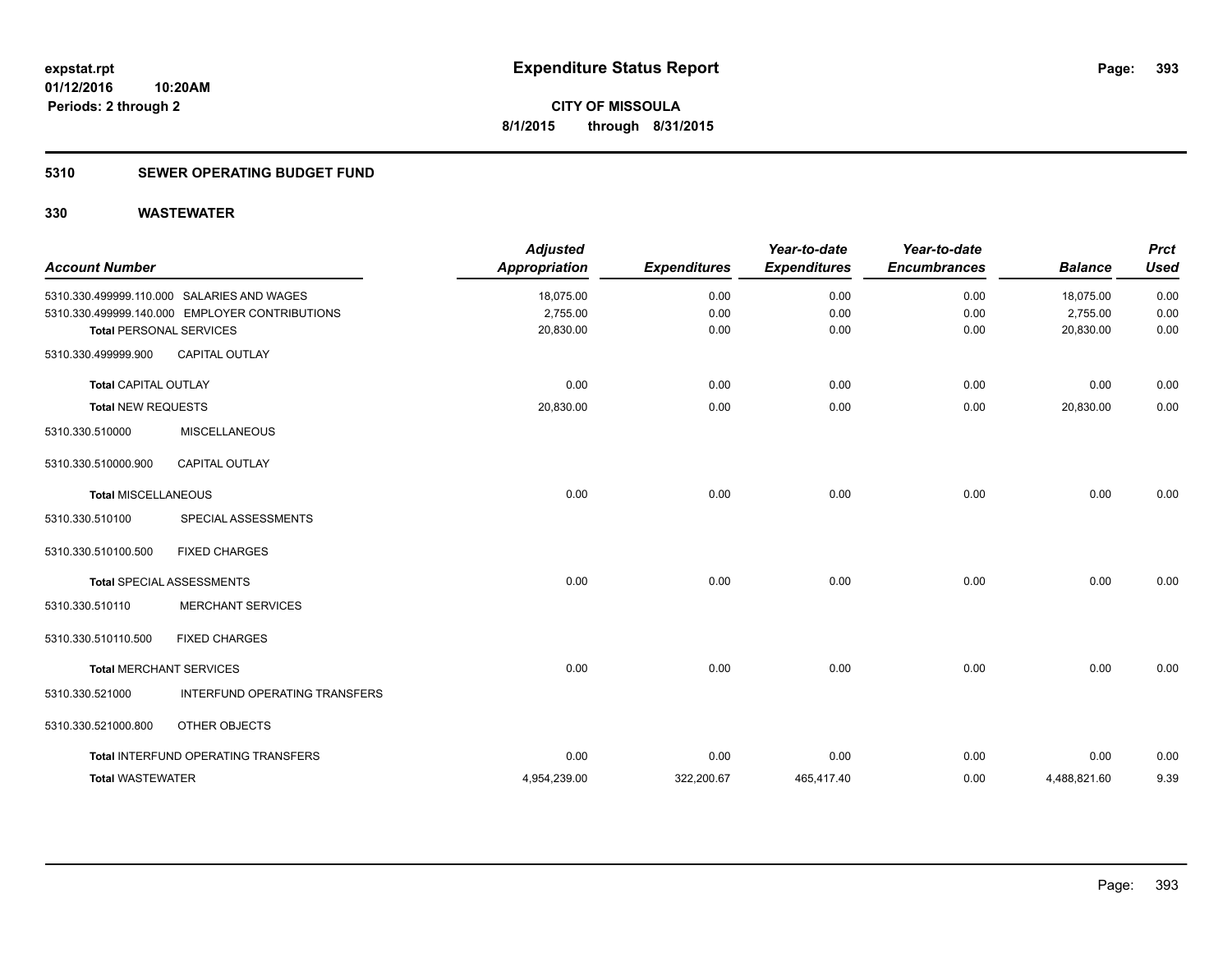#### **01/12/2016 10:20AM**

**Periods: 2 through 2**

**CITY OF MISSOULA 8/1/2015 through 8/31/2015**

## **5310 SEWER OPERATING BUDGET FUND**

## **900 DEPRECIATION**

| <b>Account Number</b>     |                                          | <b>Adjusted</b><br>Appropriation | <b>Expenditures</b> | Year-to-date<br><b>Expenditures</b> | Year-to-date<br><b>Encumbrances</b> | <b>Balance</b> | <b>Prct</b><br>Used |
|---------------------------|------------------------------------------|----------------------------------|---------------------|-------------------------------------|-------------------------------------|----------------|---------------------|
| 5310.900.510000           | <b>MISCELLANEOUS</b>                     |                                  |                     |                                     |                                     |                |                     |
| 5310.900.510000.800       | OTHER OBJECTS                            |                                  |                     |                                     |                                     |                |                     |
| <b>Total DEPRECIATION</b> |                                          | 0.00                             | 0.00                | 0.00                                | 0.00                                | 0.00           | 0.00                |
|                           | <b>Total SEWER OPERATING BUDGET FUND</b> | 4,954,239.00                     | 322,200.67          | 465,417.40                          | 0.00                                | 4.488.821.60   | 9.39                |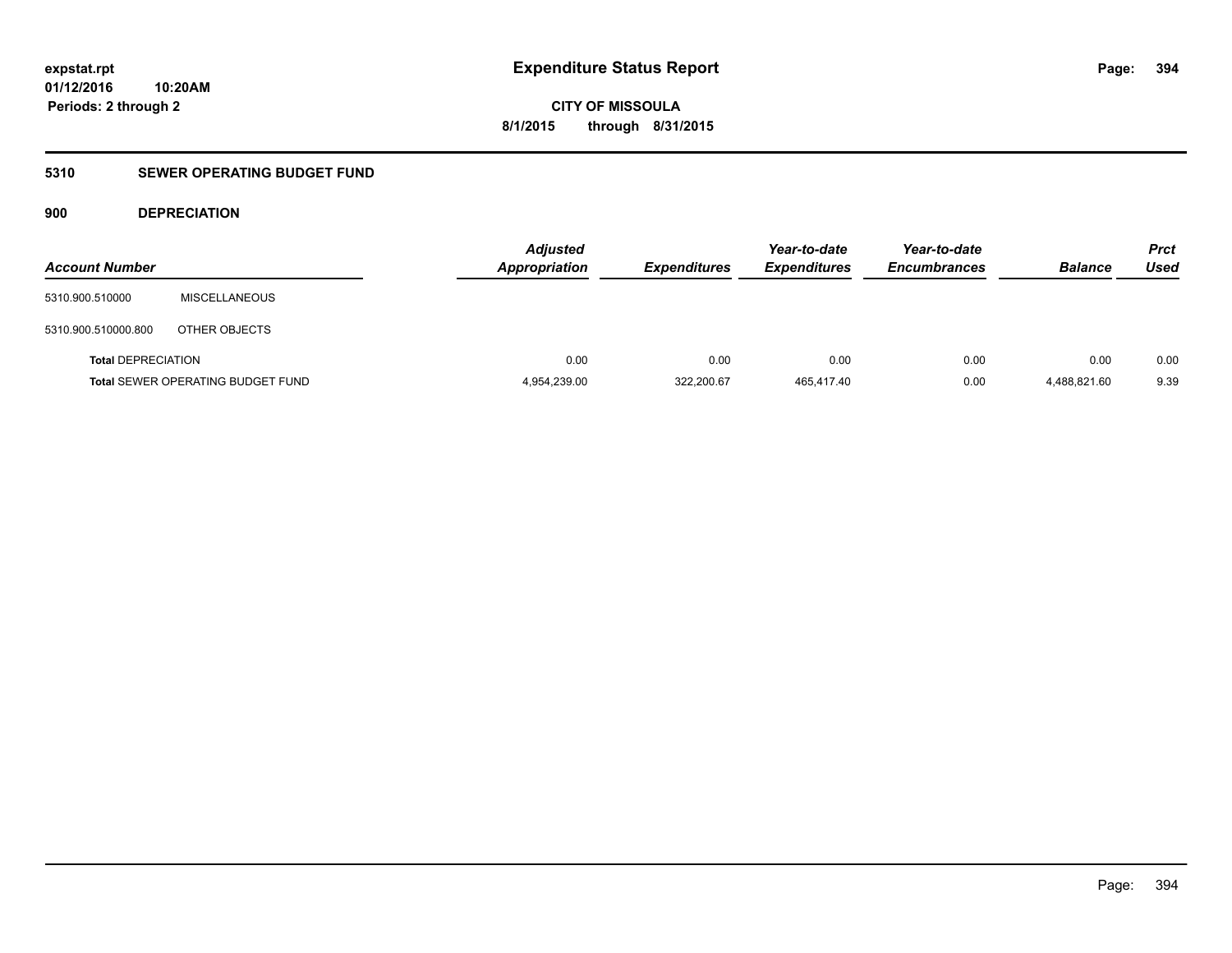**01/12/2016 10:20AM Periods: 2 through 2**

**CITY OF MISSOULA 8/1/2015 through 8/31/2015**

## **5311 SEWER REVENUE COLLECTION & CLEARING FUND**

| <b>Account Number</b>      |                                                  | <b>Adjusted</b><br><b>Appropriation</b> | <b>Expenditures</b> | Year-to-date<br><b>Expenditures</b> | Year-to-date<br><b>Encumbrances</b> | <b>Balance</b> | <b>Prct</b><br><b>Used</b> |
|----------------------------|--------------------------------------------------|-----------------------------------------|---------------------|-------------------------------------|-------------------------------------|----------------|----------------------------|
| 5311.330.430670            | <b>CUSTOMER ACCOUNTING &amp; COLLECTION</b>      |                                         |                     |                                     |                                     |                |                            |
| 5311.330.430670.800        | OTHER OBJECTS                                    |                                         |                     |                                     |                                     |                |                            |
|                            | Total CUSTOMER ACCOUNTING & COLLECTION           | 0.00                                    | 0.00                | 0.00                                | 0.00                                | 0.00           | 0.00                       |
| 5311.330.510000            | <b>MISCELLANEOUS</b>                             |                                         |                     |                                     |                                     |                |                            |
| 5311.330.510000.800        | OTHER OBJECTS                                    |                                         |                     |                                     |                                     |                |                            |
| <b>Total MISCELLANEOUS</b> |                                                  | 0.00                                    | 0.00                | 0.00                                | 0.00                                | 0.00           | 0.00                       |
| 5311.330.510110            | <b>MERCHANT SERVICES</b>                         |                                         |                     |                                     |                                     |                |                            |
| 5311.330.510110.500        | <b>FIXED CHARGES</b>                             |                                         |                     |                                     |                                     |                |                            |
|                            | <b>Total MERCHANT SERVICES</b>                   | 0.00                                    | 0.00                | 0.00                                | 0.00                                | 0.00           | 0.00                       |
| 5311.330.521000            | SEWER REVENUE CLEARING                           |                                         |                     |                                     |                                     |                |                            |
| 5311.330.521000.500        | <b>FIXED CHARGES</b>                             |                                         |                     |                                     |                                     |                |                            |
| <b>Total FIXED CHARGES</b> |                                                  | 0.00                                    | 0.00                | 0.00                                | 0.00                                | 0.00           | 0.00                       |
| 5311.330.521000.600        | <b>DEBT SERVICE</b>                              |                                         |                     |                                     |                                     |                |                            |
| <b>Total DEBT SERVICE</b>  |                                                  | 0.00                                    | 0.00                | 0.00                                | 0.00                                | 0.00           | 0.00                       |
| 5311.330.521000.800        | OTHER OBJECTS                                    |                                         |                     |                                     |                                     |                |                            |
|                            | 5311.330.521000.820.000 TRANSFERS TO OTHER FUNDS | 7,391,083.00                            | 0.00                | 0.00                                | 0.00                                | 7,391,083.00   | 0.00                       |
|                            | Total SEWER REVENUE CLEARING                     | 7,391,083.00                            | 0.00                | 0.00                                | 0.00                                | 7,391,083.00   | 0.00                       |
|                            | Total SEWER REVENUE COLLECTION & CLEARING FUND   | 7,391,083.00                            | 0.00                | 0.00                                | 0.00                                | 7,391,083.00   | 0.00                       |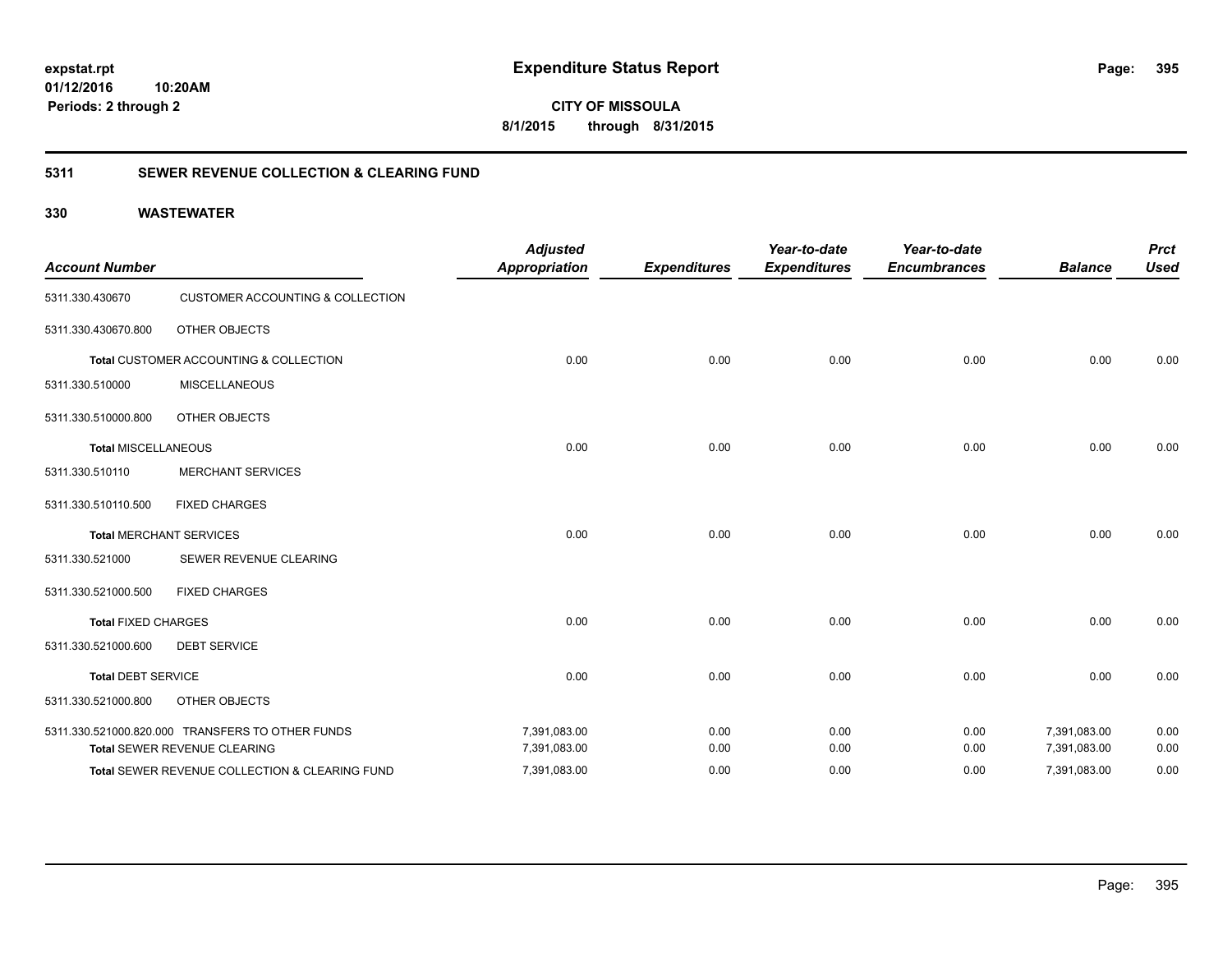#### **5315 SEWER LOAN FUND**

| <b>Account Number</b>           |                                                                                                       | <b>Adjusted</b><br><b>Appropriation</b> | <b>Expenditures</b> | Year-to-date<br><b>Expenditures</b> | Year-to-date<br><b>Encumbrances</b> | <b>Balance</b>         | <b>Prct</b><br><b>Used</b> |
|---------------------------------|-------------------------------------------------------------------------------------------------------|-----------------------------------------|---------------------|-------------------------------------|-------------------------------------|------------------------|----------------------------|
| 5315.330.430607                 | *** Title Not Found ***                                                                               |                                         |                     |                                     |                                     |                        |                            |
| 5315.330.430607.300             | <b>PURCHASED SERVICES</b>                                                                             |                                         |                     |                                     |                                     |                        |                            |
| Total *** Title Not Found ***   |                                                                                                       | 0.00                                    | 0.00                | 0.00                                | 0.00                                | 0.00                   | 0.00                       |
| 5315.330.430670                 | <b>CUSTOMER ACCOUNTING &amp; COLLECTION</b>                                                           |                                         |                     |                                     |                                     |                        |                            |
| 5315.330.430670.300             | PURCHASED SERVICES                                                                                    |                                         |                     |                                     |                                     |                        |                            |
| <b>Total PURCHASED SERVICES</b> |                                                                                                       | 0.00                                    | 0.00                | 0.00                                | 0.00                                | 0.00                   | 0.00                       |
| 5315.330.430670.600             | <b>DEBT SERVICE</b>                                                                                   |                                         |                     |                                     |                                     |                        |                            |
| <b>Total DEBT SERVICE</b>       |                                                                                                       | 0.00                                    | 0.00                | 0.00                                | 0.00                                | 0.00                   | 0.00                       |
| 5315.330.430670.800             | OTHER OBJECTS                                                                                         |                                         |                     |                                     |                                     |                        |                            |
|                                 | 5315.330.430670.820.000 TRANSFERS TO OTHER FUNDS<br><b>Total CUSTOMER ACCOUNTING &amp; COLLECTION</b> | 20,000.00<br>20,000.00                  | 0.00<br>0.00        | 0.00<br>0.00                        | 0.00<br>0.00                        | 20,000.00<br>20,000.00 | 0.00<br>0.00               |
| 5315.330.510110                 | <b>MERCHANT SERVICES</b>                                                                              |                                         |                     |                                     |                                     |                        |                            |
| 5315.330.510110.500             | <b>FIXED CHARGES</b>                                                                                  |                                         |                     |                                     |                                     |                        |                            |
|                                 | <b>Total MERCHANT SERVICES</b>                                                                        | 0.00                                    | 0.00                | 0.00                                | 0.00                                | 0.00                   | 0.00                       |
| <b>Total SEWER LOAN FUND</b>    |                                                                                                       | 20,000.00                               | 0.00                | 0.00                                | 0.00                                | 20,000.00              | 0.00                       |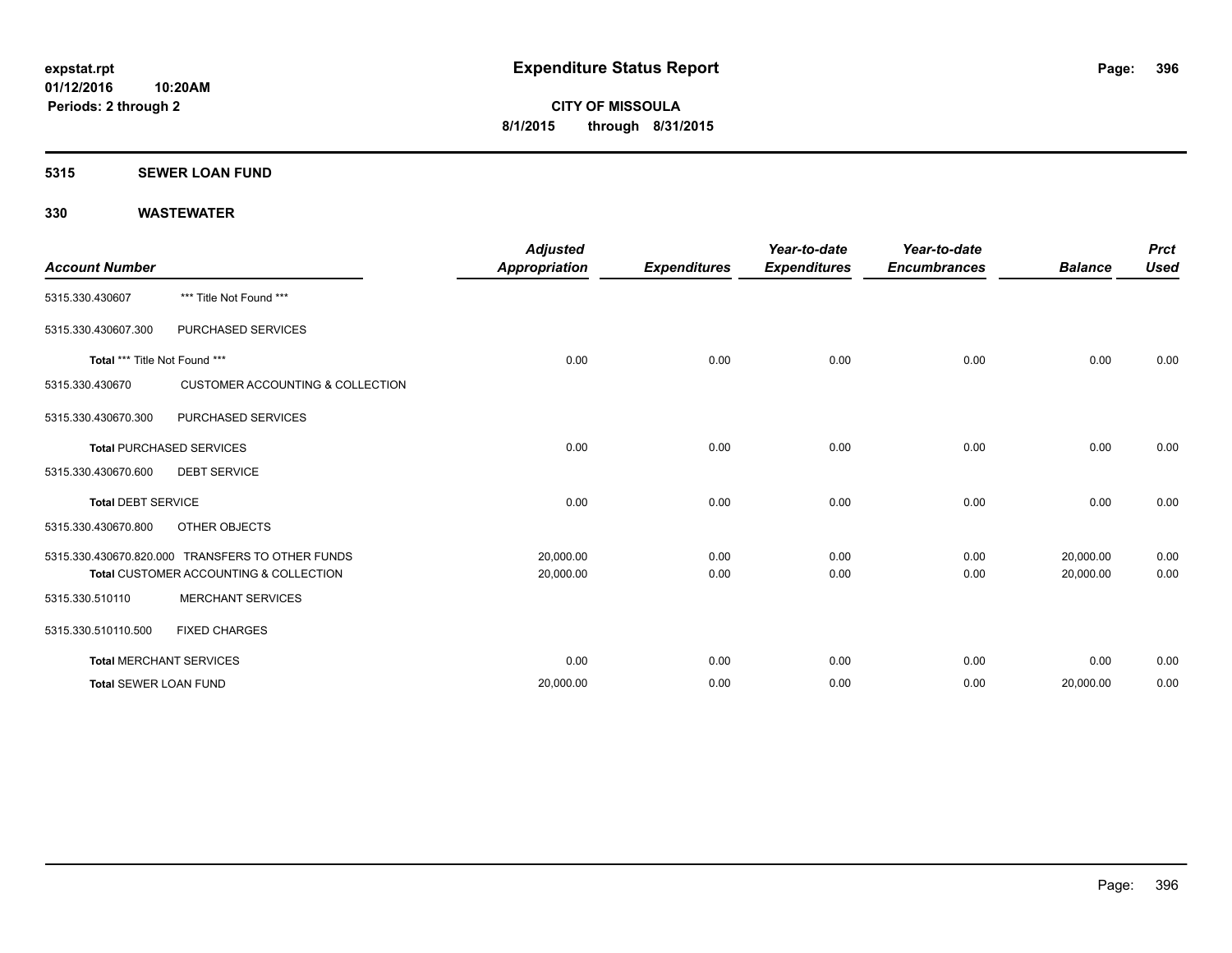**397**

**CITY OF MISSOULA 8/1/2015 through 8/31/2015**

### **5320 SEWER REPLACEMENT & DEPRECIATION FUND**

|                                 |                                        | <b>Adjusted</b>      |                     | Year-to-date        | Year-to-date        |                | <b>Prct</b> |
|---------------------------------|----------------------------------------|----------------------|---------------------|---------------------|---------------------|----------------|-------------|
| <b>Account Number</b>           |                                        | <b>Appropriation</b> | <b>Expenditures</b> | <b>Expenditures</b> | <b>Encumbrances</b> | <b>Balance</b> | <b>Used</b> |
| 5320.330.410400                 | <b>DEPRECIATION</b>                    |                      |                     |                     |                     |                |             |
| 5320.330.410400.800             | OTHER OBJECTS                          |                      |                     |                     |                     |                |             |
| <b>Total DEPRECIATION</b>       |                                        | 0.00                 | 0.00                | 0.00                | 0.00                | 0.00           | 0.00        |
| 5320.330.410551                 | <b>FINANCIAL SOFTWARE</b>              |                      |                     |                     |                     |                |             |
| 5320.330.410551.800             | OTHER OBJECTS                          |                      |                     |                     |                     |                |             |
| <b>Total FINANCIAL SOFTWARE</b> |                                        | 0.00                 | 0.00                | 0.00                | 0.00                | 0.00           | 0.00        |
| 5320.330.430611                 | FLOW BASED STUDY/CONSULTING            |                      |                     |                     |                     |                |             |
| 5320.330.430611.300             | PURCHASED SERVICES                     |                      |                     |                     |                     |                |             |
|                                 | Total FLOW BASED STUDY/CONSULTING      | 0.00                 | 0.00                | 0.00                | 0.00                | 0.00           | 0.00        |
| 5320.330.430612                 | STATE COMPLIANCE EDEN UPDATE           |                      |                     |                     |                     |                |             |
| 5320.330.430612.300             | PURCHASED SERVICES                     |                      |                     |                     |                     |                |             |
|                                 | Total STATE COMPLIANCE EDEN UPDATE     | 0.00                 | 0.00                | 0.00                | 0.00                | 0.00           | 0.00        |
| 5320.330.430613                 | <b>EQUIPMENT-TRUCKS</b>                |                      |                     |                     |                     |                |             |
| 5320.330.430613.900             | CAPITAL OUTLAY                         |                      |                     |                     |                     |                |             |
| <b>Total EQUIPMENT-TRUCKS</b>   |                                        | 0.00                 | 0.00                | 0.00                | 0.00                | 0.00           | 0.00        |
| 5320.330.430614                 | WW DEVELOPMENT FEE RECALCULATION       |                      |                     |                     |                     |                |             |
| 5320.330.430614.300             | PURCHASED SERVICES                     |                      |                     |                     |                     |                |             |
|                                 | Total WW DEVELOPMENT FEE RECALCULATION | 0.00                 | 0.00                | 0.00                | 0.00                | 0.00           | 0.00        |
| 5320.330.430615                 | WWTP OPTIMIZATION STUDY                |                      |                     |                     |                     |                |             |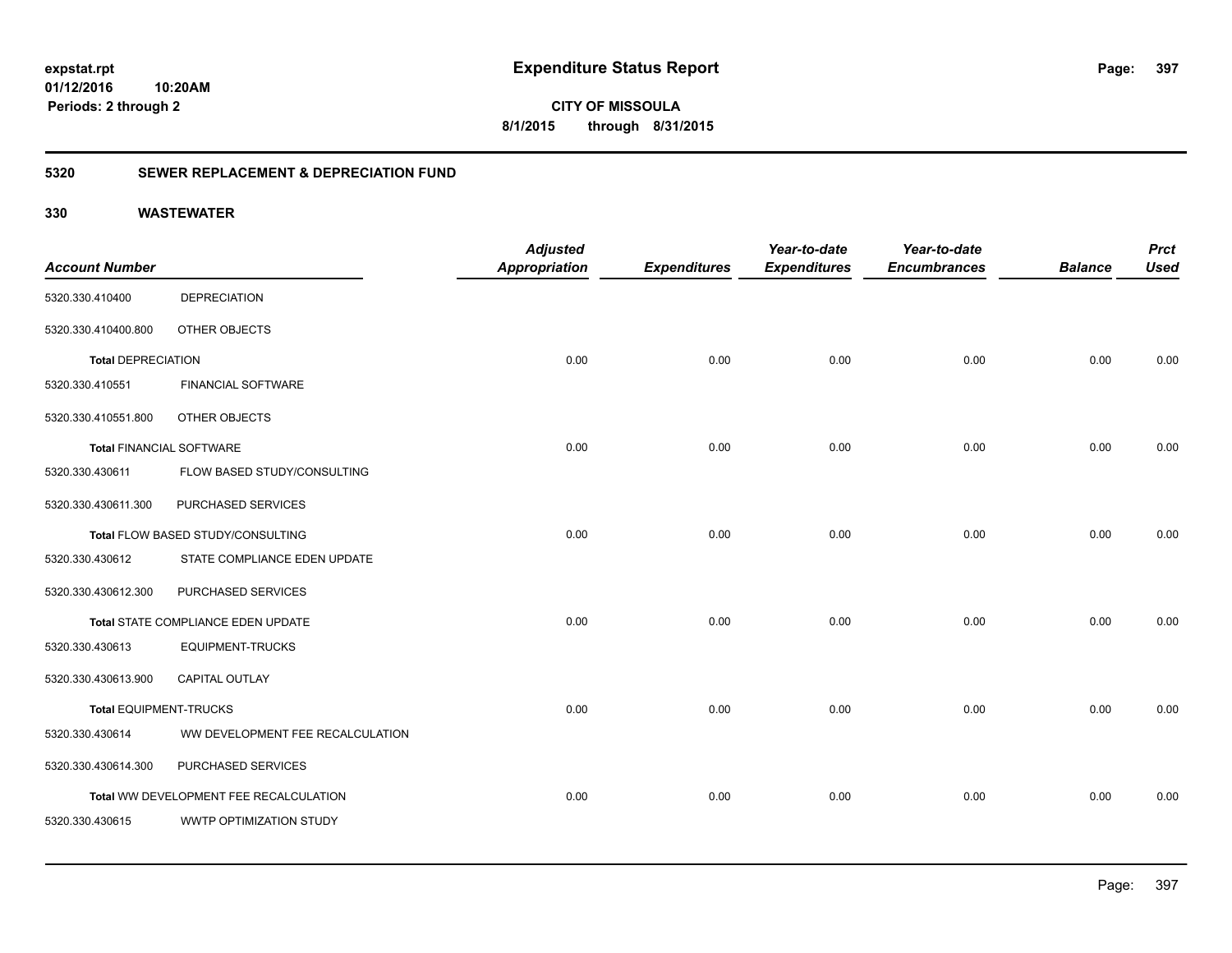**CITY OF MISSOULA 8/1/2015 through 8/31/2015**

### **5320 SEWER REPLACEMENT & DEPRECIATION FUND**

|                               |                                                          | <b>Adjusted</b>      |                     | Year-to-date        | Year-to-date        |                | <b>Prct</b> |
|-------------------------------|----------------------------------------------------------|----------------------|---------------------|---------------------|---------------------|----------------|-------------|
| <b>Account Number</b>         |                                                          | <b>Appropriation</b> | <b>Expenditures</b> | <b>Expenditures</b> | <b>Encumbrances</b> | <b>Balance</b> | <b>Used</b> |
| 5320.330.430615.300           | PURCHASED SERVICES                                       |                      |                     |                     |                     |                |             |
|                               | Total WWTP OPTIMIZATION STUDY                            | 0.00                 | 0.00                | 0.00                | 0.00                | 0.00           | 0.00        |
| 5320.330.430622               | TREATMENT PLANT SOFTWARE UPGRADE                         |                      |                     |                     |                     |                |             |
| 5320.330.430622.900           | <b>CAPITAL OUTLAY</b>                                    |                      |                     |                     |                     |                |             |
|                               | 5320.330.430622.940.000 TREATMENT PLANT SOFTWARE UPGRADE | 50,000.00            | 0.00                | 0.00                | 0.00                | 50,000.00      | 0.00        |
|                               | <b>Total TREATMENT PLANT SOFTWARE UPGRADE</b>            | 50,000.00            | 0.00                | 0.00                | 0.00                | 50,000.00      | 0.00        |
| 5320.330.430623               | LATERAL SWR MAIN EXT                                     |                      |                     |                     |                     |                |             |
| 5320.330.430623.300           | PURCHASED SERVICES                                       |                      |                     |                     |                     |                |             |
|                               | 5320.330.430623.360.000 REPAIR & MAINTENANCE             | 10,000.00            | 0.00                | 0.00                | 0.00                | 10,000.00      | 0.00        |
|                               | <b>Total PURCHASED SERVICES</b>                          | 10,000.00            | 0.00                | 0.00                | 0.00                | 10,000.00      | 0.00        |
| 5320.330.430623.900           | <b>CAPITAL OUTLAY</b>                                    |                      |                     |                     |                     |                |             |
| <b>Total CAPITAL OUTLAY</b>   |                                                          | 0.00                 | 0.00                | 0.00                | 0.00                | 0.00           | 0.00        |
|                               | <b>Total LATERAL SWR MAIN EXT</b>                        | 10,000.00            | 0.00                | 0.00                | 0.00                | 10,000.00      | 0.00        |
| 5320.330.430624               | <b>SEWER LINE REHAB</b>                                  |                      |                     |                     |                     |                |             |
| 5320.330.430624.300           | PURCHASED SERVICES                                       |                      |                     |                     |                     |                |             |
|                               | 5320.330.430624.360.000 REPAIR & MAINTENANCE             | 100,000.00           | 2,428.50            | 2,428.50            | 0.00                | 97,571.50      | 2.43        |
| <b>Total SEWER LINE REHAB</b> |                                                          | 100,000.00           | 2,428.50            | 2,428.50            | 0.00                | 97,571.50      | 2.43        |
| 5320.330.430625               | SWR MAIN MASTER PLANS                                    |                      |                     |                     |                     |                |             |
| 5320.330.430625.300           | PURCHASED SERVICES                                       |                      |                     |                     |                     |                |             |
|                               | <b>Total SWR MAIN MASTER PLANS</b>                       | 0.00                 | 0.00                | 0.00                | 0.00                | 0.00           | 0.00        |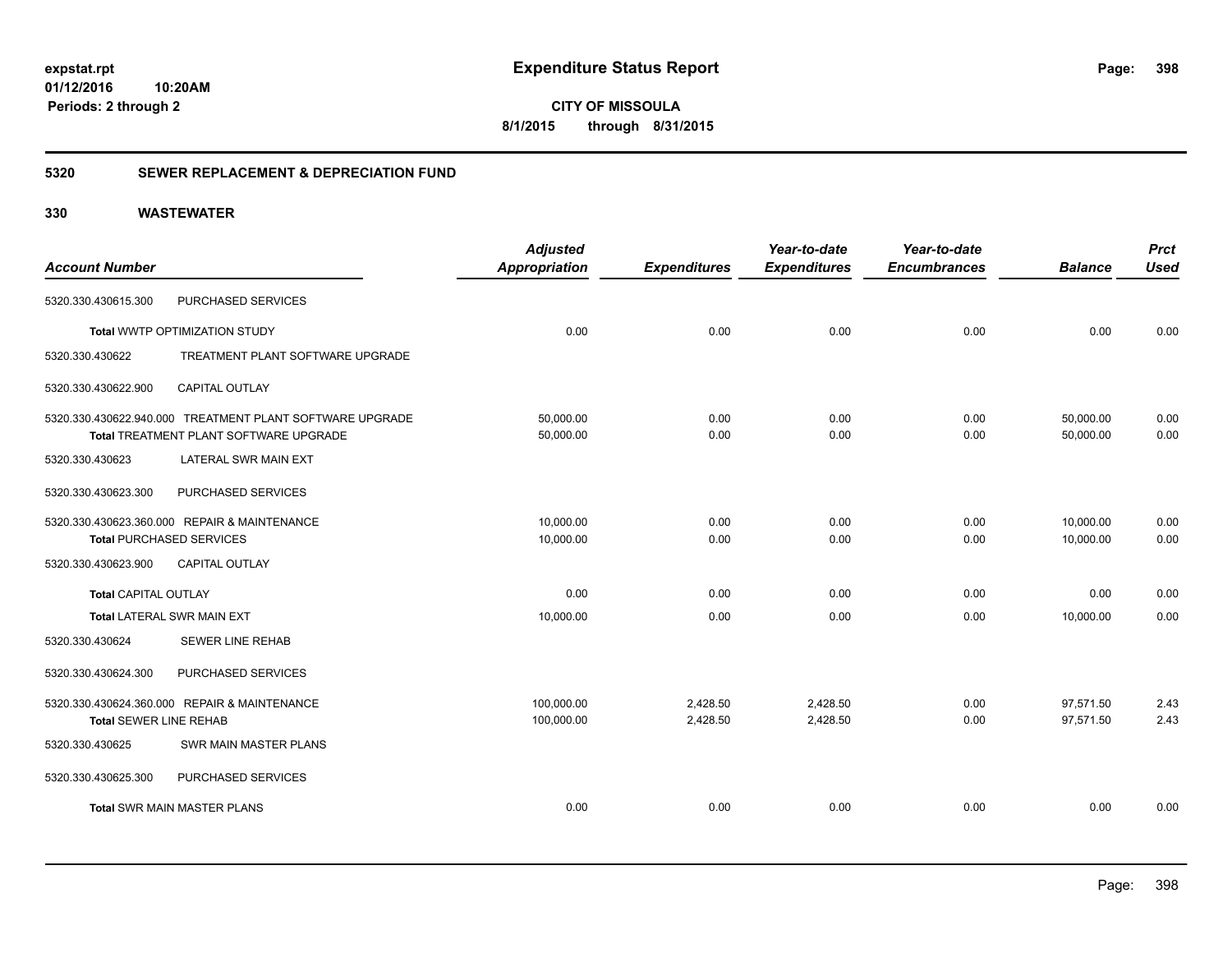**CITY OF MISSOULA 8/1/2015 through 8/31/2015**

### **5320 SEWER REPLACEMENT & DEPRECIATION FUND**

|                                 |                                                | <b>Adjusted</b>      |                     | Year-to-date        | Year-to-date        |                | <b>Prct</b> |
|---------------------------------|------------------------------------------------|----------------------|---------------------|---------------------|---------------------|----------------|-------------|
| <b>Account Number</b>           |                                                | <b>Appropriation</b> | <b>Expenditures</b> | <b>Expenditures</b> | <b>Encumbrances</b> | <b>Balance</b> | <b>Used</b> |
| 5320.330.430627                 | <b>BIOREACTOR NUTRIENT MONITORING</b>          |                      |                     |                     |                     |                |             |
| 5320.330.430627.900             | CAPITAL OUTLAY                                 |                      |                     |                     |                     |                |             |
|                                 | Total BIOREACTOR NUTRIENT MONITORING           | 0.00                 | 0.00                | 0.00                | 0.00                | 0.00           | 0.00        |
| 5320.330.430628                 | STEP ELEC RETROFIT                             |                      |                     |                     |                     |                |             |
| 5320.330.430628.300             | PURCHASED SERVICES                             |                      |                     |                     |                     |                |             |
| Total STEP ELEC RETROFIT        |                                                | 0.00                 | 0.00                | 0.00                | 0.00                | 0.00           | 0.00        |
| 5320.330.430630                 | <b>MISC PLANT REPAIRS</b>                      |                      |                     |                     |                     |                |             |
| 5320.330.430630.300             | PURCHASED SERVICES                             |                      |                     |                     |                     |                |             |
|                                 | 5320.330.430630.360.000 REPAIR & MAINTENANCE   | 200,000.00           | 16,547.74           | 26,768.74           | 0.00                | 173,231.26     | 13.38       |
|                                 | <b>Total PURCHASED SERVICES</b>                | 200,000.00           | 16,547.74           | 26,768.74           | 0.00                | 173,231.26     | 13.38       |
| 5320.330.430630.900             | <b>CAPITAL OUTLAY</b>                          |                      |                     |                     |                     |                |             |
| <b>Total CAPITAL OUTLAY</b>     |                                                | 0.00                 | 0.00                | 0.00                | 0.00                | 0.00           | 0.00        |
| <b>Total MISC PLANT REPAIRS</b> |                                                | 200,000.00           | 16,547.74           | 26,768.74           | 0.00                | 173,231.26     | 13.38       |
| 5320.330.430631                 | <b>MISC SWR MAIN REPAIRS</b>                   |                      |                     |                     |                     |                |             |
| 5320.330.430631.300             | PURCHASED SERVICES                             |                      |                     |                     |                     |                |             |
|                                 | 5320.330.430631.360.000 MISC SEWER LINE REPAIR | 100,000.00           | 4,572.55            | 4,572.55            | 0.00                | 95,427.45      | 4.57        |
|                                 | <b>Total MISC SWR MAIN REPAIRS</b>             | 100,000.00           | 4,572.55            | 4,572.55            | 0.00                | 95.427.45      | 4.57        |
| 5320.330.430632                 | HYBRID POPLAR EFFLUENT APP                     |                      |                     |                     |                     |                |             |
| 5320.330.430632.900             | CAPITAL OUTLAY                                 |                      |                     |                     |                     |                |             |
|                                 | Total HYBRID POPLAR EFFLUENT APP               | 0.00                 | 0.00                | 0.00                | 0.00                | 0.00           | 0.00        |
|                                 |                                                |                      |                     |                     |                     |                |             |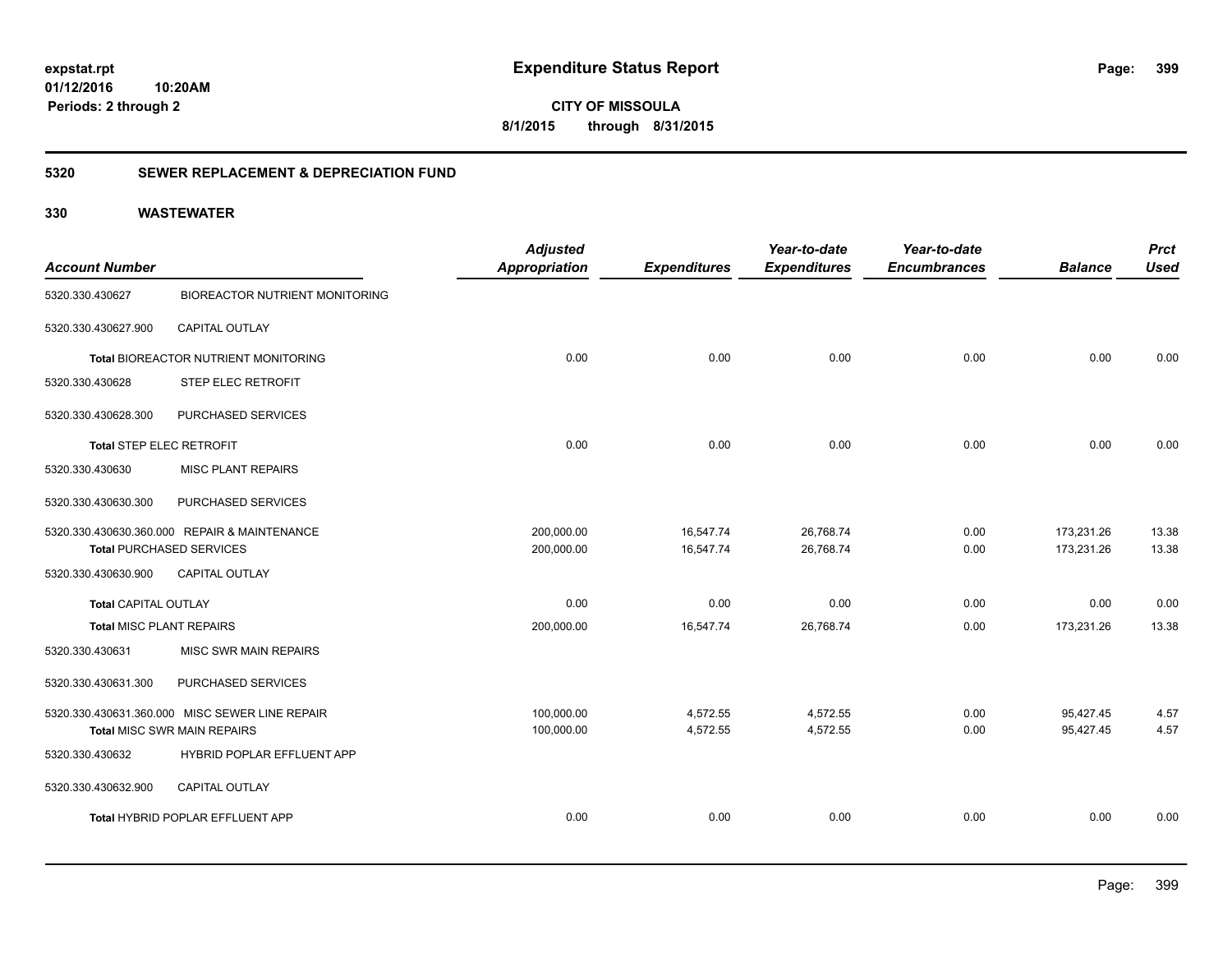**CITY OF MISSOULA 8/1/2015 through 8/31/2015**

### **5320 SEWER REPLACEMENT & DEPRECIATION FUND**

| <b>Account Number</b>       |                                                        | <b>Adjusted</b><br><b>Appropriation</b> | <b>Expenditures</b> | Year-to-date<br><b>Expenditures</b> | Year-to-date<br><b>Encumbrances</b> | <b>Balance</b> | <b>Prct</b><br><b>Used</b> |
|-----------------------------|--------------------------------------------------------|-----------------------------------------|---------------------|-------------------------------------|-------------------------------------|----------------|----------------------------|
| 5320.330.430635             | CARAS PARK FORCE MAIN RELOCATION                       |                                         |                     |                                     |                                     |                |                            |
| 5320.330.430635.300         | PURCHASED SERVICES                                     |                                         |                     |                                     |                                     |                |                            |
|                             | <b>Total PURCHASED SERVICES</b>                        | 0.00                                    | 0.00                | 0.00                                | 0.00                                | 0.00           | 0.00                       |
| 5320.330.430635.900         | CAPITAL OUTLAY                                         |                                         |                     |                                     |                                     |                |                            |
|                             | Total CARAS PARK FORCE MAIN RELOCATION                 | 0.00                                    | 0.00                | 0.00                                | 0.00                                | 0.00           | 0.00                       |
| 5320.330.430637             | SEWAGE LIFT STATION UPGRADE/REHAB                      |                                         |                     |                                     |                                     |                |                            |
| 5320.330.430637.300         | PURCHASED SERVICES                                     |                                         |                     |                                     |                                     |                |                            |
|                             | Total SEWAGE LIFT STATION UPGRADE/REHAB                | 0.00                                    | 0.00                | 0.00                                | 0.00                                | 0.00           | 0.00                       |
| 5320.330.430643             | WWTP TELEMETRY UPGRADE PROJECT                         |                                         |                     |                                     |                                     |                |                            |
| 5320.330.430643.300         | PURCHASED SERVICES                                     |                                         |                     |                                     |                                     |                |                            |
|                             | 5320.330.430643.360.000 WWTP TELEMETRY UPGRADE PROJECT | 0.00                                    | 6,123.68            | 6,123.68                            | 0.00                                | $-6,123.68$    | 0.00                       |
|                             | <b>Total PURCHASED SERVICES</b>                        | 0.00                                    | 6,123.68            | 6,123.68                            | 0.00                                | $-6,123.68$    | 0.00                       |
| 5320.330.430643.900         | CAPITAL OUTLAY                                         |                                         |                     |                                     |                                     |                |                            |
|                             | 5320.330.430643.940.000 WWTP TELEMETRY UPGRADE PROJECT | 0.00                                    | 968.75              | 6,020.94                            | 0.00                                | $-6,020.94$    | 0.00                       |
| <b>Total CAPITAL OUTLAY</b> |                                                        | 0.00                                    | 968.75              | 6,020.94                            | 0.00                                | $-6,020.94$    | 0.00                       |
|                             | Total WWTP TELEMETRY UPGRADE PROJECT                   | 0.00                                    | 7,092.43            | 12,144.62                           | 0.00                                | $-12,144.62$   | 0.00                       |
| 5320.330.430650             | <b>LAB &amp; TESTING</b>                               |                                         |                     |                                     |                                     |                |                            |
| 5320.330.430650.300         | PURCHASED SERVICES                                     |                                         |                     |                                     |                                     |                |                            |
|                             | <b>Total PURCHASED SERVICES</b>                        | 0.00                                    | 0.00                | 0.00                                | 0.00                                | 0.00           | 0.00                       |
| 5320.330.430650.900         | <b>CAPITAL OUTLAY</b>                                  |                                         |                     |                                     |                                     |                |                            |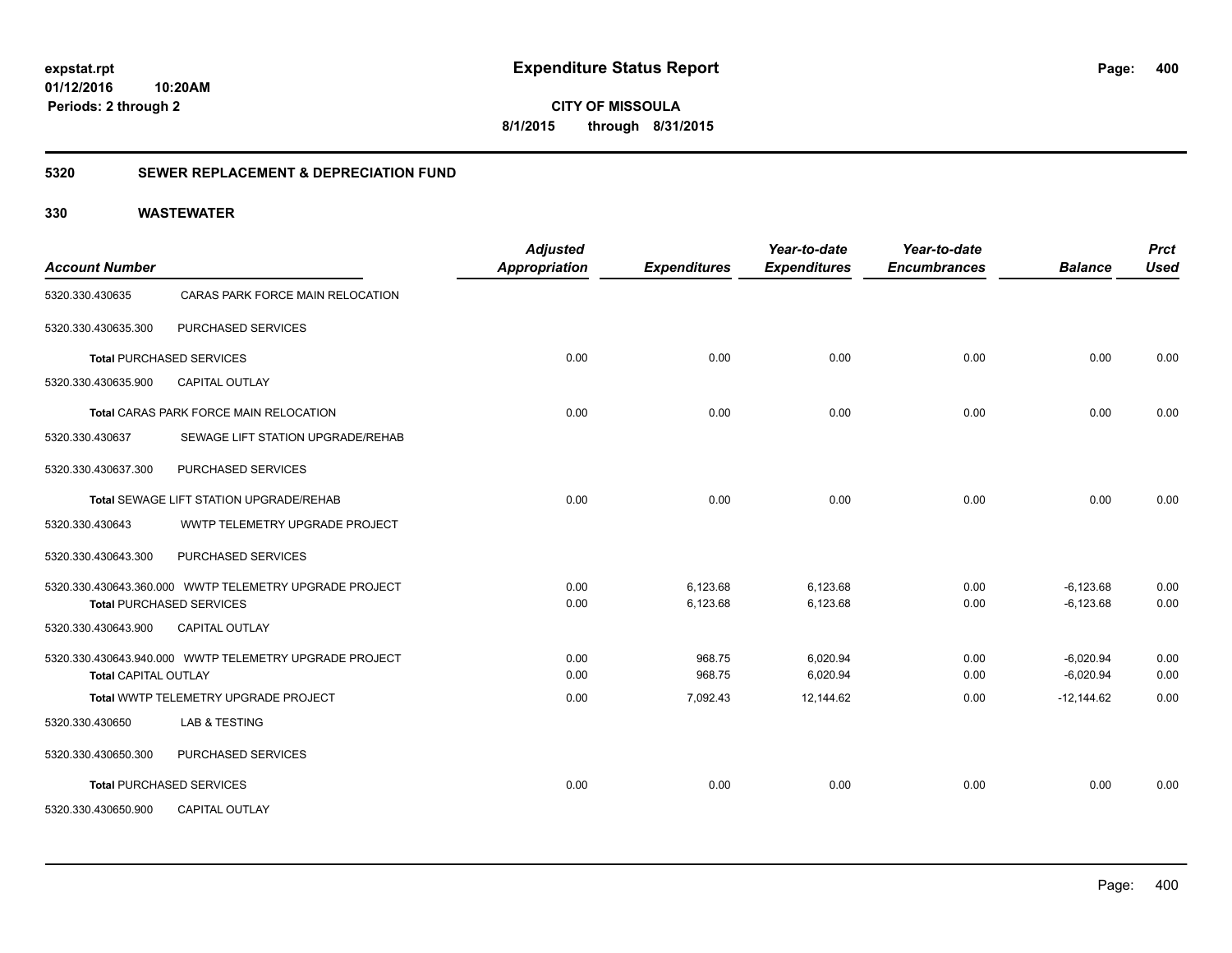**401**

**CITY OF MISSOULA 8/1/2015 through 8/31/2015**

### **5320 SEWER REPLACEMENT & DEPRECIATION FUND**

| <b>Account Number</b>     |                                                | <b>Adjusted</b><br><b>Appropriation</b> | <b>Expenditures</b> | Year-to-date<br><b>Expenditures</b> | Year-to-date<br><b>Encumbrances</b> | <b>Balance</b>         | <b>Prct</b><br><b>Used</b> |
|---------------------------|------------------------------------------------|-----------------------------------------|---------------------|-------------------------------------|-------------------------------------|------------------------|----------------------------|
| Total LAB & TESTING       | 5320.330.430650.940.000 MASS SPECTROPHOTOMETER | 50,000.00<br>50,000.00                  | 0.00<br>0.00        | 0.00<br>0.00                        | 0.00<br>0.00                        | 50,000.00<br>50,000.00 | 0.00<br>0.00               |
| 5320.330.430651           | TRANSFER TO SEWER LOAN                         |                                         |                     |                                     |                                     |                        |                            |
| 5320.330.430651.800       | OTHER OBJECTS                                  |                                         |                     |                                     |                                     |                        |                            |
|                           | Total TRANSFER TO SEWER LOAN                   | 0.00                                    | 0.00                | 0.00                                | 0.00                                | 0.00                   | 0.00                       |
| 5320.330.430660           | <b>ENGINEEERING</b>                            |                                         |                     |                                     |                                     |                        |                            |
| 5320.330.430660.900       | CAPITAL OUTLAY                                 |                                         |                     |                                     |                                     |                        |                            |
| <b>Total ENGINEEERING</b> |                                                | 0.00                                    | 0.00                | 0.00                                | 0.00                                | 0.00                   | 0.00                       |
| 5320.330.430680           | <b>WWTP REHAB</b>                              |                                         |                     |                                     |                                     |                        |                            |
| 5320.330.430680.300       | PURCHASED SERVICES                             |                                         |                     |                                     |                                     |                        |                            |
| <b>Total WWTP REHAB</b>   |                                                | 0.00                                    | 0.00                | 0.00                                | 0.00                                | 0.00                   | 0.00                       |
| 5320.330.430681           | EAST BROADWAY LIFT STATION                     |                                         |                     |                                     |                                     |                        |                            |
| 5320.330.430681.300       | PURCHASED SERVICES                             |                                         |                     |                                     |                                     |                        |                            |
|                           | <b>Total PURCHASED SERVICES</b>                | 0.00                                    | 0.00                | 0.00                                | 0.00                                | 0.00                   | 0.00                       |
| 5320.330.430681.900       | <b>CAPITAL OUTLAY</b>                          |                                         |                     |                                     |                                     |                        |                            |
|                           | Total EAST BROADWAY LIFT STATION               | 0.00                                    | 0.00                | 0.00                                | 0.00                                | 0.00                   | 0.00                       |
| 5320.330.430682           | RESERVE ST LIFT STATION                        |                                         |                     |                                     |                                     |                        |                            |
| 5320.330.430682.300       | PURCHASED SERVICES                             |                                         |                     |                                     |                                     |                        |                            |
|                           | <b>Total PURCHASED SERVICES</b>                | 0.00                                    | 0.00                | 0.00                                | 0.00                                | 0.00                   | 0.00                       |
| 5320.330.430682.900       | CAPITAL OUTLAY                                 |                                         |                     |                                     |                                     |                        |                            |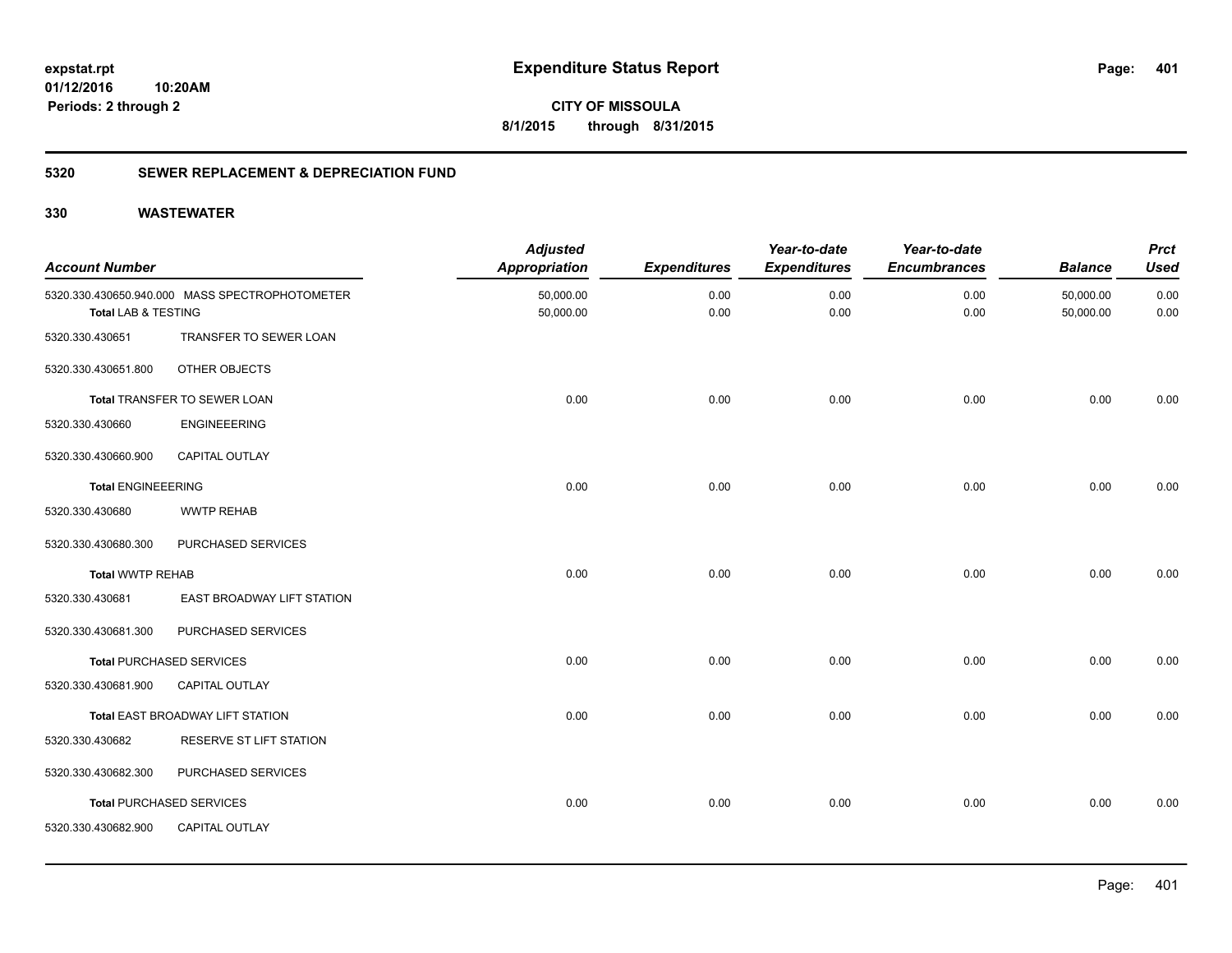**CITY OF MISSOULA 8/1/2015 through 8/31/2015**

### **5320 SEWER REPLACEMENT & DEPRECIATION FUND**

| <b>Account Number</b>         |                                            | <b>Adjusted</b><br><b>Appropriation</b> | <b>Expenditures</b> | Year-to-date<br><b>Expenditures</b> | Year-to-date<br><b>Encumbrances</b> | <b>Balance</b> | <b>Prct</b><br><b>Used</b> |
|-------------------------------|--------------------------------------------|-----------------------------------------|---------------------|-------------------------------------|-------------------------------------|----------------|----------------------------|
|                               | Total RESERVE ST LIFT STATION              | 0.00                                    | 0.00                | 0.00                                | 0.00                                | 0.00           | 0.00                       |
| 5320.330.430683               | <b>DICKENS ST LIFT STATION</b>             |                                         |                     |                                     |                                     |                |                            |
| 5320.330.430683.900           | <b>CAPITAL OUTLAY</b>                      |                                         |                     |                                     |                                     |                |                            |
|                               | Total DICKENS ST LIFT STATION              | 0.00                                    | 0.00                | 0.00                                | 0.00                                | 0.00           | 0.00                       |
| 5320.330.430684               | MILLER CREEK SEWER INTERCEPTOR             |                                         |                     |                                     |                                     |                |                            |
| 5320.330.430684.300           | PURCHASED SERVICES                         |                                         |                     |                                     |                                     |                |                            |
|                               | <b>Total PURCHASED SERVICES</b>            | 0.00                                    | 0.00                | 0.00                                | 0.00                                | 0.00           | 0.00                       |
| 5320.330.430684.800           | OTHER OBJECTS                              |                                         |                     |                                     |                                     |                |                            |
|                               | Total MILLER CREEK SEWER INTERCEPTOR       | 0.00                                    | 0.00                | 0.00                                | 0.00                                | 0.00           | 0.00                       |
| 5320.330.430685               | TWAS ODOR CONTROL                          |                                         |                     |                                     |                                     |                |                            |
| 5320.330.430685.300           | PURCHASED SERVICES                         |                                         |                     |                                     |                                     |                |                            |
|                               | Total TWAS ODOR CONTROL                    | 0.00                                    | 0.00                | 0.00                                | 0.00                                | 0.00           | 0.00                       |
| 5320.330.430688               | *** Title Not Found ***                    |                                         |                     |                                     |                                     |                |                            |
| 5320.330.430688.300           | PURCHASED SERVICES                         |                                         |                     |                                     |                                     |                |                            |
| Total *** Title Not Found *** |                                            | 0.00                                    | 0.00                | 0.00                                | 0.00                                | 0.00           | 0.00                       |
| 5320.330.430689               | FY11 \$1.29M Sewer Bond Construction       |                                         |                     |                                     |                                     |                |                            |
| 5320.330.430689.800           | OTHER OBJECTS                              |                                         |                     |                                     |                                     |                |                            |
|                               | Total FY11 \$1.29M Sewer Bond Construction | 0.00                                    | 0.00                | 0.00                                | 0.00                                | 0.00           | 0.00                       |
| 5320.330.430690               | OTHER ACTIVITIES                           |                                         |                     |                                     |                                     |                |                            |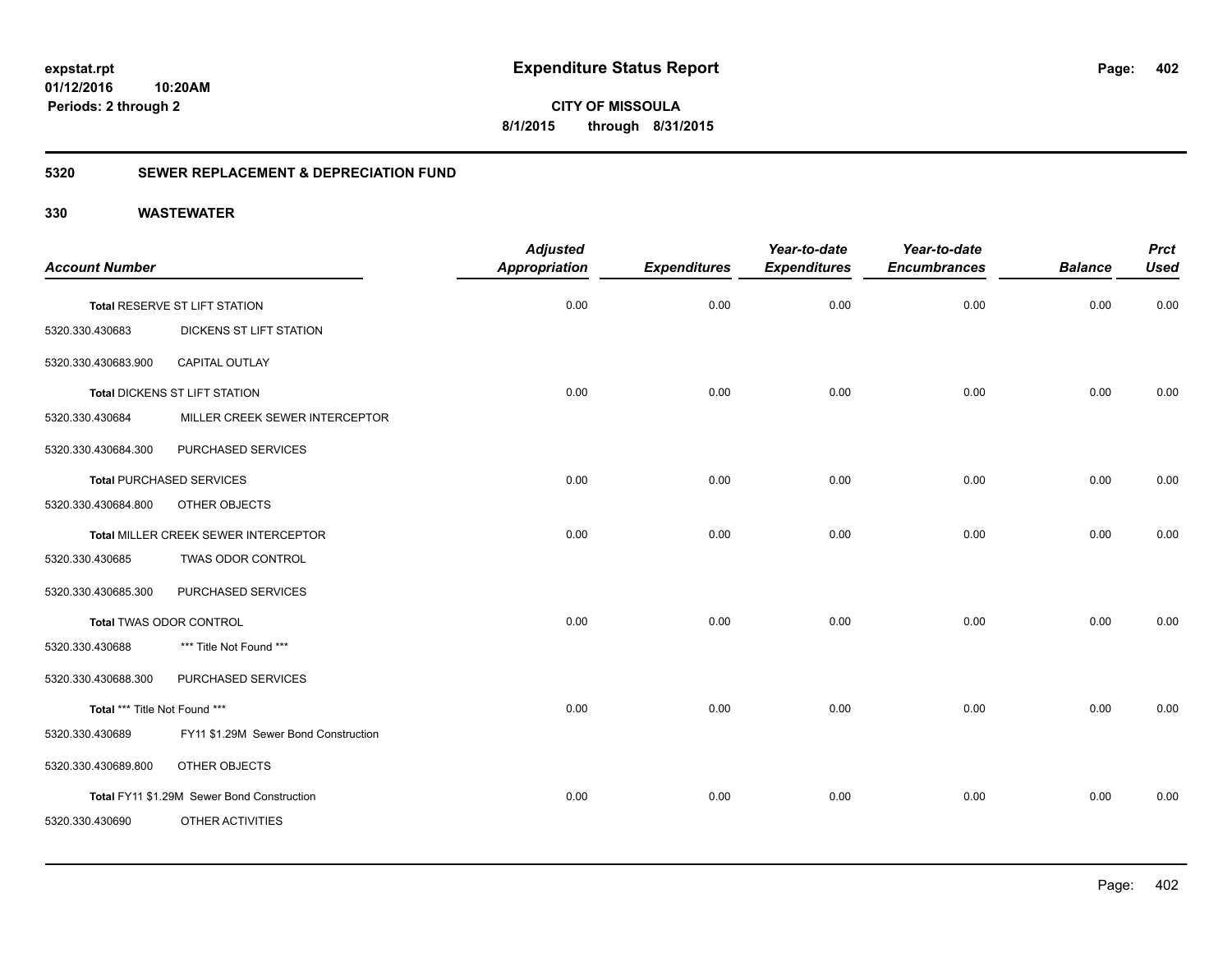**CITY OF MISSOULA 8/1/2015 through 8/31/2015**

### **5320 SEWER REPLACEMENT & DEPRECIATION FUND**

|                               |                                                | <b>Adjusted</b>      |                     | Year-to-date        | Year-to-date        |                | <b>Prct</b> |
|-------------------------------|------------------------------------------------|----------------------|---------------------|---------------------|---------------------|----------------|-------------|
| <b>Account Number</b>         |                                                | <b>Appropriation</b> | <b>Expenditures</b> | <b>Expenditures</b> | <b>Encumbrances</b> | <b>Balance</b> | <b>Used</b> |
| 5320.330.430690.300           | PURCHASED SERVICES                             |                      |                     |                     |                     |                |             |
| <b>Total OTHER ACTIVITIES</b> |                                                | 0.00                 | 0.00                | 0.00                | 0.00                | 0.00           | 0.00        |
| 5320.330.430691               | HYBRID POPLAR SEWER PROJECT                    |                      |                     |                     |                     |                |             |
| 5320.330.430691.900           | CAPITAL OUTLAY                                 |                      |                     |                     |                     |                |             |
|                               | Total HYBRID POPLAR SEWER PROJECT              | 0.00                 | 0.00                | 0.00                | 0.00                | 0.00           | 0.00        |
| 5320.330.430695               | FY13 SEWER REFUNDING                           |                      |                     |                     |                     |                |             |
| 5320.330.430695.300           | PURCHASED SERVICES                             |                      |                     |                     |                     |                |             |
|                               | Total FY13 SEWER REFUNDING                     | 0.00                 | 0.00                | 0.00                | 0.00                | 0.00           | 0.00        |
| 5320.330.430697               | <b>BROADWAY INTERCEPTOR</b>                    |                      |                     |                     |                     |                |             |
| 5320.330.430697.300           | PURCHASED SERVICES                             |                      |                     |                     |                     |                |             |
|                               | <b>Total BROADWAY INTERCEPTOR</b>              | 0.00                 | 0.00                | 0.00                | 0.00                | 0.00           | 0.00        |
| 5320.330.430700               | LINDA VISTA/MALONEY RANCH CAPACITY CONST       |                      |                     |                     |                     |                |             |
| 5320.330.430700.900           | <b>CAPITAL OUTLAY</b>                          |                      |                     |                     |                     |                |             |
|                               | Total LINDA VISTA/MALONEY RANCH CAPACITY CONST | 0.00                 | 0.00                | 0.00                | 0.00                | 0.00           | 0.00        |
| 5320.330.430701               | <b>HEADWORKS PROJECT</b>                       |                      |                     |                     |                     |                |             |
| 5320.330.430701.900           | CAPITAL OUTLAY                                 |                      |                     |                     |                     |                |             |
|                               | Total HEADWORKS PROJECT                        | 0.00                 | 0.00                | 0.00                | 0.00                | 0.00           | 0.00        |
| 5320.330.430702               | COUNTY RSID WYE SEWER PROJECT                  |                      |                     |                     |                     |                |             |
| 5320.330.430702.300           | PURCHASED SERVICES                             |                      |                     |                     |                     |                |             |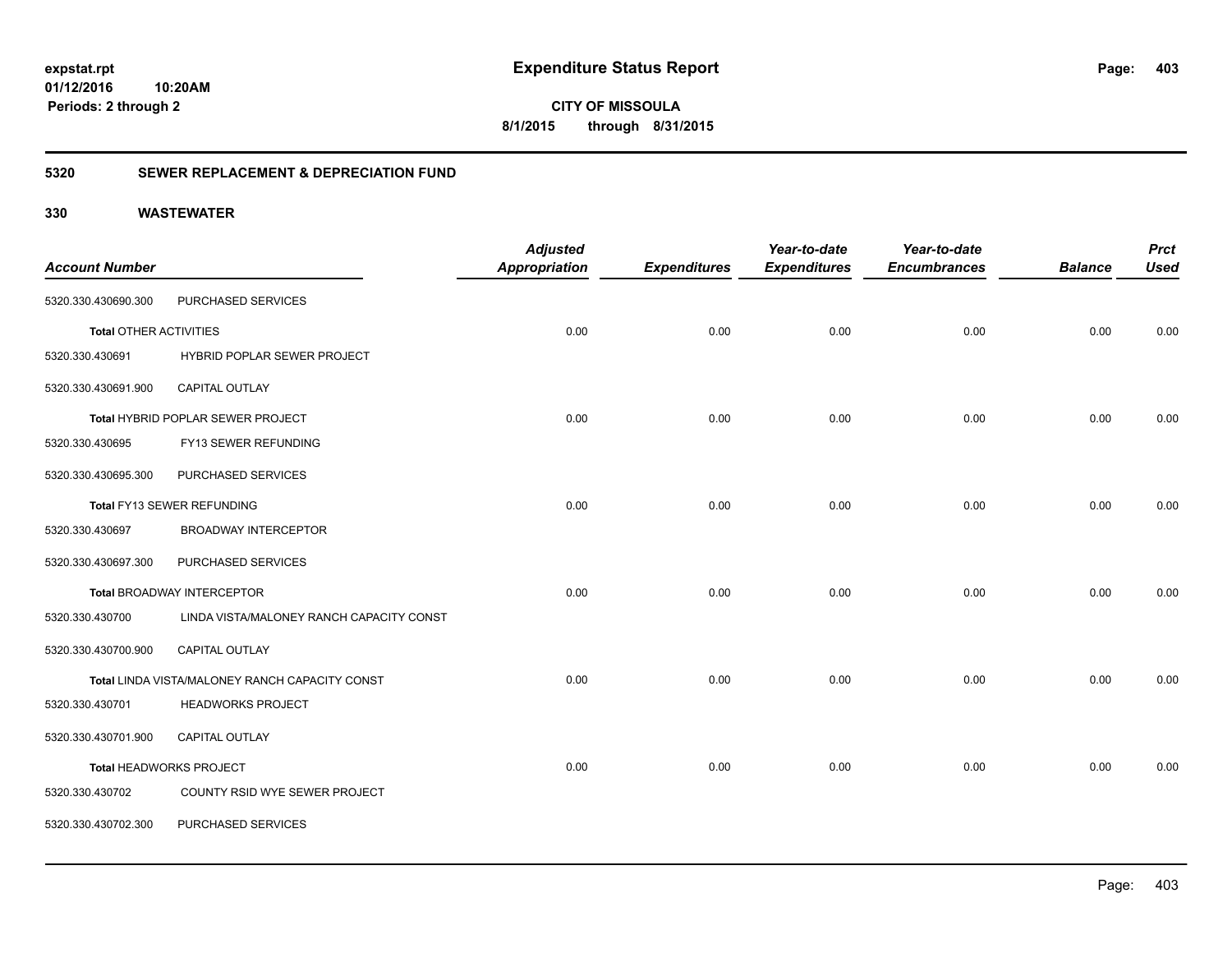**CITY OF MISSOULA 8/1/2015 through 8/31/2015**

### **5320 SEWER REPLACEMENT & DEPRECIATION FUND**

|                           |                                                      | <b>Adjusted</b>      |                     | Year-to-date        | Year-to-date        |                | <b>Prct</b> |
|---------------------------|------------------------------------------------------|----------------------|---------------------|---------------------|---------------------|----------------|-------------|
| <b>Account Number</b>     |                                                      | <b>Appropriation</b> | <b>Expenditures</b> | <b>Expenditures</b> | <b>Encumbrances</b> | <b>Balance</b> | <b>Used</b> |
|                           | <b>Total PURCHASED SERVICES</b>                      | 0.00                 | 0.00                | 0.00                | 0.00                | 0.00           | 0.00        |
| 5320.330.430702.900       | CAPITAL OUTLAY                                       |                      |                     |                     |                     |                |             |
|                           | Total COUNTY RSID WYE SEWER PROJECT                  | 0.00                 | 0.00                | 0.00                | 0.00                | 0.00           | 0.00        |
| 5320.330.430706           | <b>RUSSELL ST INTERCEPTOR</b>                        |                      |                     |                     |                     |                |             |
| 5320.330.430706.300       | PURCHASED SERVICES                                   |                      |                     |                     |                     |                |             |
|                           | 5320.330.430706.360.000 REPAIR & MAINTENANCE         | 14,000.00            | 0.00                | 0.00                | 0.00                | 14,000.00      | 0.00        |
|                           | Total RUSSELL ST INTERCEPTOR                         | 14,000.00            | 0.00                | 0.00                | 0.00                | 14,000.00      | 0.00        |
| 5320.330.430707           | RATTLESNAKE COLLECTION SYSTEM                        |                      |                     |                     |                     |                |             |
| 5320.330.430707.900       | <b>CAPITAL OUTLAY</b>                                |                      |                     |                     |                     |                |             |
|                           | Total RATTLESNAKE COLLECTION SYSTEM                  | 0.00                 | 0.00                | 0.00                | 0.00                | 0.00           | 0.00        |
| 5320.330.490505           | ACCELA LOAN DEBT SERVICE                             |                      |                     |                     |                     |                |             |
| 5320.330.490505.600       | <b>DEBT SERVICE</b>                                  |                      |                     |                     |                     |                |             |
| <b>Total DEBT SERVICE</b> |                                                      | 0.00                 | 0.00                | 0.00                | 0.00                | 0.00           | 0.00        |
| 5320.330.490505.800       | OTHER OBJECTS                                        |                      |                     |                     |                     |                |             |
|                           | Total ACCELA LOAN DEBT SERVICE                       | 0.00                 | 0.00                | 0.00                | 0.00                | 0.00           | 0.00        |
| 5320.330.490506           | <b>CORE FINANCED EQUIPMENT</b>                       |                      |                     |                     |                     |                |             |
| 5320.330.490506.600       | <b>DEBT SERVICE</b>                                  |                      |                     |                     |                     |                |             |
|                           | 5320.330.490506.610.000 FINANCED EQUIPMENT/PRINCIPAL | 83,015.00            | 0.00                | 0.00                | 0.00                | 83,015.00      | 0.00        |
|                           | 5320.330.490506.620.000 INTEREST / SERVICE FEES      | 6,363.00             | 0.00                | 0.00                | 0.00                | 6,363.00       | 0.00        |
|                           | <b>Total CORE FINANCED EQUIPMENT</b>                 | 89,378.00            | 0.00                | 0.00                | 0.00                | 89,378.00      | 0.00        |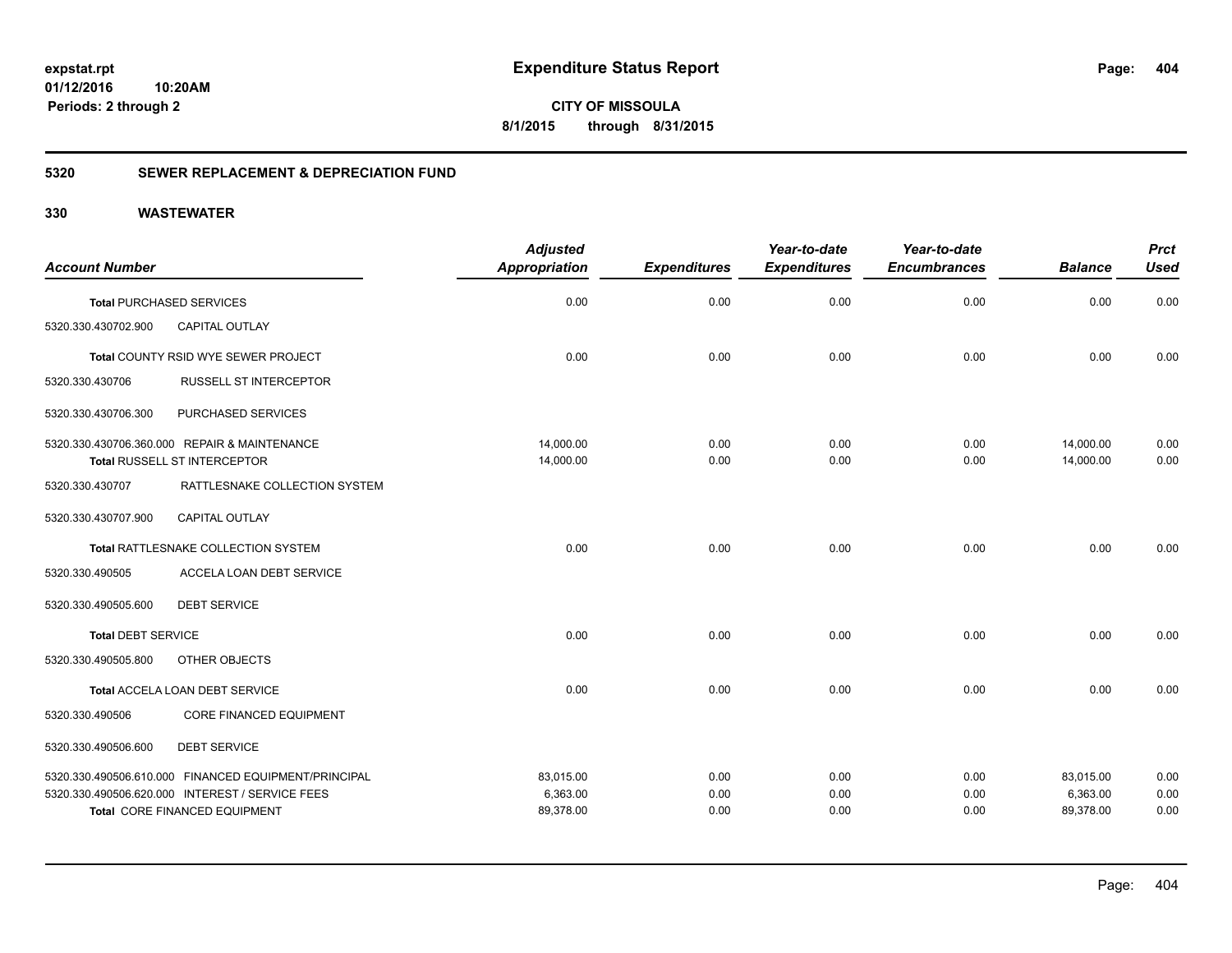**CITY OF MISSOULA 8/1/2015 through 8/31/2015**

### **5320 SEWER REPLACEMENT & DEPRECIATION FUND**

|                           |                                                        | <b>Adjusted</b>      |                     | Year-to-date        | Year-to-date        | <b>Balance</b> | <b>Prct</b><br><b>Used</b> |
|---------------------------|--------------------------------------------------------|----------------------|---------------------|---------------------|---------------------|----------------|----------------------------|
| <b>Account Number</b>     |                                                        | <b>Appropriation</b> | <b>Expenditures</b> | <b>Expenditures</b> | <b>Encumbrances</b> |                |                            |
| 5320.330.499999           | <b>NEW REQUESTS</b>                                    |                      |                     |                     |                     |                |                            |
| 5320.330.499999.900       | <b>CAPITAL OUTLAY</b>                                  |                      |                     |                     |                     |                |                            |
| <b>Total NEW REQUESTS</b> |                                                        | 0.00                 | 0.00                | 0.00                | 0.00                | 0.00           | 0.00                       |
| 5320.330.510110           | <b>MERCHANT SERVICES</b>                               |                      |                     |                     |                     |                |                            |
| 5320.330.510110.500       | <b>FIXED CHARGES</b>                                   |                      |                     |                     |                     |                |                            |
|                           | <b>Total MERCHANT SERVICES</b>                         | 0.00                 | 0.00                | 0.00                | 0.00                | 0.00           | 0.00                       |
| 5320.330.521000           | INTERFUND OPERATING TRANSFERS                          |                      |                     |                     |                     |                |                            |
| 5320.330.521000.800       | OTHER OBJECTS                                          |                      |                     |                     |                     |                |                            |
|                           | <b>Total INTERFUND OPERATING TRANSFERS</b>             | 0.00                 | 0.00                | 0.00                | 0.00                | 0.00           | 0.00                       |
|                           | <b>Total SEWER REPLACEMENT &amp; DEPRECIATION FUND</b> | 613,378.00           | 30,641.22           | 45,914.41           | 0.00                | 567,463.59     | 7.49                       |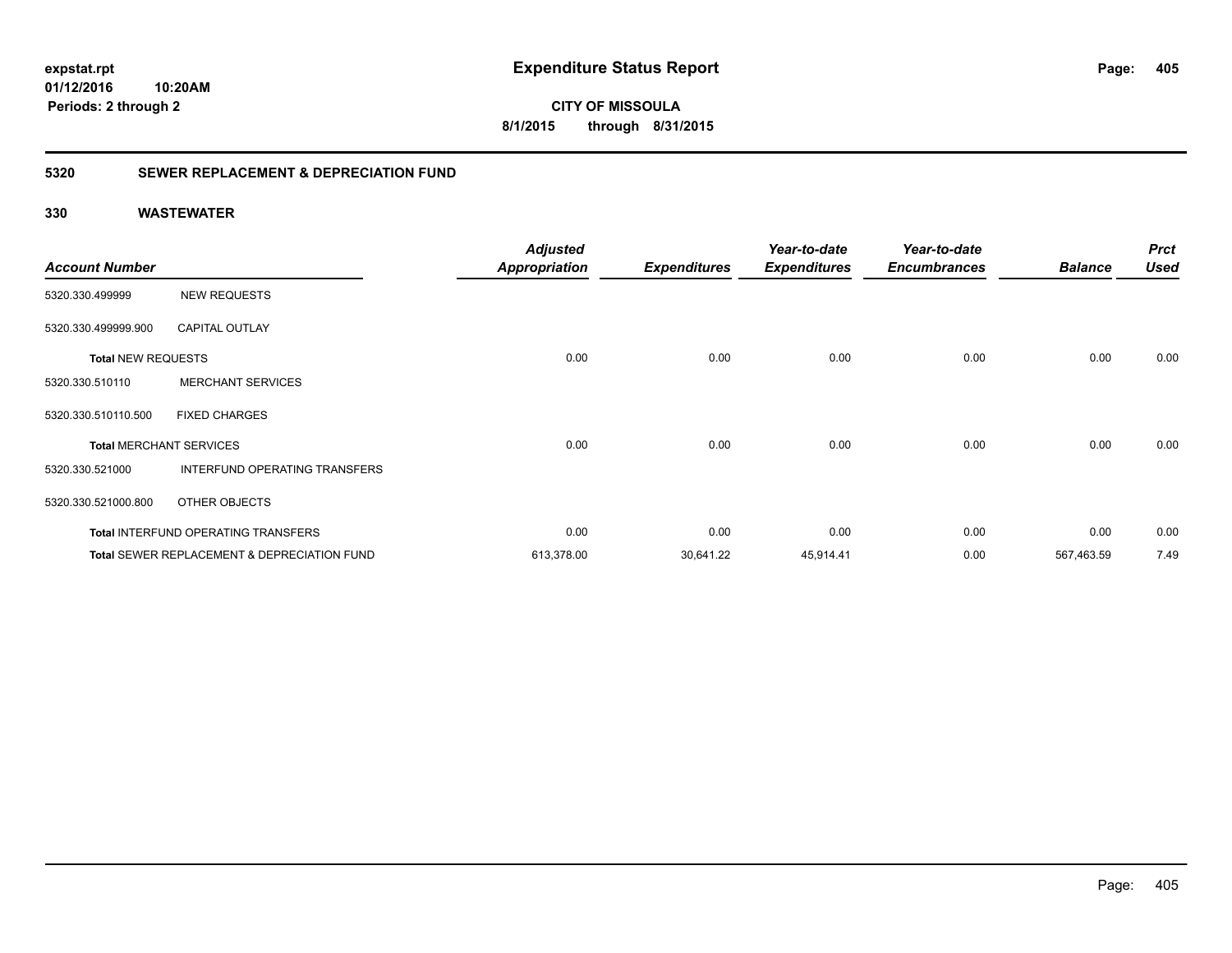### **5325 SEWER DEVELOPMENT FEE FUND**

| <b>Account Number</b>   |                                                                                           | <b>Adjusted</b><br>Appropriation | <b>Expenditures</b> | Year-to-date<br><b>Expenditures</b> | Year-to-date<br><b>Encumbrances</b> | <b>Balance</b>         | <b>Prct</b><br><b>Used</b> |
|-------------------------|-------------------------------------------------------------------------------------------|----------------------------------|---------------------|-------------------------------------|-------------------------------------|------------------------|----------------------------|
| 5325.330.430620         | <b>FACILITIES</b>                                                                         |                                  |                     |                                     |                                     |                        |                            |
| 5325.330.430620.900     | <b>CAPITAL OUTLAY</b>                                                                     |                                  |                     |                                     |                                     |                        |                            |
| <b>Total FACILITIES</b> |                                                                                           | 0.00                             | 0.00                | 0.00                                | 0.00                                | 0.00                   | 0.00                       |
| 5325.330.430630         | <b>COLLECTIONS &amp; TRANSMISSIONS</b>                                                    |                                  |                     |                                     |                                     |                        |                            |
| 5325.330.430630.900     | CAPITAL OUTLAY                                                                            |                                  |                     |                                     |                                     |                        |                            |
|                         | 5325.330.430630.930.000 OLD HYW 93 SEWER INTERCEPTOR<br>Total COLLECTIONS & TRANSMISSIONS | 60,000.00<br>60,000.00           | 0.00<br>0.00        | 0.00<br>0.00                        | 0.00<br>0.00                        | 60,000.00<br>60,000.00 | 0.00<br>0.00               |
| 5325.330.430632         | HYBRID POPLAR EFFLUENT APP                                                                |                                  |                     |                                     |                                     |                        |                            |
| 5325.330.430632.300     | PURCHASED SERVICES                                                                        |                                  |                     |                                     |                                     |                        |                            |
|                         | <b>Total PURCHASED SERVICES</b>                                                           | 0.00                             | 0.00                | 0.00                                | 0.00                                | 0.00                   | 0.00                       |
| 5325.330.430632.900     | <b>CAPITAL OUTLAY</b>                                                                     |                                  |                     |                                     |                                     |                        |                            |
|                         | Total HYBRID POPLAR EFFLUENT APP                                                          | 0.00                             | 0.00                | 0.00                                | 0.00                                | 0.00                   | 0.00                       |
| 5325.330.430636         | <b>OVERSIZING ASSISTANCE</b>                                                              |                                  |                     |                                     |                                     |                        |                            |
| 5325.330.430636.900     | CAPITAL OUTLAY                                                                            |                                  |                     |                                     |                                     |                        |                            |
|                         | 5325.330.430636.930.000 OVERSIZING ASSISTANCE<br>Total OVERSIZING ASSISTANCE              | 50,000.00<br>50,000.00           | 0.00<br>0.00        | 0.00<br>0.00                        | 0.00<br>0.00                        | 50,000.00<br>50,000.00 | 0.00<br>0.00               |
| 5325.330.430637         | SEWAGE LIFT STATION UPGRADE/REHAB                                                         |                                  |                     |                                     |                                     |                        |                            |
| 5325.330.430637.300     | PURCHASED SERVICES                                                                        |                                  |                     |                                     |                                     |                        |                            |
|                         | Total SEWAGE LIFT STATION UPGRADE/REHAB                                                   | 0.00                             | 0.00                | 0.00                                | 0.00                                | 0.00                   | 0.00                       |
| 5325.330.430660         | <b>ENGINEEERING</b>                                                                       |                                  |                     |                                     |                                     |                        |                            |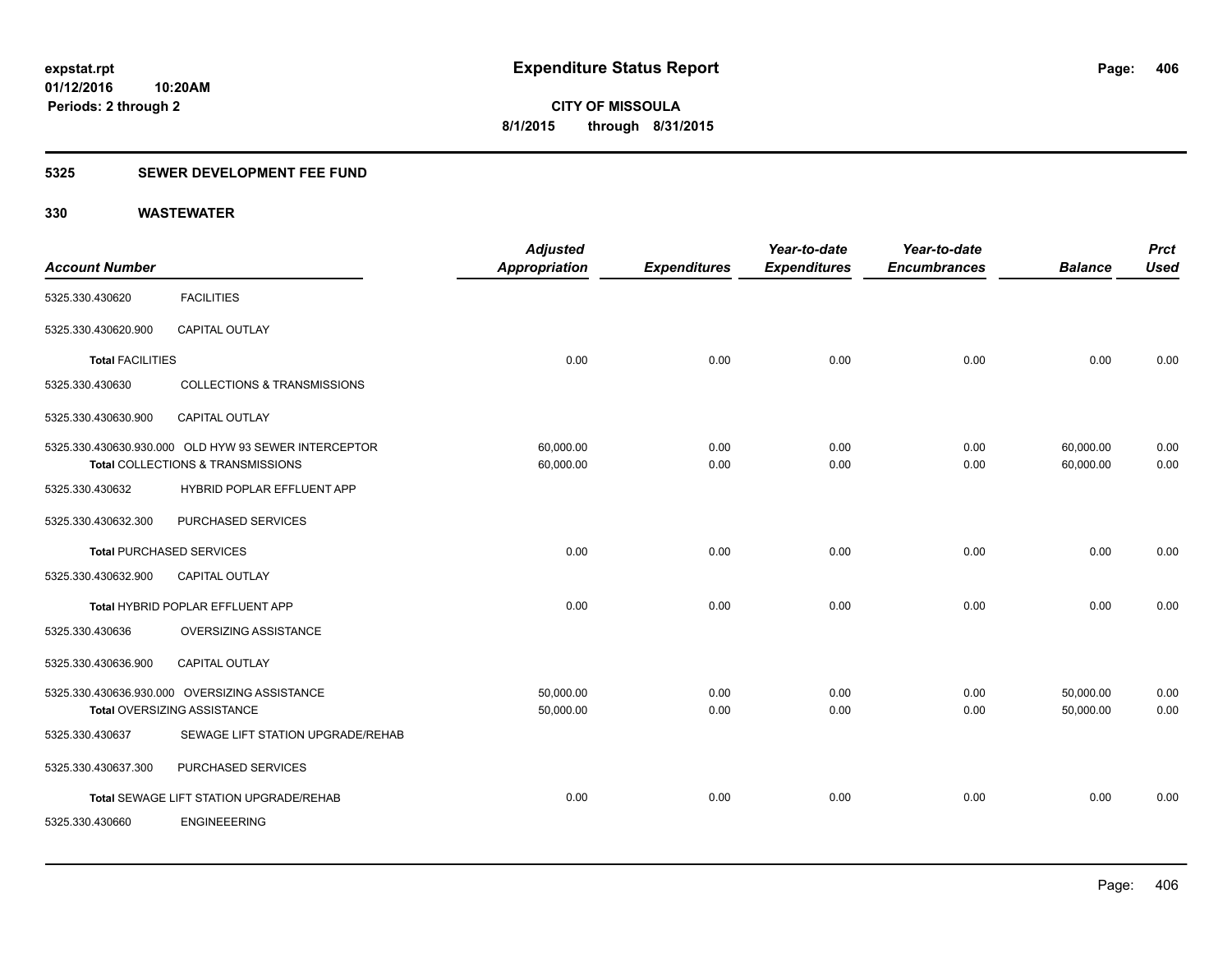### **5325 SEWER DEVELOPMENT FEE FUND**

| <b>Account Number</b>           |                                            | <b>Adjusted</b><br><b>Appropriation</b> | <b>Expenditures</b> | Year-to-date<br><b>Expenditures</b> | Year-to-date<br><b>Encumbrances</b> | <b>Balance</b>         | <b>Prct</b><br><b>Used</b> |
|---------------------------------|--------------------------------------------|-----------------------------------------|---------------------|-------------------------------------|-------------------------------------|------------------------|----------------------------|
| 5325.330.430660.300             | PURCHASED SERVICES                         |                                         |                     |                                     |                                     |                        |                            |
| <b>Total ENGINEEERING</b>       |                                            | 0.00                                    | 0.00                | 0.00                                | 0.00                                | 0.00                   | 0.00                       |
| 5325.330.430663                 | AIRPORT INTECEPTOR                         |                                         |                     |                                     |                                     |                        |                            |
| 5325.330.430663.300             | PURCHASED SERVICES                         |                                         |                     |                                     |                                     |                        |                            |
|                                 | <b>Total PURCHASED SERVICES</b>            | 0.00                                    | 0.00                | 0.00                                | 0.00                                | 0.00                   | 0.00                       |
| 5325.330.430663.900             | <b>CAPITAL OUTLAY</b>                      |                                         |                     |                                     |                                     |                        |                            |
|                                 | <b>Total AIRPORT INTECEPTOR</b>            | 0.00                                    | 0.00                | 0.00                                | 0.00                                | 0.00                   | 0.00                       |
| 5325.330.430683                 | <b>TWITE PUMP STATION</b>                  |                                         |                     |                                     |                                     |                        |                            |
| 5325.330.430683.900             | <b>CAPITAL OUTLAY</b>                      |                                         |                     |                                     |                                     |                        |                            |
| <b>Total TWITE PUMP STATION</b> | 5325.330.430683.930.000 TWITE PUMP STATION | 58,559.00<br>58,559.00                  | 0.00<br>0.00        | 0.00<br>0.00                        | 0.00<br>0.00                        | 58,559.00<br>58,559.00 | 0.00<br>0.00               |
| 5325.330.430684                 | MILLER CREEK INTERCEPTOR                   |                                         |                     |                                     |                                     |                        |                            |
| 5325.330.430684.900             | CAPITAL OUTLAY                             |                                         |                     |                                     |                                     |                        |                            |
|                                 | Total MILLER CREEK INTERCEPTOR             | 0.00                                    | 0.00                | 0.00                                | 0.00                                | 0.00                   | 0.00                       |
| 5325.330.430690                 | OTHER ACTIVITIES                           |                                         |                     |                                     |                                     |                        |                            |
| 5325.330.430690.300             | PURCHASED SERVICES                         |                                         |                     |                                     |                                     |                        |                            |
|                                 | <b>Total PURCHASED SERVICES</b>            | 0.00                                    | 0.00                | 0.00                                | 0.00                                | 0.00                   | 0.00                       |
| 5325.330.430690.800             | OTHER OBJECTS                              |                                         |                     |                                     |                                     |                        |                            |
| <b>Total OTHER OBJECTS</b>      |                                            | 0.00                                    | 0.00                | 0.00                                | 0.00                                | 0.00                   | 0.00                       |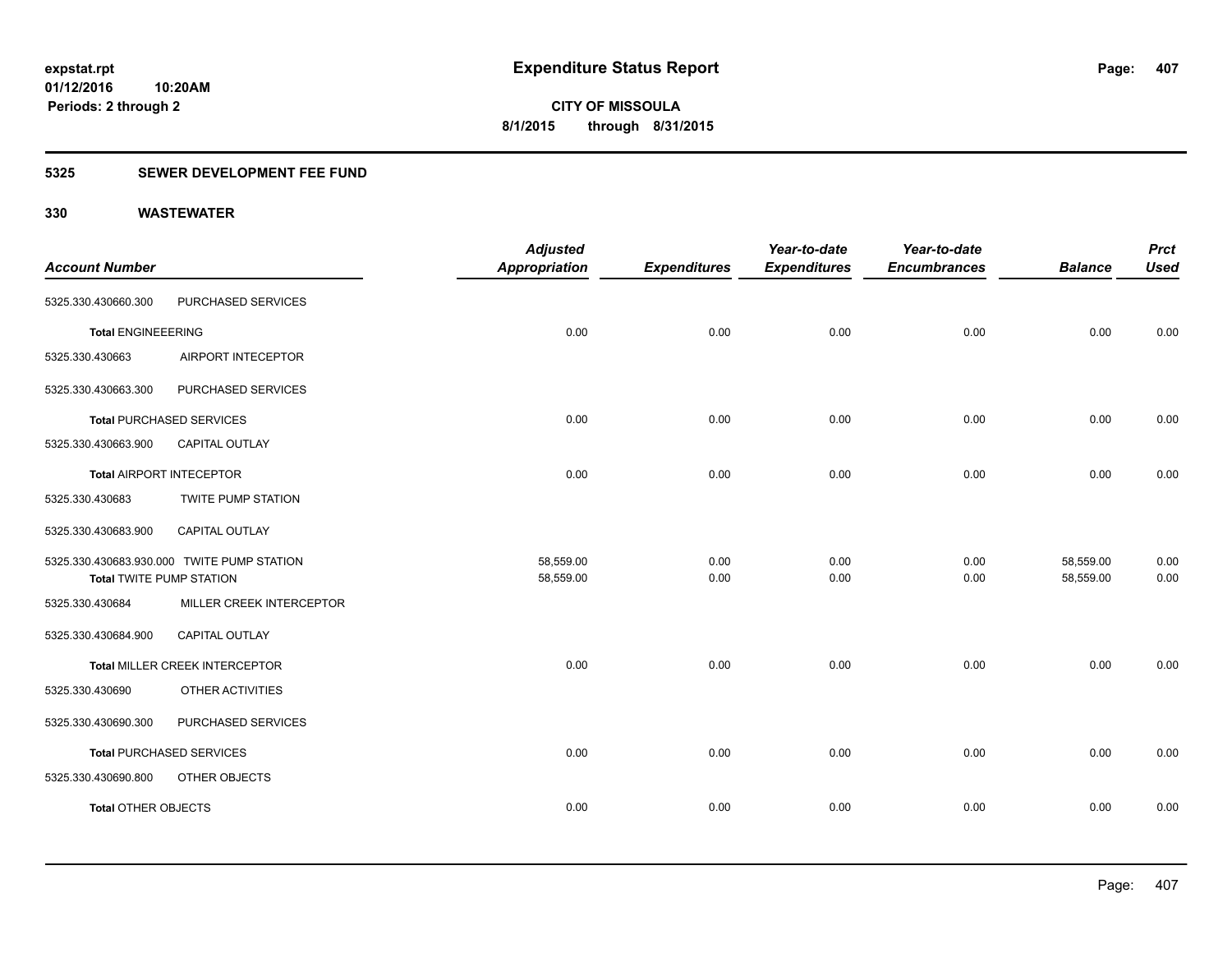### **5325 SEWER DEVELOPMENT FEE FUND**

|                               |                                              | <b>Adjusted</b>      |                     | Year-to-date        | Year-to-date        |                | <b>Prct</b> |
|-------------------------------|----------------------------------------------|----------------------|---------------------|---------------------|---------------------|----------------|-------------|
| <b>Account Number</b>         |                                              | <b>Appropriation</b> | <b>Expenditures</b> | <b>Expenditures</b> | <b>Encumbrances</b> | <b>Balance</b> | <b>Used</b> |
| 5325.330.430690.900           | CAPITAL OUTLAY                               |                      |                     |                     |                     |                |             |
| <b>Total OTHER ACTIVITIES</b> |                                              | 0.00                 | 0.00                | 0.00                | 0.00                | 0.00           | 0.00        |
| 5325.330.430697               | <b>BROADWAY INTERCEPTOR</b>                  |                      |                     |                     |                     |                |             |
| 5325.330.430697.900           | <b>CAPITAL OUTLAY</b>                        |                      |                     |                     |                     |                |             |
|                               | 5325.330.430697.930.000 BROADWAY INTERCEPTOR | 20,000.00            | 0.00                | 0.00                | 0.00                | 20,000.00      | 0.00        |
|                               | <b>Total BROADWAY INTERCEPTOR</b>            | 20,000.00            | 0.00                | 0.00                | 0.00                | 20,000.00      | 0.00        |
| 5325.330.430706               | <b>RUSSELL ST INTERCEPTOR</b>                |                      |                     |                     |                     |                |             |
| 5325.330.430706.300           | PURCHASED SERVICES                           |                      |                     |                     |                     |                |             |
|                               | <b>Total RUSSELL ST INTERCEPTOR</b>          | 0.00                 | 0.00                | 0.00                | 0.00                | 0.00           | 0.00        |
| 5325.330.430711               | *** Title Not Found ***                      |                      |                     |                     |                     |                |             |
| 5325.330.430711.900           | <b>CAPITAL OUTLAY</b>                        |                      |                     |                     |                     |                |             |
| Total *** Title Not Found *** |                                              | 0.00                 | 0.00                | 0.00                | 0.00                | 0.00           | 0.00        |
| 5325.330.490508               | EKO COMPOST LAND PURCHASE                    |                      |                     |                     |                     |                |             |
| 5325.330.490508.300           | PURCHASED SERVICES                           |                      |                     |                     |                     |                |             |
|                               | <b>Total PURCHASED SERVICES</b>              | 0.00                 | 0.00                | 0.00                | 0.00                | 0.00           | 0.00        |
| 5325.330.490508.600           | <b>DEBT SERVICE</b>                          |                      |                     |                     |                     |                |             |
| <b>Total DEBT SERVICE</b>     |                                              | 0.00                 | 0.00                | 0.00                | 0.00                | 0.00           | 0.00        |
| 5325.330.490508.900           | CAPITAL OUTLAY                               |                      |                     |                     |                     |                |             |
|                               | Total EKO COMPOST LAND PURCHASE              | 0.00                 | 0.00                | 0.00                | 0.00                | 0.00           | 0.00        |
| 5325.330.499999               | <b>NEW REQUESTS</b>                          |                      |                     |                     |                     |                |             |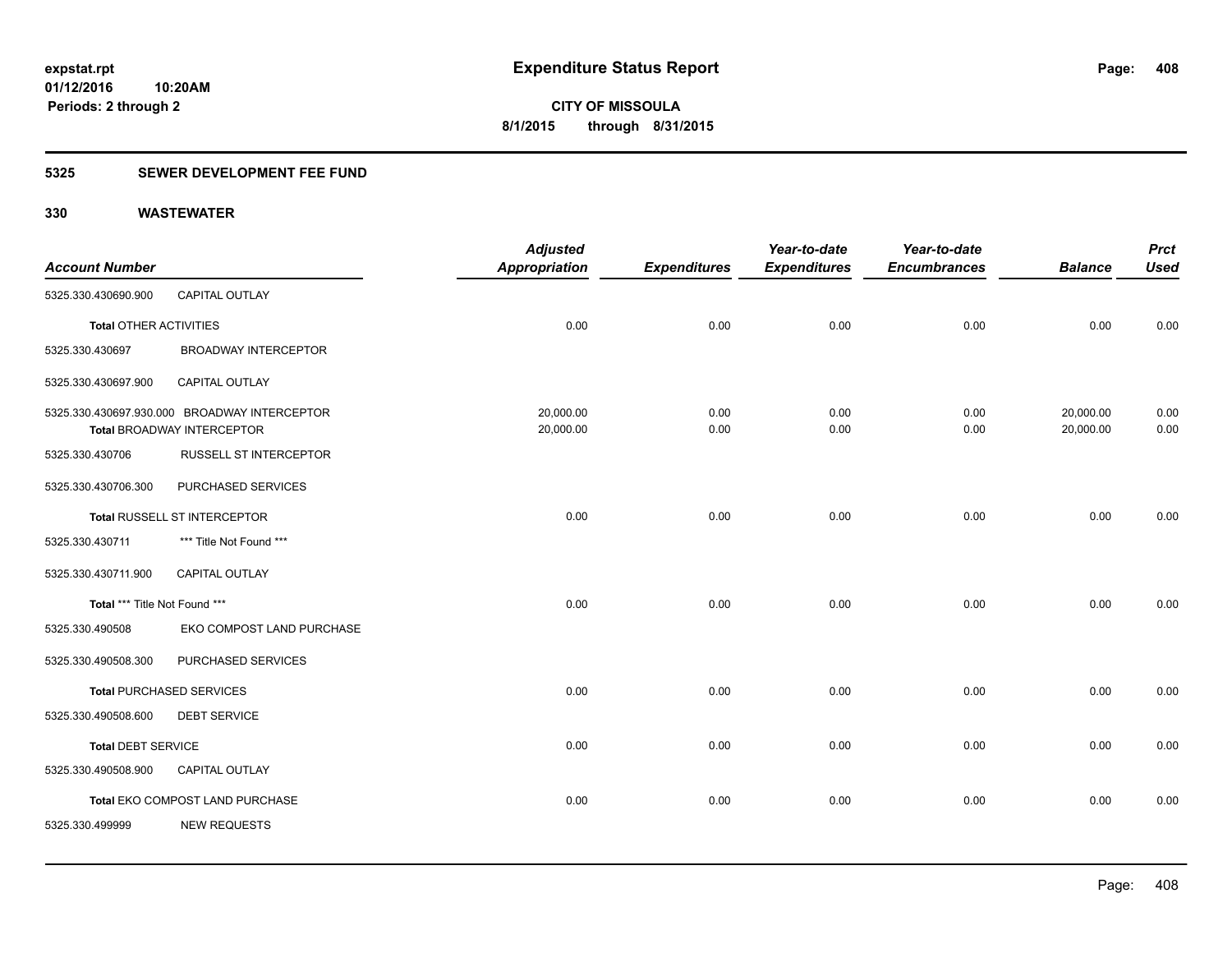### **5325 SEWER DEVELOPMENT FEE FUND**

| <b>Account Number</b>     |                                  | <b>Adjusted</b><br><b>Appropriation</b> | <b>Expenditures</b> | Year-to-date<br><b>Expenditures</b> | Year-to-date<br><b>Encumbrances</b> | <b>Balance</b> | <b>Prct</b><br><b>Used</b> |
|---------------------------|----------------------------------|-----------------------------------------|---------------------|-------------------------------------|-------------------------------------|----------------|----------------------------|
| 5325.330.499999.900       | <b>CAPITAL OUTLAY</b>            |                                         |                     |                                     |                                     |                |                            |
| <b>Total NEW REQUESTS</b> |                                  | 0.00                                    | 0.00                | 0.00                                | 0.00                                | 0.00           | 0.00                       |
| 5325.330.510110           | <b>MERCHANT SERVICES</b>         |                                         |                     |                                     |                                     |                |                            |
| 5325.330.510110.500       | <b>FIXED CHARGES</b>             |                                         |                     |                                     |                                     |                |                            |
|                           | <b>Total MERCHANT SERVICES</b>   | 0.00                                    | 0.00                | 0.00                                | 0.00                                | 0.00           | 0.00                       |
|                           | Total SEWER DEVELOPMENT FEE FUND | 188,559.00                              | 0.00                | 0.00                                | 0.00                                | 188.559.00     | 0.00                       |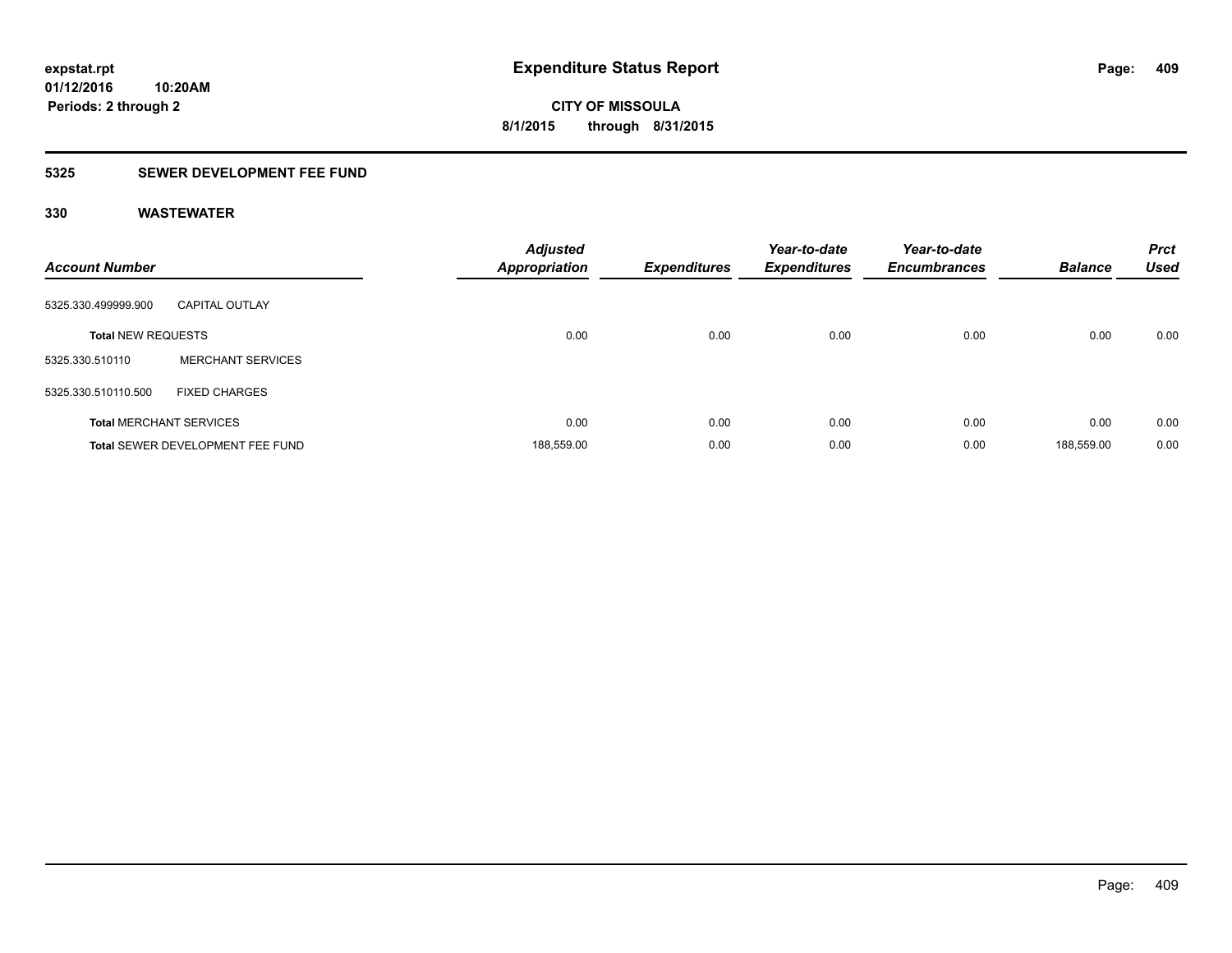#### **5340 SEWER CONSTRUCTION FUND**

| <b>Account Number</b>      |                                                                                           | <b>Adjusted</b><br><b>Appropriation</b> | <b>Expenditures</b>  | Year-to-date<br><b>Expenditures</b> | Year-to-date<br><b>Encumbrances</b> | <b>Balance</b>               | <b>Prct</b><br><b>Used</b> |
|----------------------------|-------------------------------------------------------------------------------------------|-----------------------------------------|----------------------|-------------------------------------|-------------------------------------|------------------------------|----------------------------|
| 5340.330.430620            | <b>FACILITIES</b>                                                                         |                                         |                      |                                     |                                     |                              |                            |
| 5340.330.430620.900        | CAPITAL OUTLAY                                                                            |                                         |                      |                                     |                                     |                              |                            |
| <b>Total FACILITIES</b>    | 5340.330.430620.930.000 BIOGAS ELECTRICAL GENERATION                                      | 1,179,100.00<br>1,179,100.00            | 0.00<br>0.00         | 0.00<br>0.00                        | 0.00<br>0.00                        | 1,179,100.00<br>1,179,100.00 | 0.00<br>0.00               |
| 5340.330.430632            | HYBRID POPLAR EFFLUENT APP                                                                |                                         |                      |                                     |                                     |                              |                            |
| 5340.330.430632.900        | <b>CAPITAL OUTLAY</b>                                                                     |                                         |                      |                                     |                                     |                              |                            |
|                            | 5340.330.430632.930.000 SOLIDS DEWATERING SCREW PRESS<br>Total HYBRID POPLAR EFFLUENT APP | 900,000.00<br>900,000.00                | 5,404.32<br>5,404.32 | 6,341.82<br>6,341.82                | 0.00<br>0.00                        | 893,658.18<br>893,658.18     | 0.70<br>0.70               |
| 5340.330.430682            | RESERVE ST LIFT STATION                                                                   |                                         |                      |                                     |                                     |                              |                            |
| 5340.330.430682.900        | <b>CAPITAL OUTLAY</b>                                                                     |                                         |                      |                                     |                                     |                              |                            |
|                            | 5340.330.430682.930.000 RESERVE ST LIFT STATION<br>Total RESERVE ST LIFT STATION          | 1,417,200.00<br>1,417,200.00            | 0.00<br>0.00         | 0.00<br>0.00                        | 0.00<br>0.00                        | 1,417,200.00<br>1,417,200.00 | 0.00<br>0.00               |
| 5340.330.430697            | <b>BROADWAY INTERCEPTOR</b>                                                               |                                         |                      |                                     |                                     |                              |                            |
| 5340.330.430697.300        | PURCHASED SERVICES                                                                        |                                         |                      |                                     |                                     |                              |                            |
|                            | <b>Total BROADWAY INTERCEPTOR</b>                                                         | 0.00                                    | 0.00                 | 0.00                                | 0.00                                | 0.00                         | 0.00                       |
| 5340.330.430701            | E RESERVE ST COLLECTOR                                                                    |                                         |                      |                                     |                                     |                              |                            |
| 5340.330.430701.800        | OTHER OBJECTS                                                                             |                                         |                      |                                     |                                     |                              |                            |
| <b>Total OTHER OBJECTS</b> |                                                                                           | 0.00                                    | 0.00                 | 0.00                                | 0.00                                | 0.00                         | 0.00                       |
| 5340.330.430701.900        | <b>CAPITAL OUTLAY</b>                                                                     |                                         |                      |                                     |                                     |                              |                            |
|                            | Total E RESERVE ST COLLECTOR                                                              | 0.00                                    | 0.00                 | 0.00                                | 0.00                                | 0.00                         | 0.00                       |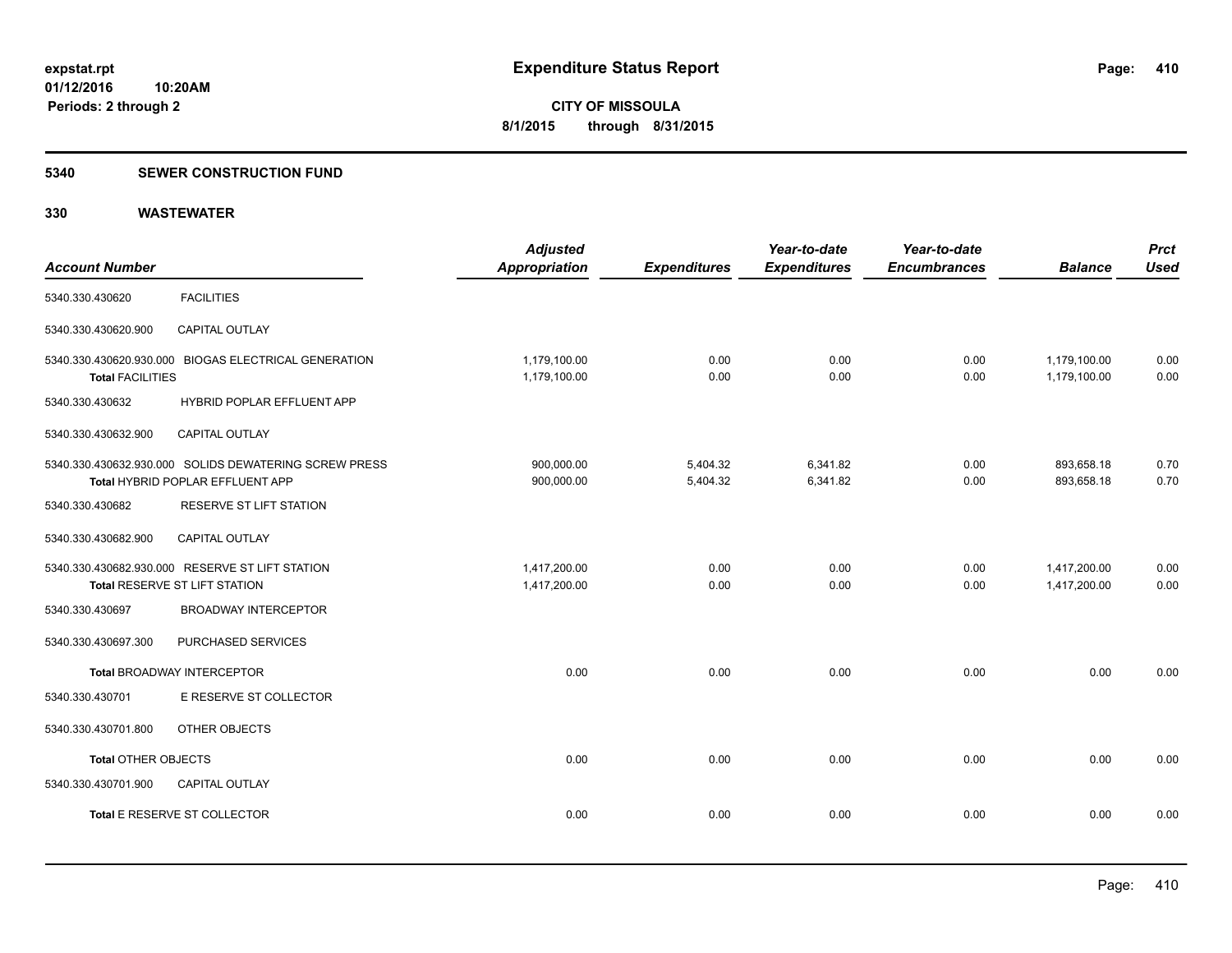#### **5340 SEWER CONSTRUCTION FUND**

| <b>Account Number</b>   |                                            | <b>Adjusted</b><br><b>Appropriation</b> | <b>Expenditures</b> | Year-to-date<br><b>Expenditures</b> | Year-to-date<br><b>Encumbrances</b> | <b>Balance</b> | <b>Prct</b><br><b>Used</b> |
|-------------------------|--------------------------------------------|-----------------------------------------|---------------------|-------------------------------------|-------------------------------------|----------------|----------------------------|
| 5340.330.430707         | RATTLESNAKE COLLECTION SYSTEM              |                                         |                     |                                     |                                     |                |                            |
| 5340.330.430707.800     | OTHER OBJECTS                              |                                         |                     |                                     |                                     |                |                            |
|                         | <b>Total RATTLESNAKE COLLECTION SYSTEM</b> | 0.00                                    | 0.00                | 0.00                                | 0.00                                | 0.00           | 0.00                       |
| 5340.330.510110         | <b>MERCHANT SERVICES</b>                   |                                         |                     |                                     |                                     |                |                            |
| 5340.330.510110.500     | <b>FIXED CHARGES</b>                       |                                         |                     |                                     |                                     |                |                            |
|                         | <b>Total MERCHANT SERVICES</b>             | 0.00                                    | 0.00                | 0.00                                | 0.00                                | 0.00           | 0.00                       |
| <b>Total WASTEWATER</b> |                                            | 3,496,300.00                            | 5.404.32            | 6,341.82                            | 0.00                                | 3,489,958.18   | 0.18                       |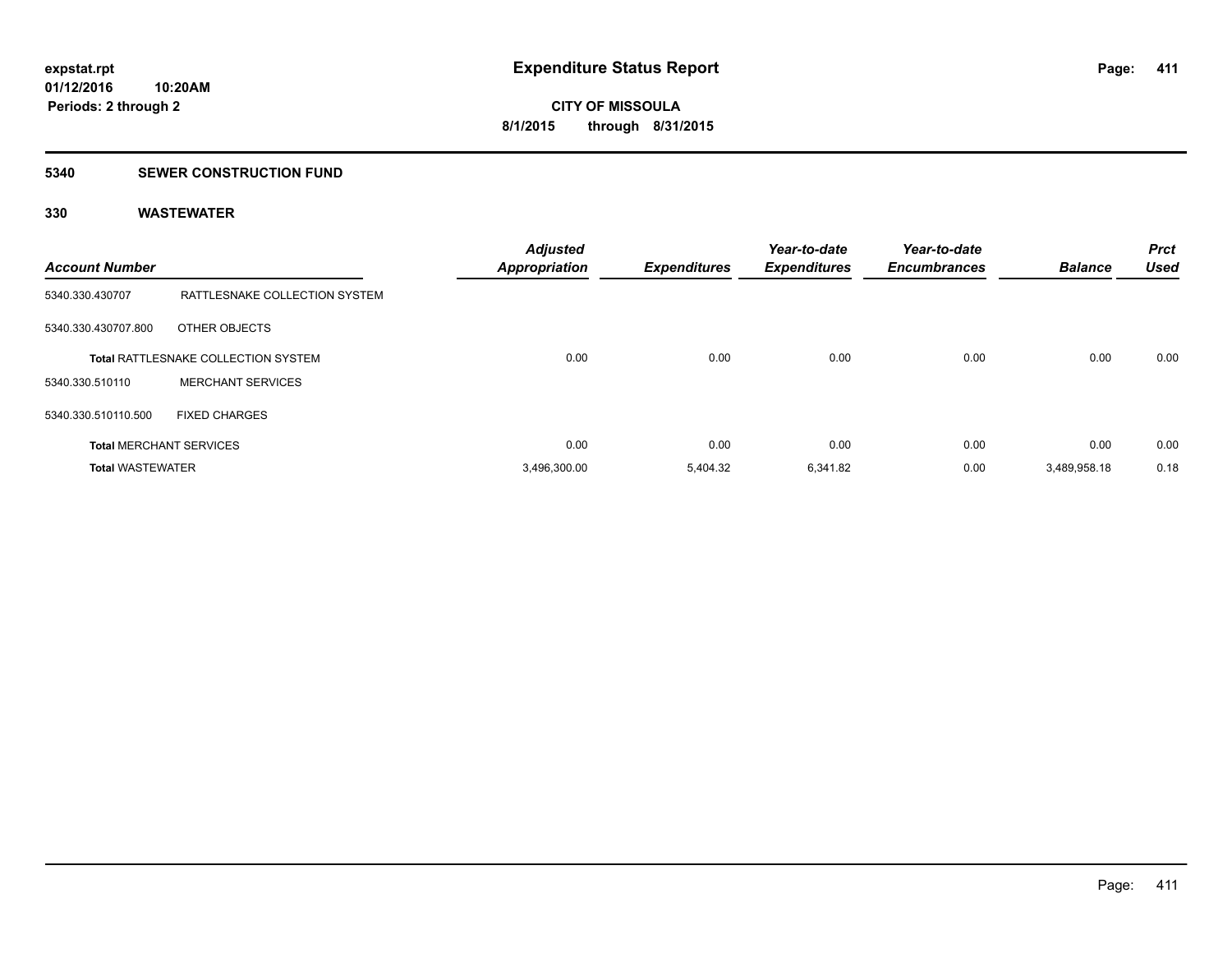### **5340 SEWER CONSTRUCTION FUND**

### **390 NON-DEPARTMENTAL**

| <b>Account Number</b>                |                                      | <b>Adjusted</b><br>Appropriation | <b>Expenditures</b> | Year-to-date<br><b>Expenditures</b> | Year-to-date<br><b>Encumbrances</b> | <b>Balance</b> | <b>Prct</b><br>Used |
|--------------------------------------|--------------------------------------|----------------------------------|---------------------|-------------------------------------|-------------------------------------|----------------|---------------------|
| 5340.390.430963                      | <b>BIOGAS ELECTRICAL GENERATION</b>  |                                  |                     |                                     |                                     |                |                     |
| 5340.390.430963.900                  | <b>CAPITAL OUTLAY</b>                |                                  |                     |                                     |                                     |                |                     |
| 5340.390.430963.930.000 IMPROVEMENTS |                                      | 0.00                             | 826.70              | 826.70                              | 0.00                                | $-826.70$      | 0.00                |
| <b>Total NON-DEPARTMENTAL</b>        |                                      | 0.00                             | 826.70              | 826.70                              | 0.00                                | $-826.70$      | 0.00                |
|                                      | <b>Total SEWER CONSTRUCTION FUND</b> | 3,496,300.00                     | 6.231.02            | 7.168.52                            | 0.00                                | 3.489.131.48   | 0.21                |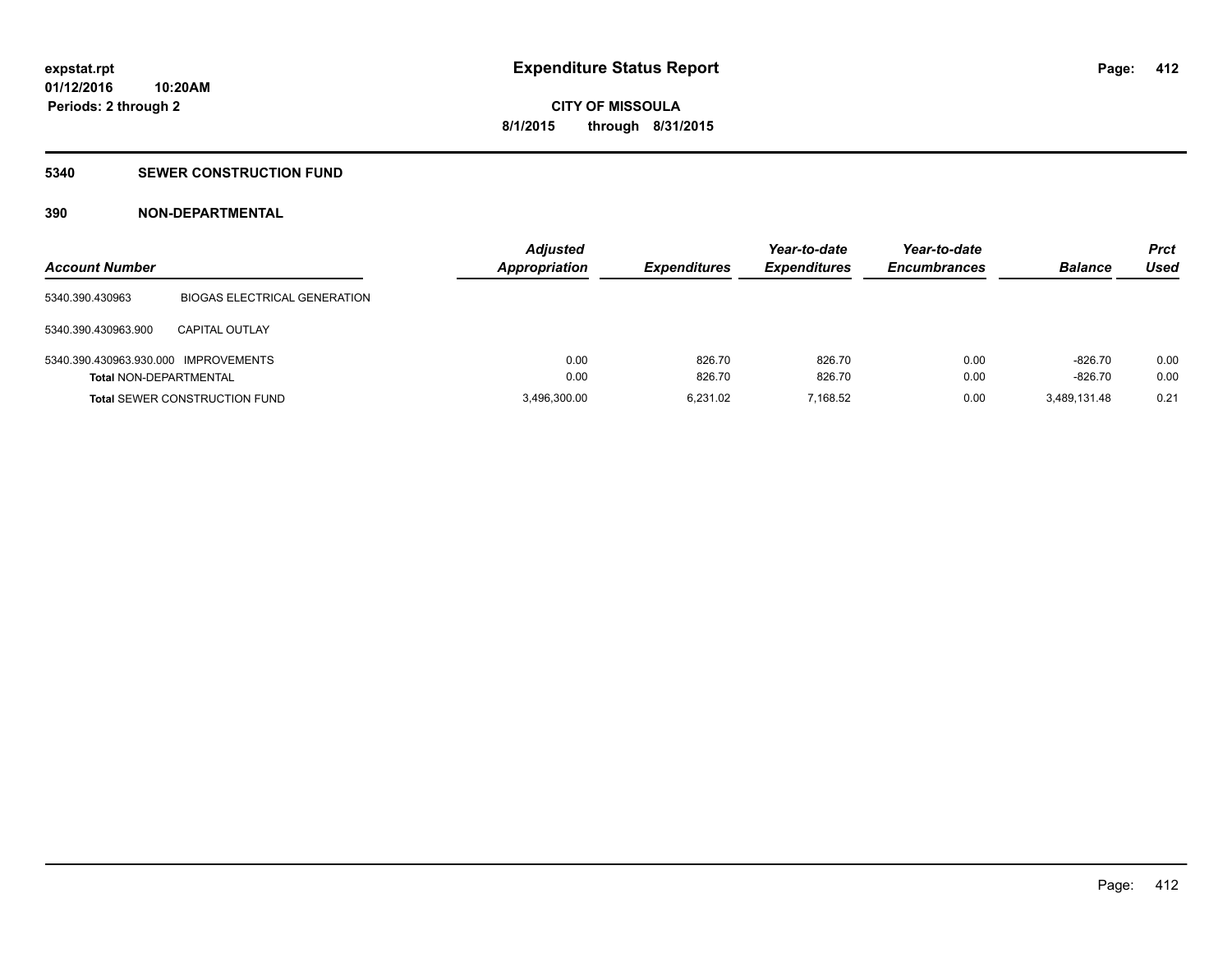**CITY OF MISSOULA 8/1/2015 through 8/31/2015**

### **5361 2001 SEWER REVENUE BONDS-DEBT SERVICE**

| <b>Account Number</b>             |                                                 | <b>Adjusted</b><br><b>Appropriation</b> | <b>Expenditures</b> | Year-to-date<br><b>Expenditures</b> | Year-to-date<br><b>Encumbrances</b> | <b>Balance</b> | <b>Prct</b><br><b>Used</b> |
|-----------------------------------|-------------------------------------------------|-----------------------------------------|---------------------|-------------------------------------|-------------------------------------|----------------|----------------------------|
|                                   |                                                 |                                         |                     |                                     |                                     |                |                            |
| 5361.330.490200                   | REVENUE BOND DEBT SERVICE                       |                                         |                     |                                     |                                     |                |                            |
| 5361.330.490200.600               | <b>DEBT SERVICE</b>                             |                                         |                     |                                     |                                     |                |                            |
| 5361.330.490200.610.000 PRINCIPAL |                                                 | 28,000.00                               | 0.00                | 0.00                                | 0.00                                | 28,000.00      | 0.00                       |
|                                   | 5361.330.490200.620.000 INTEREST / SERVICE FEES | 3,040.00                                | 0.00                | 0.00                                | 0.00                                | 3,040.00       | 0.00                       |
|                                   | <b>Total REVENUE BOND DEBT SERVICE</b>          | 31,040.00                               | 0.00                | 0.00                                | 0.00                                | 31.040.00      | 0.00                       |
| 5361.330.510110                   | <b>MERCHANT SERVICES</b>                        |                                         |                     |                                     |                                     |                |                            |
| 5361.330.510110.500               | <b>FIXED CHARGES</b>                            |                                         |                     |                                     |                                     |                |                            |
| <b>Total MERCHANT SERVICES</b>    |                                                 | 0.00                                    | 0.00                | 0.00                                | 0.00                                | 0.00           | 0.00                       |
|                                   | Total 2001 SEWER REVENUE BONDS-DEBT SERVICE     | 31.040.00                               | 0.00                | 0.00                                | 0.00                                | 31.040.00      | 0.00                       |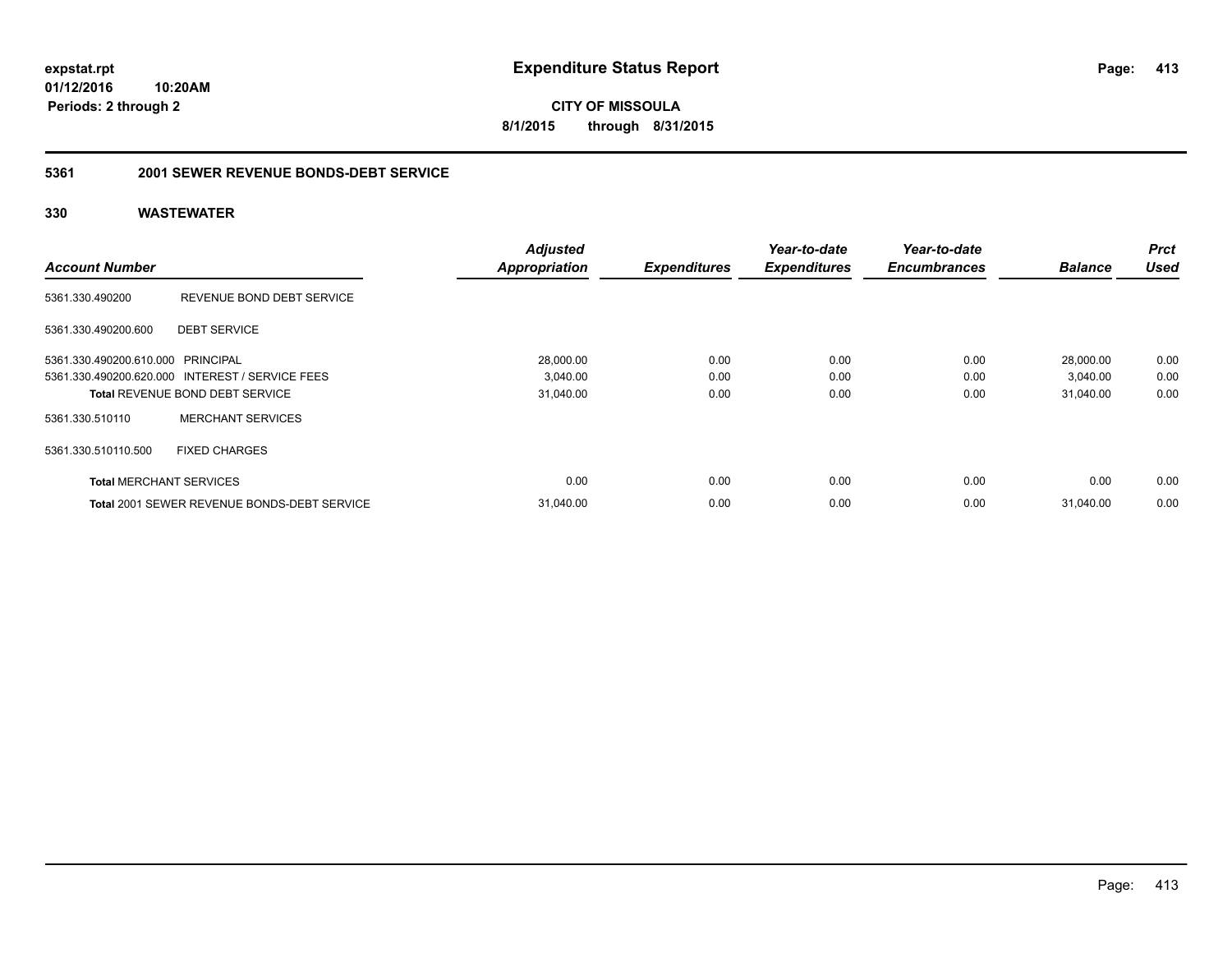**CITY OF MISSOULA 8/1/2015 through 8/31/2015**

### **5362 00 SEWER REVENUE BOND - SERIES B DEBT SE**

|                                   |                                                 | <b>Adjusted</b>      |                     | Year-to-date        | Year-to-date        |                | <b>Prct</b> |
|-----------------------------------|-------------------------------------------------|----------------------|---------------------|---------------------|---------------------|----------------|-------------|
| <b>Account Number</b>             |                                                 | <b>Appropriation</b> | <b>Expenditures</b> | <b>Expenditures</b> | <b>Encumbrances</b> | <b>Balance</b> | <b>Used</b> |
| 5362.330.490200                   | REVENUE BOND DEBT SERVICE                       |                      |                     |                     |                     |                |             |
| 5362.330.490200.600               | <b>DEBT SERVICE</b>                             |                      |                     |                     |                     |                |             |
| 5362.330.490200.610.000 PRINCIPAL |                                                 | 44,000.00            | 0.00                | 0.00                | 0.00                | 44,000.00      | 0.00        |
|                                   | 5362.330.490200.620.000 INTEREST / SERVICE FEES | 4,360.00             | 0.00                | 0.00                | 0.00                | 4,360.00       | 0.00        |
| <b>Total DEBT SERVICE</b>         |                                                 | 48,360.00            | 0.00                | 0.00                | 0.00                | 48,360.00      | 0.00        |
| 5362.330.490200.800               | OTHER OBJECTS                                   |                      |                     |                     |                     |                |             |
| <b>Total OTHER OBJECTS</b>        |                                                 | 0.00                 | 0.00                | 0.00                | 0.00                | 0.00           | 0.00        |
|                                   | <b>Total REVENUE BOND DEBT SERVICE</b>          | 48,360.00            | 0.00                | 0.00                | 0.00                | 48,360.00      | 0.00        |
| 5362.330.510110                   | <b>MERCHANT SERVICES</b>                        |                      |                     |                     |                     |                |             |
| 5362.330.510110.500               | <b>FIXED CHARGES</b>                            |                      |                     |                     |                     |                |             |
|                                   | <b>Total MERCHANT SERVICES</b>                  | 0.00                 | 0.00                | 0.00                | 0.00                | 0.00           | 0.00        |
|                                   | Total 00 SEWER REVENUE BOND - SERIES B DEBT SE  | 48,360.00            | 0.00                | 0.00                | 0.00                | 48,360.00      | 0.00        |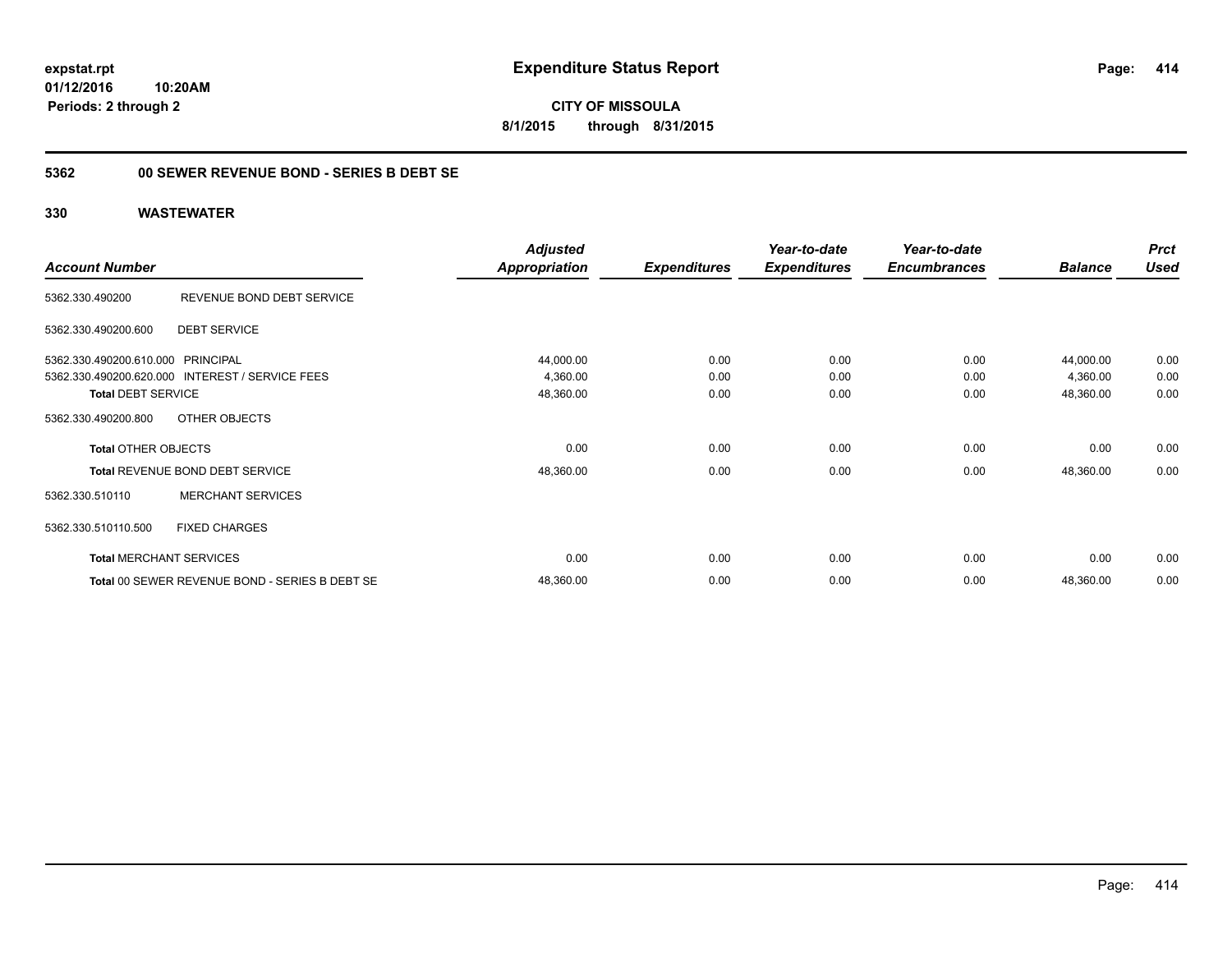**CITY OF MISSOULA 8/1/2015 through 8/31/2015**

### **5363 92 SEWER REVENUE BOND SERIES A DEBT SERV**

| <b>Account Number</b> |                                                       | <b>Adjusted</b><br>Appropriation | <b>Expenditures</b> | Year-to-date<br><b>Expenditures</b> | Year-to-date<br><b>Encumbrances</b> | <b>Balance</b> | <b>Prct</b><br><b>Used</b> |
|-----------------------|-------------------------------------------------------|----------------------------------|---------------------|-------------------------------------|-------------------------------------|----------------|----------------------------|
| 5363.330.490200       | REVENUE BOND DEBT SERVICE                             |                                  |                     |                                     |                                     |                |                            |
| 5363.330.490200.600   | <b>DEBT SERVICE</b>                                   |                                  |                     |                                     |                                     |                |                            |
|                       | Total REVENUE BOND DEBT SERVICE                       | 0.00                             | 0.00                | 0.00                                | 0.00                                | 0.00           | 0.00                       |
| 5363.330.510110       | <b>MERCHANT SERVICES</b>                              |                                  |                     |                                     |                                     |                |                            |
| 5363.330.510110.500   | <b>FIXED CHARGES</b>                                  |                                  |                     |                                     |                                     |                |                            |
|                       | <b>Total MERCHANT SERVICES</b>                        | 0.00                             | 0.00                | 0.00                                | 0.00                                | 0.00           | 0.00                       |
|                       | <b>Total 92 SEWER REVENUE BOND SERIES A DEBT SERV</b> | 0.00                             | 0.00                | 0.00                                | 0.00                                | 0.00           | 0.00                       |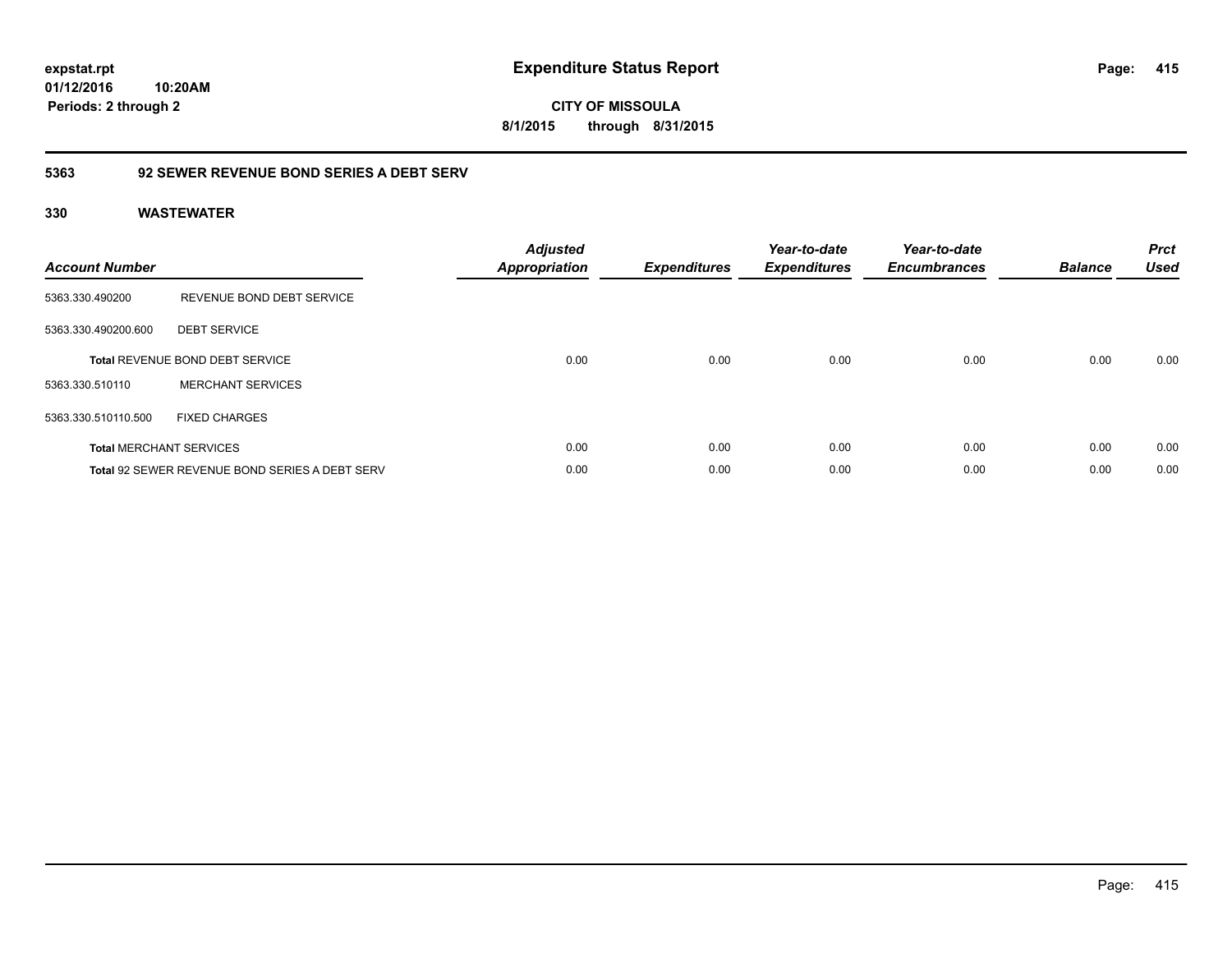**CITY OF MISSOULA 8/1/2015 through 8/31/2015**

### **5364 92 SEWER REVENUE BOND - SERIES B DEBT S**

| <b>Account Number</b> |                                               | <b>Adjusted</b><br>Appropriation | <b>Expenditures</b> | Year-to-date<br><b>Expenditures</b> | Year-to-date<br><b>Encumbrances</b> | <b>Balance</b> | <b>Prct</b><br><b>Used</b> |
|-----------------------|-----------------------------------------------|----------------------------------|---------------------|-------------------------------------|-------------------------------------|----------------|----------------------------|
| 5364.330.490200       | REVENUE BOND DEBT SERVICE                     |                                  |                     |                                     |                                     |                |                            |
| 5364.330.490200.600   | <b>DEBT SERVICE</b>                           |                                  |                     |                                     |                                     |                |                            |
|                       | <b>Total REVENUE BOND DEBT SERVICE</b>        | 0.00                             | 0.00                | 0.00                                | 0.00                                | 0.00           | 0.00                       |
| 5364.330.510110       | <b>MERCHANT SERVICES</b>                      |                                  |                     |                                     |                                     |                |                            |
| 5364.330.510110.500   | <b>FIXED CHARGES</b>                          |                                  |                     |                                     |                                     |                |                            |
|                       | <b>Total MERCHANT SERVICES</b>                | 0.00                             | 0.00                | 0.00                                | 0.00                                | 0.00           | 0.00                       |
|                       | Total 92 SEWER REVENUE BOND - SERIES B DEBT S | 0.00                             | 0.00                | 0.00                                | 0.00                                | 0.00           | 0.00                       |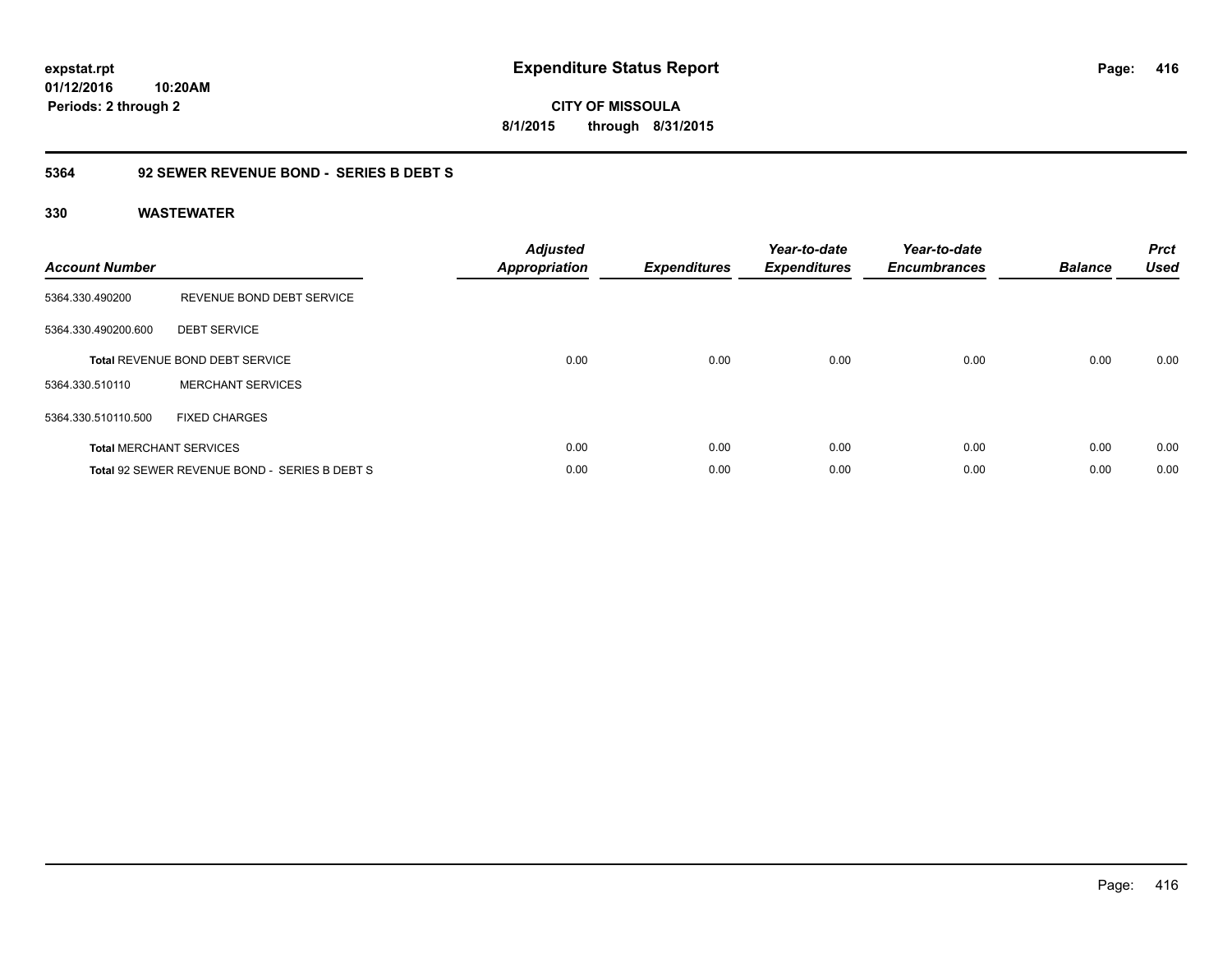**CITY OF MISSOULA 8/1/2015 through 8/31/2015**

### **5365 99 SEWER REVENUE BONDS DEBT SERVICE FUND**

|                                   |                                                       | <b>Adjusted</b>      |                     | Year-to-date        | Year-to-date        |                | <b>Prct</b> |
|-----------------------------------|-------------------------------------------------------|----------------------|---------------------|---------------------|---------------------|----------------|-------------|
| <b>Account Number</b>             |                                                       | <b>Appropriation</b> | <b>Expenditures</b> | <b>Expenditures</b> | <b>Encumbrances</b> | <b>Balance</b> | <b>Used</b> |
| 5365.330.490200                   | REVENUE BOND DEBT SERVICE                             |                      |                     |                     |                     |                |             |
| 5365.330.490200.600               | <b>DEBT SERVICE</b>                                   |                      |                     |                     |                     |                |             |
| 5365.330.490200.610.000 PRINCIPAL |                                                       | 115,000.00           | 0.00                | 0.00                | 0.00                | 115,000.00     | 0.00        |
|                                   | 5365.330.490200.620.000 INTEREST / SERVICE FEES       | 8,910.00             | 0.00                | 0.00                | 0.00                | 8,910.00       | 0.00        |
|                                   | <b>Total REVENUE BOND DEBT SERVICE</b>                | 123,910.00           | 0.00                | 0.00                | 0.00                | 123,910.00     | 0.00        |
| 5365.330.510110                   | <b>MERCHANT SERVICES</b>                              |                      |                     |                     |                     |                |             |
| 5365.330.510110.500               | <b>FIXED CHARGES</b>                                  |                      |                     |                     |                     |                |             |
| <b>Total MERCHANT SERVICES</b>    |                                                       | 0.00                 | 0.00                | 0.00                | 0.00                | 0.00           | 0.00        |
|                                   | <b>Total 99 SEWER REVENUE BONDS DEBT SERVICE FUND</b> | 123,910.00           | 0.00                | 0.00                | 0.00                | 123.910.00     | 0.00        |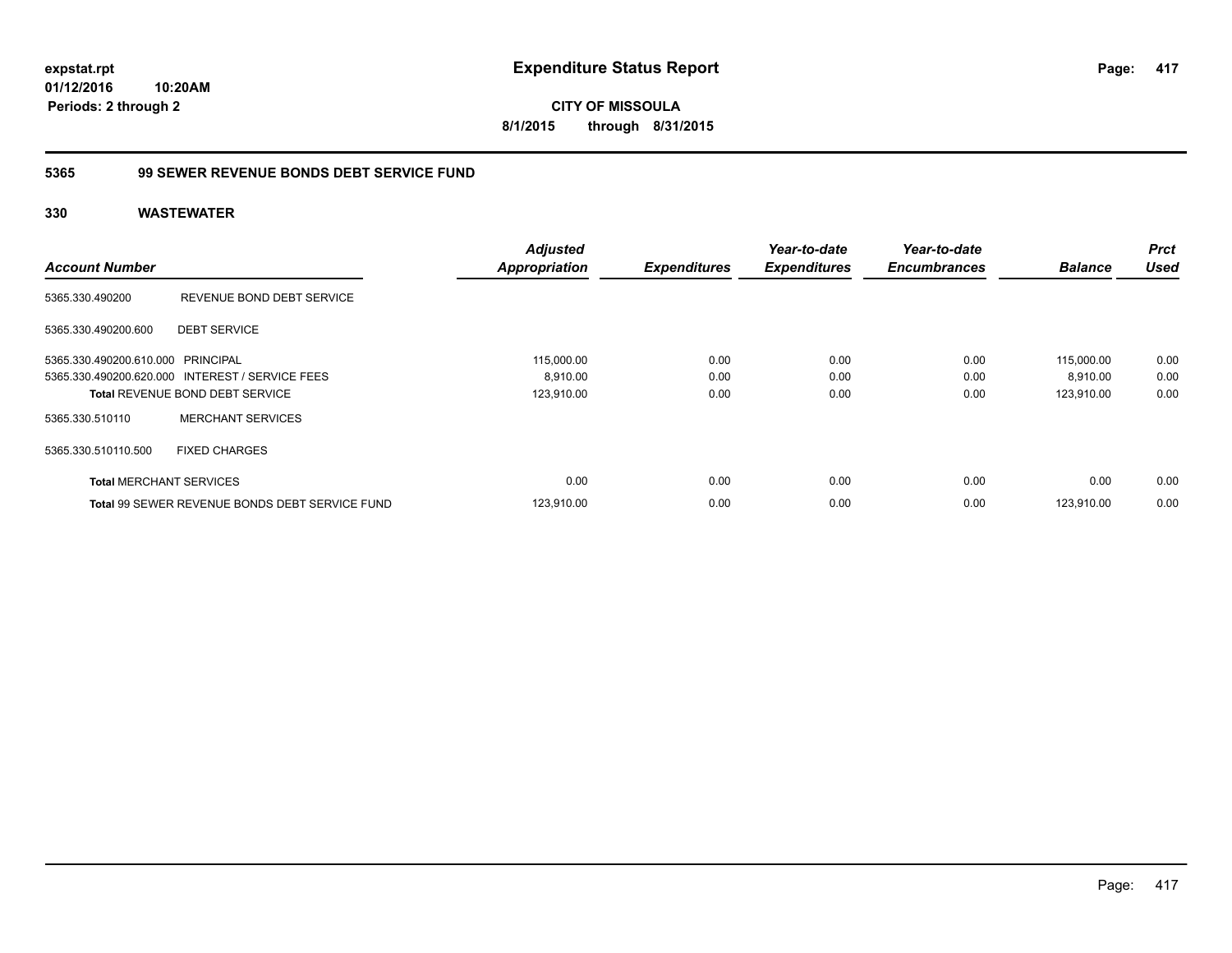**expstat.rpt Expenditure Status Report** 

**01/12/2016 10:20AM Periods: 2 through 2**

**CITY OF MISSOULA 8/1/2015 through 8/31/2015**

### **5366 92 SEWER REVENUE BOND - SERIES A BOND RE**

| <b>Account Number</b>       |                                                | <b>Adjusted</b><br>Appropriation | <b>Expenditures</b> | Year-to-date<br><b>Expenditures</b> | Year-to-date<br><b>Encumbrances</b> | <b>Balance</b> | <b>Prct</b><br><b>Used</b> |
|-----------------------------|------------------------------------------------|----------------------------------|---------------------|-------------------------------------|-------------------------------------|----------------|----------------------------|
| 5366.330.430610             | ADMINISTRATION                                 |                                  |                     |                                     |                                     |                |                            |
| 5366.330.430610.800         | OTHER OBJECTS                                  |                                  |                     |                                     |                                     |                |                            |
| <b>Total ADMINISTRATION</b> |                                                | 0.00                             | 0.00                | 0.00                                | 0.00                                | 0.00           | 0.00                       |
| 5366.330.510110             | <b>MERCHANT SERVICES</b>                       |                                  |                     |                                     |                                     |                |                            |
| 5366.330.510110.500         | <b>FIXED CHARGES</b>                           |                                  |                     |                                     |                                     |                |                            |
|                             | <b>Total MERCHANT SERVICES</b>                 | 0.00                             | 0.00                | 0.00                                | 0.00                                | 0.00           | 0.00                       |
|                             | Total 92 SEWER REVENUE BOND - SERIES A BOND RE | 0.00                             | 0.00                | 0.00                                | 0.00                                | 0.00           | 0.00                       |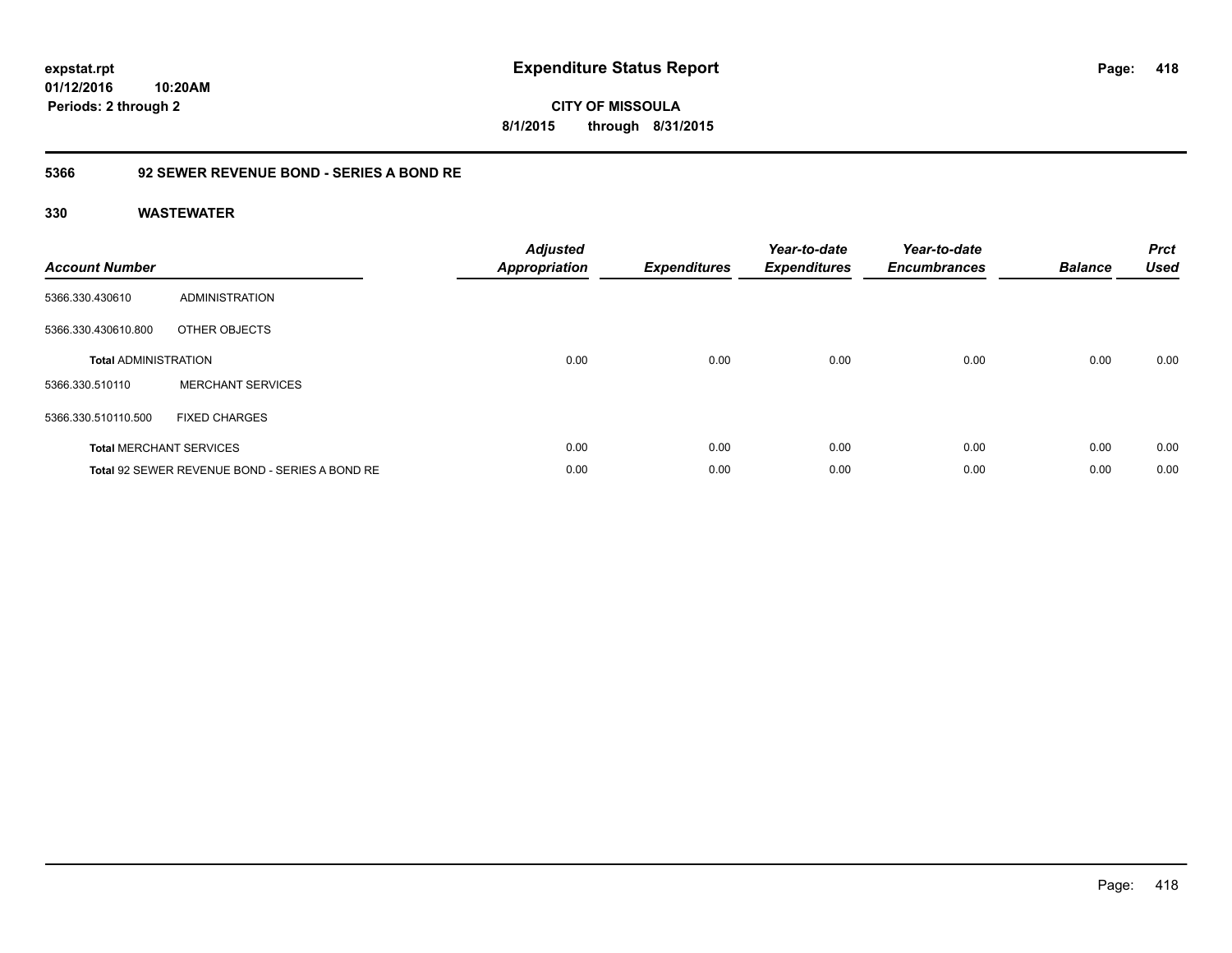**CITY OF MISSOULA 8/1/2015 through 8/31/2015**

### **5367 92 SEWER REVENUE BOND - SERIES B BOND RE**

| <b>Account Number</b>       |                                                | <b>Adjusted</b><br><b>Appropriation</b> | <b>Expenditures</b> | Year-to-date<br><b>Expenditures</b> | Year-to-date<br><b>Encumbrances</b> | <b>Balance</b> | <b>Prct</b><br><b>Used</b> |
|-----------------------------|------------------------------------------------|-----------------------------------------|---------------------|-------------------------------------|-------------------------------------|----------------|----------------------------|
| 5367.330.430610             | ADMINISTRATION                                 |                                         |                     |                                     |                                     |                |                            |
| 5367.330.430610.800         | OTHER OBJECTS                                  |                                         |                     |                                     |                                     |                |                            |
| <b>Total ADMINISTRATION</b> |                                                | 0.00                                    | 0.00                | 0.00                                | 0.00                                | 0.00           | 0.00                       |
| 5367.330.510110             | <b>MERCHANT SERVICES</b>                       |                                         |                     |                                     |                                     |                |                            |
| 5367.330.510110.500         | <b>FIXED CHARGES</b>                           |                                         |                     |                                     |                                     |                |                            |
|                             | <b>Total MERCHANT SERVICES</b>                 | 0.00                                    | 0.00                | 0.00                                | 0.00                                | 0.00           | 0.00                       |
|                             | Total 92 SEWER REVENUE BOND - SERIES B BOND RE | 0.00                                    | 0.00                | 0.00                                | 0.00                                | 0.00           | 0.00                       |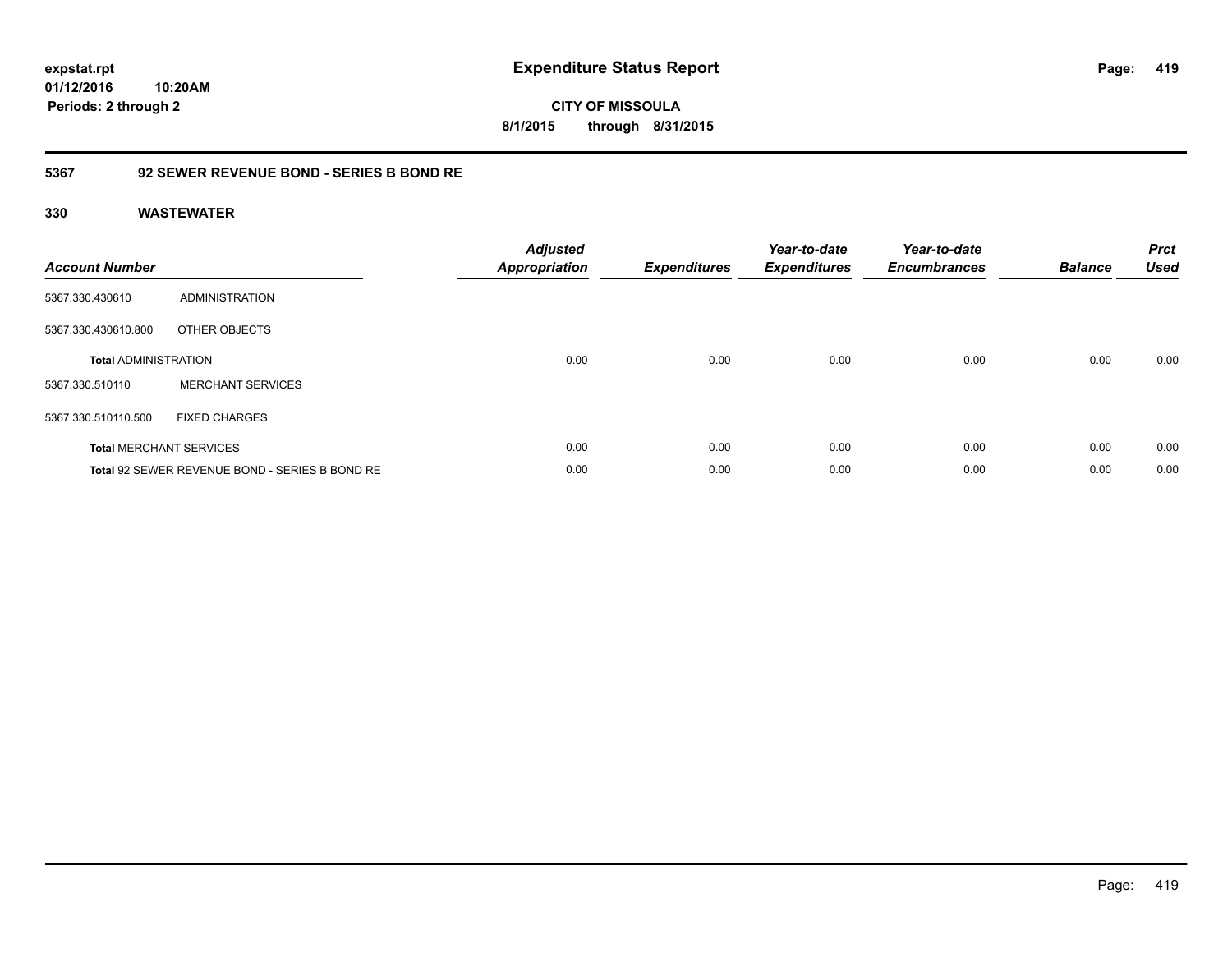**CITY OF MISSOULA 8/1/2015 through 8/31/2015**

## **5368 00 SEWER REVENUE BOND RESERVE FUND**

| <b>Account Number</b>       |                                          | <b>Adjusted</b><br>Appropriation | <b>Expenditures</b> | Year-to-date<br><b>Expenditures</b> | Year-to-date<br><b>Encumbrances</b> | <b>Balance</b> | <b>Prct</b><br><b>Used</b> |
|-----------------------------|------------------------------------------|----------------------------------|---------------------|-------------------------------------|-------------------------------------|----------------|----------------------------|
| 5368.330.430610             | ADMINISTRATION                           |                                  |                     |                                     |                                     |                |                            |
| 5368.330.430610.800         | OTHER OBJECTS                            |                                  |                     |                                     |                                     |                |                            |
| <b>Total ADMINISTRATION</b> |                                          | 0.00                             | 0.00                | 0.00                                | 0.00                                | 0.00           | 0.00                       |
| 5368.330.510110             | <b>MERCHANT SERVICES</b>                 |                                  |                     |                                     |                                     |                |                            |
| 5368.330.510110.500         | <b>FIXED CHARGES</b>                     |                                  |                     |                                     |                                     |                |                            |
|                             | <b>Total MERCHANT SERVICES</b>           | 0.00                             | 0.00                | 0.00                                | 0.00                                | 0.00           | 0.00                       |
|                             | Total 00 SEWER REVENUE BOND RESERVE FUND | 0.00                             | 0.00                | 0.00                                | 0.00                                | 0.00           | 0.00                       |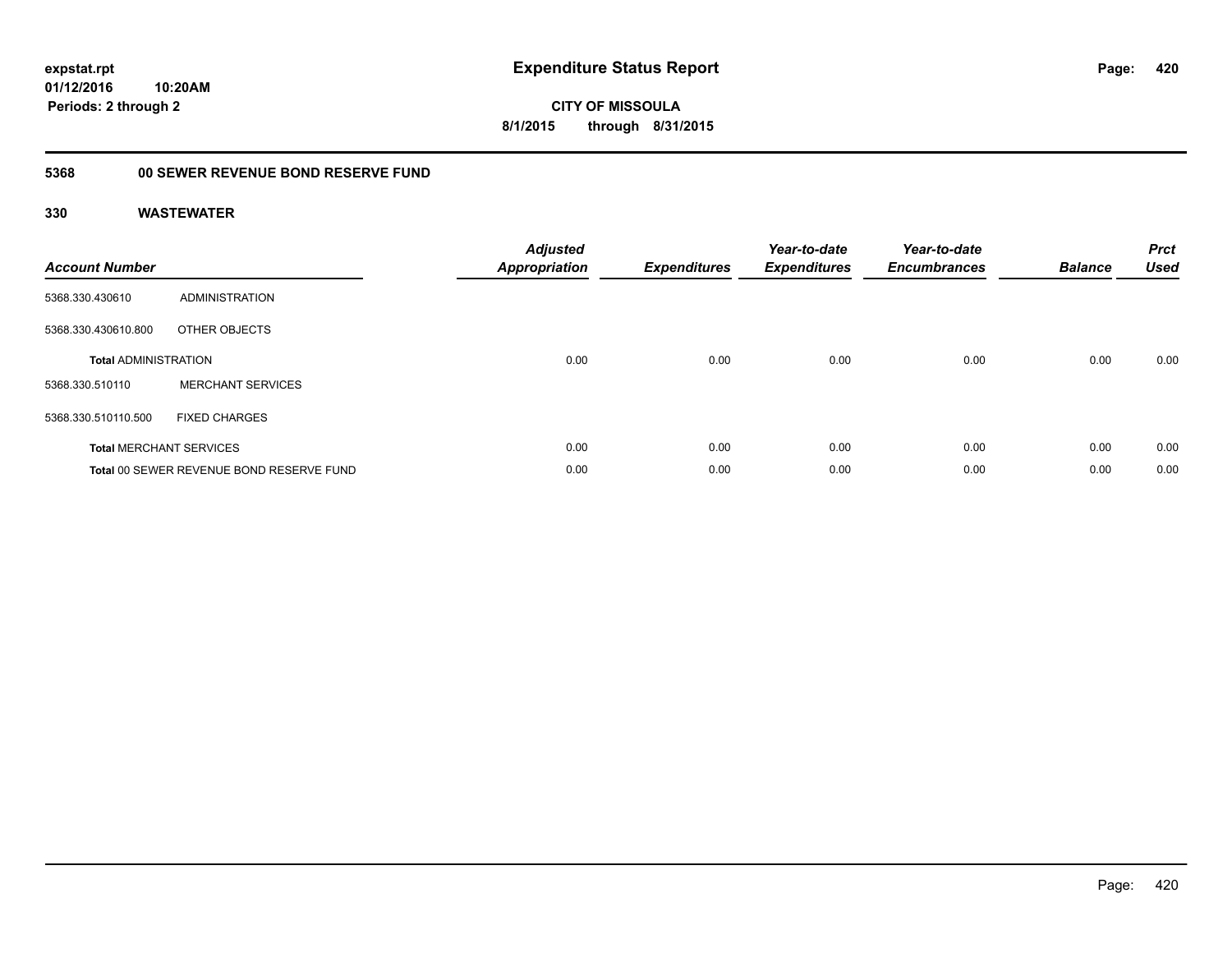#### **5369 2001 SEWER REVENUE BOND**

| <b>Account Number</b>          |                                                  | <b>Adjusted</b><br><b>Appropriation</b> | <b>Expenditures</b> | Year-to-date<br><b>Expenditures</b> | Year-to-date<br><b>Encumbrances</b> | <b>Balance</b> | Prct<br><b>Used</b> |
|--------------------------------|--------------------------------------------------|-----------------------------------------|---------------------|-------------------------------------|-------------------------------------|----------------|---------------------|
| 5369.330.430610                | ADMINISTRATION                                   |                                         |                     |                                     |                                     |                |                     |
| 5369.330.430610.800            | OTHER OBJECTS                                    |                                         |                     |                                     |                                     |                |                     |
| <b>Total ADMINISTRATION</b>    | 5369.330.430610.820.000 TRANSFERS TO OTHER FUNDS | 30.00<br>30.00                          | 0.00<br>0.00        | 0.00<br>0.00                        | 0.00<br>0.00                        | 30.00<br>30.00 | 0.00<br>0.00        |
| 5369.330.510110                | <b>MERCHANT SERVICES</b>                         |                                         |                     |                                     |                                     |                |                     |
| 5369.330.510110.500            | <b>FIXED CHARGES</b>                             |                                         |                     |                                     |                                     |                |                     |
| <b>Total MERCHANT SERVICES</b> |                                                  | 0.00                                    | 0.00                | 0.00                                | 0.00                                | 0.00           | 0.00                |
|                                | Total 2001 SEWER REVENUE BOND                    | 30.00                                   | 0.00                | 0.00                                | 0.00                                | 30.00          | 0.00                |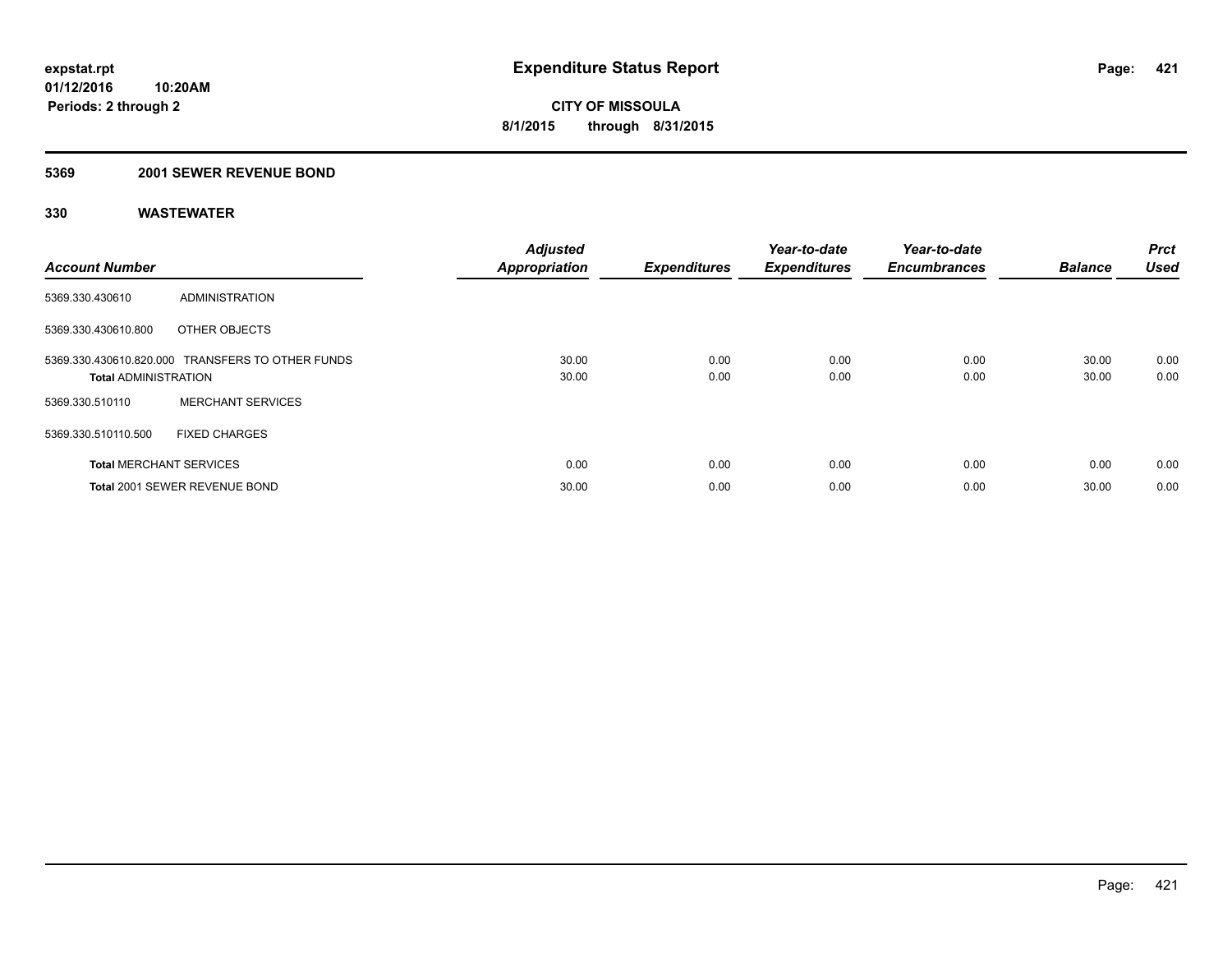**CITY OF MISSOULA 8/1/2015 through 8/31/2015**

### **5370 99 SEWER REVENUE BOND RESERVE FUND**

| <b>Account Number</b>          |                                                  | <b>Adjusted</b><br><b>Appropriation</b> | <b>Expenditures</b> | Year-to-date<br><b>Expenditures</b> | Year-to-date<br><b>Encumbrances</b> | <b>Balance</b>   | <b>Prct</b><br><b>Used</b> |
|--------------------------------|--------------------------------------------------|-----------------------------------------|---------------------|-------------------------------------|-------------------------------------|------------------|----------------------------|
| 5370.330.430610                | ADMINISTRATION                                   |                                         |                     |                                     |                                     |                  |                            |
| 5370.330.430610.800            | OTHER OBJECTS                                    |                                         |                     |                                     |                                     |                  |                            |
| <b>Total ADMINISTRATION</b>    | 5370.330.430610.820.000 TRANSFERS TO OTHER FUNDS | 790.00<br>790.00                        | 0.00<br>0.00        | 0.00<br>0.00                        | 0.00<br>0.00                        | 790.00<br>790.00 | 0.00<br>0.00               |
| 5370.330.510110                | <b>MERCHANT SERVICES</b>                         |                                         |                     |                                     |                                     |                  |                            |
| 5370.330.510110.500            | <b>FIXED CHARGES</b>                             |                                         |                     |                                     |                                     |                  |                            |
| <b>Total MERCHANT SERVICES</b> |                                                  | 0.00                                    | 0.00                | 0.00                                | 0.00                                | 0.00             | 0.00                       |
|                                | Total 99 SEWER REVENUE BOND RESERVE FUND         | 790.00                                  | 0.00                | 0.00                                | 0.00                                | 790.00           | 0.00                       |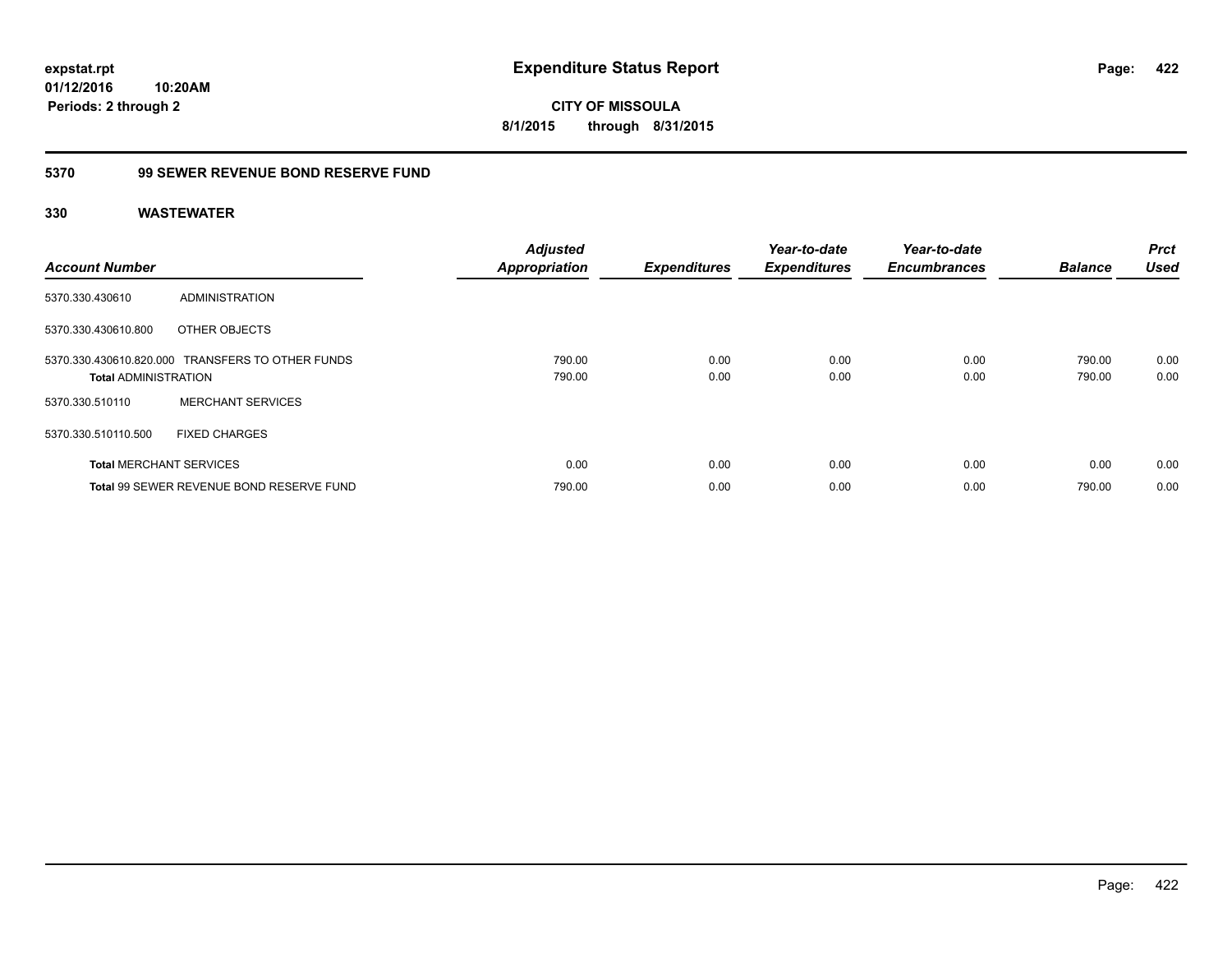#### **5371 2002 SEWER BONDS**

| <b>Account Number</b>             |                                                 | <b>Adjusted</b><br><b>Appropriation</b> | <b>Expenditures</b> | Year-to-date<br><b>Expenditures</b> | Year-to-date<br><b>Encumbrances</b> | <b>Balance</b> | <b>Prct</b><br><b>Used</b> |
|-----------------------------------|-------------------------------------------------|-----------------------------------------|---------------------|-------------------------------------|-------------------------------------|----------------|----------------------------|
|                                   |                                                 |                                         |                     |                                     |                                     |                |                            |
| 5371.330.490200                   | REVENUE BOND DEBT SERVICE                       |                                         |                     |                                     |                                     |                |                            |
| 5371.330.490200.600               | <b>DEBT SERVICE</b>                             |                                         |                     |                                     |                                     |                |                            |
| 5371.330.490200.610.000 PRINCIPAL |                                                 | 75,000.00                               | 0.00                | 0.00                                | 0.00                                | 75,000.00      | 0.00                       |
|                                   | 5371.330.490200.620.000 INTEREST / SERVICE FEES | 9,930.00                                | 0.00                | 0.00                                | 0.00                                | 9,930.00       | 0.00                       |
|                                   | <b>Total REVENUE BOND DEBT SERVICE</b>          | 84,930.00                               | 0.00                | 0.00                                | 0.00                                | 84,930.00      | 0.00                       |
| 5371.330.510110                   | <b>MERCHANT SERVICES</b>                        |                                         |                     |                                     |                                     |                |                            |
| 5371.330.510110.500               | <b>FIXED CHARGES</b>                            |                                         |                     |                                     |                                     |                |                            |
| <b>Total MERCHANT SERVICES</b>    |                                                 | 0.00                                    | 0.00                | 0.00                                | 0.00                                | 0.00           | 0.00                       |
| Total 2002 SEWER BONDS            |                                                 | 84,930.00                               | 0.00                | 0.00                                | 0.00                                | 84,930.00      | 0.00                       |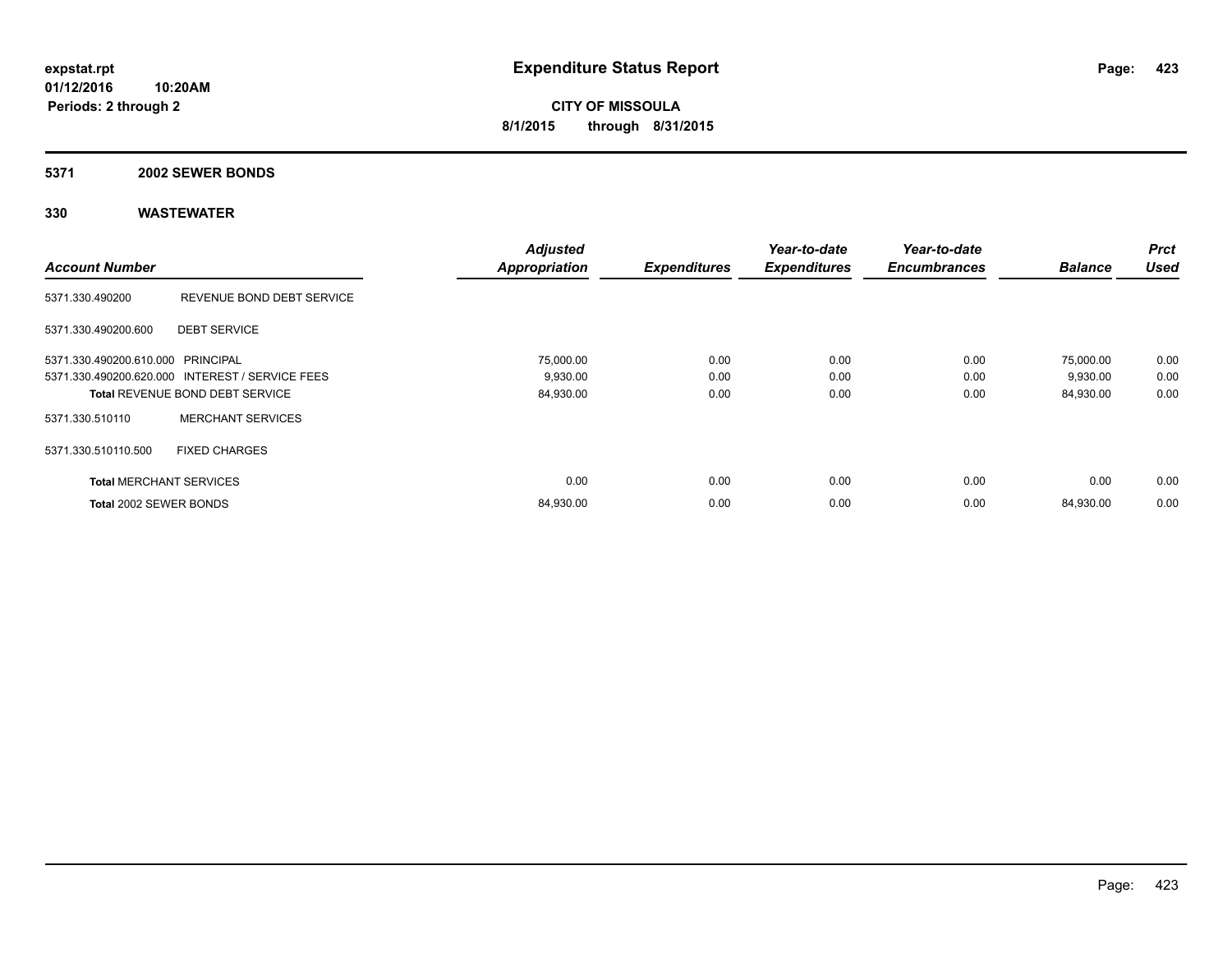### **5372 2002 SEWER REVENUE BOND**

| <b>Account Number</b>       |                                | <b>Adjusted</b><br>Appropriation | <b>Expenditures</b> | Year-to-date<br><b>Expenditures</b> | Year-to-date<br><b>Encumbrances</b> | <b>Balance</b> | <b>Prct</b><br><b>Used</b> |
|-----------------------------|--------------------------------|----------------------------------|---------------------|-------------------------------------|-------------------------------------|----------------|----------------------------|
| 5372.330.430610             | <b>ADMINISTRATION</b>          |                                  |                     |                                     |                                     |                |                            |
| 5372.330.430610.800         | OTHER OBJECTS                  |                                  |                     |                                     |                                     |                |                            |
| <b>Total ADMINISTRATION</b> |                                | 0.00                             | 0.00                | 0.00                                | 0.00                                | 0.00           | 0.00                       |
| 5372.330.510110             | <b>MERCHANT SERVICES</b>       |                                  |                     |                                     |                                     |                |                            |
| 5372.330.510110.500         | <b>FIXED CHARGES</b>           |                                  |                     |                                     |                                     |                |                            |
|                             | <b>Total MERCHANT SERVICES</b> | 0.00                             | 0.00                | 0.00                                | 0.00                                | 0.00           | 0.00                       |
|                             | Total 2002 SEWER REVENUE BOND  | 0.00                             | 0.00                | 0.00                                | 0.00                                | 0.00           | 0.00                       |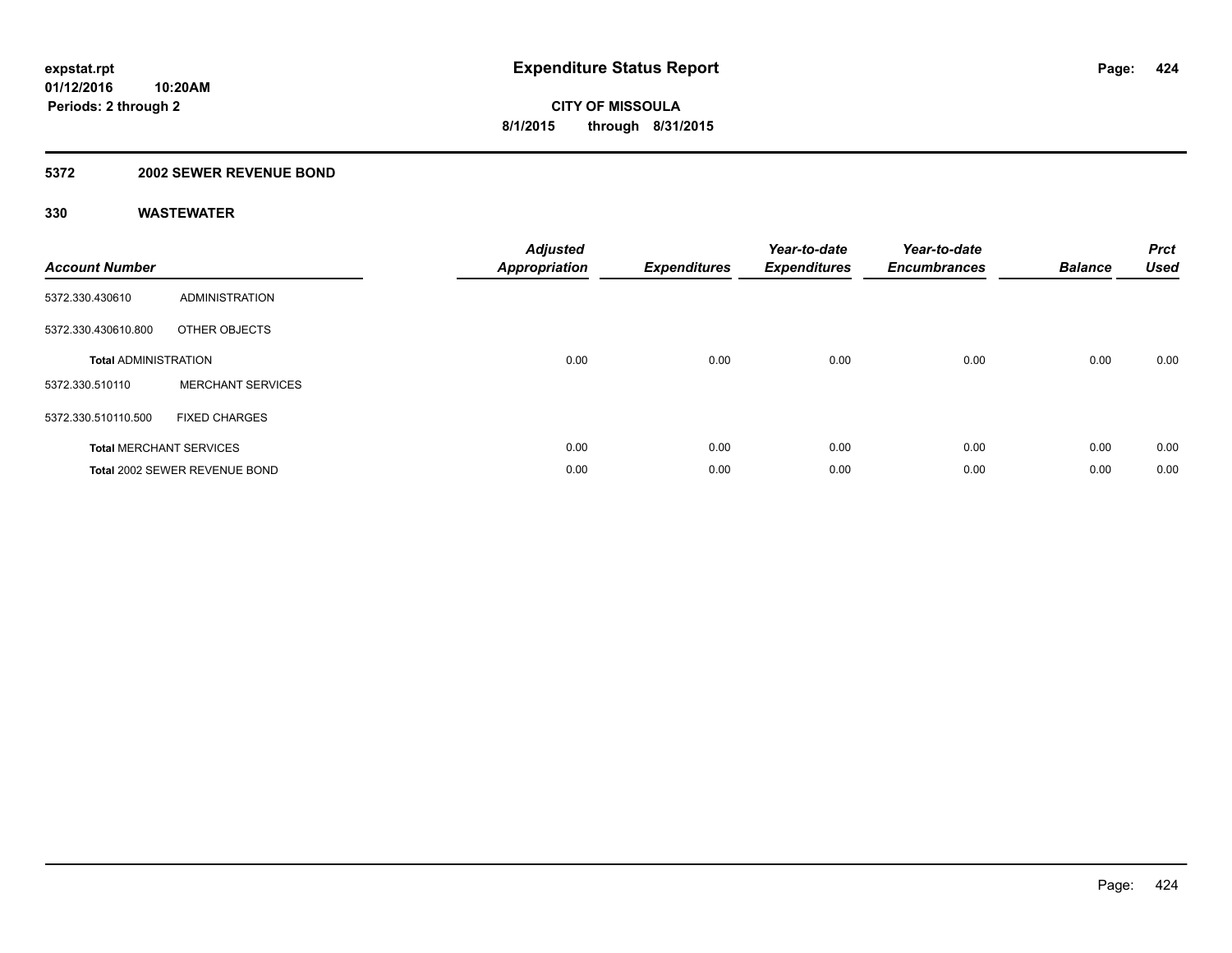**CITY OF MISSOULA 8/1/2015 through 8/31/2015**

#### **5373 2002 WWTP UPGRADE REVENUE BOND**

|                                   |                                                 | <b>Adjusted</b>      |                     | Year-to-date        | Year-to-date        |                | <b>Prct</b> |
|-----------------------------------|-------------------------------------------------|----------------------|---------------------|---------------------|---------------------|----------------|-------------|
| <b>Account Number</b>             |                                                 | <b>Appropriation</b> | <b>Expenditures</b> | <b>Expenditures</b> | <b>Encumbrances</b> | <b>Balance</b> | <b>Used</b> |
| 5373.330.490200                   | REVENUE BOND DEBT SERVICE                       |                      |                     |                     |                     |                |             |
| 5373.330.490200.600               | <b>DEBT SERVICE</b>                             |                      |                     |                     |                     |                |             |
| 5373.330.490200.610.000 PRINCIPAL |                                                 | 290,000.00           | 0.00                | 0.00                | 0.00                | 290,000.00     | 0.00        |
|                                   | 5373.330.490200.620.000 INTEREST / SERVICE FEES | 41,640.00            | 0.00                | 0.00                | 0.00                | 41,640.00      | 0.00        |
|                                   | <b>Total REVENUE BOND DEBT SERVICE</b>          | 331,640.00           | 0.00                | 0.00                | 0.00                | 331,640.00     | 0.00        |
| 5373.330.510110                   | <b>MERCHANT SERVICES</b>                        |                      |                     |                     |                     |                |             |
| 5373.330.510110.500               | <b>FIXED CHARGES</b>                            |                      |                     |                     |                     |                |             |
| <b>Total MERCHANT SERVICES</b>    |                                                 | 0.00                 | 0.00                | 0.00                | 0.00                | 0.00           | 0.00        |
|                                   | Total 2002 WWTP UPGRADE REVENUE BOND            | 331.640.00           | 0.00                | 0.00                | 0.00                | 331.640.00     | 0.00        |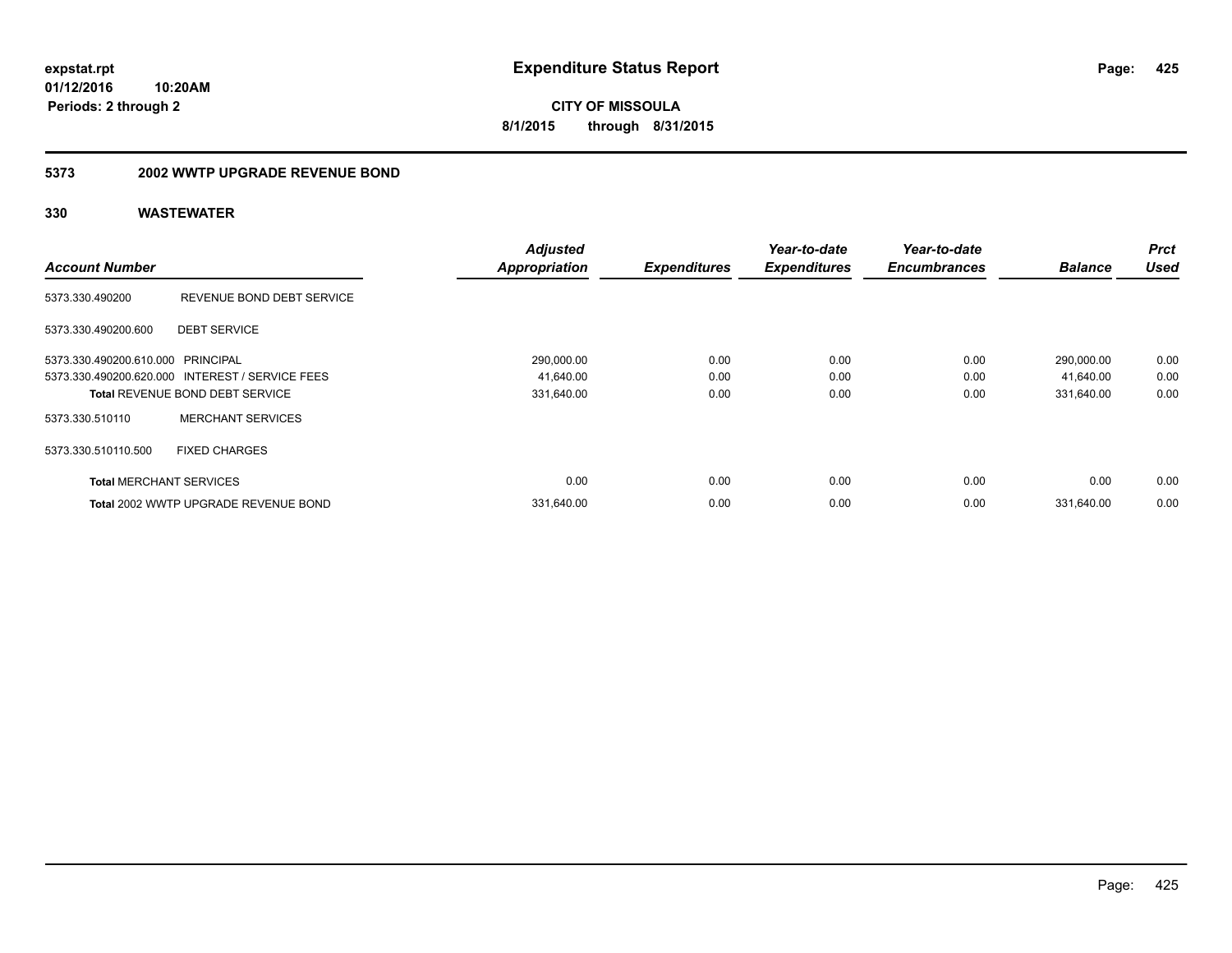### **5374 2002 WWTP UPGRADE RESERVE**

|                             |                                                  | <b>Adjusted</b> |                     | Year-to-date        | Year-to-date        |                | <b>Prct</b> |
|-----------------------------|--------------------------------------------------|-----------------|---------------------|---------------------|---------------------|----------------|-------------|
| <b>Account Number</b>       |                                                  | Appropriation   | <b>Expenditures</b> | <b>Expenditures</b> | <b>Encumbrances</b> | <b>Balance</b> | <b>Used</b> |
| 5374.330.430610             | <b>ADMINISTRATION</b>                            |                 |                     |                     |                     |                |             |
| 5374.330.430610.800         | OTHER OBJECTS                                    |                 |                     |                     |                     |                |             |
|                             | 5374.330.430610.820.000 TRANSFERS TO OTHER FUNDS | 180.00          | 0.00                | 0.00                | 0.00                | 180.00         | 0.00        |
| <b>Total ADMINISTRATION</b> |                                                  | 180.00          | 0.00                | 0.00                | 0.00                | 180.00         | 0.00        |
| 5374.330.490200             | REVENUE BOND DEBT SERVICE                        |                 |                     |                     |                     |                |             |
| 5374.330.490200.600         | <b>DEBT SERVICE</b>                              |                 |                     |                     |                     |                |             |
|                             | Total REVENUE BOND DEBT SERVICE                  | 0.00            | 0.00                | 0.00                | 0.00                | 0.00           | 0.00        |
| 5374.330.510110             | <b>MERCHANT SERVICES</b>                         |                 |                     |                     |                     |                |             |
| 5374.330.510110.500         | <b>FIXED CHARGES</b>                             |                 |                     |                     |                     |                |             |
|                             | <b>Total MERCHANT SERVICES</b>                   | 0.00            | 0.00                | 0.00                | 0.00                | 0.00           | 0.00        |
|                             | Total 2002 WWTP UPGRADE RESERVE                  | 180.00          | 0.00                | 0.00                | 0.00                | 180.00         | 0.00        |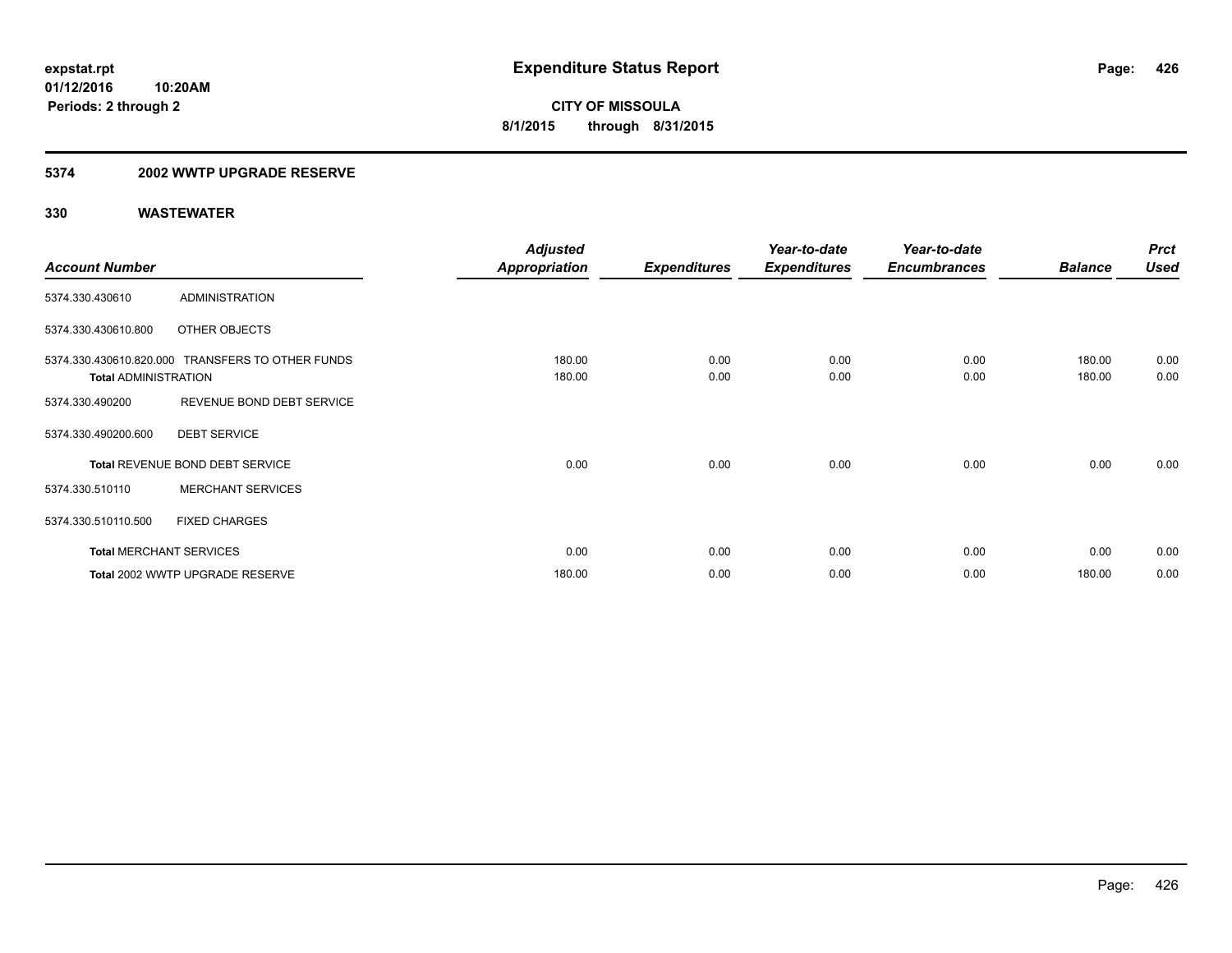### **5375 2003 WWTP SRF \$3.8M EPA DEBT**

|                                   |                                                 | <b>Adjusted</b>      |                     | Year-to-date        | Year-to-date        |                | <b>Prct</b> |
|-----------------------------------|-------------------------------------------------|----------------------|---------------------|---------------------|---------------------|----------------|-------------|
| <b>Account Number</b>             |                                                 | <b>Appropriation</b> | <b>Expenditures</b> | <b>Expenditures</b> | <b>Encumbrances</b> | <b>Balance</b> | <b>Used</b> |
| 5375.330.490200                   | REVENUE BOND DEBT SERVICE                       |                      |                     |                     |                     |                |             |
| 5375.330.490200.600               | <b>DEBT SERVICE</b>                             |                      |                     |                     |                     |                |             |
| 5375.330.490200.610.000 PRINCIPAL |                                                 | 211,000.00           | 0.00                | 0.00                | 0.00                | 211.000.00     | 0.00        |
|                                   | 5375.330.490200.620.000 INTEREST / SERVICE FEES | 39,926.00            | 0.00                | 0.00                | 0.00                | 39,926.00      | 0.00        |
|                                   | <b>Total REVENUE BOND DEBT SERVICE</b>          | 250,926.00           | 0.00                | 0.00                | 0.00                | 250,926.00     | 0.00        |
| 5375.330.510110                   | <b>MERCHANT SERVICES</b>                        |                      |                     |                     |                     |                |             |
| 5375.330.510110.500               | <b>FIXED CHARGES</b>                            |                      |                     |                     |                     |                |             |
| <b>Total MERCHANT SERVICES</b>    |                                                 | 0.00                 | 0.00                | 0.00                | 0.00                | 0.00           | 0.00        |
|                                   | Total 2003 WWTP SRF \$3.8M EPA DEBT             | 250,926.00           | 0.00                | 0.00                | 0.00                | 250,926.00     | 0.00        |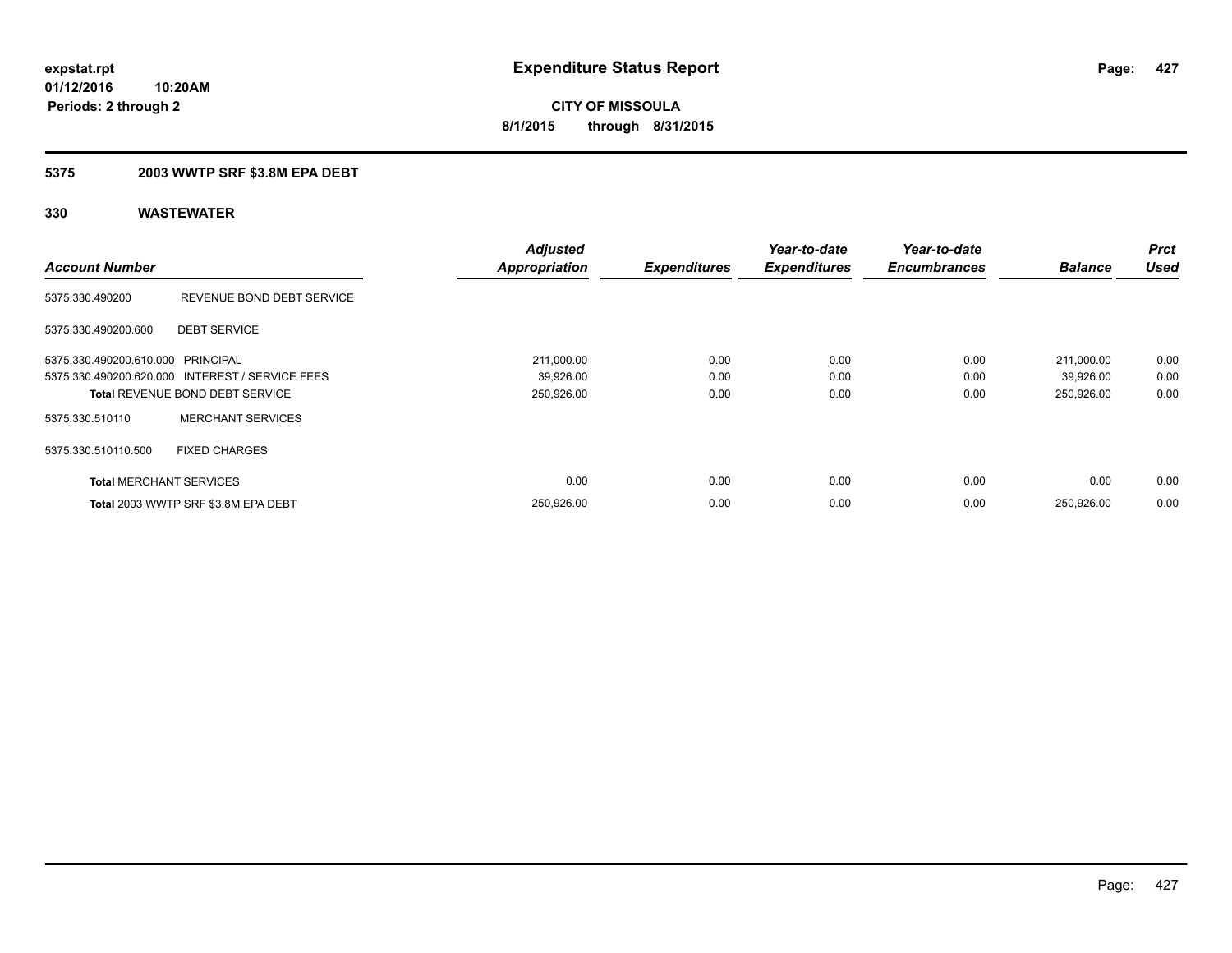**Periods: 2 through 2**

**CITY OF MISSOULA 8/1/2015 through 8/31/2015**

### **5376 2003 WWTP SRF \$3.8M EPA RESERVE**

**10:20AM**

| <b>Account Number</b>       |                                        | <b>Adjusted</b><br>Appropriation | <b>Expenditures</b> | Year-to-date<br><b>Expenditures</b> | Year-to-date<br><b>Encumbrances</b> | <b>Balance</b> | <b>Prct</b><br><b>Used</b> |
|-----------------------------|----------------------------------------|----------------------------------|---------------------|-------------------------------------|-------------------------------------|----------------|----------------------------|
| 5376.330.430610             | <b>ADMINISTRATION</b>                  |                                  |                     |                                     |                                     |                |                            |
| 5376.330.430610.800         | OTHER OBJECTS                          |                                  |                     |                                     |                                     |                |                            |
| <b>Total ADMINISTRATION</b> |                                        | 0.00                             | 0.00                | 0.00                                | 0.00                                | 0.00           | 0.00                       |
| 5376.330.510110             | <b>MERCHANT SERVICES</b>               |                                  |                     |                                     |                                     |                |                            |
| 5376.330.510110.500         | <b>FIXED CHARGES</b>                   |                                  |                     |                                     |                                     |                |                            |
|                             | <b>Total MERCHANT SERVICES</b>         | 0.00                             | 0.00                | 0.00                                | 0.00                                | 0.00           | 0.00                       |
|                             | Total 2003 WWTP SRF \$3.8M EPA RESERVE | 0.00                             | 0.00                | 0.00                                | 0.00                                | 0.00           | 0.00                       |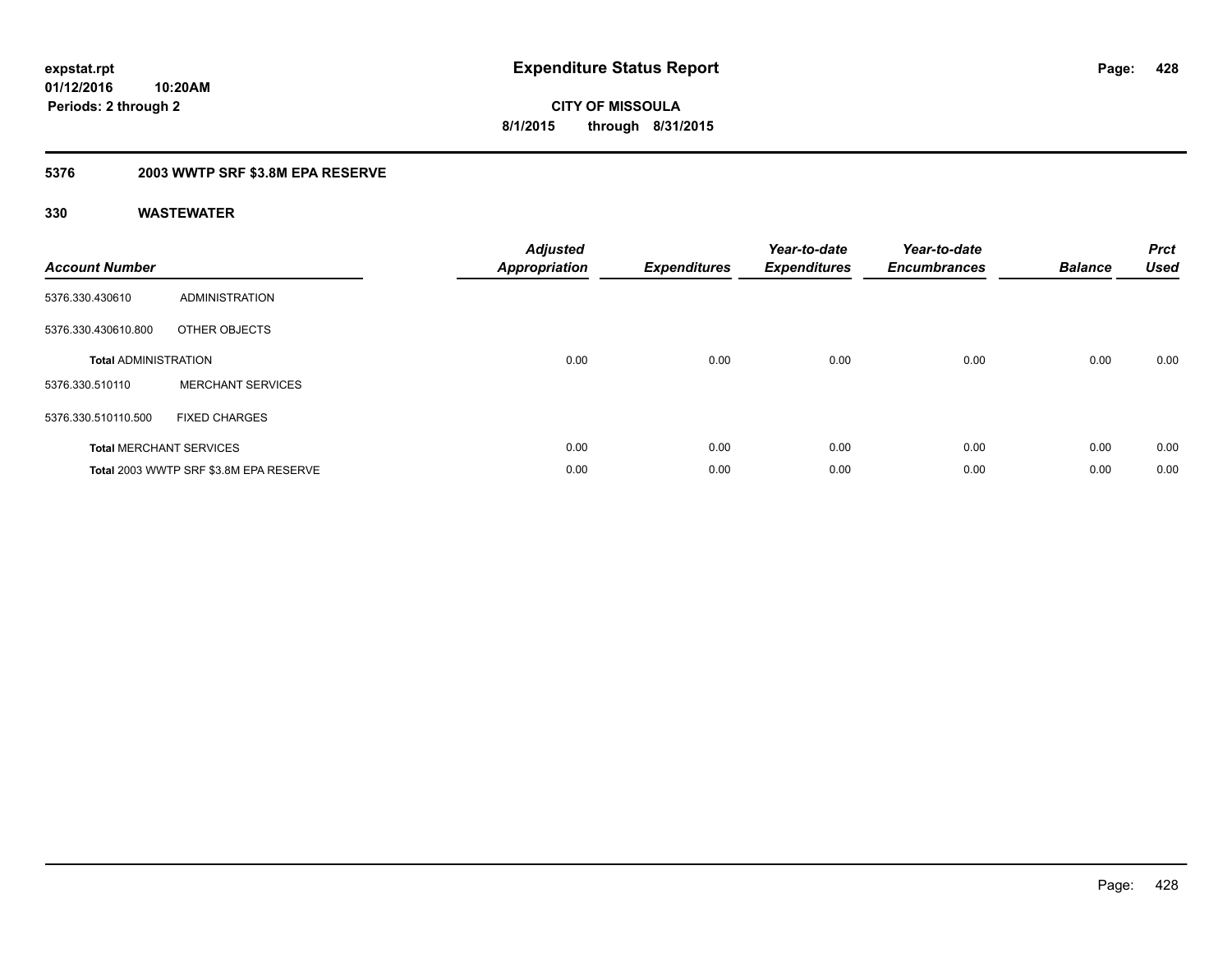**CITY OF MISSOULA 8/1/2015 through 8/31/2015**

## **5377 2004 WWTP \$3.023 LOAN DEBT SERVICE**

|                                   |                                                 | <b>Adjusted</b>      |                     | Year-to-date        | Year-to-date        |                | <b>Prct</b> |
|-----------------------------------|-------------------------------------------------|----------------------|---------------------|---------------------|---------------------|----------------|-------------|
| <b>Account Number</b>             |                                                 | <b>Appropriation</b> | <b>Expenditures</b> | <b>Expenditures</b> | <b>Encumbrances</b> | <b>Balance</b> | <b>Used</b> |
| 5377.330.490200                   | REVENUE BOND DEBT SERVICE                       |                      |                     |                     |                     |                |             |
| 5377.330.490200.600               | <b>DEBT SERVICE</b>                             |                      |                     |                     |                     |                |             |
| 5377.330.490200.610.000 PRINCIPAL |                                                 | 203,000.00           | 0.00                | 0.00                | 0.00                | 203,000.00     | 0.00        |
|                                   | 5377.330.490200.620.000 INTEREST / SERVICE FEES | 41,006.00            | 0.00                | 0.00                | 0.00                | 41,006.00      | 0.00        |
|                                   | <b>Total REVENUE BOND DEBT SERVICE</b>          | 244,006.00           | 0.00                | 0.00                | 0.00                | 244.006.00     | 0.00        |
| 5377.330.510110                   | <b>MERCHANT SERVICES</b>                        |                      |                     |                     |                     |                |             |
| 5377.330.510110.500               | <b>FIXED CHARGES</b>                            |                      |                     |                     |                     |                |             |
| <b>Total MERCHANT SERVICES</b>    |                                                 | 0.00                 | 0.00                | 0.00                | 0.00                | 0.00           | 0.00        |
|                                   | Total 2004 WWTP \$3.023 LOAN DEBT SERVICE       | 244.006.00           | 0.00                | 0.00                | 0.00                | 244.006.00     | 0.00        |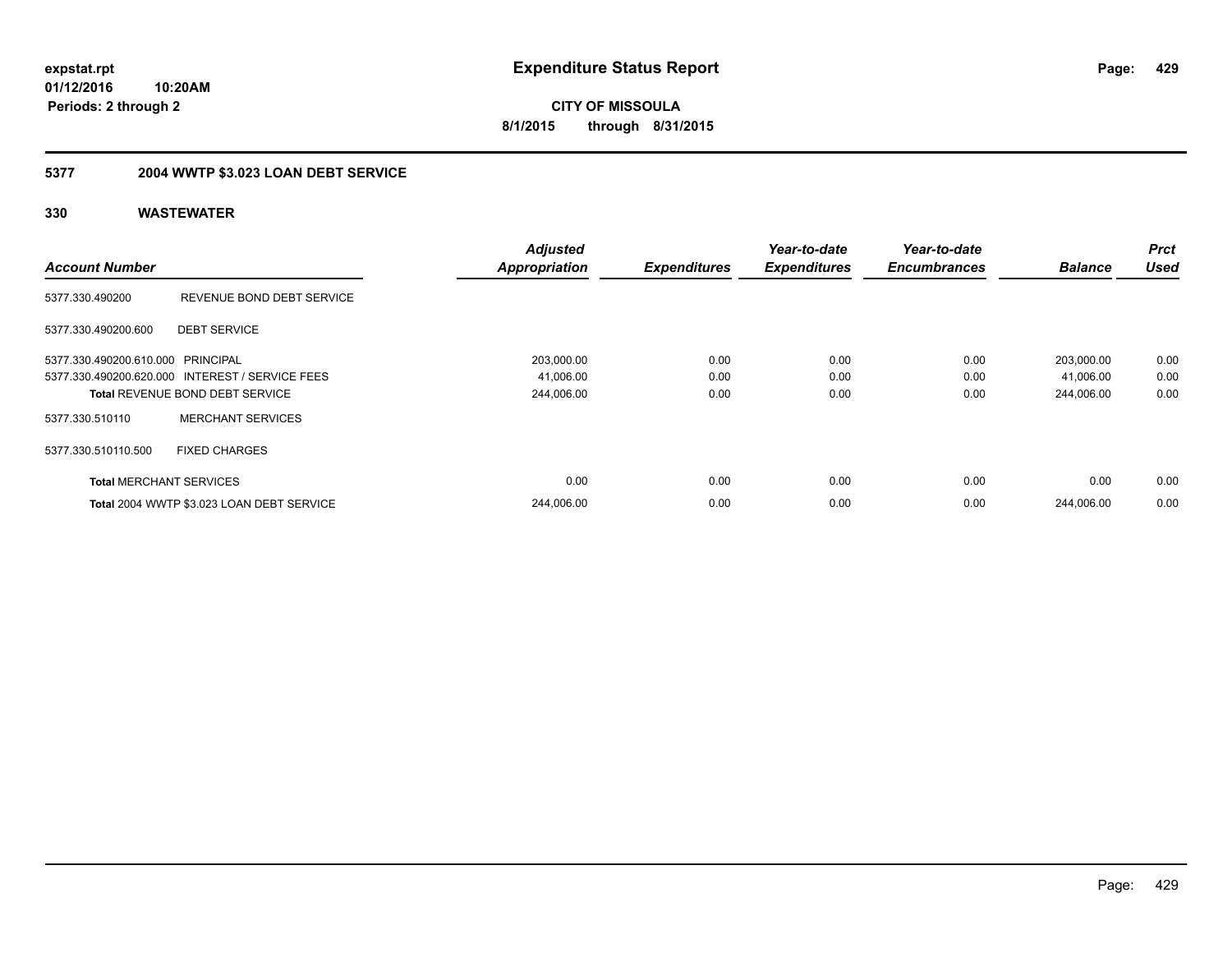## **5378 2004 WWTP \$3.023 LOAN RESERVE**

|                             |                                                  | <b>Adjusted</b>      |                     | Year-to-date        | Year-to-date        |                | <b>Prct</b> |
|-----------------------------|--------------------------------------------------|----------------------|---------------------|---------------------|---------------------|----------------|-------------|
| <b>Account Number</b>       |                                                  | <b>Appropriation</b> | <b>Expenditures</b> | <b>Expenditures</b> | <b>Encumbrances</b> | <b>Balance</b> | <b>Used</b> |
| 5378.330.430610             | <b>ADMINISTRATION</b>                            |                      |                     |                     |                     |                |             |
| 5378.330.430610.800         | OTHER OBJECTS                                    |                      |                     |                     |                     |                |             |
|                             | 5378.330.430610.820.000 TRANSFERS TO OTHER FUNDS | 283.00               | 0.00                | 0.00                | 0.00                | 283.00         | 0.00        |
| <b>Total ADMINISTRATION</b> |                                                  | 283.00               | 0.00                | 0.00                | 0.00                | 283.00         | 0.00        |
| 5378.330.490200             | REVENUE BOND DEBT SERVICE                        |                      |                     |                     |                     |                |             |
| 5378.330.490200.600         | <b>DEBT SERVICE</b>                              |                      |                     |                     |                     |                |             |
|                             | Total REVENUE BOND DEBT SERVICE                  | 0.00                 | 0.00                | 0.00                | 0.00                | 0.00           | 0.00        |
| 5378.330.510110             | <b>MERCHANT SERVICES</b>                         |                      |                     |                     |                     |                |             |
| 5378.330.510110.500         | <b>FIXED CHARGES</b>                             |                      |                     |                     |                     |                |             |
|                             | <b>Total MERCHANT SERVICES</b>                   | 0.00                 | 0.00                | 0.00                | 0.00                | 0.00           | 0.00        |
|                             | Total 2004 WWTP \$3.023 LOAN RESERVE             | 283.00               | 0.00                | 0.00                | 0.00                | 283.00         | 0.00        |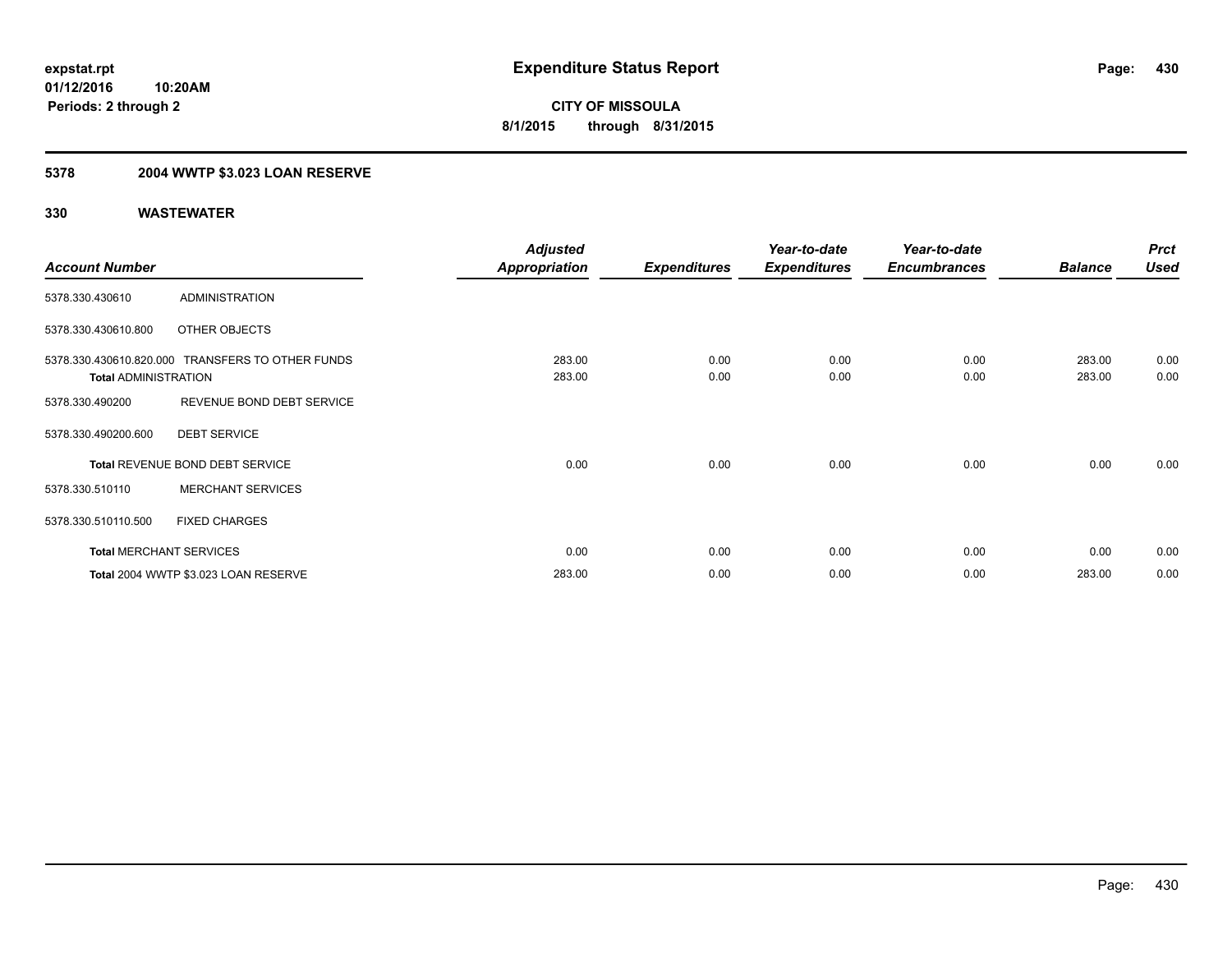**431**

**01/12/2016 10:20AM Periods: 2 through 2**

**CITY OF MISSOULA 8/1/2015 through 8/31/2015**

### **5379 2005 BRICH/BRDY/LIN/GIL SRF DEBT**

|                                   |                                        | <b>Adjusted</b>      |                     | Year-to-date        | Year-to-date        |                | <b>Prct</b> |
|-----------------------------------|----------------------------------------|----------------------|---------------------|---------------------|---------------------|----------------|-------------|
| <b>Account Number</b>             |                                        | <b>Appropriation</b> | <b>Expenditures</b> | <b>Expenditures</b> | <b>Encumbrances</b> | <b>Balance</b> | <b>Used</b> |
| 5379.330.430610                   | <b>ADMINISTRATION</b>                  |                      |                     |                     |                     |                |             |
| 5379.330.430610.800               | OTHER OBJECTS                          |                      |                     |                     |                     |                |             |
| <b>Total ADMINISTRATION</b>       |                                        | 0.00                 | 0.00                | 0.00                | 0.00                | 0.00           | 0.00        |
| 5379.330.490200                   | REVENUE BOND DEBT SERVICE              |                      |                     |                     |                     |                |             |
| 5379.330.490200.600               | <b>DEBT SERVICE</b>                    |                      |                     |                     |                     |                |             |
| 5379.330.490200.610.000 PRINCIPAL |                                        | 88,000.00            | 0.00                | 0.00                | 0.00                | 88,000.00      | 0.00        |
| 5379.330.490200.620.000           | <b>INTEREST / SERVICE FEES</b>         | 21,443.00            | 0.00                | 0.00                | 0.00                | 21,443.00      | 0.00        |
|                                   | <b>Total REVENUE BOND DEBT SERVICE</b> | 109,443.00           | 0.00                | 0.00                | 0.00                | 109,443.00     | 0.00        |
| 5379.330.510110                   | <b>MERCHANT SERVICES</b>               |                      |                     |                     |                     |                |             |
| 5379.330.510110.500               | <b>FIXED CHARGES</b>                   |                      |                     |                     |                     |                |             |
| <b>Total MERCHANT SERVICES</b>    |                                        | 0.00                 | 0.00                | 0.00                | 0.00                | 0.00           | 0.00        |
|                                   | Total 2005 BRICH/BRDY/LIN/GIL SRF DEBT | 109,443.00           | 0.00                | 0.00                | 0.00                | 109,443.00     | 0.00        |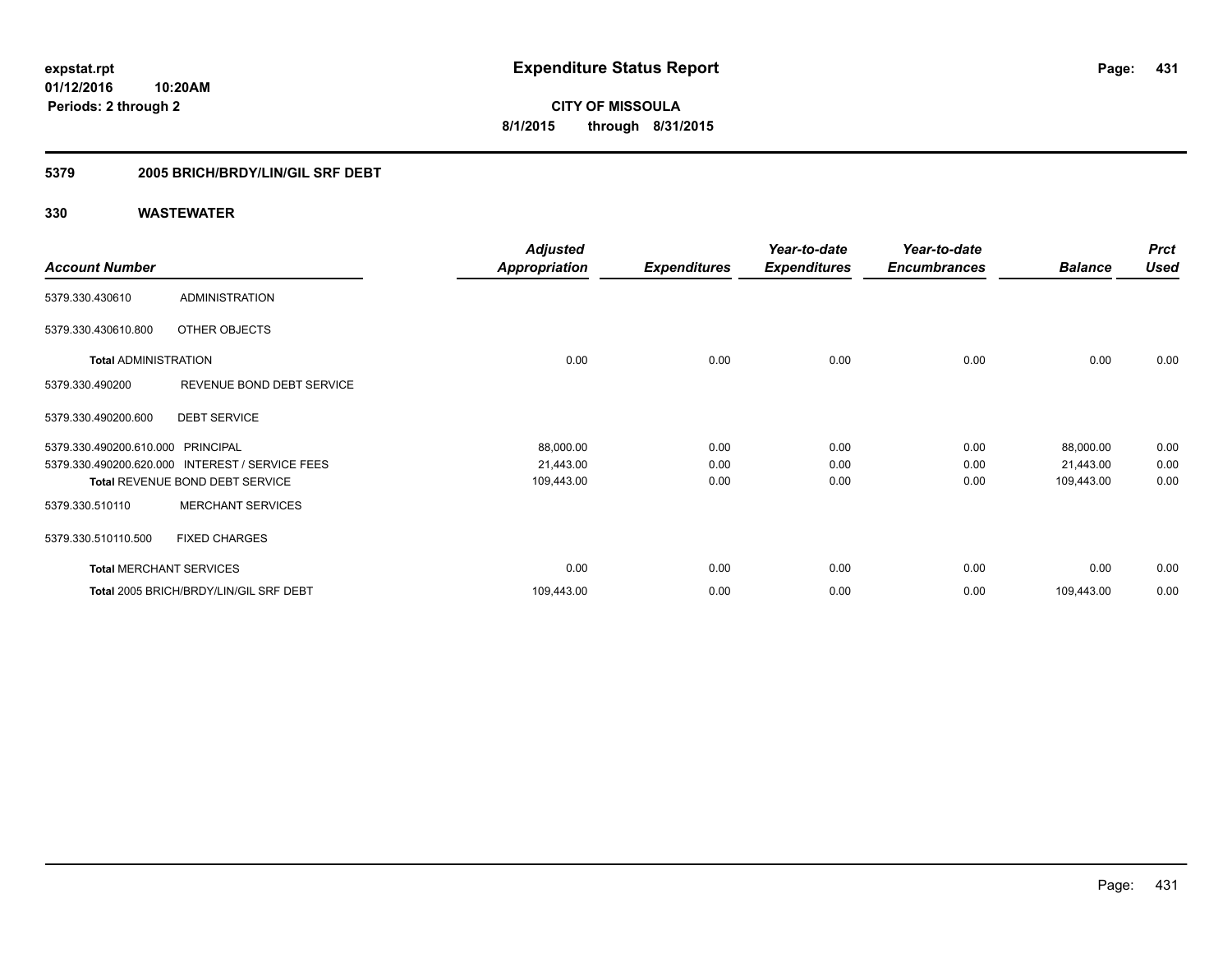**CITY OF MISSOULA 8/1/2015 through 8/31/2015**

# **5380 BRDWY/BIRCH/GILBERT/LINCOLNWOOD**

| <b>Account Number</b>       |                                       | <b>Adjusted</b><br><b>Appropriation</b> | <b>Expenditures</b> | Year-to-date<br><b>Expenditures</b> | Year-to-date<br><b>Encumbrances</b> | <b>Balance</b> | <b>Prct</b><br><b>Used</b> |
|-----------------------------|---------------------------------------|-----------------------------------------|---------------------|-------------------------------------|-------------------------------------|----------------|----------------------------|
| 5380.330.430610             | <b>ADMINISTRATION</b>                 |                                         |                     |                                     |                                     |                |                            |
| 5380.330.430610.800         | OTHER OBJECTS                         |                                         |                     |                                     |                                     |                |                            |
| <b>Total ADMINISTRATION</b> |                                       | 0.00                                    | 0.00                | 0.00                                | 0.00                                | 0.00           | 0.00                       |
| 5380.330.490200             | REVENUE BOND DEBT SERVICE             |                                         |                     |                                     |                                     |                |                            |
| 5380.330.490200.600         | <b>DEBT SERVICE</b>                   |                                         |                     |                                     |                                     |                |                            |
|                             | Total REVENUE BOND DEBT SERVICE       | 0.00                                    | 0.00                | 0.00                                | 0.00                                | 0.00           | 0.00                       |
| 5380.330.510110             | <b>MERCHANT SERVICES</b>              |                                         |                     |                                     |                                     |                |                            |
| 5380.330.510110.500         | <b>FIXED CHARGES</b>                  |                                         |                     |                                     |                                     |                |                            |
|                             | <b>Total MERCHANT SERVICES</b>        | 0.00                                    | 0.00                | 0.00                                | 0.00                                | 0.00           | 0.00                       |
|                             | Total BRDWY/BIRCH/GILBERT/LINCOLNWOOD | 0.00                                    | 0.00                | 0.00                                | 0.00                                | 0.00           | 0.00                       |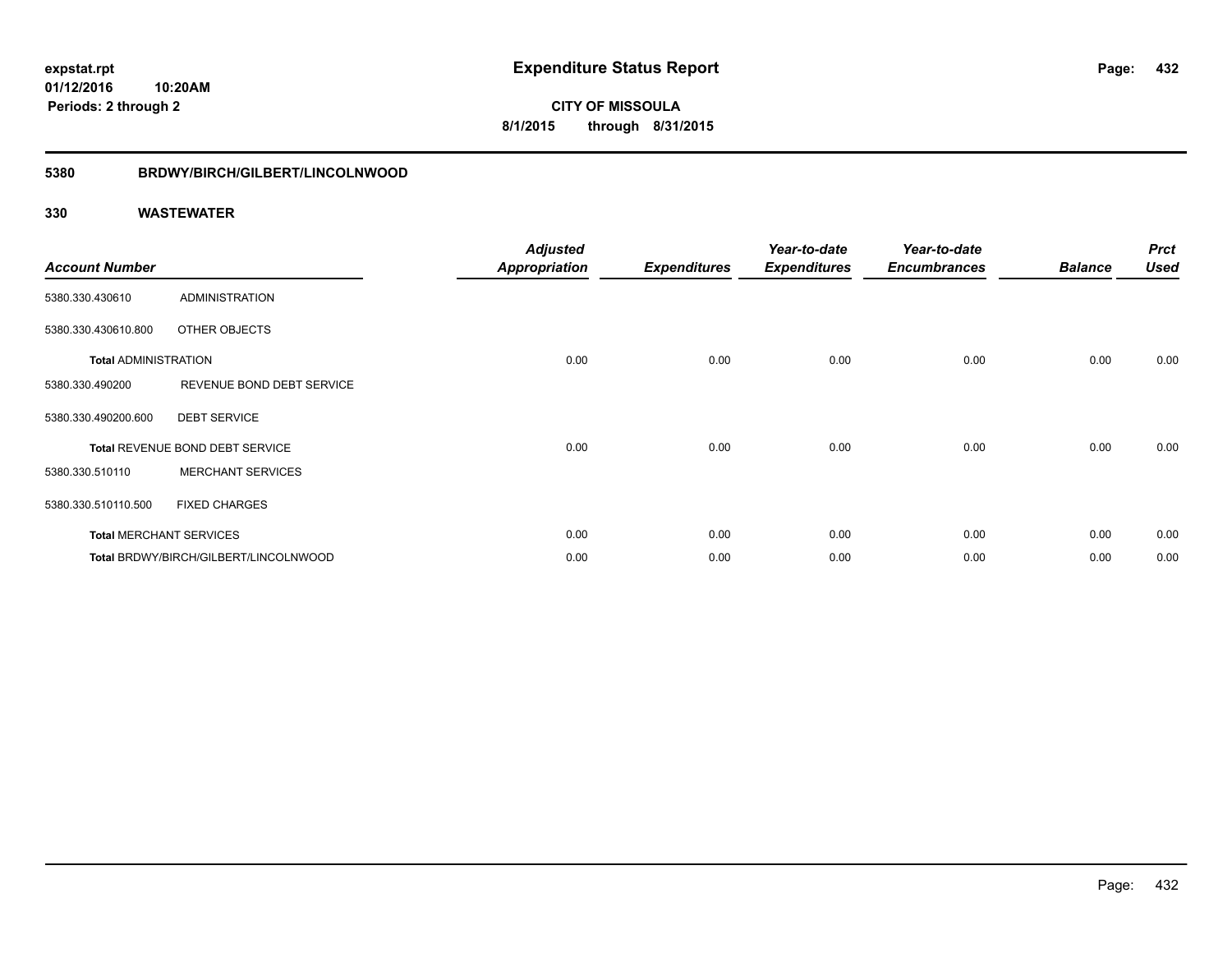### **5381 LINCOLNWOOD PH2 DEBT SERVICE**

| <b>Account Number</b>       |                                    | <b>Adjusted</b><br><b>Appropriation</b> | <b>Expenditures</b> | Year-to-date<br><b>Expenditures</b> | Year-to-date<br><b>Encumbrances</b> | <b>Balance</b> | <b>Prct</b><br><b>Used</b> |
|-----------------------------|------------------------------------|-----------------------------------------|---------------------|-------------------------------------|-------------------------------------|----------------|----------------------------|
| 5381.330.430610             | <b>ADMINISTRATION</b>              |                                         |                     |                                     |                                     |                |                            |
| 5381.330.430610.800         | OTHER OBJECTS                      |                                         |                     |                                     |                                     |                |                            |
| <b>Total ADMINISTRATION</b> |                                    | 0.00                                    | 0.00                | 0.00                                | 0.00                                | 0.00           | 0.00                       |
| 5381.330.490200             | REVENUE BOND DEBT SERVICE          |                                         |                     |                                     |                                     |                |                            |
| 5381.330.490200.600         | <b>DEBT SERVICE</b>                |                                         |                     |                                     |                                     |                |                            |
|                             | Total REVENUE BOND DEBT SERVICE    | 0.00                                    | 0.00                | 0.00                                | 0.00                                | 0.00           | 0.00                       |
| 5381.330.510110             | <b>MERCHANT SERVICES</b>           |                                         |                     |                                     |                                     |                |                            |
| 5381.330.510110.500         | <b>FIXED CHARGES</b>               |                                         |                     |                                     |                                     |                |                            |
|                             | <b>Total MERCHANT SERVICES</b>     | 0.00                                    | 0.00                | 0.00                                | 0.00                                | 0.00           | 0.00                       |
|                             | Total LINCOLNWOOD PH2 DEBT SERVICE | 0.00                                    | 0.00                | 0.00                                | 0.00                                | 0.00           | 0.00                       |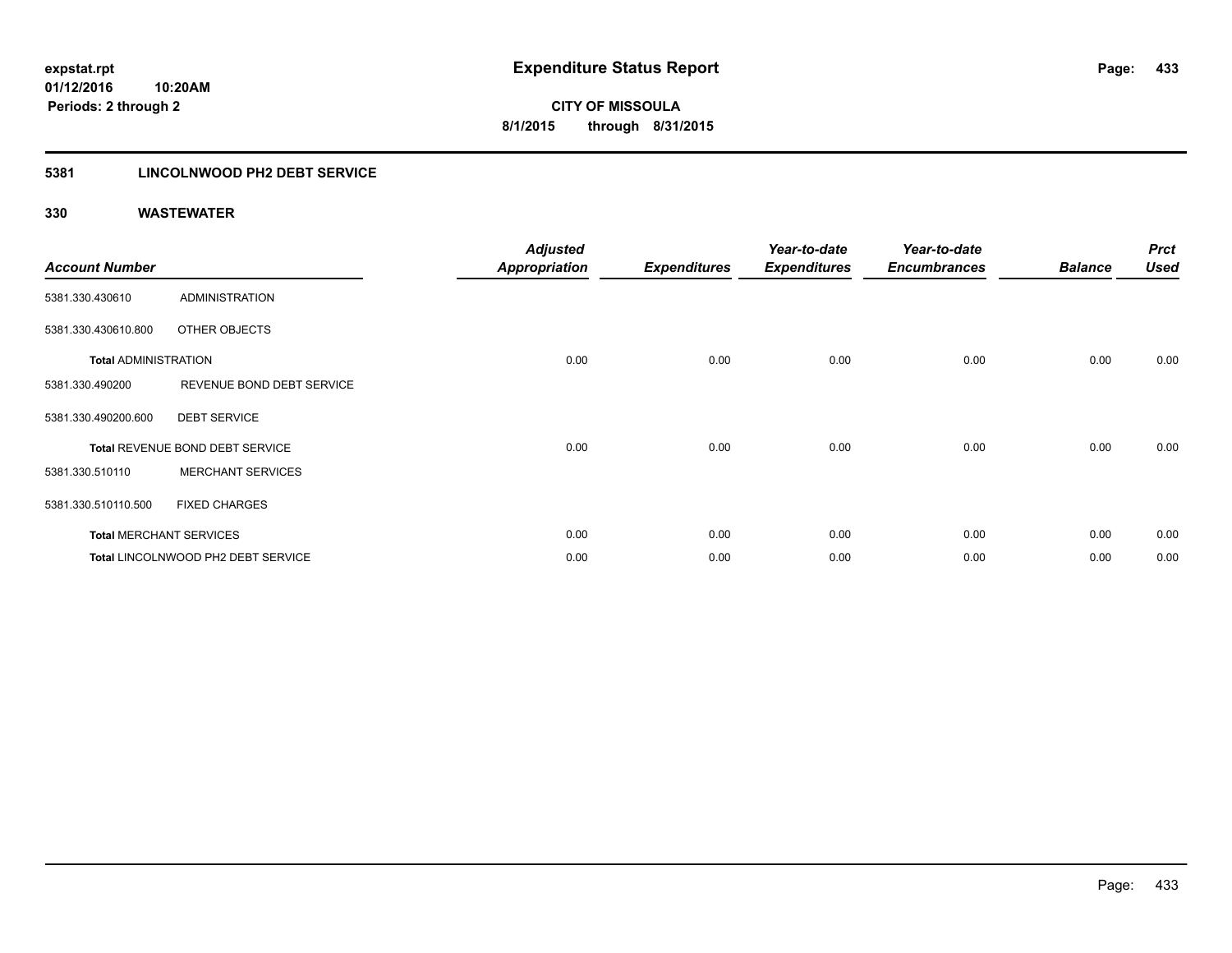**Periods: 2 through 2**

**CITY OF MISSOULA 8/1/2015 through 8/31/2015**

### **5382 LINCOLNWOOD PH2 RESERVE FUND**

|                             |                                                  | <b>Adjusted</b>        |                     | Year-to-date        | Year-to-date        |                        | <b>Prct</b>  |
|-----------------------------|--------------------------------------------------|------------------------|---------------------|---------------------|---------------------|------------------------|--------------|
| <b>Account Number</b>       |                                                  | <b>Appropriation</b>   | <b>Expenditures</b> | <b>Expenditures</b> | <b>Encumbrances</b> | <b>Balance</b>         | <b>Used</b>  |
| 5382.330.430610             | <b>ADMINISTRATION</b>                            |                        |                     |                     |                     |                        |              |
| 5382.330.430610.800         | OTHER OBJECTS                                    |                        |                     |                     |                     |                        |              |
| <b>Total ADMINISTRATION</b> | 5382.330.430610.820.000 TRANSFERS TO OTHER FUNDS | 21,850.00<br>21,850.00 | 0.00<br>0.00        | 0.00<br>0.00        | 0.00<br>0.00        | 21,850.00<br>21,850.00 | 0.00<br>0.00 |
| 5382.330.490200             | REVENUE BOND DEBT SERVICE                        |                        |                     |                     |                     |                        |              |
| 5382.330.490200.600         | <b>DEBT SERVICE</b>                              |                        |                     |                     |                     |                        |              |
|                             | Total REVENUE BOND DEBT SERVICE                  | 0.00                   | 0.00                | 0.00                | 0.00                | 0.00                   | 0.00         |
| 5382.330.510110             | <b>MERCHANT SERVICES</b>                         |                        |                     |                     |                     |                        |              |
| 5382.330.510110.500         | <b>FIXED CHARGES</b>                             |                        |                     |                     |                     |                        |              |
|                             | <b>Total MERCHANT SERVICES</b>                   | 0.00                   | 0.00                | 0.00                | 0.00                | 0.00                   | 0.00         |
|                             | Total LINCOLNWOOD PH2 RESERVE FUND               | 21,850.00              | 0.00                | 0.00                | 0.00                | 21,850.00              | 0.00         |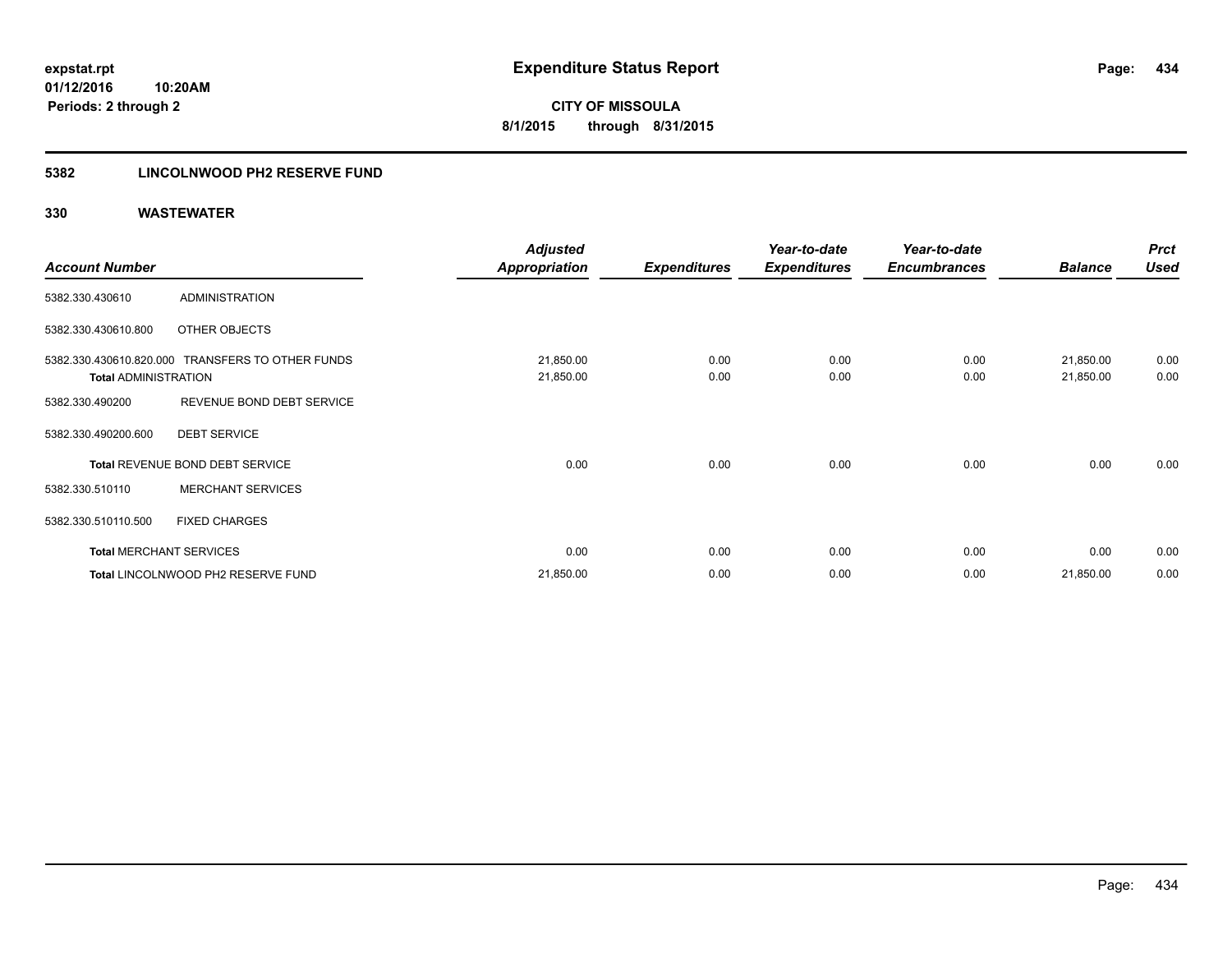**01/12/2016 10:20AM Periods: 2 through 2**

**CITY OF MISSOULA 8/1/2015 through 8/31/2015**

### **5383 FY09 RATTLESNAKE SEWER DEBT SVS**

| <b>Account Number</b>       |                                 | <b>Adjusted</b><br><b>Appropriation</b> | <b>Expenditures</b> | Year-to-date<br><b>Expenditures</b> | Year-to-date<br><b>Encumbrances</b> | <b>Balance</b> | <b>Prct</b><br><b>Used</b> |
|-----------------------------|---------------------------------|-----------------------------------------|---------------------|-------------------------------------|-------------------------------------|----------------|----------------------------|
| 5383.330.430610             | <b>ADMINISTRATION</b>           |                                         |                     |                                     |                                     |                |                            |
| 5383.330.430610.800         | OTHER OBJECTS                   |                                         |                     |                                     |                                     |                |                            |
| <b>Total ADMINISTRATION</b> |                                 | 0.00                                    | 0.00                | 0.00                                | 0.00                                | 0.00           | 0.00                       |
| 5383.330.490200             | REVENUE BOND DEBT SERVICE       |                                         |                     |                                     |                                     |                |                            |
| 5383.330.490200.600         | <b>DEBT SERVICE</b>             |                                         |                     |                                     |                                     |                |                            |
|                             | Total REVENUE BOND DEBT SERVICE | 0.00                                    | 0.00                | 0.00                                | 0.00                                | 0.00           | 0.00                       |
| 5383.330.510110             | <b>MERCHANT SERVICES</b>        |                                         |                     |                                     |                                     |                |                            |
| 5383.330.510110.500         | <b>FIXED CHARGES</b>            |                                         |                     |                                     |                                     |                |                            |
| <b>Total WASTEWATER</b>     |                                 | 0.00                                    | 0.00                | 0.00                                | 0.00                                | 0.00           | 0.00                       |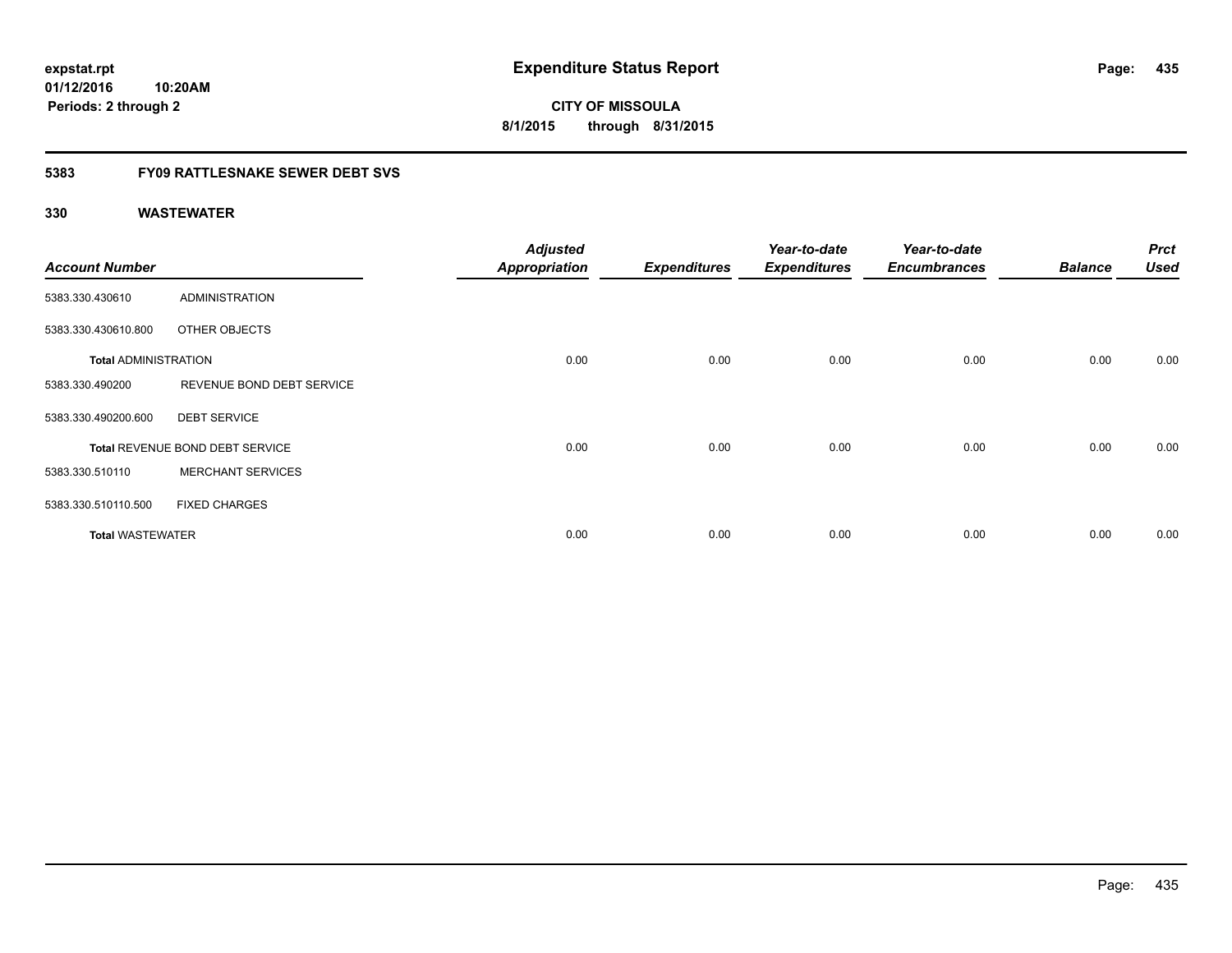**01/12/2016 10:20AM Periods: 2 through 2**

**CITY OF MISSOULA 8/1/2015 through 8/31/2015**

### **5383 FY09 RATTLESNAKE SEWER DEBT SVS**

### **550 SID 544 PROJECT**

| <b>Account Number</b>             |                                                 | <b>Adjusted</b><br><b>Appropriation</b> | <b>Expenditures</b> | Year-to-date<br><b>Expenditures</b> | Year-to-date<br><b>Encumbrances</b> | <b>Balance</b> | <b>Prct</b><br><b>Used</b> |
|-----------------------------------|-------------------------------------------------|-----------------------------------------|---------------------|-------------------------------------|-------------------------------------|----------------|----------------------------|
| 5383.550.490200                   | REVENUE BOND DEBT SERVICE                       |                                         |                     |                                     |                                     |                |                            |
| 5383.550.490200.600               | <b>DEBT SERVICE</b>                             |                                         |                     |                                     |                                     |                |                            |
| 5383.550.490200.610.000 PRINCIPAL |                                                 | 20,000.00                               | 0.00                | 0.00                                | 0.00                                | 20,000.00      | 0.00                       |
|                                   | 5383.550.490200.620.000 INTEREST / SERVICE FEES | 10,950.00                               | 0.00                | 0.00                                | 0.00                                | 10,950.00      | 0.00                       |
|                                   | Total REVENUE BOND DEBT SERVICE                 | 30,950.00                               | 0.00                | 0.00                                | 0.00                                | 30,950.00      | 0.00                       |
| 5383.550.510110                   | <b>MERCHANT SERVICES</b>                        |                                         |                     |                                     |                                     |                |                            |
| 5383.550.510110.500               | <b>FIXED CHARGES</b>                            |                                         |                     |                                     |                                     |                |                            |
| <b>Total MERCHANT SERVICES</b>    |                                                 | 0.00                                    | 0.00                | 0.00                                | 0.00                                | 0.00           | 0.00                       |
|                                   | <b>Total FY09 RATTLESNAKE SEWER DEBT SVS</b>    | 30,950.00                               | 0.00                | 0.00                                | 0.00                                | 30,950.00      | 0.00                       |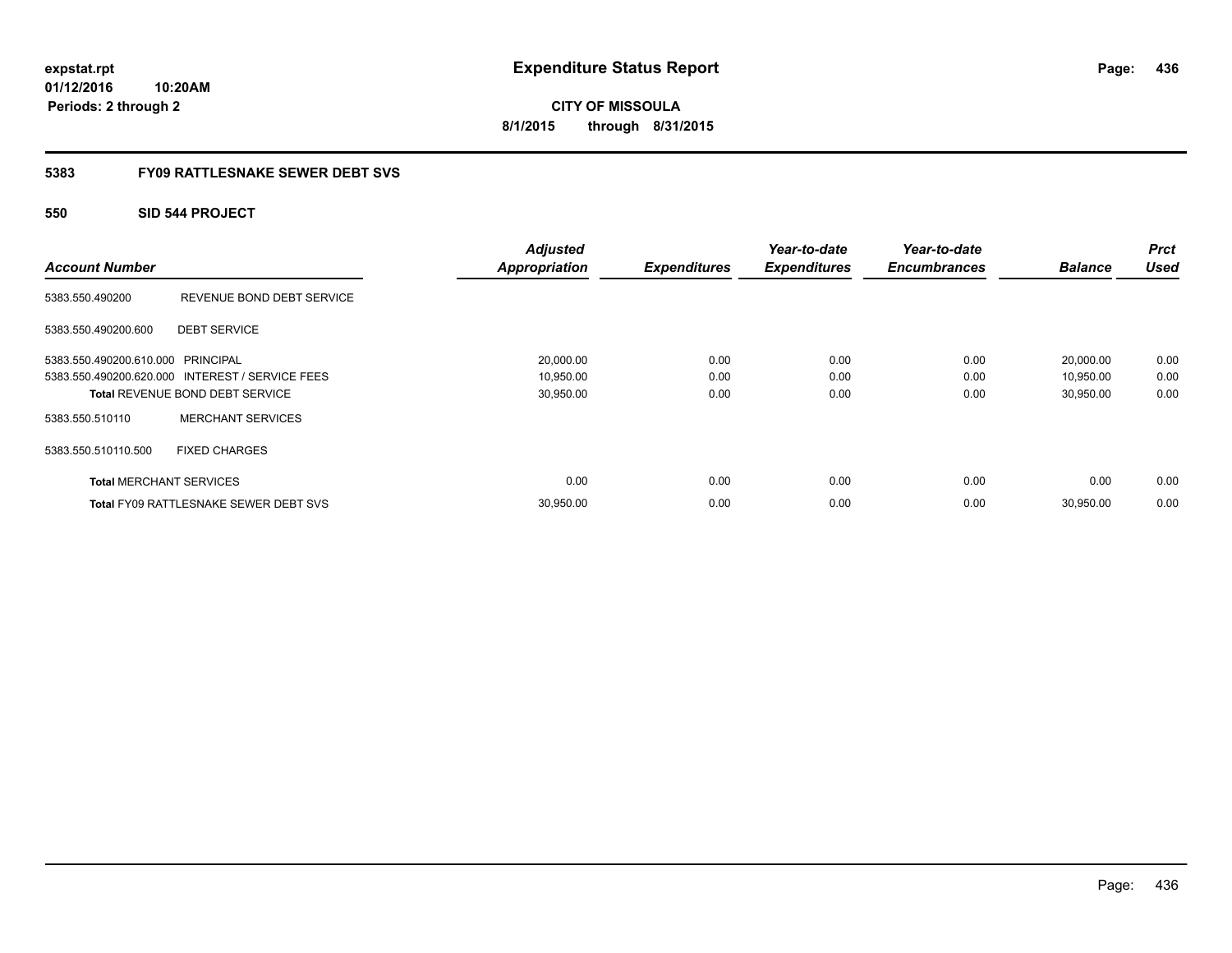### **5384 09 LOLO BOND RESERVE**

| <b>Account Number</b>          |                                                                                            | <b>Adjusted</b><br><b>Appropriation</b> | <b>Expenditures</b> | Year-to-date<br><b>Expenditures</b> | Year-to-date<br><b>Encumbrances</b> | <b>Balance</b>         | <b>Prct</b><br>Used |
|--------------------------------|--------------------------------------------------------------------------------------------|-----------------------------------------|---------------------|-------------------------------------|-------------------------------------|------------------------|---------------------|
| 5384.330.490200                | REVENUE BOND DEBT SERVICE                                                                  |                                         |                     |                                     |                                     |                        |                     |
| 5384.330.490200.800            | OTHER OBJECTS                                                                              |                                         |                     |                                     |                                     |                        |                     |
|                                | 5384.330.490200.820.000 TRANSFERS TO OTHER FUNDS<br><b>Total REVENUE BOND DEBT SERVICE</b> | 10,310.00<br>10,310.00                  | 0.00<br>0.00        | 0.00<br>0.00                        | 0.00<br>0.00                        | 10.310.00<br>10,310.00 | 0.00<br>0.00        |
| 5384.330.510110                | <b>MERCHANT SERVICES</b>                                                                   |                                         |                     |                                     |                                     |                        |                     |
| 5384.330.510110.500            | <b>FIXED CHARGES</b>                                                                       |                                         |                     |                                     |                                     |                        |                     |
| <b>Total MERCHANT SERVICES</b> |                                                                                            | 0.00                                    | 0.00                | 0.00                                | 0.00                                | 0.00                   | 0.00                |
|                                | Total 09 LOLO BOND RESERVE                                                                 | 10.310.00                               | 0.00                | 0.00                                | 0.00                                | 10.310.00              | 0.00                |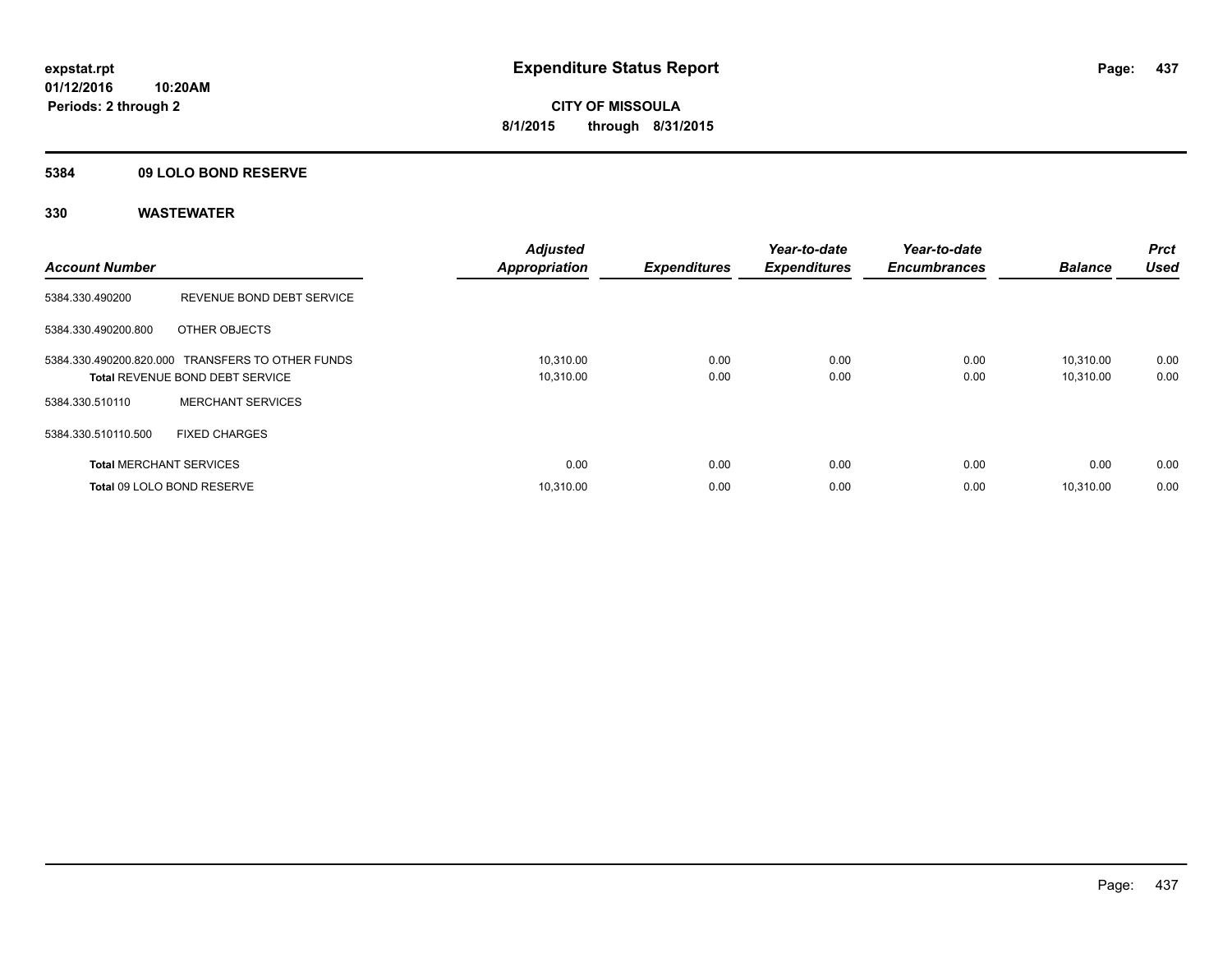### **5385 HEADWORKS 2010 BOND RESERVE**

| <b>Account Number</b>       |                                                  | <b>Adjusted</b>        | <b>Appropriation</b><br><b>Expenditures</b> | Year-to-date<br><b>Expenditures</b> | Year-to-date<br><b>Encumbrances</b> | <b>Balance</b>         | Prct<br>Used |
|-----------------------------|--------------------------------------------------|------------------------|---------------------------------------------|-------------------------------------|-------------------------------------|------------------------|--------------|
| 5385.330.430610             | ADMINISTRATION                                   |                        |                                             |                                     |                                     |                        |              |
| 5385.330.430610.800         | OTHER OBJECTS                                    |                        |                                             |                                     |                                     |                        |              |
| <b>Total ADMINISTRATION</b> | 5385.330.430610.820.000 TRANSFERS TO OTHER FUNDS | 27,928.00<br>27.928.00 | 0.00<br>0.00                                | 0.00<br>0.00                        | 0.00<br>0.00                        | 27.928.00<br>27.928.00 | 0.00<br>0.00 |
|                             | Total HEADWORKS 2010 BOND RESERVE                | 27.928.00              | 0.00                                        | 0.00                                | 0.00                                | 27.928.00              | 0.00         |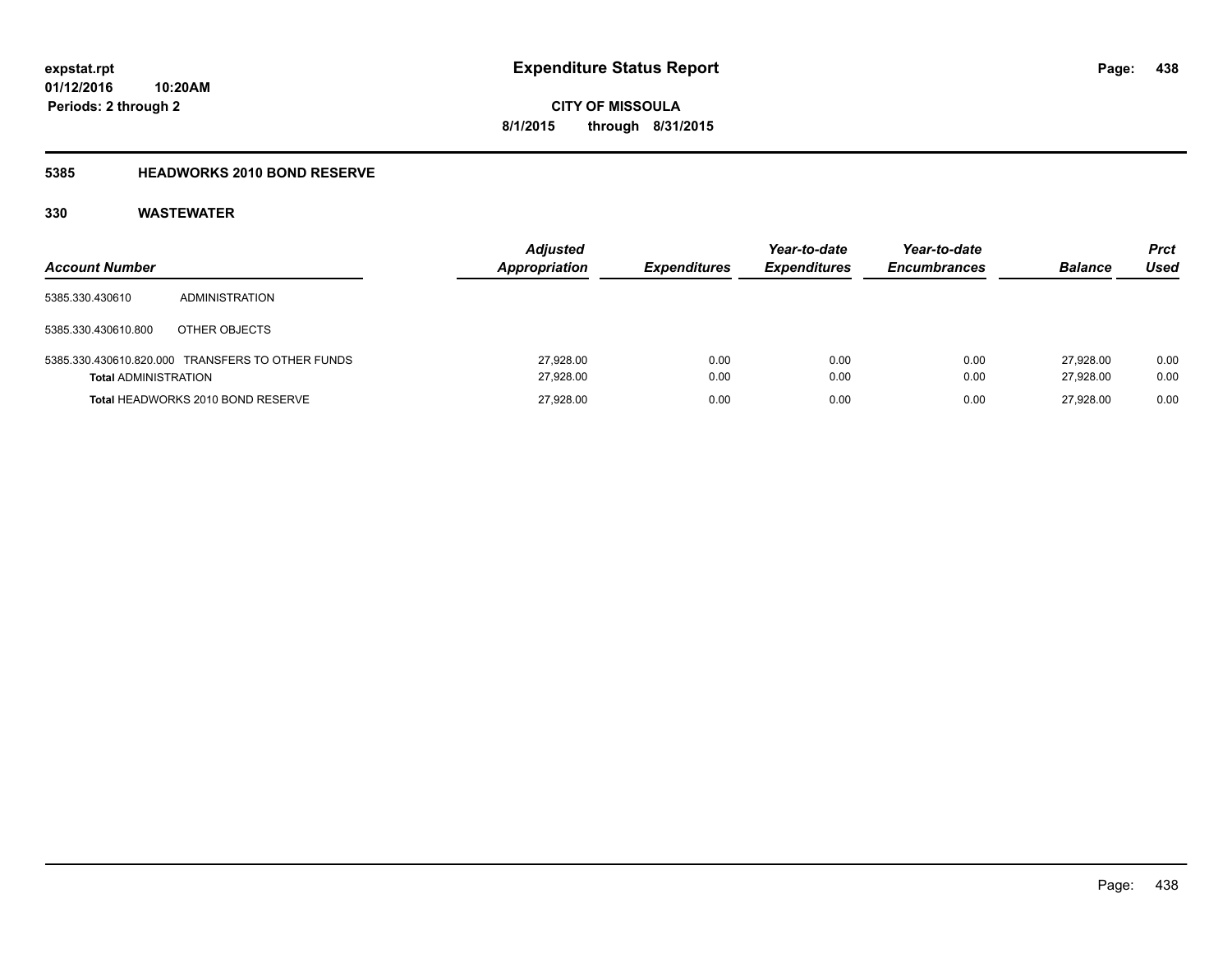**Periods: 2 through 2**

**CITY OF MISSOULA 8/1/2015 through 8/31/2015**

### **5386 FY10 HEADWORKS DEBT SERVICE**

| <b>Account Number</b>             |                                                 | <b>Adjusted</b><br><b>Appropriation</b> | <b>Expenditures</b> | Year-to-date<br><b>Expenditures</b> | Year-to-date<br><b>Encumbrances</b> | <b>Balance</b> | <b>Prct</b><br><b>Used</b> |
|-----------------------------------|-------------------------------------------------|-----------------------------------------|---------------------|-------------------------------------|-------------------------------------|----------------|----------------------------|
|                                   |                                                 |                                         |                     |                                     |                                     |                |                            |
| 5386.330.490200                   | REVENUE BOND DEBT SERVICE                       |                                         |                     |                                     |                                     |                |                            |
| 5386.330.490200.600               | <b>DEBT SERVICE</b>                             |                                         |                     |                                     |                                     |                |                            |
| 5386.330.490200.610.000 PRINCIPAL |                                                 | 135,000.00                              | 0.00                | 0.00                                | 0.00                                | 135,000.00     | 0.00                       |
|                                   | 5386.330.490200.620.000 INTEREST / SERVICE FEES | 563,316.00                              | 0.00                | 0.00                                | 0.00                                | 563,316.00     | 0.00                       |
|                                   | <b>Total REVENUE BOND DEBT SERVICE</b>          | 698,316.00                              | 0.00                | 0.00                                | 0.00                                | 698,316.00     | 0.00                       |
| 5386.330.510110                   | <b>MERCHANT SERVICES</b>                        |                                         |                     |                                     |                                     |                |                            |
| 5386.330.510110.500               | <b>FIXED CHARGES</b>                            |                                         |                     |                                     |                                     |                |                            |
| <b>Total MERCHANT SERVICES</b>    |                                                 | 0.00                                    | 0.00                | 0.00                                | 0.00                                | 0.00           | 0.00                       |
|                                   | <b>Total FY10 HEADWORKS DEBT SERVICE</b>        | 698,316.00                              | 0.00                | 0.00                                | 0.00                                | 698.316.00     | 0.00                       |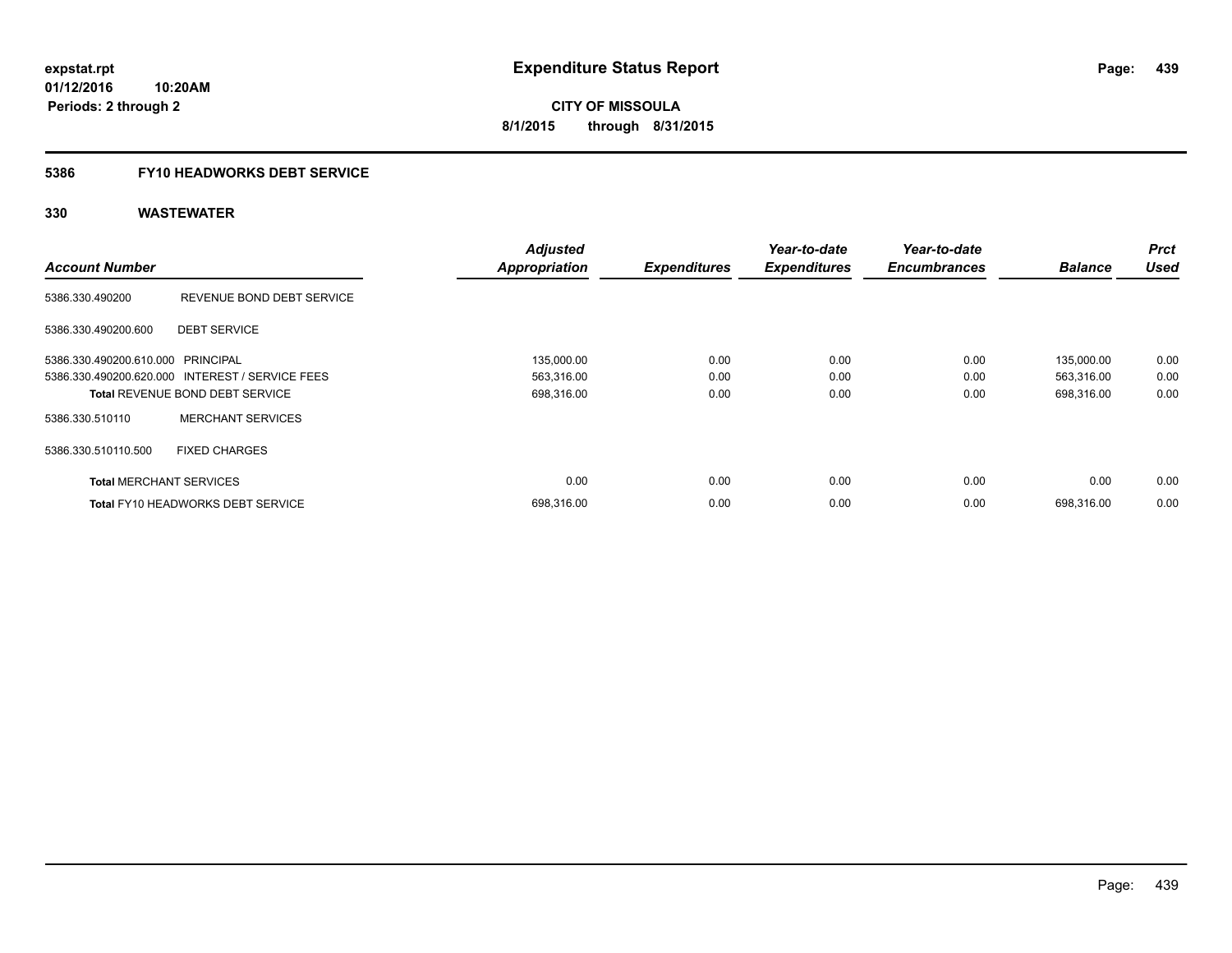**01/12/2016 10:20AM Periods: 2 through 2**

**CITY OF MISSOULA 8/1/2015 through 8/31/2015**

### **5387 FY11 SEWER \$1.29M BOND DEBT SERVICE**

|                                   |                                                 | <b>Adjusted</b>      |                     | Year-to-date        | Year-to-date        |                | <b>Prct</b> |
|-----------------------------------|-------------------------------------------------|----------------------|---------------------|---------------------|---------------------|----------------|-------------|
| <b>Account Number</b>             |                                                 | <b>Appropriation</b> | <b>Expenditures</b> | <b>Expenditures</b> | <b>Encumbrances</b> | <b>Balance</b> | <b>Used</b> |
| 5387.330.490200                   | REVENUE BOND DEBT SERVICE                       |                      |                     |                     |                     |                |             |
| 5387.330.490200.600               | <b>DEBT SERVICE</b>                             |                      |                     |                     |                     |                |             |
| 5387.330.490200.610.000 PRINCIPAL |                                                 | 45,000.00            | 0.00                | 0.00                | 0.00                | 45,000.00      | 0.00        |
|                                   | 5387.330.490200.620.000 INTEREST / SERVICE FEES | 57,080.00            | 0.00                | 0.00                | 0.00                | 57,080.00      | 0.00        |
|                                   | <b>Total REVENUE BOND DEBT SERVICE</b>          | 102,080.00           | 0.00                | 0.00                | 0.00                | 102,080.00     | 0.00        |
| 5387.330.510110                   | <b>MERCHANT SERVICES</b>                        |                      |                     |                     |                     |                |             |
| 5387.330.510110.500               | <b>FIXED CHARGES</b>                            |                      |                     |                     |                     |                |             |
| <b>Total MERCHANT SERVICES</b>    |                                                 | 0.00                 | 0.00                | 0.00                | 0.00                | 0.00           | 0.00        |
|                                   | Total FY11 SEWER \$1.29M BOND DEBT SERVICE      | 102,080.00           | 0.00                | 0.00                | 0.00                | 102.080.00     | 0.00        |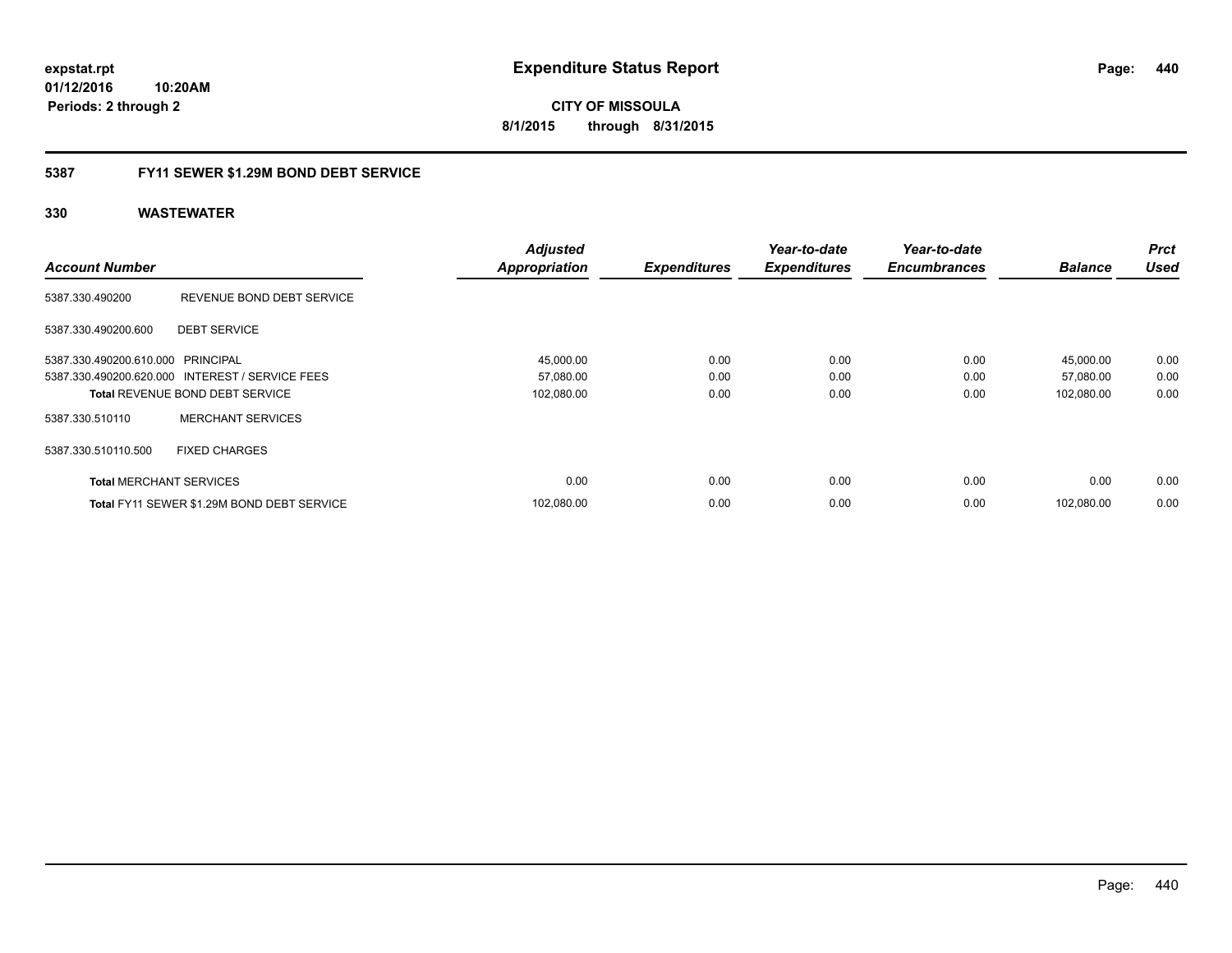### **5388 FY11 \$1.29M SEWER BOND RESERVE**

| <b>Account Number</b>          |                                                  | <b>Adjusted</b><br><b>Appropriation</b> | <b>Expenditures</b> | Year-to-date<br><b>Expenditures</b> | Year-to-date<br><b>Encumbrances</b> | <b>Balance</b>       | Prct<br><b>Used</b> |
|--------------------------------|--------------------------------------------------|-----------------------------------------|---------------------|-------------------------------------|-------------------------------------|----------------------|---------------------|
| 5388.330.430610                | <b>ADMINISTRATION</b>                            |                                         |                     |                                     |                                     |                      |                     |
| 5388.330.430610.800            | OTHER OBJECTS                                    |                                         |                     |                                     |                                     |                      |                     |
| <b>Total ADMINISTRATION</b>    | 5388.330.430610.820.000 TRANSFERS TO OTHER FUNDS | 3,025.00<br>3,025.00                    | 0.00<br>0.00        | 0.00<br>0.00                        | 0.00<br>0.00                        | 3,025.00<br>3,025.00 | 0.00<br>0.00        |
| 5388.330.510110                | <b>MERCHANT SERVICES</b>                         |                                         |                     |                                     |                                     |                      |                     |
| 5388.330.510110.500            | <b>FIXED CHARGES</b>                             |                                         |                     |                                     |                                     |                      |                     |
| <b>Total MERCHANT SERVICES</b> |                                                  | 0.00                                    | 0.00                | 0.00                                | 0.00                                | 0.00                 | 0.00                |
|                                | Total FY11 \$1.29M SEWER BOND RESERVE            | 3,025.00                                | 0.00                | 0.00                                | 0.00                                | 3,025.00             | 0.00                |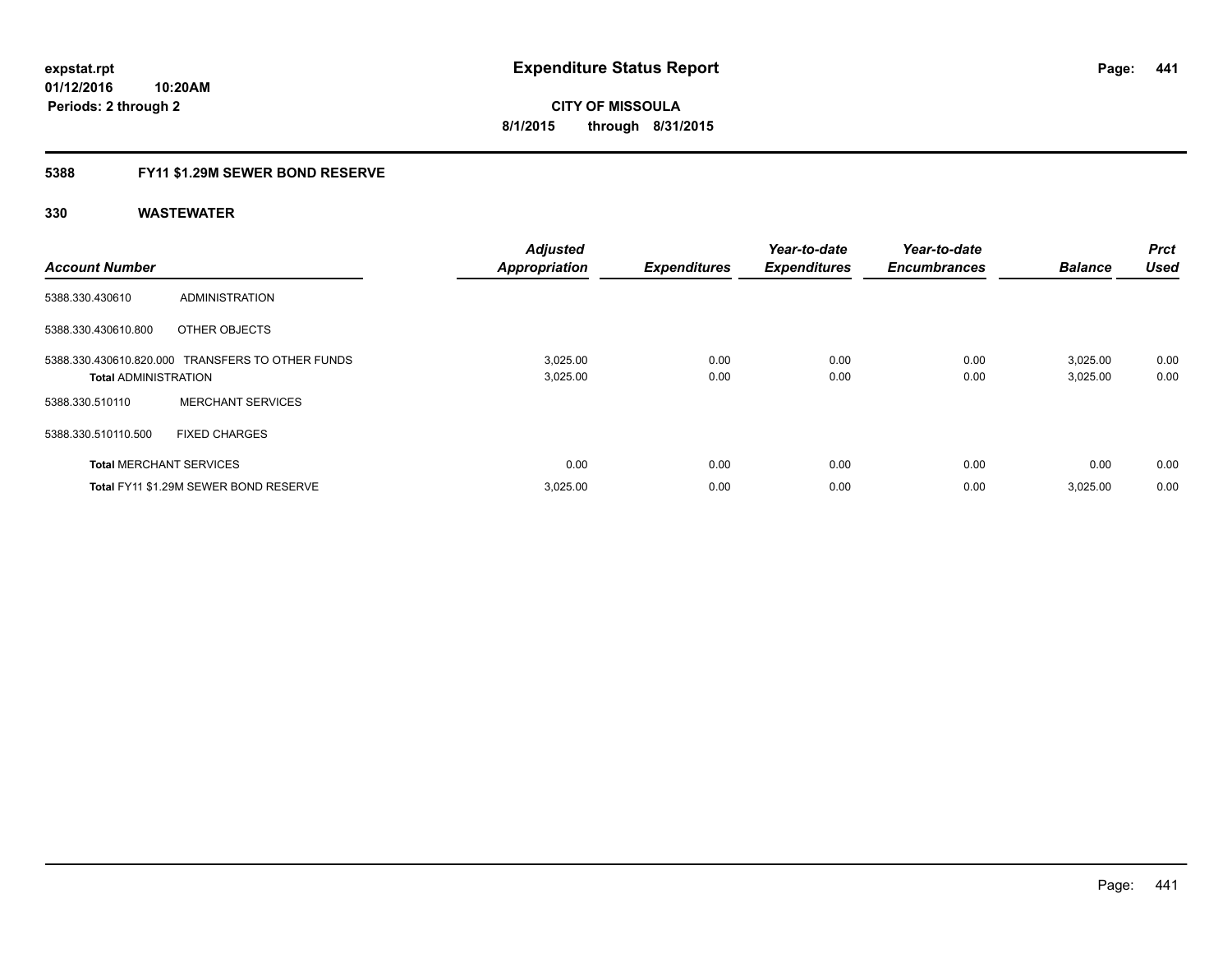### **5389 FY15 SEWER REVENUE BOND DEBT SERVICE**

| <b>Account Number</b> |                                                   | <b>Adjusted</b><br>Appropriation | <b>Expenditures</b> | Year-to-date<br><b>Expenditures</b> | Year-to-date<br><b>Encumbrances</b> | <b>Balance</b> | <b>Prct</b><br><b>Used</b> |
|-----------------------|---------------------------------------------------|----------------------------------|---------------------|-------------------------------------|-------------------------------------|----------------|----------------------------|
| 5389.330.490200       | REVENUE BOND DEBT SERVICE                         |                                  |                     |                                     |                                     |                |                            |
| 5389.330.490200.600   | <b>DEBT SERVICE</b>                               |                                  |                     |                                     |                                     |                |                            |
|                       | <b>Total REVENUE BOND DEBT SERVICE</b>            | 0.00                             | 0.00                | 0.00                                | 0.00                                | 0.00           | 0.00                       |
| 5389.330.510110       | <b>MERCHANT SERVICES</b>                          |                                  |                     |                                     |                                     |                |                            |
| 5389.330.510110.500   | <b>FIXED CHARGES</b>                              |                                  |                     |                                     |                                     |                |                            |
|                       | <b>Total MERCHANT SERVICES</b>                    | 0.00                             | 0.00                | 0.00                                | 0.00                                | 0.00           | 0.00                       |
|                       | <b>Total FY15 SEWER REVENUE BOND DEBT SERVICE</b> | 0.00                             | 0.00                | 0.00                                | 0.00                                | 0.00           | 0.00                       |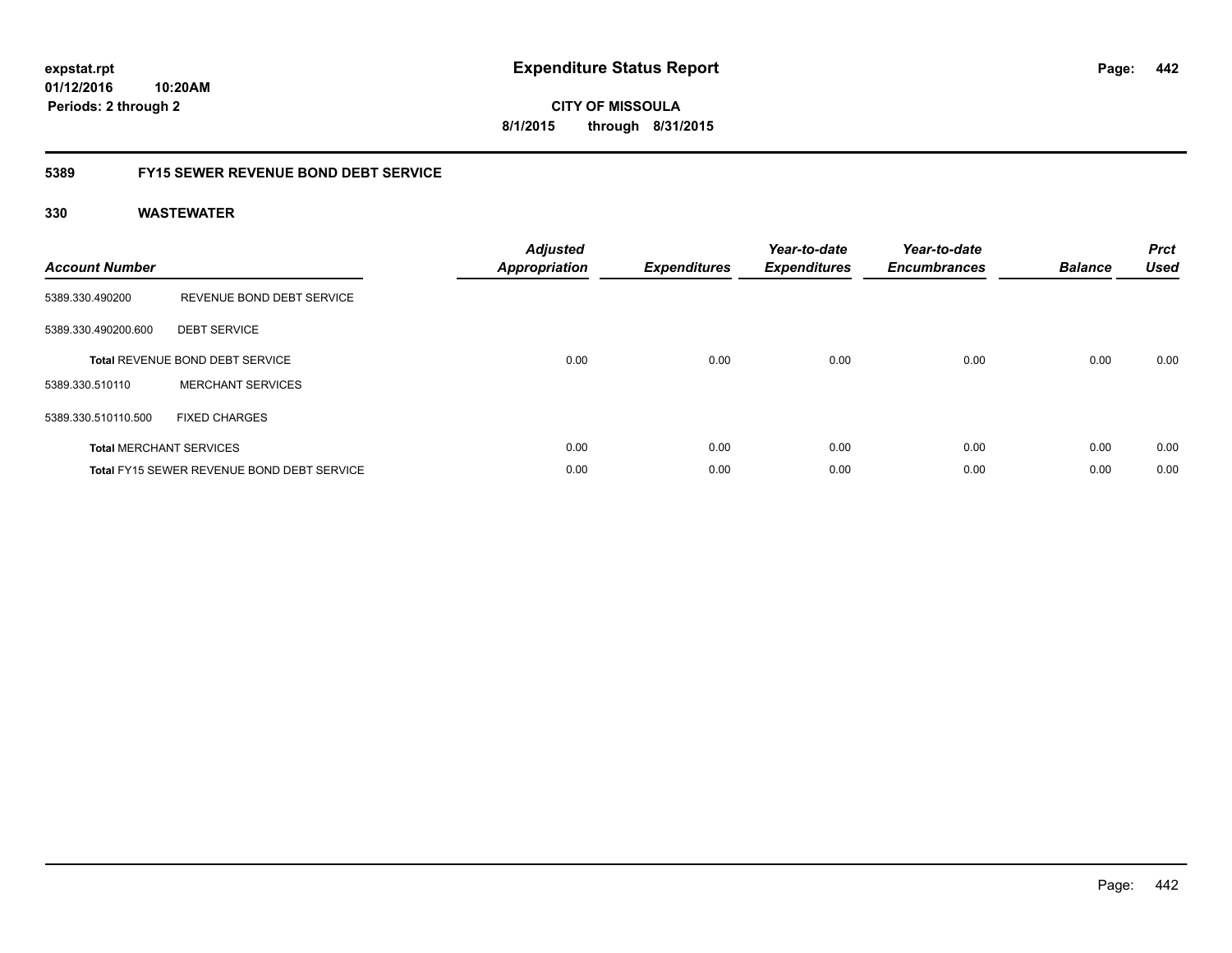### **5390 FY15 SEWER BOND DEBT RESERVE**

| <b>Account Number</b>       |                                           | <b>Adjusted</b><br><b>Appropriation</b> | <b>Expenditures</b> | Year-to-date<br>Expenditures | Year-to-date<br><b>Encumbrances</b> | <b>Balance</b> | <b>Prct</b><br><b>Used</b> |
|-----------------------------|-------------------------------------------|-----------------------------------------|---------------------|------------------------------|-------------------------------------|----------------|----------------------------|
| 5390.330.430610             | ADMINISTRATION                            |                                         |                     |                              |                                     |                |                            |
| 5390.330.430610.800         | OTHER OBJECTS                             |                                         |                     |                              |                                     |                |                            |
| <b>Total ADMINISTRATION</b> |                                           | 0.00                                    | 0.00                | 0.00                         | 0.00                                | 0.00           | 0.00                       |
| 5390.330.510110             | <b>MERCHANT SERVICES</b>                  |                                         |                     |                              |                                     |                |                            |
| 5390.330.510110.500         | <b>FIXED CHARGES</b>                      |                                         |                     |                              |                                     |                |                            |
|                             | <b>Total FY15 SEWER BOND DEBT RESERVE</b> | 0.00                                    | 0.00                | 0.00                         | 0.00                                | 0.00           | 0.00                       |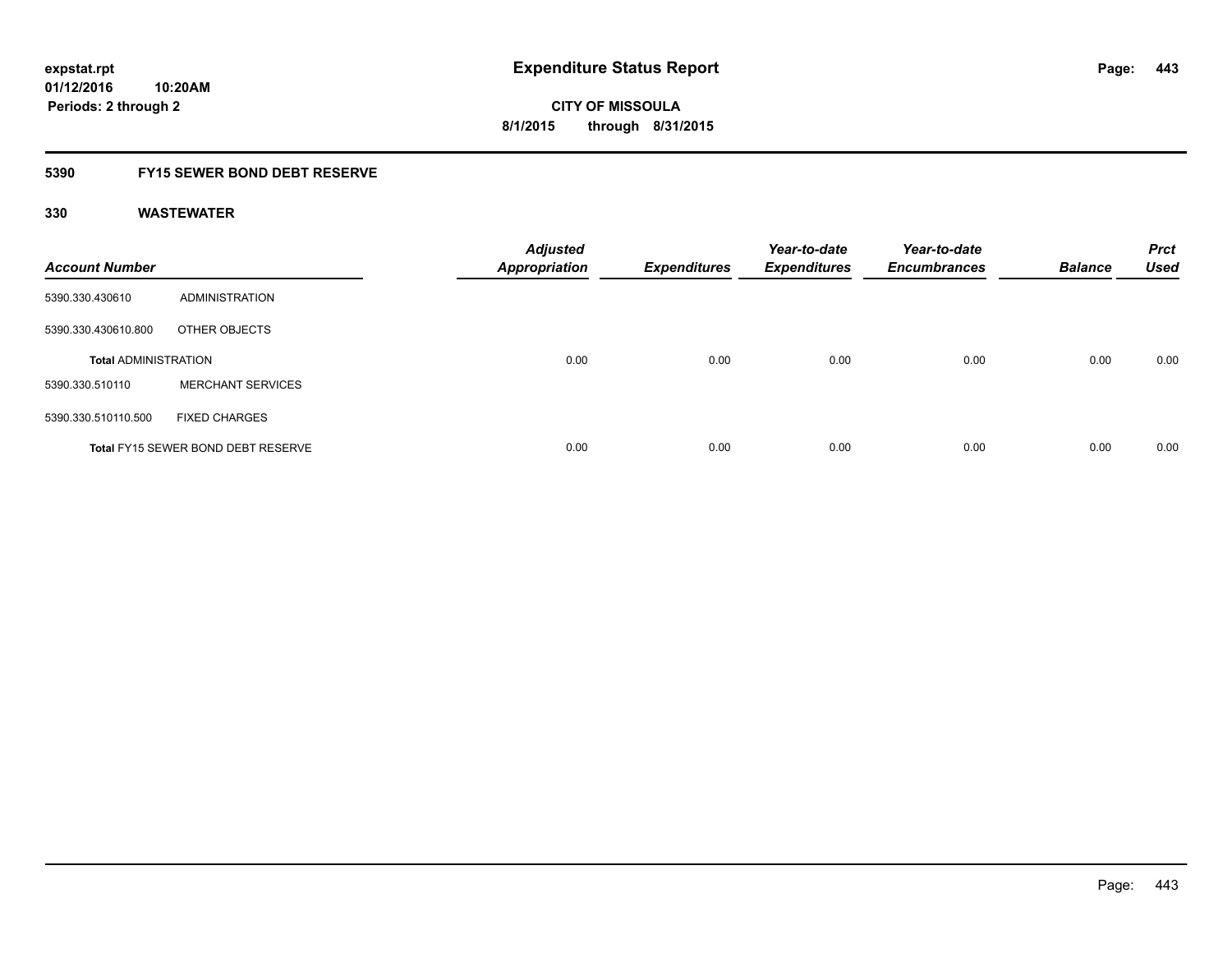**5711 AQUATICS**

| <b>Account Number</b>                                 |                                                             | <b>Adjusted</b><br>Appropriation | <b>Expenditures</b> | Year-to-date<br><b>Expenditures</b> | Year-to-date<br><b>Encumbrances</b> | <b>Balance</b> | <b>Prct</b><br><b>Used</b> |
|-------------------------------------------------------|-------------------------------------------------------------|----------------------------------|---------------------|-------------------------------------|-------------------------------------|----------------|----------------------------|
| 5711.370.460000                                       | <b>CULTURE &amp; RECREATION</b>                             |                                  |                     |                                     |                                     |                |                            |
| 5711.370.460000.100                                   | PERSONAL SERVICES                                           |                                  |                     |                                     |                                     |                |                            |
|                                                       | Total CULTURE & RECREATION                                  | 0.00                             | 0.00                | 0.00                                | 0.00                                | 0.00           | 0.00                       |
| 5711.370.460449                                       | <b>GRILL VAN</b>                                            |                                  |                     |                                     |                                     |                |                            |
| 5711.370.460449.100                                   | PERSONAL SERVICES                                           |                                  |                     |                                     |                                     |                |                            |
| <b>Total PERSONAL SERVICES</b>                        |                                                             | 0.00                             | 0.00                | 0.00                                | 0.00                                | 0.00           | 0.00                       |
| 5711.370.460449.200                                   | <b>SUPPLIES</b>                                             |                                  |                     |                                     |                                     |                |                            |
| <b>Total SUPPLIES</b>                                 |                                                             | 0.00                             | 0.00                | 0.00                                | 0.00                                | 0.00           | 0.00                       |
| 5711.370.460449.300                                   | PURCHASED SERVICES                                          |                                  |                     |                                     |                                     |                |                            |
| <b>Total GRILL VAN</b>                                |                                                             | 0.00                             | 0.00                | 0.00                                | 0.00                                | 0.00           | 0.00                       |
| 5711.370.460477                                       | <b>GRILL VAN</b>                                            |                                  |                     |                                     |                                     |                |                            |
| 5711.370.460477.100                                   | PERSONAL SERVICES                                           |                                  |                     |                                     |                                     |                |                            |
|                                                       | 5711.370.460477.110.000 GRILL VAN/SALARIES AND WAGES        | 20,661.00                        | 0.00                | 0.00                                | 0.00                                | 20,661.00      | 0.00                       |
|                                                       | 5711.370.460477.140.000 EMPLOYER CONTRIBUTIONS              | 2,937.00                         | 0.00                | 0.00                                | 0.00                                | 2,937.00       | 0.00                       |
| <b>Total PERSONAL SERVICES</b><br>5711.370.460477.200 | <b>SUPPLIES</b>                                             | 23,598.00                        | 0.00                | 0.00                                | 0.00                                | 23,598.00      | 0.00                       |
|                                                       |                                                             |                                  |                     |                                     |                                     |                |                            |
|                                                       | 5711.370.460477.240.000 GRILL VAN/OTHER SUPPLIES            | 35,000.00                        | 4,328.11            | 7,767.02                            | 0.00                                | 27,232.98      | 22.19                      |
| <b>Total SUPPLIES</b>                                 |                                                             | 35,000.00                        | 4,328.11            | 7,767.02                            | 0.00                                | 27,232.98      | 22.19                      |
| 5711.370.460477.300                                   | PURCHASED SERVICES                                          |                                  |                     |                                     |                                     |                |                            |
|                                                       | 5711.370.460477.341.000 GRILL VAN/ELECTRICITY & NATURAL GAS | 5,000.00                         | 0.00                | 0.00                                | 0.00                                | 5,000.00       | 0.00                       |
|                                                       | 5711.370.460477.360.000 GRILL VAN/REPAIR & MAINTENANCE      | 2,000.00                         | 0.00                | 0.00                                | 0.00                                | 2,000.00       | 0.00                       |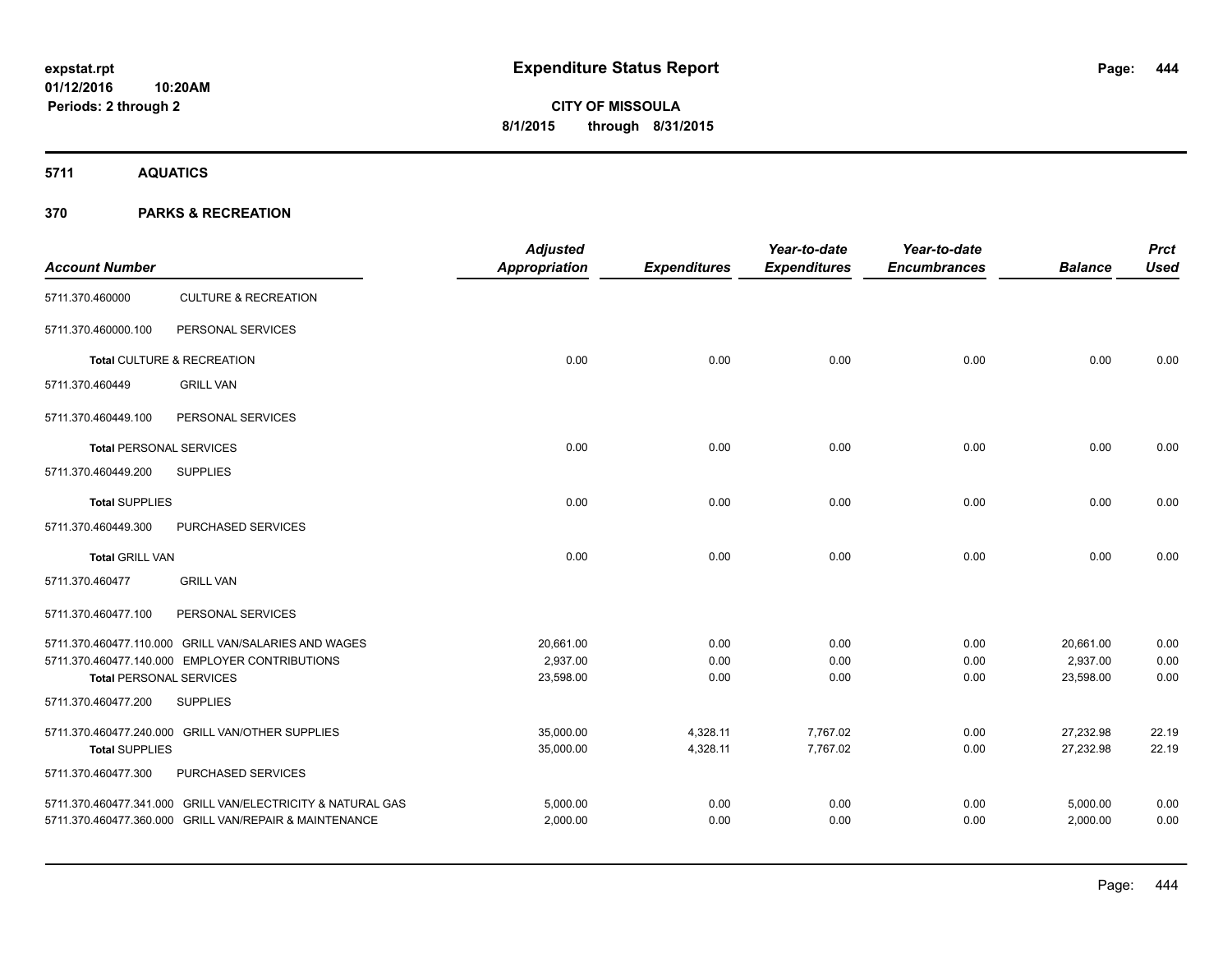**5711 AQUATICS**

| <b>Account Number</b>                   |                                                         | <b>Adjusted</b><br><b>Appropriation</b> | <b>Expenditures</b> | Year-to-date<br><b>Expenditures</b> | Year-to-date<br><b>Encumbrances</b> | <b>Balance</b> | Prct<br><b>Used</b> |
|-----------------------------------------|---------------------------------------------------------|-----------------------------------------|---------------------|-------------------------------------|-------------------------------------|----------------|---------------------|
| <b>Total PURCHASED SERVICES</b>         |                                                         | 7,000.00                                | 0.00                | 0.00                                | 0.00                                | 7,000.00       | 0.00                |
| 5711.370.460477.900                     | <b>CAPITAL OUTLAY</b>                                   |                                         |                     |                                     |                                     |                |                     |
| <b>Total CAPITAL OUTLAY</b>             |                                                         | 0.00                                    | 0.00                | 0.00                                | 0.00                                | 0.00           | 0.00                |
| <b>Total GRILL VAN</b>                  |                                                         | 65,598.00                               | 4,328.11            | 7,767.02                            | 0.00                                | 57,830.98      | 11.84               |
| 5711.370.460490                         | <b>CURRENTS POOL EXPENSES</b>                           |                                         |                     |                                     |                                     |                |                     |
| 5711.370.460490.100                     | PERSONAL SERVICES                                       |                                         |                     |                                     |                                     |                |                     |
|                                         | 5711.370.460490.110.000 SALARIES AND WAGES              | 314,794.00                              | 42,310.56           | 84,940.28                           | 0.00                                | 229.853.72     | 26.98               |
|                                         | 5711.370.460490.120.000 OVERTIME/TERMINATION            | 500.00                                  | 13.28               | 29.08                               | 0.00                                | 470.92         | 5.82                |
|                                         | 5711.370.460490.140.000 EMPLOYER CONTRIBUTIONS          | 86,677.00                               | 10,001.79           | 22,182.99                           | 0.00                                | 64,494.01      | 25.59               |
|                                         | 5711.370.460490.141.000 STATE RETIREMENT CONTRIBUTIONS  | 0.00                                    | 84.69               | 173.50                              | 0.00                                | $-173.50$      | 0.00                |
| <b>Total PERSONAL SERVICES</b>          |                                                         | 401,971.00                              | 52,410.32           | 107,325.85                          | 0.00                                | 294,645.15     | 26.70               |
| 5711.370.460490.200                     | <b>SUPPLIES</b>                                         |                                         |                     |                                     |                                     |                |                     |
| 5711.370.460490.210.000 OFFICE SUPPLIES |                                                         | 4,000.00                                | 0.00                | 218.56                              | 0.00                                | 3,781.44       | 5.46                |
|                                         | 5711.370.460490.220.000 OPERATING SUPPLIES              | 8,000.00                                | 635.29              | 826.34                              | 0.00                                | 7,173.66       | 10.33               |
|                                         | 5711.370.460490.230.000 REPAIR/MAINTENANCE              | 35,750.00                               | 0.00                | 0.00                                | 0.00                                | 35,750.00      | 0.00                |
|                                         | 5711.370.460490.230.171 REPAIR/MAINTENANCE              | 0.00                                    | 5,033.83            | 6,674.09                            | 0.00                                | $-6.674.09$    | 0.00                |
|                                         | 5711.370.460490.230.178 REPAIR/MAINTENANCE              | 0.00                                    | 766.81              | 1,075.93                            | 0.00                                | $-1,075.93$    | 0.00                |
|                                         | 5711.370.460490.230.194 REPAIR/MAINTENANCE              | 0.00                                    | 19.98               | 19.98                               | 0.00                                | $-19.98$       | 0.00                |
| 5711.370.460490.240.000 OTHER SUPPLIES  |                                                         | 12,000.00                               | 1,675.69            | 2,682.60                            | 0.00                                | 9,317.40       | 22.36               |
| 5711.370.460490.240.174 OTHER SUPPLIES  |                                                         | 0.00                                    | 23.50               | 686.68                              | 0.00                                | $-686.68$      | 0.00                |
| 5711.370.460490.240.175 OTHER SUPPLIES  |                                                         | 0.00                                    | 10.99               | 235.99                              | 0.00                                | $-235.99$      | 0.00                |
| <b>Total SUPPLIES</b>                   |                                                         | 59,750.00                               | 8,166.09            | 12,420.17                           | 0.00                                | 47,329.83      | 20.79               |
| 5711.370.460490.300                     | <b>PURCHASED SERVICES</b>                               |                                         |                     |                                     |                                     |                |                     |
| 5711.370.460490.310.000 COMMUNICATIONS  |                                                         | 250.00                                  | 0.00                | 0.00                                | 0.00                                | 250.00         | 0.00                |
|                                         | 5711.370.460490.320.000 PRINTING & DUPLICATING          | 6,500.00                                | 0.00                | 0.00                                | 0.00                                | 6,500.00       | 0.00                |
|                                         | 5711.370.460490.330.000 PUBLICITY, SUBSCRIPTIONS & DUES | 13,700.00                               | 0.00                | 137.00                              | 0.00                                | 13,563.00      | 1.00                |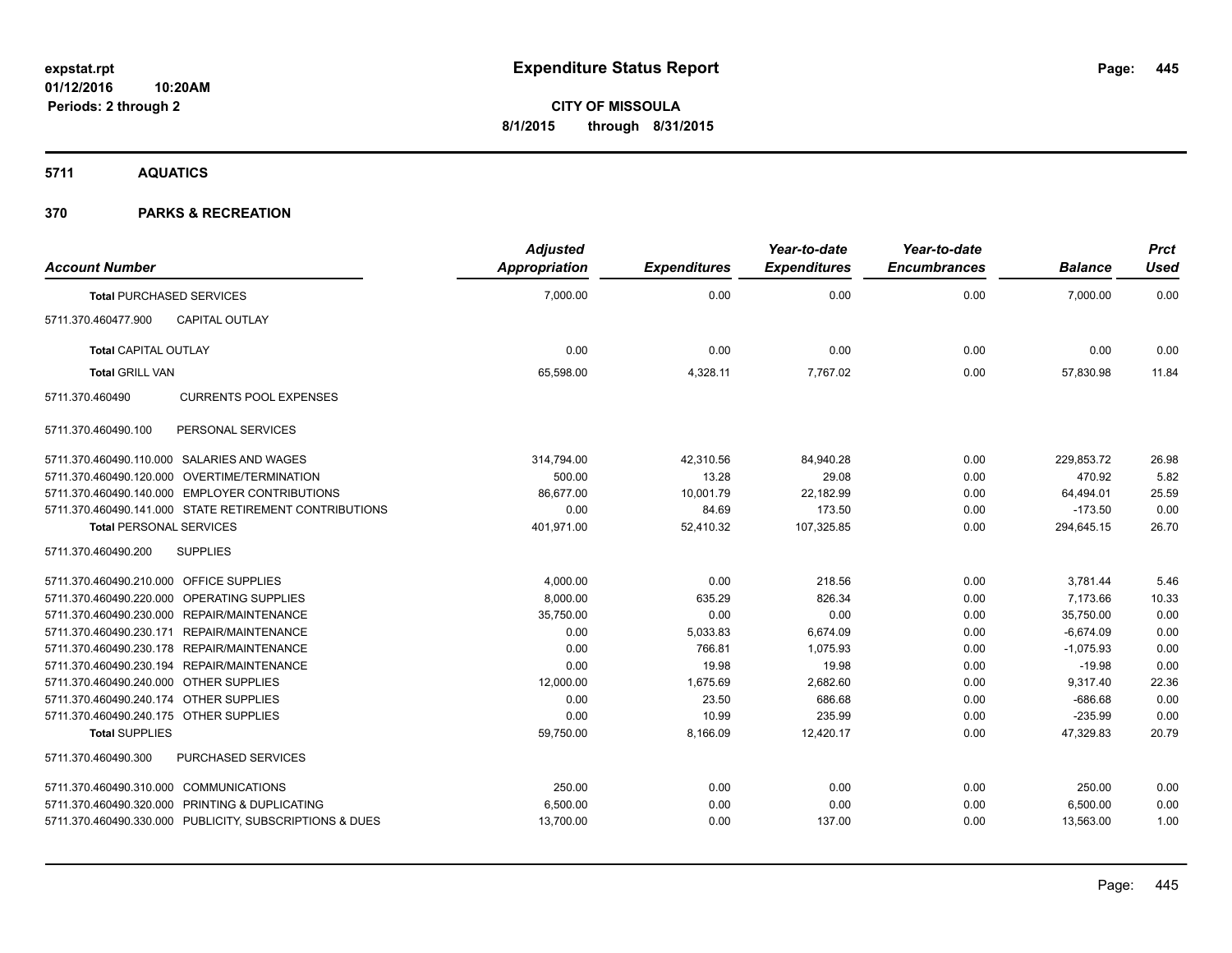**5711 AQUATICS**

| <b>Account Number</b>                             | <b>Adjusted</b><br><b>Appropriation</b> | <b>Expenditures</b> | Year-to-date<br><b>Expenditures</b> | Year-to-date<br><b>Encumbrances</b> | <b>Balance</b> | <b>Prct</b><br><b>Used</b> |
|---------------------------------------------------|-----------------------------------------|---------------------|-------------------------------------|-------------------------------------|----------------|----------------------------|
| 5711.370.460490.340.000 SEWER                     | 3,245.00                                | 0.00                | 2,652.18                            | 0.00                                | 592.82         | 81.73                      |
| 5711.370.460490.341.000 ELECTRICITY & NATURAL GAS | 121,000.00                              | 7,343.74            | 7,343.74                            | 0.00                                | 113,656.26     | 6.07                       |
| 5711.370.460490.343.000 WATER CHARGES             | 5,556.00                                | 0.00                | 0.00                                | 0.00                                | 5,556.00       | 0.00                       |
| 5711.370.460490.344.000 TELEPHONE SERVICE         | 3,439.00                                | 325.54              | 503.74                              | 0.00                                | 2,935.26       | 14.65                      |
| 5711.370.460490.345.000 GARBAGE                   | 2,620.00                                | 0.00                | 0.00                                | 0.00                                | 2,620.00       | 0.00                       |
| 5711.370.460490.350.000 PROFESSIONAL SERVICES     | 20,000.00                               | 4,251.50            | 4,651.50                            | 0.00                                | 15,348.50      | 23.26                      |
| 5711.370.460490.360.000 REPAIR & MAINTENANCE      | 4,000.00                                | 0.00                | 0.00                                | 0.00                                | 4,000.00       | 0.00                       |
| 5711.370.460490.370.000 TRAVEL                    | 2,000.00                                | 0.00                | 0.00                                | 0.00                                | 2,000.00       | 0.00                       |
| 5711.370.460490.380.000 TRAINING                  | 2,000.00                                | 0.00                | 0.00                                | 0.00                                | 2,000.00       | 0.00                       |
| 5711.370.460490.390.000 OTHER PURCHASED SERVICES  | 9,000.00                                | 0.00                | 576.00                              | 0.00                                | 8,424.00       | 6.40                       |
| <b>Total PURCHASED SERVICES</b>                   | 193,310.00                              | 11,920.78           | 15,864.16                           | 0.00                                | 177,445.84     | 8.21                       |
| 5711.370.460490.500<br><b>FIXED CHARGES</b>       |                                         |                     |                                     |                                     |                |                            |
| 5711.370.460490.500.000 FIXED CHARGES             | 4,512.00                                | 0.00                | 0.00                                | 0.00                                | 4,512.00       | 0.00                       |
| <b>Total FIXED CHARGES</b>                        | 4,512.00                                | 0.00                | 0.00                                | 0.00                                | 4,512.00       | 0.00                       |
| OTHER OBJECTS<br>5711.370.460490.800              |                                         |                     |                                     |                                     |                |                            |
| <b>Total OTHER OBJECTS</b>                        | 0.00                                    | 0.00                | 0.00                                | 0.00                                | 0.00           | 0.00                       |
| <b>CAPITAL OUTLAY</b><br>5711.370.460490.900      |                                         |                     |                                     |                                     |                |                            |
| <b>Total CAPITAL OUTLAY</b>                       | 0.00                                    | 0.00                | 0.00                                | 0.00                                | 0.00           | 0.00                       |
| <b>Total CURRENTS POOL EXPENSES</b>               | 659,543.00                              | 72,497.19           | 135,610.18                          | 0.00                                | 523,932.82     | 20.56                      |
| SPLASH POOLS EXPENSES<br>5711.370.460491          |                                         |                     |                                     |                                     |                |                            |
| 5711.370.460491.100<br>PERSONAL SERVICES          |                                         |                     |                                     |                                     |                |                            |
| 5711.370.460491.110.000 SALARIES AND WAGES        | 209,281.00                              | 42,375.83           | 88,558.68                           | 0.00                                | 120,722.32     | 42.32                      |
| 5711.370.460491.120.000 OVERTIME/TERMINATION      | 500.00                                  | 10.70               | 22.52                               | 0.00                                | 477.48         | 4.50                       |
| 5711.370.460491.140.000 EMPLOYER CONTRIBUTIONS    | 45,478.00                               | 6,959.99            | 14,656.90                           | 0.00                                | 30,821.10      | 32.23                      |
| <b>Total PERSONAL SERVICES</b>                    | 255,259.00                              | 49,346.52           | 103,238.10                          | 0.00                                | 152,020.90     | 40.44                      |
| <b>SUPPLIES</b><br>5711.370.460491.200            |                                         |                     |                                     |                                     |                |                            |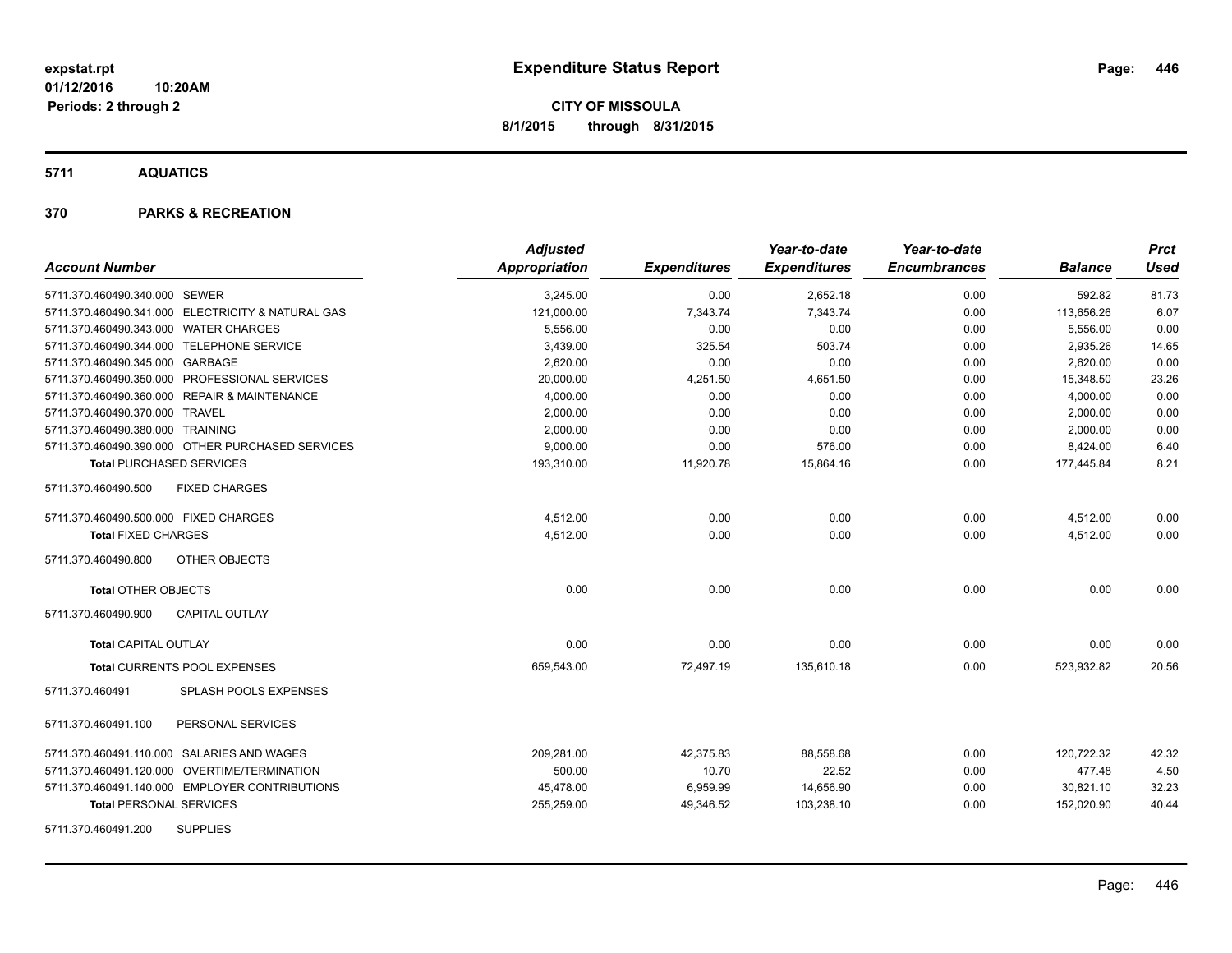**01/12/2016 10:20AM Periods: 2 through 2**

**CITY OF MISSOULA 8/1/2015 through 8/31/2015**

**5711 AQUATICS**

### **370 PARKS & RECREATION**

|                                                                  | <b>Adjusted</b>      |                     | Year-to-date        | Year-to-date        |                | <b>Prct</b> |
|------------------------------------------------------------------|----------------------|---------------------|---------------------|---------------------|----------------|-------------|
| <b>Account Number</b>                                            | <b>Appropriation</b> | <b>Expenditures</b> | <b>Expenditures</b> | <b>Encumbrances</b> | <b>Balance</b> | <b>Used</b> |
| 5711.370.460491.210.000 OFFICE SUPPLIES                          | 500.00               | 0.00                | 224.08              | 0.00                | 275.92         | 44.82       |
| 5711.370.460491.220.000 OPERATING SUPPLIES                       | 15,000.00            | 201.30              | 293.54              | 0.00                | 14,706.46      | 1.96        |
| 5711.370.460491.220.179 OPERATING SUPPLIES                       | 0.00                 | 136.00              | 136.00              | 0.00                | $-136.00$      | 0.00        |
| 5711.370.460491.230.000 REPAIR/MAINTENANCE                       | 29,250.00            | 0.00                | 188.82              | 0.00                | 29.061.18      | 0.65        |
| 5711.370.460491.230.171 REPAIR/MAINTENANCE                       | 0.00                 | 6,659.31            | 13,627.22           | 0.00                | $-13,627.22$   | 0.00        |
| 5711.370.460491.230.174 REPAIR/MAINTENANCE                       | 0.00                 | 14.99               | 14.99               | 0.00                | $-14.99$       | 0.00        |
| 5711.370.460491.230.178 REPAIR/MAINTENANCE                       | 0.00                 | 720.76              | 1.158.72            | 0.00                | $-1.158.72$    | 0.00        |
| 5711.370.460491.230.194 REPAIR/MAINTENANCE                       | 0.00                 | 16.63               | 91.11               | 0.00                | $-91.11$       | 0.00        |
| 5711.370.460491.240.000 OTHER SUPPLIES                           | 74,000.00            | 0.00                | 0.00                | 0.00                | 74,000.00      | 0.00        |
| 5711.370.460491.240.174 OTHER SUPPLIES                           | 0.00                 | 16,269.77           | 25,249.72           | 0.00                | $-25,249.72$   | 0.00        |
| 5711.370.460491.240.175 OTHER SUPPLIES                           | 0.00                 | 330.16              | 365.14              | 0.00                | $-365.14$      | 0.00        |
| 5711.370.460491.240.180 OTHER SUPPLIES-MERCHANDISE SALES FRNTDSK | 0.00                 | 0.00                | 1,030.91            | 0.00                | $-1,030.91$    | 0.00        |
| <b>Total SUPPLIES</b>                                            | 118,750.00           | 24,348.92           | 42,380.25           | 0.00                | 76,369.75      | 35.69       |
| <b>PURCHASED SERVICES</b><br>5711.370.460491.300                 |                      |                     |                     |                     |                |             |
| 5711.370.460491.310.000 COMMUNICATIONS                           | 250.00               | 0.00                | 0.00                | 0.00                | 250.00         | 0.00        |
| PRINTING & DUPLICATING<br>5711.370.460491.320.000                | 4,000.00             | 0.00                | 0.00                | 0.00                | 4,000.00       | 0.00        |
| 5711.370.460491.330.000 PUBLICITY, SUBSCRIPTIONS & DUES          | 3,500.00             | 1,040.00            | 1,867.00            | 0.00                | 1,633.00       | 53.34       |
| 5711.370.460491.340.000 SEWER                                    | 7,030.00             | 0.00                | 70.25               | 0.00                | 6,959.75       | 1.00        |
| 5711.370.460491.341.000 ELECTRICITY & NATURAL GAS                | 65,000.00            | 16,156.77           | 16,156.77           | 0.00                | 48,843.23      | 24.86       |
| 5711.370.460491.343.000 WATER CHARGES                            | 8,088.00             | 0.00                | 0.00                | 0.00                | 8,088.00       | 0.00        |
| 5711.370.460491.344.000 TELEPHONE SERVICE                        | 4,101.00             | 286.60              | 573.28              | 0.00                | 3,527.72       | 13.98       |
| 5711.370.460491.345.000 GARBAGE                                  | 2,031.00             | 262.32              | 635.47              | 0.00                | 1,395.53       | 31.29       |
| 5711.370.460491.350.000 PROFESSIONAL SERVICES                    | 10,000.00            | 331.00              | 731.00              | 0.00                | 9,269.00       | 7.31        |
| 5711.370.460491.360.000 REPAIR & MAINTENANCE                     | 4,500.00             | 0.00                | 0.00                | 0.00                | 4,500.00       | 0.00        |
| 5711.370.460491.360.194 REPAIR & MAINTENANCE                     | 0.00                 | 1,226.85            | 1,226.85            | 0.00                | $-1,226.85$    | 0.00        |
| 5711.370.460491.380.000 TRAINING                                 | 3,000.00             | 0.00                | 100.00              | 0.00                | 2,900.00       | 3.33        |
| 5711.370.460491.390.000 OTHER PURCHASED SERVICES                 | 5,300.00             | 110.00              | 110.00              | 0.00                | 5,190.00       | 2.08        |
| <b>Total PURCHASED SERVICES</b>                                  | 116,800.00           | 19,413.54           | 21,470.62           | 0.00                | 95,329.38      | 18.38       |

5711.370.460491.800 OTHER OBJECTS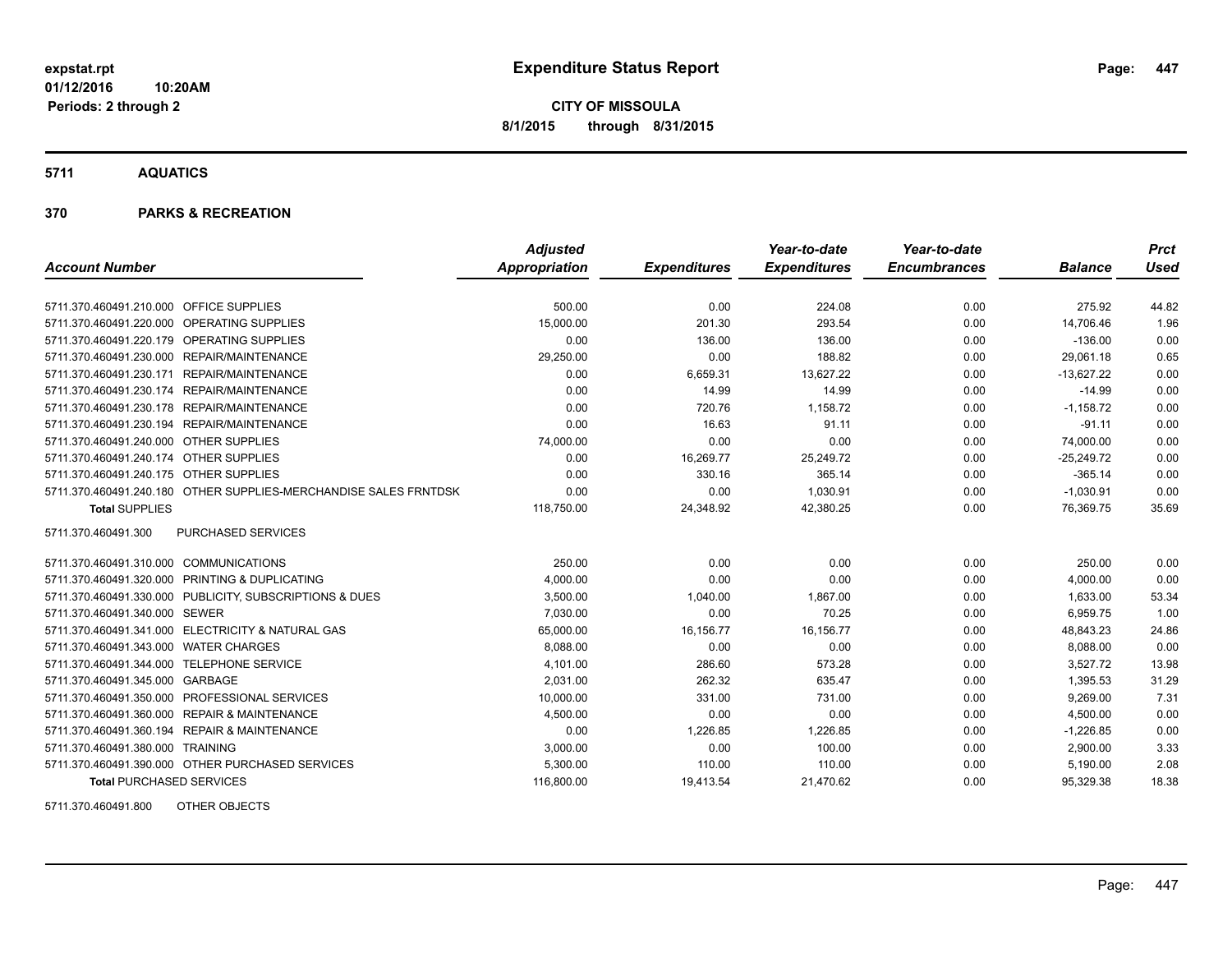**5711 AQUATICS**

| <b>Account Number</b>             |                                                                | <b>Adjusted</b><br>Appropriation | <b>Expenditures</b> | Year-to-date<br><b>Expenditures</b> | Year-to-date<br><b>Encumbrances</b> | <b>Balance</b> | <b>Prct</b><br><b>Used</b> |
|-----------------------------------|----------------------------------------------------------------|----------------------------------|---------------------|-------------------------------------|-------------------------------------|----------------|----------------------------|
| <b>Total OTHER OBJECTS</b>        |                                                                | 0.00                             | 0.00                | 0.00                                | 0.00                                | 0.00           | 0.00                       |
| 5711.370.460491.900               | <b>CAPITAL OUTLAY</b>                                          |                                  |                     |                                     |                                     |                |                            |
| <b>Total CAPITAL OUTLAY</b>       |                                                                | 0.00                             | 0.00                | 0.00                                | 0.00                                | 0.00           | 0.00                       |
|                                   | Total SPLASH POOLS EXPENSES                                    | 490,809.00                       | 93,108.98           | 167,088.97                          | 0.00                                | 323,720.03     | 34.04                      |
| 5711.370.460493                   | <b>AQUATICS MAINTENANCE</b>                                    |                                  |                     |                                     |                                     |                |                            |
| 5711.370.460493.300               | PURCHASED SERVICES                                             |                                  |                     |                                     |                                     |                |                            |
|                                   | <b>Total PURCHASED SERVICES</b>                                | 0.00                             | 0.00                | 0.00                                | 0.00                                | 0.00           | 0.00                       |
| 5711.370.460493.500               | <b>FIXED CHARGES</b>                                           |                                  |                     |                                     |                                     |                |                            |
| <b>Total FIXED CHARGES</b>        |                                                                | 0.00                             | 0.00                | 0.00                                | 0.00                                | 0.00           | 0.00                       |
| 5711.370.460493.900               | <b>CAPITAL OUTLAY</b>                                          |                                  |                     |                                     |                                     |                |                            |
| 5711.370.460493.920.000 BUILDINGS |                                                                | 35,000.00                        | 0.00                | 0.00                                | 0.00                                | 35,000.00      | 0.00                       |
|                                   | <b>Total AQUATICS MAINTENANCE</b>                              | 35,000.00                        | 0.00                | 0.00                                | 0.00                                | 35,000.00      | 0.00                       |
| 5711.370.460512                   | <b>PARK MEMORIALS</b>                                          |                                  |                     |                                     |                                     |                |                            |
| 5711.370.460512.200               | <b>SUPPLIES</b>                                                |                                  |                     |                                     |                                     |                |                            |
|                                   | 5711.370.460512.220.000 PARTNERS IN PARK/OPERATING SUPPLIES    | 15,000.00                        | 0.00                | 0.00                                | 0.00                                | 15,000.00      | 0.00                       |
|                                   | 5711.370.460512.230.000 PARTNERS IN PARK/REPAIR/MAINTENANCE    | 10,000.00                        | 0.00                | 0.00                                | 0.00                                | 10,000.00      | 0.00                       |
| <b>Total SUPPLIES</b>             |                                                                | 25,000.00                        | 0.00                | 0.00                                | 0.00                                | 25.000.00      | 0.00                       |
| 5711.370.460512.300               | PURCHASED SERVICES                                             |                                  |                     |                                     |                                     |                |                            |
|                                   | 5711.370.460512.350.000 PARTNERS IN PARK/PROFESSIONAL SERVICES | 10,000.00                        | 0.00                | 0.00                                | 0.00                                | 10,000.00      | 0.00                       |
|                                   | 5711.370.460512.360.000 PARTNERS IN PARK/REPAIR & MAINTENANCE  | 10,000.00                        | 0.00                | 0.00                                | 0.00                                | 10,000.00      | 0.00                       |
|                                   | 5711.370.460512.390.000 OTHER PURCHASED SERVICES               | 5,000.00                         | 0.00                | 0.00                                | 0.00                                | 5,000.00       | 0.00                       |
|                                   | <b>Total PURCHASED SERVICES</b>                                | 25,000.00                        | 0.00                | 0.00                                | 0.00                                | 25,000.00      | 0.00                       |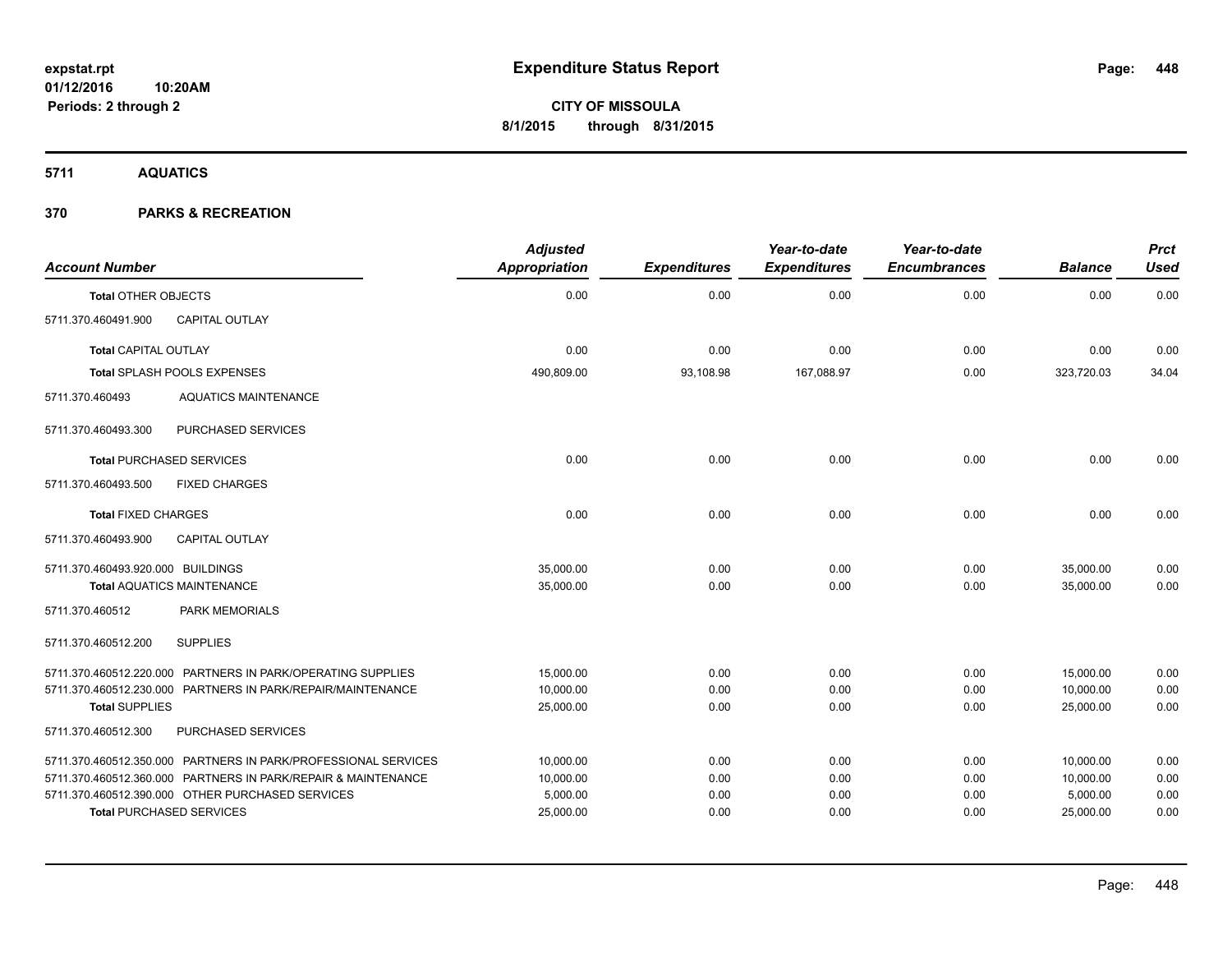**5711 AQUATICS**

| <b>Account Number</b>               |                                                       | <b>Adjusted</b><br><b>Appropriation</b> | <b>Expenditures</b> | Year-to-date<br><b>Expenditures</b> | Year-to-date<br><b>Encumbrances</b> | <b>Balance</b> | <b>Prct</b><br><b>Used</b> |
|-------------------------------------|-------------------------------------------------------|-----------------------------------------|---------------------|-------------------------------------|-------------------------------------|----------------|----------------------------|
| 5711.370.460512.900                 | <b>CAPITAL OUTLAY</b>                                 |                                         |                     |                                     |                                     |                |                            |
|                                     |                                                       |                                         |                     |                                     |                                     |                |                            |
|                                     | 5711.370.460512.920.000 PARTNERS IN PARK/BUILDINGS    | 10,000.00                               | 0.00                | 0.00                                | 0.00                                | 10,000.00      | 0.00                       |
|                                     | 5711.370.460512.930.000 PARTNERS IN PARK/IMPROVEMENTS | 70,000.00                               | 0.00                | 0.00                                | 0.00                                | 70,000.00      | 0.00                       |
|                                     | 5711.370.460512.940.000 PARTNERS IN PARK/EQUIPMENT    | 20,000.00                               | 0.00                | 0.00                                | 0.00                                | 20,000.00      | 0.00                       |
| <b>Total CAPITAL OUTLAY</b>         |                                                       | 100,000.00                              | 0.00                | 0.00                                | 0.00                                | 100,000.00     | 0.00                       |
| <b>Total PARK MEMORIALS</b>         |                                                       | 150,000.00                              | 0.00                | 0.00                                | 0.00                                | 150,000.00     | 0.00                       |
| 5711.370.460519                     | <b>AQUATICS CAPITAL</b>                               |                                         |                     |                                     |                                     |                |                            |
| 5711.370.460519.900                 | CAPITAL OUTLAY                                        |                                         |                     |                                     |                                     |                |                            |
| <b>Total AQUATICS CAPITAL</b>       |                                                       | 0.00                                    | 0.00                | 0.00                                | 0.00                                | 0.00           | 0.00                       |
| 5711.370.490500                     | <b>DEBT PAYMENTS</b>                                  |                                         |                     |                                     |                                     |                |                            |
| 5711.370.490500.600                 | <b>DEBT SERVICE</b>                                   |                                         |                     |                                     |                                     |                |                            |
| <b>Total DEBT PAYMENTS</b>          |                                                       | 0.00                                    | 0.00                | 0.00                                | 0.00                                | 0.00           | 0.00                       |
| 5711.370.490506                     | <b>CORE FINANCED EQUIPMENT</b>                        |                                         |                     |                                     |                                     |                |                            |
| 5711.370.490506.600                 | <b>DEBT SERVICE</b>                                   |                                         |                     |                                     |                                     |                |                            |
|                                     | 5711.370.490506.610.000 GRILL VAN DEBT-PRINCIPAL      | 12.377.00                               | 0.00                | 0.00                                | 0.00                                | 12,377.00      | 0.00                       |
|                                     | Total CORE FINANCED EQUIPMENT                         | 12,377.00                               | 0.00                | 0.00                                | 0.00                                | 12,377.00      | 0.00                       |
| 5711.370.510110                     | <b>MERCHANT SERVICES</b>                              |                                         |                     |                                     |                                     |                |                            |
| 5711.370.510110.500                 | <b>FIXED CHARGES</b>                                  |                                         |                     |                                     |                                     |                |                            |
|                                     | 5711.370.510110.550.000 MERCHANT SERVICE FEES         | 14,000.00                               | 0.00                | 0.00                                | 0.00                                | 14,000.00      | 0.00                       |
| <b>Total MERCHANT SERVICES</b>      |                                                       | 14,000.00                               | 0.00                | 0.00                                | 0.00                                | 14,000.00      | 0.00                       |
| <b>Total PARKS &amp; RECREATION</b> |                                                       | 1,427,327.00                            | 169,934.28          | 310,466.17                          | 0.00                                | 1,116,860.83   | 21.75                      |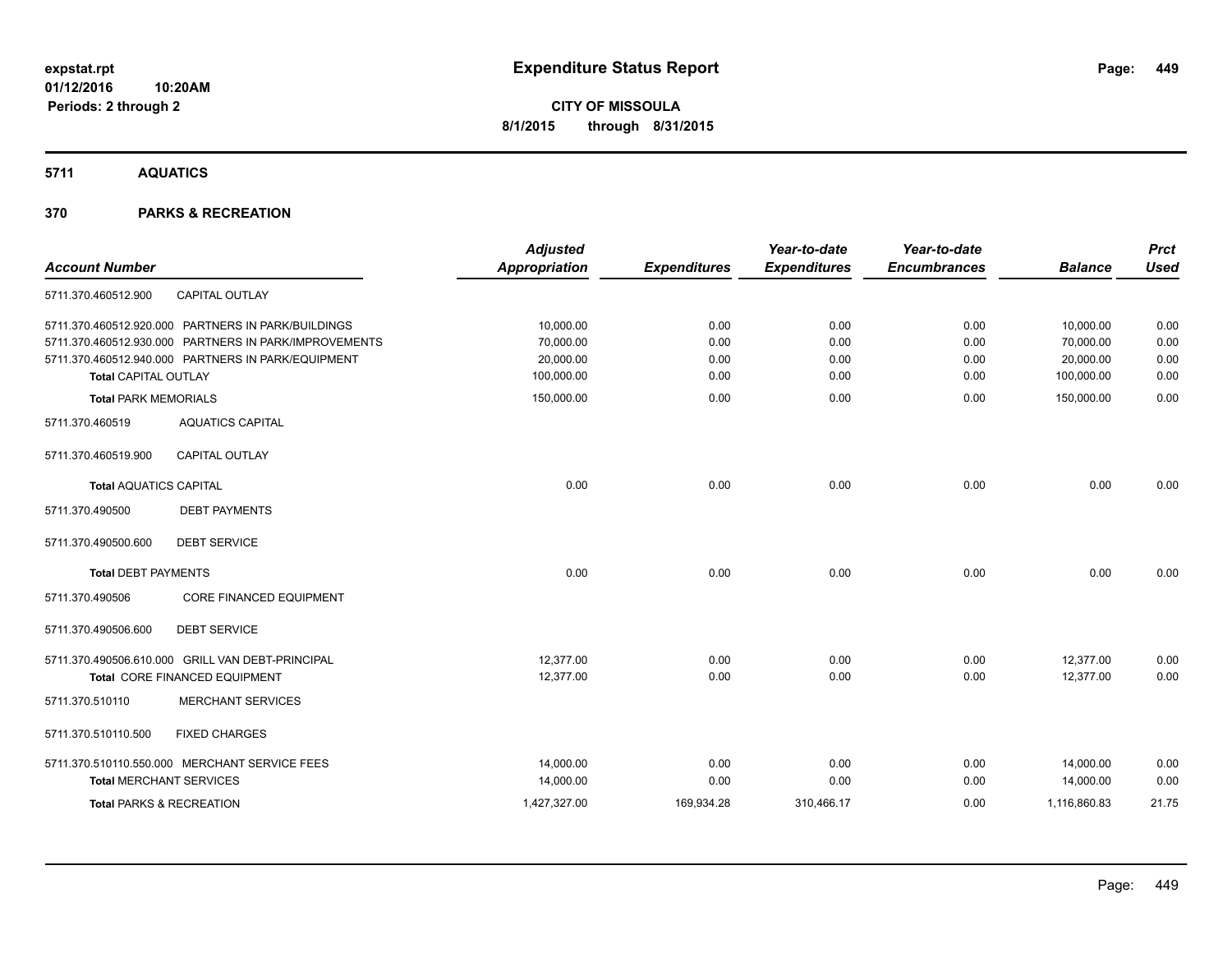**5711 AQUATICS**

### **371 AQUATICS SALARIES**

| <b>Account Number</b>          |                                 | <b>Adjusted</b><br><b>Appropriation</b> | <b>Expenditures</b> | Year-to-date<br><b>Expenditures</b> | Year-to-date<br><b>Encumbrances</b> | <b>Balance</b> | <b>Prct</b><br><b>Used</b> |
|--------------------------------|---------------------------------|-----------------------------------------|---------------------|-------------------------------------|-------------------------------------|----------------|----------------------------|
| 5711.371.460000                | <b>CULTURE &amp; RECREATION</b> |                                         |                     |                                     |                                     |                |                            |
| 5711.371.460000.100            | PERSONAL SERVICES               |                                         |                     |                                     |                                     |                |                            |
|                                | Total CULTURE & RECREATION      | 0.00                                    | 0.00                | 0.00                                | 0.00                                | 0.00           | 0.00                       |
| 5711.371.460477                | <b>GRILL VAN</b>                |                                         |                     |                                     |                                     |                |                            |
| 5711.371.460477.100            | PERSONAL SERVICES               |                                         |                     |                                     |                                     |                |                            |
| <b>Total GRILL VAN</b>         |                                 | 0.00                                    | 0.00                | 0.00                                | 0.00                                | 0.00           | 0.00                       |
| 5711.371.460490                | <b>CURRENTS POOL EXPENSES</b>   |                                         |                     |                                     |                                     |                |                            |
| 5711.371.460490.100            | PERSONAL SERVICES               |                                         |                     |                                     |                                     |                |                            |
|                                | Total CURRENTS POOL EXPENSES    | 0.00                                    | 0.00                | 0.00                                | 0.00                                | 0.00           | 0.00                       |
| 5711.371.460491                | SPLASH POOLS EXPENSES           |                                         |                     |                                     |                                     |                |                            |
| 5711.371.460491.100            | PERSONAL SERVICES               |                                         |                     |                                     |                                     |                |                            |
| <b>Total AQUATICS SALARIES</b> |                                 | 0.00                                    | 0.00                | 0.00                                | 0.00                                | 0.00           | 0.00                       |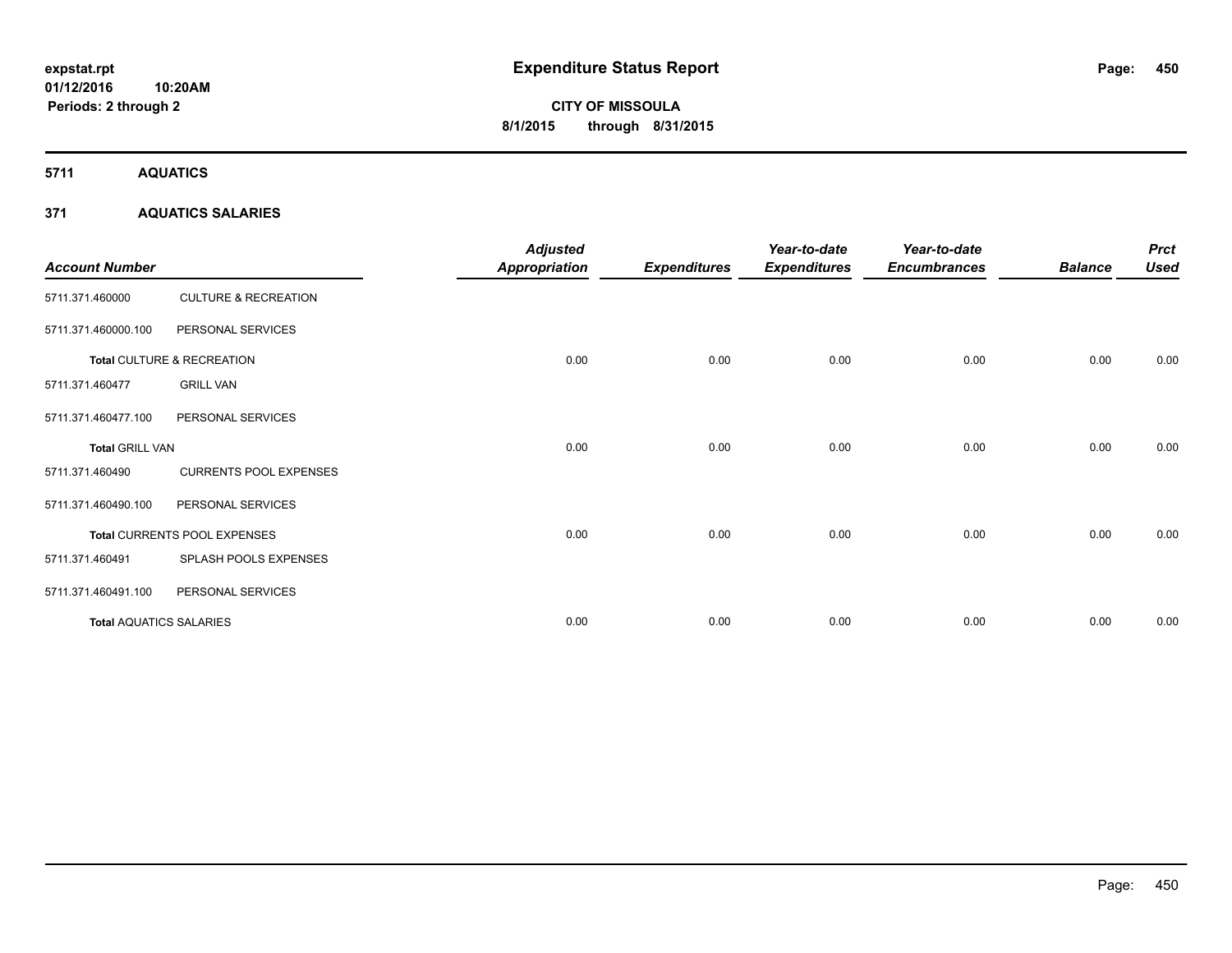**5711 AQUATICS**

**Periods: 2 through 2**

### **390 NON-DEPARTMENTAL**

**10:20AM**

|                               |                       | <b>Adjusted</b> |                     | Year-to-date        | Year-to-date        |                | <b>Prct</b> |
|-------------------------------|-----------------------|-----------------|---------------------|---------------------|---------------------|----------------|-------------|
| <b>Account Number</b>         |                       | Appropriation   | <b>Expenditures</b> | <b>Expenditures</b> | <b>Encumbrances</b> | <b>Balance</b> | <b>Used</b> |
| 5711.390.510000               | <b>MISCELLANEOUS</b>  |                 |                     |                     |                     |                |             |
| 5711.390.510000.800           | OTHER OBJECTS         |                 |                     |                     |                     |                |             |
| <b>Total OTHER OBJECTS</b>    |                       | 0.00            | 0.00                | 0.00                | 0.00                | 0.00           | 0.00        |
| 5711.390.510000.900           | <b>CAPITAL OUTLAY</b> |                 |                     |                     |                     |                |             |
| <b>Total MISCELLANEOUS</b>    |                       | 0.00            | 0.00                | 0.00                | 0.00                | 0.00           | 0.00        |
| <b>Total NON-DEPARTMENTAL</b> |                       | 0.00            | 0.00                | 0.00                | 0.00                | 0.00           | 0.00        |
| <b>Total AQUATICS</b>         |                       | 1,427,327.00    | 169,934.28          | 310,466.17          | 0.00                | 1,116,860.83   | 21.75       |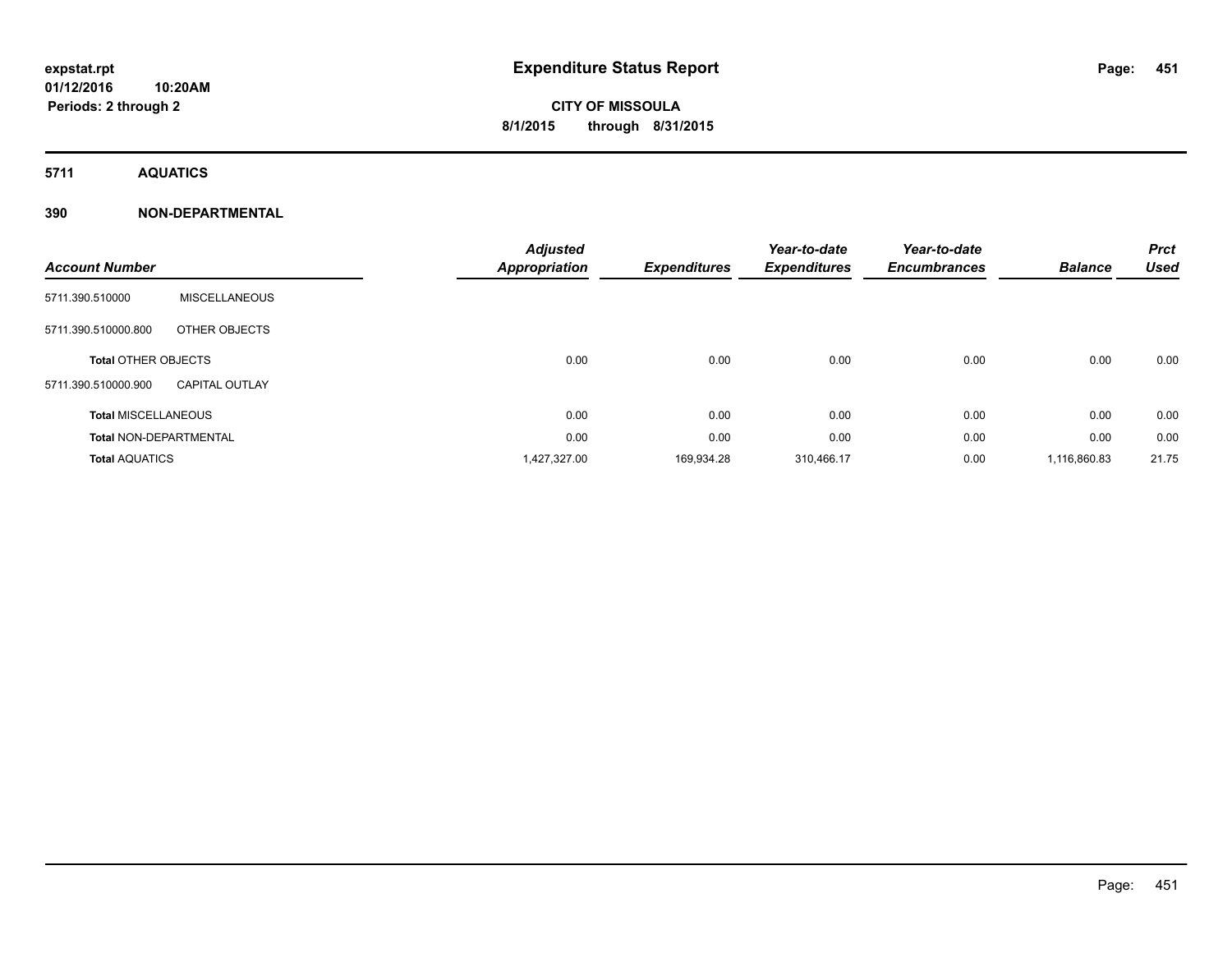### **6050 EMPLOYEE BENEFIT PLAN FUND**

### **390 NON-DEPARTMENTAL**

| <b>Account Number</b>                   |                                                          | <b>Adjusted</b><br><b>Appropriation</b> | <b>Expenditures</b> | Year-to-date<br><b>Expenditures</b> | Year-to-date<br><b>Encumbrances</b> | <b>Balance</b> | <b>Prct</b><br><b>Used</b> |
|-----------------------------------------|----------------------------------------------------------|-----------------------------------------|---------------------|-------------------------------------|-------------------------------------|----------------|----------------------------|
| 6050.390.510110                         | <b>MERCHANT SERVICES</b>                                 |                                         |                     |                                     |                                     |                |                            |
| 6050.390.510110.500                     | <b>FIXED CHARGES</b>                                     |                                         |                     |                                     |                                     |                |                            |
| <b>Total MERCHANT SERVICES</b>          |                                                          | 0.00                                    | 0.00                | 0.00                                | 0.00                                | 0.00           | 0.00                       |
| 6050.390.520800                         | <b>EMPLOYEE BENEFITS</b>                                 |                                         |                     |                                     |                                     |                |                            |
| 6050.390.520800.300                     | <b>PURCHASED SERVICES</b>                                |                                         |                     |                                     |                                     |                |                            |
| 6050.390.520800.350.000                 | <b>PROFESSIONAL SERVICES</b>                             | 50,340.00                               | 0.00                | 0.00                                | 0.00                                | 50,340.00      | 0.00                       |
| 6050.390.520800.351.000                 | <b>INSURANCE CLAIMS</b>                                  | 5,156,229.00                            | $-317,374.40$       | 354.635.28                          | 0.00                                | 4,801,593.72   | 6.88                       |
| 6050.390.520800.352.000 HEALTH PROGRAMS |                                                          | 94,500.00                               | 2,974.29            | 2.974.29                            | 0.00                                | 91,525.71      | 3.15                       |
|                                         | 6050.390.520800.353.000 ADMINISTRATION EXPENDITURES      | 757.888.00                              | 0.00                | 115.257.59                          | 0.00                                | 642.630.41     | 15.21                      |
|                                         | 6050.390.520800.354.000 TRANSITIONAL REINSURANCE PROGRAM | 78,280.00                               | 0.00                | 0.00                                | 0.00                                | 78,280.00      | 0.00                       |
| <b>Total PURCHASED SERVICES</b>         |                                                          | 6,137,237.00                            | $-314,400.11$       | 472,867.16                          | 0.00                                | 5,664,369.84   | 7.70                       |
| 6050.390.520800.700                     | <b>GRANTS &amp; CONTRIBUTIONS</b>                        |                                         |                     |                                     |                                     |                |                            |
|                                         | <b>Total GRANTS &amp; CONTRIBUTIONS</b>                  | 0.00                                    | 0.00                | 0.00                                | 0.00                                | 0.00           | 0.00                       |
| 6050.390.520800.800                     | OTHER OBJECTS                                            |                                         |                     |                                     |                                     |                |                            |
| <b>Total OTHER OBJECTS</b>              |                                                          | 0.00                                    | 0.00                | 0.00                                | 0.00                                | 0.00           | 0.00                       |
|                                         | Total EMPLOYEE BENEFIT PLAN FUND                         | 6,137,237.00                            | $-314,400.11$       | 472,867.16                          | 0.00                                | 5,664,369.84   | 7.70                       |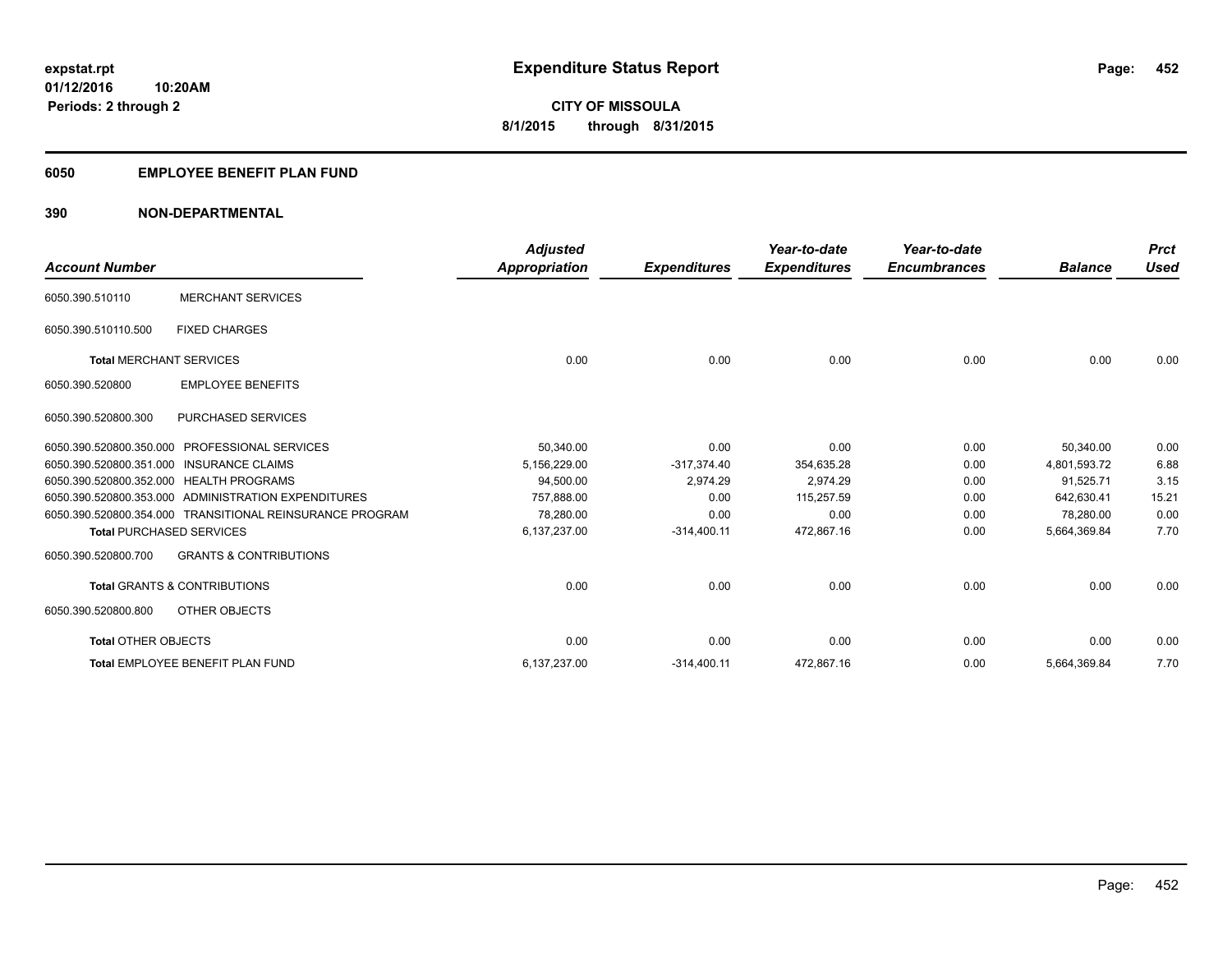**Periods: 2 through 2**

**CITY OF MISSOULA 8/1/2015 through 8/31/2015**

#### **7370 PARKING COMMISSION FUND**

|                                           |                                                         | <b>Adjusted</b>      |                     | Year-to-date        | Year-to-date        |                | <b>Prct</b> |
|-------------------------------------------|---------------------------------------------------------|----------------------|---------------------|---------------------|---------------------|----------------|-------------|
| <b>Account Number</b>                     |                                                         | <b>Appropriation</b> | <b>Expenditures</b> | <b>Expenditures</b> | <b>Encumbrances</b> | <b>Balance</b> | <b>Used</b> |
| 7370.395.430266                           | PARKING DIVISION                                        |                      |                     |                     |                     |                |             |
| 7370.395.430266.100                       | PERSONAL SERVICES                                       |                      |                     |                     |                     |                |             |
|                                           | 7370.395.430266.110.000 SALARIES AND WAGES              | 436,749.00           | 29,415.63           | 57,245.36           | 0.00                | 379,503.64     | 13.11       |
| 7370.395.430266.120.000                   | OVERTIME/TERMINATION                                    | 7,234.00             | 15.13               | 30.26               | 0.00                | 7,203.74       | 0.42        |
|                                           | 7370.395.430266.140.000 EMPLOYER CONTRIBUTIONS          | 197.972.00           | 13,946.55           | 35,457.79           | 0.00                | 162,514.21     | 17.91       |
|                                           | 7370.395.430266.141.000 STATE RETIREMENT CONTRIBUTIONS  | 0.00                 | 29.42               | 57.25               | 0.00                | $-57.25$       | 0.00        |
| <b>Total PERSONAL SERVICES</b>            |                                                         | 641,955.00           | 43,406.73           | 92,790.66           | 0.00                | 549,164.34     | 14.45       |
| 7370.395.430266.200                       | <b>SUPPLIES</b>                                         |                      |                     |                     |                     |                |             |
| 7370.395.430266.210.000 OFFICE SUPPLIES   |                                                         | 5,400.00             | 923.87              | 923.87              | 0.00                | 4,476.13       | 17.11       |
|                                           | 7370.395.430266.220.000 OPERATING SUPPLIES              | 15,000.00            | 60.65               | 78.60               | 0.00                | 14.921.40      | 0.52        |
| 7370.395.430266.220.311 CLOTHING SUPPLIES |                                                         | 0.00                 | 559.98              | 559.98              | 0.00                | $-559.98$      | 0.00        |
|                                           | 7370.395.430266.230.000 REPAIR/MAINTENANCE              | 18,000.00            | 186.01              | 186.01              | 0.00                | 17,813.99      | 1.03        |
| 7370.395.430266.231.000 GASOLINE          |                                                         | 8,000.00             | 311.16              | 311.16              | 0.00                | 7,688.84       | 3.89        |
| <b>Total SUPPLIES</b>                     |                                                         | 46,400.00            | 2,041.67            | 2,059.62            | 0.00                | 44,340.38      | 4.44        |
| 7370.395.430266.300                       | <b>PURCHASED SERVICES</b>                               |                      |                     |                     |                     |                |             |
| 7370.395.430266.310.000 COMMUNICATIONS    |                                                         | 17,338.00            | 803.21              | 1,176.25            | 0.00                | 16,161.75      | 6.78        |
|                                           | 7370.395.430266.320.000 PRINTING & DUPLICATING          | 10,000.00            | 0.00                | 0.00                | 0.00                | 10,000.00      | 0.00        |
|                                           | 7370.395.430266.330.000 PUBLICITY, SUBSCRIPTIONS & DUES | 5,000.00             | 248.74              | 538.74              | 0.00                | 4,461.26       | 10.77       |
| 7370.395.430266.340.000 SEWER             |                                                         | 137.00               | 0.00                | 70.25               | 0.00                | 66.75          | 51.28       |
|                                           | 7370.395.430266.341.000 ELECTRICITY & NATURAL GAS       | 36,440.00            | 2,072.82            | 2,072.82            | 0.00                | 34,367.18      | 5.69        |
| 7370.395.430266.343.000 WATER CHARGES     |                                                         | 4,000.00             | 862.61              | 862.61              | 0.00                | 3,137.39       | 21.57       |
|                                           | 7370.395.430266.343.717 MARKET ON FRONT WATER CHARGES   | 0.00                 | 202.96              | 202.96              | 0.00                | $-202.96$      | 0.00        |
| 7370.395.430266.344.000 TELEPHONE SERVICE |                                                         | 5,200.00             | 350.62              | 350.62              | 0.00                | 4,849.38       | 6.74        |
| 7370.395.430266.345.000 GARBAGE           |                                                         | 3,000.00             | 245.43              | 494.38              | 0.00                | 2,505.62       | 16.48       |
| 7370.395.430266.345.717 GARBAGE           |                                                         | 0.00                 | 161.47              | 279.12              | 0.00                | $-279.12$      | 0.00        |
|                                           | 7370.395.430266.350.000 PROFESSIONAL SERVICES           | 61,250.00            | 0.00                | 0.00                | 0.00                | 61,250.00      | 0.00        |
| 7370.395.430266.350.700 ACCOUNTING        |                                                         | 0.00                 | 1,434.00            | 1,434.00            | 0.00                | $-1,434.00$    | 0.00        |
|                                           | 7370.395.430266.350.702 SECURITY FOR GARAGES            | 0.00                 | 1.278.00            | 1.278.00            | 0.00                | $-1.278.00$    | 0.00        |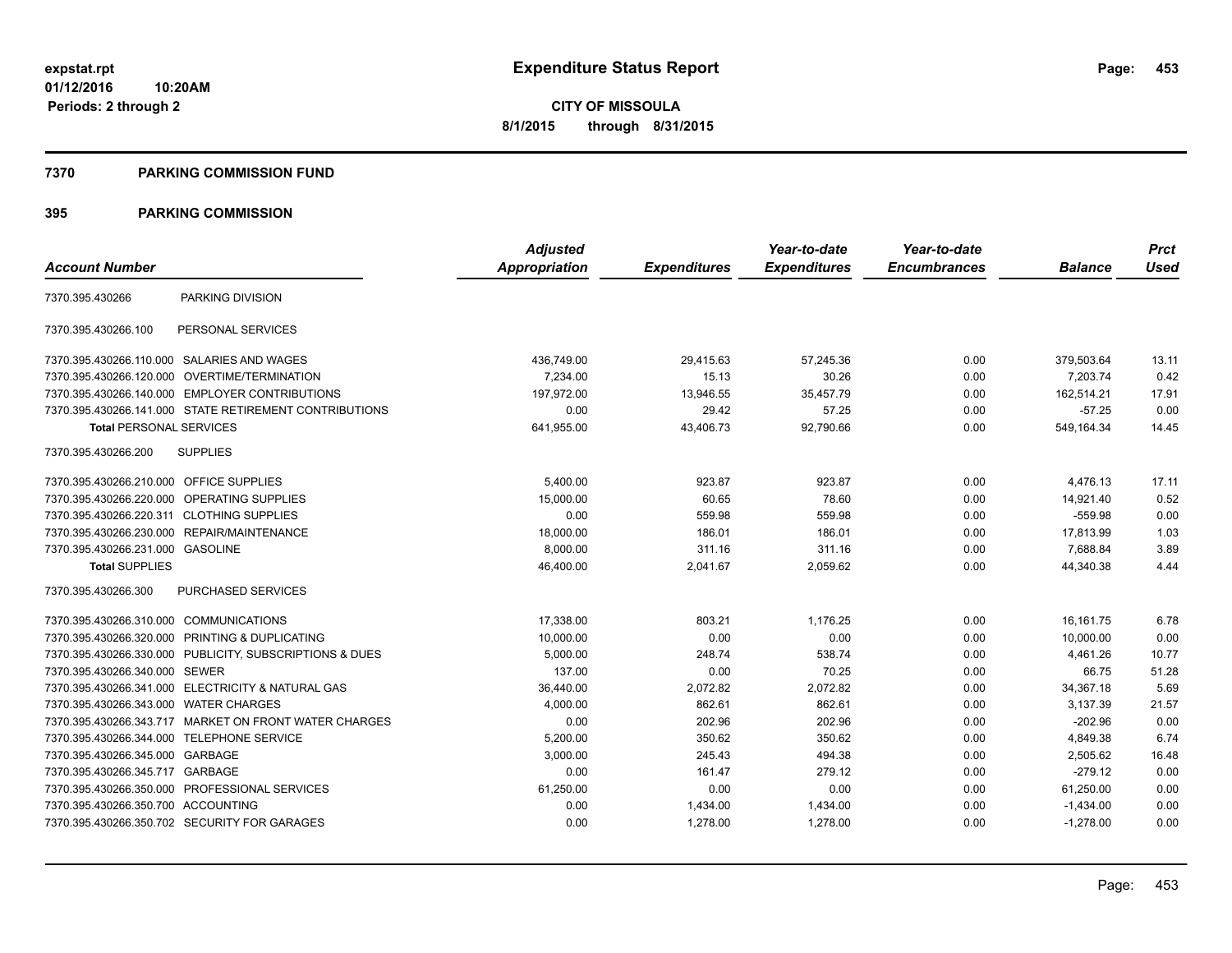#### **7370 PARKING COMMISSION FUND**

| <b>Account Number</b>                                    | <b>Adjusted</b><br>Appropriation | <b>Expenditures</b> | Year-to-date<br><b>Expenditures</b> | Year-to-date<br><b>Encumbrances</b> | <b>Balance</b> | <b>Prct</b><br><b>Used</b> |
|----------------------------------------------------------|----------------------------------|---------------------|-------------------------------------|-------------------------------------|----------------|----------------------------|
| 7370.395.430266.360.000 REPAIR & MAINTENANCE             | 72,500.00                        | 152.16              | 304.32                              | 0.00                                | 72,195.68      | 0.42                       |
| 7370.395.430266.360.713 REPAIR & MAINTENANCE             | 0.00                             | 161.86              | 491.36                              | 0.00                                | $-491.36$      | 0.00                       |
| 7370.395.430266.360.714 BANK ST/REPAIR & MAINTENANCE     | 0.00                             | 250.00              | 328.75                              | 0.00                                | $-328.75$      | 0.00                       |
| 7370.395.430266.360.715 REPAIR & MAINTENANCE             | 0.00                             | 561.77              | 661.77                              | 0.00                                | $-661.77$      | 0.00                       |
| 7370.395.430266.360.716 REPAIR & MAINTENANCE             | 0.00                             | 71.10               | 71.10                               | 0.00                                | $-71.10$       | 0.00                       |
| 7370.395.430266.370.000 TRAVEL                           | 1,600.00                         | 0.00                | 1,900.30                            | 0.00                                | $-300.30$      | 118.77                     |
| 7370.395.430266.380.000 TRAINING                         | 1,900.00                         | 0.00                | 0.00                                | 0.00                                | 1,900.00       | 0.00                       |
| 7370.395.430266.390.000 OTHER PURCHASED SERVICES         | 188,805.00                       | 0.00                | 0.00                                | 0.00                                | 188,805.00     | 0.00                       |
| 7370.395.430266.390.044 JANITORIAL                       | 0.00                             | 871.20              | 1,015.97                            | 0.00                                | $-1,015.97$    | 0.00                       |
| <b>Total PURCHASED SERVICES</b>                          | 407,170.00                       | 9,727.95            | 13,533.32                           | 0.00                                | 393,636.68     | 3.32                       |
| 7370.395.430266.400<br><b>BUILDING MATERIALS</b>         |                                  |                     |                                     |                                     |                |                            |
| <b>Total BUILDING MATERIALS</b>                          | 0.00                             | 0.00                | 0.00                                | 0.00                                | 0.00           | 0.00                       |
| 7370.395.430266.500<br><b>FIXED CHARGES</b>              |                                  |                     |                                     |                                     |                |                            |
| 7370.395.430266.500.000 FIXED CHARGES                    | 168,621.00                       | 0.00                | 0.00                                | 0.00                                | 168,621.00     | 0.00                       |
| 7370.395.430266.500.733 FIXED CHARGES                    | 0.00                             | 0.00                | 1,650.00                            | 0.00                                | $-1,650.00$    | 0.00                       |
| <b>Total FIXED CHARGES</b>                               | 168,621.00                       | 0.00                | 1,650.00                            | 0.00                                | 166,971.00     | 0.98                       |
| 7370.395.430266.600<br><b>DEBT SERVICE</b>               |                                  |                     |                                     |                                     |                |                            |
| 7370.395.430266.620.000 LEASE INTEREST                   | 0.00                             | 4,500.00            | 4,500.00                            | 0.00                                | $-4,500.00$    | 0.00                       |
| <b>Total DEBT SERVICE</b>                                | 0.00                             | 4,500.00            | 4,500.00                            | 0.00                                | $-4,500.00$    | 0.00                       |
| <b>GRANTS &amp; CONTRIBUTIONS</b><br>7370.395.430266.700 |                                  |                     |                                     |                                     |                |                            |
| 7370.395.430266.700.000 GRANTS & CONTRIBUTIONS           | 74,000.00                        | 2,500.00            | 21,000.00                           | 0.00                                | 53,000.00      | 28.38                      |
| <b>Total GRANTS &amp; CONTRIBUTIONS</b>                  | 74,000.00                        | 2,500.00            | 21,000.00                           | 0.00                                | 53,000.00      | 28.38                      |
| 7370.395.430266.800<br>OTHER OBJECTS                     |                                  |                     |                                     |                                     |                |                            |
| 7370.395.430266.820.000 TRANSFERS TO OTHER FUNDS         | 311,194.00                       | 22,971.25           | 45,942.50                           | 0.00                                | 265,251.50     | 14.76                      |
| 7370.395.430266.845.000 CONTINGENCY                      | 48,965.00                        | 0.00                | 0.00                                | 0.00                                | 48,965.00      | 0.00                       |
| <b>Total OTHER OBJECTS</b>                               | 360,159.00                       | 22,971.25           | 45,942.50                           | 0.00                                | 314,216.50     | 12.76                      |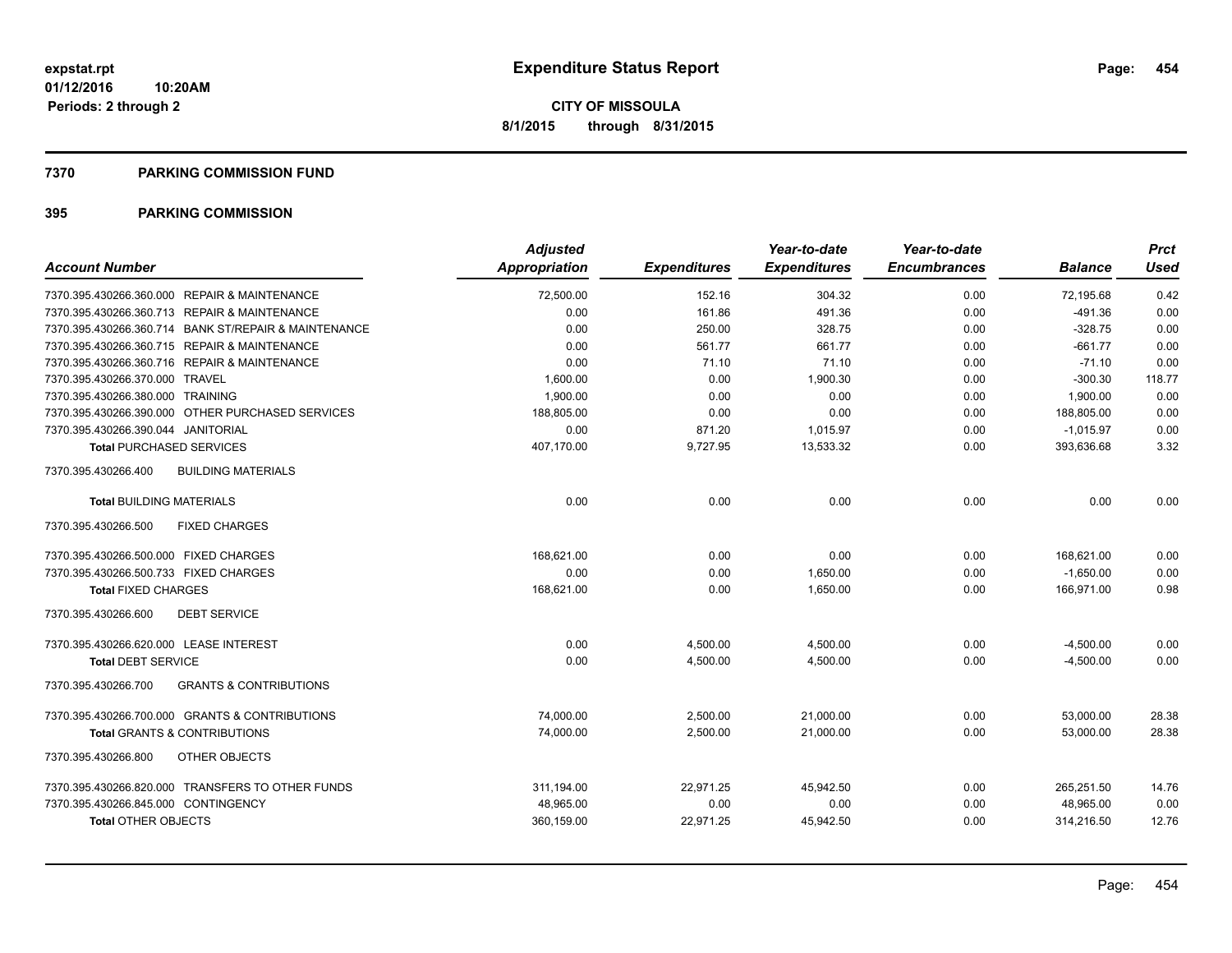#### **7370 PARKING COMMISSION FUND**

| <b>Account Number</b>          |                                               | <b>Adjusted</b><br>Appropriation | <b>Expenditures</b> | Year-to-date<br><b>Expenditures</b> | Year-to-date<br><b>Encumbrances</b> | <b>Balance</b>           | <b>Prct</b><br><b>Used</b> |
|--------------------------------|-----------------------------------------------|----------------------------------|---------------------|-------------------------------------|-------------------------------------|--------------------------|----------------------------|
| 7370.395.430266.900            | CAPITAL OUTLAY                                |                                  |                     |                                     |                                     |                          |                            |
| <b>Total CAPITAL OUTLAY</b>    | 7370.395.430266.940.000 MACHINERY & EQUIPMENT | 160,506.00<br>160,506.00         | 0.00<br>0.00        | 0.00<br>0.00                        | 0.00<br>0.00                        | 160,506.00<br>160,506.00 | 0.00<br>0.00               |
| <b>Total PARKING DIVISION</b>  |                                               | 1,858,811.00                     | 85,147.60           | 181,476.10                          | 0.00                                | 1,677,334.90             | 9.76                       |
| 7370.395.430267                | FY16 METER INSTALL PROJECT                    |                                  |                     |                                     |                                     |                          |                            |
| 7370.395.430267.900            | <b>CAPITAL OUTLAY</b>                         |                                  |                     |                                     |                                     |                          |                            |
|                                | Total FY16 METER INSTALL PROJECT              | 0.00                             | 0.00                | 0.00                                | 0.00                                | 0.00                     | 0.00                       |
| 7370.395.430271                | <b>TICKET DIVISION</b>                        |                                  |                     |                                     |                                     |                          |                            |
| 7370.395.430271.100            | PERSONAL SERVICES                             |                                  |                     |                                     |                                     |                          |                            |
| <b>Total TICKET DIVISION</b>   |                                               | 0.00                             | 0.00                | 0.00                                | 0.00                                | 0.00                     | 0.00                       |
| 7370.395.430622                | REVISED STEP SEWER DESIGN                     |                                  |                     |                                     |                                     |                          |                            |
| 7370.395.430622.200            | <b>SUPPLIES</b>                               |                                  |                     |                                     |                                     |                          |                            |
|                                | Total REVISED STEP SEWER DESIGN               | 0.00                             | 0.00                | 0.00                                | 0.00                                | 0.00                     | 0.00                       |
| 7370.395.499999                | <b>NEW REQUESTS</b>                           |                                  |                     |                                     |                                     |                          |                            |
| 7370.395.499999.100            | PERSONAL SERVICES                             |                                  |                     |                                     |                                     |                          |                            |
| <b>Total NEW REQUESTS</b>      |                                               | 0.00                             | 0.00                | 0.00                                | 0.00                                | 0.00                     | 0.00                       |
| 7370.395.510110                | <b>MERCHANT SERVICES</b>                      |                                  |                     |                                     |                                     |                          |                            |
| 7370.395.510110.500            | <b>FIXED CHARGES</b>                          |                                  |                     |                                     |                                     |                          |                            |
| <b>Total MERCHANT SERVICES</b> | 7370.395.510110.550.000 MERCHANT SERVICE FEES | 21,500.00<br>21,500.00           | 0.00<br>0.00        | 0.00<br>0.00                        | 0.00<br>0.00                        | 21,500.00<br>21,500.00   | 0.00<br>0.00               |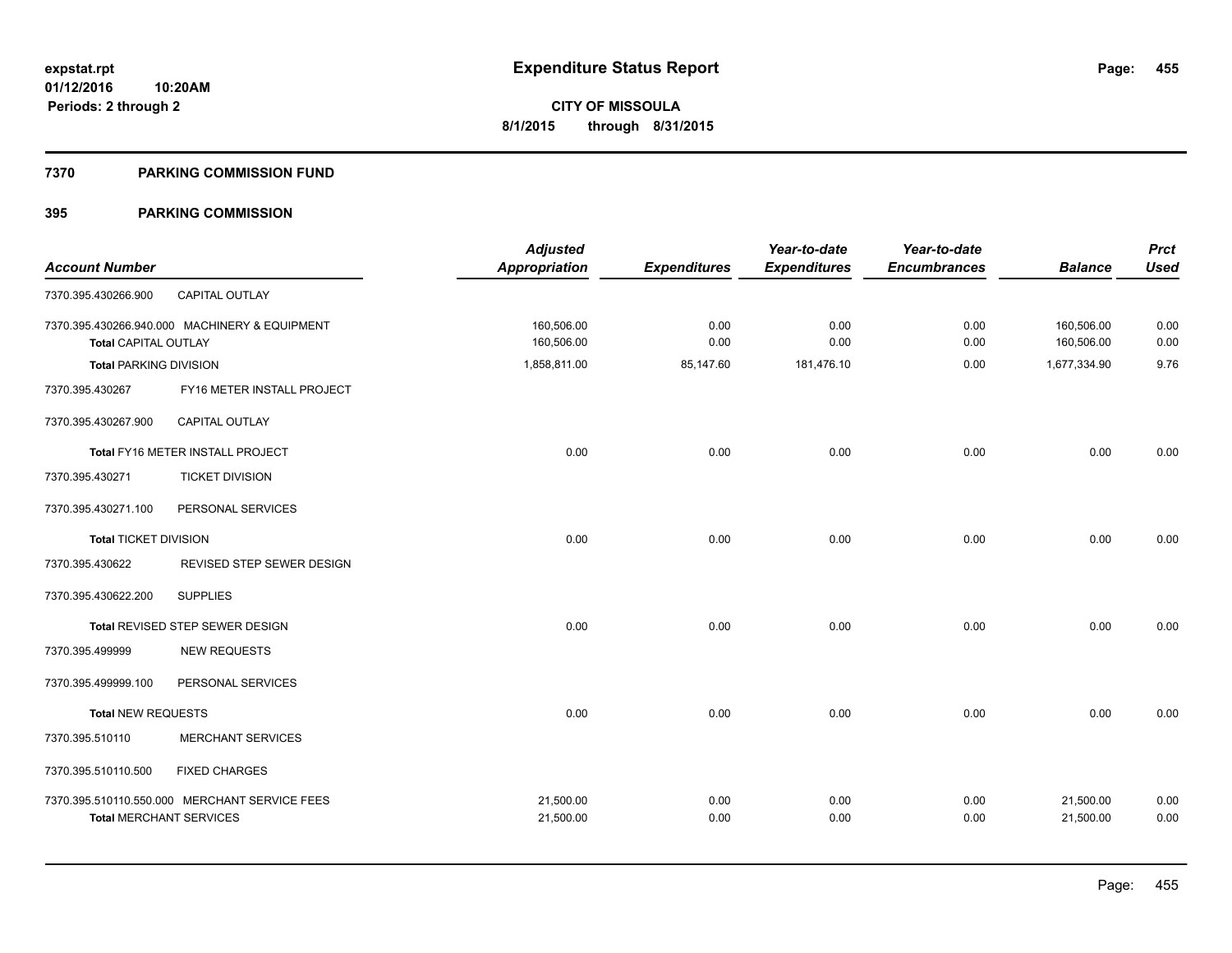**01/12/2016 10:20AM Periods: 2 through 2**

**456**

# **CITY OF MISSOULA 8/1/2015 through 8/31/2015**

| 7370                  | <b>PARKING COMMISSION FUND</b>  |                                         |                     |                                     |                                     |                |                            |
|-----------------------|---------------------------------|-----------------------------------------|---------------------|-------------------------------------|-------------------------------------|----------------|----------------------------|
|                       | <b>Total PARKING COMMISSION</b> | 1,880,311.00                            | 85,147.60           | 181,476.10                          | 0.00                                | 1,698,834.90   | 9.65                       |
| 900                   | <b>DEPRECIATION</b>             |                                         |                     |                                     |                                     |                |                            |
| <b>Account Number</b> |                                 | <b>Adjusted</b><br><b>Appropriation</b> | <b>Expenditures</b> | Year-to-date<br><b>Expenditures</b> | Year-to-date<br><b>Encumbrances</b> | <b>Balance</b> | <b>Prct</b><br><b>Used</b> |
| 7370.900.510000       | <b>MISCELLANEOUS</b>            |                                         |                     |                                     |                                     |                |                            |
| 7370.900.510000.800   | OTHER OBJECTS                   |                                         |                     |                                     |                                     |                |                            |
|                       | <b>Total OTHER OBJECTS</b>      | 0.00                                    | 0.00                | 0.00                                | 0.00                                | 0.00           | 0.00                       |
| 7370.900.510000.900   | <b>CAPITAL OUTLAY</b>           |                                         |                     |                                     |                                     |                |                            |
|                       | <b>Total DEPRECIATION</b>       | 0.00                                    | 0.00                | 0.00                                | 0.00                                | 0.00           | 0.00                       |
|                       | Total PARKING COMMISSION FUND   | 1,880,311.00                            | 85,147.60           | 181,476.10                          | 0.00                                | 1,698,834.90   | 9.65                       |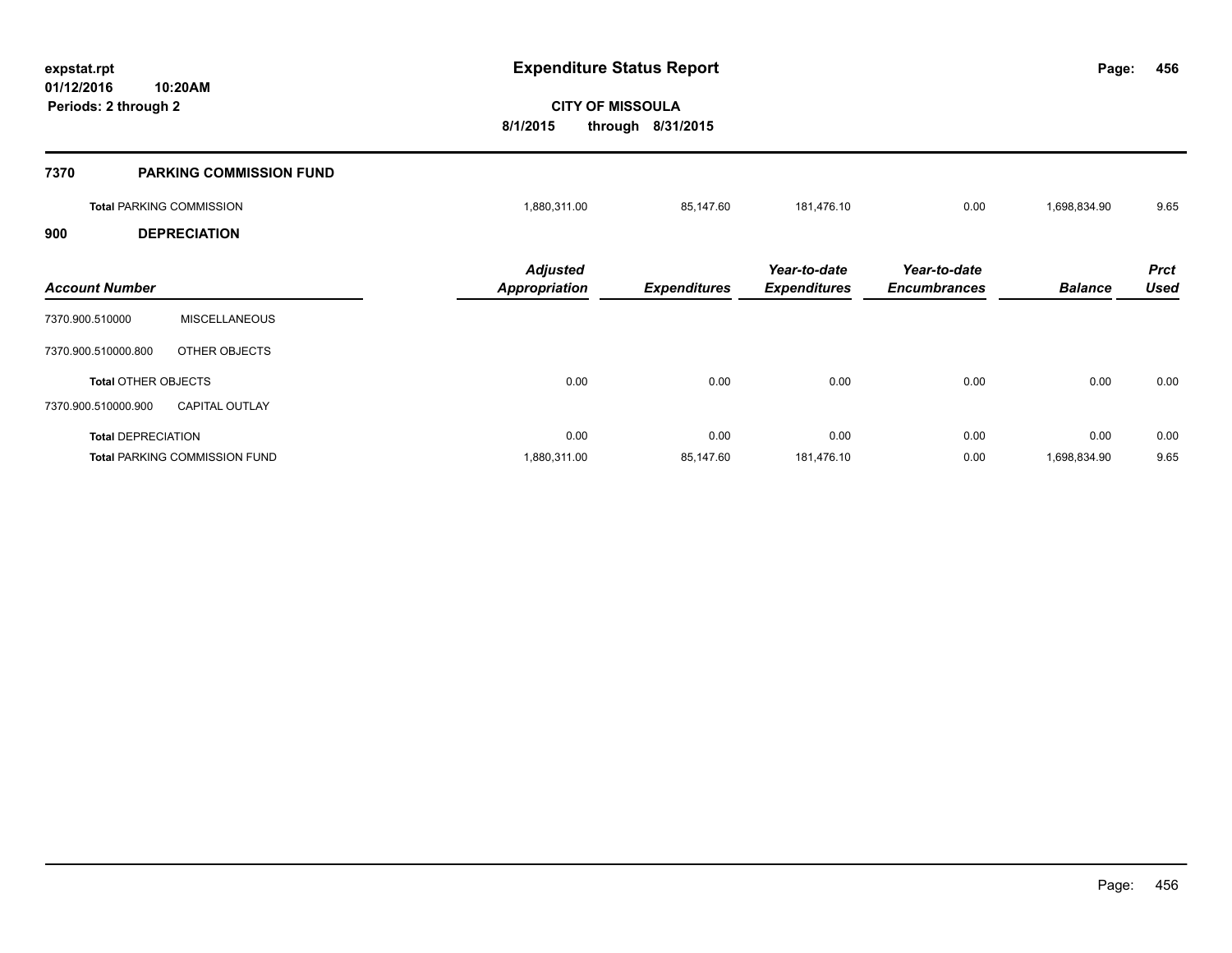### **7371 FRONT STREET PARKING BONDS**

| <b>Account Number</b>         |                                                                                           | <b>Adjusted</b><br><b>Appropriation</b> | <b>Expenditures</b> | Year-to-date<br><b>Expenditures</b> | Year-to-date<br><b>Encumbrances</b> | <b>Balance</b>           | <b>Prct</b><br><b>Used</b> |
|-------------------------------|-------------------------------------------------------------------------------------------|-----------------------------------------|---------------------|-------------------------------------|-------------------------------------|--------------------------|----------------------------|
| 7371.395.430266               | PARKING DIVISION                                                                          |                                         |                     |                                     |                                     |                          |                            |
| 7371.395.430266.800           | <b>OTHER OBJECTS</b>                                                                      |                                         |                     |                                     |                                     |                          |                            |
| <b>Total PARKING DIVISION</b> |                                                                                           | 0.00                                    | 0.00                | 0.00                                | 0.00                                | 0.00                     | 0.00                       |
| 7371.395.490200               | REVENUE BOND DEBT SERVICE                                                                 |                                         |                     |                                     |                                     |                          |                            |
| 7371.395.490200.600           | <b>DEBT SERVICE</b>                                                                       |                                         |                     |                                     |                                     |                          |                            |
|                               | 7371.395.490200.620.000 INTEREST / SERVICE FEES<br><b>Total REVENUE BOND DEBT SERVICE</b> | 0.00<br>0.00                            | 0.00<br>0.00        | $-67,852.34$<br>$-67,852.34$        | 0.00<br>0.00                        | 67,852.34<br>67,852.34   | 0.00<br>0.00               |
| 7371.395.490201               | SERIES 2014 MPC DEBT                                                                      |                                         |                     |                                     |                                     |                          |                            |
| 7371.395.490201.600           | <b>DEBT SERVICE</b>                                                                       |                                         |                     |                                     |                                     |                          |                            |
|                               | 7371.395.490201.620.000 INTEREST / SERVICE FEES<br>Total SERIES 2014 MPC DEBT             | 272,925.00<br>272,925.00                | 0.00<br>0.00        | 0.00<br>0.00                        | 0.00<br>0.00                        | 272,925.00<br>272,925.00 | 0.00<br>0.00               |
| 7371.395.490202               | *** Title Not Found ***                                                                   |                                         |                     |                                     |                                     |                          |                            |
| 7371.395.490202.600           | <b>DEBT SERVICE</b>                                                                       |                                         |                     |                                     |                                     |                          |                            |
| Total *** Title Not Found *** |                                                                                           | 0.00                                    | 0.00                | 0.00                                | 0.00                                | 0.00                     | 0.00                       |
| 7371.395.510110               | <b>MERCHANT SERVICES</b>                                                                  |                                         |                     |                                     |                                     |                          |                            |
| 7371.395.510110.500           | <b>FIXED CHARGES</b>                                                                      |                                         |                     |                                     |                                     |                          |                            |
|                               | <b>Total MERCHANT SERVICES</b>                                                            | 0.00                                    | 0.00                | 0.00                                | 0.00                                | 0.00                     | 0.00                       |
|                               | <b>Total FRONT STREET PARKING BONDS</b>                                                   | 272,925.00                              | 0.00                | $-67,852.34$                        | 0.00                                | 340,777.34               | 0.00                       |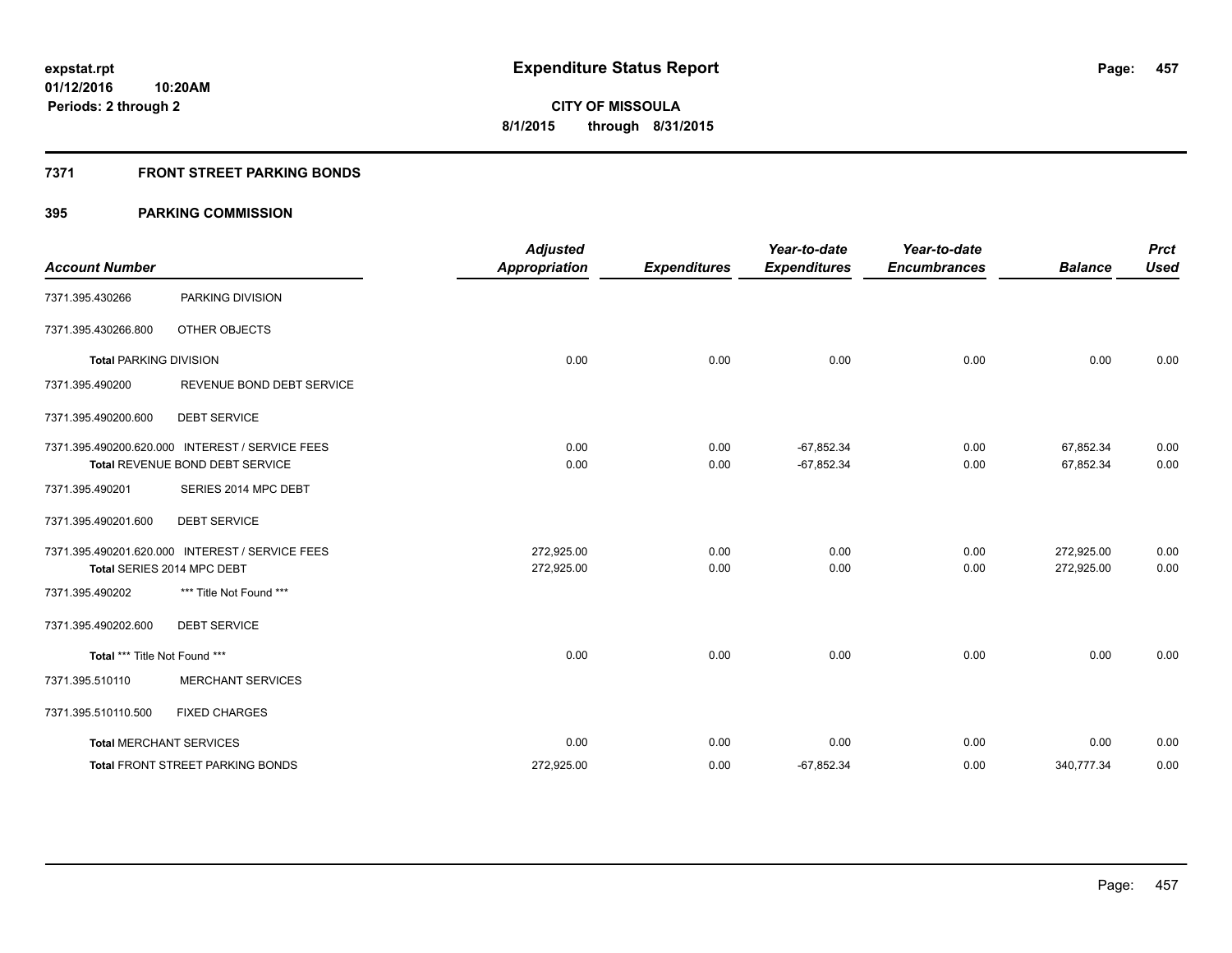**458**

**01/12/2016 10:20AM Periods: 2 through 2**

**CITY OF MISSOULA 8/1/2015 through 8/31/2015**

### **7372 SINKING FUND/FRONT ST PARKING BONDS**

| <b>Account Number</b>          |                                                    | <b>Adjusted</b><br><b>Appropriation</b> | <b>Expenditures</b> | Year-to-date<br><b>Expenditures</b> | Year-to-date<br><b>Encumbrances</b> | <b>Balance</b> | <b>Prct</b><br><b>Used</b> |
|--------------------------------|----------------------------------------------------|-----------------------------------------|---------------------|-------------------------------------|-------------------------------------|----------------|----------------------------|
| 7372.395.430266                | PARKING DIVISION                                   |                                         |                     |                                     |                                     |                |                            |
| 7372.395.430266.800            | OTHER OBJECTS                                      |                                         |                     |                                     |                                     |                |                            |
| <b>Total PARKING DIVISION</b>  |                                                    | 0.00                                    | 0.00                | 0.00                                | 0.00                                | 0.00           | 0.00                       |
| 7372.395.490200                | REVENUE BOND DEBT SERVICE                          |                                         |                     |                                     |                                     |                |                            |
| 7372.395.490200.600            | <b>DEBT SERVICE</b>                                |                                         |                     |                                     |                                     |                |                            |
|                                | <b>Total REVENUE BOND DEBT SERVICE</b>             | 0.00                                    | 0.00                | 0.00                                | 0.00                                | 0.00           | 0.00                       |
| 7372.395.490201                | SERIES 2014 MPC DEBT                               |                                         |                     |                                     |                                     |                |                            |
| 7372.395.490201.600            | <b>DEBT SERVICE</b>                                |                                         |                     |                                     |                                     |                |                            |
|                                | 7372.395.490201.610.000 SERIES 2014 BOND-PRINCIPAL | 185,000.00                              | 0.00                | 0.00                                | 0.00                                | 185,000.00     | 0.00                       |
|                                | Total SERIES 2014 MPC DEBT                         | 185,000.00                              | 0.00                | 0.00                                | 0.00                                | 185,000.00     | 0.00                       |
| 7372.395.510110                | <b>MERCHANT SERVICES</b>                           |                                         |                     |                                     |                                     |                |                            |
| 7372.395.510110.500            | <b>FIXED CHARGES</b>                               |                                         |                     |                                     |                                     |                |                            |
| <b>Total MERCHANT SERVICES</b> |                                                    | 0.00                                    | 0.00                | 0.00                                | 0.00                                | 0.00           | 0.00                       |
|                                | <b>Total SINKING FUND/FRONT ST PARKING BONDS</b>   | 185,000.00                              | 0.00                | 0.00                                | 0.00                                | 185,000.00     | 0.00                       |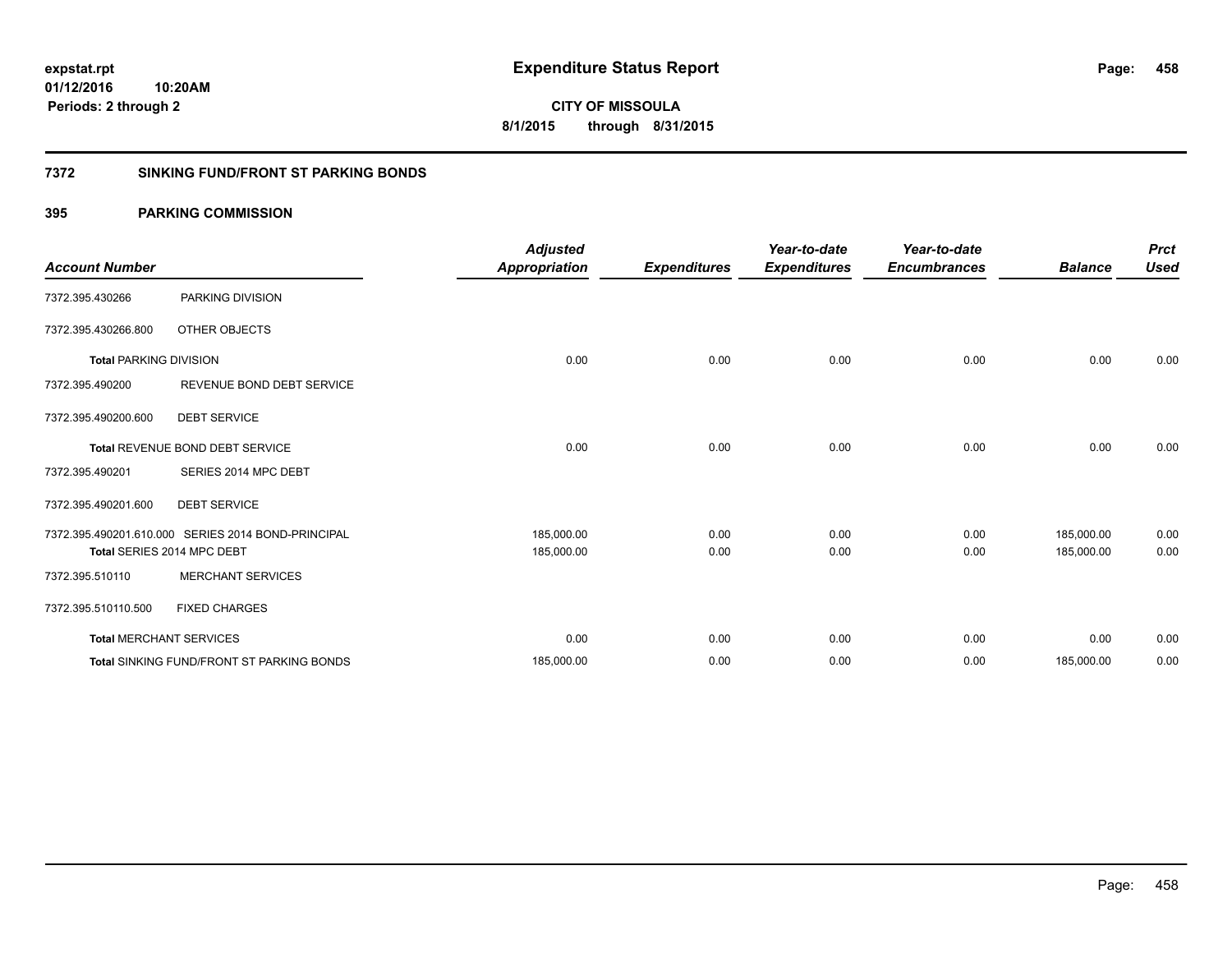#### **7373 MPC SERIES 2010B CONSTRUCTION**

| <b>Account Number</b>         |                                 | <b>Adjusted</b><br><b>Appropriation</b> | <b>Expenditures</b> | Year-to-date<br><b>Expenditures</b> | Year-to-date<br><b>Encumbrances</b> | <b>Balance</b> | <b>Prct</b><br><b>Used</b> |
|-------------------------------|---------------------------------|-----------------------------------------|---------------------|-------------------------------------|-------------------------------------|----------------|----------------------------|
| 7373.395.430266               | PARKING DIVISION                |                                         |                     |                                     |                                     |                |                            |
| 7373.395.430266.600           | <b>DEBT SERVICE</b>             |                                         |                     |                                     |                                     |                |                            |
| <b>Total DEBT SERVICE</b>     |                                 | 0.00                                    | 0.00                | 0.00                                | 0.00                                | 0.00           | 0.00                       |
| 7373.395.430266.800           | OTHER OBJECTS                   |                                         |                     |                                     |                                     |                |                            |
| <b>Total PARKING DIVISION</b> |                                 | 0.00                                    | 0.00                | 0.00                                | 0.00                                | 0.00           | 0.00                       |
| 7373.395.430273               | PARKING STRUCTURES              |                                         |                     |                                     |                                     |                |                            |
| 7373.395.430273.300           | PURCHASED SERVICES              |                                         |                     |                                     |                                     |                |                            |
|                               | <b>Total PURCHASED SERVICES</b> | 0.00                                    | 0.00                | 0.00                                | 0.00                                | 0.00           | 0.00                       |
| 7373.395.430273.900           | <b>CAPITAL OUTLAY</b>           |                                         |                     |                                     |                                     |                |                            |
|                               | <b>Total PARKING STRUCTURES</b> | 0.00                                    | 0.00                | 0.00                                | 0.00                                | 0.00           | 0.00                       |
| 7373.395.490200               | REVENUE BOND DEBT SERVICE       |                                         |                     |                                     |                                     |                |                            |
| 7373.395.490200.300           | PURCHASED SERVICES              |                                         |                     |                                     |                                     |                |                            |
|                               | <b>Total PURCHASED SERVICES</b> | 0.00                                    | 0.00                | 0.00                                | 0.00                                | 0.00           | 0.00                       |
| 7373.395.490200.600           | <b>DEBT SERVICE</b>             |                                         |                     |                                     |                                     |                |                            |
|                               | Total REVENUE BOND DEBT SERVICE | 0.00                                    | 0.00                | 0.00                                | 0.00                                | 0.00           | 0.00                       |
| 7373.395.499999               | <b>NEW REQUESTS</b>             |                                         |                     |                                     |                                     |                |                            |
| 7373.395.499999.900           | CAPITAL OUTLAY                  |                                         |                     |                                     |                                     |                |                            |
| <b>Total NEW REQUESTS</b>     |                                 | 0.00                                    | 0.00                | 0.00                                | 0.00                                | 0.00           | 0.00                       |
| 7373.395.510110               | <b>MERCHANT SERVICES</b>        |                                         |                     |                                     |                                     |                |                            |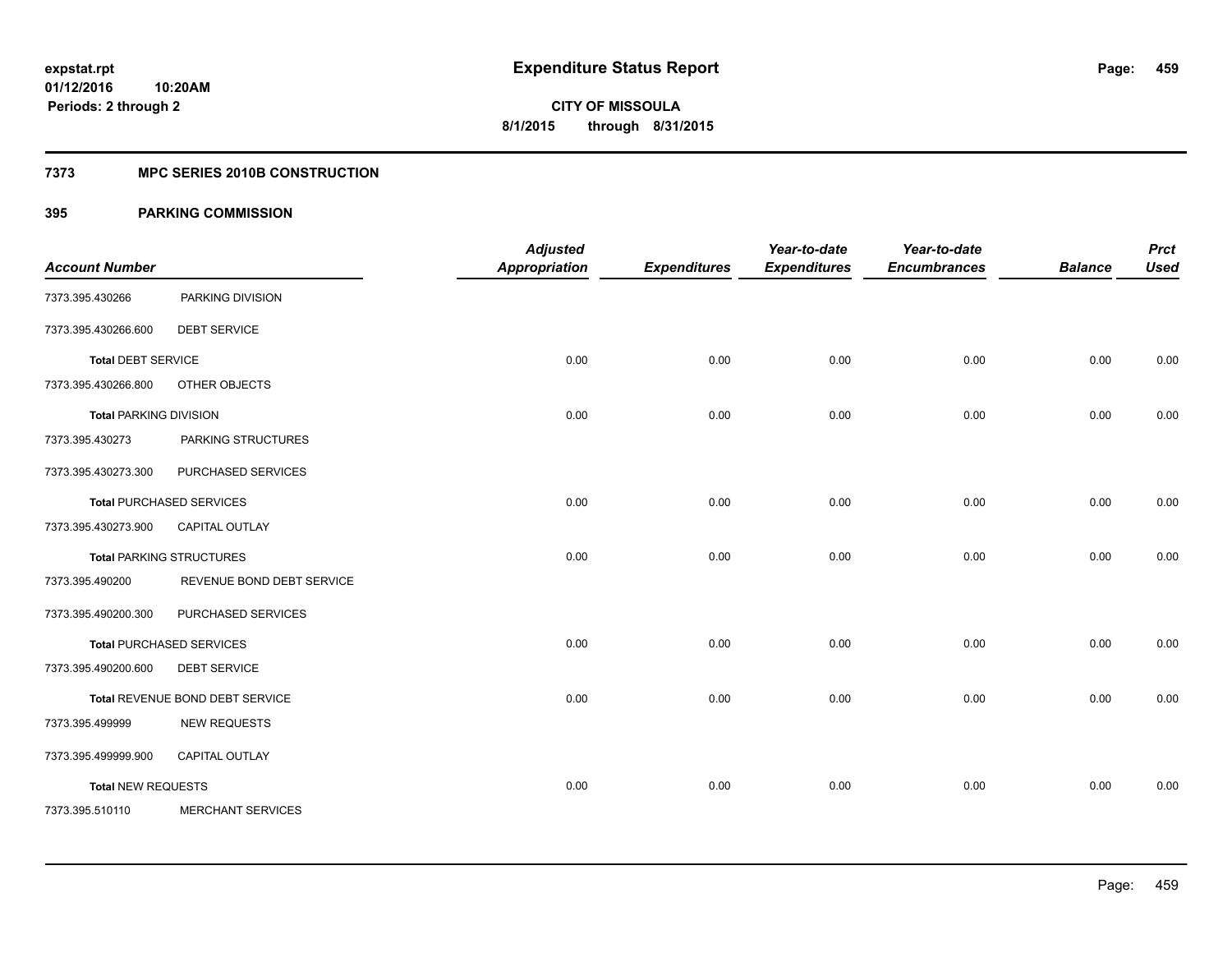#### **7373 MPC SERIES 2010B CONSTRUCTION**

| <b>Account Number</b>          |                                 | <b>Adjusted</b><br><b>Appropriation</b> | <b>Expenditures</b> | Year-to-date<br><b>Expenditures</b> | Year-to-date<br><b>Encumbrances</b> | <b>Balance</b> | <b>Prct</b><br>Used |
|--------------------------------|---------------------------------|-----------------------------------------|---------------------|-------------------------------------|-------------------------------------|----------------|---------------------|
| 7373.395.510110.500            | <b>FIXED CHARGES</b>            |                                         |                     |                                     |                                     |                |                     |
| <b>Total MERCHANT SERVICES</b> |                                 | 0.00                                    | 0.00                | 0.00                                | 0.00                                | 0.00           | 0.00                |
| 7373.395.520000                | OTHER FINANCING USES            |                                         |                     |                                     |                                     |                |                     |
| 7373.395.520000.600            | <b>DEBT SERVICE</b>             |                                         |                     |                                     |                                     |                |                     |
|                                | <b>Total PARKING COMMISSION</b> | 0.00                                    | 0.00                | 0.00                                | 0.00                                | 0.00           | 0.00                |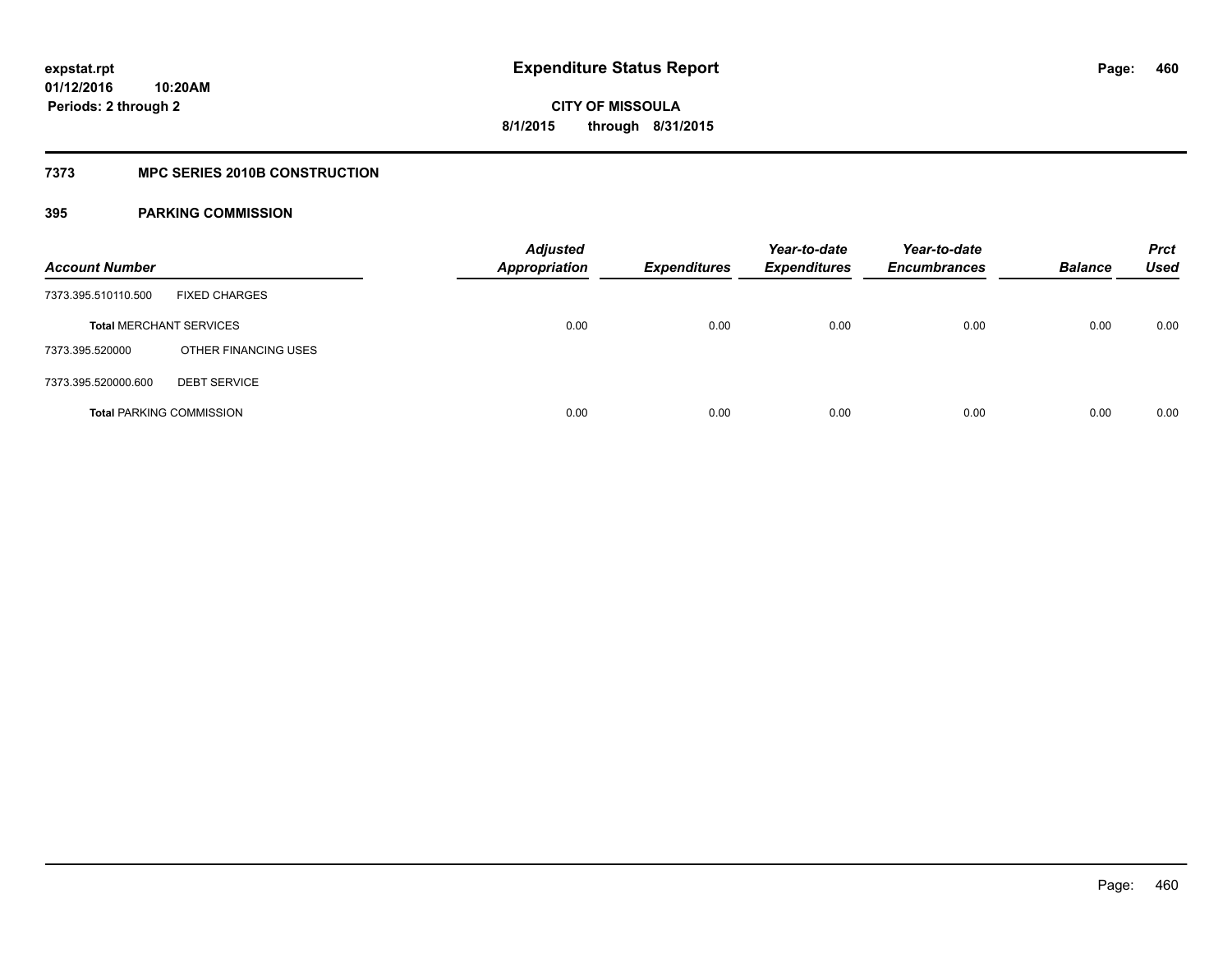## **01/12/2016 10:20AM Periods: 2 through 2**

**CITY OF MISSOULA 8/1/2015 through 8/31/2015**

### **7373 MPC SERIES 2010B CONSTRUCTION**

### **900 DEPRECIATION**

| <b>Account Number</b>      |                                     | <b>Adjusted</b><br><b>Appropriation</b> | <b>Expenditures</b> | Year-to-date<br><b>Expenditures</b> | Year-to-date<br><b>Encumbrances</b> | <b>Balance</b> | <b>Prct</b><br><b>Used</b> |
|----------------------------|-------------------------------------|-----------------------------------------|---------------------|-------------------------------------|-------------------------------------|----------------|----------------------------|
| 7373.900.510000            | <b>MISCELLANEOUS</b>                |                                         |                     |                                     |                                     |                |                            |
| 7373.900.510000.800        | OTHER OBJECTS                       |                                         |                     |                                     |                                     |                |                            |
| <b>Total MISCELLANEOUS</b> |                                     | 0.00                                    | 0.00                | 0.00                                | 0.00                                | 0.00           | 0.00                       |
| 7373.900.510110            | <b>MERCHANT SERVICES</b>            |                                         |                     |                                     |                                     |                |                            |
| 7373.900.510110.500        | <b>FIXED CHARGES</b>                |                                         |                     |                                     |                                     |                |                            |
|                            | Total MPC SERIES 2010B CONSTRUCTION | 0.00                                    | 0.00                | 0.00                                | 0.00                                | 0.00           | 0.00                       |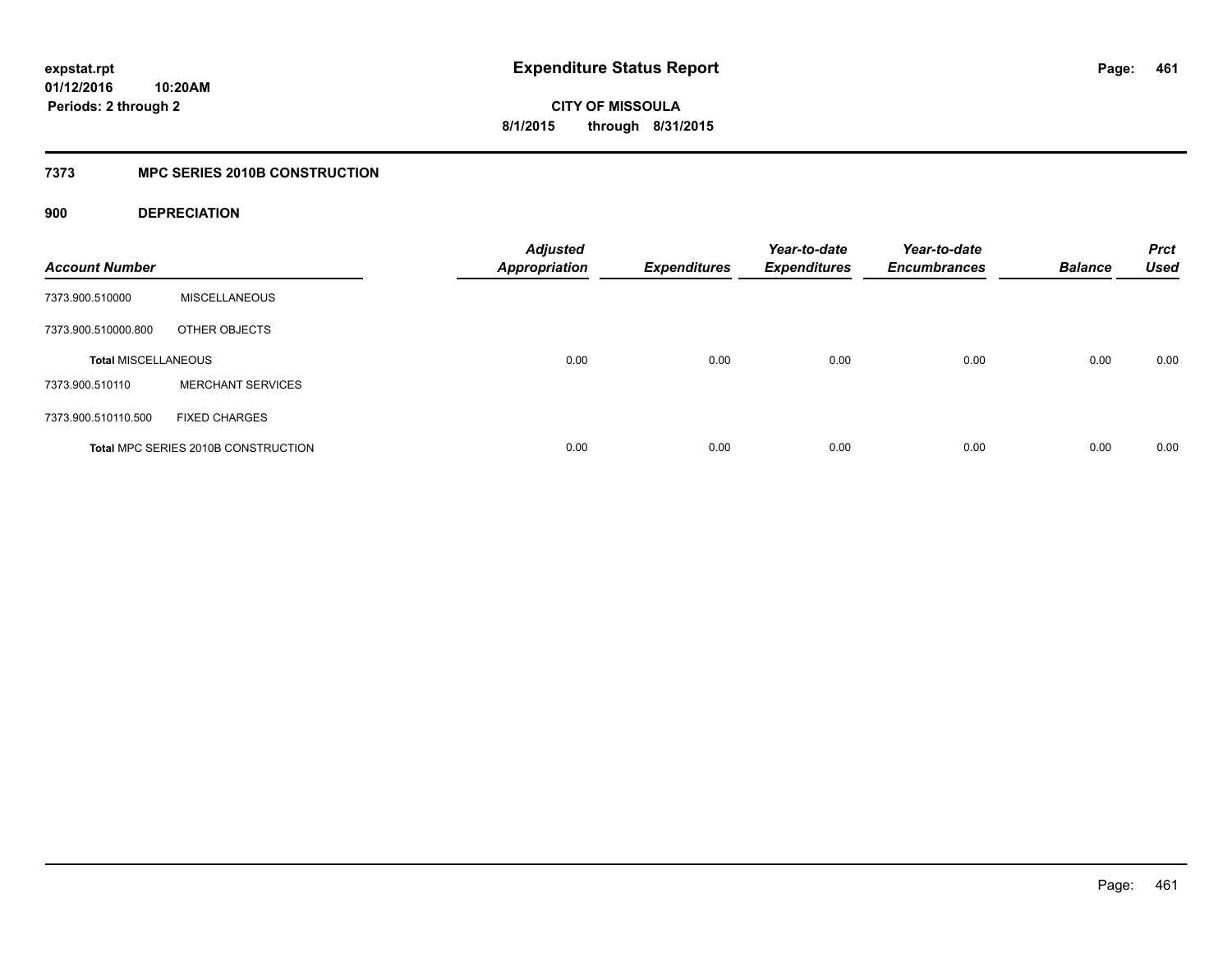### **7374 RESERVE FUND-PARKING BONDS**

| <b>Account Number</b> |                                         | <b>Adjusted</b><br><b>Appropriation</b> | <b>Expenditures</b> | Year-to-date<br><b>Expenditures</b> | Year-to-date<br><b>Encumbrances</b> | <b>Balance</b> | <b>Prct</b><br><b>Used</b> |
|-----------------------|-----------------------------------------|-----------------------------------------|---------------------|-------------------------------------|-------------------------------------|----------------|----------------------------|
| 7374.395.430273       | PARKING STRUCTURES                      |                                         |                     |                                     |                                     |                |                            |
| 7374.395.430273.900   | <b>CAPITAL OUTLAY</b>                   |                                         |                     |                                     |                                     |                |                            |
|                       | <b>Total PARKING STRUCTURES</b>         | 0.00                                    | 0.00                | 0.00                                | 0.00                                | 0.00           | 0.00                       |
| 7374.395.510110       | <b>MERCHANT SERVICES</b>                |                                         |                     |                                     |                                     |                |                            |
| 7374.395.510110.500   | <b>FIXED CHARGES</b>                    |                                         |                     |                                     |                                     |                |                            |
|                       | <b>Total MERCHANT SERVICES</b>          | 0.00                                    | 0.00                | 0.00                                | 0.00                                | 0.00           | 0.00                       |
|                       | <b>Total RESERVE FUND-PARKING BONDS</b> | 0.00                                    | 0.00                | 0.00                                | 0.00                                | 0.00           | 0.00                       |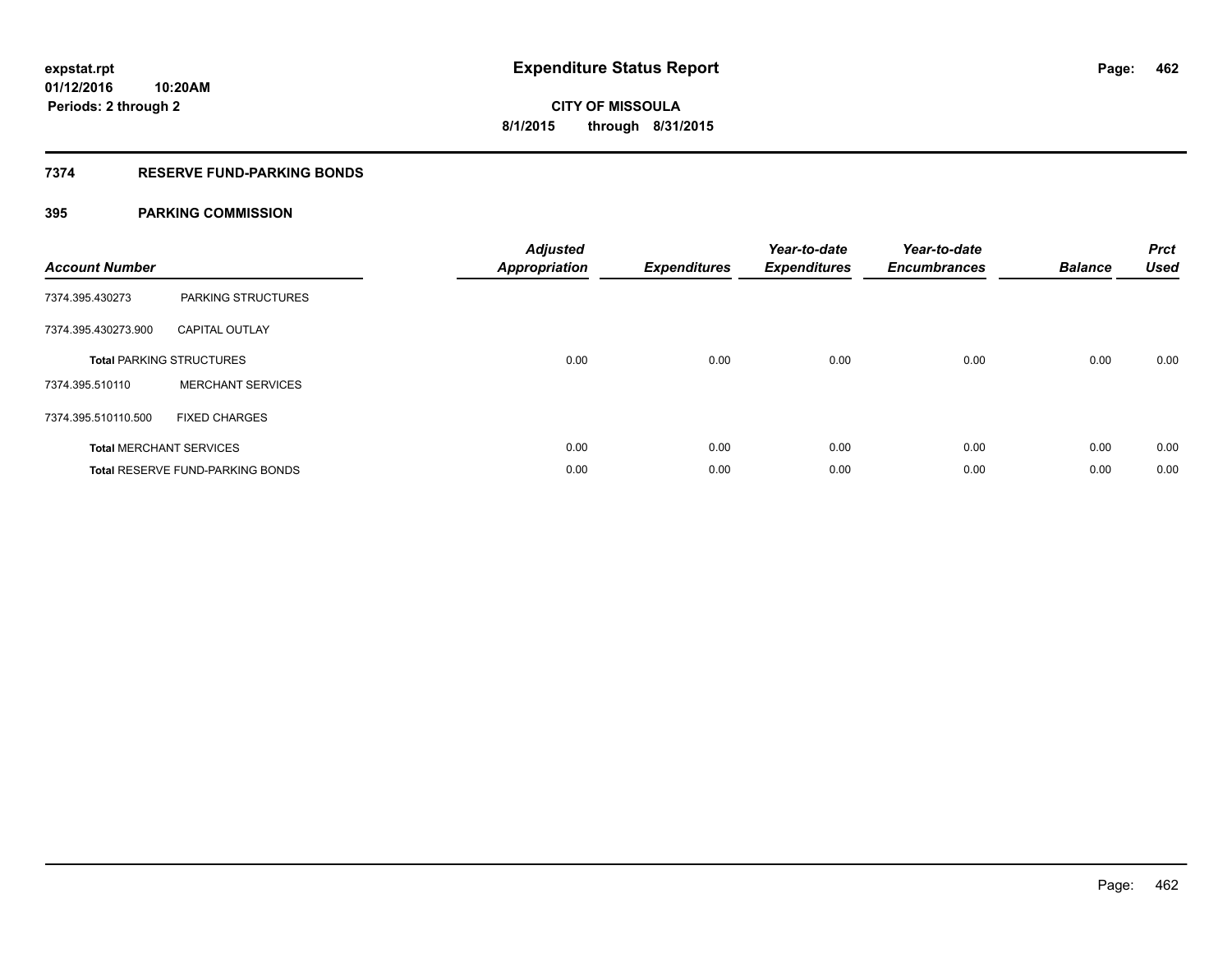**463**

**01/12/2016 10:20AM Periods: 2 through 2**

**CITY OF MISSOULA 8/1/2015 through 8/31/2015**

#### **7375 PLEDGED TAX INCREMENT-2010B BOND**

|                                                  |                                     | <b>Adjusted</b> |                     | Year-to-date        | Year-to-date        |                | <b>Prct</b> |
|--------------------------------------------------|-------------------------------------|-----------------|---------------------|---------------------|---------------------|----------------|-------------|
| <b>Account Number</b>                            |                                     | Appropriation   | <b>Expenditures</b> | <b>Expenditures</b> | <b>Encumbrances</b> | <b>Balance</b> | <b>Used</b> |
| 7375.395.430266                                  | PARKING DIVISION                    |                 |                     |                     |                     |                |             |
| 7375.395.430266.800                              | OTHER OBJECTS                       |                 |                     |                     |                     |                |             |
| 7375.395.430266.820.000 TRANSFERS TO OTHER FUNDS |                                     | 146,731.00      | 0.00                | 0.00                | 0.00                | 146,731.00     | 0.00        |
| <b>Total PARKING DIVISION</b>                    |                                     | 146,731.00      | 0.00                | 0.00                | 0.00                | 146,731.00     | 0.00        |
| 7375.395.490200                                  | REVENUE BOND DEBT SERVICE           |                 |                     |                     |                     |                |             |
| 7375.395.490200.300                              | <b>PURCHASED SERVICES</b>           |                 |                     |                     |                     |                |             |
| 7375.395.490200.390.000                          | <b>EXCESS PLEDGED TAX INCREMENT</b> | 121,431.00      | 0.00                | 0.00                | 0.00                | 121,431.00     | 0.00        |
| Total REVENUE BOND DEBT SERVICE                  |                                     | 121,431.00      | 0.00                | 0.00                | 0.00                | 121,431.00     | 0.00        |
| 7375.395.510110                                  | <b>MERCHANT SERVICES</b>            |                 |                     |                     |                     |                |             |
| 7375.395.510110.500                              | <b>FIXED CHARGES</b>                |                 |                     |                     |                     |                |             |
| <b>Total MERCHANT SERVICES</b>                   |                                     | 0.00            | 0.00                | 0.00                | 0.00                | 0.00           | 0.00        |
| Total PLEDGED TAX INCREMENT-2010B BOND           |                                     | 268,162.00      | 0.00                | 0.00                | 0.00                | 268,162.00     | 0.00        |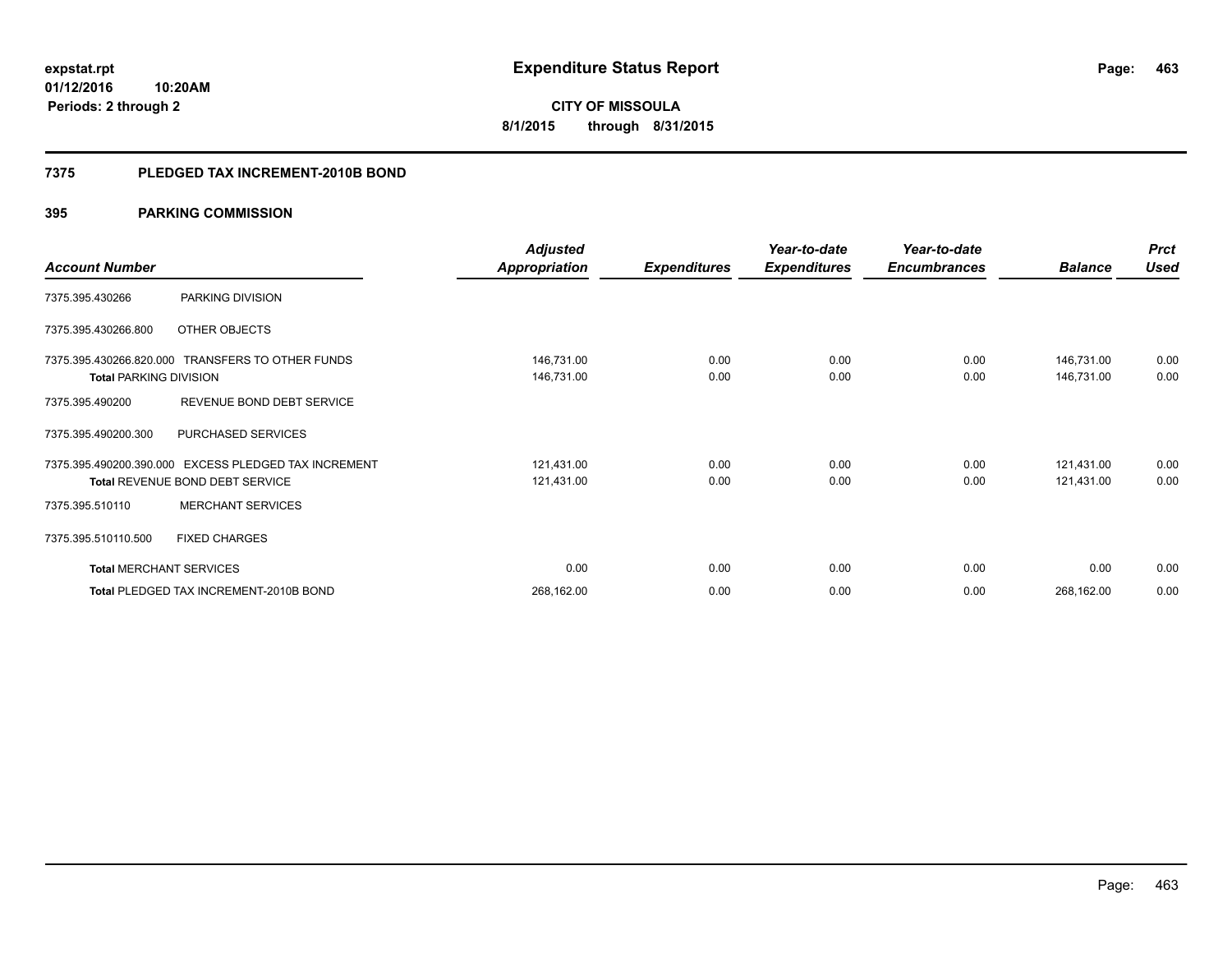### **7376 MPC 2010A BONDS DEBT INTEREST**

| <b>Account Number</b>         |                                     | <b>Adjusted</b><br><b>Appropriation</b> | <b>Expenditures</b> | Year-to-date<br><b>Expenditures</b> | Year-to-date<br><b>Encumbrances</b> | <b>Balance</b> | <b>Prct</b><br><b>Used</b> |
|-------------------------------|-------------------------------------|-----------------------------------------|---------------------|-------------------------------------|-------------------------------------|----------------|----------------------------|
| 7376.395.430266               | PARKING DIVISION                    |                                         |                     |                                     |                                     |                |                            |
| 7376.395.430266.800           | OTHER OBJECTS                       |                                         |                     |                                     |                                     |                |                            |
| <b>Total PARKING DIVISION</b> |                                     | 0.00                                    | 0.00                | 0.00                                | 0.00                                | 0.00           | 0.00                       |
| 7376.395.490200               | REVENUE BOND DEBT SERVICE           |                                         |                     |                                     |                                     |                |                            |
| 7376.395.490200.600           | <b>DEBT SERVICE</b>                 |                                         |                     |                                     |                                     |                |                            |
|                               | Total REVENUE BOND DEBT SERVICE     | 0.00                                    | 0.00                | 0.00                                | 0.00                                | 0.00           | 0.00                       |
| 7376.395.510110               | <b>MERCHANT SERVICES</b>            |                                         |                     |                                     |                                     |                |                            |
| 7376.395.510110.500           | <b>FIXED CHARGES</b>                |                                         |                     |                                     |                                     |                |                            |
|                               | <b>Total MERCHANT SERVICES</b>      | 0.00                                    | 0.00                | 0.00                                | 0.00                                | 0.00           | 0.00                       |
|                               | Total MPC 2010A BONDS DEBT INTEREST | 0.00                                    | 0.00                | 0.00                                | 0.00                                | 0.00           | 0.00                       |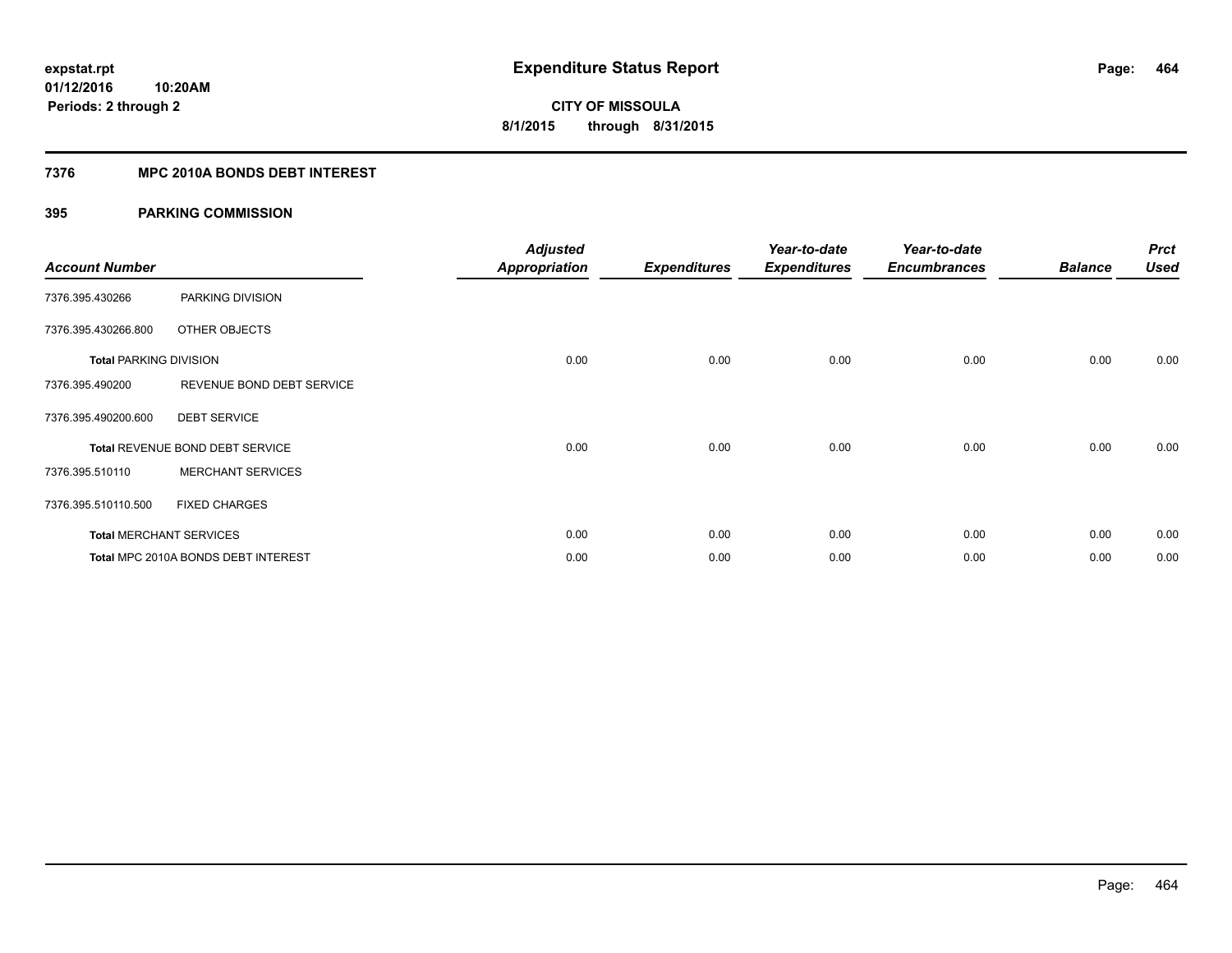#### **7377 MPC 2010A BONDS SINKING FUND**

| <b>Account Number</b>         |                                    | <b>Adjusted</b><br><b>Appropriation</b> | <b>Expenditures</b> | Year-to-date<br><b>Expenditures</b> | Year-to-date<br><b>Encumbrances</b> | <b>Balance</b> | <b>Prct</b><br><b>Used</b> |
|-------------------------------|------------------------------------|-----------------------------------------|---------------------|-------------------------------------|-------------------------------------|----------------|----------------------------|
| 7377.395.430266               | PARKING DIVISION                   |                                         |                     |                                     |                                     |                |                            |
| 7377.395.430266.800           | OTHER OBJECTS                      |                                         |                     |                                     |                                     |                |                            |
| <b>Total PARKING DIVISION</b> |                                    | 0.00                                    | 0.00                | 0.00                                | 0.00                                | 0.00           | 0.00                       |
| 7377.395.490200               | REVENUE BOND DEBT SERVICE          |                                         |                     |                                     |                                     |                |                            |
| 7377.395.490200.600           | <b>DEBT SERVICE</b>                |                                         |                     |                                     |                                     |                |                            |
|                               | Total REVENUE BOND DEBT SERVICE    | 0.00                                    | 0.00                | 0.00                                | 0.00                                | 0.00           | 0.00                       |
| 7377.395.510110               | <b>MERCHANT SERVICES</b>           |                                         |                     |                                     |                                     |                |                            |
| 7377.395.510110.500           | <b>FIXED CHARGES</b>               |                                         |                     |                                     |                                     |                |                            |
|                               | <b>Total MERCHANT SERVICES</b>     | 0.00                                    | 0.00                | 0.00                                | 0.00                                | 0.00           | 0.00                       |
|                               | Total MPC 2010A BONDS SINKING FUND | 0.00                                    | 0.00                | 0.00                                | 0.00                                | 0.00           | 0.00                       |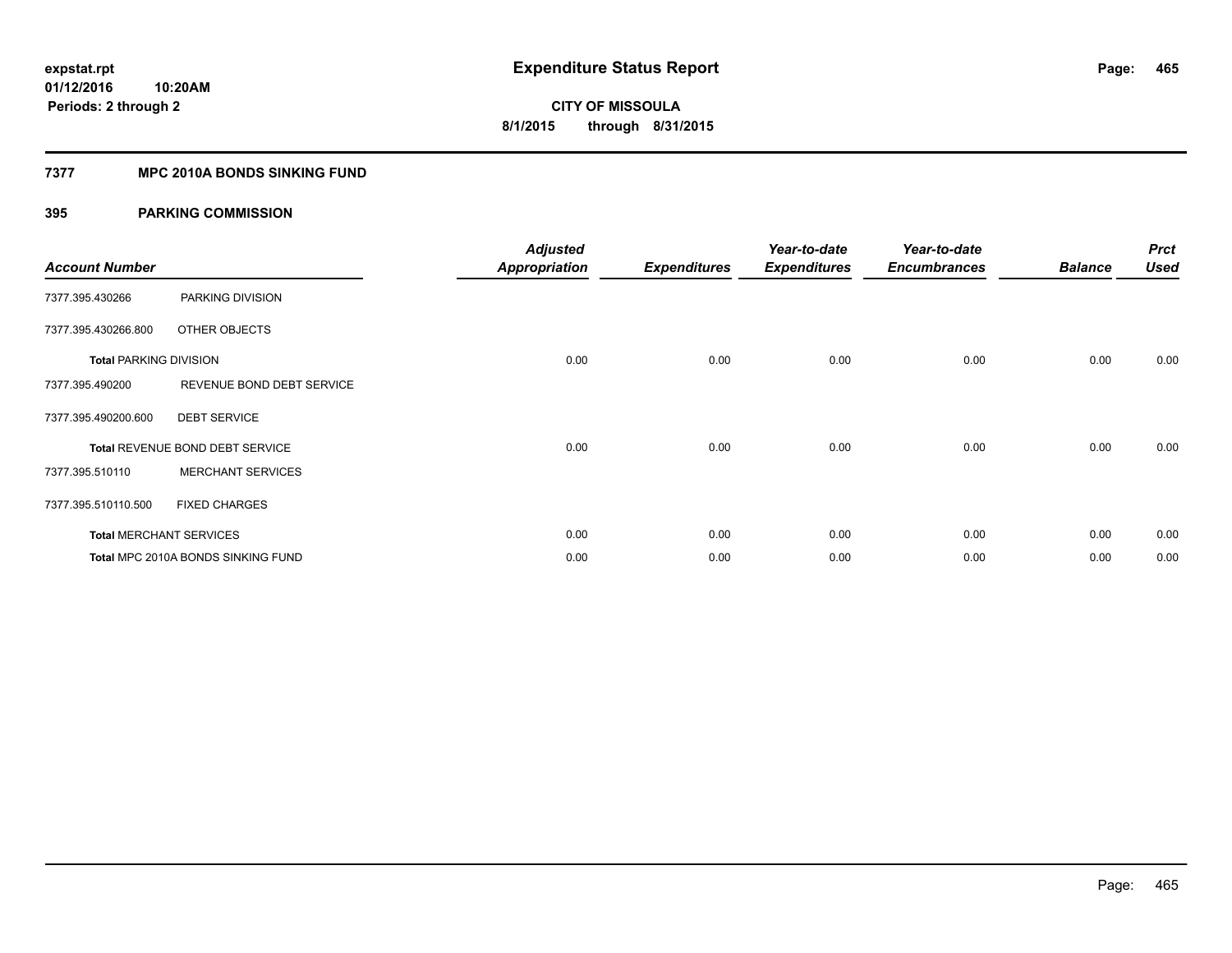#### **7378 MPC 2010A BOND RESERVE**

| <b>Account Number</b>         |                                 | <b>Adjusted</b><br><b>Appropriation</b> | <b>Expenditures</b> | Year-to-date<br><b>Expenditures</b> | Year-to-date<br><b>Encumbrances</b> | <b>Balance</b> | <b>Prct</b><br><b>Used</b> |
|-------------------------------|---------------------------------|-----------------------------------------|---------------------|-------------------------------------|-------------------------------------|----------------|----------------------------|
| 7378.395.430266               | PARKING DIVISION                |                                         |                     |                                     |                                     |                |                            |
| 7378.395.430266.800           | OTHER OBJECTS                   |                                         |                     |                                     |                                     |                |                            |
| <b>Total PARKING DIVISION</b> |                                 | 0.00                                    | 0.00                | 0.00                                | 0.00                                | 0.00           | 0.00                       |
| 7378.395.430273               | PARKING STRUCTURES              |                                         |                     |                                     |                                     |                |                            |
| 7378.395.430273.900           | <b>CAPITAL OUTLAY</b>           |                                         |                     |                                     |                                     |                |                            |
|                               | <b>Total PARKING STRUCTURES</b> | 0.00                                    | 0.00                | 0.00                                | 0.00                                | 0.00           | 0.00                       |
| 7378.395.510110               | <b>MERCHANT SERVICES</b>        |                                         |                     |                                     |                                     |                |                            |
| 7378.395.510110.500           | <b>FIXED CHARGES</b>            |                                         |                     |                                     |                                     |                |                            |
|                               | Total MPC 2010A BOND RESERVE    | 0.00                                    | 0.00                | 0.00                                | 0.00                                | 0.00           | 0.00                       |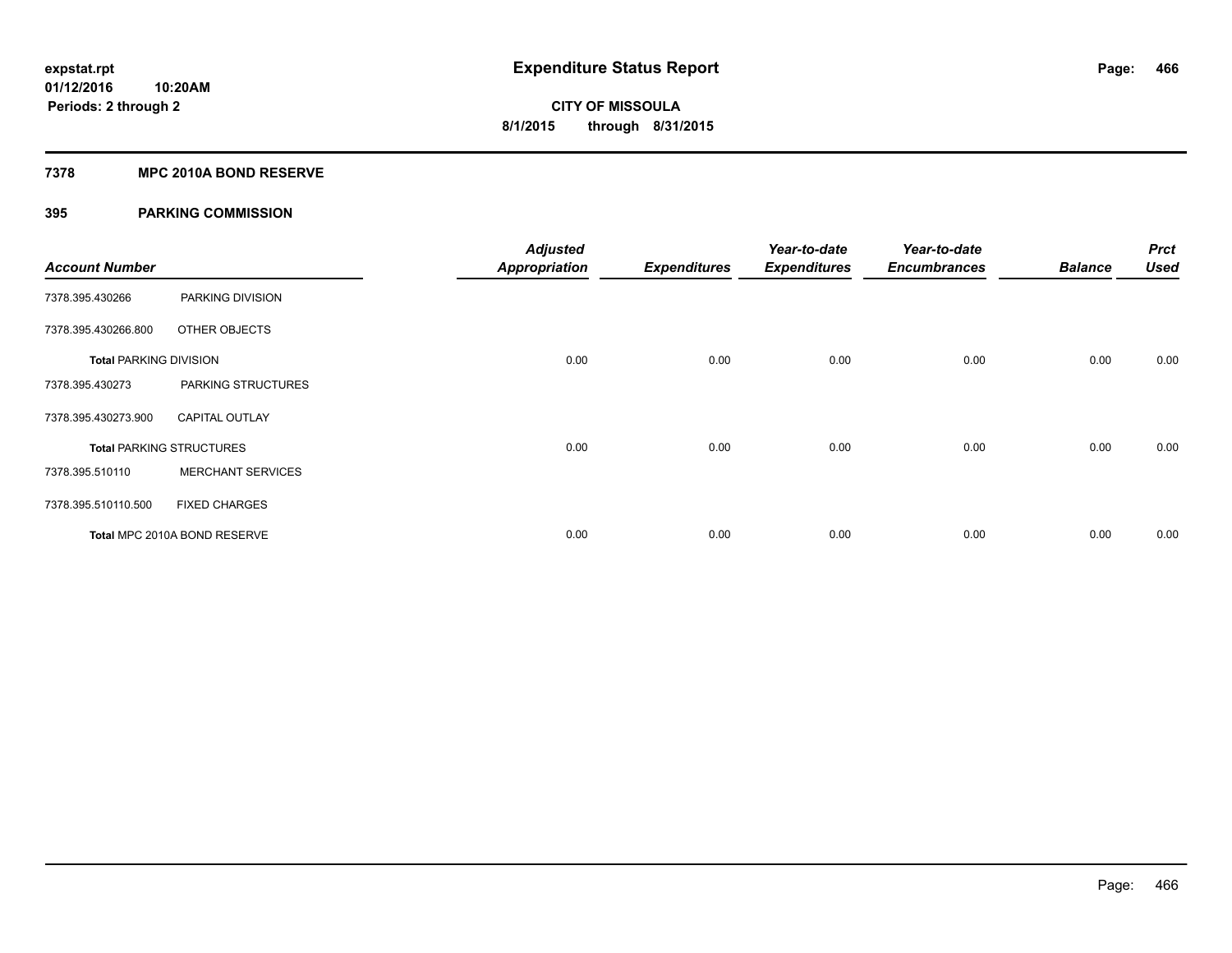**Periods: 2 through 2**

**CITY OF MISSOULA 8/1/2015 through 8/31/2015**

#### **7380 BUSINESS IMPROVEMENT DISTRICT**

**10:20AM**

## **375 BUSINESS IMPROVEMENT DISTRICT**

|                                               |                                                            | <b>Adjusted</b>      |                     | Year-to-date        | Year-to-date        |                | <b>Prct</b> |
|-----------------------------------------------|------------------------------------------------------------|----------------------|---------------------|---------------------|---------------------|----------------|-------------|
| <b>Account Number</b>                         |                                                            | <b>Appropriation</b> | <b>Expenditures</b> | <b>Expenditures</b> | <b>Encumbrances</b> | <b>Balance</b> | <b>Used</b> |
| 7380.375.471210                               | <b>BUSINESS IMPROVEMENT DISTRICT</b>                       |                      |                     |                     |                     |                |             |
| 7380.375.471210.300                           | PURCHASED SERVICES                                         |                      |                     |                     |                     |                |             |
| 7380.375.471210.350.000 PROFESSIONAL SERVICES |                                                            | 327,200.00           | 0.00                | 0.00                | 0.00                | 327,200.00     | 0.00        |
| <b>Total PURCHASED SERVICES</b>               |                                                            | 327,200.00           | 0.00                | 0.00                | 0.00                | 327,200.00     | 0.00        |
| 7380.375.471210.800                           | OTHER OBJECTS                                              |                      |                     |                     |                     |                |             |
| <b>Total OTHER OBJECTS</b>                    |                                                            | 0.00                 | 0.00                | 0.00                | 0.00                | 0.00           | 0.00        |
|                                               | Total BUSINESS IMPROVEMENT DISTRICT                        | 327,200.00           | 0.00                | 0.00                | 0.00                | 327,200.00     | 0.00        |
| 7380.375.471220                               | <b>BID MARKETING</b>                                       |                      |                     |                     |                     |                |             |
| 7380.375.471220.300                           | PURCHASED SERVICES                                         |                      |                     |                     |                     |                |             |
| 7380.375.471220.350.000 PROFESSIONAL SERVICES |                                                            | 45,100.00            | 0.00                | 0.00                | 0.00                | 45,100.00      | 0.00        |
| <b>Total BID MARKETING</b>                    |                                                            | 45,100.00            | 0.00                | 0.00                | 0.00                | 45,100.00      | 0.00        |
| 7380.375.471230                               | STREETSCAPE MAINTENANCE-BID                                |                      |                     |                     |                     |                |             |
| 7380.375.471230.300                           | PURCHASED SERVICES                                         |                      |                     |                     |                     |                |             |
| 7380.375.471230.350.000 PROFESSIONAL SERVICES |                                                            | 67,500.00            | 0.00                | 0.00                | 0.00                | 67,500.00      | 0.00        |
| <b>Total STREETSCAPE MAINTENANCE-BID</b>      |                                                            | 67,500.00            | 0.00                | 0.00                | 0.00                | 67,500.00      | 0.00        |
| 7380.375.471240                               | SAFETY-BID                                                 |                      |                     |                     |                     |                |             |
| 7380.375.471240.300                           | PURCHASED SERVICES                                         |                      |                     |                     |                     |                |             |
|                                               | 7380.375.471240.350.000 PROFESSIONAL SERVICES - BID SAFETY | 0.00                 | 50,000.00           | 110,000.00          | 0.00                | $-110,000.00$  | 0.00        |
| <b>Total SAFETY-BID</b>                       |                                                            | 0.00                 | 50,000.00           | 110,000.00          | 0.00                | $-110,000.00$  | 0.00        |
| 7380.375.510110                               | <b>MERCHANT SERVICES</b>                                   |                      |                     |                     |                     |                |             |
| 7380.375.510110.500                           | <b>FIXED CHARGES</b>                                       |                      |                     |                     |                     |                |             |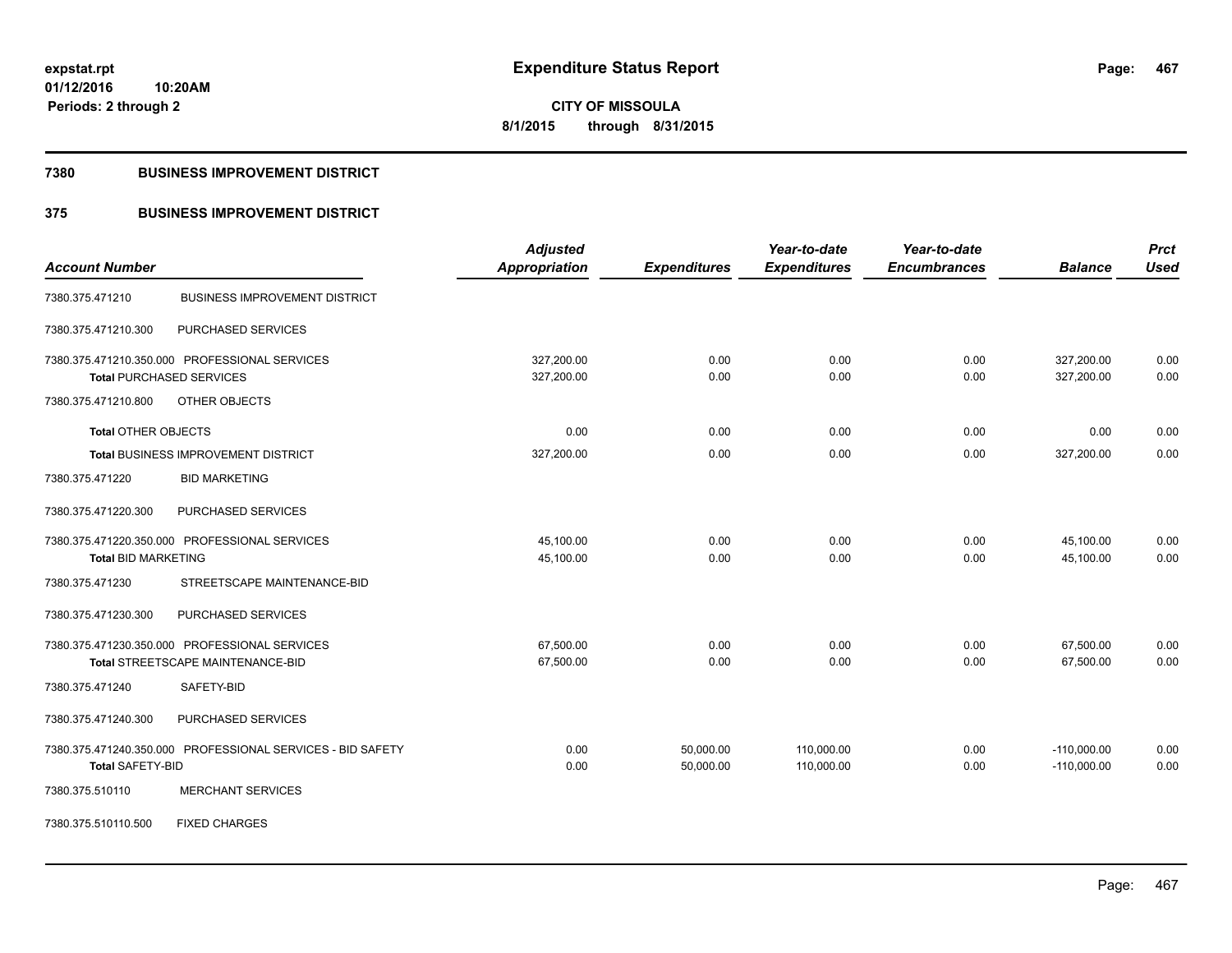**468**

**01/12/2016 10:20AM Periods: 2 through 2**

## **CITY OF MISSOULA 8/1/2015 through 8/31/2015**

## **7380 BUSINESS IMPROVEMENT DISTRICT**

## **375 BUSINESS IMPROVEMENT DISTRICT**

| <b>Account Number</b>                      | Adjusted<br>Appropriation | <b>Expenditures</b> | Year-to-date<br><b>Expenditures</b> | Year-to-date<br><b>Encumbrances</b> | <b>Balance</b> | Prct<br>Used |
|--------------------------------------------|---------------------------|---------------------|-------------------------------------|-------------------------------------|----------------|--------------|
| <b>Total MERCHANT SERVICES</b>             | 0.00                      | 0.00                | 0.00                                | 0.00                                | 0.00           | 0.00         |
| <b>Total BUSINESS IMPROVEMENT DISTRICT</b> | 439,800.00                | 50,000.00           | 110,000.00                          | 0.00                                | 329,800.00     | 25.01        |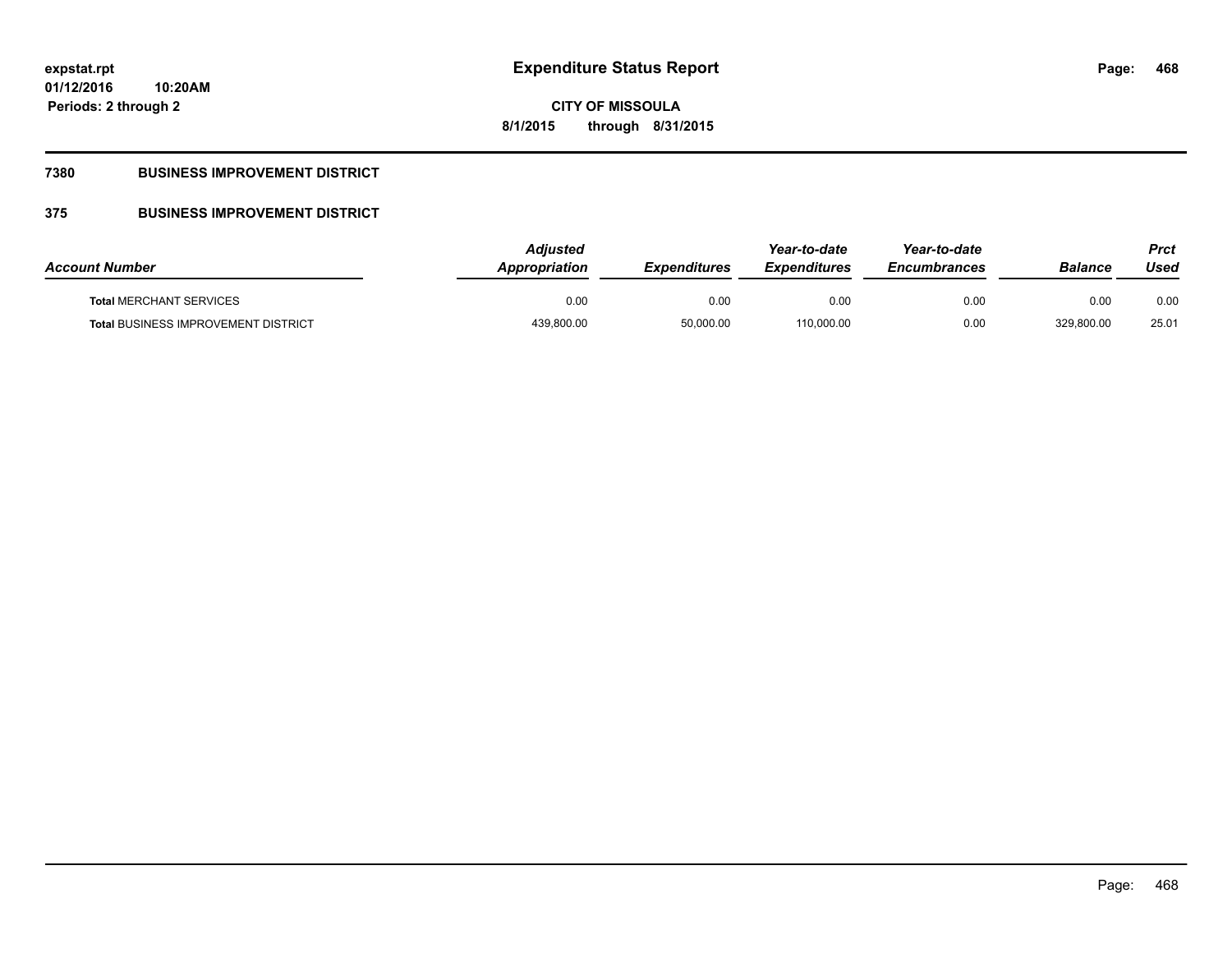**CITY OF MISSOULA 8/1/2015 through 8/31/2015**

### **7381 TOURISM BUSINESS IMPROVEMENT DISTRICT**

## **375 BUSINESS IMPROVEMENT DISTRICT**

| <b>Account Number</b>          |                                                                                                | <b>Adjusted</b><br><b>Appropriation</b> | <b>Expenditures</b> | Year-to-date<br><b>Expenditures</b> | Year-to-date<br><b>Encumbrances</b> | <b>Balance</b>           | <b>Prct</b><br><b>Used</b> |
|--------------------------------|------------------------------------------------------------------------------------------------|-----------------------------------------|---------------------|-------------------------------------|-------------------------------------|--------------------------|----------------------------|
| 7381.375.471210                | <b>BUSINESS IMPROVEMENT DISTRICT</b>                                                           |                                         |                     |                                     |                                     |                          |                            |
| 7381.375.471210.300            | PURCHASED SERVICES                                                                             |                                         |                     |                                     |                                     |                          |                            |
|                                | 7381.375.471210.390.000 OTHER PURCHASED SERVICES<br><b>Total BUSINESS IMPROVEMENT DISTRICT</b> | 680,350.00<br>680,350.00                | 0.00<br>0.00        | 0.00<br>0.00                        | 0.00<br>0.00                        | 680.350.00<br>680,350.00 | 0.00<br>0.00               |
| 7381.375.510110                | <b>MERCHANT SERVICES</b>                                                                       |                                         |                     |                                     |                                     |                          |                            |
| 7381.375.510110.500            | <b>FIXED CHARGES</b>                                                                           |                                         |                     |                                     |                                     |                          |                            |
| <b>Total MERCHANT SERVICES</b> |                                                                                                | 0.00                                    | 0.00                | 0.00                                | 0.00                                | 0.00                     | 0.00                       |
|                                | <b>Total TOURISM BUSINESS IMPROVEMENT DISTRICT</b>                                             | 680,350.00                              | 0.00                | 0.00                                | 0.00                                | 680.350.00               | 0.00                       |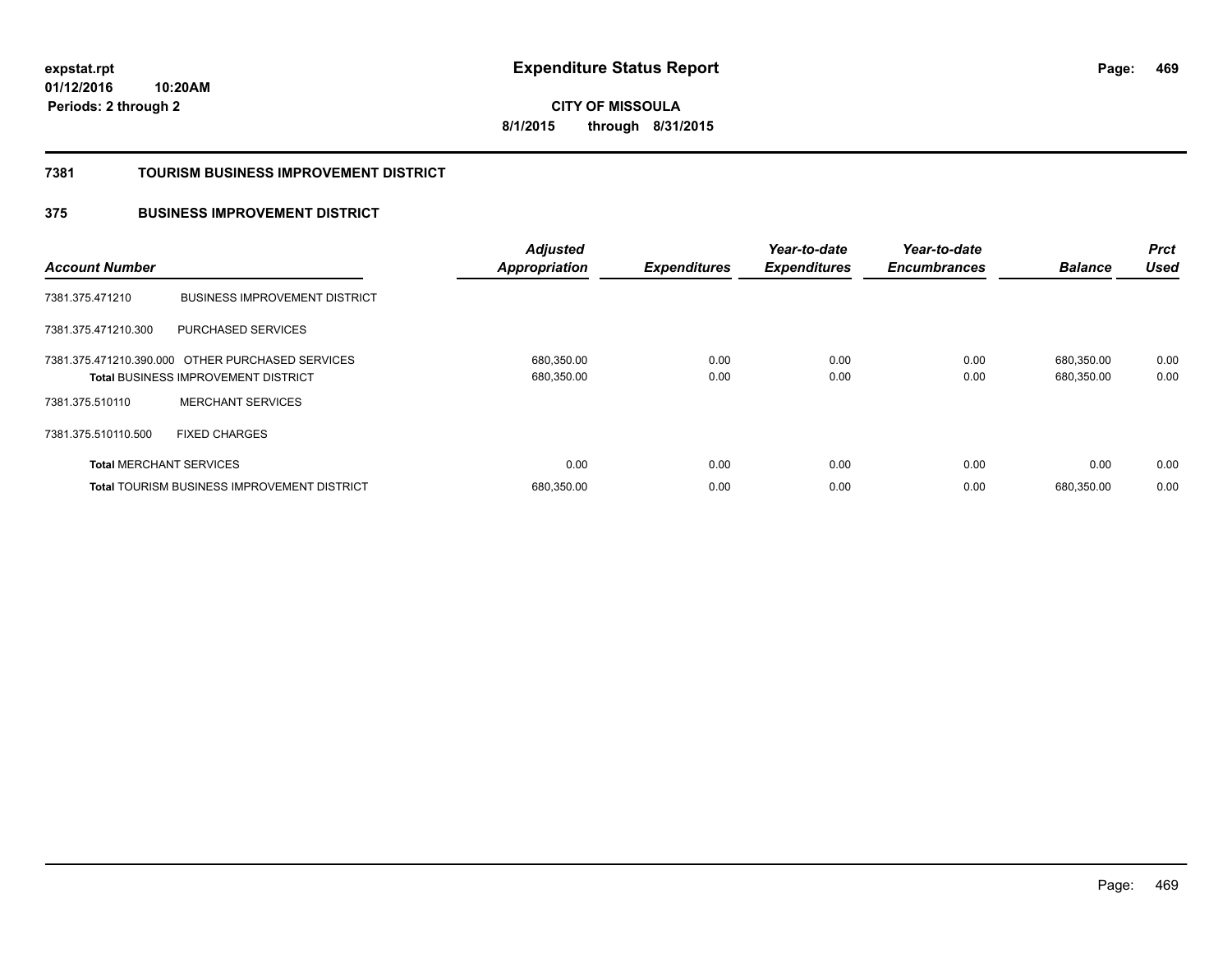## **7382 5.75M TIF RESERVE**

| <b>Account Number</b>   |                                | <b>Adjusted</b><br>Appropriation | <b>Expenditures</b> | Year-to-date<br><b>Expenditures</b> | Year-to-date<br><b>Encumbrances</b> | <b>Balance</b> | <b>Prct</b><br><b>Used</b> |
|-------------------------|--------------------------------|----------------------------------|---------------------|-------------------------------------|-------------------------------------|----------------|----------------------------|
| 7382.390.490607         | <b>TRANSFERS TO BROWNFIELD</b> |                                  |                     |                                     |                                     |                |                            |
| 7382.390.490607.800     | OTHER OBJECTS                  |                                  |                     |                                     |                                     |                |                            |
| Total 5.75M TIF RESERVE |                                | 0.00                             | 0.00                | 0.00                                | 0.00                                | 0.00           | 0.00                       |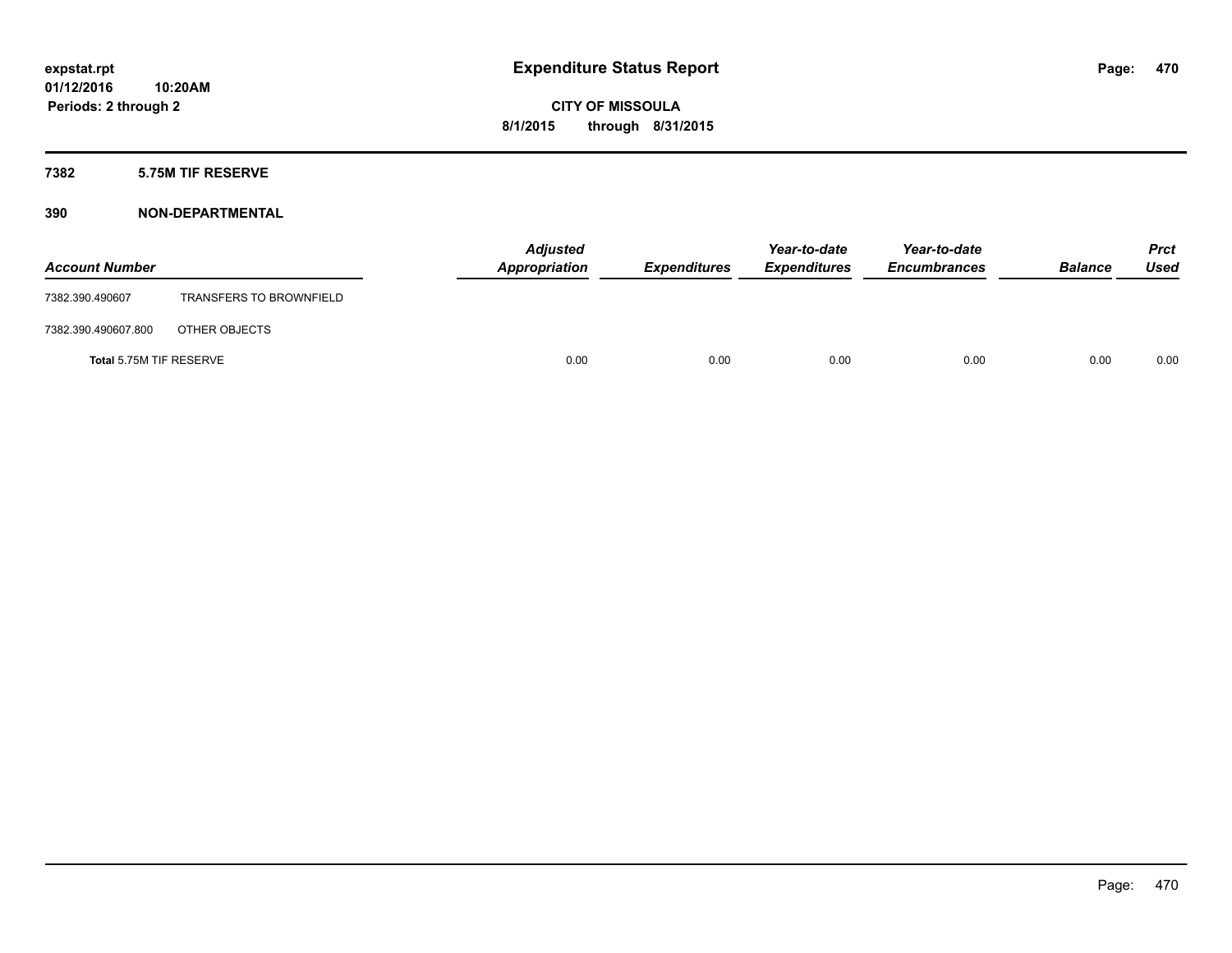**Periods: 2 through 2**

**CITY OF MISSOULA 8/1/2015 through 8/31/2015**

## **7383 RIVERFRONT TRIANGLE URD**

| <b>Account Number</b>                                           |                                                | <b>Adjusted</b><br>Appropriation | <b>Expenditures</b> | Year-to-date<br><b>Expenditures</b> | Year-to-date<br><b>Encumbrances</b> | <b>Balance</b>         | <b>Prct</b><br><b>Used</b> |
|-----------------------------------------------------------------|------------------------------------------------|----------------------------------|---------------------|-------------------------------------|-------------------------------------|------------------------|----------------------------|
| 7383.385.470210                                                 | <b>ADMINISTRATION</b>                          |                                  |                     |                                     |                                     |                        |                            |
| 7383.385.470210.800                                             | OTHER OBJECTS                                  |                                  |                     |                                     |                                     |                        |                            |
| <b>Total ADMINISTRATION</b>                                     |                                                | 0.00                             | 0.00                | 0.00                                | 0.00                                | 0.00                   | 0.00                       |
| 7383.385.470230                                                 | <b>PW FACILITY</b>                             |                                  |                     |                                     |                                     |                        |                            |
| 7383.385.470230.700                                             | <b>GRANTS &amp; CONTRIBUTIONS</b>              |                                  |                     |                                     |                                     |                        |                            |
|                                                                 | <b>Total GRANTS &amp; CONTRIBUTIONS</b>        | 0.00                             | 0.00                | 0.00                                | 0.00                                | 0.00                   | 0.00                       |
| 7383.385.470230.800                                             | OTHER OBJECTS                                  |                                  |                     |                                     |                                     |                        |                            |
| 7383.385.470230.845.000 CONTINGENCY<br><b>Total PW FACILITY</b> |                                                | 11,862.00<br>11,862.00           | 0.00<br>0.00        | 0.00<br>0.00                        | 0.00<br>0.00                        | 11,862.00<br>11,862.00 | 0.00<br>0.00               |
| 7383.385.470260                                                 | <b>PLANNING &amp; MGMT</b>                     |                                  |                     |                                     |                                     |                        |                            |
| 7383.385.470260.300                                             | PURCHASED SERVICES                             |                                  |                     |                                     |                                     |                        |                            |
|                                                                 | <b>Total PURCHASED SERVICES</b>                | 0.00                             | 0.00                | 0.00                                | 0.00                                | 0.00                   | 0.00                       |
| 7383.385.470260.700                                             | <b>GRANTS &amp; CONTRIBUTIONS</b>              |                                  |                     |                                     |                                     |                        |                            |
| <b>Total PLANNING &amp; MGMT</b>                                | 7383.385.470260.700.000 GRANTS & CONTRIBUTIONS | 15,000.00<br>15,000.00           | 0.00<br>0.00        | 0.00<br>0.00                        | 0.00<br>0.00                        | 15,000.00<br>15,000.00 | 0.00<br>0.00               |
| 7383.385.510110                                                 | <b>MERCHANT SERVICES</b>                       |                                  |                     |                                     |                                     |                        |                            |
| 7383.385.510110.500                                             | <b>FIXED CHARGES</b>                           |                                  |                     |                                     |                                     |                        |                            |
| <b>Total MERCHANT SERVICES</b>                                  |                                                | 0.00                             | 0.00                | 0.00                                | 0.00                                | 0.00                   | 0.00                       |
|                                                                 | Total RIVERFRONT TRIANGLE URD                  | 26,862.00                        | 0.00                | 0.00                                | 0.00                                | 26,862.00              | 0.00                       |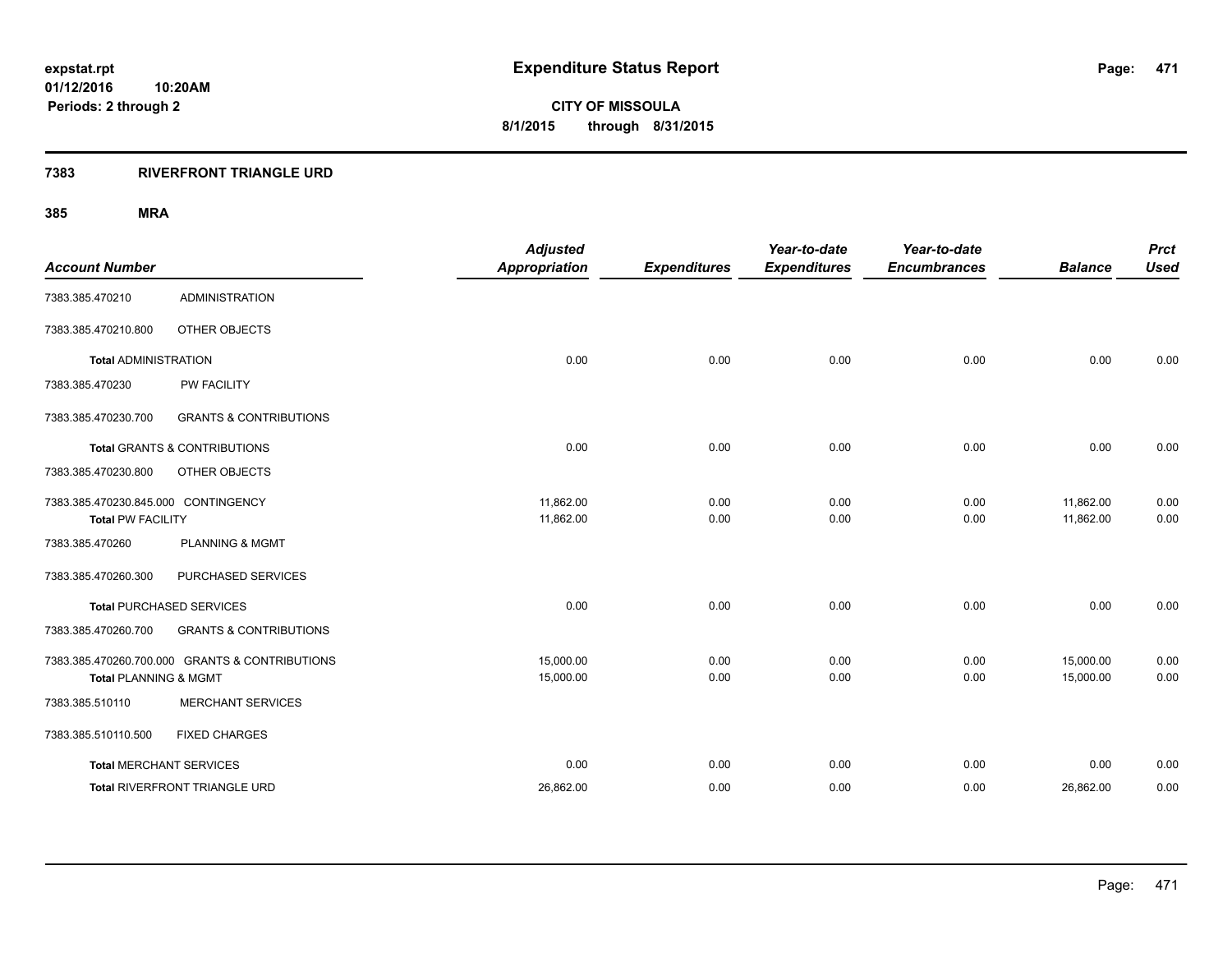## **7384 NRSS DEBT SERVICE CLEARING**

| <b>Account Number</b> |                                            | <b>Adjusted</b><br><b>Appropriation</b> | <b>Expenditures</b> | Year-to-date<br><b>Expenditures</b> | Year-to-date<br><b>Encumbrances</b> | <b>Balance</b> | <b>Prct</b><br><b>Used</b> |
|-----------------------|--------------------------------------------|-----------------------------------------|---------------------|-------------------------------------|-------------------------------------|----------------|----------------------------|
| 7384.385.521000       | INTERFUND OPERATING TRANSFERS              |                                         |                     |                                     |                                     |                |                            |
| 7384.385.521000.800   | OTHER OBJECTS                              |                                         |                     |                                     |                                     |                |                            |
|                       | <b>Total INTERFUND OPERATING TRANSFERS</b> | 0.00                                    | 0.00                | 0.00                                | 0.00                                | 0.00           | 0.00                       |
| 7384.385.521009       | <b>TRANFERS TO DEBT SERVICE</b>            |                                         |                     |                                     |                                     |                |                            |
| 7384.385.521009.800   | OTHER OBJECTS                              |                                         |                     |                                     |                                     |                |                            |
|                       | <b>Total TRANFERS TO DEBT SERVICE</b>      | 0.00                                    | 0.00                | 0.00                                | 0.00                                | 0.00           | 0.00                       |
|                       | Total NRSS DEBT SERVICE CLEARING           | 0.00                                    | 0.00                | 0.00                                | 0.00                                | 0.00           | 0.00                       |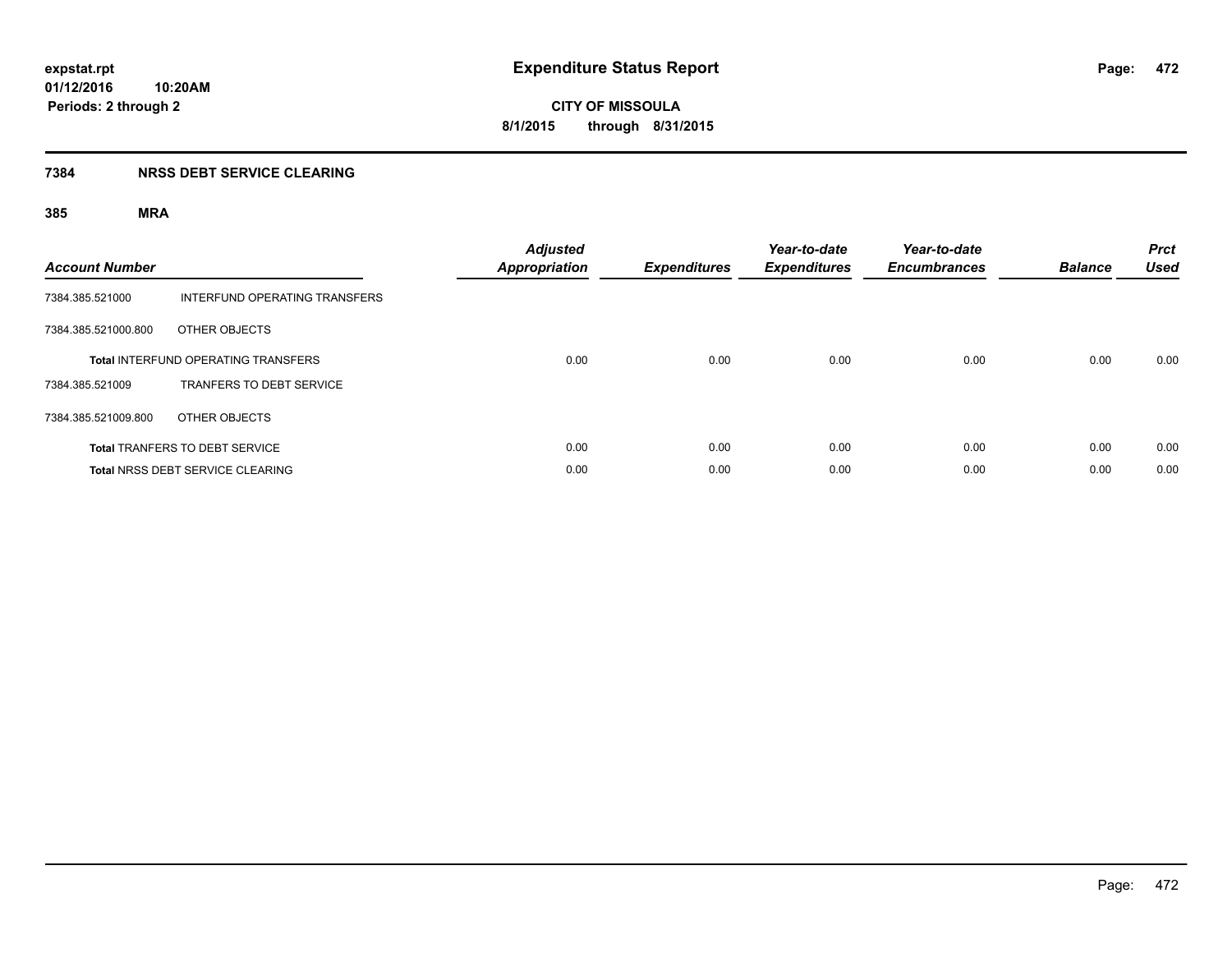**CITY OF MISSOULA 8/1/2015 through 8/31/2015**

## **7385 FRONT STREET URD**

| <b>Account Number</b>                                                                           | <b>Adjusted</b><br><b>Appropriation</b> | <b>Expenditures</b> | Year-to-date<br><b>Expenditures</b> | Year-to-date<br><b>Encumbrances</b> | <b>Balance</b>           | <b>Prct</b><br><b>Used</b> |
|-------------------------------------------------------------------------------------------------|-----------------------------------------|---------------------|-------------------------------------|-------------------------------------|--------------------------|----------------------------|
| TENNIS COURT REBUILD<br>7385.385.460436                                                         |                                         |                     |                                     |                                     |                          |                            |
| PURCHASED SERVICES<br>7385.385.460436.300                                                       |                                         |                     |                                     |                                     |                          |                            |
| <b>Total TENNIS COURT REBUILD</b>                                                               | 0.00                                    | 0.00                | 0.00                                | 0.00                                | 0.00                     | 0.00                       |
| PW FACILITY<br>7385.385.470230                                                                  |                                         |                     |                                     |                                     |                          |                            |
| 7385.385.470230.300<br>PURCHASED SERVICES                                                       |                                         |                     |                                     |                                     |                          |                            |
| <b>Total PURCHASED SERVICES</b>                                                                 | 0.00                                    | 0.00                | 0.00                                | 0.00                                | 0.00                     | 0.00                       |
| <b>GRANTS &amp; CONTRIBUTIONS</b><br>7385.385.470230.700                                        |                                         |                     |                                     |                                     |                          |                            |
| 7385.385.470230.700.000 PROJECT EXPENSE-PUBLIC WORKS<br><b>Total GRANTS &amp; CONTRIBUTIONS</b> | 164,560.00<br>164,560.00                | 0.00<br>0.00        | 0.00<br>0.00                        | 0.00<br>0.00                        | 164,560.00<br>164,560.00 | 0.00<br>0.00               |
| OTHER OBJECTS<br>7385.385.470230.800                                                            |                                         |                     |                                     |                                     |                          |                            |
| 7385.385.470230.845.000 CONTINGENCY<br><b>Total OTHER OBJECTS</b>                               | 303,524.00<br>303,524.00                | 0.00<br>0.00        | 0.00<br>0.00                        | 0.00<br>0.00                        | 303,524.00<br>303,524.00 | 0.00<br>0.00               |
| <b>Total PW FACILITY</b>                                                                        | 468,084.00                              | 0.00                | 0.00                                | 0.00                                | 468,084.00               | 0.00                       |
| 7385.385.470260<br><b>PLANNING &amp; MGMT</b>                                                   |                                         |                     |                                     |                                     |                          |                            |
| 7385.385.470260.300<br>PURCHASED SERVICES                                                       |                                         |                     |                                     |                                     |                          |                            |
| 7385.385.470260.350.000 PROFESSIONAL SERVICES<br><b>Total PURCHASED SERVICES</b>                | 2,168.00<br>2,168.00                    | 0.00<br>0.00        | 0.00<br>0.00                        | 0.00<br>0.00                        | 2,168.00<br>2,168.00     | 0.00<br>0.00               |
| 7385.385.470260.700<br><b>GRANTS &amp; CONTRIBUTIONS</b>                                        |                                         |                     |                                     |                                     |                          |                            |
| 7385.385.470260.700.000 PLANNING & MGMT/GRANTS & CONTRIBUTIONS                                  | 10,000.00                               | 0.00                | 0.00                                | 0.00                                | 10,000.00                | 0.00                       |
| <b>Total GRANTS &amp; CONTRIBUTIONS</b>                                                         | 10,000.00                               | 0.00                | 0.00                                | 0.00                                | 10,000.00                | 0.00                       |
| <b>Total PLANNING &amp; MGMT</b>                                                                | 12,168.00                               | 0.00                | 0.00                                | 0.00                                | 12,168.00                | 0.00                       |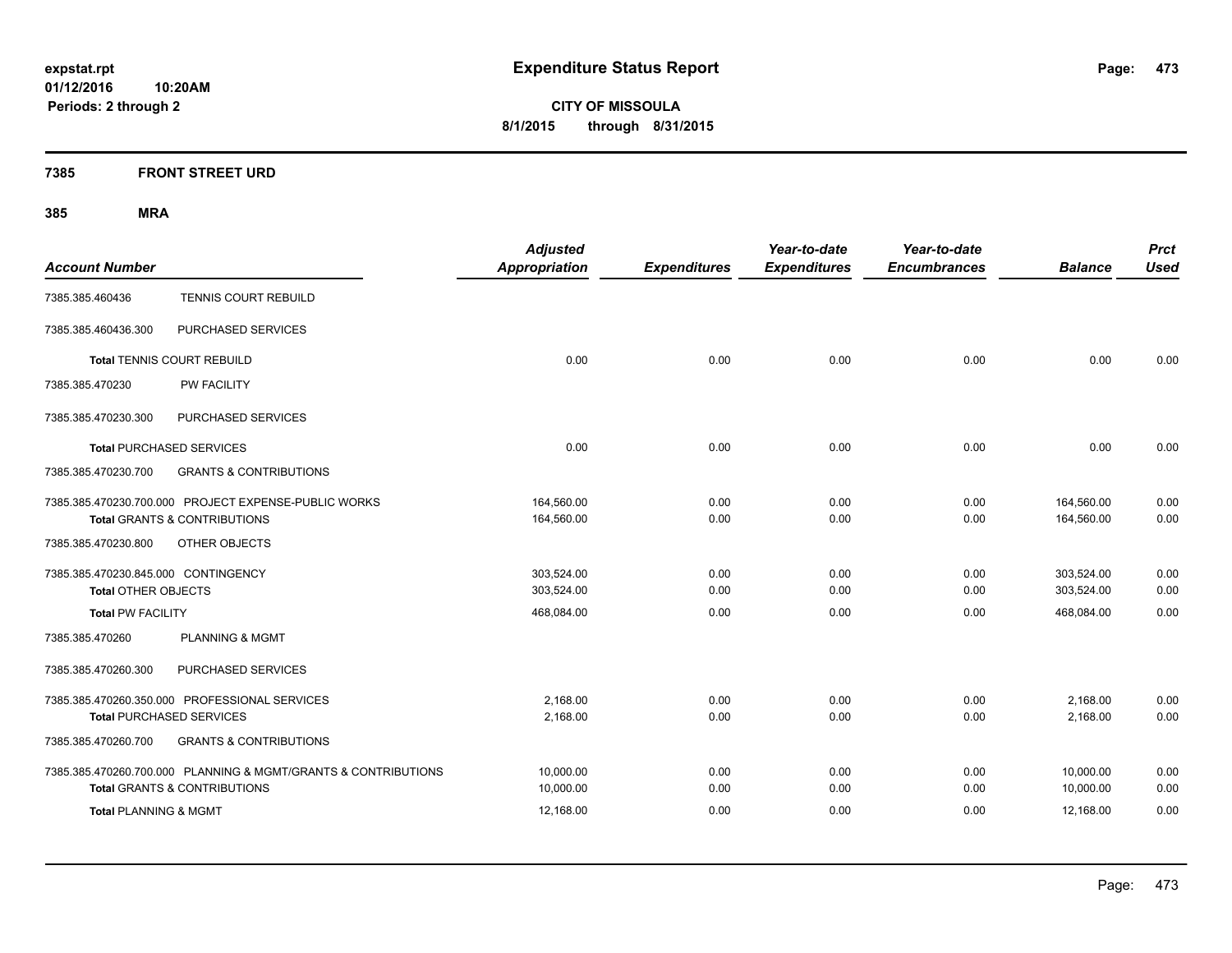**CITY OF MISSOULA 8/1/2015 through 8/31/2015**

## **7385 FRONT STREET URD**

| <b>Account Number</b>               |                                             | <b>Adjusted</b><br><b>Appropriation</b> | <b>Expenditures</b> | Year-to-date<br><b>Expenditures</b> | Year-to-date<br><b>Encumbrances</b> | <b>Balance</b> | <b>Prct</b><br><b>Used</b> |
|-------------------------------------|---------------------------------------------|-----------------------------------------|---------------------|-------------------------------------|-------------------------------------|----------------|----------------------------|
| 7385.385.470270                     | <b>CLEARING &amp; DEMO</b>                  |                                         |                     |                                     |                                     |                |                            |
| 7385.385.470270.700                 | <b>GRANTS &amp; CONTRIBUTIONS</b>           |                                         |                     |                                     |                                     |                |                            |
|                                     | <b>Total GRANTS &amp; CONTRIBUTIONS</b>     | 0.00                                    | 0.00                | 0.00                                | 0.00                                | 0.00           | 0.00                       |
| 7385.385.470270.800                 | OTHER OBJECTS                               |                                         |                     |                                     |                                     |                |                            |
| 7385.385.470270.845.000 CONTINGENCY |                                             | 50,000.00                               | 0.00                | 0.00                                | 0.00                                | 50,000.00      | 0.00                       |
| Total CLEARING & DEMO               |                                             | 50,000.00                               | 0.00                | 0.00                                | 0.00                                | 50,000.00      | 0.00                       |
| 7385.385.470281                     | FRONT STREET PARKING STRUCTURE              |                                         |                     |                                     |                                     |                |                            |
| 7385.385.470281.900                 | <b>CAPITAL OUTLAY</b>                       |                                         |                     |                                     |                                     |                |                            |
|                                     | <b>Total FRONT STREET PARKING STRUCTURE</b> | 0.00                                    | 0.00                | 0.00                                | 0.00                                | 0.00           | 0.00                       |
| 7385.385.510110                     | <b>MERCHANT SERVICES</b>                    |                                         |                     |                                     |                                     |                |                            |
| 7385.385.510110.500                 | <b>FIXED CHARGES</b>                        |                                         |                     |                                     |                                     |                |                            |
|                                     | <b>Total MERCHANT SERVICES</b>              | 0.00                                    | 0.00                | 0.00                                | 0.00                                | 0.00           | 0.00                       |
| <b>Total FRONT STREET URD</b>       |                                             | 530,252.00                              | 0.00                | 0.00                                | 0.00                                | 530,252.00     | 0.00                       |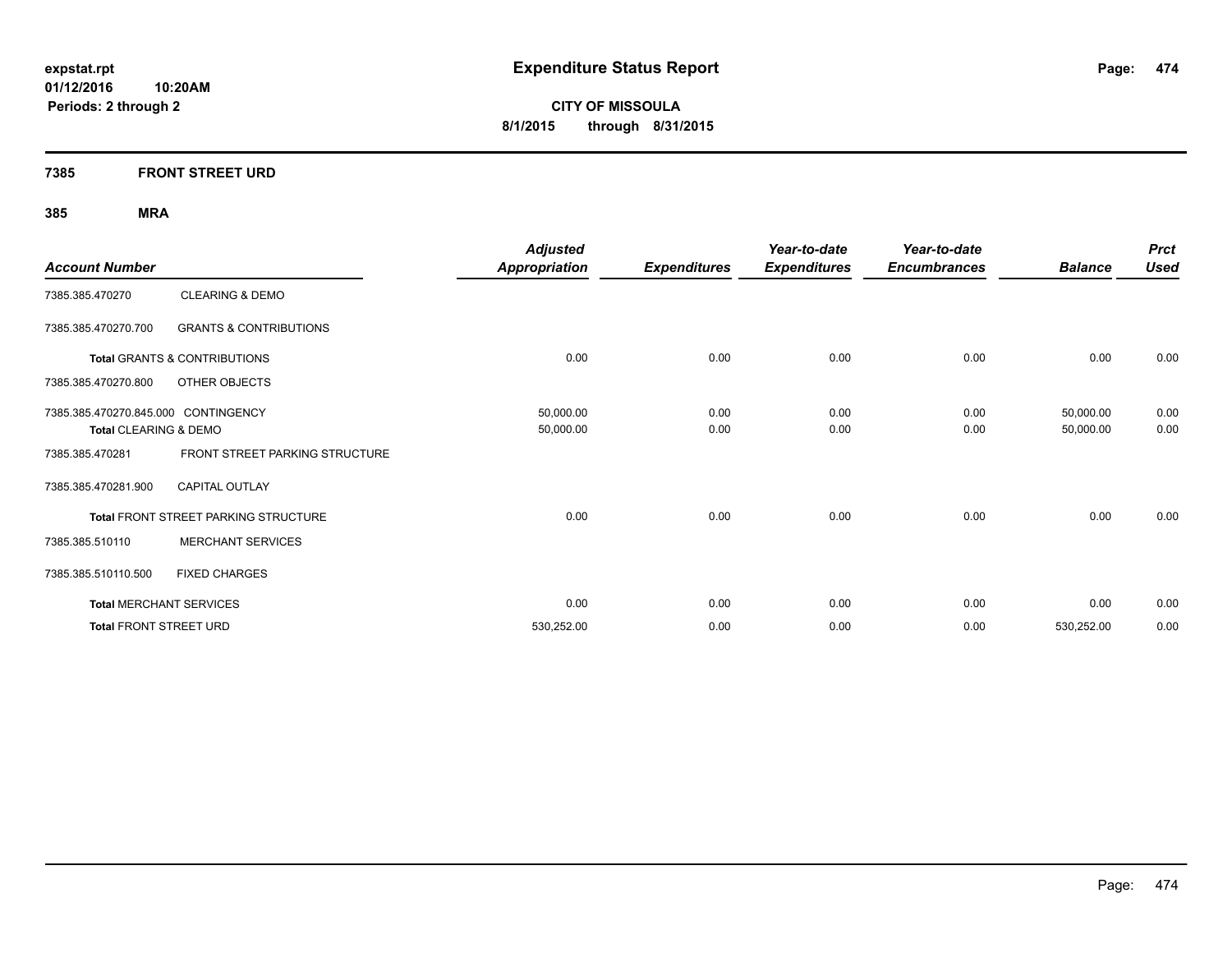**CITY OF MISSOULA 8/1/2015 through 8/31/2015**

## **7386 DEBT SERVICE-SAFEWAY/ST PAT 1.5M**

| <b>Account Number</b> |                                   | <b>Adjusted</b><br><b>Appropriation</b> | <b>Expenditures</b> | Year-to-date<br><b>Expenditures</b> | Year-to-date<br><b>Encumbrances</b> | <b>Balance</b> | <b>Prct</b><br><b>Used</b> |
|-----------------------|-----------------------------------|-----------------------------------------|---------------------|-------------------------------------|-------------------------------------|----------------|----------------------------|
| 7386.385.470220       | PROPERTY ACQUISITION              |                                         |                     |                                     |                                     |                |                            |
| 7386.385.470220.900   | <b>CAPITAL OUTLAY</b>             |                                         |                     |                                     |                                     |                |                            |
|                       | <b>Total PROPERTY ACQUISITION</b> | 0.00                                    | 0.00                | 0.00                                | 0.00                                | 0.00           | 0.00                       |
| 7386.385.510110       | <b>MERCHANT SERVICES</b>          |                                         |                     |                                     |                                     |                |                            |
| 7386.385.510110.500   | <b>FIXED CHARGES</b>              |                                         |                     |                                     |                                     |                |                            |
| <b>Total MRA</b>      |                                   | 0.00                                    | 0.00                | 0.00                                | 0.00                                | 0.00           | 0.00                       |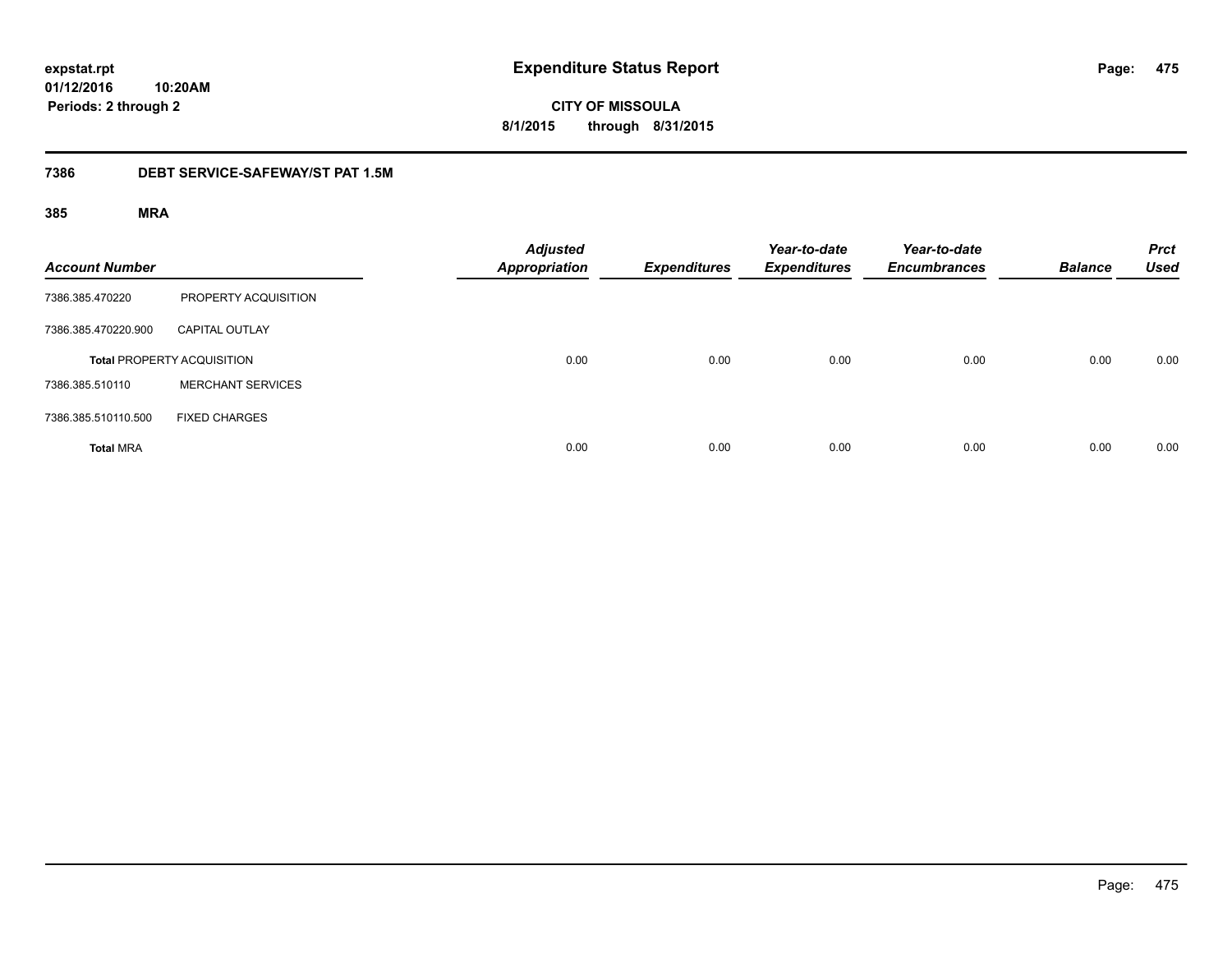**CITY OF MISSOULA 8/1/2015 through 8/31/2015**

## **7386 DEBT SERVICE-SAFEWAY/ST PAT 1.5M**

|                                |                                                 | <b>Adjusted</b> |                     | Year-to-date        | Year-to-date        |                | <b>Prct</b><br><b>Used</b> |
|--------------------------------|-------------------------------------------------|-----------------|---------------------|---------------------|---------------------|----------------|----------------------------|
| <b>Account Number</b>          |                                                 | Appropriation   | <b>Expenditures</b> | <b>Expenditures</b> | <b>Encumbrances</b> | <b>Balance</b> |                            |
| 7386.390.490200                | DEBT SERVICE-SAFEWAY/ST PAT 1.5M                |                 |                     |                     |                     |                |                            |
| 7386.390.490200.600            | <b>DEBT SERVICE</b>                             |                 |                     |                     |                     |                |                            |
| 7386.390.490200.610.000        | PRINCIPAL                                       | 40,000.00       | 0.00                | 25,000.00           | 0.00                | 15,000.00      | 62.50                      |
| 7386.390.490200.620.000        | <b>INTEREST / SERVICE FEES</b>                  | 0.00            | 0.00                | 46,946.25           | 0.00                | $-46,946.25$   | 0.00                       |
|                                | Total DEBT SERVICE-SAFEWAY/ST PAT 1.5M          | 40,000.00       | 0.00                | 71,946.25           | 0.00                | $-31,946.25$   | 179.87                     |
| 7386.390.490510                | DS PAYMENTS TO GUARANTOR                        |                 |                     |                     |                     |                |                            |
| 7386.390.490510.600            | <b>DEBT SERVICE</b>                             |                 |                     |                     |                     |                |                            |
| 7386.390.490510.610.000        | PRINCIPAL                                       | 94,728.00       | 0.00                | 3,011.26            | 0.00                | 91,716.74      | 3.18                       |
|                                | 7386.390.490510.620.000 INTEREST / SERVICE FEES | 21,147.00       | 0.00                | 0.00                | 0.00                | 21.147.00      | 0.00                       |
|                                | <b>Total DS PAYMENTS TO GUARANTOR</b>           | 115,875.00      | 0.00                | 3,011.26            | 0.00                | 112,863.74     | 2.60                       |
| 7386.390.510110                | <b>MERCHANT SERVICES</b>                        |                 |                     |                     |                     |                |                            |
| 7386.390.510110.500            | <b>FIXED CHARGES</b>                            |                 |                     |                     |                     |                |                            |
| <b>Total MERCHANT SERVICES</b> |                                                 | 0.00            | 0.00                | 0.00                | 0.00                | 0.00           | 0.00                       |
|                                | Total DEBT SERVICE-SAFEWAY/ST PAT 1.5M          | 155.875.00      | 0.00                | 74,957.51           | 0.00                | 80,917.49      | 48.09                      |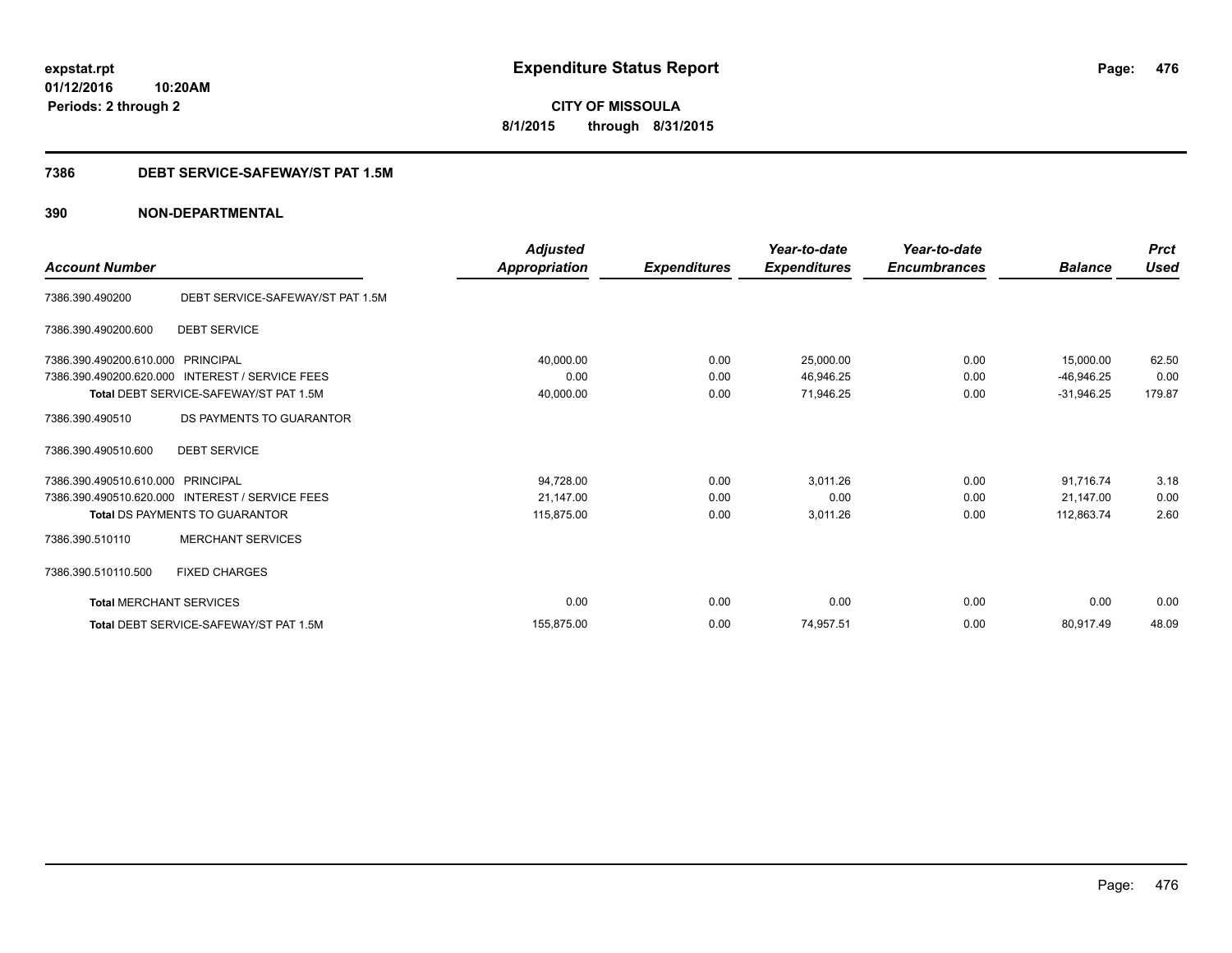**CITY OF MISSOULA 8/1/2015 through 8/31/2015**

## **7387 DEBT SERVICE-BROWNFIELD RLF 1.125M**

|                                   |                                                 | <b>Adjusted</b>      |                     | Year-to-date        | Year-to-date        |                | <b>Prct</b> |
|-----------------------------------|-------------------------------------------------|----------------------|---------------------|---------------------|---------------------|----------------|-------------|
| <b>Account Number</b>             |                                                 | <b>Appropriation</b> | <b>Expenditures</b> | <b>Expenditures</b> | <b>Encumbrances</b> | <b>Balance</b> | <b>Used</b> |
| 7387.390.490200                   | DEBT SERVICE-BROWNFIELD RLF 1.125M              |                      |                     |                     |                     |                |             |
| 7387.390.490200.600               | <b>DEBT SERVICE</b>                             |                      |                     |                     |                     |                |             |
| 7387.390.490200.610.000 PRINCIPAL |                                                 | 26,625.00            | 0.00                | 0.00                | 0.00                | 26,625.00      | 0.00        |
|                                   | 7387.390.490200.620.000 INTEREST / SERVICE FEES | 5,316.00             | 0.00                | $-2,196.50$         | 0.00                | 7,512.50       | 41.32       |
|                                   | Total DEBT SERVICE-BROWNFIELD RLF 1.125M        | 31,941.00            | 0.00                | $-2,196.50$         | 0.00                | 34,137.50      | 0.00        |
| 7387.390.510110                   | <b>MERCHANT SERVICES</b>                        |                      |                     |                     |                     |                |             |
| 7387.390.510110.500               | <b>FIXED CHARGES</b>                            |                      |                     |                     |                     |                |             |
| <b>Total MERCHANT SERVICES</b>    |                                                 | 0.00                 | 0.00                | 0.00                | 0.00                | 0.00           | 0.00        |
|                                   | <b>Total DEBT SERVICE-BROWNFIELD RLF 1.125M</b> | 31,941.00            | 0.00                | $-2,196.50$         | 0.00                | 34,137.50      | 0.00        |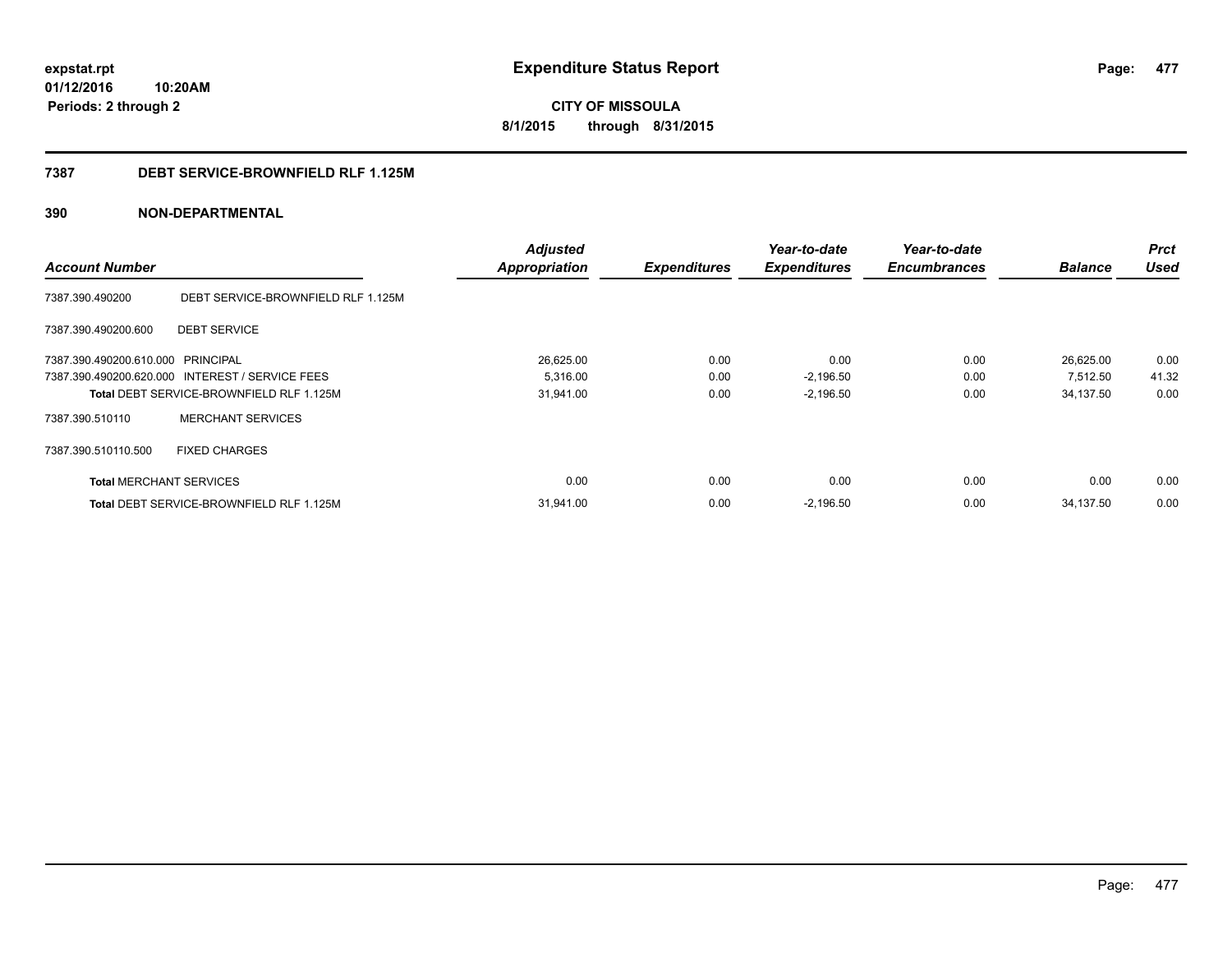**7388 RESERVE-3.6m TIF**

| <b>Account Number</b>  |                                      | <b>Adjusted</b><br>Appropriation | <b>Expenditures</b> | Year-to-date<br><b>Expenditures</b> | Year-to-date<br><b>Encumbrances</b> | <b>Balance</b> | <b>Prct</b><br><b>Used</b> |
|------------------------|--------------------------------------|----------------------------------|---------------------|-------------------------------------|-------------------------------------|----------------|----------------------------|
| 7388.390.490607        | <b>TRANSFERS TO BROWNFIELD</b>       |                                  |                     |                                     |                                     |                |                            |
| 7388.390.490607.800    | OTHER OBJECTS                        |                                  |                     |                                     |                                     |                |                            |
|                        | <b>Total TRANSFERS TO BROWNFIELD</b> | 0.00                             | 0.00                | 0.00                                | 0.00                                | 0.00           | 0.00                       |
| 7388.390.510110        | <b>MERCHANT SERVICES</b>             |                                  |                     |                                     |                                     |                |                            |
| 7388.390.510110.500    | <b>FIXED CHARGES</b>                 |                                  |                     |                                     |                                     |                |                            |
| Total RESERVE-3.6m TIF |                                      | 0.00                             | 0.00                | 0.00                                | 0.00                                | 0.00           | 0.00                       |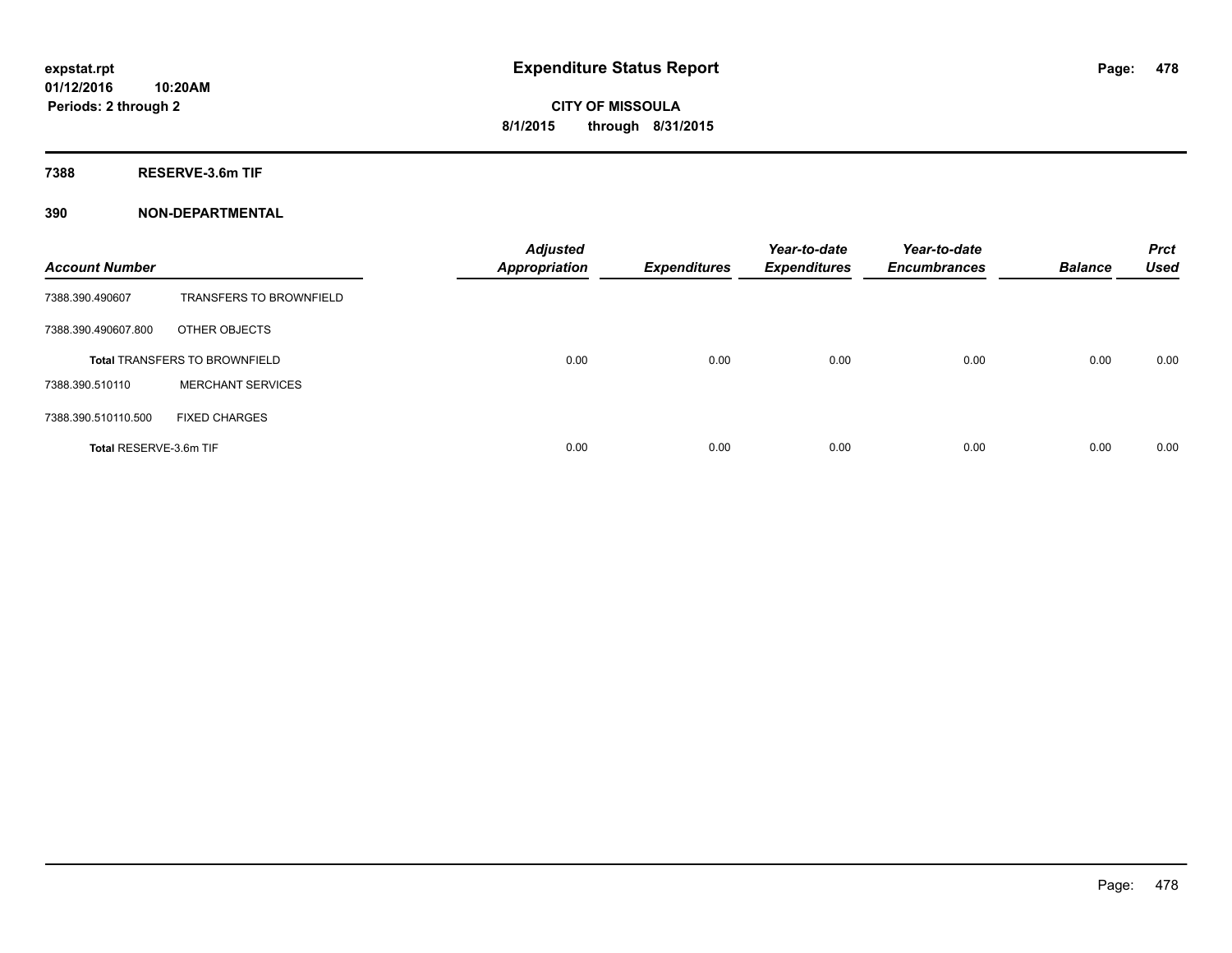**Periods: 2 through 2**

**CITY OF MISSOULA 8/1/2015 through 8/31/2015**

## **7389 DEBT SERVICE - 3.6M/5.75M**

**10:20AM**

| <b>Account Number</b>             |                                   | <b>Adjusted</b><br><b>Appropriation</b> | <b>Expenditures</b> | Year-to-date<br><b>Expenditures</b> | Year-to-date<br><b>Encumbrances</b> | <b>Balance</b>           | <b>Prct</b><br><b>Used</b> |
|-----------------------------------|-----------------------------------|-----------------------------------------|---------------------|-------------------------------------|-------------------------------------|--------------------------|----------------------------|
| 7389.385.470220                   | PROPERTY ACQUISITION              |                                         |                     |                                     |                                     |                          |                            |
| 7389.385.470220.600               | <b>DEBT SERVICE</b>               |                                         |                     |                                     |                                     |                          |                            |
| 7389.385.470220.610.000 PRINCIPAL | <b>Total PROPERTY ACQUISITION</b> | 500,000.00<br>500,000.00                | 0.00<br>0.00        | 0.00<br>0.00                        | 0.00<br>0.00                        | 500,000.00<br>500,000.00 | 0.00<br>0.00               |
| 7389.385.470250                   | <b>RELOCATION PAYMENTS</b>        |                                         |                     |                                     |                                     |                          |                            |
| 7389.385.470250.700               | <b>GRANTS &amp; CONTRIBUTIONS</b> |                                         |                     |                                     |                                     |                          |                            |
|                                   | <b>Total RELOCATION PAYMENTS</b>  | 0.00                                    | 0.00                | 0.00                                | 0.00                                | 0.00                     | 0.00                       |
| 7389.385.510110                   | <b>MERCHANT SERVICES</b>          |                                         |                     |                                     |                                     |                          |                            |
| 7389.385.510110.500               | <b>FIXED CHARGES</b>              |                                         |                     |                                     |                                     |                          |                            |
|                                   | <b>Total MERCHANT SERVICES</b>    | 0.00                                    | 0.00                | 0.00                                | 0.00                                | 0.00                     | 0.00                       |
| <b>Total MRA</b>                  |                                   | 500,000.00                              | 0.00                | 0.00                                | 0.00                                | 500,000.00               | 0.00                       |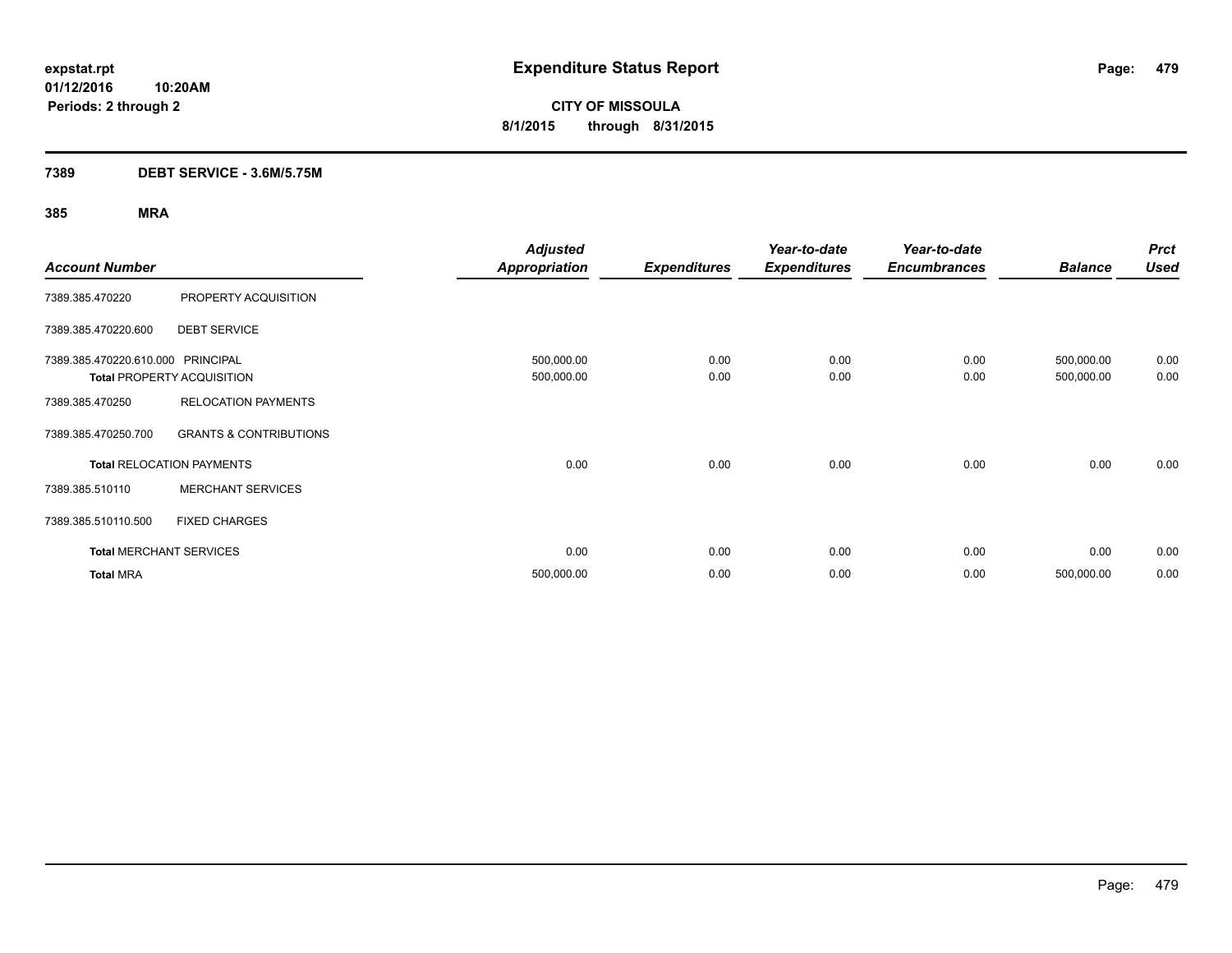### **7389 DEBT SERVICE - 3.6M/5.75M**

| <b>Account Number</b>             |                                                       | <b>Adjusted</b><br>Appropriation | <b>Expenditures</b> | Year-to-date<br><b>Expenditures</b> | Year-to-date<br><b>Encumbrances</b> | <b>Balance</b> | <b>Prct</b><br><b>Used</b> |
|-----------------------------------|-------------------------------------------------------|----------------------------------|---------------------|-------------------------------------|-------------------------------------|----------------|----------------------------|
| 7389.390.490200                   | REVENUE BOND DEBT SERVICE                             |                                  |                     |                                     |                                     |                |                            |
| 7389.390.490200.600               | <b>DEBT SERVICE</b>                                   |                                  |                     |                                     |                                     |                |                            |
| 7389.390.490200.610.000 PRINCIPAL |                                                       | 110,000.00                       | 0.00                | 0.00                                | 0.00                                | 110,000.00     | 0.00                       |
|                                   | 7389.390.490200.620.000 INTEREST / SERVICE FEES       | 135,850.00                       | 0.00                | 0.00                                | 0.00                                | 135,850.00     | 0.00                       |
|                                   | <b>Total REVENUE BOND DEBT SERVICE</b>                | 245,850.00                       | 0.00                | 0.00                                | 0.00                                | 245,850.00     | 0.00                       |
| 7389.390.490210                   | FY13 \$5.75M DEBT SERVICE                             |                                  |                     |                                     |                                     |                |                            |
| 7389.390.490210.600               | <b>DEBT SERVICE</b>                                   |                                  |                     |                                     |                                     |                |                            |
|                                   | 7389.390.490210.610.000 FY13 5.75M DEBT SVS/PRINCIPAL | 252,000.00                       | 0.00                | 0.00                                | 0.00                                | 252,000.00     | 0.00                       |
|                                   | 7389.390.490210.620.000 INTEREST / SERVICE FEES       | 174,066.00                       | 0.00                | 0.00                                | 0.00                                | 174,066.00     | 0.00                       |
|                                   | Total FY13 \$5.75M DEBT SERVICE                       | 426,066.00                       | 0.00                | 0.00                                | 0.00                                | 426.066.00     | 0.00                       |
| 7389.390.510110                   | <b>MERCHANT SERVICES</b>                              |                                  |                     |                                     |                                     |                |                            |
| 7389.390.510110.500               | <b>FIXED CHARGES</b>                                  |                                  |                     |                                     |                                     |                |                            |
| <b>Total MERCHANT SERVICES</b>    |                                                       | 0.00                             | 0.00                | 0.00                                | 0.00                                | 0.00           | 0.00                       |
| <b>Total NON-DEPARTMENTAL</b>     |                                                       | 671,916.00                       | 0.00                | 0.00                                | 0.00                                | 671,916.00     | 0.00                       |
|                                   | Total DEBT SERVICE - 3.6M/5.75M                       | 1,171,916.00                     | 0.00                | 0.00                                | 0.00                                | 1,171,916.00   | 0.00                       |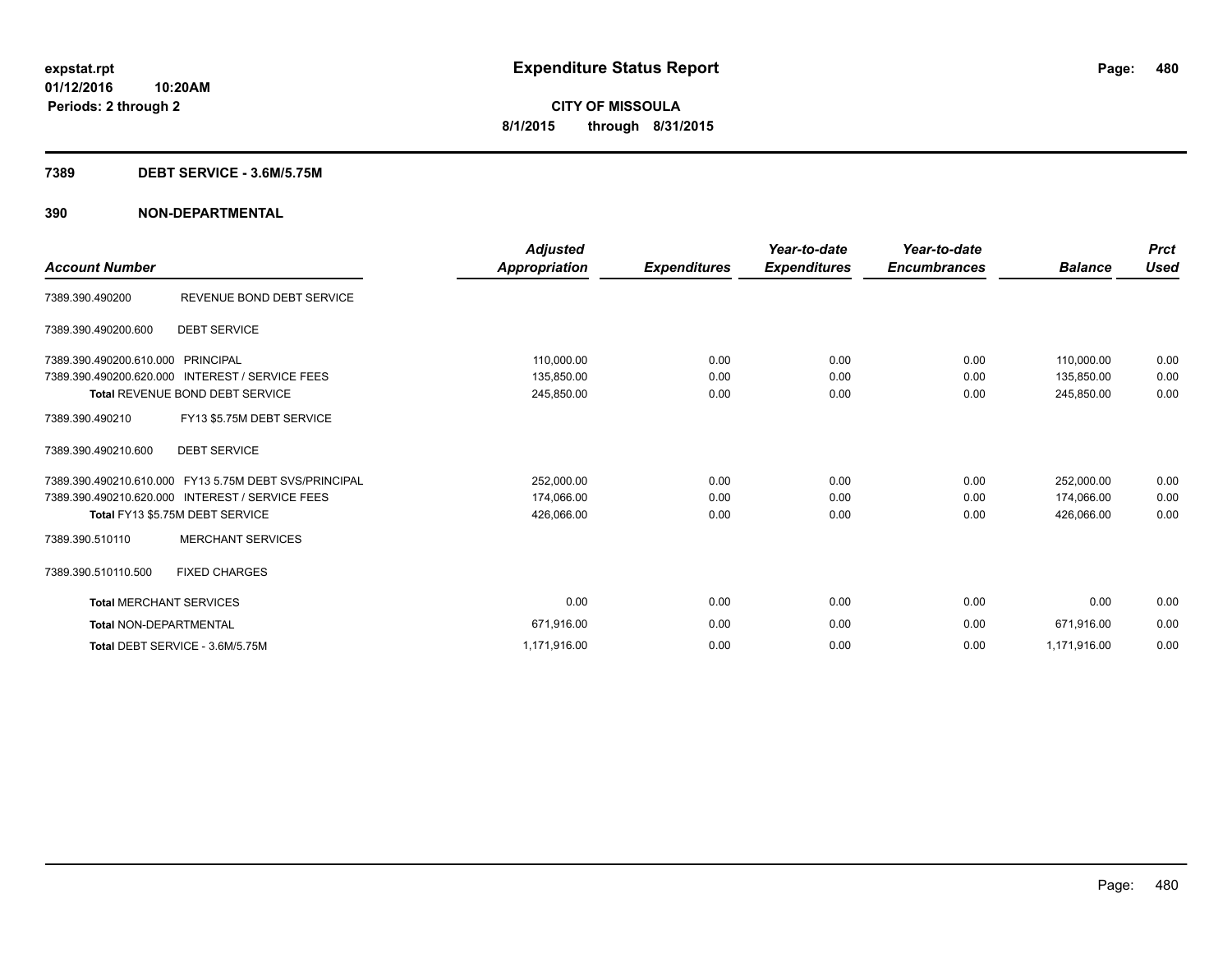**CITY OF MISSOULA 8/1/2015 through 8/31/2015**

## **7390 URDII CLEARING - 3.6M TIF**

| <b>Account Number</b> |                                      | Adjusted<br><b>Appropriation</b> | <b>Expenditures</b> | Year-to-date<br><b>Expenditures</b> | Year-to-date<br><b>Encumbrances</b> | <b>Balance</b> | <b>Prct</b><br><b>Used</b> |
|-----------------------|--------------------------------------|----------------------------------|---------------------|-------------------------------------|-------------------------------------|----------------|----------------------------|
| 7390.385.490607       | <b>TRANSFERS TO BROWNFIELD</b>       |                                  |                     |                                     |                                     |                |                            |
| 7390.385.490607.800   | OTHER OBJECTS                        |                                  |                     |                                     |                                     |                |                            |
|                       | <b>Total TRANSFERS TO BROWNFIELD</b> | 0.00                             | 0.00                | 0.00                                | 0.00                                | 0.00           | 0.00                       |
| 7390.385.510110       | <b>MERCHANT SERVICES</b>             |                                  |                     |                                     |                                     |                |                            |
| 7390.385.510110.500   | <b>FIXED CHARGES</b>                 |                                  |                     |                                     |                                     |                |                            |
| <b>Total MRA</b>      |                                      | 0.00                             | 0.00                | 0.00                                | 0.00                                | 0.00           | 0.00                       |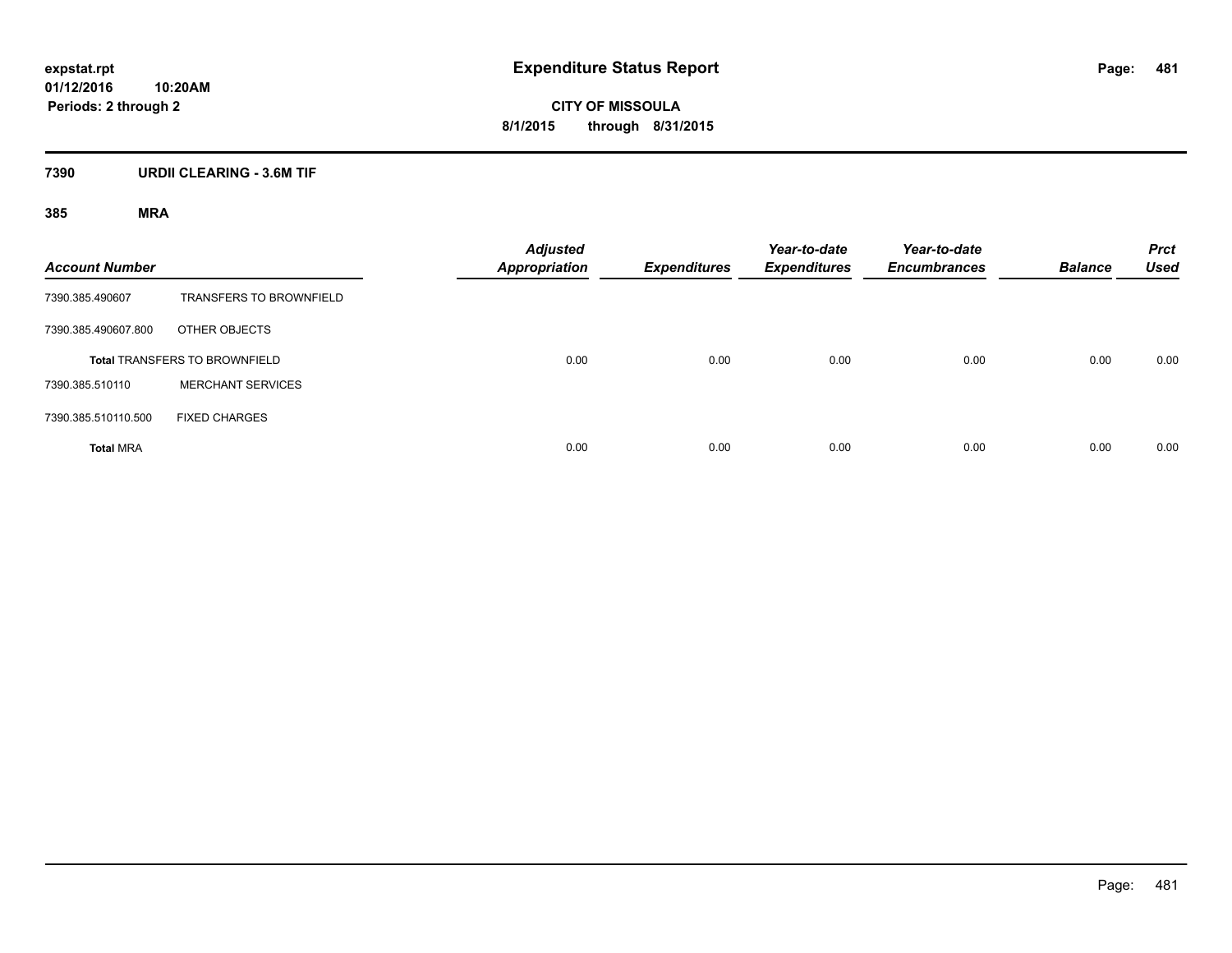### **7390 URDII CLEARING - 3.6M TIF**

| <b>Account Number</b>         |                                                                | <b>Adjusted</b><br><b>Appropriation</b> | <b>Expenditures</b> | Year-to-date<br><b>Expenditures</b> | Year-to-date<br><b>Encumbrances</b> | <b>Balance</b> | <b>Prct</b><br><b>Used</b> |
|-------------------------------|----------------------------------------------------------------|-----------------------------------------|---------------------|-------------------------------------|-------------------------------------|----------------|----------------------------|
| 7390.390.490601               | TI BOND CLEARING                                               |                                         |                     |                                     |                                     |                |                            |
| 7390.390.490601.800           | OTHER OBJECTS                                                  |                                         |                     |                                     |                                     |                |                            |
| <b>Total TI BOND CLEARING</b> |                                                                | 0.00                                    | 0.00                | 0.00                                | 0.00                                | 0.00           | 0.00                       |
| 7390.390.490604               | TI BOND RESERVE                                                |                                         |                     |                                     |                                     |                |                            |
| 7390.390.490604.800           | OTHER OBJECTS                                                  |                                         |                     |                                     |                                     |                |                            |
|                               | 7390.390.490604.820.000 TRANSFER TO INTERMOUNTAIN BOND DS 7399 | 146,788.00                              | 0.00                | 0.00                                | 0.00                                | 146,788.00     | 0.00                       |
| Total TI BOND RESERVE         |                                                                | 146,788.00                              | 0.00                | 0.00                                | 0.00                                | 146,788.00     | 0.00                       |
| 7390.390.490605               | TRANSFER TO DEBT SERVICE 7389                                  |                                         |                     |                                     |                                     |                |                            |
| 7390.390.490605.800           | OTHER OBJECTS                                                  |                                         |                     |                                     |                                     |                |                            |
|                               | 7390.390.490605.820.000 TRANSFERS TO DEBT SERVICE              | 921,916.00                              | 0.00                | 0.00                                | 0.00                                | 921,916.00     | 0.00                       |
|                               | Total TRANSFER TO DEBT SERVICE 7389                            | 921,916.00                              | 0.00                | 0.00                                | 0.00                                | 921,916.00     | 0.00                       |
| 7390.390.490606               | DEVELOPMENT TRANSFERS                                          |                                         |                     |                                     |                                     |                |                            |
| 7390.390.490606.800           | OTHER OBJECTS                                                  |                                         |                     |                                     |                                     |                |                            |
|                               | 7390.390.490606.820.000 TRANSFERS TO URD II DEVELOPMENT        | 616,365.00                              | 0.00                | 0.00                                | 0.00                                | 616,365.00     | 0.00                       |
|                               | <b>Total DEVELOPMENT TRANSFERS</b>                             | 616,365.00                              | 0.00                | 0.00                                | 0.00                                | 616,365.00     | 0.00                       |
| 7390.390.490607               | <b>TRANSFERS TO BROWNFIELD</b>                                 |                                         |                     |                                     |                                     |                |                            |
| 7390.390.490607.800           | OTHER OBJECTS                                                  |                                         |                     |                                     |                                     |                |                            |
|                               | 7390.390.490607.820.000 TRANSFERS TO OTHER FUNDS               | 31,941.00                               | 0.00                | 0.00                                | 0.00                                | 31,941.00      | 0.00                       |
|                               | <b>Total TRANSFERS TO BROWNFIELD</b>                           | 31,941.00                               | 0.00                | 0.00                                | 0.00                                | 31,941.00      | 0.00                       |
| 7390.390.490608               | TRANSFERS TO SAFEWA/ST PAT                                     |                                         |                     |                                     |                                     |                |                            |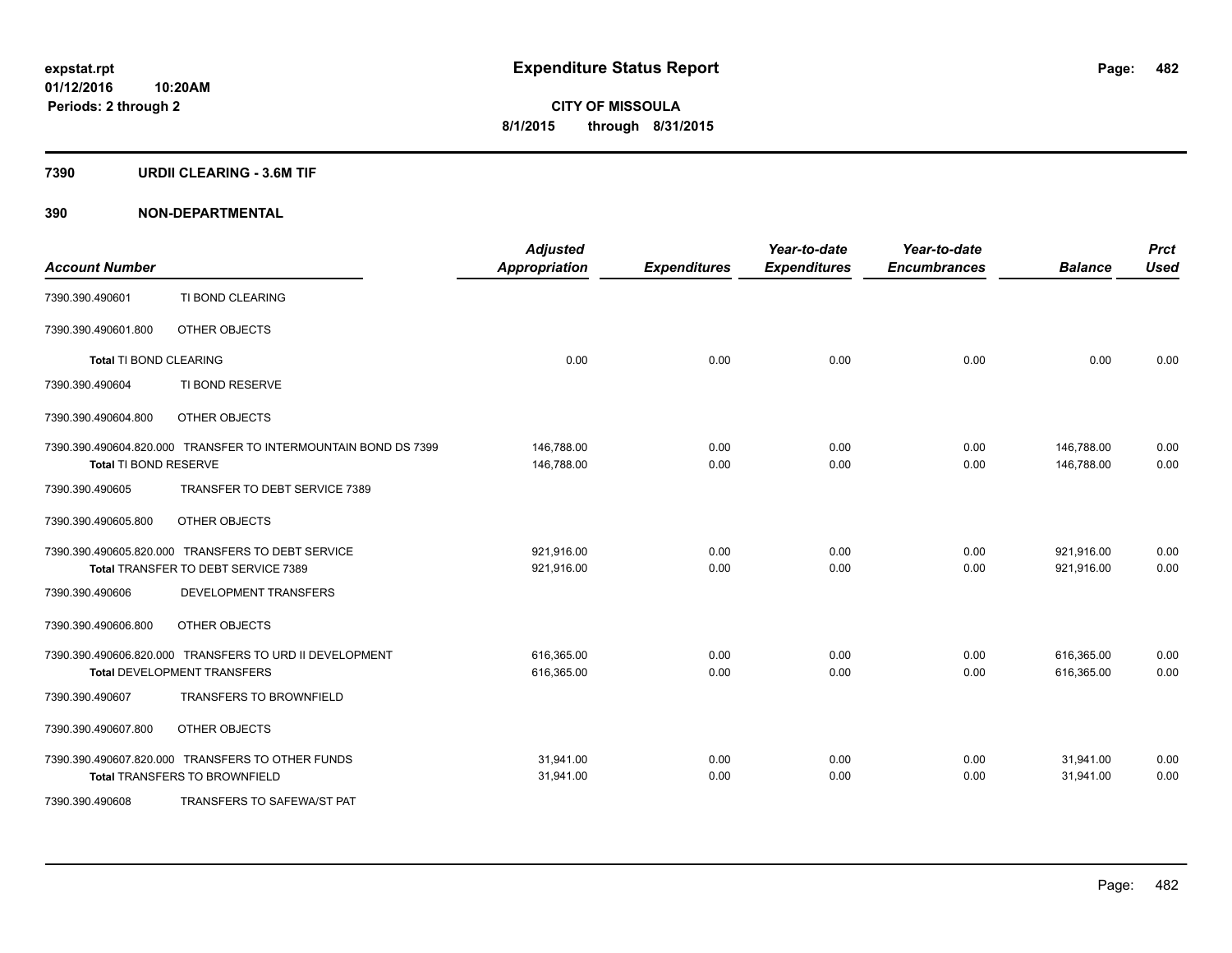### **7390 URDII CLEARING - 3.6M TIF**

| <b>Account Number</b>                                                                                       | <b>Adjusted</b><br>Appropriation | <b>Expenditures</b> | Year-to-date<br><b>Expenditures</b> | Year-to-date<br><b>Encumbrances</b> | <b>Balance</b>           | <b>Prct</b><br><b>Used</b> |
|-------------------------------------------------------------------------------------------------------------|----------------------------------|---------------------|-------------------------------------|-------------------------------------|--------------------------|----------------------------|
| 7390.390.490608.800<br>OTHER OBJECTS                                                                        |                                  |                     |                                     |                                     |                          |                            |
| 7390.390.490608.820.000 TRANSFERS TO OTHER FUNDS-SAFEWAY/ST PATS<br><b>Total TRANSFERS TO SAFEWA/ST PAT</b> | 155.875.00<br>155,875.00         | 0.00<br>0.00        | 0.00<br>0.00                        | 0.00<br>0.00                        | 155.875.00<br>155,875.00 | 0.00<br>0.00               |
| <b>MERCHANT SERVICES</b><br>7390.390.510110                                                                 |                                  |                     |                                     |                                     |                          |                            |
| 7390.390.510110.500<br><b>FIXED CHARGES</b>                                                                 |                                  |                     |                                     |                                     |                          |                            |
| <b>Total FIXED CHARGES</b>                                                                                  | 0.00                             | 0.00                | 0.00                                | 0.00                                | 0.00                     | 0.00                       |
| <b>Total MERCHANT SERVICES</b>                                                                              | 0.00                             | 0.00                | 0.00                                | 0.00                                | 0.00                     | 0.00                       |
| <b>Total URDII CLEARING - 3.6M TIF</b>                                                                      | 1.872.885.00                     | 0.00                | 0.00                                | 0.00                                | 1.872.885.00             | 0.00                       |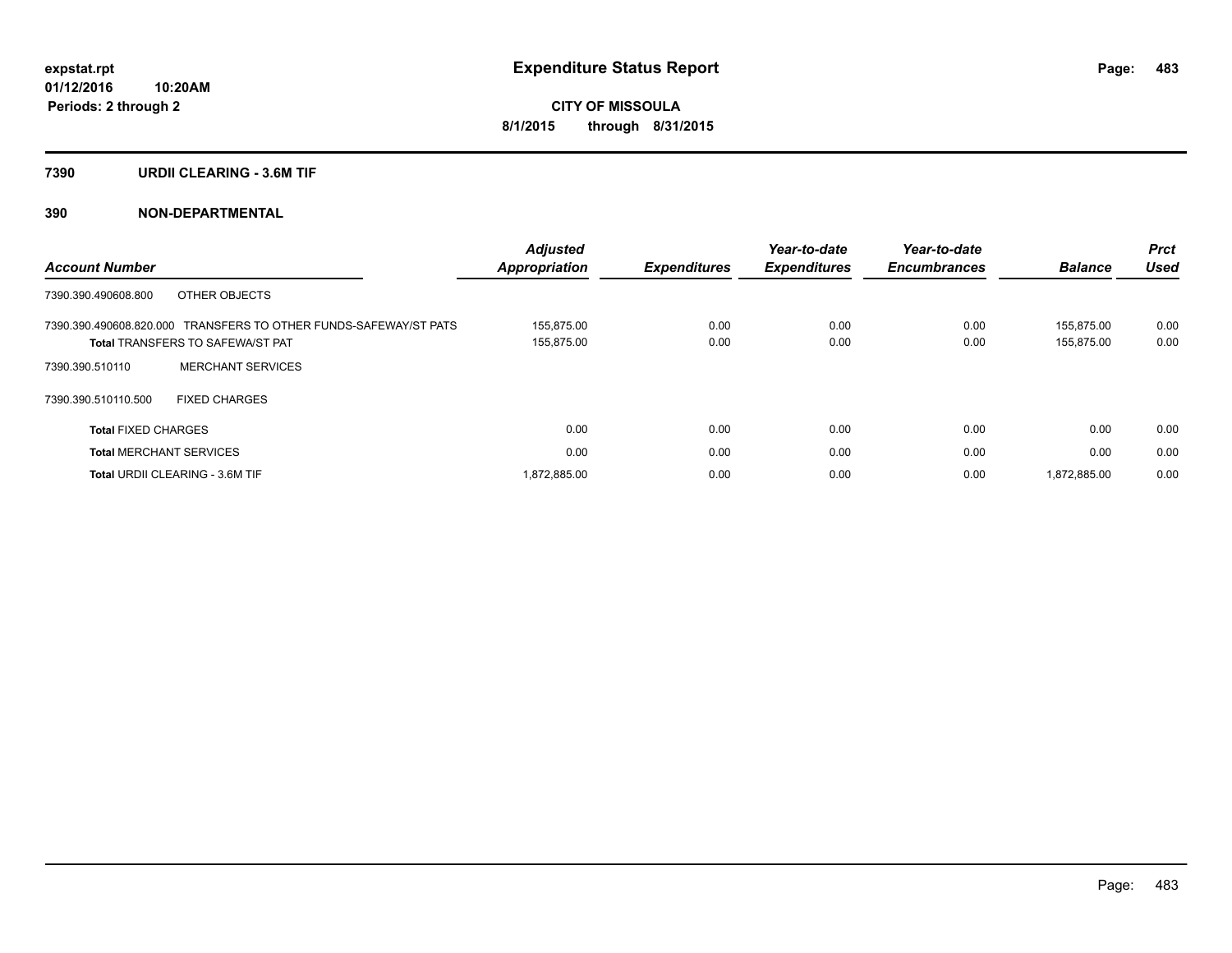**CITY OF MISSOULA 8/1/2015 through 8/31/2015**

**7391 MRA - URD I FUND**

| <b>Account Number</b>      |                          | <b>Adjusted</b><br><b>Appropriation</b> | <b>Expenditures</b> | Year-to-date<br><b>Expenditures</b> | Year-to-date<br><b>Encumbrances</b> | <b>Balance</b> | <b>Prct</b><br><b>Used</b> |
|----------------------------|--------------------------|-----------------------------------------|---------------------|-------------------------------------|-------------------------------------|----------------|----------------------------|
| 7391.385.510110            | <b>MERCHANT SERVICES</b> |                                         |                     |                                     |                                     |                |                            |
| 7391.385.510110.500        | <b>FIXED CHARGES</b>     |                                         |                     |                                     |                                     |                |                            |
| <b>Total FIXED CHARGES</b> |                          | 0.00                                    | 0.00                | 0.00                                | 0.00                                | 0.00           | 0.00                       |
| <b>Total MRA</b>           |                          | 0.00                                    | 0.00                | 0.00                                | 0.00                                | 0.00           | 0.00                       |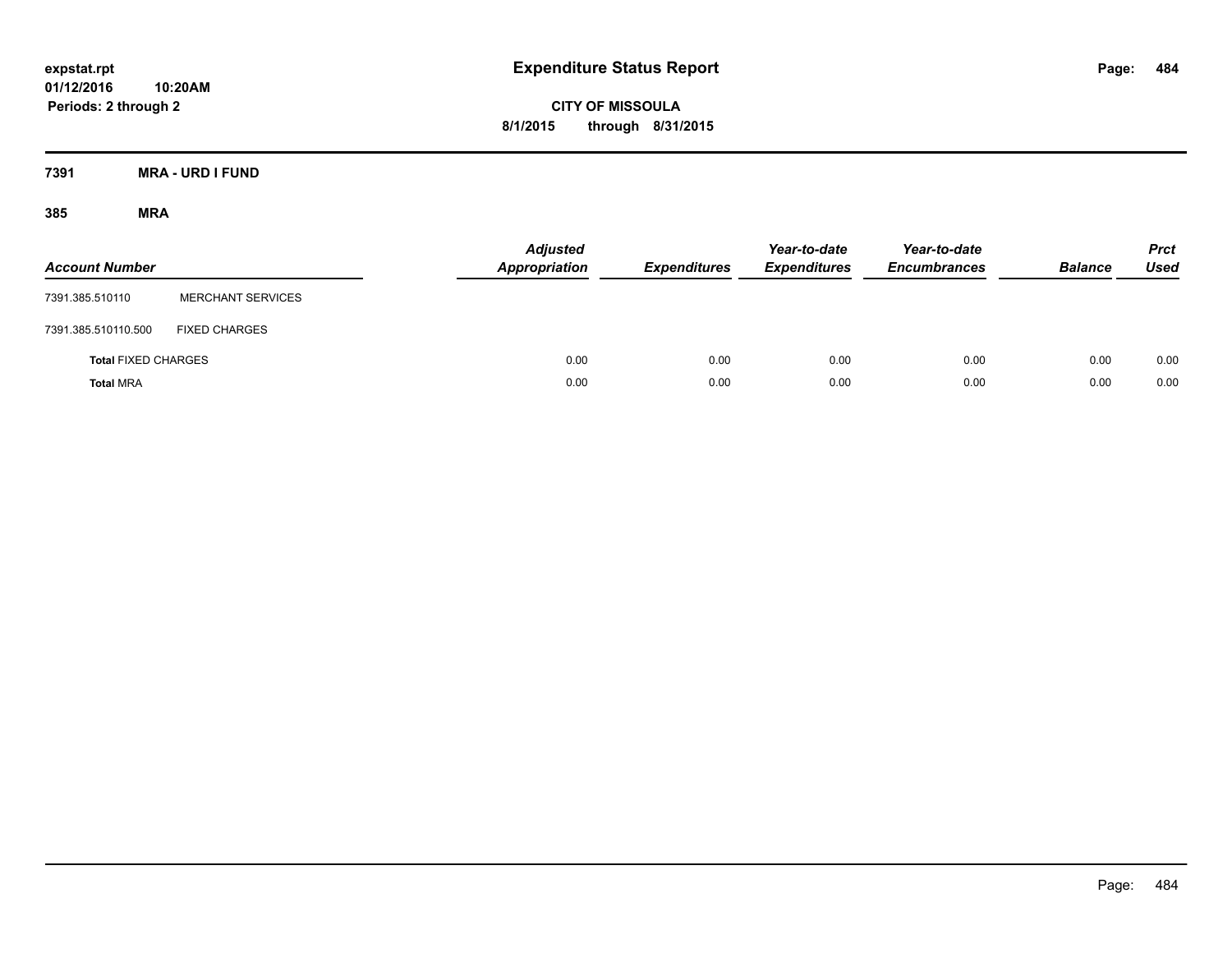**CITY OF MISSOULA 8/1/2015 through 8/31/2015**

**7391 MRA - URD I FUND**

**900 DEPRECIATION**

| <b>Account Number</b>  |                          | Adjusted<br>Appropriation | <b>Expenditures</b> | Year-to-date<br><b>Expenditures</b> | Year-to-date<br><b>Encumbrances</b> | <b>Balance</b> | Prct<br><b>Used</b> |
|------------------------|--------------------------|---------------------------|---------------------|-------------------------------------|-------------------------------------|----------------|---------------------|
| 7391.900.510110        | <b>MERCHANT SERVICES</b> |                           |                     |                                     |                                     |                |                     |
| 7391.900.510110.500    | <b>FIXED CHARGES</b>     |                           |                     |                                     |                                     |                |                     |
| Total MRA - URD I FUND |                          | 0.00                      | 0.00                | 0.00                                | 0.00                                | 0.00           | 0.00                |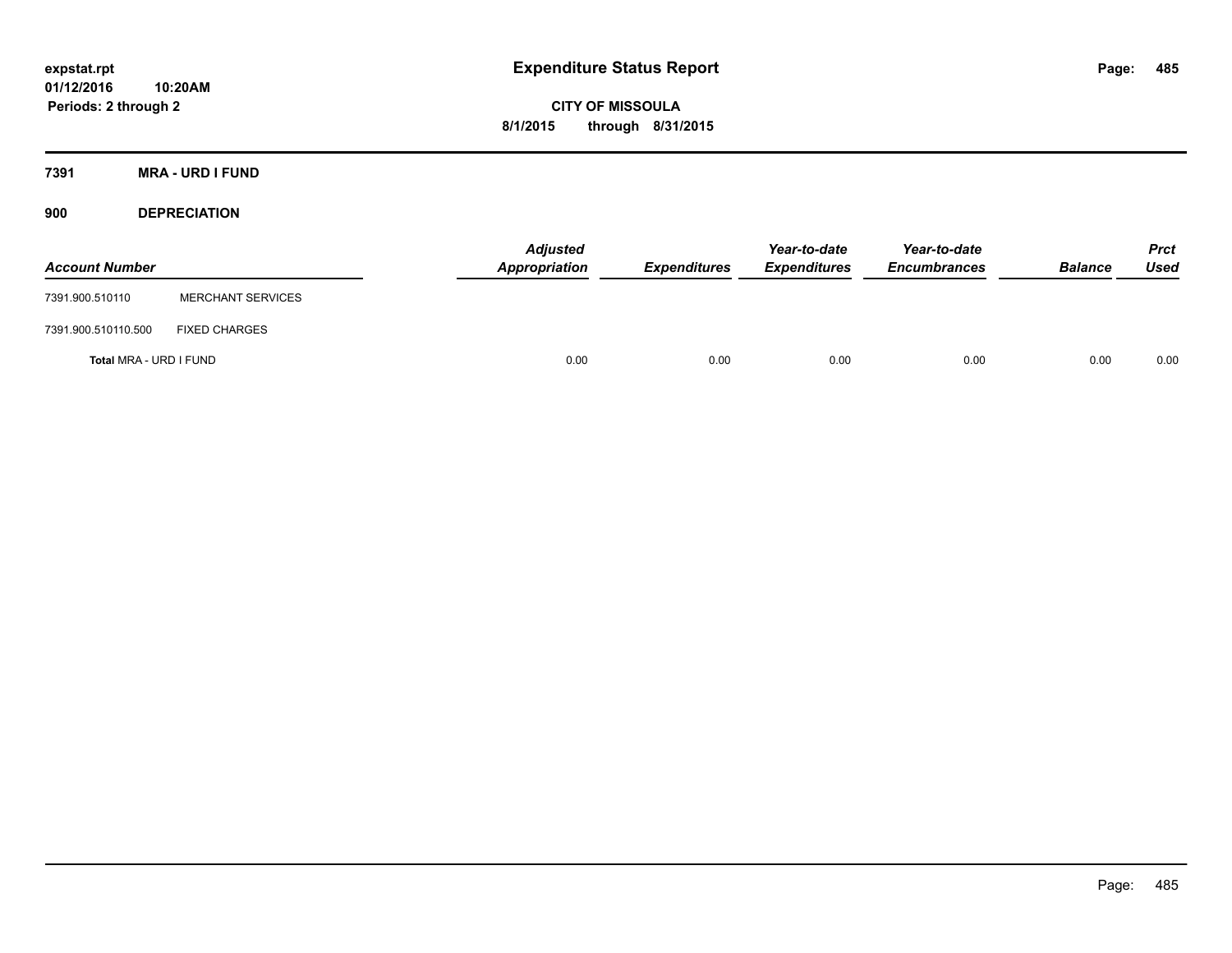**CITY OF MISSOULA 8/1/2015 through 8/31/2015**

**7392 MRA - URD II FUND**

| <b>Account Number</b>                                             |                                                  | <b>Adjusted</b><br>Appropriation | <b>Expenditures</b> | Year-to-date<br><b>Expenditures</b> | Year-to-date<br><b>Encumbrances</b> | <b>Balance</b>           | <b>Prct</b><br><b>Used</b> |
|-------------------------------------------------------------------|--------------------------------------------------|----------------------------------|---------------------|-------------------------------------|-------------------------------------|--------------------------|----------------------------|
| 7392.385.460436                                                   | <b>MRA CTEP/CMAQ</b>                             |                                  |                     |                                     |                                     |                          |                            |
| 7392.385.460436.300                                               | PURCHASED SERVICES                               |                                  |                     |                                     |                                     |                          |                            |
|                                                                   | <b>Total PURCHASED SERVICES</b>                  | 0.00                             | 0.00                | 0.00                                | 0.00                                | 0.00                     | 0.00                       |
| 7392.385.460436.900                                               | CAPITAL OUTLAY                                   |                                  |                     |                                     |                                     |                          |                            |
| <b>Total MRA CTEP/CMAQ</b>                                        |                                                  | 0.00                             | 0.00                | 0.00                                | 0.00                                | 0.00                     | 0.00                       |
| 7392.385.470210                                                   | <b>ADMINISTRATION</b>                            |                                  |                     |                                     |                                     |                          |                            |
| 7392.385.470210.300                                               | PURCHASED SERVICES                               |                                  |                     |                                     |                                     |                          |                            |
|                                                                   | <b>Total PURCHASED SERVICES</b>                  | 0.00                             | 0.00                | 0.00                                | 0.00                                | 0.00                     | 0.00                       |
| 7392.385.470210.800                                               | <b>OTHER OBJECTS</b>                             |                                  |                     |                                     |                                     |                          |                            |
| <b>Total ADMINISTRATION</b>                                       | 7392.385.470210.820.000 TRANSFERS TO OTHER FUNDS | 250,000.00<br>250,000.00         | 0.00<br>0.00        | 0.00<br>0.00                        | 0.00<br>0.00                        | 250,000.00<br>250,000.00 | 0.00<br>0.00               |
| 7392.385.470220                                                   | PROPERTY ACQUISITION                             |                                  |                     |                                     |                                     |                          |                            |
| 7392.385.470220.800                                               | OTHER OBJECTS                                    |                                  |                     |                                     |                                     |                          |                            |
| 7392.385.470220.845.000 CONTINGENCY<br><b>Total OTHER OBJECTS</b> |                                                  | 50,000.00<br>50,000.00           | 0.00<br>0.00        | 0.00<br>0.00                        | 0.00<br>0.00                        | 50,000.00<br>50,000.00   | 0.00<br>0.00               |
| 7392.385.470220.900                                               | CAPITAL OUTLAY                                   |                                  |                     |                                     |                                     |                          |                            |
| <b>Total CAPITAL OUTLAY</b>                                       |                                                  | 0.00                             | 0.00                | 0.00                                | 0.00                                | 0.00                     | 0.00                       |
|                                                                   | <b>Total PROPERTY ACQUISITION</b>                | 50,000.00                        | 0.00                | 0.00                                | 0.00                                | 50,000.00                | 0.00                       |
| 7392.385.470230                                                   | PW FACILITY                                      |                                  |                     |                                     |                                     |                          |                            |
| 7392.385.470230.300                                               | PURCHASED SERVICES                               |                                  |                     |                                     |                                     |                          |                            |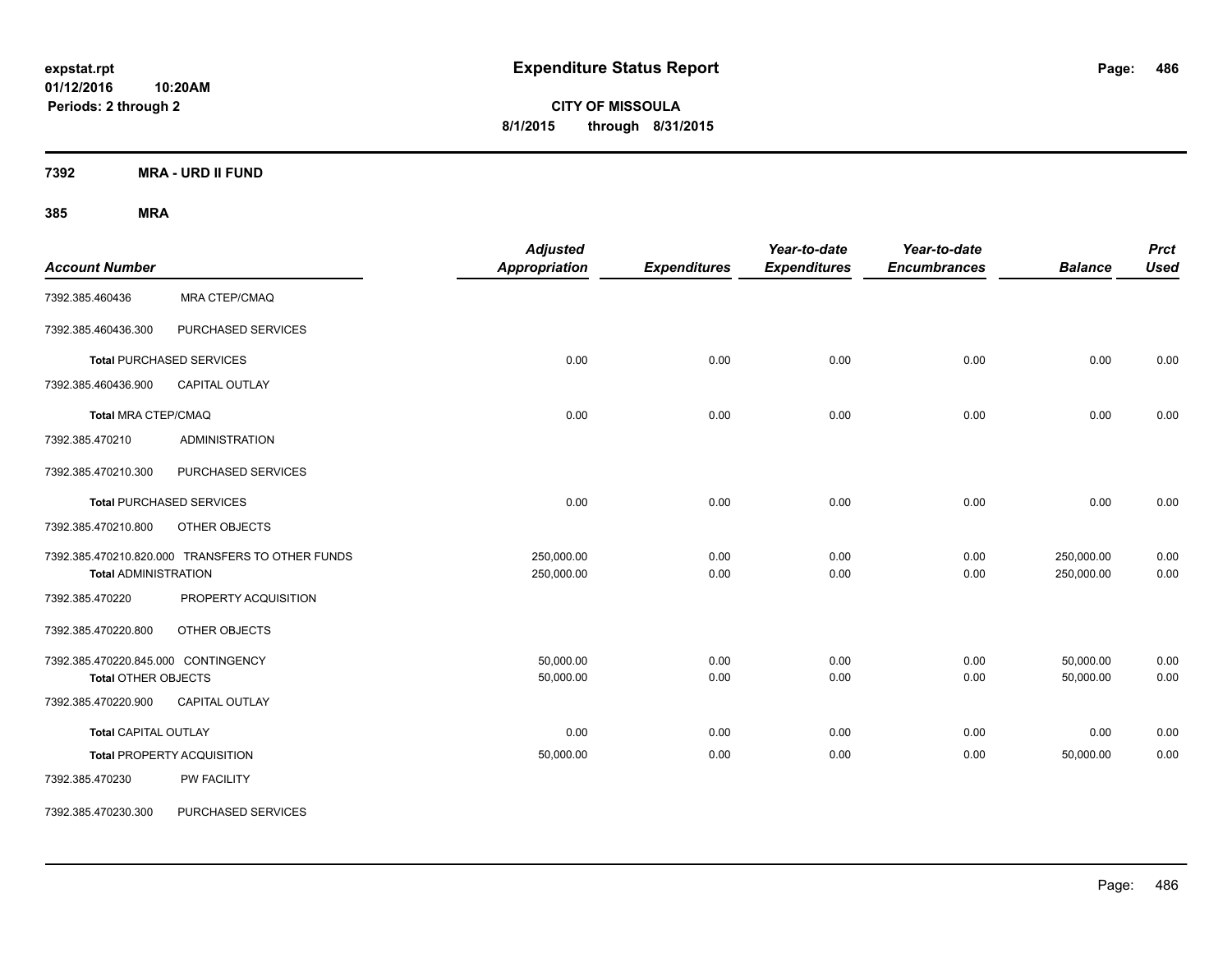**7392 MRA - URD II FUND**

| <b>Account Number</b>                   |                                                | <b>Adjusted</b><br>Appropriation | <b>Expenditures</b> | Year-to-date<br><b>Expenditures</b> | Year-to-date<br><b>Encumbrances</b> | <b>Balance</b> | <b>Prct</b><br>Used |
|-----------------------------------------|------------------------------------------------|----------------------------------|---------------------|-------------------------------------|-------------------------------------|----------------|---------------------|
|                                         | 7392.385.470230.350.000 PROFESSIONAL SERVICES  | 159,272.00                       | 8,602.50            | 8,602.50                            | 0.00                                | 150,669.50     | 5.40                |
| <b>Total PURCHASED SERVICES</b>         |                                                | 159,272.00                       | 8,602.50            | 8,602.50                            | 0.00                                | 150,669.50     | 5.40                |
| 7392.385.470230.700                     | <b>GRANTS &amp; CONTRIBUTIONS</b>              |                                  |                     |                                     |                                     |                |                     |
|                                         | 7392.385.470230.700.000 GRANTS & CONTRIBUTIONS | 6,207.00                         | 3,000.00            | 3,000.00                            | 0.00                                | 3,207.00       | 48.33               |
| <b>Total GRANTS &amp; CONTRIBUTIONS</b> |                                                | 6,207.00                         | 3,000.00            | 3,000.00                            | 0.00                                | 3,207.00       | 48.33               |
| 7392.385.470230.800                     | OTHER OBJECTS                                  |                                  |                     |                                     |                                     |                |                     |
| 7392.385.470230.845.000 CONTINGENCY     |                                                | 411.369.00                       | 0.00                | 0.00                                | 0.00                                | 411,369.00     | 0.00                |
| <b>Total OTHER OBJECTS</b>              |                                                | 411,369.00                       | 0.00                | 0.00                                | 0.00                                | 411,369.00     | 0.00                |
| 7392.385.470230.900                     | CAPITAL OUTLAY                                 |                                  |                     |                                     |                                     |                |                     |
| 7392.385.470230.930.000 IMPROVEMENTS    |                                                | 680,000.00                       | 61,971.65           | 61,971.65                           | 0.00                                | 618,028.35     | 9.11                |
| <b>Total CAPITAL OUTLAY</b>             |                                                | 680,000.00                       | 61,971.65           | 61,971.65                           | 0.00                                | 618,028.35     | 9.11                |
| <b>Total PW FACILITY</b>                |                                                | 1,256,848.00                     | 73,574.15           | 73,574.15                           | 0.00                                | 1,183,273.85   | 5.85                |
| 7392.385.470240                         | <b>REHAB LOANS</b>                             |                                  |                     |                                     |                                     |                |                     |
| 7392.385.470240.700                     | <b>GRANTS &amp; CONTRIBUTIONS</b>              |                                  |                     |                                     |                                     |                |                     |
|                                         | 7392.385.470240.700.000 GRANTS & CONTRIBUTIONS | 75,000.00                        | 0.00                | 0.00                                | 0.00                                | 75,000.00      | 0.00                |
| <b>Total REHAB LOANS</b>                |                                                | 75,000.00                        | 0.00                | 0.00                                | 0.00                                | 75,000.00      | 0.00                |
| 7392.385.470241                         | *** Title Not Found ***                        |                                  |                     |                                     |                                     |                |                     |
| 7392.385.470241.300                     | PURCHASED SERVICES                             |                                  |                     |                                     |                                     |                |                     |
| <b>Total PURCHASED SERVICES</b>         |                                                | 0.00                             | 0.00                | 0.00                                | 0.00                                | 0.00           | 0.00                |
| 7392.385.470241.700                     | <b>GRANTS &amp; CONTRIBUTIONS</b>              |                                  |                     |                                     |                                     |                |                     |
| <b>Total GRANTS &amp; CONTRIBUTIONS</b> |                                                | 0.00                             | 0.00                | 0.00                                | 0.00                                | 0.00           | 0.00                |
| 7392.385.470241.800                     | OTHER OBJECTS                                  |                                  |                     |                                     |                                     |                |                     |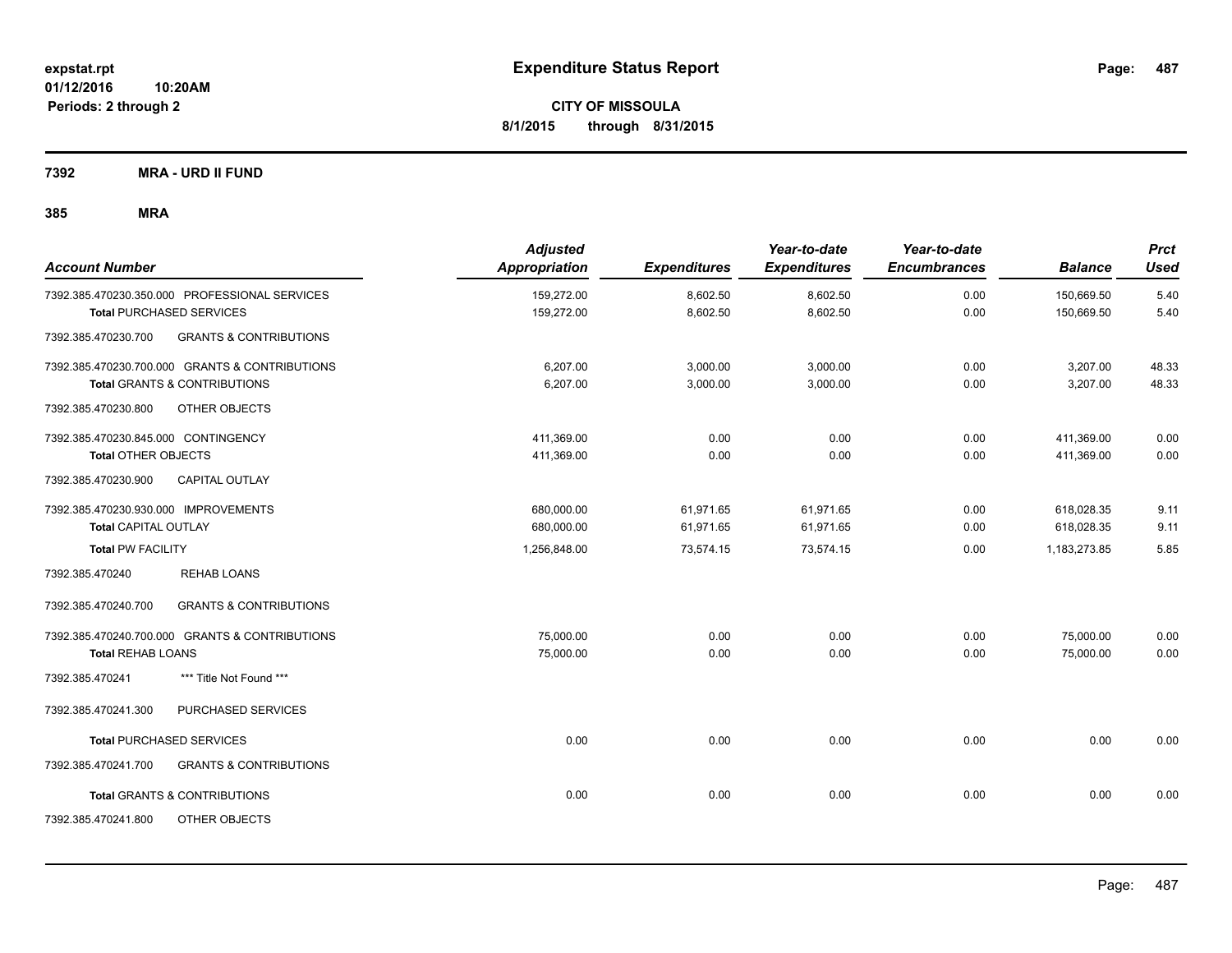**CITY OF MISSOULA 8/1/2015 through 8/31/2015**

**7392 MRA - URD II FUND**

**385 MRA**

| <b>Account Number</b>               |                                               | <b>Adjusted</b><br>Appropriation | <b>Expenditures</b> | Year-to-date<br><b>Expenditures</b> | Year-to-date<br><b>Encumbrances</b> | <b>Balance</b> | <b>Prct</b><br><b>Used</b> |
|-------------------------------------|-----------------------------------------------|----------------------------------|---------------------|-------------------------------------|-------------------------------------|----------------|----------------------------|
| <b>Total OTHER OBJECTS</b>          |                                               | 0.00                             | 0.00                | 0.00                                | 0.00                                | 0.00           | 0.00                       |
| 7392.385.470241.900                 | <b>CAPITAL OUTLAY</b>                         |                                  |                     |                                     |                                     |                |                            |
| Total *** Title Not Found ***       |                                               | 0.00                             | 0.00                | 0.00                                | 0.00                                | 0.00           | 0.00                       |
| 7392.385.470250                     | <b>RELOCATION PAYMENTS</b>                    |                                  |                     |                                     |                                     |                |                            |
| 7392.385.470250.700                 | <b>GRANTS &amp; CONTRIBUTIONS</b>             |                                  |                     |                                     |                                     |                |                            |
|                                     | <b>Total GRANTS &amp; CONTRIBUTIONS</b>       | 0.00                             | 0.00                | 0.00                                | 0.00                                | 0.00           | 0.00                       |
| 7392.385.470250.800                 | OTHER OBJECTS                                 |                                  |                     |                                     |                                     |                |                            |
|                                     | <b>Total RELOCATION PAYMENTS</b>              | 0.00                             | 0.00                | 0.00                                | 0.00                                | 0.00           | 0.00                       |
| 7392.385.470260                     | <b>PLANNING &amp; MGMT</b>                    |                                  |                     |                                     |                                     |                |                            |
| 7392.385.470260.300                 | PURCHASED SERVICES                            |                                  |                     |                                     |                                     |                |                            |
|                                     | 7392.385.470260.350.000 PROFESSIONAL SERVICES | 10,000.00                        | 0.00                | 0.00                                | 0.00                                | 10,000.00      | 0.00                       |
|                                     | <b>Total PURCHASED SERVICES</b>               | 10,000.00                        | 0.00                | 0.00                                | 0.00                                | 10,000.00      | 0.00                       |
| 7392.385.470260.700                 | <b>GRANTS &amp; CONTRIBUTIONS</b>             |                                  |                     |                                     |                                     |                |                            |
|                                     | Total GRANTS & CONTRIBUTIONS                  | 0.00                             | 0.00                | 0.00                                | 0.00                                | 0.00           | 0.00                       |
| 7392.385.470260.800                 | OTHER OBJECTS                                 |                                  |                     |                                     |                                     |                |                            |
| 7392.385.470260.845.000 CONTINGENCY |                                               | 50,000.00                        | 0.00                | 0.00                                | 0.00                                | 50,000.00      | 0.00                       |
| <b>Total OTHER OBJECTS</b>          |                                               | 50,000.00                        | 0.00                | 0.00                                | 0.00                                | 50,000.00      | 0.00                       |
| <b>Total PLANNING &amp; MGMT</b>    |                                               | 60,000.00                        | 0.00                | 0.00                                | 0.00                                | 60,000.00      | 0.00                       |
| 7392.385.470270                     | <b>CLEARING &amp; DEMO</b>                    |                                  |                     |                                     |                                     |                |                            |

7392.385.470270.700 GRANTS & CONTRIBUTIONS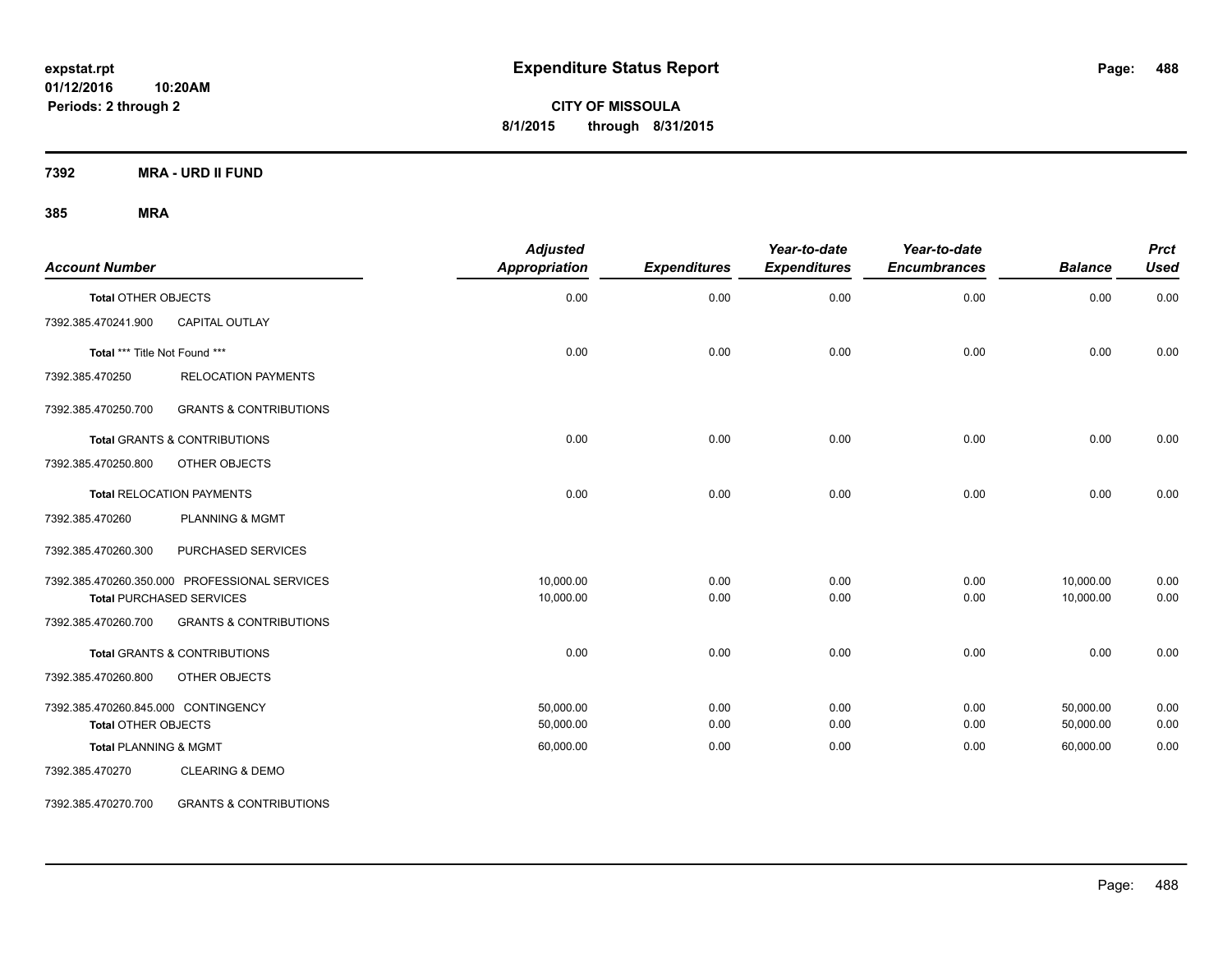**7392 MRA - URD II FUND**

| <b>Account Number</b>               |                                                | <b>Adjusted</b><br>Appropriation | <b>Expenditures</b> | Year-to-date<br><b>Expenditures</b> | Year-to-date<br><b>Encumbrances</b> | <b>Balance</b> | <b>Prct</b><br><b>Used</b> |
|-------------------------------------|------------------------------------------------|----------------------------------|---------------------|-------------------------------------|-------------------------------------|----------------|----------------------------|
|                                     | 7392.385.470270.700.000 GRANTS & CONTRIBUTIONS | 17,400.00                        | 0.00                | 0.00                                | 0.00                                | 17,400.00      | 0.00                       |
|                                     | <b>Total GRANTS &amp; CONTRIBUTIONS</b>        | 17,400.00                        | 0.00                | 0.00                                | 0.00                                | 17,400.00      | 0.00                       |
| 7392.385.470270.800                 | OTHER OBJECTS                                  |                                  |                     |                                     |                                     |                |                            |
| 7392.385.470270.845.000 CONTINGENCY |                                                | 100,000.00                       | 0.00                | 0.00                                | 0.00                                | 100,000.00     | 0.00                       |
| <b>Total OTHER OBJECTS</b>          |                                                | 100,000.00                       | 0.00                | 0.00                                | 0.00                                | 100,000.00     | 0.00                       |
| 7392.385.470270.900                 | <b>CAPITAL OUTLAY</b>                          |                                  |                     |                                     |                                     |                |                            |
| <b>Total CAPITAL OUTLAY</b>         |                                                | 0.00                             | 0.00                | 0.00                                | 0.00                                | 0.00           | 0.00                       |
| Total CLEARING & DEMO               |                                                | 117,400.00                       | 0.00                | 0.00                                | 0.00                                | 117,400.00     | 0.00                       |
| 7392.385.470280                     | 5M SOUTH RESERVE CROSSING                      |                                  |                     |                                     |                                     |                |                            |
| 7392.385.470280.900                 | CAPITAL OUTLAY                                 |                                  |                     |                                     |                                     |                |                            |
|                                     | Total 5M SOUTH RESERVE CROSSING                | 0.00                             | 0.00                | 0.00                                | 0.00                                | 0.00           | 0.00                       |
| 7392.385.470290                     | BROWNFIELD RLF 1.125M                          |                                  |                     |                                     |                                     |                |                            |
| 7392.385.470290.700                 | <b>GRANTS &amp; CONTRIBUTIONS</b>              |                                  |                     |                                     |                                     |                |                            |
|                                     | <b>Total GRANTS &amp; CONTRIBUTIONS</b>        | 0.00                             | 0.00                | 0.00                                | 0.00                                | 0.00           | 0.00                       |
| 7392.385.470290.900                 | <b>CAPITAL OUTLAY</b>                          |                                  |                     |                                     |                                     |                |                            |
|                                     | Total BROWNFIELD RLF 1.125M                    | 0.00                             | 0.00                | 0.00                                | 0.00                                | 0.00           | 0.00                       |
| 7392.385.470300                     | SAFEWAY/ST PAT 1.5M                            |                                  |                     |                                     |                                     |                |                            |
| 7392.385.470300.900                 | <b>CAPITAL OUTLAY</b>                          |                                  |                     |                                     |                                     |                |                            |
| Total SAFEWAY/ST PAT 1.5M           |                                                | 0.00                             | 0.00                | 0.00                                | 0.00                                | 0.00           | 0.00                       |
| 7392.385.470301                     | 5.75M SILVER PARK/WYOMIN/MRL                   |                                  |                     |                                     |                                     |                |                            |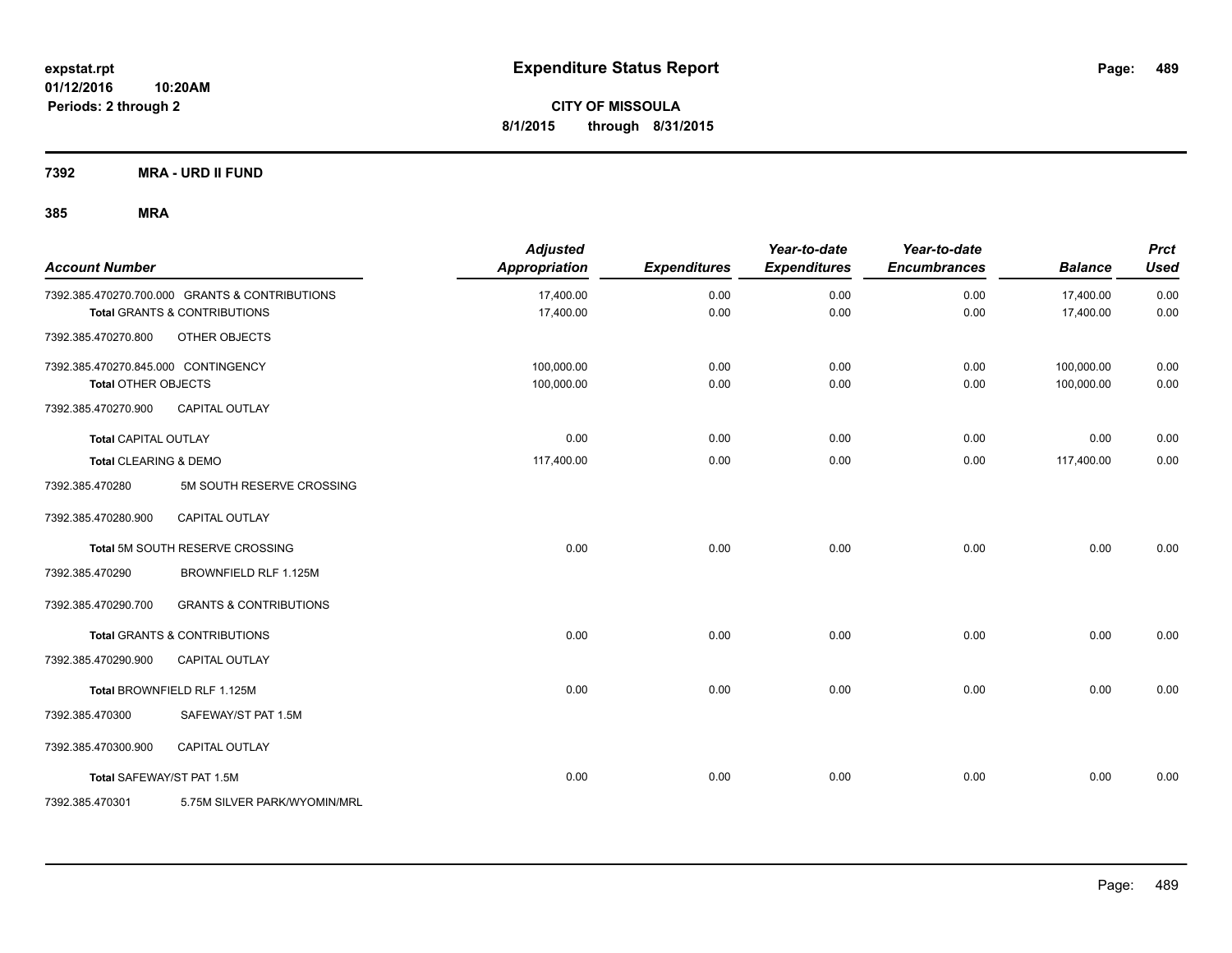**CITY OF MISSOULA 8/1/2015 through 8/31/2015**

**7392 MRA - URD II FUND**

| <b>Account Number</b>      |                                         | <b>Adjusted</b><br>Appropriation | <b>Expenditures</b> | Year-to-date<br><b>Expenditures</b> | Year-to-date<br><b>Encumbrances</b> | <b>Balance</b> | <b>Prct</b><br><b>Used</b> |
|----------------------------|-----------------------------------------|----------------------------------|---------------------|-------------------------------------|-------------------------------------|----------------|----------------------------|
| 7392.385.470301.300        | PURCHASED SERVICES                      |                                  |                     |                                     |                                     |                |                            |
|                            | <b>Total PURCHASED SERVICES</b>         | 0.00                             | 0.00                | 0.00                                | 0.00                                | 0.00           | 0.00                       |
| 7392.385.470301.700        | <b>GRANTS &amp; CONTRIBUTIONS</b>       |                                  |                     |                                     |                                     |                |                            |
|                            | <b>Total GRANTS &amp; CONTRIBUTIONS</b> | 0.00                             | 0.00                | 0.00                                | 0.00                                | 0.00           | 0.00                       |
| 7392.385.470301.800        | OTHER OBJECTS                           |                                  |                     |                                     |                                     |                |                            |
| <b>Total OTHER OBJECTS</b> |                                         | 0.00                             | 0.00                | 0.00                                | 0.00                                | 0.00           | 0.00                       |
| 7392.385.470301.900        | <b>CAPITAL OUTLAY</b>                   |                                  |                     |                                     |                                     |                |                            |
|                            | Total 5.75M SILVER PARK/WYOMIN/MRL      | 0.00                             | 0.00                | 0.00                                | 0.00                                | 0.00           | 0.00                       |
| 7392.385.510110            | <b>MERCHANT SERVICES</b>                |                                  |                     |                                     |                                     |                |                            |
| 7392.385.510110.500        | <b>FIXED CHARGES</b>                    |                                  |                     |                                     |                                     |                |                            |
|                            | <b>Total MERCHANT SERVICES</b>          | 0.00                             | 0.00                | 0.00                                | 0.00                                | 0.00           | 0.00                       |
| Total MRA - URD II FUND    |                                         | 1,809,248.00                     | 73,574.15           | 73,574.15                           | 0.00                                | 1,735,673.85   | 4.07                       |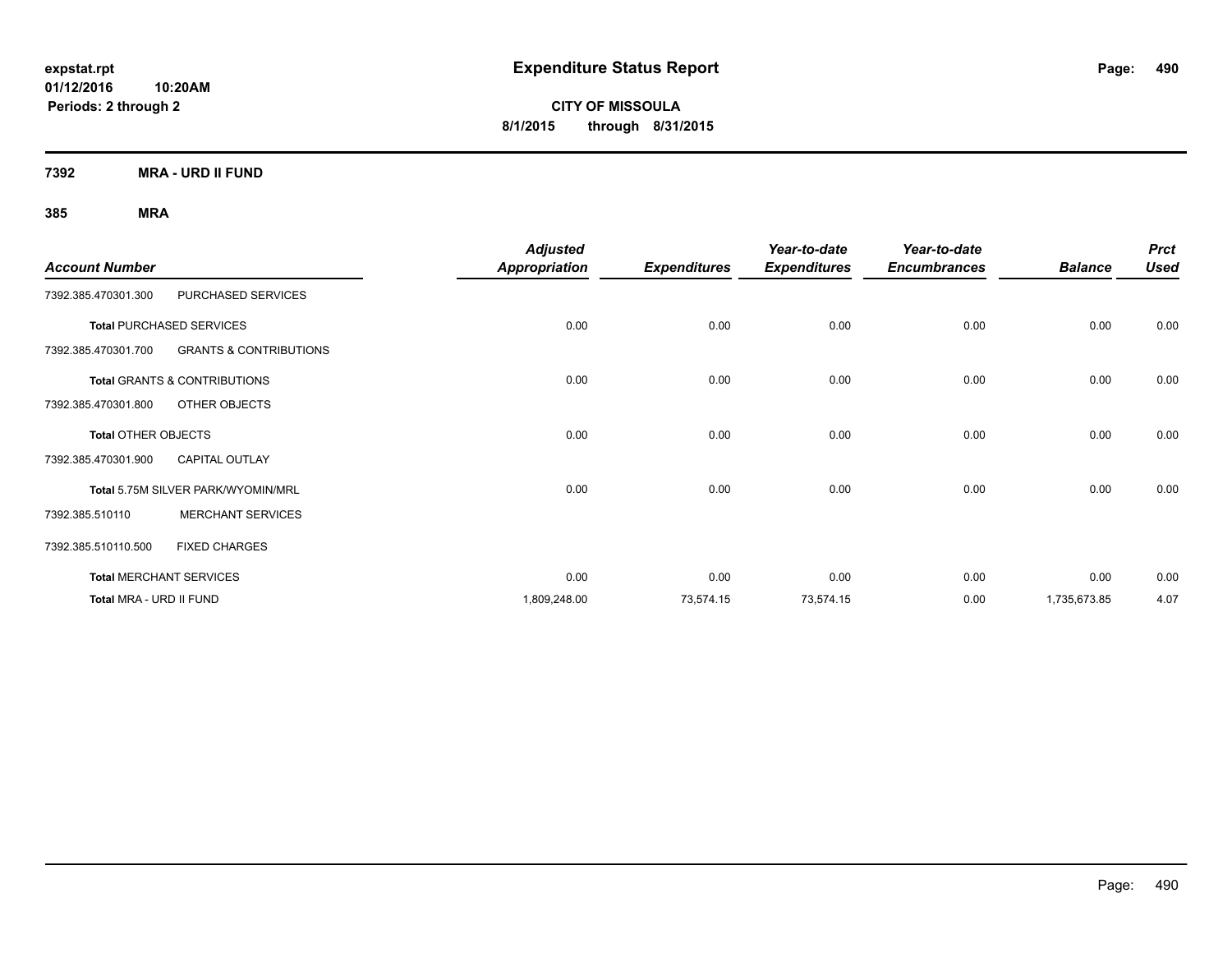**CITY OF MISSOULA 8/1/2015 through 8/31/2015**

**7393 MRA - URD III FUND**

**385 MRA**

| <b>Account Number</b>                     |                                                         | <b>Adjusted</b><br><b>Appropriation</b> | <b>Expenditures</b> | Year-to-date<br><b>Expenditures</b> | Year-to-date<br><b>Encumbrances</b> | <b>Balance</b> | <b>Prct</b><br>Used |
|-------------------------------------------|---------------------------------------------------------|-----------------------------------------|---------------------|-------------------------------------|-------------------------------------|----------------|---------------------|
| 7393.385.470210                           | <b>ADMINISTRATION</b>                                   |                                         |                     |                                     |                                     |                |                     |
| 7393.385.470210.100                       | PERSONAL SERVICES                                       |                                         |                     |                                     |                                     |                |                     |
|                                           | 7393.385.470210.110.000 SALARIES AND WAGES              | 372,712.00                              | 23,974.64           | 43,830.71                           | 0.00                                | 328,881.29     | 11.76               |
|                                           | 7393.385.470210.120.000 OVERTIME/TERMINATION            | 5.000.00                                | 0.00                | 144.37                              | 0.00                                | 4.855.63       | 2.89                |
|                                           | 7393.385.470210.140.000 EMPLOYER CONTRIBUTIONS          | 123,117.00                              | 8,257.73            | 18,015.94                           | 0.00                                | 105,101.06     | 14.63               |
|                                           | 7393.385.470210.141.000 STATE RETIREMENT CONTRIBUTIONS  | 0.00                                    | 23.97               | 43.83                               | 0.00                                | $-43.83$       | 0.00                |
| <b>Total PERSONAL SERVICES</b>            |                                                         | 500,829.00                              | 32,256.34           | 62,034.85                           | 0.00                                | 438,794.15     | 12.39               |
| 7393.385.470210.200                       | <b>SUPPLIES</b>                                         |                                         |                     |                                     |                                     |                |                     |
| 7393.385.470210.210.000 OFFICE SUPPLIES   |                                                         | 4,000.00                                | 93.63               | 143.83                              | 0.00                                | 3,856.17       | 3.60                |
|                                           | 7393.385.470210.220.000 OPERATING SUPPLIES              | 500.00                                  | 135.96              | 135.96                              | 0.00                                | 364.04         | 27.19               |
|                                           | 7393.385.470210.230.000 REPAIR/MAINTENANCE              | 828.00                                  | 0.00                | 0.00                                | 0.00                                | 828.00         | 0.00                |
| 7393.385.470210.231.000 GASOLINE          |                                                         | 400.00                                  | 39.40               | 39.40                               | 0.00                                | 360.60         | 9.85                |
| 7393.385.470210.240.000 OTHER SUPPLIES    |                                                         | 3,398.00                                | 0.00                | 0.00                                | 0.00                                | 3,398.00       | 0.00                |
| <b>Total SUPPLIES</b>                     |                                                         | 9,126.00                                | 268.99              | 319.19                              | 0.00                                | 8,806.81       | 3.50                |
| 7393.385.470210.300                       | <b>PURCHASED SERVICES</b>                               |                                         |                     |                                     |                                     |                |                     |
| 7393.385.470210.310.000 COMMUNICATIONS    |                                                         | 800.00                                  | 8.66                | 8.66                                | 0.00                                | 791.34         | 1.08                |
|                                           | 7393.385.470210.320.000 PRINTING & DUPLICATING          | 3,000.00                                | 104.09              | 104.09                              | 0.00                                | 2,895.91       | 3.47                |
|                                           | 7393.385.470210.330.000 PUBLICITY, SUBSCRIPTIONS & DUES | 3,000.00                                | 486.00              | 556.00                              | 0.00                                | 2,444.00       | 18.53               |
| 7393.385.470210.344.000 TELEPHONE SERVICE |                                                         | 1,300.00                                | 58.96               | 58.96                               | 0.00                                | 1,241.04       | 4.54                |
| 7393.385.470210.345.000 GARBAGE           |                                                         | 565.00                                  | 43.26               | 86.31                               | 0.00                                | 478.69         | 15.28               |
|                                           | 7393.385.470210.350.000 PROFESSIONAL SERVICES           | 138,879.00                              | 0.00                | 0.00                                | 0.00                                | 138,879.00     | 0.00                |
|                                           | 7393.385.470210.360.000 REPAIR & MAINTENANCE            | 6,990.00                                | 326.97              | 326.97                              | 0.00                                | 6,663.03       | 4.68                |
| 7393.385.470210.370.000 TRAVEL            |                                                         | 3,500.00                                | 0.00                | 0.00                                | 0.00                                | 3,500.00       | 0.00                |
| 7393.385.470210.380.000 TRAINING          |                                                         | 4,500.00                                | 0.00                | 0.00                                | 0.00                                | 4,500.00       | 0.00                |
|                                           | 7393.385.470210.390.000 OTHER PURCHASED SERVICES        | 500.00                                  | 0.00                | 0.00                                | 0.00                                | 500.00         | 0.00                |
| <b>Total PURCHASED SERVICES</b>           |                                                         | 163,034.00                              | 1,027.94            | 1,140.99                            | 0.00                                | 161,893.01     | 0.70                |

7393.385.470210.700 GRANTS & CONTRIBUTIONS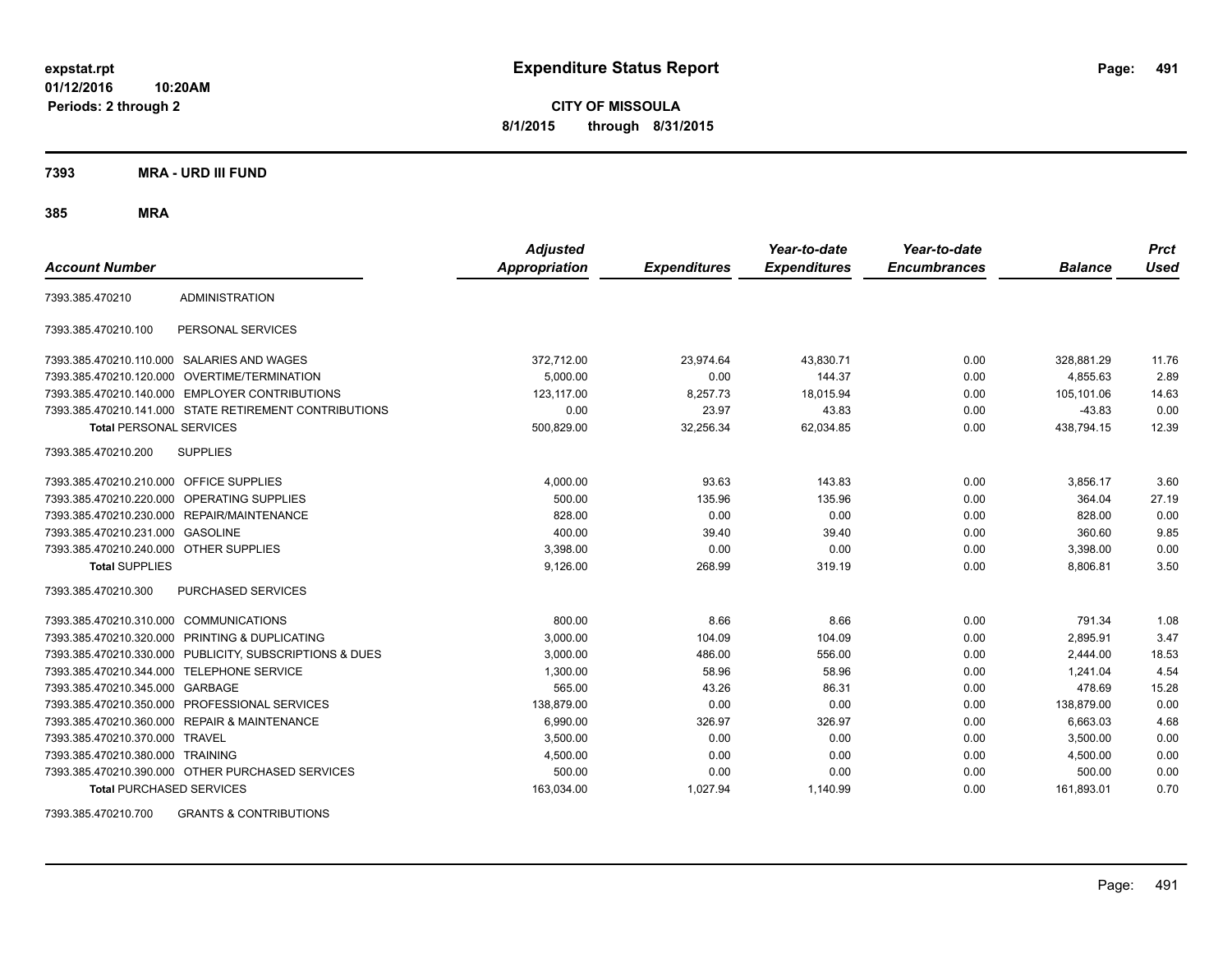**CITY OF MISSOULA 8/1/2015 through 8/31/2015**

**7393 MRA - URD III FUND**

| <b>Account Number</b>                |                                                | <b>Adjusted</b><br><b>Appropriation</b> | <b>Expenditures</b> | Year-to-date<br><b>Expenditures</b> | Year-to-date<br><b>Encumbrances</b> | <b>Balance</b> | <b>Prct</b><br><b>Used</b> |
|--------------------------------------|------------------------------------------------|-----------------------------------------|---------------------|-------------------------------------|-------------------------------------|----------------|----------------------------|
|                                      | <b>Total GRANTS &amp; CONTRIBUTIONS</b>        | 0.00                                    | 0.00                | 0.00                                | 0.00                                | 0.00           | 0.00                       |
| 7393.385.470210.800                  | OTHER OBJECTS                                  |                                         |                     |                                     |                                     |                |                            |
| <b>Total OTHER OBJECTS</b>           |                                                | 0.00                                    | 0.00                | 0.00                                | 0.00                                | 0.00           | 0.00                       |
| 7393.385.470210.900                  | <b>CAPITAL OUTLAY</b>                          |                                         |                     |                                     |                                     |                |                            |
| Total CAPITAL OUTLAY                 |                                                | 0.00                                    | 0.00                | 0.00                                | 0.00                                | 0.00           | 0.00                       |
| <b>Total ADMINISTRATION</b>          |                                                | 672,989.00                              | 33,553.27           | 63,495.03                           | 0.00                                | 609,493.97     | 9.43                       |
| 7393.385.470220                      | PROPERTY ACQUISITION                           |                                         |                     |                                     |                                     |                |                            |
| 7393.385.470220.800                  | OTHER OBJECTS                                  |                                         |                     |                                     |                                     |                |                            |
|                                      | <b>Total PROPERTY ACQUISITION</b>              | 0.00                                    | 0.00                | 0.00                                | 0.00                                | 0.00           | 0.00                       |
| 7393.385.470230                      | <b>PW FACILITY</b>                             |                                         |                     |                                     |                                     |                |                            |
| 7393.385.470230.300                  | PURCHASED SERVICES                             |                                         |                     |                                     |                                     |                |                            |
|                                      | 7393.385.470230.350.000 PROFESSIONAL SERVICES  | 233,117.00                              | 135,345.10          | 135,345.10                          | 0.00                                | 97,771.90      | 58.06                      |
|                                      | <b>Total PURCHASED SERVICES</b>                | 233,117.00                              | 135,345.10          | 135,345.10                          | 0.00                                | 97,771.90      | 58.06                      |
| 7393.385.470230.700                  | <b>GRANTS &amp; CONTRIBUTIONS</b>              |                                         |                     |                                     |                                     |                |                            |
|                                      | 7393.385.470230.700.000 GRANTS & CONTRIBUTIONS | 1,857,624.00                            | 0.00                | 0.00                                | 0.00                                | 1,857,624.00   | 0.00                       |
|                                      | <b>Total GRANTS &amp; CONTRIBUTIONS</b>        | 1.857.624.00                            | 0.00                | 0.00                                | 0.00                                | 1.857.624.00   | 0.00                       |
| 7393.385.470230.800                  | OTHER OBJECTS                                  |                                         |                     |                                     |                                     |                |                            |
| 7393.385.470230.845.000 CONTINGENCY  |                                                | 534,332.00                              | 0.00                | 0.00                                | 0.00                                | 534,332.00     | 0.00                       |
| <b>Total OTHER OBJECTS</b>           |                                                | 534,332.00                              | 0.00                | 0.00                                | 0.00                                | 534,332.00     | 0.00                       |
| 7393.385.470230.900                  | <b>CAPITAL OUTLAY</b>                          |                                         |                     |                                     |                                     |                |                            |
| 7393.385.470230.930.000 IMPROVEMENTS |                                                | 2,115,956.00                            | 187.50              | 187.50                              | 0.00                                | 2,115,768.50   | 0.01                       |
| <b>Total CAPITAL OUTLAY</b>          |                                                | 2,115,956.00                            | 187.50              | 187.50                              | 0.00                                | 2,115,768.50   | 0.01                       |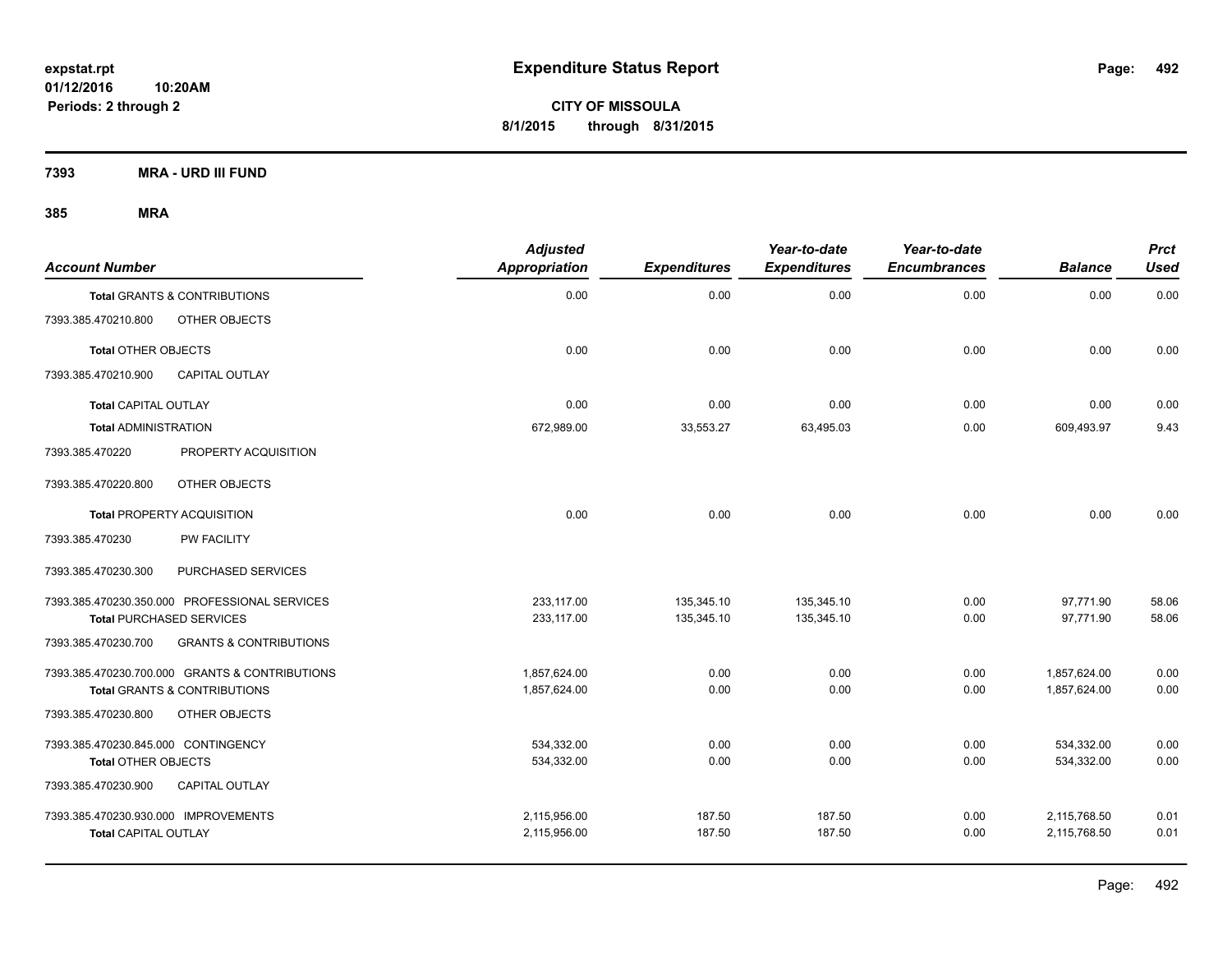**CITY OF MISSOULA 8/1/2015 through 8/31/2015**

**7393 MRA - URD III FUND**

| <b>Account Number</b>                                                      |                                   | <b>Adjusted</b><br><b>Appropriation</b> | <b>Expenditures</b>  | Year-to-date<br><b>Expenditures</b> | Year-to-date<br><b>Encumbrances</b> | <b>Balance</b>           | <b>Prct</b><br><b>Used</b> |
|----------------------------------------------------------------------------|-----------------------------------|-----------------------------------------|----------------------|-------------------------------------|-------------------------------------|--------------------------|----------------------------|
| <b>Total PW FACILITY</b>                                                   |                                   | 4,741,029.00                            | 135,532.60           | 135,532.60                          | 0.00                                | 4,605,496.40             | 2.86                       |
| <b>REHAB LOANS</b><br>7393.385.470240                                      |                                   |                                         |                      |                                     |                                     |                          |                            |
| 7393.385.470240.700                                                        | <b>GRANTS &amp; CONTRIBUTIONS</b> |                                         |                      |                                     |                                     |                          |                            |
| 7393.385.470240.700.000 GRANTS & CONTRIBUTIONS<br><b>Total REHAB LOANS</b> |                                   | 300,000.00<br>300,000.00                | 0.00<br>0.00         | 0.00<br>0.00                        | 0.00<br>0.00                        | 300,000.00<br>300,000.00 | 0.00<br>0.00               |
| 7393.385.470250<br><b>RELOCATION PAYMENTS</b>                              |                                   |                                         |                      |                                     |                                     |                          |                            |
| 7393.385.470250.800<br>OTHER OBJECTS                                       |                                   |                                         |                      |                                     |                                     |                          |                            |
| 7393.385.470250.845.000 CONTINGENCY<br><b>Total RELOCATION PAYMENTS</b>    |                                   | 50,000.00<br>50,000.00                  | 0.00<br>0.00         | 0.00<br>0.00                        | 0.00<br>0.00                        | 50,000.00<br>50,000.00   | 0.00<br>0.00               |
| 7393.385.470260<br>PLANNING & MGMT                                         |                                   |                                         |                      |                                     |                                     |                          |                            |
| 7393.385.470260.300<br>PURCHASED SERVICES                                  |                                   |                                         |                      |                                     |                                     |                          |                            |
| 7393.385.470260.350.000 PROFESSIONAL SERVICES<br>Total PURCHASED SERVICES  |                                   | 134,867.00<br>134,867.00                | 6,460.95<br>6,460.95 | 6,460.95<br>6,460.95                | 0.00<br>0.00                        | 128,406.05<br>128,406.05 | 4.79<br>4.79               |
| 7393.385.470260.700                                                        | <b>GRANTS &amp; CONTRIBUTIONS</b> |                                         |                      |                                     |                                     |                          |                            |
| <b>Total GRANTS &amp; CONTRIBUTIONS</b>                                    |                                   | 0.00                                    | 0.00                 | 0.00                                | 0.00                                | 0.00                     | 0.00                       |
| 7393.385.470260.800<br>OTHER OBJECTS                                       |                                   |                                         |                      |                                     |                                     |                          |                            |
| 7393.385.470260.845.000 CONTINGENCY<br><b>Total OTHER OBJECTS</b>          |                                   | 100,000.00<br>100,000.00                | 0.00<br>0.00         | 0.00<br>0.00                        | 0.00<br>0.00                        | 100,000.00<br>100,000.00 | 0.00<br>0.00               |
| <b>Total PLANNING &amp; MGMT</b>                                           |                                   | 234,867.00                              | 6,460.95             | 6,460.95                            | 0.00                                | 228,406.05               | 2.75                       |
| <b>CLEARING &amp; DEMO</b><br>7393.385.470270                              |                                   |                                         |                      |                                     |                                     |                          |                            |
| 7393.385.470270.300<br>PURCHASED SERVICES                                  |                                   |                                         |                      |                                     |                                     |                          |                            |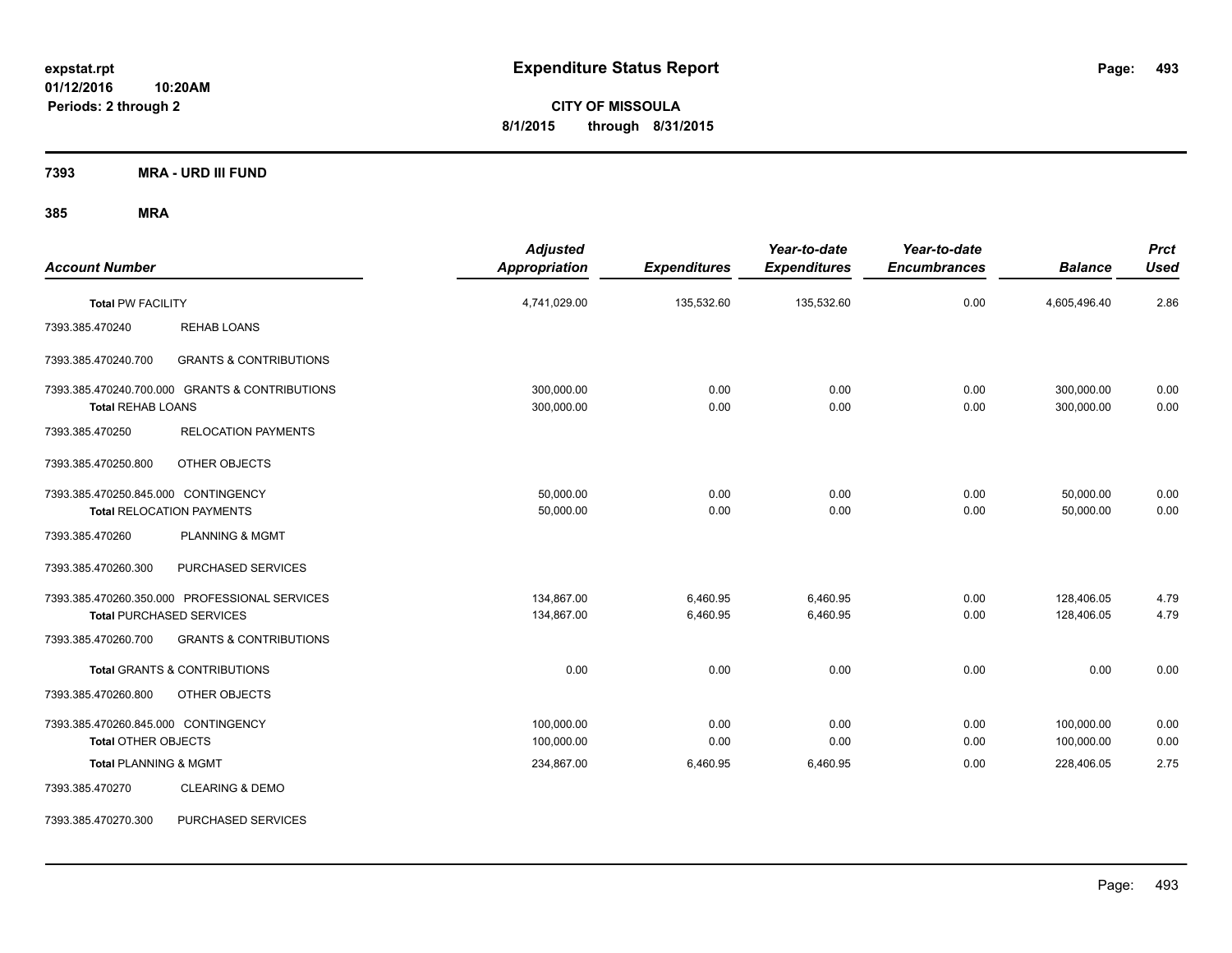**CITY OF MISSOULA 8/1/2015 through 8/31/2015**

**7393 MRA - URD III FUND**

| <b>Account Number</b>               |                                                | <b>Adjusted</b><br>Appropriation | <b>Expenditures</b> | Year-to-date<br><b>Expenditures</b> | Year-to-date<br><b>Encumbrances</b> | <b>Balance</b> | <b>Prct</b><br><b>Used</b> |
|-------------------------------------|------------------------------------------------|----------------------------------|---------------------|-------------------------------------|-------------------------------------|----------------|----------------------------|
|                                     | <b>Total PURCHASED SERVICES</b>                | 0.00                             | 0.00                | 0.00                                | 0.00                                | 0.00           | 0.00                       |
| 7393.385.470270.700                 | <b>GRANTS &amp; CONTRIBUTIONS</b>              |                                  |                     |                                     |                                     |                |                            |
|                                     | 7393.385.470270.700.000 GRANTS & CONTRIBUTIONS | 40,800.00                        | 0.00                | 0.00                                | 0.00                                | 40,800.00      | 0.00                       |
|                                     | <b>Total GRANTS &amp; CONTRIBUTIONS</b>        | 40,800.00                        | 0.00                | 0.00                                | 0.00                                | 40,800.00      | 0.00                       |
| 7393.385.470270.800                 | OTHER OBJECTS                                  |                                  |                     |                                     |                                     |                |                            |
| 7393.385.470270.845.000 CONTINGENCY |                                                | 100,000.00                       | 0.00                | 0.00                                | 0.00                                | 100,000.00     | 0.00                       |
| <b>Total OTHER OBJECTS</b>          |                                                | 100,000.00                       | 0.00                | 0.00                                | 0.00                                | 100,000.00     | 0.00                       |
| Total CLEARING & DEMO               |                                                | 140,800.00                       | 0.00                | 0.00                                | 0.00                                | 140,800.00     | 0.00                       |
| 7393.385.470280                     | 5M SOUTH RESERVE CROSSING                      |                                  |                     |                                     |                                     |                |                            |
| 7393.385.470280.300                 | PURCHASED SERVICES                             |                                  |                     |                                     |                                     |                |                            |
|                                     | Total PURCHASED SERVICES                       | 0.00                             | 0.00                | 0.00                                | 0.00                                | 0.00           | 0.00                       |
| 7393.385.470280.800                 | OTHER OBJECTS                                  |                                  |                     |                                     |                                     |                |                            |
| <b>Total OTHER OBJECTS</b>          |                                                | 0.00                             | 0.00                | 0.00                                | 0.00                                | 0.00           | 0.00                       |
| 7393.385.470280.900                 | <b>CAPITAL OUTLAY</b>                          |                                  |                     |                                     |                                     |                |                            |
|                                     | Total 5M SOUTH RESERVE CROSSING                | 0.00                             | 0.00                | 0.00                                | 0.00                                | 0.00           | 0.00                       |
| 7393.385.510110                     | <b>MERCHANT SERVICES</b>                       |                                  |                     |                                     |                                     |                |                            |
| 7393.385.510110.500                 | <b>FIXED CHARGES</b>                           |                                  |                     |                                     |                                     |                |                            |
| <b>Total MERCHANT SERVICES</b>      |                                                | 0.00                             | 0.00                | 0.00                                | 0.00                                | 0.00           | 0.00                       |
| <b>Total MRA</b>                    |                                                | 6,139,685.00                     | 175,546.82          | 205,488.58                          | 0.00                                | 5,934,196.42   | 3.35                       |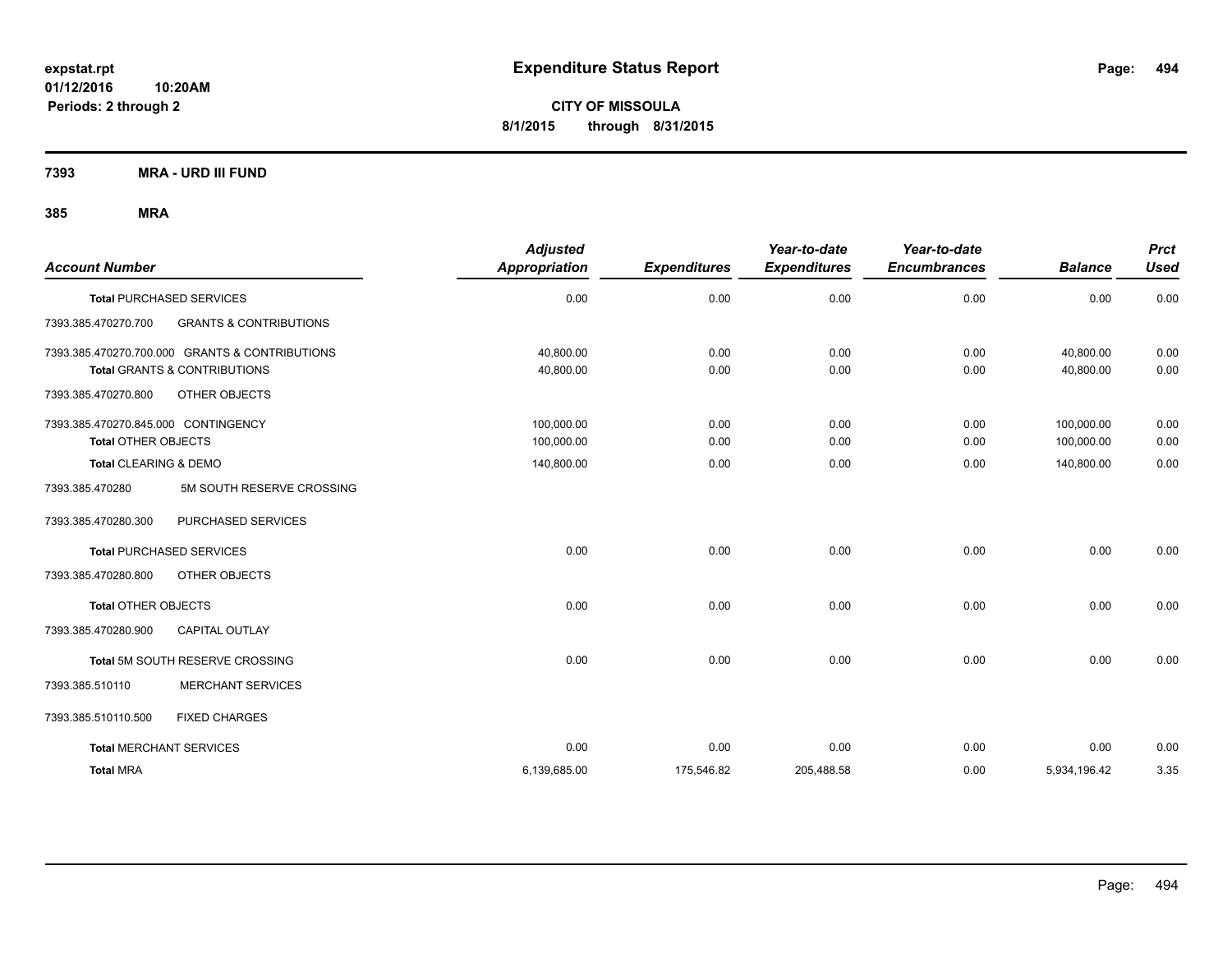**Periods: 2 through 2**

**CITY OF MISSOULA 8/1/2015 through 8/31/2015**

**7393 MRA - URD III FUND**

## **395 PARKING COMMISSION**

| <b>Account Number</b>           |                   | <b>Adjusted</b><br>Appropriation | <b>Expenditures</b> | Year-to-date<br><b>Expenditures</b> | Year-to-date<br><b>Encumbrances</b> | <b>Balance</b> | <b>Prct</b><br><b>Used</b> |
|---------------------------------|-------------------|----------------------------------|---------------------|-------------------------------------|-------------------------------------|----------------|----------------------------|
| 7393.395.470210                 | ADMINISTRATION    |                                  |                     |                                     |                                     |                |                            |
| 7393.395.470210.100             | PERSONAL SERVICES |                                  |                     |                                     |                                     |                |                            |
| <b>Total PARKING COMMISSION</b> |                   | 0.00                             | 0.00                | 0.00                                | 0.00                                | 0.00           | 0.00                       |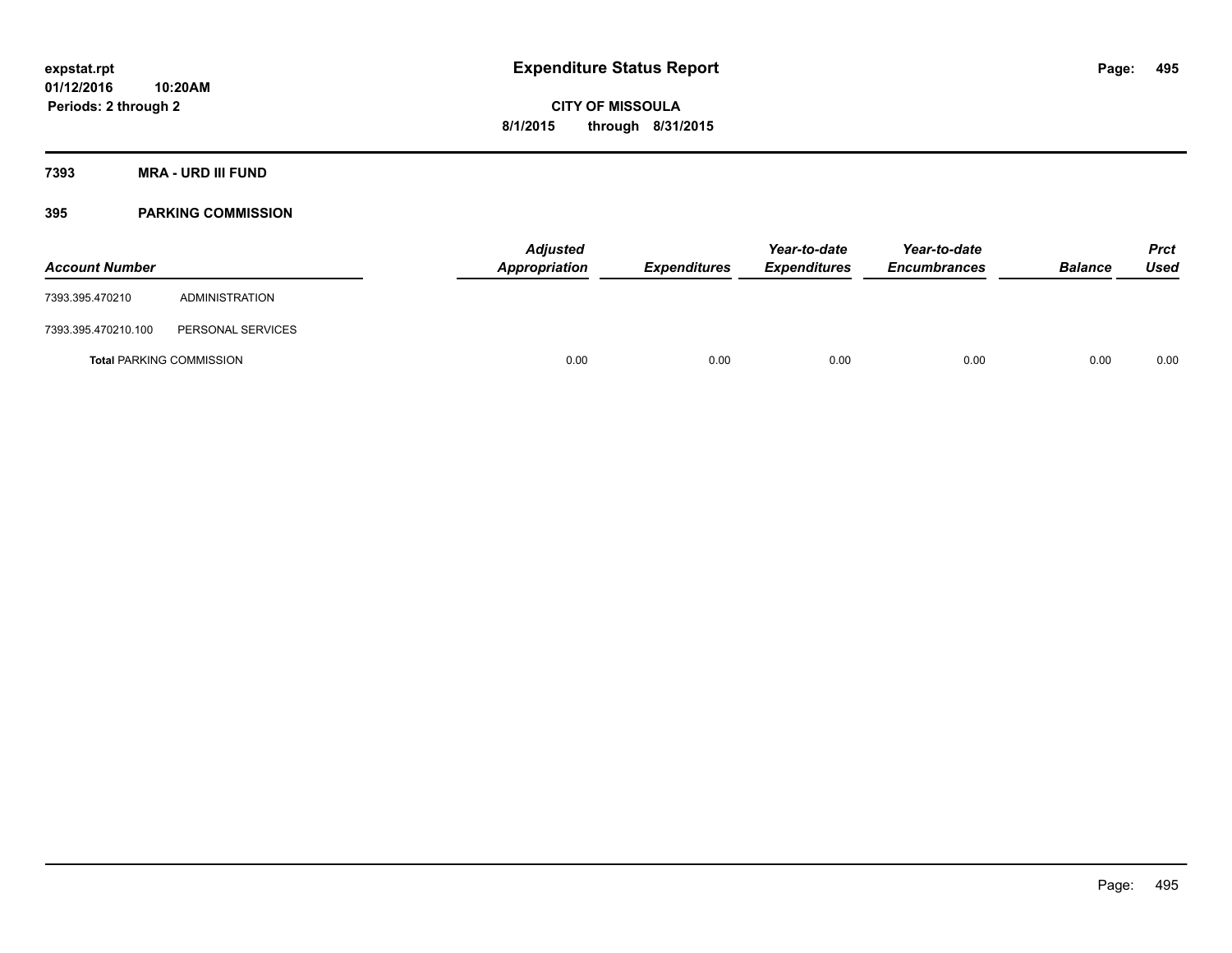**CITY OF MISSOULA 8/1/2015 through 8/31/2015**

**7393 MRA - URD III FUND**

**900 DEPRECIATION**

| <b>Account Number</b>      |                          | <b>Adjusted</b><br><b>Appropriation</b> | <b>Expenditures</b> | Year-to-date<br><b>Expenditures</b> | Year-to-date<br><b>Encumbrances</b> | <b>Balance</b> | <b>Prct</b><br><b>Used</b> |
|----------------------------|--------------------------|-----------------------------------------|---------------------|-------------------------------------|-------------------------------------|----------------|----------------------------|
| 7393.900.510000            | <b>MISCELLANEOUS</b>     |                                         |                     |                                     |                                     |                |                            |
| 7393.900.510000.800        | OTHER OBJECTS            |                                         |                     |                                     |                                     |                |                            |
| <b>Total MISCELLANEOUS</b> |                          | 0.00                                    | 0.00                | 0.00                                | 0.00                                | 0.00           | 0.00                       |
| 7393.900.510110            | <b>MERCHANT SERVICES</b> |                                         |                     |                                     |                                     |                |                            |
| 7393.900.510110.500        | <b>FIXED CHARGES</b>     |                                         |                     |                                     |                                     |                |                            |
| <b>Total DEPRECIATION</b>  |                          | 0.00                                    | 0.00                | 0.00                                | 0.00                                | 0.00           | 0.00                       |
| Total MRA - URD III FUND   |                          | 6,139,685.00                            | 175.546.82          | 205.488.58                          | 0.00                                | 5,934,196.42   | 3.35                       |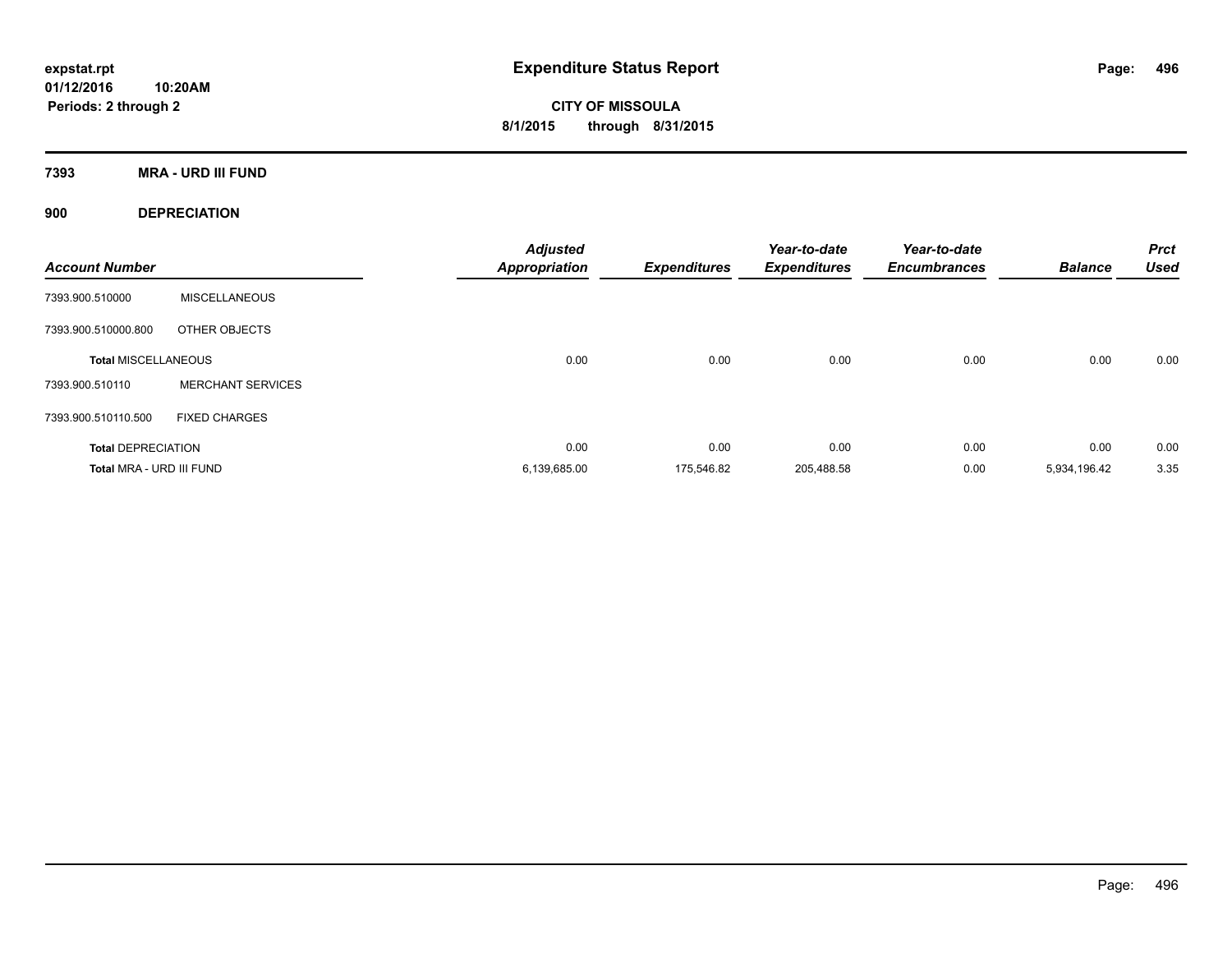**CITY OF MISSOULA 8/1/2015 through 8/31/2015**

## **7394 MRA URD III TI DEBT CLEARING FUND**

| <b>Account Number</b>         |                                            | <b>Adjusted</b><br><b>Appropriation</b> | <b>Expenditures</b> | Year-to-date<br><b>Expenditures</b> | Year-to-date<br><b>Encumbrances</b> | <b>Balance</b> | <b>Prct</b><br><b>Used</b> |
|-------------------------------|--------------------------------------------|-----------------------------------------|---------------------|-------------------------------------|-------------------------------------|----------------|----------------------------|
| 7394.385.470280               | 5M SOUTH RESERVE CROSSING                  |                                         |                     |                                     |                                     |                |                            |
| 7394.385.470280.800           | OTHER OBJECTS                              |                                         |                     |                                     |                                     |                |                            |
|                               | Total 5M SOUTH RESERVE CROSSING            | 0.00                                    | 0.00                | 0.00                                | 0.00                                | 0.00           | 0.00                       |
| 7394.385.521000               | <b>INTERFUND OPERATING TRANSFERS</b>       |                                         |                     |                                     |                                     |                |                            |
| 7394.385.521000.800           | OTHER OBJECTS                              |                                         |                     |                                     |                                     |                |                            |
|                               | <b>Total INTERFUND OPERATING TRANSFERS</b> | 0.00                                    | 0.00                | 0.00                                | 0.00                                | 0.00           | 0.00                       |
| 7394.385.521009               | TRANFERS TO DEBT SERVICE                   |                                         |                     |                                     |                                     |                |                            |
| 7394.385.521009.800           | OTHER OBJECTS                              |                                         |                     |                                     |                                     |                |                            |
|                               | <b>Total TRANFERS TO DEBT SERVICE</b>      | 0.00                                    | 0.00                | 0.00                                | 0.00                                | 0.00           | 0.00                       |
| 7394.385.521010               | TRANSFERS TO MRA                           |                                         |                     |                                     |                                     |                |                            |
| 7394.385.521010.800           | OTHER OBJECTS                              |                                         |                     |                                     |                                     |                |                            |
| <b>Total TRANSFERS TO MRA</b> |                                            | 0.00                                    | 0.00                | 0.00                                | 0.00                                | 0.00           | 0.00                       |
|                               | Total MRA URD III TI DEBT CLEARING FUND    | 0.00                                    | 0.00                | 0.00                                | 0.00                                | 0.00           | 0.00                       |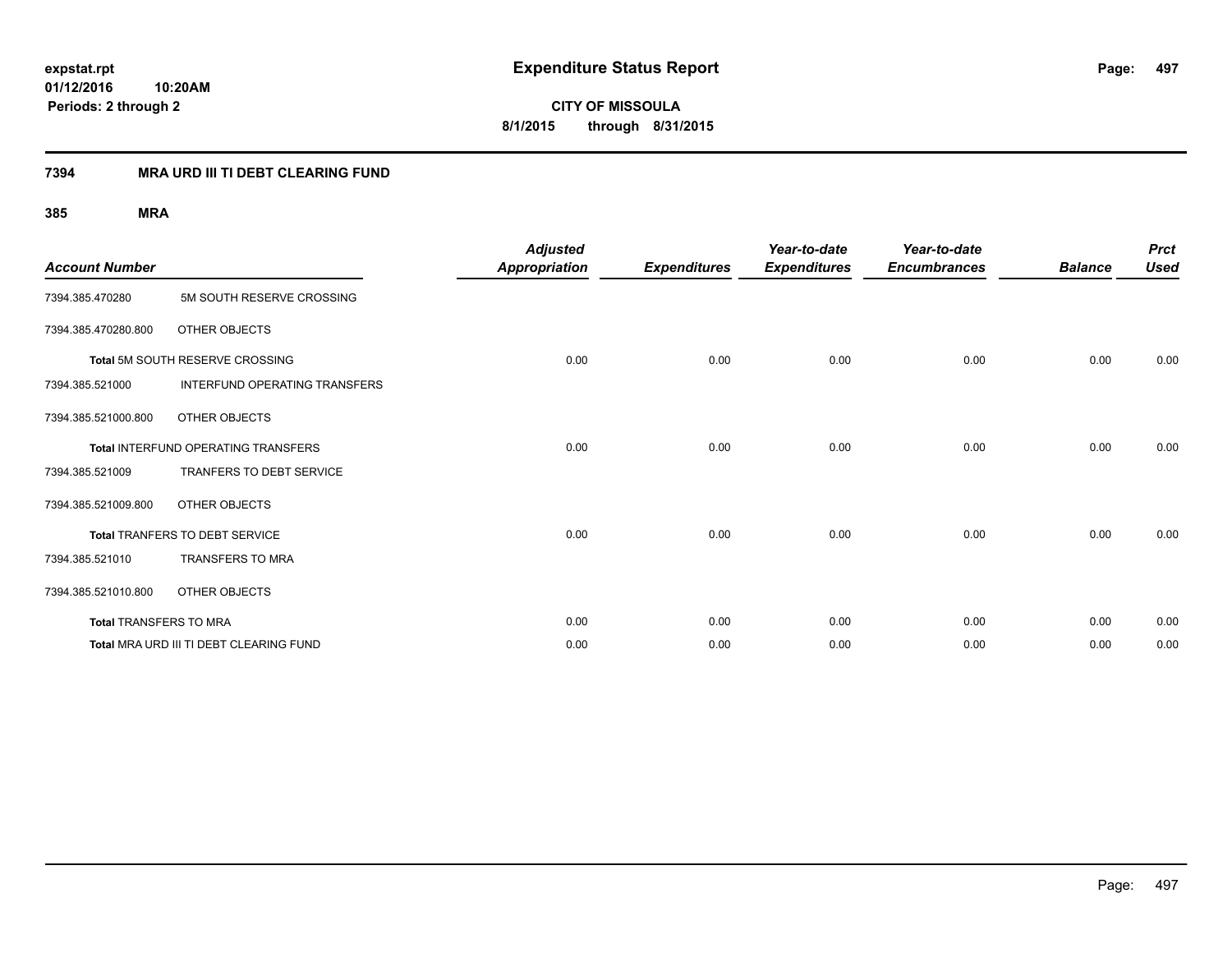**CITY OF MISSOULA 8/1/2015 through 8/31/2015**

## **7395 MRA TAX INCREMENT DEBT SERVICE**

| <b>Account Number</b> |                                             | <b>Adjusted</b><br>Appropriation | <b>Expenditures</b> | Year-to-date<br><b>Expenditures</b> | Year-to-date<br><b>Encumbrances</b> | <b>Balance</b> | <b>Prct</b><br><b>Used</b> |
|-----------------------|---------------------------------------------|----------------------------------|---------------------|-------------------------------------|-------------------------------------|----------------|----------------------------|
| 7395.385.490200       | REVENUE BOND DEBT SERVICE                   |                                  |                     |                                     |                                     |                |                            |
| 7395.385.490200.600   | <b>DEBT SERVICE</b>                         |                                  |                     |                                     |                                     |                |                            |
|                       | Total REVENUE BOND DEBT SERVICE             | 0.00                             | 0.00                | 0.00                                | 0.00                                | 0.00           | 0.00                       |
|                       | <b>Total MRA TAX INCREMENT DEBT SERVICE</b> | 0.00                             | 0.00                | 0.00                                | 0.00                                | 0.00           | 0.00                       |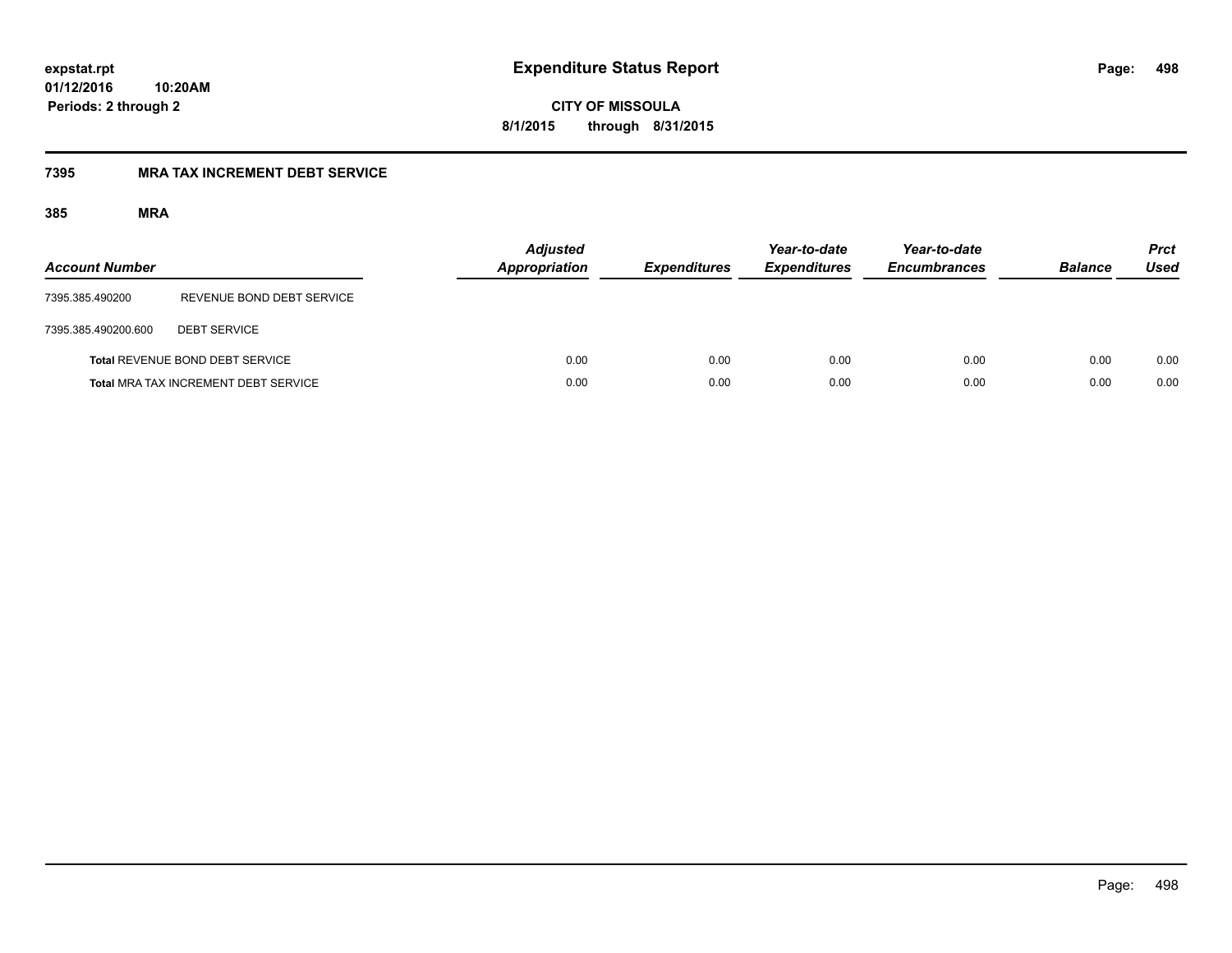# **CITY OF MISSOULA 8/1/2015 through 8/31/2015**

## **7396 NRSS DEBT SERVICE SINKING FUND**

| <b>Account Number</b>     |                     | Adjusted<br>Appropriation | <b>Expenditures</b> | Year-to-date<br><b>Expenditures</b> | Year-to-date<br><b>Encumbrances</b> | <b>Balance</b> | <b>Prct</b><br><b>Used</b> |
|---------------------------|---------------------|---------------------------|---------------------|-------------------------------------|-------------------------------------|----------------|----------------------------|
| 7396.385.490603           | TI BOND SINKING     |                           |                     |                                     |                                     |                |                            |
| 7396.385.490603.600       | <b>DEBT SERVICE</b> |                           |                     |                                     |                                     |                |                            |
| <b>Total DEBT SERVICE</b> |                     | 0.00                      | 0.00                | 0.00                                | 0.00                                | 0.00           | 0.00                       |
| 7396.385.490603.800       | OTHER OBJECTS       |                           |                     |                                     |                                     |                |                            |
| <b>Total MRA</b>          |                     | 0.00                      | 0.00                | 0.00                                | 0.00                                | 0.00           | 0.00                       |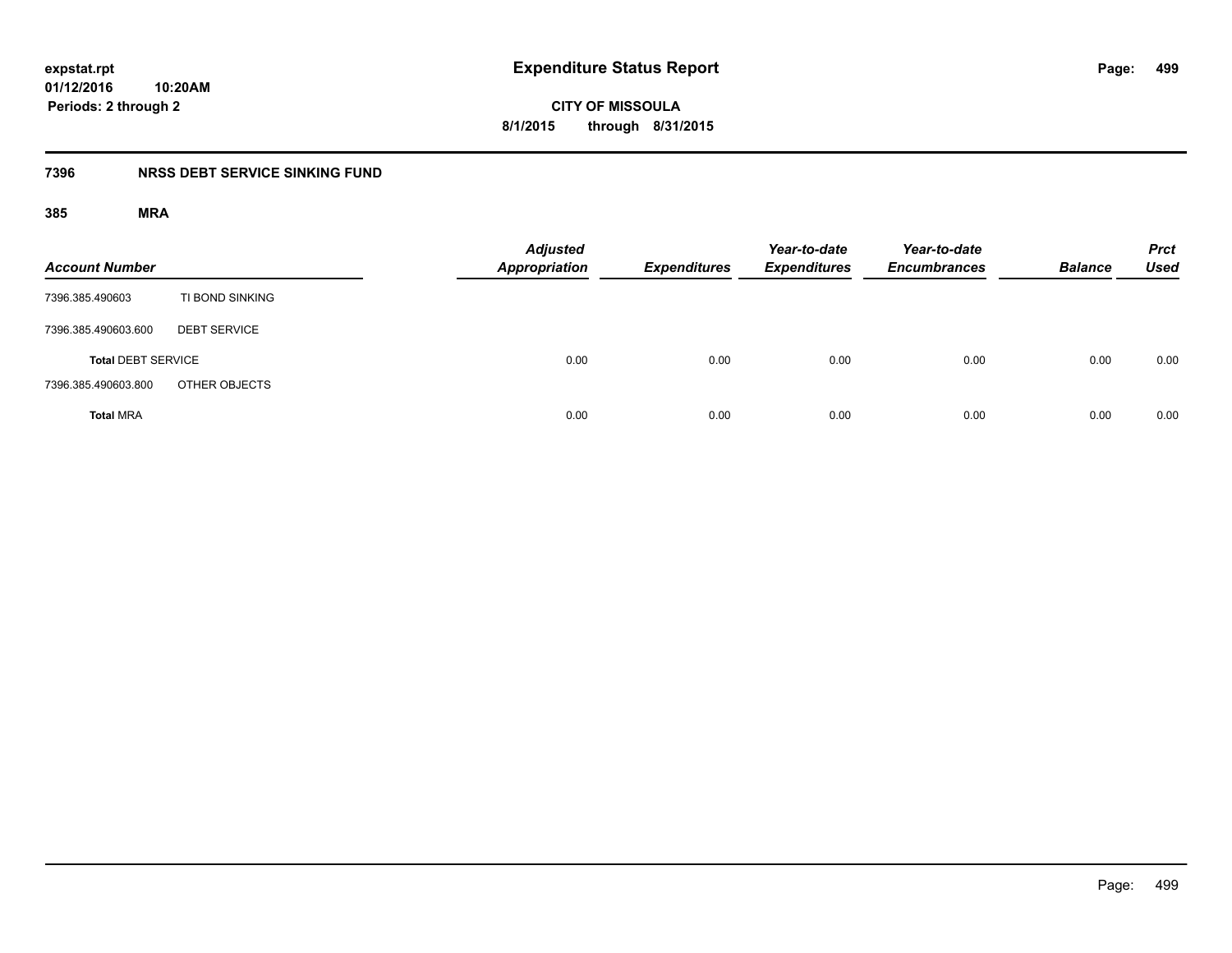**CITY OF MISSOULA 8/1/2015 through 8/31/2015**

## **7396 NRSS DEBT SERVICE SINKING FUND**

| <b>Account Number</b> |                                             | Appropriation | <b>Adjusted</b> | <b>Expenditures</b> | Year-to-date<br><b>Expenditures</b> | Year-to-date<br><b>Encumbrances</b> | <b>Balance</b> | <b>Prct</b><br>Used |
|-----------------------|---------------------------------------------|---------------|-----------------|---------------------|-------------------------------------|-------------------------------------|----------------|---------------------|
| 7396.390.490200       | REVENUE BOND DEBT SERVICE                   |               |                 |                     |                                     |                                     |                |                     |
| 7396.390.490200.600   | <b>DEBT SERVICE</b>                         |               |                 |                     |                                     |                                     |                |                     |
|                       | <b>Total NRSS DEBT SERVICE SINKING FUND</b> |               | 0.00            | 0.00                | 0.00                                | 0.00                                | 0.00           | 0.00                |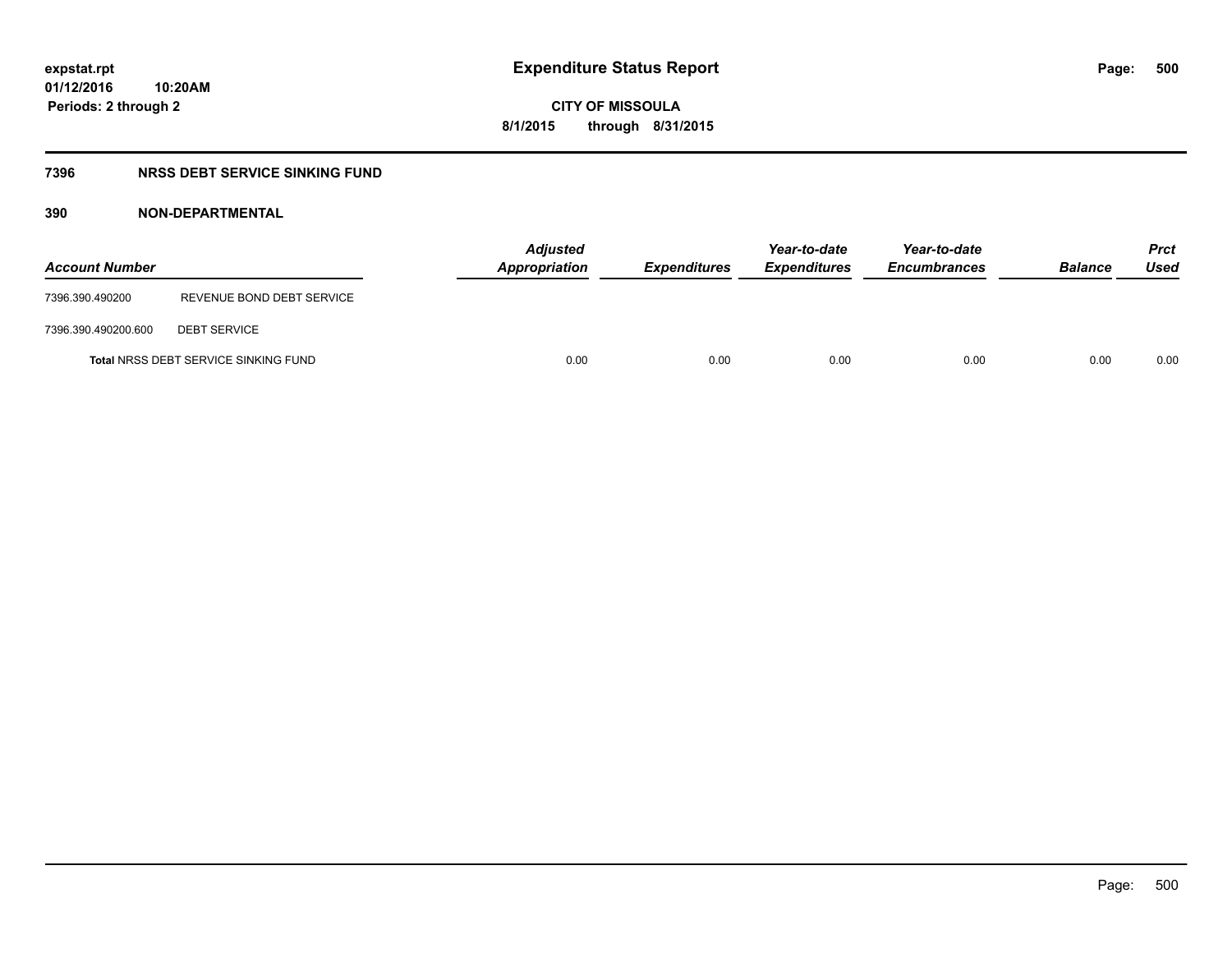**501**

**01/12/2016 10:20AM Periods: 2 through 2**

**CITY OF MISSOULA 8/1/2015 through 8/31/2015**

## **7397 NORTH RESERVE/SCOTT ST URD**

| <b>Account Number</b>          |                                         | <b>Adjusted</b><br><b>Appropriation</b> | <b>Expenditures</b> | Year-to-date<br><b>Expenditures</b> | Year-to-date<br><b>Encumbrances</b> | <b>Balance</b> | <b>Prct</b><br><b>Used</b> |
|--------------------------------|-----------------------------------------|-----------------------------------------|---------------------|-------------------------------------|-------------------------------------|----------------|----------------------------|
| 7397.385.470210                | <b>ADMINISTRATION</b>                   |                                         |                     |                                     |                                     |                |                            |
| 7397.385.470210.100            | PERSONAL SERVICES                       |                                         |                     |                                     |                                     |                |                            |
| <b>Total PERSONAL SERVICES</b> |                                         | 0.00                                    | 0.00                | 0.00                                | 0.00                                | 0.00           | 0.00                       |
| 7397.385.470210.200            | <b>SUPPLIES</b>                         |                                         |                     |                                     |                                     |                |                            |
| <b>Total SUPPLIES</b>          |                                         | 0.00                                    | 0.00                | 0.00                                | 0.00                                | 0.00           | 0.00                       |
| 7397.385.470210.300            | PURCHASED SERVICES                      |                                         |                     |                                     |                                     |                |                            |
|                                | <b>Total PURCHASED SERVICES</b>         | 0.00                                    | 0.00                | 0.00                                | 0.00                                | 0.00           | 0.00                       |
| 7397.385.470210.700            | <b>GRANTS &amp; CONTRIBUTIONS</b>       |                                         |                     |                                     |                                     |                |                            |
| <b>Total ADMINISTRATION</b>    |                                         | 0.00                                    | 0.00                | 0.00                                | 0.00                                | 0.00           | 0.00                       |
| 7397.385.470230                | <b>PW FACILITY</b>                      |                                         |                     |                                     |                                     |                |                            |
| 7397.385.470230.300            | PURCHASED SERVICES                      |                                         |                     |                                     |                                     |                |                            |
|                                | <b>Total PURCHASED SERVICES</b>         | 0.00                                    | 0.00                | 0.00                                | 0.00                                | 0.00           | 0.00                       |
| 7397.385.470230.700            | <b>GRANTS &amp; CONTRIBUTIONS</b>       |                                         |                     |                                     |                                     |                |                            |
|                                | <b>Total GRANTS &amp; CONTRIBUTIONS</b> | 0.00                                    | 0.00                | 0.00                                | 0.00                                | 0.00           | 0.00                       |
| 7397.385.470230.800            | OTHER OBJECTS                           |                                         |                     |                                     |                                     |                |                            |
| <b>Total PW FACILITY</b>       |                                         | 0.00                                    | 0.00                | 0.00                                | 0.00                                | 0.00           | 0.00                       |
| 7397.385.470231                | BRETZ RV & MARINE IMPROVEMENTS          |                                         |                     |                                     |                                     |                |                            |
| 7397.385.470231.300            | PURCHASED SERVICES                      |                                         |                     |                                     |                                     |                |                            |
|                                | <b>Total PURCHASED SERVICES</b>         | 0.00                                    | 0.00                | 0.00                                | 0.00                                | 0.00           | 0.00                       |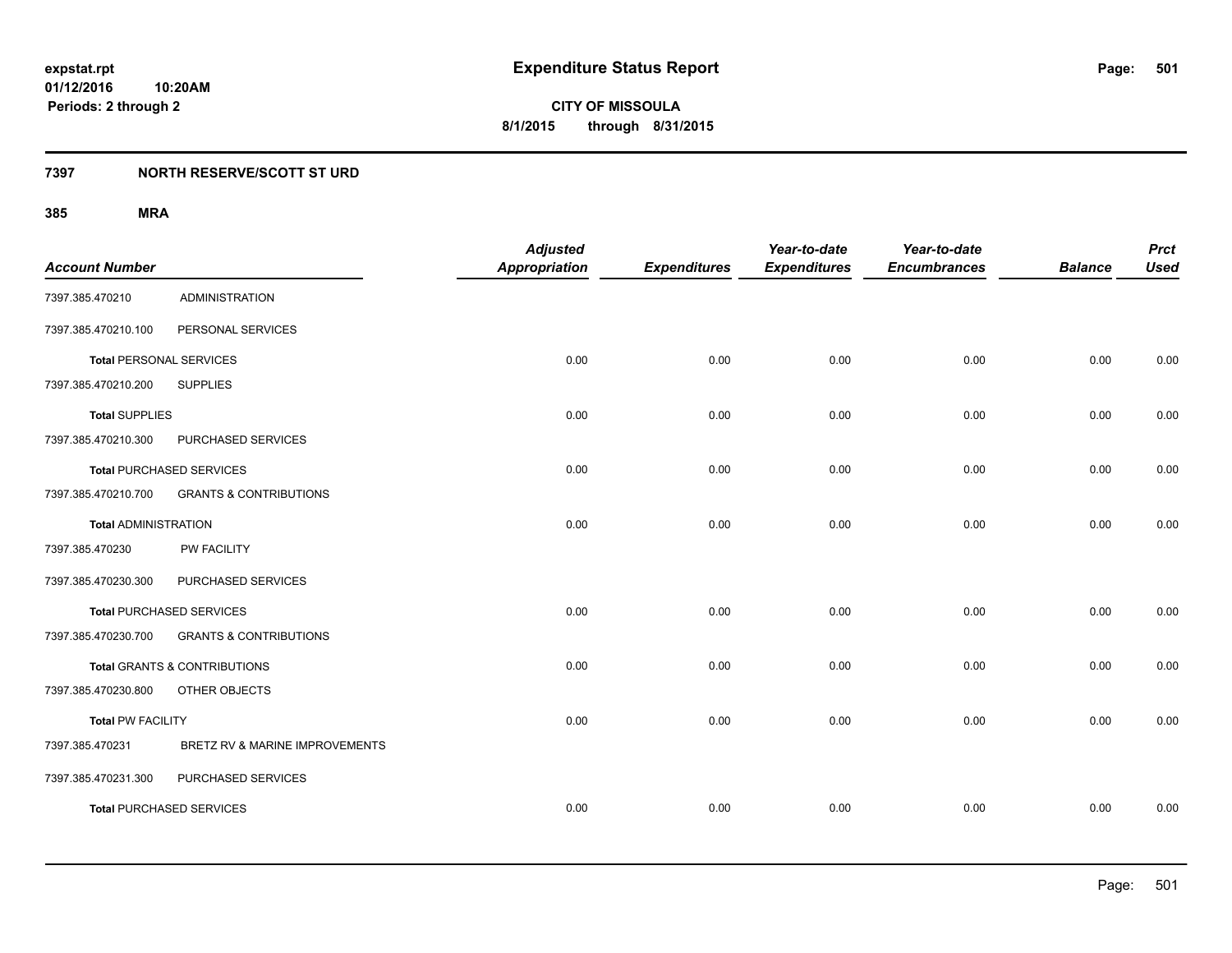## **7397 NORTH RESERVE/SCOTT ST URD**

| <b>Account Number</b>    |                                      | <b>Adjusted</b><br><b>Appropriation</b> | <b>Expenditures</b> | Year-to-date<br><b>Expenditures</b> | Year-to-date<br><b>Encumbrances</b> | <b>Balance</b> | <b>Prct</b><br><b>Used</b> |
|--------------------------|--------------------------------------|-----------------------------------------|---------------------|-------------------------------------|-------------------------------------|----------------|----------------------------|
| 7397.385.470231.700      | <b>GRANTS &amp; CONTRIBUTIONS</b>    |                                         |                     |                                     |                                     |                |                            |
|                          | Total BRETZ RV & MARINE IMPROVEMENTS | 0.00                                    | 0.00                | 0.00                                | 0.00                                | 0.00           | 0.00                       |
| 7397.385.470232          | CONSUMER DIRECT IMPROVEMENTS         |                                         |                     |                                     |                                     |                |                            |
| 7397.385.470232.300      | PURCHASED SERVICES                   |                                         |                     |                                     |                                     |                |                            |
|                          | <b>Total PURCHASED SERVICES</b>      | 0.00                                    | 0.00                | 0.00                                | 0.00                                | 0.00           | 0.00                       |
| 7397.385.470232.800      | OTHER OBJECTS                        |                                         |                     |                                     |                                     |                |                            |
|                          | Total CONSUMER DIRECT IMPROVEMENTS   | 0.00                                    | 0.00                | 0.00                                | 0.00                                | 0.00           | 0.00                       |
| 7397.385.470233          | SCOTT ST VILLAGE IMPROVEMENTS        |                                         |                     |                                     |                                     |                |                            |
| 7397.385.470233.300      | PURCHASED SERVICES                   |                                         |                     |                                     |                                     |                |                            |
|                          | <b>Total PURCHASED SERVICES</b>      | 0.00                                    | 0.00                | 0.00                                | 0.00                                | 0.00           | 0.00                       |
| 7397.385.470233.800      | OTHER OBJECTS                        |                                         |                     |                                     |                                     |                |                            |
|                          | Total SCOTT ST VILLAGE IMPROVEMENTS  | 0.00                                    | 0.00                | 0.00                                | 0.00                                | 0.00           | 0.00                       |
| 7397.385.470240          | <b>REHAB LOANS</b>                   |                                         |                     |                                     |                                     |                |                            |
| 7397.385.470240.700      | <b>GRANTS &amp; CONTRIBUTIONS</b>    |                                         |                     |                                     |                                     |                |                            |
| <b>Total REHAB LOANS</b> |                                      | 0.00                                    | 0.00                | 0.00                                | 0.00                                | 0.00           | 0.00                       |
| 7397.385.470250          | <b>RELOCATION PAYMENTS</b>           |                                         |                     |                                     |                                     |                |                            |
| 7397.385.470250.800      | OTHER OBJECTS                        |                                         |                     |                                     |                                     |                |                            |
|                          | <b>Total RELOCATION PAYMENTS</b>     | 0.00                                    | 0.00                | 0.00                                | 0.00                                | 0.00           | 0.00                       |
| 7397.385.470260          | <b>PLANNING &amp; MGMT</b>           |                                         |                     |                                     |                                     |                |                            |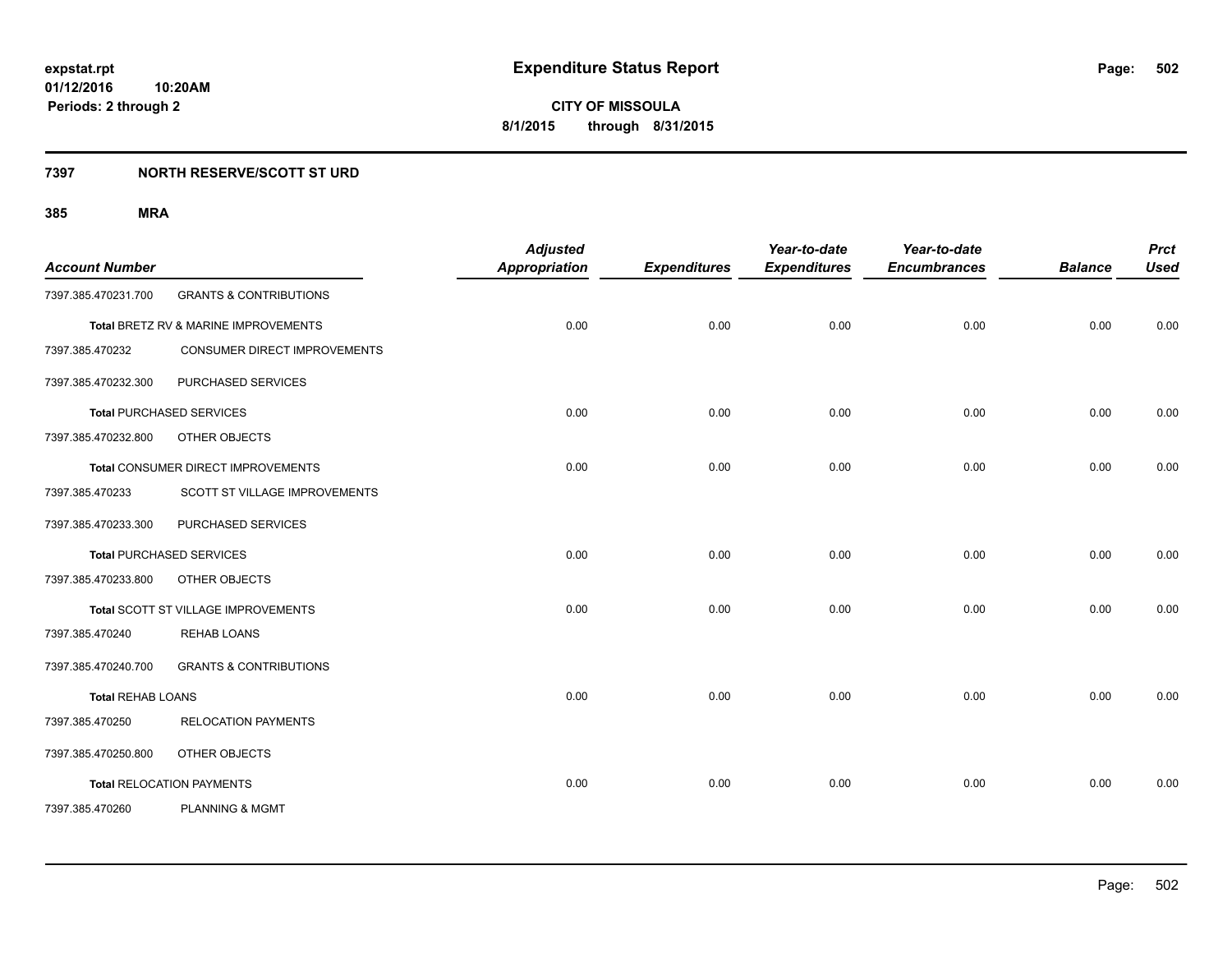## **7397 NORTH RESERVE/SCOTT ST URD**

| <b>Account Number</b>            |                                         | <b>Adjusted</b><br><b>Appropriation</b> | <b>Expenditures</b> | Year-to-date<br><b>Expenditures</b> | Year-to-date<br><b>Encumbrances</b> | <b>Balance</b> | <b>Prct</b><br><b>Used</b> |
|----------------------------------|-----------------------------------------|-----------------------------------------|---------------------|-------------------------------------|-------------------------------------|----------------|----------------------------|
| 7397.385.470260.300              | PURCHASED SERVICES                      |                                         |                     |                                     |                                     |                |                            |
|                                  | <b>Total PURCHASED SERVICES</b>         | 0.00                                    | 0.00                | 0.00                                | 0.00                                | 0.00           | 0.00                       |
| 7397.385.470260.800              | <b>OTHER OBJECTS</b>                    |                                         |                     |                                     |                                     |                |                            |
| <b>Total PLANNING &amp; MGMT</b> |                                         | 0.00                                    | 0.00                | 0.00                                | 0.00                                | 0.00           | 0.00                       |
| 7397.385.470270                  | <b>CLEARING &amp; DEMO</b>              |                                         |                     |                                     |                                     |                |                            |
| 7397.385.470270.700              | <b>GRANTS &amp; CONTRIBUTIONS</b>       |                                         |                     |                                     |                                     |                |                            |
|                                  | <b>Total GRANTS &amp; CONTRIBUTIONS</b> | 0.00                                    | 0.00                | 0.00                                | 0.00                                | 0.00           | 0.00                       |
| 7397.385.470270.800              | <b>OTHER OBJECTS</b>                    |                                         |                     |                                     |                                     |                |                            |
| Total CLEARING & DEMO            |                                         | 0.00                                    | 0.00                | 0.00                                | 0.00                                | 0.00           | 0.00                       |
| 7397.385.510110                  | <b>MERCHANT SERVICES</b>                |                                         |                     |                                     |                                     |                |                            |
| 7397.385.510110.500              | <b>FIXED CHARGES</b>                    |                                         |                     |                                     |                                     |                |                            |
| <b>Total MERCHANT SERVICES</b>   |                                         | 0.00                                    | 0.00                | 0.00                                | 0.00                                | 0.00           | 0.00                       |
|                                  | Total NORTH RESERVE/SCOTT ST URD        | 0.00                                    | 0.00                | 0.00                                | 0.00                                | 0.00           | 0.00                       |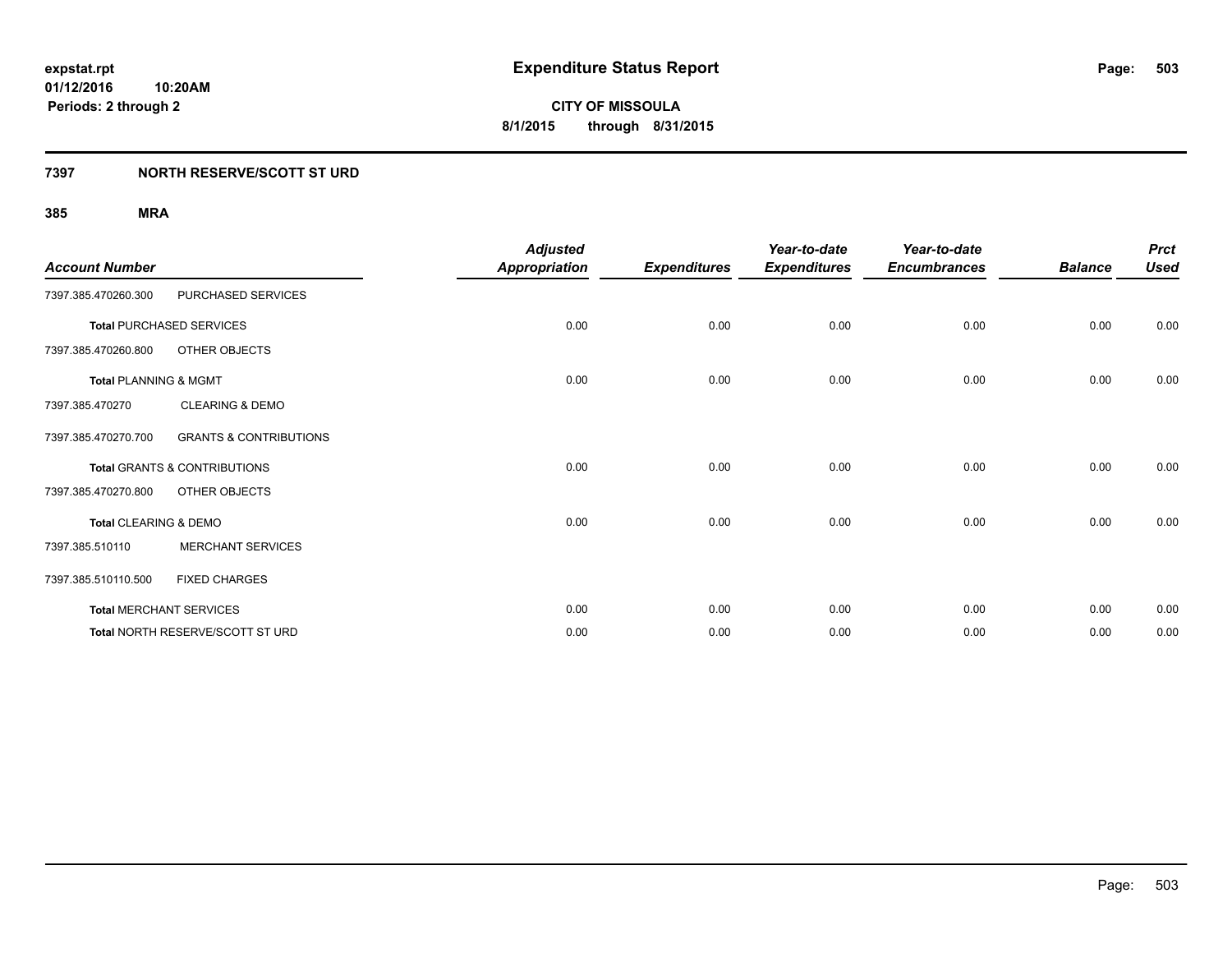**CITY OF MISSOULA 8/1/2015 through 8/31/2015**

**7398 HELLGATE URD**

| <b>Account Number</b>      |                                         | <b>Adjusted</b><br>Appropriation | <b>Expenditures</b> | Year-to-date<br><b>Expenditures</b> | Year-to-date<br><b>Encumbrances</b> | <b>Balance</b> | <b>Prct</b><br><b>Used</b> |
|----------------------------|-----------------------------------------|----------------------------------|---------------------|-------------------------------------|-------------------------------------|----------------|----------------------------|
| 7398.385.470220            | PROPERTY ACQUISITION                    |                                  |                     |                                     |                                     |                |                            |
| 7398.385.470220.900        | CAPITAL OUTLAY                          |                                  |                     |                                     |                                     |                |                            |
|                            | <b>Total PROPERTY ACQUISITION</b>       | 0.00                             | 0.00                | 0.00                                | 0.00                                | 0.00           | 0.00                       |
| 7398.385.470230            | PW FACILITY                             |                                  |                     |                                     |                                     |                |                            |
| 7398.385.470230.300        | PURCHASED SERVICES                      |                                  |                     |                                     |                                     |                |                            |
|                            | <b>Total PURCHASED SERVICES</b>         | 0.00                             | 0.00                | 0.00                                | 0.00                                | 0.00           | 0.00                       |
| 7398.385.470230.700        | <b>GRANTS &amp; CONTRIBUTIONS</b>       |                                  |                     |                                     |                                     |                |                            |
|                            | Total GRANTS & CONTRIBUTIONS            | 0.00                             | 0.00                | 0.00                                | 0.00                                | 0.00           | 0.00                       |
| 7398.385.470230.800        | OTHER OBJECTS                           |                                  |                     |                                     |                                     |                |                            |
| <b>Total OTHER OBJECTS</b> |                                         | 0.00                             | 0.00                | 0.00                                | 0.00                                | 0.00           | 0.00                       |
| 7398.385.470230.900        | <b>CAPITAL OUTLAY</b>                   |                                  |                     |                                     |                                     |                |                            |
| <b>Total PW FACILITY</b>   |                                         | 0.00                             | 0.00                | 0.00                                | 0.00                                | 0.00           | 0.00                       |
| 7398.385.470240            | <b>REHAB LOANS</b>                      |                                  |                     |                                     |                                     |                |                            |
| 7398.385.470240.700        | <b>GRANTS &amp; CONTRIBUTIONS</b>       |                                  |                     |                                     |                                     |                |                            |
|                            | <b>Total GRANTS &amp; CONTRIBUTIONS</b> | 0.00                             | 0.00                | 0.00                                | 0.00                                | 0.00           | 0.00                       |
| 7398.385.470240.800        | OTHER OBJECTS                           |                                  |                     |                                     |                                     |                |                            |
| <b>Total REHAB LOANS</b>   |                                         | 0.00                             | 0.00                | 0.00                                | 0.00                                | 0.00           | 0.00                       |
| 7398.385.470250            | <b>RELOCATION PAYMENTS</b>              |                                  |                     |                                     |                                     |                |                            |
| 7398.385.470250.700        | <b>GRANTS &amp; CONTRIBUTIONS</b>       |                                  |                     |                                     |                                     |                |                            |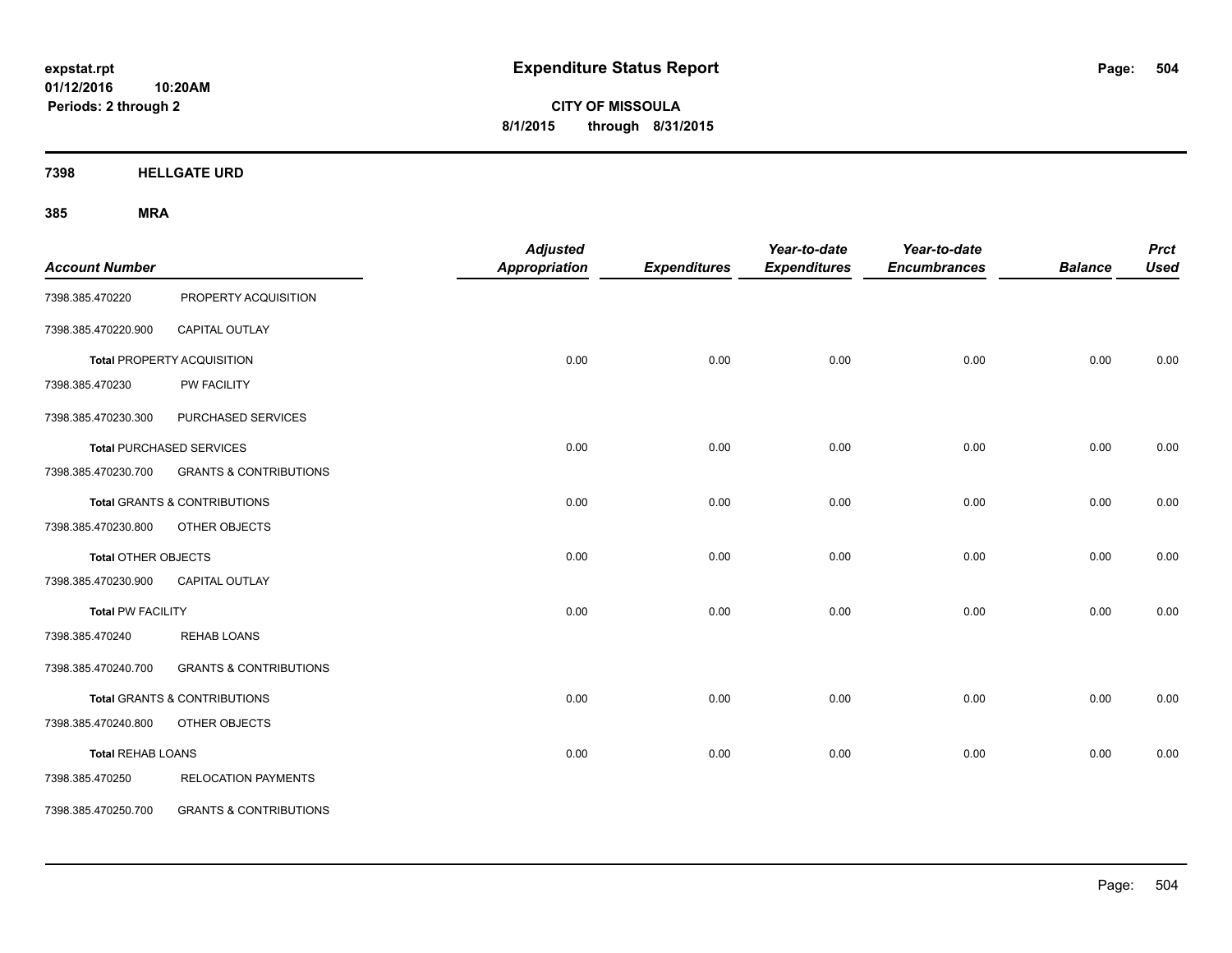**CITY OF MISSOULA 8/1/2015 through 8/31/2015**

**7398 HELLGATE URD**

| <b>Account Number</b>     |                                   | <b>Adjusted</b><br>Appropriation | <b>Expenditures</b> | Year-to-date<br><b>Expenditures</b> | Year-to-date<br><b>Encumbrances</b> | <b>Balance</b> | <b>Prct</b><br><b>Used</b> |
|---------------------------|-----------------------------------|----------------------------------|---------------------|-------------------------------------|-------------------------------------|----------------|----------------------------|
|                           | Total GRANTS & CONTRIBUTIONS      | 0.00                             | 0.00                | 0.00                                | 0.00                                | 0.00           | 0.00                       |
| 7398.385.470250.800       | OTHER OBJECTS                     |                                  |                     |                                     |                                     |                |                            |
|                           | <b>Total RELOCATION PAYMENTS</b>  | 0.00                             | 0.00                | 0.00                                | 0.00                                | 0.00           | 0.00                       |
| 7398.385.470260           | <b>PLANNING &amp; MGMT</b>        |                                  |                     |                                     |                                     |                |                            |
| 7398.385.470260.300       | PURCHASED SERVICES                |                                  |                     |                                     |                                     |                |                            |
|                           | <b>Total PURCHASED SERVICES</b>   | 0.00                             | 0.00                | 0.00                                | 0.00                                | 0.00           | 0.00                       |
| 7398.385.470260.700       | <b>GRANTS &amp; CONTRIBUTIONS</b> |                                  |                     |                                     |                                     |                |                            |
|                           | Total GRANTS & CONTRIBUTIONS      | 0.00                             | 0.00                | 0.00                                | 0.00                                | 0.00           | 0.00                       |
| 7398.385.470260.800       | OTHER OBJECTS                     |                                  |                     |                                     |                                     |                |                            |
| Total PLANNING & MGMT     |                                   | 0.00                             | 0.00                | 0.00                                | 0.00                                | 0.00           | 0.00                       |
| 7398.385.470270           | <b>CLEARING &amp; DEMO</b>        |                                  |                     |                                     |                                     |                |                            |
| 7398.385.470270.300       | PURCHASED SERVICES                |                                  |                     |                                     |                                     |                |                            |
|                           | <b>Total PURCHASED SERVICES</b>   | 0.00                             | 0.00                | 0.00                                | 0.00                                | 0.00           | 0.00                       |
| 7398.385.470270.700       | <b>GRANTS &amp; CONTRIBUTIONS</b> |                                  |                     |                                     |                                     |                |                            |
|                           | Total GRANTS & CONTRIBUTIONS      | 0.00                             | 0.00                | 0.00                                | 0.00                                | 0.00           | 0.00                       |
| 7398.385.470270.800       | OTHER OBJECTS                     |                                  |                     |                                     |                                     |                |                            |
| Total OTHER OBJECTS       |                                   | 0.00                             | 0.00                | 0.00                                | 0.00                                | 0.00           | 0.00                       |
| 7398.385.470270.900       | <b>CAPITAL OUTLAY</b>             |                                  |                     |                                     |                                     |                |                            |
| Total CLEARING & DEMO     |                                   | 0.00                             | 0.00                | 0.00                                | 0.00                                | 0.00           | 0.00                       |
| <b>Total HELLGATE URD</b> |                                   | 0.00                             | 0.00                | 0.00                                | 0.00                                | 0.00           | 0.00                       |
|                           |                                   |                                  |                     |                                     |                                     |                |                            |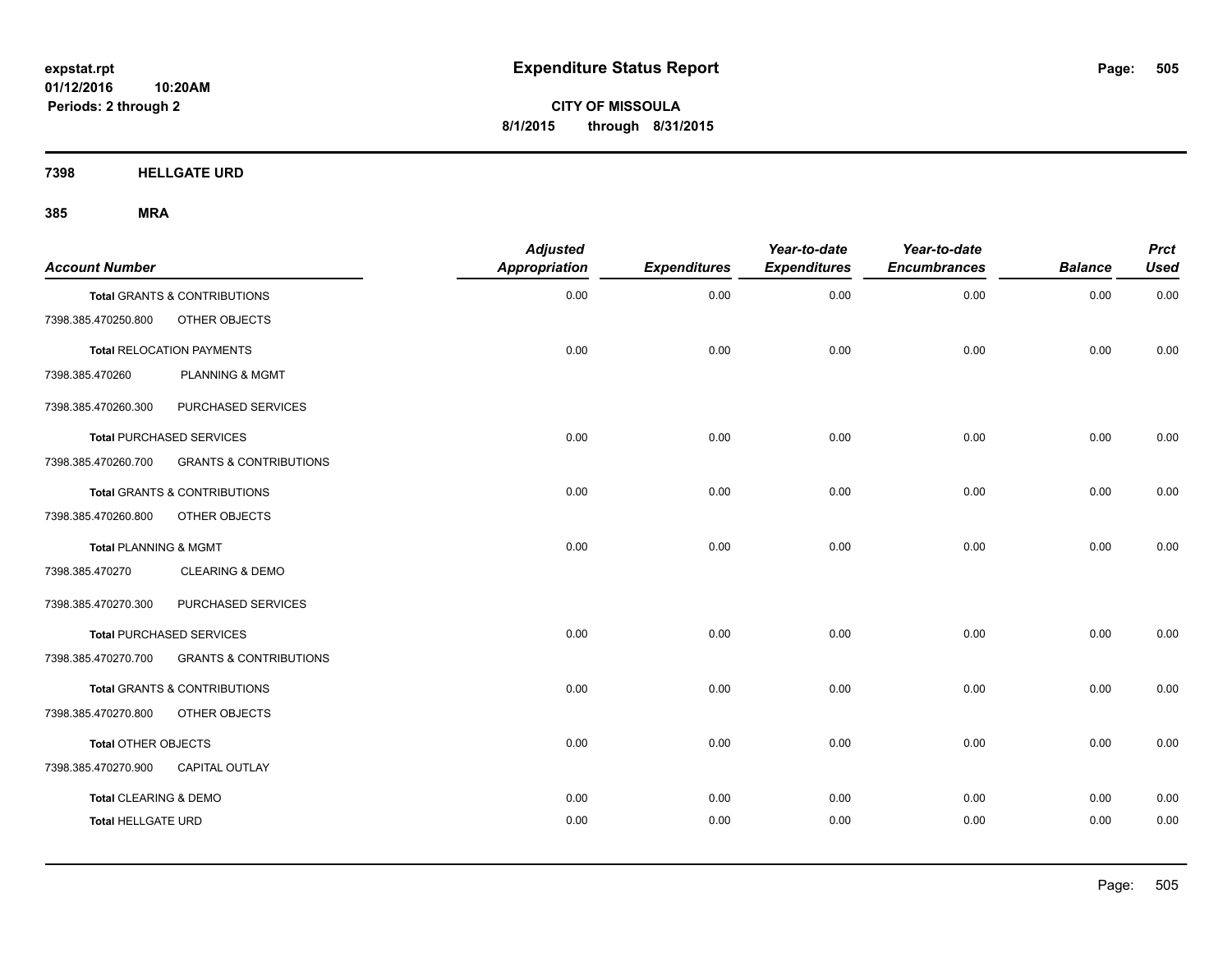**CITY OF MISSOULA 8/1/2015 through 8/31/2015**

#### **7399 INTERMOUNTAIN BOND DEBT SERVICE**

| <b>Account Number</b>             |                                        | <b>Adjusted</b><br><b>Appropriation</b> | <b>Expenditures</b> | Year-to-date<br><b>Expenditures</b> | Year-to-date<br><b>Encumbrances</b> | <b>Balance</b> | <b>Prct</b><br><b>Used</b> |
|-----------------------------------|----------------------------------------|-----------------------------------------|---------------------|-------------------------------------|-------------------------------------|----------------|----------------------------|
| 7399.385.490200                   | REVENUE BOND DEBT SERVICE              |                                         |                     |                                     |                                     |                |                            |
| 7399.385.490200.600               | <b>DEBT SERVICE</b>                    |                                         |                     |                                     |                                     |                |                            |
| 7399.385.490200.610.000 PRINCIPAL |                                        | 72,000.00                               | 0.00                | 0.00                                | 0.00                                | 72,000.00      | 0.00                       |
| 7399.385.490200.620.000 INTEREST  |                                        | 73,769.00                               | 0.00                | 600.00                              | 0.00                                | 73,169.00      | 0.81                       |
|                                   | <b>Total REVENUE BOND DEBT SERVICE</b> | 145,769.00                              | 0.00                | 600.00                              | 0.00                                | 145,169.00     | 0.41                       |
| 7399.385.510110                   | <b>MERCHANT SERVICES</b>               |                                         |                     |                                     |                                     |                |                            |
| 7399.385.510110.500               | <b>FIXED CHARGES</b>                   |                                         |                     |                                     |                                     |                |                            |
| <b>Total MERCHANT SERVICES</b>    |                                        | 0.00                                    | 0.00                | 0.00                                | 0.00                                | 0.00           | 0.00                       |
| <b>Total MRA</b>                  |                                        | 145,769.00                              | 0.00                | 600.00                              | 0.00                                | 145.169.00     | 0.41                       |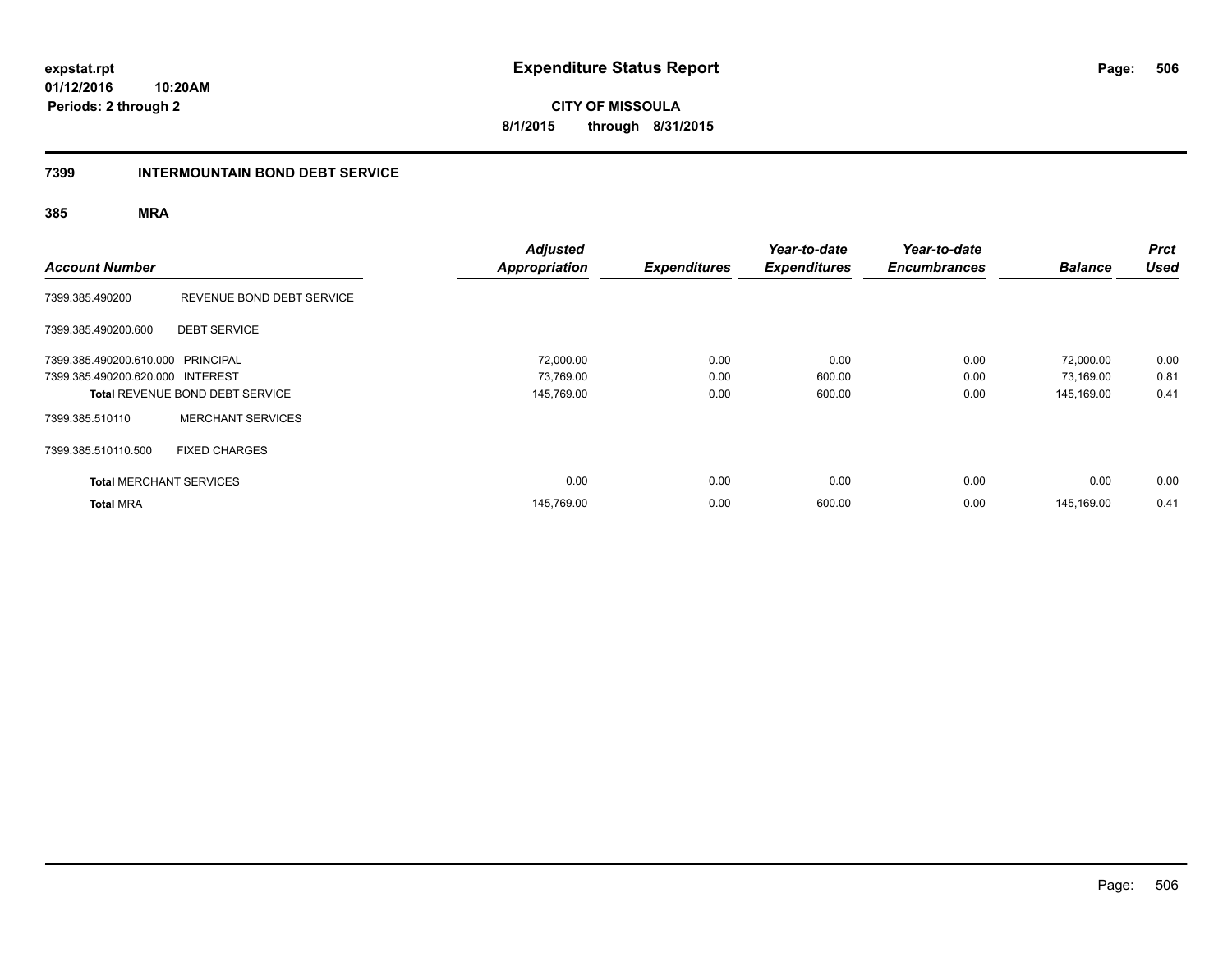## **7399 INTERMOUNTAIN BOND DEBT SERVICE**

## **390 NON-DEPARTMENTAL**

| <b>Account Number</b>         |                                              | <b>Adjusted</b><br><b>Appropriation</b> | <b>Expenditures</b> | Year-to-date<br><b>Expenditures</b> | Year-to-date<br><b>Encumbrances</b> | <b>Balance</b> | <b>Prct</b><br>Used |
|-------------------------------|----------------------------------------------|-----------------------------------------|---------------------|-------------------------------------|-------------------------------------|----------------|---------------------|
| 7399.390.490604               | TI BOND RESERVE                              |                                         |                     |                                     |                                     |                |                     |
| 7399.390.490604.800           | OTHER OBJECTS                                |                                         |                     |                                     |                                     |                |                     |
| <b>Total NON-DEPARTMENTAL</b> |                                              | 0.00                                    | 0.00                | 0.00                                | 0.00                                | 0.00           | 0.00                |
|                               | <b>Total INTERMOUNTAIN BOND DEBT SERVICE</b> | 145,769.00                              | 0.00                | 600.00                              | 0.00                                | 145.169.00     | 0.41                |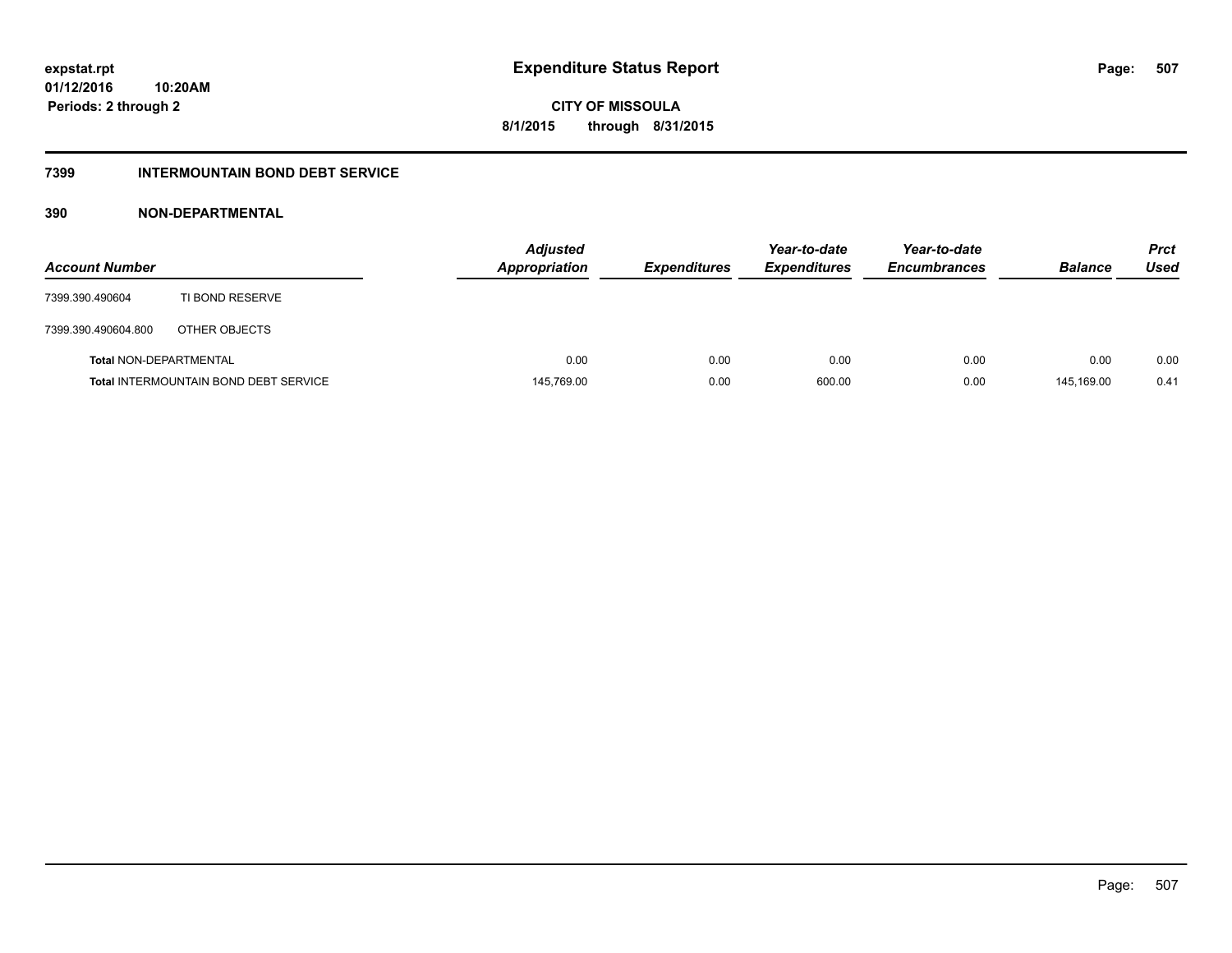## **7400 FRONT ST BOND CLEARING**

| <b>Account Number</b>            |                                                  | Adjusted<br><b>Appropriation</b> | <b>Expenditures</b> | Year-to-date<br><b>Expenditures</b> | Year-to-date<br><b>Encumbrances</b> | <b>Balance</b> | <b>Prct</b><br><b>Used</b> |
|----------------------------------|--------------------------------------------------|----------------------------------|---------------------|-------------------------------------|-------------------------------------|----------------|----------------------------|
| 7400.385.470210                  | <b>ADMINISTRATION</b>                            |                                  |                     |                                     |                                     |                |                            |
| 7400.385.470210.800              | OTHER OBJECTS                                    |                                  |                     |                                     |                                     |                |                            |
| 7400.385.470210.820.603          | <b>TRANSFERS TO OTHER FUNDS</b>                  | 146,472.00                       | 0.00                | 0.00                                | 0.00                                | 146,472.00     | 0.00                       |
| 7400.385.470210.820.604          | <b>TRANSFERS TO OTHER FUNDS</b>                  | 142,630.00                       | 0.00                | 0.00                                | 0.00                                | 142,630.00     | 0.00                       |
|                                  | 7400.385.470210.820.605 TRANSFERS TO OTHER FUNDS | 164,160.00                       | 0.00                | 0.00                                | 0.00                                | 164,160.00     | 0.00                       |
| <b>Total ADMINISTRATION</b>      |                                                  | 453,262.00                       | 0.00                | 0.00                                | 0.00                                | 453,262.00     | 0.00                       |
| 7400.385.470260                  | PLANNING & MGMT                                  |                                  |                     |                                     |                                     |                |                            |
| 7400.385.470260.700              | <b>GRANTS &amp; CONTRIBUTIONS</b>                |                                  |                     |                                     |                                     |                |                            |
| <b>Total PLANNING &amp; MGMT</b> |                                                  | 0.00                             | 0.00                | 0.00                                | 0.00                                | 0.00           | 0.00                       |
| 7400.385.510110                  | <b>MERCHANT SERVICES</b>                         |                                  |                     |                                     |                                     |                |                            |
| 7400.385.510110.500              | <b>FIXED CHARGES</b>                             |                                  |                     |                                     |                                     |                |                            |
| <b>Total MERCHANT SERVICES</b>   |                                                  | 0.00                             | 0.00                | 0.00                                | 0.00                                | 0.00           | 0.00                       |
|                                  | Total FRONT ST BOND CLEARING                     | 453,262.00                       | 0.00                | 0.00                                | 0.00                                | 453,262.00     | 0.00                       |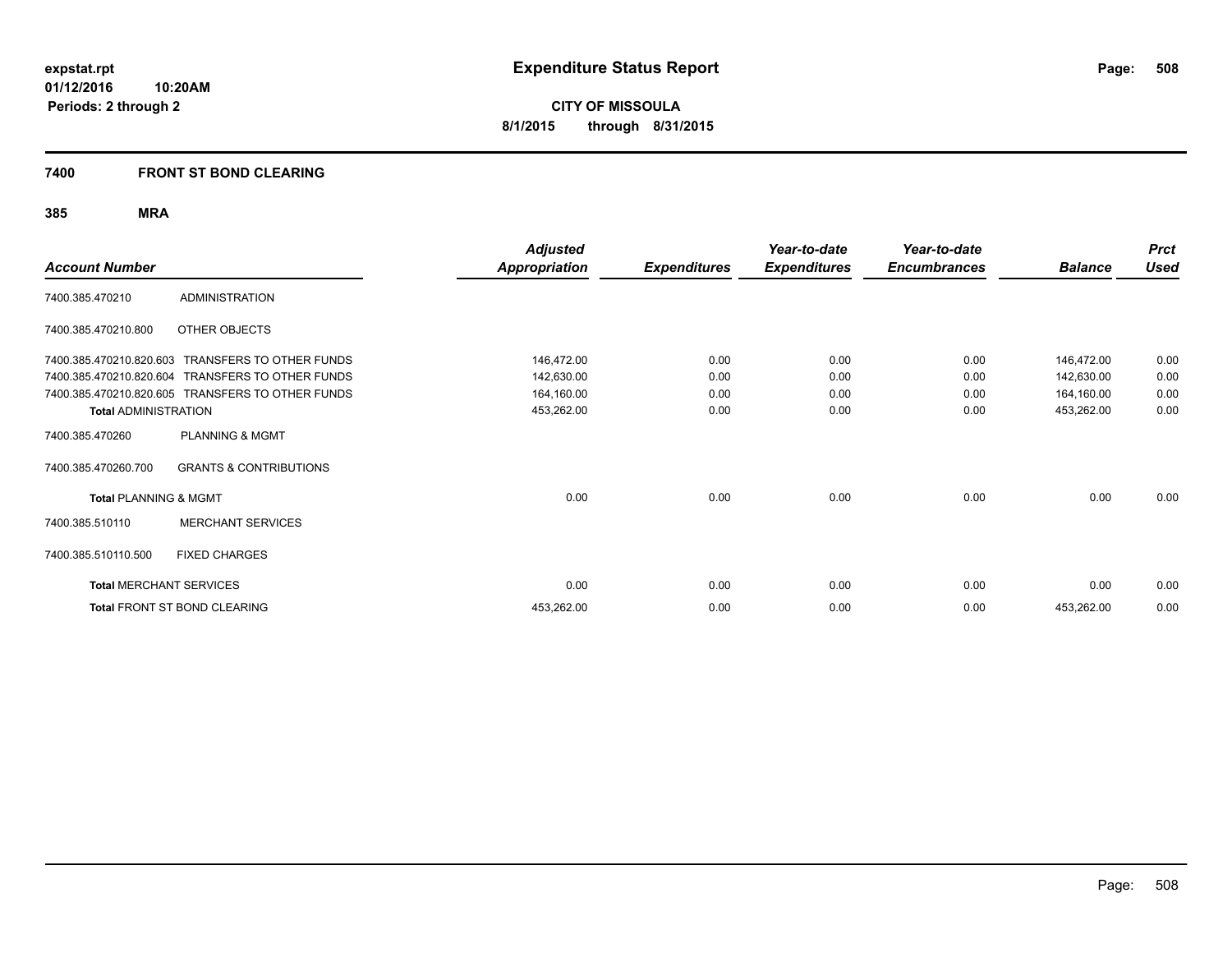## **7401 FRONT ST PARKING STRUCTURE**

| <b>Account Number</b>                                          |                                                                                 | <b>Adjusted</b><br><b>Appropriation</b> | <b>Expenditures</b> | Year-to-date<br><b>Expenditures</b> | Year-to-date<br><b>Encumbrances</b> | <b>Balance</b>           | <b>Prct</b><br><b>Used</b> |
|----------------------------------------------------------------|---------------------------------------------------------------------------------|-----------------------------------------|---------------------|-------------------------------------|-------------------------------------|--------------------------|----------------------------|
| 7401.385.470210                                                | <b>ADMINISTRATION</b>                                                           |                                         |                     |                                     |                                     |                          |                            |
| 7401.385.470210.800                                            | OTHER OBJECTS                                                                   |                                         |                     |                                     |                                     |                          |                            |
| <b>Total ADMINISTRATION</b>                                    |                                                                                 | 0.00                                    | 0.00                | 0.00                                | 0.00                                | 0.00                     | 0.00                       |
| 7401.385.490000                                                | <b>DEBT SERVICE</b>                                                             |                                         |                     |                                     |                                     |                          |                            |
| 7401.385.490000.600                                            | <b>DEBT SERVICE</b>                                                             |                                         |                     |                                     |                                     |                          |                            |
| 7401.385.490000.610.000 PRINCIPAL<br><b>Total DEBT SERVICE</b> |                                                                                 | 30,000.00<br>30,000.00                  | 0.00<br>0.00        | 0.00<br>0.00                        | 0.00<br>0.00                        | 30,000.00<br>30,000.00   | 0.00<br>0.00               |
| 7401.385.510110                                                | <b>MERCHANT SERVICES</b>                                                        |                                         |                     |                                     |                                     |                          |                            |
| 7401.385.510110.500                                            | <b>FIXED CHARGES</b>                                                            |                                         |                     |                                     |                                     |                          |                            |
|                                                                | 7401.385.510110.550.000 MERCHANT SERVICE FEES<br><b>Total MERCHANT SERVICES</b> | 116,134.00<br>116,134.00                | 0.00<br>0.00        | 0.00<br>0.00                        | 0.00<br>0.00                        | 116,134.00<br>116,134.00 | 0.00<br>0.00               |
| 7401.385.522000                                                | PTI PAYMENT TO MPC                                                              |                                         |                     |                                     |                                     |                          |                            |
| 7401.385.522000.300                                            | PURCHASED SERVICES                                                              |                                         |                     |                                     |                                     |                          |                            |
| Total PTI PAYMENT TO MPC                                       |                                                                                 | 0.00                                    | 0.00                | 0.00                                | 0.00                                | 0.00                     | 0.00                       |
|                                                                | Total FRONT ST PARKING STRUCTURE                                                | 146,134.00                              | 0.00                | 0.00                                | 0.00                                | 146,134.00               | 0.00                       |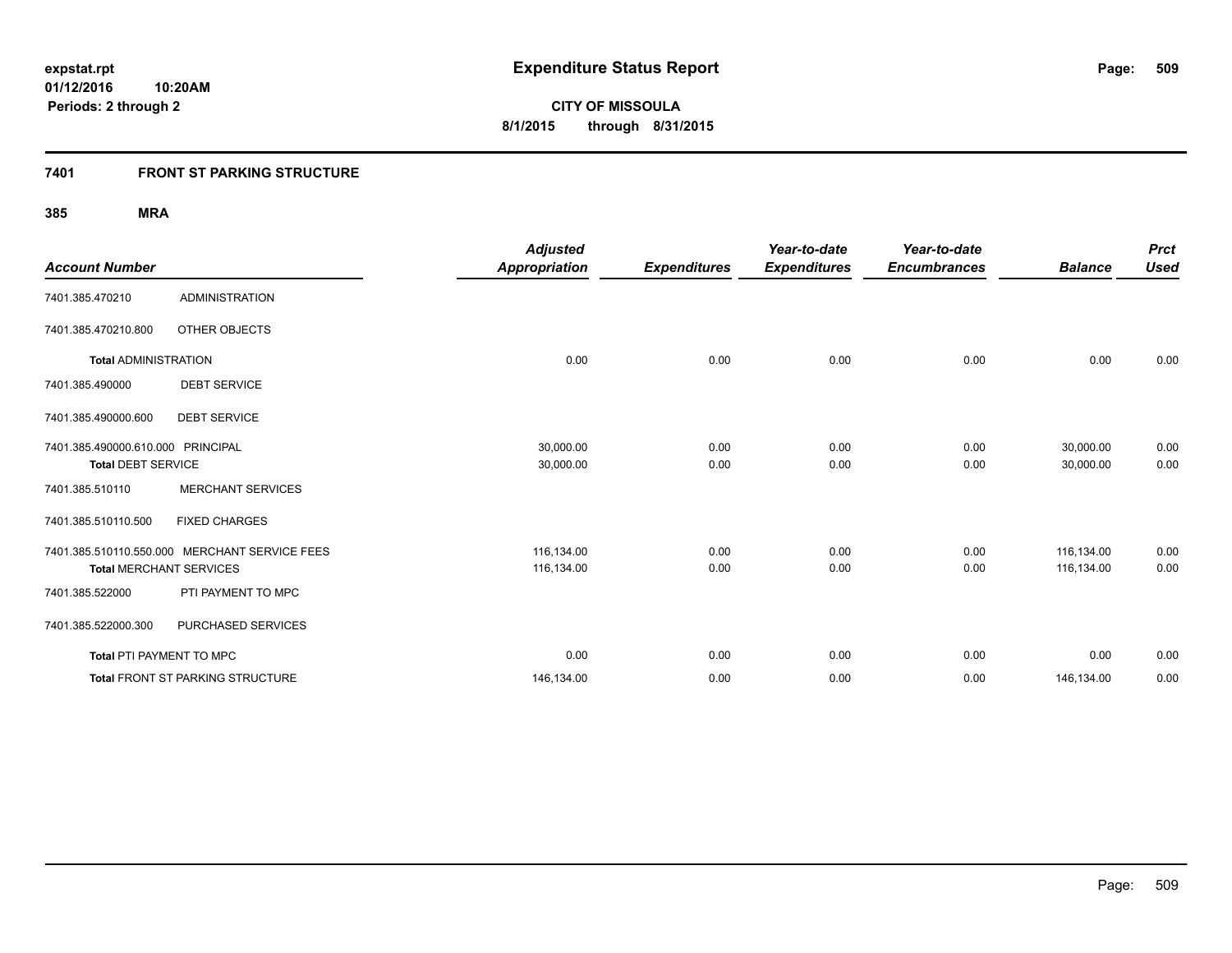**510**

**01/12/2016 10:20AM Periods: 2 through 2**

**CITY OF MISSOULA 8/1/2015 through 8/31/2015**

## **7402 FRONT ST SUBORDINATE LIEN NOTE**

**385 MRA**

| <b>Account Number</b>                   |                                                              | <b>Adjusted</b><br>Appropriation | <b>Expenditures</b> | Year-to-date<br><b>Expenditures</b> | Year-to-date<br><b>Encumbrances</b> | <b>Balance</b> | <b>Prct</b><br><b>Used</b> |
|-----------------------------------------|--------------------------------------------------------------|----------------------------------|---------------------|-------------------------------------|-------------------------------------|----------------|----------------------------|
| 7402.385.470210                         | <b>ADMINISTRATION</b>                                        |                                  |                     |                                     |                                     |                |                            |
| 7402.385.470210.800                     | OTHER OBJECTS                                                |                                  |                     |                                     |                                     |                |                            |
| <b>Total ADMINISTRATION</b>             |                                                              | 0.00                             | 0.00                | 0.00                                | 0.00                                | 0.00           | 0.00                       |
| 7402.385.470333                         | THE WILMA NOTE                                               |                                  |                     |                                     |                                     |                |                            |
| 7402.385.470333.600                     | <b>DEBT SERVICE</b>                                          |                                  |                     |                                     |                                     |                |                            |
|                                         | 7402.385.470333.610.000 WILMA NOTE/PRINCIPAL                 | 34,526.00                        | 0.00                | 0.00                                | 0.00                                | 34,526.00      | 0.00                       |
|                                         | 7402.385.470333.620.000 WILMA NOTE/NTEREST / SERVICE FEES    | 725.00                           | 0.00                | 0.00                                | 0.00                                | 725.00         | 0.00                       |
| <b>Total DEBT SERVICE</b>               |                                                              | 35,251.00                        | 0.00                | 0.00                                | 0.00                                | 35,251.00      | 0.00                       |
| 7402.385.470333.700                     | <b>GRANTS &amp; CONTRIBUTIONS</b>                            |                                  |                     |                                     |                                     |                |                            |
| <b>Total GRANTS &amp; CONTRIBUTIONS</b> |                                                              | 0.00                             | 0.00                | 0.00                                | 0.00                                | 0.00           | 0.00                       |
| <b>Total THE WILMA NOTE</b>             |                                                              | 35,251.00                        | 0.00                | 0.00                                | 0.00                                | 35,251.00      | 0.00                       |
| 7402.385.470334                         | <b>CARAS PARK OBLIGATION</b>                                 |                                  |                     |                                     |                                     |                |                            |
| 7402.385.470334.700                     | <b>GRANTS &amp; CONTRIBUTIONS</b>                            |                                  |                     |                                     |                                     |                |                            |
|                                         | <b>Total CARAS PARK OBLIGATION</b>                           | 0.00                             | 0.00                | 0.00                                | 0.00                                | 0.00           | 0.00                       |
| 7402.385.490507                         | FIB SUBORDINATE LIEN NOTE PARKING STRUCT                     |                                  |                     |                                     |                                     |                |                            |
| 7402.385.490507.600                     | <b>DEBT SERVICE</b>                                          |                                  |                     |                                     |                                     |                |                            |
|                                         | 7402.385.490507.610.000 FIB SUB LIEN NOTE-PRINCIPAL          | 32,783.00                        | 0.00                | 0.00                                | 0.00                                | 32,783.00      | 0.00                       |
|                                         | 7402.385.490507.620.000 FIB SUB LIEN NOTE-INTEREST/ SVS FEES | 98,523.00                        | 0.00                | 0.00                                | 0.00                                | 98,523.00      | 0.00                       |
|                                         | Total FIB SUBORDINATE LIEN NOTE PARKING STRUCT               | 131,306.00                       | 0.00                | 0.00                                | 0.00                                | 131,306.00     | 0.00                       |
| 7402.385.490509                         | WILMA NOTE DEBT SERVICE                                      |                                  |                     |                                     |                                     |                |                            |

7402.385.490509.600 DEBT SERVICE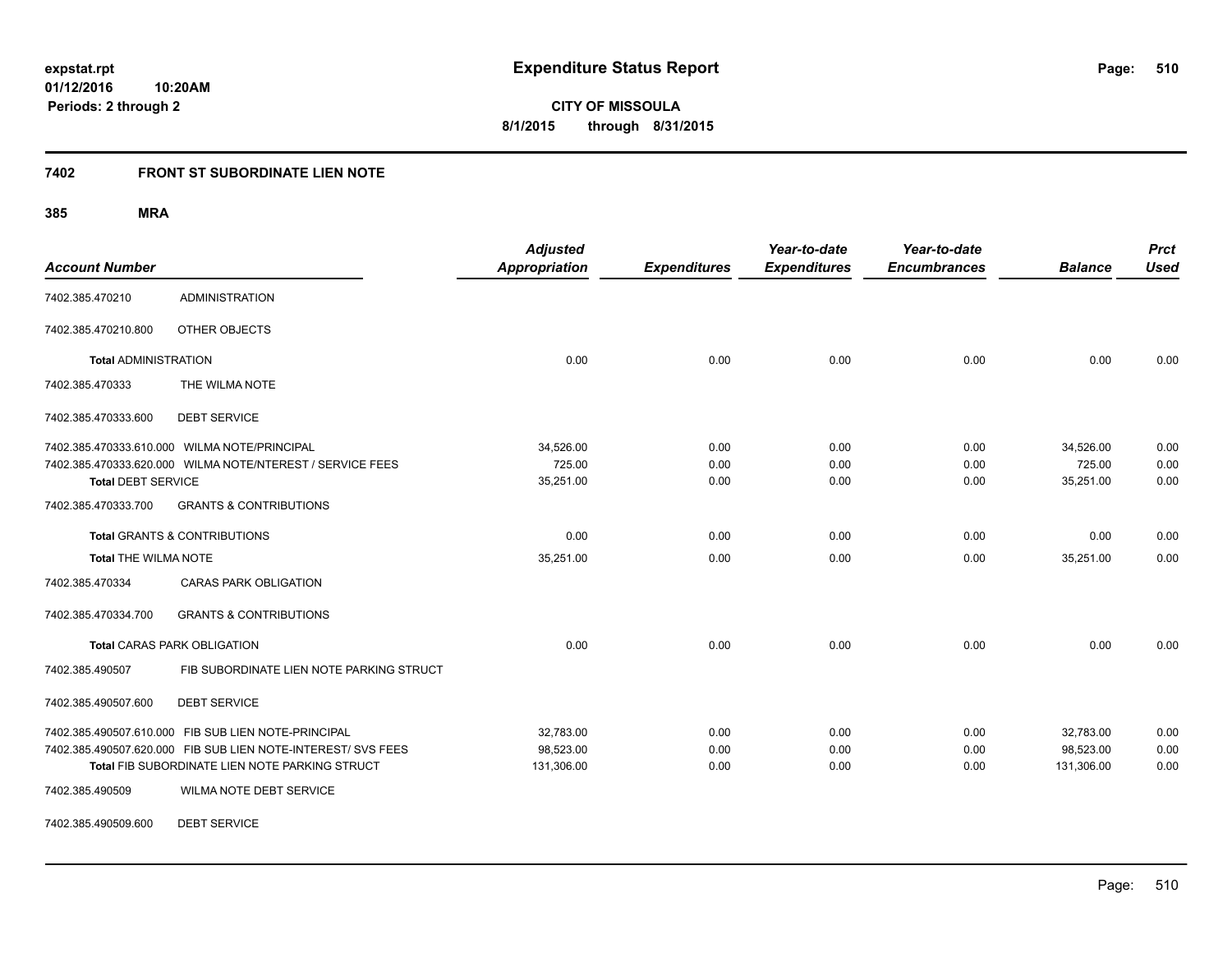**CITY OF MISSOULA 8/1/2015 through 8/31/2015**

# **7402 FRONT ST SUBORDINATE LIEN NOTE**

| <b>Account Number</b> |                                             | <b>Adjusted</b><br>Appropriation | <b>Expenditures</b> | Year-to-date<br><b>Expenditures</b> | Year-to-date<br><b>Encumbrances</b> | <b>Balance</b> | <b>Prct</b><br><b>Used</b> |
|-----------------------|---------------------------------------------|----------------------------------|---------------------|-------------------------------------|-------------------------------------|----------------|----------------------------|
|                       | <b>Total WILMA NOTE DEBT SERVICE</b>        | 0.00                             | 0.00                | 0.00                                | 0.00                                | 0.00           | 0.00                       |
| 7402.385.510110       | <b>MERCHANT SERVICES</b>                    |                                  |                     |                                     |                                     |                |                            |
| 7402.385.510110.500   | <b>FIXED CHARGES</b>                        |                                  |                     |                                     |                                     |                |                            |
|                       | <b>Total MERCHANT SERVICES</b>              | 0.00                             | 0.00                | 0.00                                | 0.00                                | 0.00           | 0.00                       |
|                       | <b>Total FRONT ST SUBORDINATE LIEN NOTE</b> | 166,557.00                       | 0.00                | 0.00                                | 0.00                                | 166.557.00     | 0.00                       |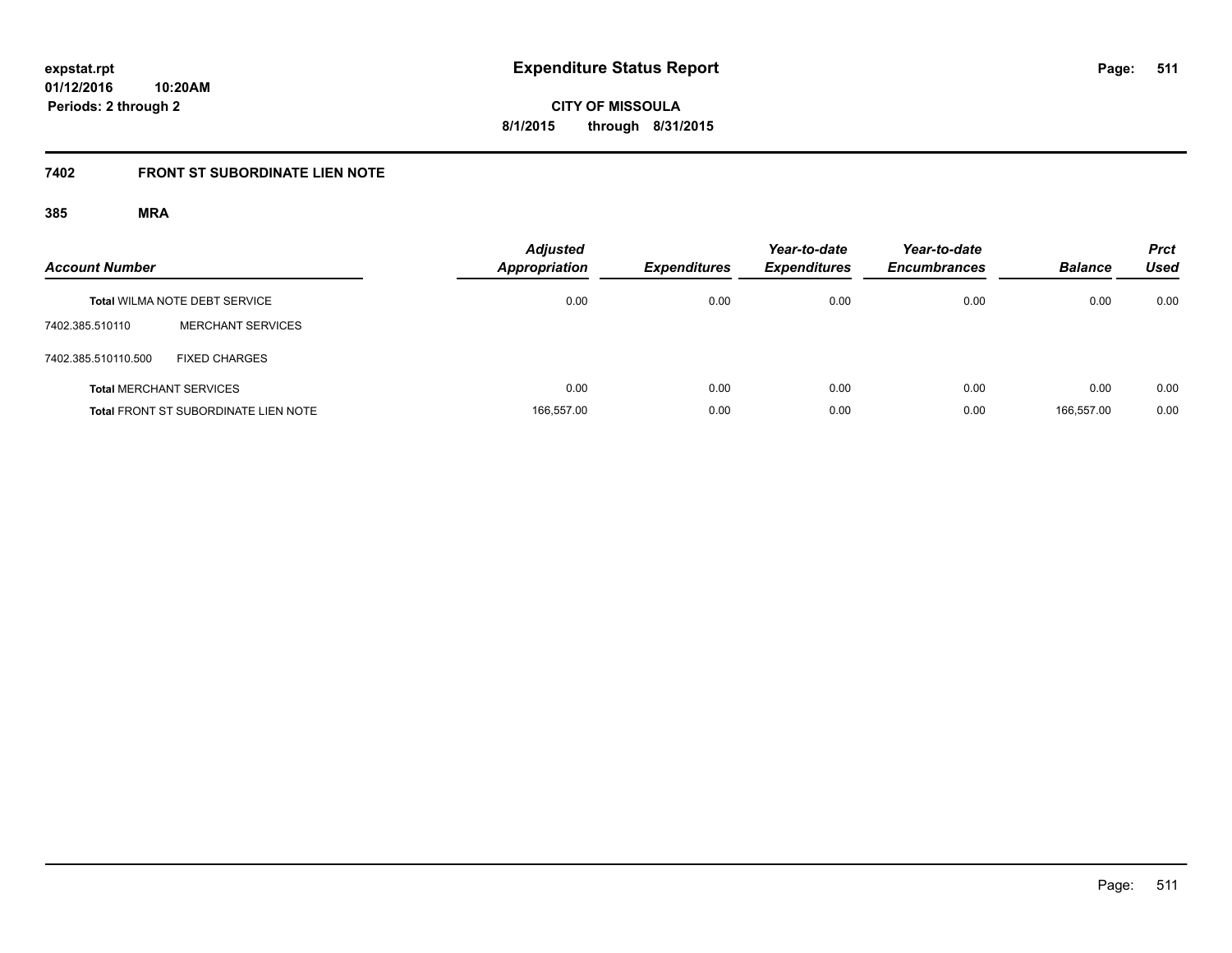#### **01/12/2016 10:20AM**

**Periods: 2 through 2**

**512**

**CITY OF MISSOULA 8/1/2015 through 8/31/2015**

## **7447 COURT COLLECTED PARKING FINES**

## **230 MUNICIPAL COURT**

| <b>Account Number</b> |                                            | <b>Adjusted</b><br><b>Appropriation</b> | <b>Expenditures</b> | Year-to-date<br><b>Expenditures</b> | Year-to-date<br><b>Encumbrances</b> | <b>Balance</b> | <b>Prct</b><br><b>Used</b> |
|-----------------------|--------------------------------------------|-----------------------------------------|---------------------|-------------------------------------|-------------------------------------|----------------|----------------------------|
| 7447.230.410360       | CITY/MUNICIPAL COURT                       |                                         |                     |                                     |                                     |                |                            |
| 7447.230.410360.500   | <b>FIXED CHARGES</b>                       |                                         |                     |                                     |                                     |                |                            |
|                       | <b>Total CITY/MUNICIPAL COURT</b>          | 0.00                                    | 0.00                | 0.00                                | 0.00                                | 0.00           | 0.00                       |
| 7447.230.510110       | <b>MERCHANT SERVICES</b>                   |                                         |                     |                                     |                                     |                |                            |
| 7447.230.510110.500   | <b>FIXED CHARGES</b>                       |                                         |                     |                                     |                                     |                |                            |
|                       | <b>Total MERCHANT SERVICES</b>             | 0.00                                    | 0.00                | 0.00                                | 0.00                                | 0.00           | 0.00                       |
|                       | <b>Total COURT COLLECTED PARKING FINES</b> | 0.00                                    | 0.00                | 0.00                                | 0.00                                | 0.00           | 0.00                       |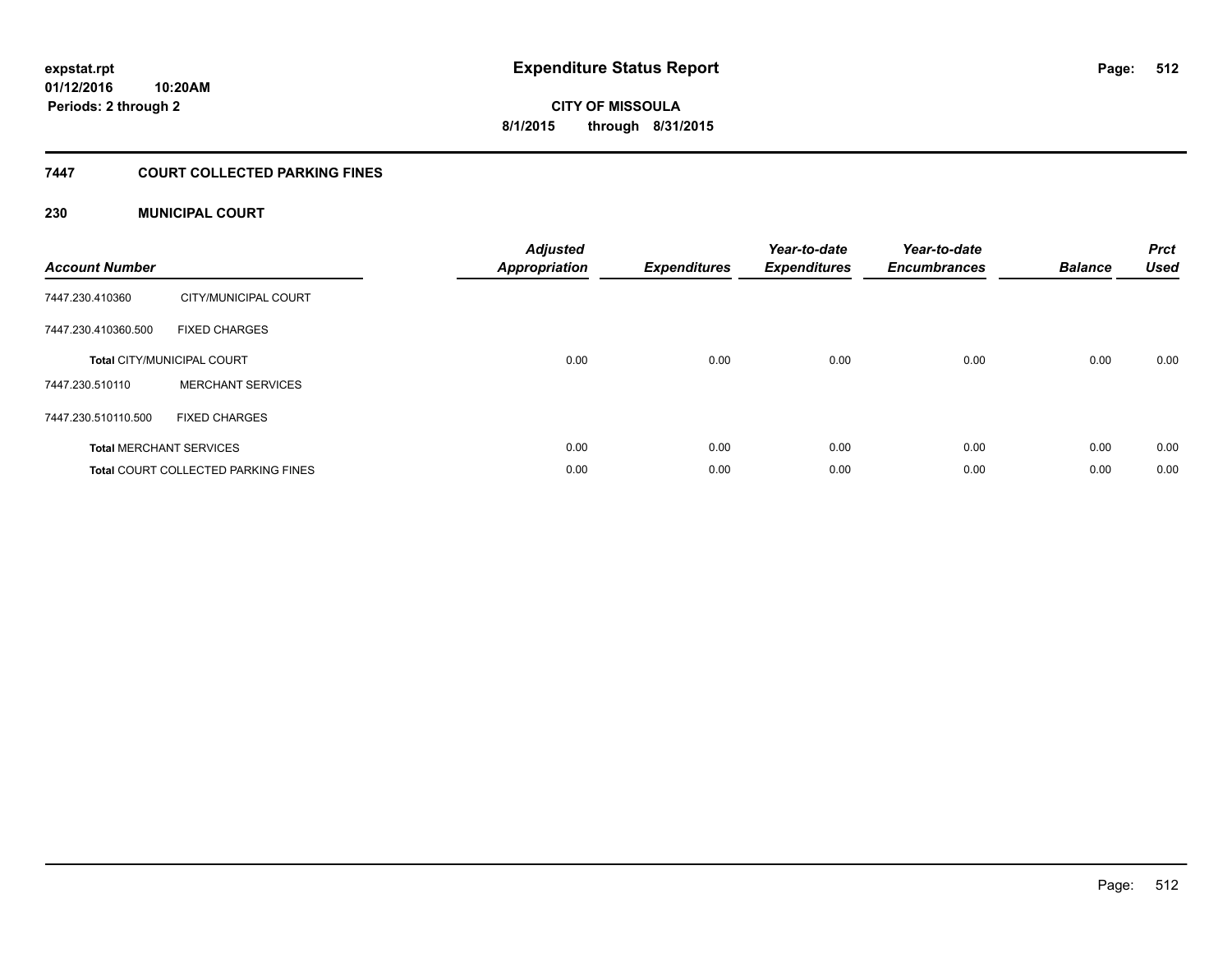#### **7458 COURT SURCHARGE**

## **230 MUNICIPAL COURT**

| <b>Account Number</b>        |                                   | <b>Adjusted</b><br><b>Appropriation</b> | <b>Expenditures</b> | Year-to-date<br><b>Expenditures</b> | Year-to-date<br><b>Encumbrances</b> | <b>Balance</b> | <b>Prct</b><br><b>Used</b> |
|------------------------------|-----------------------------------|-----------------------------------------|---------------------|-------------------------------------|-------------------------------------|----------------|----------------------------|
| 7458.230.410360              | CITY/MUNICIPAL COURT              |                                         |                     |                                     |                                     |                |                            |
| 7458.230.410360.500          | <b>FIXED CHARGES</b>              |                                         |                     |                                     |                                     |                |                            |
|                              | <b>Total CITY/MUNICIPAL COURT</b> | 0.00                                    | 0.00                | 0.00                                | 0.00                                | 0.00           | 0.00                       |
| 7458.230.510110              | <b>MERCHANT SERVICES</b>          |                                         |                     |                                     |                                     |                |                            |
| 7458.230.510110.500          | <b>FIXED CHARGES</b>              |                                         |                     |                                     |                                     |                |                            |
|                              | <b>Total MERCHANT SERVICES</b>    | 0.00                                    | 0.00                | 0.00                                | 0.00                                | 0.00           | 0.00                       |
| <b>Total COURT SURCHARGE</b> |                                   | 0.00                                    | 0.00                | 0.00                                | 0.00                                | 0.00           | 0.00                       |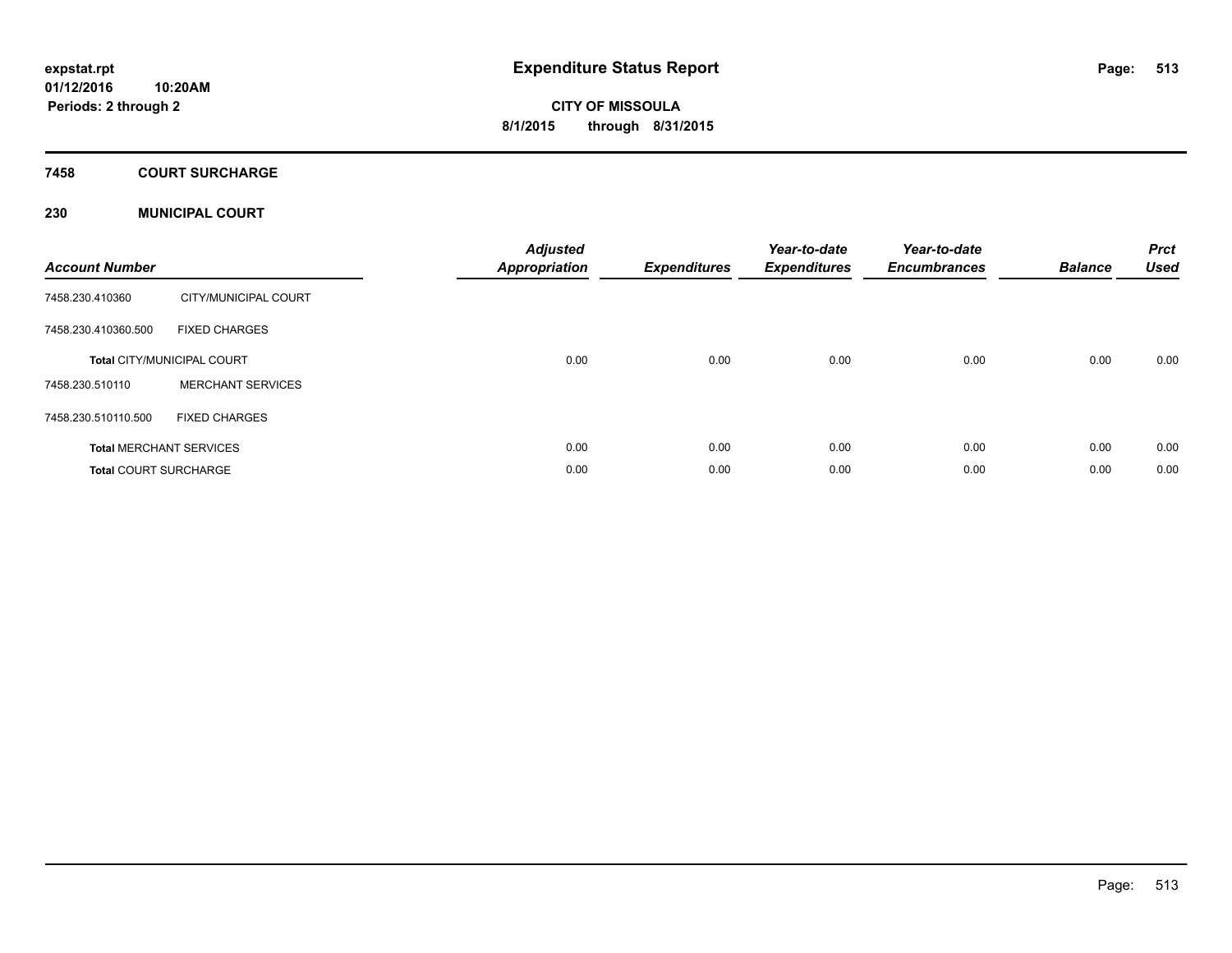#### **7469 PUBLIC DEFENDER FEES**

## **230 MUNICIPAL COURT**

| <b>Account Number</b> |                                   | <b>Adjusted</b><br>Appropriation | <b>Expenditures</b> | Year-to-date<br><b>Expenditures</b> | Year-to-date<br><b>Encumbrances</b> | <b>Balance</b> | <b>Prct</b><br><b>Used</b> |
|-----------------------|-----------------------------------|----------------------------------|---------------------|-------------------------------------|-------------------------------------|----------------|----------------------------|
| 7469.230.410360       | CITY/MUNICIPAL COURT              |                                  |                     |                                     |                                     |                |                            |
| 7469.230.410360.500   | <b>FIXED CHARGES</b>              |                                  |                     |                                     |                                     |                |                            |
|                       | <b>Total CITY/MUNICIPAL COURT</b> | 0.00                             | 0.00                | 0.00                                | 0.00                                | 0.00           | 0.00                       |
| 7469.230.510110       | <b>MERCHANT SERVICES</b>          |                                  |                     |                                     |                                     |                |                            |
| 7469.230.510110.500   | <b>FIXED CHARGES</b>              |                                  |                     |                                     |                                     |                |                            |
|                       | <b>Total PUBLIC DEFENDER FEES</b> | 0.00                             | 0.00                | 0.00                                | 0.00                                | 0.00           | 0.00                       |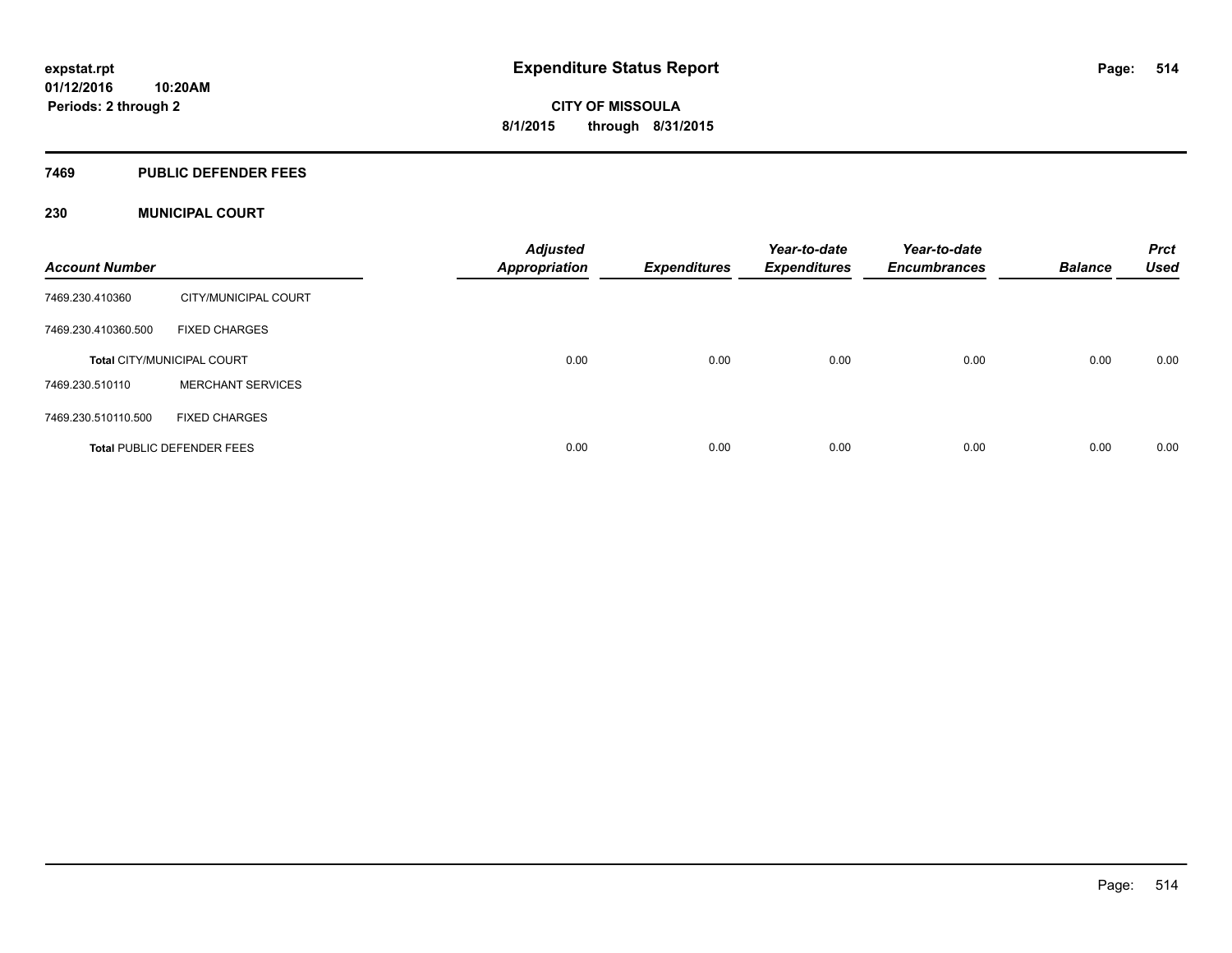**7903 COUNTY CLEARING**

## **390 NON-DEPARTMENTAL**

| <b>Account Number</b>        |                                      | <b>Adjusted</b><br>Appropriation | <b>Expenditures</b> | Year-to-date<br><b>Expenditures</b> | Year-to-date<br><b>Encumbrances</b> | <b>Balance</b> | <b>Prct</b><br><b>Used</b> |
|------------------------------|--------------------------------------|----------------------------------|---------------------|-------------------------------------|-------------------------------------|----------------|----------------------------|
| 7903.390.440600              | ANIMAL CONTROL SERVICES              |                                  |                     |                                     |                                     |                |                            |
| 7903.390.440600.800          | OTHER OBJECTS                        |                                  |                     |                                     |                                     |                |                            |
|                              | <b>Total ANIMAL CONTROL SERVICES</b> | 0.00                             | 0.00                | 0.00                                | 0.00                                | 0.00           | 0.00                       |
| 7903.390.510110              | <b>MERCHANT SERVICES</b>             |                                  |                     |                                     |                                     |                |                            |
| 7903.390.510110.500          | <b>FIXED CHARGES</b>                 |                                  |                     |                                     |                                     |                |                            |
| <b>Total COUNTY CLEARING</b> |                                      | 0.00                             | 0.00                | 0.00                                | 0.00                                | 0.00           | 0.00                       |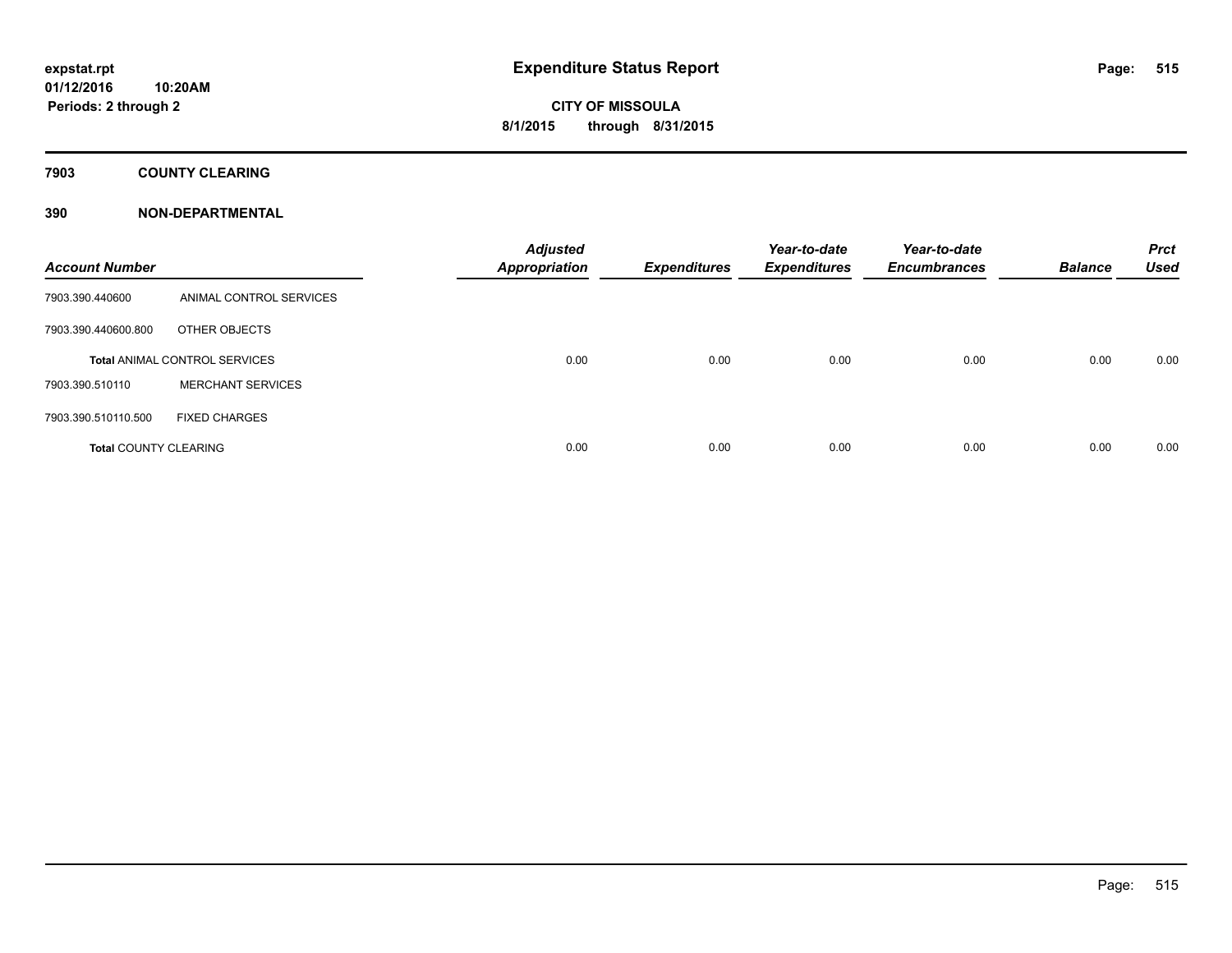## **7904 SEWER REBATE**

## **280 PUBLIC WORKS OPERATIONS**

| <b>Account Number</b>        |                                | <b>Adjusted</b><br><b>Appropriation</b> | <b>Expenditures</b> | Year-to-date<br><b>Expenditures</b> | Year-to-date<br><b>Encumbrances</b> | <b>Balance</b> | <b>Prct</b><br><b>Used</b> |
|------------------------------|--------------------------------|-----------------------------------------|---------------------|-------------------------------------|-------------------------------------|----------------|----------------------------|
| 7904.280.430600              | <b>SEWER UTILITIES</b>         |                                         |                     |                                     |                                     |                |                            |
| 7904.280.430600.500          | <b>FIXED CHARGES</b>           |                                         |                     |                                     |                                     |                |                            |
| <b>Total FIXED CHARGES</b>   |                                | 0.00                                    | 0.00                | 0.00                                | 0.00                                | 0.00           | 0.00                       |
| 7904.280.430600.800          | OTHER OBJECTS                  |                                         |                     |                                     |                                     |                |                            |
| <b>Total SEWER UTILITIES</b> |                                | 0.00                                    | 0.00                | 0.00                                | 0.00                                | 0.00           | 0.00                       |
| 7904.280.510110              | <b>MERCHANT SERVICES</b>       |                                         |                     |                                     |                                     |                |                            |
| 7904.280.510110.500          | <b>FIXED CHARGES</b>           |                                         |                     |                                     |                                     |                |                            |
|                              | <b>Total MERCHANT SERVICES</b> | 0.00                                    | 0.00                | 0.00                                | 0.00                                | 0.00           | 0.00                       |
| <b>Total SEWER REBATE</b>    |                                | 0.00                                    | 0.00                | 0.00                                | 0.00                                | 0.00           | 0.00                       |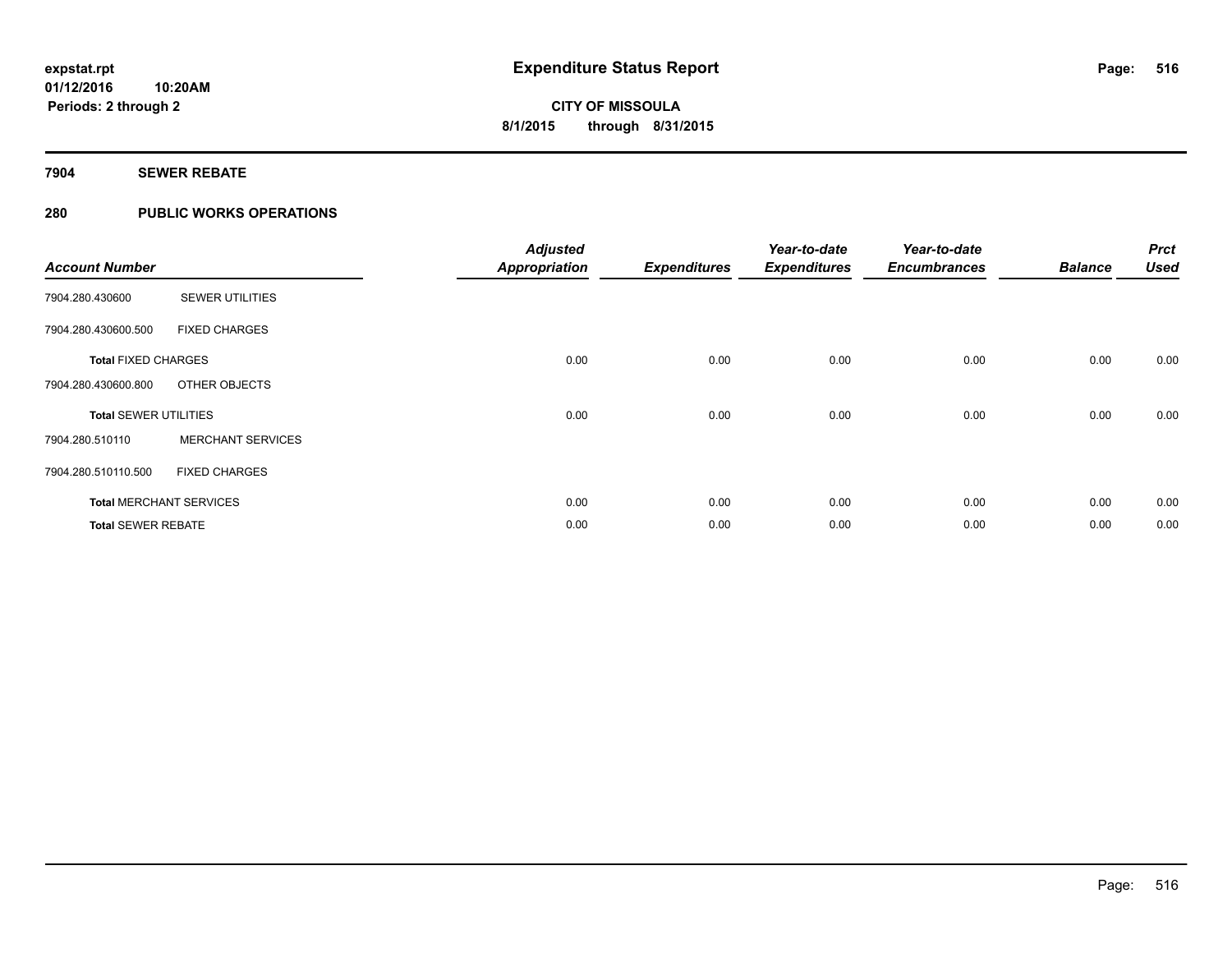#### **7905 WYE SEWER RSID 8489**

# **280 PUBLIC WORKS OPERATIONS**

| <b>Account Number</b>        |                          | <b>Adjusted</b><br><b>Appropriation</b> | <b>Expenditures</b> | Year-to-date<br><b>Expenditures</b> | Year-to-date<br><b>Encumbrances</b> | <b>Balance</b> | <b>Prct</b><br><b>Used</b> |
|------------------------------|--------------------------|-----------------------------------------|---------------------|-------------------------------------|-------------------------------------|----------------|----------------------------|
| 7905.280.430600              | <b>SEWER UTILITIES</b>   |                                         |                     |                                     |                                     |                |                            |
| 7905.280.430600.500          | <b>FIXED CHARGES</b>     |                                         |                     |                                     |                                     |                |                            |
| <b>Total SEWER UTILITIES</b> |                          | 0.00                                    | 0.00                | 0.00                                | 0.00                                | 0.00           | 0.00                       |
| 7905.280.510110              | <b>MERCHANT SERVICES</b> |                                         |                     |                                     |                                     |                |                            |
| 7905.280.510110.500          | <b>FIXED CHARGES</b>     |                                         |                     |                                     |                                     |                |                            |
| Total WYE SEWER RSID 8489    |                          | 0.00                                    | 0.00                | 0.00                                | 0.00                                | 0.00           | 0.00                       |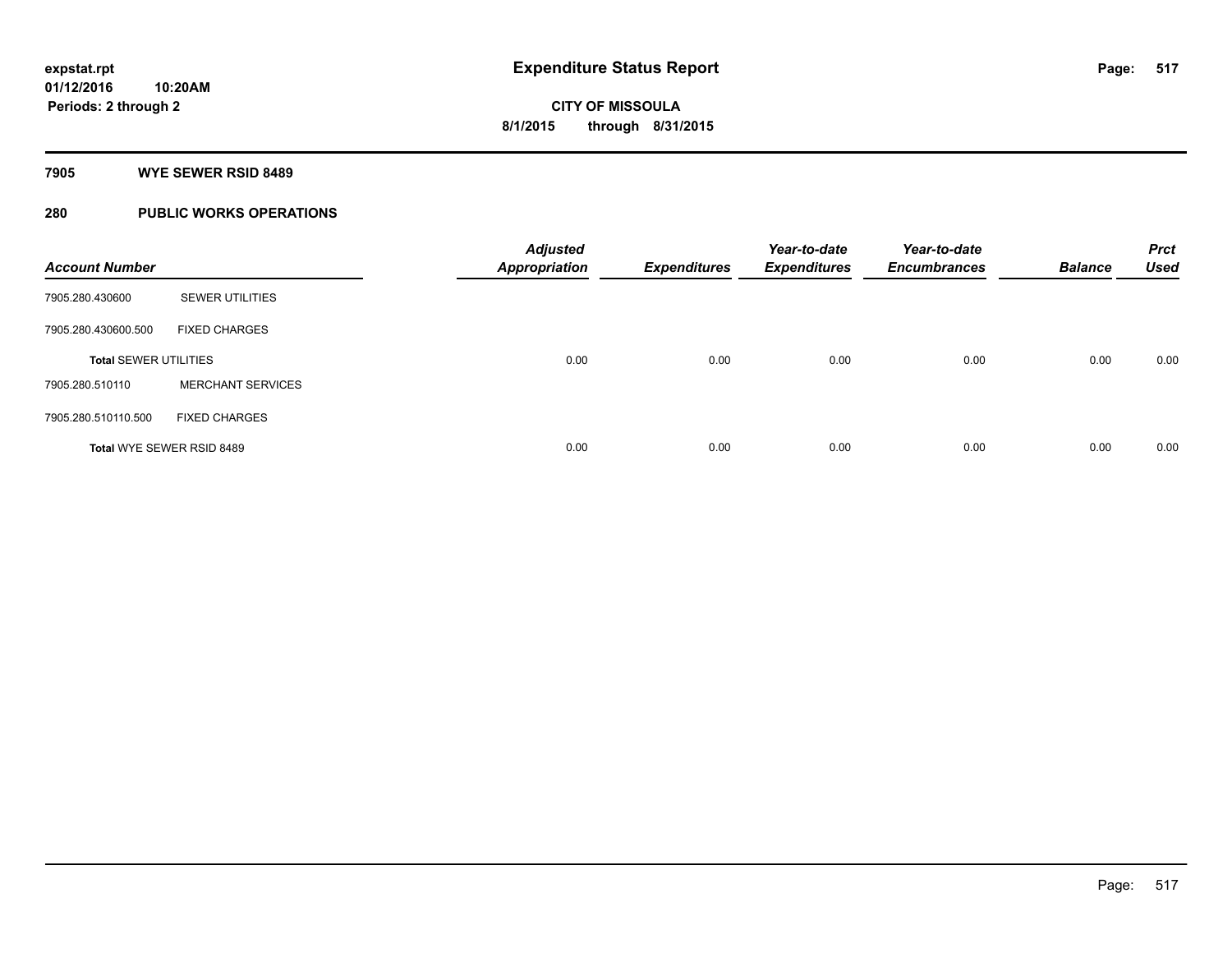#### **7911 RESIDENTIAL INSPECTION FUND**

## **310 BUILDING INSPECTION**

| <b>Account Number</b>                        |                                        | <b>Adjusted</b><br><b>Appropriation</b> | <b>Expenditures</b> | Year-to-date<br><b>Expenditures</b> | Year-to-date<br><b>Encumbrances</b> | <b>Balance</b> | <b>Prct</b><br><b>Used</b> |
|----------------------------------------------|----------------------------------------|-----------------------------------------|---------------------|-------------------------------------|-------------------------------------|----------------|----------------------------|
| 7911.310.420501                              | CONTRACTUAL SERVICE AGRMNTS - BUILDING |                                         |                     |                                     |                                     |                |                            |
| 7911.310.420501.200                          | <b>SUPPLIES</b>                        |                                         |                     |                                     |                                     |                |                            |
| <b>Total SUPPLIES</b>                        |                                        | 0.00                                    | 0.00                | 0.00                                | 0.00                                | 0.00           | 0.00                       |
| 7911.310.420501.300                          | PURCHASED SERVICES                     |                                         |                     |                                     |                                     |                |                            |
| Total CONTRACTUAL SERVICE AGRMNTS - BUILDING |                                        | 0.00                                    | 0.00                | 0.00                                | 0.00                                | 0.00           | 0.00                       |
| 7911.310.420502                              | *** Title Not Found ***                |                                         |                     |                                     |                                     |                |                            |
| 7911.310.420502.200                          | <b>SUPPLIES</b>                        |                                         |                     |                                     |                                     |                |                            |
| Total *** Title Not Found ***                |                                        | 0.00                                    | 0.00                | 0.00                                | 0.00                                | 0.00           | 0.00                       |
| 7911.310.510110                              | <b>MERCHANT SERVICES</b>               |                                         |                     |                                     |                                     |                |                            |
| 7911.310.510110.500                          | <b>FIXED CHARGES</b>                   |                                         |                     |                                     |                                     |                |                            |
| Total RESIDENTIAL INSPECTION FUND            |                                        | 0.00                                    | 0.00                | 0.00                                | 0.00                                | 0.00           | 0.00                       |